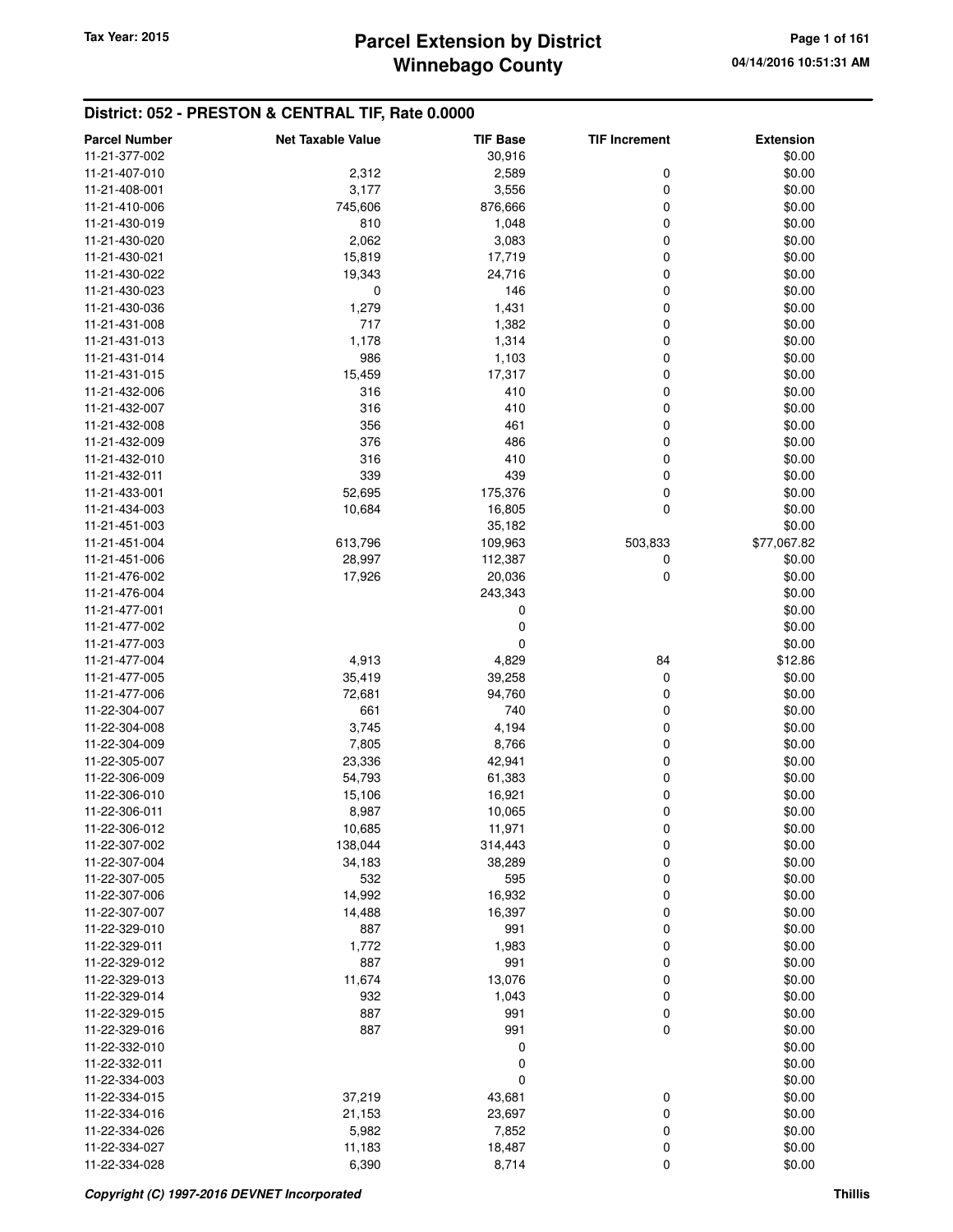#### **District: 052 - PRESTON & CENTRAL TIF, Rate 0.0000**

| <b>Parcel Number</b> | Net Taxable Value | <b>TIF Base</b> | <b>TIF Increment</b> | <b>Extension</b>  |
|----------------------|-------------------|-----------------|----------------------|-------------------|
| 11-22-352-002        |                   | 0               |                      | \$0.00            |
| 11-22-352-004        | 700               | 785             | 0                    | \$0.00            |
| 11-22-352-005        | 359               | 400             | 0                    | \$0.00            |
| 11-22-352-006        | 2,324             | 2,599           | 0                    | \$0.00            |
| 11-22-352-007        | 29.644            | 33,210          | 0                    | \$0.00            |
| 11-22-376-001        | 10.991            | 12,308          | 0                    | \$0.00            |
| 11-22-376-002        | 1.874             | 5,020           | 0                    | \$0.00            |
| 11-22-376-011        | 13,910            | 15.584          | 0                    | \$0.00            |
| 11-28-127-001        |                   | 0               |                      | \$0.00            |
| Totals for 052       | 2,134,890         | 2,573,581       | 503,917              | \$77,080.68       |
|                      |                   |                 |                      | <b>70 Parcels</b> |

#### **District: 063 - WESTSIDE TIF #2, Rate 0.0000**

| <b>Parcel Number</b> | <b>Net Taxable Value</b> | <b>TIF Base</b> | <b>TIF Increment</b> | <b>Extension</b> |
|----------------------|--------------------------|-----------------|----------------------|------------------|
| 11-22-479-002        | 11,565                   | 61,872          | 0                    | \$0.00           |
| 11-22-479-003        | 9,081                    | 10,442          | 0                    | \$0.00           |
| 11-22-479-009        | 10,880                   | 38,349          | 0                    | \$0.00           |
| 11-22-479-011        |                          | 0               |                      | \$0.00           |
| 11-22-479-012        |                          | $\mathbf 0$     |                      | \$0.00           |
| 11-22-483-001        |                          | 0               |                      | \$0.00           |
| 11-22-483-021        | 47,400                   | 48,874          | 0                    | \$0.00           |
| 11-22-483-022        | 51,652                   | 79,220          | 0                    | \$0.00           |
| 11-22-484-001        | 799                      | 12,983          | 0                    | \$0.00           |
| 11-22-484-002        | 50,693                   | 70,583          | 0                    | \$0.00           |
| 11-22-485-002        |                          | 14,660          |                      | \$0.00           |
| 11-22-485-003        |                          | 2,325           |                      | \$0.00           |
| 11-22-486-001        | 353                      | 19,796          | 0                    | \$0.00           |
| 11-22-486-003        | 6,415                    | 15,275          | 0                    | \$0.00           |
| 11-22-487-001        |                          | 56,006          |                      | \$0.00           |
| 11-23-352-001        | 50,217                   | 146,464         | $\mathbf 0$          | \$0.00           |
| 11-23-352-002        | 30,374                   | 29,898          | 476                  | \$72.82          |
| 11-23-352-003        | 44,450                   | 43,761          | 689                  | \$105.40         |
| 11-23-353-003        |                          | 0               |                      | \$0.00           |
| 11-23-353-004        |                          | 0               |                      | \$0.00           |
| 11-23-353-005        | 3,010                    | 0               | 3,010                | \$460.42         |
| 11-23-354-001        |                          | 0               |                      | \$0.00           |
| 11-23-354-002        |                          | 0               |                      | \$0.00           |
| 11-23-354-003        |                          | 0               |                      | \$0.00           |
| 11-23-354-004        |                          | 0               |                      | \$0.00           |
| 11-23-354-005        |                          | 0               |                      | \$0.00           |
| 11-23-354-006        |                          | 0               |                      | \$0.00           |
| 11-23-355-001        |                          | 1,769           |                      | \$0.00           |
| 11-23-355-002        |                          | 90,396          |                      | \$0.00           |
| 11-23-356-003        |                          | 0               |                      | \$0.00           |
| 11-23-357-005        |                          | $\mathbf 0$     |                      | \$0.00           |
| Totals for 063       | 316,889                  | 742,673         | 4,175                | \$638.64         |
|                      |                          |                 |                      | 31 Parcels       |

#### **District: 066 - EAST STATE & ALPINE TIF, Rate 0.0000**

| <b>Parcel Number</b> | <b>Net Taxable Value</b> | <b>TIF Base</b> | <b>TIF Increment</b> | <b>Extension</b> |
|----------------------|--------------------------|-----------------|----------------------|------------------|
| 12-19-478-038        |                          | 0               |                      | \$0.00           |
| 12-20-352-013        |                          | 0               |                      | \$0.00           |
| 12-20-379-007        | 21.024                   | 23,910          |                      | \$0.00           |
| 12-20-379-008        | 533,350                  | 22.504          | 510.846              | \$78,140.54      |
| 12-29-101-001        | 153,026                  | 739,371         |                      | \$0.00           |
| 12-29-101-009        | 134.020                  | 151.272         | 0                    | \$0.00           |
| 12-29-101-012        | 233,309                  | 292,379         | 0                    | \$0.00           |
| 12-29-101-013        | 38,640                   | 37,337          | 1.303                | \$199.32         |
| 12-29-101-014        | 136.417                  | 209,827         |                      | \$0.00           |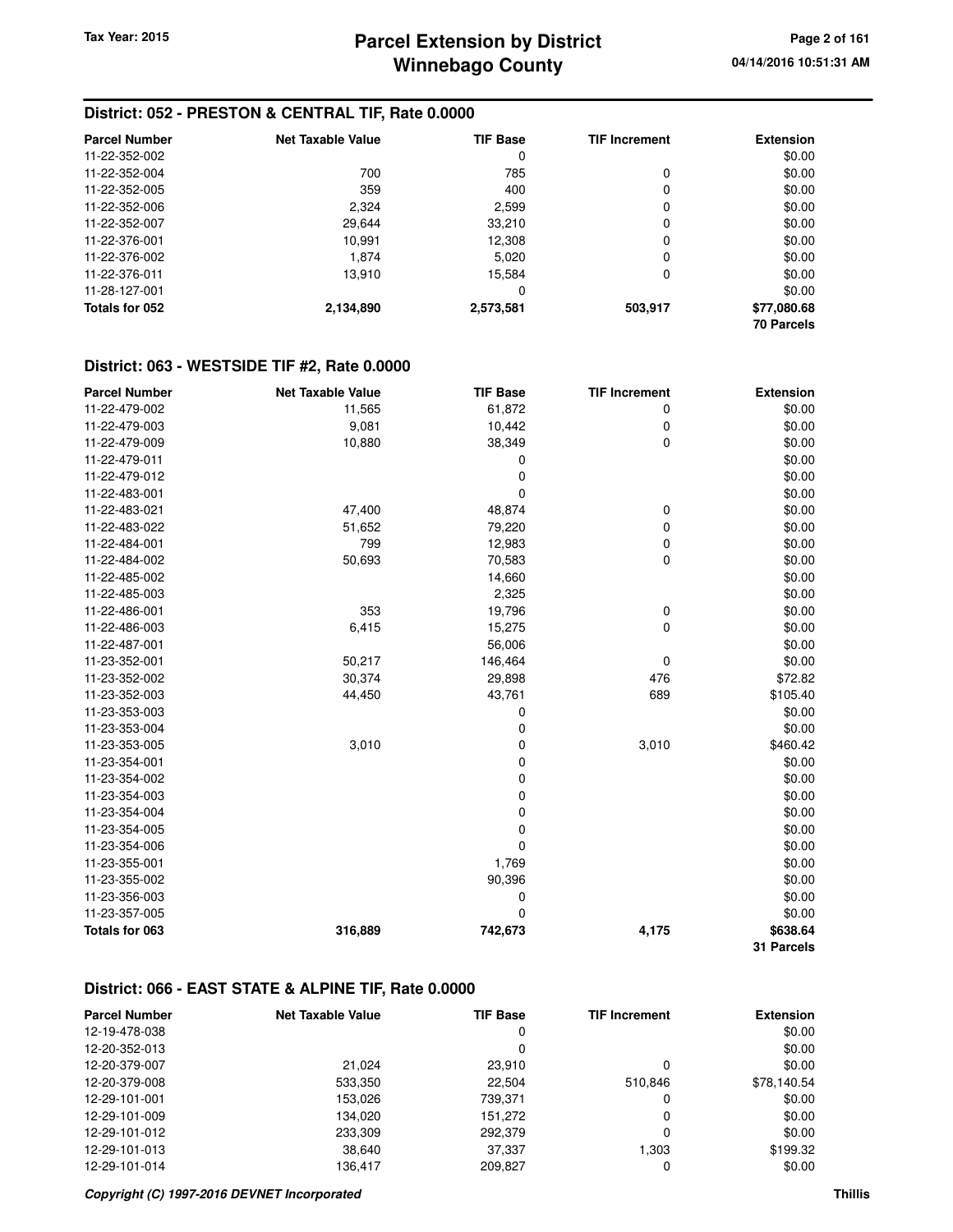#### **District: 066 - EAST STATE & ALPINE TIF, Rate 0.0000**

| <b>Parcel Number</b>           | <b>Net Taxable Value</b> | <b>TIF Base</b>  | <b>TIF Increment</b> | <b>Extension</b> |
|--------------------------------|--------------------------|------------------|----------------------|------------------|
| 12-29-101-015                  | 56,345                   | 77,465           | 0                    | \$0.00           |
| 12-29-101-016                  | 279,261                  | 417,624          | 0                    | \$0.00           |
| 12-29-101-017                  | 96,773                   | 200,475          | 0                    | \$0.00           |
| 12-29-101-018                  | 619,938                  | 780,705          | 0                    | \$0.00           |
| 12-29-102-001                  | 106,770                  | 139,388          | 0                    | \$0.00           |
| 12-29-102-002                  | 196,719                  | 152,190          | 44,529               | \$6,811.30       |
| 12-29-102-003                  | 605,963                  | 911,849          | 0                    | \$0.00           |
| 12-29-102-004                  | 272,832                  | 352,858          | 0                    | \$0.00           |
| 12-29-102-006                  | 236,657                  | 323,430          | 0                    | \$0.00           |
| 12-29-102-007                  |                          | 0                |                      | \$0.00           |
| 12-29-102-008                  | 83,412                   | 152,520          | 0                    | \$0.00           |
| 12-29-102-009                  | 500,000                  | 464,001          | 35,999               | \$5,506.52       |
| 12-29-102-010                  | 62,603                   | 68,977           | 0                    | \$0.00           |
| 12-29-128-003                  | 222,741                  | 379,069          | 0                    | \$0.00           |
| 12-29-128-004                  | 206,231                  | 273,477          | 0                    | \$0.00           |
| 12-29-128-005                  | 705,144                  | 836,990          | 0                    | \$0.00           |
| 12-29-128-006                  | 55,984                   | 80,210           | 0                    | \$0.00           |
| 12-29-128-007                  | 15,638                   | 18,121           | 0                    | \$0.00           |
| 12-29-128-008                  | 62,856                   | 127,584          | 0                    | \$0.00           |
| 12-29-128-010                  | 104,439                  | 136,226          | 0                    | \$0.00           |
| 12-29-128-014                  | 98,255                   | 136,864          | 0                    | \$0.00           |
| 12-29-128-017                  | 256,641                  | 488,780          | 0                    | \$0.00           |
| 12-29-128-018                  | 93,721                   | 130,426          | 0                    | \$0.00           |
| 12-29-128-019                  | 150,592                  | 182,691          | 0                    | \$0.00           |
| 12-29-128-022                  | 473,076                  | 589,974          | 0                    | \$0.00           |
| 12-29-129-003                  | 115,809                  | 131,855          | 0                    | \$0.00           |
| 12-29-129-006                  | 115,630                  | 216,665          | 0                    | \$0.00           |
| 12-29-129-007                  | 38,180                   | 67,846           | 0                    | \$0.00           |
| 12-29-129-008                  | 324,432                  | 356,598          | 0                    | \$0.00           |
| 12-29-129-011                  | 94,122                   | 153,071          | 0                    | \$0.00           |
| 12-29-129-012                  | 41,183                   | 123,985          | 0                    | \$0.00           |
| 12-29-129-013                  | 237,351                  | 387,645          | 0                    | \$0.00           |
| 12-29-129-014                  | 29,505                   | 9,586            | 19,919               | \$3,046.88       |
| 12-29-129-015                  | 121,288                  | 302,009          | 0                    | \$0.00           |
| 12-29-204-001                  | 48,843                   | 105,536          | 0                    | \$0.00           |
| 12-29-204-002                  | 66,233                   | 83,473           | 0                    | \$0.00           |
| 12-29-204-004                  | 71,905                   | 85,588           | 0                    | \$0.00           |
| 12-29-204-005                  |                          | 0                |                      | \$0.00<br>\$0.00 |
| 12-29-204-014                  | 7,526                    | 17,859           | 0                    | \$204.36         |
| 12-29-204-015                  | 14,665<br>18,861         | 13,329           | 1,336                |                  |
| 12-29-204-016<br>12-29-204-017 |                          | 23,267           | 0                    | \$0.00           |
| 12-29-205-010                  | 50,195<br>56,873         | 69,822<br>84,572 | 0<br>0               | \$0.00<br>\$0.00 |
| 12-29-205-011                  | 37,272                   | 44,583           | 0                    | \$0.00           |
| 12-29-205-012                  | 13,398                   | 19,472           | 0                    | \$0.00           |
| 12-29-205-023                  | 66,030                   | 97,221           | 0                    | \$0.00           |
| 12-29-205-024                  | 63,125                   | 96,693           | 0                    | \$0.00           |
| 12-29-206-010                  |                          | 0                |                      | \$0.00           |
| 12-29-206-028                  | 51,265                   | 63,603           | 0                    | \$0.00           |
| 12-29-251-011                  | 119,383                  | 425,597          | 0                    | \$0.00           |
| 12-29-251-015                  | 462,491                  | 327,905          | 134,586              | \$20,586.68      |
| 12-30-204-001                  | 84,395                   | 102,718          | 0                    | \$0.00           |
| 12-30-207-001                  | 1,917                    | 2,174            | 0                    | \$0.00           |
| 12-30-207-002                  | 110,385                  | 138,268          | 0                    | \$0.00           |
| 12-30-207-003                  | 52,259                   | 71,312           | 0                    | \$0.00           |
| 12-30-226-006                  | 113,300                  | 149,865          | 0                    | \$0.00           |
| 12-30-226-007                  | 125,361                  | 143,819          | 0                    | \$0.00           |
| 12-30-226-008                  | 86,659                   | 126,009          | 0                    | \$0.00           |
| 12-30-226-009                  | 933,333                  | 1,266,954        | 0                    | \$0.00           |
| 12-30-227-001                  | 10,635                   | 9,516            | 1,119                | \$171.18         |
| 12-30-227-002                  | 106,692                  | 128,103          | 0                    | \$0.00           |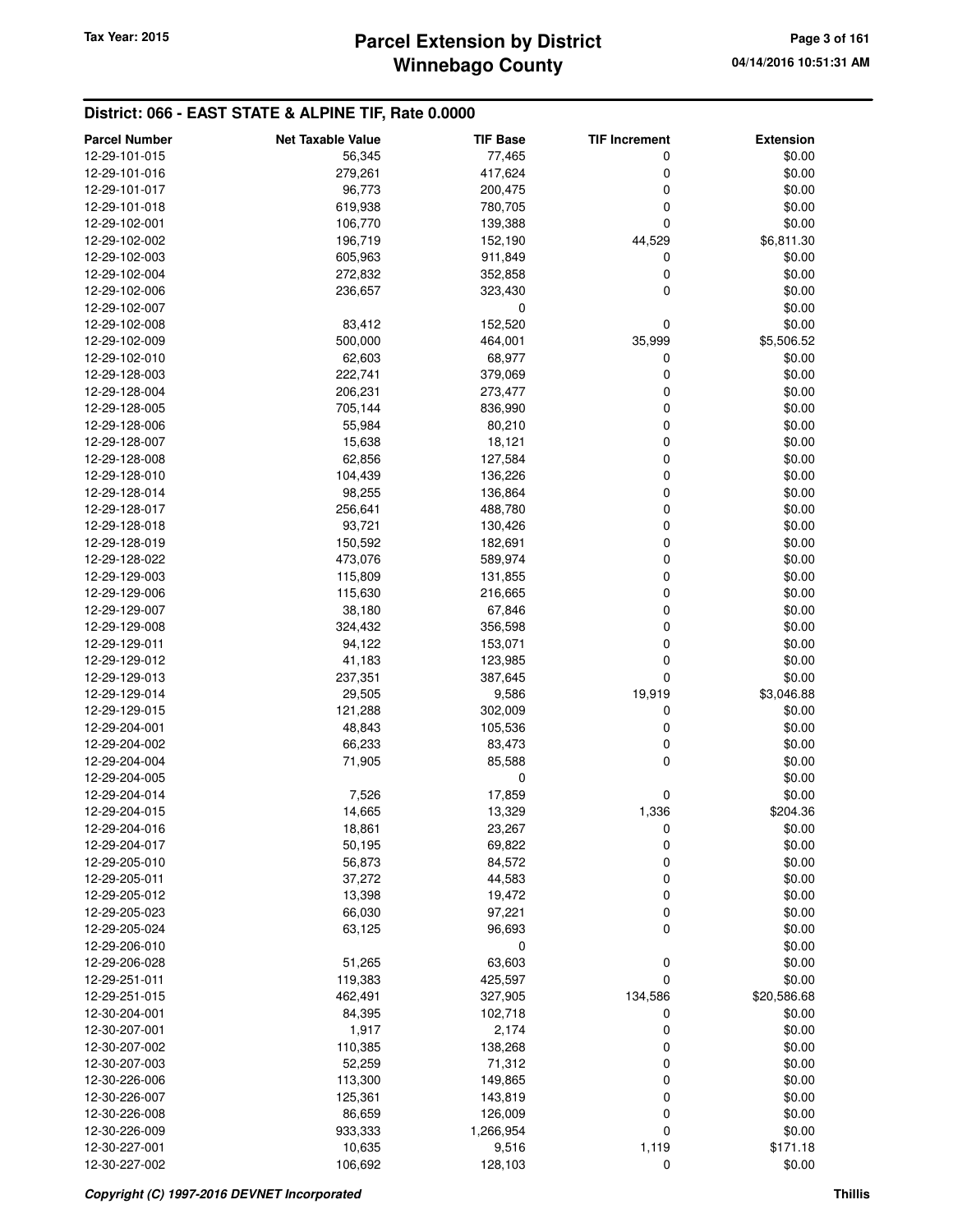#### **District: 066 - EAST STATE & ALPINE TIF, Rate 0.0000**

| <b>Parcel Number</b> | <b>Net Taxable Value</b> | <b>TIF Base</b> | <b>TIF Increment</b> | <b>Extension</b>  |
|----------------------|--------------------------|-----------------|----------------------|-------------------|
| 12-30-227-003        | 44.496                   | 115.894         | 0                    | \$0.00            |
| 12-30-227-004        | 98.160                   | 157.473         | 0                    | \$0.00            |
| 12-30-227-005        | 113,897                  | 157.525         | 0                    | \$0.00            |
| 12-30-227-006        | 27,470                   | 37.736          | 0                    | \$0.00            |
| 12-30-227-007        | 57,514                   | 74.370          | 0                    | \$0.00            |
| 12-30-227-008        | 136.685                  | 165.269         | 0                    | \$0.00            |
| 12-30-227-015        |                          | 0               |                      | \$0.00            |
| Totals for 066       | 11,181,100               | 15,053,279      | 749.637              | \$114,666.78      |
|                      |                          |                 |                      | <b>77 Parcels</b> |

| <b>Parcel Number</b> | <b>Net Taxable Value</b> | <b>TIF Base</b> | <b>TIF Increment</b> | <b>Extension</b> |
|----------------------|--------------------------|-----------------|----------------------|------------------|
| 11-15-355-024        |                          | 14,388          |                      | \$0.00           |
| 11-15-357-026        | 320                      | 9,032           | 0                    | \$0.00           |
| 11-15-357-027        | 3,160                    | 14,585          | 0                    | \$0.00           |
| 11-15-357-028        | 13,347                   | 25,729          | 0                    | \$0.00           |
| 11-15-357-029        | 5,508                    | 13,221          | 0                    | \$0.00           |
| 11-15-357-030        | 3,158                    | 13,126          | 0                    | \$0.00           |
| 11-15-357-031        | 7,298                    | 13,639          | 0                    | \$0.00           |
| 11-15-357-032        | 5,640                    | 6,127           | 0                    | \$0.00           |
| 11-21-101-001        |                          | $\mathbf 0$     |                      | \$0.00           |
| 11-21-102-001        | 17,167                   | 21,963          | 0                    | \$0.00           |
| 11-21-102-004        | 356                      | 461             | 0                    | \$0.00           |
| 11-21-102-005        | 307                      | 1,208           | 0                    | \$0.00           |
| 11-21-102-006        | 6,586                    | 9,200           | 0                    | \$0.00           |
| 11-21-102-007        | 5,810                    | 8,478           | 0                    | \$0.00           |
| 11-21-102-008        | 393                      | 509             | 0                    | \$0.00           |
| 11-21-102-009        | 5,144                    | 18,665          | 0                    | \$0.00           |
| 11-21-102-010        | 4,090                    | 4,401           | 0                    | \$0.00           |
| 11-21-102-011        | 0                        | 6,533           | 0                    | \$0.00           |
| 11-21-102-012        | 393                      | 509             | 0                    | \$0.00           |
| 11-21-102-013        | 7,553                    | 9,334           | 0                    | \$0.00           |
| 11-21-102-014        | 393                      | 509             | 0                    | \$0.00           |
| 11-21-102-015        | 7,322                    | 15,407          | 0                    | \$0.00           |
| 11-21-102-016        | 2,000                    | 7,334           | 0                    | \$0.00           |
| 11-21-103-001        | 12,629                   | 15,073          | 0                    | \$0.00           |
| 11-21-103-002        | 364                      | 471             | 0                    | \$0.00           |
| 11-21-103-003        | 474                      | 10,161          | 0                    | \$0.00           |
| 11-21-103-004        | 1,580                    | 4,541           | 0                    | \$0.00           |
| 11-21-103-005        | 364                      | 471             | 0                    | \$0.00           |
| 11-21-103-006        | 364                      | 471             | 0                    | \$0.00           |
| 11-21-103-007        | 7,453                    | 8,590           | 0                    | \$0.00           |
| 11-21-103-008        | 502                      | 627             | 0                    | \$0.00           |
| 11-21-103-009        | 393                      | 509             | 0                    | \$0.00           |
| 11-21-103-010        | 5,113                    | 8,397           | 0                    | \$0.00           |
| 11-21-103-011        | 2,459                    | 2,772           | 0                    | \$0.00           |
| 11-21-103-012        | 3,811                    | 3,563           | 248                  | \$37.94          |
| 11-21-103-013        | 6,024                    | 6,075           | 0                    | \$0.00           |
| 11-21-103-014        | 15,920                   | 16,188          | 0                    | \$0.00           |
| 11-21-104-001        | 813                      | 1,052           | 0                    | \$0.00           |
| 11-21-104-002        | 16,263                   | 21,872          | 0                    | \$0.00           |
| 11-21-104-005        | 8,341                    | 9,396           | 0                    | \$0.00           |
| 11-21-104-006        | 414                      | 536             | 0                    | \$0.00           |
| 11-21-104-007        | 6,222                    | 16,276          | 0                    | \$0.00           |
| 11-21-104-008        | 10,005                   | 14,237          | 0                    | \$0.00           |
| 11-21-104-009        | 6,636                    | 11,122          | 0                    | \$0.00           |
| 11-21-104-010        | 3,500                    | 16,096          | 0                    | \$0.00           |
| 11-21-104-011        | 6,573                    | 10,068          | 0                    | \$0.00           |
| 11-21-104-012        | 9,338                    | 11,960          | 0                    | \$0.00           |
| 11-21-104-013        | 5,997                    | 15,654          | 0                    | \$0.00           |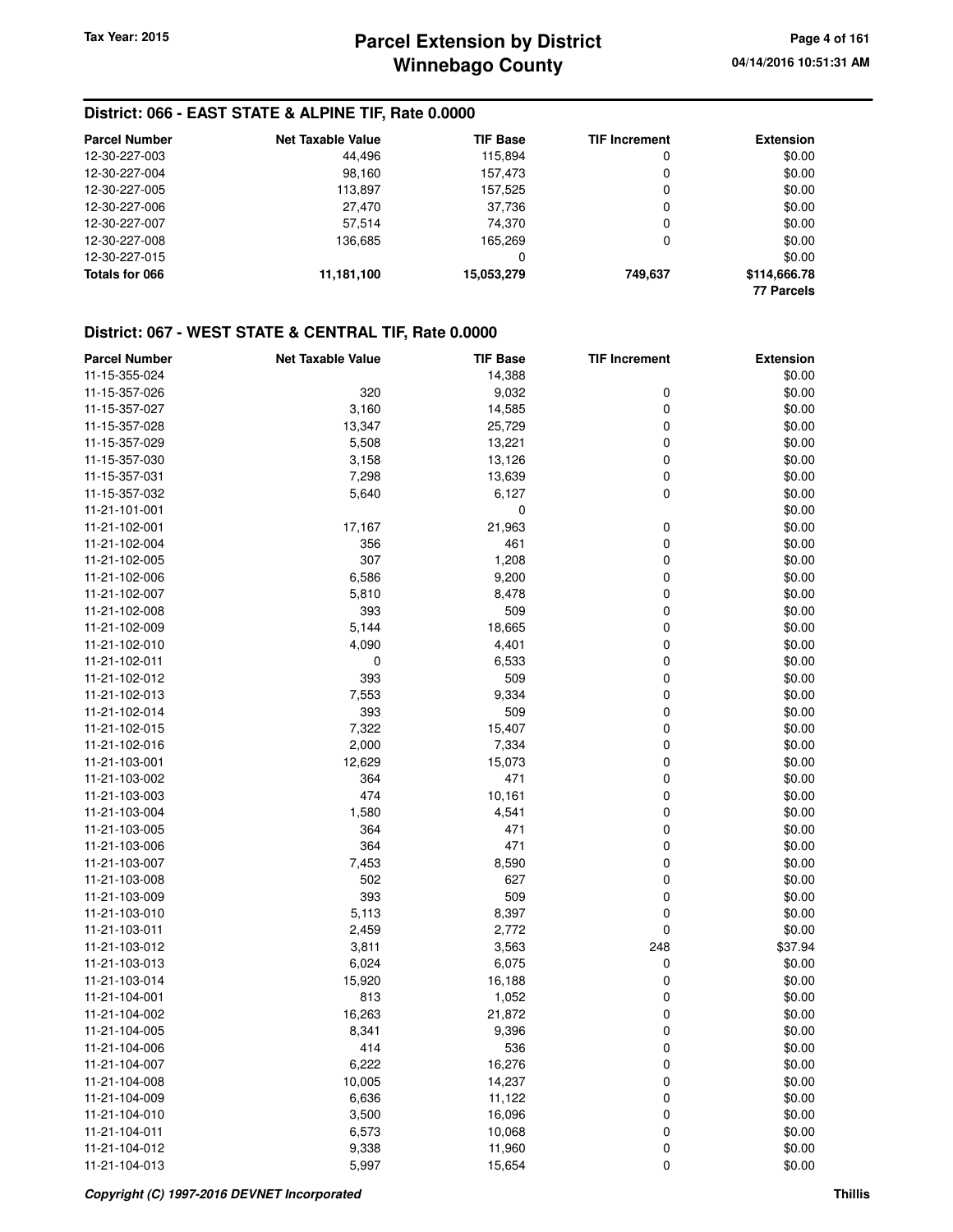## **Winnebago County** Tax Year: 2015 **Parcel Extension by District Page 5 of 161**

| <b>Parcel Number</b>           | <b>Net Taxable Value</b> | <b>TIF Base</b>       | <b>TIF Increment</b> | <b>Extension</b> |
|--------------------------------|--------------------------|-----------------------|----------------------|------------------|
| 11-21-105-001                  | 5,648                    | 12,071                | 0                    | \$0.00           |
| 11-21-105-002                  | 6,079                    | 10,123                | 0                    | \$0.00           |
| 11-21-105-003                  | 4,867                    | 4,879                 | 0                    | \$0.00           |
| 11-21-105-004                  | 103                      | 6,846                 | 0                    | \$0.00           |
| 11-21-105-005                  | 6,889                    | 6,743                 | 146                  | \$22.34          |
| 11-21-105-006                  | 4,712                    | 14,039                | 0                    | \$0.00           |
| 11-21-105-007                  | 6,136                    | 11,152                | 0                    | \$0.00           |
| 11-21-105-008                  | 7,693                    | 12,289                | 0                    | \$0.00           |
| 11-21-105-009                  | 4,333                    | 11,300                | 0                    | \$0.00           |
| 11-21-105-010                  | 5,113                    | 10,768                | 0                    | \$0.00           |
| 11-21-105-012                  | 4,110                    | 6,717                 | 0                    | \$0.00           |
| 11-21-105-013                  | 8,299                    | 9,331                 | 0                    | \$0.00           |
| 11-21-105-014                  | 9,055                    | 11,622                | 0                    | \$0.00           |
| 11-21-105-015                  | 377                      | 489                   | 0                    | \$0.00           |
| 11-21-105-016                  | 9,642                    | 20,442                | 0                    | \$0.00           |
| 11-21-105-017                  | 377                      | 489                   | 0                    | \$0.00           |
| 11-21-105-018                  | 8,345                    | 11,725                | 0                    | \$0.00           |
| 11-21-105-023                  | 12,079                   | 15,487                | 0                    | \$0.00           |
| 11-21-105-025                  | 6,527                    | 16,134                | 0                    | \$0.00           |
|                                |                          |                       | 0                    |                  |
| 11-21-105-026<br>11-21-106-001 | 2,420                    | 11,431<br>$\mathbf 0$ |                      | \$0.00           |
|                                |                          |                       |                      | \$0.00           |
| 11-21-106-002                  | 9,312                    | 10,532                | 0                    | \$0.00           |
| 11-21-106-003                  | 377                      | 10,539                | 0                    | \$0.00           |
| 11-21-106-004                  | 377                      | 489                   | 0                    | \$0.00           |
| 11-21-106-005                  | 377                      | 489                   | 0                    | \$0.00           |
| 11-21-106-006                  | 7,547                    | 10,822                | 0                    | \$0.00           |
| 11-21-106-007                  | 3,487                    | 4,780                 | 0                    | \$0.00           |
| 11-21-106-008                  | 6,602                    | 16,280                | 0                    | \$0.00           |
| 11-21-106-009                  | 5,880                    | 13,425                | 0                    | \$0.00           |
| 11-21-106-010                  | 377                      | 489                   | 0                    | \$0.00           |
| 11-21-106-011                  | 11,604                   | 14,493                | 0                    | \$0.00           |
| 11-21-106-012                  | 0                        | 6,390                 | 0                    | \$0.00           |
| 11-21-106-013                  | 5,113                    | 13,150                | 0                    | \$0.00           |
| 11-21-106-014                  | 8,276                    | 6,477                 | 1,799                | \$275.18         |
| 11-21-106-015                  | 377                      | 489                   | 0                    | \$0.00           |
| 11-21-106-016                  | 7,894                    | 12,604                | 0                    | \$0.00           |
| 11-21-106-017                  | 377                      | 489                   | 0                    | \$0.00           |
| 11-21-106-018                  | 6,353                    | 7,836                 | 0                    | \$0.00           |
| 11-21-106-019                  | 5,462                    | 11,588                | 0                    | \$0.00           |
| 11-21-106-022                  | 11,472                   | 17,274                | 0                    | \$0.00           |
| 11-21-106-023                  | 10,090                   | 5,381                 | 4,709                | \$720.30         |
| 11-21-106-024                  | 2,373                    | 9,425                 | 0                    | \$0.00           |
| 11-21-107-001                  | 8,112                    | 9,785                 | 0                    | \$0.00           |
| 11-21-107-002                  | 5,380                    | 11,035                | 0                    | \$0.00           |
| 11-21-107-003                  | 377                      | 489                   | 0                    | \$0.00           |
| 11-21-107-004                  | 1,686                    | 12,201                | 0                    | \$0.00           |
| 11-21-107-005                  | 377                      | 489                   | 0                    | \$0.00           |
| 11-21-107-006                  | 588                      | 720                   | 0                    | \$0.00           |
| 11-21-107-007                  | 377                      | 489                   | 0                    | \$0.00           |
| 11-21-107-008                  | 4,649                    | 10,200                | 0                    | \$0.00           |
| 11-21-107-009                  | 6,226                    | 9,691                 | 0                    | \$0.00           |
| 11-21-107-010                  | 4,846                    | 12,783                | 0                    | \$0.00           |
| 11-21-107-011                  | 0                        | 14,701                | 0                    | \$0.00           |
| 11-21-107-012                  | 8,541                    | 11,844                | 0                    | \$0.00           |
| 11-21-107-013                  | 5,903                    | 9,379                 | 0                    | \$0.00           |
| 11-21-107-014                  | 377                      | 489                   | 0                    | \$0.00           |
| 11-21-107-015                  | 6,440                    | 10,005                | 0                    | \$0.00           |
| 11-21-107-016                  | 377                      | 489                   | 0                    | \$0.00           |
| 11-21-107-017                  | 4,160                    | 12,020                | 0                    | \$0.00           |
| 11-21-107-018                  | 5,206                    | 9,778                 | 0                    | \$0.00           |
| 11-21-107-019                  | 1,077                    | 12,078                | 0                    | \$0.00           |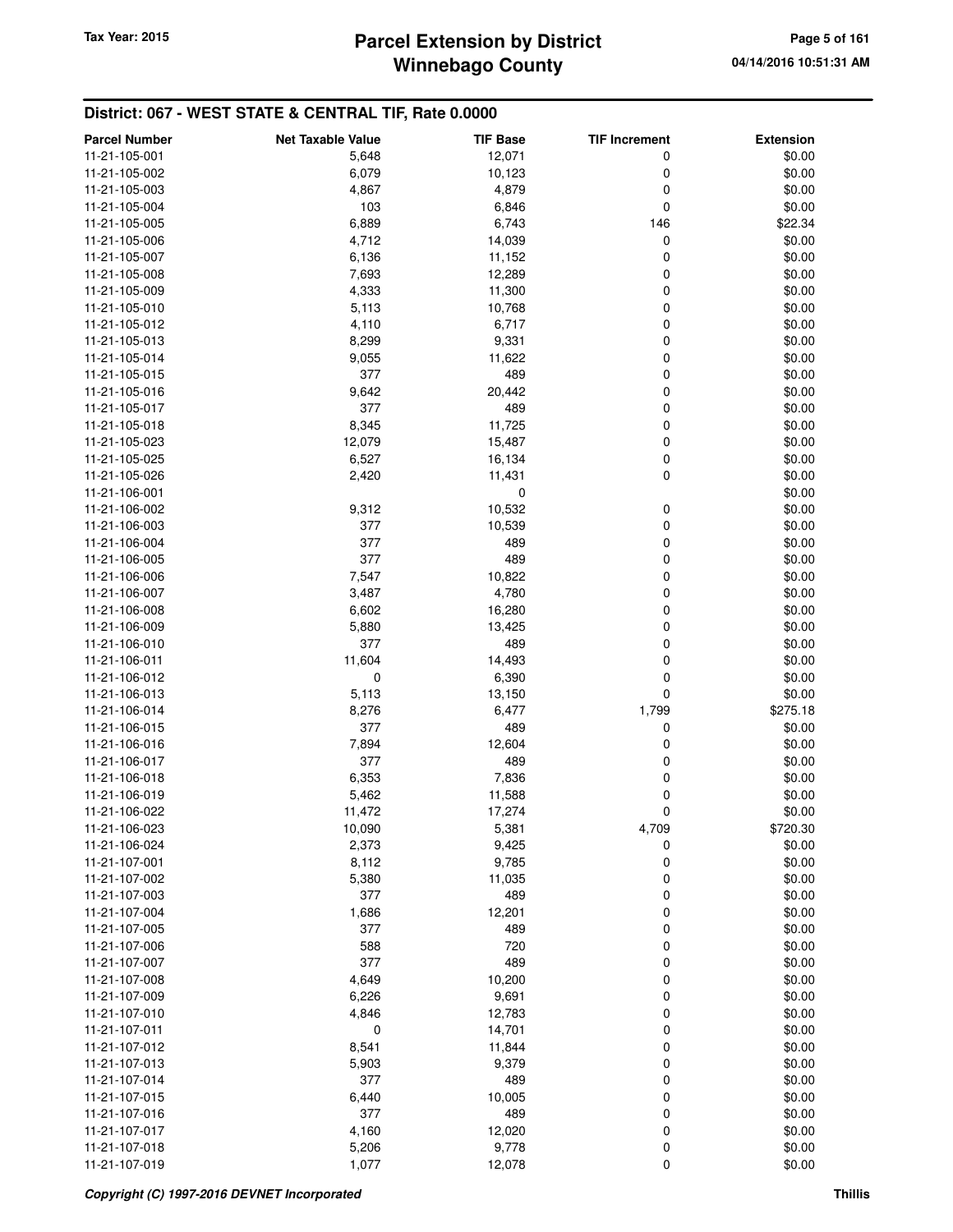# **Winnebago County** Tax Year: 2015 **Parcel Extension by District Page 6 of 161** Page 6 of 161

| <b>Parcel Number</b>           | <b>Net Taxable Value</b> | <b>TIF Base</b> | <b>TIF Increment</b> | <b>Extension</b>  |
|--------------------------------|--------------------------|-----------------|----------------------|-------------------|
| 11-21-107-020                  | 3,158                    | 12,327          | 0                    | \$0.00            |
| 11-21-107-021                  | 5,947                    | 13,620          | 0                    | \$0.00            |
| 11-21-107-022                  | 5,238                    | 13,819          | 0                    | \$0.00            |
| 11-21-107-023                  | 11,612                   | 13,731          | 0                    | \$0.00            |
| 11-21-107-024                  | 6,980                    | 15,993          | 0                    | \$0.00            |
| 11-21-108-001                  | 11,512                   | 11,930          | 0                    | \$0.00            |
| 11-21-108-002                  | 13,758                   | 17,564          | 0                    | \$0.00            |
| 11-21-108-003                  | 10,884                   | 14,548          | 0                    | \$0.00            |
| 11-21-108-004                  | 4,864                    | 4,925           | 0                    | \$0.00            |
| 11-21-108-005                  | 3,200                    | 11,618          | 0                    | \$0.00            |
| 11-21-108-006                  | 5,631                    | 13,628          | 0                    | \$0.00            |
| 11-21-108-007                  | 6,449                    | 12,506          | 0                    | \$0.00            |
| 11-21-108-008                  | 5,462                    | 9,802           | 0                    | \$0.00            |
| 11-21-108-009                  | 7,065                    | 14,746          | 0                    | \$0.00            |
| 11-21-108-010                  | 12,665                   | 18,552          | 0                    | \$0.00            |
| 11-21-108-011                  | 5,970                    | 12,841          | 0                    | \$0.00            |
| 11-21-108-012                  | 10,309                   | 7,069           | 3,240                | \$495.60          |
| 11-21-108-013                  | 9,935                    | 536             | 9,399                | \$1,437.70        |
| 11-21-108-014                  | 9,935                    | 4,221           | 5,714                | \$874.04          |
| 11-21-108-015                  | 6,159                    | 14,664          | 0                    | \$0.00            |
| 11-21-108-016                  | 6,194                    | 12,574          | 0                    | \$0.00            |
| 11-21-108-017                  | 5,555                    | 12,902          | 0                    | \$0.00            |
| 11-21-108-018                  | 919                      | 18,771          | 0                    | \$0.00            |
| 11-21-108-019                  | 6,136                    | 16,197          | 0                    | \$0.00            |
| 11-21-108-020                  | 7,298                    | 14,529          | 0                    | \$0.00            |
| 11-21-108-021                  | 6,000                    | 10,888          | 0                    | \$0.00            |
| 11-21-108-022                  | 331                      | 14,567          | 0                    | \$0.00            |
| 11-21-109-001                  | 448                      | 579             | 0                    | \$0.00            |
| 11-21-109-002                  | 5,254                    | 5,017           | 237                  | \$36.26           |
| 11-21-109-003                  | 3,817                    | 13,285          | 0                    | \$0.00            |
| 11-21-109-006                  | 8,936                    | 11,896          | 0                    | \$0.00            |
|                                |                          | $\mathbf 0$     |                      | \$0.00            |
| 11-21-109-007<br>11-21-109-008 |                          | 23,098          |                      | \$0.00            |
| 11-21-109-009                  | 3,213                    | 12,085          | 0                    | \$0.00            |
|                                |                          |                 | 0                    |                   |
| 11-21-110-001<br>11-21-110-002 | 5,857<br>448             | 12,670<br>579   | 0                    | \$0.00            |
| 11-21-110-003                  |                          |                 |                      | \$0.00<br>\$99.28 |
|                                | 5,304<br>5,876           | 4,655           | 649                  |                   |
| 11-21-110-004                  | 5,113                    | 17,403          | 0                    | \$0.00            |
| 11-21-110-005<br>11-21-110-006 |                          | 8,387           | 0                    | \$0.00<br>\$0.00  |
|                                | 5,625                    | 13,822          | 0                    | \$0.00            |
| 11-21-110-007                  | 423                      | 5,838           | 0                    |                   |
| 11-21-110-008<br>11-21-110-009 | 22,462<br>1,916          | 23,251<br>2,420 | 0<br>0               | \$0.00<br>\$0.00  |
|                                |                          |                 |                      |                   |
| 11-21-110-010                  | 7,781                    | 7,677           | 104                  | \$15.92           |
| 11-21-111-001                  | 3,985                    | 13,586          | 0                    | \$0.00            |
| 11-21-111-002                  | 6,860                    | 7,599           | 0                    | \$0.00            |
| 11-21-111-003                  | 204<br>8,412             | 4,911           | 0                    | \$0.00<br>\$0.00  |
| 11-21-111-004                  |                          | 15,451          | 0                    |                   |
| 11-21-111-005                  | 6,449                    | 12,846          | 0                    | \$0.00            |
| 11-21-111-006                  | 3,112                    | 17,084          | 0                    | \$0.00            |
| 11-21-111-007                  | 1,919                    | 11,855          | 0                    | \$0.00            |
| 11-21-111-008                  | 4,763                    | 4,570           | 193<br>622           | \$29.52           |
| 11-21-111-009                  | 7,994                    | 7,372           |                      | \$95.14           |
| 11-21-112-001                  | 7,379                    | 20,086          | 0                    | \$0.00            |
| 11-21-112-002                  | 2,937                    | 13,790          | 0                    | \$0.00            |
| 11-21-112-003                  | 8,869                    | 14,806          | 0                    | \$0.00            |
| 11-21-112-004                  | 8,766                    | 12,200          | 0                    | \$0.00            |
| 11-21-112-005                  | 7,065                    | 14,614          | 0                    | \$0.00            |
| 11-21-112-006                  | 7,065                    | 14,271          | 0                    | \$0.00            |
| 11-21-112-007                  | 12,588                   | 14,092          | 0                    | \$0.00            |
| 11-21-112-008                  | 13,846                   | 19,067          | 0                    | \$0.00            |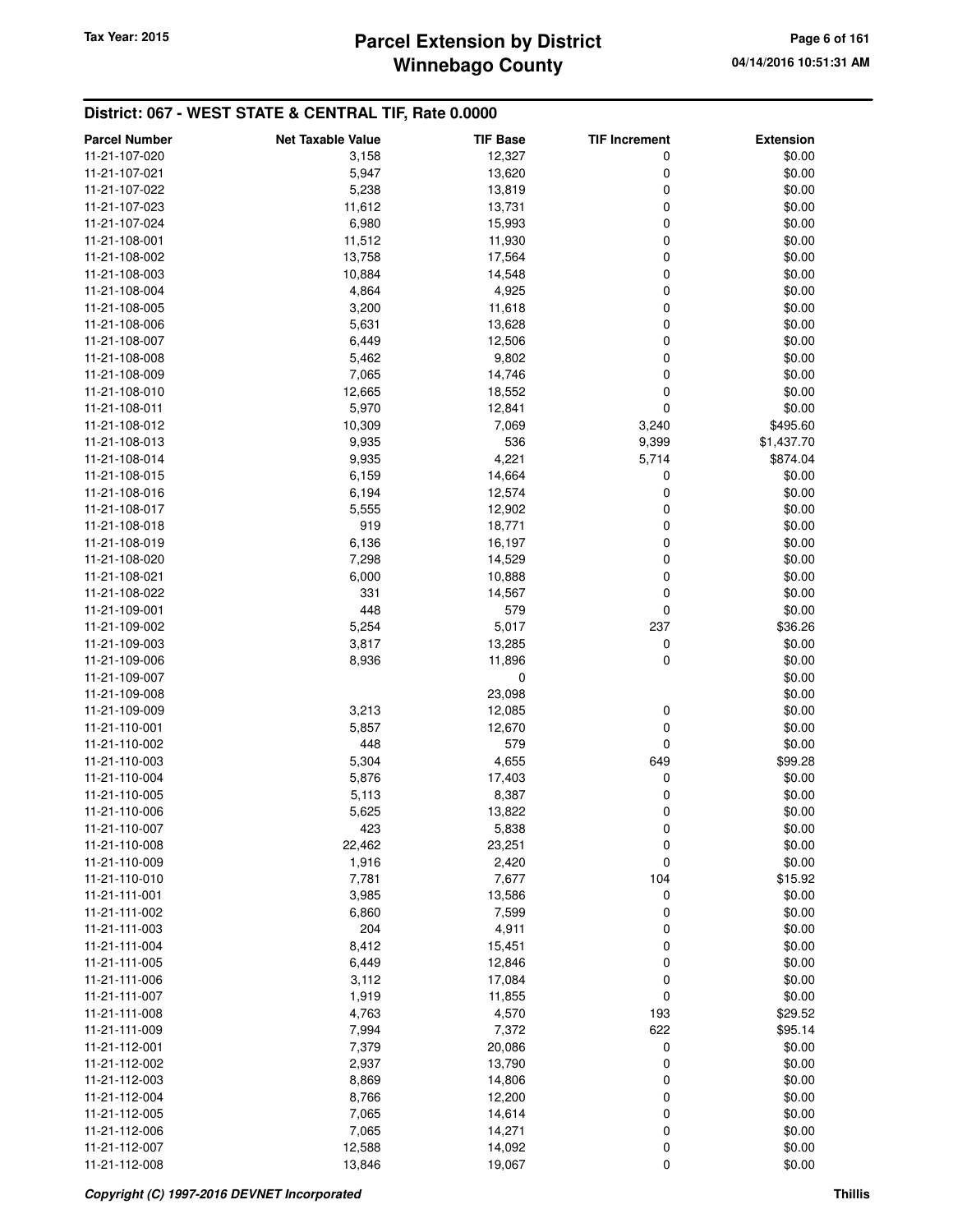## **Winnebago County** Tax Year: 2015 **Parcel Extension by District Page 7 of 161**

| <b>Parcel Number</b> | <b>Net Taxable Value</b> | <b>TIF Base</b> | <b>TIF Increment</b> | <b>Extension</b> |
|----------------------|--------------------------|-----------------|----------------------|------------------|
| 11-21-112-011        | 20,652                   | 21,939          | 0                    | \$0.00           |
| 11-21-126-001        | 5,810                    | 10,091          | 0                    | \$0.00           |
| 11-21-126-002        | 397                      | 514             | 0                    | \$0.00           |
| 11-21-126-003        | 1,521                    | 15,707          | 0                    | \$0.00           |
| 11-21-126-004        | 29,843                   | 34,937          | 0                    | \$0.00           |
| 11-21-126-005        | 4,671                    | 7,505           | 0                    | \$0.00           |
|                      |                          |                 |                      |                  |
| 11-21-126-006        | 7,112<br>414             | 11,659          | 0                    | \$0.00           |
| 11-21-126-007        |                          | 536             | 0                    | \$0.00           |
| 11-21-126-008        | 6,588                    | 13,707          | 0                    | \$0.00           |
| 11-21-126-010        | 6,999                    | 17,199          | 0                    | \$0.00           |
| 11-21-126-011        | 7,207                    | 16,922          | 0                    | \$0.00           |
| 11-21-126-012        | 371                      | 292             | 79                   | \$12.08          |
| 11-21-126-013        | 8,725                    | 12,330          | 0                    | \$0.00           |
| 11-21-127-001        | 6,569                    | 11,071          | 0                    | \$0.00           |
| 11-21-127-002        | 10,075                   | 17,541          | 0                    | \$0.00           |
| 11-21-127-003        | 8,885                    | 17,436          | 0                    | \$0.00           |
| 11-21-127-004        | 13,562                   | 22,215          | 0                    | \$0.00           |
| 11-21-127-005        | 10,105                   | 20,000          | 0                    | \$0.00           |
| 11-21-127-006        | 4,982                    | 19,615          | 0                    | \$0.00           |
| 11-21-127-007        | 7,023                    | 12,085          | 0                    | \$0.00           |
| 11-21-127-008        | 7,832                    | 16,023          | 0                    | \$0.00           |
| 11-21-127-009        | 8,737                    | 17,771          | 0                    | \$0.00           |
| 11-21-127-010        | 5,842                    | 20,176          | 0                    | \$0.00           |
| 11-21-127-011        | 2,646                    | 17,131          | 0                    | \$0.00           |
| 11-21-127-014        | 9,101                    | 22,452          | 0                    | \$0.00           |
| 11-21-128-001        | 11,830                   | 16,817          | 0                    | \$0.00           |
| 11-21-128-002        | 13,171                   | 14,038          | 0                    | \$0.00           |
| 11-21-128-003        | 7,205                    | 10,070          | 0                    | \$0.00           |
| 11-21-128-004        | 10,745                   | 14,902          | 0                    | \$0.00           |
| 11-21-128-005        | 406                      | 15,978          | 0                    | \$0.00           |
| 11-21-128-006        | 10,783                   | 21,332          | 0                    | \$0.00           |
| 11-21-128-007        | 14,053                   | 20,497          | 0                    | \$0.00           |
| 11-21-128-008        | 8,512                    | 9,820           | 0                    | \$0.00           |
| 11-21-128-009        | 3,994                    | 15,156          | 0                    | \$0.00           |
| 11-21-128-010        | 3,994                    | 17,378          | 0                    | \$0.00           |
| 11-21-128-011        | 7,112                    | 10,809          | 0                    | \$0.00           |
| 11-21-128-012        | 406                      | 525             | 0                    | \$0.00           |
| 11-21-128-013        | 5,995                    | 5,000           | 995                  | \$152.20         |
| 11-21-128-014        | 7,633                    | 9,396           | 0                    | \$0.00           |
| 11-21-129-001        | 8,890                    | 11,698          | 0                    | \$0.00           |
| 11-21-129-002        | 7,693                    | 12,543          |                      | \$0.00           |
| 11-21-129-003        | 4,832                    | 16,467          | O                    | \$0.00           |
| 11-21-129-004        | 6,854                    | 15,872          | 0<br>0               | \$0.00           |
|                      |                          | 16,683          |                      | \$0.00           |
| 11-21-129-005        | 11,906                   |                 | 0                    |                  |
| 11-21-129-006        | 4,866                    | 13,641          | 0                    | \$0.00           |
| 11-21-129-007        | 8,534                    | 9,119           | 0                    | \$0.00           |
| 11-21-129-008        | 9,727                    | 22,639          | 0                    | \$0.00           |
| 11-21-129-009        | 9,539                    | 12,059          | 0                    | \$0.00           |
| 11-21-129-010        | 9,061                    | 14,757          | 0                    | \$0.00           |
| 11-21-129-011        | 6,822                    | 12,332          | 0                    | \$0.00           |
| 11-21-129-012        | 12,151                   | 16,623          | 0                    | \$0.00           |
| 11-21-129-013        | 4,366                    | 16,451          | 0                    | \$0.00           |
| 11-21-129-014        | 6,999                    | 19,365          | 0                    | \$0.00           |
| 11-21-129-015        | 10,009                   | 12,331          | 0                    | \$0.00           |
| 11-21-129-016        | 8,042                    | 13,993          | 0                    | \$0.00           |
| 11-21-130-001        | 12,235                   | 15,358          | 0                    | \$0.00           |
| 11-21-130-002        | 4,181                    | 14,164          | 0                    | \$0.00           |
| 11-21-130-003        | 1,106                    | 15,253          | 0                    | \$0.00           |
| 11-21-130-004        | 12,377                   | 17,710          | 0                    | \$0.00           |
| 11-21-130-005        | 12,336                   | 17,092          | 0                    | \$0.00           |
| 11-21-130-006        | 2,601                    | 13,684          | 0                    | \$0.00           |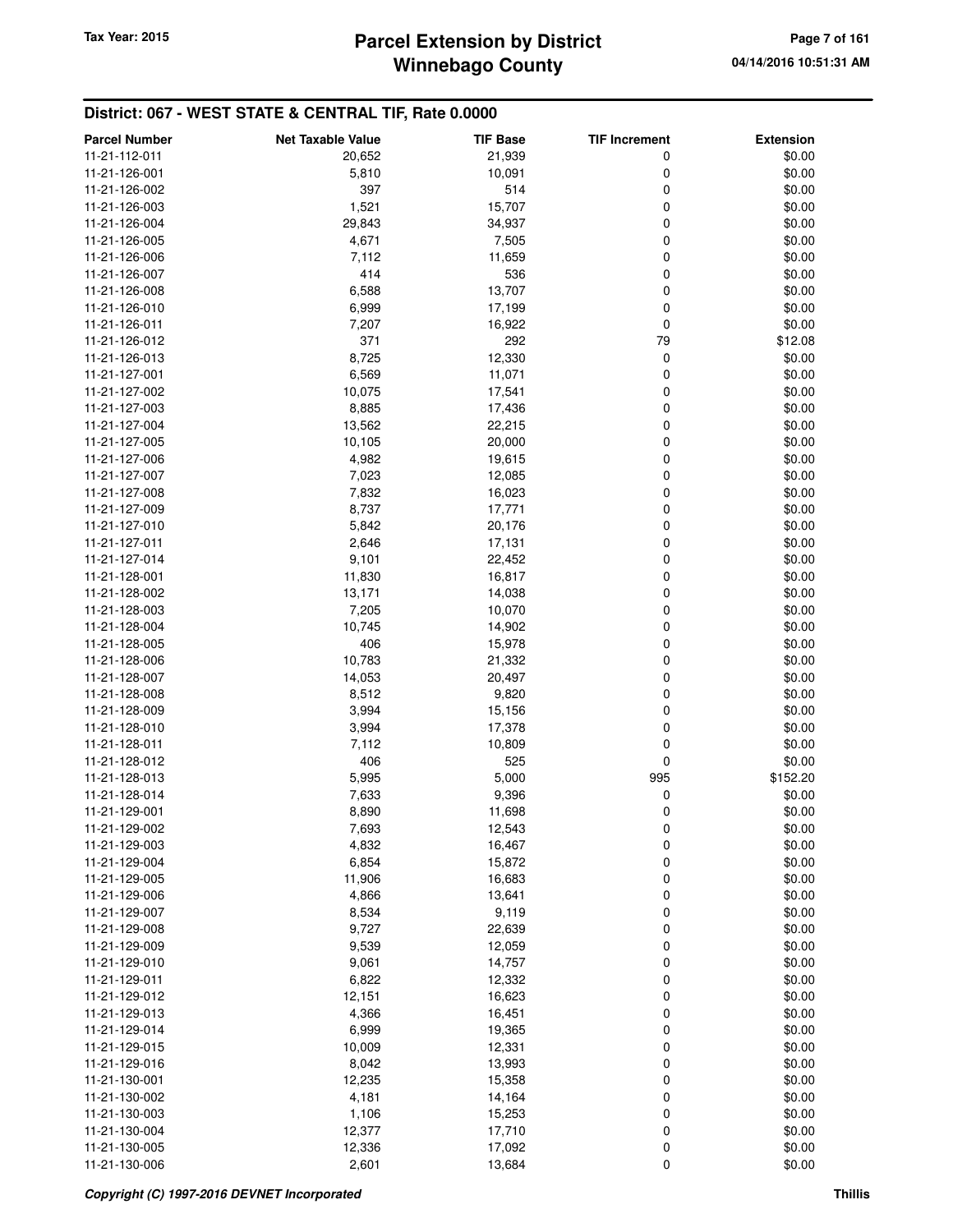## **Winnebago County** Tax Year: 2015 **Parcel Extension by District Page 8 of 161**

| <b>Parcel Number</b>           | <b>Net Taxable Value</b> | <b>TIF Base</b>  | <b>TIF Increment</b> | <b>Extension</b> |
|--------------------------------|--------------------------|------------------|----------------------|------------------|
| 11-21-130-007                  | 7,588                    | 14,909           | 0                    | \$0.00           |
| 11-21-130-008                  | 11,293                   | 14,403           | 0                    | \$0.00           |
| 11-21-130-009                  | 0                        | 16,478           | 0                    | \$0.00           |
| 11-21-130-010                  | 6,089                    | 13,087           | 0                    | \$0.00           |
| 11-21-130-011                  | 7,521                    | 17,525           | 0                    | \$0.00           |
| 11-21-130-012                  |                          | 0                |                      | \$0.00           |
| 11-21-130-013                  | 7,661                    | 10,090           | 0                    | \$0.00           |
| 11-21-130-014                  | 3,720                    | 14,616           | 0                    | \$0.00           |
| 11-21-130-015                  | 1,602                    | 12,158           | 0                    | \$0.00           |
| 11-21-130-016                  | 2,217                    | 14,102           | 0                    | \$0.00           |
| 11-21-130-017                  | 1,426                    | 12,984           | 0                    | \$0.00           |
| 11-21-130-018                  | 4,496                    | 12,312           | 0                    | \$0.00           |
| 11-21-130-019                  | 6,066                    | 12,583           | $\mathbf 0$          | \$0.00           |
| 11-21-130-020                  | 5,880                    | 4,683            | 1,197                | \$183.10         |
| 11-21-130-021                  | 1,595                    | 8,552            | 0                    | \$0.00           |
| 11-21-130-022                  | 11,954                   | 23,672           | 0                    | \$0.00           |
| 11-21-130-023                  | 6,452                    | 8,650            | 0                    | \$0.00           |
| 11-21-130-024                  | 414                      | 13,390           | 0                    | \$0.00           |
| 11-21-130-025                  | 6,519                    | 9,399            | 0                    | \$0.00           |
| 11-21-131-001                  | 8,761                    | 12,300           | 0                    | \$0.00           |
| 11-21-131-002                  | 10,300                   | 13,107           | $\mathbf 0$          | \$0.00           |
| 11-21-131-003                  | 5,333                    | 11,395           | 0                    | \$0.00           |
| 11-21-131-004                  | 9,720                    | 12,152           | 0                    | \$0.00           |
| 11-21-131-005                  | 5,787                    | 13,244           | 0                    | \$0.00           |
| 11-21-131-006                  | 6,008                    | 14,177           | 0                    | \$0.00           |
| 11-21-131-007                  | 4,765                    | 11,915           | 0                    | \$0.00           |
| 11-21-131-008                  | 263                      | 341              | 0                    | \$0.00           |
| 11-21-131-009                  | 406                      | 17,584           | 0                    | \$0.00           |
| 11-21-131-010                  | 10,241                   | 12,667           | 0                    | \$0.00           |
| 11-21-131-011                  | 11,023                   | 13,269           | $\mathbf 0$          | \$0.00           |
| 11-21-131-012                  | 4,741                    | 11,084           | $\mathbf 0$          | \$0.00           |
| 11-21-131-013                  | 9,087                    | 15,936           | 0                    | \$0.00           |
| 11-21-131-014                  | 5,694                    | 9,625            | 0                    | \$0.00           |
| 11-21-131-015                  | 4,254                    | 8,767            | 0                    | \$0.00           |
| 11-21-132-001                  | 406                      | 10,486           | 0                    | \$0.00           |
| 11-21-132-002                  | 2,121                    | 16,051           | 0                    | \$0.00           |
| 11-21-132-003                  | 7,270                    | 16,379           | 0                    | \$0.00           |
| 11-21-132-004                  | 6,917                    | 8,036            | 0                    | \$0.00           |
| 11-21-132-005                  | 12,689                   | 14,776           | 0                    | \$0.00           |
| 11-21-132-006                  | 6,613                    | 15,210           | $\mathbf 0$          | \$0.00           |
| 11-21-132-007                  | 12,444                   | 15,081           | 0                    | \$0.00           |
| 11-21-132-008                  | 4,926                    | 13,494           | 0                    | \$0.00           |
| 11-21-132-009                  | 6,922                    | 10,205           | 0                    | \$0.00           |
| 11-21-132-010                  | 3,495                    | 17,754           | 0                    | \$0.00           |
| 11-21-132-011                  | 8,263                    |                  | 0                    | \$0.00           |
|                                |                          | 16,805           |                      |                  |
| 11-21-132-012<br>11-21-132-013 | 13,301                   | 17,175           | 0                    | \$0.00           |
| 11-21-132-014                  | 2,961<br>7,496           | 14,653<br>15,960 | 0<br>0               | \$0.00<br>\$0.00 |
| 11-21-132-015                  | 406                      | 4,546            | 0                    | \$0.00           |
| 11-21-133-001                  |                          |                  |                      |                  |
|                                | 10,162                   | 12,272           | 0                    | \$0.00           |
| 11-21-133-002                  | 6,332                    | 12,077           | 0                    | \$0.00           |
| 11-21-133-003                  | 4,939                    | 6,405            | 0                    | \$0.00           |
| 11-21-133-004                  | 6,415                    | 8,947            | 0                    | \$0.00           |
| 11-21-133-005                  | 6,473                    | 10,414           | 0                    | \$0.00           |
| 11-21-133-006                  | 5,983                    | 12,111           | 0                    | \$0.00           |
| 11-21-133-007                  | 7,423                    | 11,135           | $\mathbf 0$          | \$0.00           |
| 11-21-133-008                  | 6,915                    | 13,398           | 0                    | \$0.00           |
| 11-21-133-009                  | 5,636                    | 13,583           | 0                    | \$0.00           |
| 11-21-133-010                  | 401                      | 519              | 0                    | \$0.00           |
| 11-21-133-011                  | 485                      | 8,542            | 0                    | \$0.00           |
| 11-21-133-012                  | 9,489                    | 11,341           | $\pmb{0}$            | \$0.00           |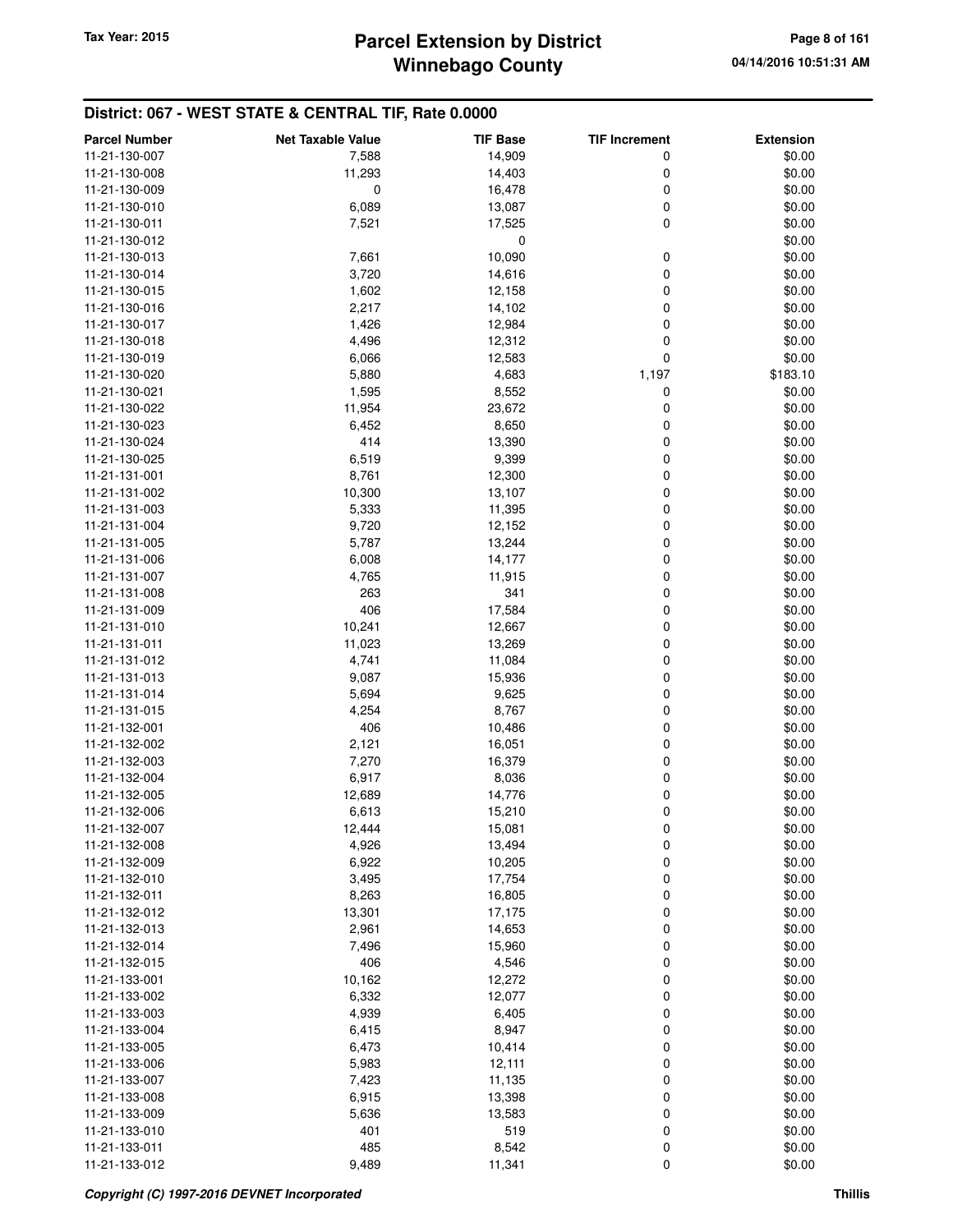## **Winnebago County Parcel Extension by District Tax Year: 2015 Page 9 of 161**

| <b>Parcel Number</b> | <b>Net Taxable Value</b> | <b>TIF Base</b> | <b>TIF Increment</b> | <b>Extension</b> |
|----------------------|--------------------------|-----------------|----------------------|------------------|
| 11-21-133-013        | 6,139                    | 7,433           | 0                    | \$0.00           |
| 11-21-133-014        | 4,171                    | 12,169          | 0                    | \$0.00           |
| 11-21-133-015        | 6,276                    | 17,215          | 0                    | \$0.00           |
| 11-21-134-001        | 8,495                    | 13,757          | 0                    | \$0.00           |
| 11-21-134-002        | 11,381                   | 9,389           | 1,992                | \$304.70         |
| 11-21-134-003        | 14,174                   | 17,339          | 0                    | \$0.00           |
|                      |                          |                 |                      | \$0.00           |
| 11-21-134-004        | 6,081                    | 17,708          | 0<br>0               |                  |
| 11-21-134-005        | 4,327                    | 9,510           |                      | \$0.00           |
| 11-21-134-006        | 531                      | 13,448          | 0                    | \$0.00           |
| 11-21-134-007        | 4,957                    | 12,267          | 0                    | \$0.00           |
| 11-21-134-008        | 1,937                    | 11,455          | 0                    | \$0.00           |
| 11-21-135-001        | 7,065                    | 13,090          | 0                    | \$0.00           |
| 11-21-135-002        | 6,972                    | 14,064          | 0                    | \$0.00           |
| 11-21-135-003        | 6,566                    | 8,640           | 0                    | \$0.00           |
| 11-21-135-004        | 6,822                    | 13,836          | 0                    | \$0.00           |
| 11-21-135-005        | 10,075                   | 10,357          | 0                    | \$0.00           |
| 11-21-135-006        | 312                      | 0               | 312                  | \$47.72          |
| 11-21-135-007        | 3,087                    | 18,461          | 0                    | \$0.00           |
| 11-21-135-008        | 5,810                    | 15,172          | 0                    | \$0.00           |
| 11-21-135-009        | 5,834                    | 6,597           | 0                    | \$0.00           |
| 11-21-135-010        | 6,658                    | 14,119          | 0                    | \$0.00           |
| 11-21-135-011        | 844                      | 14,305          | 0                    | \$0.00           |
| 11-21-136-001        |                          | 0               |                      | \$0.00           |
| 11-21-137-001        |                          | 0               |                      | \$0.00           |
| 11-21-137-002        | 11,811                   | 16,242          | 0                    | \$0.00           |
| 11-21-137-003        | 580                      | 750             | 0                    | \$0.00           |
| 11-21-137-004        | 5,764                    | 11,064          | 0                    | \$0.00           |
| 11-21-137-006        | 5,409                    | 4,860           | 549                  | \$83.98          |
| 11-21-137-007        | 1,391                    | 872             | 519                  | \$79.40          |
| 11-21-137-008        | 7,494                    | 7,719           | 0                    | \$0.00           |
| 11-21-138-001        | 6,449                    | 13,524          | 0                    | \$0.00           |
| 11-21-138-002        | 5,753                    | 12,188          | 0                    | \$0.00           |
| 11-21-138-003        | 3,333                    | 10,149          | 0                    | \$0.00           |
| 11-21-138-004        | 7,182                    | 12,841          | 0                    | \$0.00           |
| 11-21-138-005        | 8,180                    | 11,565          | 0                    | \$0.00           |
| 11-21-138-006        | 6,118                    | 6,556           | 0                    | \$0.00           |
| 11-21-138-008        | 19,089                   | 20,235          | 0                    | \$0.00           |
| 11-21-138-009        |                          | 0               |                      | \$0.00           |
| 11-21-138-011        | 5,196                    | 5,232           | 0                    | \$0.00           |
| 11-21-138-012        | 6,022                    | 6,376           | 0                    | \$0.00           |
| 11-21-139-001        |                          |                 |                      | \$0.00           |
| 11-21-139-002        | 7,057                    | 17,701          | O                    |                  |
|                      | 6,658<br>7,810           | 7,476           | 0                    | \$0.00<br>\$0.00 |
| 11-21-139-003        |                          | 10,382          | 0                    |                  |
| 11-21-139-004        | 11,605                   | 11,592          | 13                   | \$2.00           |
| 11-21-139-005        | 0                        | 117             | 0                    | \$0.00           |
| 11-21-139-006        | 9,865                    | 12,146          | 0                    | \$0.00           |
| 11-21-139-007        | 3,905                    | 8,891           | 0                    | \$0.00           |
| 11-21-139-008        |                          | 13,117          |                      | \$0.00           |
| 11-21-139-009        | 9,224                    | 9,145           | 79                   | \$12.08          |
| 11-21-139-010        |                          | 8,836           |                      | \$0.00           |
| 11-21-139-011        | 6,892                    | 13,322          | 0                    | \$0.00           |
| 11-21-139-012        | 566                      | 732             | 0                    | \$0.00           |
| 11-21-139-013        | 1,841                    | 5,422           | 0                    | \$0.00           |
| 11-21-139-014        |                          | 0               |                      | \$0.00           |
| 11-21-139-016        | 1,607                    | 10,016          | 0                    | \$0.00           |
| 11-21-139-017        |                          | 9,433           |                      | \$0.00           |
| 11-21-140-001        | 8,586                    | 10,700          | 0                    | \$0.00           |
| 11-21-140-002        | 6,519                    | 11,814          | 0                    | \$0.00           |
| 11-21-140-003        | 5,741                    | 5,488           | 253                  | \$38.70          |
| 11-21-140-004        | 204                      | 12,207          | 0                    | \$0.00           |
| 11-21-140-005        | 11,088                   | 9,018           | 2,070                | \$316.64         |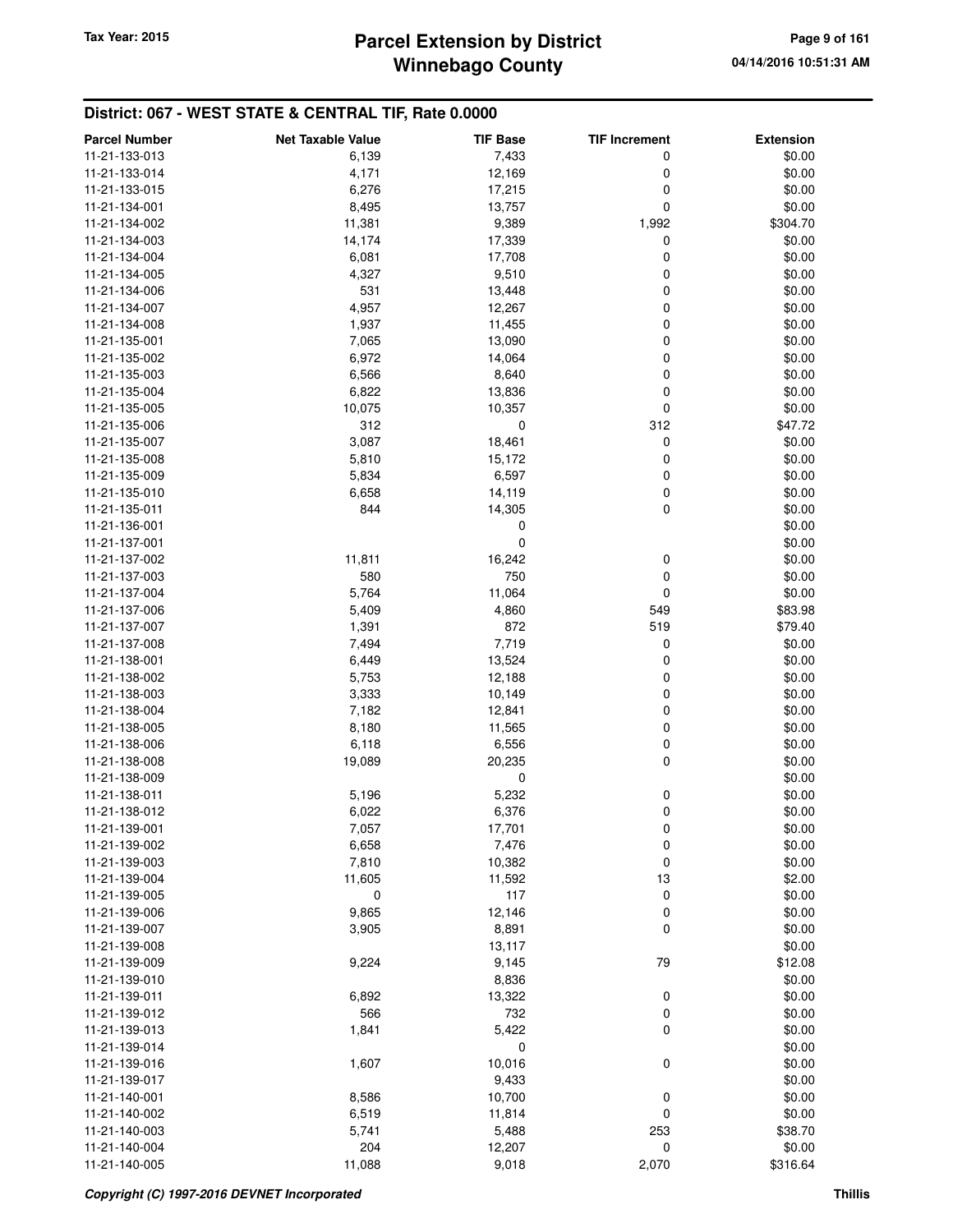| <b>Parcel Number</b> | <b>Net Taxable Value</b> | <b>TIF Base</b> | <b>TIF Increment</b> | <b>Extension</b> |
|----------------------|--------------------------|-----------------|----------------------|------------------|
| 11-21-140-006        | 2,422                    | 18,104          | 0                    | \$0.00           |
| 11-21-140-007        | 8,571                    | 1,839           | 6,732                | \$1,029.76       |
| 11-21-140-008        | 2,810                    | 13,431          | 0                    | \$0.00           |
| 11-21-140-009        | 398                      | 515             | 0                    | \$0.00           |
| 11-21-140-010        | 10,316                   | 12,733          | 0                    | \$0.00           |
| 11-21-140-011        |                          | 0               |                      | \$0.00           |
| 11-21-140-012        | 7,457                    | 4,537           | 2,920                | \$446.66         |
| 11-21-140-013        | 1,314                    | 8,936           | 0                    | \$0.00           |
| 11-21-151-001        | 32,351                   | 36,238          | 0                    | \$0.00           |
| 11-21-151-002        | 2,749                    | 4,286           | 0                    | \$0.00           |
| 11-21-151-003        | 9,589                    | 11,552          | 0                    | \$0.00           |
| 11-21-151-005        | 9,574                    | 10,725          | 0                    | \$0.00           |
| 11-21-151-006        | 39,468                   | 44,513          | 0                    | \$0.00           |
| 11-21-151-007        |                          | 0               |                      | \$0.00           |
| 11-21-151-008        | 4,104                    | 10,307          | 0                    | \$0.00           |
| 11-21-152-001        | 6,383                    | 8,408           | 0                    | \$0.00           |
| 11-21-152-002        | 3,214                    | 5,002           | 0                    | \$0.00           |
| 11-21-152-003        | 6,642                    | 7,269           | 0                    | \$0.00           |
| 11-21-152-004        | 3,054                    | 3,381           | 0                    | \$0.00           |
| 11-21-152-005        | 7,629                    | 8,168           | 0                    | \$0.00           |
| 11-21-152-006        | 872                      | 482             | 390                  | \$59.66          |
| 11-21-152-007        | 872                      | 482             | 390                  | \$59.66          |
| 11-21-152-008        | 9,749                    | 10,141          | 0                    | \$0.00           |
| 11-21-152-009        | 13,122                   | 1,057           | 12,065               | \$1,845.50       |
| 11-21-152-010        | 918                      | 16,573          | 0                    | \$0.00           |
| 11-21-152-011        | 918                      | 1,441           | 0                    | \$0.00           |
| 11-21-152-012        | 826                      | 1,325           | 0                    | \$0.00           |
| 11-21-152-013        | 826                      | 1,325           | 0                    | \$0.00           |
| 11-21-152-014        | 826                      | 1,515           | 0                    | \$0.00           |
| 11-21-153-001        | 57,070                   | 74,044          | 0                    | \$0.00           |
| 11-21-153-002        | 28,787                   | 29,722          | 0                    | \$0.00           |
| 11-21-153-006        |                          | 0               |                      | \$0.00           |
| 11-21-153-007        | 6,829                    | 9,407           | 0                    | \$0.00           |
| 11-21-153-008        | 5,424                    | 6,066           | 0                    | \$0.00           |
| 11-21-153-009        | 3,328                    | 3,723           | 0                    | \$0.00           |
| 11-21-153-011        | 228                      | 295             | 0                    | \$0.00           |
| 11-21-153-012        | 228                      | 295             | 0                    | \$0.00           |
| 11-21-153-013        | 0                        | 10,158          | 0                    | \$0.00           |
| 11-21-153-014        | 5,519                    | 5,609           | 0                    | \$0.00           |
| 11-21-153-015        |                          | 6,497           |                      | \$0.00           |
| 11-21-154-004        | 808                      | 1,048           | 0                    | \$0.00           |
| 11-21-154-005        | 6,022                    | 7,390           | 0                    | \$0.00           |
| 11-21-154-006        |                          | 0               |                      | \$0.00           |
| 11-21-157-001        | 203                      | 489             | 0                    | \$0.00           |
| 11-21-157-002        | 403                      | 976             | 0                    | \$0.00           |
| 11-21-157-006        | 8,871                    | 11,672          | 0                    | \$0.00           |
| 11-21-176-001        | 5,375                    | 7,393           | 0                    | \$0.00           |
| 11-21-176-002        |                          | 1,196           |                      | \$0.00           |
| 11-21-176-003        |                          | 8,633           |                      | \$0.00           |
| 11-21-176-007        | 1,647                    | 11,425          | 0                    | \$0.00           |
| 11-21-176-008        | 5,636                    | 9,073           | 0                    | \$0.00           |
| 11-21-176-009        | 3,199                    | 14,993          | 0                    | \$0.00           |
| 11-21-176-010        | 220                      | 284             | 0                    | \$0.00           |
| 11-21-176-011        | 8,444                    | 8,375           | 69                   | \$10.56          |
| 11-21-176-012        | 4,520                    | 4,306           | 214                  | \$32.74          |
| 11-21-176-013        | 5,424                    | 9,629           | 0                    | \$0.00           |
| 11-21-176-014        | 6,252                    | 13,071          | 0                    | \$0.00           |
| 11-21-176-015        | 5,299                    | 10,773          | 0                    | \$0.00           |
| 11-21-176-016        | 5,973                    | 9,834           | 0                    | \$0.00           |
| 11-21-176-017        | 10,382                   | 11,327          | 0                    | \$0.00           |
| 11-21-177-001        | 10,749                   | 9,121           | 1,628                | \$249.02         |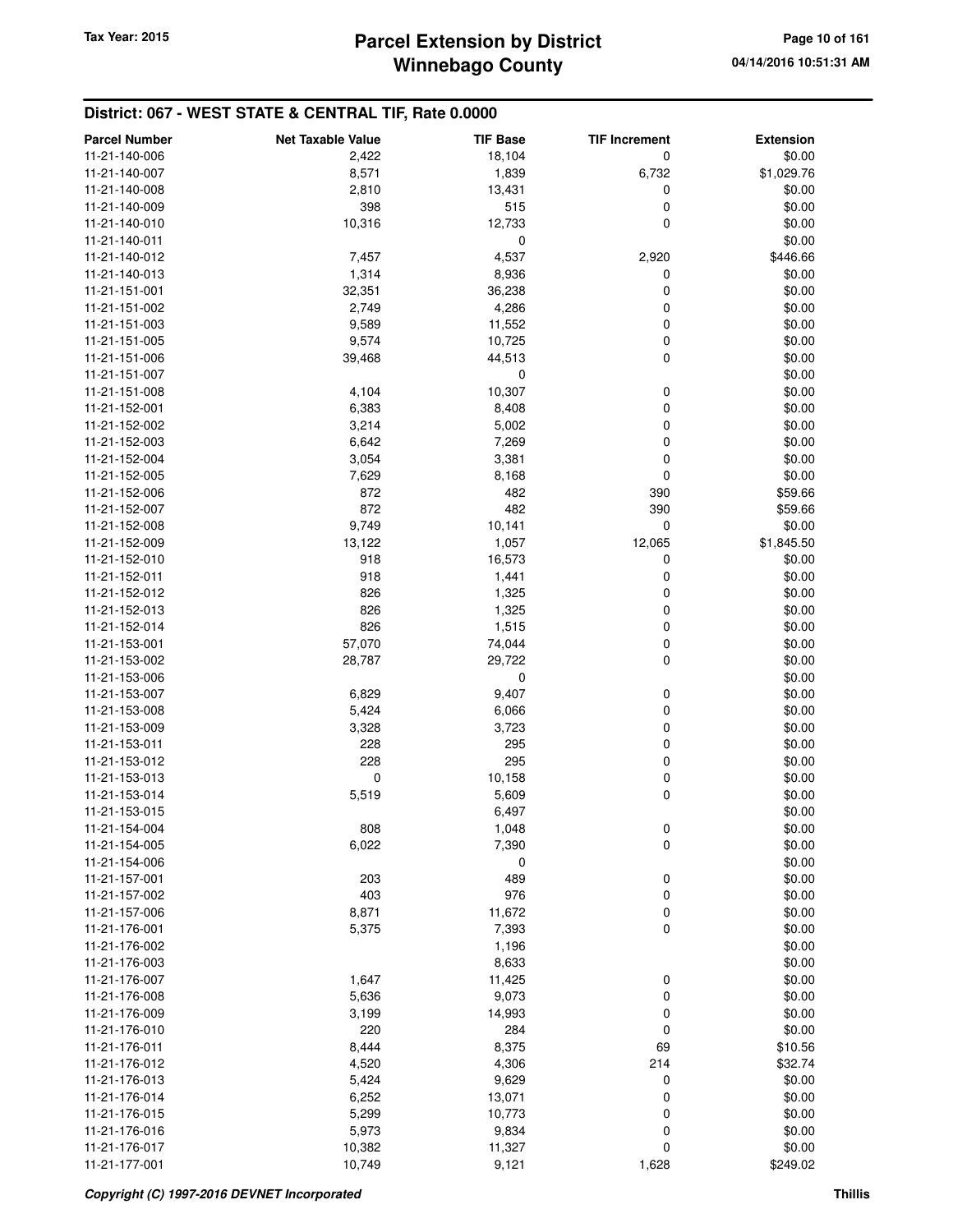# **Winnebago County** Tax Year: 2015 **Parcel Extension by District Page 11 of 161** Page 11 of 161

| <b>Parcel Number</b> | <b>Net Taxable Value</b> | <b>TIF Base</b> | <b>TIF Increment</b> | <b>Extension</b> |
|----------------------|--------------------------|-----------------|----------------------|------------------|
| 11-21-177-002        | 12,632                   | 19,758          | 0                    | \$0.00           |
| 11-21-177-003        | 9,353                    | 13,224          | 0                    | \$0.00           |
| 11-21-177-004        | 2,252                    | 11,461          | 0                    | \$0.00           |
| 11-21-177-005        | 5,498                    | 5,250           | 248                  | \$37.94          |
| 11-21-177-006        | 192                      | 10,556          | 0                    | \$0.00           |
| 11-21-177-007        | 410                      | 5,581           | 0                    | \$0.00           |
| 11-21-177-008        | 1,182                    | 10,348          | 0                    | \$0.00           |
| 11-21-177-009        | 5,209                    | 10,996          | 0                    | \$0.00           |
| 11-21-177-010        | 6,903                    | 18,726          | 0                    | \$0.00           |
| 11-21-177-011        | 6,415                    | 14,184          | 0                    | \$0.00           |
| 11-21-177-012        | 4,533                    | 4,793           | 0                    | \$0.00           |
| 11-21-177-013        | 8,458                    | 11,352          | 0                    | \$0.00           |
| 11-21-177-014        | 6,159                    | 15,232          | 0                    | \$0.00           |
| 11-21-178-004        | 7,759                    | 10,236          | 0                    | \$0.00           |
| 11-21-178-005        | 0                        | 12,386          | 0                    | \$0.00           |
| 11-21-178-006        |                          | 1,494           |                      | \$0.00           |
| 11-21-178-007        | 13,939                   | 14,448          | 0                    | \$0.00           |
| 11-21-178-008        |                          | 0               |                      | \$0.00           |
| 11-21-179-006        | 11,884                   | 9,070           | 2,814                | \$430.44         |
| 11-21-179-007        | 5,880                    | 17,304          | 0                    | \$0.00           |
| 11-21-179-008        | 323                      | 418             | 0                    | \$0.00           |
| 11-21-179-009        | 12,787                   | 16,053          | 0                    | \$0.00           |
| 11-21-179-010        | 323                      | 418             | 0                    | \$0.00           |
| 11-21-179-011        | 323                      | 11,049          | 0                    | \$0.00           |
| 11-21-179-012        | 323                      | 418             | 0                    | \$0.00           |
| 11-21-180-001        | 4,277                    | 9,599           | 0                    | \$0.00           |
| 11-21-180-002        | 735                      | 10,724          | 0                    | \$0.00           |
| 11-21-180-003        | 5,491                    | 9,662           | 0                    | \$0.00           |
| 11-21-180-004        | 323                      | 418             | 0                    | \$0.00           |
| 11-21-180-005        | 323                      | 418             | 0                    | \$0.00           |
| 11-21-180-006        | 7,287                    | 10,209          | 0                    | \$0.00           |
| 11-21-180-007        | 323                      | 418             | 0                    | \$0.00           |
| 11-21-180-008        |                          | 0               |                      | \$0.00           |
| 11-21-180-009        | 12,196                   | 15,056          | 0                    | \$0.00           |
| 11-21-180-010        | 3,615                    | 6,591           | 0                    | \$0.00           |
| 11-21-180-011        | 903                      | 6,099           | 0                    | \$0.00           |
| 11-21-180-012        | 3,009                    | 9,319           | 0                    | \$0.00           |
| 11-21-180-013        | 4,333                    | 18,011          | 0                    | \$0.00           |
| 11-21-181-001        |                          | 0               |                      | \$0.00           |
| 11-21-181-002        | 2,900                    | 3,384           | 0                    | \$0.00           |
| 11-21-181-003        | 1,714                    | 9,636           | 0                    | \$0.00           |
| 11-21-181-004        | 8,182                    | 12,383          | 0                    | \$0.00           |
| 11-21-181-005        | 326                      | 14,835          | 0                    | \$0.00           |
| 11-21-181-008        | 6,000                    | 13,512          | 0                    | \$0.00           |
| 11-21-181-009        | 5,320                    | 20,223          | 0                    | \$0.00           |
| 11-21-181-010        | 5,299                    | 11,907          | 0                    | \$0.00           |
| 11-21-181-011        | 174                      | 225             | 0                    | \$0.00           |
| 11-21-181-012        | 235                      | 304             | 0                    | \$0.00           |
| 11-21-181-013        | 8,934                    | 11,669          | 0                    | \$0.00           |
| 11-21-181-014        | 10,380                   | 13,734          | 0                    | \$0.00           |
| 11-21-182-001        | 3,160                    | 4,029           | 0                    | \$0.00           |
| 11-21-182-002        | 288                      | 374             | 0                    | \$0.00           |
| 11-21-182-003        | 288                      | 374             | 0                    | \$0.00           |
| 11-21-182-004        | 288                      | 8,233           | 0                    | \$0.00           |
| 11-21-182-007        | 5,882                    | 15,614          | 0                    | \$0.00           |
| 11-21-182-008        | 3,837                    | 4,271           | 0                    | \$0.00           |
| 11-21-182-009        | 3,579                    | 5,627           | 0                    | \$0.00           |
| 11-21-182-010        | 288                      | 374             | 0                    | \$0.00           |
| 11-21-182-013        | 0                        | 14,121          | 0                    | \$0.00           |
| 11-21-182-014        | 8,546                    | 12,881          | 0                    | \$0.00           |
| 11-21-183-001        | 346                      | 12,999          | 0                    | \$0.00           |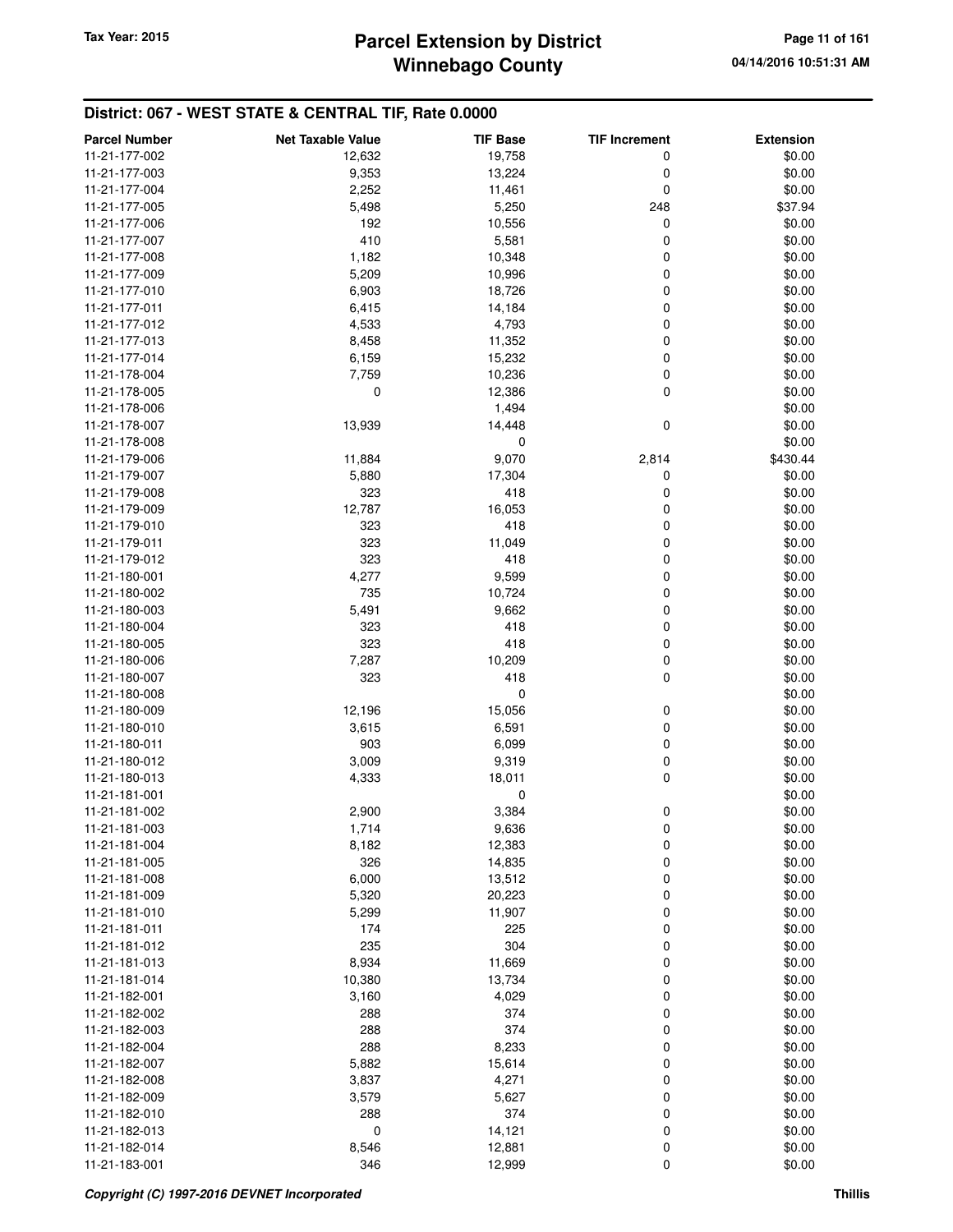| <b>Parcel Number</b> | <b>Net Taxable Value</b> | <b>TIF Base</b> | <b>TIF Increment</b> | <b>Extension</b> |
|----------------------|--------------------------|-----------------|----------------------|------------------|
| 11-21-183-002        | 288                      | 374             | 0                    | \$0.00           |
| 11-21-183-003        | 9,169                    | 25,940          | 0                    | \$0.00           |
| 11-21-183-004        | 8,876                    | 25,415          | 0                    | \$0.00           |
| 11-21-183-005        | 288                      | 374             | 0                    | \$0.00           |
| 11-21-183-007        | 4,937                    | 8,429           | 0                    | \$0.00           |
| 11-21-183-008        | 510                      | 6,584           | 0                    | \$0.00           |
|                      | 7,252                    |                 | 404                  |                  |
| 11-21-183-009        |                          | 6,848           |                      | \$61.80          |
| 11-21-183-010        | 7,461                    | 6,097           | 1,364                | \$208.64         |
| 11-21-183-011        | 0                        | 9,023           | 0                    | \$0.00           |
| 11-21-183-012        | 221                      | 286             | 0                    | \$0.00           |
| 11-21-183-013        | 4,834                    | 9,279           | 0                    | \$0.00           |
| 11-21-183-014        | 429                      | 555             | 0                    | \$0.00           |
| 11-21-184-001        | 6,647                    | 11,456          | 0                    | \$0.00           |
| 11-21-184-002        | 148                      | 6,304           | 0                    | \$0.00           |
| 11-21-184-003        | 7,685                    | 8,992           | 0                    | \$0.00           |
| 11-21-184-004        | 4,970                    | 15,877          | 0                    | \$0.00           |
| 11-21-184-005        | 6,867                    | 9,366           | 0                    | \$0.00           |
| 11-21-184-006        | 4,102                    | 12,707          | 0                    | \$0.00           |
| 11-21-184-007        | 0                        | 5,657           | 0                    | \$0.00           |
| 11-21-184-008        | 214                      | 278             | 0                    | \$0.00           |
| 11-21-184-009        | 10,358                   | 15,308          | 0                    | \$0.00           |
| 11-21-184-010        | 3,772                    | 9,783           | 0                    | \$0.00           |
| 11-21-184-011        | 1,647                    | 15,401          | 0                    | \$0.00           |
| 11-21-184-012        | 8,434                    | 12,086          | 0                    | \$0.00           |
| 11-21-184-013        | 8,749                    | 11,679          | 0                    | \$0.00           |
| 11-21-184-014        | 5,439                    | 9,683           | 0                    | \$0.00           |
| 11-21-201-001        | 11,383                   | 14,571          | 0                    | \$0.00           |
| 11-21-201-002        | 7,017                    | 10,703          | 0                    | \$0.00           |
| 11-21-201-003        | 2,666                    | 16,550          | 0                    | \$0.00           |
| 11-21-201-004        | 2,900                    | 16,890          | 0                    | \$0.00           |
| 11-21-201-005        | 389                      | 19,207          | 0                    | \$0.00           |
| 11-21-201-006        | 5,181                    | 18,207          | 0                    | \$0.00           |
| 11-21-201-007        | 10,205                   | 12,576          | 0                    | \$0.00           |
| 11-21-201-008        | 6,082                    | 9,624           | 0                    | \$0.00           |
| 11-21-201-009        | 6,426                    | 14,023          | 0                    | \$0.00           |
| 11-21-201-010        | 4,926                    | 10,595          | 0                    | \$0.00           |
| 11-21-201-011        | 319                      | 12,339          | 0                    | \$0.00           |
| 11-21-201-012        | 3,844                    | 15,761          | 0                    | \$0.00           |
| 11-21-201-013        | 9,634                    | 19,165          | 0                    | \$0.00           |
| 11-21-201-014        | 0                        | 54              | 0                    | \$0.00           |
| 11-21-201-015        | 5,620                    | 12,225          |                      | \$0.00           |
| 11-21-201-016        |                          | 11,297          | $\mathbf 0$          |                  |
| 11-21-201-017        | 5,508<br>8,459           | 10,713          | 0<br>0               | \$0.00<br>\$0.00 |
|                      |                          |                 |                      |                  |
| 11-21-202-001        | 9,240                    | 15,419          | 0                    | \$0.00           |
| 11-21-202-002        | 8,693                    | 17,256          | 0                    | \$0.00           |
| 11-21-202-003        | 8,483                    | 16,976          | 0                    | \$0.00           |
| 11-21-202-004        | 9,645                    | 19,686          | 0                    | \$0.00           |
| 11-21-202-005        | 10,609                   | 13,212          | 0                    | \$0.00           |
| 11-21-202-006        | 319                      | 9,379           | 0                    | \$0.00           |
| 11-21-202-007        | 6,508                    | 12,476          | 0                    | \$0.00           |
| 11-21-202-008        | 8,992                    | 11,476          | 0                    | \$0.00           |
| 11-21-202-009        | 5,147                    | 7,424           | 0                    | \$0.00           |
| 11-21-202-010        | 7,461                    | 11,108          | 0                    | \$0.00           |
| 11-21-202-011        | 7,751                    | 11,599          | 0                    | \$0.00           |
| 11-21-202-012        | 7,281                    | 3,764           | 3,517                | \$537.98         |
| 11-21-202-013        | 11,553                   | 14,320          | 0                    | \$0.00           |
| 11-21-202-014        | 11,224                   | 14,053          | 0                    | \$0.00           |
| 11-21-202-015        | 7,720                    | 13,907          | 0                    | \$0.00           |
| 11-21-202-016        | 10,269                   | 13,360          | 0                    | \$0.00           |
| 11-21-202-017        | 6,462                    | 11,795          | 0                    | \$0.00           |
| 11-21-203-001        | 5,795                    | 13,561          | 0                    | \$0.00           |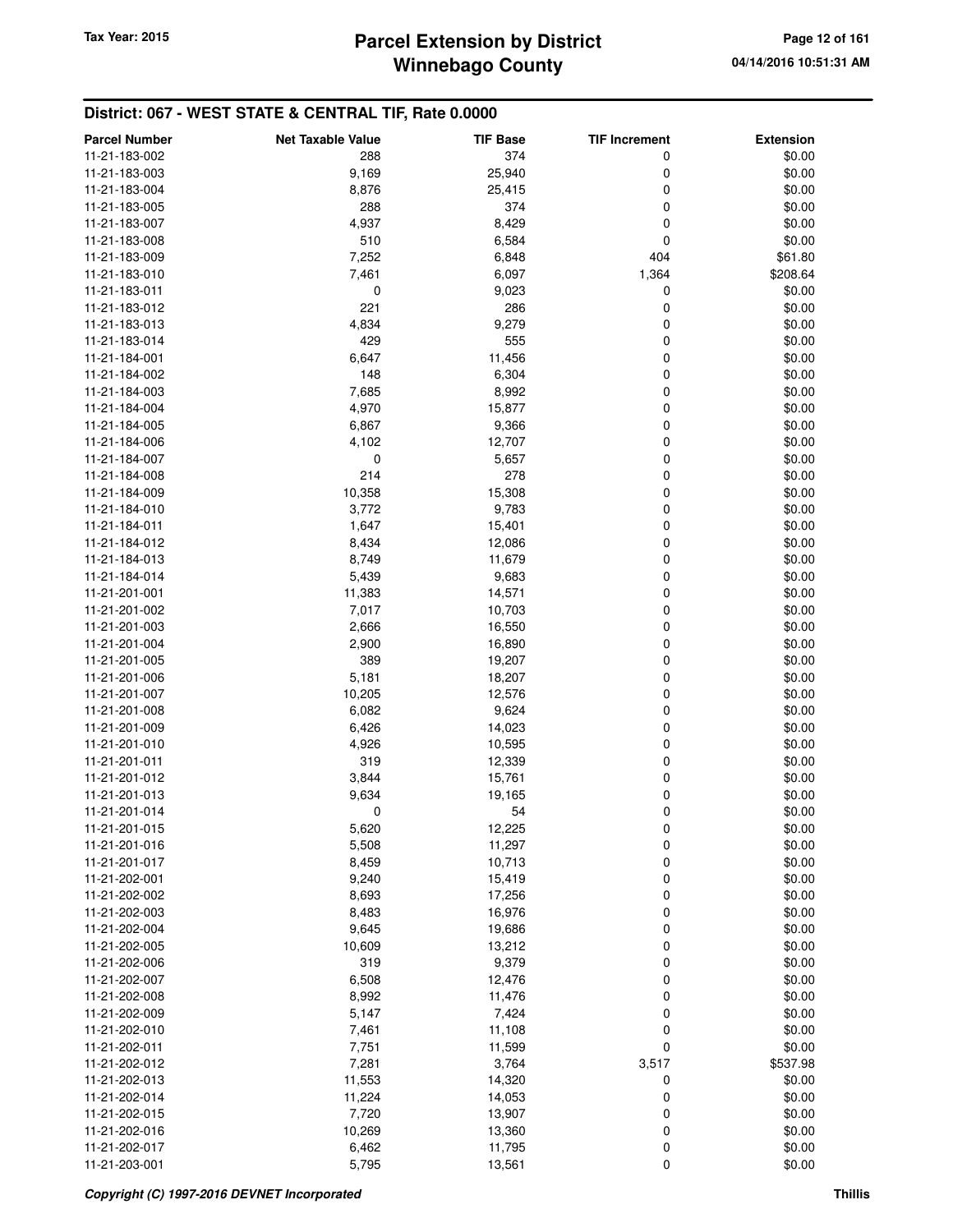| <b>Parcel Number</b> | <b>Net Taxable Value</b> | <b>TIF Base</b> | <b>TIF Increment</b> | <b>Extension</b> |
|----------------------|--------------------------|-----------------|----------------------|------------------|
| 11-21-203-002        | 9,415                    | 13,099          | 0                    | \$0.00           |
| 11-21-203-003        | 372                      | 481             | 0                    | \$0.00           |
| 11-21-203-004        | 5,917                    | 13,311          | 0                    | \$0.00           |
| 11-21-203-005        | 441                      | 543             | 0                    | \$0.00           |
| 11-21-203-006        | 9,244                    | 13,142          | 0                    | \$0.00           |
| 11-21-203-007        | 6,833                    | 12,922          | 0                    | \$0.00           |
| 11-21-203-008        | 9,105                    | 11,821          | 0                    | \$0.00           |
| 11-21-203-009        | 9,149                    | 12,825          | 0                    | \$0.00           |
| 11-21-203-010        | 8,448                    | 12,729          | 0                    | \$0.00           |
| 11-21-203-011        | 6,674                    | 10,466          | 0                    | \$0.00           |
| 11-21-203-012        | 8,146                    | 14,200          | 0                    | \$0.00           |
| 11-21-203-013        | 8,999                    | 16,886          | 0                    | \$0.00           |
| 11-21-203-014        | 6,645                    | 15,249          | 0                    | \$0.00           |
| 11-21-203-015        | 3,386                    | 8,862           | 0                    | \$0.00           |
| 11-21-203-016        | 5,989                    | 12,956          | 0                    | \$0.00           |
| 11-21-204-001        | 7,995                    | 18,481          | 0                    | \$0.00           |
| 11-21-204-002        | 4,159                    | 16,270          | 0                    | \$0.00           |
| 11-21-204-003        | 6,647                    | 14,252          | 0                    | \$0.00           |
| 11-21-204-004        | 5,876                    | 9,446           | 0                    | \$0.00           |
| 11-21-204-005        | 6,006                    | 14,286          | 0                    | \$0.00           |
| 11-21-204-006        |                          |                 | 0                    |                  |
|                      | 7,375                    | 9,936           |                      | \$0.00           |
| 11-21-204-007        | 7,670                    | 9,748           | 0                    | \$0.00           |
| 11-21-204-008        | 397                      | 13,151          | 0                    | \$0.00           |
| 11-21-204-009        | 11,806                   | 17,168          | 0                    | \$0.00           |
| 11-21-204-010        | 946                      | 14,918          | 0                    | \$0.00           |
| 11-21-204-011        | 7,740                    | 15,502          | 0                    | \$0.00           |
| 11-21-204-012        | 8,134                    | 15,933          | 0                    | \$0.00           |
| 11-21-204-013        | 7,720                    | 15,538          | 0                    | \$0.00           |
| 11-21-204-014        | 397                      | 16,777          | 0                    | \$0.00           |
| 11-21-204-015        | 5,310                    | 8,229           | 0                    | \$0.00           |
| 11-21-204-016        | 7,194                    | 14,563          | 0                    | \$0.00           |
| 11-21-204-017        | 3,765                    | 14,733          | 0                    | \$0.00           |
| 11-21-205-001        | 5,810                    | 11,073          | 0                    | \$0.00           |
| 11-21-205-002        | 7,179                    | 14,627          | 0                    | \$0.00           |
| 11-21-205-003        | 1,205                    | 11,740          | 0                    | \$0.00           |
| 11-21-205-004        | 5,990                    | 15,876          | 0                    | \$0.00           |
| 11-21-205-005        | 10,671                   | 14,052          | 0                    | \$0.00           |
| 11-21-205-006        |                          | 0               |                      | \$0.00           |
| 11-21-205-007        | 5,834                    | 12,734          | 0                    | \$0.00           |
| 11-21-205-008        | 950                      | 11,076          | 0                    | \$0.00           |
| 11-21-205-009        | 6,647                    | 9,395           | $\pmb{0}$            | \$0.00           |
| 11-21-205-010        | 7,411                    | 15,009          | $\mathbf 0$          | \$0.00           |
| 11-21-205-011        | 2,903                    | 16,218          | 0                    | \$0.00           |
| 11-21-205-012        | 4,681                    | 13,225          | 0                    | \$0.00           |
| 11-21-205-013        | 5,989                    | 10,537          | 0                    | \$0.00           |
| 11-21-205-014        | 2,065                    | 13,805          | 0                    | \$0.00           |
| 11-21-205-015        | 3,693                    | 18,395          | 0                    | \$0.00           |
| 11-21-205-016        | 6,877                    | 17,468          | 0                    | \$0.00           |
| 11-21-206-003        | 3,137                    | 9,187           | 0                    | \$0.00           |
| 11-21-206-004        | 4,475                    | 4,830           | 0                    | \$0.00           |
| 11-21-206-005        | 8,064                    | 11,392          | 0                    | \$0.00           |
| 11-21-206-006        | 5,483                    | 6,838           | 0                    | \$0.00           |
| 11-21-206-007        | 5,462                    | 12,705          | 0                    | \$0.00           |
| 11-21-206-008        | 6,931                    | 9,767           | 0                    | \$0.00           |
| 11-21-206-009        | 7,297                    | 7,640           | 0                    | \$0.00           |
| 11-21-206-010        | 8,628                    | 9,618           | 0                    | \$0.00           |
| 11-21-206-011        | 1,915                    | 6,402           | 0                    | \$0.00           |
| 11-21-206-012        | 6,862                    | 10,552          | 0                    | \$0.00           |
| 11-21-206-013        | 5,927                    | 13,383          | 0                    | \$0.00           |
| 11-21-206-014        | 8,314                    | 11,326          | 0                    | \$0.00           |
| 11-21-206-015        | 9,982                    | 12,766          | 0                    | \$0.00           |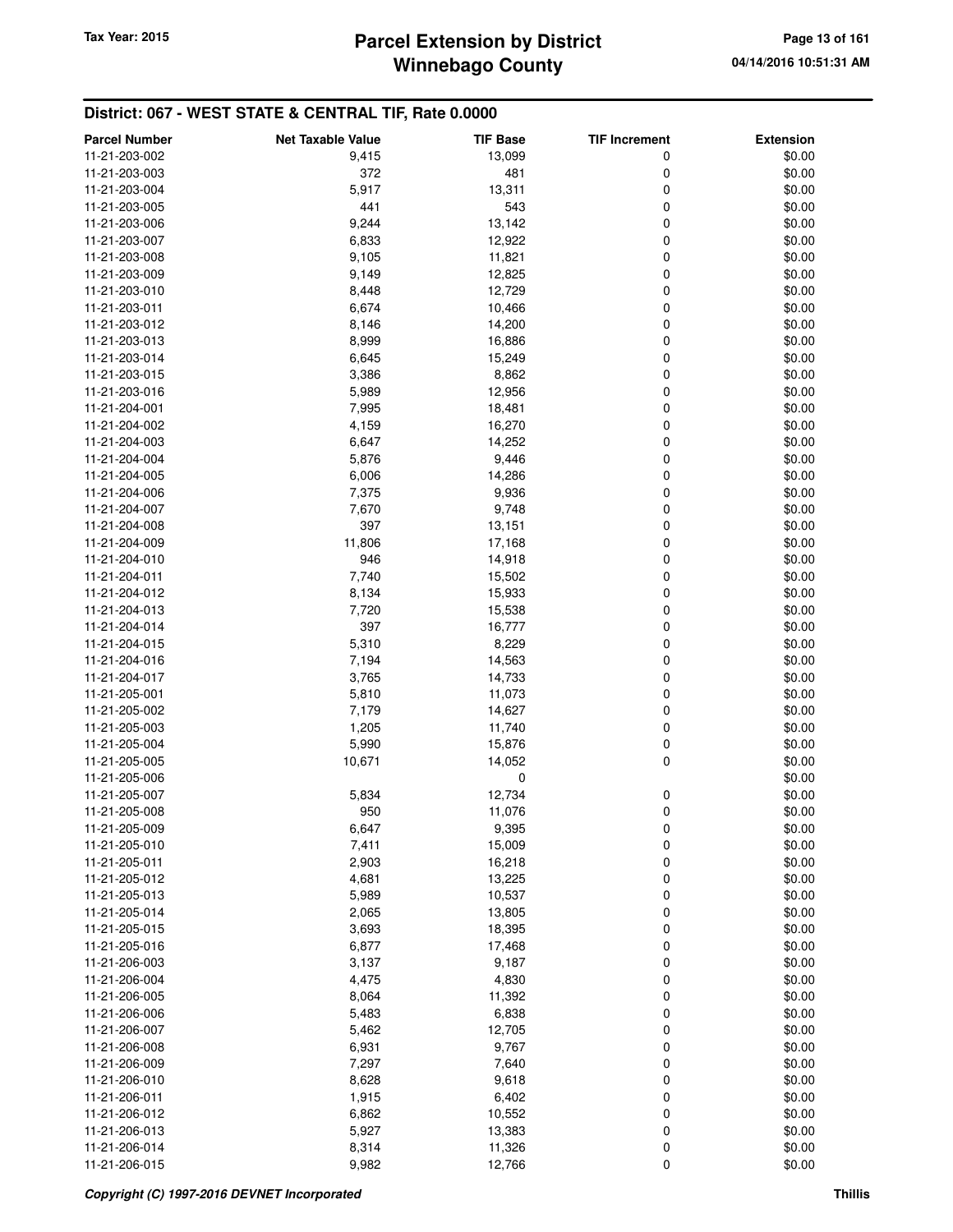## **Winnebago County** Tax Year: 2015 **Parcel Extension by District Page 14 of 161**

| <b>Parcel Number</b> | <b>Net Taxable Value</b> | <b>TIF Base</b>  | <b>TIF Increment</b> | <b>Extension</b> |
|----------------------|--------------------------|------------------|----------------------|------------------|
| 11-21-206-016        | 7,133                    | 6,980            | 153                  | \$23.40          |
| 11-21-206-017        | 8,585                    | 11,032           | 0                    | \$0.00           |
| 11-21-207-001        | 5,647                    | 15,631           | 0                    | \$0.00           |
| 11-21-207-002        | 457                      | 592              | 0                    | \$0.00           |
| 11-21-207-003        | 6,915                    | 14,838           | 0                    | \$0.00           |
| 11-21-207-004        | 7,309                    | 14,326           | 0                    | \$0.00           |
| 11-21-207-005        | 9,433                    | 12,253           | 0                    | \$0.00           |
| 11-21-207-006        | 2,832                    | 17,406           | 0                    | \$0.00           |
| 11-21-207-007        | 9,666                    | 12,721           | 0                    | \$0.00           |
| 11-21-207-008        | 7,158                    | 10,281           | 0                    | \$0.00           |
| 11-21-207-009        | 7,159                    | 11,234           | 0                    | \$0.00           |
| 11-21-207-010        | 11,492                   | 17,567           | 0                    | \$0.00           |
| 11-21-207-011        | 1,903                    | 10,831           | 0                    | \$0.00           |
| 11-21-207-012        | 8,343                    | 17,204           | 0                    | \$0.00           |
| 11-21-207-013        | 6,519                    | 10,268           | 0                    | \$0.00           |
| 11-21-207-014        | 5,753                    | 11,466           | 0                    | \$0.00           |
| 11-21-207-015        | 397                      | 16,331           | 0                    | \$0.00           |
| 11-21-208-001        | 305                      | 11,972           | 0                    | \$0.00           |
| 11-21-208-002        | 5,961                    | 12,895           | 0                    | \$0.00           |
| 11-21-208-003        | 7,344                    | 15,428           | 0                    | \$0.00           |
| 11-21-208-004        | 2,995                    | 16,144           | 0                    | \$0.00           |
| 11-21-208-005        | 4,390                    | 19,278           | 0                    | \$0.00           |
| 11-21-208-006        | 7,158                    | 11,465           | 0                    | \$0.00           |
| 11-21-208-007        | 6,519                    | 14,149           | 0                    | \$0.00           |
| 11-21-208-008        | 0                        | 13,783           | 0                    | \$0.00           |
| 11-21-208-009        | 8,643                    | 13,235           | 0                    | \$0.00           |
| 11-21-208-010        | 397                      | 514              | 0                    | \$0.00           |
| 11-21-208-011        | 5,683                    | 15,066           | 0                    | \$0.00           |
| 11-21-208-012        |                          | 0                |                      | \$0.00           |
| 11-21-208-013        | 11,943                   | 15,396           | 0                    | \$0.00           |
| 11-21-208-014        | 13,514                   | 10,597           | 2,917                | \$446.20         |
| 11-21-209-001        | 7,800                    | 12,875           | 0                    | \$0.00           |
| 11-21-209-002        | 4,154                    | 9,569            | 0                    | \$0.00           |
| 11-21-209-003        | 3,927                    | 12,279           | 0                    | \$0.00           |
| 11-21-209-004        | 458                      | 4,499            | 0                    | \$0.00           |
| 11-21-209-005        | 406                      | 0                | 406                  | \$62.10          |
| 11-21-209-006        | 2,657                    | 14,314           | 0                    | \$0.00           |
| 11-21-209-007        | 6,415                    | 14,443           | 0                    | \$0.00           |
| 11-21-209-008        | 6,508                    |                  | 0                    | \$0.00           |
| 11-21-209-009        | 9,671                    | 13,137<br>12,588 | 0                    | \$0.00           |
| 11-21-209-010        | 6,519                    | 13,193           | 0                    | \$0.00           |
| 11-21-209-011        | 0                        | 6,635            |                      | \$0.00           |
| 11-21-209-012        | 2,612                    | 12,100           | 0<br>0               | \$0.00           |
| 11-21-209-013        | 5,880                    |                  | 0                    | \$0.00           |
| 11-21-209-014        |                          | 11,045           |                      |                  |
| 11-21-210-001        | 7,557                    | 3,494            | 4,063                | \$621.50         |
|                      | 2,612                    | 12,901           | 0                    | \$0.00           |
| 11-21-210-002        | 7,065                    | 16,852           | 0                    | \$0.00           |
| 11-21-210-003        | 9,963                    | 10,265           | 0                    | \$0.00           |
| 11-21-210-004        | 3,333                    | 14,579           | 0                    | \$0.00           |
| 11-21-210-008        | 7,574                    | 10,099           | 0                    | \$0.00           |
| 11-21-210-009        | 9,358                    | 9,945            | 0                    | \$0.00           |
| 11-21-210-010        | 12,076                   | 12,915           | 0                    | \$0.00           |
| 11-21-210-011        | 4,996                    | 10,264           | 0                    | \$0.00           |
| 11-21-210-012        | 8,173                    | 15,039           | 0                    | \$0.00           |
| 11-21-210-013        | 2,665                    | 11,859           | 0                    | \$0.00           |
| 11-21-210-014        | 4,642                    | 11,742           | 0                    | \$0.00           |
| 11-21-210-015        | 7,611                    | 10,103           | 0                    | \$0.00           |
| 11-21-210-016        | 3,782                    | 10,422           | 0                    | \$0.00           |
| 11-21-210-017        | 6,662                    | 6,669            | 0                    | \$0.00           |
| 11-21-210-018        | 8,320                    | 8,711            | 0                    | \$0.00           |
| 11-21-210-019        | 5,508                    | 15,115           | 0                    | \$0.00           |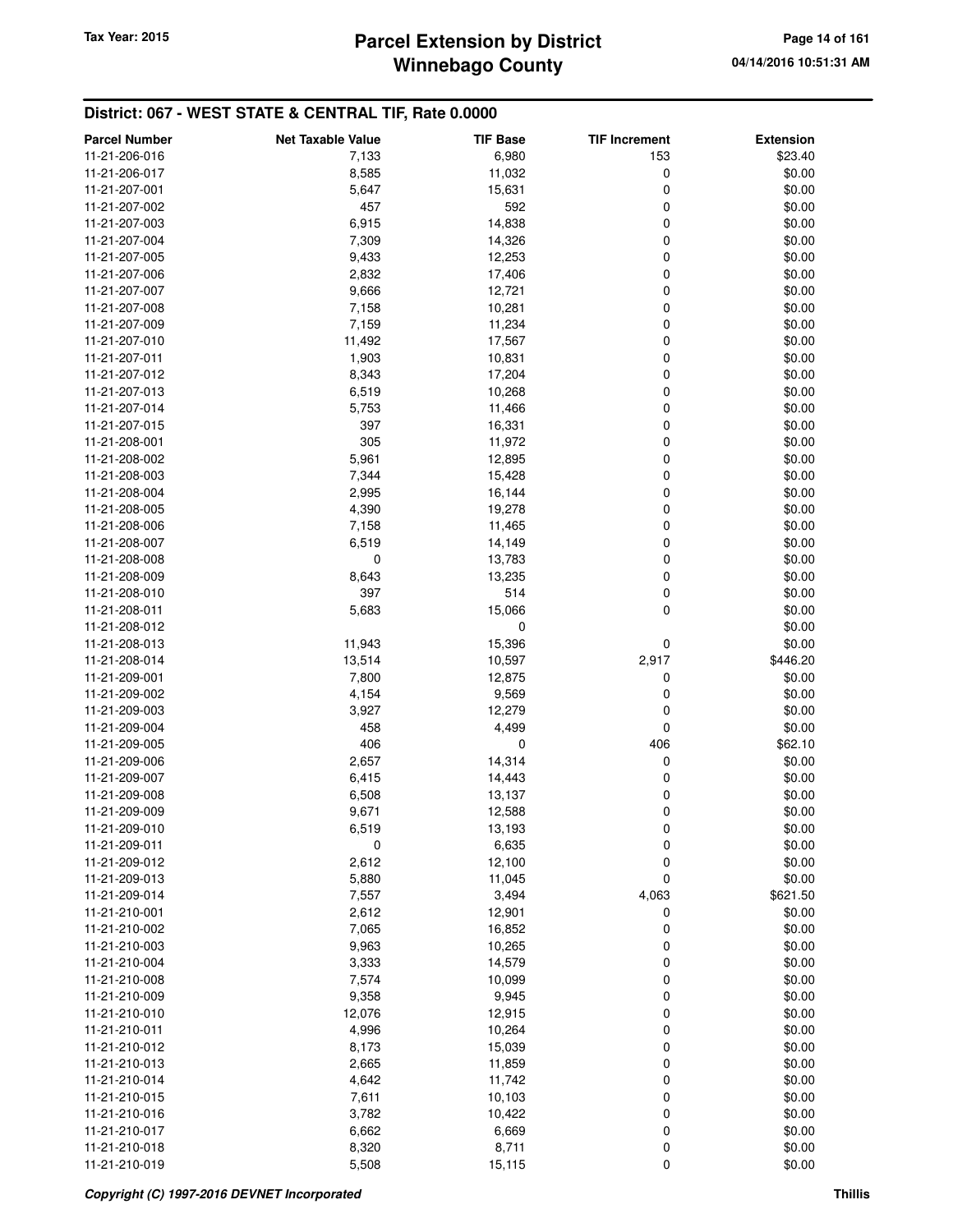## **Winnebago County** Tax Year: 2015 **Parcel Extension by District Page 15 of 161**

| <b>Parcel Number</b> | <b>Net Taxable Value</b> | <b>TIF Base</b> | <b>TIF Increment</b> | <b>Extension</b> |
|----------------------|--------------------------|-----------------|----------------------|------------------|
| 11-21-210-020        | 334                      | 433             | 0                    | \$0.00           |
| 11-21-211-001        | 3,666                    | 12,727          | 0                    | \$0.00           |
| 11-21-211-002        | 6,311                    | 12,341          | 0                    | \$0.00           |
| 11-21-211-003        | 3,705                    | 10,233          | 0                    | \$0.00           |
| 11-21-211-004        | 4,982                    | 16,980          | 0                    | \$0.00           |
| 11-21-211-005        | 13,184                   | 17,181          | 0                    | \$0.00           |
| 11-21-211-006        | 6,856                    | 15,426          | 0                    | \$0.00           |
| 11-21-211-007        | 121                      | 4,898           | 0                    | \$0.00           |
| 11-21-211-008        | 7,918                    | 10,841          | 0                    | \$0.00           |
| 11-21-211-009        | 5,349                    | 15,030          | 0                    | \$0.00           |
| 11-21-211-010        | 6,118                    | 10,549          | 0                    | \$0.00           |
| 11-21-211-011        | 5,911                    | 9,470           | 0                    | \$0.00           |
| 11-21-211-012        | 9,240                    | 15,352          | 0                    | \$0.00           |
| 11-21-211-013        | 7,184                    | 6,146           | 1,038                | \$158.78         |
| 11-21-211-014        | 3,340                    | 6,128           | 0                    | \$0.00           |
| 11-21-211-015        | 8,146                    | 17,196          | 0                    | \$0.00           |
| 11-21-212-001        | 4,960                    | 16,655          | 0                    | \$0.00           |
| 11-21-212-002        | 5,201                    | 12,005          | 0                    | \$0.00           |
| 11-21-212-003        | 10,114                   | 11,726          | 0                    | \$0.00           |
| 11-21-212-004        | 6,252                    | 13,003          | 0                    | \$0.00           |
| 11-21-212-005        | 6,704                    | 16,413          | 0                    | \$0.00           |
| 11-21-212-006        | 7,739                    | 5,807           | 1,932                | \$295.52         |
| 11-21-212-007        | 8,395                    | 12,906          | 0                    | \$0.00           |
| 11-21-212-008        | 7,612                    | 15,621          | 0                    | \$0.00           |
| 11-21-212-009        | 256                      | 7,284           | 0                    | \$0.00           |
| 11-21-212-010        | 6,856                    | 11,331          | 0                    | \$0.00           |
| 11-21-212-011        | 7,065                    | 18,010          | 0                    | \$0.00           |
| 11-21-212-012        | 5,170                    | 11,972          | 0                    | \$0.00           |
| 11-21-212-013        | 6,028                    | 8,289           | 0                    | \$0.00           |
| 11-21-212-014        | 3,903                    | 11,699          | 0                    | \$0.00           |
| 11-21-212-015        | 9,114                    | 12,791          | 0                    | \$0.00           |
| 11-21-212-016        | 5,439                    | 10,450          | 0                    | \$0.00           |
| 11-21-212-017        | 8,414                    | 8,872           | 0                    | \$0.00           |
| 11-21-226-001        | 6,706                    | 5,569           | 1,137                | \$173.92         |
| 11-21-226-002        | 8,185                    | 12,566          | 0                    | \$0.00           |
| 11-21-226-003        | 372                      | 13,512          | 0                    | \$0.00           |
| 11-21-226-004        | 10,397                   | 14,492          | 0                    | \$0.00           |
| 11-21-226-005        | 5,569                    | 14,147          | 0                    | \$0.00           |
| 11-21-226-006        | 8,658                    | 12,008          | 0                    | \$0.00           |
| 11-21-226-007        | 7,612                    | 21,876          | 0                    | \$0.00           |
| 11-21-226-008        | 10,154                   | 15,665          | 0                    | \$0.00           |
| 11-21-226-009        | 9,511                    | 17,327          | 0                    | \$0.00           |
| 11-21-226-010        | 6,737                    | 14,027          | 0                    | \$0.00           |
| 11-21-226-011        |                          | 5,863           |                      | \$0.00           |
| 11-21-226-012        | 397                      | 514             | 0                    | \$0.00           |
| 11-21-226-013        | 8,629                    | 10,329          | 0                    | \$0.00           |
| 11-21-226-014        | 7,205                    | 13,226          | 0                    | \$0.00           |
| 11-21-226-015        | 8,910                    | 14,169          | 0                    | \$0.00           |
| 11-21-227-001        | 5,882                    | 12,039          | 0                    | \$0.00           |
| 11-21-227-002        | 5,427                    | 12,479          | 0                    | \$0.00           |
| 11-21-227-003        | 4,589                    | 12,459          | 0                    | \$0.00           |
| 11-21-227-004        | 6,379                    | 17,861          | 0                    | \$0.00           |
| 11-21-227-005        | 5,214                    | 14,539          | 0                    | \$0.00           |
| 11-21-227-006        | 7,274                    | 16,741          | 0                    | \$0.00           |
| 11-21-227-007        | 5,647                    | 14,855          | 0                    | \$0.00           |
| 11-21-227-008        | 6,588                    | 13,035          | 0                    | \$0.00           |
| 11-21-227-009        | 2,042                    | 13,311          | 0                    | \$0.00           |
| 11-21-227-010        | 5,165                    | 10,249          | 0                    | \$0.00           |
| 11-21-227-011        | 305                      | 395             | 0                    | \$0.00           |
| 11-21-227-012        | 4,008                    | 3,869           | 139                  | \$21.26          |
| 11-21-227-013        | 6,182                    | 6,072           | 110                  | \$16.84          |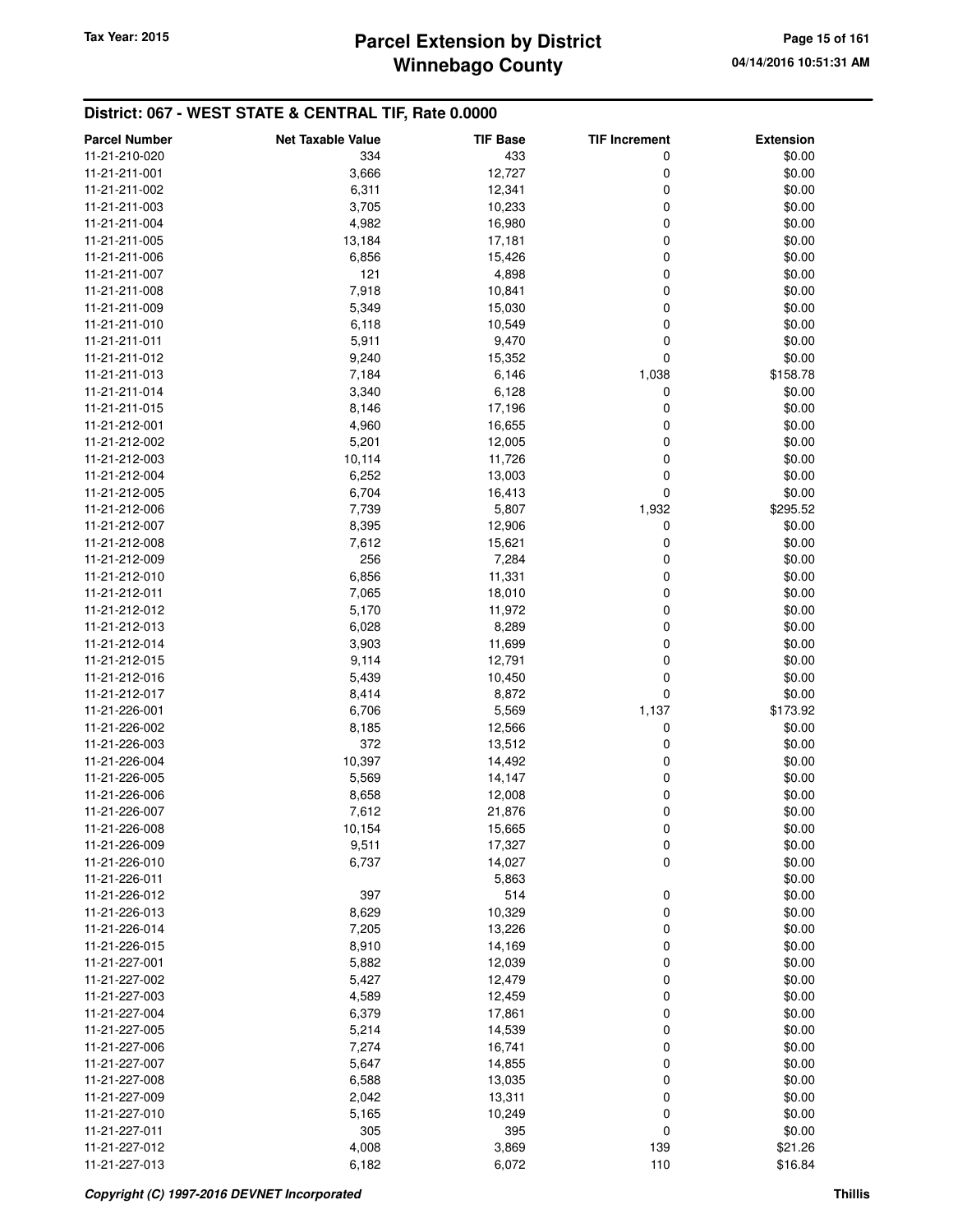## **Winnebago County** Tax Year: 2015 **Parcel Extension by District Page 16 of 161**

| <b>Parcel Number</b> | <b>Net Taxable Value</b> | <b>TIF Base</b> | <b>TIF Increment</b> | <b>Extension</b> |
|----------------------|--------------------------|-----------------|----------------------|------------------|
| 11-21-227-014        | 8,189                    | 5,995           | 2,194                | \$335.60         |
| 11-21-227-015        | 11,186                   | 15,819          | 0                    | \$0.00           |
| 11-21-227-016        | 6,478                    | 15,213          | 0                    | \$0.00           |
| 11-21-227-017        | 6,892                    | 10,109          | 0                    | \$0.00           |
| 11-21-228-001        | 1,350                    | 1,509           | 0                    | \$0.00           |
| 11-21-228-002        | 5,442                    | 5,276           | 166                  | \$25.40          |
| 11-21-228-003        | 3,415                    | 16,348          | 0                    | \$0.00           |
| 11-21-228-004        | 13,093                   |                 | 0                    | \$0.00           |
| 11-21-228-005        | 6,170                    | 16,155<br>9,618 | 0                    | \$0.00           |
| 11-21-228-006        |                          |                 |                      |                  |
| 11-21-228-007        | 5,081<br>0               | 4,950           | 131<br>0             | \$20.04          |
|                      |                          | 12,776          |                      | \$0.00           |
| 11-21-228-008        | 389                      | 0<br>503        | 0                    | \$0.00           |
| 11-21-228-009        |                          |                 | 0                    | \$0.00<br>\$0.00 |
| 11-21-228-010        | 2,666                    | 17,317          |                      |                  |
| 11-21-228-011        | 5,662                    | 18,541          | 0                    | \$0.00           |
| 11-21-228-012        | 11,094                   | 18,863          | 0                    | \$0.00           |
| 11-21-228-013        | 6,532                    | 18,056          | 0                    | \$0.00           |
| 11-21-228-014        | 7,903                    | 19,711          | 0                    | \$0.00           |
| 11-21-228-015        | 8,896                    | 14,650          | 0                    | \$0.00           |
| 11-21-229-001        | 6,391                    | 13,625          | 0                    | \$0.00           |
| 11-21-229-002        | 5,647                    | 12,284          | 0                    | \$0.00           |
| 11-21-229-003        | 6,147                    | 12,266          | 0                    | \$0.00           |
| 11-21-229-004        | 9,072                    | 9,750           | 0                    | \$0.00           |
| 11-21-229-005        | 7,964                    | 13,180          | 0                    | \$0.00           |
| 11-21-229-006        | 0                        | 11,766          | 0                    | \$0.00           |
| 11-21-229-007        | 7,112                    | 16,037          | 0                    | \$0.00           |
| 11-21-229-008        |                          | 5,907           |                      | \$0.00           |
| 11-21-229-009        | 1,532                    | 9,527           | 0                    | \$0.00           |
| 11-21-229-010        | 11,977                   | 15,541          | 0                    | \$0.00           |
| 11-21-229-011        | 6,711                    | 4,998           | 1,713                | \$262.04         |
| 11-21-229-012        | 6,391                    | 17,304          | 0                    | \$0.00           |
| 11-21-229-013        | 2,472                    | 15,536          | 0                    | \$0.00           |
| 11-21-229-014        | 6,892                    | 14,987          | 0                    | \$0.00           |
| 11-21-229-015        | 5,919                    | 6,830           | 0                    | \$0.00           |
| 11-21-230-001        | 5,520                    | 10,795          | 0                    | \$0.00           |
| 11-21-230-002        | 10,940                   | 12,473          | 0                    | \$0.00           |
| 11-21-230-003        | 4,667                    | 9,443           | 0                    | \$0.00           |
| 11-21-230-004        | 3,137                    | 17,378          | 0                    | \$0.00           |
| 11-21-230-005        | 4,531                    | 8,527           | 0                    | \$0.00           |
| 11-21-230-006        | 6,899                    | 6,637           | 262                  | \$40.08          |
| 11-21-230-007        | 3,904                    | 12,048          | 0                    | \$0.00           |
| 11-21-230-008        | 6,972                    | 12,479          | 0                    | \$0.00           |
| 11-21-230-009        | 6,391                    | 15,120          | 0                    | \$0.00           |
| 11-21-230-010        | 7,579                    | 9,926           | 0                    | \$0.00           |
| 11-21-230-011        | 6,822                    | 12,549          | 0                    | \$0.00           |
| 11-21-230-012        | 6,217                    | 14,359          | 0                    | \$0.00           |
| 11-21-230-013        | 7,461                    | 10,530          | 0                    | \$0.00           |
| 11-21-230-014        | 397                      | 11,107          | 0                    | \$0.00           |
| 11-21-230-015        | 7,899                    | 14,122          | 0                    | \$0.00           |
| 11-21-231-001        | 6,369                    | 6,598           | 0                    | \$0.00           |
| 11-21-231-002        | 4,341                    | 3,892           | 449                  | \$68.68          |
| 11-21-231-003        | 0                        | 3,590           | 0                    | \$0.00           |
| 11-21-231-004        | 8,643                    | 12,086          | 0                    | \$0.00           |
| 11-21-231-005        | 4,864                    | 4,685           | 179                  | \$27.38          |
| 11-21-231-006        | 6,217                    | 10,209          | 0                    | \$0.00           |
| 11-21-231-007        | 10,131                   | 12,005          | 0                    | \$0.00           |
| 11-21-231-008        | 6,473                    | 11,059          | 0                    | \$0.00           |
| 11-21-231-009        | 5,786                    | 10,235          | 0                    | \$0.00           |
| 11-21-231-010        | 8,853                    | 12,510          | 0                    | \$0.00           |
| 11-21-231-011        | 1,159                    | 11,643          | 0                    | \$0.00           |
| 11-21-231-012        | 5,277                    | 11,376          | 0                    | \$0.00           |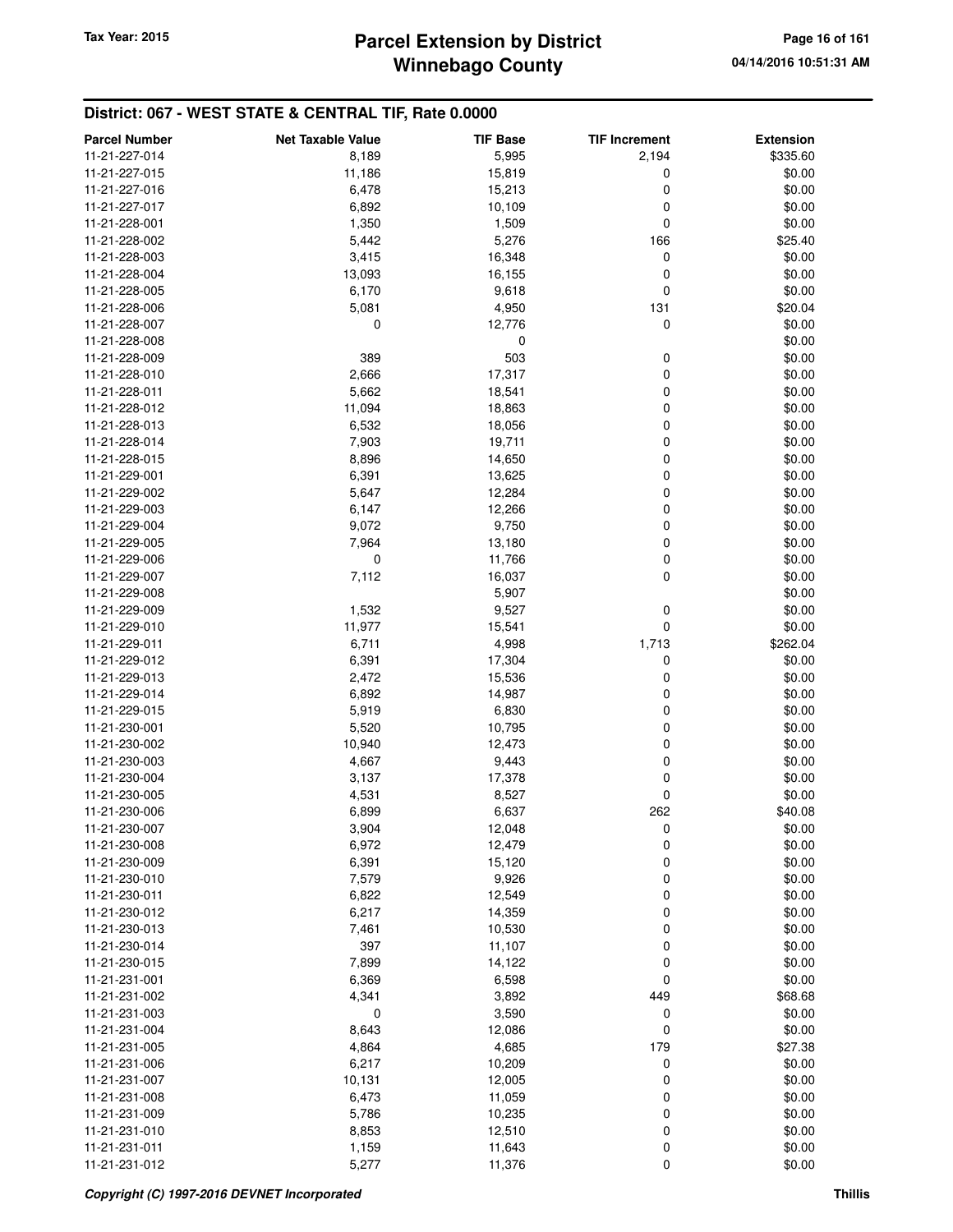# **Winnebago County** Tax Year: 2015 **Parcel Extension by District Page 17 of 161**

| <b>Parcel Number</b> | <b>Net Taxable Value</b> | <b>TIF Base</b> | <b>TIF Increment</b> | <b>Extension</b> |
|----------------------|--------------------------|-----------------|----------------------|------------------|
| 11-21-231-013        | 11,457                   | 16,005          | 0                    | \$0.00           |
| 11-21-231-014        | 14,984                   | 18,999          | 0                    | \$0.00           |
| 11-21-231-015        | 6,666                    | 2,028           | 4,638                | \$709.44         |
| 11-21-231-016        | 7,786                    | 12,427          | 0                    | \$0.00           |
| 11-21-231-017        | 7,553                    | 9,624           | 0                    | \$0.00           |
| 11-21-232-001        | 0                        | 11,944          | 0                    | \$0.00           |
| 11-21-232-002        | 3,733                    | 14,896          | 0                    | \$0.00           |
| 11-21-232-003        | 0                        | 5,352           | 0                    | \$0.00           |
| 11-21-232-004        | 8,868                    | 12,183          | 0                    | \$0.00           |
| 11-21-232-005        | 0                        | 5,443           | 0                    | \$0.00           |
| 11-21-232-006        | 1,760                    | 3,166           | 0                    | \$0.00           |
| 11-21-232-007        | 7,355                    | 11,532          | 0                    | \$0.00           |
| 11-21-232-008        | 389                      | 503             | 0                    | \$0.00           |
| 11-21-232-009        | 6,788                    | 5,182           | 1,606                | \$245.66         |
| 11-21-232-010        | 600                      | 11,383          | 0                    | \$0.00           |
| 11-21-232-011        | 8,720                    | 11,501          | 0                    | \$0.00           |
| 11-21-232-012        | 6,442                    | 7,249           | 0                    | \$0.00           |
| 11-21-232-013        | 903                      | 11,338          | 0                    | \$0.00           |
| 11-21-232-014        |                          | 14,832          |                      | \$0.00           |
| 11-21-232-015        |                          | 21,964          |                      | \$0.00           |
| 11-21-233-001        |                          | 12,659          |                      | \$0.00           |
| 11-21-233-002        | 2,954                    | 12,777          | 0                    | \$0.00           |
| 11-21-233-003        | 7,639                    | 11,904          | 0                    | \$0.00           |
| 11-21-233-004        | 1,892                    | 12,940          | 0                    | \$0.00           |
| 11-21-233-005        | 1,624                    | 11,010          | 0                    | \$0.00           |
| 11-21-233-006        | 8,387                    | 16,291          | 0                    | \$0.00           |
| 11-21-233-007        | 7,158                    | 6,743           | 415                  | \$63.48          |
| 11-21-233-008        | 10,376                   | 15,163          | 0                    | \$0.00           |
| 11-21-233-009        | 7,221                    | 10,791          | 0                    | \$0.00           |
| 11-21-233-010        | 7,867                    | 16,961          | 0                    | \$0.00           |
| 11-21-233-011        | 6,171                    | 8,199           | 0                    | \$0.00           |
| 11-21-233-012        | 12,505                   | 11,738          | 767                  | \$117.32         |
| 11-21-233-013        | 7,553                    | 16,745          | 0                    | \$0.00           |
| 11-21-233-014        | 2,488                    | 9,805           | 0                    | \$0.00           |
| 11-21-233-015        | 8,134                    | 14,939          | 0                    | \$0.00           |
| 11-21-233-016        | 8,756                    | 7,243           | 1,513                | \$231.44         |
| 11-21-234-001        | 9,273                    | 8,355           | 918                  | \$140.42         |
| 11-21-234-002        | 7,169                    | 13,796          | 0                    | \$0.00           |
| 11-21-234-003        | 9,396                    | 7,422           | 1,974                | \$301.96         |
| 11-21-234-004        | 8,024                    | 5,148           | 2,876                | \$439.92         |
| 11-21-234-005        | 6,826                    | 11,495          | 0                    | \$0.00           |
| 11-21-234-006        | 8,752                    | 6,495           | 2,257                | \$345.24         |
| 11-21-234-007        | 3,294                    | 2,619           | 675                  | \$103.26         |
| 11-21-234-008        | 6,959                    | 14,766          | 0                    | \$0.00           |
| 11-21-234-009        | 6,972                    | 15,991          | 0                    | \$0.00           |
| 11-21-234-010        | 8,093                    | 11,015          | 0                    | \$0.00           |
| 11-21-234-011        | 397                      | 514             | 0                    | \$0.00           |
| 11-21-234-012        | 9,734                    | 12,897          | 0                    | \$0.00           |
| 11-21-234-013        | 8,136                    | 18,721          | 0                    | \$0.00           |
| 11-21-234-014        | 2,353                    | 15,467          | 0                    | \$0.00           |
| 11-21-234-015        | 5,287                    | 11,463          | 0                    | \$0.00           |
| 11-21-234-016        | 8,738                    | 8,249           | 489                  | \$74.80          |
| 11-21-234-017        | 4,786                    | 4,691           | 95                   | \$14.54          |
| 11-21-235-001        |                          | 0               |                      | \$0.00           |
| 11-21-235-002        |                          | 0               |                      | \$0.00           |
| 11-21-235-003        |                          | 0               |                      | \$0.00           |
| 11-21-235-004        |                          | 0               |                      | \$0.00           |
| 11-21-235-005        |                          | 0               |                      | \$0.00           |
| 11-21-235-006        |                          | 0               |                      | \$0.00           |
| 11-21-235-007        |                          | 0               |                      | \$0.00           |
| 11-21-235-008        |                          | 0               |                      | \$0.00           |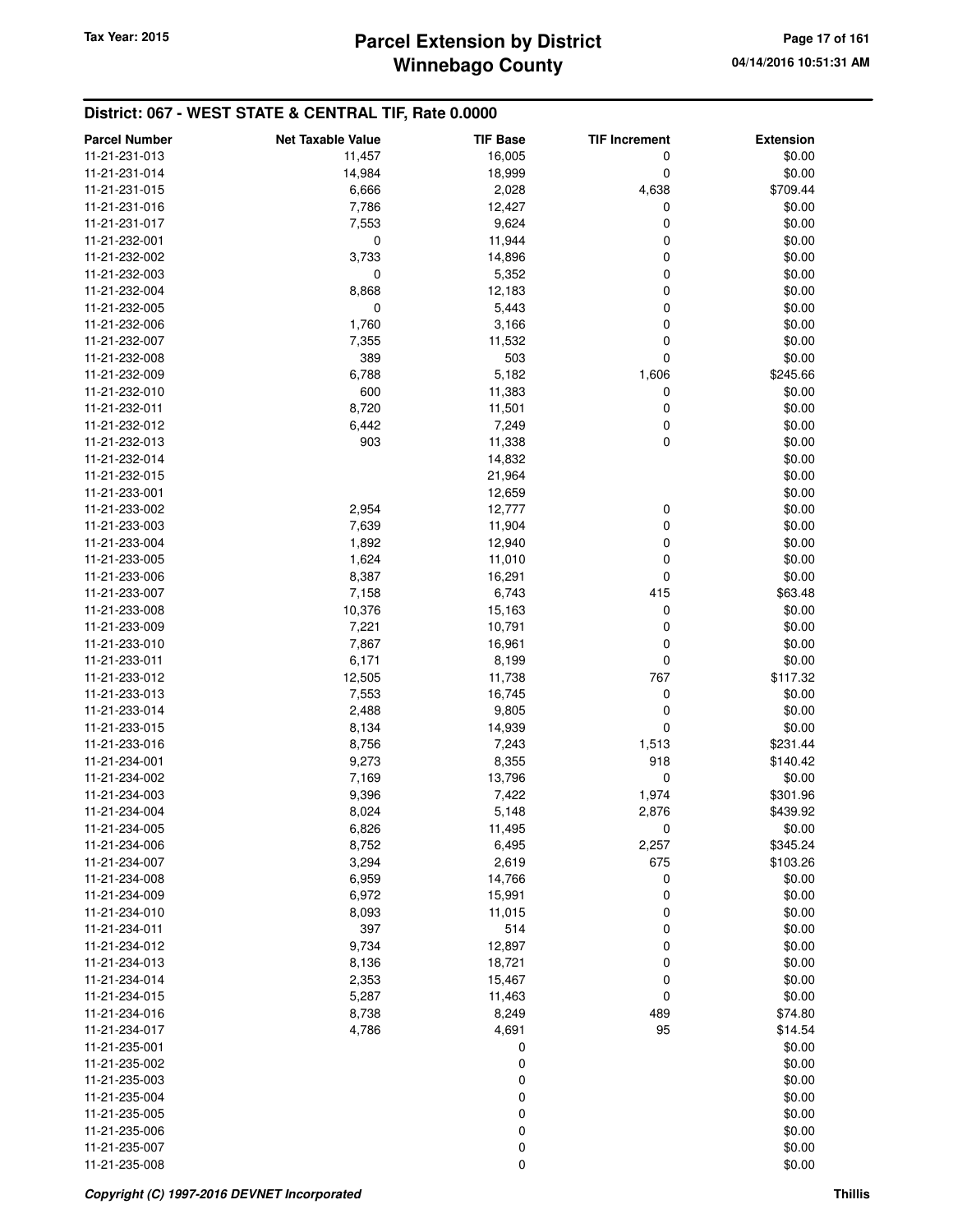| 11-21-236-001<br>9,024<br>13,692<br>0<br>\$0.00<br>0<br>11-21-236-002<br>\$0.00<br>5,323<br>2,970<br>0<br>\$0.00<br>11-21-236-003<br>0<br>6,126<br>7,892<br>\$0.00<br>11-21-236-004<br>0<br>6,183<br>14,728<br>\$0.00<br>11-21-236-005<br>0<br>358<br>4,523<br>\$0.00<br>11-21-236-008<br>5,377<br>10,672<br>\$809.94<br>11-21-236-009<br>5,295<br>8,987<br>13,902<br>0<br>\$0.00<br>11-21-236-010<br>0<br>10,609<br>\$0.00<br>11-21-236-011<br>9,498<br>6,275<br>11,238<br>0<br>\$0.00<br>11-21-236-016<br>10,881<br>0<br>\$0.00<br>11-21-236-017<br>15,961<br>0<br>11-21-236-018<br>389<br>9,845<br>\$0.00<br>0<br>241<br>9,846<br>\$0.00<br>11-21-236-019<br>0<br>\$0.00<br>350<br>9,845<br>11-21-236-020<br>0<br>11-21-236-023<br>4,706<br>6,196<br>\$0.00<br>13,860<br>0<br>\$0.00<br>11-21-236-024<br>3,075<br>0<br>2,213<br>\$0.00<br>11-21-236-025<br>1,400<br>0<br>\$0.00<br>11-21-236-026<br>1,749<br>12,143<br>778<br>16,804<br>0<br>\$0.00<br>11-21-236-027<br>2,857<br>2,620<br>237<br>\$36.26<br>11-21-251-002<br>11-21-251-003<br>6,439<br>6,531<br>0<br>\$0.00<br>11-21-251-004<br>53,985<br>57,503<br>0<br>\$0.00<br>6,368<br>8,993<br>0<br>\$0.00<br>11-21-251-005<br>0<br>5,973<br>13,319<br>\$0.00<br>11-21-251-006<br>0<br>5,740<br>12,583<br>\$0.00<br>11-21-251-007<br>0<br>4,000<br>\$0.00<br>11-21-251-008<br>13,485<br>0<br>6,840<br>16,207<br>\$0.00<br>11-21-251-009<br>0<br>84<br>0<br>\$0.00<br>11-21-251-010<br>5,242<br>13,622<br>0<br>\$0.00<br>11-21-251-011<br>0<br>102<br>0<br>\$0.00<br>11-21-251-012<br>11-21-251-013<br>7,017<br>17,585<br>0<br>\$0.00<br>0<br>\$0.00<br>11-21-251-014<br>7,963<br>12,754<br>5,410<br>4,923<br>\$74.50<br>11-21-251-015<br>487<br>8,102<br>0<br>\$0.00<br>11-21-251-016<br>11,147<br>6,060<br>5,927<br>133<br>\$20.34<br>11-21-251-017<br>0<br>8,633<br>15,154<br>\$0.00<br>11-21-251-018<br>7,022<br>2,211<br>\$338.20<br>11-21-251-019<br>9,233<br>11-21-251-020<br>7,612<br>11,757<br>0<br>\$0.00<br>14,239<br>0<br>\$0.00<br>11-21-251-021<br>6,786<br>0<br>11-21-251-022<br>5,384<br>\$0.00<br>5,078<br>11-21-251-023<br>1,426<br>916<br>510<br>\$78.02<br>2,385<br>2,389<br>0<br>\$0.00<br>11-21-251-025<br>0<br>\$0.00<br>11-21-251-026<br>18,604<br>20,393<br>2,090<br>1,333<br>757<br>\$115.80<br>11-21-251-027<br>11-21-251-028<br>909<br>9,313<br>0<br>\$0.00<br>11-21-251-029<br>5,785<br>5,232<br>553<br>\$84.60<br>\$0.00<br>11-21-251-032<br>0<br>$\mathbf 0$<br>\$0.00<br>11-21-251-033<br>\$0.00<br>4,706<br>10,117<br>0<br>11-21-251-034<br>\$0.00<br>11-21-251-035<br>8,487<br>\$0.00<br>11-21-251-036<br>6,691<br>9,567<br>0<br>0<br>\$0.00<br>11-21-251-037<br>2,451<br>6,242<br>453<br>0<br>350<br>\$0.00<br>11-21-251-038<br>0<br>\$0.00<br>11-21-251-039<br>389<br>11-21-251-040<br>4,884<br>0<br>\$0.00<br>0<br>\$0.00<br>11-21-251-041<br>6,892<br>11,305<br>954<br>\$145.94<br>11-21-251-042<br>6,694<br>5,740<br>0<br>\$0.00<br>11-21-251-043<br>\$0.00<br>0<br>11-21-251-044<br>$\mathbf 0$<br>\$0.00<br>11-21-251-045<br>11-21-251-046<br>$\mathbf 0$<br>11,675<br>0<br>\$0.00 | <b>Parcel Number</b> | <b>Net Taxable Value</b> | <b>TIF Base</b> | <b>TIF Increment</b> | <b>Extension</b> |
|-------------------------------------------------------------------------------------------------------------------------------------------------------------------------------------------------------------------------------------------------------------------------------------------------------------------------------------------------------------------------------------------------------------------------------------------------------------------------------------------------------------------------------------------------------------------------------------------------------------------------------------------------------------------------------------------------------------------------------------------------------------------------------------------------------------------------------------------------------------------------------------------------------------------------------------------------------------------------------------------------------------------------------------------------------------------------------------------------------------------------------------------------------------------------------------------------------------------------------------------------------------------------------------------------------------------------------------------------------------------------------------------------------------------------------------------------------------------------------------------------------------------------------------------------------------------------------------------------------------------------------------------------------------------------------------------------------------------------------------------------------------------------------------------------------------------------------------------------------------------------------------------------------------------------------------------------------------------------------------------------------------------------------------------------------------------------------------------------------------------------------------------------------------------------------------------------------------------------------------------------------------------------------------------------------------------------------------------------------------------------------------------------------------------------------------------------------------------------------------------------------------------------------------------------------------------------------------------------------------------------------------------------------------------------------------------------------------------------------------------------------------------------------------------------------------------------------------------------------------------------------------------------------------------------------------------------------------------------------------------------------------------------------------------------------------------------------------|----------------------|--------------------------|-----------------|----------------------|------------------|
|                                                                                                                                                                                                                                                                                                                                                                                                                                                                                                                                                                                                                                                                                                                                                                                                                                                                                                                                                                                                                                                                                                                                                                                                                                                                                                                                                                                                                                                                                                                                                                                                                                                                                                                                                                                                                                                                                                                                                                                                                                                                                                                                                                                                                                                                                                                                                                                                                                                                                                                                                                                                                                                                                                                                                                                                                                                                                                                                                                                                                                                                                     |                      |                          |                 |                      |                  |
|                                                                                                                                                                                                                                                                                                                                                                                                                                                                                                                                                                                                                                                                                                                                                                                                                                                                                                                                                                                                                                                                                                                                                                                                                                                                                                                                                                                                                                                                                                                                                                                                                                                                                                                                                                                                                                                                                                                                                                                                                                                                                                                                                                                                                                                                                                                                                                                                                                                                                                                                                                                                                                                                                                                                                                                                                                                                                                                                                                                                                                                                                     |                      |                          |                 |                      |                  |
|                                                                                                                                                                                                                                                                                                                                                                                                                                                                                                                                                                                                                                                                                                                                                                                                                                                                                                                                                                                                                                                                                                                                                                                                                                                                                                                                                                                                                                                                                                                                                                                                                                                                                                                                                                                                                                                                                                                                                                                                                                                                                                                                                                                                                                                                                                                                                                                                                                                                                                                                                                                                                                                                                                                                                                                                                                                                                                                                                                                                                                                                                     |                      |                          |                 |                      |                  |
|                                                                                                                                                                                                                                                                                                                                                                                                                                                                                                                                                                                                                                                                                                                                                                                                                                                                                                                                                                                                                                                                                                                                                                                                                                                                                                                                                                                                                                                                                                                                                                                                                                                                                                                                                                                                                                                                                                                                                                                                                                                                                                                                                                                                                                                                                                                                                                                                                                                                                                                                                                                                                                                                                                                                                                                                                                                                                                                                                                                                                                                                                     |                      |                          |                 |                      |                  |
|                                                                                                                                                                                                                                                                                                                                                                                                                                                                                                                                                                                                                                                                                                                                                                                                                                                                                                                                                                                                                                                                                                                                                                                                                                                                                                                                                                                                                                                                                                                                                                                                                                                                                                                                                                                                                                                                                                                                                                                                                                                                                                                                                                                                                                                                                                                                                                                                                                                                                                                                                                                                                                                                                                                                                                                                                                                                                                                                                                                                                                                                                     |                      |                          |                 |                      |                  |
|                                                                                                                                                                                                                                                                                                                                                                                                                                                                                                                                                                                                                                                                                                                                                                                                                                                                                                                                                                                                                                                                                                                                                                                                                                                                                                                                                                                                                                                                                                                                                                                                                                                                                                                                                                                                                                                                                                                                                                                                                                                                                                                                                                                                                                                                                                                                                                                                                                                                                                                                                                                                                                                                                                                                                                                                                                                                                                                                                                                                                                                                                     |                      |                          |                 |                      |                  |
|                                                                                                                                                                                                                                                                                                                                                                                                                                                                                                                                                                                                                                                                                                                                                                                                                                                                                                                                                                                                                                                                                                                                                                                                                                                                                                                                                                                                                                                                                                                                                                                                                                                                                                                                                                                                                                                                                                                                                                                                                                                                                                                                                                                                                                                                                                                                                                                                                                                                                                                                                                                                                                                                                                                                                                                                                                                                                                                                                                                                                                                                                     |                      |                          |                 |                      |                  |
|                                                                                                                                                                                                                                                                                                                                                                                                                                                                                                                                                                                                                                                                                                                                                                                                                                                                                                                                                                                                                                                                                                                                                                                                                                                                                                                                                                                                                                                                                                                                                                                                                                                                                                                                                                                                                                                                                                                                                                                                                                                                                                                                                                                                                                                                                                                                                                                                                                                                                                                                                                                                                                                                                                                                                                                                                                                                                                                                                                                                                                                                                     |                      |                          |                 |                      |                  |
|                                                                                                                                                                                                                                                                                                                                                                                                                                                                                                                                                                                                                                                                                                                                                                                                                                                                                                                                                                                                                                                                                                                                                                                                                                                                                                                                                                                                                                                                                                                                                                                                                                                                                                                                                                                                                                                                                                                                                                                                                                                                                                                                                                                                                                                                                                                                                                                                                                                                                                                                                                                                                                                                                                                                                                                                                                                                                                                                                                                                                                                                                     |                      |                          |                 |                      |                  |
|                                                                                                                                                                                                                                                                                                                                                                                                                                                                                                                                                                                                                                                                                                                                                                                                                                                                                                                                                                                                                                                                                                                                                                                                                                                                                                                                                                                                                                                                                                                                                                                                                                                                                                                                                                                                                                                                                                                                                                                                                                                                                                                                                                                                                                                                                                                                                                                                                                                                                                                                                                                                                                                                                                                                                                                                                                                                                                                                                                                                                                                                                     |                      |                          |                 |                      |                  |
|                                                                                                                                                                                                                                                                                                                                                                                                                                                                                                                                                                                                                                                                                                                                                                                                                                                                                                                                                                                                                                                                                                                                                                                                                                                                                                                                                                                                                                                                                                                                                                                                                                                                                                                                                                                                                                                                                                                                                                                                                                                                                                                                                                                                                                                                                                                                                                                                                                                                                                                                                                                                                                                                                                                                                                                                                                                                                                                                                                                                                                                                                     |                      |                          |                 |                      |                  |
|                                                                                                                                                                                                                                                                                                                                                                                                                                                                                                                                                                                                                                                                                                                                                                                                                                                                                                                                                                                                                                                                                                                                                                                                                                                                                                                                                                                                                                                                                                                                                                                                                                                                                                                                                                                                                                                                                                                                                                                                                                                                                                                                                                                                                                                                                                                                                                                                                                                                                                                                                                                                                                                                                                                                                                                                                                                                                                                                                                                                                                                                                     |                      |                          |                 |                      |                  |
|                                                                                                                                                                                                                                                                                                                                                                                                                                                                                                                                                                                                                                                                                                                                                                                                                                                                                                                                                                                                                                                                                                                                                                                                                                                                                                                                                                                                                                                                                                                                                                                                                                                                                                                                                                                                                                                                                                                                                                                                                                                                                                                                                                                                                                                                                                                                                                                                                                                                                                                                                                                                                                                                                                                                                                                                                                                                                                                                                                                                                                                                                     |                      |                          |                 |                      |                  |
|                                                                                                                                                                                                                                                                                                                                                                                                                                                                                                                                                                                                                                                                                                                                                                                                                                                                                                                                                                                                                                                                                                                                                                                                                                                                                                                                                                                                                                                                                                                                                                                                                                                                                                                                                                                                                                                                                                                                                                                                                                                                                                                                                                                                                                                                                                                                                                                                                                                                                                                                                                                                                                                                                                                                                                                                                                                                                                                                                                                                                                                                                     |                      |                          |                 |                      |                  |
|                                                                                                                                                                                                                                                                                                                                                                                                                                                                                                                                                                                                                                                                                                                                                                                                                                                                                                                                                                                                                                                                                                                                                                                                                                                                                                                                                                                                                                                                                                                                                                                                                                                                                                                                                                                                                                                                                                                                                                                                                                                                                                                                                                                                                                                                                                                                                                                                                                                                                                                                                                                                                                                                                                                                                                                                                                                                                                                                                                                                                                                                                     |                      |                          |                 |                      |                  |
|                                                                                                                                                                                                                                                                                                                                                                                                                                                                                                                                                                                                                                                                                                                                                                                                                                                                                                                                                                                                                                                                                                                                                                                                                                                                                                                                                                                                                                                                                                                                                                                                                                                                                                                                                                                                                                                                                                                                                                                                                                                                                                                                                                                                                                                                                                                                                                                                                                                                                                                                                                                                                                                                                                                                                                                                                                                                                                                                                                                                                                                                                     |                      |                          |                 |                      |                  |
|                                                                                                                                                                                                                                                                                                                                                                                                                                                                                                                                                                                                                                                                                                                                                                                                                                                                                                                                                                                                                                                                                                                                                                                                                                                                                                                                                                                                                                                                                                                                                                                                                                                                                                                                                                                                                                                                                                                                                                                                                                                                                                                                                                                                                                                                                                                                                                                                                                                                                                                                                                                                                                                                                                                                                                                                                                                                                                                                                                                                                                                                                     |                      |                          |                 |                      |                  |
|                                                                                                                                                                                                                                                                                                                                                                                                                                                                                                                                                                                                                                                                                                                                                                                                                                                                                                                                                                                                                                                                                                                                                                                                                                                                                                                                                                                                                                                                                                                                                                                                                                                                                                                                                                                                                                                                                                                                                                                                                                                                                                                                                                                                                                                                                                                                                                                                                                                                                                                                                                                                                                                                                                                                                                                                                                                                                                                                                                                                                                                                                     |                      |                          |                 |                      |                  |
|                                                                                                                                                                                                                                                                                                                                                                                                                                                                                                                                                                                                                                                                                                                                                                                                                                                                                                                                                                                                                                                                                                                                                                                                                                                                                                                                                                                                                                                                                                                                                                                                                                                                                                                                                                                                                                                                                                                                                                                                                                                                                                                                                                                                                                                                                                                                                                                                                                                                                                                                                                                                                                                                                                                                                                                                                                                                                                                                                                                                                                                                                     |                      |                          |                 |                      |                  |
|                                                                                                                                                                                                                                                                                                                                                                                                                                                                                                                                                                                                                                                                                                                                                                                                                                                                                                                                                                                                                                                                                                                                                                                                                                                                                                                                                                                                                                                                                                                                                                                                                                                                                                                                                                                                                                                                                                                                                                                                                                                                                                                                                                                                                                                                                                                                                                                                                                                                                                                                                                                                                                                                                                                                                                                                                                                                                                                                                                                                                                                                                     |                      |                          |                 |                      |                  |
|                                                                                                                                                                                                                                                                                                                                                                                                                                                                                                                                                                                                                                                                                                                                                                                                                                                                                                                                                                                                                                                                                                                                                                                                                                                                                                                                                                                                                                                                                                                                                                                                                                                                                                                                                                                                                                                                                                                                                                                                                                                                                                                                                                                                                                                                                                                                                                                                                                                                                                                                                                                                                                                                                                                                                                                                                                                                                                                                                                                                                                                                                     |                      |                          |                 |                      |                  |
|                                                                                                                                                                                                                                                                                                                                                                                                                                                                                                                                                                                                                                                                                                                                                                                                                                                                                                                                                                                                                                                                                                                                                                                                                                                                                                                                                                                                                                                                                                                                                                                                                                                                                                                                                                                                                                                                                                                                                                                                                                                                                                                                                                                                                                                                                                                                                                                                                                                                                                                                                                                                                                                                                                                                                                                                                                                                                                                                                                                                                                                                                     |                      |                          |                 |                      |                  |
|                                                                                                                                                                                                                                                                                                                                                                                                                                                                                                                                                                                                                                                                                                                                                                                                                                                                                                                                                                                                                                                                                                                                                                                                                                                                                                                                                                                                                                                                                                                                                                                                                                                                                                                                                                                                                                                                                                                                                                                                                                                                                                                                                                                                                                                                                                                                                                                                                                                                                                                                                                                                                                                                                                                                                                                                                                                                                                                                                                                                                                                                                     |                      |                          |                 |                      |                  |
|                                                                                                                                                                                                                                                                                                                                                                                                                                                                                                                                                                                                                                                                                                                                                                                                                                                                                                                                                                                                                                                                                                                                                                                                                                                                                                                                                                                                                                                                                                                                                                                                                                                                                                                                                                                                                                                                                                                                                                                                                                                                                                                                                                                                                                                                                                                                                                                                                                                                                                                                                                                                                                                                                                                                                                                                                                                                                                                                                                                                                                                                                     |                      |                          |                 |                      |                  |
|                                                                                                                                                                                                                                                                                                                                                                                                                                                                                                                                                                                                                                                                                                                                                                                                                                                                                                                                                                                                                                                                                                                                                                                                                                                                                                                                                                                                                                                                                                                                                                                                                                                                                                                                                                                                                                                                                                                                                                                                                                                                                                                                                                                                                                                                                                                                                                                                                                                                                                                                                                                                                                                                                                                                                                                                                                                                                                                                                                                                                                                                                     |                      |                          |                 |                      |                  |
|                                                                                                                                                                                                                                                                                                                                                                                                                                                                                                                                                                                                                                                                                                                                                                                                                                                                                                                                                                                                                                                                                                                                                                                                                                                                                                                                                                                                                                                                                                                                                                                                                                                                                                                                                                                                                                                                                                                                                                                                                                                                                                                                                                                                                                                                                                                                                                                                                                                                                                                                                                                                                                                                                                                                                                                                                                                                                                                                                                                                                                                                                     |                      |                          |                 |                      |                  |
|                                                                                                                                                                                                                                                                                                                                                                                                                                                                                                                                                                                                                                                                                                                                                                                                                                                                                                                                                                                                                                                                                                                                                                                                                                                                                                                                                                                                                                                                                                                                                                                                                                                                                                                                                                                                                                                                                                                                                                                                                                                                                                                                                                                                                                                                                                                                                                                                                                                                                                                                                                                                                                                                                                                                                                                                                                                                                                                                                                                                                                                                                     |                      |                          |                 |                      |                  |
|                                                                                                                                                                                                                                                                                                                                                                                                                                                                                                                                                                                                                                                                                                                                                                                                                                                                                                                                                                                                                                                                                                                                                                                                                                                                                                                                                                                                                                                                                                                                                                                                                                                                                                                                                                                                                                                                                                                                                                                                                                                                                                                                                                                                                                                                                                                                                                                                                                                                                                                                                                                                                                                                                                                                                                                                                                                                                                                                                                                                                                                                                     |                      |                          |                 |                      |                  |
|                                                                                                                                                                                                                                                                                                                                                                                                                                                                                                                                                                                                                                                                                                                                                                                                                                                                                                                                                                                                                                                                                                                                                                                                                                                                                                                                                                                                                                                                                                                                                                                                                                                                                                                                                                                                                                                                                                                                                                                                                                                                                                                                                                                                                                                                                                                                                                                                                                                                                                                                                                                                                                                                                                                                                                                                                                                                                                                                                                                                                                                                                     |                      |                          |                 |                      |                  |
|                                                                                                                                                                                                                                                                                                                                                                                                                                                                                                                                                                                                                                                                                                                                                                                                                                                                                                                                                                                                                                                                                                                                                                                                                                                                                                                                                                                                                                                                                                                                                                                                                                                                                                                                                                                                                                                                                                                                                                                                                                                                                                                                                                                                                                                                                                                                                                                                                                                                                                                                                                                                                                                                                                                                                                                                                                                                                                                                                                                                                                                                                     |                      |                          |                 |                      |                  |
|                                                                                                                                                                                                                                                                                                                                                                                                                                                                                                                                                                                                                                                                                                                                                                                                                                                                                                                                                                                                                                                                                                                                                                                                                                                                                                                                                                                                                                                                                                                                                                                                                                                                                                                                                                                                                                                                                                                                                                                                                                                                                                                                                                                                                                                                                                                                                                                                                                                                                                                                                                                                                                                                                                                                                                                                                                                                                                                                                                                                                                                                                     |                      |                          |                 |                      |                  |
|                                                                                                                                                                                                                                                                                                                                                                                                                                                                                                                                                                                                                                                                                                                                                                                                                                                                                                                                                                                                                                                                                                                                                                                                                                                                                                                                                                                                                                                                                                                                                                                                                                                                                                                                                                                                                                                                                                                                                                                                                                                                                                                                                                                                                                                                                                                                                                                                                                                                                                                                                                                                                                                                                                                                                                                                                                                                                                                                                                                                                                                                                     |                      |                          |                 |                      |                  |
|                                                                                                                                                                                                                                                                                                                                                                                                                                                                                                                                                                                                                                                                                                                                                                                                                                                                                                                                                                                                                                                                                                                                                                                                                                                                                                                                                                                                                                                                                                                                                                                                                                                                                                                                                                                                                                                                                                                                                                                                                                                                                                                                                                                                                                                                                                                                                                                                                                                                                                                                                                                                                                                                                                                                                                                                                                                                                                                                                                                                                                                                                     |                      |                          |                 |                      |                  |
|                                                                                                                                                                                                                                                                                                                                                                                                                                                                                                                                                                                                                                                                                                                                                                                                                                                                                                                                                                                                                                                                                                                                                                                                                                                                                                                                                                                                                                                                                                                                                                                                                                                                                                                                                                                                                                                                                                                                                                                                                                                                                                                                                                                                                                                                                                                                                                                                                                                                                                                                                                                                                                                                                                                                                                                                                                                                                                                                                                                                                                                                                     |                      |                          |                 |                      |                  |
|                                                                                                                                                                                                                                                                                                                                                                                                                                                                                                                                                                                                                                                                                                                                                                                                                                                                                                                                                                                                                                                                                                                                                                                                                                                                                                                                                                                                                                                                                                                                                                                                                                                                                                                                                                                                                                                                                                                                                                                                                                                                                                                                                                                                                                                                                                                                                                                                                                                                                                                                                                                                                                                                                                                                                                                                                                                                                                                                                                                                                                                                                     |                      |                          |                 |                      |                  |
|                                                                                                                                                                                                                                                                                                                                                                                                                                                                                                                                                                                                                                                                                                                                                                                                                                                                                                                                                                                                                                                                                                                                                                                                                                                                                                                                                                                                                                                                                                                                                                                                                                                                                                                                                                                                                                                                                                                                                                                                                                                                                                                                                                                                                                                                                                                                                                                                                                                                                                                                                                                                                                                                                                                                                                                                                                                                                                                                                                                                                                                                                     |                      |                          |                 |                      |                  |
|                                                                                                                                                                                                                                                                                                                                                                                                                                                                                                                                                                                                                                                                                                                                                                                                                                                                                                                                                                                                                                                                                                                                                                                                                                                                                                                                                                                                                                                                                                                                                                                                                                                                                                                                                                                                                                                                                                                                                                                                                                                                                                                                                                                                                                                                                                                                                                                                                                                                                                                                                                                                                                                                                                                                                                                                                                                                                                                                                                                                                                                                                     |                      |                          |                 |                      |                  |
|                                                                                                                                                                                                                                                                                                                                                                                                                                                                                                                                                                                                                                                                                                                                                                                                                                                                                                                                                                                                                                                                                                                                                                                                                                                                                                                                                                                                                                                                                                                                                                                                                                                                                                                                                                                                                                                                                                                                                                                                                                                                                                                                                                                                                                                                                                                                                                                                                                                                                                                                                                                                                                                                                                                                                                                                                                                                                                                                                                                                                                                                                     |                      |                          |                 |                      |                  |
|                                                                                                                                                                                                                                                                                                                                                                                                                                                                                                                                                                                                                                                                                                                                                                                                                                                                                                                                                                                                                                                                                                                                                                                                                                                                                                                                                                                                                                                                                                                                                                                                                                                                                                                                                                                                                                                                                                                                                                                                                                                                                                                                                                                                                                                                                                                                                                                                                                                                                                                                                                                                                                                                                                                                                                                                                                                                                                                                                                                                                                                                                     |                      |                          |                 |                      |                  |
|                                                                                                                                                                                                                                                                                                                                                                                                                                                                                                                                                                                                                                                                                                                                                                                                                                                                                                                                                                                                                                                                                                                                                                                                                                                                                                                                                                                                                                                                                                                                                                                                                                                                                                                                                                                                                                                                                                                                                                                                                                                                                                                                                                                                                                                                                                                                                                                                                                                                                                                                                                                                                                                                                                                                                                                                                                                                                                                                                                                                                                                                                     |                      |                          |                 |                      |                  |
|                                                                                                                                                                                                                                                                                                                                                                                                                                                                                                                                                                                                                                                                                                                                                                                                                                                                                                                                                                                                                                                                                                                                                                                                                                                                                                                                                                                                                                                                                                                                                                                                                                                                                                                                                                                                                                                                                                                                                                                                                                                                                                                                                                                                                                                                                                                                                                                                                                                                                                                                                                                                                                                                                                                                                                                                                                                                                                                                                                                                                                                                                     |                      |                          |                 |                      |                  |
|                                                                                                                                                                                                                                                                                                                                                                                                                                                                                                                                                                                                                                                                                                                                                                                                                                                                                                                                                                                                                                                                                                                                                                                                                                                                                                                                                                                                                                                                                                                                                                                                                                                                                                                                                                                                                                                                                                                                                                                                                                                                                                                                                                                                                                                                                                                                                                                                                                                                                                                                                                                                                                                                                                                                                                                                                                                                                                                                                                                                                                                                                     |                      |                          |                 |                      |                  |
|                                                                                                                                                                                                                                                                                                                                                                                                                                                                                                                                                                                                                                                                                                                                                                                                                                                                                                                                                                                                                                                                                                                                                                                                                                                                                                                                                                                                                                                                                                                                                                                                                                                                                                                                                                                                                                                                                                                                                                                                                                                                                                                                                                                                                                                                                                                                                                                                                                                                                                                                                                                                                                                                                                                                                                                                                                                                                                                                                                                                                                                                                     |                      |                          |                 |                      |                  |
|                                                                                                                                                                                                                                                                                                                                                                                                                                                                                                                                                                                                                                                                                                                                                                                                                                                                                                                                                                                                                                                                                                                                                                                                                                                                                                                                                                                                                                                                                                                                                                                                                                                                                                                                                                                                                                                                                                                                                                                                                                                                                                                                                                                                                                                                                                                                                                                                                                                                                                                                                                                                                                                                                                                                                                                                                                                                                                                                                                                                                                                                                     |                      |                          |                 |                      |                  |
|                                                                                                                                                                                                                                                                                                                                                                                                                                                                                                                                                                                                                                                                                                                                                                                                                                                                                                                                                                                                                                                                                                                                                                                                                                                                                                                                                                                                                                                                                                                                                                                                                                                                                                                                                                                                                                                                                                                                                                                                                                                                                                                                                                                                                                                                                                                                                                                                                                                                                                                                                                                                                                                                                                                                                                                                                                                                                                                                                                                                                                                                                     |                      |                          |                 |                      |                  |
|                                                                                                                                                                                                                                                                                                                                                                                                                                                                                                                                                                                                                                                                                                                                                                                                                                                                                                                                                                                                                                                                                                                                                                                                                                                                                                                                                                                                                                                                                                                                                                                                                                                                                                                                                                                                                                                                                                                                                                                                                                                                                                                                                                                                                                                                                                                                                                                                                                                                                                                                                                                                                                                                                                                                                                                                                                                                                                                                                                                                                                                                                     |                      |                          |                 |                      |                  |
|                                                                                                                                                                                                                                                                                                                                                                                                                                                                                                                                                                                                                                                                                                                                                                                                                                                                                                                                                                                                                                                                                                                                                                                                                                                                                                                                                                                                                                                                                                                                                                                                                                                                                                                                                                                                                                                                                                                                                                                                                                                                                                                                                                                                                                                                                                                                                                                                                                                                                                                                                                                                                                                                                                                                                                                                                                                                                                                                                                                                                                                                                     |                      |                          |                 |                      |                  |
|                                                                                                                                                                                                                                                                                                                                                                                                                                                                                                                                                                                                                                                                                                                                                                                                                                                                                                                                                                                                                                                                                                                                                                                                                                                                                                                                                                                                                                                                                                                                                                                                                                                                                                                                                                                                                                                                                                                                                                                                                                                                                                                                                                                                                                                                                                                                                                                                                                                                                                                                                                                                                                                                                                                                                                                                                                                                                                                                                                                                                                                                                     |                      |                          |                 |                      |                  |
|                                                                                                                                                                                                                                                                                                                                                                                                                                                                                                                                                                                                                                                                                                                                                                                                                                                                                                                                                                                                                                                                                                                                                                                                                                                                                                                                                                                                                                                                                                                                                                                                                                                                                                                                                                                                                                                                                                                                                                                                                                                                                                                                                                                                                                                                                                                                                                                                                                                                                                                                                                                                                                                                                                                                                                                                                                                                                                                                                                                                                                                                                     |                      |                          |                 |                      |                  |
|                                                                                                                                                                                                                                                                                                                                                                                                                                                                                                                                                                                                                                                                                                                                                                                                                                                                                                                                                                                                                                                                                                                                                                                                                                                                                                                                                                                                                                                                                                                                                                                                                                                                                                                                                                                                                                                                                                                                                                                                                                                                                                                                                                                                                                                                                                                                                                                                                                                                                                                                                                                                                                                                                                                                                                                                                                                                                                                                                                                                                                                                                     |                      |                          |                 |                      |                  |
|                                                                                                                                                                                                                                                                                                                                                                                                                                                                                                                                                                                                                                                                                                                                                                                                                                                                                                                                                                                                                                                                                                                                                                                                                                                                                                                                                                                                                                                                                                                                                                                                                                                                                                                                                                                                                                                                                                                                                                                                                                                                                                                                                                                                                                                                                                                                                                                                                                                                                                                                                                                                                                                                                                                                                                                                                                                                                                                                                                                                                                                                                     |                      |                          |                 |                      |                  |
|                                                                                                                                                                                                                                                                                                                                                                                                                                                                                                                                                                                                                                                                                                                                                                                                                                                                                                                                                                                                                                                                                                                                                                                                                                                                                                                                                                                                                                                                                                                                                                                                                                                                                                                                                                                                                                                                                                                                                                                                                                                                                                                                                                                                                                                                                                                                                                                                                                                                                                                                                                                                                                                                                                                                                                                                                                                                                                                                                                                                                                                                                     |                      |                          |                 |                      |                  |
|                                                                                                                                                                                                                                                                                                                                                                                                                                                                                                                                                                                                                                                                                                                                                                                                                                                                                                                                                                                                                                                                                                                                                                                                                                                                                                                                                                                                                                                                                                                                                                                                                                                                                                                                                                                                                                                                                                                                                                                                                                                                                                                                                                                                                                                                                                                                                                                                                                                                                                                                                                                                                                                                                                                                                                                                                                                                                                                                                                                                                                                                                     |                      |                          |                 |                      |                  |
|                                                                                                                                                                                                                                                                                                                                                                                                                                                                                                                                                                                                                                                                                                                                                                                                                                                                                                                                                                                                                                                                                                                                                                                                                                                                                                                                                                                                                                                                                                                                                                                                                                                                                                                                                                                                                                                                                                                                                                                                                                                                                                                                                                                                                                                                                                                                                                                                                                                                                                                                                                                                                                                                                                                                                                                                                                                                                                                                                                                                                                                                                     |                      |                          |                 |                      |                  |
|                                                                                                                                                                                                                                                                                                                                                                                                                                                                                                                                                                                                                                                                                                                                                                                                                                                                                                                                                                                                                                                                                                                                                                                                                                                                                                                                                                                                                                                                                                                                                                                                                                                                                                                                                                                                                                                                                                                                                                                                                                                                                                                                                                                                                                                                                                                                                                                                                                                                                                                                                                                                                                                                                                                                                                                                                                                                                                                                                                                                                                                                                     |                      |                          |                 |                      |                  |
|                                                                                                                                                                                                                                                                                                                                                                                                                                                                                                                                                                                                                                                                                                                                                                                                                                                                                                                                                                                                                                                                                                                                                                                                                                                                                                                                                                                                                                                                                                                                                                                                                                                                                                                                                                                                                                                                                                                                                                                                                                                                                                                                                                                                                                                                                                                                                                                                                                                                                                                                                                                                                                                                                                                                                                                                                                                                                                                                                                                                                                                                                     |                      |                          |                 |                      |                  |
|                                                                                                                                                                                                                                                                                                                                                                                                                                                                                                                                                                                                                                                                                                                                                                                                                                                                                                                                                                                                                                                                                                                                                                                                                                                                                                                                                                                                                                                                                                                                                                                                                                                                                                                                                                                                                                                                                                                                                                                                                                                                                                                                                                                                                                                                                                                                                                                                                                                                                                                                                                                                                                                                                                                                                                                                                                                                                                                                                                                                                                                                                     |                      |                          |                 |                      |                  |
|                                                                                                                                                                                                                                                                                                                                                                                                                                                                                                                                                                                                                                                                                                                                                                                                                                                                                                                                                                                                                                                                                                                                                                                                                                                                                                                                                                                                                                                                                                                                                                                                                                                                                                                                                                                                                                                                                                                                                                                                                                                                                                                                                                                                                                                                                                                                                                                                                                                                                                                                                                                                                                                                                                                                                                                                                                                                                                                                                                                                                                                                                     |                      |                          |                 |                      |                  |
|                                                                                                                                                                                                                                                                                                                                                                                                                                                                                                                                                                                                                                                                                                                                                                                                                                                                                                                                                                                                                                                                                                                                                                                                                                                                                                                                                                                                                                                                                                                                                                                                                                                                                                                                                                                                                                                                                                                                                                                                                                                                                                                                                                                                                                                                                                                                                                                                                                                                                                                                                                                                                                                                                                                                                                                                                                                                                                                                                                                                                                                                                     |                      |                          |                 |                      |                  |
|                                                                                                                                                                                                                                                                                                                                                                                                                                                                                                                                                                                                                                                                                                                                                                                                                                                                                                                                                                                                                                                                                                                                                                                                                                                                                                                                                                                                                                                                                                                                                                                                                                                                                                                                                                                                                                                                                                                                                                                                                                                                                                                                                                                                                                                                                                                                                                                                                                                                                                                                                                                                                                                                                                                                                                                                                                                                                                                                                                                                                                                                                     |                      |                          |                 |                      |                  |
|                                                                                                                                                                                                                                                                                                                                                                                                                                                                                                                                                                                                                                                                                                                                                                                                                                                                                                                                                                                                                                                                                                                                                                                                                                                                                                                                                                                                                                                                                                                                                                                                                                                                                                                                                                                                                                                                                                                                                                                                                                                                                                                                                                                                                                                                                                                                                                                                                                                                                                                                                                                                                                                                                                                                                                                                                                                                                                                                                                                                                                                                                     |                      |                          |                 |                      |                  |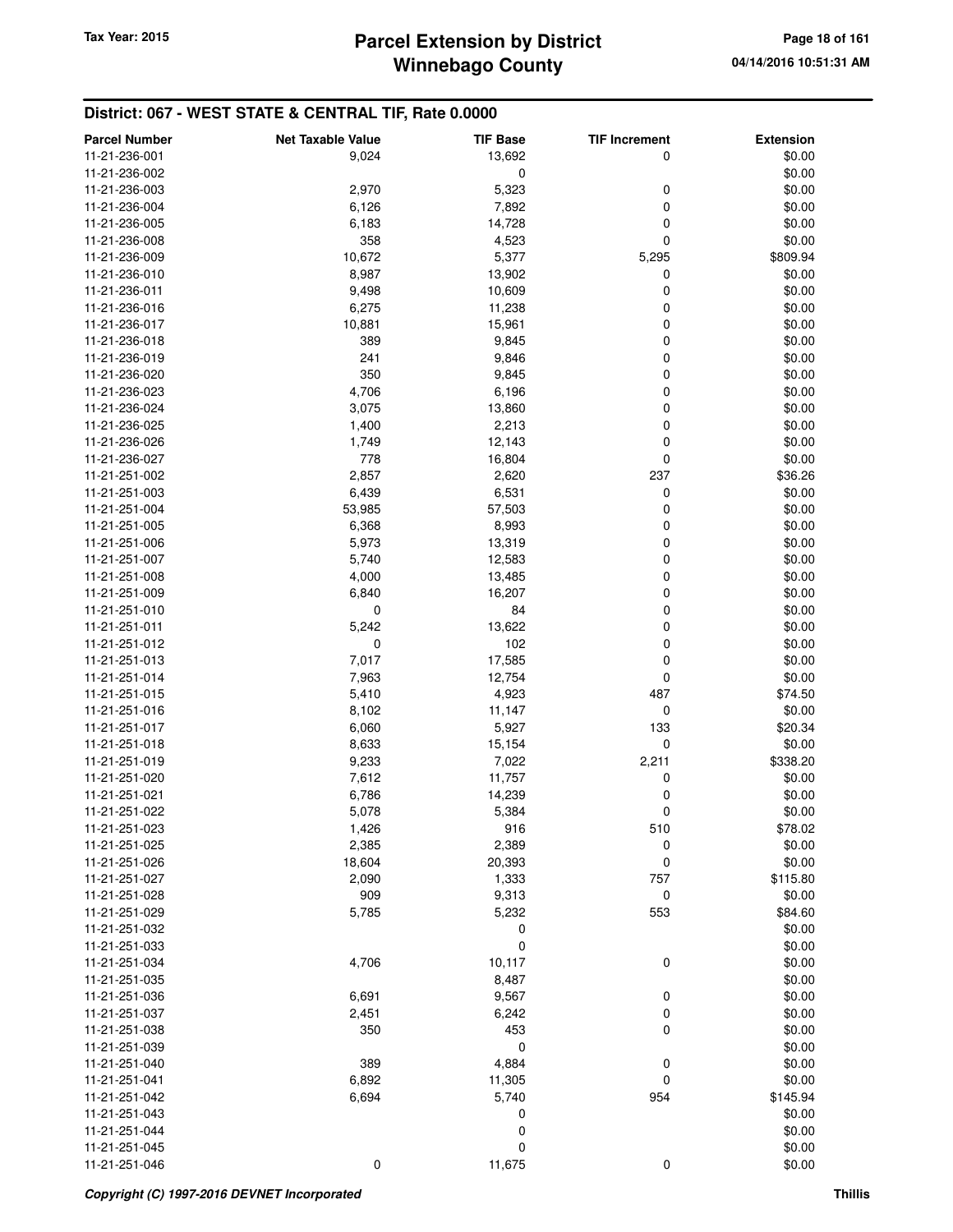| 11-21-251-047<br>11,472<br>0<br>0<br>\$0.00<br>\$0.00<br>11-21-252-001<br>5,155<br>15,616<br>0<br>0<br>\$0.00<br>11-21-252-002<br>2,891<br>18,019<br>0<br>\$0.00<br>11-21-252-003<br>9,252<br>14,241<br>0<br>\$0.00<br>11-21-252-004<br>321<br>416<br>1,001<br>\$0.00<br>11-21-252-005<br>0<br>11-21-252-006<br>5,647<br>16,727<br>\$0.00<br>0<br>15,771<br>\$0.00<br>11-21-252-007<br>5,647<br>0<br>740<br>11,741<br>\$0.00<br>11-21-252-008<br>0<br>\$0.00<br>11-21-252-009<br>6,197<br>8,324<br>0<br>\$0.00<br>11-21-252-010<br>6,289<br>7,176<br>0<br>\$0.00<br>11-21-252-011<br>9,240<br>14,489<br>\$0.00<br>9,362<br>11-21-252-012<br>$\pmb{0}$<br>8,910<br>\$0.00<br>11-21-253-001<br>8,317<br>\$0.00<br>11-21-253-002<br>1,942<br>\$0.00<br>11-21-253-003<br>12,344<br>11-21-253-004<br>19,501<br>\$0.00<br>4,842<br>\$0.00<br>11-21-253-005<br>\$0.00<br>9,190<br>11-21-253-007<br>525<br>11-21-253-008<br>4,843<br>4,318<br>\$80.32<br>11-21-253-009<br>5,160<br>8,652<br>0<br>\$0.00<br>\$0.00<br>11-21-253-010<br>3,522<br>3,569<br>0<br>4,527<br>0<br>\$0.00<br>3,168<br>11-21-253-011<br>6,487<br>4,537<br>1,950<br>\$298.28<br>11-21-253-012<br>11-21-253-013<br>1,020<br>3,867<br>0<br>\$0.00<br>11-21-253-014<br>5,961<br>12,068<br>0<br>\$0.00<br>11-21-253-015<br>15,438<br>13,151<br>\$349.84<br>2,287<br>2,519<br>\$385.32<br>11-21-253-016<br>15,620<br>13,101<br>9,905<br>\$0.00<br>11-21-254-001<br>11-21-254-002<br>5,698<br>5,362<br>336<br>\$51.40<br>11-21-254-003<br>15,286<br>16,767<br>0<br>\$0.00<br>331<br>\$0.00<br>11-21-254-004<br>256<br>0<br>\$0.00<br>6,972<br>12,263<br>0<br>11-21-254-005<br>251<br>324<br>0<br>\$0.00<br>11-21-254-006<br>\$0.00<br>11-21-254-007<br>10,488<br>0<br>11,168<br>\$0.00<br>11-21-254-008<br>18,596<br>0<br>950<br>1,082<br>\$0.00<br>11-21-254-009<br>0<br>234<br>302<br>\$0.00<br>11-21-254-010<br>6,368<br>5,039<br>1,329<br>\$203.30<br>11-21-254-011<br>11-21-254-012<br>10,957<br>0<br>\$0.00<br>6,117<br>11-21-254-013<br>11,533<br>13,845<br>0<br>\$0.00<br>0<br>11-21-254-014<br>1,558<br>13,694<br>\$0.00<br>\$0.00<br>11-21-255-001<br>0<br>279<br>\$0.00<br>363<br>0<br>11-21-255-002<br>6,217<br>0<br>\$0.00<br>11-21-255-003<br>10,155<br>0<br>\$0.00<br>11-21-255-004<br>8,816<br>9,159<br>274<br>\$0.00<br>11-21-255-005<br>$\mathbf 0$<br>\$0.00<br>11-21-255-006<br>\$0.00<br>7,011<br>10,248<br>0<br>11-21-255-007<br>0<br>\$0.00<br>11-21-255-008<br>810<br>13,587<br>\$0.00<br>11-21-255-009<br>5,950<br>0<br>13,172<br>0<br>\$0.00<br>11-21-255-010<br>10,993<br>13,491<br>0<br>8,567<br>12,104<br>\$0.00<br>11-21-255-011<br>0<br>\$0.00<br>9,606<br>12,873<br>11-21-255-012<br>\$0.00<br>11-21-255-013<br>903<br>8,762<br>0<br>0<br>\$0.00<br>11-21-255-014<br>5,362<br>8,977<br>9,110<br>0<br>\$0.00<br>11-21-255-015<br>3,155<br>0<br>8,165<br>13,554<br>\$0.00<br>11-21-256-001<br>0<br>\$0.00<br>7,392<br>10,508<br>11-21-256-002<br>0<br>\$0.00<br>11-21-256-003<br>288<br>372<br>0<br>11-21-256-004<br>15,226<br>\$0.00<br>7,984 | <b>Parcel Number</b> | <b>Net Taxable Value</b> | <b>TIF Base</b> | <b>TIF Increment</b> | <b>Extension</b> |
|--------------------------------------------------------------------------------------------------------------------------------------------------------------------------------------------------------------------------------------------------------------------------------------------------------------------------------------------------------------------------------------------------------------------------------------------------------------------------------------------------------------------------------------------------------------------------------------------------------------------------------------------------------------------------------------------------------------------------------------------------------------------------------------------------------------------------------------------------------------------------------------------------------------------------------------------------------------------------------------------------------------------------------------------------------------------------------------------------------------------------------------------------------------------------------------------------------------------------------------------------------------------------------------------------------------------------------------------------------------------------------------------------------------------------------------------------------------------------------------------------------------------------------------------------------------------------------------------------------------------------------------------------------------------------------------------------------------------------------------------------------------------------------------------------------------------------------------------------------------------------------------------------------------------------------------------------------------------------------------------------------------------------------------------------------------------------------------------------------------------------------------------------------------------------------------------------------------------------------------------------------------------------------------------------------------------------------------------------------------------------------------------------------------------------------------------------------------------------------------------------------------------------------------------------------------------------------------------------------------------------------------------------------------------------------------------------------------------------------------------------------------------------------------------------------------------------------------------------------------------------------------------------------------------------------------------------------------------------------------------------------------------------------------|----------------------|--------------------------|-----------------|----------------------|------------------|
|                                                                                                                                                                                                                                                                                                                                                                                                                                                                                                                                                                                                                                                                                                                                                                                                                                                                                                                                                                                                                                                                                                                                                                                                                                                                                                                                                                                                                                                                                                                                                                                                                                                                                                                                                                                                                                                                                                                                                                                                                                                                                                                                                                                                                                                                                                                                                                                                                                                                                                                                                                                                                                                                                                                                                                                                                                                                                                                                                                                                                                      |                      |                          |                 |                      |                  |
|                                                                                                                                                                                                                                                                                                                                                                                                                                                                                                                                                                                                                                                                                                                                                                                                                                                                                                                                                                                                                                                                                                                                                                                                                                                                                                                                                                                                                                                                                                                                                                                                                                                                                                                                                                                                                                                                                                                                                                                                                                                                                                                                                                                                                                                                                                                                                                                                                                                                                                                                                                                                                                                                                                                                                                                                                                                                                                                                                                                                                                      |                      |                          |                 |                      |                  |
|                                                                                                                                                                                                                                                                                                                                                                                                                                                                                                                                                                                                                                                                                                                                                                                                                                                                                                                                                                                                                                                                                                                                                                                                                                                                                                                                                                                                                                                                                                                                                                                                                                                                                                                                                                                                                                                                                                                                                                                                                                                                                                                                                                                                                                                                                                                                                                                                                                                                                                                                                                                                                                                                                                                                                                                                                                                                                                                                                                                                                                      |                      |                          |                 |                      |                  |
|                                                                                                                                                                                                                                                                                                                                                                                                                                                                                                                                                                                                                                                                                                                                                                                                                                                                                                                                                                                                                                                                                                                                                                                                                                                                                                                                                                                                                                                                                                                                                                                                                                                                                                                                                                                                                                                                                                                                                                                                                                                                                                                                                                                                                                                                                                                                                                                                                                                                                                                                                                                                                                                                                                                                                                                                                                                                                                                                                                                                                                      |                      |                          |                 |                      |                  |
|                                                                                                                                                                                                                                                                                                                                                                                                                                                                                                                                                                                                                                                                                                                                                                                                                                                                                                                                                                                                                                                                                                                                                                                                                                                                                                                                                                                                                                                                                                                                                                                                                                                                                                                                                                                                                                                                                                                                                                                                                                                                                                                                                                                                                                                                                                                                                                                                                                                                                                                                                                                                                                                                                                                                                                                                                                                                                                                                                                                                                                      |                      |                          |                 |                      |                  |
|                                                                                                                                                                                                                                                                                                                                                                                                                                                                                                                                                                                                                                                                                                                                                                                                                                                                                                                                                                                                                                                                                                                                                                                                                                                                                                                                                                                                                                                                                                                                                                                                                                                                                                                                                                                                                                                                                                                                                                                                                                                                                                                                                                                                                                                                                                                                                                                                                                                                                                                                                                                                                                                                                                                                                                                                                                                                                                                                                                                                                                      |                      |                          |                 |                      |                  |
|                                                                                                                                                                                                                                                                                                                                                                                                                                                                                                                                                                                                                                                                                                                                                                                                                                                                                                                                                                                                                                                                                                                                                                                                                                                                                                                                                                                                                                                                                                                                                                                                                                                                                                                                                                                                                                                                                                                                                                                                                                                                                                                                                                                                                                                                                                                                                                                                                                                                                                                                                                                                                                                                                                                                                                                                                                                                                                                                                                                                                                      |                      |                          |                 |                      |                  |
|                                                                                                                                                                                                                                                                                                                                                                                                                                                                                                                                                                                                                                                                                                                                                                                                                                                                                                                                                                                                                                                                                                                                                                                                                                                                                                                                                                                                                                                                                                                                                                                                                                                                                                                                                                                                                                                                                                                                                                                                                                                                                                                                                                                                                                                                                                                                                                                                                                                                                                                                                                                                                                                                                                                                                                                                                                                                                                                                                                                                                                      |                      |                          |                 |                      |                  |
|                                                                                                                                                                                                                                                                                                                                                                                                                                                                                                                                                                                                                                                                                                                                                                                                                                                                                                                                                                                                                                                                                                                                                                                                                                                                                                                                                                                                                                                                                                                                                                                                                                                                                                                                                                                                                                                                                                                                                                                                                                                                                                                                                                                                                                                                                                                                                                                                                                                                                                                                                                                                                                                                                                                                                                                                                                                                                                                                                                                                                                      |                      |                          |                 |                      |                  |
|                                                                                                                                                                                                                                                                                                                                                                                                                                                                                                                                                                                                                                                                                                                                                                                                                                                                                                                                                                                                                                                                                                                                                                                                                                                                                                                                                                                                                                                                                                                                                                                                                                                                                                                                                                                                                                                                                                                                                                                                                                                                                                                                                                                                                                                                                                                                                                                                                                                                                                                                                                                                                                                                                                                                                                                                                                                                                                                                                                                                                                      |                      |                          |                 |                      |                  |
|                                                                                                                                                                                                                                                                                                                                                                                                                                                                                                                                                                                                                                                                                                                                                                                                                                                                                                                                                                                                                                                                                                                                                                                                                                                                                                                                                                                                                                                                                                                                                                                                                                                                                                                                                                                                                                                                                                                                                                                                                                                                                                                                                                                                                                                                                                                                                                                                                                                                                                                                                                                                                                                                                                                                                                                                                                                                                                                                                                                                                                      |                      |                          |                 |                      |                  |
|                                                                                                                                                                                                                                                                                                                                                                                                                                                                                                                                                                                                                                                                                                                                                                                                                                                                                                                                                                                                                                                                                                                                                                                                                                                                                                                                                                                                                                                                                                                                                                                                                                                                                                                                                                                                                                                                                                                                                                                                                                                                                                                                                                                                                                                                                                                                                                                                                                                                                                                                                                                                                                                                                                                                                                                                                                                                                                                                                                                                                                      |                      |                          |                 |                      |                  |
|                                                                                                                                                                                                                                                                                                                                                                                                                                                                                                                                                                                                                                                                                                                                                                                                                                                                                                                                                                                                                                                                                                                                                                                                                                                                                                                                                                                                                                                                                                                                                                                                                                                                                                                                                                                                                                                                                                                                                                                                                                                                                                                                                                                                                                                                                                                                                                                                                                                                                                                                                                                                                                                                                                                                                                                                                                                                                                                                                                                                                                      |                      |                          |                 |                      |                  |
|                                                                                                                                                                                                                                                                                                                                                                                                                                                                                                                                                                                                                                                                                                                                                                                                                                                                                                                                                                                                                                                                                                                                                                                                                                                                                                                                                                                                                                                                                                                                                                                                                                                                                                                                                                                                                                                                                                                                                                                                                                                                                                                                                                                                                                                                                                                                                                                                                                                                                                                                                                                                                                                                                                                                                                                                                                                                                                                                                                                                                                      |                      |                          |                 |                      |                  |
|                                                                                                                                                                                                                                                                                                                                                                                                                                                                                                                                                                                                                                                                                                                                                                                                                                                                                                                                                                                                                                                                                                                                                                                                                                                                                                                                                                                                                                                                                                                                                                                                                                                                                                                                                                                                                                                                                                                                                                                                                                                                                                                                                                                                                                                                                                                                                                                                                                                                                                                                                                                                                                                                                                                                                                                                                                                                                                                                                                                                                                      |                      |                          |                 |                      |                  |
|                                                                                                                                                                                                                                                                                                                                                                                                                                                                                                                                                                                                                                                                                                                                                                                                                                                                                                                                                                                                                                                                                                                                                                                                                                                                                                                                                                                                                                                                                                                                                                                                                                                                                                                                                                                                                                                                                                                                                                                                                                                                                                                                                                                                                                                                                                                                                                                                                                                                                                                                                                                                                                                                                                                                                                                                                                                                                                                                                                                                                                      |                      |                          |                 |                      |                  |
|                                                                                                                                                                                                                                                                                                                                                                                                                                                                                                                                                                                                                                                                                                                                                                                                                                                                                                                                                                                                                                                                                                                                                                                                                                                                                                                                                                                                                                                                                                                                                                                                                                                                                                                                                                                                                                                                                                                                                                                                                                                                                                                                                                                                                                                                                                                                                                                                                                                                                                                                                                                                                                                                                                                                                                                                                                                                                                                                                                                                                                      |                      |                          |                 |                      |                  |
|                                                                                                                                                                                                                                                                                                                                                                                                                                                                                                                                                                                                                                                                                                                                                                                                                                                                                                                                                                                                                                                                                                                                                                                                                                                                                                                                                                                                                                                                                                                                                                                                                                                                                                                                                                                                                                                                                                                                                                                                                                                                                                                                                                                                                                                                                                                                                                                                                                                                                                                                                                                                                                                                                                                                                                                                                                                                                                                                                                                                                                      |                      |                          |                 |                      |                  |
|                                                                                                                                                                                                                                                                                                                                                                                                                                                                                                                                                                                                                                                                                                                                                                                                                                                                                                                                                                                                                                                                                                                                                                                                                                                                                                                                                                                                                                                                                                                                                                                                                                                                                                                                                                                                                                                                                                                                                                                                                                                                                                                                                                                                                                                                                                                                                                                                                                                                                                                                                                                                                                                                                                                                                                                                                                                                                                                                                                                                                                      |                      |                          |                 |                      |                  |
|                                                                                                                                                                                                                                                                                                                                                                                                                                                                                                                                                                                                                                                                                                                                                                                                                                                                                                                                                                                                                                                                                                                                                                                                                                                                                                                                                                                                                                                                                                                                                                                                                                                                                                                                                                                                                                                                                                                                                                                                                                                                                                                                                                                                                                                                                                                                                                                                                                                                                                                                                                                                                                                                                                                                                                                                                                                                                                                                                                                                                                      |                      |                          |                 |                      |                  |
|                                                                                                                                                                                                                                                                                                                                                                                                                                                                                                                                                                                                                                                                                                                                                                                                                                                                                                                                                                                                                                                                                                                                                                                                                                                                                                                                                                                                                                                                                                                                                                                                                                                                                                                                                                                                                                                                                                                                                                                                                                                                                                                                                                                                                                                                                                                                                                                                                                                                                                                                                                                                                                                                                                                                                                                                                                                                                                                                                                                                                                      |                      |                          |                 |                      |                  |
|                                                                                                                                                                                                                                                                                                                                                                                                                                                                                                                                                                                                                                                                                                                                                                                                                                                                                                                                                                                                                                                                                                                                                                                                                                                                                                                                                                                                                                                                                                                                                                                                                                                                                                                                                                                                                                                                                                                                                                                                                                                                                                                                                                                                                                                                                                                                                                                                                                                                                                                                                                                                                                                                                                                                                                                                                                                                                                                                                                                                                                      |                      |                          |                 |                      |                  |
|                                                                                                                                                                                                                                                                                                                                                                                                                                                                                                                                                                                                                                                                                                                                                                                                                                                                                                                                                                                                                                                                                                                                                                                                                                                                                                                                                                                                                                                                                                                                                                                                                                                                                                                                                                                                                                                                                                                                                                                                                                                                                                                                                                                                                                                                                                                                                                                                                                                                                                                                                                                                                                                                                                                                                                                                                                                                                                                                                                                                                                      |                      |                          |                 |                      |                  |
|                                                                                                                                                                                                                                                                                                                                                                                                                                                                                                                                                                                                                                                                                                                                                                                                                                                                                                                                                                                                                                                                                                                                                                                                                                                                                                                                                                                                                                                                                                                                                                                                                                                                                                                                                                                                                                                                                                                                                                                                                                                                                                                                                                                                                                                                                                                                                                                                                                                                                                                                                                                                                                                                                                                                                                                                                                                                                                                                                                                                                                      |                      |                          |                 |                      |                  |
|                                                                                                                                                                                                                                                                                                                                                                                                                                                                                                                                                                                                                                                                                                                                                                                                                                                                                                                                                                                                                                                                                                                                                                                                                                                                                                                                                                                                                                                                                                                                                                                                                                                                                                                                                                                                                                                                                                                                                                                                                                                                                                                                                                                                                                                                                                                                                                                                                                                                                                                                                                                                                                                                                                                                                                                                                                                                                                                                                                                                                                      |                      |                          |                 |                      |                  |
|                                                                                                                                                                                                                                                                                                                                                                                                                                                                                                                                                                                                                                                                                                                                                                                                                                                                                                                                                                                                                                                                                                                                                                                                                                                                                                                                                                                                                                                                                                                                                                                                                                                                                                                                                                                                                                                                                                                                                                                                                                                                                                                                                                                                                                                                                                                                                                                                                                                                                                                                                                                                                                                                                                                                                                                                                                                                                                                                                                                                                                      |                      |                          |                 |                      |                  |
|                                                                                                                                                                                                                                                                                                                                                                                                                                                                                                                                                                                                                                                                                                                                                                                                                                                                                                                                                                                                                                                                                                                                                                                                                                                                                                                                                                                                                                                                                                                                                                                                                                                                                                                                                                                                                                                                                                                                                                                                                                                                                                                                                                                                                                                                                                                                                                                                                                                                                                                                                                                                                                                                                                                                                                                                                                                                                                                                                                                                                                      |                      |                          |                 |                      |                  |
|                                                                                                                                                                                                                                                                                                                                                                                                                                                                                                                                                                                                                                                                                                                                                                                                                                                                                                                                                                                                                                                                                                                                                                                                                                                                                                                                                                                                                                                                                                                                                                                                                                                                                                                                                                                                                                                                                                                                                                                                                                                                                                                                                                                                                                                                                                                                                                                                                                                                                                                                                                                                                                                                                                                                                                                                                                                                                                                                                                                                                                      |                      |                          |                 |                      |                  |
|                                                                                                                                                                                                                                                                                                                                                                                                                                                                                                                                                                                                                                                                                                                                                                                                                                                                                                                                                                                                                                                                                                                                                                                                                                                                                                                                                                                                                                                                                                                                                                                                                                                                                                                                                                                                                                                                                                                                                                                                                                                                                                                                                                                                                                                                                                                                                                                                                                                                                                                                                                                                                                                                                                                                                                                                                                                                                                                                                                                                                                      |                      |                          |                 |                      |                  |
|                                                                                                                                                                                                                                                                                                                                                                                                                                                                                                                                                                                                                                                                                                                                                                                                                                                                                                                                                                                                                                                                                                                                                                                                                                                                                                                                                                                                                                                                                                                                                                                                                                                                                                                                                                                                                                                                                                                                                                                                                                                                                                                                                                                                                                                                                                                                                                                                                                                                                                                                                                                                                                                                                                                                                                                                                                                                                                                                                                                                                                      |                      |                          |                 |                      |                  |
|                                                                                                                                                                                                                                                                                                                                                                                                                                                                                                                                                                                                                                                                                                                                                                                                                                                                                                                                                                                                                                                                                                                                                                                                                                                                                                                                                                                                                                                                                                                                                                                                                                                                                                                                                                                                                                                                                                                                                                                                                                                                                                                                                                                                                                                                                                                                                                                                                                                                                                                                                                                                                                                                                                                                                                                                                                                                                                                                                                                                                                      |                      |                          |                 |                      |                  |
|                                                                                                                                                                                                                                                                                                                                                                                                                                                                                                                                                                                                                                                                                                                                                                                                                                                                                                                                                                                                                                                                                                                                                                                                                                                                                                                                                                                                                                                                                                                                                                                                                                                                                                                                                                                                                                                                                                                                                                                                                                                                                                                                                                                                                                                                                                                                                                                                                                                                                                                                                                                                                                                                                                                                                                                                                                                                                                                                                                                                                                      |                      |                          |                 |                      |                  |
|                                                                                                                                                                                                                                                                                                                                                                                                                                                                                                                                                                                                                                                                                                                                                                                                                                                                                                                                                                                                                                                                                                                                                                                                                                                                                                                                                                                                                                                                                                                                                                                                                                                                                                                                                                                                                                                                                                                                                                                                                                                                                                                                                                                                                                                                                                                                                                                                                                                                                                                                                                                                                                                                                                                                                                                                                                                                                                                                                                                                                                      |                      |                          |                 |                      |                  |
|                                                                                                                                                                                                                                                                                                                                                                                                                                                                                                                                                                                                                                                                                                                                                                                                                                                                                                                                                                                                                                                                                                                                                                                                                                                                                                                                                                                                                                                                                                                                                                                                                                                                                                                                                                                                                                                                                                                                                                                                                                                                                                                                                                                                                                                                                                                                                                                                                                                                                                                                                                                                                                                                                                                                                                                                                                                                                                                                                                                                                                      |                      |                          |                 |                      |                  |
|                                                                                                                                                                                                                                                                                                                                                                                                                                                                                                                                                                                                                                                                                                                                                                                                                                                                                                                                                                                                                                                                                                                                                                                                                                                                                                                                                                                                                                                                                                                                                                                                                                                                                                                                                                                                                                                                                                                                                                                                                                                                                                                                                                                                                                                                                                                                                                                                                                                                                                                                                                                                                                                                                                                                                                                                                                                                                                                                                                                                                                      |                      |                          |                 |                      |                  |
|                                                                                                                                                                                                                                                                                                                                                                                                                                                                                                                                                                                                                                                                                                                                                                                                                                                                                                                                                                                                                                                                                                                                                                                                                                                                                                                                                                                                                                                                                                                                                                                                                                                                                                                                                                                                                                                                                                                                                                                                                                                                                                                                                                                                                                                                                                                                                                                                                                                                                                                                                                                                                                                                                                                                                                                                                                                                                                                                                                                                                                      |                      |                          |                 |                      |                  |
|                                                                                                                                                                                                                                                                                                                                                                                                                                                                                                                                                                                                                                                                                                                                                                                                                                                                                                                                                                                                                                                                                                                                                                                                                                                                                                                                                                                                                                                                                                                                                                                                                                                                                                                                                                                                                                                                                                                                                                                                                                                                                                                                                                                                                                                                                                                                                                                                                                                                                                                                                                                                                                                                                                                                                                                                                                                                                                                                                                                                                                      |                      |                          |                 |                      |                  |
|                                                                                                                                                                                                                                                                                                                                                                                                                                                                                                                                                                                                                                                                                                                                                                                                                                                                                                                                                                                                                                                                                                                                                                                                                                                                                                                                                                                                                                                                                                                                                                                                                                                                                                                                                                                                                                                                                                                                                                                                                                                                                                                                                                                                                                                                                                                                                                                                                                                                                                                                                                                                                                                                                                                                                                                                                                                                                                                                                                                                                                      |                      |                          |                 |                      |                  |
|                                                                                                                                                                                                                                                                                                                                                                                                                                                                                                                                                                                                                                                                                                                                                                                                                                                                                                                                                                                                                                                                                                                                                                                                                                                                                                                                                                                                                                                                                                                                                                                                                                                                                                                                                                                                                                                                                                                                                                                                                                                                                                                                                                                                                                                                                                                                                                                                                                                                                                                                                                                                                                                                                                                                                                                                                                                                                                                                                                                                                                      |                      |                          |                 |                      |                  |
|                                                                                                                                                                                                                                                                                                                                                                                                                                                                                                                                                                                                                                                                                                                                                                                                                                                                                                                                                                                                                                                                                                                                                                                                                                                                                                                                                                                                                                                                                                                                                                                                                                                                                                                                                                                                                                                                                                                                                                                                                                                                                                                                                                                                                                                                                                                                                                                                                                                                                                                                                                                                                                                                                                                                                                                                                                                                                                                                                                                                                                      |                      |                          |                 |                      |                  |
|                                                                                                                                                                                                                                                                                                                                                                                                                                                                                                                                                                                                                                                                                                                                                                                                                                                                                                                                                                                                                                                                                                                                                                                                                                                                                                                                                                                                                                                                                                                                                                                                                                                                                                                                                                                                                                                                                                                                                                                                                                                                                                                                                                                                                                                                                                                                                                                                                                                                                                                                                                                                                                                                                                                                                                                                                                                                                                                                                                                                                                      |                      |                          |                 |                      |                  |
|                                                                                                                                                                                                                                                                                                                                                                                                                                                                                                                                                                                                                                                                                                                                                                                                                                                                                                                                                                                                                                                                                                                                                                                                                                                                                                                                                                                                                                                                                                                                                                                                                                                                                                                                                                                                                                                                                                                                                                                                                                                                                                                                                                                                                                                                                                                                                                                                                                                                                                                                                                                                                                                                                                                                                                                                                                                                                                                                                                                                                                      |                      |                          |                 |                      |                  |
|                                                                                                                                                                                                                                                                                                                                                                                                                                                                                                                                                                                                                                                                                                                                                                                                                                                                                                                                                                                                                                                                                                                                                                                                                                                                                                                                                                                                                                                                                                                                                                                                                                                                                                                                                                                                                                                                                                                                                                                                                                                                                                                                                                                                                                                                                                                                                                                                                                                                                                                                                                                                                                                                                                                                                                                                                                                                                                                                                                                                                                      |                      |                          |                 |                      |                  |
|                                                                                                                                                                                                                                                                                                                                                                                                                                                                                                                                                                                                                                                                                                                                                                                                                                                                                                                                                                                                                                                                                                                                                                                                                                                                                                                                                                                                                                                                                                                                                                                                                                                                                                                                                                                                                                                                                                                                                                                                                                                                                                                                                                                                                                                                                                                                                                                                                                                                                                                                                                                                                                                                                                                                                                                                                                                                                                                                                                                                                                      |                      |                          |                 |                      |                  |
|                                                                                                                                                                                                                                                                                                                                                                                                                                                                                                                                                                                                                                                                                                                                                                                                                                                                                                                                                                                                                                                                                                                                                                                                                                                                                                                                                                                                                                                                                                                                                                                                                                                                                                                                                                                                                                                                                                                                                                                                                                                                                                                                                                                                                                                                                                                                                                                                                                                                                                                                                                                                                                                                                                                                                                                                                                                                                                                                                                                                                                      |                      |                          |                 |                      |                  |
|                                                                                                                                                                                                                                                                                                                                                                                                                                                                                                                                                                                                                                                                                                                                                                                                                                                                                                                                                                                                                                                                                                                                                                                                                                                                                                                                                                                                                                                                                                                                                                                                                                                                                                                                                                                                                                                                                                                                                                                                                                                                                                                                                                                                                                                                                                                                                                                                                                                                                                                                                                                                                                                                                                                                                                                                                                                                                                                                                                                                                                      |                      |                          |                 |                      |                  |
|                                                                                                                                                                                                                                                                                                                                                                                                                                                                                                                                                                                                                                                                                                                                                                                                                                                                                                                                                                                                                                                                                                                                                                                                                                                                                                                                                                                                                                                                                                                                                                                                                                                                                                                                                                                                                                                                                                                                                                                                                                                                                                                                                                                                                                                                                                                                                                                                                                                                                                                                                                                                                                                                                                                                                                                                                                                                                                                                                                                                                                      |                      |                          |                 |                      |                  |
|                                                                                                                                                                                                                                                                                                                                                                                                                                                                                                                                                                                                                                                                                                                                                                                                                                                                                                                                                                                                                                                                                                                                                                                                                                                                                                                                                                                                                                                                                                                                                                                                                                                                                                                                                                                                                                                                                                                                                                                                                                                                                                                                                                                                                                                                                                                                                                                                                                                                                                                                                                                                                                                                                                                                                                                                                                                                                                                                                                                                                                      |                      |                          |                 |                      |                  |
|                                                                                                                                                                                                                                                                                                                                                                                                                                                                                                                                                                                                                                                                                                                                                                                                                                                                                                                                                                                                                                                                                                                                                                                                                                                                                                                                                                                                                                                                                                                                                                                                                                                                                                                                                                                                                                                                                                                                                                                                                                                                                                                                                                                                                                                                                                                                                                                                                                                                                                                                                                                                                                                                                                                                                                                                                                                                                                                                                                                                                                      |                      |                          |                 |                      |                  |
|                                                                                                                                                                                                                                                                                                                                                                                                                                                                                                                                                                                                                                                                                                                                                                                                                                                                                                                                                                                                                                                                                                                                                                                                                                                                                                                                                                                                                                                                                                                                                                                                                                                                                                                                                                                                                                                                                                                                                                                                                                                                                                                                                                                                                                                                                                                                                                                                                                                                                                                                                                                                                                                                                                                                                                                                                                                                                                                                                                                                                                      |                      |                          |                 |                      |                  |
|                                                                                                                                                                                                                                                                                                                                                                                                                                                                                                                                                                                                                                                                                                                                                                                                                                                                                                                                                                                                                                                                                                                                                                                                                                                                                                                                                                                                                                                                                                                                                                                                                                                                                                                                                                                                                                                                                                                                                                                                                                                                                                                                                                                                                                                                                                                                                                                                                                                                                                                                                                                                                                                                                                                                                                                                                                                                                                                                                                                                                                      |                      |                          |                 |                      |                  |
|                                                                                                                                                                                                                                                                                                                                                                                                                                                                                                                                                                                                                                                                                                                                                                                                                                                                                                                                                                                                                                                                                                                                                                                                                                                                                                                                                                                                                                                                                                                                                                                                                                                                                                                                                                                                                                                                                                                                                                                                                                                                                                                                                                                                                                                                                                                                                                                                                                                                                                                                                                                                                                                                                                                                                                                                                                                                                                                                                                                                                                      |                      |                          |                 |                      |                  |
|                                                                                                                                                                                                                                                                                                                                                                                                                                                                                                                                                                                                                                                                                                                                                                                                                                                                                                                                                                                                                                                                                                                                                                                                                                                                                                                                                                                                                                                                                                                                                                                                                                                                                                                                                                                                                                                                                                                                                                                                                                                                                                                                                                                                                                                                                                                                                                                                                                                                                                                                                                                                                                                                                                                                                                                                                                                                                                                                                                                                                                      |                      |                          |                 |                      |                  |
|                                                                                                                                                                                                                                                                                                                                                                                                                                                                                                                                                                                                                                                                                                                                                                                                                                                                                                                                                                                                                                                                                                                                                                                                                                                                                                                                                                                                                                                                                                                                                                                                                                                                                                                                                                                                                                                                                                                                                                                                                                                                                                                                                                                                                                                                                                                                                                                                                                                                                                                                                                                                                                                                                                                                                                                                                                                                                                                                                                                                                                      |                      |                          |                 |                      |                  |
|                                                                                                                                                                                                                                                                                                                                                                                                                                                                                                                                                                                                                                                                                                                                                                                                                                                                                                                                                                                                                                                                                                                                                                                                                                                                                                                                                                                                                                                                                                                                                                                                                                                                                                                                                                                                                                                                                                                                                                                                                                                                                                                                                                                                                                                                                                                                                                                                                                                                                                                                                                                                                                                                                                                                                                                                                                                                                                                                                                                                                                      |                      |                          |                 |                      |                  |
|                                                                                                                                                                                                                                                                                                                                                                                                                                                                                                                                                                                                                                                                                                                                                                                                                                                                                                                                                                                                                                                                                                                                                                                                                                                                                                                                                                                                                                                                                                                                                                                                                                                                                                                                                                                                                                                                                                                                                                                                                                                                                                                                                                                                                                                                                                                                                                                                                                                                                                                                                                                                                                                                                                                                                                                                                                                                                                                                                                                                                                      |                      |                          |                 |                      |                  |
|                                                                                                                                                                                                                                                                                                                                                                                                                                                                                                                                                                                                                                                                                                                                                                                                                                                                                                                                                                                                                                                                                                                                                                                                                                                                                                                                                                                                                                                                                                                                                                                                                                                                                                                                                                                                                                                                                                                                                                                                                                                                                                                                                                                                                                                                                                                                                                                                                                                                                                                                                                                                                                                                                                                                                                                                                                                                                                                                                                                                                                      |                      |                          |                 |                      |                  |
|                                                                                                                                                                                                                                                                                                                                                                                                                                                                                                                                                                                                                                                                                                                                                                                                                                                                                                                                                                                                                                                                                                                                                                                                                                                                                                                                                                                                                                                                                                                                                                                                                                                                                                                                                                                                                                                                                                                                                                                                                                                                                                                                                                                                                                                                                                                                                                                                                                                                                                                                                                                                                                                                                                                                                                                                                                                                                                                                                                                                                                      |                      |                          |                 |                      |                  |
|                                                                                                                                                                                                                                                                                                                                                                                                                                                                                                                                                                                                                                                                                                                                                                                                                                                                                                                                                                                                                                                                                                                                                                                                                                                                                                                                                                                                                                                                                                                                                                                                                                                                                                                                                                                                                                                                                                                                                                                                                                                                                                                                                                                                                                                                                                                                                                                                                                                                                                                                                                                                                                                                                                                                                                                                                                                                                                                                                                                                                                      |                      |                          |                 |                      |                  |
|                                                                                                                                                                                                                                                                                                                                                                                                                                                                                                                                                                                                                                                                                                                                                                                                                                                                                                                                                                                                                                                                                                                                                                                                                                                                                                                                                                                                                                                                                                                                                                                                                                                                                                                                                                                                                                                                                                                                                                                                                                                                                                                                                                                                                                                                                                                                                                                                                                                                                                                                                                                                                                                                                                                                                                                                                                                                                                                                                                                                                                      |                      |                          |                 |                      |                  |
|                                                                                                                                                                                                                                                                                                                                                                                                                                                                                                                                                                                                                                                                                                                                                                                                                                                                                                                                                                                                                                                                                                                                                                                                                                                                                                                                                                                                                                                                                                                                                                                                                                                                                                                                                                                                                                                                                                                                                                                                                                                                                                                                                                                                                                                                                                                                                                                                                                                                                                                                                                                                                                                                                                                                                                                                                                                                                                                                                                                                                                      |                      |                          |                 |                      |                  |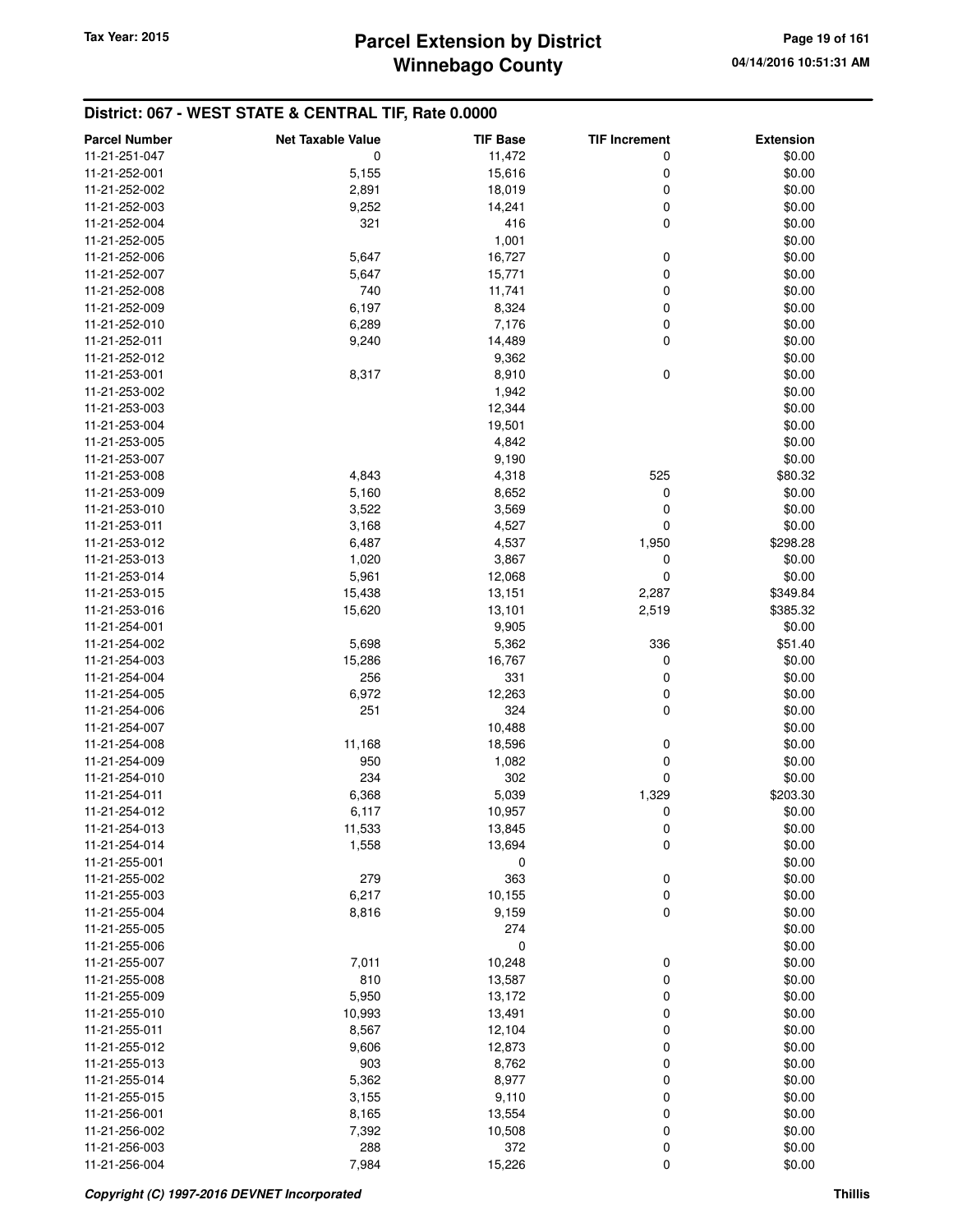| <b>Parcel Number</b>           | <b>Net Taxable Value</b> | <b>TIF Base</b> | <b>TIF Increment</b> | <b>Extension</b> |
|--------------------------------|--------------------------|-----------------|----------------------|------------------|
| 11-21-256-005                  | 6,432                    | 10,668          | 0                    | \$0.00           |
| 11-21-256-006                  | 288                      | 372             | 0                    | \$0.00           |
| 11-21-256-007                  | 8,739                    | 10,256          | 0                    | \$0.00           |
| 11-21-256-008                  | 288                      | 372             | 0                    | \$0.00           |
| 11-21-256-009                  | 9,599                    | 11,905          | 0                    | \$0.00           |
| 11-21-256-010                  | 3,238                    | 16,112          | 0                    | \$0.00           |
| 11-21-256-011                  | 55                       | 6,957           | 0                    | \$0.00           |
| 11-21-256-012                  | 8,630                    | 12,293          | 0                    | \$0.00           |
| 11-21-256-013                  | 9,244                    | 13,486          | 0                    | \$0.00           |
| 11-21-256-014                  | 5,555                    | 6,863           | 0                    | \$0.00           |
| 11-21-256-015                  | 7,112                    | 12,382          | 0                    | \$0.00           |
| 11-21-256-016                  | 9,600                    | 10,550          | 0                    | \$0.00           |
| 11-21-256-017                  | 7,327                    | 8,461           | 0                    | \$0.00           |
| 11-21-256-018                  | 3,608                    | 6,520           | 0                    | \$0.00           |
| 11-21-256-019                  | 9,087                    | 10,165          | 0                    | \$0.00           |
| 11-21-256-020                  | 4,989                    | 9,043           | 0                    | \$0.00           |
| 11-21-257-001                  | 5,619                    | 10,773          | 0                    | \$0.00           |
| 11-21-257-002                  | 1,322                    | 10,007          | 0                    | \$0.00           |
| 11-21-257-003                  | 0                        | 12,014          | 0                    | \$0.00           |
| 11-21-257-004                  | 8,102                    | 10,421          | 0                    | \$0.00           |
| 11-21-257-005                  | 0                        | 10,398          | 0                    | \$0.00           |
| 11-21-257-006                  |                          | 9,285           |                      | \$0.00           |
| 11-21-257-007                  | 6,475                    | 13,317          | 0                    | \$0.00           |
| 11-21-257-008                  | 11,688                   | 17,854          | 0                    | \$0.00           |
| 11-21-257-009                  | 14,463                   | 16,452          | 0                    | \$0.00           |
| 11-21-257-010                  | 278                      | 360             | 0                    | \$0.00           |
| 11-21-257-011                  | 8,160                    | 13,989          | 0                    | \$0.00           |
| 11-21-257-012                  | 7,529                    | 13,648          | 0                    | \$0.00           |
| 11-21-257-013                  | 166                      | 215             | 0                    | \$0.00           |
| 11-21-257-014                  | 7,392                    | 13,604          | 0                    | \$0.00           |
| 11-21-258-001                  | 12,843                   | 14,542          | 0                    | \$0.00           |
| 11-21-258-002                  | 5,473                    | 16,191          | 0                    | \$0.00           |
| 11-21-258-003                  | 10,863                   | 14,832          | 0                    | \$0.00           |
| 11-21-258-004                  | 10,985                   | 14,675          | 0                    | \$0.00           |
| 11-21-258-005                  | 2,415                    | 11,020          | 0                    | \$0.00           |
| 11-21-258-006                  | 7,551                    |                 | 0                    | \$0.00           |
| 11-21-258-007                  | 4,044                    | 17,659<br>8,067 | 0                    | \$0.00           |
| 11-21-258-008                  | 8,741                    | 10,601          | 0                    | \$0.00           |
| 11-21-258-009                  | 8,587                    | 18,625          | 0                    | \$0.00           |
| 11-21-258-010                  | 0                        | 11,160          | 0                    | \$0.00           |
| 11-21-258-011                  | 6,652                    | 11,473          | 0                    | \$0.00           |
| 11-21-258-012                  | 278                      | 360             | 0                    | \$0.00           |
| 11-21-258-013                  | 7,092                    | 9,445           | 0                    | \$0.00           |
| 11-21-258-014                  | 11,971                   | 12,382          | 0                    | \$0.00           |
| 11-21-258-015                  | 278                      | 360             | 0                    | \$0.00           |
| 11-21-258-016                  | 10,213                   | 14,293          | 0                    | \$0.00           |
| 11-21-258-017                  | 6,461                    | 13,753          | 0                    | \$0.00           |
| 11-21-258-018                  | 7,765                    | 10,425          | 0                    | \$0.00           |
|                                |                          |                 |                      |                  |
| 11-21-259-001                  | 9,592                    | 7,224           | 2,368                | \$362.22         |
| 11-21-259-002                  | 6,845                    | 11,080          | 0<br>0               | \$0.00           |
| 11-21-259-003<br>11-21-259-004 | 1,892                    | 8,812           |                      | \$0.00           |
|                                | 6,224                    | 8,731           | 0<br>0               | \$0.00           |
| 11-21-259-005                  | 2,812                    | 10,946          |                      | \$0.00           |
| 11-21-259-006                  | 9,087                    | 14,370          | 0                    | \$0.00           |
| 11-21-259-007                  | 2,577                    | 15,170          | 0                    | \$0.00           |
| 11-21-259-008                  | 8,385                    | 16,557          | 0                    | \$0.00           |
| 11-21-259-009                  | 2,514                    | 12,024          | 0                    | \$0.00           |
| 11-21-259-010                  | 8,260                    | 8,878           | 0                    | \$0.00           |
| 11-21-259-011                  | 3,618                    | 4,388           | 0                    | \$0.00           |
| 11-21-259-012                  | 4,438                    | 10,183          | 0                    | \$0.00           |
| 11-21-259-013                  | 0                        | 10,845          | 0                    | \$0.00           |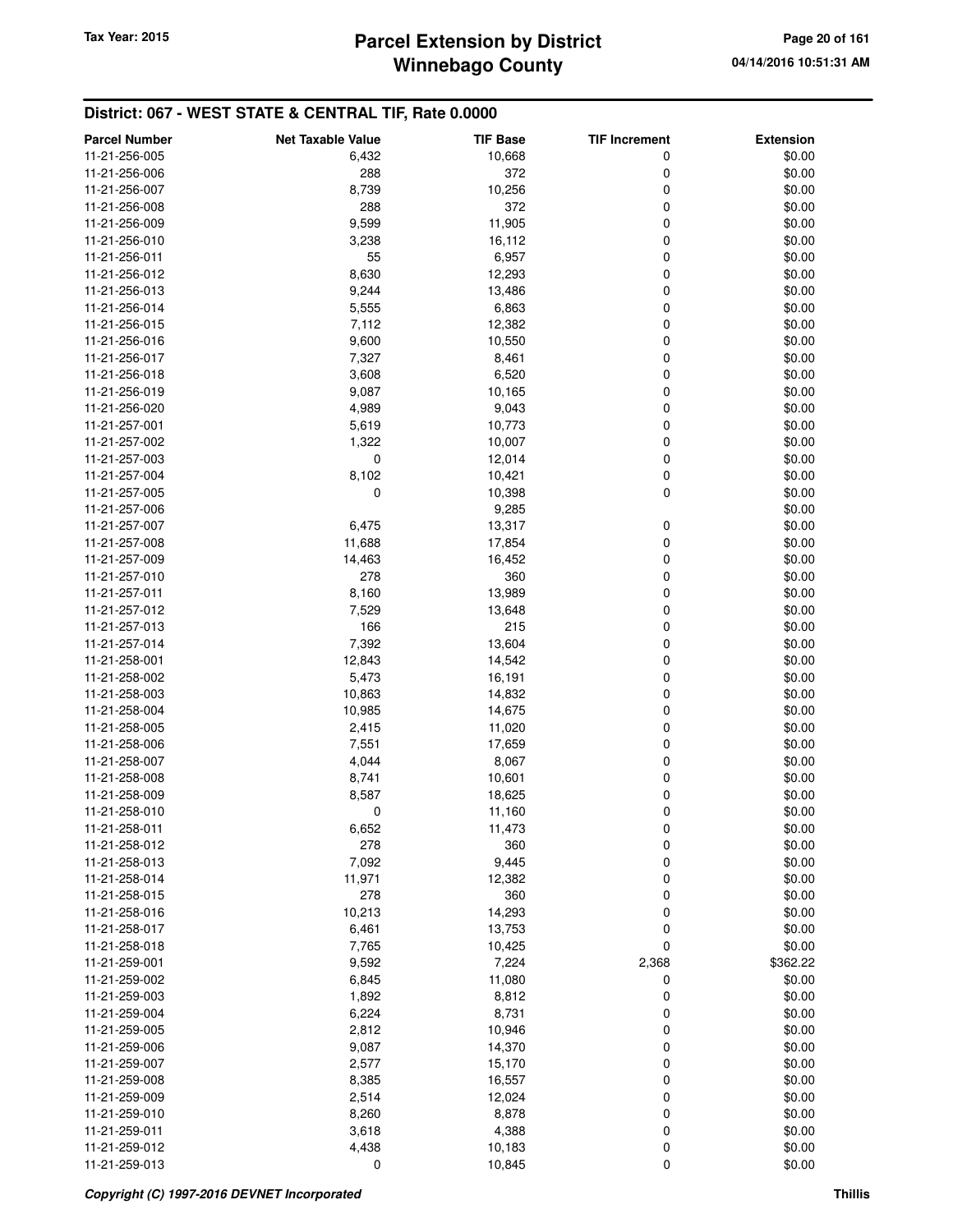## **Winnebago County** Tax Year: 2015 **Parcel Extension by District Page 21 of 161**

| <b>Parcel Number</b> | <b>Net Taxable Value</b> | <b>TIF Base</b> | <b>TIF Increment</b> | <b>Extension</b> |
|----------------------|--------------------------|-----------------|----------------------|------------------|
| 11-21-259-014        | 6,334                    | 10,777          | 0                    | \$0.00           |
| 11-21-259-015        | 6,089                    | 6,215           | 0                    | \$0.00           |
| 11-21-259-016        | 7,590                    | 8,813           | 0                    | \$0.00           |
| 11-21-259-017        | 5,973                    | 15,575          | 0                    | \$0.00           |
| 11-21-259-018        | 0                        | 10,944          | 0                    | \$0.00           |
| 11-21-259-019        | 230                      | 7,427           | 0                    | \$0.00           |
| 11-21-260-001        | 10,849                   | 14,569          | 0                    | \$0.00           |
| 11-21-260-002        | 14,078                   | 19,500          | 0                    | \$0.00           |
| 11-21-260-003        | 3,396                    | 12,873          | 0                    | \$0.00           |
| 11-21-260-004        | 7,239                    | 10,443          | 0                    | \$0.00           |
| 11-21-260-005        | 6,055                    | 10,765          | 0                    | \$0.00           |
| 11-21-260-006        | 6,401                    | 8,887           | 0                    | \$0.00           |
| 11-21-260-007        | 5,055                    | 9,336           | 0                    | \$0.00           |
| 11-21-260-008        | 4,776                    | 10,353          | 0                    | \$0.00           |
| 11-21-260-009        | 6,566                    | 12,330          | 0                    | \$0.00           |
| 11-21-260-010        | 3,509                    | 14,769          | 0                    | \$0.00           |
| 11-21-260-011        | 5,885                    | 8,089           | 0                    | \$0.00           |
| 11-21-260-012        | 0                        | 10,470          | 0                    | \$0.00           |
| 11-21-260-013        | 2,333                    | 13,206          | 0                    | \$0.00           |
| 11-21-260-014        | 6,225                    | 16,201          | 0                    | \$0.00           |
| 11-21-260-015        | 9,367                    | 11,199          | 0                    | \$0.00           |
| 11-21-261-001        | 319                      | 404             | 0                    | \$0.00           |
| 11-21-261-002        | 278                      | 360             | 0                    | \$0.00           |
| 11-21-261-003        | 7,498                    | 16,467          | 0                    | \$0.00           |
| 11-21-261-006        | 0                        | 9,598           | 0                    | \$0.00           |
| 11-21-261-007        | 6,456                    | 10,900          | 0                    | \$0.00           |
| 11-21-261-008        | 9,771                    | 9,825           | 0                    | \$0.00           |
| 11-21-261-009        | 278                      | 360             | 0                    | \$0.00           |
| 11-21-261-010        | 5,555                    | 8,184           | 0                    | \$0.00           |
| 11-21-261-011        | 6,266                    | 7,056           | 0                    | \$0.00           |
| 11-21-261-012        | 456                      | 591             | 0                    | \$0.00           |
| 11-21-261-013        | 243                      | 7,728           | 0                    | \$0.00           |
| 11-21-261-014        | 7,480                    | 4,946           | 2,534                | \$387.62         |
| 11-21-261-015        | 238                      | 309             | 0                    | \$0.00           |
| 11-21-261-016        | 5,394                    | 5,369           | 25                   | \$3.82           |
| 11-21-276-001        | 5,999                    | 11,801          | 0                    | \$0.00           |
| 11-21-276-002        | 9,257                    | 11,562          | 0                    | \$0.00           |
| 11-21-276-005        | 482                      | 15,507          | 0                    | \$0.00           |
| 11-21-276-006        | 1,854                    | 11,669          | 0                    | \$0.00           |
| 11-21-276-007        | 482                      | 13,408          | 0                    | \$0.00           |
| 11-21-276-008        | 1,049                    | 1,358           | 0                    | \$0.00           |
| 11-21-276-009        |                          | 22,205          |                      | \$0.00           |
| 11-21-276-010        |                          | 865             |                      | \$0.00           |
| 11-21-276-011        | 17,330                   | 27,585          | 0                    | \$0.00           |
| 11-21-276-012        | 7,235                    | 2,813           | 4,422                | \$676.40         |
| 11-21-277-001        | 7,396                    | 11,509          | 0                    | \$0.00           |
| 11-21-277-002        | 6,322                    | 16,813          | 0                    | \$0.00           |
| 11-21-277-003        | 7,437                    | 15,325          | 0                    | \$0.00           |
| 11-21-277-004        | 4,682                    | 10,293          | 0                    | \$0.00           |
| 11-21-277-005        | 5,544                    | 14,276          | 0                    | \$0.00           |
| 11-21-277-006        | 1,754                    | 1,952           | 0                    | \$0.00           |
| 11-21-277-007        | 474                      | $\mathbf 0$     | 474                  | \$72.50          |
| 11-21-277-008        | 5,961                    | 13,011          | 0                    | \$0.00           |
| 11-21-277-009        | 10,017                   | 13,352          | 0                    | \$0.00           |
| 11-21-277-010        |                          | 8,501           |                      | \$0.00           |
| 11-21-277-011        | 6,832                    | 8,878           | 0                    | \$0.00           |
| 11-21-277-012        |                          | 0               |                      | \$0.00           |
| 11-21-278-001        | 467                      | 605             | 0                    | \$0.00           |
| 11-21-278-002        | 5,805                    | 11,596          | 0                    | \$0.00           |
| 11-21-278-003        | 467                      | 605             | 0                    | \$0.00           |
| 11-21-278-004        | 8,411                    | 5,801           | 2,610                | \$399.24         |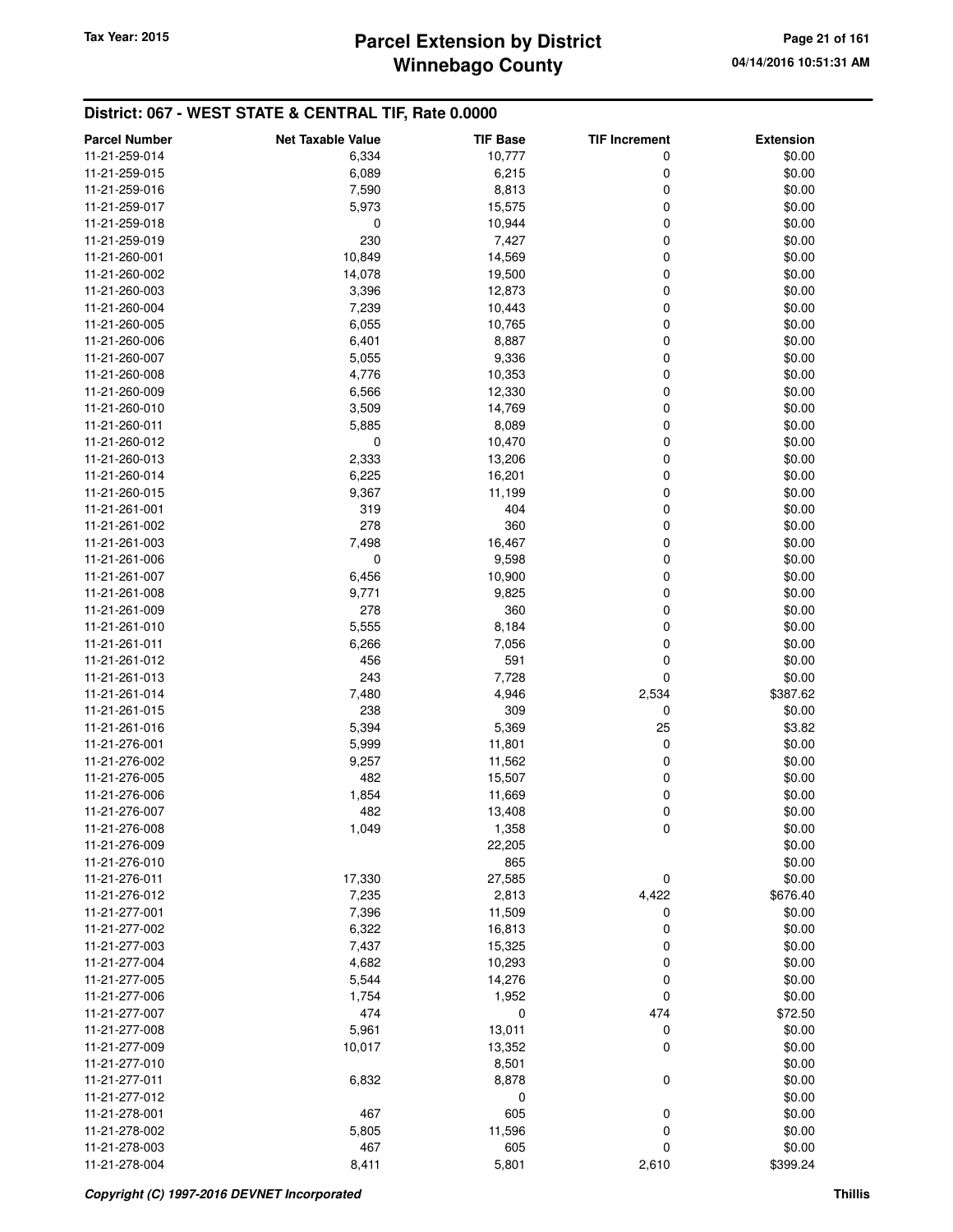| 11-21-278-005<br>\$0.00<br>3,352<br>11,904<br>0<br>420<br>11-21-278-006<br>324<br>0<br>\$0.00<br>3,694<br>15,969<br>0<br>\$0.00<br>11-21-278-007<br>1,192<br>13,310<br>0<br>\$0.00<br>11-21-278-008<br>$\mathbf 0$<br>\$0.00<br>11-21-278-009<br>1,342<br>4,124<br>11-21-278-010<br>\$0.00<br>4,983<br>391<br>11-21-278-011<br>\$0.00<br>13,608<br>\$0.00<br>11-21-278-012<br>5,831<br>\$0.00<br>11-21-278-013<br>9,060<br>\$0.00<br>11-21-278-014<br>11-21-279-001<br>11,319<br>0<br>\$0.00<br>467<br>11-21-279-002<br>467<br>6,622<br>0<br>\$0.00<br>674<br>16,630<br>0<br>\$0.00<br>11-21-279-003<br>11-21-279-004<br>12,518<br>0<br>\$0.00<br>350<br>350<br>0<br>\$0.00<br>11-21-279-005<br>11,463<br>0<br>11-21-279-006<br>700<br>9,788<br>\$0.00<br>11-21-279-010<br>109,258<br>4,461<br>104,797<br>\$16,030.06<br>\$0.00<br>11-21-279-011<br>4,832<br>0<br>2,191<br>\$335.14<br>11-21-279-012<br>2,191<br>11-21-280-001<br>3,697<br>10,607<br>0<br>\$0.00<br>11-21-280-002<br>9,421<br>11,433<br>0<br>\$0.00<br>462<br>11-21-280-003<br>357<br>0<br>\$0.00<br>$\mathbf 0$<br>13,805<br>16,985<br>\$0.00<br>11-21-280-004<br>0<br>\$0.00<br>11-21-280-005<br>0<br>\$0.00<br>11-21-280-006<br>328<br>14,142<br>4,843<br>0<br>\$0.00<br>11-21-280-007<br>17,095<br>0<br>14,118<br>0<br>\$0.00<br>11-21-280-008<br>8,011<br>10,952<br>0<br>\$0.00<br>11-21-280-009<br>9,575<br>0<br>\$0.00<br>11-21-280-010<br>10,114<br>0<br>\$0.00<br>11-21-280-011<br>7,205<br>16,070<br>0<br>11,975<br>\$0.00<br>11-21-281-001<br>1,484<br>12,125<br>14,982<br>0<br>\$0.00<br>11-21-281-002<br>1,859<br>\$0.00<br>11-21-281-003<br>$\mathbf 0$<br>5,422<br>11,124<br>\$0.00<br>11-21-281-004<br>0<br>\$0.00<br>11-21-281-008<br>$\mathbf 0$<br>\$0.00<br>11-21-281-009<br>4,502<br>19,176<br>0<br>\$0.00<br>11-21-281-010<br>0<br>\$0.00<br>11-21-281-011<br>4,743<br>21,569<br>11-21-281-012<br>5,362<br>\$820.20<br>16,043<br>10,681<br>0<br>11-21-281-013<br>10,850<br>13,001<br>\$0.00<br>8,251<br>\$0.00<br>11-21-281-014<br>9,342<br>0<br>0<br>11-21-281-015<br>13,591<br>19,167<br>\$0.00<br>0<br>\$0.00<br>11-21-281-016<br>8,801<br>23,302<br>$\mathbf 0$<br>153<br>197<br>\$0.00<br>11-21-281-017<br>0<br>\$0.00<br>11-21-281-018<br>0<br>\$0.00<br>11-21-281-019<br>\$0.00<br>11-21-281-021<br>2,995<br>17,735<br>0<br>\$0.00<br>7,593<br>0<br>11-21-281-022<br>6,447<br>475<br>13,131<br>0<br>\$0.00<br>11-21-282-005<br>8,053<br>0<br>\$0.00<br>11-21-282-006<br>16,278<br>4,516<br>11,715<br>0<br>\$0.00<br>11-21-282-007<br>11-21-282-008<br>4,639<br>4,316<br>323<br>\$49.42<br>24,209<br>\$0.00<br>11-21-282-009<br>11-21-282-017<br>11,199<br>11,199<br>\$1,713.04<br>0<br>11-21-282-018<br>10,895<br>0<br>10,895<br>\$1,666.54<br>11-21-282-019<br>12,799<br>13,860<br>0<br>\$0.00<br>11-21-282-020<br>11,280<br>12,234<br>0<br>\$0.00<br>5,625<br>0<br>\$0.00<br>11-21-282-021<br>12,231<br>11-21-282-022<br>14,961<br>0<br>14,961<br>\$2,288.48<br>11-21-282-023<br>9,359<br>12,231<br>0<br>\$0.00 | <b>Parcel Number</b> | <b>Net Taxable Value</b> | <b>TIF Base</b> | <b>TIF Increment</b> | <b>Extension</b> |
|----------------------------------------------------------------------------------------------------------------------------------------------------------------------------------------------------------------------------------------------------------------------------------------------------------------------------------------------------------------------------------------------------------------------------------------------------------------------------------------------------------------------------------------------------------------------------------------------------------------------------------------------------------------------------------------------------------------------------------------------------------------------------------------------------------------------------------------------------------------------------------------------------------------------------------------------------------------------------------------------------------------------------------------------------------------------------------------------------------------------------------------------------------------------------------------------------------------------------------------------------------------------------------------------------------------------------------------------------------------------------------------------------------------------------------------------------------------------------------------------------------------------------------------------------------------------------------------------------------------------------------------------------------------------------------------------------------------------------------------------------------------------------------------------------------------------------------------------------------------------------------------------------------------------------------------------------------------------------------------------------------------------------------------------------------------------------------------------------------------------------------------------------------------------------------------------------------------------------------------------------------------------------------------------------------------------------------------------------------------------------------------------------------------------------------------------------------------------------------------------------------------------------------------------------------------------------------------------------------------------------------------------------------------------------------------------------------------------------------------------------------------------------------------------------------------------------------------------------------------------------------------------------------------------------------------------------------------------------------------------------------------|----------------------|--------------------------|-----------------|----------------------|------------------|
|                                                                                                                                                                                                                                                                                                                                                                                                                                                                                                                                                                                                                                                                                                                                                                                                                                                                                                                                                                                                                                                                                                                                                                                                                                                                                                                                                                                                                                                                                                                                                                                                                                                                                                                                                                                                                                                                                                                                                                                                                                                                                                                                                                                                                                                                                                                                                                                                                                                                                                                                                                                                                                                                                                                                                                                                                                                                                                                                                                                                                |                      |                          |                 |                      |                  |
|                                                                                                                                                                                                                                                                                                                                                                                                                                                                                                                                                                                                                                                                                                                                                                                                                                                                                                                                                                                                                                                                                                                                                                                                                                                                                                                                                                                                                                                                                                                                                                                                                                                                                                                                                                                                                                                                                                                                                                                                                                                                                                                                                                                                                                                                                                                                                                                                                                                                                                                                                                                                                                                                                                                                                                                                                                                                                                                                                                                                                |                      |                          |                 |                      |                  |
|                                                                                                                                                                                                                                                                                                                                                                                                                                                                                                                                                                                                                                                                                                                                                                                                                                                                                                                                                                                                                                                                                                                                                                                                                                                                                                                                                                                                                                                                                                                                                                                                                                                                                                                                                                                                                                                                                                                                                                                                                                                                                                                                                                                                                                                                                                                                                                                                                                                                                                                                                                                                                                                                                                                                                                                                                                                                                                                                                                                                                |                      |                          |                 |                      |                  |
|                                                                                                                                                                                                                                                                                                                                                                                                                                                                                                                                                                                                                                                                                                                                                                                                                                                                                                                                                                                                                                                                                                                                                                                                                                                                                                                                                                                                                                                                                                                                                                                                                                                                                                                                                                                                                                                                                                                                                                                                                                                                                                                                                                                                                                                                                                                                                                                                                                                                                                                                                                                                                                                                                                                                                                                                                                                                                                                                                                                                                |                      |                          |                 |                      |                  |
|                                                                                                                                                                                                                                                                                                                                                                                                                                                                                                                                                                                                                                                                                                                                                                                                                                                                                                                                                                                                                                                                                                                                                                                                                                                                                                                                                                                                                                                                                                                                                                                                                                                                                                                                                                                                                                                                                                                                                                                                                                                                                                                                                                                                                                                                                                                                                                                                                                                                                                                                                                                                                                                                                                                                                                                                                                                                                                                                                                                                                |                      |                          |                 |                      |                  |
|                                                                                                                                                                                                                                                                                                                                                                                                                                                                                                                                                                                                                                                                                                                                                                                                                                                                                                                                                                                                                                                                                                                                                                                                                                                                                                                                                                                                                                                                                                                                                                                                                                                                                                                                                                                                                                                                                                                                                                                                                                                                                                                                                                                                                                                                                                                                                                                                                                                                                                                                                                                                                                                                                                                                                                                                                                                                                                                                                                                                                |                      |                          |                 |                      |                  |
|                                                                                                                                                                                                                                                                                                                                                                                                                                                                                                                                                                                                                                                                                                                                                                                                                                                                                                                                                                                                                                                                                                                                                                                                                                                                                                                                                                                                                                                                                                                                                                                                                                                                                                                                                                                                                                                                                                                                                                                                                                                                                                                                                                                                                                                                                                                                                                                                                                                                                                                                                                                                                                                                                                                                                                                                                                                                                                                                                                                                                |                      |                          |                 |                      |                  |
|                                                                                                                                                                                                                                                                                                                                                                                                                                                                                                                                                                                                                                                                                                                                                                                                                                                                                                                                                                                                                                                                                                                                                                                                                                                                                                                                                                                                                                                                                                                                                                                                                                                                                                                                                                                                                                                                                                                                                                                                                                                                                                                                                                                                                                                                                                                                                                                                                                                                                                                                                                                                                                                                                                                                                                                                                                                                                                                                                                                                                |                      |                          |                 |                      |                  |
|                                                                                                                                                                                                                                                                                                                                                                                                                                                                                                                                                                                                                                                                                                                                                                                                                                                                                                                                                                                                                                                                                                                                                                                                                                                                                                                                                                                                                                                                                                                                                                                                                                                                                                                                                                                                                                                                                                                                                                                                                                                                                                                                                                                                                                                                                                                                                                                                                                                                                                                                                                                                                                                                                                                                                                                                                                                                                                                                                                                                                |                      |                          |                 |                      |                  |
|                                                                                                                                                                                                                                                                                                                                                                                                                                                                                                                                                                                                                                                                                                                                                                                                                                                                                                                                                                                                                                                                                                                                                                                                                                                                                                                                                                                                                                                                                                                                                                                                                                                                                                                                                                                                                                                                                                                                                                                                                                                                                                                                                                                                                                                                                                                                                                                                                                                                                                                                                                                                                                                                                                                                                                                                                                                                                                                                                                                                                |                      |                          |                 |                      |                  |
|                                                                                                                                                                                                                                                                                                                                                                                                                                                                                                                                                                                                                                                                                                                                                                                                                                                                                                                                                                                                                                                                                                                                                                                                                                                                                                                                                                                                                                                                                                                                                                                                                                                                                                                                                                                                                                                                                                                                                                                                                                                                                                                                                                                                                                                                                                                                                                                                                                                                                                                                                                                                                                                                                                                                                                                                                                                                                                                                                                                                                |                      |                          |                 |                      |                  |
|                                                                                                                                                                                                                                                                                                                                                                                                                                                                                                                                                                                                                                                                                                                                                                                                                                                                                                                                                                                                                                                                                                                                                                                                                                                                                                                                                                                                                                                                                                                                                                                                                                                                                                                                                                                                                                                                                                                                                                                                                                                                                                                                                                                                                                                                                                                                                                                                                                                                                                                                                                                                                                                                                                                                                                                                                                                                                                                                                                                                                |                      |                          |                 |                      |                  |
|                                                                                                                                                                                                                                                                                                                                                                                                                                                                                                                                                                                                                                                                                                                                                                                                                                                                                                                                                                                                                                                                                                                                                                                                                                                                                                                                                                                                                                                                                                                                                                                                                                                                                                                                                                                                                                                                                                                                                                                                                                                                                                                                                                                                                                                                                                                                                                                                                                                                                                                                                                                                                                                                                                                                                                                                                                                                                                                                                                                                                |                      |                          |                 |                      |                  |
|                                                                                                                                                                                                                                                                                                                                                                                                                                                                                                                                                                                                                                                                                                                                                                                                                                                                                                                                                                                                                                                                                                                                                                                                                                                                                                                                                                                                                                                                                                                                                                                                                                                                                                                                                                                                                                                                                                                                                                                                                                                                                                                                                                                                                                                                                                                                                                                                                                                                                                                                                                                                                                                                                                                                                                                                                                                                                                                                                                                                                |                      |                          |                 |                      |                  |
|                                                                                                                                                                                                                                                                                                                                                                                                                                                                                                                                                                                                                                                                                                                                                                                                                                                                                                                                                                                                                                                                                                                                                                                                                                                                                                                                                                                                                                                                                                                                                                                                                                                                                                                                                                                                                                                                                                                                                                                                                                                                                                                                                                                                                                                                                                                                                                                                                                                                                                                                                                                                                                                                                                                                                                                                                                                                                                                                                                                                                |                      |                          |                 |                      |                  |
|                                                                                                                                                                                                                                                                                                                                                                                                                                                                                                                                                                                                                                                                                                                                                                                                                                                                                                                                                                                                                                                                                                                                                                                                                                                                                                                                                                                                                                                                                                                                                                                                                                                                                                                                                                                                                                                                                                                                                                                                                                                                                                                                                                                                                                                                                                                                                                                                                                                                                                                                                                                                                                                                                                                                                                                                                                                                                                                                                                                                                |                      |                          |                 |                      |                  |
|                                                                                                                                                                                                                                                                                                                                                                                                                                                                                                                                                                                                                                                                                                                                                                                                                                                                                                                                                                                                                                                                                                                                                                                                                                                                                                                                                                                                                                                                                                                                                                                                                                                                                                                                                                                                                                                                                                                                                                                                                                                                                                                                                                                                                                                                                                                                                                                                                                                                                                                                                                                                                                                                                                                                                                                                                                                                                                                                                                                                                |                      |                          |                 |                      |                  |
|                                                                                                                                                                                                                                                                                                                                                                                                                                                                                                                                                                                                                                                                                                                                                                                                                                                                                                                                                                                                                                                                                                                                                                                                                                                                                                                                                                                                                                                                                                                                                                                                                                                                                                                                                                                                                                                                                                                                                                                                                                                                                                                                                                                                                                                                                                                                                                                                                                                                                                                                                                                                                                                                                                                                                                                                                                                                                                                                                                                                                |                      |                          |                 |                      |                  |
|                                                                                                                                                                                                                                                                                                                                                                                                                                                                                                                                                                                                                                                                                                                                                                                                                                                                                                                                                                                                                                                                                                                                                                                                                                                                                                                                                                                                                                                                                                                                                                                                                                                                                                                                                                                                                                                                                                                                                                                                                                                                                                                                                                                                                                                                                                                                                                                                                                                                                                                                                                                                                                                                                                                                                                                                                                                                                                                                                                                                                |                      |                          |                 |                      |                  |
|                                                                                                                                                                                                                                                                                                                                                                                                                                                                                                                                                                                                                                                                                                                                                                                                                                                                                                                                                                                                                                                                                                                                                                                                                                                                                                                                                                                                                                                                                                                                                                                                                                                                                                                                                                                                                                                                                                                                                                                                                                                                                                                                                                                                                                                                                                                                                                                                                                                                                                                                                                                                                                                                                                                                                                                                                                                                                                                                                                                                                |                      |                          |                 |                      |                  |
|                                                                                                                                                                                                                                                                                                                                                                                                                                                                                                                                                                                                                                                                                                                                                                                                                                                                                                                                                                                                                                                                                                                                                                                                                                                                                                                                                                                                                                                                                                                                                                                                                                                                                                                                                                                                                                                                                                                                                                                                                                                                                                                                                                                                                                                                                                                                                                                                                                                                                                                                                                                                                                                                                                                                                                                                                                                                                                                                                                                                                |                      |                          |                 |                      |                  |
|                                                                                                                                                                                                                                                                                                                                                                                                                                                                                                                                                                                                                                                                                                                                                                                                                                                                                                                                                                                                                                                                                                                                                                                                                                                                                                                                                                                                                                                                                                                                                                                                                                                                                                                                                                                                                                                                                                                                                                                                                                                                                                                                                                                                                                                                                                                                                                                                                                                                                                                                                                                                                                                                                                                                                                                                                                                                                                                                                                                                                |                      |                          |                 |                      |                  |
|                                                                                                                                                                                                                                                                                                                                                                                                                                                                                                                                                                                                                                                                                                                                                                                                                                                                                                                                                                                                                                                                                                                                                                                                                                                                                                                                                                                                                                                                                                                                                                                                                                                                                                                                                                                                                                                                                                                                                                                                                                                                                                                                                                                                                                                                                                                                                                                                                                                                                                                                                                                                                                                                                                                                                                                                                                                                                                                                                                                                                |                      |                          |                 |                      |                  |
|                                                                                                                                                                                                                                                                                                                                                                                                                                                                                                                                                                                                                                                                                                                                                                                                                                                                                                                                                                                                                                                                                                                                                                                                                                                                                                                                                                                                                                                                                                                                                                                                                                                                                                                                                                                                                                                                                                                                                                                                                                                                                                                                                                                                                                                                                                                                                                                                                                                                                                                                                                                                                                                                                                                                                                                                                                                                                                                                                                                                                |                      |                          |                 |                      |                  |
|                                                                                                                                                                                                                                                                                                                                                                                                                                                                                                                                                                                                                                                                                                                                                                                                                                                                                                                                                                                                                                                                                                                                                                                                                                                                                                                                                                                                                                                                                                                                                                                                                                                                                                                                                                                                                                                                                                                                                                                                                                                                                                                                                                                                                                                                                                                                                                                                                                                                                                                                                                                                                                                                                                                                                                                                                                                                                                                                                                                                                |                      |                          |                 |                      |                  |
|                                                                                                                                                                                                                                                                                                                                                                                                                                                                                                                                                                                                                                                                                                                                                                                                                                                                                                                                                                                                                                                                                                                                                                                                                                                                                                                                                                                                                                                                                                                                                                                                                                                                                                                                                                                                                                                                                                                                                                                                                                                                                                                                                                                                                                                                                                                                                                                                                                                                                                                                                                                                                                                                                                                                                                                                                                                                                                                                                                                                                |                      |                          |                 |                      |                  |
|                                                                                                                                                                                                                                                                                                                                                                                                                                                                                                                                                                                                                                                                                                                                                                                                                                                                                                                                                                                                                                                                                                                                                                                                                                                                                                                                                                                                                                                                                                                                                                                                                                                                                                                                                                                                                                                                                                                                                                                                                                                                                                                                                                                                                                                                                                                                                                                                                                                                                                                                                                                                                                                                                                                                                                                                                                                                                                                                                                                                                |                      |                          |                 |                      |                  |
|                                                                                                                                                                                                                                                                                                                                                                                                                                                                                                                                                                                                                                                                                                                                                                                                                                                                                                                                                                                                                                                                                                                                                                                                                                                                                                                                                                                                                                                                                                                                                                                                                                                                                                                                                                                                                                                                                                                                                                                                                                                                                                                                                                                                                                                                                                                                                                                                                                                                                                                                                                                                                                                                                                                                                                                                                                                                                                                                                                                                                |                      |                          |                 |                      |                  |
|                                                                                                                                                                                                                                                                                                                                                                                                                                                                                                                                                                                                                                                                                                                                                                                                                                                                                                                                                                                                                                                                                                                                                                                                                                                                                                                                                                                                                                                                                                                                                                                                                                                                                                                                                                                                                                                                                                                                                                                                                                                                                                                                                                                                                                                                                                                                                                                                                                                                                                                                                                                                                                                                                                                                                                                                                                                                                                                                                                                                                |                      |                          |                 |                      |                  |
|                                                                                                                                                                                                                                                                                                                                                                                                                                                                                                                                                                                                                                                                                                                                                                                                                                                                                                                                                                                                                                                                                                                                                                                                                                                                                                                                                                                                                                                                                                                                                                                                                                                                                                                                                                                                                                                                                                                                                                                                                                                                                                                                                                                                                                                                                                                                                                                                                                                                                                                                                                                                                                                                                                                                                                                                                                                                                                                                                                                                                |                      |                          |                 |                      |                  |
|                                                                                                                                                                                                                                                                                                                                                                                                                                                                                                                                                                                                                                                                                                                                                                                                                                                                                                                                                                                                                                                                                                                                                                                                                                                                                                                                                                                                                                                                                                                                                                                                                                                                                                                                                                                                                                                                                                                                                                                                                                                                                                                                                                                                                                                                                                                                                                                                                                                                                                                                                                                                                                                                                                                                                                                                                                                                                                                                                                                                                |                      |                          |                 |                      |                  |
|                                                                                                                                                                                                                                                                                                                                                                                                                                                                                                                                                                                                                                                                                                                                                                                                                                                                                                                                                                                                                                                                                                                                                                                                                                                                                                                                                                                                                                                                                                                                                                                                                                                                                                                                                                                                                                                                                                                                                                                                                                                                                                                                                                                                                                                                                                                                                                                                                                                                                                                                                                                                                                                                                                                                                                                                                                                                                                                                                                                                                |                      |                          |                 |                      |                  |
|                                                                                                                                                                                                                                                                                                                                                                                                                                                                                                                                                                                                                                                                                                                                                                                                                                                                                                                                                                                                                                                                                                                                                                                                                                                                                                                                                                                                                                                                                                                                                                                                                                                                                                                                                                                                                                                                                                                                                                                                                                                                                                                                                                                                                                                                                                                                                                                                                                                                                                                                                                                                                                                                                                                                                                                                                                                                                                                                                                                                                |                      |                          |                 |                      |                  |
|                                                                                                                                                                                                                                                                                                                                                                                                                                                                                                                                                                                                                                                                                                                                                                                                                                                                                                                                                                                                                                                                                                                                                                                                                                                                                                                                                                                                                                                                                                                                                                                                                                                                                                                                                                                                                                                                                                                                                                                                                                                                                                                                                                                                                                                                                                                                                                                                                                                                                                                                                                                                                                                                                                                                                                                                                                                                                                                                                                                                                |                      |                          |                 |                      |                  |
|                                                                                                                                                                                                                                                                                                                                                                                                                                                                                                                                                                                                                                                                                                                                                                                                                                                                                                                                                                                                                                                                                                                                                                                                                                                                                                                                                                                                                                                                                                                                                                                                                                                                                                                                                                                                                                                                                                                                                                                                                                                                                                                                                                                                                                                                                                                                                                                                                                                                                                                                                                                                                                                                                                                                                                                                                                                                                                                                                                                                                |                      |                          |                 |                      |                  |
|                                                                                                                                                                                                                                                                                                                                                                                                                                                                                                                                                                                                                                                                                                                                                                                                                                                                                                                                                                                                                                                                                                                                                                                                                                                                                                                                                                                                                                                                                                                                                                                                                                                                                                                                                                                                                                                                                                                                                                                                                                                                                                                                                                                                                                                                                                                                                                                                                                                                                                                                                                                                                                                                                                                                                                                                                                                                                                                                                                                                                |                      |                          |                 |                      |                  |
|                                                                                                                                                                                                                                                                                                                                                                                                                                                                                                                                                                                                                                                                                                                                                                                                                                                                                                                                                                                                                                                                                                                                                                                                                                                                                                                                                                                                                                                                                                                                                                                                                                                                                                                                                                                                                                                                                                                                                                                                                                                                                                                                                                                                                                                                                                                                                                                                                                                                                                                                                                                                                                                                                                                                                                                                                                                                                                                                                                                                                |                      |                          |                 |                      |                  |
|                                                                                                                                                                                                                                                                                                                                                                                                                                                                                                                                                                                                                                                                                                                                                                                                                                                                                                                                                                                                                                                                                                                                                                                                                                                                                                                                                                                                                                                                                                                                                                                                                                                                                                                                                                                                                                                                                                                                                                                                                                                                                                                                                                                                                                                                                                                                                                                                                                                                                                                                                                                                                                                                                                                                                                                                                                                                                                                                                                                                                |                      |                          |                 |                      |                  |
|                                                                                                                                                                                                                                                                                                                                                                                                                                                                                                                                                                                                                                                                                                                                                                                                                                                                                                                                                                                                                                                                                                                                                                                                                                                                                                                                                                                                                                                                                                                                                                                                                                                                                                                                                                                                                                                                                                                                                                                                                                                                                                                                                                                                                                                                                                                                                                                                                                                                                                                                                                                                                                                                                                                                                                                                                                                                                                                                                                                                                |                      |                          |                 |                      |                  |
|                                                                                                                                                                                                                                                                                                                                                                                                                                                                                                                                                                                                                                                                                                                                                                                                                                                                                                                                                                                                                                                                                                                                                                                                                                                                                                                                                                                                                                                                                                                                                                                                                                                                                                                                                                                                                                                                                                                                                                                                                                                                                                                                                                                                                                                                                                                                                                                                                                                                                                                                                                                                                                                                                                                                                                                                                                                                                                                                                                                                                |                      |                          |                 |                      |                  |
|                                                                                                                                                                                                                                                                                                                                                                                                                                                                                                                                                                                                                                                                                                                                                                                                                                                                                                                                                                                                                                                                                                                                                                                                                                                                                                                                                                                                                                                                                                                                                                                                                                                                                                                                                                                                                                                                                                                                                                                                                                                                                                                                                                                                                                                                                                                                                                                                                                                                                                                                                                                                                                                                                                                                                                                                                                                                                                                                                                                                                |                      |                          |                 |                      |                  |
|                                                                                                                                                                                                                                                                                                                                                                                                                                                                                                                                                                                                                                                                                                                                                                                                                                                                                                                                                                                                                                                                                                                                                                                                                                                                                                                                                                                                                                                                                                                                                                                                                                                                                                                                                                                                                                                                                                                                                                                                                                                                                                                                                                                                                                                                                                                                                                                                                                                                                                                                                                                                                                                                                                                                                                                                                                                                                                                                                                                                                |                      |                          |                 |                      |                  |
|                                                                                                                                                                                                                                                                                                                                                                                                                                                                                                                                                                                                                                                                                                                                                                                                                                                                                                                                                                                                                                                                                                                                                                                                                                                                                                                                                                                                                                                                                                                                                                                                                                                                                                                                                                                                                                                                                                                                                                                                                                                                                                                                                                                                                                                                                                                                                                                                                                                                                                                                                                                                                                                                                                                                                                                                                                                                                                                                                                                                                |                      |                          |                 |                      |                  |
|                                                                                                                                                                                                                                                                                                                                                                                                                                                                                                                                                                                                                                                                                                                                                                                                                                                                                                                                                                                                                                                                                                                                                                                                                                                                                                                                                                                                                                                                                                                                                                                                                                                                                                                                                                                                                                                                                                                                                                                                                                                                                                                                                                                                                                                                                                                                                                                                                                                                                                                                                                                                                                                                                                                                                                                                                                                                                                                                                                                                                |                      |                          |                 |                      |                  |
|                                                                                                                                                                                                                                                                                                                                                                                                                                                                                                                                                                                                                                                                                                                                                                                                                                                                                                                                                                                                                                                                                                                                                                                                                                                                                                                                                                                                                                                                                                                                                                                                                                                                                                                                                                                                                                                                                                                                                                                                                                                                                                                                                                                                                                                                                                                                                                                                                                                                                                                                                                                                                                                                                                                                                                                                                                                                                                                                                                                                                |                      |                          |                 |                      |                  |
|                                                                                                                                                                                                                                                                                                                                                                                                                                                                                                                                                                                                                                                                                                                                                                                                                                                                                                                                                                                                                                                                                                                                                                                                                                                                                                                                                                                                                                                                                                                                                                                                                                                                                                                                                                                                                                                                                                                                                                                                                                                                                                                                                                                                                                                                                                                                                                                                                                                                                                                                                                                                                                                                                                                                                                                                                                                                                                                                                                                                                |                      |                          |                 |                      |                  |
|                                                                                                                                                                                                                                                                                                                                                                                                                                                                                                                                                                                                                                                                                                                                                                                                                                                                                                                                                                                                                                                                                                                                                                                                                                                                                                                                                                                                                                                                                                                                                                                                                                                                                                                                                                                                                                                                                                                                                                                                                                                                                                                                                                                                                                                                                                                                                                                                                                                                                                                                                                                                                                                                                                                                                                                                                                                                                                                                                                                                                |                      |                          |                 |                      |                  |
|                                                                                                                                                                                                                                                                                                                                                                                                                                                                                                                                                                                                                                                                                                                                                                                                                                                                                                                                                                                                                                                                                                                                                                                                                                                                                                                                                                                                                                                                                                                                                                                                                                                                                                                                                                                                                                                                                                                                                                                                                                                                                                                                                                                                                                                                                                                                                                                                                                                                                                                                                                                                                                                                                                                                                                                                                                                                                                                                                                                                                |                      |                          |                 |                      |                  |
|                                                                                                                                                                                                                                                                                                                                                                                                                                                                                                                                                                                                                                                                                                                                                                                                                                                                                                                                                                                                                                                                                                                                                                                                                                                                                                                                                                                                                                                                                                                                                                                                                                                                                                                                                                                                                                                                                                                                                                                                                                                                                                                                                                                                                                                                                                                                                                                                                                                                                                                                                                                                                                                                                                                                                                                                                                                                                                                                                                                                                |                      |                          |                 |                      |                  |
|                                                                                                                                                                                                                                                                                                                                                                                                                                                                                                                                                                                                                                                                                                                                                                                                                                                                                                                                                                                                                                                                                                                                                                                                                                                                                                                                                                                                                                                                                                                                                                                                                                                                                                                                                                                                                                                                                                                                                                                                                                                                                                                                                                                                                                                                                                                                                                                                                                                                                                                                                                                                                                                                                                                                                                                                                                                                                                                                                                                                                |                      |                          |                 |                      |                  |
|                                                                                                                                                                                                                                                                                                                                                                                                                                                                                                                                                                                                                                                                                                                                                                                                                                                                                                                                                                                                                                                                                                                                                                                                                                                                                                                                                                                                                                                                                                                                                                                                                                                                                                                                                                                                                                                                                                                                                                                                                                                                                                                                                                                                                                                                                                                                                                                                                                                                                                                                                                                                                                                                                                                                                                                                                                                                                                                                                                                                                |                      |                          |                 |                      |                  |
|                                                                                                                                                                                                                                                                                                                                                                                                                                                                                                                                                                                                                                                                                                                                                                                                                                                                                                                                                                                                                                                                                                                                                                                                                                                                                                                                                                                                                                                                                                                                                                                                                                                                                                                                                                                                                                                                                                                                                                                                                                                                                                                                                                                                                                                                                                                                                                                                                                                                                                                                                                                                                                                                                                                                                                                                                                                                                                                                                                                                                |                      |                          |                 |                      |                  |
|                                                                                                                                                                                                                                                                                                                                                                                                                                                                                                                                                                                                                                                                                                                                                                                                                                                                                                                                                                                                                                                                                                                                                                                                                                                                                                                                                                                                                                                                                                                                                                                                                                                                                                                                                                                                                                                                                                                                                                                                                                                                                                                                                                                                                                                                                                                                                                                                                                                                                                                                                                                                                                                                                                                                                                                                                                                                                                                                                                                                                |                      |                          |                 |                      |                  |
|                                                                                                                                                                                                                                                                                                                                                                                                                                                                                                                                                                                                                                                                                                                                                                                                                                                                                                                                                                                                                                                                                                                                                                                                                                                                                                                                                                                                                                                                                                                                                                                                                                                                                                                                                                                                                                                                                                                                                                                                                                                                                                                                                                                                                                                                                                                                                                                                                                                                                                                                                                                                                                                                                                                                                                                                                                                                                                                                                                                                                |                      |                          |                 |                      |                  |
|                                                                                                                                                                                                                                                                                                                                                                                                                                                                                                                                                                                                                                                                                                                                                                                                                                                                                                                                                                                                                                                                                                                                                                                                                                                                                                                                                                                                                                                                                                                                                                                                                                                                                                                                                                                                                                                                                                                                                                                                                                                                                                                                                                                                                                                                                                                                                                                                                                                                                                                                                                                                                                                                                                                                                                                                                                                                                                                                                                                                                |                      |                          |                 |                      |                  |
|                                                                                                                                                                                                                                                                                                                                                                                                                                                                                                                                                                                                                                                                                                                                                                                                                                                                                                                                                                                                                                                                                                                                                                                                                                                                                                                                                                                                                                                                                                                                                                                                                                                                                                                                                                                                                                                                                                                                                                                                                                                                                                                                                                                                                                                                                                                                                                                                                                                                                                                                                                                                                                                                                                                                                                                                                                                                                                                                                                                                                |                      |                          |                 |                      |                  |
|                                                                                                                                                                                                                                                                                                                                                                                                                                                                                                                                                                                                                                                                                                                                                                                                                                                                                                                                                                                                                                                                                                                                                                                                                                                                                                                                                                                                                                                                                                                                                                                                                                                                                                                                                                                                                                                                                                                                                                                                                                                                                                                                                                                                                                                                                                                                                                                                                                                                                                                                                                                                                                                                                                                                                                                                                                                                                                                                                                                                                |                      |                          |                 |                      |                  |
|                                                                                                                                                                                                                                                                                                                                                                                                                                                                                                                                                                                                                                                                                                                                                                                                                                                                                                                                                                                                                                                                                                                                                                                                                                                                                                                                                                                                                                                                                                                                                                                                                                                                                                                                                                                                                                                                                                                                                                                                                                                                                                                                                                                                                                                                                                                                                                                                                                                                                                                                                                                                                                                                                                                                                                                                                                                                                                                                                                                                                |                      |                          |                 |                      |                  |
|                                                                                                                                                                                                                                                                                                                                                                                                                                                                                                                                                                                                                                                                                                                                                                                                                                                                                                                                                                                                                                                                                                                                                                                                                                                                                                                                                                                                                                                                                                                                                                                                                                                                                                                                                                                                                                                                                                                                                                                                                                                                                                                                                                                                                                                                                                                                                                                                                                                                                                                                                                                                                                                                                                                                                                                                                                                                                                                                                                                                                |                      |                          |                 |                      |                  |
|                                                                                                                                                                                                                                                                                                                                                                                                                                                                                                                                                                                                                                                                                                                                                                                                                                                                                                                                                                                                                                                                                                                                                                                                                                                                                                                                                                                                                                                                                                                                                                                                                                                                                                                                                                                                                                                                                                                                                                                                                                                                                                                                                                                                                                                                                                                                                                                                                                                                                                                                                                                                                                                                                                                                                                                                                                                                                                                                                                                                                |                      |                          |                 |                      |                  |
|                                                                                                                                                                                                                                                                                                                                                                                                                                                                                                                                                                                                                                                                                                                                                                                                                                                                                                                                                                                                                                                                                                                                                                                                                                                                                                                                                                                                                                                                                                                                                                                                                                                                                                                                                                                                                                                                                                                                                                                                                                                                                                                                                                                                                                                                                                                                                                                                                                                                                                                                                                                                                                                                                                                                                                                                                                                                                                                                                                                                                |                      |                          |                 |                      |                  |
|                                                                                                                                                                                                                                                                                                                                                                                                                                                                                                                                                                                                                                                                                                                                                                                                                                                                                                                                                                                                                                                                                                                                                                                                                                                                                                                                                                                                                                                                                                                                                                                                                                                                                                                                                                                                                                                                                                                                                                                                                                                                                                                                                                                                                                                                                                                                                                                                                                                                                                                                                                                                                                                                                                                                                                                                                                                                                                                                                                                                                | 11-21-283-001        | $\mathbf 0$              | 9,349           | $\mathbf 0$          | \$0.00           |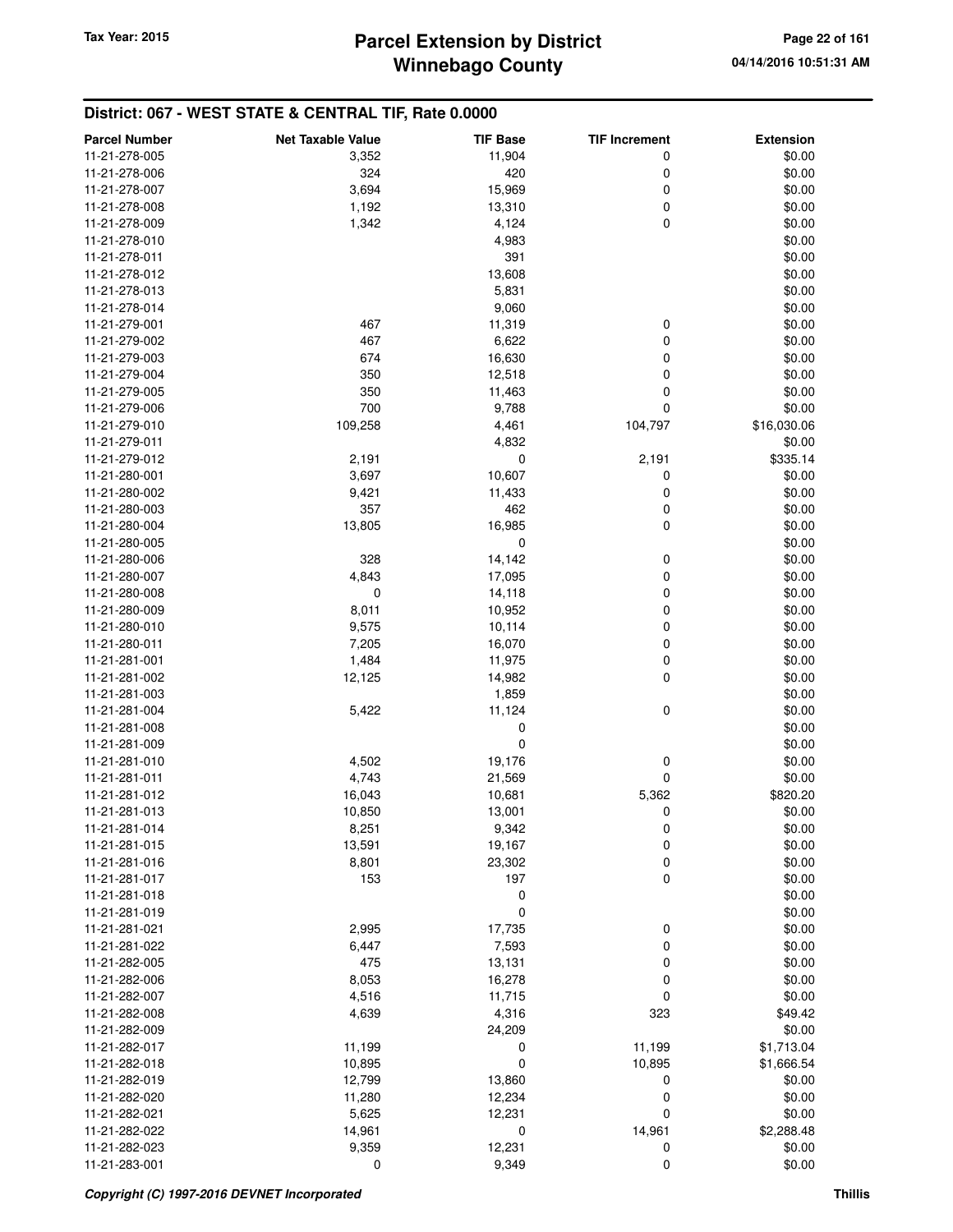## **Winnebago County Parcel Extension by District Tax Year: 2015 Page 23 of 161**

| <b>Parcel Number</b> | <b>Net Taxable Value</b> | <b>TIF Base</b> | <b>TIF Increment</b> | <b>Extension</b> |
|----------------------|--------------------------|-----------------|----------------------|------------------|
| 11-21-283-002        | 0                        | 191             | 0                    | \$0.00           |
| 11-21-283-003        | 1,903                    | 13,021          | 0                    | \$0.00           |
| 11-21-283-004        | 15,799                   | 18,066          | 0                    | \$0.00           |
| 11-21-283-005        | 7,259                    | 17,429          | 0                    | \$0.00           |
| 11-21-283-006        | 415                      | 13,142          | 0                    | \$0.00           |
| 11-21-283-007        | 4,927                    | 9,237           | 0                    | \$0.00           |
| 11-21-283-008        | 8,639                    | 12,081          | 0                    | \$0.00           |
| 11-21-283-009        | 7,819                    | 15,339          | 0                    | \$0.00           |
| 11-21-283-010        | 9,025                    | 11,175          | 0                    | \$0.00           |
| 11-21-283-011        | 4,927                    | 8,667           | 0                    | \$0.00           |
| 11-21-283-012        | 5,369                    | 10,296          | 0                    | \$0.00           |
| 11-21-283-013        | 273                      | 14,774          | 0                    | \$0.00           |
| 11-21-284-001        |                          | 0               |                      | \$0.00           |
| 11-21-284-002        | 5,994                    | 7,979           | 0                    | \$0.00           |
| 11-21-284-003        | 6,816                    | 9,513           | 0                    | \$0.00           |
| 11-21-284-004        | 3,077                    | 3,731           | 0                    | \$0.00           |
| 11-21-284-005        | 3,687                    | 4,240           | 0                    | \$0.00           |
| 11-21-284-006        | 5,999                    | 10,559          | 0                    | \$0.00           |
| 11-21-284-007        | 316                      | 13,248          | 0                    | \$0.00           |
| 11-21-284-008        |                          |                 |                      |                  |
|                      | 3,765                    | 1,544           | 2,221                | \$339.74         |
| 11-21-284-009        | 4,415                    | 16,843          | 0                    | \$0.00           |
| 11-21-284-010        | 10,702                   | 19,947          | 0                    | \$0.00           |
| 11-21-284-011        | 6,845                    | 6,637           | 208                  | \$31.82          |
| 11-21-284-012        | 4,435                    | 10,824          | 0                    | \$0.00           |
| 11-21-284-013        | 5,299                    | 10,786          | 0                    | \$0.00           |
| 11-21-284-014        | 239                      | 310             | 0                    | \$0.00           |
| 11-21-284-017        | 5,814                    | 16,433          | 0                    | \$0.00           |
| 11-21-284-018        | 6,229                    | 13,586          | 0                    | \$0.00           |
| 11-21-284-019        | 7,322                    | 14,330          | 0                    | \$0.00           |
| 11-21-284-020        | 2,887                    | 21,361          | 0                    | \$0.00           |
| 11-21-284-021        | 5,146                    | 12,509          | 0                    | \$0.00           |
| 11-21-284-022        | 309                      | 13,306          | 0                    | \$0.00           |
| 11-21-284-023        | 4,978                    | 11,698          | 0                    | \$0.00           |
| 11-21-284-024        | 309                      | 400             | 0                    | \$0.00           |
| 11-21-284-025        | 9,450                    | 18,964          | 0                    | \$0.00           |
| 11-21-284-026        | 8,462                    | 0               | 8,462                | \$1,294.38       |
| 11-21-285-004        |                          | 0               |                      | \$0.00           |
| 11-21-285-005        | 5,148                    | 10,707          | 0                    | \$0.00           |
| 11-21-285-006        | 5,146                    | 10,639          | 0                    | \$0.00           |
| 11-21-285-007        | 2,385                    | 7,426           | 0                    | \$0.00           |
| 11-21-285-008        | 4,927                    | 9,359           | 0                    | \$0.00           |
| 11-21-285-009        |                          | 0               |                      | \$0.00           |
| 11-21-285-010        | 396                      | 513             | 0                    | \$0.00           |
| 11-21-285-011        | 10,318                   | 12,460          | 0                    | \$0.00           |
| 11-21-285-015        | 0                        | 12,159          | 0                    | \$0.00           |
| 11-21-285-016        | 10,810                   | 13,530          | 0                    | \$0.00           |
| 11-21-285-017        | 4,650                    | 5,270           | 0                    | \$0.00           |
| 11-21-285-018        | 226                      | 292             | 0                    | \$0.00           |
| 11-21-285-019        | 9,234                    | 25,971          | 0                    | \$0.00           |
| 11-21-285-020        | 9,061                    | 25,675          | 0                    | \$0.00           |
| 11-21-286-001        | 4,706                    | 16,832          | 0                    | \$0.00           |
| 11-21-286-002        | 0                        | 9,348           | 0                    | \$0.00           |
| 11-21-286-003        | 6,590                    | 4,455           | 2,135                | \$326.58         |
| 11-21-286-004        | 4,823                    | 10,967          | 0                    | \$0.00           |
| 11-21-286-005        | 3,948                    | 12,800          | 0                    | \$0.00           |
| 11-21-286-006        | 273                      | 353             | 0                    | \$0.00           |
| 11-21-286-007        | $\mathbf 0$              | 11,104          | 0                    | \$0.00           |
| 11-21-286-008        | 5,485                    | 9,226           | 0                    | \$0.00           |
| 11-21-287-001        | 6,787                    | 9,327           | 0                    | \$0.00           |
| 11-21-287-002        | 55                       | 10,050          | 0                    | \$0.00           |
| 11-21-287-003        | 252                      | 326             | 0                    | \$0.00           |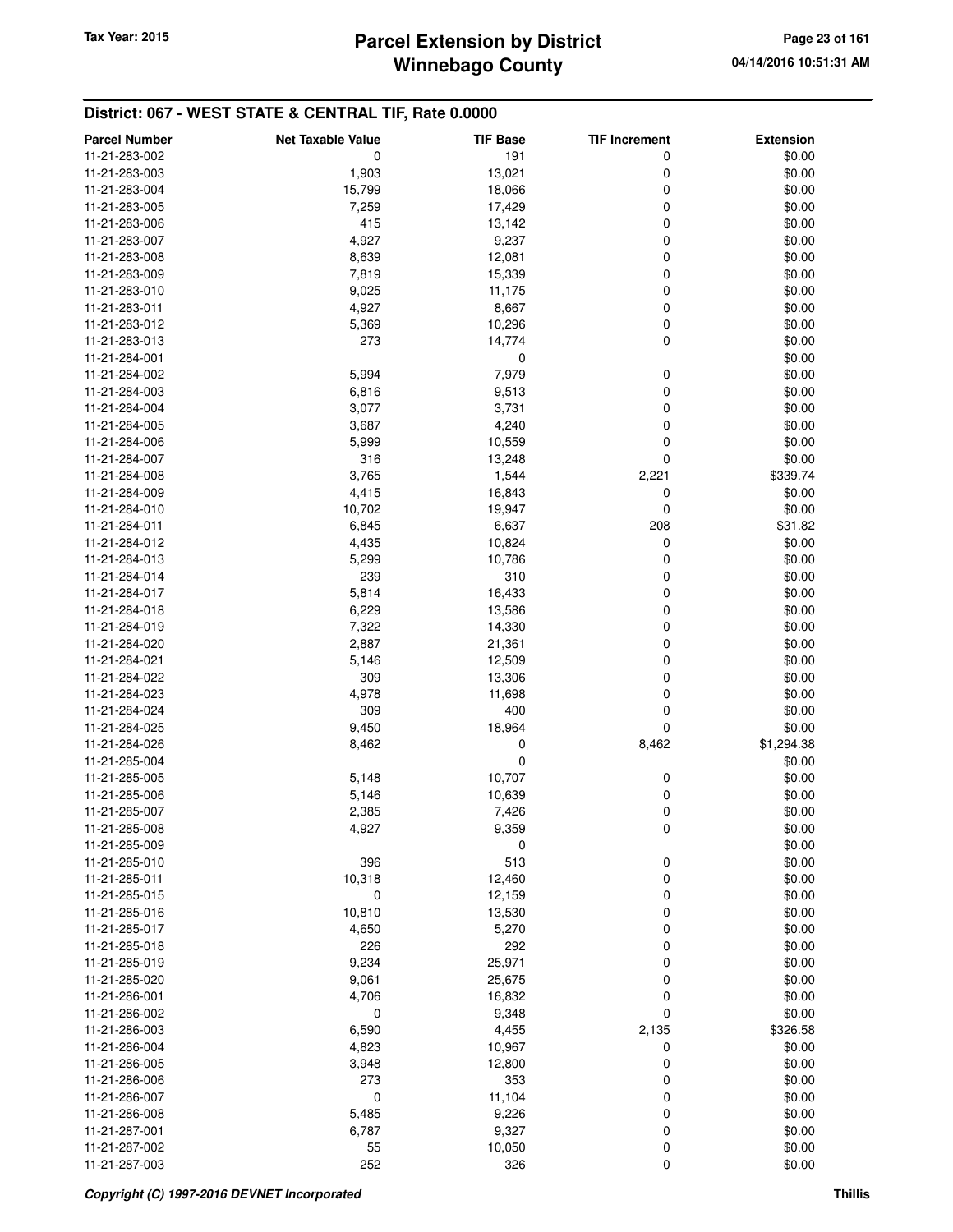## **Winnebago County** Tax Year: 2015 **Parcel Extension by District Page 24 of 161**

| <b>Parcel Number</b> | <b>Net Taxable Value</b> | <b>TIF Base</b> | <b>TIF Increment</b> | <b>Extension</b> |
|----------------------|--------------------------|-----------------|----------------------|------------------|
| 11-21-287-004        | 8,896                    | 6,237           | 2,659                | \$406.74         |
| 11-21-287-005        | 11,769                   | 10,348          | 1,421                | \$217.36         |
| 11-21-287-006        | 5,798                    | 14,367          | 0                    | \$0.00           |
|                      | 555                      |                 | 0                    |                  |
| 11-21-287-007        |                          | 5,161           |                      | \$0.00           |
| 11-21-287-011        | 309                      | 400             | 0                    | \$0.00           |
| 11-21-287-012        | 15,268                   | 23,173          | 0                    | \$0.00           |
| 11-21-287-013        | 0                        | 7,513           | 0                    | \$0.00           |
| 11-21-287-014        | 17,462                   | 0               | 17,462               | \$2,671.04       |
| 11-21-288-001        | 10,339                   | 508             | 9,831                | \$1,503.78       |
| 11-21-288-002        | 392                      | 16,959          | 0                    | \$0.00           |
| 11-21-288-003        | 13,104                   | 15,862          | 0                    | \$0.00           |
| 11-21-288-004        | 4,927                    | 7,140           | 0                    | \$0.00           |
| 11-21-288-005        | 103                      | 18,681          | 0                    | \$0.00           |
| 11-21-288-006        | 6,055                    | 18,586          | 0                    | \$0.00           |
| 11-21-327-020        | 406                      | 525             | 0                    | \$0.00           |
| 11-21-426-001        | 11,374                   | 13,674          | 0                    | \$0.00           |
| 11-21-426-002        |                          | 0               |                      | \$0.00           |
| 11-21-426-003        | 15,041                   | 12,849          | 2,192                | \$335.30         |
| 11-21-426-004        | 9,843                    | 12,183          | 0                    | \$0.00           |
| 11-21-426-005        | 4,534                    | 9,394           | 0                    | \$0.00           |
| 11-21-426-006        | 13,076                   | 15,645          | 0                    | \$0.00           |
| 11-21-427-001        | 2,288                    | 10,436          | 0                    | \$0.00           |
| 11-21-427-002        | 264                      | 341             | 0                    | \$0.00           |
| 11-21-427-003        | 316                      | 409             | 0                    | \$0.00           |
| 11-21-427-004        | 4,054                    | 4,888           | 0                    | \$0.00           |
| 11-21-427-005        |                          | 0               |                      | \$0.00           |
| 11-21-427-006        |                          | 0               |                      | \$0.00           |
| 11-21-427-007        |                          | 0               |                      | \$0.00           |
| 11-21-427-008        | 6,566                    | 11,994          | 0                    | \$0.00           |
| 11-21-427-009        | 0                        | 9,199           | 0                    | \$0.00           |
| 11-21-427-010        | 760                      | 5,397           | 0                    | \$0.00           |
| 11-21-427-011        | 5,055                    | 14,347          | 0                    | \$0.00           |
| 11-21-428-001        | 6,243                    | 9,577           | 0                    | \$0.00           |
| 11-21-428-002        | 4,551                    | 6,709           | 0                    | \$0.00           |
| 11-21-428-003        | 6,965                    | 9,202           | 0                    | \$0.00           |
| 11-21-428-004        | 6,875                    | 4,726           | 2,149                | \$328.72         |
| 11-21-428-005        | 5,148                    | 9,760           | 0                    | \$0.00           |
| 11-21-428-006        | 6,043                    | 11,462          | 0                    | \$0.00           |
| 11-21-428-007        | 4,963                    | 8,767           | 0                    | \$0.00           |
|                      |                          |                 | 0                    | \$0.00           |
| 11-22-101-001        | 6,799                    | 11,387          |                      |                  |
| 11-22-101-002        | 4,729                    | 9,819           | 0                    | \$0.00           |
| 11-22-101-003        | 12,063                   | 16,872          | 0                    | \$0.00           |
| 11-22-101-004        | 12,270                   | 13,007          | 0                    | \$0.00           |
| 11-22-101-005        | 7,017                    | 11,484          | 0                    | \$0.00           |
| 11-22-101-006        | 13,436                   | 19,021          | 0                    | \$0.00           |
| 11-22-101-007        | 5,846                    | 9,930           | 0                    | \$0.00           |
| 11-22-101-008        | 8,093                    | 9,941           | 0                    | \$0.00           |
| 11-22-101-009        | 6,065                    | 10,717          | 0                    | \$0.00           |
| 11-22-101-010        | 0                        | 13,605          | 0                    | \$0.00           |
| 11-22-101-011        | 6,556                    | 10,945          | 0                    | \$0.00           |
| 11-22-101-012        | 6,240                    | 14,710          | 0                    | \$0.00           |
| 11-22-101-013        | 6,903                    | 9,300           | 0                    | \$0.00           |
| 11-22-101-014        | 13,242                   | 12,737          | 505                  | \$77.26          |
| 11-22-101-015        | 392                      | 508             | 0                    | \$0.00           |
| 11-22-101-016        | 392                      | 508             | 0                    | \$0.00           |
| 11-22-101-017        | 7,981                    | 17,554          | 0                    | \$0.00           |
| 11-22-101-018        | 2,879                    | 15,884          | 0                    | \$0.00           |
| 11-22-101-019        | 9,488                    | 11,333          | 0                    | \$0.00           |
| 11-22-101-020        | 5,828                    | 10,843          | 0                    | \$0.00           |
| 11-22-101-023        | 7,113                    | 8,536           | 0                    | \$0.00           |
| 11-22-101-024        | 2,259                    | 17,585          | 0                    | \$0.00           |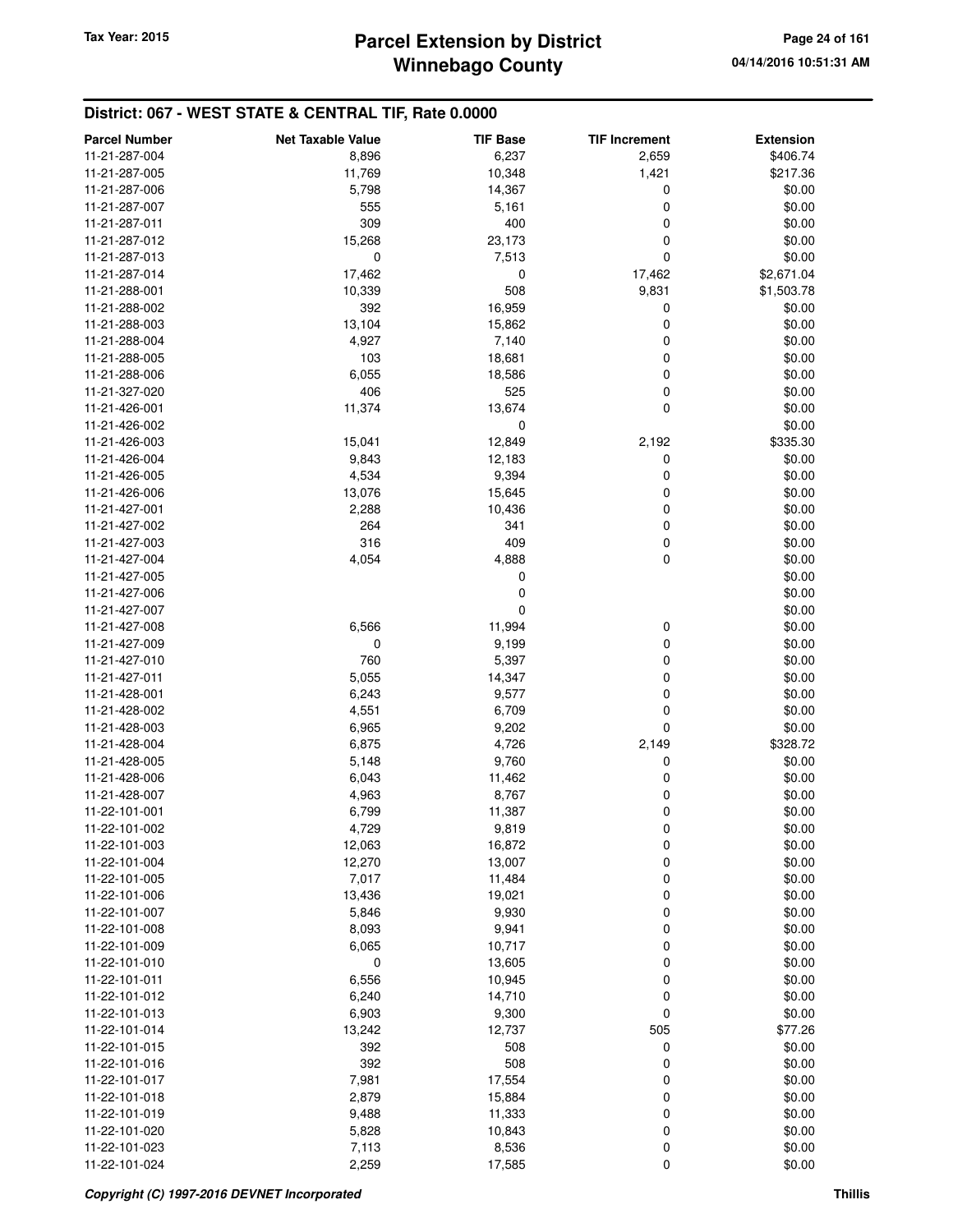| <b>Parcel Number</b> | <b>Net Taxable Value</b> | <b>TIF Base</b> | <b>TIF Increment</b> | <b>Extension</b> |
|----------------------|--------------------------|-----------------|----------------------|------------------|
| 11-22-101-025        | 0                        | 27,312          | 0                    | \$0.00           |
| 11-22-102-001        | 9,945                    | 13,830          | 0                    | \$0.00           |
| 11-22-102-002        | 10,353                   | 12,781          | 0                    | \$0.00           |
| 11-22-102-003        | 9,633                    | 10,889          | 0                    | \$0.00           |
| 11-22-102-004        | 5,764                    | 10,811          | 0                    | \$0.00           |
| 11-22-102-005        | 13,436                   | 16,620          | 0                    | \$0.00           |
| 11-22-102-006        |                          | 0               |                      | \$0.00           |
| 11-22-102-007        | 8,313                    | 4,552           | 3,761                | \$575.30         |
| 11-22-102-008        | 6,314                    | 10,451          | 0                    | \$0.00           |
| 11-22-102-009        | 5,544                    | 6,189           | 0                    | \$0.00           |
| 11-22-102-010        | 9,096                    | 11,319          | 0                    | \$0.00           |
| 11-22-102-011        | 12,638                   | 14,684          | 0                    | \$0.00           |
| 11-22-102-012        | 2,228                    | 11,416          | 0                    | \$0.00           |
| 11-22-102-013        | 13,084                   | 24,934          | 0                    | \$0.00           |
| 11-22-102-014        | 6,752                    | 13,090          | 0                    | \$0.00           |
| 11-22-102-015        | 4,799                    | 18,438          | 0                    | \$0.00           |
| 11-22-102-016        | 12,813                   | 14,916          | 0                    | \$0.00           |
| 11-22-102-017        | 5,752                    | 10,546          | 0                    | \$0.00           |
| 11-22-102-018        | 392                      | 508             | 0                    | \$0.00           |
| 11-22-102-019        | 4,127                    | 11,428          | 0                    | \$0.00           |
| 11-22-102-020        | 13,084                   | 15,088          | $\mathbf 0$          | \$0.00           |
| 11-22-102-023        |                          | 378             |                      | \$0.00           |
| 11-22-102-024        | 4,625                    | 12,434          | 0                    | \$0.00           |
| 11-22-102-025        | 10,149                   | 14,455          | 0                    | \$0.00           |
| 11-22-102-026        | 168                      | 4,161           | 0                    | \$0.00           |
| 11-22-102-027        | 10,611                   | 14,790          | 0                    | \$0.00           |
| 11-22-102-029        | 13,084                   | 24,934          | 0                    | \$0.00           |
| 11-22-102-030        | 12,902                   | 24,245          | 0                    | \$0.00           |
| 11-22-103-001        | 5,811                    | 14,553          | 0                    | \$0.00           |
| 11-22-103-002        | 5,636                    | 6,888           | 0                    | \$0.00           |
| 11-22-103-003        | 6,240                    | 10,278          | 0                    | \$0.00           |
| 11-22-103-004        | 6,255                    | 21,675          | 0                    | \$0.00           |
| 11-22-103-005        | 2,054                    | 11,924          | 0                    | \$0.00           |
| 11-22-103-006        | 9,927                    | 10,398          | 0                    | \$0.00           |
| 11-22-103-007        | 5,670                    | 14,539          | 0                    | \$0.00           |
| 11-22-103-008        | 4,684                    | 6,718           | 0                    | \$0.00           |
| 11-22-103-009        | 5,160                    | 11,590          | 0                    | \$0.00           |
| 11-22-103-010        | 6,313                    | 11,390          | 0                    | \$0.00           |
| 11-22-103-011        | 8,256                    | 16,374          | $\mathbf 0$          | \$0.00           |
| 11-22-103-012        | 7,275                    | 8,332           | 0                    | \$0.00           |
| 11-22-103-013        | 9,734                    | 11,998          | 0                    | \$0.00           |
| 11-22-103-014        | 9,051                    | 15,231          | 0                    | \$0.00           |
| 11-22-103-015        | 6,449                    | 14,058          | 0                    | \$0.00           |
| 11-22-103-016        | 6,449                    | 17,401          | $\boldsymbol{0}$     | \$0.00           |
| 11-22-103-017        | 13,883                   | 12,976          | 907                  | \$138.74         |
| 11-22-103-018        | 5,764                    | 14,052          | 0                    | \$0.00           |
| 11-22-103-019        |                          | 0               |                      | \$0.00           |
| 11-22-103-020        | 14,079                   | 18,377          | 0                    | \$0.00           |
| 11-22-103-021        | 6,624                    | 14,571          | 0                    | \$0.00           |
| 11-22-103-022        | 6,194                    | 13,887          | 0                    | \$0.00           |
| 11-22-103-023        | 6,275                    | 13,620          | 0                    | \$0.00           |
| 11-22-103-024        | 6,453                    | 5,965           | 488                  | \$74.66          |
| 11-22-103-025        | 281                      | 5,961           | 0                    | \$0.00           |
| 11-22-103-026        | 10,295                   | 11,774          | 0                    | \$0.00           |
| 11-22-103-027        | 8,497                    | 12,622          | 0                    | \$0.00           |
| 11-22-103-028        | 8,583                    | 17,795          | 0                    | \$0.00           |
| 11-22-103-029        | 13,540                   | 15,748          | 0                    | \$0.00           |
| 11-22-103-030        | 8,554                    | 10,246          | 0                    | \$0.00           |
| 11-22-103-031        | 4,979                    | 11,124          | $\mathbf 0$          | \$0.00           |
| 11-22-103-032        | 410                      | 12,445          | 0                    | \$0.00           |
| 11-22-103-033        | 5,113                    | 11,045          | 0                    | \$0.00           |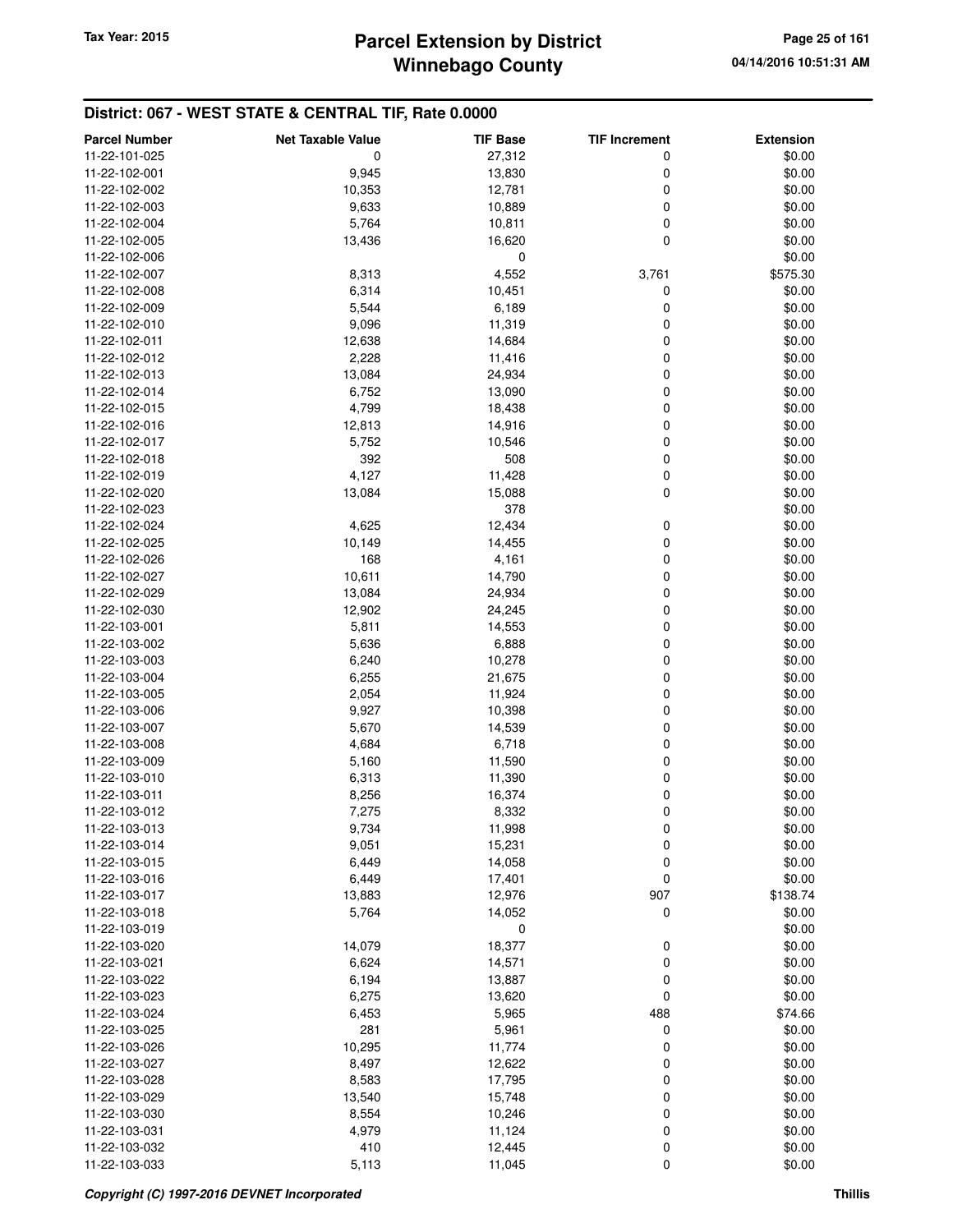# **Winnebago County** Tax Year: 2015 **Parcel Extension by District Page 26 of 161**

| <b>Parcel Number</b> | <b>Net Taxable Value</b> | <b>TIF Base</b> | <b>TIF Increment</b> | <b>Extension</b> |
|----------------------|--------------------------|-----------------|----------------------|------------------|
| 11-22-103-034        | 10,201                   | 10,730          | 0                    | \$0.00           |
| 11-22-103-035        | 13,438                   | 15,908          | 0                    | \$0.00           |
| 11-22-103-036        | 11,216                   | 24,458          | 0                    | \$0.00           |
| 11-22-103-037        | 5,768                    | 14,518          | 0                    | \$0.00           |
| 11-22-103-038        | 14,134                   | 16,220          | 0                    | \$0.00           |
| 11-22-103-039        | 382                      | 494             | 0                    | \$0.00           |
| 11-22-103-040        | 237                      | 8,849           | 0                    | \$0.00           |
| 11-22-103-041        | 4,963                    | 11,730          | 0                    | \$0.00           |
| 11-22-103-042        | 382                      | 494             | 0                    | \$0.00           |
| 11-22-103-043        | 8,491                    | 9,976           | 0                    | \$0.00           |
| 11-22-103-044        | 4,650                    | 11,821          | 0                    | \$0.00           |
| 11-22-103-045        | 10,311                   | 11,706          | 0                    | \$0.00           |
| 11-22-103-046        | 0                        | 4,339           | 0                    | \$0.00           |
| 11-22-103-047        | 5,602                    | 5,324           | 278                  | \$42.52          |
| 11-22-104-001        | 150                      | 7,606           | 0                    | \$0.00           |
| 11-22-104-002        | 1,416                    | 13,087          | 0                    | \$0.00           |
| 11-22-104-003        | 6,775                    | 13,788          | 0                    | \$0.00           |
| 11-22-104-004        | 7,135                    | 6,227           | 908                  | \$138.90         |
| 11-22-104-005        | 0                        | 15,666          | 0                    | \$0.00           |
| 11-22-104-006        | 9,940                    | 13,193          | 0                    | \$0.00           |
| 11-22-104-007        | 2,425                    | 15,467          | 0                    | \$0.00           |
| 11-22-104-008        | 6,275                    | 13,787          | 0                    | \$0.00           |
| 11-22-104-009        | 7,766                    | 10,309          | 0                    | \$0.00           |
| 11-22-104-010        | 6,937                    | 9,854           | 0                    | \$0.00           |
| 11-22-104-011        | 11,011                   | 12,662          | 0                    | \$0.00           |
| 11-22-104-012        | 6,368                    | 13,373          | 0                    | \$0.00           |
| 11-22-104-013        | 10,173                   | 11,547          | 0                    | \$0.00           |
| 11-22-104-014        | 5,810                    | 11,579          | 0                    | \$0.00           |
| 11-22-104-015        | 322                      | 416             | 0                    | \$0.00           |
| 11-22-105-001        | 9,272                    | 11,267          | 0                    | \$0.00           |
| 11-22-105-002        | 13,567                   | 15,857          | 0                    | \$0.00           |
| 11-22-105-003        | 3,845                    | 8,719           | 0                    | \$0.00           |
| 11-22-105-004        | 3,508                    | 11,657          | 0                    | \$0.00           |
| 11-22-105-005        | 6,345                    | 11,779          | 0                    | \$0.00           |
| 11-22-105-006        | 5,462                    | 7,629           | 0                    | \$0.00           |
| 11-22-105-007        | 9,620                    | 13,791          | 0                    | \$0.00           |
| 11-22-105-008        | 10,323                   | 11,696          | 0                    | \$0.00           |
| 11-22-105-009        | 14,690                   | 16,891          | 0                    | \$0.00           |
| 11-22-105-010        | 3,539                    | 12,255          | 0                    | \$0.00           |
| 11-22-105-011        | 5,892                    | 12,252          | 0                    | \$0.00           |
| 11-22-105-012        | 5,666                    | 15,365          | 0                    | \$0.00           |
| 11-22-105-013        | 3,765                    | 12,316          | 0                    | \$0.00           |
| 11-22-105-014        | 8,855                    | 10,997          | 0                    | \$0.00           |
| 11-22-105-015        | 8,260                    | 10,956          | 0                    | \$0.00           |
| 11-22-105-016        | 7,996                    | 10,540          | 0                    | \$0.00           |
| 11-22-105-017        | 6,020                    | 13,212          | 0                    | \$0.00           |
| 11-22-106-003        | 6,020                    | 11,667          | 0                    | \$0.00           |
| 11-22-106-004        | 2,054                    | 9,877           | 0                    | \$0.00           |
| 11-22-106-005        | 6,322                    | 13,030          | 0                    | \$0.00           |
| 11-22-106-006        | 5,863                    | 11,350          | 0                    | \$0.00           |
| 11-22-106-007        | 4,939                    | 4,494           | 445                  | \$68.08          |
| 11-22-106-008        | 6,329                    | 6,101           | 228                  | \$34.88          |
| 11-22-106-009        | 450                      | 5,603           | 0                    | \$0.00           |
| 11-22-106-010        | 2,667                    | 16,312          | 0                    | \$0.00           |
| 11-22-106-013        | 6,174                    | 12,043          | 0                    | \$0.00           |
| 11-22-106-014        | 6,372                    | 9,644           | 0                    | \$0.00           |
| 11-22-106-015        | 5,589                    | 12,188          | 0                    | \$0.00           |
| 11-22-106-016        | 0                        | 9,354           | 0                    | \$0.00           |
| 11-22-106-017        | 6,354                    | 15,875          | 0                    | \$0.00           |
| 11-22-106-018        | 397                      | 10,977          | 0                    | \$0.00           |
| 11-22-106-019        | 263                      | 12,363          | 0                    | \$0.00           |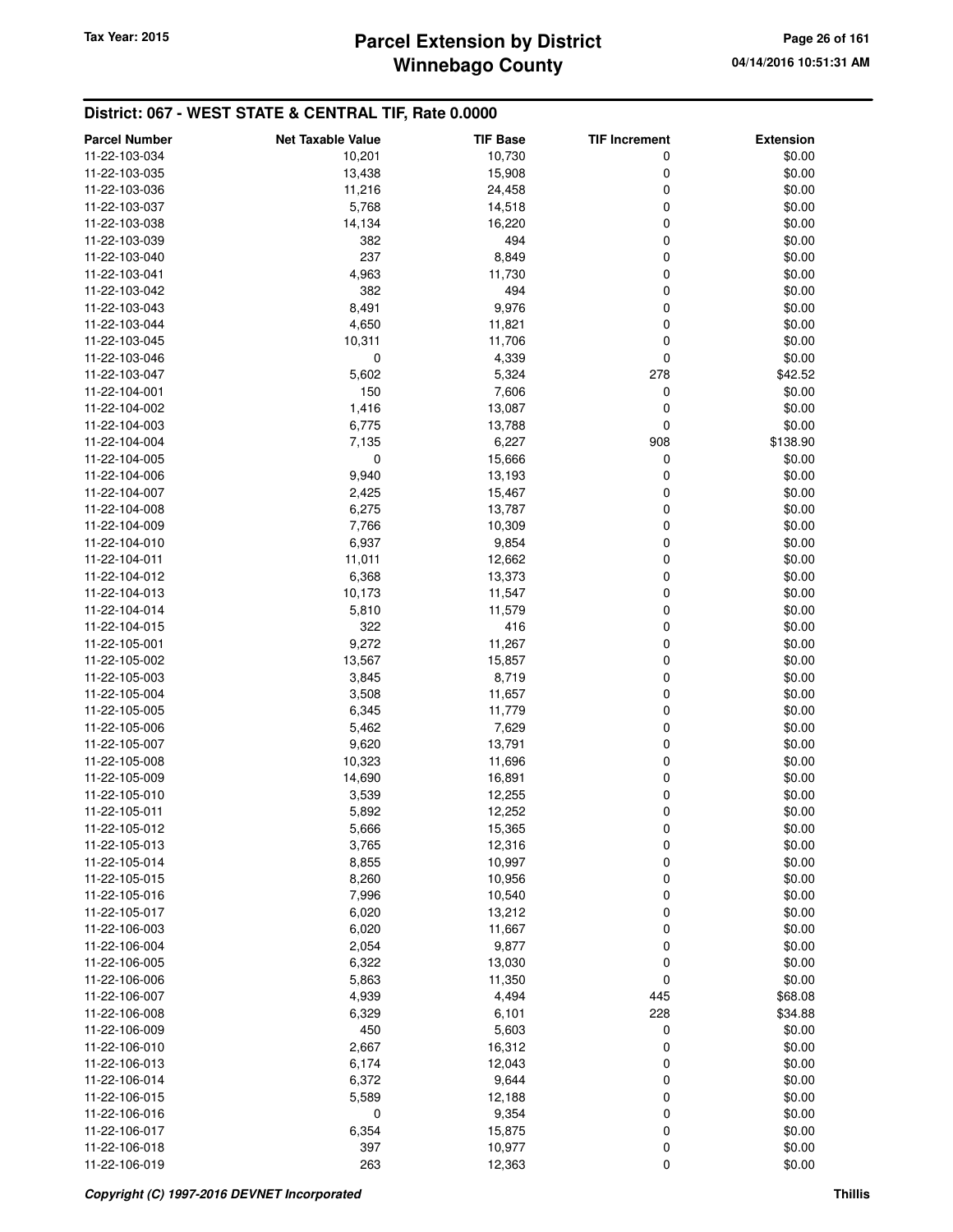| <b>Parcel Number</b> | <b>Net Taxable Value</b> | <b>TIF Base</b> | <b>TIF Increment</b> | <b>Extension</b> |
|----------------------|--------------------------|-----------------|----------------------|------------------|
| 11-22-106-020        | 5,109                    | 6,928           | 0                    | \$0.00           |
| 11-22-106-021        | 1,483                    | 2,755           | 0                    | \$0.00           |
| 11-22-106-022        | 4,821                    | 6,854           | 0                    | \$0.00           |
| 11-22-106-023        | 5,030                    | 4,552           | 478                  | \$73.12          |
| 11-22-106-024        |                          | 0               |                      | \$0.00           |
| 11-22-106-025        |                          | 0               |                      | \$0.00           |
| 11-22-106-026        | 8,449                    | 9,666           | 0                    | \$0.00           |
| 11-22-106-027        | 5,614                    | 18,984          | 0                    | \$0.00           |
| 11-22-106-028        | 10,505                   | 12,348          | 0                    | \$0.00           |
| 11-22-106-029        | 366                      | 4,869           | 0                    | \$0.00           |
| 11-22-106-030        | 366                      | 475             | 0                    | \$0.00           |
| 11-22-106-031        | 366                      | 12,010          | 0                    | \$0.00           |
| 11-22-106-032        |                          | 0               |                      | \$0.00           |
| 11-22-106-034        | 561                      | 642             | 0                    | \$0.00           |
| 11-22-106-035        | 2,400                    | 12,206          | 0                    | \$0.00           |
| 11-22-106-036        | 7,371                    | 15,879          | 0                    | \$0.00           |
| 11-22-107-001        | 214                      | 301             | 0                    | \$0.00           |
| 11-22-107-002        | 1,883                    | 8,740           | 0                    | \$0.00           |
| 11-22-107-003        | 8,000                    | 12,772          | 0                    | \$0.00           |
| 11-22-107-006        | 9,852                    | 11,266          | 0                    | \$0.00           |
| 11-22-107-007        | 351                      | 455             | 0                    | \$0.00           |
| 11-22-107-008        | 670                      | 13,867          | 0                    | \$0.00           |
| 11-22-107-009        | 4,729                    | 10,139          | 0                    | \$0.00           |
| 11-22-107-010        | 4,520                    | 9,679           | 0                    | \$0.00           |
| 11-22-107-012        | 11,207                   | 12,678          | 0                    | \$0.00           |
| 11-22-107-013        | 351                      | 455             | 0                    | \$0.00           |
| 11-22-107-014        | 351                      | 455             | 0                    | \$0.00           |
| 11-22-107-015        | 4,772                    | 4,278           | 494                  | \$75.56          |
| 11-22-107-016        | 4,520                    | 12,990          | 0                    | \$0.00           |
| 11-22-107-017        | 4,435                    | 12,736          | 0                    | \$0.00           |
| 11-22-107-018        | 5,427                    | 12,680          | 0                    | \$0.00           |
| 11-22-107-020        | 0                        | 173             | 0                    | \$0.00           |
| 11-22-107-023        | 377                      | 488             | 0                    | \$0.00           |
| 11-22-107-024        | 6,371                    | 7,007           | 0                    | \$0.00           |
| 11-22-108-001        | 5,796                    | 12,831          | 0                    | \$0.00           |
| 11-22-108-002        | 5,627                    | 15,395          | 0                    | \$0.00           |
| 11-22-108-003        | 344                      | 446             | 0                    | \$0.00           |
| 11-22-108-004        | 8,901                    | 9,039           | 0                    | \$0.00           |
| 11-22-108-005        | 6,147                    | 12,315          | 0                    | \$0.00           |
| 11-22-108-006        | 258                      | 334             | 0                    | \$0.00           |
| 11-22-108-007        | 4,925                    | 4,737           | 188                  | \$28.76          |
| 11-22-108-008        | 8,185                    | 4,256           | 3,929                | \$601.00         |
| 11-22-108-009        | 10,369                   | 13,212          | 0                    | \$0.00           |
| 11-22-108-010        |                          | 0               |                      | \$0.00           |
| 11-22-108-011        | 276                      | 12,356          | 0                    | \$0.00           |
| 11-22-108-012        | 10,439                   | 13,965          | 0                    | \$0.00           |
| 11-22-108-013        | 9,721                    | 11,227          | 0                    | \$0.00           |
| 11-22-108-014        | $\boldsymbol{0}$         | 11,965          | 0                    | \$0.00           |
| 11-22-108-015        | 11,508                   | 13,207          | 0                    | \$0.00           |
| 11-22-108-016        | 5,832                    | 13,600          | 0                    | \$0.00           |
| 11-22-108-017        | 3,871                    | 11,943          | 0                    | \$0.00           |
| 11-22-109-001        | 4,729                    | 8,967           | 0                    | \$0.00           |
| 11-22-109-002        | 326                      | 421             | 0                    | \$0.00           |
| 11-22-109-003        | 9,951                    | 13,009          | 0                    | \$0.00           |
| 11-22-109-004        | 4,520                    | 11,518          | 0                    | \$0.00           |
| 11-22-109-005        | 4,266                    | 10,610          | 0                    | \$0.00           |
| 11-22-109-006        | 4,877                    | 6,344           | 0                    | \$0.00           |
| 11-22-109-007        | 8,557                    | 13,560          | 0                    | \$0.00           |
| 11-22-109-008        | 525                      | 0               | 525                  | \$80.32          |
| 11-22-109-009        | 289                      | 363             | 0                    | \$0.00           |
| 11-22-109-010        | 192                      | 242             | 0                    | \$0.00           |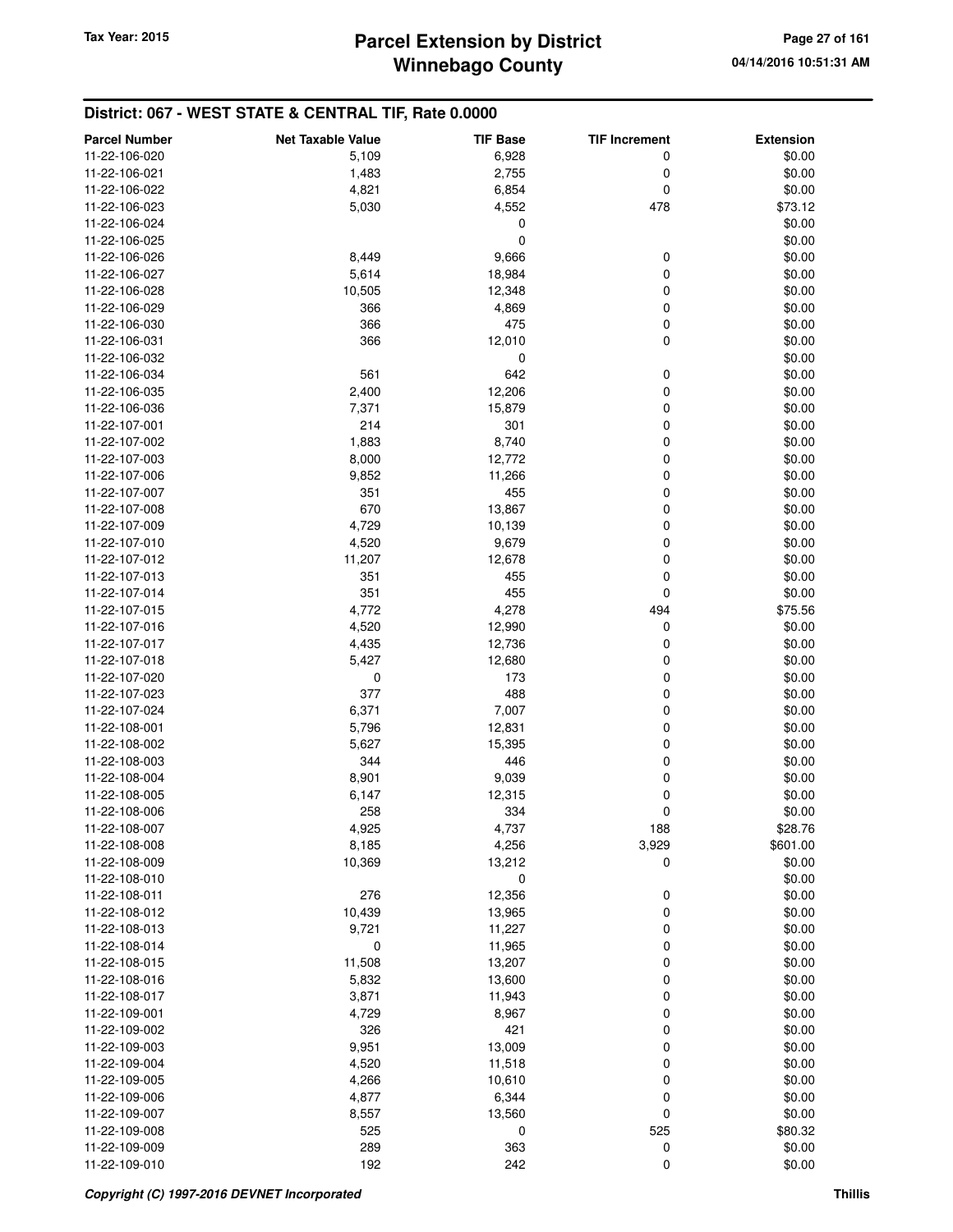## **Winnebago County Parcel Extension by District Tax Year: 2015 Page 28 of 161**

| <b>Parcel Number</b>           | <b>Net Taxable Value</b> | <b>TIF Base</b>  | <b>TIF Increment</b> | <b>Extension</b> |
|--------------------------------|--------------------------|------------------|----------------------|------------------|
| 11-22-109-011                  | 9,243                    | 12,608           | 0                    | \$0.00           |
| 11-22-109-012                  | 366                      | 5,124            | 0                    | \$0.00           |
| 11-22-109-013                  | 10,233                   | 12,647           | 0                    | \$0.00           |
| 11-22-109-014                  | 6,040                    | 11,105           | 0                    | \$0.00           |
| 11-22-109-015                  | 2,425                    | 13,610           | 0                    | \$0.00           |
| 11-22-109-016                  |                          | 0                |                      | \$0.00           |
| 11-22-109-017                  | 366                      | 3,993            | 0                    | \$0.00           |
| 11-22-109-018                  | 5,287                    | 11,376           | 0                    | \$0.00           |
| 11-22-109-019                  | 9,859                    | 11,909           | 0                    | \$0.00           |
| 11-22-109-020                  | 4,006                    | 10,937           | 0                    | \$0.00           |
| 11-22-109-021                  | 4,965                    | 16,994           | $\mathbf 0$          | \$0.00           |
| 11-22-109-022                  | 5,799                    | 5,092            | 707                  | \$108.14         |
| 11-22-109-023                  | 4,996                    | 10,956           | 0                    | \$0.00           |
| 11-22-109-024                  | 327                      | 12,704           | 0                    | \$0.00           |
| 11-22-109-025                  | 327                      | 423              | 0                    | \$0.00           |
| 11-22-109-026                  |                          | 0                |                      | \$0.00           |
| 11-22-109-027                  | 4,950                    | 11,707           | 0                    | \$0.00           |
| 11-22-109-028                  | 2,927                    | 7,979            | 0                    | \$0.00           |
| 11-22-109-029                  | 4,299                    | 4,712            | 0                    | \$0.00           |
| 11-22-109-030                  | 296                      | 383              | 0                    | \$0.00           |
| 11-22-109-031                  | 296                      | 5,185            | $\mathbf 0$          | \$0.00           |
| 11-22-109-032                  |                          | 0                |                      | \$0.00           |
| 11-22-109-033                  | 235                      | 10,297           | 0                    | \$0.00           |
| 11-22-109-034                  | 4,068                    | 8,887            | 0                    | \$0.00           |
| 11-22-109-035                  | 4,714                    | 14,305           | 0                    | \$0.00           |
| 11-22-126-001                  | 2,691                    | 15,945           | 0                    | \$0.00           |
| 11-22-126-002                  | 0                        | 53               | 0                    | \$0.00           |
| 11-22-126-003                  | $\mathbf 0$              | 13,126           | 0                    | \$0.00           |
| 11-22-126-004                  | 7,824                    | 16,397           | 0                    | \$0.00           |
| 11-22-126-005                  | 13,119                   | 10,806           | 2,313                | \$353.80         |
| 11-22-126-006                  | 3,640                    | 8,640            | 0                    | \$0.00           |
| 11-22-126-007                  | 6,541                    | 9,644            | 0                    | \$0.00           |
| 11-22-126-008                  | 544                      | 12,755           | 0                    | \$0.00           |
| 11-22-126-009                  | 7,124                    | 6,362            | 762                  | \$116.56         |
| 11-22-126-010                  | 5,217                    | 5,819            | 0                    | \$0.00           |
| 11-22-126-011                  | 2,031                    | 11,199           | 0                    | \$0.00           |
| 11-22-126-012                  | 10,521                   | 12,019           | 0                    | \$0.00           |
| 11-22-126-013                  | 6,489                    | 6,485            | 4                    | \$0.62           |
| 11-22-126-014                  | 6,532                    | 10,284           | 0                    | \$0.00           |
| 11-22-126-015                  | 14,675                   | 16,905           | $\mathbf 0$          | \$0.00           |
| 11-22-126-016                  | 7,918                    | 15,513           | 0                    | \$0.00           |
| 11-22-126-017                  | 11,340                   | 12,873           | 0                    | \$0.00           |
| 11-22-126-018                  | 402                      | 13,710           | 0                    | \$0.00           |
| 11-22-126-019<br>11-22-126-020 | 11,683<br>7,278          | 13,219<br>14,602 | 0<br>0               | \$0.00<br>\$0.00 |
| 11-22-126-021                  | 5,313                    | 11,448           | 0                    | \$0.00           |
| 11-22-126-022                  | 308                      | 4,011            | 0                    | \$0.00           |
| 11-22-126-023                  | 5,544                    | 11,554           | 0                    | \$0.00           |
| 11-22-126-024                  | 458                      | 11,460           | 0                    | \$0.00           |
| 11-22-126-025                  | 256                      | 12,021           | 0                    | \$0.00           |
| 11-22-126-026                  | 3,138                    | 7,124            | 0                    | \$0.00           |
| 11-22-126-027                  | 8,197                    | 10,703           | 0                    | \$0.00           |
| 11-22-126-028                  | 4,309                    | 11,687           | 0                    | \$0.00           |
| 11-22-126-029                  | 10,777                   | 14,901           | 0                    | \$0.00           |
| 11-22-126-034                  | 6,192                    | 9,506            | 0                    | \$0.00           |
| 11-22-126-035                  | 6,822                    | 9,682            | $\mathbf 0$          | \$0.00           |
| 11-22-126-036                  | 10,351                   | 19,436           | 0                    | \$0.00           |
| 11-22-126-037                  | 11,454                   | 22,410           | 0                    | \$0.00           |
| 11-22-126-038                  | 4,800                    | 10,493           | 0                    | \$0.00           |
| 11-22-127-001                  | 0                        | 10,042           | 0                    | \$0.00           |
| 11-22-127-002                  | 5,881                    | 13,037           | $\pmb{0}$            | \$0.00           |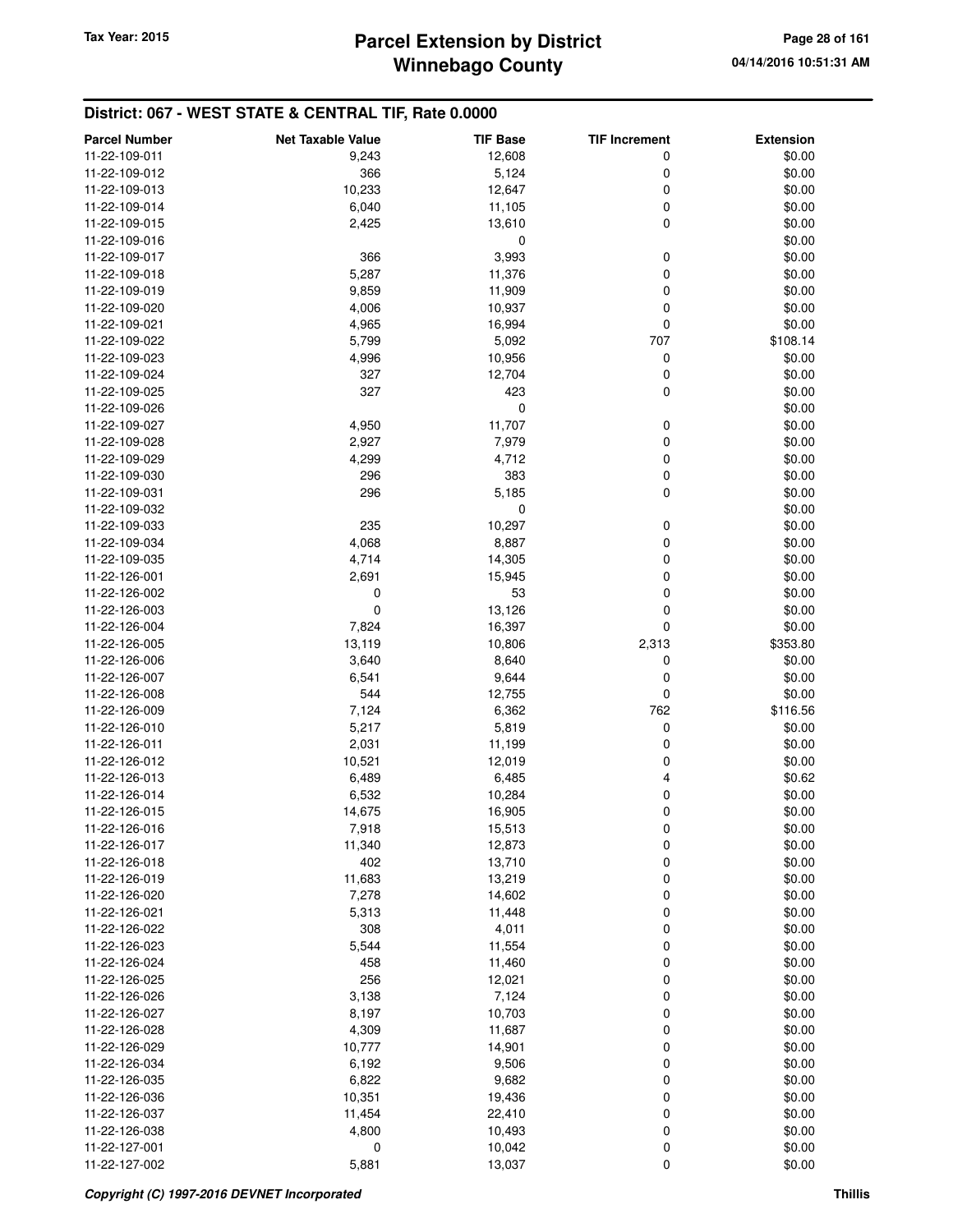# **Winnebago County** Tax Year: 2015 **Parcel Extension by District Page 29 of 161**

| <b>Parcel Number</b>           | <b>Net Taxable Value</b> | <b>TIF Base</b> | <b>TIF Increment</b> | <b>Extension</b> |
|--------------------------------|--------------------------|-----------------|----------------------|------------------|
| 11-22-127-003                  | 5,439                    | 11,533          | 0                    | \$0.00           |
| 11-22-127-004                  | 7,437                    | 14,010          | 0                    | \$0.00           |
| 11-22-127-005                  | 4,666                    | 13,170          | 0                    | \$0.00           |
| 11-22-127-006                  | 8,739                    | 10,575          | 0                    | \$0.00           |
| 11-22-127-007                  | 8,015                    | 9,387           | 0                    | \$0.00           |
| 11-22-127-008                  | 764                      | 10,852          | 0                    | \$0.00           |
| 11-22-127-009                  | 6,274                    | 13,194          | 0                    | \$0.00           |
| 11-22-127-010                  | 304                      | 394             | 0                    | \$0.00           |
| 11-22-127-011                  | 5,932                    | 13,864          | 0                    | \$0.00           |
| 11-22-127-012                  | 8,335                    | 17,172          | 0                    | \$0.00           |
| 11-22-127-013                  | 445                      | 576             | 0                    | \$0.00           |
| 11-22-127-014                  | 8,637                    | 12,463          | 0                    | \$0.00           |
| 11-22-127-015                  | 0                        | 9,380           | 0                    | \$0.00           |
| 11-22-127-016                  | 6,391                    | 20,016          | 0                    | \$0.00           |
| 11-22-127-017                  | 0                        | 5,267           | 0                    | \$0.00           |
| 11-22-127-018                  | 670                      | 5,177           | 0                    | \$0.00           |
| 11-22-127-019                  | 302                      | 390             | 0                    | \$0.00           |
| 11-22-127-020                  | 5,664                    | 10,206          | 0                    | \$0.00           |
| 11-22-127-021                  | 4,582                    | 8,910           | 0                    | \$0.00           |
| 11-22-127-022                  | 5,938                    | 12,983          | 0                    | \$0.00           |
| 11-22-127-023                  | 10,145                   | 14,966          | 0                    | \$0.00           |
|                                |                          | 377             | 0                    | \$0.00           |
| 11-22-127-024<br>11-22-127-025 | 0<br>$\mathbf 0$         | 761             | 0                    | \$0.00           |
| 11-22-127-026                  | 16,118                   | 20,734          | 0                    | \$0.00           |
| 11-22-127-027                  |                          |                 |                      |                  |
| 11-22-127-028                  | 4,236                    | 4,239           | 0                    | \$0.00           |
|                                | 3,333                    | 13,210          | 0                    | \$0.00           |
| 11-22-127-029                  | 359                      | 12,686          | 0                    | \$0.00           |
| 11-22-127-030                  | 12,459                   | 15,192          | 0                    | \$0.00           |
| 11-22-127-031                  | 5,215                    | 9,972           | 0                    | \$0.00           |
| 11-22-127-032                  | 6,500                    | 8,400           | 0                    | \$0.00           |
| 11-22-127-035                  | 4,950                    | 13,522          | 0                    | \$0.00           |
| 11-22-127-036                  | 293                      | 15,309          | 0                    | \$0.00           |
| 11-22-128-001                  | 4,044                    | 8,920           | 0                    | \$0.00           |
| 11-22-128-002                  | 0                        | 9,521           | 0                    | \$0.00           |
| 11-22-128-003                  | 5,755                    | 8,171           | 0                    | \$0.00           |
| 11-22-128-004                  | 5,206                    | 9,551           | 0                    | \$0.00           |
| 11-22-128-005                  | 5,589                    | 5,565           | 24                   | \$3.68           |
| 11-22-128-008                  | 0                        | 12,854          | 0                    | \$0.00           |
| 11-22-128-009                  | 13,145                   | 17,624          | 0                    | \$0.00           |
| 11-22-128-010                  | 5,648                    | 18,515          | 0                    | \$0.00           |
| 11-22-128-011                  | 4,991                    | 16,280          | $\pmb{0}$            | \$0.00           |
| 11-22-128-012                  | 3,137                    | 16,810          | $\mathbf 0$          | \$0.00           |
| 11-22-128-014                  |                          | 0               |                      | \$0.00           |
| 11-22-128-016                  | 326                      | 422             | $\mathbf 0$          | \$0.00           |
| 11-22-128-017                  |                          | 2,843           |                      | \$0.00           |
| 11-22-128-018                  | 5,308                    | 12,824          | 0                    | \$0.00           |
| 11-22-128-019                  | 343                      | 1,695           | 0                    | \$0.00           |
| 11-22-128-020                  | 9,960                    | 11,706          | 0                    | \$0.00           |
| 11-22-128-021                  | 5,636                    | 12,237          | 0                    | \$0.00           |
| 11-22-128-022                  | 327                      | 5,843           | 0                    | \$0.00           |
| 11-22-128-023                  | 1,055                    | 7,451           | 0                    | \$0.00           |
| 11-22-128-024                  | 426                      | 9,455           | $\mathbf 0$          | \$0.00           |
| 11-22-128-025                  |                          | 0               |                      | \$0.00           |
| 11-22-128-026                  |                          | 0               |                      | \$0.00           |
| 11-22-128-027                  | 0                        | 191             | 0                    | \$0.00           |
| 11-22-128-028                  | 6,886                    | 10,150          | 0                    | \$0.00           |
| 11-22-128-029                  | 718                      | 952             | $\mathbf 0$          | \$0.00           |
| 11-22-128-030                  | 7,220                    | 5,805           | 1,415                | \$216.44         |
| 11-22-129-001                  | 5,089                    | 12,828          | 0                    | \$0.00           |
| 11-22-129-002                  | 5,810                    | 10,386          | 0                    | \$0.00           |
| 11-22-129-003                  | 9,857                    | 11,184          | 0                    | \$0.00           |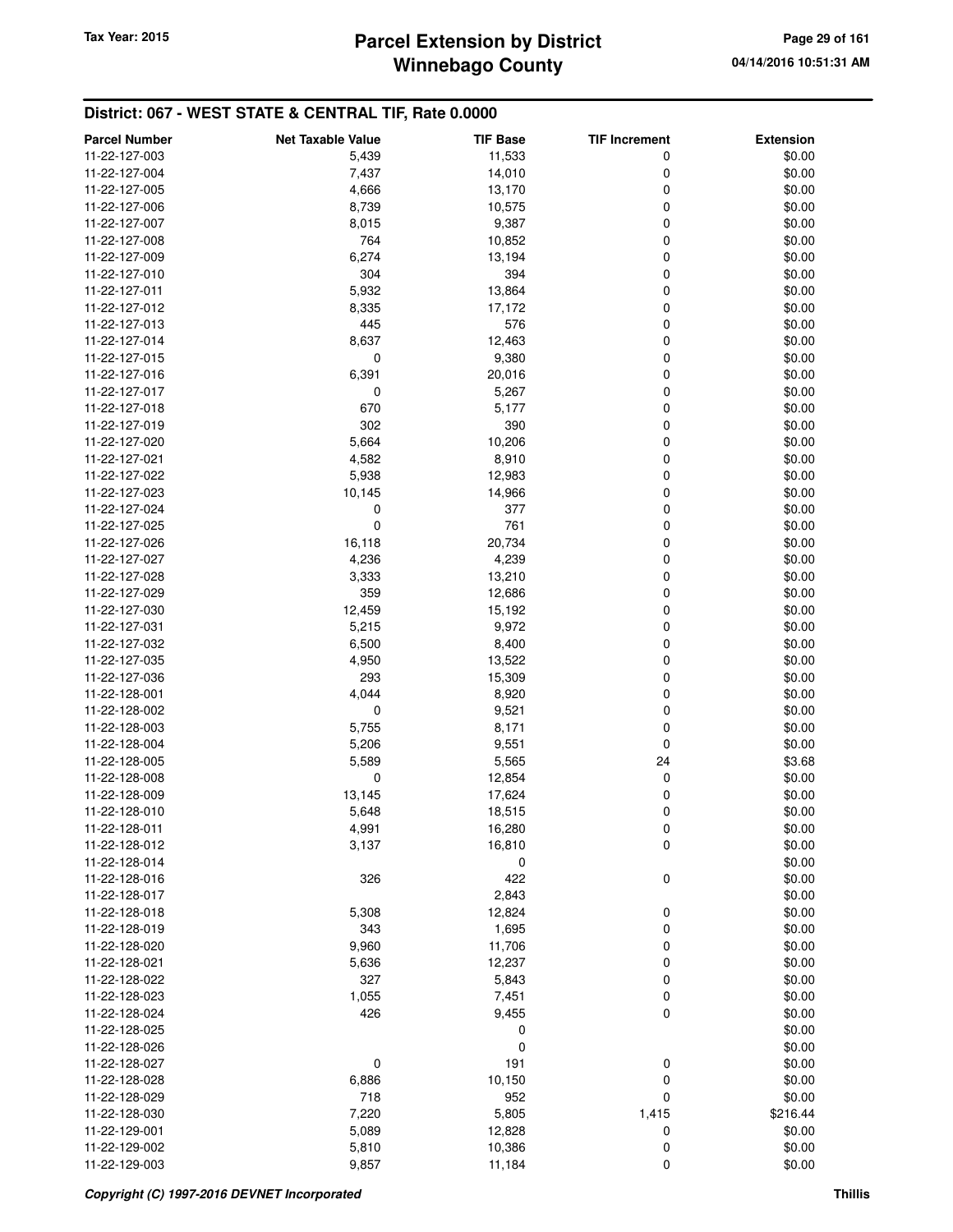## **Winnebago County Parcel Extension by District Tax Year: 2015 Page 30 of 161**

| <b>Parcel Number</b> | <b>Net Taxable Value</b> | <b>TIF Base</b> | <b>TIF Increment</b> | <b>Extension</b> |
|----------------------|--------------------------|-----------------|----------------------|------------------|
| 11-22-129-004        | 503                      | 12,774          | 0                    | \$0.00           |
| 11-22-129-007        | 5,016                    | 4,550           | 466                  | \$71.28          |
| 11-22-129-010        | 366                      | 474             | 0                    | \$0.00           |
| 11-22-129-011        | 8,065                    | 15,727          | 0                    | \$0.00           |
| 11-22-129-012        | 7,579                    | 16,589          | 0                    | \$0.00           |
| 11-22-129-013        | 366                      | 475             | 0                    | \$0.00           |
| 11-22-129-014        | 366                      | 475             | 0                    | \$0.00           |
| 11-22-129-015        | 4,771                    | 9,535           | 0                    | \$0.00           |
| 11-22-129-016        | 366                      | 6,635           | 0                    | \$0.00           |
| 11-22-129-017        | 4,846                    | 11,259          | 0                    | \$0.00           |
| 11-22-129-018        | 3,175                    | 7,813           | 0                    | \$0.00           |
| 11-22-129-019        | 8,690                    | 9,840           | 0                    | \$0.00           |
| 11-22-129-020        | 4,963                    | 10,744          | 0                    | \$0.00           |
| 11-22-129-021        | 8,896                    | 10,122          | 0                    | \$0.00           |
| 11-22-129-022        | 7,303                    | 10,220          | 0                    | \$0.00           |
| 11-22-129-023        | 6,219                    | 7,892           | 0                    | \$0.00           |
| 11-22-129-024        | 5,690                    | 8,101           | 0                    | \$0.00           |
| 11-22-129-025        | 2,124                    | 4,841           | 0                    | \$0.00           |
| 11-22-129-026        | 5,369                    | 6,306           | 0                    | \$0.00           |
| 11-22-129-029        | 8,163                    | 9,353           | 0                    | \$0.00           |
| 11-22-129-030        | 6,546                    | 14,594          | 0                    | \$0.00           |
| 11-22-129-031        | 4,119                    | 9,339           | 0                    | \$0.00           |
| 11-22-129-032        | 4,277                    | 6,257           | 0                    | \$0.00           |
| 11-22-129-033        | 5,581                    | 9,861           | 0                    | \$0.00           |
| 11-22-129-034        | 363                      | 12,104          | 0                    | \$0.00           |
| 11-22-129-035        | 8,349                    | 11,303          | 0                    | \$0.00           |
| 11-22-129-036        | 2,414                    | 8,952           | 0                    | \$0.00           |
| 11-22-129-037        | 11,632                   | 13,564          | 0                    | \$0.00           |
| 11-22-130-001        | 8,857                    | 9,393           | 0                    | \$0.00           |
| 11-22-130-002        | 8,930                    | 11,872          | 0                    | \$0.00           |
| 11-22-130-003        | 8,629                    | 9,830           | 0                    | \$0.00           |
| 11-22-130-004        | 4,218                    | 9,240           | 0                    | \$0.00           |
| 11-22-130-005        | 97                       | 4,349           | 0                    | \$0.00           |
| 11-22-130-006        | 6,407                    | 5,839           | 568                  | \$86.88          |
| 11-22-130-007        | 2,826                    | 6,079           | 0                    | \$0.00           |
| 11-22-130-008        | 9,535                    | 11,779          | 0                    | \$0.00           |
| 11-22-130-009        | 287                      | 5,591           | 0                    | \$0.00           |
| 11-22-130-010        | 5,089                    | 10,457          | 0                    | \$0.00           |
| 11-22-130-011        | 6,683                    | 9,333           | 0                    | \$0.00           |
| 11-22-130-012        | 5,342                    | 5,608           | 0                    | \$0.00           |
| 11-22-130-013        | 363                      | 4/0             | O                    | \$0.00           |
| 11-22-130-014        | 4,068                    | 4,448           | 0                    | \$0.00           |
| 11-22-130-015        | 4,299                    | 4,780           | 0                    | \$0.00           |
| 11-22-130-016        | 5,706                    | 5,111           | 595                  | \$91.02          |
| 11-22-130-017        | 182                      | 8,997           | 0                    | \$0.00           |
| 11-22-130-018        | 10,806                   | 13,402          | 0                    | \$0.00           |
| 11-22-130-019        | 10,684                   | 6,270           | 4,414                | \$675.18         |
| 11-22-130-020        | 11,903                   | 7,677           | 4,226                | \$646.42         |
| 11-22-130-021        | 0                        | 6,309           | 0                    | \$0.00           |
| 11-22-130-022        | 11,577                   | 15,419          | 0                    | \$0.00           |
| 11-22-130-023        | 0                        | 15,275          | 0                    | \$0.00           |
| 11-22-130-024        | 6,833                    | 6,098           | 735                  | \$112.44         |
| 11-22-130-025        | 331                      | 5,674           | 0                    | \$0.00           |
| 11-22-130-026        | 1,008                    | 6,644           | 0                    | \$0.00           |
| 11-22-130-027        | 14,919                   | 18,843          | 0                    | \$0.00           |
| 11-22-130-028        | 6,564                    | 11,889          | 0                    | \$0.00           |
| 11-22-130-029        | 5,746                    | 5,218           | 528                  | \$80.76          |
| 11-22-130-030        | 10,126                   | 11,579          | 0                    | \$0.00           |
| 11-22-130-031        | 5,737                    | 13,292          | 0                    | \$0.00           |
| 11-22-130-032        | 9,442                    | 18,067          | 0                    | \$0.00           |
| 11-22-131-002        | 11,523                   | 12,295          | 0                    | \$0.00           |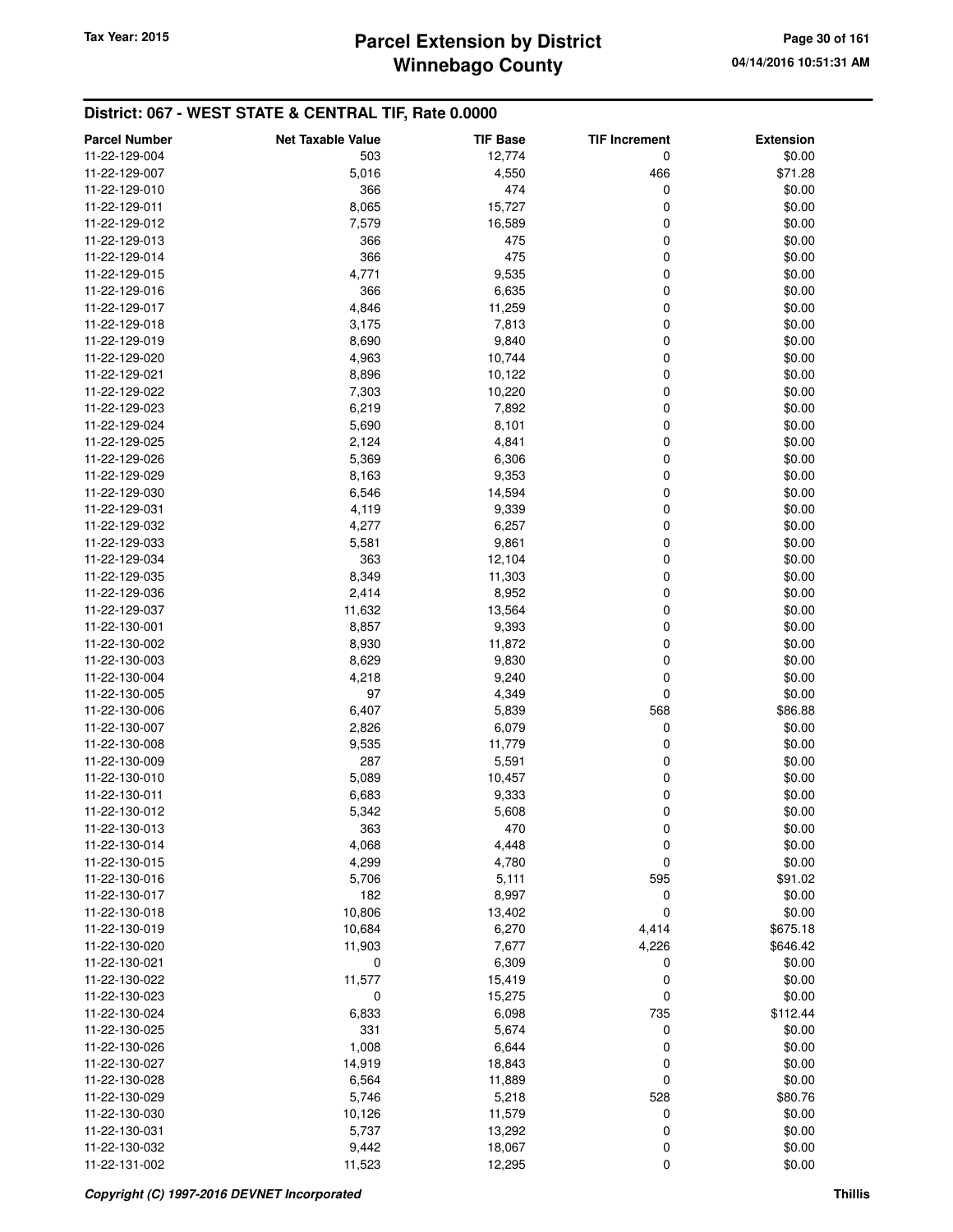| 724<br>11-22-131-003<br>670<br>0<br>\$0.00<br>437<br>11-22-131-004<br>337<br>0<br>\$0.00<br>7,428<br>15,488<br>0<br>\$0.00<br>11-22-131-005<br>$\mathbf 0$<br>6,923<br>7,577<br>\$0.00<br>11-22-131-006<br>0<br>\$0.00<br>11-22-131-007<br>5,846<br>6,165<br>$\mathbf 0$<br>13,263<br>\$0.00<br>11-22-131-009<br>5,228<br>5,969<br>\$0.00<br>11-22-131-010<br>14,901<br>16,602<br>0<br>\$0.00<br>11-22-131-011<br>$\mathbf 0$<br>444<br>574<br>\$0.00<br>11-22-131-012<br>0<br>148<br>0<br>\$0.00<br>11-22-131-013<br>10,154<br>13,387<br>0<br>\$0.00<br>11-22-131-014<br>113<br>4,935<br>0<br>11-22-131-015<br>\$0.00<br>$\mathbf 0$<br>11,575<br>15,840<br>\$0.00<br>11-22-131-016<br>$\mathbf 0$<br>14,315<br>\$0.00<br>11-22-131-017<br>18,473<br>0<br>\$0.00<br>11-22-131-018<br>333<br>432<br>160<br>6,994<br>0<br>\$0.00<br>11-22-131-019<br>0<br>0<br>19,372<br>\$0.00<br>11-22-131-020<br>7,101<br>0<br>\$0.00<br>11-22-131-021<br>12,456<br>5,306<br>4,716<br>590<br>\$90.26<br>11-22-131-022<br>0<br>\$0.00<br>11-22-131-023<br>846<br>6,730<br>11-22-131-024<br>4,173<br>\$0.00<br>11-22-131-025<br>7,883<br>11,754<br>0<br>\$0.00<br>7,974<br>11,828<br>0<br>\$0.00<br>11-22-131-028<br>$\mathbf 0$<br>8,275<br>\$0.00<br>11-22-131-029<br>4,048<br>235<br>303<br>0<br>\$0.00<br>11-22-132-001<br>8,185<br>9,735<br>0<br>\$0.00<br>11-22-132-002<br>0<br>3,824<br>6,210<br>\$0.00<br>11-22-132-003<br>10,959<br>0<br>\$0.00<br>11-22-132-004<br>7,813<br>$\mathbf 0$<br>6,457<br>\$0.00<br>11-22-132-005<br>1,289<br>357<br>0<br>\$0.00<br>11-22-132-006<br>462<br>462<br>11-22-132-007<br>357<br>0<br>\$0.00<br>532<br>0<br>11-22-132-008<br>5,766<br>\$0.00<br>$\mathbf 0$<br>3,028<br>12,645<br>\$0.00<br>11-22-132-009<br>$\mathbf 0$<br>12,003<br>\$0.00<br>11-22-132-010<br>15,560<br>0<br>\$0.00<br>11-22-132-011<br>9,221<br>14,584<br>337<br>436<br>0<br>\$0.00<br>11-22-132-012<br>10,756<br>12,301<br>0<br>\$0.00<br>11-22-132-013<br>0<br>\$0.00<br>11-22-132-014<br>7,007<br>14,101<br>0<br>\$0.00<br>11-22-132-015<br>9,099<br>14,501<br>0<br>\$0.00<br>11-22-132-016<br>6,245<br>6,418<br>5,212<br>110<br>\$16.84<br>11-22-132-017<br>5,322<br>11-22-132-020<br>207<br>269<br>0<br>\$0.00<br>4,876<br>9,682<br>0<br>\$0.00<br>11-22-132-021<br>0<br>5,000<br>10,485<br>\$0.00<br>11-22-132-022<br>0<br>176<br>0<br>\$0.00<br>11-22-132-023<br>351<br>11-22-132-024<br>271<br>0<br>\$0.00<br>141<br>0<br>11-22-132-025<br>0<br>\$0.00<br>313<br>$\mathbf 0$<br>\$0.00<br>242<br>11-22-132-026<br>6,002<br>$\mathbf 0$<br>5,531<br>\$0.00<br>11-22-132-027<br>585<br>758<br>0<br>\$0.00<br>11-22-132-028<br>11-22-132-029<br>1,266<br>14,777<br>0<br>\$0.00<br>0<br>11-22-132-030<br>394<br>5,196<br>\$0.00<br>333<br>$\mathbf 0$<br>258<br>\$0.00<br>11-22-132-031<br>$\mathbf 0$<br>0<br>103<br>\$0.00<br>11-22-132-032<br>9,635<br>6,601<br>0<br>\$0.00<br>11-22-132-035<br>11-22-132-036<br>19,679<br>0<br>\$0.00<br>16,269<br>0<br>11-22-151-001<br>6,461<br>11,294<br>\$0.00<br>$\mathbf 0$<br>2,832<br>9,438<br>\$0.00<br>11-22-151-002<br>0<br>1,879<br>11,316<br>\$0.00<br>11-22-151-003<br>11-22-151-004<br>10,071<br>0<br>\$0.00<br>5,380 | <b>Parcel Number</b> | <b>Net Taxable Value</b> | <b>TIF Base</b> | <b>TIF Increment</b> | <b>Extension</b> |
|--------------------------------------------------------------------------------------------------------------------------------------------------------------------------------------------------------------------------------------------------------------------------------------------------------------------------------------------------------------------------------------------------------------------------------------------------------------------------------------------------------------------------------------------------------------------------------------------------------------------------------------------------------------------------------------------------------------------------------------------------------------------------------------------------------------------------------------------------------------------------------------------------------------------------------------------------------------------------------------------------------------------------------------------------------------------------------------------------------------------------------------------------------------------------------------------------------------------------------------------------------------------------------------------------------------------------------------------------------------------------------------------------------------------------------------------------------------------------------------------------------------------------------------------------------------------------------------------------------------------------------------------------------------------------------------------------------------------------------------------------------------------------------------------------------------------------------------------------------------------------------------------------------------------------------------------------------------------------------------------------------------------------------------------------------------------------------------------------------------------------------------------------------------------------------------------------------------------------------------------------------------------------------------------------------------------------------------------------------------------------------------------------------------------------------------------------------------------------------------------------------------------------------------------------------------------------------------------------------------------------------------------------------------------------------------------------------------------------------------------------------------------------------------------------------------------------------------------------------------------------------------------------------------------------------------------------------------------------------------------------------------------------------------------------------------------------------------------------------------------------------------------------------------------------------|----------------------|--------------------------|-----------------|----------------------|------------------|
|                                                                                                                                                                                                                                                                                                                                                                                                                                                                                                                                                                                                                                                                                                                                                                                                                                                                                                                                                                                                                                                                                                                                                                                                                                                                                                                                                                                                                                                                                                                                                                                                                                                                                                                                                                                                                                                                                                                                                                                                                                                                                                                                                                                                                                                                                                                                                                                                                                                                                                                                                                                                                                                                                                                                                                                                                                                                                                                                                                                                                                                                                                                                                                                |                      |                          |                 |                      |                  |
|                                                                                                                                                                                                                                                                                                                                                                                                                                                                                                                                                                                                                                                                                                                                                                                                                                                                                                                                                                                                                                                                                                                                                                                                                                                                                                                                                                                                                                                                                                                                                                                                                                                                                                                                                                                                                                                                                                                                                                                                                                                                                                                                                                                                                                                                                                                                                                                                                                                                                                                                                                                                                                                                                                                                                                                                                                                                                                                                                                                                                                                                                                                                                                                |                      |                          |                 |                      |                  |
|                                                                                                                                                                                                                                                                                                                                                                                                                                                                                                                                                                                                                                                                                                                                                                                                                                                                                                                                                                                                                                                                                                                                                                                                                                                                                                                                                                                                                                                                                                                                                                                                                                                                                                                                                                                                                                                                                                                                                                                                                                                                                                                                                                                                                                                                                                                                                                                                                                                                                                                                                                                                                                                                                                                                                                                                                                                                                                                                                                                                                                                                                                                                                                                |                      |                          |                 |                      |                  |
|                                                                                                                                                                                                                                                                                                                                                                                                                                                                                                                                                                                                                                                                                                                                                                                                                                                                                                                                                                                                                                                                                                                                                                                                                                                                                                                                                                                                                                                                                                                                                                                                                                                                                                                                                                                                                                                                                                                                                                                                                                                                                                                                                                                                                                                                                                                                                                                                                                                                                                                                                                                                                                                                                                                                                                                                                                                                                                                                                                                                                                                                                                                                                                                |                      |                          |                 |                      |                  |
|                                                                                                                                                                                                                                                                                                                                                                                                                                                                                                                                                                                                                                                                                                                                                                                                                                                                                                                                                                                                                                                                                                                                                                                                                                                                                                                                                                                                                                                                                                                                                                                                                                                                                                                                                                                                                                                                                                                                                                                                                                                                                                                                                                                                                                                                                                                                                                                                                                                                                                                                                                                                                                                                                                                                                                                                                                                                                                                                                                                                                                                                                                                                                                                |                      |                          |                 |                      |                  |
|                                                                                                                                                                                                                                                                                                                                                                                                                                                                                                                                                                                                                                                                                                                                                                                                                                                                                                                                                                                                                                                                                                                                                                                                                                                                                                                                                                                                                                                                                                                                                                                                                                                                                                                                                                                                                                                                                                                                                                                                                                                                                                                                                                                                                                                                                                                                                                                                                                                                                                                                                                                                                                                                                                                                                                                                                                                                                                                                                                                                                                                                                                                                                                                |                      |                          |                 |                      |                  |
|                                                                                                                                                                                                                                                                                                                                                                                                                                                                                                                                                                                                                                                                                                                                                                                                                                                                                                                                                                                                                                                                                                                                                                                                                                                                                                                                                                                                                                                                                                                                                                                                                                                                                                                                                                                                                                                                                                                                                                                                                                                                                                                                                                                                                                                                                                                                                                                                                                                                                                                                                                                                                                                                                                                                                                                                                                                                                                                                                                                                                                                                                                                                                                                |                      |                          |                 |                      |                  |
|                                                                                                                                                                                                                                                                                                                                                                                                                                                                                                                                                                                                                                                                                                                                                                                                                                                                                                                                                                                                                                                                                                                                                                                                                                                                                                                                                                                                                                                                                                                                                                                                                                                                                                                                                                                                                                                                                                                                                                                                                                                                                                                                                                                                                                                                                                                                                                                                                                                                                                                                                                                                                                                                                                                                                                                                                                                                                                                                                                                                                                                                                                                                                                                |                      |                          |                 |                      |                  |
|                                                                                                                                                                                                                                                                                                                                                                                                                                                                                                                                                                                                                                                                                                                                                                                                                                                                                                                                                                                                                                                                                                                                                                                                                                                                                                                                                                                                                                                                                                                                                                                                                                                                                                                                                                                                                                                                                                                                                                                                                                                                                                                                                                                                                                                                                                                                                                                                                                                                                                                                                                                                                                                                                                                                                                                                                                                                                                                                                                                                                                                                                                                                                                                |                      |                          |                 |                      |                  |
|                                                                                                                                                                                                                                                                                                                                                                                                                                                                                                                                                                                                                                                                                                                                                                                                                                                                                                                                                                                                                                                                                                                                                                                                                                                                                                                                                                                                                                                                                                                                                                                                                                                                                                                                                                                                                                                                                                                                                                                                                                                                                                                                                                                                                                                                                                                                                                                                                                                                                                                                                                                                                                                                                                                                                                                                                                                                                                                                                                                                                                                                                                                                                                                |                      |                          |                 |                      |                  |
|                                                                                                                                                                                                                                                                                                                                                                                                                                                                                                                                                                                                                                                                                                                                                                                                                                                                                                                                                                                                                                                                                                                                                                                                                                                                                                                                                                                                                                                                                                                                                                                                                                                                                                                                                                                                                                                                                                                                                                                                                                                                                                                                                                                                                                                                                                                                                                                                                                                                                                                                                                                                                                                                                                                                                                                                                                                                                                                                                                                                                                                                                                                                                                                |                      |                          |                 |                      |                  |
|                                                                                                                                                                                                                                                                                                                                                                                                                                                                                                                                                                                                                                                                                                                                                                                                                                                                                                                                                                                                                                                                                                                                                                                                                                                                                                                                                                                                                                                                                                                                                                                                                                                                                                                                                                                                                                                                                                                                                                                                                                                                                                                                                                                                                                                                                                                                                                                                                                                                                                                                                                                                                                                                                                                                                                                                                                                                                                                                                                                                                                                                                                                                                                                |                      |                          |                 |                      |                  |
|                                                                                                                                                                                                                                                                                                                                                                                                                                                                                                                                                                                                                                                                                                                                                                                                                                                                                                                                                                                                                                                                                                                                                                                                                                                                                                                                                                                                                                                                                                                                                                                                                                                                                                                                                                                                                                                                                                                                                                                                                                                                                                                                                                                                                                                                                                                                                                                                                                                                                                                                                                                                                                                                                                                                                                                                                                                                                                                                                                                                                                                                                                                                                                                |                      |                          |                 |                      |                  |
|                                                                                                                                                                                                                                                                                                                                                                                                                                                                                                                                                                                                                                                                                                                                                                                                                                                                                                                                                                                                                                                                                                                                                                                                                                                                                                                                                                                                                                                                                                                                                                                                                                                                                                                                                                                                                                                                                                                                                                                                                                                                                                                                                                                                                                                                                                                                                                                                                                                                                                                                                                                                                                                                                                                                                                                                                                                                                                                                                                                                                                                                                                                                                                                |                      |                          |                 |                      |                  |
|                                                                                                                                                                                                                                                                                                                                                                                                                                                                                                                                                                                                                                                                                                                                                                                                                                                                                                                                                                                                                                                                                                                                                                                                                                                                                                                                                                                                                                                                                                                                                                                                                                                                                                                                                                                                                                                                                                                                                                                                                                                                                                                                                                                                                                                                                                                                                                                                                                                                                                                                                                                                                                                                                                                                                                                                                                                                                                                                                                                                                                                                                                                                                                                |                      |                          |                 |                      |                  |
|                                                                                                                                                                                                                                                                                                                                                                                                                                                                                                                                                                                                                                                                                                                                                                                                                                                                                                                                                                                                                                                                                                                                                                                                                                                                                                                                                                                                                                                                                                                                                                                                                                                                                                                                                                                                                                                                                                                                                                                                                                                                                                                                                                                                                                                                                                                                                                                                                                                                                                                                                                                                                                                                                                                                                                                                                                                                                                                                                                                                                                                                                                                                                                                |                      |                          |                 |                      |                  |
|                                                                                                                                                                                                                                                                                                                                                                                                                                                                                                                                                                                                                                                                                                                                                                                                                                                                                                                                                                                                                                                                                                                                                                                                                                                                                                                                                                                                                                                                                                                                                                                                                                                                                                                                                                                                                                                                                                                                                                                                                                                                                                                                                                                                                                                                                                                                                                                                                                                                                                                                                                                                                                                                                                                                                                                                                                                                                                                                                                                                                                                                                                                                                                                |                      |                          |                 |                      |                  |
|                                                                                                                                                                                                                                                                                                                                                                                                                                                                                                                                                                                                                                                                                                                                                                                                                                                                                                                                                                                                                                                                                                                                                                                                                                                                                                                                                                                                                                                                                                                                                                                                                                                                                                                                                                                                                                                                                                                                                                                                                                                                                                                                                                                                                                                                                                                                                                                                                                                                                                                                                                                                                                                                                                                                                                                                                                                                                                                                                                                                                                                                                                                                                                                |                      |                          |                 |                      |                  |
|                                                                                                                                                                                                                                                                                                                                                                                                                                                                                                                                                                                                                                                                                                                                                                                                                                                                                                                                                                                                                                                                                                                                                                                                                                                                                                                                                                                                                                                                                                                                                                                                                                                                                                                                                                                                                                                                                                                                                                                                                                                                                                                                                                                                                                                                                                                                                                                                                                                                                                                                                                                                                                                                                                                                                                                                                                                                                                                                                                                                                                                                                                                                                                                |                      |                          |                 |                      |                  |
|                                                                                                                                                                                                                                                                                                                                                                                                                                                                                                                                                                                                                                                                                                                                                                                                                                                                                                                                                                                                                                                                                                                                                                                                                                                                                                                                                                                                                                                                                                                                                                                                                                                                                                                                                                                                                                                                                                                                                                                                                                                                                                                                                                                                                                                                                                                                                                                                                                                                                                                                                                                                                                                                                                                                                                                                                                                                                                                                                                                                                                                                                                                                                                                |                      |                          |                 |                      |                  |
|                                                                                                                                                                                                                                                                                                                                                                                                                                                                                                                                                                                                                                                                                                                                                                                                                                                                                                                                                                                                                                                                                                                                                                                                                                                                                                                                                                                                                                                                                                                                                                                                                                                                                                                                                                                                                                                                                                                                                                                                                                                                                                                                                                                                                                                                                                                                                                                                                                                                                                                                                                                                                                                                                                                                                                                                                                                                                                                                                                                                                                                                                                                                                                                |                      |                          |                 |                      |                  |
|                                                                                                                                                                                                                                                                                                                                                                                                                                                                                                                                                                                                                                                                                                                                                                                                                                                                                                                                                                                                                                                                                                                                                                                                                                                                                                                                                                                                                                                                                                                                                                                                                                                                                                                                                                                                                                                                                                                                                                                                                                                                                                                                                                                                                                                                                                                                                                                                                                                                                                                                                                                                                                                                                                                                                                                                                                                                                                                                                                                                                                                                                                                                                                                |                      |                          |                 |                      |                  |
|                                                                                                                                                                                                                                                                                                                                                                                                                                                                                                                                                                                                                                                                                                                                                                                                                                                                                                                                                                                                                                                                                                                                                                                                                                                                                                                                                                                                                                                                                                                                                                                                                                                                                                                                                                                                                                                                                                                                                                                                                                                                                                                                                                                                                                                                                                                                                                                                                                                                                                                                                                                                                                                                                                                                                                                                                                                                                                                                                                                                                                                                                                                                                                                |                      |                          |                 |                      |                  |
|                                                                                                                                                                                                                                                                                                                                                                                                                                                                                                                                                                                                                                                                                                                                                                                                                                                                                                                                                                                                                                                                                                                                                                                                                                                                                                                                                                                                                                                                                                                                                                                                                                                                                                                                                                                                                                                                                                                                                                                                                                                                                                                                                                                                                                                                                                                                                                                                                                                                                                                                                                                                                                                                                                                                                                                                                                                                                                                                                                                                                                                                                                                                                                                |                      |                          |                 |                      |                  |
|                                                                                                                                                                                                                                                                                                                                                                                                                                                                                                                                                                                                                                                                                                                                                                                                                                                                                                                                                                                                                                                                                                                                                                                                                                                                                                                                                                                                                                                                                                                                                                                                                                                                                                                                                                                                                                                                                                                                                                                                                                                                                                                                                                                                                                                                                                                                                                                                                                                                                                                                                                                                                                                                                                                                                                                                                                                                                                                                                                                                                                                                                                                                                                                |                      |                          |                 |                      |                  |
|                                                                                                                                                                                                                                                                                                                                                                                                                                                                                                                                                                                                                                                                                                                                                                                                                                                                                                                                                                                                                                                                                                                                                                                                                                                                                                                                                                                                                                                                                                                                                                                                                                                                                                                                                                                                                                                                                                                                                                                                                                                                                                                                                                                                                                                                                                                                                                                                                                                                                                                                                                                                                                                                                                                                                                                                                                                                                                                                                                                                                                                                                                                                                                                |                      |                          |                 |                      |                  |
|                                                                                                                                                                                                                                                                                                                                                                                                                                                                                                                                                                                                                                                                                                                                                                                                                                                                                                                                                                                                                                                                                                                                                                                                                                                                                                                                                                                                                                                                                                                                                                                                                                                                                                                                                                                                                                                                                                                                                                                                                                                                                                                                                                                                                                                                                                                                                                                                                                                                                                                                                                                                                                                                                                                                                                                                                                                                                                                                                                                                                                                                                                                                                                                |                      |                          |                 |                      |                  |
|                                                                                                                                                                                                                                                                                                                                                                                                                                                                                                                                                                                                                                                                                                                                                                                                                                                                                                                                                                                                                                                                                                                                                                                                                                                                                                                                                                                                                                                                                                                                                                                                                                                                                                                                                                                                                                                                                                                                                                                                                                                                                                                                                                                                                                                                                                                                                                                                                                                                                                                                                                                                                                                                                                                                                                                                                                                                                                                                                                                                                                                                                                                                                                                |                      |                          |                 |                      |                  |
|                                                                                                                                                                                                                                                                                                                                                                                                                                                                                                                                                                                                                                                                                                                                                                                                                                                                                                                                                                                                                                                                                                                                                                                                                                                                                                                                                                                                                                                                                                                                                                                                                                                                                                                                                                                                                                                                                                                                                                                                                                                                                                                                                                                                                                                                                                                                                                                                                                                                                                                                                                                                                                                                                                                                                                                                                                                                                                                                                                                                                                                                                                                                                                                |                      |                          |                 |                      |                  |
|                                                                                                                                                                                                                                                                                                                                                                                                                                                                                                                                                                                                                                                                                                                                                                                                                                                                                                                                                                                                                                                                                                                                                                                                                                                                                                                                                                                                                                                                                                                                                                                                                                                                                                                                                                                                                                                                                                                                                                                                                                                                                                                                                                                                                                                                                                                                                                                                                                                                                                                                                                                                                                                                                                                                                                                                                                                                                                                                                                                                                                                                                                                                                                                |                      |                          |                 |                      |                  |
|                                                                                                                                                                                                                                                                                                                                                                                                                                                                                                                                                                                                                                                                                                                                                                                                                                                                                                                                                                                                                                                                                                                                                                                                                                                                                                                                                                                                                                                                                                                                                                                                                                                                                                                                                                                                                                                                                                                                                                                                                                                                                                                                                                                                                                                                                                                                                                                                                                                                                                                                                                                                                                                                                                                                                                                                                                                                                                                                                                                                                                                                                                                                                                                |                      |                          |                 |                      |                  |
|                                                                                                                                                                                                                                                                                                                                                                                                                                                                                                                                                                                                                                                                                                                                                                                                                                                                                                                                                                                                                                                                                                                                                                                                                                                                                                                                                                                                                                                                                                                                                                                                                                                                                                                                                                                                                                                                                                                                                                                                                                                                                                                                                                                                                                                                                                                                                                                                                                                                                                                                                                                                                                                                                                                                                                                                                                                                                                                                                                                                                                                                                                                                                                                |                      |                          |                 |                      |                  |
|                                                                                                                                                                                                                                                                                                                                                                                                                                                                                                                                                                                                                                                                                                                                                                                                                                                                                                                                                                                                                                                                                                                                                                                                                                                                                                                                                                                                                                                                                                                                                                                                                                                                                                                                                                                                                                                                                                                                                                                                                                                                                                                                                                                                                                                                                                                                                                                                                                                                                                                                                                                                                                                                                                                                                                                                                                                                                                                                                                                                                                                                                                                                                                                |                      |                          |                 |                      |                  |
|                                                                                                                                                                                                                                                                                                                                                                                                                                                                                                                                                                                                                                                                                                                                                                                                                                                                                                                                                                                                                                                                                                                                                                                                                                                                                                                                                                                                                                                                                                                                                                                                                                                                                                                                                                                                                                                                                                                                                                                                                                                                                                                                                                                                                                                                                                                                                                                                                                                                                                                                                                                                                                                                                                                                                                                                                                                                                                                                                                                                                                                                                                                                                                                |                      |                          |                 |                      |                  |
|                                                                                                                                                                                                                                                                                                                                                                                                                                                                                                                                                                                                                                                                                                                                                                                                                                                                                                                                                                                                                                                                                                                                                                                                                                                                                                                                                                                                                                                                                                                                                                                                                                                                                                                                                                                                                                                                                                                                                                                                                                                                                                                                                                                                                                                                                                                                                                                                                                                                                                                                                                                                                                                                                                                                                                                                                                                                                                                                                                                                                                                                                                                                                                                |                      |                          |                 |                      |                  |
|                                                                                                                                                                                                                                                                                                                                                                                                                                                                                                                                                                                                                                                                                                                                                                                                                                                                                                                                                                                                                                                                                                                                                                                                                                                                                                                                                                                                                                                                                                                                                                                                                                                                                                                                                                                                                                                                                                                                                                                                                                                                                                                                                                                                                                                                                                                                                                                                                                                                                                                                                                                                                                                                                                                                                                                                                                                                                                                                                                                                                                                                                                                                                                                |                      |                          |                 |                      |                  |
|                                                                                                                                                                                                                                                                                                                                                                                                                                                                                                                                                                                                                                                                                                                                                                                                                                                                                                                                                                                                                                                                                                                                                                                                                                                                                                                                                                                                                                                                                                                                                                                                                                                                                                                                                                                                                                                                                                                                                                                                                                                                                                                                                                                                                                                                                                                                                                                                                                                                                                                                                                                                                                                                                                                                                                                                                                                                                                                                                                                                                                                                                                                                                                                |                      |                          |                 |                      |                  |
|                                                                                                                                                                                                                                                                                                                                                                                                                                                                                                                                                                                                                                                                                                                                                                                                                                                                                                                                                                                                                                                                                                                                                                                                                                                                                                                                                                                                                                                                                                                                                                                                                                                                                                                                                                                                                                                                                                                                                                                                                                                                                                                                                                                                                                                                                                                                                                                                                                                                                                                                                                                                                                                                                                                                                                                                                                                                                                                                                                                                                                                                                                                                                                                |                      |                          |                 |                      |                  |
|                                                                                                                                                                                                                                                                                                                                                                                                                                                                                                                                                                                                                                                                                                                                                                                                                                                                                                                                                                                                                                                                                                                                                                                                                                                                                                                                                                                                                                                                                                                                                                                                                                                                                                                                                                                                                                                                                                                                                                                                                                                                                                                                                                                                                                                                                                                                                                                                                                                                                                                                                                                                                                                                                                                                                                                                                                                                                                                                                                                                                                                                                                                                                                                |                      |                          |                 |                      |                  |
|                                                                                                                                                                                                                                                                                                                                                                                                                                                                                                                                                                                                                                                                                                                                                                                                                                                                                                                                                                                                                                                                                                                                                                                                                                                                                                                                                                                                                                                                                                                                                                                                                                                                                                                                                                                                                                                                                                                                                                                                                                                                                                                                                                                                                                                                                                                                                                                                                                                                                                                                                                                                                                                                                                                                                                                                                                                                                                                                                                                                                                                                                                                                                                                |                      |                          |                 |                      |                  |
|                                                                                                                                                                                                                                                                                                                                                                                                                                                                                                                                                                                                                                                                                                                                                                                                                                                                                                                                                                                                                                                                                                                                                                                                                                                                                                                                                                                                                                                                                                                                                                                                                                                                                                                                                                                                                                                                                                                                                                                                                                                                                                                                                                                                                                                                                                                                                                                                                                                                                                                                                                                                                                                                                                                                                                                                                                                                                                                                                                                                                                                                                                                                                                                |                      |                          |                 |                      |                  |
|                                                                                                                                                                                                                                                                                                                                                                                                                                                                                                                                                                                                                                                                                                                                                                                                                                                                                                                                                                                                                                                                                                                                                                                                                                                                                                                                                                                                                                                                                                                                                                                                                                                                                                                                                                                                                                                                                                                                                                                                                                                                                                                                                                                                                                                                                                                                                                                                                                                                                                                                                                                                                                                                                                                                                                                                                                                                                                                                                                                                                                                                                                                                                                                |                      |                          |                 |                      |                  |
|                                                                                                                                                                                                                                                                                                                                                                                                                                                                                                                                                                                                                                                                                                                                                                                                                                                                                                                                                                                                                                                                                                                                                                                                                                                                                                                                                                                                                                                                                                                                                                                                                                                                                                                                                                                                                                                                                                                                                                                                                                                                                                                                                                                                                                                                                                                                                                                                                                                                                                                                                                                                                                                                                                                                                                                                                                                                                                                                                                                                                                                                                                                                                                                |                      |                          |                 |                      |                  |
|                                                                                                                                                                                                                                                                                                                                                                                                                                                                                                                                                                                                                                                                                                                                                                                                                                                                                                                                                                                                                                                                                                                                                                                                                                                                                                                                                                                                                                                                                                                                                                                                                                                                                                                                                                                                                                                                                                                                                                                                                                                                                                                                                                                                                                                                                                                                                                                                                                                                                                                                                                                                                                                                                                                                                                                                                                                                                                                                                                                                                                                                                                                                                                                |                      |                          |                 |                      |                  |
|                                                                                                                                                                                                                                                                                                                                                                                                                                                                                                                                                                                                                                                                                                                                                                                                                                                                                                                                                                                                                                                                                                                                                                                                                                                                                                                                                                                                                                                                                                                                                                                                                                                                                                                                                                                                                                                                                                                                                                                                                                                                                                                                                                                                                                                                                                                                                                                                                                                                                                                                                                                                                                                                                                                                                                                                                                                                                                                                                                                                                                                                                                                                                                                |                      |                          |                 |                      |                  |
|                                                                                                                                                                                                                                                                                                                                                                                                                                                                                                                                                                                                                                                                                                                                                                                                                                                                                                                                                                                                                                                                                                                                                                                                                                                                                                                                                                                                                                                                                                                                                                                                                                                                                                                                                                                                                                                                                                                                                                                                                                                                                                                                                                                                                                                                                                                                                                                                                                                                                                                                                                                                                                                                                                                                                                                                                                                                                                                                                                                                                                                                                                                                                                                |                      |                          |                 |                      |                  |
|                                                                                                                                                                                                                                                                                                                                                                                                                                                                                                                                                                                                                                                                                                                                                                                                                                                                                                                                                                                                                                                                                                                                                                                                                                                                                                                                                                                                                                                                                                                                                                                                                                                                                                                                                                                                                                                                                                                                                                                                                                                                                                                                                                                                                                                                                                                                                                                                                                                                                                                                                                                                                                                                                                                                                                                                                                                                                                                                                                                                                                                                                                                                                                                |                      |                          |                 |                      |                  |
|                                                                                                                                                                                                                                                                                                                                                                                                                                                                                                                                                                                                                                                                                                                                                                                                                                                                                                                                                                                                                                                                                                                                                                                                                                                                                                                                                                                                                                                                                                                                                                                                                                                                                                                                                                                                                                                                                                                                                                                                                                                                                                                                                                                                                                                                                                                                                                                                                                                                                                                                                                                                                                                                                                                                                                                                                                                                                                                                                                                                                                                                                                                                                                                |                      |                          |                 |                      |                  |
|                                                                                                                                                                                                                                                                                                                                                                                                                                                                                                                                                                                                                                                                                                                                                                                                                                                                                                                                                                                                                                                                                                                                                                                                                                                                                                                                                                                                                                                                                                                                                                                                                                                                                                                                                                                                                                                                                                                                                                                                                                                                                                                                                                                                                                                                                                                                                                                                                                                                                                                                                                                                                                                                                                                                                                                                                                                                                                                                                                                                                                                                                                                                                                                |                      |                          |                 |                      |                  |
|                                                                                                                                                                                                                                                                                                                                                                                                                                                                                                                                                                                                                                                                                                                                                                                                                                                                                                                                                                                                                                                                                                                                                                                                                                                                                                                                                                                                                                                                                                                                                                                                                                                                                                                                                                                                                                                                                                                                                                                                                                                                                                                                                                                                                                                                                                                                                                                                                                                                                                                                                                                                                                                                                                                                                                                                                                                                                                                                                                                                                                                                                                                                                                                |                      |                          |                 |                      |                  |
|                                                                                                                                                                                                                                                                                                                                                                                                                                                                                                                                                                                                                                                                                                                                                                                                                                                                                                                                                                                                                                                                                                                                                                                                                                                                                                                                                                                                                                                                                                                                                                                                                                                                                                                                                                                                                                                                                                                                                                                                                                                                                                                                                                                                                                                                                                                                                                                                                                                                                                                                                                                                                                                                                                                                                                                                                                                                                                                                                                                                                                                                                                                                                                                |                      |                          |                 |                      |                  |
|                                                                                                                                                                                                                                                                                                                                                                                                                                                                                                                                                                                                                                                                                                                                                                                                                                                                                                                                                                                                                                                                                                                                                                                                                                                                                                                                                                                                                                                                                                                                                                                                                                                                                                                                                                                                                                                                                                                                                                                                                                                                                                                                                                                                                                                                                                                                                                                                                                                                                                                                                                                                                                                                                                                                                                                                                                                                                                                                                                                                                                                                                                                                                                                |                      |                          |                 |                      |                  |
|                                                                                                                                                                                                                                                                                                                                                                                                                                                                                                                                                                                                                                                                                                                                                                                                                                                                                                                                                                                                                                                                                                                                                                                                                                                                                                                                                                                                                                                                                                                                                                                                                                                                                                                                                                                                                                                                                                                                                                                                                                                                                                                                                                                                                                                                                                                                                                                                                                                                                                                                                                                                                                                                                                                                                                                                                                                                                                                                                                                                                                                                                                                                                                                |                      |                          |                 |                      |                  |
|                                                                                                                                                                                                                                                                                                                                                                                                                                                                                                                                                                                                                                                                                                                                                                                                                                                                                                                                                                                                                                                                                                                                                                                                                                                                                                                                                                                                                                                                                                                                                                                                                                                                                                                                                                                                                                                                                                                                                                                                                                                                                                                                                                                                                                                                                                                                                                                                                                                                                                                                                                                                                                                                                                                                                                                                                                                                                                                                                                                                                                                                                                                                                                                |                      |                          |                 |                      |                  |
|                                                                                                                                                                                                                                                                                                                                                                                                                                                                                                                                                                                                                                                                                                                                                                                                                                                                                                                                                                                                                                                                                                                                                                                                                                                                                                                                                                                                                                                                                                                                                                                                                                                                                                                                                                                                                                                                                                                                                                                                                                                                                                                                                                                                                                                                                                                                                                                                                                                                                                                                                                                                                                                                                                                                                                                                                                                                                                                                                                                                                                                                                                                                                                                |                      |                          |                 |                      |                  |
|                                                                                                                                                                                                                                                                                                                                                                                                                                                                                                                                                                                                                                                                                                                                                                                                                                                                                                                                                                                                                                                                                                                                                                                                                                                                                                                                                                                                                                                                                                                                                                                                                                                                                                                                                                                                                                                                                                                                                                                                                                                                                                                                                                                                                                                                                                                                                                                                                                                                                                                                                                                                                                                                                                                                                                                                                                                                                                                                                                                                                                                                                                                                                                                |                      |                          |                 |                      |                  |
|                                                                                                                                                                                                                                                                                                                                                                                                                                                                                                                                                                                                                                                                                                                                                                                                                                                                                                                                                                                                                                                                                                                                                                                                                                                                                                                                                                                                                                                                                                                                                                                                                                                                                                                                                                                                                                                                                                                                                                                                                                                                                                                                                                                                                                                                                                                                                                                                                                                                                                                                                                                                                                                                                                                                                                                                                                                                                                                                                                                                                                                                                                                                                                                |                      |                          |                 |                      |                  |
|                                                                                                                                                                                                                                                                                                                                                                                                                                                                                                                                                                                                                                                                                                                                                                                                                                                                                                                                                                                                                                                                                                                                                                                                                                                                                                                                                                                                                                                                                                                                                                                                                                                                                                                                                                                                                                                                                                                                                                                                                                                                                                                                                                                                                                                                                                                                                                                                                                                                                                                                                                                                                                                                                                                                                                                                                                                                                                                                                                                                                                                                                                                                                                                |                      |                          |                 |                      |                  |
|                                                                                                                                                                                                                                                                                                                                                                                                                                                                                                                                                                                                                                                                                                                                                                                                                                                                                                                                                                                                                                                                                                                                                                                                                                                                                                                                                                                                                                                                                                                                                                                                                                                                                                                                                                                                                                                                                                                                                                                                                                                                                                                                                                                                                                                                                                                                                                                                                                                                                                                                                                                                                                                                                                                                                                                                                                                                                                                                                                                                                                                                                                                                                                                |                      |                          |                 |                      |                  |
|                                                                                                                                                                                                                                                                                                                                                                                                                                                                                                                                                                                                                                                                                                                                                                                                                                                                                                                                                                                                                                                                                                                                                                                                                                                                                                                                                                                                                                                                                                                                                                                                                                                                                                                                                                                                                                                                                                                                                                                                                                                                                                                                                                                                                                                                                                                                                                                                                                                                                                                                                                                                                                                                                                                                                                                                                                                                                                                                                                                                                                                                                                                                                                                |                      |                          |                 |                      |                  |
|                                                                                                                                                                                                                                                                                                                                                                                                                                                                                                                                                                                                                                                                                                                                                                                                                                                                                                                                                                                                                                                                                                                                                                                                                                                                                                                                                                                                                                                                                                                                                                                                                                                                                                                                                                                                                                                                                                                                                                                                                                                                                                                                                                                                                                                                                                                                                                                                                                                                                                                                                                                                                                                                                                                                                                                                                                                                                                                                                                                                                                                                                                                                                                                | 11-22-151-005        | 6,887                    | 7,091           | $\mathbf 0$          | \$0.00           |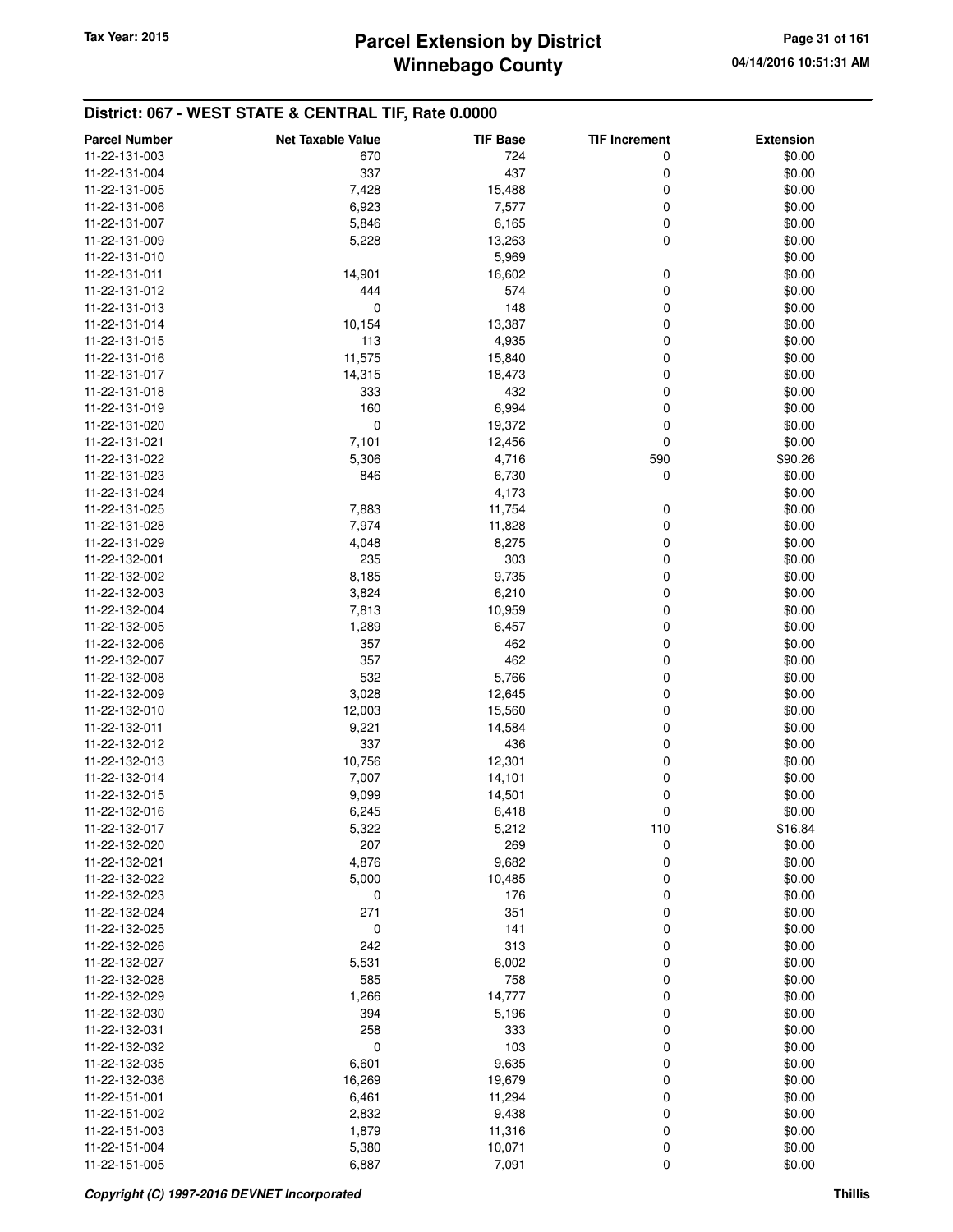| <b>Parcel Number</b>           | <b>Net Taxable Value</b> | <b>TIF Base</b>  | <b>TIF Increment</b> | <b>Extension</b> |
|--------------------------------|--------------------------|------------------|----------------------|------------------|
| 11-22-151-006                  | 8,306                    | 10,059           | 0                    | \$0.00           |
| 11-22-151-007                  | 7,504                    | 10,734           | 0                    | \$0.00           |
| 11-22-151-008                  | 389                      | 12,429           | 0                    | \$0.00           |
| 11-22-151-009                  |                          | $\mathbf 0$      |                      | \$0.00           |
| 11-22-151-010                  |                          | 17,991           |                      | \$0.00           |
| 11-22-151-011                  |                          | 2,400            |                      | \$0.00           |
| 11-22-151-012                  |                          | 2,400            |                      | \$0.00           |
| 11-22-151-013                  |                          | 2,452            |                      | \$0.00           |
| 11-22-151-014                  |                          | 11,703           |                      | \$0.00           |
| 11-22-152-001                  | 7,028                    | 6,265            | 763                  | \$116.72         |
| 11-22-152-002                  | 5,992                    | 4,965            | 1,027                | \$157.10         |
| 11-22-152-003                  | 7,469                    | 10,445           | 0                    | \$0.00           |
| 11-22-152-004                  |                          | 817              |                      | \$0.00           |
| 11-22-152-005                  |                          | 424              |                      | \$0.00           |
| 11-22-152-006                  |                          | 0                |                      | \$0.00           |
| 11-22-152-007                  | 4,684                    | 9,821            | 0                    | \$0.00           |
| 11-22-152-008                  |                          | 0                |                      | \$0.00           |
| 11-22-152-009                  | 4,520                    | 13,137           | 0                    | \$0.00           |
| 11-22-152-010                  | 8,879                    | 10,043           | 0                    | \$0.00           |
| 11-22-152-011                  |                          | 18,296           |                      | \$0.00           |
| 11-22-152-012                  |                          | 0                |                      | \$0.00           |
| 11-22-152-013                  |                          | $\boldsymbol{0}$ |                      | \$0.00           |
| 11-22-152-014                  |                          | $\mathbf 0$      |                      | \$0.00           |
| 11-22-153-001                  |                          | 809              |                      | \$0.00           |
| 11-22-153-002                  |                          | 12,098           |                      | \$0.00           |
| 11-22-153-003                  | 5,261                    | 13,126           | 0                    | \$0.00           |
| 11-22-153-004                  | 670                      | 483              | 187                  | \$28.60          |
| 11-22-153-005                  | $\mathbf 0$              | 14,439           | 0                    | \$0.00           |
| 11-22-153-006                  | 5,828                    | 12,845           | 0                    | \$0.00           |
| 11-22-153-007                  | 0                        | 51               | 0                    | \$0.00           |
| 11-22-153-008                  | 4,809                    | 5,289            | 0                    | \$0.00           |
| 11-22-153-009                  | 467                      | 605              | 0                    | \$0.00           |
| 11-22-153-010                  | 6,449                    | 10,708           | 0                    | \$0.00           |
| 11-22-153-011                  | 5,949                    | 5,373            | 576                  | \$88.12          |
| 11-22-153-012<br>11-22-153-013 | 4,475<br>288             | 4,771            | 0                    | \$0.00           |
| 11-22-153-014                  | 168                      | 372<br>4,567     | 0<br>0               | \$0.00<br>\$0.00 |
| 11-22-153-015                  | 297                      | 10,515           | 0                    | \$0.00           |
| 11-22-153-017                  |                          | 0                |                      | \$0.00           |
| 11-22-153-018                  |                          | 0                |                      | \$0.00           |
| 11-22-153-019                  |                          | 0                |                      | \$0.00           |
| 11-22-153-021                  | 24,355                   | 27,929           | 0                    | \$0.00           |
| 11-22-153-022                  |                          | 0                |                      | \$0.00           |
| 11-22-153-023                  |                          | $\boldsymbol{0}$ |                      | \$0.00           |
| 11-22-154-011                  |                          | $\boldsymbol{0}$ |                      | \$0.00           |
| 11-22-154-012                  |                          | $\mathbf 0$      |                      | \$0.00           |
| 11-22-154-013                  |                          | $\boldsymbol{0}$ |                      | \$0.00           |
| 11-22-154-014                  |                          | $\boldsymbol{0}$ |                      | \$0.00           |
| 11-22-154-023                  |                          | $\boldsymbol{0}$ |                      | \$0.00           |
| 11-22-154-024                  |                          | $\boldsymbol{0}$ |                      | \$0.00           |
| 11-22-154-025                  |                          | $\boldsymbol{0}$ |                      | \$0.00           |
| 11-22-154-026                  |                          | $\boldsymbol{0}$ |                      | \$0.00           |
| 11-22-154-027                  |                          | $\boldsymbol{0}$ |                      | \$0.00           |
| 11-22-154-028                  |                          | $\boldsymbol{0}$ |                      | \$0.00           |
| 11-22-154-029                  |                          | $\boldsymbol{0}$ |                      | \$0.00           |
| 11-22-154-030                  |                          | $\mathbf 0$      |                      | \$0.00           |
| 11-22-154-031                  |                          | $\mathbf 0$      |                      | \$0.00           |
| 11-22-154-032                  |                          | $\boldsymbol{0}$ |                      | \$0.00           |
| 11-22-156-001                  |                          | $\mathbf 0$      |                      | \$0.00           |
| 11-22-156-002                  |                          | 11,236           |                      | \$0.00           |
| 11-22-156-003                  |                          | 369              |                      | \$0.00           |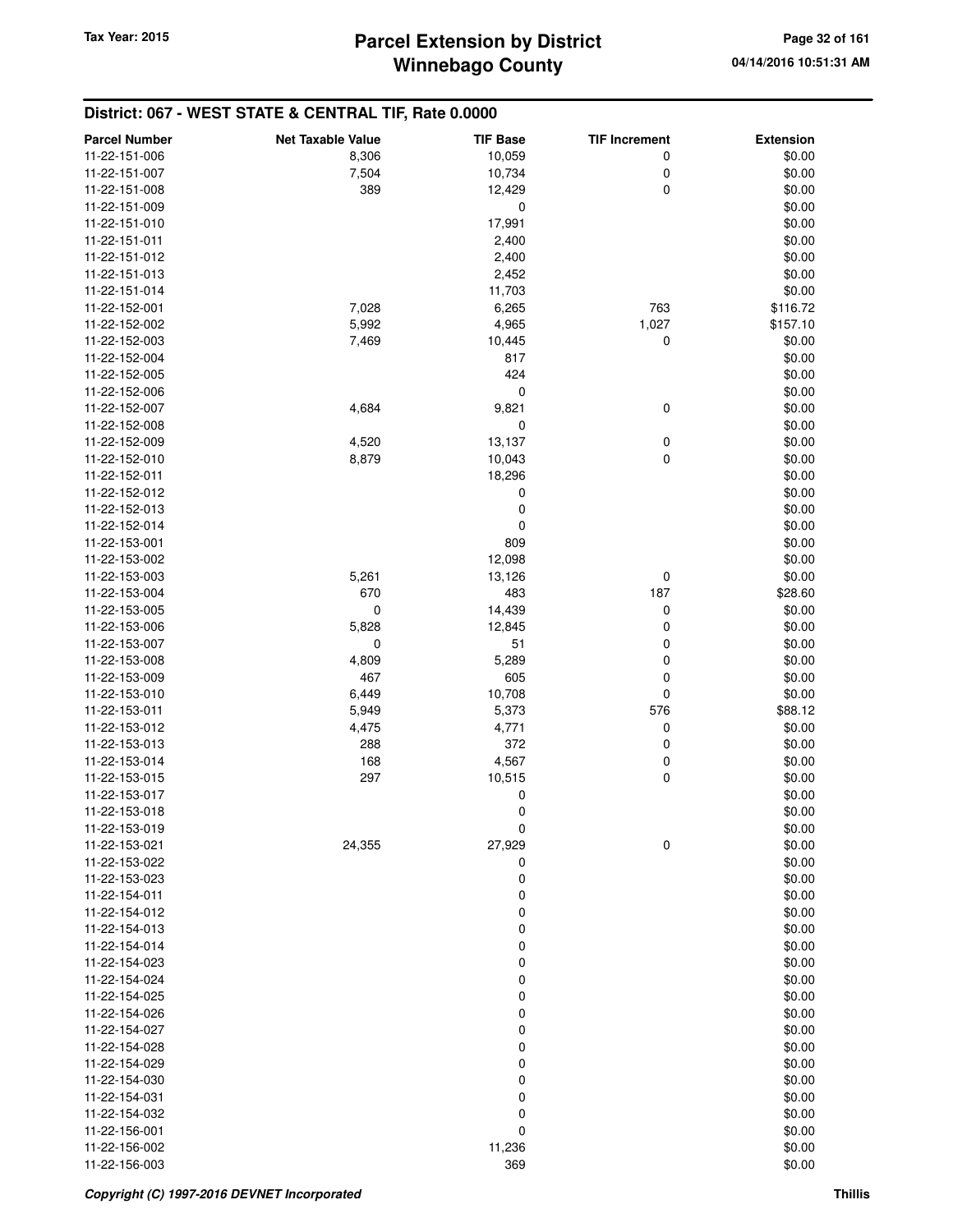## **Winnebago County Parcel Extension by District Tax Year: 2015 Page 33 of 161**

| <b>Parcel Number</b>           | <b>Net Taxable Value</b> | <b>TIF Base</b>  | <b>TIF Increment</b> | <b>Extension</b> |
|--------------------------------|--------------------------|------------------|----------------------|------------------|
| 11-22-156-004                  |                          | 5,248            |                      | \$0.00           |
| 11-22-156-005                  |                          | 0                |                      | \$0.00           |
| 11-22-156-006                  |                          | 0                |                      | \$0.00           |
| 11-22-156-009                  | 9,738                    | 13,323           | 0                    | \$0.00           |
| 11-22-156-010                  | 0                        | 12,788           | 0                    | \$0.00           |
| 11-22-156-011                  | 5,994                    | 15,895           | 0                    | \$0.00           |
| 11-22-156-012                  | 6,052                    | 15,814           | 0                    | \$0.00           |
| 11-22-156-013                  | 6,562                    | 15,646           | 0                    | \$0.00           |
| 11-22-156-014                  | 15,918                   | 369              | 15,549               | \$2,378.42       |
| 11-22-156-015                  | 6,508                    | 11,547           | 0                    | \$0.00           |
| 11-22-156-016                  | 10,590                   | 14,828           | 0                    | \$0.00           |
| 11-22-156-017                  | 2,684                    | 12,021           | 0                    | \$0.00           |
| 11-22-156-018                  | 11,097                   | 14,418           | $\mathbf 0$          | \$0.00           |
| 11-22-157-009                  |                          | 0                |                      | \$0.00           |
| 11-22-157-010                  |                          | 0                |                      | \$0.00           |
| 11-22-158-004                  |                          | 0                |                      | \$0.00           |
|                                |                          | 0                |                      | \$0.00           |
| 11-22-158-005<br>11-22-159-001 |                          |                  |                      |                  |
|                                | 8,187                    | 17,678           | 0                    | \$0.00           |
| 11-22-159-002                  | 0                        | 13,200           | 0                    | \$0.00           |
| 11-22-159-003                  | 5,534                    | 11,371           | 0                    | \$0.00           |
| 11-22-159-004                  | 2,942                    | 17,506           | 0                    | \$0.00           |
| 11-22-159-005                  | 309                      | 400              | 0                    | \$0.00           |
| 11-22-159-006                  | 4,176                    | 15,588           | 0                    | \$0.00           |
| 11-22-159-007                  | 316                      | 17,658           | 0                    | \$0.00           |
| 11-22-159-008                  | 6,307                    | 16,299           | 0                    | \$0.00           |
| 11-22-159-009                  | 5,008                    | 8,237            | 0                    | \$0.00           |
| 11-22-159-010                  | 0                        | 14,327           | 0                    | \$0.00           |
| 11-22-159-011                  | 203                      | 263              | 0                    | \$0.00           |
| 11-22-159-012                  | 5,369                    | 11,437           | 0                    | \$0.00           |
| 11-22-159-013                  | 5,352                    | 11,719           | 0                    | \$0.00           |
| 11-22-159-014                  | 5,253                    | 6,829            | 0                    | \$0.00           |
| 11-22-159-015                  | 6,352                    | 4,841            | 1,511                | \$231.14         |
| 11-22-159-016                  | 4,345                    | 6,379            | 0                    | \$0.00           |
| 11-22-159-017                  | 4,181                    | 13,857           | 0                    | \$0.00           |
| 11-22-159-018                  | 12,824                   | 13,347           | 0                    | \$0.00           |
| 11-22-159-019                  | 173                      | 224              | 0                    | \$0.00           |
| 11-22-159-020                  | 4,033                    | 10,031           | 0                    | \$0.00           |
| 11-22-159-021                  | 253                      | 12,532           | 0                    | \$0.00           |
| 11-22-159-022                  | 4,277                    | 12,408           | 0                    | \$0.00           |
| 11-22-176-001                  | 388                      | 502              | 0                    | \$0.00           |
| 11-22-176-002                  | 0                        | 475              | 0                    | \$0.00           |
| 11-22-176-003                  |                          | 0                |                      | \$0.00           |
| 11-22-176-004                  | 6,050                    | 8,608            | $\pmb{0}$            | \$0.00           |
| 11-22-176-007                  |                          | 352              |                      | \$0.00           |
| 11-22-176-008                  |                          | 0                |                      | \$0.00           |
| 11-22-176-009                  |                          | $\boldsymbol{0}$ |                      | \$0.00           |
| 11-22-176-010                  | 0                        | 10,915           | 0                    | \$0.00           |
| 11-22-176-011                  | 5,602                    | 4,933            | 669                  | \$102.34         |
| 11-22-176-012                  | 399                      | 516              | 0                    | \$0.00           |
| 11-22-176-013                  | 4,839                    | 4,308            | 531                  | \$81.22          |
| 11-22-176-014                  |                          | 253              |                      | \$0.00           |
| 11-22-176-015                  |                          | 15,611           |                      | \$0.00           |
| 11-22-177-001                  | 363                      | 470              | 0                    | \$0.00           |
| 11-22-177-002                  |                          | 0                |                      | \$0.00           |
| 11-22-177-003                  | 363                      | 470              | 0                    | \$0.00           |
| 11-22-177-004                  |                          | $\boldsymbol{0}$ |                      | \$0.00           |
| 11-22-177-005                  |                          | $\mathbf 0$      |                      | \$0.00           |
| 11-22-177-006                  | 6,685                    | 8,481            | 0                    | \$0.00           |
| 11-22-177-007                  | 324                      | 420              | 0                    | \$0.00           |
| 11-22-177-008                  | 357                      | 11,950           | 0                    | \$0.00           |
| 11-22-177-009                  | 324                      | 420              | 0                    | \$0.00           |
|                                |                          |                  |                      |                  |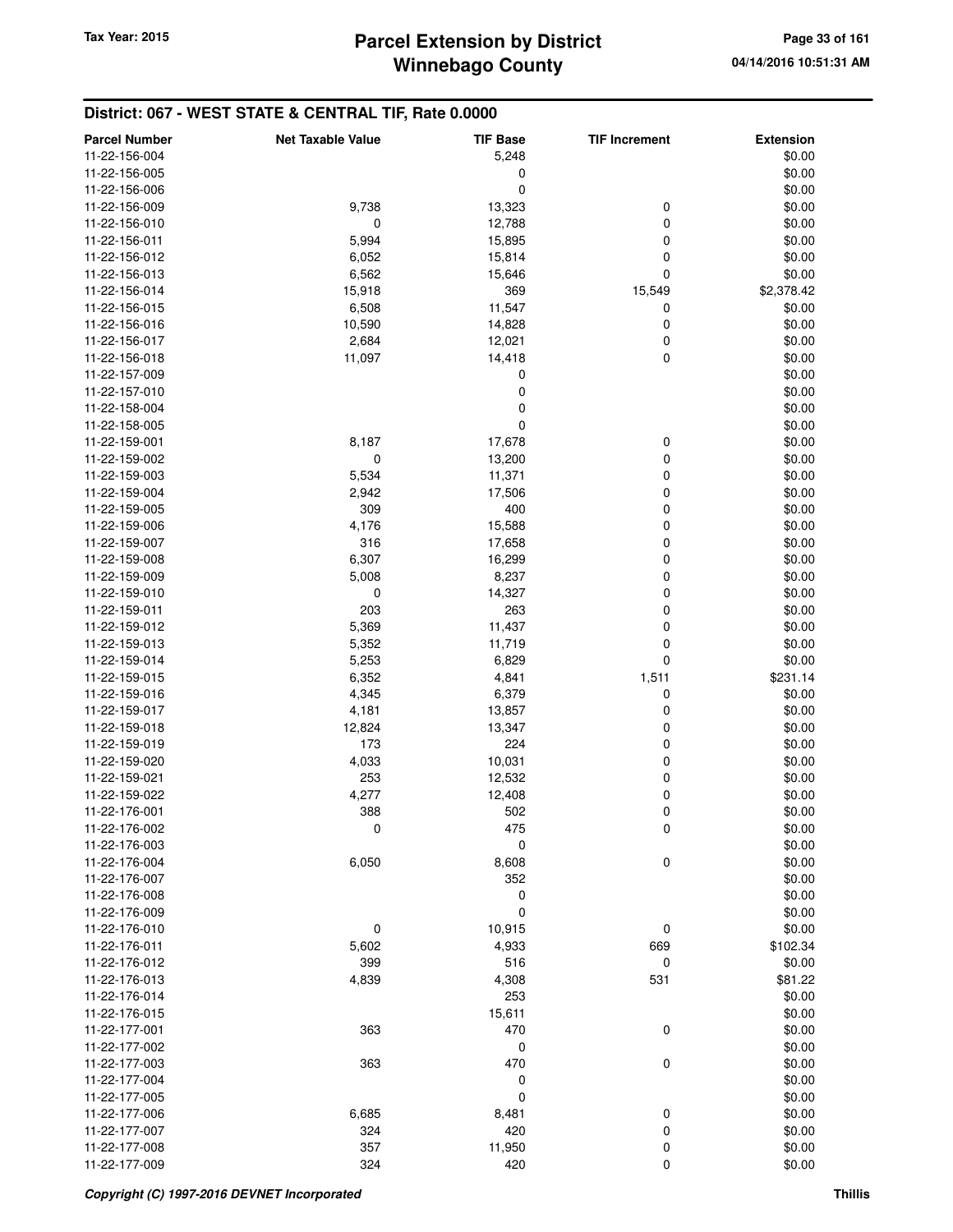## **Winnebago County Parcel Extension by District Tax Year: 2015 Page 34 of 161**

| <b>Parcel Number</b> | <b>Net Taxable Value</b> | <b>TIF Base</b>  | <b>TIF Increment</b> | <b>Extension</b> |
|----------------------|--------------------------|------------------|----------------------|------------------|
| 11-22-177-011        |                          | 0                |                      | \$0.00           |
| 11-22-177-012        |                          | $\mathbf 0$      |                      | \$0.00           |
| 11-22-177-017        |                          | 425              |                      | \$0.00           |
| 11-22-177-018        |                          | 5,645            |                      | \$0.00           |
| 11-22-178-001        | 6,824                    | 8,661            | 0                    | \$0.00           |
| 11-22-178-002        | 324                      | 420              | $\mathbf 0$          | \$0.00           |
| 11-22-178-003        | 3,065                    | 2,800            | 265                  | \$40.54          |
| 11-22-178-004        | 5,823                    | 17,838           | 0                    | \$0.00           |
| 11-22-178-006        | 5,375                    | 4,730            | 645                  | \$98.66          |
| 11-22-178-007        | 5,660                    | 5,412            | 248                  | \$37.94          |
| 11-22-178-008        | 0                        | 8,828            | 0                    | \$0.00           |
| 11-22-178-009        | 501                      | 648              | 0                    | \$0.00           |
| 11-22-178-013        |                          | 0                |                      | \$0.00           |
| 11-22-179-001        | 3,694                    | 5,537            | 0                    | \$0.00           |
| 11-22-179-002        | 4,531                    | 4,189            | 342                  | \$52.32          |
| 11-22-179-003        | 4,531                    | 11,686           | 0                    | \$0.00           |
| 11-22-179-004        | 7,169                    | 8,763            | 0                    | \$0.00           |
| 11-22-179-005        | 181                      | 235              | 0                    | \$0.00           |
| 11-22-179-006        | 348                      | 451              | 0                    | \$0.00           |
| 11-22-179-007        | 150                      | 8,989            | 0                    | \$0.00           |
| 11-22-179-008        | 485                      | 8,615            | $\mathbf 0$          | \$0.00           |
| 11-22-179-009        |                          | 10,373           |                      | \$0.00           |
| 11-22-179-010        |                          | 3,092            |                      | \$0.00           |
| 11-22-179-011        |                          | 0                |                      | \$0.00           |
| 11-22-180-001        |                          | 14,651           |                      | \$0.00           |
| 11-22-180-003        |                          | $\mathbf 0$      |                      | \$0.00           |
| 11-22-180-006        |                          | 10,125           |                      | \$0.00           |
| 11-22-180-007        |                          | 0                |                      | \$0.00           |
| 11-22-180-008        |                          | 0                |                      | \$0.00           |
| 11-22-180-009        | 4,369                    | 9,551            | 0                    | \$0.00           |
| 11-22-180-010        | 13,780                   | 14,173           | 0                    | \$0.00           |
| 11-22-180-011        | 9,505                    | 11,489           | 0                    | \$0.00           |
| 11-22-180-012        | 3,736                    | 16,740           | 0                    | \$0.00           |
| 11-22-180-013        | 5,985                    | 8,991            | 0                    | \$0.00           |
| 11-22-180-014        | 12,303                   | 14,876           | 0                    | \$0.00           |
| 11-22-180-015        | 0                        | 8,169            | 0                    | \$0.00           |
| 11-22-180-016        | 0                        | 5,691            | 0                    | \$0.00           |
| 11-22-180-017        | 8,037                    | 9,917            | $\mathbf 0$          | \$0.00           |
| 11-22-181-001        |                          | 0                |                      | \$0.00           |
| 11-22-181-002        |                          | 287              |                      | \$0.00           |
| 11-22-181-003        |                          | 0                |                      | \$0.00           |
| 11-22-181-004        |                          | $\mathbf 0$      |                      | \$0.00           |
| 11-22-181-005        |                          | $\mathbf 0$      |                      | \$0.00           |
| 11-22-181-006        |                          | $\boldsymbol{0}$ |                      | \$0.00           |
| 11-22-181-007        |                          | $\boldsymbol{0}$ |                      | \$0.00           |
| 11-22-181-008        |                          | 0                |                      | \$0.00           |
| 11-22-181-009        |                          | $\boldsymbol{0}$ |                      | \$0.00           |
| 11-22-181-010        |                          | $\mathbf 0$      |                      | \$0.00           |
| 11-22-181-011        |                          | 0                |                      | \$0.00           |
| 11-22-181-012        | 229                      | 14,841           | 0                    | \$0.00           |
| 11-22-181-013        | 3,319                    | 9,958            | $\mathbf 0$          | \$0.00           |
| 11-22-181-014        |                          | 0                |                      | \$0.00           |
| 11-22-181-015        |                          | $\mathbf 0$      |                      | \$0.00           |
| 11-22-181-016        | 11,100                   | 9,429            | 1,671                | \$255.60         |
| 11-22-181-017        | 1,170                    | 16,803           | 0                    | \$0.00           |
| 11-22-181-018        | 186                      | 241              | $\mathbf 0$          | \$0.00           |
| 11-22-182-001        | 11,859                   | 6,616            | 5,243                | \$802.00         |
| 11-22-182-002        | 316                      | 11,139           | 0                    | \$0.00           |
| 11-22-182-003        | 8,270                    | 11,264           | 0                    | \$0.00           |
| 11-22-182-004        | 299                      | 7,083            | 0                    | \$0.00           |
| 11-22-182-005        | 3,823                    | 13,522           | $\pmb{0}$            | \$0.00           |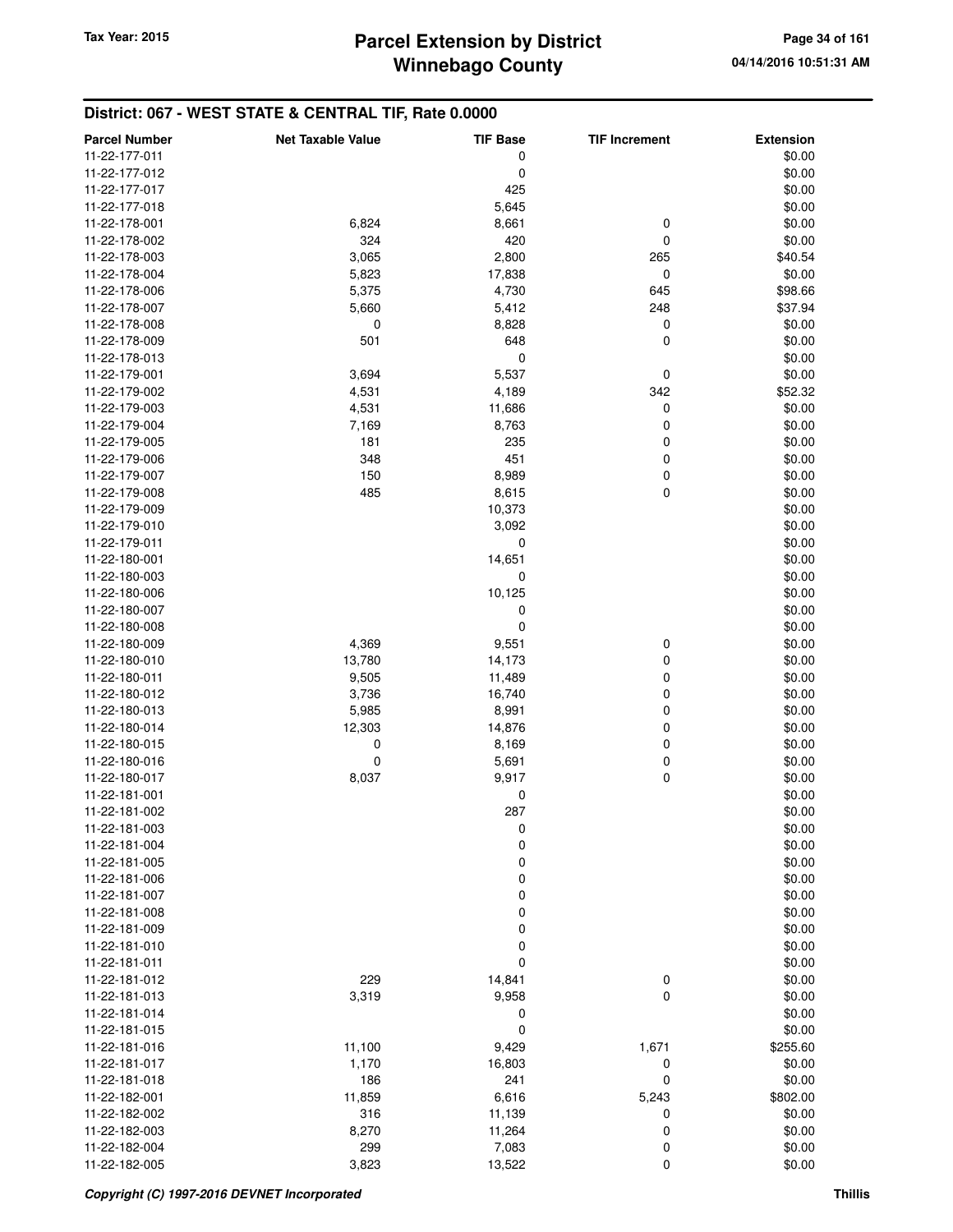| <b>Parcel Number</b> | <b>Net Taxable Value</b> | <b>TIF Base</b> | <b>TIF Increment</b> | <b>Extension</b> |
|----------------------|--------------------------|-----------------|----------------------|------------------|
| 11-22-182-006        | 316                      | 409             | 0                    | \$0.00           |
| 11-22-182-009        |                          | 0               |                      | \$0.00           |
| 11-22-182-010        |                          | 0               |                      | \$0.00           |
| 11-22-182-011        | 5,108                    | 5,247           | 0                    | \$0.00           |
| 11-22-182-012        | 7,686                    | 10,599          | 0                    | \$0.00           |
| 11-22-182-013        | 15,669                   | 20,552          | 0                    | \$0.00           |
| 11-22-182-014        | 12,466                   | 15,166          | 0                    | \$0.00           |
| 11-22-182-015        | 6,798                    | 21,150          | 0                    | \$0.00           |
| 11-22-182-016        | 753                      | 1,066           | 0                    | \$0.00           |
| 11-22-182-017        | 15,692                   | 18,667          | 0                    | \$0.00           |
| 11-22-183-001        | 286                      | 370             | 0                    | \$0.00           |
| 11-22-183-002        |                          | 7,940           |                      | \$0.00           |
| 11-22-183-003        | 713                      | 1,099           | 0                    | \$0.00           |
| 11-22-183-004        | 416                      | 19,493          | 0                    | \$0.00           |
| 11-22-183-005        | 13,669                   | 18,689          | 0                    | \$0.00           |
| 11-22-183-006        | 6,585                    | 13,435          | 0                    | \$0.00           |
| 11-22-183-007        | 3,417                    | 9,395           | 0                    | \$0.00           |
| 11-22-183-008        | 5,000                    | 10,807          | 0                    | \$0.00           |
| 11-22-183-009        | 5,172                    | 12,929          | 0                    | \$0.00           |
| 11-22-183-010        | 6,538                    | 14,751          | 0                    | \$0.00           |
| 11-22-183-011        | 12,754                   | 14,412          | 0                    | \$0.00           |
| 11-22-183-012        | 4,376                    | 4,163           | 213                  | \$32.58          |
| 11-22-183-013        | 3,138                    | 8,803           | 0                    | \$0.00           |
| 11-22-183-014        | 5,166                    | 4,816           | 350                  | \$53.54          |
| 11-22-183-015        | 6,892                    | 7,181           | 0                    | \$0.00           |
| 11-22-184-001        | 290                      | 4,650           | 0                    | \$0.00           |
| 11-22-184-002        | 4,033                    | 4,190           | 0                    | \$0.00           |
| 11-22-184-003        | 187                      | 242             | 0                    | \$0.00           |
| 11-22-184-004        | 4,124                    | 12,443          | 0                    | \$0.00           |
| 11-22-184-005        | 249                      | 322             | 0                    | \$0.00           |
| 11-22-184-006        | 416                      | 539             | 0                    | \$0.00           |
| 11-22-184-007        | 11,833                   | 14,087          | 0                    | \$0.00           |
| 11-22-184-008        | 416                      | 539             | 0                    | \$0.00           |
| 11-22-184-009        | 8,472                    | 6,756           | 1,716                | \$262.48         |
| 11-22-184-010        | 1,167                    | 12,350          | 0                    | \$0.00           |
| 11-22-184-011        | 4,371                    | 4,783           | 0                    | \$0.00           |
| 11-22-184-012        | 10,044                   | 17,214          | 0                    | \$0.00           |
| 11-22-184-013        | 4,267                    | 15,316          | 0                    | \$0.00           |
| 11-22-184-014        | 2,955                    | 2,970           | 0                    | \$0.00           |
| 11-22-184-015        | 312                      | 403             | 0                    | \$0.00           |
| 11-22-184-016        | $\pmb{0}$                | 12,754          | $\pmb{0}$            | \$0.00           |
| 11-22-301-001        | 6,168                    | 7,557           | 0                    | \$0.00           |
| 11-22-301-002        | 1,800                    | 12,321          | 0                    | \$0.00           |
| 11-22-301-003        | 0                        | 11,140          | 0                    | \$0.00           |
| 11-22-301-004        | 5,160                    | 12,408          | 0                    | \$0.00           |
| 11-22-301-005        | 4,484                    | 5,177           | 0                    | \$0.00           |
| 11-22-301-006        |                          |                 |                      |                  |
| 11-22-301-007        | 6,113<br>6,768           | 8,450<br>10,019 | 0<br>0               | \$0.00<br>\$0.00 |
| 11-22-301-008        | 309                      | 400             | 0                    | \$0.00           |
| 11-22-301-009        | 1,624                    | 10,138          | 0                    | \$0.00           |
| 11-22-301-010        | 309                      | 400             | 0                    | \$0.00           |
| 11-22-301-011        |                          |                 | 0                    |                  |
|                      | 6,984                    | 13,026          | 0                    | \$0.00           |
| 11-22-301-012        | 2,565                    | 11,451          |                      | \$0.00           |
| 11-22-301-013        | 810                      | 6,936           | 0                    | \$0.00           |
| 11-22-301-014        | 589                      | 14,613          | 0                    | \$0.00           |
| 11-22-301-015        | 10,614                   | 20,185          | 0                    | \$0.00           |
| 11-22-301-016        | 5,380                    | 9,572           | 0                    | \$0.00           |
| 11-22-301-017        | 8,319                    | 11,104          | 0                    | \$0.00           |
| 11-22-301-018        | 0                        | 10,691          | 0                    | \$0.00           |
| 11-22-301-019        | 4,996                    | 9,942           | 0                    | \$0.00           |
| 11-22-302-001        | 12,078                   | 16,474          | 0                    | \$0.00           |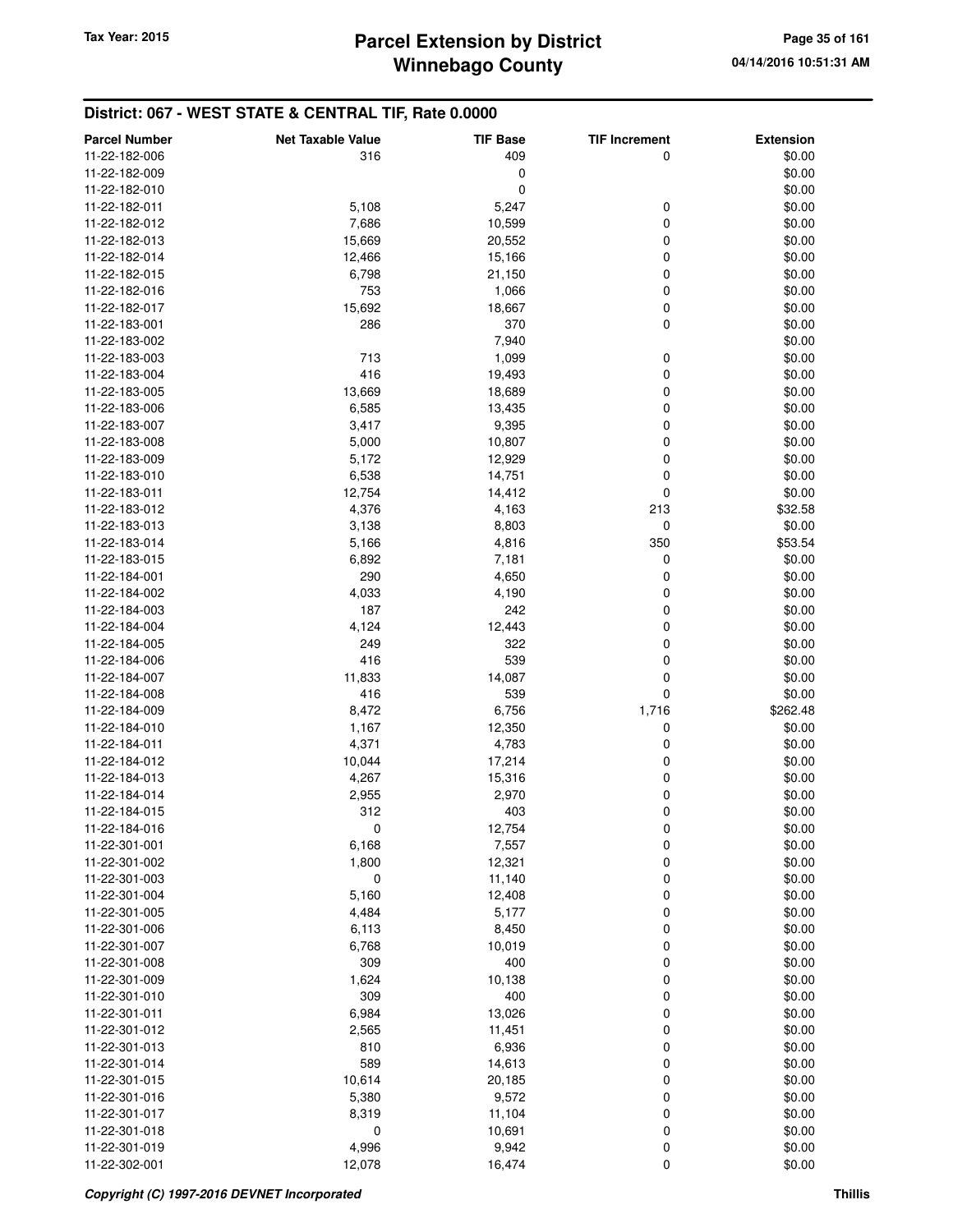## **Winnebago County Parcel Extension by District Tax Year: 2015 Page 36 of 161**

| <b>Parcel Number</b> | <b>Net Taxable Value</b> | TIF Base | <b>TIF Increment</b> | <b>Extension</b> |
|----------------------|--------------------------|----------|----------------------|------------------|
| 11-22-302-002        | 10,697                   | 14,187   | 0                    | \$0.00           |
| 11-22-302-003        | 7,428                    | 18,158   | 0                    | \$0.00           |
| 11-22-302-004        | 0                        | 5,531    | 0                    | \$0.00           |
| 11-22-302-005        | 6,404                    | 7,414    | 0                    | \$0.00           |
| 11-22-302-006        | 7,880                    | 11,648   | 0                    | \$0.00           |
| 11-22-302-007        | 8,831                    | 19,344   | 0                    | \$0.00           |
| 11-22-302-008        | 816                      | 8,918    | 0                    | \$0.00           |
| 11-22-302-009        | 3,660                    | 14,661   | 0                    | \$0.00           |
| 11-22-302-010        | 347                      | 2,942    | 0                    | \$0.00           |
| 11-22-302-011        | 3,544                    | 10,154   | 0                    | \$0.00           |
| 11-22-302-012        | 6,020                    | 8,241    | 0                    | \$0.00           |
| 11-22-302-013        | 5,019                    | 6,408    | 0                    | \$0.00           |
| 11-22-302-014        | 5,320                    | 7,928    | 0                    | \$0.00           |
| 11-22-302-015        | 316                      | 409      | 0                    | \$0.00           |
| 11-22-302-016        | 0                        | 6,098    | 0                    | \$0.00           |
| 11-22-302-017        | 4,729                    | 9,516    | 0                    | \$0.00           |
| 11-22-302-018        | 7,451                    | 9,576    | 0                    | \$0.00           |
| 11-22-302-019        | 5,773                    | 7,564    | 0                    | \$0.00           |
| 11-22-303-001        | 1,809                    | 9,408    | 0                    | \$0.00           |
| 11-22-303-002        | 13,694                   | 19,166   | 0                    | \$0.00           |
| 11-22-303-003        | 7,101                    | 13,352   | 0                    | \$0.00           |
| 11-22-303-004        | 316                      | 409      | 0                    | \$0.00           |
| 11-22-303-005        | 6,368                    | 13,552   | 0                    | \$0.00           |
| 11-22-303-006        | 316                      | 12,719   | 0                    | \$0.00           |
| 11-22-303-007        | 316                      | 12,411   | 0                    | \$0.00           |
| 11-22-303-008        | 8,735                    | 16,733   | 0                    | \$0.00           |
| 11-22-303-009        | 1,813                    | 9,316    | 0                    | \$0.00           |
| 11-22-303-010        | 5,160                    | 8,964    | 0                    | \$0.00           |
| 11-22-303-011        | 8,631                    | 4,940    | 3,691                | \$564.60         |
| 11-22-303-012        | 11,010                   | 14,304   | 0                    | \$0.00           |
| 11-22-303-013        | 4,918                    | 6,061    | 0                    | \$0.00           |
| 11-22-303-014        | 17,185                   | 14,206   | 2,979                | \$455.68         |
| 11-22-303-015        | 6,879                    | 11,813   | 0                    | \$0.00           |
| 11-22-303-016        | 1,387                    | 15,198   | 0                    | \$0.00           |
| 11-22-303-017        | 11,266                   | 7,984    | 3,282                | \$502.02         |
| 11-22-326-001        | 8,993                    | 12,018   | 0                    | \$0.00           |
| 11-22-326-002        | 5,237                    | 5,620    | 0                    | \$0.00           |
| 11-22-326-003        | 5,959                    | 11,316   | 0                    | \$0.00           |
| 11-22-326-004        |                          | 6,172    |                      | \$0.00           |
| 11-22-326-005        |                          | 0        |                      | \$0.00           |
| 11-22-326-006        |                          | 0        |                      | \$0.00           |
| 11-22-326-007        |                          | 0        |                      | \$0.00           |
| 11-22-326-008        | 9,608                    | 13,039   | 0                    | \$0.00           |
| 11-22-326-009        | 1,568                    | 11,207   | 0                    | \$0.00           |
| 11-22-326-010        | 7,141                    | 8,036    | 0                    | \$0.00           |
| 11-22-326-011        | 751                      | 9,881    | 0                    | \$0.00           |
| 11-22-326-012        | 7,995                    | 9,006    | 0                    | \$0.00           |
| 11-22-326-013        | 13,725                   | 15,552   | 0                    | \$0.00           |
| 11-22-326-014        | 3,999                    | 12,820   | 0                    | \$0.00           |
| 11-22-326-015        | 5,605                    | 15,183   | 0                    | \$0.00           |
| 11-22-326-016        | 3,108                    | 11,491   | 0                    | \$0.00           |
| 11-22-326-017        | 6,143                    | 8,737    | 0                    | \$0.00           |
| 11-22-326-018        | 7,306                    | 11,463   | 0                    | \$0.00           |
| 11-22-327-001        | 11,454                   | 24,102   | 0                    | \$0.00           |
| 11-22-327-002        | 416                      | 539      | 0                    | \$0.00           |
| 11-22-327-003        | 8,018                    | 10,861   | 0                    | \$0.00           |
| 11-22-327-004        | 9,310                    | 19,420   | 0                    | \$0.00           |
| 11-22-327-005        | 7,271                    | 18,445   | 0                    | \$0.00           |
| 11-22-327-006        | 168                      | 10,230   | 0                    | \$0.00           |
| 11-22-327-007        | 6,671                    | 7,867    | 0                    | \$0.00           |
| 11-22-327-008        | 416                      | 539      | 0                    | \$0.00           |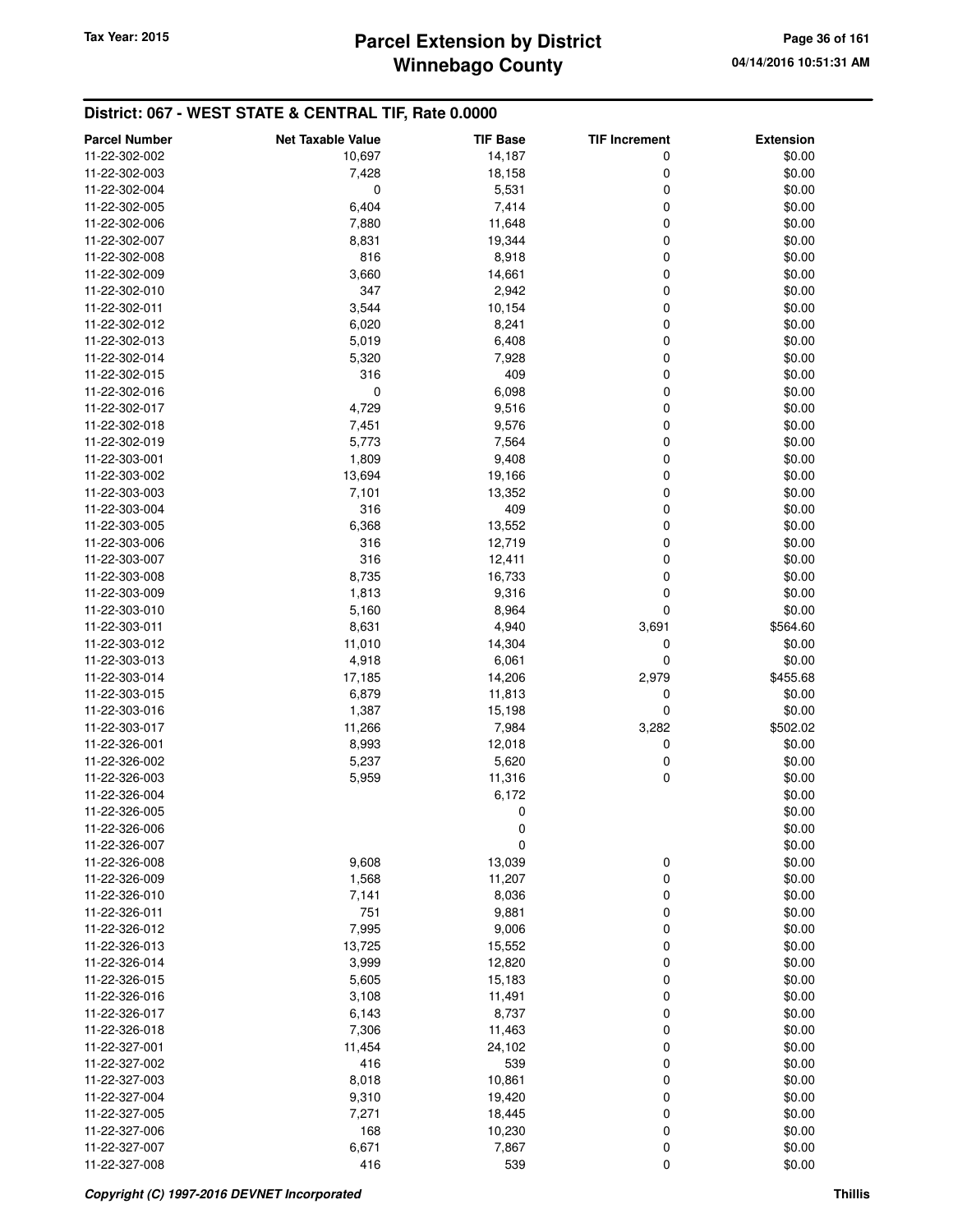## **District: 067 - WEST STATE & CENTRAL TIF, Rate 0.0000**

| <b>Parcel Number</b> | <b>Net Taxable Value</b> | <b>TIF Base</b> | <b>TIF Increment</b> | <b>Extension</b> |
|----------------------|--------------------------|-----------------|----------------------|------------------|
| 11-22-327-009        | 8,523                    | 8,995           | 0                    | \$0.00           |
| 11-22-327-010        | 458                      | 593             | 0                    | \$0.00           |
| 11-22-327-011        | 11,075                   | 13,598          | 0                    | \$0.00           |
| 11-22-327-012        | 5,992                    | 5,731           | 261                  | \$39.92          |
| 11-22-328-001        | 309                      | 400             | 0                    | \$0.00           |
| 11-22-328-002        | 404                      | 522             | 0                    | \$0.00           |
| 11-22-328-003        | 0                        | 11.998          | 0                    | \$0.00           |
| 11-22-328-004        | 253                      | 328             | 0                    | \$0.00           |
| 11-22-328-005        | 10,922                   | 5,374           | 5.548                | \$848.64         |
| 11-22-328-006        | 5,377                    | 14,493          | 0                    | \$0.00           |
| 11-22-328-007        | 9.210                    | 10.893          | 0                    | \$0.00           |
| 11-22-328-008        | 2,123                    | 2.749           | 0                    | \$0.00           |
| Totals for 067       | 10,278,837               | 19,606,659      | 411,927              | \$63,010.20      |
|                      |                          |                 |                      | 2012 Parcels     |

#### **District: 068 - WEST STATE & KILBURN TIF, Rate 0.0000**

| <b>Parcel Number</b> | <b>Net Taxable Value</b> | <b>TIF Base</b> | <b>TIF Increment</b> | <b>Extension</b> |
|----------------------|--------------------------|-----------------|----------------------|------------------|
| 11-22-252-001        |                          | 0               |                      | \$0.00           |
| 11-22-252-002        |                          | 0               |                      | \$0.00           |
| 11-22-252-003        |                          | 0               |                      | \$0.00           |
| 11-22-252-004        |                          | 0               |                      | \$0.00           |
| 11-22-252-005        |                          | 0               |                      | \$0.00           |
| 11-22-252-006        |                          | 4,433           |                      | \$0.00           |
| 11-22-252-007        |                          | 515             |                      | \$0.00           |
| 11-22-252-015        |                          | 0               |                      | \$0.00           |
| 11-22-252-016        |                          | 7,183           |                      | \$0.00           |
| 11-22-252-018        |                          | 0               |                      | \$0.00           |
| 11-22-252-019        |                          | $\mathbf 0$     |                      | \$0.00           |
| 11-22-252-020        |                          | 0               |                      | \$0.00           |
| 11-22-252-023        |                          | 0               |                      | \$0.00           |
| 11-22-252-025        | 1,141                    | 511             | 630                  | \$96.38          |
| 11-22-252-026        |                          | 9,066           |                      | \$0.00           |
| 11-22-252-029        |                          | 0               |                      | \$0.00           |
| 11-22-252-030        |                          | 0               |                      | \$0.00           |
| 11-22-253-002        |                          | 0               |                      | \$0.00           |
| 11-22-253-005        | 324                      | 935             | 0                    | \$0.00           |
| 11-22-253-006        | 1,657                    | 1,894           | $\mathbf 0$          | \$0.00           |
| 11-22-253-007        | 12,666                   | 11,340          | 1,326                | \$202.84         |
| 11-22-253-013        | 10,126                   | 16,631          | 0                    | \$0.00           |
| 11-22-253-014        | 15,000                   | 26,397          | $\mathbf 0$          | \$0.00           |
| 11-22-253-015        | 11,056                   | 11,250          | 0                    | \$0.00           |
| 11-22-253-016        | 2,810                    | 3,140           | $\pmb{0}$            | \$0.00           |
| 11-22-254-001        | 769                      | 862             | $\mathbf 0$          | \$0.00           |
| 11-22-254-002        | 6,486                    | 15,499          | 0                    | \$0.00           |
| 11-22-254-012        | 16,998                   | 17,429          | $\mathbf 0$          | \$0.00           |
| 11-22-254-013        | 16,712                   | 18,721          | $\mathbf 0$          | \$0.00           |
| 11-22-255-002        |                          | 0               |                      | \$0.00           |
| 11-22-255-003        |                          | $\pmb{0}$       |                      | \$0.00           |
| 11-22-255-004        |                          | 0               |                      | \$0.00           |
| 11-22-256-002        |                          | 0               |                      | \$0.00           |
| 11-22-256-004        | 105,506                  | 558             | 104,948              | \$16,053.16      |
| 11-22-256-005        | 3,071                    | 0               | 3,071                | \$469.76         |
| 11-22-256-008        | 3,860                    | 206             | 3,654                | \$558.94         |
| 11-22-256-009        | 1,785                    | 95              | 1,690                | \$258.52         |
| 11-22-257-001        |                          | 0               |                      | \$0.00           |
| 11-22-257-002        |                          | $\mathbf 0$     |                      | \$0.00           |
| 11-22-258-001        | 0                        | 98              | 0                    | \$0.00           |
| 11-22-258-011        |                          | $\mathbf 0$     |                      | \$0.00           |
| 11-22-258-012        |                          | 0               |                      | \$0.00           |
| 11-22-258-013        |                          | 0               |                      | \$0.00           |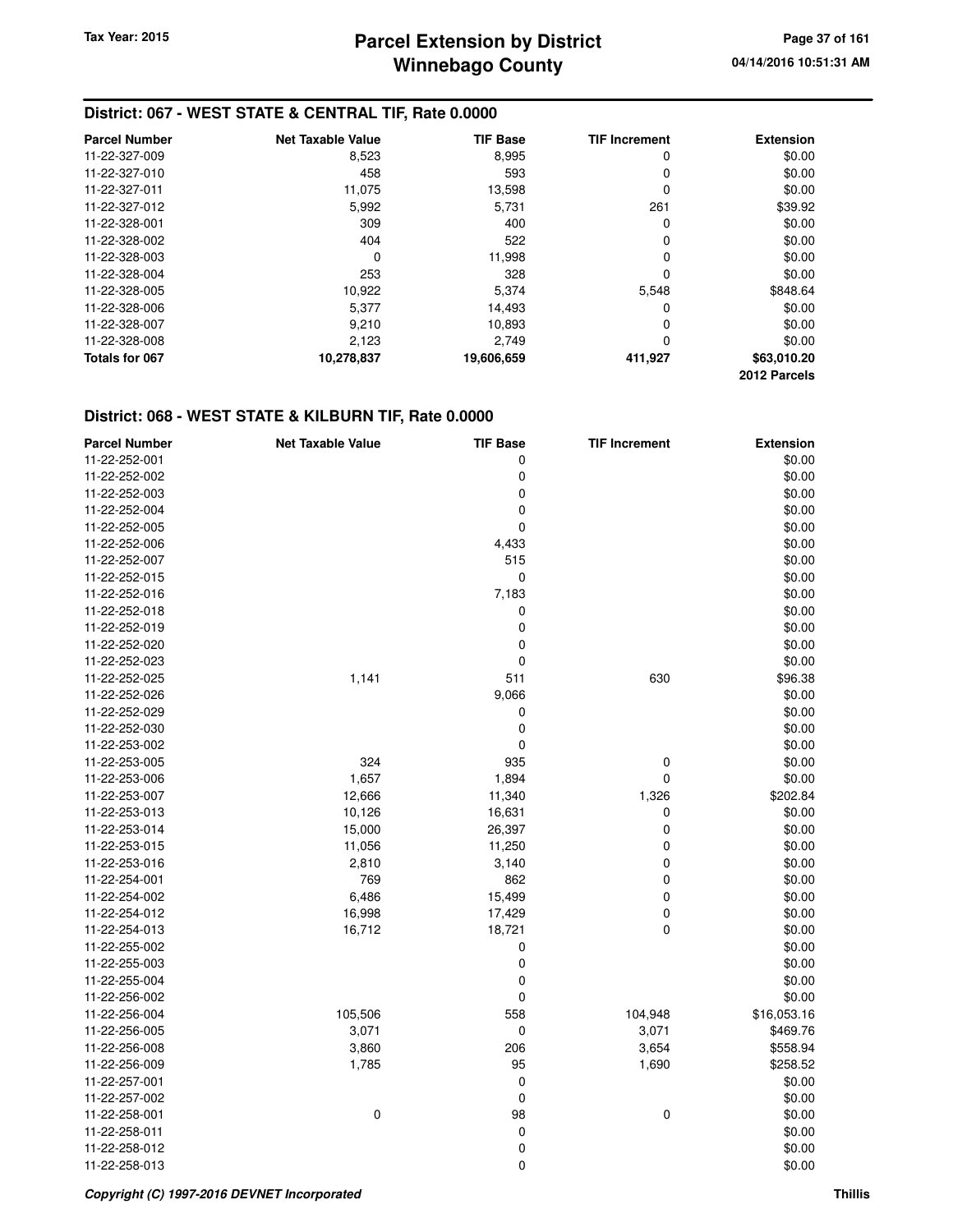## **District: 068 - WEST STATE & KILBURN TIF, Rate 0.0000**

| <b>Parcel Number</b> | <b>Net Taxable Value</b> | <b>TIF Base</b> | <b>TIF Increment</b> | <b>Extension</b> |
|----------------------|--------------------------|-----------------|----------------------|------------------|
| 11-22-258-014        | 4,927                    | 10,209          | 0                    | \$0.00           |
| 11-22-258-015        |                          | 0               |                      | \$0.00           |
| 11-22-258-016        |                          | 0               |                      | \$0.00           |
| 11-22-258-017        |                          | 9,683           |                      | \$0.00           |
| 11-22-258-018        |                          | 0               |                      | \$0.00           |
| 11-22-258-019        |                          | 0               |                      | \$0.00           |
| 11-22-258-020        |                          | 0               |                      | \$0.00           |
| 11-22-258-021        |                          | 0               |                      | \$0.00           |
| 11-22-258-022        |                          | 0               |                      | \$0.00           |
| 11-22-258-023        |                          | 0               |                      | \$0.00           |
| 11-22-258-024        |                          | 0               |                      | \$0.00           |
| 11-22-286-001        |                          | 5,028           |                      | \$0.00           |
| 11-22-286-005        |                          | 9,591           |                      | \$0.00           |
| 11-22-286-006        |                          | 4,659           |                      | \$0.00           |
| 11-22-286-012        |                          | 7,508           |                      | \$0.00           |
| 11-22-286-013        |                          | 7,555           |                      | \$0.00           |
| 11-22-286-015        |                          | 2,625           |                      | \$0.00           |
| 11-22-377-001        | 298                      | 333             | 0                    | \$0.00           |
| 11-22-377-002        | 10,126                   | 10,674          | 0                    | \$0.00           |
| 11-22-377-003        | 5,089                    | 10,398          | 0                    | \$0.00           |
| 11-22-377-004        | 7,632                    | 9,034           | 0                    | \$0.00           |
| 11-22-377-005        | 2,446                    | 3,530           | 0                    | \$0.00           |
| 11-22-377-006        | 1,170                    | 1,308           | 0                    | \$0.00           |
| 11-22-377-007        | 961                      | 1,074           | 0                    | \$0.00           |
| 11-22-377-008        | 0                        | 7,225           | 0                    | \$0.00           |
| 11-22-377-009        | 1,170                    | 1,308           | 0                    | \$0.00           |
| 11-22-377-010        | 993                      | 1,138           | 0                    | \$0.00           |
| 11-22-377-011        | 660                      | 738             | 0                    | \$0.00           |
| 11-22-401-001        | 29,051                   | 76,805          | 0                    | \$0.00           |
| 11-22-401-002        | 3,107                    | 3,479           | 0                    | \$0.00           |
| 11-22-402-001        |                          | 0               |                      | \$0.00           |
| 11-22-403-018        |                          | 0               |                      | \$0.00           |
| 11-22-403-037        | 361                      | 142             | 219                  | \$33.50          |
| 11-22-403-038        | 2,726                    | 3,053           | 0                    | \$0.00           |
| 11-22-403-039        | 729                      | 931             | 0                    | \$0.00           |
| 11-22-403-040        | 194                      | 2,638           | 0                    | \$0.00           |
| 11-22-403-041        | 4,898                    | 4,389           | 509                  | \$77.86          |
| 11-22-403-042        | 2,021                    | 2,261           | 0                    | \$0.00           |
| 11-22-403-043        | 0                        | 6,082           | 0                    | \$0.00           |
| 11-22-403-044        | 2,627                    | 2,940           | 0                    | \$0.00           |
| 11-22-403-045        | 450                      | 502             | 0                    | \$0.00           |
| 11-22-403-046        | 899                      | 1,007           | 0                    | \$0.00           |
| 11-22-403-047        | 1,126                    | 1,259           | 0                    | \$0.00           |
| 11-22-403-050        |                          | 0               |                      | \$0.00           |
| 11-22-403-051        | 0                        | 272             | 0                    | \$0.00           |
| 11-22-403-057        | 172,982                  | 114,078         | 58,904               | \$9,010.14       |
| 11-22-403-058        | 896                      | 1,043           | 0                    | \$0.00           |
| 11-22-403-059        | 1,289                    | 363             | 926                  | \$141.64         |
| 11-22-403-061        |                          | 0               |                      | \$0.00           |
| 11-22-403-062        |                          | 362             |                      | \$0.00           |
| 11-22-403-063        | 974                      | 4,276           | 0                    | \$0.00           |
| 11-22-404-001        |                          | 155,887         |                      | \$0.00           |
| 11-22-404-003        |                          | 6,806           |                      | \$0.00           |
| 11-22-405-001        | 7,424                    | 16,916          | 0                    | \$0.00           |
| 11-22-405-005        | 113                      | 5,500           | 0                    | \$0.00           |
| 11-22-405-006        | 270                      | 302             | 0                    | \$0.00           |
| 11-22-405-007        | 208                      | 269             | 0                    | \$0.00           |
| 11-22-405-008        | 12,280                   | 2,213           | 10,067               | \$1,539.88       |
| 11-22-405-009        | 321                      | 361             | 0                    | \$0.00           |
| 11-22-405-010        | 321                      | 361             | 0                    | \$0.00           |
| 11-22-405-011        |                          | 654             |                      | \$0.00           |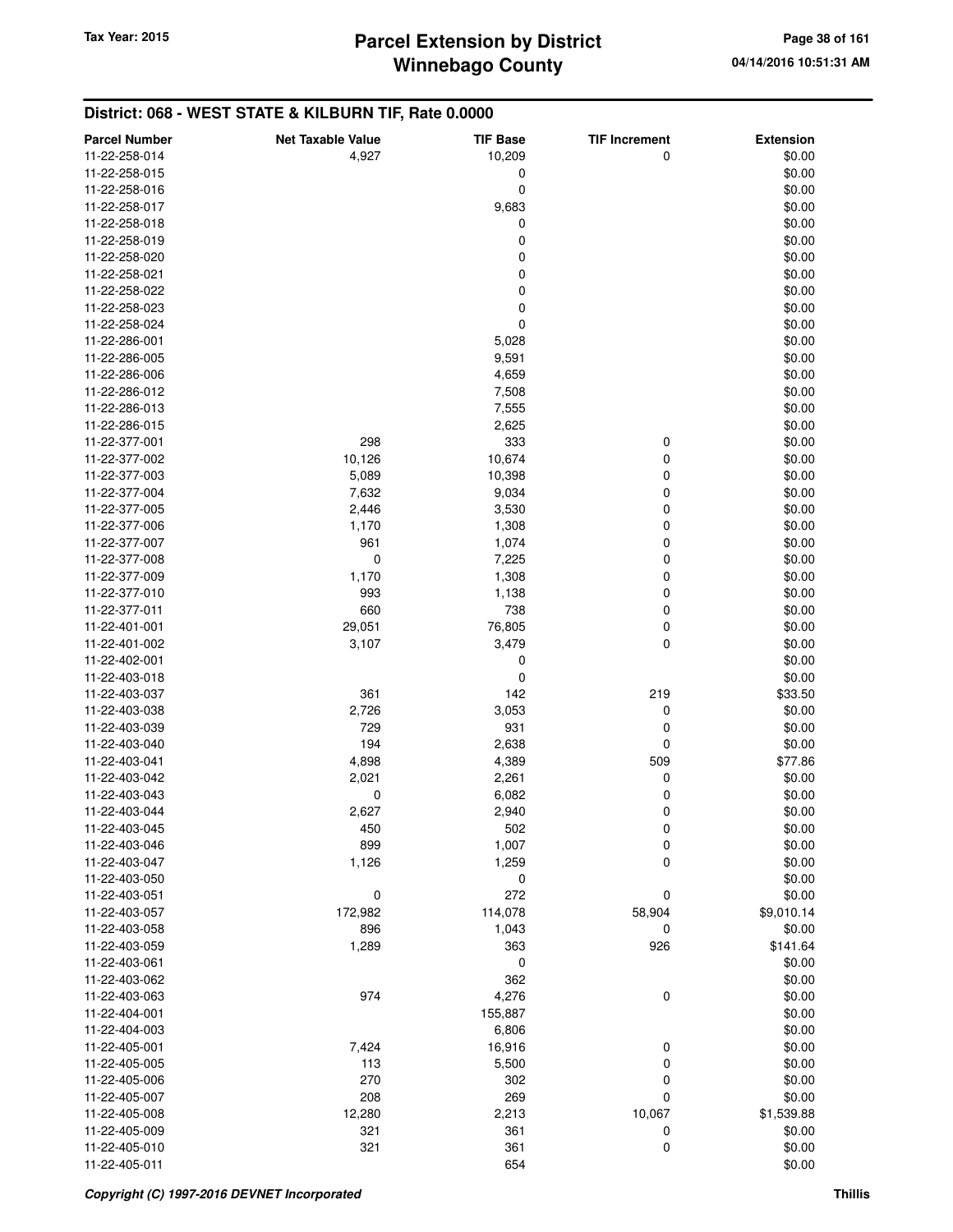## **District: 068 - WEST STATE & KILBURN TIF, Rate 0.0000**

| <b>Parcel Number</b>  | <b>Net Taxable Value</b> | <b>TIF Base</b> | <b>TIF Increment</b> | <b>Extension</b> |
|-----------------------|--------------------------|-----------------|----------------------|------------------|
| 11-22-405-012         |                          | 16,428          |                      | \$0.00           |
| 11-22-405-013         |                          | 436             |                      | \$0.00           |
| 11-22-405-014         | 391                      | 1,382           | $\mathbf 0$          | \$0.00           |
| 11-22-405-016         | 687                      | 13,169          | $\mathbf 0$          | \$0.00           |
| 11-22-405-017         | 378                      | 7,408           | 0                    | \$0.00           |
| 11-22-405-018         |                          | 0               |                      | \$0.00           |
| 11-22-429-025         |                          | 10,328          |                      | \$0.00           |
| 11-22-429-026         |                          | 10,328          |                      | \$0.00           |
| 11-22-433-015         |                          | 33,091          |                      | \$0.00           |
| 11-22-433-020         |                          | 35,454          |                      | \$0.00           |
| 11-22-451-001         | 25,816                   | 28,917          | $\pmb{0}$            | \$0.00           |
| 11-22-451-003         | 38,506                   | 58,816          | 0                    | \$0.00           |
| 11-22-452-001         |                          | $\mathbf 0$     |                      | \$0.00           |
| 11-22-453-002         | 32,668                   | 37,517          | $\mathbf 0$          | \$0.00           |
| 11-22-453-004         | 40,351                   | 45,199          | 0                    | \$0.00           |
| 11-22-453-005         | 12,332                   | 12,125          | 207                  | \$31.66          |
| 11-22-453-006         | 6,666                    | 4,944           | 1,722                | \$263.40         |
| 11-22-453-007         | 1,050                    | 1,173           | 0                    | \$0.00           |
| 11-22-453-008         | 524                      | 588             | 0                    | \$0.00           |
| 11-22-453-010         |                          | 0               |                      | \$0.00           |
| 11-22-453-012         | 9,117                    | 10,229          | 0                    | \$0.00           |
| 11-22-453-015         | 1,944                    | 0               | 1,944                | \$297.36         |
| 11-22-454-001         | 585                      | 654             | 0                    | \$0.00           |
| 11-22-454-002         | 290                      | 375             | $\mathbf 0$          | \$0.00           |
| 11-22-454-003         | 4,301                    | 5,862           | 0                    | \$0.00           |
| 11-22-454-005         | 116,355                  | 158,871         | 0                    | \$0.00           |
| 11-22-454-006         | 30,626                   | 37,387          | 0                    | \$0.00           |
| 11-22-457-001         | 19,446                   | 43,559          | 0                    | \$0.00           |
| 11-22-457-002         | 27,375                   | 37,554          | 0                    | \$0.00           |
| 11-22-458-001         |                          | 0               |                      | \$0.00           |
| 11-22-476-001         |                          | 2,906           |                      | \$0.00           |
| 11-22-476-002         |                          | 0               |                      | \$0.00           |
| 11-22-476-003         | 975                      | 2,393           | $\pmb{0}$            | \$0.00           |
| 11-22-476-005         |                          | 1,308           |                      | \$0.00           |
| 11-22-476-006         |                          | 5,854           |                      | \$0.00           |
| 11-22-476-007         |                          | 654             |                      | \$0.00           |
| 11-22-476-008         | 1,170                    | 1,308           | $\mathbf 0$          | \$0.00           |
| 11-22-476-009         | 1,170                    | 1,308           | 0                    | \$0.00           |
| 11-22-480-001         | 3,239                    | 1,811           | 1,428                | \$218.44         |
| 11-22-480-002         | 1,227                    | 1,371           | 0                    | \$0.00           |
| 11-22-480-009         | 15,659                   | 9,524           | 6,135                | \$938.44         |
| 11-22-480-013         | 11,984                   | 17,217          | 0                    | \$0.00           |
| <b>Totals for 068</b> | 895,538                  | 1,322,980       | 197,380              | \$30,191.92      |
|                       |                          |                 |                      | 146 Parcels      |

### **District: 088 - NORTH MAIN & AUBURN TIF, Rate 0.0000**

| <b>Parcel Number</b> | <b>Net Taxable Value</b> | <b>TIF Base</b> | <b>TIF Increment</b> | <b>Extension</b> |
|----------------------|--------------------------|-----------------|----------------------|------------------|
| 11-14-280-008        | 7,892                    | 24,227          | 0                    | \$0.00           |
| 11-14-280-009        | 9.494                    | 26.483          | 0                    | \$0.00           |
| 11-14-280-010        | 7,669                    | 23,297          | 0                    | \$0.00           |
| 11-14-280-015        | 9,784                    | 25,078          | 0                    | \$0.00           |
| 11-14-281-006        | 10,650                   | 18,361          | 0                    | \$0.00           |
| 11-14-281-007        | 9,392                    | 26.444          | 0                    | \$0.00           |
| 11-14-281-008        | 2,130                    | 2,389           | 0                    | \$0.00           |
| 11-14-281-009        | 4.474                    | 6,321           | 0                    | \$0.00           |
| 11-14-281-010        | 1,985                    | 2,580           | 0                    | \$0.00           |
| 11-14-281-014        | 2,421                    | 3,147           | 0                    | \$0.00           |
| 11-14-281-015        | 1,985                    | 2,580           | 0                    | \$0.00           |
| 11-14-281-016        | 3,550                    | 10,548          | 0                    | \$0.00           |
| 11-14-282-001        | 1.864                    | 25,530          | 0                    | \$0.00           |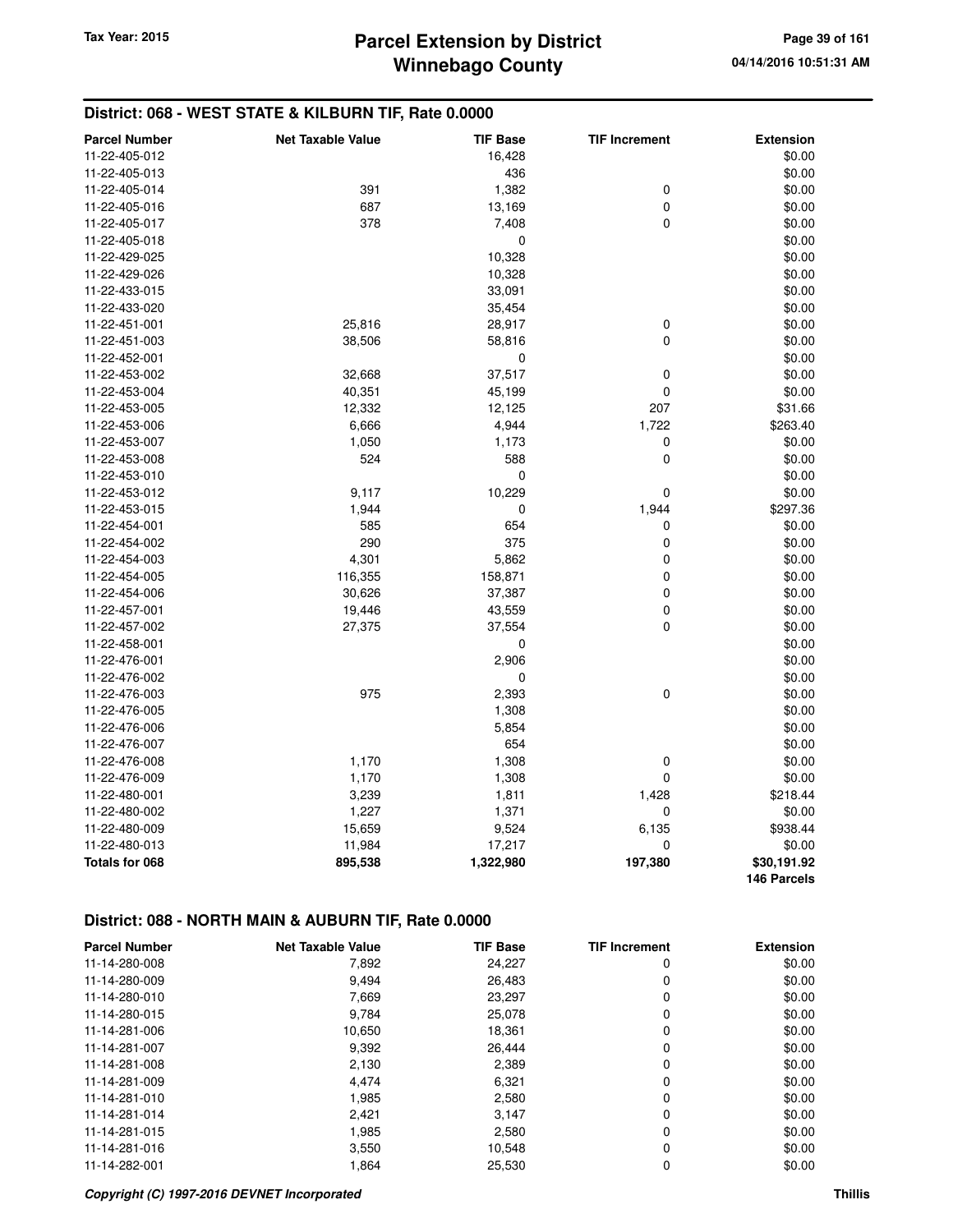## **Winnebago County** Tax Year: 2015 **Parcel Extension by District Page 40 of 161**

### **District: 088 - NORTH MAIN & AUBURN TIF, Rate 0.0000**

| <b>Parcel Number</b> | <b>Net Taxable Value</b> | <b>TIF Base</b> | <b>TIF Increment</b> | <b>Extension</b> |
|----------------------|--------------------------|-----------------|----------------------|------------------|
| 11-14-282-002        | 1,627                    | 20,327          | 0                    | \$0.00           |
| 11-14-282-003        | 2,421                    | 21,861          | 0                    | \$0.00           |
| 11-14-282-004        | 2,421                    | 24,667          | 0                    | \$0.00           |
| 11-14-282-005        | 2,130                    | 6,990           | 0                    | \$0.00           |
| 11-14-282-012        | 9,873                    | 77,611          | 0                    | \$0.00           |
| 11-14-282-013        | 12,158                   | 78,632          | 0                    | \$0.00           |
| 11-14-404-010        | 34,856                   | 122,416         | 0                    | \$0.00           |
| 11-14-404-011        | 6,100                    | 23,796          | 0                    | \$0.00           |
| 11-14-404-012        | 13,000                   | 22,740          | 0                    | \$0.00           |
| 11-14-404-013        | 7,867                    | 20,547          | 0                    | \$0.00           |
| 11-14-404-014        | 8,134                    | 21,737          | 0                    | \$0.00           |
| 11-14-404-015        | 8,436                    | 24,812          | 0                    | \$0.00           |
| 11-14-404-016        | 4,494                    | 22,538          | 0                    | \$0.00           |
| 11-14-404-017        | 8,646                    | 17,350          | 0                    | \$0.00           |
| 11-14-426-001        | 16,022                   | 21,667          | 0                    | \$0.00           |
| 11-14-426-002        | 11,101                   | 19,489          | 0                    | \$0.00           |
| 11-14-426-003        |                          | 0               |                      | \$0.00           |
| 11-14-426-004        | 20,793                   | 26,238          | 0                    | \$0.00           |
| 11-14-426-005        |                          | 0               |                      | \$0.00           |
| 11-14-426-006        | 33,347                   | 38,702          | 0                    | \$0.00           |
| 11-14-426-007        | 22,713                   | 26,061          | 0                    | \$0.00           |
| 11-14-426-008        | 25,959                   | 29,724          | 0                    | \$0.00           |
| 11-14-426-009        | 30,435                   | 32,736          | 0                    | \$0.00           |
| 11-14-426-010        | 19,029                   | 22,467          | 0                    | \$0.00           |
| 11-14-426-011        | 22,599                   | 32,722          | 0                    | \$0.00           |
| 11-14-426-012        | 26,446                   | 28,256          | 0                    | \$0.00           |
| 11-14-426-013        | 19,110                   | 27,793          | 0                    | \$0.00           |
| 11-14-426-014        | 25,913                   | 29,912          | 0                    | \$0.00           |
| 11-14-426-015        | 56,515                   | 64,302          | 0                    | \$0.00           |
| 11-14-427-009        |                          | 0               |                      | \$0.00           |
| 11-14-428-002        | 30,249                   | 52,308          | 0                    | \$0.00           |
| 11-14-428-003        | 26,484                   | 31,827          | 0                    | \$0.00           |
| 11-14-428-004        | 30,208                   | 36,496          | 0                    | \$0.00           |
| 11-14-428-005        | 3,124                    | 6,151           | 0                    | \$0.00           |
| 11-14-428-006        | 24,489                   | 34,457          | 0                    | \$0.00           |
| 11-14-428-008        | 35,589                   | 45,032          | 0                    | \$0.00           |
| 11-14-428-009        | 35,330                   | 24,022          | 11,308               | \$1,717.58       |
| 11-14-428-010        | 35,499                   | 37,554          | 0                    | \$0.00           |
| 11-14-428-011        | 18,520                   | 30,951          | 0                    | \$0.00           |
| 11-14-428-012        | 25,725                   | 24,217          | 1,508                | \$229.06         |
| 11-14-428-013        | 14,152                   | 20,778          | 0                    | \$0.00           |
| 11-14-428-015        | 15,991                   | 22,709          | 0                    | \$0.00           |
| 11-14-428-016        | 10,449                   | 23,413          | 0                    | \$0.00           |
| 11-14-428-017        | 18,458                   | 20,876          | 0                    | \$0.00           |
| 11-14-428-018        | 15,798                   | 22,179          | 0                    | \$0.00           |
| 11-14-428-019        | 192                      | 204             | 0                    | \$0.00           |
| 11-14-428-020        | 13,656                   | 20,292          | 0                    | \$0.00           |
| 11-14-428-021        | 23,064                   | 26,737          | 0                    | \$0.00           |
| 11-14-428-022        | 18,123                   | 28,310          | 0                    | \$0.00           |
| 11-14-428-024        | 13,753                   | 22,632          | 0                    | \$0.00           |
| 11-14-428-026        | 43,979                   | 38,482          | 5,497                | \$834.94         |
| 11-14-430-003        |                          | 14,405          |                      | \$0.00           |
| 11-14-430-004        | 38,251                   | 45,645          | 0                    | \$0.00           |
| 11-14-430-005        | 17,113                   | 25,431          | 0                    | \$0.00           |
| 11-14-430-033        |                          | 66,791          |                      | \$0.00           |
| 11-14-430-034        | 66,546                   | 88,641          | 0                    | \$0.00           |
| 11-14-430-035        | 62,875                   | 88,882          | 0                    | \$0.00           |
| Totals for 088       | 1,163,052                | 2,002,500       | 18,313               | \$2,781.58       |
|                      |                          |                 |                      | 70 Parcels       |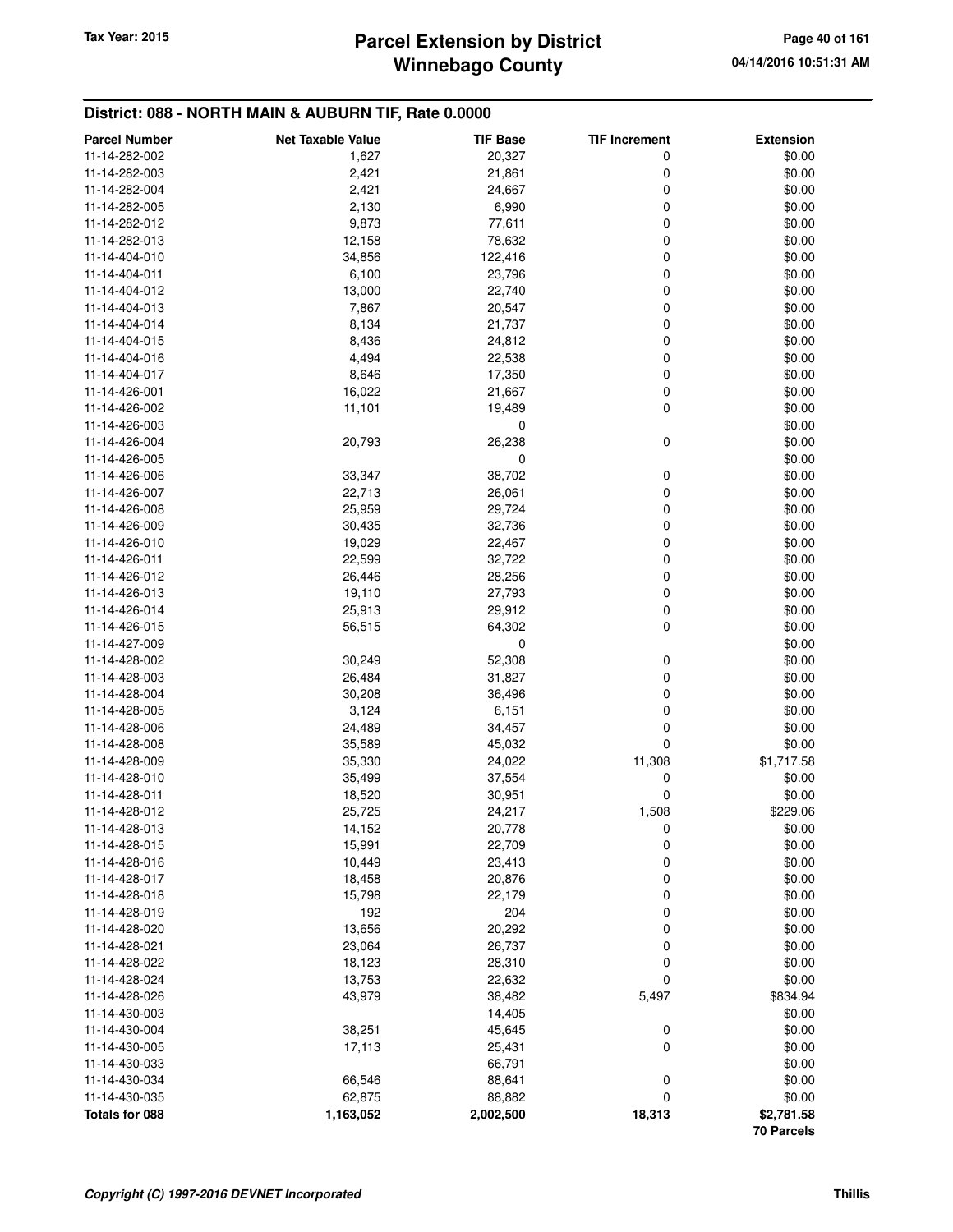## **Winnebago County Parcel Extension by District Tax Year: 2015 Page 41 of 161**

| <b>Parcel Number</b> | <b>Net Taxable Value</b> | <b>TIF Base</b> | <b>TIF Increment</b> | <b>Extension</b> |
|----------------------|--------------------------|-----------------|----------------------|------------------|
| 11-23-429-004        | 20,393                   | 31,896          | 0                    | \$0.00           |
| 11-23-429-006        | 1,755                    | 34,403          | 0                    | \$0.00           |
| 11-23-429-020        | 0                        | 159             | 0                    | \$0.00           |
| 11-23-429-021        | 5,965                    | 21,212          | 0                    | \$0.00           |
| 11-23-429-022        | 8,832                    | 22,781          | 0                    | \$0.00           |
| 11-23-429-023        | 11,388                   | 21,627          | 0                    | \$0.00           |
| 11-23-429-024        |                          |                 | 0                    |                  |
|                      | 7,496                    | 22,767          | 0                    | \$0.00           |
| 11-23-429-025        | 6,892                    | 23,546          |                      | \$0.00           |
| 11-23-429-026        | 6,996                    | 15,020          | 0                    | \$0.00           |
| 11-23-429-029        | 8,369                    | 32,317          | 0                    | \$0.00           |
| 11-23-429-030        | 5,787                    | 20,877          | 0                    | \$0.00           |
| 11-23-429-031        | 7,785                    | 16,607          | 0                    | \$0.00           |
| 11-23-429-032        | 4,619                    | 30,143          | 0                    | \$0.00           |
| 11-23-429-033        | 9,994                    | 25,682          | 0                    | \$0.00           |
| 11-23-429-034        | 13,212                   | 25,682          | 0                    | \$0.00           |
| 11-23-429-035        | 9,470                    | 11,732          | 0                    | \$0.00           |
| 11-23-430-001        | 5,981                    | 27,776          | 0                    | \$0.00           |
| 11-23-430-002        | 496                      | 20,194          | 0                    | \$0.00           |
| 11-23-430-003        | 4,997                    | 19,245          | 0                    | \$0.00           |
| 11-23-430-004        | 19,998                   | 31,662          | 0                    | \$0.00           |
| 11-23-430-005        | 19,998                   | 30,887          | 0                    | \$0.00           |
| 11-23-430-006        | 19,998                   | 31,097          | 0                    | \$0.00           |
| 11-23-430-007        | 6,658                    | 22,989          | 0                    | \$0.00           |
| 11-23-430-008        | 12,406                   | 34,507          | 0                    | \$0.00           |
| 11-23-430-009        | 14,681                   | 26,471          | 0                    | \$0.00           |
| 11-23-430-010        | 7,059                    | 21,817          | 0                    | \$0.00           |
| 11-23-430-011        | 6,159                    | 23,641          | 0                    | \$0.00           |
| 11-23-430-012        | 6,345                    | 22,227          | 0                    | \$0.00           |
| 11-23-430-015        | 6,915                    | 30,857          | 0                    | \$0.00           |
| 11-23-430-016        | 10,980                   | 28,221          | 0                    | \$0.00           |
| 11-23-430-017        | 19,320                   | 21,219          | 0                    | \$0.00           |
| 11-23-430-018        | 10,928                   | 19,840          | 0                    | \$0.00           |
| 11-23-430-019        | 9,066                    | 27,242          | 0                    | \$0.00           |
| 11-23-430-020        | 10,021                   | 11,561          | 0                    | \$0.00           |
| 11-23-430-021        | 4,863                    | 16,861          | 0                    | \$0.00           |
| 11-23-430-022        | 5,496                    | 18,395          | 0                    | \$0.00           |
| 11-23-430-023        | 9,171                    | 16,097          | 0                    | \$0.00           |
| 11-23-430-026        | 11,811                   | 13,038          | 0                    | \$0.00           |
| 11-23-430-027        |                          |                 | 0                    |                  |
|                      | 3,300                    | 10,244          |                      | \$0.00           |
| 11-23-430-028        | 8,000                    | 13,407          | 0                    | \$0.00           |
| 11-23-430-029        | 5,121                    | 15,072          | $\mathbf 0$          | \$0.00           |
| 11-23-430-030        | 9,402                    | 22,831          | 0                    | \$0.00           |
| 11-23-430-031        | 6,602                    | 13,526          | 0                    | \$0.00           |
| 11-23-480-001        | 15,687                   | 25,324          | 0                    | \$0.00           |
| 11-23-480-002        | 17,778                   | 18,493          | 0                    | \$0.00           |
| 11-23-480-003        | 17,615                   | 18,317          | 0                    | \$0.00           |
| 11-23-480-004        | 22,559                   | 36,337          | 0                    | \$0.00           |
| 11-23-480-005        | 3,673                    | 5,759           | 0                    | \$0.00           |
| 11-23-480-006        | 24,333                   | 35,026          | 0                    | \$0.00           |
| 11-23-480-007        | 21,334                   | 35,462          | 0                    | \$0.00           |
| 11-23-480-008        | 11,363                   | 14,897          | 0                    | \$0.00           |
| 11-23-480-009        | 21,961                   | 28,636          | 0                    | \$0.00           |
| 11-23-480-010        | 7,496                    | 20,188          | 0                    | \$0.00           |
| 11-23-480-011        | 1,391                    | 24,572          | $\mathbf 0$          | \$0.00           |
| 11-23-480-012        |                          | 0               |                      | \$0.00           |
| 11-23-480-013        | 7,496                    | 12,529          | 0                    | \$0.00           |
| 11-23-480-014        | 7,332                    | 21,954          | 0                    | \$0.00           |
| 11-23-480-015        | 5,868                    | 19,768          | 0                    | \$0.00           |
| 11-23-480-016        | 5,798                    | 16,603          | $\mathbf 0$          | \$0.00           |
| 11-23-480-017        | 10,153                   | 11,905          | 0                    | \$0.00           |
| 11-23-480-018        | 25,331                   | 39,001          | 0                    | \$0.00           |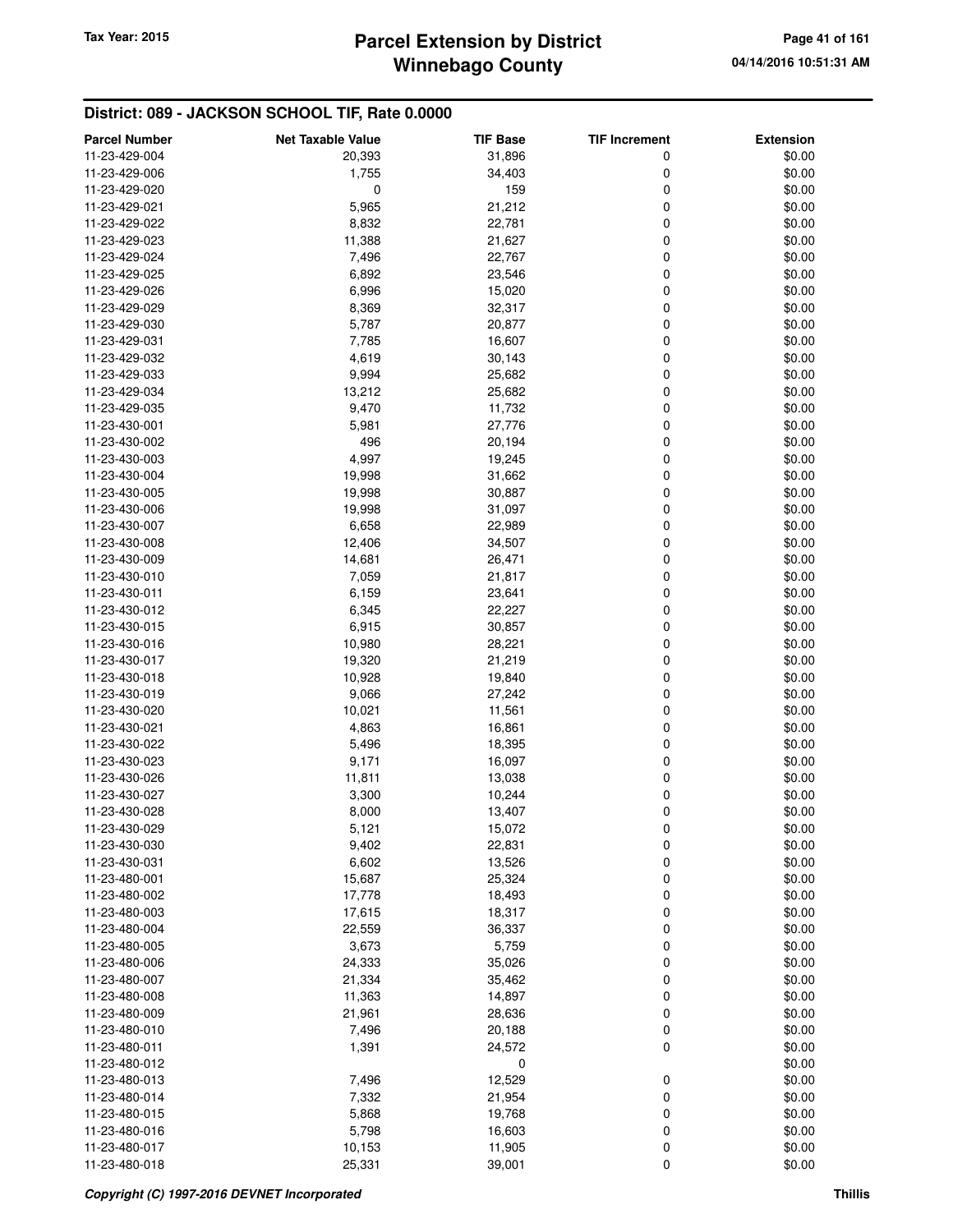## **Winnebago County Parcel Extension by District Tax Year: 2015 Page 42 of 161**

| <b>Parcel Number</b> | <b>Net Taxable Value</b> | <b>TIF Base</b> | <b>TIF Increment</b> | <b>Extension</b> |
|----------------------|--------------------------|-----------------|----------------------|------------------|
| 11-23-480-019        | 1,147                    | 17,105          | 0                    | \$0.00           |
| 11-23-480-020        | 9,019                    | 17,363          | 0                    | \$0.00           |
| 11-23-480-021        | 11,965                   | 26,810          | 0                    | \$0.00           |
| 11-23-480-022        | 28,012                   | 36,439          | 0                    | \$0.00           |
| 11-23-480-023        | 7,215                    | 16,347          | 0                    | \$0.00           |
| 11-23-480-024        | 6,473                    | 18,003          | 0                    | \$0.00           |
| 11-23-480-025        | 5,798                    | 20,313          | 0                    | \$0.00           |
| 11-23-480-026        | 10,000                   | 18,947          | 0                    | \$0.00           |
| 11-23-480-027        | 4,519                    | 19,602          | 0                    | \$0.00           |
| 11-23-480-028        | 8,720                    | 25,162          | 0                    | \$0.00           |
| 11-23-481-001        | 39,094                   | 40,863          | 0                    | \$0.00           |
| 11-23-481-002        | 3,201                    | 1,649           | 1,552                | \$237.40         |
| 11-23-481-003        | 8,521                    | 17,871          | 0                    | \$0.00           |
| 11-23-481-004        | 3,430                    | 1,767           | 1,663                | \$254.38         |
| 11-23-481-005        | 0                        | 87              | 0                    | \$0.00           |
| 11-23-481-006        | 267                      | 399             | 0                    | \$0.00           |
| 11-23-481-007        | 5,584                    | 11,399          | 0                    | \$0.00           |
| 11-23-481-008        | 10,697                   | 19,876          | 0                    | \$0.00           |
| 11-23-481-009        | 6,225                    | 10,572          | 0                    | \$0.00           |
| 11-23-481-010        | 6,275                    | 14,605          | 0                    | \$0.00           |
| 11-23-481-011        | 996                      | 14,988          | 0                    | \$0.00           |
| 11-23-481-012        | 7,991                    | 14,754          | 0                    | \$0.00           |
| 11-23-481-013        | 11,331                   | 21,646          | 0                    | \$0.00           |
| 11-23-481-014        | 4,927                    | 20,489          | 0                    | \$0.00           |
| 11-23-481-015        | 9,404                    | 20,025          | 0                    | \$0.00           |
| 11-23-481-016        | 0                        | 12,917          | 0                    | \$0.00           |
| 11-23-481-017        | 9,296                    | 27,332          | 0                    | \$0.00           |
| 11-23-481-018        | 6,496                    | 20,619          | 0                    | \$0.00           |
| 11-23-481-019        | 10,465                   | 19,765          | 0                    | \$0.00           |
| 11-23-481-020        | 13,868                   | 22,400          | 0                    | \$0.00           |
| 11-23-481-021        | 5,367                    | 19,951          | 0                    | \$0.00           |
| 11-23-481-022        | 857                      | 12,486          | 0                    | \$0.00           |
| 11-23-481-023        | 718                      | 16,237          | 0                    | \$0.00           |
| 11-23-481-024        | 11,644                   | 20,340          | 0                    | \$0.00           |
| 11-23-481-025        | 7,437                    | 20,885          | 0                    | \$0.00           |
| 11-23-481-026        | 23,333                   | 49,125          | 0                    | \$0.00           |
| 11-23-481-027        | 10,024                   | 16,672          | 0                    | \$0.00           |
| 11-23-481-028        | 6,229                    | 16,152          | 0                    | \$0.00           |
| 11-23-481-029        | 13,524                   | 23,865          | 0                    | \$0.00           |
| 11-23-481-030        | 3,698                    | 22,506          | 0                    | \$0.00           |
| 11-23-481-031        | 10,136                   | 17,026          | 0                    | \$0.00           |
| 11-23-481-032        | 7,007                    | 17,472          | 0                    | \$0.00           |
| 11-23-482-001        | 2,659                    | 3,605           | 0                    | \$0.00           |
| 11-23-482-002        | 14,119                   | 23,393          | 0                    | \$0.00           |
| 11-23-482-003        | 9,177                    | 21,768          | 0                    | \$0.00           |
| 11-23-482-004        | 9,601                    | 20,292          | 0                    | \$0.00           |
| 11-23-482-005        | 10,238                   | 25,578          | 0                    | \$0.00           |
| 11-23-482-006        | 7,852                    | 20,282          | 0                    | \$0.00           |
| 11-23-482-007        | 152,761                  | 188,117         | 0                    | \$0.00           |
| 11-23-482-008        | 9,304                    | 22,652          | 0                    | \$0.00           |
| 11-23-482-009        | 766                      | 2,565           | 0                    | \$0.00           |
| 11-23-482-010        | 0                        | 407             | 0                    | \$0.00           |
| 11-23-482-011        | 2,431                    | 2,978           | 0                    | \$0.00           |
| 11-23-482-012        | 21,336                   | 50,619          | 0                    | \$0.00           |
| 11-23-482-013        | 42,238                   | 51,870          | 0                    | \$0.00           |
| 11-23-482-014        | 346,749                  | 391,298         | 0                    | \$0.00           |
| 11-23-482-015        | 6,179                    | 6,783           | 0                    | \$0.00           |
| 11-23-482-016        | 138,244                  | 170,838         | 0                    | \$0.00           |
| 11-23-483-001        | 1,453                    | 1,604           | 0                    | \$0.00           |
| 11-23-483-002        | 23,845                   | 24,750          | 0                    | \$0.00           |
| 11-23-484-001        | 28,203                   | 35,430          | 0                    | \$0.00           |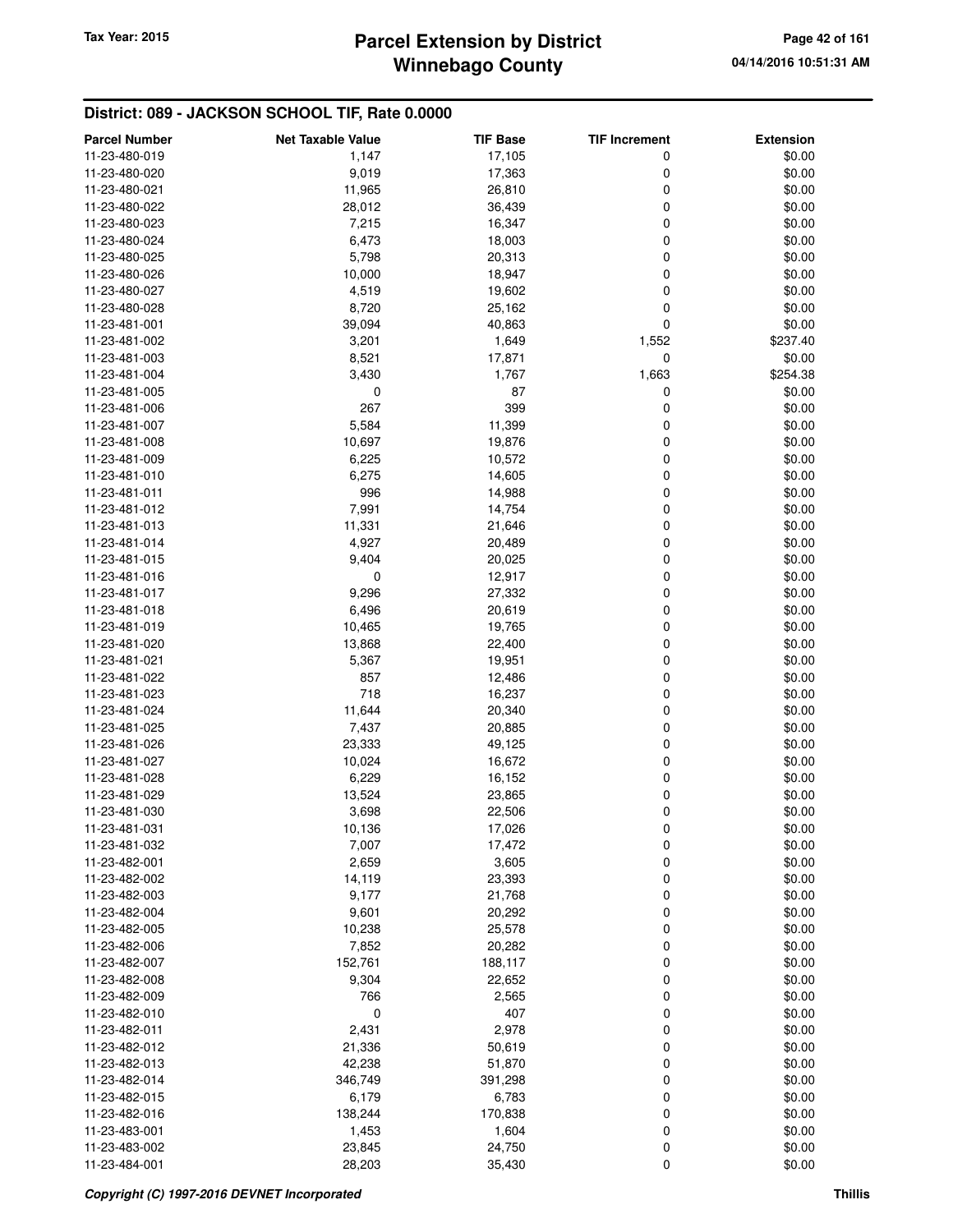# **Winnebago County** Tax Year: 2015 **Parcel Extension by District Page 43 of 161**

| <b>Parcel Number</b> | <b>Net Taxable Value</b> | <b>TIF Base</b> | <b>TIF Increment</b> | <b>Extension</b> |
|----------------------|--------------------------|-----------------|----------------------|------------------|
| 11-23-485-001        | 10,103                   | 16,626          | 0                    | \$0.00           |
| 11-23-485-002        | 9,381                    | 21,974          | 0                    | \$0.00           |
| 11-23-485-003        | 11,830                   | 21,115          | 0                    | \$0.00           |
| 11-23-485-004        | 6,136                    | 13,154          | 0                    | \$0.00           |
| 11-23-485-005        | 1,795                    | 2,313           | 0                    | \$0.00           |
| 11-23-485-006        |                          | 96,177          |                      | \$0.00           |
| 11-24-305-009        | 7,210                    | 19,461          | 0                    | \$0.00           |
| 11-24-305-010        | 14,663                   | 25,947          | 0                    | \$0.00           |
| 11-24-305-011        | 14,420                   | 24,679          | 0                    | \$0.00           |
| 11-24-305-012        | 7,496                    | 22,476          | 0                    | \$0.00           |
| 11-24-305-013        | 18,003                   | 32,575          | 0                    | \$0.00           |
| 11-24-305-014        | 4,333                    | 26,054          | 0                    | \$0.00           |
| 11-24-305-015        | 12,383                   | 27,388          | 0                    | \$0.00           |
| 11-24-306-003        | 5,740                    | 24,964          | 0                    | \$0.00           |
|                      |                          |                 | 0                    |                  |
| 11-24-306-004        | 10,948                   | 23,592          |                      | \$0.00           |
| 11-24-306-016        | 9,048                    | 23,728          | 0                    | \$0.00           |
| 11-24-306-017        | 8,193                    | 24,285          | 0<br>0               | \$0.00           |
| 11-24-306-018        | 10,097                   | 16,897          |                      | \$0.00           |
| 11-24-306-019        | 8,495                    | 24,614          | 0                    | \$0.00           |
| 11-24-306-020        | 7,496                    | 21,789          | 0                    | \$0.00           |
| 11-24-306-021        | 8,890                    | 17,559          | 0                    | \$0.00           |
| 11-24-306-022        | 8,532                    | 23,962          | 0                    | \$0.00           |
| 11-24-306-023        | 7,448                    | 17,420          | 0                    | \$0.00           |
| 11-24-306-024        | 8,222                    | 21,227          | 0                    | \$0.00           |
| 11-24-306-025        | 5,020                    | 19,948          | 0                    | \$0.00           |
| 11-24-306-026        | 8,857                    | 30,670          | 0                    | \$0.00           |
| 11-24-307-005        | 5,791                    | 22,727          | 0                    | \$0.00           |
| 11-24-307-006        | 6,577                    | 13,604          | 0                    | \$0.00           |
| 11-24-307-014        | 15,146                   | 26,952          | 0                    | \$0.00           |
| 11-24-307-015        | 10,188                   | 22,061          | 0                    | \$0.00           |
| 11-24-307-016        | 16,319                   | 22,442          | 0                    | \$0.00           |
| 11-24-307-017        | 9,239                    | 19,916          | 0                    | \$0.00           |
| 11-24-307-018        | 8,155                    | 26,214          | 0                    | \$0.00           |
| 11-24-307-019        | 11,205                   | 24,732          | 0                    | \$0.00           |
| 11-24-307-020        | 7,241                    | 24,145          | 0                    | \$0.00           |
| 11-24-307-021        | 19,612                   | 31,177          | 0                    | \$0.00           |
| 11-24-307-024        | 6,425                    | 18,166          | 0                    | \$0.00           |
| 11-24-307-025        | 10,575                   | 17,667          | 0                    | \$0.00           |
| 11-24-308-001        | 21,049                   | 28,541          | 0                    | \$0.00           |
| 11-24-308-002        | 21,049                   | 28,541          | 0                    | \$0.00           |
| 11-24-308-003        | 13,167                   | 24,656          | 0                    | \$0.00           |
| 11-24-308-004        | 8,666                    | 28,295          | 0                    | \$0.00           |
| 11-24-308-005        | 12,788                   | 24,220          | 0                    | \$0.00           |
| 11-24-308-006        | 11,417                   | 22,823          | 0                    | \$0.00           |
| 11-24-308-007        | 1,448                    | 1,865           | 0                    | \$0.00           |
| 11-24-308-008        | 7,400                    | 20,507          | 0                    | \$0.00           |
| 11-24-308-009        | 8,343                    | 22,994          | 0                    | \$0.00           |
| 11-24-308-010        | 7,252                    | 24,422          | 0                    | \$0.00           |
| 11-24-308-011        | 11,831                   | 19,803          | 0                    | \$0.00           |
| 11-24-308-012        | 5,996                    | 22,923          | 0                    | \$0.00           |
| 11-24-308-013        | 6,496                    | 22,837          | 0                    | \$0.00           |
| 11-24-309-001        | 9,251                    | 25,505          | 0                    | \$0.00           |
| 11-24-309-002        | 7,728                    | 22,425          | 0                    | \$0.00           |
| 11-24-309-003        | 10,594                   | 21,139          | 0                    | \$0.00           |
| 11-24-309-004        | 10,773                   | 17,068          | 0                    | \$0.00           |
| 11-24-309-005        | 7,496                    | 18,209          | 0                    | \$0.00           |
| 11-24-309-006        | 4,772                    | 20,617          | 0                    | \$0.00           |
| 11-24-309-007        | 8,598                    | 17,427          | 0                    | \$0.00           |
| 11-24-309-008        | 8,948                    | 21,140          | 0                    | \$0.00           |
| 11-24-309-009        | 1,685                    | 23,921          | 0                    | \$0.00           |
| 11-24-309-012        | 6,602                    | 25,341          | 0                    | \$0.00           |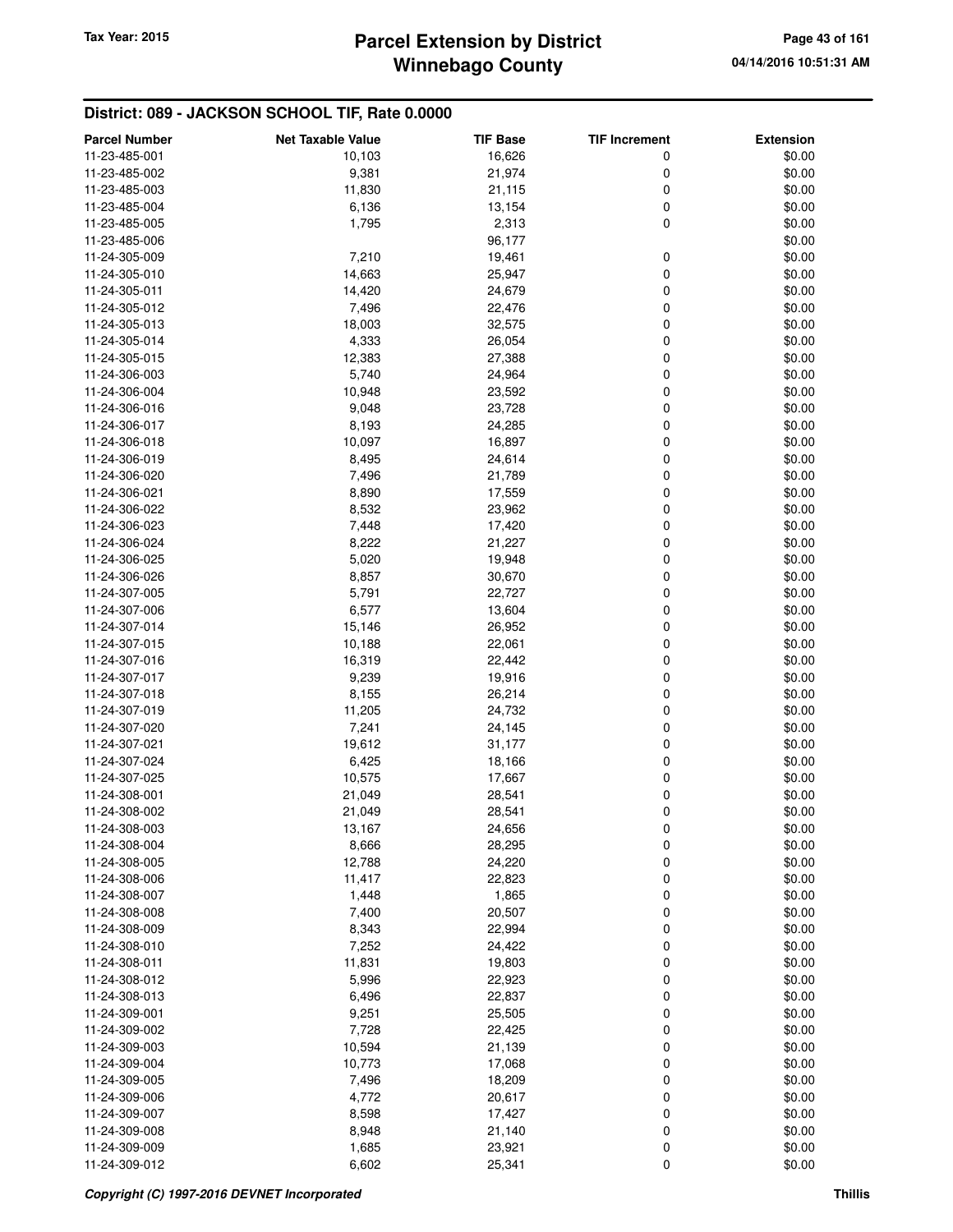# **Winnebago County** Tax Year: 2015 **Parcel Extension by District Page 44 of 161**

| <b>Parcel Number</b> | <b>Net Taxable Value</b> | <b>TIF Base</b> | <b>TIF Increment</b> | <b>Extension</b> |
|----------------------|--------------------------|-----------------|----------------------|------------------|
| 11-24-309-013        | 6,586                    | 26,350          | 0                    | \$0.00           |
| 11-24-309-014        | 24,517                   | 34,225          | 0                    | \$0.00           |
| 11-24-309-015        | 4,997                    | 18,276          | 0                    | \$0.00           |
| 11-24-309-016        | 6,282                    | 16,335          | 0                    | \$0.00           |
| 11-24-309-017        | 9,275                    | 23,259          | 0                    | \$0.00           |
| 11-24-309-018        | 3,693                    | 19,309          | 0                    | \$0.00           |
| 11-24-309-019        | 9,934                    | 20,173          | 0                    | \$0.00           |
| 11-24-309-020        | 4,997                    | 16,971          | 0                    | \$0.00           |
| 11-24-309-021        | 11,285                   | 13,340          | 0                    | \$0.00           |
| 11-24-309-022        | 7,263                    | 19,402          | 0                    | \$0.00           |
| 11-24-309-023        | 13,651                   | 20,003          | 0                    | \$0.00           |
| 11-24-309-024        | 10,285                   | 25,821          | 0                    | \$0.00           |
| 11-24-309-025        | 7,496                    | 22,000          | 0                    | \$0.00           |
| 11-24-309-026        | 5,868                    | 16,710          | 0                    | \$0.00           |
| 11-24-309-027        | 8,853                    | 18,348          | 0                    | \$0.00           |
| 11-24-309-028        | 8,198                    | 27,838          | 0                    | \$0.00           |
| 11-24-310-001        | 13,641                   | 23,666          | 0                    | \$0.00           |
| 11-24-310-004        | 19,809                   | 27,385          | 0                    | \$0.00           |
| 11-24-310-005        | 13,167                   | 34,053          | 0                    | \$0.00           |
| 11-24-310-006        | 14,840                   | 27,855          | 0                    | \$0.00           |
| 11-24-310-007        | 20,234                   | 35,250          | 0                    | \$0.00           |
| 11-24-310-008        | 13,397                   | 24,051          | 0                    | \$0.00           |
| 11-24-310-009        | 12,143                   | 22,104          | 0                    | \$0.00           |
| 11-24-310-010        | 11,319                   | 21,293          | 0                    | \$0.00           |
| 11-24-310-011        | 8,090                    | 27,434          | 0                    | \$0.00           |
| 11-24-310-012        | 20,229                   | 34,274          | 0                    | \$0.00           |
| 11-24-310-013        | 9,801                    | 19,416          | 0                    | \$0.00           |
| 11-24-310-014        | 10,444                   | 21,444          | 0                    | \$0.00           |
| 11-24-310-015        | 13,270                   | 19,002          | 0                    | \$0.00           |
| 11-24-310-016        | 932                      | 19,583          | 0                    | \$0.00           |
| 11-24-310-017        | 13,248                   | 30,420          | 0                    | \$0.00           |
| 11-24-310-018        | 12,750                   | 21,615          | 0                    | \$0.00           |
| 11-24-310-019        | 8,160                    | 16,694          | 0                    | \$0.00           |
| 11-24-310-020        | 10,274                   | 22,162          | 0                    | \$0.00           |
| 11-24-310-021        | 8,096                    | 16,161          | 0                    | \$0.00           |
| 11-24-310-022        | 11,589                   | 16,668          | 0                    | \$0.00           |
| 11-24-310-024        | 18,401                   | 6,434           | 11,967               | \$1,830.52       |
| 11-24-310-025        | 8,594                    | 19,501          | 0                    | \$0.00           |
| 11-24-310-026        | 11,210                   | 21,214          | 0                    | \$0.00           |
| 11-24-310-027        | 18,614                   | 21,688          | 0                    | \$0.00           |
| 11-24-351-001        | 5,846                    | 16,717          | 0                    | \$0.00           |
| 11-24-351-002        | 9,436                    | 20,358          | 0                    | \$0.00           |
| 11-24-351-003        | 6,966                    | 16,349          | 0                    | \$0.00           |
| 11-24-351-004        | 11,599                   | 17,770          | 0                    | \$0.00           |
| 11-24-351-005        | 4,832                    | 21,891          | 0                    | \$0.00           |
| 11-24-351-006        | 8,103                    | 26,034          | 0                    | \$0.00           |
| 11-24-351-007        | 10,114                   | 29,569          | 0                    | \$0.00           |
| 11-24-351-008        | 5,474                    | 25,654          | 0                    | \$0.00           |
| 11-24-351-009        | 1,892                    | 14,112          | 0                    | \$0.00           |
| 11-24-351-010        | 8,355                    | 21,077          | 0                    | \$0.00           |
| 11-24-351-011        | 8,321                    | 22,117          | 0                    | \$0.00           |
| 11-24-351-012        | 11,263                   | 20,281          | 0                    | \$0.00           |
| 11-24-351-013        | 6,602                    | 20,714          | 0                    | \$0.00           |
| 11-24-352-003        | 9,918                    | 16,389          | 0                    | \$0.00           |
| 11-24-352-004        | 10,062                   | 20,033          | 0                    | \$0.00           |
| 11-24-352-005        | 4,985                    | 19,679          | 0                    | \$0.00           |
| 11-24-352-006        | 17,442                   | 26,635          | 0                    | \$0.00           |
| 11-24-352-007        | 4,893                    | 13,247          | 0                    | \$0.00           |
| 11-24-352-008        | 6,315                    | 20,215          | 0                    | \$0.00           |
| 11-24-352-009        | 3,251                    | 19,350          | 0                    | \$0.00           |
| 11-24-352-010        | 6,194                    | 19,671          | 0                    | \$0.00           |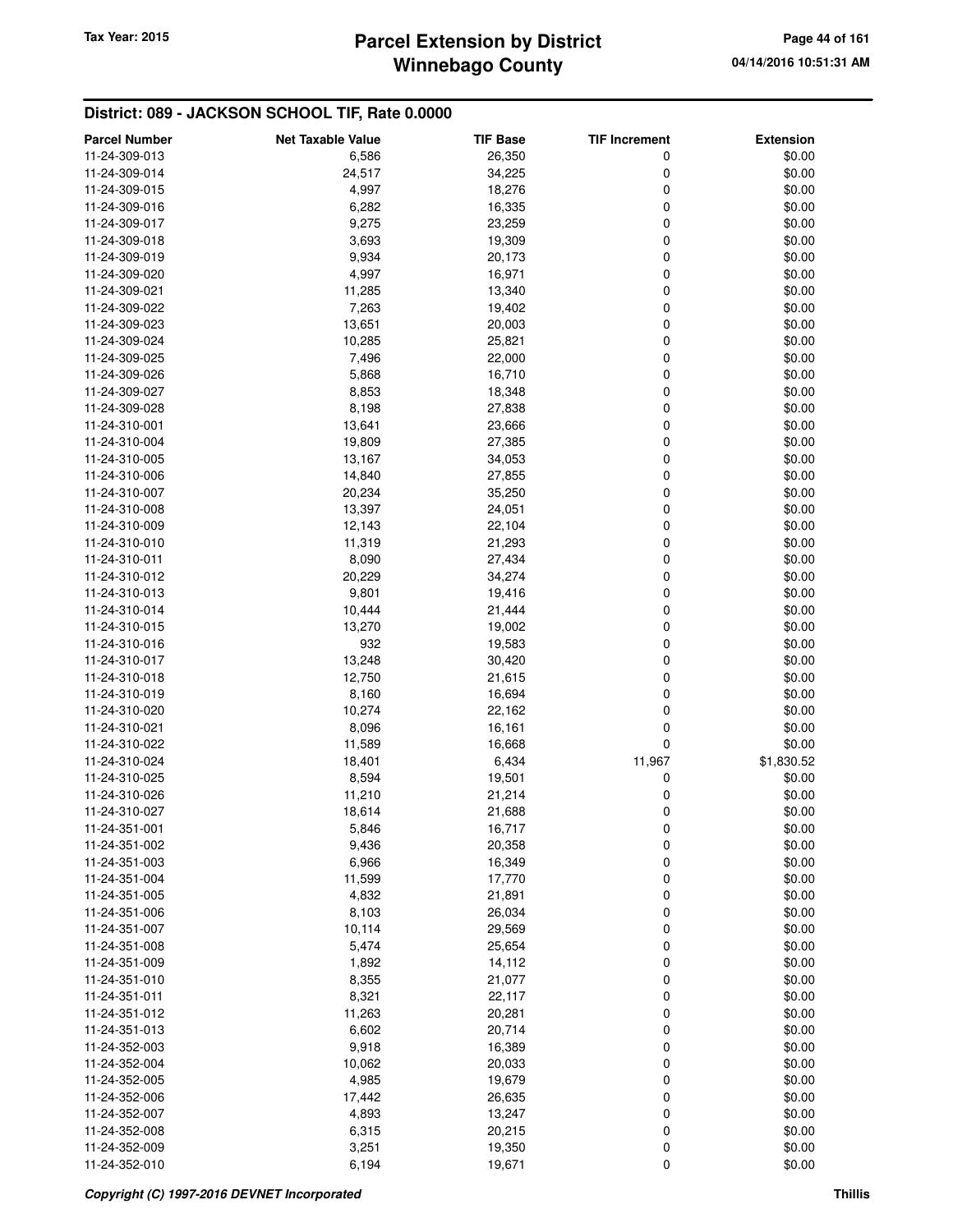## **Winnebago County Parcel Extension by District Tax Year: 2015 Page 45 of 161**

| <b>Parcel Number</b>           | <b>Net Taxable Value</b> | <b>TIF Base</b>  | <b>TIF Increment</b> | <b>Extension</b> |
|--------------------------------|--------------------------|------------------|----------------------|------------------|
| 11-24-352-011                  | 1,338                    | 1,673            | 0                    | \$0.00           |
| 11-24-352-012                  | 4,393                    | 11,244           | 0                    | \$0.00           |
| 11-24-352-013                  | 8,646                    | 24,333           | 0                    | \$0.00           |
| 11-24-352-014                  | 13,198                   | 26,305           | 0                    | \$0.00           |
| 11-24-352-015                  | 4,199                    | 18,171           | 0                    | \$0.00           |
| 11-24-352-016                  | 10,720                   | 27,284           | 0                    | \$0.00           |
| 11-24-352-017                  | 6,867                    | 21,768           | 0                    | \$0.00           |
| 11-24-352-018                  | 16,376                   | 30,673           | 0                    | \$0.00           |
| 11-24-352-019                  | 4,167                    | 16,814           | 0                    | \$0.00           |
| 11-24-352-020                  | 5,496                    | 16,895           | 0                    | \$0.00           |
| 11-24-352-021                  | 8,797                    | 22,193           | 0                    | \$0.00           |
| 11-24-352-022                  | 7,203                    | 25,163           | 0                    | \$0.00           |
| 11-24-352-023                  | 5,616                    | 23,909           | 0                    | \$0.00           |
| 11-24-352-024                  | 14,017                   | 26,448           | 0                    | \$0.00           |
| 11-24-352-025                  | 1,496                    | 22,077           | 0                    | \$0.00           |
| 11-24-352-026                  | 9,740                    | 17,957           | 0                    | \$0.00           |
| 11-24-352-027                  | 5,496                    | 15,817           | 0                    | \$0.00           |
| 11-24-352-028                  | 23,580                   | 25,674           | 0                    | \$0.00           |
| 11-24-353-001                  |                          | 0                |                      | \$0.00           |
| 11-24-353-002                  | 14,642                   | 31,050           | 0                    | \$0.00           |
| 11-24-353-003                  | 5,707                    | 12,302           | 0                    | \$0.00           |
| 11-24-353-006                  | 17,772                   | 30,133           | 0                    | \$0.00           |
| 11-24-353-007                  | 12,578                   | 22,088           | 0                    | \$0.00           |
| 11-24-353-008                  | 19,176                   | 32,734           | 0                    | \$0.00           |
| 11-24-353-009                  | 17,262                   |                  | 0                    | \$0.00           |
| 11-24-353-010                  |                          | 25,583           | 0                    |                  |
| 11-24-353-011                  | 14,531<br>17,362         | 24,377           | 0                    | \$0.00<br>\$0.00 |
| 11-24-353-012                  | 17,309                   | 27,984<br>29,697 | 0                    | \$0.00           |
| 11-24-354-001                  | 12,999                   | 26,453           | 0                    | \$0.00           |
| 11-24-354-002                  | 7,751                    | 22,690           | 0                    | \$0.00           |
| 11-24-354-003                  | 13,362                   | 25,966           | 0                    | \$0.00           |
| 11-24-354-004                  |                          |                  | 0                    | \$0.00           |
| 11-24-354-005                  | 15,961<br>16,237         | 38,374<br>25,393 | 0                    | \$0.00           |
| 11-24-354-006                  | 9,939                    | 16,721           | 0                    | \$0.00           |
| 11-24-354-007                  | 7,437                    | 18,777           | 0                    | \$0.00           |
| 11-24-354-008                  | 5,903                    | 17,230           | 0                    | \$0.00           |
| 11-24-354-009                  |                          |                  | 0                    |                  |
| 11-24-354-010                  | 5,029<br>3,750           | 22,051<br>25,596 | 0                    | \$0.00<br>\$0.00 |
| 11-24-354-011                  | 11,980                   | 12,662           | 0                    | \$0.00           |
| 11-24-354-012                  | 6,496                    | 17,673           | 0                    | \$0.00           |
| 11-24-354-013                  | 6,996                    | 19,095           | 0                    | \$0.00           |
| 11-24-354-014                  | 13,564                   | 19,521           |                      | \$0.00           |
| 11-24-354-015                  | 4,846                    | 13,726           | 0<br>0               | \$0.00           |
| 11-24-354-016                  | 4,649                    | 16,343           | 0                    | \$0.00           |
| 11-24-354-017                  | 7,999                    | 15,232           | 0                    | \$0.00           |
| 11-24-355-001                  |                          |                  | 0                    | \$0.00           |
| 11-24-355-002                  | 5,438                    | 22,092<br>18,102 |                      | \$0.00           |
| 11-24-355-003                  | 8,658<br>12,019          | 20,535           | 0<br>0               | \$0.00           |
| 11-24-355-004                  | 5,496                    | 13,979           | 0                    | \$0.00           |
| 11-24-355-005                  | 7,995                    | 15,579           | 0                    | \$0.00           |
| 11-24-355-006                  | 10,062                   | 21,509           | 0                    | \$0.00           |
| 11-24-355-007                  |                          |                  |                      | \$0.00           |
| 11-24-355-008                  | 7,762<br>6,314           | 25,874<br>11,073 | 0<br>0               | \$0.00           |
| 11-24-355-009                  | 6,996                    | 23,619           | 0                    | \$0.00           |
|                                |                          |                  | 0                    |                  |
| 11-24-355-010<br>11-24-355-011 | 5,253                    | 18,518           | 0                    | \$0.00<br>\$0.00 |
| 11-24-355-012                  | 14,206                   | 29,647           | 0                    | \$0.00           |
| 11-24-355-013                  | 5,253<br>6,860           | 16,908<br>11,833 | 0                    | \$0.00           |
|                                |                          |                  |                      |                  |
| 11-24-355-014                  | 4,063                    | 14,559           | 0                    | \$0.00           |
| 11-24-355-015<br>11-24-355-016 | 6,665<br>6,496           | 11,926<br>15,540 | 0<br>0               | \$0.00<br>\$0.00 |
|                                |                          |                  |                      |                  |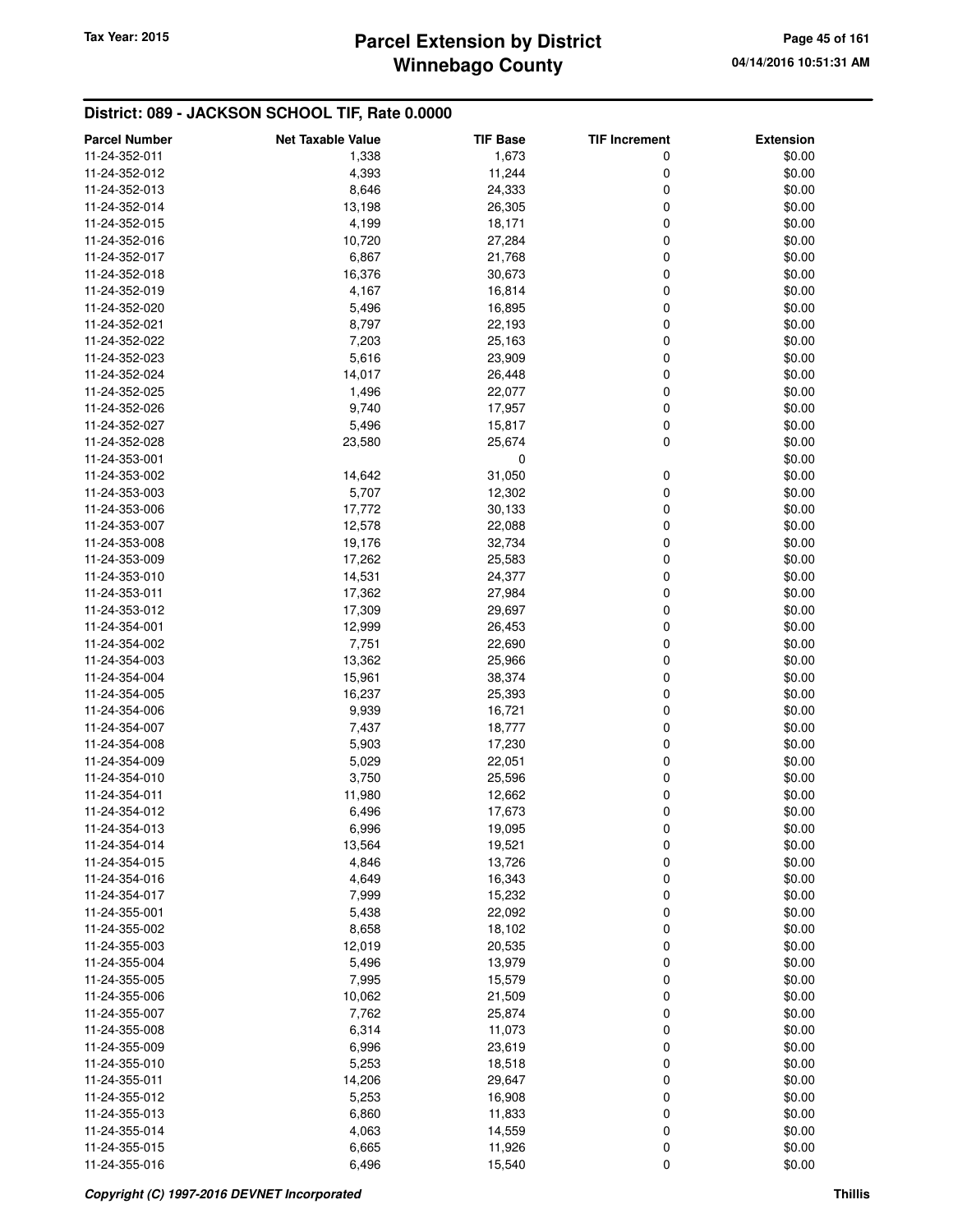## **Winnebago County Parcel Extension by District Tax Year: 2015 Page 46 of 161**

| <b>Parcel Number</b> | <b>Net Taxable Value</b> | <b>TIF Base</b> | <b>TIF Increment</b> | <b>Extension</b> |
|----------------------|--------------------------|-----------------|----------------------|------------------|
| 11-24-355-017        | 9,378                    | 13,509          | 0                    | \$0.00           |
| 11-24-355-018        | 4,000                    | 14,196          | 0                    | \$0.00           |
| 11-24-355-021        | 8,216                    | 10,931          | 0                    | \$0.00           |
| 11-24-355-022        | 6,166                    | 20,819          | 0                    | \$0.00           |
| 11-24-355-023        | 10,158                   | 18,930          | 0                    | \$0.00           |
| 11-24-355-024        | 9,252                    | 21,625          | 0                    | \$0.00           |
| 11-24-355-026        | 6,737                    | 23,766          | 0                    | \$0.00           |
| 11-24-355-027        | 996                      | 18,471          | 0                    | \$0.00           |
| 11-24-355-028        | 10,061                   | 17,071          | 0                    | \$0.00           |
| 11-24-355-029        | 1,108                    | 1,427           | 0                    | \$0.00           |
| 11-24-355-030        | 8,855                    | 20,539          | 0                    | \$0.00           |
| 11-24-355-031        | 8,378                    | 26,943          | 0                    | \$0.00           |
| 11-24-355-032        | 12,560                   | 19,095          | 0                    | \$0.00           |
| 11-24-355-033        | 11,701                   | 26,889          | 0                    | \$0.00           |
| 11-24-355-036        | 17,953                   | 33,980          | 0                    | \$0.00           |
| 11-24-356-001        | 1,075                    | 1,704           | 0                    | \$0.00           |
| 11-24-356-002        | 5,462                    | 21,986          | 0                    | \$0.00           |
| 11-24-356-003        | 5,846                    | 12,861          | 0                    | \$0.00           |
| 11-24-356-004        | 5,798                    | 12,201          | 0                    | \$0.00           |
| 11-24-356-005        | 9,572                    | 14,703          | 0                    | \$0.00           |
| 11-24-356-006        | 7,785                    | 17,363          | 0                    | \$0.00           |
| 11-24-356-007        | 5,544                    | 18,773          | 0                    | \$0.00           |
| 11-24-356-008        | 5,544                    | 11,678          | 0                    | \$0.00           |
| 11-24-356-009        | 15,998                   | 35,059          | 0                    | \$0.00           |
| 11-24-356-010        | 8,611                    | 24,714          | 0                    | \$0.00           |
| 11-24-356-011        | 5,753                    | 17,966          | 0                    | \$0.00           |
| 11-24-356-012        | 6,118                    | 34,800          | 0                    | \$0.00           |
| 11-24-356-013        | 76,914                   | 107,557         | 0                    | \$0.00           |
| 11-24-356-014        | 46,317                   | 133,854         | 0                    | \$0.00           |
| 11-24-356-015        | 7,618                    | 2,519           | 5,099                | \$779.96         |
| 11-24-356-018        | 13,414                   | 20,366          | 0                    | \$0.00           |
| 11-24-356-019        | 0                        | 83              | 0                    | \$0.00           |
| 11-24-356-020        | 6,487                    | 17,507          | 0                    | \$0.00           |
| 11-24-356-021        | 0                        | 83              | 0                    | \$0.00           |
| 11-24-356-022        | 54,492                   | 51,686          | 2,806                | \$429.22         |
| 11-24-356-024        | 14,594                   | 22,787          | 0                    | \$0.00           |
| 11-24-356-025        | 24,213                   | 26,980          | 0                    | \$0.00           |
| 11-24-356-026        | 7,456                    | 22,828          | 0                    | \$0.00           |
| 11-24-356-030        | 36,250                   | 39,195          | 0                    | \$0.00           |
| 11-24-356-033        | 42,355                   | 74,288          | 0                    | \$0.00           |
| 11-24-356-034        | 22,744                   | 21,552          | 1,192                | \$182.34         |
| 11-24-356-035        | 58,269                   | 69,313          | 0                    | \$0.00           |
| 11-24-356-036        | 163,730                  | 213,419         | 0                    | \$0.00           |
| 11-24-356-037        | 210,785                  | 41,925          | 168,860              | \$25,829.34      |
| 11-24-356-038        | 26,990                   | 32,519          | 0                    | \$0.00           |
| 11-24-357-001        | 0                        | 14,423          | 0                    | \$0.00           |
| 11-24-357-002        | 3,165                    | 14,086          | 0                    | \$0.00           |
| 11-24-357-003        | 0                        | 13,746          | 0                    | \$0.00           |
| 11-24-357-004        | 4,406                    | 14,371          | 0                    | \$0.00           |
| 11-24-357-005        | 2,716                    | 12,003          | 0                    | \$0.00           |
| 11-24-357-006        | 2,838                    | 12,171          | 0                    | \$0.00           |
| 11-24-357-007        | 5,833                    | 13,770          | 0                    | \$0.00           |
| 11-24-357-008        | 9,981                    | 13,770          | 0                    | \$0.00           |
| 11-24-357-009        | 10,070                   | 13,895          | 0                    | \$0.00           |
| 11-24-357-010        | 8,774                    | 12,095          | 0                    | \$0.00           |
| 11-24-357-011        | 4,766                    | 14,489          | 0                    | \$0.00           |
| 11-24-357-012        | 4,556                    | 14,204          | 0                    | \$0.00           |
| 11-24-357-013        | 0                        | 13,864          | 0                    | \$0.00           |
| 11-24-357-014        | 4,766                    | 14,489          | 0                    | \$0.00           |
| 11-24-357-015        | 9,023                    | 12,121          | 0                    | \$0.00           |
| 11-24-357-016        | 0                        | 12,399          | 0                    | \$0.00           |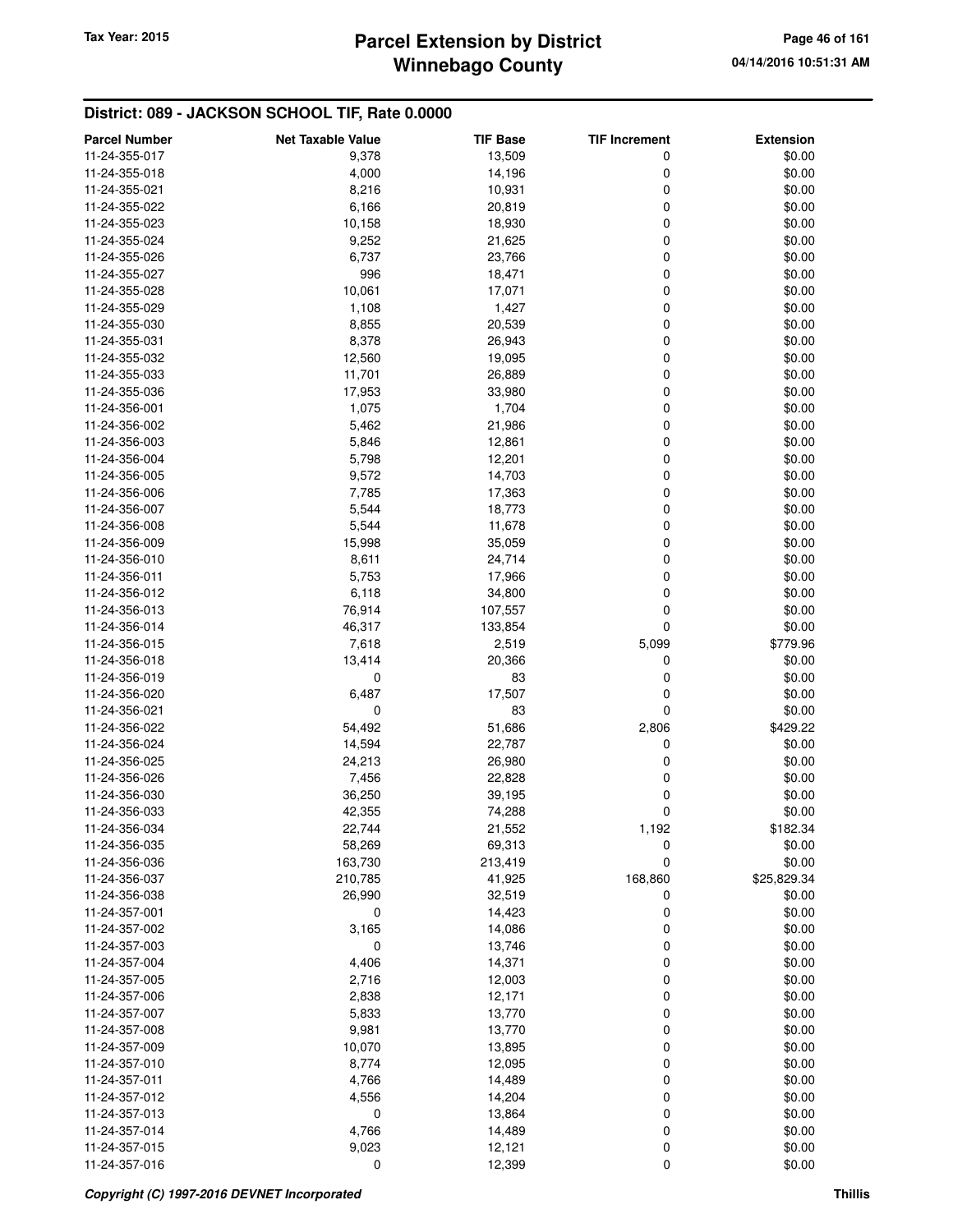# **Winnebago County** Tax Year: 2015 **Parcel Extension by District Page 47 of 161**

| <b>Parcel Number</b> | <b>Net Taxable Value</b> | <b>TIF Base</b> | <b>TIF Increment</b> | <b>Extension</b> |
|----------------------|--------------------------|-----------------|----------------------|------------------|
| 11-24-357-017        | 4,267                    | 13,805          | 0                    | \$0.00           |
| 11-24-357-018        | 2,250                    | 13,805          | 0                    | \$0.00           |
| 11-24-357-019        | 4,333                    | 13,895          | 0                    | \$0.00           |
| 11-24-357-020        | 8,997                    | 12,085          | 0                    | \$0.00           |
| 11-24-358-001        | 16,220                   | 25,785          | 0                    | \$0.00           |
| 11-24-358-002        | 8,644                    | 21,042          | 0                    | \$0.00           |
| 11-24-358-003        | 19,513                   | 25,971          | 0                    | \$0.00           |
| 11-24-358-004        | 14,083                   | 27,225          | 0                    | \$0.00           |
| 11-24-358-005        | 3,640                    | 13,586          | 0                    | \$0.00           |
| 11-24-358-006        | 10,343                   | 25,156          | 0                    | \$0.00           |
| 11-24-358-008        | 15,083                   | 24,061          | 0                    | \$0.00           |
| 11-24-358-010        | 6,438                    | 13,879          | 0                    | \$0.00           |
| 11-24-358-011        | 17,297                   | 23,628          | 0                    | \$0.00           |
| 11-24-358-012        | 10,645                   | 22,220          | 0                    | \$0.00           |
| 11-24-358-013        | 6,530                    | 20,188          | 0                    | \$0.00           |
| 11-24-358-014        | 10,852                   | 20,069          | 0                    | \$0.00           |
| 11-24-358-015        | 13,332                   | 25,078          | 0                    | \$0.00           |
| 11-24-358-016        | 20,934                   | 28,769          | 0                    | \$0.00           |
| 11-24-358-017        | 13,473                   | 26,107          | 0                    | \$0.00           |
| 11-24-358-018        | 22,071                   | 30,536          | 0                    | \$0.00           |
| 11-24-358-019        | 2,011                    | 2,236           | 0                    | \$0.00           |
| 11-24-358-020        | 10,691                   | 28,598          | 0                    | \$0.00           |
| 11-24-358-021        | 8,333                    | 24,108          | 0                    | \$0.00           |
| 11-24-358-022        | 12,669                   | 29,461          | 0                    | \$0.00           |
| 11-24-358-023        | 17,061                   | 41,594          | 0                    | \$0.00           |
| 11-24-358-024        | 13,506                   | 18,310          | 0                    | \$0.00           |
| 11-24-358-025        | 12,045                   | 21,406          | 0                    | \$0.00           |
| 11-24-358-026        | 13,736                   | 25,816          | 0                    | \$0.00           |
| 11-24-358-027        | 14,046                   | 24,028          | 0                    | \$0.00           |
| 11-24-358-028        | 13,500                   | 35,761          | 0                    | \$0.00           |
| 11-24-358-029        | 11,166                   | 27,307          | 0                    | \$0.00           |
| 11-24-358-030        | 19,336                   | 42,234          | 0                    | \$0.00           |
| 11-24-358-031        | 1,834                    | 3,921           | 0                    | \$0.00           |
| 11-24-358-032        | 20,377                   | 35,256          | 0                    | \$0.00           |
| 11-24-358-033        | 17,679                   | 31,180          | 0                    | \$0.00           |
| 11-24-358-034        | 86,592                   | 135,349         | 0                    | \$0.00           |
| 11-24-358-035        | 59,609                   | 96,353          | 0                    | \$0.00           |
| 11-24-358-036        | 135,889                  | 131,340         | 4,549                | \$695.84         |
| 11-24-358-037        | 1,200                    | 34,933          | 0                    | \$0.00           |
| 11-24-358-038        | 10,583                   | 22,284          | 0                    | \$0.00           |
| 11-24-378-001        | 15,808                   | 37,605          | 0                    | \$0.00           |
| 11-24-378-002        | 11,476                   | 23,309          | 0                    | \$0.00           |
| 11-24-378-003        | 12,994                   | 34,541          | 0                    | \$0.00           |
| 11-24-378-004        | 20,966                   | 32,612          | 0                    | \$0.00           |
| 11-24-378-005        | 16,101                   | 28,586          | 0                    | \$0.00           |
| 11-24-378-006        | 4,722                    | 20,900          | 0                    | \$0.00           |
| 11-24-378-007        | 2,880                    | 21,258          | 0                    | \$0.00           |
| 11-24-378-008        | 7,273                    | 6,678           | 595                  | \$91.02          |
| 11-24-378-009        | 14,705                   | 28,608          | 0                    | \$0.00           |
| 11-24-378-010        | 13,752                   | 26,038          | 0                    | \$0.00           |
| 11-24-378-011        | 6,647                    | 25,360          | 0                    | \$0.00           |
| 11-24-378-012        | 10,528                   | 24,924          | 0                    | \$0.00           |
| 11-24-378-013        | 19,715                   | 37,581          | 0                    | \$0.00           |
| 11-24-378-014        | 21,101                   | 24,256          | 0                    | \$0.00           |
| 11-24-378-015        | 2,880                    | 20,426          | 0                    | \$0.00           |
| 11-24-378-016        | 3,891                    | 22,533          | 0                    | \$0.00           |
| 11-24-378-017        | 11,894                   | 21,527          | 0                    | \$0.00           |
| 11-24-378-018        | 15,978                   | 26,659          | 0                    | \$0.00           |
| 11-24-378-019        | 9,410                    | 22,257          | 0                    | \$0.00           |
| 11-24-378-020        | 14,715                   | 27,654          | 0                    | \$0.00           |
| 11-24-378-021        | 14,019                   | 26,966          | 0                    | \$0.00           |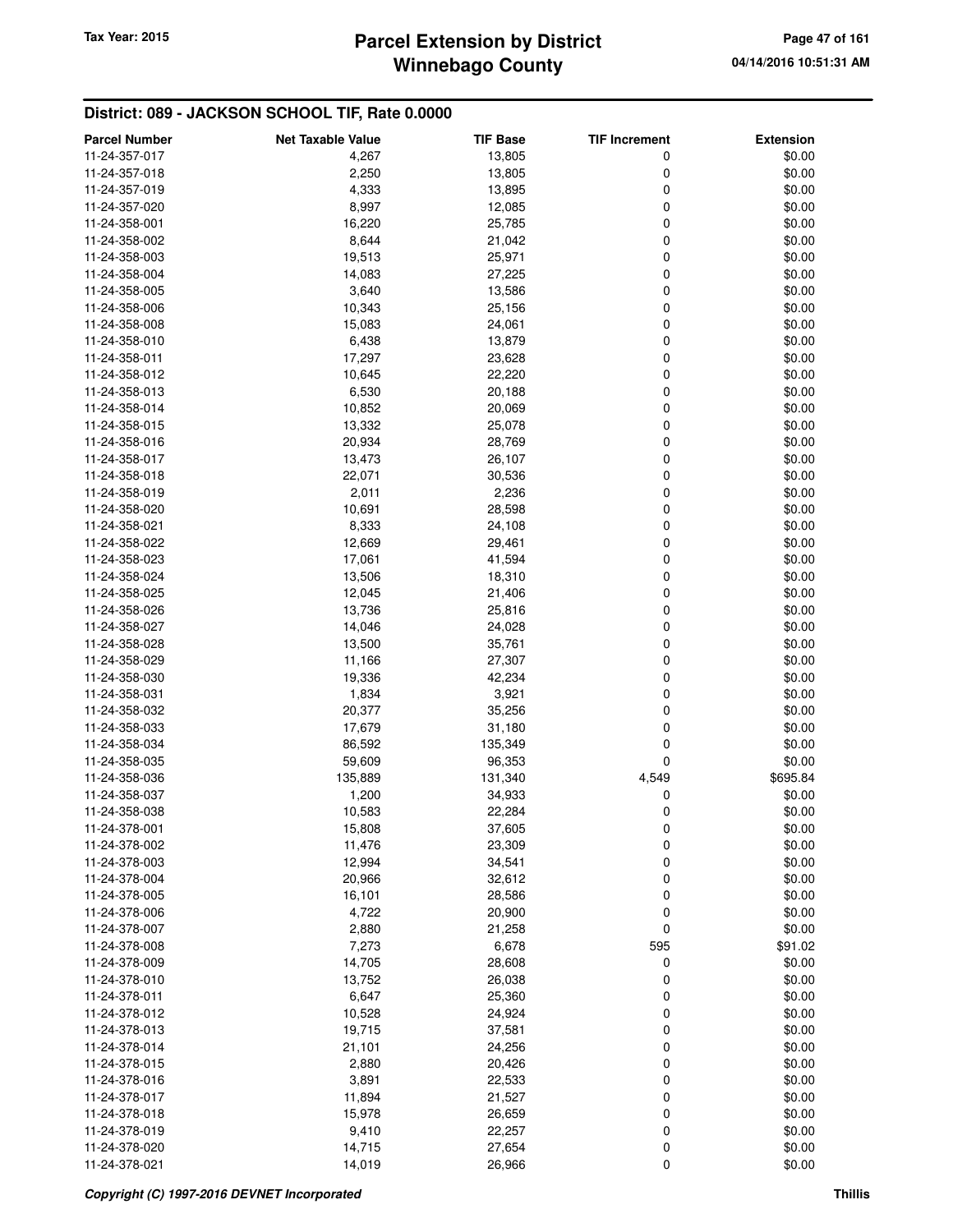## **Winnebago County Parcel Extension by District Tax Year: 2015 Page 48 of 161**

### **District: 089 - JACKSON SCHOOL TIF, Rate 0.0000**

| <b>Parcel Number</b> | <b>Net Taxable Value</b> | <b>TIF Base</b> | <b>TIF Increment</b> | <b>Extension</b> |
|----------------------|--------------------------|-----------------|----------------------|------------------|
| 11-24-378-022        | 16,734                   | 26,070          | 0                    | \$0.00           |
| 11-24-378-023        | 7,937                    | 18,444          | 0                    | \$0.00           |
| 11-24-378-024        | 13,996                   | 24,608          | 0                    | \$0.00           |
| 11-24-378-025        | 8,822                    | 18,950          | $\mathbf 0$          | \$0.00           |
| 11-24-378-026        | 1,615                    | 12,780          | 0                    | \$0.00           |
| 11-24-378-027        | 4,915                    | 15,100          | 0                    | \$0.00           |
| 11-24-378-028        | 4,554                    | 21,910          | 0                    | \$0.00           |
| 11-24-379-001        | 58,465                   | 83,859          | 0                    | \$0.00           |
| 11-24-379-002        | 14,187                   | 21,955          | 0                    | \$0.00           |
| 11-24-379-003        | 17,904                   | 28,412          | 0                    | \$0.00           |
| 11-24-379-004        | 15,267                   | 26,196          | $\mathbf 0$          | \$0.00           |
| 11-24-379-005        | 10,602                   | 22,332          | 0                    | \$0.00           |
| 11-24-380-001        | 16,107                   | 35,339          | 0                    | \$0.00           |
| 11-24-380-002        | 10,531                   | 22,724          | $\mathbf 0$          | \$0.00           |
| 11-24-380-003        | 15,625                   | 37,809          | $\mathbf 0$          | \$0.00           |
| 11-24-380-004        | 13,216                   | 23,079          | $\mathbf 0$          | \$0.00           |
| 11-24-380-005        |                          | 0               |                      | \$0.00           |
| 11-24-380-006        | 29,492                   | 43,897          | 0                    | \$0.00           |
| 11-24-380-007        | 12,125                   | 23,831          | $\mathbf 0$          | \$0.00           |
| 11-24-380-008        | 8,069                    | 25,731          | 0                    | \$0.00           |
| 11-24-380-009        | 14,747                   | 22,536          | $\mathbf 0$          | \$0.00           |
| 11-24-380-010        | 12,785                   | 24,735          | 0                    | \$0.00           |
| 11-24-380-011        | 14,357                   | 28,283          | 0                    | \$0.00           |
| 11-24-380-012        | 14,249                   | 26,924          | 0                    | \$0.00           |
| 11-24-380-013        | 10,679                   | 23,935          | 0                    | \$0.00           |
| 11-24-380-014        | 11,757                   | 23,053          | $\mathbf 0$          | \$0.00           |
| 11-24-380-015        | 20,179                   | 35,334          | 0                    | \$0.00           |
| 11-24-380-016        | 29,177                   | 38,969          | 0                    | \$0.00           |
| 11-24-380-017        | 5,943                    | 26,304          | 0                    | \$0.00           |
| 11-24-380-018        | 21,311                   | 37,338          | 0                    | \$0.00           |
| 11-24-380-019        | 22,971                   | 30,696          | $\mathbf 0$          | \$0.00           |
| 11-24-380-020        | 11,298                   | 34,269          | $\pmb{0}$            | \$0.00           |
| 11-24-380-021        | 14,204                   | 23,241          | 0                    | \$0.00           |
| 11-24-380-022        |                          | 0               |                      | \$0.00           |
| 11-24-380-023        |                          | 0               |                      | \$0.00           |
| 11-24-380-024        | 4,386                    | 4,795           | 0                    | \$0.00           |
| 11-24-380-025        | 4,386                    | 4,795           | 0                    | \$0.00           |
| 11-24-380-026        | 4,386                    | 4,795           | 0                    | \$0.00           |
| 11-24-380-027        | 4,386                    | 4,795           | 0                    | \$0.00           |
| 11-24-380-028        | 9,435                    | 21,434          | 0                    | \$0.00           |
| 11-24-380-029        | 9,376                    | 27,415          | 0                    | \$0.00           |
| 11-24-380-030        | 18,421                   | 24,162          | 0                    | \$0.00           |
| 11-24-382-001        | 10,214                   | 25,680          | $\boldsymbol{0}$     | \$0.00           |
| 11-24-382-002        | 3,872                    | 19,870          | 0                    | \$0.00           |
| 11-24-382-003        | 17,761                   | 28,056          | 0                    | \$0.00           |
| 11-24-382-004        | 15,180                   | 25,312          | 0                    | \$0.00           |
| 11-24-382-005        | 18,931                   | 25,291          | 0                    | \$0.00           |
| 11-24-382-006        | 15,935                   | 28,221          | 0                    | \$0.00           |
| 11-24-382-016        | 74,981                   | 94,469          | 0                    | \$0.00           |
| Totals for 089       | 6,273,812                | 11,818,885      | 198,283              | \$30,330.02      |
|                      |                          |                 |                      | 476 Parcels      |

### **District: 090 - EASTSIDE TIF, Rate 0.0000**

| <b>Parcel Number</b> | <b>Net Taxable Value</b> | <b>TIF Base</b> | <b>TIF Increment</b> | <b>Extension</b> |
|----------------------|--------------------------|-----------------|----------------------|------------------|
| 11-23-329-001        | 50.927                   | 16.766          | 34.161               | \$5,225.38       |
| 11-23-329-002        |                          | 20.351          |                      | \$0.00           |
| 11-23-358-002        | 627.470                  | 464.617         | 162.853              | \$24.910.48      |
| 11-23-376-002        |                          | 19.170          |                      | \$0.00           |
| 11-23-376-003        | 338.826                  | 58.814          | 280.012              | \$42,831,48      |
| 11-23-378-003        | 13.048                   | 11.223          | 1.825                | \$279.16         |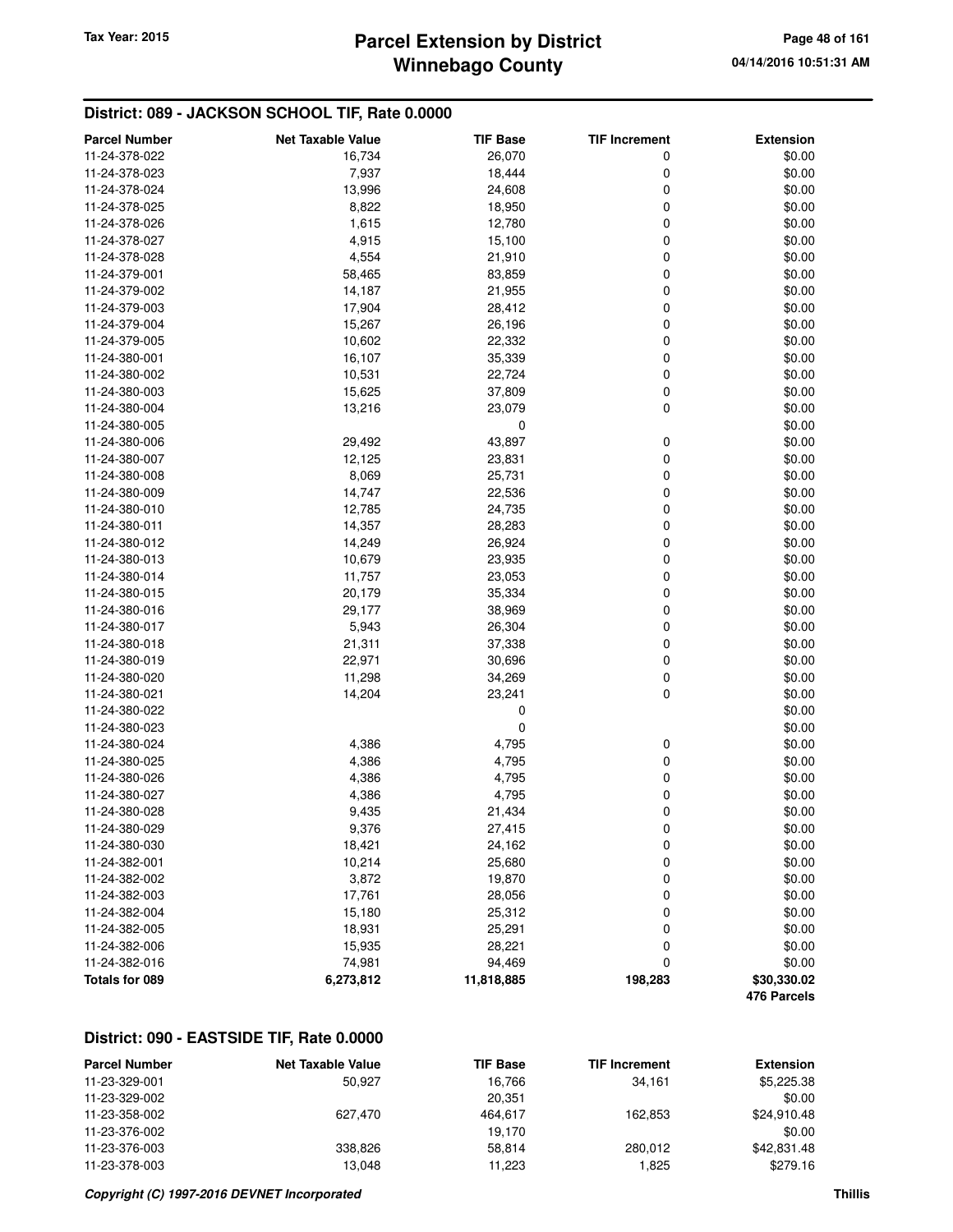# **Winnebago County** Tax Year: 2015 **Parcel Extension by District Page 49 of 161**

### **District: 090 - EASTSIDE TIF, Rate 0.0000**

| <b>Parcel Number</b> | <b>Net Taxable Value</b> | <b>TIF Base</b> | <b>TIF Increment</b> | <b>Extension</b> |
|----------------------|--------------------------|-----------------|----------------------|------------------|
| 11-23-378-004        | 97,731                   | 15,140          | 82,591               |                  |
|                      |                          |                 |                      | \$12,633.38      |
| 11-23-380-001        | 18,826                   | 8,666           | 10,160               | \$1,554.10       |
| 11-23-380-002        | 47,374                   | 7,141           | 40,233               | \$6,154.16       |
| 11-23-380-003        | 31,060                   | 9,040           | 22,020               | \$3,368.26       |
| 11-23-380-004        | 20,395                   | 9,040           | 11,355               | \$1,736.90       |
| 11-23-380-005        | 28,236                   | 15,211          | 13,025               | \$1,992.34       |
| 11-23-383-001        | 127,251                  | 70,218          | 57,033               | \$8,723.94       |
| 11-23-383-010        | 39,217                   | 9,272           | 29,945               | \$4,580.48       |
| 11-23-383-011        | 63,746                   | 38,322          | 25,424               | \$3,888.94       |
| 11-23-383-012        | 3,801                    | 4,319           | 0                    | \$0.00           |
| 11-23-383-013        | 30,357                   | 34,941          | $\mathbf 0$          | \$0.00           |
| 11-23-385-001        |                          | 0               |                      | \$0.00           |
| 11-23-385-002        |                          | 8,081           |                      | \$0.00           |
| 11-23-385-006        | 140,897                  | 0               | 140,897              | \$21,552.04      |
| 11-23-386-006        | 18,833                   | 9,423           | 9,410                | \$1,439.38       |
| 11-23-386-007        | 39,233                   | 16,777          | 22,456               | \$3,434.94       |
| 11-23-386-008        | 72,896                   | 92,367          | 0                    | \$0.00           |
| 11-23-386-015        | 45,492                   | 16,898          | 28,594               | \$4,373.82       |
| 11-23-386-016        | 54,909                   | 12,332          | 42,577               | \$6,512.72       |
| 11-23-386-019        | 75,307                   | 34,653          | 40,654               | \$6,218.56       |
| 11-23-387-001        | 200,007                  | 650,348         | 0                    | \$0.00           |
| 11-23-387-002        | 44,635                   | 145,828         | $\mathbf 0$          | \$0.00           |
| 11-23-387-003        | 103,656                  | 0               | 103,656              | \$15,855.54      |
| 11-23-387-019        |                          | 0               |                      | \$0.00           |
| 11-23-387-020        |                          | 53,683          |                      | \$0.00           |
| 11-23-388-001        |                          | 0               |                      | \$0.00           |
| 11-23-388-002        | 53,897                   | 40,105          | 13,792               | \$2,109.68       |
| 11-23-388-003        | 41,233                   | 15,298          | 25,935               | \$3,967.10       |
| 11-23-389-002        |                          | $\pmb{0}$       |                      | \$0.00           |
| 11-23-389-003        | 35,996                   | 10,242          | 25,754               | \$3,939.42       |
| 11-23-389-004        | 47,060                   | 12,363          | 34,697               | \$5,307.36       |
| 11-23-389-006        | 28,236                   | 7,474           | 20,762               | \$3,175.82       |
| 11-23-390-001        | 15,061                   | 12,151          | 2,910                | \$445.12         |
| 11-23-390-002        | 15,061                   | 8,879           | 6,182                | \$945.62         |
| 11-23-390-003        | 17,884                   | 9,595           | 8,289                | \$1,267.92       |
| 11-23-390-004        | 17,884                   | 9,595           | 8,289                | \$1,267.92       |
| 11-23-390-005        | 34,952                   | 9,423           | 25,529               | \$3,905.00       |
| 11-23-390-006        | 16,916                   | 10,545          | 6,371                | \$974.54         |
| 11-23-390-007        | 19,255                   | 11,111          | 8,144                | \$1,245.74       |
| 11-23-390-010        | 36,060                   | 15,829          | 20,231               | \$3,094.60       |
| 11-23-390-011        | 22,423                   | 12,302          | 10,121               | \$1,548.14       |
| 11-23-390-015        | 402                      | 293             | 109                  | \$16.68          |
| 11-23-390-020        | 45,896                   | 21,997          | 23,899               | \$3,655.66       |
| 11-23-391-001        | 12,240                   | 3,419           | 8,821                | \$1,349.30       |
| 11-23-391-002        | 12,219                   | 3,413           | 8,806                | \$1,347.00       |
| 11-23-391-003        | 10,827                   | 3,159           | 7,668                | \$1,172.92       |
| 11-23-391-004        | 10,827                   | 3,159           | 7,668                | \$1,172.92       |
| 11-23-452-006        | 170,205                  | 2,968           | 167,237              | \$25,581.08      |
| 11-23-453-001        | 83,931                   | 102,141         | 0                    | \$0.00           |
| 11-23-453-002        | 4,417                    | 7,257           | $\boldsymbol{0}$     | \$0.00           |
| 11-23-453-003        | 7,058                    | 9,225           | $\boldsymbol{0}$     | \$0.00           |
| 11-23-453-004        | 4,856                    | 5,756           | $\mathbf 0$          | \$0.00           |
| 11-23-453-005        | 239,898                  | 9,548           | 230,350              | \$35,235.04      |
| 11-23-454-002        | 7,000                    | 6,941           | 59                   | \$9.02           |
| 11-23-454-003        | 19,264                   | 17,099          | 2,165                | \$331.16         |
| 11-23-455-001        | 14,223                   | 9,909           | 4,314                | \$659.88         |
| 11-23-455-003        |                          | 5,030           |                      | \$0.00           |
| 11-23-455-010        |                          | 57,683          |                      | \$0.00           |
| 11-23-455-011        |                          | 164,444         |                      | \$0.00           |
| 11-23-459-006        | 42,587                   | 92,017          | 0                    | \$0.00           |
| 11-23-459-007        | 53,059                   | 42,115          | 10,944               | \$1,674.04       |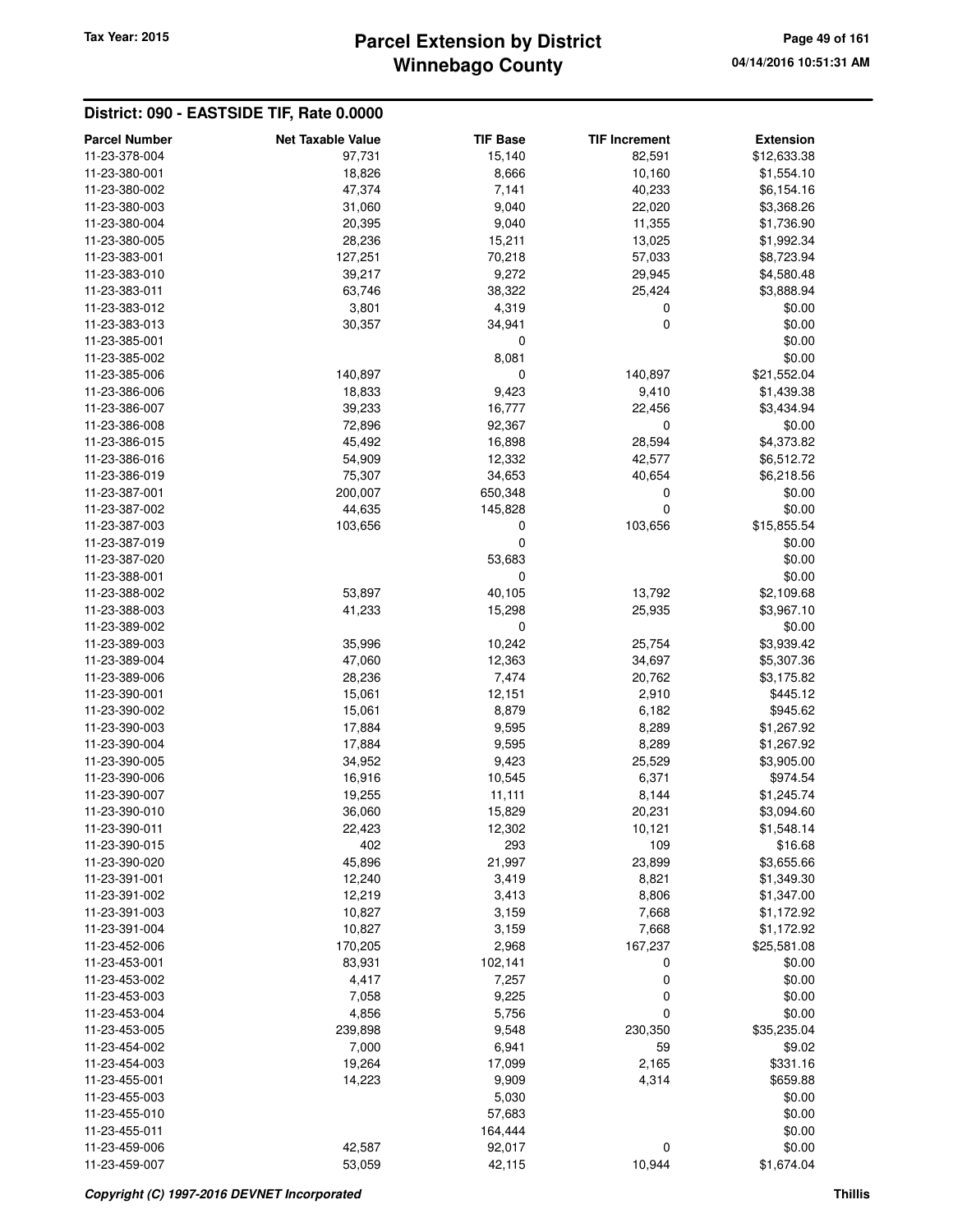## **Winnebago County Parcel Extension by District Tax Year: 2015 Page 50 of 161**

**04/14/2016 10:51:31 AM**

### **District: 090 - EASTSIDE TIF, Rate 0.0000**

| <b>Parcel Number</b> | <b>Net Taxable Value</b> | <b>TIF Base</b> | <b>TIF Increment</b> | <b>Extension</b> |
|----------------------|--------------------------|-----------------|----------------------|------------------|
| 11-23-459-015        | 42.058                   | 17.802          | 24.256               | \$3,710.28       |
| 11-23-459-019        | 816.654                  | 255.755         | 560.899              | \$85,796.80      |
| 11-23-459-020        | 2.511                    | .165،           | 1.346                | \$205.90         |
| 11-26-127-007        |                          |                 |                      | \$0.00           |
| Totals for 090       | 4.336.180                | 2.879.848       | 2.434.428            | \$372,377.66     |
|                      |                          |                 |                      | 71 Parcels       |

### **District: 091 - WESTSIDE TIF, Rate 0.0000**

| <b>Parcel Number</b> | <b>Net Taxable Value</b> | <b>TIF Base</b> | <b>TIF Increment</b> | <b>Extension</b> |
|----------------------|--------------------------|-----------------|----------------------|------------------|
| 11-22-428-021        |                          | 176,772         |                      | \$0.00           |
| 11-22-431-001        | 279,972                  | 145,108         | 134,864              | \$20,629.20      |
| 11-22-431-003        |                          | 0               |                      | \$0.00           |
| 11-22-432-001        |                          | 0               |                      | \$0.00           |
| 11-22-433-008        | 14,273                   | 10,130          | 4,143                | \$633.74         |
| 11-22-433-010        |                          | 4,369           |                      | \$0.00           |
| 11-22-433-011        |                          | 5,484           |                      | \$0.00           |
| 11-22-433-012        |                          | 37,854          |                      | \$0.00           |
| 11-22-433-018        |                          | 0               |                      | \$0.00           |
| 11-22-433-019        |                          | 0               |                      | \$0.00           |
| 11-22-434-001        |                          | 0               |                      | \$0.00           |
| 11-22-434-002        |                          | 0               |                      | \$0.00           |
| 11-22-434-007        |                          | 35,008          |                      | \$0.00           |
| 11-22-434-008        |                          | 0               |                      | \$0.00           |
| 11-22-434-009        |                          | 0               |                      | \$0.00           |
| 11-22-434-010        |                          | 461,402         |                      | \$0.00           |
| 11-22-435-001        |                          | 298,664         |                      | \$0.00           |
|                      |                          | 0               |                      |                  |
| 11-22-435-002        |                          |                 |                      | \$0.00           |
| 11-22-453-014        | 510                      | 1,310           | 0                    | \$0.00           |
| 11-22-476-004        |                          | 1,677           |                      | \$0.00           |
| 11-22-476-011        |                          | 9,991           |                      | \$0.00           |
| 11-22-476-012        | 34,700                   | 57,906          | 0                    | \$0.00           |
| 11-22-476-013        | 37,545                   | 36,430          | 1,115                | \$170.56         |
| 11-22-477-001        | 61,096                   | 46,709          | 14,387               | \$2,200.68       |
| 11-22-477-002        | 36,534                   | 27,610          | 8,924                | \$1,365.04       |
| 11-22-477-003        | 8,803                    | 8,717           | 86                   | \$13.16          |
| 11-22-477-004        | 36,130                   | 28,787          | 7,343                | \$1,123.22       |
| 11-22-477-005        | 21,011                   | 14,379          | 6,632                | \$1,014.46       |
| 11-22-477-006        | 14,654                   | 15,218          | 0                    | \$0.00           |
| 11-22-477-007        | 36,972                   | 28,115          | 8,857                | \$1,354.80       |
| 11-22-477-008        | 33,997                   | 19,432          | 14,565               | \$2,227.92       |
| 11-22-478-011        |                          | 310,128         |                      | \$0.00           |
| 11-22-478-012        |                          | 62,598          |                      | \$0.00           |
| 11-22-480-003        | 5,140                    | 3,043           | 2,097                | \$320.76         |
| 11-22-480-004        | 5,717                    | 4,640           | 1,077                | \$164.74         |
| 11-22-480-005        | 3,578                    | 4,502           | 0                    | \$0.00           |
| 11-22-480-010        | 14,098                   | 14,804          | 0                    | \$0.00           |
| 11-22-480-011        | 28,151                   | 19,467          | 8,684                | \$1,328.34       |
| 11-22-480-014        | 52,905                   | 18,560          | 34,345               | \$5,253.52       |
| 11-22-481-002        | 140,016                  | 262,347         | 0                    | \$0.00           |
| 11-23-161-001        |                          | 46,341          |                      | \$0.00           |
| 11-23-161-008        |                          | 16,580          |                      | \$0.00           |
| 11-23-161-009        |                          | 17,773          |                      | \$0.00           |
| 11-23-161-012        |                          | 43,303          |                      | \$0.00           |
| 11-23-178-001        | 65,571                   | 105,086         | $\boldsymbol{0}$     | \$0.00           |
| 11-23-178-002        | 5,602                    | 6,420           | 0                    | \$0.00           |
| 11-23-178-003        |                          | 29,079          |                      |                  |
| 11-23-302-001        | 29,177                   |                 | 98                   | \$15.00          |
|                      | 40,703                   | 59,136          | $\mathbf 0$          | \$0.00           |
| 11-23-302-002        |                          | 0               |                      | \$0.00           |
| 11-23-302-003        |                          | 9,052           |                      | \$0.00           |
| 11-23-302-004        |                          | 106,904         |                      | \$0.00           |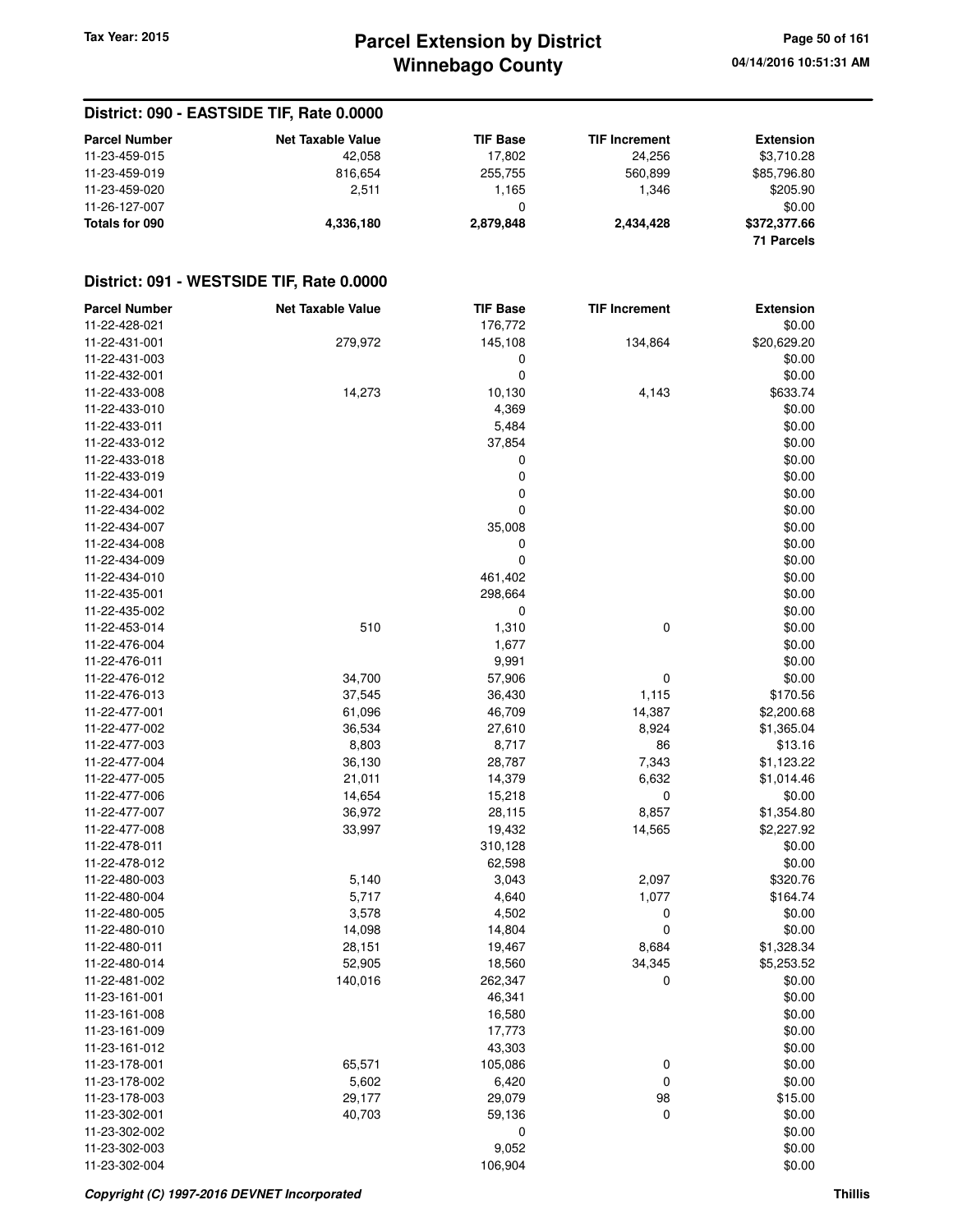# **Winnebago County** Tax Year: 2015 **Parcel Extension by District Page 51 of 161**

#### **District: 091 - WESTSIDE TIF, Rate 0.0000**

| <b>Parcel Number</b> | <b>Net Taxable Value</b> | <b>TIF Base</b> | <b>TIF Increment</b> | <b>Extension</b> |
|----------------------|--------------------------|-----------------|----------------------|------------------|
| 11-23-302-005        |                          | 39,974          |                      | \$0.00           |
| 11-23-302-006        | 97,258                   | 73,584          | 23,674               | \$3,621.26       |
| 11-23-303-001        | 27,104                   | 19,876          | 7,228                | \$1,105.62       |
| 11-23-303-002        | 13,209                   | 10,798          | 2,411                | \$368.80         |
| 11-23-303-003        | 9,217                    | 8,779           | 438                  | \$67.00          |
| 11-23-303-004        | 75,457                   | 46,416          | 29,041               | \$4,442.20       |
| 11-23-303-005        | 5,117                    | 4,790           | 327                  | \$50.02          |
| 11-23-303-006        | 6,979                    | 6,925           | 54                   | \$8.26           |
| 11-23-303-007        | 257,263                  | 131,070         | 126,193              | \$19,302.86      |
| 11-23-304-001        | 16,247                   | 3,065           | 13,182               | \$2,016.36       |
| 11-23-304-002        | 18,824                   | 1,532           | 17,292               | \$2,645.04       |
| 11-23-304-003        | 2,691                    | 1,533           | 1,158                | \$177.14         |
| 11-23-304-004        | 16,184                   | 3,065           | 13,119               | \$2,006.72       |
| 11-23-304-005        | 15,296                   | 3,065           | 12,231               | \$1,870.90       |
| 11-23-304-008        | 16,261                   | 3,065           | 13,196               | \$2,018.50       |
| 11-23-304-009        | 13,333                   | 3,065           | 10,268               | \$1,570.62       |
| 11-23-304-010        | 20,162                   | 3,065           | 17,097               | \$2,615.22       |
| 11-23-304-011        | 17,175                   | 1,533           | 15,642               | \$2,392.66       |
| 11-23-304-012        | 3,422                    | 1,532           | 1,890                | \$289.10         |
| 11-23-304-013        | 12,679                   | 3,065           | 9,614                | \$1,470.60       |
| 11-23-304-014        | 11,988                   | 3,065           | 8,923                | \$1,364.90       |
| 11-23-304-015        | 15,200                   | 3,065           | 12,135               | \$1,856.22       |
| 11-23-304-017        | 13,619                   | 3,065           | 10,554               | \$1,614.38       |
| 11-23-304-018        | 12,809                   | 3,065           | 9,744                | \$1,490.48       |
| 11-23-304-019        | 1,232                    | 3,075           | 0                    | \$0.00           |
| 11-23-304-020        | 11,689                   | 1,533           | 10,156               | \$1,553.50       |
| 11-23-304-021        | 10,565                   | 1,532           | 9,033                | \$1,381.72       |
| 11-23-304-022        | 22,414                   | 3,065           | 19,349               | \$2,959.68       |
| 11-23-304-023        | 18,181                   | 3,065           | 15,116               | \$2,312.20       |
| 11-23-305-005        |                          | 169,147         |                      | \$0.00           |
| 11-23-306-001        | 39,460                   | 23,952          | 15,508               | \$2,372.16       |
| 11-23-306-002        | 52,785                   | 43,712          | 9,073                | \$1,387.84       |
| 11-23-306-003        | 273,610                  | 706,898         | 0                    | \$0.00           |
| 11-23-306-008        | 233,277                  | 435,675         | $\mathbf 0$          | \$0.00           |
| 11-23-306-009        | 15,065                   | 5,714           | 9,351                | \$1,430.36       |
| 11-23-306-010        | 12,221                   | 5,714           | 6,507                | \$995.34         |
| 11-23-306-015        | 8,785                    | 9,658           | $\mathbf 0$          | \$0.00           |
| 11-23-307-007        | 923,241                  | 234,165         | 689,076              | \$105,403.14     |
| 11-23-307-008        |                          | 133,599         |                      | \$0.00           |
| 11-23-307-009        | 39,217                   | 19,799          | 19,418               | \$2,970.24       |
| 11-23-307-010        |                          | 71,771          |                      | \$0.00           |
| 11-23-307-011        |                          | 287,115         |                      | \$0.00           |
| 11-23-308-016        | 483,152                  | 330,835         | 152,317              | \$23,298.88      |
| 11-23-309-005        | 1,051,013                | 259,686         | 791,327              | \$121,043.76     |
| 11-23-309-006        |                          | 98,329          |                      | \$0.00           |
| 11-23-311-006        | 68,765                   | 11,667          | 57,098               | \$8,733.88       |
| 11-23-311-007        | 40,774                   | 11,667          | 29,107               | \$4,452.30       |
| 11-23-311-010        | 90,245                   | 6,828           | 83,417               | \$12,759.72      |
| 11-23-312-006        | 616,605                  | 251,523         | 365,082              | \$55,844.04      |
| 11-23-313-006        | 514,526                  | 0               | 514,526              | \$78,703.44      |
| 11-23-313-008        |                          | 0               |                      | \$0.00           |
| 11-23-314-001        | 45,853                   | 120,068         | $\mathbf 0$          | \$0.00           |
| 11-23-315-001        | 226,311                  | 105,195         | 121,116              | \$18,526.28      |
| 11-23-315-002        |                          | 598,506         |                      | \$0.00           |
| 11-23-315-003        |                          | 0               |                      | \$0.00           |
| 11-23-351-001        |                          | 48,025          |                      | \$0.00           |
| 11-23-353-002        | 439,229                  | 121,980         | 317,249              | \$48,527.36      |
| Totals for 091       | 6,942,564                | 7,116,390       | 3,836,454            | \$586,835.84     |
|                      |                          |                 |                      | 108 Parcels      |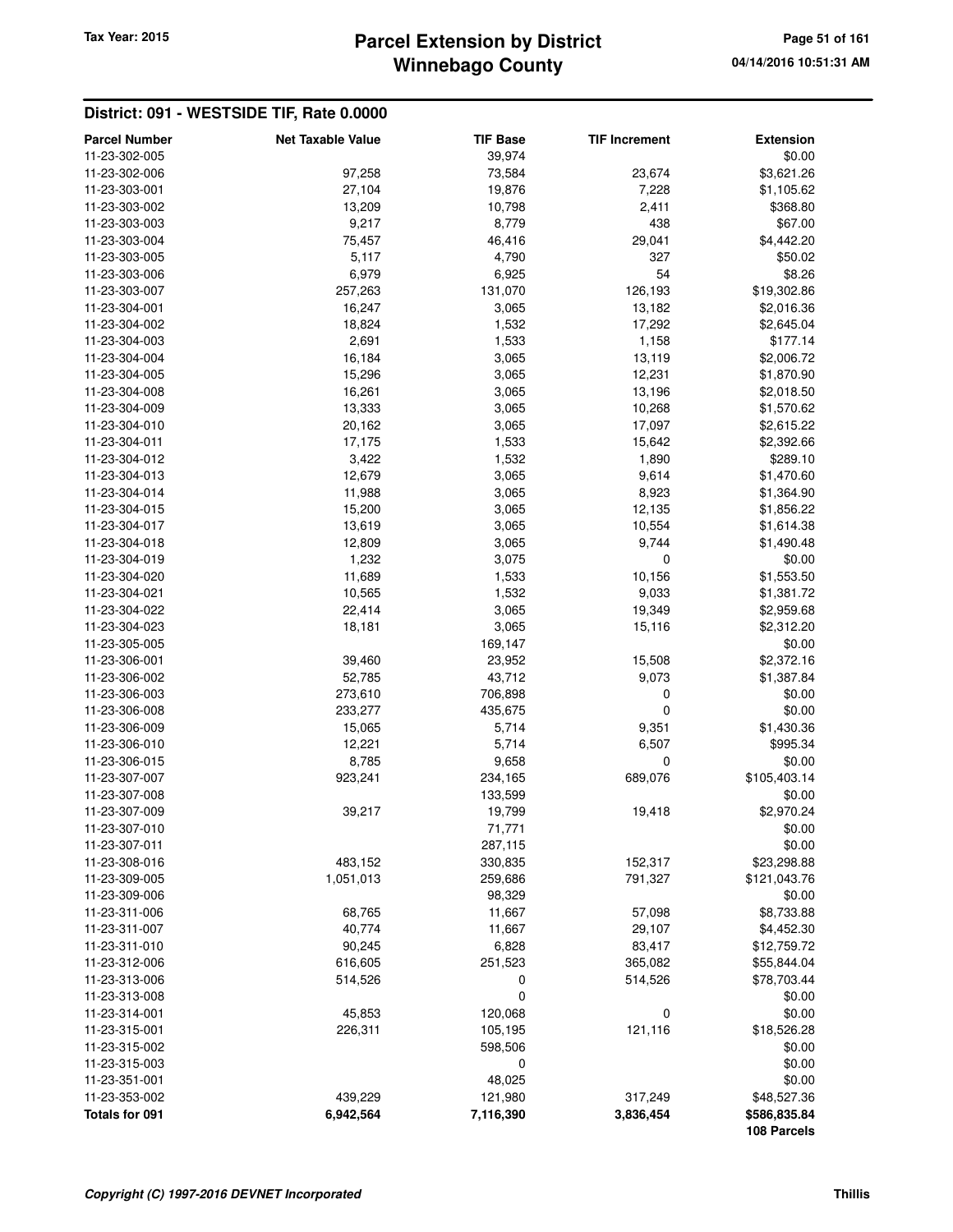## **Winnebago County Parcel Extension by District Tax Year: 2015 Page 52 of 161**

| <b>Parcel Number</b>           | <b>Net Taxable Value</b> | <b>TIF Base</b> | <b>TIF Increment</b> | <b>Extension</b> |
|--------------------------------|--------------------------|-----------------|----------------------|------------------|
| 11-25-103-002                  | 1,947,234                | 253,573         | 1,693,661            | \$259,067.48     |
| 11-25-103-004                  |                          | 84,525          |                      | \$0.00           |
| 11-25-103-005                  |                          | 84,525          |                      | \$0.00           |
| 11-25-103-006                  |                          | 84,524          |                      | \$0.00           |
| 11-25-151-002                  | 13,333                   | 17,097          | 0                    | \$0.00           |
| 11-25-151-003                  | 9,895                    | 11,162          | 0                    | \$0.00           |
| 11-25-151-004                  | 9,049                    | 11,748          | 0                    | \$0.00           |
| 11-25-151-007                  | 8,891                    | 21,125          | 0                    | \$0.00           |
| 11-25-151-008                  | 9,226                    | 14,802          | 0                    | \$0.00           |
| 11-25-151-009                  | 12,371                   | 22,123          | 0                    | \$0.00           |
| 11-25-151-010                  | 7,033                    | 5,523           | 1,510                | \$230.98         |
| 11-25-151-011                  | 12,095                   | 13,027          | 0                    | \$0.00           |
| 11-25-151-012                  | 8,333                    | 12,823          | 0                    | \$0.00           |
| 11-25-151-013                  | 4,876                    | 5,641           | 0                    | \$0.00           |
| 11-25-151-014                  |                          | 11,413          | 1,920                | \$293.70         |
| 11-25-151-016                  | 13,333<br>7,786          | 19,062          | 0                    | \$0.00           |
| 11-25-151-017                  | 9,099                    | 15,500          | 0                    | \$0.00           |
| 11-25-151-018                  | 13,223                   | 13,622          | 0                    | \$0.00           |
| 11-25-151-019                  | 9,396                    | 12,975          | 0                    | \$0.00           |
|                                |                          |                 | 0                    | \$0.00           |
| 11-25-151-020<br>11-25-151-021 | 2,608                    | 15,750          |                      | \$2,952.34       |
|                                | 85,971                   | 66,670          | 19,301               |                  |
| 11-25-151-022                  | 20,000<br>64,958         | 18,792          | 1,208                | \$184.78         |
| 11-25-151-023                  |                          | 56,539          | 8,419                | \$1,287.80       |
| 11-25-151-024                  | 11,844                   | 13,332          | 0                    | \$0.00           |
| 11-25-151-025<br>11-25-151-026 | 6,377                    | 5,767           | 610                  | \$93.32          |
|                                | 0                        | 58              | 0                    | \$0.00           |
| 11-25-152-001                  | 6,624                    | 13,188          | 0                    | \$0.00           |
| 11-25-152-002                  | 1,225                    | 0               | 1,225                | \$187.38         |
| 11-25-152-003                  | 1,225                    | 8,500           | 0                    | \$0.00           |
| 11-25-152-004                  | 22,589                   | 19,754          | 2,835                | \$433.66         |
| 11-25-152-005                  | 878                      | 13,826          | 0                    | \$0.00           |
| 11-25-152-006                  | 12,592                   | 14,930          | 0                    | \$0.00           |
| 11-25-152-007                  | 10,918                   | 14,122          | 0                    | \$0.00           |
| 11-25-152-008                  | 8,749                    | 9,150           | 0                    | \$0.00           |
| 11-25-152-009                  | 8,238                    | 12,373          | 0                    | \$0.00           |
| 11-25-152-010                  | 7,837                    | 6,978           | 859                  | \$131.40         |
| 11-25-152-011                  | 6,554                    | 10,000          | 0                    | \$0.00           |
| 11-25-152-012                  | 10,577                   | 12,880          | 0                    | \$0.00           |
| 11-25-152-015                  | 11,991                   | 9,936           | 2,055                | \$314.34         |
| 11-25-152-016                  |                          | 11,069          |                      | \$0.00<br>\$0.00 |
| 11-25-152-017<br>11-25-152-018 | 3,844                    | 15,038          | 0                    |                  |
|                                | 9,396                    | 8,566           | 830                  | \$126.96         |
| 11-25-152-019                  | 13,613                   | 16,995          | 0                    | \$0.00           |
| 11-25-152-020                  | 9,396                    | 7,402           | 1,994                | \$305.02         |
| 11-25-152-021                  | 825                      | 13,246          | 0                    | \$0.00           |
| 11-25-152-022                  | 7,356                    | 14,410          | 0                    | \$0.00           |
| 11-25-152-023                  | 12,830<br>1,126          | 15,152          | 0                    | \$0.00<br>\$0.00 |
| 11-25-152-027                  |                          | 8,513           | 0                    |                  |
| 11-25-152-028                  | 13,138                   | 10,180          | 2,958                | \$452.46         |
| 11-25-152-029                  | 744                      | 7,826           | 0                    | \$0.00           |
| 11-25-152-031                  | 2,839                    | 4,479           | 0                    | \$0.00           |
| 11-25-152-033                  | 1,003                    | 5,376           | 0                    | \$0.00           |
| 11-25-152-034                  | 9,923                    | 17,854          | 0                    | \$0.00           |
| 11-25-153-001                  | 6,671                    | 12,610          | 0                    | \$0.00           |
| 11-25-153-002                  | 8,873                    | 12,610          | 0                    | \$0.00           |
| 11-25-153-003                  | 5,673                    | 12,935          | 0                    | \$0.00           |
| 11-25-153-004                  | 6,739                    | 13,444          | 0                    | \$0.00           |
| 11-25-153-005                  | 7,531                    | 7,531           | 0                    | \$0.00           |
| 11-25-153-006                  | 13,893                   | 14,476          | 0                    | \$0.00           |
| 11-25-153-007                  | 9,296                    | 13,590          | 0                    | \$0.00           |
| 11-25-153-008                  | 10,941                   | 9,259           | 1,682                | \$257.28         |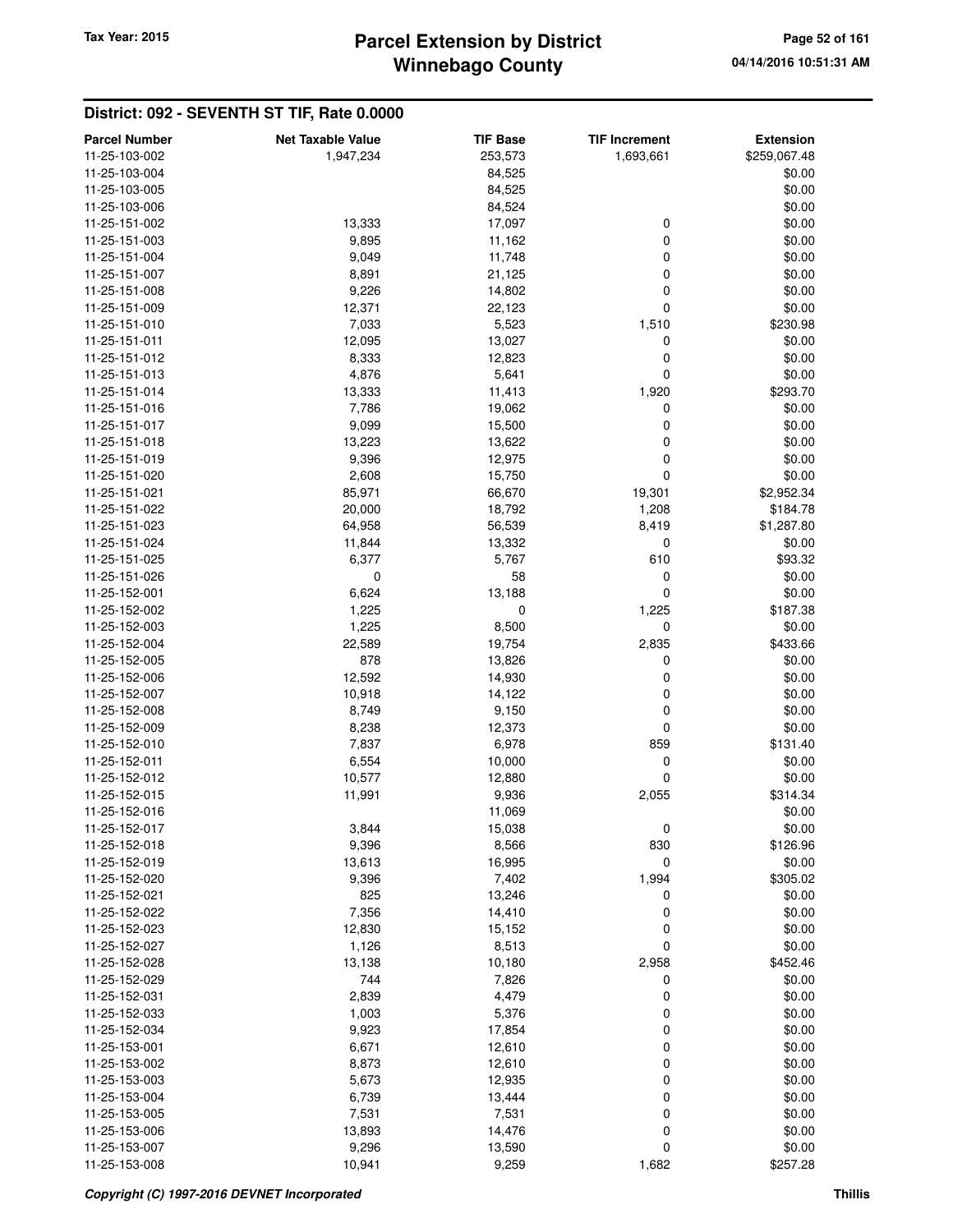## **Winnebago County Parcel Extension by District Tax Year: 2015 Page 53 of 161**

| <b>Parcel Number</b> | <b>Net Taxable Value</b> | <b>TIF Base</b> | <b>TIF Increment</b> | <b>Extension</b> |
|----------------------|--------------------------|-----------------|----------------------|------------------|
| 11-25-153-009        | 8,783                    | 7,649           | 1,134                | \$173.46         |
| 11-25-153-010        | 12,877                   | 13,746          | $\mathbf 0$          | \$0.00           |
| 11-25-153-011        |                          | 9,765           |                      | \$0.00           |
| 11-25-153-012        | 9,500                    | 8,343           | 1,157                | \$176.98         |
| 11-25-153-013        | 5,199                    | 17,117          | 0                    | \$0.00           |
| 11-25-153-014        | 1,602                    | 11,528          | $\mathbf 0$          | \$0.00           |
| 11-25-153-015        | 12,000                   | 11,413          | 587                  | \$89.80          |
| 11-25-153-016        | 9,553                    | 15,067          | 0                    | \$0.00           |
| 11-25-153-017        | 13,869                   | 14,908          | $\mathbf 0$          | \$0.00           |
| 11-25-153-018        | 0                        | 7,995           | 0                    | \$0.00           |
| 11-25-153-019        | 7,588                    | 8,874           | 0                    | \$0.00           |
| 11-25-153-020        | 7,651                    | 10,913          | $\mathbf 0$          | \$0.00           |
| 11-25-153-021        | 8,790                    | 3,196           | 5,594                | \$855.68         |
| 11-25-153-022        | 10,742                   | 10,929          | 0                    | \$0.00           |
| 11-25-153-023        | 11,559                   | 10,637          | 922                  | \$141.04         |
| 11-25-153-024        | 15,833                   | 22,411          | $\mathbf 0$          | \$0.00           |
| 11-25-153-025        |                          | 23,728          |                      | \$0.00           |
| 11-25-153-026        |                          | 7,674           |                      | \$0.00           |
| 11-25-153-027        |                          |                 |                      |                  |
| 11-25-153-028        | 10,157                   | 14,966          | 0                    | \$0.00           |
|                      | 12,191                   | 18,412          | $\mathbf 0$          | \$0.00           |
| 11-25-154-006        | 11,425                   | 13,085          | $\mathbf 0$          | \$0.00           |
| 11-25-154-007        | 6,961                    | 7,504           | $\boldsymbol{0}$     | \$0.00           |
| 11-25-154-008        | 3,167                    | 11,587          | $\mathbf 0$          | \$0.00           |
| 11-25-154-009        | 11,769                   | 16,443          | $\mathbf 0$          | \$0.00           |
| 11-25-154-010        | 3,437                    | 12,189          | 0                    | \$0.00           |
| 11-25-154-011        | 4,680                    | 17,162          | $\mathbf 0$          | \$0.00           |
| 11-25-154-012        | 4,799                    | 4,799           | $\mathbf 0$          | \$0.00           |
| 11-25-154-013        | 9,834                    | 10,234          | $\mathbf 0$          | \$0.00           |
| 11-25-154-014        | 5,404                    | 10,464          | $\mathbf 0$          | \$0.00           |
| 11-25-154-015        | 5,462                    | 10,791          | 0                    | \$0.00           |
| 11-25-154-016        | 2,973                    | 10,688          | $\mathbf 0$          | \$0.00           |
| 11-25-154-017        | 9,553                    | 9,533           | 20                   | \$3.06           |
| 11-25-154-018        | 5,380                    | 7,597           | 0                    | \$0.00           |
| 11-25-154-019        | 5,914                    | 9,427           | 0                    | \$0.00           |
| 11-25-154-020        | 4,451                    | 11,390          | 0                    | \$0.00           |
| 11-25-154-021        | 9,700                    | 14,244          | $\mathbf 0$          | \$0.00           |
| 11-25-154-022        | 10,110                   | 15,949          | $\mathbf 0$          | \$0.00           |
| 11-25-154-023        | 9,122                    | 8,578           | 544                  | \$83.22          |
| 11-25-154-024        | 1,404                    | 9,871           | 0                    | \$0.00           |
| 11-25-154-025        | 9,553                    | 15,138          | 0                    | \$0.00           |
| 11-25-154-026        | 11,019                   | 13,847          | $\mathbf 0$          | \$0.00           |
| 11-25-154-027        | 3,667                    | 9,263           | 0                    | \$0.00           |
| 11-25-154-028        | 8,396                    | 18,174          | $\boldsymbol{0}$     | \$0.00           |
| 11-25-154-029        | 5,425                    | 14,175          | $\mathbf 0$          | \$0.00           |
| 11-25-154-031        | 11,513                   | 6,868           | 4,645                | \$710.52         |
| 11-26-202-001        | 22,186                   | 30,503          | 0                    | \$0.00           |
| 11-26-202-002        | 38,270                   | 27,621          | 10,649               | \$1,628.90       |
| 11-26-202-003        | 18,688                   | 19,753          | 0                    | \$0.00           |
| 11-26-202-004        | 46,553                   | 30,228          | 16,325               | \$2,497.12       |
| 11-26-202-005        | 84,112                   | 66,968          | 17,144               | \$2,622.40       |
| 11-26-202-006        | 7,160                    | 8,131           | 0                    | \$0.00           |
| 11-26-202-007        | 3,261                    | 2,677           | 584                  | \$89.34          |
| 11-26-202-008        | 3,959                    | 3,560           | 399                  | \$61.04          |
| 11-26-202-009        | 46,437                   | 50,563          | 0                    | \$0.00           |
| 11-26-202-010        | 39,107                   | 49,609          | 0                    | \$0.00           |
| 11-26-202-011        | 503                      | 6,202           | 0                    | \$0.00           |
| 11-26-202-012        | 396                      | 3,857           | $\boldsymbol{0}$     | \$0.00           |
| 11-26-202-013        | 860                      | 9,877           | $\mathbf 0$          | \$0.00           |
| 11-26-204-001        | 2,628                    | 13,782          | $\mathbf 0$          | \$0.00           |
| 11-26-204-002        | 1,653                    | 1,976           | 0                    | \$0.00           |
| 11-26-204-003        | 4,093                    | 2,790           | 1,303                | \$199.32         |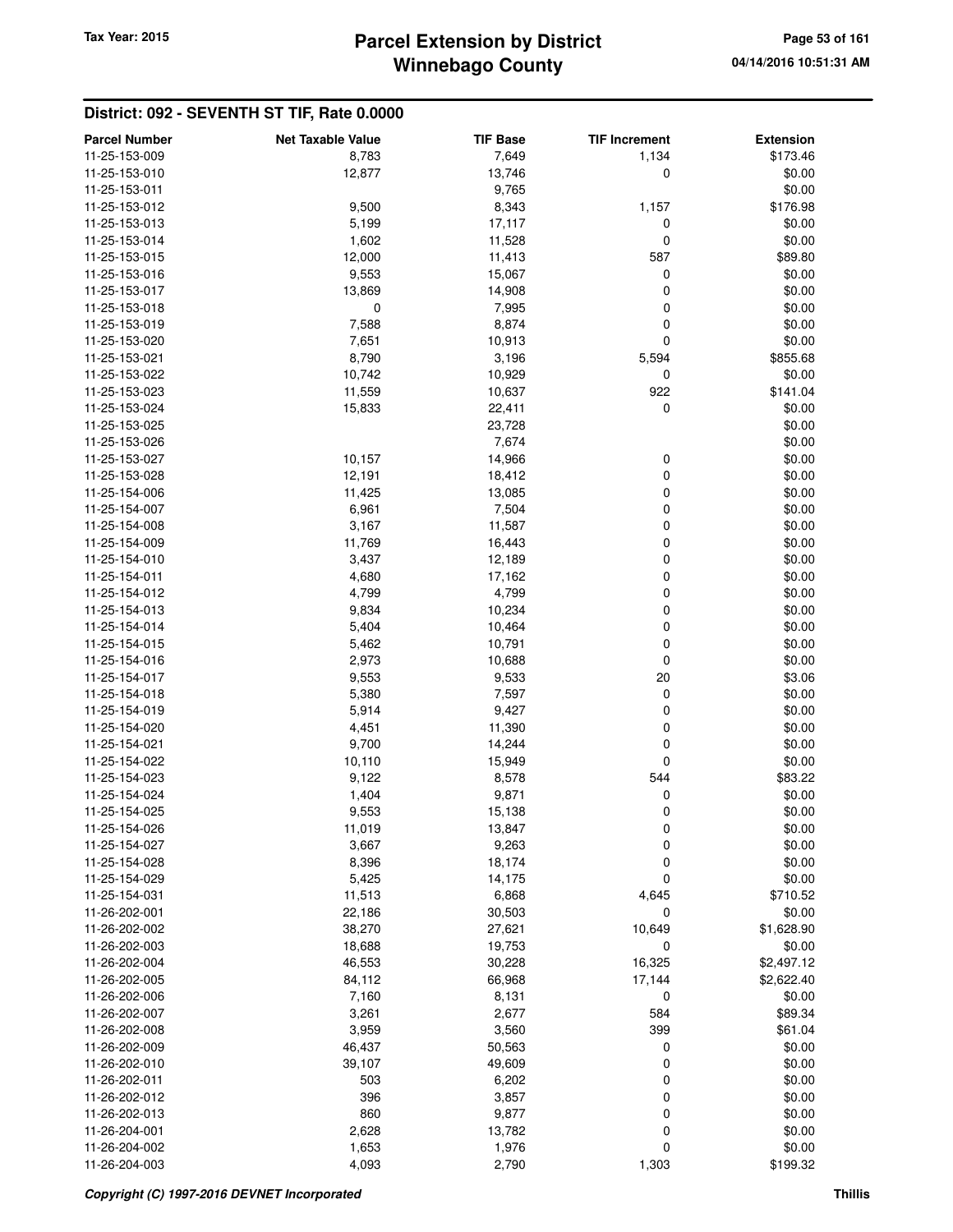# **Winnebago County** Tax Year: 2015 **Parcel Extension by District Page 54 of 161**

| <b>Parcel Number</b> | <b>Net Taxable Value</b> | <b>TIF Base</b> | <b>TIF Increment</b> | <b>Extension</b> |
|----------------------|--------------------------|-----------------|----------------------|------------------|
| 11-26-204-004        | 7,679                    | 10,876          | 0                    | \$0.00           |
| 11-26-204-005        | 43,267                   | 44,986          | 0                    | \$0.00           |
| 11-26-204-007        |                          | 22,416          |                      | \$0.00           |
| 11-26-204-008        |                          | 2,790           |                      | \$0.00           |
| 11-26-204-009        | 9,785                    | 4,068           | 5,717                | \$874.50         |
| 11-26-204-010        | 7,146                    | 7,146           | 0                    | \$0.00           |
| 11-26-204-013        | 37,713                   | 78,419          | 0                    | \$0.00           |
| 11-26-205-001        | 181,354                  | 255,361         | 0                    | \$0.00           |
| 11-26-205-003        | 22,349                   | 52,060          | 0                    | \$0.00           |
| 11-26-205-004        | 14,632                   | 10,624          | 4,008                | \$613.08         |
| 11-26-205-005        | 4,719                    | 3,881           | 838                  | \$128.18         |
| 11-26-205-006        | 30,617                   | 38,308          | 0                    | \$0.00           |
| 11-26-206-002        | 2,667                    | 8,728           | 0                    | \$0.00           |
| 11-26-206-003        | 2,557                    | 1,034           | 1,523                | \$232.96         |
| 11-26-206-004        | 10,501                   | 8,273           | 2,228                | \$340.80         |
| 11-26-206-005        | 9,713                    | 8,617           | 1,096                | \$167.66         |
| 11-26-206-006        | 24,142                   | 5,327           | 18,815               | \$2,878.00       |
| 11-26-206-007        | 0                        | 92              | 0                    | \$0.00           |
| 11-26-206-008        | 4,166                    | 2,297           | 1,869                | \$285.90         |
| 11-26-206-010        | 8,590                    | 5,603           | 2,987                | \$456.90         |
| 11-26-206-011        | 8,589                    | 5,438           | 3,151                | \$482.00         |
| 11-26-206-012        | 827                      | 9,156           | 0                    | \$0.00           |
| 11-26-206-013        | 5,647                    | 7,274           | 0                    | \$0.00           |
| 11-26-206-014        | 704                      | 6,408           | 0                    | \$0.00           |
| 11-26-206-016        | 9,465                    | 6,018           | 3,447                | \$527.26         |
| 11-26-206-017        | 19,818                   | 0               | 19,818               | \$3,031.42       |
| 11-26-206-018        | 7,529                    | 6,253           | 1,276                | \$195.18         |
| 11-26-207-001        | 1,006                    | 2,559           | 0                    | \$0.00           |
| 11-26-207-002        | 7,817                    | 5,937           | 1,880                | \$287.58         |
| 11-26-207-003        | 9,873                    | 9,543           | 330                  | \$50.48          |
| 11-26-207-004        | 6,275                    | 12,367          | 0                    | \$0.00           |
| 11-26-207-005        | 1,580                    | 0               | 1,580                | \$241.68         |
| 11-26-207-006        | 3,145                    | 6,937           | 0                    | \$0.00           |
| 11-26-207-007        | 9,233                    | 10,336          | 0                    | \$0.00           |
| 11-26-207-008        | 9,379                    | 7,179           | 2,200                | \$336.52         |
| 11-26-207-010        | 6,819                    | 3,746           | 3,073                | \$470.06         |
| 11-26-207-011        | 594                      | 1,024           | 0                    | \$0.00           |
| 11-26-207-012        | 8,163                    | 10,336          | 0                    | \$0.00           |
| 11-26-207-013        | 6,275                    | 4,275           | 2,000                | \$305.94         |
| 11-26-207-014        |                          | 16,515          |                      | \$0.00           |
| 11-26-207-015        | 10,020                   | 6,264           | 3,756                | \$574.54         |
| 11-26-207-016        | 6,588                    | 4,588           | 2,000                | \$305.94         |
| 11-26-207-017        | 6,532                    | 8,333           | 0                    | \$0.00           |
| 11-26-208-001        | 8,607                    | 5,593           | 3,014                | \$461.04         |
| 11-26-208-002        | 8,044                    | 3,636           | 4,408                | \$674.26         |
| 11-26-208-003        |                          | 7,518           |                      | \$0.00           |
| 11-26-208-004        |                          | 7,623           |                      | \$0.00           |
| 11-26-208-005        |                          | 0               |                      | \$0.00           |
| 11-26-208-006        |                          | 0               |                      | \$0.00           |
| 11-26-208-007        | 7,935                    | 7,729           | 206                  | \$31.52          |
| 11-26-208-008        |                          | 0               |                      | \$0.00           |
| 11-26-208-009        |                          | $\mathbf 0$     |                      | \$0.00           |
| 11-26-208-010        |                          | 11,742          |                      | \$0.00           |
| 11-26-208-011        | 648                      | 6,391           | 0                    | \$0.00           |
| 11-26-208-012        |                          | 0               |                      | \$0.00           |
| 11-26-208-013        |                          | 0               |                      | \$0.00           |
| 11-26-208-014        |                          | 0               |                      | \$0.00           |
| 11-26-226-001        | 27,827                   | 24,003          | 3,824                | \$584.94         |
| 11-26-226-002        | 28,945                   | 19,524          | 9,421                | \$1,441.06       |
| 11-26-226-003        | 33,268                   | 29,022          | 4,246                | \$649.48         |
| 11-26-226-004        | 14,654                   | 24,888          | 0                    | \$0.00           |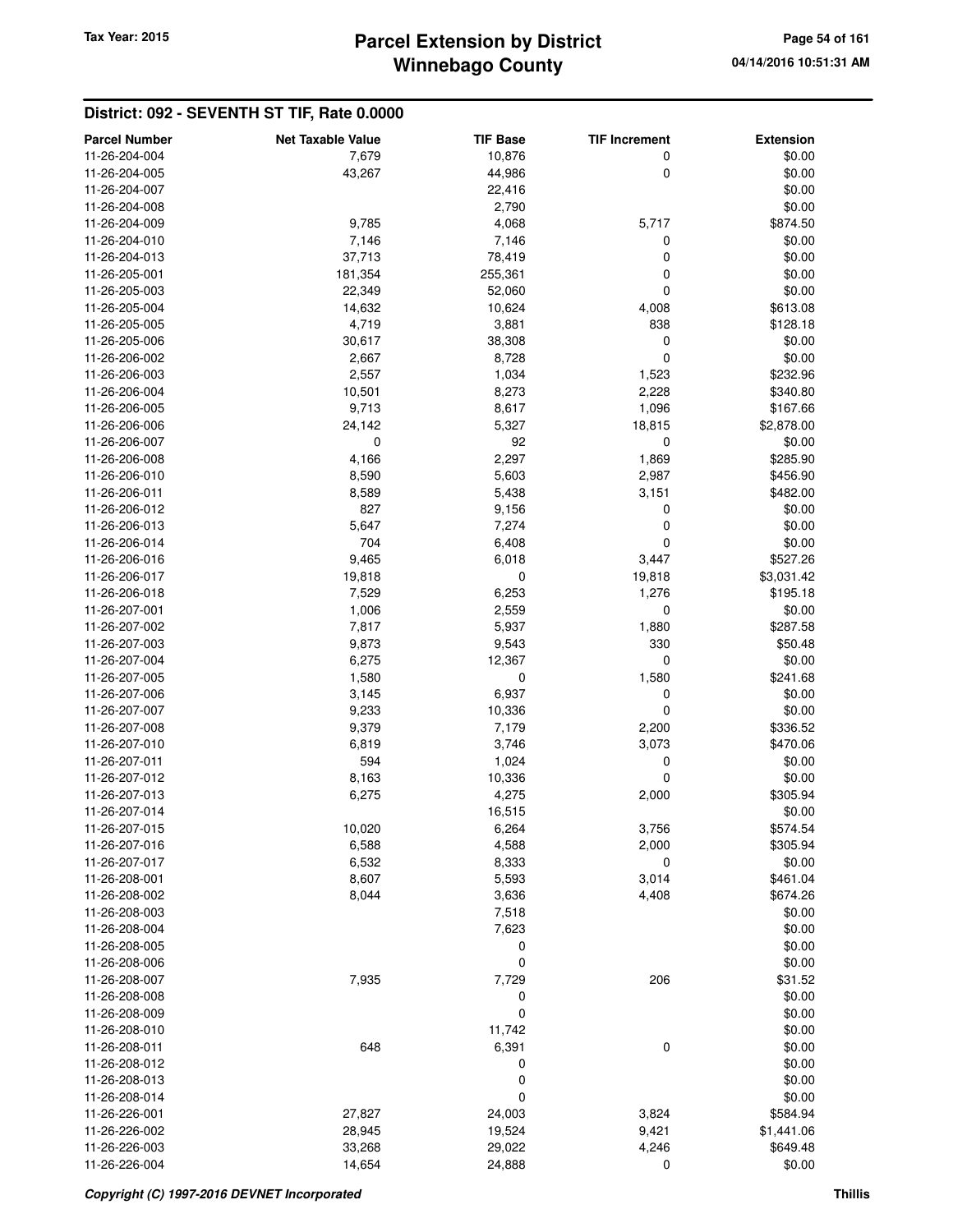| <b>Parcel Number</b> | <b>Net Taxable Value</b> | <b>TIF Base</b>  | <b>TIF Increment</b> | <b>Extension</b> |
|----------------------|--------------------------|------------------|----------------------|------------------|
| 11-26-226-005        | 40,422                   | 41,621           | 0                    | \$0.00           |
| 11-26-227-009        | 122,106                  | $\boldsymbol{0}$ | 122,106              | \$18,677.70      |
| 11-26-227-010        |                          | 60,276           |                      | \$0.00           |
| 11-26-228-002        |                          | 0                |                      | \$0.00           |
| 11-26-228-013        | 421,216                  | 402,677          | 18,539               | \$2,835.78       |
| 11-26-228-014        |                          | 0                |                      | \$0.00           |
|                      |                          |                  |                      |                  |
| 11-26-228-015        | 26,015                   | 53,136           | 0                    | \$0.00           |
| 11-26-228-016        | 27,617                   | 33,088           | 0                    | \$0.00           |
| 11-26-228-017        | 37,786                   | 32,874           | 4,912                | \$751.36         |
| 11-26-229-004        | 499,950                  | 136,996          | 362,954              | \$55,518.54      |
| 11-26-230-004        | 61,233                   | 42,946           | 18,287               | \$2,797.24       |
| 11-26-230-009        | 104,241                  | 42,946           | 61,295               | \$9,375.88       |
| 11-26-230-011        | 39,217                   | 80,111           | $\mathbf 0$          | \$0.00           |
| 11-26-231-001        | 79,387                   | 45,780           | 33,607               | \$5,140.64       |
| 11-26-231-002        | 14,514                   | 8,300            | 6,214                | \$950.52         |
| 11-26-231-004        | 4,543                    | 7,100            | 0                    | \$0.00           |
| 11-26-231-005        |                          | 18,640           |                      | \$0.00           |
| 11-26-231-007        | 21,115                   | 6,500            | 14,615               | \$2,235.56       |
| 11-26-231-009        | 37,261                   | 35,520           | 1,741                | \$266.32         |
| 11-26-231-020        | 9,023                    | 19,955           | 0                    | \$0.00           |
| 11-26-231-021        | 9,154                    | 13,455           | 0                    | \$0.00           |
| 11-26-233-009        | 1,920                    | 1,690            | 230                  | \$35.18          |
| 11-26-233-010        | 25,071                   | 19,780           | 5,291                | \$809.34         |
| 11-26-233-011        | 3,532                    | 810              | 2,722                | \$416.38         |
| 11-26-233-012        | 11,443                   | 7,760            | 3,683                | \$563.36         |
| 11-26-233-013        | 2,294                    | 14,000           | 0                    | \$0.00           |
| 11-26-233-014        | 11,332                   | 19,430           | $\mathbf 0$          | \$0.00           |
| 11-26-233-015        | 40,088                   | 22,500           | 17,588               | \$2,690.32       |
| 11-26-233-017        | 5,701                    | 6,500            | 0                    | \$0.00           |
| 11-26-233-018        | 11,543                   | 5,250            | 6,293                | \$962.60         |
| 11-26-233-019        | 11,813                   | 9,804            | 2,009                | \$307.30         |
| 11-26-233-020        | 1,108                    | 6,240            | 0                    | \$0.00           |
| 11-26-233-022        | 1,096                    | 10,870           | 0                    | \$0.00           |
| 11-26-233-023        | 345                      | 910              | 0                    | \$0.00           |
| 11-26-233-024        | 8,125                    | 6,530            | 1,595                | \$243.98         |
| 11-26-233-025        | 16,667                   | 11,860           | 4,807                | \$735.30         |
| 11-26-233-026        | 5,575                    | 12,070           | $\mathbf 0$          | \$0.00           |
| 11-26-234-023        | 867,541                  | 147,259          | 720,282              | \$110,176.50     |
| 11-26-235-003        | 24,873                   | 21,960           | 2,913                | \$445.58         |
| 11-26-235-013        | 79,095                   | 78,793           | 302                  | \$46.20          |
| 11-26-235-020        | 11,827                   | 20,273           | 0                    | \$0.00           |
| 11-26-235-021        | 784                      | 1,294            | $\mathbf 0$          | \$0.00           |
| 11-26-236-001        | 588,977                  | 0                | 588,977              | \$90,091.70      |
| 11-26-236-005        | 9,863                    | 5,450            | 4,413                | \$675.04         |
| 11-26-236-006        | 83,834                   | 49,850           | 33,984               | \$5,198.30       |
| 11-26-237-024        | 47,460                   | 130,568          | 0                    | \$0.00           |
| 11-26-238-001        | 12,799                   | 130,568          | 0                    | \$0.00           |
| 11-26-251-001        |                          | 69,428           |                      | \$0.00           |
| 11-26-251-006        | 375                      | 632              | 0                    | \$0.00           |
| 11-26-251-008        | 22,490                   | 13,374           | 9,116                | \$1,394.42       |
| 11-26-251-009        |                          |                  |                      |                  |
|                      |                          | 12,761           |                      | \$0.00           |
| 11-26-251-010        | 3,603                    | 4,035            | 0                    | \$0.00           |
| 11-26-251-011        | 9,232                    | 6,345            | 2,887                | \$441.60         |
| 11-26-251-012        | 2,500                    | 6,448            | 0                    | \$0.00           |
| 11-26-251-013        |                          | 0                |                      | \$0.00           |
| 11-26-251-014        | 10,040                   | 6,559            | 3,481                | \$532.46         |
| 11-26-251-015        | 8,855                    | 9,991            | 0                    | \$0.00           |
| 11-26-251-016        | 9,725                    | 9,337            | 388                  | \$59.36          |
| 11-26-251-017        | 1,970                    | 6,970            | 0                    | \$0.00           |
| 11-26-251-019        | 5,671                    | 4,498            | 1,173                | \$179.44         |
| 11-26-251-020        | 6,596                    | 15,964           | 0                    | \$0.00           |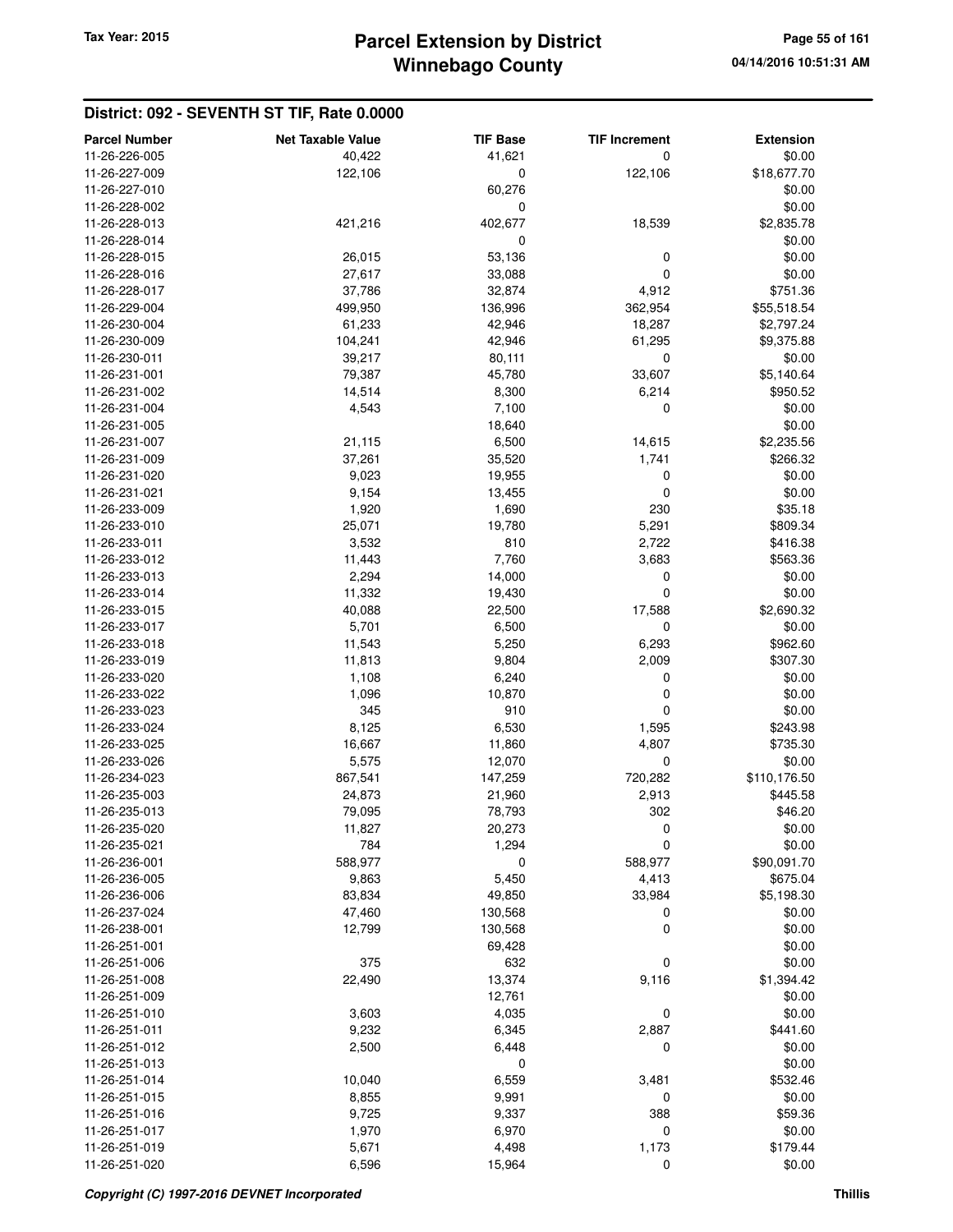# **Winnebago County** Tax Year: 2015 **Parcel Extension by District Page 56 of 161**

| <b>Parcel Number</b>           | <b>Net Taxable Value</b> | <b>TIF Base</b> | <b>TIF Increment</b> | <b>Extension</b>   |
|--------------------------------|--------------------------|-----------------|----------------------|--------------------|
| 11-26-252-001                  | 10,668                   | 7,873           | 2,795                | \$427.54           |
| 11-26-252-002                  | 20,510                   | 11,250          | 9,260                | \$1,416.44         |
| 11-26-252-003                  | 9,594                    | 8,472           | 1,122                | \$171.62           |
| 11-26-252-004                  | 21,961                   | 11,370          | 10,591               | \$1,620.04         |
| 11-26-252-005                  | 9,413                    | 10,147          | $\mathbf 0$          | \$0.00             |
| 11-26-252-007                  | 146                      | 7,716           | $\mathbf 0$          | \$0.00             |
| 11-26-252-008                  | 12,447                   | 9,543           | 2,904                | \$444.20           |
| 11-26-252-009                  | 6,265                    | 6,275           | 0                    | \$0.00             |
| 11-26-252-010                  | 8,333                    | 12,024          | $\mathbf 0$          | \$0.00             |
| 11-26-252-011                  |                          | 8,292           |                      | \$0.00             |
| 11-26-252-012                  | 9,411                    | 4,451           | 4,960                | \$758.70           |
| 11-26-252-015                  | 6,461                    | 6,730           | 0                    | \$0.00             |
| 11-26-252-016                  | 13,571                   | 13,093          | 478                  | \$73.12            |
| 11-26-252-017                  | 19,871                   | 21,442          | $\mathbf 0$          | \$0.00             |
| 11-26-253-001                  | 279,195                  | 3,447           | 275,748              | \$42,179.24        |
| 11-26-253-002                  | 9,946                    | 12,780          | 0                    | \$0.00             |
| 11-26-253-003                  | 40,479                   | 26,490          | 13,989               | \$2,139.80         |
| 11-26-253-004                  | 2,952                    | 4,150           | 0                    | \$0.00             |
| 11-26-253-005                  |                          | 22,230          |                      | \$0.00             |
| 11-26-253-006                  | 27,295                   | 14,800          | 12,495               | \$1,911.28         |
| 11-26-253-007                  | 32,103                   | 2,113           | 29,990               | \$4,587.36         |
| 11-26-254-001                  |                          | $\mathbf 0$     |                      | \$0.00             |
| 11-26-255-004                  | 1,763                    | 4,763           | 0                    | \$0.00             |
| 11-26-255-005                  | 1,852                    | 2,033           | 0                    | \$0.00             |
| 11-26-255-006                  |                          | $\mathbf 0$     |                      | \$0.00             |
| 11-26-255-007                  | 4,625                    | 5,325           | $\mathbf 0$          | \$0.00             |
| 11-26-255-008                  | 6,588                    | 6,270           | 318                  | \$48.64            |
| 11-26-255-009                  |                          | 6,856           |                      | \$0.00             |
| 11-26-255-010                  | 6,118                    | 5,544           | 574                  | \$87.80            |
| 11-26-255-013                  | 5,775                    | 5,775           | 0                    | \$0.00             |
| 11-26-255-015                  | 9,961                    | 8,820           | 1,141                | \$174.54           |
| 11-26-255-016                  | 0                        | 7,217           | 0                    | \$0.00             |
| 11-26-255-017                  |                          | 12,390          |                      | \$0.00             |
| 11-26-256-002                  | 12,519                   | 8,670           | 3,849                | \$588.76           |
| 11-26-256-003                  | 13,177                   | 7,670           | 5,507                | \$842.38           |
| 11-26-256-008                  |                          | 37,530          |                      | \$0.00             |
| 11-26-256-009                  | 32,281                   | 17,460          | 14,821               | \$2,267.06         |
| 11-26-256-010                  | 58,948                   | 37,750          | 21,198               | \$3,242.52         |
| 11-26-257-001                  |                          | 0               |                      | \$0.00             |
| 11-26-257-002                  |                          | 17,629          |                      | \$0.00             |
| 11-26-258-016                  | 2,556                    | 7,178           | 0                    | \$0.00             |
| 11-26-258-017                  | 6,901                    | 14,932          | $\mathbf 0$          | \$0.00             |
| 11-26-260-002                  | 99,219                   | 49,545          | 49,674               | \$7,598.28         |
| 11-26-260-004                  |                          | 0               |                      | \$0.00             |
| 11-26-260-006                  |                          | 0               |                      | \$0.00             |
| 11-26-260-007                  |                          | $\mathbf 0$     |                      | \$0.00             |
| 11-26-260-008                  | 2,999                    | 8,269           | 0                    | \$0.00             |
| 11-26-260-009                  | 8,028                    | 6,569           | 1,459                | \$223.18           |
| 11-26-260-010                  | 7,568                    | 9,380           | 0                    | \$0.00             |
| 11-26-260-011                  | 9,296                    | 9,647           | $\mathbf 0$          | \$0.00             |
| 11-26-260-012                  | 10,169                   | 9,151           | 1,018                | \$155.72           |
| 11-26-260-013                  | 9,495                    | 5,753           | 3,742                | \$572.40           |
| 11-26-260-014                  | 9,111                    | 8,848           | 263                  | \$40.24            |
| 11-26-260-015                  | 13,236                   | 12,237          | 999                  | \$152.82           |
| 11-26-261-001                  | 1,188                    | 9,773           | 0                    | \$0.00             |
| 11-26-261-002                  | 6,903                    | 8,731           | 0                    | \$0.00             |
| 11-26-261-017                  |                          | 77,936          |                      | \$0.00             |
| 11-26-262-001                  |                          | 4,741           |                      | \$0.00             |
| 11-26-262-005                  |                          | 7,006           |                      | \$0.00             |
| 11-26-262-006<br>11-26-263-003 | 11,445                   | 13,377<br>7,413 | 4,032                | \$0.00<br>\$616.76 |
|                                |                          |                 |                      |                    |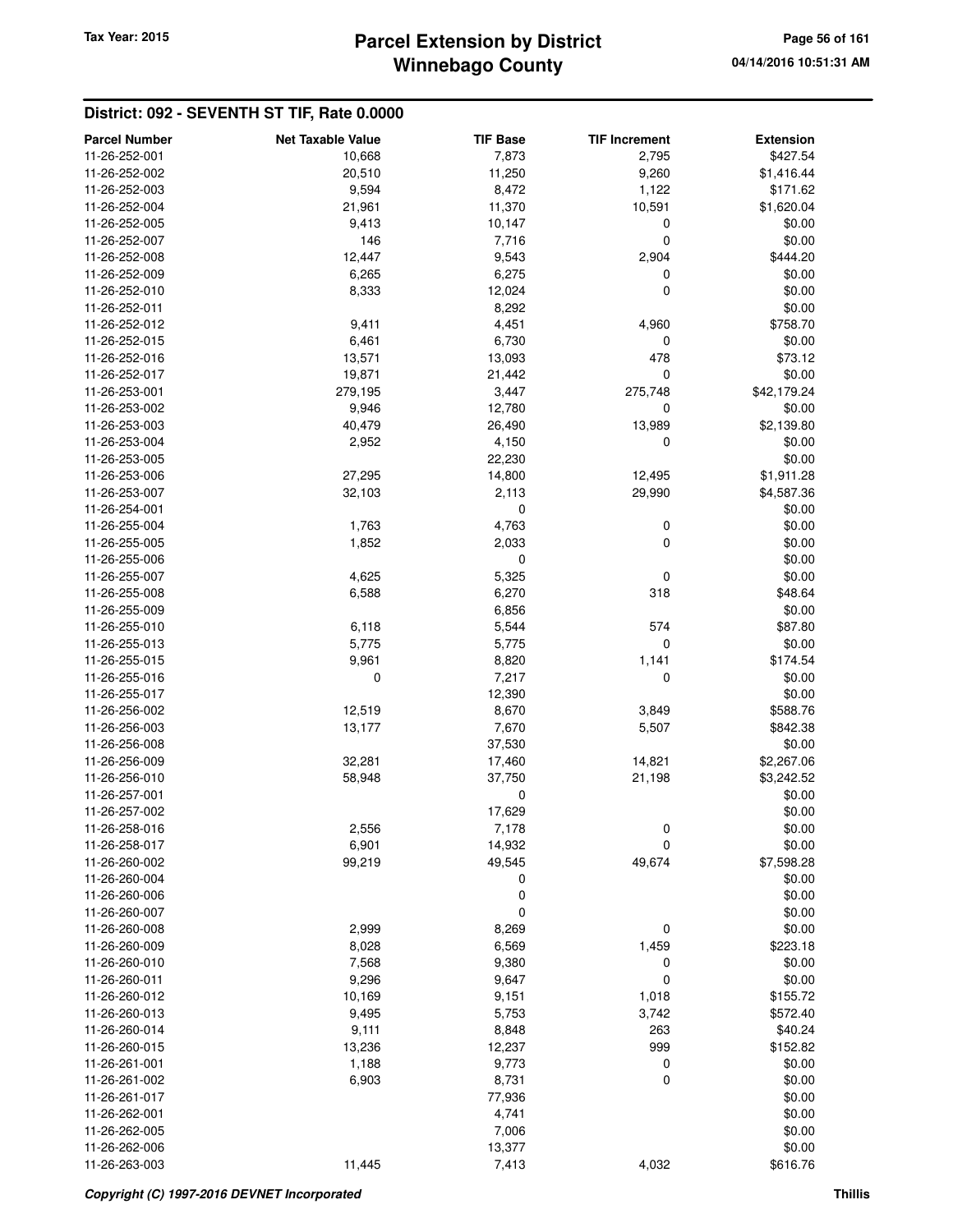## **Winnebago County Parcel Extension by District Tax Year: 2015 Page 57 of 161**

| <b>Parcel Number</b>           | <b>Net Taxable Value</b> | <b>TIF Base</b> | <b>TIF Increment</b> | <b>Extension</b>       |
|--------------------------------|--------------------------|-----------------|----------------------|------------------------|
| 11-26-263-004                  | 18,824                   | 15,174          | 3,650                | \$558.32               |
| 11-26-263-006                  | 6,474                    | 7,136           | 0                    | \$0.00                 |
| 11-26-263-007                  | 832                      | 6,546           | 0                    | \$0.00                 |
| 11-26-263-011                  | 26,583                   | 13,292          | 13,291               | \$2,033.04             |
| 11-26-263-012                  | 5,961                    | 9,494           | 0                    | \$0.00                 |
| 11-26-263-013                  | 10,243                   | 9,768           | 475                  | \$72.66                |
| 11-26-263-014                  | 11,963                   | 6,609           | 5,354                | \$818.96               |
| 11-26-263-015                  | 9,432                    | 25,484          | 0                    | \$0.00                 |
| 11-26-263-016                  | 7,107                    | 3,837           | 3,270                | \$500.20               |
| 11-26-263-017                  | 614                      | 3,542           | 0                    | \$0.00                 |
| 11-26-264-011                  | 8,366                    | 27,079          | 0                    | \$0.00                 |
| 11-26-264-012                  | 26,982                   | 24,655          | 2,327                | \$355.94               |
| 11-26-264-013                  | 27,608                   | 24,655          | 2,953                | \$451.70               |
| 11-26-264-015                  |                          | 94,202          |                      | \$0.00                 |
| 11-26-265-001                  | 48,329                   | 4,986           | 43,343               | \$6,629.88             |
| 11-26-265-002                  | 766                      | 5,292           | 0                    | \$0.00                 |
| 11-26-265-003                  | 5,600                    | 5,600           | 0                    | \$0.00                 |
| 11-26-265-004                  | 1,275                    | 6,776           | 0                    | \$0.00                 |
| 11-26-265-005                  | 9,235                    | 4,334           | 4,901                | \$749.68               |
| 11-26-265-006                  | 604                      | 5,579           | 0                    | \$0.00                 |
| 11-26-265-007                  | 604                      | 6,784           | 0                    | \$0.00                 |
| 11-26-265-009                  | 4,639                    | 4,880           | 0                    | \$0.00                 |
| 11-26-265-010                  | 5,508                    | 3,254           | 2,254                | \$344.78               |
| 11-26-265-011                  | 772                      | 4,184           | 0                    | \$0.00                 |
| 11-26-265-012                  | 2,258                    | 2,757           | 0                    | \$0.00                 |
| 11-26-276-017                  |                          | 122,030         |                      | \$0.00                 |
| 11-26-277-008                  | 28,331                   | 60,000          | 0                    | \$0.00                 |
| 11-26-278-001                  |                          | 0               |                      | \$0.00                 |
| 11-26-278-002                  |                          | 0               |                      | \$0.00                 |
| 11-26-278-003                  | 9,346                    | 3,520           | 5,826                | \$891.16               |
| 11-26-278-004                  | 2,500                    | 10,264          | 0                    | \$0.00                 |
| 11-26-278-005                  | 11,585                   | 8,203           | 3,382                | \$517.32               |
| 11-26-278-006                  |                          | 0               |                      | \$0.00                 |
| 11-26-278-007                  | 8,403                    | 8,343           | 60                   | \$9.18                 |
| 11-26-278-008<br>11-26-278-009 | 35,139<br>9,240          | 21,911<br>7,240 | 13,228<br>2,000      | \$2,023.40<br>\$305.94 |
| 11-26-278-010                  | 6,368                    | 10,232          | 0                    | \$0.00                 |
| 11-26-278-011                  | 18,333                   | 9,502           | 8,831                | \$1,350.82             |
| 11-26-278-013                  | 10,005                   | 10,005          | 0                    | \$0.00                 |
| 11-26-278-014                  | 8,517                    | 8,517           | 0                    | \$0.00                 |
| 11-26-278-015                  | 8,192                    | 6,066           | 2,126                | \$325.20               |
| 11-26-278-016                  | 4,494                    | 10,679          | 0                    | \$0.00                 |
| 11-26-278-017                  | 11,574                   | 11,574          | 0                    | \$0.00                 |
| 11-26-278-019                  | 6,843                    | 8,264           | 0                    | \$0.00                 |
| 11-26-278-020                  | 1,379                    | 6,379           | 0                    | \$0.00                 |
| 11-26-278-021                  | 11,033                   | 10,659          | 374                  | \$57.22                |
| 11-26-278-022                  | 6,147                    | 8,168           | 0                    | \$0.00                 |
| 11-26-279-001                  | 242,652                  | 336,980         | $\mathbf 0$          | \$0.00                 |
| 11-26-280-005                  | 18,167                   | 7,540           | 10,627               | \$1,625.54             |
| 11-26-280-007                  | 33,685                   | 13,500          | 20,185               | \$3,087.56             |
| 11-26-281-004                  | 1,100                    | 6,100           | 0                    | \$0.00                 |
| 11-26-281-005                  | 12,392                   | 7,258           | 5,134                | \$785.32               |
| 11-26-281-006                  | 7,496                    | 8,811           | 0                    | \$0.00                 |
| 11-26-281-007                  | 9,692                    | 11,808          | 0                    | \$0.00                 |
| 11-26-281-008                  | 6,915                    | 6,915           | 0                    | \$0.00                 |
| 11-26-281-009                  | 5,764                    | 5,764           | 0                    | \$0.00                 |
| 11-26-281-012                  | 481                      | 9,505           | 0                    | \$0.00                 |
| 11-26-281-015                  | 1,008                    | 6,380           | 0                    | \$0.00                 |
| 11-26-281-016                  | 14,442                   | 7,104           | 7,338                | \$1,122.44             |
| 11-26-281-017                  |                          | 0               |                      | \$0.00                 |
| 11-26-281-018                  | 5,578                    | 7,810           | 0                    | \$0.00                 |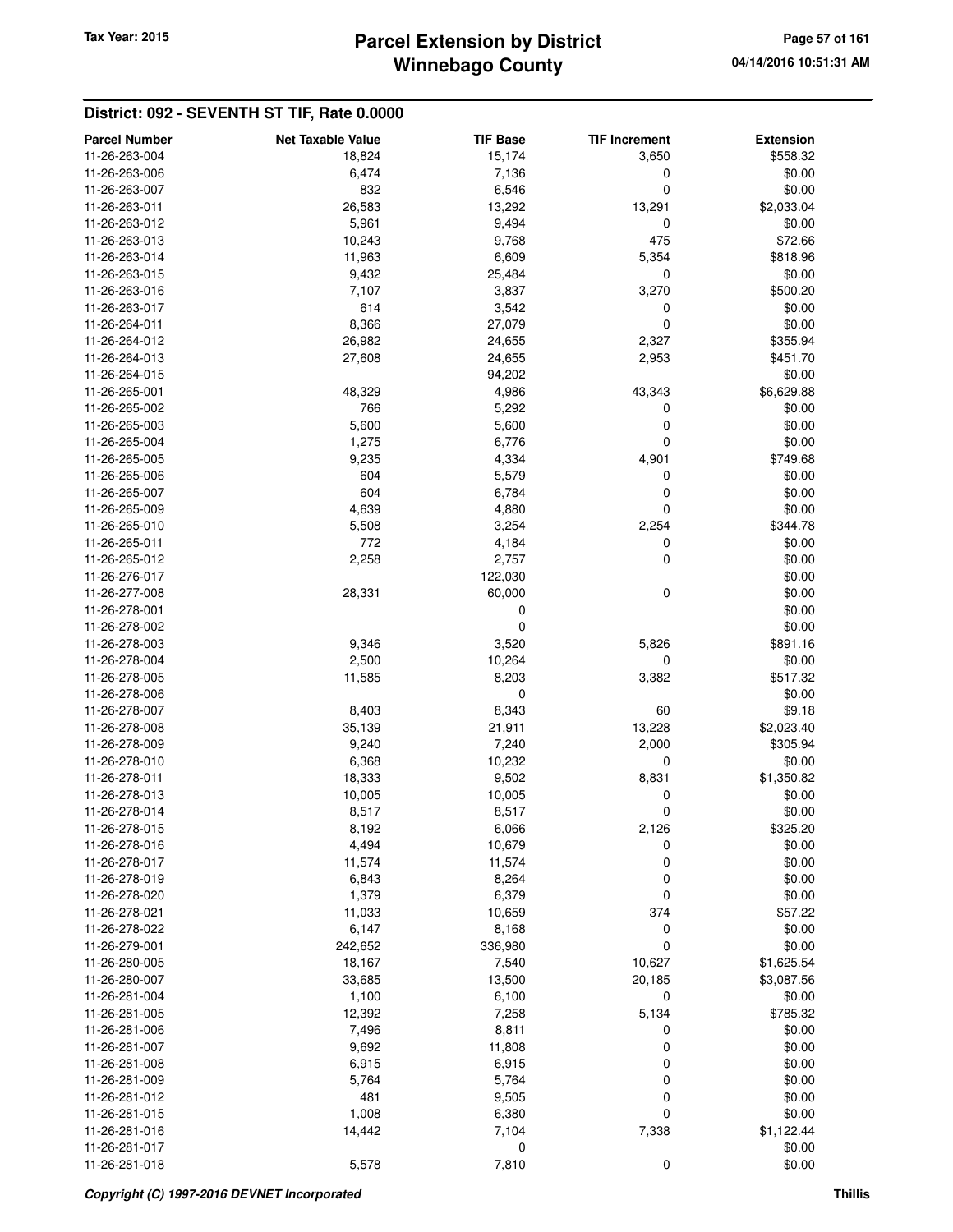## **Winnebago County Parcel Extension by District Tax Year: 2015 Page 58 of 161**

| <b>Parcel Number</b>           | <b>Net Taxable Value</b> | <b>TIF Base</b> | <b>TIF Increment</b> | <b>Extension</b>         |
|--------------------------------|--------------------------|-----------------|----------------------|--------------------------|
| 11-26-281-019                  | 4,808                    | 2,601           | 2,207                | \$337.60                 |
| 11-26-281-020                  | 9,911                    | 7,322           | 2,589                | \$396.02                 |
| 11-26-281-021                  | 7,403                    | 5,403           | 2,000                | \$305.94                 |
| 11-26-281-022                  | 9,340                    | 7,647           | 1,693                | \$258.98                 |
| 11-26-281-023                  | 6,159                    | 6,637           | 0                    | \$0.00                   |
| 11-26-281-024                  | 7,220                    | 4,556           | 2,664                | \$407.50                 |
| 11-26-281-026                  | 3,732                    | 11,708          | 0                    | \$0.00                   |
| 11-26-281-027                  | 8,292                    | 11,273          | 0                    | \$0.00                   |
| 11-26-281-029                  | 9,885                    | 10,977          | 0                    | \$0.00                   |
| 11-26-281-030                  | 7,418                    | 10,546          | 0                    | \$0.00                   |
| 11-26-282-001                  | 12,463                   | 9,188           | 3,275                | \$500.96                 |
| 11-26-282-002                  | 9,602                    | 4,307           | 5,295                | \$809.94                 |
| 11-26-282-003                  |                          | 10,015          |                      | \$0.00                   |
| 11-26-282-004                  | 41,875                   | 32,329          | 9,546                | \$1,460.18               |
| 11-26-282-006                  | 19,425                   | 10,336          | 9,089                | \$1,390.28               |
| 11-26-282-007                  | 4,278                    | 1,838           | 2,440                | \$373.24                 |
| 11-26-284-001                  | 6,532                    | 6,532           | 0                    | \$0.00                   |
| 11-26-284-002                  | 8,436                    | 10,439          | 0                    | \$0.00                   |
| 11-26-284-003                  | 9,599                    | 9,599           | 0                    | \$0.00                   |
| 11-26-284-004                  | 7,672                    | 7,786           | 0                    | \$0.00                   |
| 11-26-284-005                  | 6,566                    | 4,566           | 2,000                | \$305.94                 |
| 11-26-284-006                  | 12,109                   | 10,485          | 1,624                | \$248.42                 |
| 11-26-284-009                  | 4,358                    | 4,358           | 0                    | \$0.00                   |
| 11-26-284-010                  | 6,694                    | 6,694           | 0                    | \$0.00                   |
| 11-26-284-011                  | 871                      | 10,945          | 0                    | \$0.00                   |
| 11-26-284-012                  | 726                      | 4,582           | $\mathbf 0$          | \$0.00                   |
| 11-26-284-013                  | 37,242                   | 8,715           | 28,527               | \$4,363.58               |
| 11-26-284-014                  | 9,085                    | 2,393           | 6,692                | \$1,023.64               |
| 11-26-284-015                  | 9,630                    | 6,339           |                      | \$503.40                 |
| 11-26-284-016                  | 5,172                    | 3,172           | 3,291<br>2,000       | \$305.94                 |
| 11-26-284-017                  |                          |                 |                      |                          |
| 11-26-284-018                  | 8,877                    | 7,556<br>10,702 | 1,321                | \$202.06<br>\$912.42     |
| 11-26-284-019                  | 16,667<br>9,919          | 8,028           | 5,965<br>1,891       | \$289.26                 |
| 11-26-284-020                  | 4,671                    | 7,497           | 0                    | \$0.00                   |
|                                |                          |                 | 0                    |                          |
| 11-26-284-021<br>11-26-289-001 | 11,505                   | 12,107          |                      | \$0.00                   |
| 11-26-289-002                  | 8,565                    | 5,403           | 3,162                | \$483.68<br>\$0.00       |
| 11-26-289-003                  | 9,296<br>8,789           | 9,996           | 0<br>0               | \$0.00                   |
| 11-26-289-004                  | 7,694                    | 9,302<br>8,446  | 0                    | \$0.00                   |
| 11-26-289-006                  | 572                      | 9,172           | 0                    | \$0.00                   |
| 11-26-289-007                  | 1,180                    |                 |                      |                          |
| 11-26-289-008                  |                          | 11,374<br>4,275 | O                    | \$0.00                   |
| 11-26-289-009                  | 9,065<br>8,840           | 10,394          | 4,790<br>0           | \$732.70<br>\$0.00       |
| 11-26-289-010                  | 6,682                    | 6,840           | $\mathbf 0$          | \$0.00                   |
| 11-26-289-013                  | 8,110                    | 6,798           |                      | \$200.70                 |
| 11-26-289-015                  | 0                        | 92              | 1,312<br>0           | \$0.00                   |
| 11-26-289-016                  | $\mathbf 0$              | 11              | $\mathbf 0$          |                          |
| 11-26-289-017                  |                          | 115             |                      | \$0.00<br>\$0.00         |
| 11-26-289-018                  | 7,667                    | 11,435          | 0                    | \$0.00                   |
| 11-26-289-019                  | 13,331                   | 13,291          | 40                   | \$6.12                   |
| 11-26-290-001                  |                          |                 | 16,005               |                          |
| 11-26-290-002                  | 21,926<br>12,580         | 5,921<br>4,229  | 8,351                | \$2,448.18<br>\$1,277.40 |
| 11-26-290-003                  | 31,278                   | 4,229           | 27,049               | \$4,137.50               |
| 11-26-290-004                  | 30,292                   | 3,806           | 26,486               | \$4,051.38               |
| 11-26-290-005                  | 23,767                   | 5,921           | 17,846               | \$2,729.78               |
| 11-26-290-006                  |                          |                 |                      |                          |
| 11-26-290-007                  | 32,354                   | 4,651<br>4,229  | 27,703               | \$4,237.54               |
|                                | 22,802                   |                 | 18,573               | \$2,840.98               |
| 11-26-290-008                  | 30,947                   | 3,806           | 27,141               | \$4,151.58               |
| 11-26-290-009<br>11-26-290-010 | 36,978<br>846            | 5,498           | 31,480<br>846        | \$4,815.28               |
| 11-26-290-011                  | 846                      | 0<br>0          | 846                  | \$129.42<br>\$129.42     |
|                                |                          |                 |                      |                          |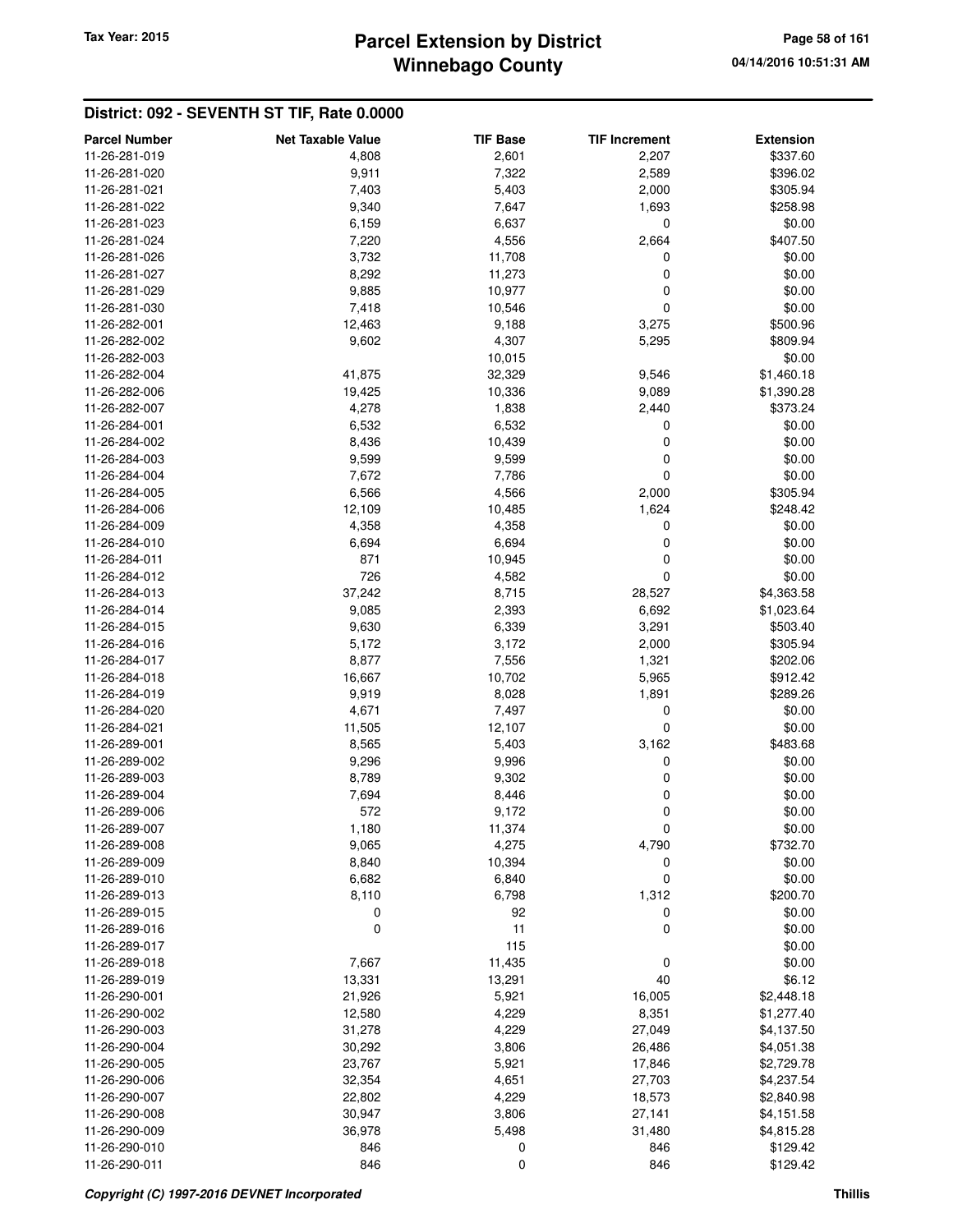## **Winnebago County Parcel Extension by District Tax Year: 2015 Page 59 of 161**

### **District: 092 - SEVENTH ST TIF, Rate 0.0000**

| <b>Parcel Number</b> | <b>Net Taxable Value</b> | <b>TIF Base</b> | <b>TIF Increment</b> | <b>Extension</b>   |
|----------------------|--------------------------|-----------------|----------------------|--------------------|
| 11-26-290-012        | 846                      | 0               | 846                  | \$129.42           |
| 11-26-290-013        | 846                      | 0               | 846                  | \$129.42           |
| 11-26-290-014        | 846                      | 0               | 846                  | \$129.42           |
| 11-26-290-015        | 846                      | 0               | 846                  | \$129.42           |
| 11-26-290-016        | 846                      | 0               | 846                  | \$129.42           |
| 11-26-290-017        | 846                      | 0               | 846                  | \$129.42           |
| 11-26-290-018        | 846                      | 0               | 846                  | \$129.42           |
| 11-26-290-019        | 846                      | 0               | 846                  | \$129.42           |
| 11-26-290-020        | 846                      | 0               | 846                  | \$129.42           |
| 11-26-290-021        | 846                      | 0               | 846                  | \$129.42           |
| 11-26-290-022        | 846                      | 0               | 846                  | \$129.42           |
| 11-26-401-001        | 12,060                   | 13,458          | 0                    | \$0.00             |
| 11-26-401-002        | 0                        | 3,975           | $\overline{0}$       | \$0.00             |
| 11-26-401-003        |                          | 5,593           |                      | \$0.00             |
| 11-26-401-004        | 6,557                    | 4,009           | 2,548                | \$389.76           |
| 11-26-403-001        | 4,624                    | 10,222          | 0                    | \$0.00             |
| 11-26-403-002        | 0                        | 4,729           | 0                    | \$0.00             |
| 11-26-427-003        | 51,995                   | 46,712          | 5,283                | \$808.10           |
| 11-26-430-013        | 88,531                   | 23,415          | 65,116               | \$9,960.34         |
| 11-26-431-001        | 17,665                   | 26,589          | 0                    | \$0.00             |
| 11-26-431-005        | 14,212                   | 8,843           | 5,369                | \$821.26           |
| 11-26-431-006        | 14,792                   | 13,069          | 1,723                | \$263.56           |
| 11-26-431-007        | 12,706                   | 14,471          | 0                    | \$0.00             |
| 11-26-431-008        | 9,466                    | 8,755           | 711                  | \$108.76           |
| 11-26-431-009        | 8,101                    | 6,845           | 1,256                | \$192.12           |
| 11-26-431-010        | 7,414                    | 10,336          | 0                    | \$0.00             |
| 11-26-431-011        | 5,694                    | 30,334          | $\mathbf 0$          | \$0.00             |
| 11-26-433-001        | 8,182                    | 8,182           | 0                    | \$0.00             |
| 11-26-433-002        | 5,787                    | 6,763           | 0                    | \$0.00             |
| 11-26-433-003        | 7,814                    | 5,823           | 1,991                | \$304.56           |
| 11-26-433-004        | 3,370                    | 3,449           | 0                    | \$0.00             |
| 11-26-433-005        |                          | $\pmb{0}$       |                      | \$0.00             |
| 11-26-434-006        | 23,831                   | 42,199          | 0                    | \$0.00             |
| 11-26-435-003        | 2,409                    | 1,622           | 787                  | \$120.38           |
| 11-26-435-004        | 562                      | 2,071           | $\mathbf 0$          | \$0.00             |
| 11-26-435-005        | 1,209                    | 840             | 369                  | \$56.44            |
| 11-26-436-001        | 1,772                    | 939             | 833                  | \$127.42           |
| 11-26-437-006        | 6,972                    | 6,972           | $\mathbf 0$          | \$0.00             |
| 11-26-437-007        | 9,693                    | 7,322           | 2,371                | \$362.68           |
| 11-26-437-008        | 2,011                    | 3,834           | 0                    | \$0.00             |
| 11-26-437-010        | 59,555                   | 173,575         | $\mathbf 0$          | \$0.00             |
| Totals for 092       | 10,181,983               | 7,738,771       | 5,004,447            | \$765,496.22       |
|                      |                          |                 |                      | <b>468 Parcels</b> |

### **District: 093 - NORTH MAIN TIF, Rate 0.0000**

| <b>Parcel Number</b> | <b>Net Taxable Value</b> | <b>TIF Base</b> | <b>TIF Increment</b> | <b>Extension</b> |
|----------------------|--------------------------|-----------------|----------------------|------------------|
| 11-11-427-002        | 30,669                   | 54,941          | 0                    | \$0.00           |
| 11-11-427-003        | 125,810                  | 121,117         | 4,693                | \$717.86         |
| 11-11-427-004        | 126.887                  | 117.646         | 9.241                | \$1,413.54       |
| 11-11-479-011        | 31,939                   | 28,125          | 3,814                | \$583.40         |
| 11-11-479-014        | 7,510                    | 15,886          | 0                    | \$0.00           |
| 11-11-479-015        | 7,527                    | 4,834           | 2,693                | \$411.94         |
| 11-11-479-016        | 50.769                   | 57,496          | 0                    | \$0.00           |
| 11-11-479-017        | 7,516                    | 23,405          | 0                    | \$0.00           |
| 11-12-301-012        | 75,790                   | 151,291         | 0                    | \$0.00           |
| 11-12-301-031        | 412                      | 8,000           | 0                    | \$0.00           |
| 11-12-301-036        | 1,844                    | 46              | 1.798                | \$275.04         |
| 11-12-301-037        | 130,815                  | 164,036         | 0                    | \$0.00           |
| 11-12-303-004        | 10,636                   | 66,667          | 0                    | \$0.00           |
| 11-12-303-005        | 208,974                  | 66,666          | 142,308              | \$21,767.86      |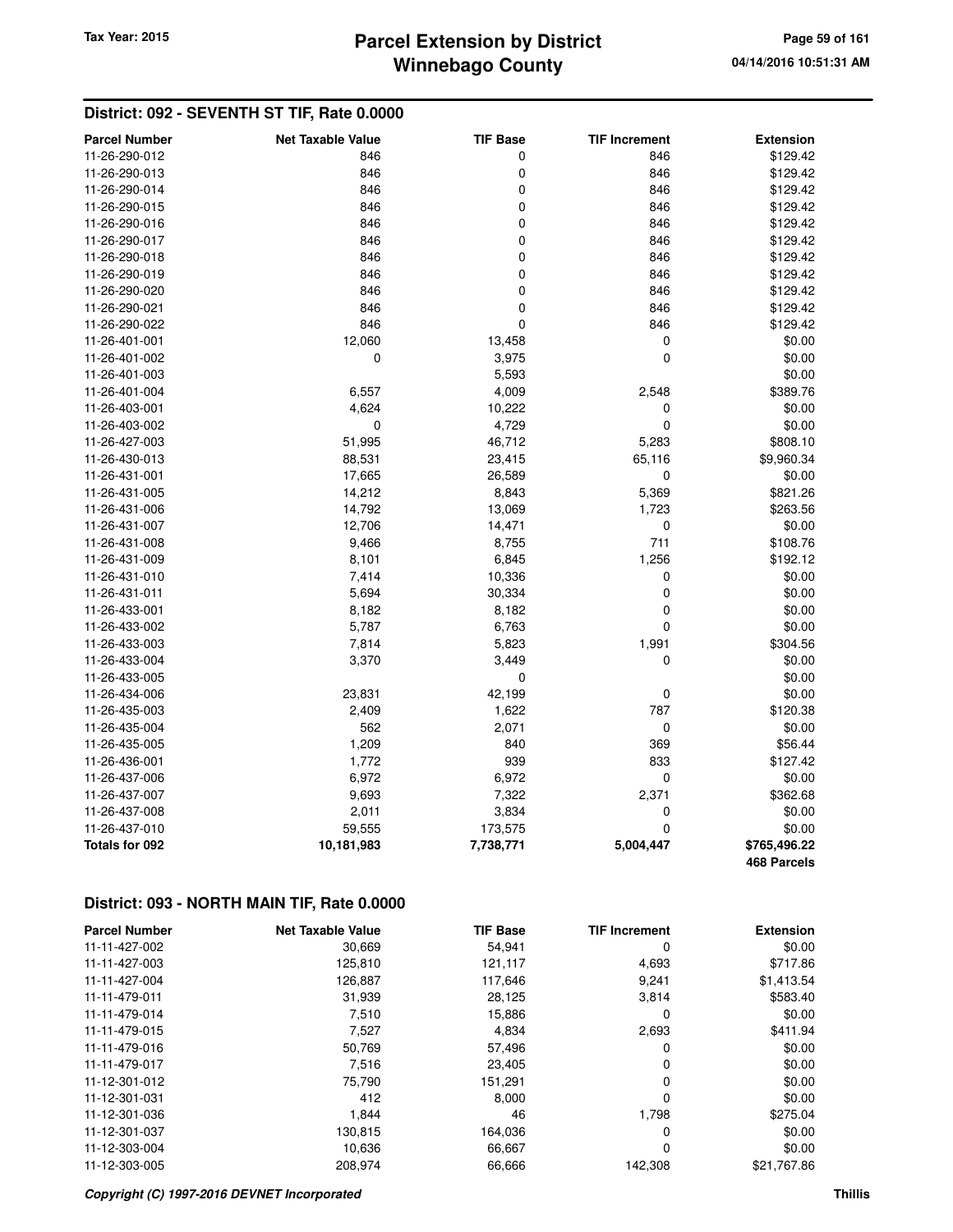### **District: 093 - NORTH MAIN TIF, Rate 0.0000**

| <b>Parcel Number</b> | <b>Net Taxable Value</b> | <b>TIF Base</b> | <b>TIF Increment</b> | <b>Extension</b>  |
|----------------------|--------------------------|-----------------|----------------------|-------------------|
| 11-12-303-006        | 19,345                   | 133,333         | 0                    | \$0.00            |
| 11-12-304-001        | 21,232                   | 14,666          | 6,566                | \$1,004.36        |
| 11-12-304-002        | 10,696                   | 14,666          | 0                    | \$0.00            |
| 11-12-304-003        | 15,232                   | 14,666          | 566                  | \$86.58           |
| 11-12-304-004        | 15,232                   | 14,666          | 566                  | \$86.58           |
| 11-12-304-005        | 20,401                   | 14,666          | 5,735                | \$877.24          |
| 11-12-304-006        | 20,401                   | 14,666          | 5,735                | \$877.24          |
| 11-12-304-007        | 22,144                   | 28,374          | $\mathbf 0$          | \$0.00            |
| 11-12-304-008        | 22,144                   | 2,240           | 19,904               | \$3,044.58        |
| 11-12-304-009        | 10,945                   | 1,075           | 9,870                | \$1,509.74        |
| 11-12-304-010        | 10,886                   | 1,075           | 9,811                | \$1,500.72        |
| 11-12-304-011        | 10,945                   | 868             | 10,077               | \$1,541.42        |
| 11-12-304-012        | 10,886                   | 868             | 10,018               | \$1,532.38        |
| 11-12-304-013        | 10,886                   | 808             | 10,078               | \$1,541.56        |
| 11-12-304-014        | 16,945                   | 809             | 16,136               | \$2,468.22        |
| 11-12-304-015        | 17,112                   | 530             | 16,582               | \$2,536.44        |
| 11-12-304-016        | 16,886                   | 641             | 16,245               | \$2,484.88        |
| 11-12-351-011        |                          | 18,148          |                      | \$0.00            |
| 11-12-351-018        | 13,720                   | 45,570          | 0                    | \$0.00            |
| 11-12-351-019        | 2,041                    | 7,148           | 0                    | \$0.00            |
| 11-12-351-020        | 2,104                    | 7,148           | 0                    | \$0.00            |
| 11-12-351-021        | 1,417                    | 5,130           | 0                    | \$0.00            |
| 11-12-351-022        | 397                      | 1,710           | 0                    | \$0.00            |
| 11-12-351-023        | 1,232                    | 2,736           | 0                    | \$0.00            |
| 11-12-351-024        | 1,977                    | 7,572           | 0                    | \$0.00            |
| Totals for 093       | 1,112,304                | 1,233,935       | 302,436              | \$46,261.58       |
|                      |                          |                 |                      | <b>39 Parcels</b> |

| <b>Parcel Number</b> | <b>Net Taxable Value</b> | <b>TIF Base</b> | <b>TIF Increment</b> | <b>Extension</b> |
|----------------------|--------------------------|-----------------|----------------------|------------------|
| 15-11-277-001        | 15,469                   | 15,388          | 81                   | \$12.40          |
| 15-11-277-002        | 227,370                  | 386,911         | 0                    | \$0.00           |
| 15-11-277-003        | 23,672                   | 27,748          | 0                    | \$0.00           |
| 15-11-277-004        | 350,194                  | 440,441         | 0                    | \$0.00           |
| 15-11-278-004        | 416,215                  | 600,000         | 0                    | \$0.00           |
| 15-11-301-009        |                          | $\Omega$        |                      | \$0.00           |
| 15-11-376-001        | 41,096                   | 41,793          | 0                    | \$0.00           |
| 15-11-376-002        | 339,129                  | 393,641         | 0                    | \$0.00           |
| 15-11-376-003        | 53,248                   | 89,374          | 0                    | \$0.00           |
| 15-11-376-004        | 89,543                   | 84,995          | 4,548                | \$695.68         |
| 15-11-376-005        | 154,628                  | 180,680         | 0                    | \$0.00           |
| 15-11-426-006        | 1,442,705                | 1,856,650       | $\Omega$             | \$0.00           |
| 15-11-426-007        | 23,585                   | 22,510          | 1,075                | \$164.44         |
| 15-11-426-008        | 23,701                   | 22,650          | 1,051                | \$160.76         |
| 15-11-426-009        | 507,884                  | 547,019         | 0                    | \$0.00           |
| 15-11-426-010        | 20,695                   | 17,668          | 3,027                | \$463.02         |
| 15-11-426-011        | 14,229                   | 10,012          | 4,217                | \$645.04         |
| 15-11-427-003        | 1,279,113                | 68,497          | 1,210,616            | \$185,179.46     |
| 15-11-427-004        | 11,610                   | 19,071          | 0                    | \$0.00           |
| 15-11-428-006        | 1,568,928                | 518,101         | 1,050,827            | \$160,737.66     |
| 15-11-451-005        | 133,241                  | 140,000         | 0                    | \$0.00           |
| 15-11-451-007        | 131,678                  | 171,599         | $\Omega$             | \$0.00           |
| 15-11-451-008        |                          | 0               |                      | \$0.00           |
| 15-11-451-010        |                          | 0               |                      | \$0.00           |
| 15-11-451-011        | 14,054                   | 0               | 14,054               | \$2,149.74       |
| 15-11-451-012        | 17,198                   | 0               | 17,198               | \$2,630.66       |
| 15-11-451-013        | 20,127                   | 0               | 20,127               | \$3,078.70       |
| 15-11-452-001        |                          | 0               |                      | \$0.00           |
| 15-11-476-002        | 116,667                  | 164,781         | 0                    | \$0.00           |
| 15-11-476-005        | 93,622                   | 73,094          | 20,528               | \$3,140.02       |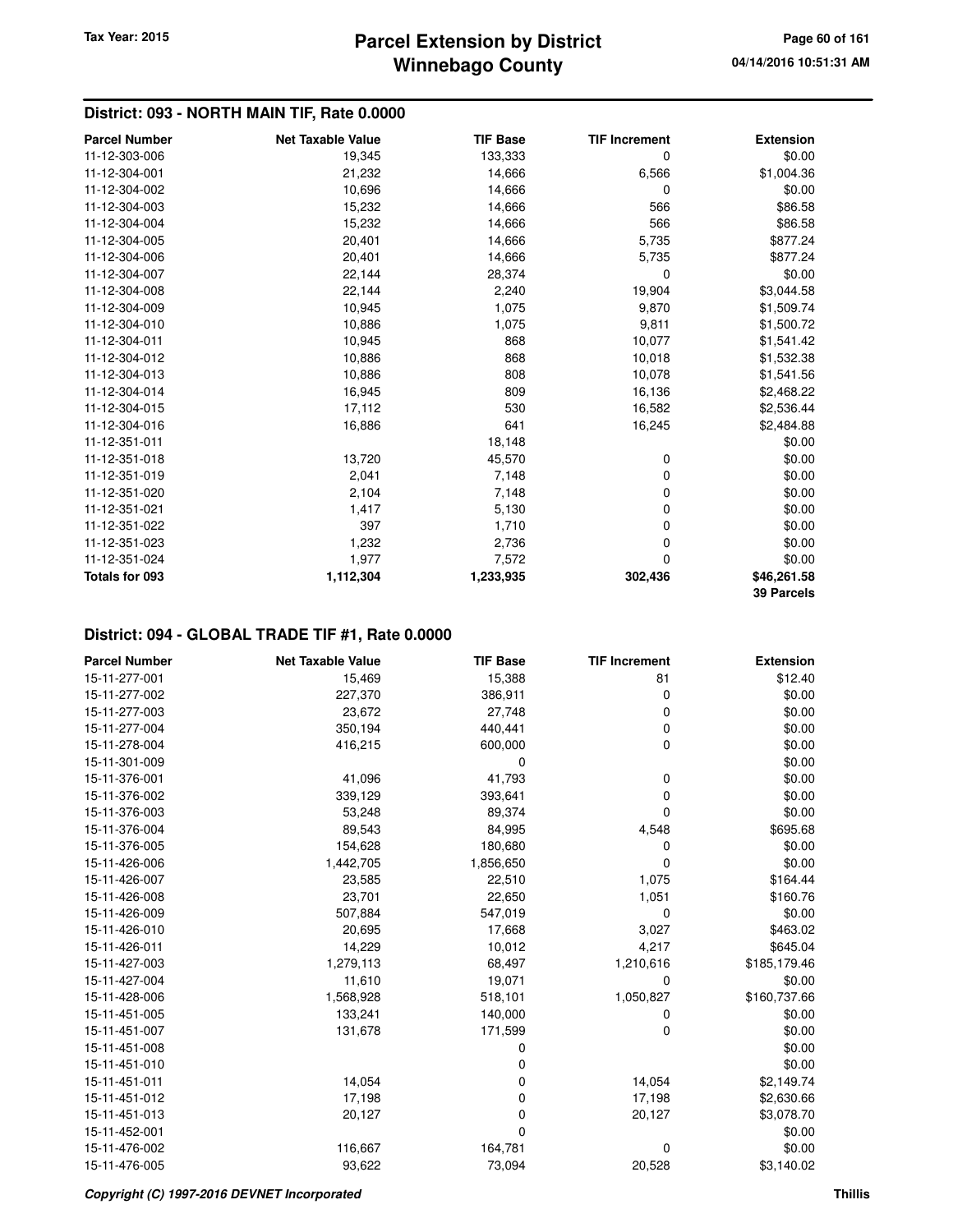| <b>Parcel Number</b> | <b>Net Taxable Value</b> | <b>TIF Base</b> | <b>TIF Increment</b> | <b>Extension</b> |
|----------------------|--------------------------|-----------------|----------------------|------------------|
| 15-11-476-006        | 14,040                   | 11,096          | 2,944                | \$450.32         |
| 15-11-477-001        |                          | 14,985          |                      | \$0.00           |
| 15-11-490-001        |                          | 347             |                      | \$0.00           |
| 15-12-151-002        | 368,500                  | 498,306         | 0                    | \$0.00           |
| 15-12-303-001        | 229,105                  | 280,000         | $\mathbf 0$          | \$0.00           |
| 15-12-303-006        | 25,043                   | 25,867          | $\mathbf 0$          | \$0.00           |
| 15-12-303-007        | 23,561                   | 0               | 23,561               | \$3,603.96       |
| 15-12-303-008        |                          | 0               |                      | \$0.00           |
| 15-12-352-005        | 51,612                   | 61,841          | 0                    | \$0.00           |
| 15-12-352-006        | 123,046                  | 189,332         | 0                    | \$0.00           |
| 15-12-352-007        | 209,560                  | 253,341         | 0                    | \$0.00           |
| 15-12-352-008        | 9,653                    | 22,050          | $\mathbf 0$          | \$0.00           |
| 15-12-352-009        | 170,678                  | 169,382         | 1,296                | \$198.24         |
| 15-12-352-014        | 37,660                   | 12,111          | 25,549               | \$3,908.06       |
| 15-12-352-015        | 56,485                   | 73,419          | 0                    | \$0.00           |
| 15-12-352-016        | 98,996                   | 188,821         | 0                    | \$0.00           |
| 15-12-352-017        | 120,633                  | 155,266         | 0                    | \$0.00           |
| 15-12-352-018        | 86,277                   | 200,000         | 0                    | \$0.00           |
| 15-12-352-019        | 545,699                  | 794,142         | $\mathbf 0$          | \$0.00           |
| 15-12-352-020        |                          | 273,331         |                      | \$0.00           |
| 15-13-101-001        | 10,046                   | 7,946           | 2,100                | \$321.22         |
| 15-13-101-002        | 18,030                   | 25,337          | 0                    | \$0.00           |
| 15-13-101-003        | 243,068                  | 346,373         | 0                    | \$0.00           |
| 15-13-101-004        | 9,293                    | 5,562           | 3,731                | \$570.70         |
| 15-13-101-005        | 490,667                  | 608,373         | 0                    | \$0.00           |
| 15-13-151-002        | 153,826                  | 196,075         | $\mathbf 0$          | \$0.00           |
| 15-13-151-004        | 743,553                  | 300,000         | 443,553              | \$67,847.20      |
| 15-13-151-005        | 581,681                  | 600,866         | 0                    | \$0.00           |
| 15-13-151-006        | 495,795                  | 600,866         | 0                    | \$0.00           |
| 15-13-301-001        | 39,919                   | 33,076          | 6,843                | \$1,046.74       |
| 15-13-301-002        | 103,746                  | 100,536         | 3,210                | \$491.02         |
| 15-13-301-003        |                          | 0               |                      | \$0.00           |
| 15-13-302-001        | 126,466                  | 121,098         | 5,368                | \$821.12         |
| 15-13-302-002        | 35,411                   | 25,206          | 10,205               | \$1,561.00       |
| 15-13-302-003        | 349,833                  | 506,298         | 0                    | \$0.00           |
| 15-13-302-004        | 11,851                   | 10,358          | 1,493                | \$228.38         |
| 15-13-302-005        | 26,766                   | 47,304          | 0                    | \$0.00           |
| 15-13-302-006        | 64,458                   | 92,330          | 0                    | \$0.00           |
| 15-13-351-004        | 41,441                   | 23,838          | 17,603               | \$2,692.62       |
| 15-13-351-006        | 729,787                  | 908,828         | 0                    | \$0.00           |
| 15-13-351-007        |                          | 498             |                      | \$0.00           |
| 15-14-151-001        |                          | 0               |                      | \$0.00           |
| 15-14-151-002        | 61,657                   | 62,461          | $\boldsymbol{0}$     | \$0.00           |
| 15-14-151-003        |                          | 2,246           |                      | \$0.00           |
| 15-14-151-004        | 70,000                   | 65,758          | 4,242                | \$648.88         |
| 15-14-151-005        | 36,758                   | 37,091          | 0                    | \$0.00           |
| 15-14-151-006        | 39,305                   | 68,683          | 0                    | \$0.00           |
| 15-14-152-001        | 0                        | 44,035          | 0                    | \$0.00           |
| 15-14-152-002        | 37,428                   | 33,400          | 4,028                | \$616.14         |
| 15-14-152-003        | 31,697                   | 38,668          | 0                    | \$0.00           |
| 15-14-152-004        | 253,064                  | 314,764         | 0                    | \$0.00           |
| 15-14-152-006        | 230,988                  | 288,933         | 0                    | \$0.00           |
| 15-14-152-008        | 1,081                    | 3,434           | 0                    | \$0.00           |
| 15-14-152-009        | 0                        | 3,434           | 0                    | \$0.00           |
| 15-14-152-010        | 1,081                    | 3,434           | 0                    | \$0.00           |
| 15-14-152-014        | 27,800                   | 34,568          | 0                    | \$0.00           |
| 15-14-152-015        | 0                        | 26,966          | 0                    | \$0.00           |
| 15-14-176-001        |                          | 0               |                      | \$0.00           |
| 15-14-201-002        | 0                        | 186,698         | 0                    | \$0.00           |
| 15-14-201-003        | 53,607                   | 6,001           | 47,606               | \$7,281.96       |
| 15-14-201-005        | 236,333                  | 138,066         | 98,267               | \$15,031.22      |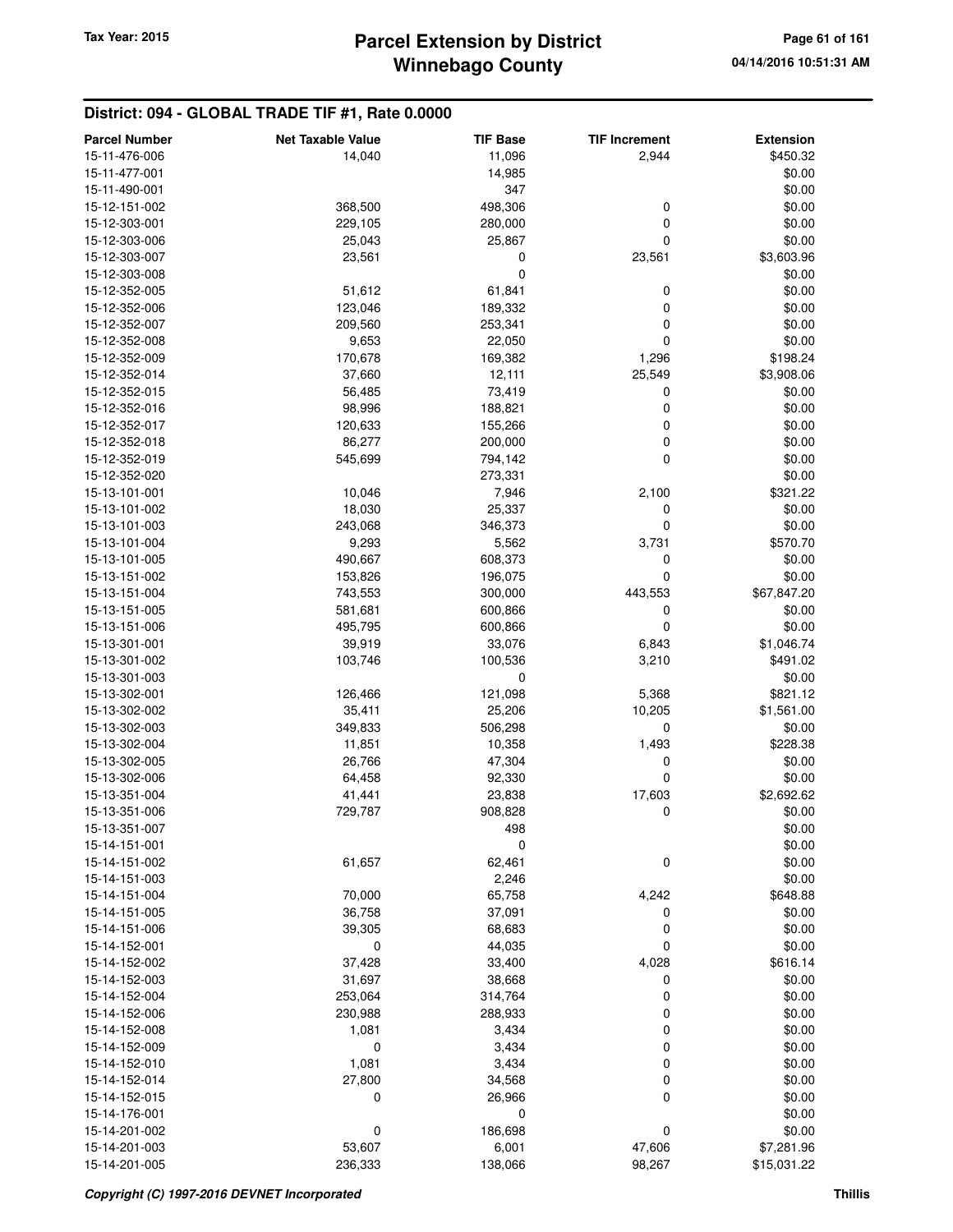| <b>Parcel Number</b>           | <b>Net Taxable Value</b> | <b>TIF Base</b> | <b>TIF Increment</b> | <b>Extension</b> |
|--------------------------------|--------------------------|-----------------|----------------------|------------------|
| 15-14-201-006                  | 27,869                   | 15,633          | 12,236               | \$1,871.66       |
| 15-14-201-007                  | 20,428                   | 18,602          | 1,826                | \$279.32         |
| 15-14-201-008                  | 48,772                   | 47,501          | 1,271                | \$194.42         |
| 15-14-201-009                  | 35,220                   | 42,831          | 0                    | \$0.00           |
| 15-14-201-010                  | 30,852                   | 36,634          | 0                    | \$0.00           |
| 15-14-201-012                  | 29,569                   | 88,568          | 0                    | \$0.00           |
| 15-14-201-014                  | 0                        | 4,350           | 0                    | \$0.00           |
| 15-14-201-015                  |                          | 4,350           |                      | \$0.00           |
| 15-14-202-002                  |                          | 13,118          |                      | \$0.00           |
| 15-14-202-004                  | 248,216                  | 293,484         | 0                    | \$0.00           |
| 15-14-202-005                  | 42,640                   | 59,615          | 0                    | \$0.00           |
| 15-14-202-006                  |                          | 0               |                      | \$0.00           |
| 15-14-226-001                  |                          | 16,846          |                      | \$0.00           |
| 15-14-226-006                  | 840,768                  | 1,219,908       | 0                    | \$0.00           |
| 15-14-226-007                  |                          | 64,206          |                      | \$0.00           |
| 15-14-276-005                  | 93,469                   | 49,028          | 44,441               | \$6,797.84       |
| 15-14-276-006                  |                          | 6,686           |                      | \$0.00           |
| 15-14-301-001                  |                          | 0               |                      | \$0.00           |
| 15-14-351-001                  | 13,348                   | 10,735          | 2,613                | \$399.70         |
| 15-14-401-001                  |                          | 0               |                      | \$0.00           |
| 15-14-401-002                  |                          | 0               |                      | \$0.00           |
| 15-14-401-003                  | 0                        | 1,851           | 0                    | \$0.00           |
| 15-14-402-002                  | 56,688                   | 87,957          | 0                    | \$0.00           |
| 15-14-402-003                  |                          | 120,259         |                      | \$0.00           |
| 15-14-402-004                  | 256,145                  | 344,465         | 0                    | \$0.00           |
| 15-14-402-005                  | 247,655                  | 327,771         | 0                    | \$0.00           |
| 15-14-402-006                  | 601,265                  | 1,048,353       | 0                    | \$0.00           |
| 15-14-402-007                  | 860,652                  | 1,313,430       | 0                    | \$0.00           |
| 15-14-402-008                  | 21,455                   | 14,885          | 6,570                | \$1,004.98       |
| 15-14-402-010                  |                          | 0               |                      | \$0.00           |
| 15-14-426-001                  | 952,962                  | 1,592,889       | 0                    | \$0.00           |
| 15-14-426-002                  | 41,041                   | 41,191          | 0                    | \$0.00           |
| 15-14-426-003                  | 36,912                   | 32,440          | 4,472                | \$684.06         |
| 15-14-426-004                  | 60,309                   | 53,005          | 7,304                | \$1,117.24       |
| 15-14-426-005                  | 33,403                   | 27,725          | 5,678                | \$868.52         |
| 15-14-426-007<br>15-14-426-008 |                          | 0               |                      | \$0.00           |
|                                | 1,100                    | 1,661           | 0                    | \$0.00           |
| 15-14-426-009<br>15-14-427-001 | 80,247                   | 4,982<br>85,848 | 0                    | \$0.00<br>\$0.00 |
| 15-14-427-002                  | 115,993                  | 112,437         | 3,556                | \$543.94         |
|                                | 23,166                   |                 |                      | \$0.00           |
| 15-14-428-002<br>15-14-428-003 | 6,926                    | 56,658<br>7,347 | 0<br>0               | \$0.00           |
| 15-14-428-006                  | 23,532                   | 41,003          | 0                    | \$0.00           |
| 15-14-428-007                  | 38,926                   | 98,265          | $\mathbf 0$          | \$0.00           |
| 15-14-428-008                  | 15,599                   | 7,680           | 7,919                | \$1,211.32       |
| 15-14-476-006                  | 7,992                    | 15              | 7,977                | \$1,220.20       |
| 15-14-477-003                  |                          | 0               |                      | \$0.00           |
| 15-14-477-004                  | 461,473                  | 0               | 461,473              | \$70,588.30      |
| 15-14-477-006                  | 348,003                  | 0               | 348,003              | \$53,231.58      |
| 15-14-477-007                  | 741,484                  | 0               | 741,484              | \$113,419.62     |
| 15-15-176-003                  | 8,282                    | 10,234          | 0                    | \$0.00           |
| 15-15-176-004                  | 0                        | 7,798           | 0                    | \$0.00           |
| 15-15-176-007                  | 871                      | 853             | 18                   | \$2.76           |
| 15-15-177-001                  |                          | 0               |                      | \$0.00           |
| 15-15-178-001                  |                          | 0               |                      | \$0.00           |
| 15-15-179-001                  |                          | 0               |                      | \$0.00           |
| 15-15-277-001                  |                          | 0               |                      | \$0.00           |
| 15-15-278-001                  |                          | 0               |                      | \$0.00           |
| 15-15-301-003                  | 273                      | 796             | 0                    | \$0.00           |
| 15-15-301-004                  | 3,360                    | 3,510           | 0                    | \$0.00           |
| 15-15-301-005                  | 589,257                  | 12,600          | 576,657              | \$88,207.18      |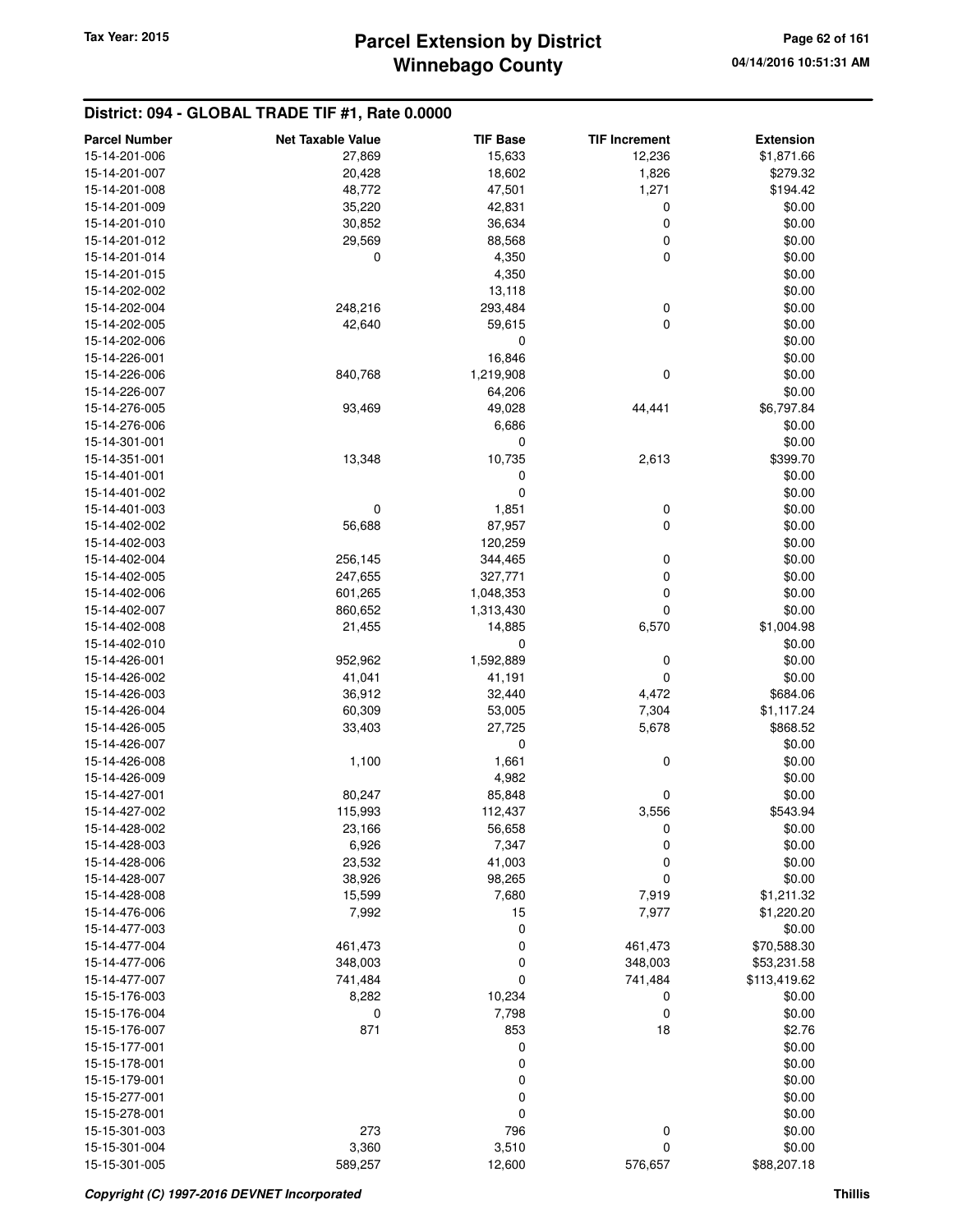| <b>Parcel Number</b> | <b>Net Taxable Value</b> | <b>TIF Base</b> | <b>TIF Increment</b> | <b>Extension</b>   |
|----------------------|--------------------------|-----------------|----------------------|--------------------|
| 15-15-351-003        |                          | 1,006           |                      | \$0.00             |
| 15-15-376-007        |                          | 0               |                      | \$0.00             |
| 15-15-401-001        |                          | 0               |                      | \$0.00             |
| 15-15-401-002        | 4,509,446                | 5,075,100       | 0                    | \$0.00             |
| 15-15-426-007        |                          | 0               |                      | \$0.00             |
| 15-16-400-006        | 863                      | 2,012           | 0                    | \$0.00             |
| 15-16-400-008        |                          | 222             |                      | \$0.00             |
| 15-16-400-009        | 518,771                  | 223             | 518,548              | \$79,318.66        |
| 15-21-100-004        | 788                      | 1,061           | 0                    | \$0.00             |
| 15-21-204-001        |                          | 0               |                      | \$0.00             |
| 15-21-204-002        |                          | 0               |                      | \$0.00             |
| 15-21-204-003        |                          | $\mathbf 0$     |                      | \$0.00             |
| 15-21-226-004        |                          | $\mathbf 0$     |                      | \$0.00             |
| 15-21-226-007        |                          | $\mathbf 0$     |                      | \$0.00             |
| 15-21-226-008        |                          | 0               |                      | \$0.00             |
| 15-21-227-001        |                          | 0               |                      | \$0.00             |
| 15-21-251-010        |                          | $\mathbf 0$     |                      | \$0.00             |
| 15-21-251-013        |                          | $\mathbf 0$     |                      | \$0.00             |
| 15-21-276-004        |                          | $\mathbf 0$     |                      | \$0.00             |
| 15-21-276-005        |                          | 93,751          |                      | \$0.00             |
| 15-21-400-004        | 151,010                  | 93,750          | 57,260               | \$8,758.66         |
| 15-22-100-010        |                          | 0               |                      | \$0.00             |
| 15-22-100-020        | 0                        | 424             | 0                    | \$0.00             |
| 15-22-100-021        |                          | 0               |                      | \$0.00             |
| 15-22-100-023        | 8,672                    | 15,892          | 0                    | \$0.00             |
| 15-22-100-024        |                          | 0               |                      | \$0.00             |
| 15-22-100-025        | 309                      | 612             | 0                    | \$0.00             |
| 15-22-100-026        |                          | 0               |                      | \$0.00             |
| 15-22-203-001        | 4,762                    | 2,609           | 2,153                | \$329.34           |
| 15-22-203-002        |                          | 0               |                      | \$0.00             |
| 15-22-203-003        |                          | $\mathbf 0$     |                      | \$0.00             |
| 15-22-226-004        | 25,789                   | 2,946           | 22,843               | \$3,494.14         |
| 15-22-226-005        |                          | 0               |                      | \$0.00             |
| 15-22-251-004        |                          | 0               |                      | \$0.00             |
| 15-22-251-005        |                          | 0               |                      | \$0.00             |
| 15-22-251-006        |                          | 0               |                      | \$0.00             |
| 15-22-300-004        | 245                      | $\mathbf 0$     | 245                  | \$37.48            |
| 15-22-300-005        | 3,370                    | 5,597           | 0                    | \$0.00             |
| 15-22-300-006        | 5,857                    | 13,813          | 0                    | \$0.00             |
| 15-22-401-003        | 14,991                   | 7,106           | 7,885                | \$1,206.12         |
| 15-22-402-001        | 504                      |                 | $\mathbf 0$          | \$0.00             |
| 15-22-426-003        | 1,124                    | 7,106           |                      |                    |
| 15-23-101-003        | 2,924                    | 363<br>7,666    | 761<br>0             | \$116.40<br>\$0.00 |
| 15-23-101-004        | 60,128                   | 75,698          | 0                    | \$0.00             |
| 15-23-101-005        |                          |                 |                      |                    |
| 15-23-101-006        | 116,213<br>0             | 121,735         | 0<br>0               | \$0.00             |
|                      |                          | 176,533         |                      | \$0.00             |
| 15-23-101-007        |                          | 0               |                      | \$0.00             |
| 15-23-101-008        | 0                        | 223,565         | 0                    | \$0.00             |
| 15-23-176-001        |                          | 0               |                      | \$0.00             |
| 15-23-176-003        | 153,855                  | 304,993         | 0                    | \$0.00             |
| 15-23-176-004        | 262,784                  | 452,085         | 0                    | \$0.00             |
| 15-23-301-001        |                          | 0               |                      | \$0.00             |
| 15-23-326-001        | 67,078                   | 90,879          | 0                    | \$0.00             |
| 15-23-351-001        | 587                      | 885             | 0                    | \$0.00             |
| 15-23-351-002        | 0                        | 164             | 0                    | \$0.00             |
| 15-23-376-002        | 36,552                   | 39,878          | 0                    | \$0.00             |
| 15-23-376-004        |                          | 0               |                      | \$0.00             |
| 15-26-101-001        | 160                      | 381             | 0                    | \$0.00             |
| 15-26-101-002        | $\mathbf 0$              | 9               | 0                    | \$0.00             |
| 15-27-100-004        | 2,285                    | 4,293           | 0                    | \$0.00             |
| 15-27-201-002        | 1,741                    | 1,916           | 0                    | \$0.00             |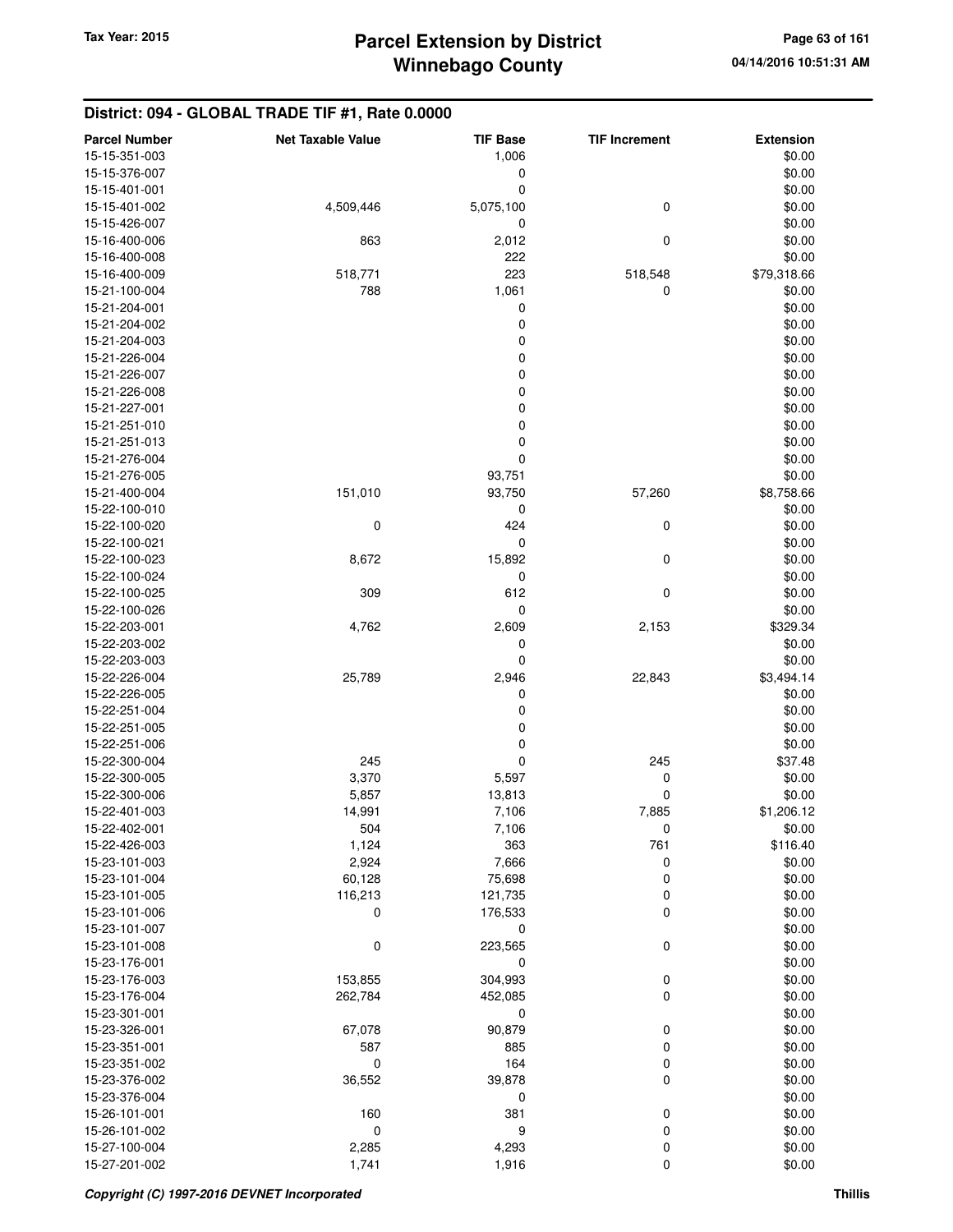| <b>Parcel Number</b> | <b>Net Taxable Value</b> | <b>TIF Base</b> | <b>TIF Increment</b> | <b>Extension</b> |
|----------------------|--------------------------|-----------------|----------------------|------------------|
| 15-27-226-001        | 843                      | 247             | 596                  | \$91.18          |
| Totals for 094       | 27,674,358               | 29.310.191      | 5,892,737            | \$901,370.98     |
|                      |                          |                 |                      | 214 Parcels      |

#### **District: 098 - MACHESNEY PARK TIF, Rate 0.0000**

| <b>Parcel Number</b>  | <b>Net Taxable Value</b> | <b>TIF Base</b> | <b>TIF Increment</b> | <b>Extension</b>  |
|-----------------------|--------------------------|-----------------|----------------------|-------------------|
| 08-20-101-001         | 3,514                    | 2,619           | 895                  | \$102.36          |
| 08-20-101-002         | 2,417                    | 6,160           | $\mathbf 0$          | \$0.00            |
| 08-20-101-003         | 153,242                  | 49,922          | 103,320              | \$11,815.58       |
| 08-20-101-005         | 2,667                    | 1,989           | 678                  | \$77.54           |
| 08-20-101-011         | 49,402                   | 14,977          | 34,425               | \$3,936.82        |
| 08-20-101-012         | 10,657                   | 4,004           | 6,653                | \$760.84          |
| 08-20-101-014         | 78,206                   | 62,793          | 15,413               | \$1,762.62        |
| 08-20-101-015         | 2,290                    | 10,099          | 0                    | \$0.00            |
| 08-20-101-016         | 462,646                  | 10,960          | 451,686              | \$51,654.36       |
| 08-20-101-017         | 7,287                    | 8,722           | 0                    | \$0.00            |
| 08-20-101-018         | 63,323                   | 61,322          | 2,001                | \$228.84          |
| 08-20-104-001         | 0                        | 117             | $\mathbf 0$          | \$0.00            |
| 08-20-126-004         | 1,725,670                | 52,443          | 1,673,227            | \$194,820.52      |
| 08-20-132-035         | 183,322                  | 438             | 182,884              | \$21,293.92       |
| 08-20-132-036         | 134,641                  | 9,212           | 125,429              | \$14,604.20       |
| 08-20-132-037         | 241,790                  | 15,352          | 226,438              | \$26,365.08       |
| 08-20-132-041         | 134,731                  | 8,331           | 126,400              | \$14,717.26       |
| 08-20-132-042         | 1,597                    | 438             | 1,159                | \$134.96          |
| 08-20-133-043         | 1,544,534                | 55,794          | 1,488,740            | \$173,339.96      |
| 08-20-176-023         | 389,444                  | 4,640           | 384,804              | \$44,804.28       |
| 08-20-176-027         | 126,185                  | 12,938          | 113,247              | \$13,185.80       |
| 08-20-176-028         | 101,328                  | 3,299           | 98,029               | \$11,413.92       |
| 08-20-176-029         | 99,195                   | 3,299           | 95,896               | \$11,165.56       |
| 08-20-176-030         | 396,756                  | 12,809          | 383,947              | \$44,704.48       |
| 08-20-180-023         | 153,697                  | 10,538          | 143,159              | \$16,668.58       |
| 08-20-180-024         | 129,583                  | 4,768           | 124,815              | \$14,532.72       |
| 08-20-180-029         | 432,342                  | 6,754           | 425,588              | \$49,552.92       |
| 08-20-180-030         | 80,396                   | 13,231          | 67,165               | \$7,820.30        |
| 08-20-181-026         | 92,399                   | 26,420          | 65,979               | \$7,682.20        |
| 08-20-181-027         | 2,143,764                | 126,294         | 2,017,470            | \$234,902.10      |
| <b>Totals for 098</b> | 8,947,025                | 600,682         | 8,359,447            | \$972,047.72      |
|                       |                          |                 |                      | <b>30 Parcels</b> |

| <b>Parcel Number</b> | <b>Net Taxable Value</b> | <b>TIF Base</b> | <b>TIF Increment</b> | <b>Extension</b> |
|----------------------|--------------------------|-----------------|----------------------|------------------|
| 11-22-484-003        | 1,312                    | 3,639           | 0                    | \$0.00           |
| 11-22-484-004        | 0                        | 166             | $\Omega$             | \$0.00           |
| 11-22-488-001        | 30,012                   | 27,385          | 2,627                | \$401.84         |
| 11-22-489-001        |                          | 0               |                      | \$0.00           |
| 11-22-489-002        |                          | 2,999           |                      | \$0.00           |
| 11-26-151-001        | 8,672                    | 10,549          | $\mathbf 0$          | \$0.00           |
| 11-26-152-001        |                          | 19,358          |                      | \$0.00           |
| 11-26-153-001        |                          | 4,073           |                      | \$0.00           |
| 11-26-153-002        | 474                      | 1,164           | 0                    | \$0.00           |
| 11-26-153-004        | 31,887                   | 31,647          | 240                  | \$36.72          |
| 11-26-154-001        |                          | 67,972          |                      | \$0.00           |
| 11-26-155-003        | 1,261                    | 1,377           | $\mathbf 0$          | \$0.00           |
| 11-26-155-004        | 27,131                   | 31,504          | 0                    | \$0.00           |
| 11-26-156-001        | 7,000                    | 21,597          | 0                    | \$0.00           |
| 11-26-156-002        | 21,665                   | 11,229          | 10,436               | \$1,596.32       |
| 11-26-156-003        |                          | 11,688          |                      | \$0.00           |
| 11-26-156-004        | 46,460                   | 45,155          | 1,305                | \$199.62         |
| 11-26-156-005        | 162                      | 713             | 0                    | \$0.00           |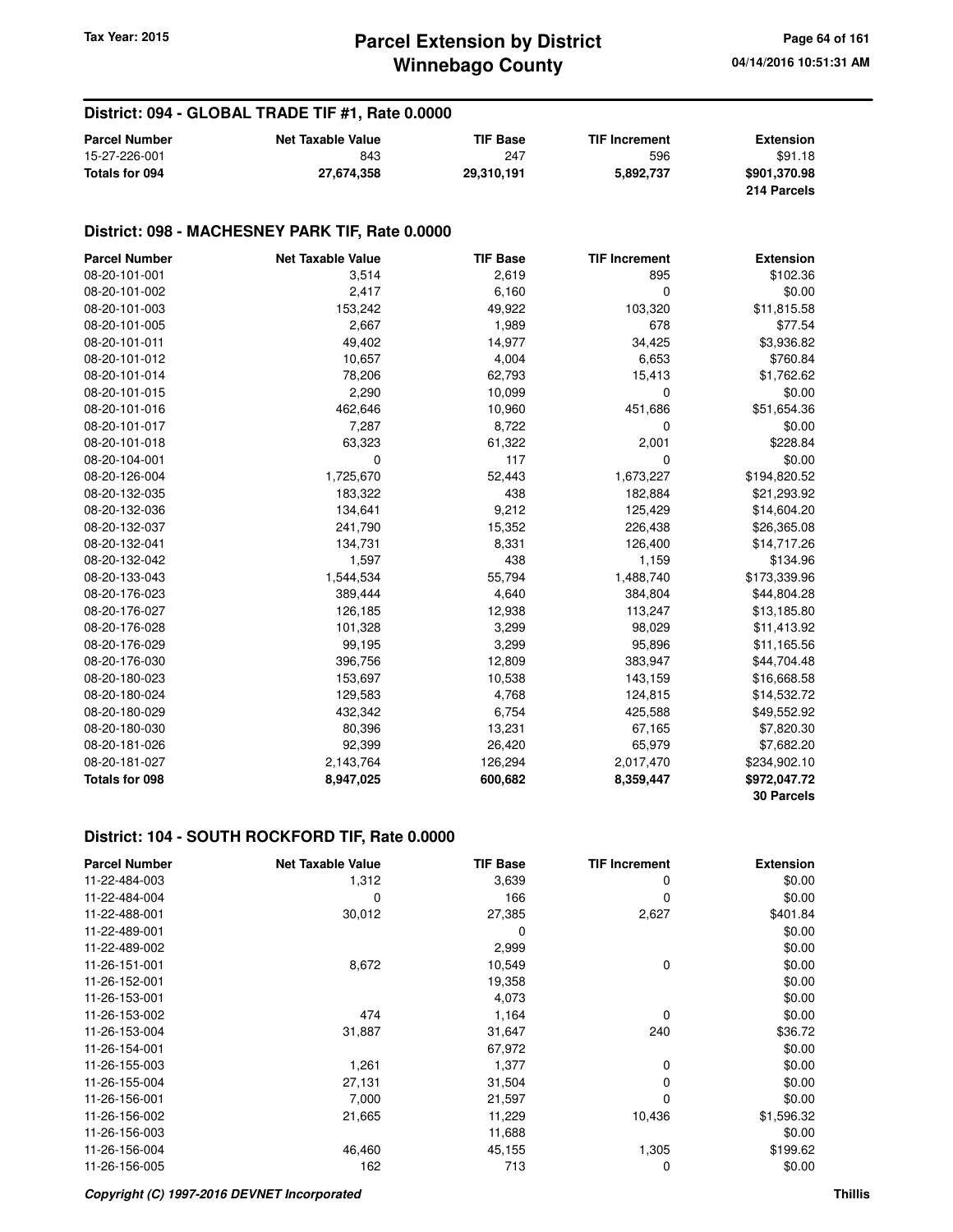| <b>Parcel Number</b> | <b>Net Taxable Value</b> | <b>TIF Base</b> | <b>TIF Increment</b> | <b>Extension</b> |
|----------------------|--------------------------|-----------------|----------------------|------------------|
| 11-26-156-006        | 3,799                    | 5,606           | 0                    | \$0.00           |
| 11-26-156-007        | 0                        | $\mathbf 0$     | 0                    | \$0.00           |
| 11-26-301-001        | 29,837                   | 35,300          | 0                    | \$0.00           |
| 11-27-206-003        | 459                      | 2,789           | 0                    | \$0.00           |
| 11-27-211-002        |                          | 0               |                      | \$0.00           |
| 11-27-211-003        |                          | 0               |                      | \$0.00           |
| 11-27-211-004        |                          | 0               |                      | \$0.00           |
| 11-27-211-006        |                          | 0               |                      | \$0.00           |
| 11-27-211-008        |                          | 6,742           |                      | \$0.00           |
| 11-27-211-009        | 12,911                   | 6,606           | 6,305                | \$964.44         |
| 11-27-211-010        | 563                      | 613             | $\mathbf 0$          | \$0.00           |
| 11-27-211-012        |                          | $\mathbf 0$     |                      | \$0.00           |
| 11-27-211-013        |                          | 0               |                      | \$0.00           |
| 11-27-211-014        |                          | 0               |                      | \$0.00           |
| 11-27-211-015        |                          | $\mathbf 0$     |                      | \$0.00           |
| 11-27-211-016        |                          | 0               |                      | \$0.00           |
| 11-27-211-017        | 17,114                   | 28,006          | 0                    | \$0.00           |
| 11-27-211-019        |                          | 1,395           |                      | \$0.00           |
| 11-27-211-020        |                          | 71,525          |                      | \$0.00           |
| 11-27-211-021        |                          | 0               |                      | \$0.00           |
| 11-27-211-022        |                          | $\mathbf 0$     |                      | \$0.00           |
| 11-27-211-023        | 1,383                    | 49,434          | $\mathbf 0$          | \$0.00           |
| 11-27-211-024        |                          | 0               |                      | \$0.00           |
| 11-27-226-001        |                          | 0               |                      | \$0.00           |
| 11-27-226-010        |                          | 0               |                      | \$0.00           |
| 11-27-226-011        | 8,999                    | 3,555           | 5,444                | \$832.74         |
| 11-27-226-012        | 4,959                    | 3,556           | 1,403                | \$214.62         |
| 11-27-229-001        | 0                        | 395             | 0                    | \$0.00           |
| 11-27-229-013        |                          | 0               |                      | \$0.00           |
| 11-27-229-014        |                          | 0               |                      | \$0.00           |
| 11-27-230-010        | 48,300                   | 45,252          | 3,048                | \$466.24         |
| 11-27-230-016        | 372                      | 911             | 0                    | \$0.00           |
| 11-27-230-017        |                          | 4,247           |                      | \$0.00           |
| 11-27-230-019        | 589,146                  | 750,728         | 0                    | \$0.00           |
| 11-27-231-002        |                          | 924             |                      | \$0.00           |
| 11-27-232-002        | 3,360                    | 7,342           | 0                    | \$0.00           |
| 11-27-232-003        | 11,666                   | 13,512          | 0                    | \$0.00           |
| 11-27-232-004        | 16,725                   | 20,412          | 0                    | \$0.00           |
| 11-27-232-005        | 26,994                   | 30,533          | 0                    | \$0.00           |
| 11-27-232-006        | 0                        | 344             | $\mathbf 0$          | \$0.00           |
| 11-27-232-007        | 18,632                   | 22,191          | 0                    | \$0.00           |
| 11-27-232-008        | 69,281                   | 72,205          | 0                    | \$0.00           |
| 11-27-232-009        | 6,408                    | 7,065           | 0                    | \$0.00           |
| 11-27-232-010        | 3,724                    | 3,971           | 0                    | \$0.00           |
| 11-27-232-011        | 16,606                   | 17,192          | 0                    | \$0.00           |
| 11-27-233-003        | 423                      | 441             | 0                    | \$0.00           |
| 11-27-257-001        | 7,527                    | 11,599          | 0                    | \$0.00           |
| 11-27-257-002        | 8,119                    | 7,367           | 752                  | \$115.04         |
| 11-27-257-003        | 4,670                    | 10,834          | 0                    | \$0.00           |
| 11-27-257-004        | 1,911                    | 2,080           | 0                    | \$0.00           |
| 11-27-257-005        | 55                       | 6,765           | $\mathbf 0$          | \$0.00           |
| 11-27-257-007        | 10,487                   | 3,297           | 7,190                | \$1,099.80       |
| 11-27-257-008        | 3,126                    | 7,266           | 0                    | \$0.00           |
| 11-27-257-009        | 8,602                    | 12,942          | 0                    | \$0.00           |
| 11-27-257-010        | 8,432                    | 11,582          | 0                    | \$0.00           |
| 11-27-257-011        | 5,217                    | 7,221           | $\mathbf 0$          | \$0.00           |
| 11-27-257-012        | 9,993                    | 100             | 9,893                | \$1,513.26       |
| 11-27-257-013        | 10,443                   | 3,035           | 7,408                | \$1,133.16       |
| 11-27-276-001        | 5,636                    | 9,807           | 0                    | \$0.00           |
| 11-27-276-002        | 29,707                   | 21,076          | 8,631                | \$1,320.22       |
| 11-27-276-003        |                          | $\mathbf 0$     |                      | \$0.00           |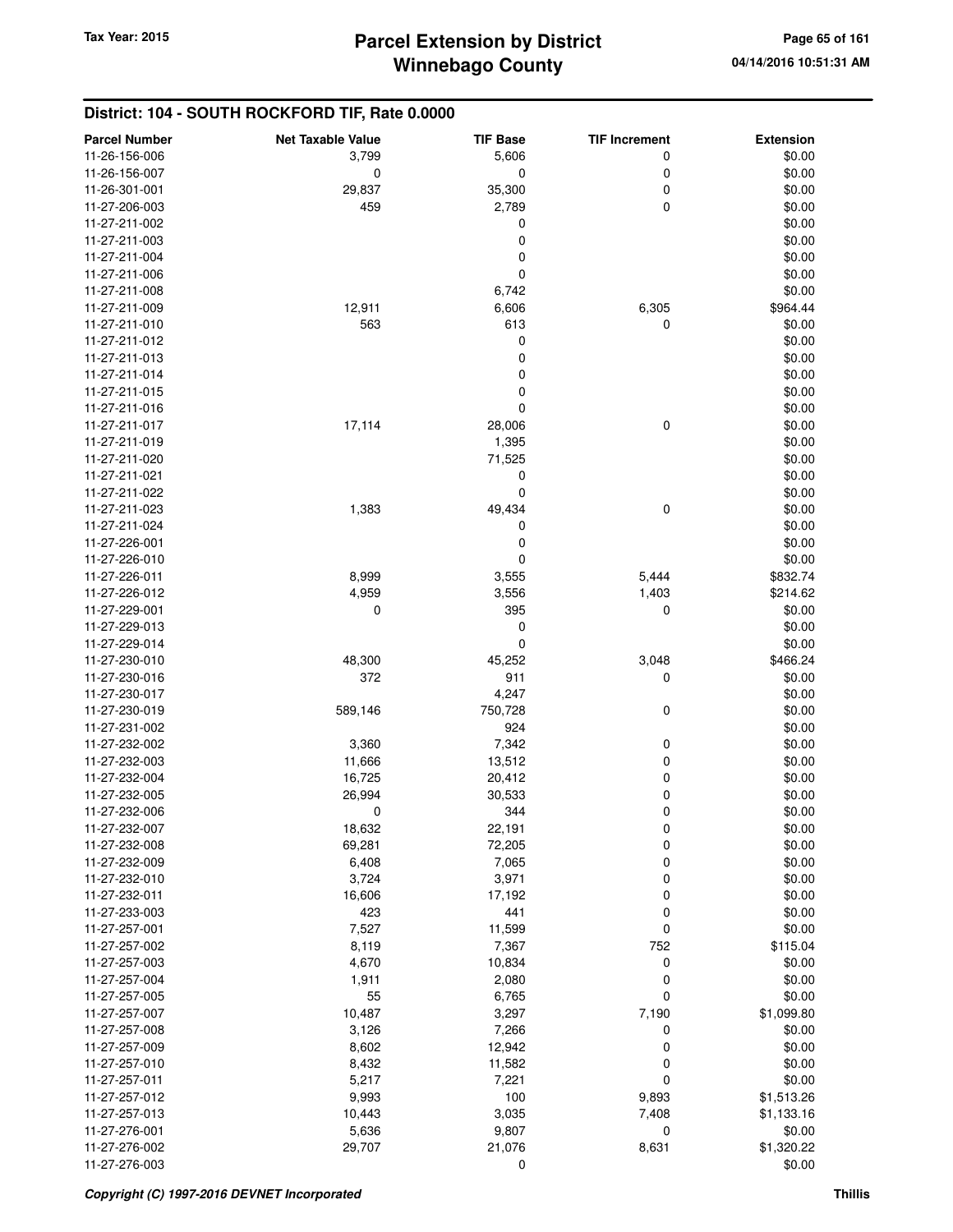## **Winnebago County Parcel Extension by District Tax Year: 2015 Page 66 of 161**

| <b>Parcel Number</b> | <b>Net Taxable Value</b> | <b>TIF Base</b> | <b>TIF Increment</b> | <b>Extension</b> |
|----------------------|--------------------------|-----------------|----------------------|------------------|
| 11-27-276-006        | 5,333                    | 5,001           | 332                  | \$50.78          |
| 11-27-276-007        | 823                      | 100             | 723                  | \$110.60         |
| 11-27-276-008        | 6,902                    | 6,636           | 266                  | \$40.70          |
| 11-27-276-009        | 6,635                    | 5,589           | 1,046                | \$160.00         |
| 11-27-276-011        | 12,647                   | 11,713          | 934                  | \$142.88         |
| 11-27-276-018        | 677                      | 626             | 51                   | \$7.80           |
| 11-27-276-019        | 14,725                   | 15,902          | 0                    | \$0.00           |
| 11-27-276-020        | 14,725                   | 17,711          | 0                    | \$0.00           |
| 11-27-276-022        | 32,952                   | 32,009          | 943                  | \$144.24         |
| 11-27-276-023        |                          | $\mathbf 0$     |                      | \$0.00           |
| 11-27-276-024        | 10,999                   | 22,090          | 0                    | \$0.00           |
| 11-27-276-025        | 8,827                    | 8,266           | 561                  | \$85.82          |
| 11-27-277-005        | 15,001                   | 814             | 14,187               | \$2,170.10       |
| 11-27-277-006        | 15,019                   | 814             | 14,205               | \$2,172.84       |
|                      |                          |                 |                      |                  |
| 11-27-277-007        | 3,727                    | 8,650           | 0                    | \$0.00           |
| 11-27-277-011        | 19,653                   | 0               | 19,653               | \$3,006.18       |
| 11-27-277-012        | 2,339                    | $\mathbf 0$     | 2,339                | \$357.78         |
| 11-27-277-014        | 15,377                   | 5,537           | 9,840                | \$1,505.16       |
| 11-27-277-015        |                          | 2,690           |                      | \$0.00           |
| 11-27-277-016        | 7,132                    | 12,757          | 0                    | \$0.00           |
| 11-27-278-001        | 4,241                    | 3,925           | 316                  | \$48.34          |
| 11-27-278-002        | 702                      | 421             | 281                  | \$42.98          |
| 11-27-278-003        | 8,245                    | 4,904           | 3,341                | \$511.06         |
| 11-27-278-004        | 748                      | 6,685           | 0                    | \$0.00           |
| 11-27-278-005        | 7,573                    | 9,191           | 0                    | \$0.00           |
| 11-27-278-006        | 4,474                    | 12,474          | 0                    | \$0.00           |
| 11-27-278-007        | 2,510                    | 8,151           | 0                    | \$0.00           |
| 11-27-278-012        | 7,019                    | 4,932           | 2,087                | \$319.24         |
| 11-27-278-017        | 1,463                    | 5,283           | 0                    | \$0.00           |
| 11-27-278-018        | 3,934                    | 6,689           | 0                    | \$0.00           |
| 11-27-278-019        | 13,142                   | 11,052          | 2,090                | \$319.70         |
| 11-27-278-020        | 28,133                   | 28,193          | 0                    | \$0.00           |
| 11-27-278-021        | 61,667                   | 1,628           | 60,039               | \$9,183.76       |
| 11-27-278-022        | 8,705                    | 2,358           | 6,347                | \$970.86         |
| 11-27-279-011        | 1,319                    | 1,218           | 101                  | \$15.46          |
| 11-27-279-012        | 16,788                   | 22,602          | 0                    | \$0.00           |
| 11-27-279-013        | 13,681                   | 15,726          | 0                    | \$0.00           |
| 11-27-279-018        |                          | 17,749          |                      | \$0.00           |
| 11-27-279-019        | 11,089                   | 18,643          | 0                    | \$0.00           |
| 11-27-279-020        |                          | 0               |                      | \$0.00           |
|                      |                          | 0               |                      | \$0.00           |
| 11-27-279-021        |                          |                 |                      |                  |
| 11-27-279-022        | 14,665                   | 8,266           | 6,399                | \$978.82         |
| 11-27-279-023        | 1,358                    | 9,052           | 0                    | \$0.00           |
| 11-27-279-024        |                          | 0               |                      | \$0.00           |
| 11-27-279-025        |                          | $\mathbf 0$     |                      | \$0.00           |
| 11-27-279-026        | 16,189                   | 15,000          | 1,189                | \$181.88         |
| 11-27-279-027        |                          | 10,605          |                      | \$0.00           |
| 11-27-279-028        | 11,889                   | 10,606          | 1,283                | \$196.26         |
| 11-27-280-002        | 8,916                    | 8,258           | 658                  | \$100.66         |
| 11-27-280-003        | 26,463                   | 24,510          | 1,953                | \$298.74         |
| 11-27-280-004        | 18,053                   | 14,364          | 3,689                | \$564.28         |
| 11-27-280-005        | 34,890                   | 21,539          | 13,351               | \$2,042.22       |
| 11-27-280-006        | 12,610                   | 6,338           | 6,272                | \$959.38         |
| 11-27-280-007        |                          | 0               |                      | \$0.00           |
| 11-27-280-008        |                          | 609             |                      | \$0.00           |
| 11-27-280-009        |                          | 7,233           |                      | \$0.00           |
| 11-27-280-010        |                          | 3,517           |                      | \$0.00           |
| 11-27-280-011        |                          | 5,795           |                      | \$0.00           |
| 11-27-280-012        | 13,155                   | 14,902          | 0                    | \$0.00           |
| 11-27-280-013        | 1,168                    | 386             | 782                  | \$119.62         |
| 11-27-280-014        | 1,318                    | 664             | 654                  | \$100.04         |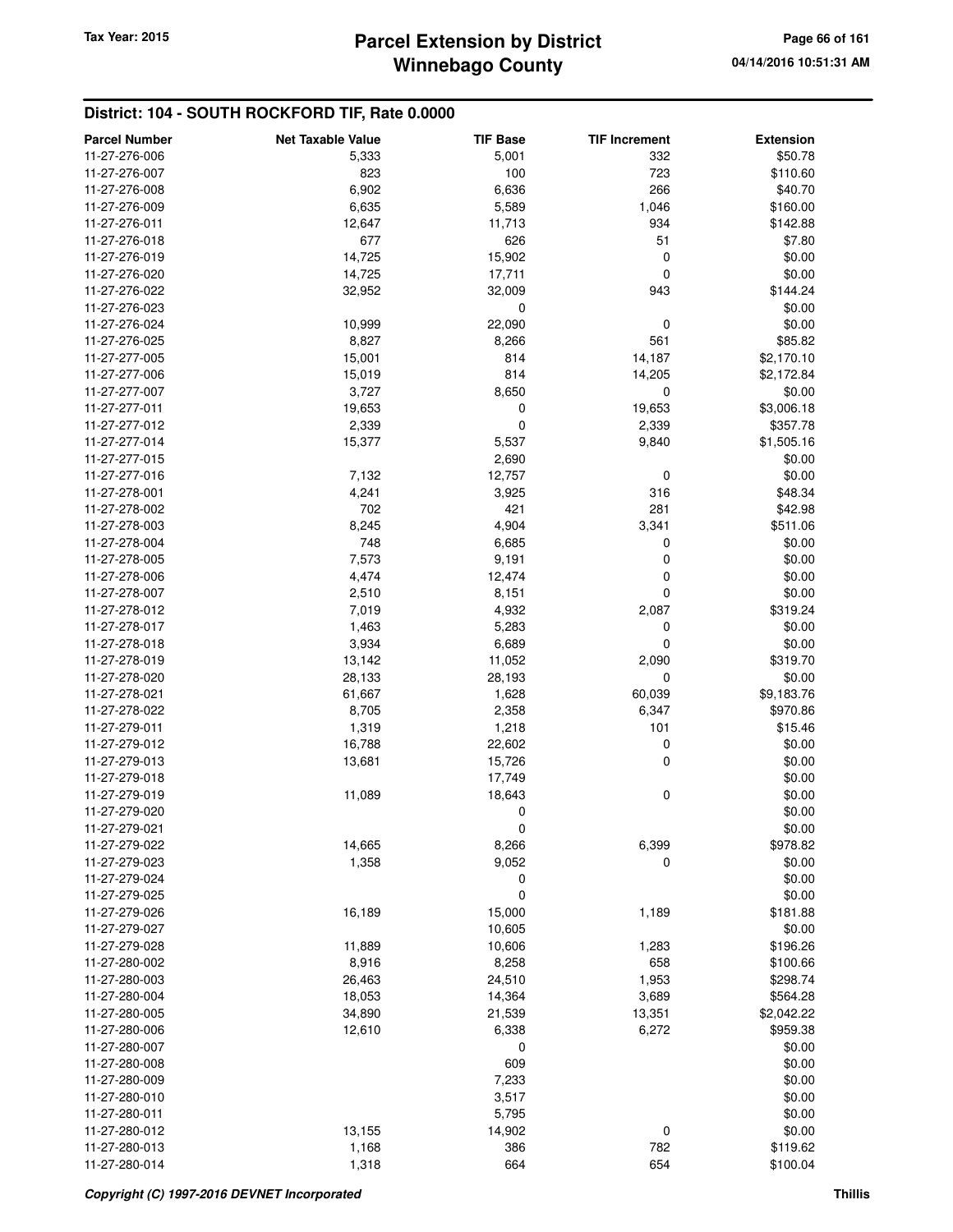| <b>Parcel Number</b> | <b>Net Taxable Value</b> | <b>TIF Base</b> | <b>TIF Increment</b> | <b>Extension</b> |
|----------------------|--------------------------|-----------------|----------------------|------------------|
| 11-27-280-015        | 2,488                    | 1,862           | 626                  | \$95.76          |
| 11-27-280-016        | 16,867                   | 20,711          | 0                    | \$0.00           |
| 11-27-280-017        | 2,713                    | 2,273           | 440                  | \$67.30          |
| 11-27-280-018        |                          | 0               |                      | \$0.00           |
| 11-27-281-008        |                          | 500             |                      | \$0.00           |
| 11-27-281-009        |                          | 18,555          |                      | \$0.00           |
| 11-27-281-010        |                          | 0               |                      | \$0.00           |
| 11-27-281-011        |                          | 19,240          |                      | \$0.00           |
| 11-27-281-012        |                          | 3,244           |                      | \$0.00           |
| 11-27-281-013        |                          | 1,525           |                      | \$0.00           |
| 11-27-281-014        |                          | 1,723           |                      | \$0.00           |
| 11-27-281-015        |                          | 3,244           |                      | \$0.00           |
| 11-27-281-016        |                          | 16,168          |                      | \$0.00           |
| 11-27-282-002        |                          | 0               |                      | \$0.00           |
| 11-27-282-003        |                          | 0               |                      | \$0.00           |
| 11-27-282-005        |                          | 7,463           |                      | \$0.00           |
| 11-27-282-006        |                          | 14,491          |                      | \$0.00           |
| 11-27-282-007        | 1,837                    | 1,988           | 0                    | \$0.00           |
| 11-27-283-001        |                          | 2,929           |                      | \$0.00           |
| 11-27-283-002        |                          | 7,333           |                      | \$0.00           |
| 11-27-284-001        |                          | 8,125           |                      | \$0.00           |
| 11-27-284-002        | 10,198                   | 11,211          | 0                    | \$0.00           |
| 11-27-284-003        | 9,244                    | 8,096           | 1,148                | \$175.60         |
| 11-27-284-004        | 1,172                    | 814             | 358                  | \$54.76          |
| 11-27-284-005        | 10,016                   | 24,553          | 0                    | \$0.00           |
| 11-27-284-006        | 585                      | 1,429           | 0                    | \$0.00           |
| 11-27-284-007        | 585                      | 626             | 0                    | \$0.00           |
| 11-27-284-010        | 5,742                    | 24,505          | 0                    | \$0.00           |
| 11-27-285-002        |                          | 3,521           |                      | \$0.00           |
| 11-27-285-003        |                          | 0               |                      | \$0.00           |
| 11-27-286-002        | 1,043                    | 2,378           | 0                    | \$0.00           |
| 11-27-286-003        |                          | 1,980           |                      | \$0.00           |
| 11-27-287-001        |                          | 294             |                      | \$0.00           |
| 11-27-403-001        | 394                      | 326             | 68                   | \$10.40          |
| 11-27-403-002        | 0                        | 2,789           | 0                    | \$0.00           |
| 11-27-403-003        | 7,073                    | 5,204           | 1,869                | \$285.90         |
| 11-27-403-004        | 0                        | 5,481           | 0                    | \$0.00           |
| 11-27-403-005        | 3,045                    | 3,045           | 0                    | \$0.00           |
| 11-27-403-006        | 12,276                   | 11,011          | 1,265                | \$193.50         |
| 11-27-403-007        | 3,438                    | 1,252           | 2,186                | \$334.38         |
| 11-27-403-008        | 1,980                    | 794             | 1,186                | \$181.42         |
| 11-27-403-009        | 1,980                    | 794             | 1,186                | \$181.42         |
| 11-27-403-012        | 7,623                    | 3,432           | 4,191                | \$641.08         |
| 11-27-403-014        | 9,077                    | 4,698           | 4,379                | \$669.82         |
| 11-27-403-015        | 17,794                   | 14,986          | 2,808                | \$429.52         |
| 11-27-403-016        | 32,496                   | 28,218          | 4,278                | \$654.38         |
| 11-27-426-003        |                          | 7,467           |                      | \$0.00           |
| 11-27-426-009        |                          | 8,120           |                      | \$0.00           |
| 11-27-426-010        |                          | 5,942           |                      | \$0.00           |
| 11-27-426-011        |                          | 3,648           |                      | \$0.00           |
| 11-27-426-012        |                          | 19,240          |                      | \$0.00           |
| 11-27-426-013        |                          | 546             |                      | \$0.00           |
| 11-27-426-014        |                          | 2,845           |                      | \$0.00           |
| 11-27-426-015        |                          | 28,793          |                      | \$0.00           |
| 11-27-426-016        |                          | 11,965          |                      | \$0.00           |
| 11-27-426-017        |                          | 7,751           |                      | \$0.00           |
| 11-27-426-018        |                          | 9,936           |                      | \$0.00           |
| 11-27-427-004        |                          | 0               |                      | \$0.00           |
| 11-27-427-005        |                          | 0               |                      | \$0.00           |
| 11-27-427-006        |                          | 0               |                      | \$0.00           |
| 11-27-428-020        |                          | 0               |                      | \$0.00           |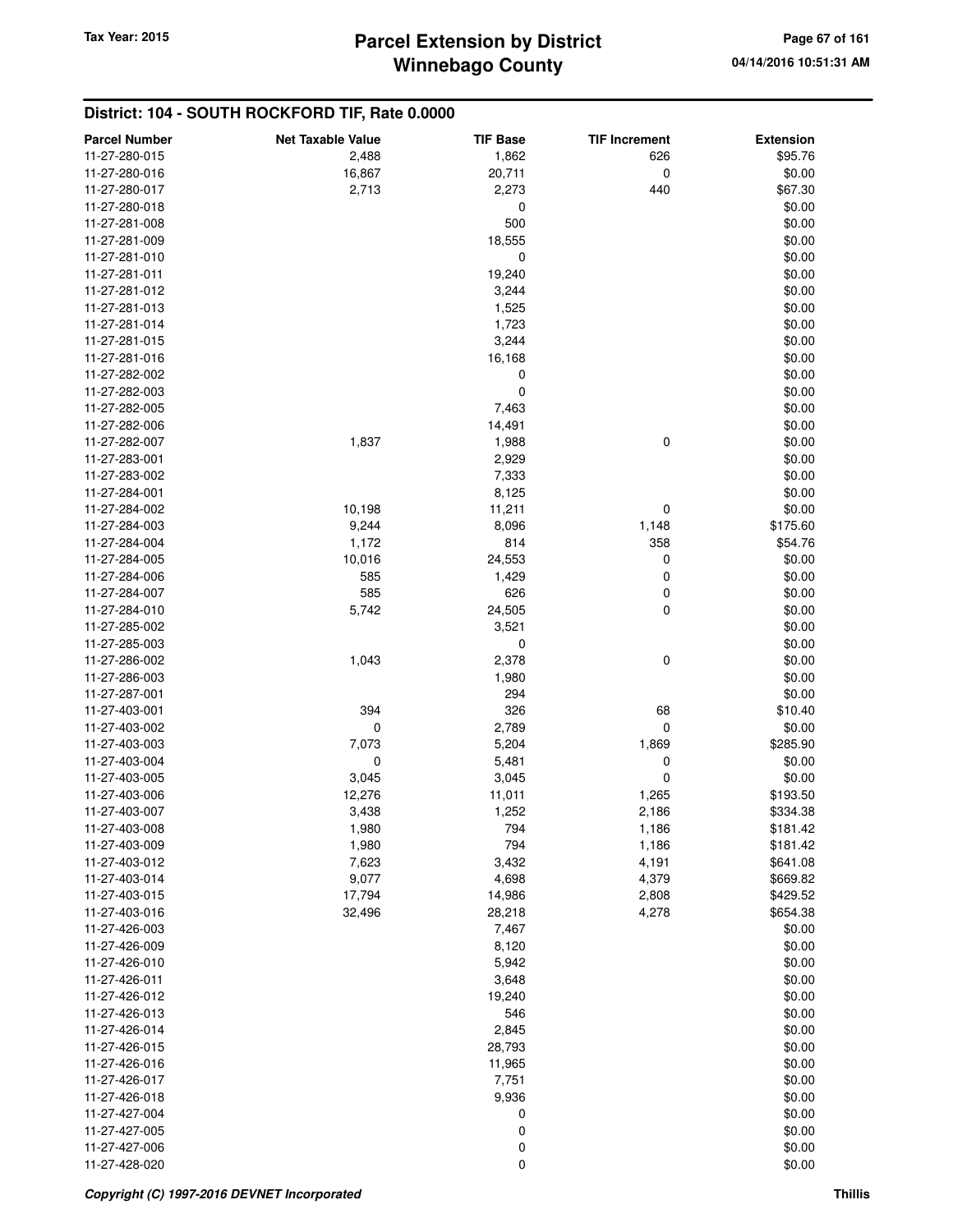### **District: 104 - SOUTH ROCKFORD TIF, Rate 0.0000**

| <b>Parcel Number</b> | <b>Net Taxable Value</b> | <b>TIF Base</b> | <b>TIF Increment</b> | <b>Extension</b> |
|----------------------|--------------------------|-----------------|----------------------|------------------|
| 11-27-428-021        | 283,333                  | 16,205          | 267,128              | \$40,860.70      |
| 11-27-428-024        | 50.786                   | 280             | 50,506               | \$7.725.56       |
| 11-27-428-025        | 181,880                  | 5,713           | 176,167              | \$26,947.04      |
| 11-27-428-026        | 6.292                    | 22.197          | 0                    | \$0.00           |
| 11-27-429-005        | 6,639                    | 2,491           | 4,148                | \$634.50         |
| 11-27-429-006        |                          | 3,825           |                      | \$0.00           |
| 11-27-429-007        |                          | 5,496           |                      | \$0.00           |
| 11-27-429-008        |                          | 9,534           |                      | \$0.00           |
| 11-27-429-009        | 1,016                    | 842             | 174                  | \$26.62          |
| 11-27-429-013        | 7,251                    | 2,487           | 4,764                | \$728.72         |
| 11-27-429-016        |                          | 0               |                      | \$0.00           |
| 11-27-429-017        |                          | 0               |                      | \$0.00           |
| Totals for 104       | 2,428,085                | 2,588,485       | 769,469              | \$117,700.58     |
|                      |                          |                 |                      | 213 Parcels      |

#### **District: 105 - LINCOLNWOOD TIF, Rate 0.0000**

| <b>Parcel Number</b> | <b>Net Taxable Value</b> | <b>TIF Base</b> | <b>TIF Increment</b> | <b>Extension</b> |
|----------------------|--------------------------|-----------------|----------------------|------------------|
| 11-21-301-002        | 22,400                   | 148             | 22,252               | \$3,403.74       |
| 11-21-301-003        | 16,402                   | 148             | 16,254               | \$2,486.26       |
| 11-21-301-004        | 8,677                    | 148             | 8,529                | \$1,304.62       |
| 11-21-301-005        | 15,244                   | 148             | 15,096               | \$2,309.14       |
| 11-21-301-006        | 15,200                   | 148             | 15,052               | \$2,302.40       |
| 11-21-301-007        | 16,271                   | 148             | 16,123               | \$2,466.22       |
| 11-21-301-008        | 8,911                    | 148             | 8,763                | \$1,340.42       |
| 11-21-301-009        | 16,574                   | 148             | 16,426               | \$2,512.58       |
| 11-21-301-010        | 14,040                   | 148             | 13,892               | \$2,124.96       |
| 11-21-301-011        | 15,334                   | 148             | 15,186               | \$2,322.90       |
| 11-21-302-023        | 15,920                   | 148             | 15,772               | \$2,412.54       |
| 11-21-302-024        | 15,292                   | 148             | 15,144               | \$2,316.48       |
| 11-21-302-025        | 12,354                   | 148             | 12,206               | \$1,867.08       |
| 11-21-302-026        | 10,485                   | 149             | 10,336               | \$1,581.04       |
| 11-21-302-027        | 15,901                   | 149             | 15,752               | \$2,409.48       |
| 11-21-302-028        | 15,336                   | 149             | 15,187               | \$2,323.06       |
| 11-21-302-029        | 7,822                    | 149             | 7,673                | \$1,173.70       |
| 11-21-303-022        | 14,048                   | 149             | 13,899               | \$2,126.04       |
| 11-21-303-023        | 12,732                   | 149             | 12,583               | \$1,924.74       |
| 11-21-303-024        | 14,818                   | 149             | 14,669               | \$2,243.82       |
| 11-21-303-025        | 12,145                   | 149             | 11,996               | \$1,834.94       |
| 11-21-303-026        | 14,887                   | 149             | 14,738               | \$2,254.38       |
| 11-21-303-027        | 15,313                   | 149             | 15,164               | \$2,319.54       |
| 11-21-303-028        | 13,238                   | 149             | 13,089               | \$2,002.14       |
| 11-21-303-029        | 12,193                   | 149             | 12,044               | \$1,842.30       |
| 11-21-303-030        | 13,844                   | 149             | 13,695               | \$2,094.84       |
| Totals for 105       | 365,381                  | 3,861           | 361,520              | \$55,299.36      |
|                      |                          |                 |                      | 26 Parcels       |

#### **District: 106 - DURAND VILLAGE TIF, Rate 0.0000**

| <b>Parcel Number</b> | <b>Net Taxable Value</b> | <b>TIF Base</b> | <b>TIF Increment</b> | <b>Extension</b> |
|----------------------|--------------------------|-----------------|----------------------|------------------|
| 05-10-332-004        | 5,689                    | 4,834           | 855                  | \$99.60          |
| 05-10-332-008        | 51,176                   | 43,477          | 7,699                | \$896.90         |
| 05-10-378-002        | 10.044                   | 8,534           | 1.510                | \$175.92         |
| 05-10-378-003        | 48,322                   | 41,053          | 7,269                | \$846.80         |
| 05-10-378-004        | 24,679                   | 21,666          | 3,013                | \$351.00         |
| 05-10-378-005        |                          | 0               |                      | \$0.00           |
| 05-10-378-006        |                          | 0               |                      | \$0.00           |
| 05-10-378-007        | 3.640                    | 24.266          | 0                    | \$0.00           |
| 05-10-378-008        | 9.970                    | 8,469           | 1.501                | \$174.86         |
| 05-10-378-009        | 12,353                   | 10,496          | 1.857                | \$216.34         |
| 05-10-378-010        | 11,695                   | 9,936           | 1,759                | \$204.92         |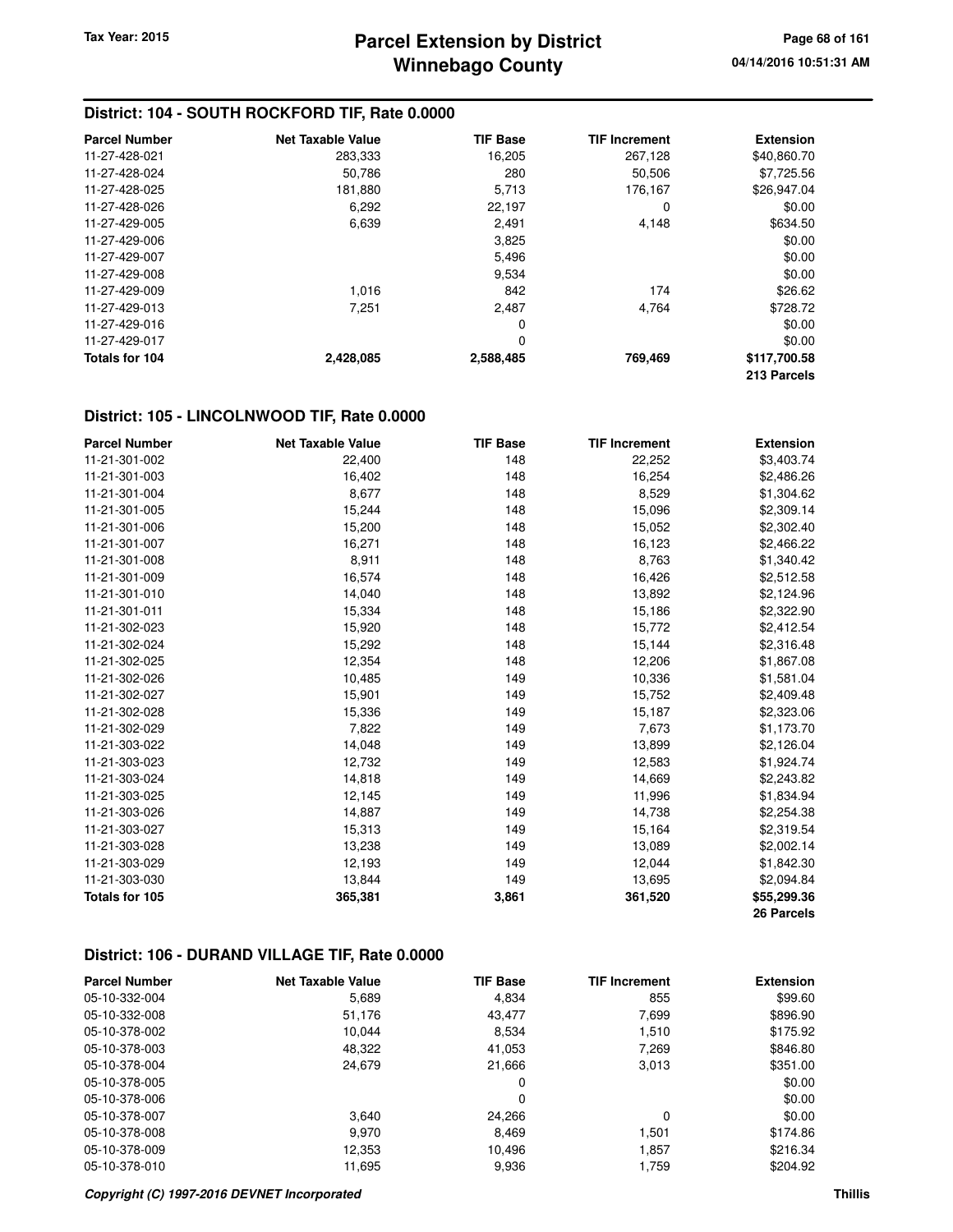## **Winnebago County Parcel Extension by District Tax Year: 2015 Page 69 of 161**

### **District: 106 - DURAND VILLAGE TIF, Rate 0.0000**

| <b>Parcel Number</b> | <b>Net Taxable Value</b> | <b>TIF Base</b> | <b>TIF Increment</b> | <b>Extension</b> |
|----------------------|--------------------------|-----------------|----------------------|------------------|
| 05-10-378-011        | 22,351                   | 18,990          | 3,361                | \$391.54         |
| 05-10-378-012        | 21,553                   | 27,654          | 0                    | \$0.00           |
| 05-10-378-013        | 12,899                   | 25,113          | 0                    | \$0.00           |
| 05-10-378-014        | 14,639                   | 18,632          | 0                    | \$0.00           |
| 05-10-382-001        | 31,263                   | 27,845          | 3,418                | \$398.18         |
| 05-10-382-002        | 18,488                   | 20,805          | 0                    | \$0.00           |
| 05-10-382-003        | 17,879                   | 15,189          | 2,690                | \$313.38         |
| 05-10-382-004        | 11,797                   | 15,119          | 0                    | \$0.00           |
| 05-10-382-005        | 47,265                   | 51,860          | 0                    | \$0.00           |
| 05-10-382-006        | 2,729                    | 2,317           | 412                  | \$48.00          |
| 05-10-382-008        | 4,217                    | 3,583           | 634                  | \$73.86          |
| 05-10-382-010        | 465                      | 394             | 71                   | \$8.28           |
| 05-10-382-011        | 733                      | 622             | 111                  | \$12.94          |
| 05-10-382-012        | 1,463                    | 1,244           | 219                  | \$25.52          |
| 05-10-382-013        | 1,623                    | 1,379           | 244                  | \$28.42          |
| 05-10-382-014        | 1,622                    | 14,248          | $\mathbf 0$          | \$0.00           |
| 05-10-382-017        | 31,301                   | 4,508           | 26,793               | \$3,121.26       |
| 05-10-382-019        | 34,031                   | 57,162          | 0                    | \$0.00           |
| 05-10-384-001        | 7,444                    | 6,324           | 1,120                | \$130.48         |
| 05-10-384-002        | 3,094                    | 2,628           | 466                  | \$54.30          |
| 05-10-384-004        | 12,078                   | 10,260          | 1,818                | \$211.80         |
| 05-10-384-006        | 45,461                   | 20,847          | 24,614               | \$2,867.42       |
| 05-10-385-002        | 27,745                   | 21,318          | 6,427                | \$748.72         |
| 05-10-385-003        | 10,291                   | 8,742           | 1,549                | \$180.46         |
| 05-10-385-004        | 48,268                   | 41,007          | 7,261                | \$845.88         |
| 05-10-385-005        | 1,840                    | 1,564           | 276                  | \$32.16          |
| 05-10-385-006        | 33,943                   | 26,595          | 7,348                | \$856.02         |
| 05-10-405-005        |                          | 0               |                      | \$0.00           |
| 05-10-405-006        |                          | 16,466          |                      | \$0.00           |
| 05-10-451-001        | 27,386                   | 23,265          | 4,121                | \$480.08         |
| 05-10-451-002        | 5,602                    | 10,439          | 0                    | \$0.00           |
| 05-10-451-003        | 29,882                   | 25,386          | 4,496                | \$523.76         |
| 05-10-451-004        | 1,178                    | 1,001           | 177                  | \$20.62          |
| 05-10-451-005        | 7,243                    | 9,792           | 0                    | \$0.00           |
| 05-10-451-008        | 11,831                   | 13,744          | 0                    | \$0.00           |
| 05-10-451-009        | 12,883                   | 10,945          | 1,938                | \$225.78         |
| 05-10-451-010        | 15,509                   | 13,175          | 2,334                | \$271.90         |
| 05-10-451-011        | 14,538                   | 12,352          | 2,186                | \$254.66         |
| 05-10-451-012        | 27,965                   | 30,378          | 0                    | \$0.00           |
| 05-10-451-013        | 26,196                   | 22,254          | 3,942                | \$459.22         |
| 05-10-451-014        | 4,616                    | 5,533           | 0                    | \$0.00           |
| 05-10-451-015        | 15,941                   | 16,104          | 0                    | \$0.00           |
| 05-10-451-016        | 1,394                    | 1,185           | 209                  | \$24.36          |
| 05-10-451-017        | 598                      | 508             | 90                   | \$10.48          |
| 05-10-451-018        | 1,035                    | 880             | 155                  | \$18.06          |
| 05-10-451-019        | 3,452                    | 2,932           | 520                  | \$60.58          |
| 05-10-451-020        | 10,253                   | 8,710           | 1,543                | \$179.76         |
| 05-10-451-021        | 18,197                   | 14,821          | 3,376                | \$393.30         |
| 05-10-454-004        | 13,109                   | 11,137          | 1,972                | \$229.74         |
| 05-10-454-005        | 17,480                   | 14,849          | 2,631                | \$306.50         |
| 05-10-454-006        | 3,833                    | 3,257           | 576                  | \$67.10          |
| 05-10-454-008        | 18,680                   | 20,967          | 0                    | \$0.00           |
| 05-10-454-009        | 16,389                   | 19,021          | 0                    | \$0.00           |
| 05-10-454-011        | 3,452                    | 2,932           | 520                  | \$60.58          |
| 05-10-454-014        | 214,561                  | 171,243         | 43,318               | \$5,046.34       |
| 05-10-455-001        |                          | 0               |                      | \$0.00           |
| 05-10-455-002        | 1,918                    | 1,629           | 289                  | \$33.68          |
| 05-10-455-004        | 961                      | 818             | 143                  | \$16.66          |
| 05-10-455-007        | 1,532                    | 1,303           | 229                  | \$26.68          |
| 05-10-455-008        | 1,337                    | 1,137           | 200                  | \$23.30          |
| 05-10-455-009        | 2,875                    | 2,443           | 432                  | \$50.34          |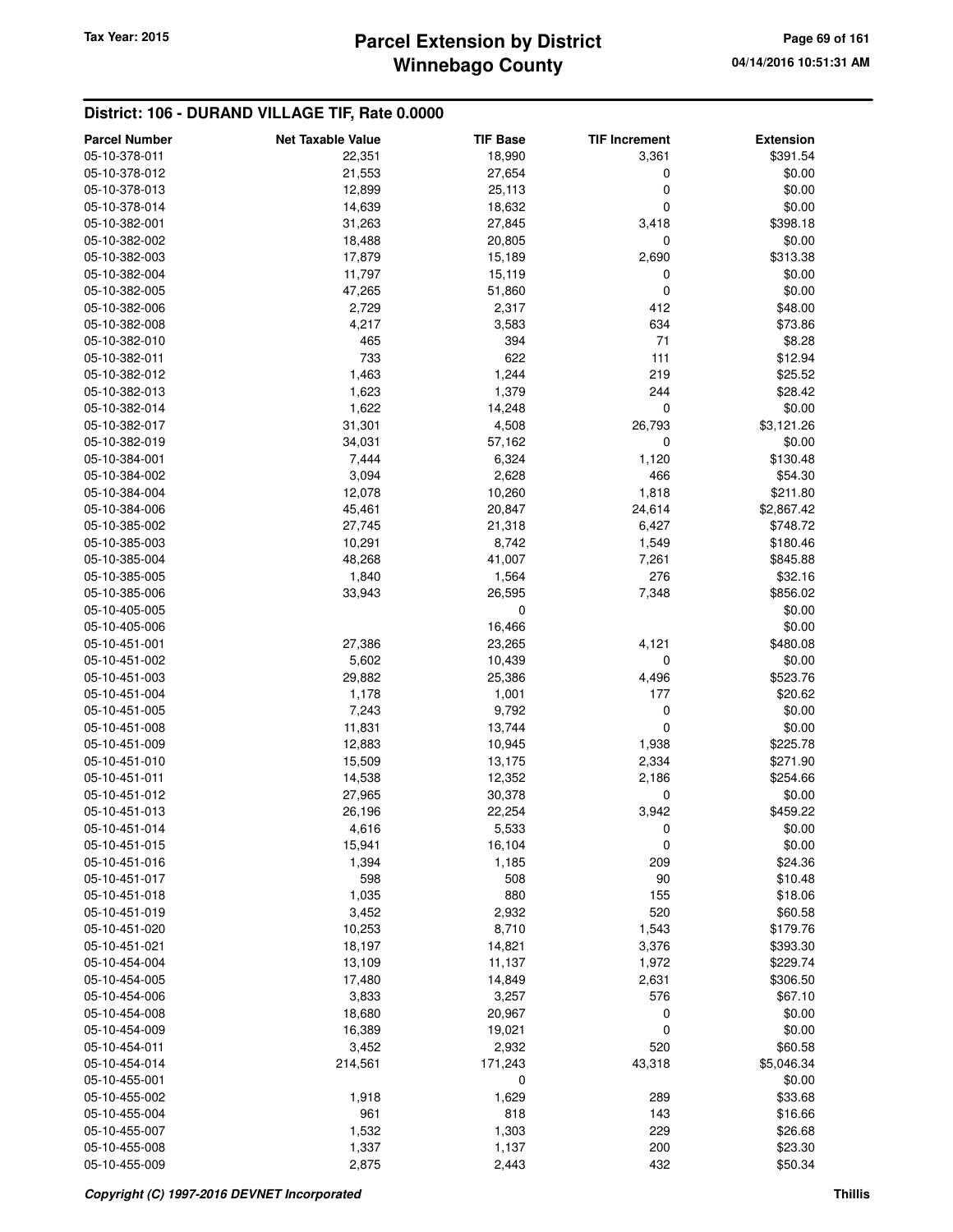### **District: 106 - DURAND VILLAGE TIF, Rate 0.0000**

| <b>Parcel Number</b>  | <b>Net Taxable Value</b> | <b>TIF Base</b> | <b>TIF Increment</b> | <b>Extension</b> |
|-----------------------|--------------------------|-----------------|----------------------|------------------|
| 05-10-455-013         | 17,682                   | 11,770          | 5,912                | \$688.72         |
| 05-10-455-015         | 4,570                    | 3,882           | 688                  | \$80.16          |
| 05-10-455-016         | 2,327                    | 1,977           | 350                  | \$40.78          |
| 05-10-455-017         | 25,769                   | 21,893          | 3,876                | \$451.54         |
| 05-10-456-001         | 6,656                    | 5,655           | 1,001                | \$116.62         |
| 05-10-456-002         | 4,175                    | 3,547           | 628                  | \$73.16          |
| 05-10-456-003         | 1,475                    | 1,254           | 221                  | \$25.76          |
| 05-10-456-004         | 1,455                    | 1,236           | 219                  | \$25.52          |
| 05-10-456-005         | 2,267                    | 2,567           | 0                    | \$0.00           |
| 05-10-457-001         | 25,356                   | 21,543          | 3,813                | \$444.20         |
| 05-10-457-002         | 35,729                   | 32,457          | 3,272                | \$381.18         |
| 05-10-457-003         | 25,156                   | 21,373          | 3,783                | \$440.70         |
| 05-10-457-004         | 6,706                    | 15,043          | $\Omega$             | \$0.00           |
| 05-10-457-005         |                          | 0               |                      | \$0.00           |
| 05-10-459-004         | 1,688                    | 1,434           | 254                  | \$29.60          |
| 05-10-459-005         | 15,949                   | 9,770           | 6,179                | \$719.82         |
| 05-10-461-002         | 19,067                   | 16,199          | 2,868                | \$334.12         |
| 05-10-461-012         | 35,355                   | 35,831          | 0                    | \$0.00           |
| 05-10-461-015         | 0                        | 16,922          | 0                    | \$0.00           |
| 05-10-461-016         | 37,679                   | 72,319          | 0                    | \$0.00           |
| 05-15-201-004         | 1,770                    | 1,504           | 266                  | \$31.00          |
| 05-15-201-007         | 52,361                   | 38,360          | 14,001               | \$1,631.06       |
| 05-15-201-008         | 42,105                   | 38,361          | 3,744                | \$436.16         |
| 05-15-204-001         |                          | 0               |                      | \$0.00           |
| <b>Totals for 106</b> | 1,541,173                | 1,484,183       | 240,767              | \$28,048.54      |
|                       |                          |                 |                      | 96 Parcels       |

### **District: 107 - SPRINGFIELD CORNERS TIF, Rate 0.0000**

| <b>Parcel Number</b> | <b>Net Taxable Value</b> | <b>TIF Base</b> | <b>TIF Increment</b> | <b>Extension</b> |
|----------------------|--------------------------|-----------------|----------------------|------------------|
| 11-17-402-001        | 13,276                   | 193             | 13,083               | \$2,001.22       |
| 11-17-402-002        | 10,567                   | 193             | 10,374               | \$1,586.84       |
| 11-17-402-003        | 305                      | 5               | 300                  | \$45.90          |
| 11-17-402-004        | 305                      | 5               | 300                  | \$45.90          |
| 11-17-402-005        | 17,420                   | 5               | 17,415               | \$2,663.86       |
| 11-17-402-006        | 305                      | 5               | 300                  | \$45.90          |
| 11-17-402-007        | 305                      | 5               | 300                  | \$45.90          |
| 11-17-402-008        | 305                      | 5               | 300                  | \$45.90          |
| 11-17-402-009        | 305                      | 5               | 300                  | \$45.90          |
| 11-17-402-010        | 305                      | 5               | 300                  | \$45.90          |
| 11-17-403-001        | 305                      | 5               | 300                  | \$45.90          |
| 11-17-403-002        | 305                      | 5               | 300                  | \$45.90          |
| 11-17-403-003        | 305                      | 5               | 300                  | \$45.90          |
| 11-17-403-004        | 305                      | 5               | 300                  | \$45.90          |
| 11-17-403-005        | 305                      | 5               | 300                  | \$45.90          |
| 11-17-403-006        | 305                      | 5               | 300                  | \$45.90          |
| 11-17-403-007        | 305                      | 5               | 300                  | \$45.90          |
| 11-17-403-008        | 305                      | 5               | 300                  | \$45.90          |
| 11-17-404-001        | 18,666                   | 5               | 18,661               | \$2,854.44       |
| 11-17-404-002        | 305                      | 5               | 300                  | \$45.90          |
| 11-17-404-003        | 305                      | 5               | 300                  | \$45.90          |
| 11-17-404-004        | 18,278                   | 5               | 18,273               | \$2,795.10       |
| 11-17-404-005        | 305                      | 5               | 300                  | \$45.90          |
| 11-17-404-006        | 10,796                   | 5               | 10,791               | \$1,650.62       |
| 11-17-404-007        | 10,796                   | 5               | 10,791               | \$1,650.62       |
| 11-17-404-008        | 305                      | 5               | 300                  | \$45.90          |
| 11-17-404-009        | 16,640                   | 5               | 16,635               | \$2,544.54       |
| 11-17-404-010        | 305                      | 5               | 300                  | \$45.90          |
| 11-17-404-011        | 305                      | 5               | 300                  | \$45.90          |
| 11-17-404-012        | 305                      | 5               | 300                  | \$45.90          |
| 11-17-404-013        | 21,936                   | 5               | 21,931               | \$3,354.64       |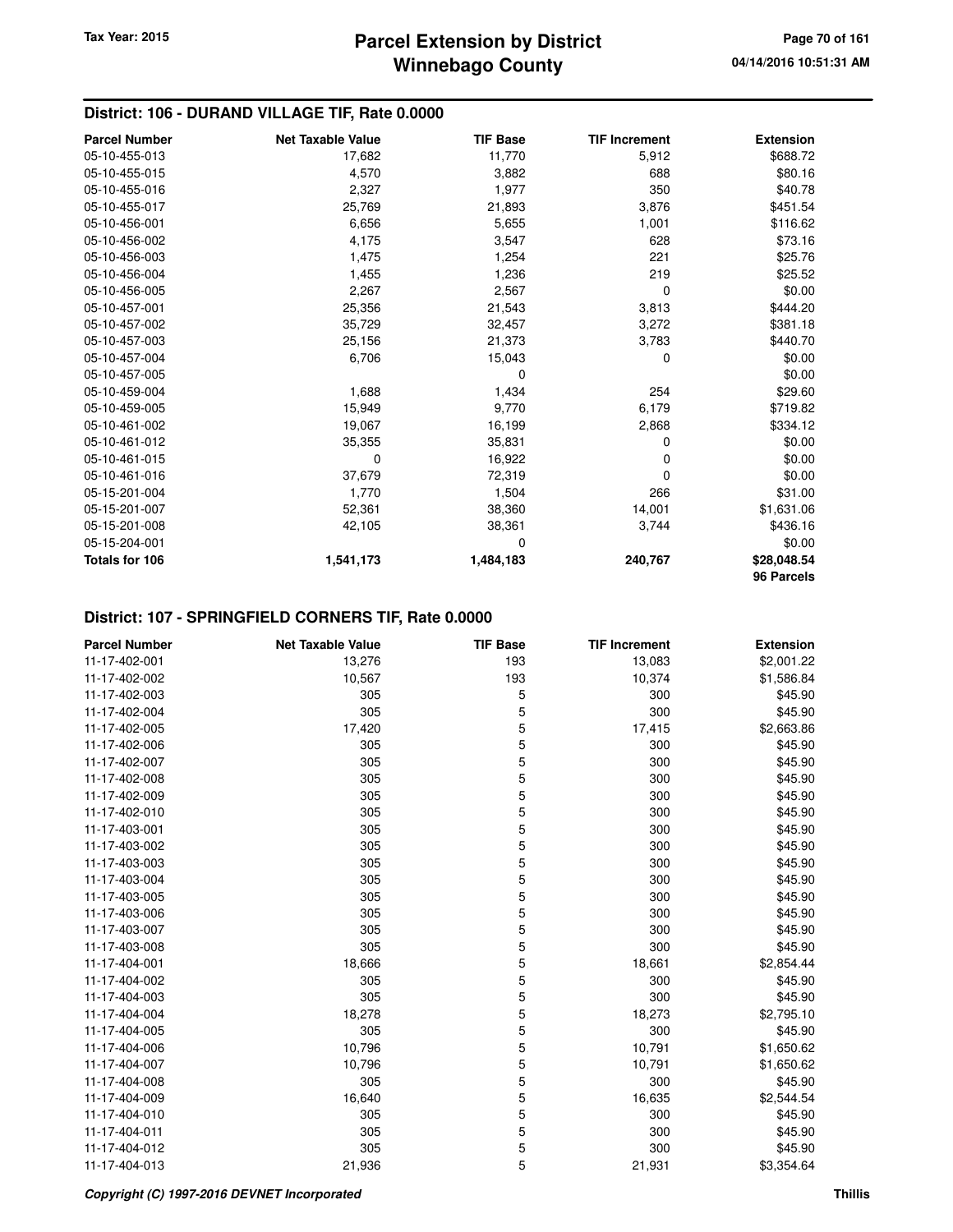## **District: 107 - SPRINGFIELD CORNERS TIF, Rate 0.0000**

| 11-17-404-014<br>20,707<br>5<br>\$3,166.64<br>20,702<br>5<br>305<br>300<br>\$45.90<br>11-17-404-015<br>5<br>300<br>305<br>\$45.90<br>11-17-404-016<br>5<br>305<br>300<br>\$45.90<br>11-17-404-017<br>3,683<br>193<br>3,490<br>\$533.84<br>11-17-451-014<br>11-17-451-015<br>19,025<br>193<br>18,832<br>\$2,880.60<br>11-17-453-012<br>16,534<br>193<br>16,341<br>\$2,499.58<br>17,919<br>193<br>17,726<br>11-17-453-013<br>\$2,711.42<br>193<br>19,642<br>11-17-453-014<br>19,449<br>\$2,974.98<br>193<br>11-17-454-001<br>21,230<br>21,037<br>\$3,217.88<br>5<br>11-17-454-002<br>24,349<br>24,344<br>\$3,723.74<br>5<br>11-17-454-003<br>18,063<br>18,058<br>\$2,762.22<br>17,927<br>193<br>17,734<br>\$2,712.66<br>11-17-455-001<br>193<br>11-17-455-002<br>18,242<br>18,049<br>\$2,760.84<br>19,678<br>193<br>11-17-455-003<br>19,485<br>\$2,980.48<br>11-17-455-004<br>18,814<br>193<br>18,621<br>\$2,848.32<br>11-17-455-005<br>20,104<br>193<br>19,911<br>\$3,045.66<br>5<br>305<br>300<br>\$45.90<br>11-17-455-006<br>5<br>300<br>305<br>\$45.90<br>11-17-455-007<br>5<br>305<br>300<br>\$45.90<br>11-17-455-008<br>5<br>305<br>300<br>\$45.90<br>11-17-455-009<br>5<br>305<br>300<br>11-17-455-010<br>\$45.90<br>5<br>18,510<br>18,505<br>\$2,830.58<br>11-17-455-011<br>11-17-456-001<br>18,559<br>193<br>18,366<br>\$2,809.32<br>193<br>6,550<br>6,357<br>\$972.40<br>11-17-456-002<br>11-17-456-003<br>15,341<br>193<br>15,148<br>\$2,317.08<br>11-17-456-004<br>11,000<br>194<br>10,806<br>\$1,652.92<br>20,159<br>194<br>19,965<br>\$3,053.92<br>11-17-456-005<br>194<br>12,052<br>11,858<br>11-17-456-006<br>\$1,813.84<br>194<br>17,852<br>11-17-456-007<br>18,046<br>\$2,730.70<br>18,505<br>11-17-456-008<br>194<br>18,311<br>\$2,800.92<br>13,344<br>194<br>11-17-456-009<br>13,150<br>\$2,011.46<br>25,150<br>194<br>24,956<br>11-17-456-010<br>\$3,817.34<br>13,738<br>194<br>13,544<br>11-17-456-011<br>\$2,071.74<br>14,180<br>194<br>11-17-456-012<br>13,986<br>\$2,139.34<br>11-17-456-013<br>10,854<br>194<br>10,660<br>\$1,630.60<br>11-17-456-014<br>17,596<br>194<br>\$2,661.86<br>17,402<br>21,340<br>194<br>11-17-456-015<br>21,146<br>\$3,234.56<br>11-17-456-017<br>5,276<br>65<br>5,211<br>\$797.10<br>65<br>1,850<br>1,785<br>11-17-456-018<br>\$273.04<br>187,860<br>65<br>187,795<br>\$28,725.70<br>11-17-456-019<br>11-17-457-001<br>194<br>217,901<br>\$33,330.80<br>218,095<br>11-20-131-001<br>4,867<br>5,538<br>0<br>\$0.00<br>10,803<br>0<br>\$0.00<br>11-20-131-002<br>0<br>\$0.00<br>11-20-131-004<br>8,771<br>10,476<br>0<br>0<br>$\mathbf 0$<br>\$0.00<br>8,211<br>11-20-131-011<br>\$635.56<br>11-20-131-012<br>13,638<br>9,483<br>4,155<br>17,657<br>14,288<br>\$2,185.54<br>11-20-201-008<br>3,369<br>24,122<br>23,303<br>11-20-202-001<br>819<br>\$3,564.50<br>819<br>11-20-202-002<br>23,851<br>23,032<br>\$3,523.04<br>78,564<br>98,759<br>0<br>\$0.00<br>11-20-203-001<br>11-20-204-001<br>17,718<br>596<br>17,122<br>\$2,619.04<br>4,170<br>\$0.00<br>11-20-226-003<br>2,612<br>\$0.00<br>11-20-226-004 | <b>Parcel Number</b> | <b>Net Taxable Value</b> | <b>TIF Base</b> | <b>TIF Increment</b> | <b>Extension</b> |
|----------------------------------------------------------------------------------------------------------------------------------------------------------------------------------------------------------------------------------------------------------------------------------------------------------------------------------------------------------------------------------------------------------------------------------------------------------------------------------------------------------------------------------------------------------------------------------------------------------------------------------------------------------------------------------------------------------------------------------------------------------------------------------------------------------------------------------------------------------------------------------------------------------------------------------------------------------------------------------------------------------------------------------------------------------------------------------------------------------------------------------------------------------------------------------------------------------------------------------------------------------------------------------------------------------------------------------------------------------------------------------------------------------------------------------------------------------------------------------------------------------------------------------------------------------------------------------------------------------------------------------------------------------------------------------------------------------------------------------------------------------------------------------------------------------------------------------------------------------------------------------------------------------------------------------------------------------------------------------------------------------------------------------------------------------------------------------------------------------------------------------------------------------------------------------------------------------------------------------------------------------------------------------------------------------------------------------------------------------------------------------------------------------------------------------------------------------------------------------------------------------------------------------------------------------------------------------------------------------------------------------------------------------------------------------------------------------------------------------------------------------------------------------------------------------------------------------------------------------------------------------------------------------------------------------------------------------------------------------------------------------------------------------------------------------------|----------------------|--------------------------|-----------------|----------------------|------------------|
|                                                                                                                                                                                                                                                                                                                                                                                                                                                                                                                                                                                                                                                                                                                                                                                                                                                                                                                                                                                                                                                                                                                                                                                                                                                                                                                                                                                                                                                                                                                                                                                                                                                                                                                                                                                                                                                                                                                                                                                                                                                                                                                                                                                                                                                                                                                                                                                                                                                                                                                                                                                                                                                                                                                                                                                                                                                                                                                                                                                                                                                                |                      |                          |                 |                      |                  |
|                                                                                                                                                                                                                                                                                                                                                                                                                                                                                                                                                                                                                                                                                                                                                                                                                                                                                                                                                                                                                                                                                                                                                                                                                                                                                                                                                                                                                                                                                                                                                                                                                                                                                                                                                                                                                                                                                                                                                                                                                                                                                                                                                                                                                                                                                                                                                                                                                                                                                                                                                                                                                                                                                                                                                                                                                                                                                                                                                                                                                                                                |                      |                          |                 |                      |                  |
|                                                                                                                                                                                                                                                                                                                                                                                                                                                                                                                                                                                                                                                                                                                                                                                                                                                                                                                                                                                                                                                                                                                                                                                                                                                                                                                                                                                                                                                                                                                                                                                                                                                                                                                                                                                                                                                                                                                                                                                                                                                                                                                                                                                                                                                                                                                                                                                                                                                                                                                                                                                                                                                                                                                                                                                                                                                                                                                                                                                                                                                                |                      |                          |                 |                      |                  |
|                                                                                                                                                                                                                                                                                                                                                                                                                                                                                                                                                                                                                                                                                                                                                                                                                                                                                                                                                                                                                                                                                                                                                                                                                                                                                                                                                                                                                                                                                                                                                                                                                                                                                                                                                                                                                                                                                                                                                                                                                                                                                                                                                                                                                                                                                                                                                                                                                                                                                                                                                                                                                                                                                                                                                                                                                                                                                                                                                                                                                                                                |                      |                          |                 |                      |                  |
|                                                                                                                                                                                                                                                                                                                                                                                                                                                                                                                                                                                                                                                                                                                                                                                                                                                                                                                                                                                                                                                                                                                                                                                                                                                                                                                                                                                                                                                                                                                                                                                                                                                                                                                                                                                                                                                                                                                                                                                                                                                                                                                                                                                                                                                                                                                                                                                                                                                                                                                                                                                                                                                                                                                                                                                                                                                                                                                                                                                                                                                                |                      |                          |                 |                      |                  |
|                                                                                                                                                                                                                                                                                                                                                                                                                                                                                                                                                                                                                                                                                                                                                                                                                                                                                                                                                                                                                                                                                                                                                                                                                                                                                                                                                                                                                                                                                                                                                                                                                                                                                                                                                                                                                                                                                                                                                                                                                                                                                                                                                                                                                                                                                                                                                                                                                                                                                                                                                                                                                                                                                                                                                                                                                                                                                                                                                                                                                                                                |                      |                          |                 |                      |                  |
|                                                                                                                                                                                                                                                                                                                                                                                                                                                                                                                                                                                                                                                                                                                                                                                                                                                                                                                                                                                                                                                                                                                                                                                                                                                                                                                                                                                                                                                                                                                                                                                                                                                                                                                                                                                                                                                                                                                                                                                                                                                                                                                                                                                                                                                                                                                                                                                                                                                                                                                                                                                                                                                                                                                                                                                                                                                                                                                                                                                                                                                                |                      |                          |                 |                      |                  |
|                                                                                                                                                                                                                                                                                                                                                                                                                                                                                                                                                                                                                                                                                                                                                                                                                                                                                                                                                                                                                                                                                                                                                                                                                                                                                                                                                                                                                                                                                                                                                                                                                                                                                                                                                                                                                                                                                                                                                                                                                                                                                                                                                                                                                                                                                                                                                                                                                                                                                                                                                                                                                                                                                                                                                                                                                                                                                                                                                                                                                                                                |                      |                          |                 |                      |                  |
|                                                                                                                                                                                                                                                                                                                                                                                                                                                                                                                                                                                                                                                                                                                                                                                                                                                                                                                                                                                                                                                                                                                                                                                                                                                                                                                                                                                                                                                                                                                                                                                                                                                                                                                                                                                                                                                                                                                                                                                                                                                                                                                                                                                                                                                                                                                                                                                                                                                                                                                                                                                                                                                                                                                                                                                                                                                                                                                                                                                                                                                                |                      |                          |                 |                      |                  |
|                                                                                                                                                                                                                                                                                                                                                                                                                                                                                                                                                                                                                                                                                                                                                                                                                                                                                                                                                                                                                                                                                                                                                                                                                                                                                                                                                                                                                                                                                                                                                                                                                                                                                                                                                                                                                                                                                                                                                                                                                                                                                                                                                                                                                                                                                                                                                                                                                                                                                                                                                                                                                                                                                                                                                                                                                                                                                                                                                                                                                                                                |                      |                          |                 |                      |                  |
|                                                                                                                                                                                                                                                                                                                                                                                                                                                                                                                                                                                                                                                                                                                                                                                                                                                                                                                                                                                                                                                                                                                                                                                                                                                                                                                                                                                                                                                                                                                                                                                                                                                                                                                                                                                                                                                                                                                                                                                                                                                                                                                                                                                                                                                                                                                                                                                                                                                                                                                                                                                                                                                                                                                                                                                                                                                                                                                                                                                                                                                                |                      |                          |                 |                      |                  |
|                                                                                                                                                                                                                                                                                                                                                                                                                                                                                                                                                                                                                                                                                                                                                                                                                                                                                                                                                                                                                                                                                                                                                                                                                                                                                                                                                                                                                                                                                                                                                                                                                                                                                                                                                                                                                                                                                                                                                                                                                                                                                                                                                                                                                                                                                                                                                                                                                                                                                                                                                                                                                                                                                                                                                                                                                                                                                                                                                                                                                                                                |                      |                          |                 |                      |                  |
|                                                                                                                                                                                                                                                                                                                                                                                                                                                                                                                                                                                                                                                                                                                                                                                                                                                                                                                                                                                                                                                                                                                                                                                                                                                                                                                                                                                                                                                                                                                                                                                                                                                                                                                                                                                                                                                                                                                                                                                                                                                                                                                                                                                                                                                                                                                                                                                                                                                                                                                                                                                                                                                                                                                                                                                                                                                                                                                                                                                                                                                                |                      |                          |                 |                      |                  |
|                                                                                                                                                                                                                                                                                                                                                                                                                                                                                                                                                                                                                                                                                                                                                                                                                                                                                                                                                                                                                                                                                                                                                                                                                                                                                                                                                                                                                                                                                                                                                                                                                                                                                                                                                                                                                                                                                                                                                                                                                                                                                                                                                                                                                                                                                                                                                                                                                                                                                                                                                                                                                                                                                                                                                                                                                                                                                                                                                                                                                                                                |                      |                          |                 |                      |                  |
|                                                                                                                                                                                                                                                                                                                                                                                                                                                                                                                                                                                                                                                                                                                                                                                                                                                                                                                                                                                                                                                                                                                                                                                                                                                                                                                                                                                                                                                                                                                                                                                                                                                                                                                                                                                                                                                                                                                                                                                                                                                                                                                                                                                                                                                                                                                                                                                                                                                                                                                                                                                                                                                                                                                                                                                                                                                                                                                                                                                                                                                                |                      |                          |                 |                      |                  |
|                                                                                                                                                                                                                                                                                                                                                                                                                                                                                                                                                                                                                                                                                                                                                                                                                                                                                                                                                                                                                                                                                                                                                                                                                                                                                                                                                                                                                                                                                                                                                                                                                                                                                                                                                                                                                                                                                                                                                                                                                                                                                                                                                                                                                                                                                                                                                                                                                                                                                                                                                                                                                                                                                                                                                                                                                                                                                                                                                                                                                                                                |                      |                          |                 |                      |                  |
|                                                                                                                                                                                                                                                                                                                                                                                                                                                                                                                                                                                                                                                                                                                                                                                                                                                                                                                                                                                                                                                                                                                                                                                                                                                                                                                                                                                                                                                                                                                                                                                                                                                                                                                                                                                                                                                                                                                                                                                                                                                                                                                                                                                                                                                                                                                                                                                                                                                                                                                                                                                                                                                                                                                                                                                                                                                                                                                                                                                                                                                                |                      |                          |                 |                      |                  |
|                                                                                                                                                                                                                                                                                                                                                                                                                                                                                                                                                                                                                                                                                                                                                                                                                                                                                                                                                                                                                                                                                                                                                                                                                                                                                                                                                                                                                                                                                                                                                                                                                                                                                                                                                                                                                                                                                                                                                                                                                                                                                                                                                                                                                                                                                                                                                                                                                                                                                                                                                                                                                                                                                                                                                                                                                                                                                                                                                                                                                                                                |                      |                          |                 |                      |                  |
|                                                                                                                                                                                                                                                                                                                                                                                                                                                                                                                                                                                                                                                                                                                                                                                                                                                                                                                                                                                                                                                                                                                                                                                                                                                                                                                                                                                                                                                                                                                                                                                                                                                                                                                                                                                                                                                                                                                                                                                                                                                                                                                                                                                                                                                                                                                                                                                                                                                                                                                                                                                                                                                                                                                                                                                                                                                                                                                                                                                                                                                                |                      |                          |                 |                      |                  |
|                                                                                                                                                                                                                                                                                                                                                                                                                                                                                                                                                                                                                                                                                                                                                                                                                                                                                                                                                                                                                                                                                                                                                                                                                                                                                                                                                                                                                                                                                                                                                                                                                                                                                                                                                                                                                                                                                                                                                                                                                                                                                                                                                                                                                                                                                                                                                                                                                                                                                                                                                                                                                                                                                                                                                                                                                                                                                                                                                                                                                                                                |                      |                          |                 |                      |                  |
|                                                                                                                                                                                                                                                                                                                                                                                                                                                                                                                                                                                                                                                                                                                                                                                                                                                                                                                                                                                                                                                                                                                                                                                                                                                                                                                                                                                                                                                                                                                                                                                                                                                                                                                                                                                                                                                                                                                                                                                                                                                                                                                                                                                                                                                                                                                                                                                                                                                                                                                                                                                                                                                                                                                                                                                                                                                                                                                                                                                                                                                                |                      |                          |                 |                      |                  |
|                                                                                                                                                                                                                                                                                                                                                                                                                                                                                                                                                                                                                                                                                                                                                                                                                                                                                                                                                                                                                                                                                                                                                                                                                                                                                                                                                                                                                                                                                                                                                                                                                                                                                                                                                                                                                                                                                                                                                                                                                                                                                                                                                                                                                                                                                                                                                                                                                                                                                                                                                                                                                                                                                                                                                                                                                                                                                                                                                                                                                                                                |                      |                          |                 |                      |                  |
|                                                                                                                                                                                                                                                                                                                                                                                                                                                                                                                                                                                                                                                                                                                                                                                                                                                                                                                                                                                                                                                                                                                                                                                                                                                                                                                                                                                                                                                                                                                                                                                                                                                                                                                                                                                                                                                                                                                                                                                                                                                                                                                                                                                                                                                                                                                                                                                                                                                                                                                                                                                                                                                                                                                                                                                                                                                                                                                                                                                                                                                                |                      |                          |                 |                      |                  |
|                                                                                                                                                                                                                                                                                                                                                                                                                                                                                                                                                                                                                                                                                                                                                                                                                                                                                                                                                                                                                                                                                                                                                                                                                                                                                                                                                                                                                                                                                                                                                                                                                                                                                                                                                                                                                                                                                                                                                                                                                                                                                                                                                                                                                                                                                                                                                                                                                                                                                                                                                                                                                                                                                                                                                                                                                                                                                                                                                                                                                                                                |                      |                          |                 |                      |                  |
|                                                                                                                                                                                                                                                                                                                                                                                                                                                                                                                                                                                                                                                                                                                                                                                                                                                                                                                                                                                                                                                                                                                                                                                                                                                                                                                                                                                                                                                                                                                                                                                                                                                                                                                                                                                                                                                                                                                                                                                                                                                                                                                                                                                                                                                                                                                                                                                                                                                                                                                                                                                                                                                                                                                                                                                                                                                                                                                                                                                                                                                                |                      |                          |                 |                      |                  |
|                                                                                                                                                                                                                                                                                                                                                                                                                                                                                                                                                                                                                                                                                                                                                                                                                                                                                                                                                                                                                                                                                                                                                                                                                                                                                                                                                                                                                                                                                                                                                                                                                                                                                                                                                                                                                                                                                                                                                                                                                                                                                                                                                                                                                                                                                                                                                                                                                                                                                                                                                                                                                                                                                                                                                                                                                                                                                                                                                                                                                                                                |                      |                          |                 |                      |                  |
|                                                                                                                                                                                                                                                                                                                                                                                                                                                                                                                                                                                                                                                                                                                                                                                                                                                                                                                                                                                                                                                                                                                                                                                                                                                                                                                                                                                                                                                                                                                                                                                                                                                                                                                                                                                                                                                                                                                                                                                                                                                                                                                                                                                                                                                                                                                                                                                                                                                                                                                                                                                                                                                                                                                                                                                                                                                                                                                                                                                                                                                                |                      |                          |                 |                      |                  |
|                                                                                                                                                                                                                                                                                                                                                                                                                                                                                                                                                                                                                                                                                                                                                                                                                                                                                                                                                                                                                                                                                                                                                                                                                                                                                                                                                                                                                                                                                                                                                                                                                                                                                                                                                                                                                                                                                                                                                                                                                                                                                                                                                                                                                                                                                                                                                                                                                                                                                                                                                                                                                                                                                                                                                                                                                                                                                                                                                                                                                                                                |                      |                          |                 |                      |                  |
|                                                                                                                                                                                                                                                                                                                                                                                                                                                                                                                                                                                                                                                                                                                                                                                                                                                                                                                                                                                                                                                                                                                                                                                                                                                                                                                                                                                                                                                                                                                                                                                                                                                                                                                                                                                                                                                                                                                                                                                                                                                                                                                                                                                                                                                                                                                                                                                                                                                                                                                                                                                                                                                                                                                                                                                                                                                                                                                                                                                                                                                                |                      |                          |                 |                      |                  |
|                                                                                                                                                                                                                                                                                                                                                                                                                                                                                                                                                                                                                                                                                                                                                                                                                                                                                                                                                                                                                                                                                                                                                                                                                                                                                                                                                                                                                                                                                                                                                                                                                                                                                                                                                                                                                                                                                                                                                                                                                                                                                                                                                                                                                                                                                                                                                                                                                                                                                                                                                                                                                                                                                                                                                                                                                                                                                                                                                                                                                                                                |                      |                          |                 |                      |                  |
|                                                                                                                                                                                                                                                                                                                                                                                                                                                                                                                                                                                                                                                                                                                                                                                                                                                                                                                                                                                                                                                                                                                                                                                                                                                                                                                                                                                                                                                                                                                                                                                                                                                                                                                                                                                                                                                                                                                                                                                                                                                                                                                                                                                                                                                                                                                                                                                                                                                                                                                                                                                                                                                                                                                                                                                                                                                                                                                                                                                                                                                                |                      |                          |                 |                      |                  |
|                                                                                                                                                                                                                                                                                                                                                                                                                                                                                                                                                                                                                                                                                                                                                                                                                                                                                                                                                                                                                                                                                                                                                                                                                                                                                                                                                                                                                                                                                                                                                                                                                                                                                                                                                                                                                                                                                                                                                                                                                                                                                                                                                                                                                                                                                                                                                                                                                                                                                                                                                                                                                                                                                                                                                                                                                                                                                                                                                                                                                                                                |                      |                          |                 |                      |                  |
|                                                                                                                                                                                                                                                                                                                                                                                                                                                                                                                                                                                                                                                                                                                                                                                                                                                                                                                                                                                                                                                                                                                                                                                                                                                                                                                                                                                                                                                                                                                                                                                                                                                                                                                                                                                                                                                                                                                                                                                                                                                                                                                                                                                                                                                                                                                                                                                                                                                                                                                                                                                                                                                                                                                                                                                                                                                                                                                                                                                                                                                                |                      |                          |                 |                      |                  |
|                                                                                                                                                                                                                                                                                                                                                                                                                                                                                                                                                                                                                                                                                                                                                                                                                                                                                                                                                                                                                                                                                                                                                                                                                                                                                                                                                                                                                                                                                                                                                                                                                                                                                                                                                                                                                                                                                                                                                                                                                                                                                                                                                                                                                                                                                                                                                                                                                                                                                                                                                                                                                                                                                                                                                                                                                                                                                                                                                                                                                                                                |                      |                          |                 |                      |                  |
|                                                                                                                                                                                                                                                                                                                                                                                                                                                                                                                                                                                                                                                                                                                                                                                                                                                                                                                                                                                                                                                                                                                                                                                                                                                                                                                                                                                                                                                                                                                                                                                                                                                                                                                                                                                                                                                                                                                                                                                                                                                                                                                                                                                                                                                                                                                                                                                                                                                                                                                                                                                                                                                                                                                                                                                                                                                                                                                                                                                                                                                                |                      |                          |                 |                      |                  |
|                                                                                                                                                                                                                                                                                                                                                                                                                                                                                                                                                                                                                                                                                                                                                                                                                                                                                                                                                                                                                                                                                                                                                                                                                                                                                                                                                                                                                                                                                                                                                                                                                                                                                                                                                                                                                                                                                                                                                                                                                                                                                                                                                                                                                                                                                                                                                                                                                                                                                                                                                                                                                                                                                                                                                                                                                                                                                                                                                                                                                                                                |                      |                          |                 |                      |                  |
|                                                                                                                                                                                                                                                                                                                                                                                                                                                                                                                                                                                                                                                                                                                                                                                                                                                                                                                                                                                                                                                                                                                                                                                                                                                                                                                                                                                                                                                                                                                                                                                                                                                                                                                                                                                                                                                                                                                                                                                                                                                                                                                                                                                                                                                                                                                                                                                                                                                                                                                                                                                                                                                                                                                                                                                                                                                                                                                                                                                                                                                                |                      |                          |                 |                      |                  |
|                                                                                                                                                                                                                                                                                                                                                                                                                                                                                                                                                                                                                                                                                                                                                                                                                                                                                                                                                                                                                                                                                                                                                                                                                                                                                                                                                                                                                                                                                                                                                                                                                                                                                                                                                                                                                                                                                                                                                                                                                                                                                                                                                                                                                                                                                                                                                                                                                                                                                                                                                                                                                                                                                                                                                                                                                                                                                                                                                                                                                                                                |                      |                          |                 |                      |                  |
|                                                                                                                                                                                                                                                                                                                                                                                                                                                                                                                                                                                                                                                                                                                                                                                                                                                                                                                                                                                                                                                                                                                                                                                                                                                                                                                                                                                                                                                                                                                                                                                                                                                                                                                                                                                                                                                                                                                                                                                                                                                                                                                                                                                                                                                                                                                                                                                                                                                                                                                                                                                                                                                                                                                                                                                                                                                                                                                                                                                                                                                                |                      |                          |                 |                      |                  |
|                                                                                                                                                                                                                                                                                                                                                                                                                                                                                                                                                                                                                                                                                                                                                                                                                                                                                                                                                                                                                                                                                                                                                                                                                                                                                                                                                                                                                                                                                                                                                                                                                                                                                                                                                                                                                                                                                                                                                                                                                                                                                                                                                                                                                                                                                                                                                                                                                                                                                                                                                                                                                                                                                                                                                                                                                                                                                                                                                                                                                                                                |                      |                          |                 |                      |                  |
|                                                                                                                                                                                                                                                                                                                                                                                                                                                                                                                                                                                                                                                                                                                                                                                                                                                                                                                                                                                                                                                                                                                                                                                                                                                                                                                                                                                                                                                                                                                                                                                                                                                                                                                                                                                                                                                                                                                                                                                                                                                                                                                                                                                                                                                                                                                                                                                                                                                                                                                                                                                                                                                                                                                                                                                                                                                                                                                                                                                                                                                                |                      |                          |                 |                      |                  |
|                                                                                                                                                                                                                                                                                                                                                                                                                                                                                                                                                                                                                                                                                                                                                                                                                                                                                                                                                                                                                                                                                                                                                                                                                                                                                                                                                                                                                                                                                                                                                                                                                                                                                                                                                                                                                                                                                                                                                                                                                                                                                                                                                                                                                                                                                                                                                                                                                                                                                                                                                                                                                                                                                                                                                                                                                                                                                                                                                                                                                                                                |                      |                          |                 |                      |                  |
|                                                                                                                                                                                                                                                                                                                                                                                                                                                                                                                                                                                                                                                                                                                                                                                                                                                                                                                                                                                                                                                                                                                                                                                                                                                                                                                                                                                                                                                                                                                                                                                                                                                                                                                                                                                                                                                                                                                                                                                                                                                                                                                                                                                                                                                                                                                                                                                                                                                                                                                                                                                                                                                                                                                                                                                                                                                                                                                                                                                                                                                                |                      |                          |                 |                      |                  |
|                                                                                                                                                                                                                                                                                                                                                                                                                                                                                                                                                                                                                                                                                                                                                                                                                                                                                                                                                                                                                                                                                                                                                                                                                                                                                                                                                                                                                                                                                                                                                                                                                                                                                                                                                                                                                                                                                                                                                                                                                                                                                                                                                                                                                                                                                                                                                                                                                                                                                                                                                                                                                                                                                                                                                                                                                                                                                                                                                                                                                                                                |                      |                          |                 |                      |                  |
|                                                                                                                                                                                                                                                                                                                                                                                                                                                                                                                                                                                                                                                                                                                                                                                                                                                                                                                                                                                                                                                                                                                                                                                                                                                                                                                                                                                                                                                                                                                                                                                                                                                                                                                                                                                                                                                                                                                                                                                                                                                                                                                                                                                                                                                                                                                                                                                                                                                                                                                                                                                                                                                                                                                                                                                                                                                                                                                                                                                                                                                                |                      |                          |                 |                      |                  |
|                                                                                                                                                                                                                                                                                                                                                                                                                                                                                                                                                                                                                                                                                                                                                                                                                                                                                                                                                                                                                                                                                                                                                                                                                                                                                                                                                                                                                                                                                                                                                                                                                                                                                                                                                                                                                                                                                                                                                                                                                                                                                                                                                                                                                                                                                                                                                                                                                                                                                                                                                                                                                                                                                                                                                                                                                                                                                                                                                                                                                                                                |                      |                          |                 |                      |                  |
|                                                                                                                                                                                                                                                                                                                                                                                                                                                                                                                                                                                                                                                                                                                                                                                                                                                                                                                                                                                                                                                                                                                                                                                                                                                                                                                                                                                                                                                                                                                                                                                                                                                                                                                                                                                                                                                                                                                                                                                                                                                                                                                                                                                                                                                                                                                                                                                                                                                                                                                                                                                                                                                                                                                                                                                                                                                                                                                                                                                                                                                                |                      |                          |                 |                      |                  |
|                                                                                                                                                                                                                                                                                                                                                                                                                                                                                                                                                                                                                                                                                                                                                                                                                                                                                                                                                                                                                                                                                                                                                                                                                                                                                                                                                                                                                                                                                                                                                                                                                                                                                                                                                                                                                                                                                                                                                                                                                                                                                                                                                                                                                                                                                                                                                                                                                                                                                                                                                                                                                                                                                                                                                                                                                                                                                                                                                                                                                                                                |                      |                          |                 |                      |                  |
|                                                                                                                                                                                                                                                                                                                                                                                                                                                                                                                                                                                                                                                                                                                                                                                                                                                                                                                                                                                                                                                                                                                                                                                                                                                                                                                                                                                                                                                                                                                                                                                                                                                                                                                                                                                                                                                                                                                                                                                                                                                                                                                                                                                                                                                                                                                                                                                                                                                                                                                                                                                                                                                                                                                                                                                                                                                                                                                                                                                                                                                                |                      |                          |                 |                      |                  |
|                                                                                                                                                                                                                                                                                                                                                                                                                                                                                                                                                                                                                                                                                                                                                                                                                                                                                                                                                                                                                                                                                                                                                                                                                                                                                                                                                                                                                                                                                                                                                                                                                                                                                                                                                                                                                                                                                                                                                                                                                                                                                                                                                                                                                                                                                                                                                                                                                                                                                                                                                                                                                                                                                                                                                                                                                                                                                                                                                                                                                                                                |                      |                          |                 |                      |                  |
|                                                                                                                                                                                                                                                                                                                                                                                                                                                                                                                                                                                                                                                                                                                                                                                                                                                                                                                                                                                                                                                                                                                                                                                                                                                                                                                                                                                                                                                                                                                                                                                                                                                                                                                                                                                                                                                                                                                                                                                                                                                                                                                                                                                                                                                                                                                                                                                                                                                                                                                                                                                                                                                                                                                                                                                                                                                                                                                                                                                                                                                                |                      |                          |                 |                      |                  |
|                                                                                                                                                                                                                                                                                                                                                                                                                                                                                                                                                                                                                                                                                                                                                                                                                                                                                                                                                                                                                                                                                                                                                                                                                                                                                                                                                                                                                                                                                                                                                                                                                                                                                                                                                                                                                                                                                                                                                                                                                                                                                                                                                                                                                                                                                                                                                                                                                                                                                                                                                                                                                                                                                                                                                                                                                                                                                                                                                                                                                                                                |                      |                          |                 |                      |                  |
|                                                                                                                                                                                                                                                                                                                                                                                                                                                                                                                                                                                                                                                                                                                                                                                                                                                                                                                                                                                                                                                                                                                                                                                                                                                                                                                                                                                                                                                                                                                                                                                                                                                                                                                                                                                                                                                                                                                                                                                                                                                                                                                                                                                                                                                                                                                                                                                                                                                                                                                                                                                                                                                                                                                                                                                                                                                                                                                                                                                                                                                                |                      |                          |                 |                      |                  |
|                                                                                                                                                                                                                                                                                                                                                                                                                                                                                                                                                                                                                                                                                                                                                                                                                                                                                                                                                                                                                                                                                                                                                                                                                                                                                                                                                                                                                                                                                                                                                                                                                                                                                                                                                                                                                                                                                                                                                                                                                                                                                                                                                                                                                                                                                                                                                                                                                                                                                                                                                                                                                                                                                                                                                                                                                                                                                                                                                                                                                                                                | 11-20-226-005        |                          | 0               |                      | \$0.00           |
| 1,561<br>604<br>957<br>\$146.40<br>11-20-226-006                                                                                                                                                                                                                                                                                                                                                                                                                                                                                                                                                                                                                                                                                                                                                                                                                                                                                                                                                                                                                                                                                                                                                                                                                                                                                                                                                                                                                                                                                                                                                                                                                                                                                                                                                                                                                                                                                                                                                                                                                                                                                                                                                                                                                                                                                                                                                                                                                                                                                                                                                                                                                                                                                                                                                                                                                                                                                                                                                                                                               |                      |                          |                 |                      |                  |
| 798<br>\$0.00<br>11-20-226-008                                                                                                                                                                                                                                                                                                                                                                                                                                                                                                                                                                                                                                                                                                                                                                                                                                                                                                                                                                                                                                                                                                                                                                                                                                                                                                                                                                                                                                                                                                                                                                                                                                                                                                                                                                                                                                                                                                                                                                                                                                                                                                                                                                                                                                                                                                                                                                                                                                                                                                                                                                                                                                                                                                                                                                                                                                                                                                                                                                                                                                 |                      |                          |                 |                      |                  |
| 423<br>\$0.00<br>11-20-226-009                                                                                                                                                                                                                                                                                                                                                                                                                                                                                                                                                                                                                                                                                                                                                                                                                                                                                                                                                                                                                                                                                                                                                                                                                                                                                                                                                                                                                                                                                                                                                                                                                                                                                                                                                                                                                                                                                                                                                                                                                                                                                                                                                                                                                                                                                                                                                                                                                                                                                                                                                                                                                                                                                                                                                                                                                                                                                                                                                                                                                                 |                      |                          |                 |                      |                  |
| 29,725<br>\$0.00<br>11-20-226-010                                                                                                                                                                                                                                                                                                                                                                                                                                                                                                                                                                                                                                                                                                                                                                                                                                                                                                                                                                                                                                                                                                                                                                                                                                                                                                                                                                                                                                                                                                                                                                                                                                                                                                                                                                                                                                                                                                                                                                                                                                                                                                                                                                                                                                                                                                                                                                                                                                                                                                                                                                                                                                                                                                                                                                                                                                                                                                                                                                                                                              |                      |                          |                 |                      |                  |
| \$0.00<br>11-20-226-011<br>1,588                                                                                                                                                                                                                                                                                                                                                                                                                                                                                                                                                                                                                                                                                                                                                                                                                                                                                                                                                                                                                                                                                                                                                                                                                                                                                                                                                                                                                                                                                                                                                                                                                                                                                                                                                                                                                                                                                                                                                                                                                                                                                                                                                                                                                                                                                                                                                                                                                                                                                                                                                                                                                                                                                                                                                                                                                                                                                                                                                                                                                               |                      |                          |                 |                      |                  |
| 8,692<br>1,438<br>11-20-226-012<br>7,254<br>\$219.96                                                                                                                                                                                                                                                                                                                                                                                                                                                                                                                                                                                                                                                                                                                                                                                                                                                                                                                                                                                                                                                                                                                                                                                                                                                                                                                                                                                                                                                                                                                                                                                                                                                                                                                                                                                                                                                                                                                                                                                                                                                                                                                                                                                                                                                                                                                                                                                                                                                                                                                                                                                                                                                                                                                                                                                                                                                                                                                                                                                                           |                      |                          |                 |                      |                  |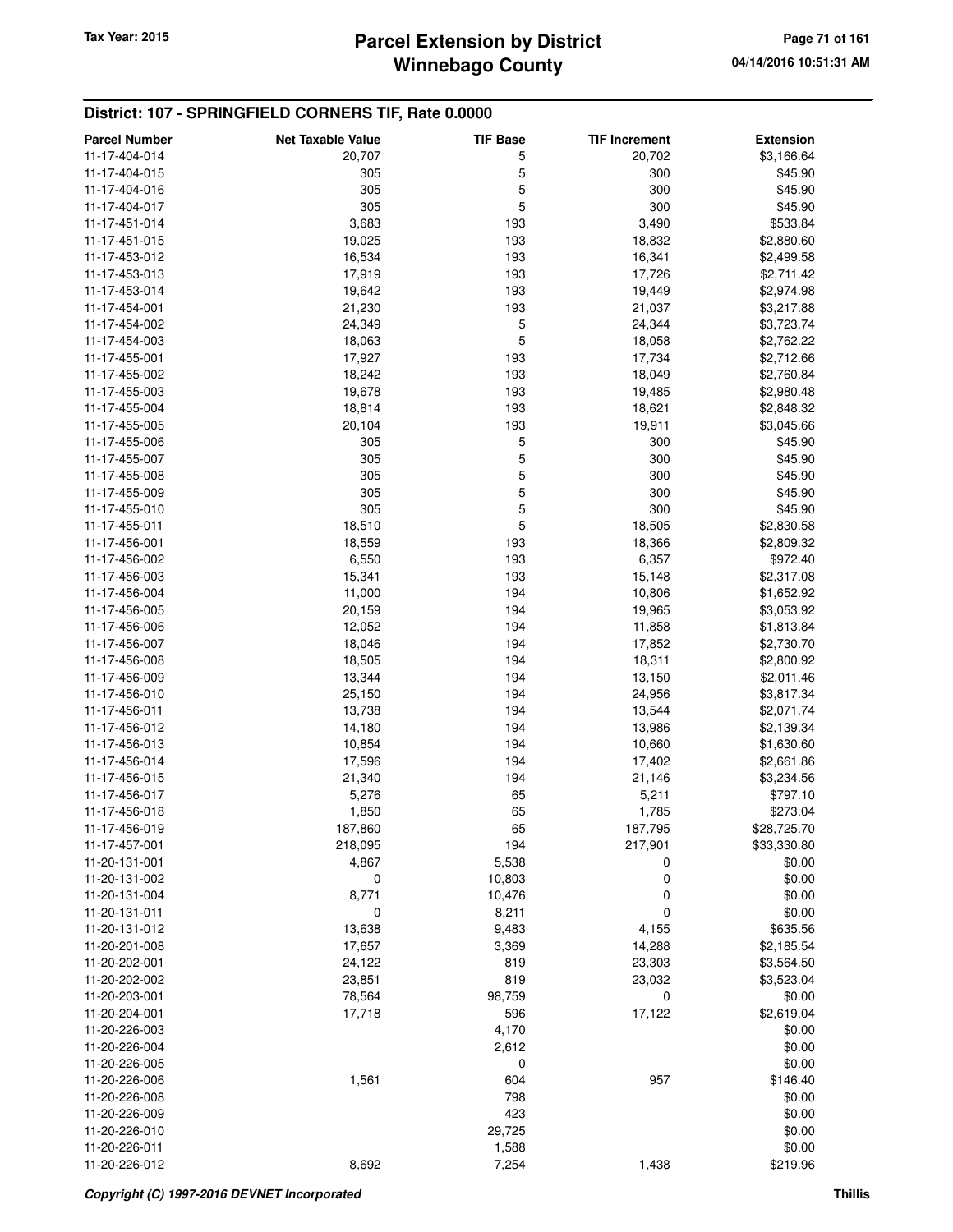### **District: 107 - SPRINGFIELD CORNERS TIF, Rate 0.0000**

| <b>Parcel Number</b> | <b>Net Taxable Value</b> | <b>TIF Base</b> | <b>TIF Increment</b> | <b>Extension</b> |
|----------------------|--------------------------|-----------------|----------------------|------------------|
| 11-20-226-013        | 12,014                   | 373             | 11,641               | \$1,780.64       |
| 11-20-226-014        | 177,046                  | 373             | 176,673              | \$27,024.44      |
| 11-20-226-015        | 1,018                    | 74              | 944                  | \$144.40         |
| 11-20-226-016        | 676                      | 42              | 634                  | \$96.98          |
| 11-20-227-001        | 36,197                   | 283,340         | 0                    | \$0.00           |
| 11-20-227-002        | 20,476                   | 1,389           | 19,087               | \$2,919.60       |
| 11-20-277-001        | 3,076                    | 1,196           | 1,880                | \$287.58         |
| 11-20-277-002        |                          | 485             |                      | \$0.00           |
| 11-20-277-003        |                          | 15,372          |                      | \$0.00           |
| 11-20-277-004        |                          | 509             |                      | \$0.00           |
| 11-20-277-005        |                          | 3,587           |                      | \$0.00           |
| 11-20-277-006        | 3,469                    | 6,906           | 0                    | \$0.00           |
| 11-20-278-001        |                          | 6,274           |                      | \$0.00           |
| 11-20-278-002        |                          | 6,495           |                      | \$0.00           |
| 11-20-278-003        |                          | 728             |                      | \$0.00           |
| 11-20-278-006        | 7,524                    | 7,007           | 517                  | \$79.08          |
| 11-20-278-007        | 7,987                    | 6,756           | 1,231                | \$188.30         |
| Totals for 107       | 1,540,371                | 542,963         | 1,362,339            | \$208,388.02     |
|                      |                          |                 |                      | 109 Parcels      |

### **District: 125 - WAGON WHEEL TIF, Rate 0.0000**

| <b>Parcel Number</b> | <b>Net Taxable Value</b> | <b>TIF Base</b> | <b>TIF Increment</b> | <b>Extension</b> |
|----------------------|--------------------------|-----------------|----------------------|------------------|
| 03-23-476-004        | 19,089                   | 13,798          | 5,291                | \$541.62         |
| 03-23-476-008        | 20,060                   | 61,633          | 0                    | \$0.00           |
| 03-23-476-011        | 30,402                   | 45,347          | 0                    | \$0.00           |
| 03-24-302-013        | 54,652                   | 50,370          | 4,282                | \$438.32         |
| 03-24-302-014        | 74,148                   | 73,189          | 959                  | \$98.18          |
| 03-24-302-015        | 46,058                   | 45,460          | 598                  | \$61.22          |
| 03-24-302-016        | 42,427                   | 41,879          | 548                  | \$56.10          |
| 03-24-302-017        | 26,701                   | 26,357          | 344                  | \$35.22          |
| 03-24-302-018        | 1,596                    | 1,575           | 21                   | \$2.16           |
| 03-24-302-019        | 26,078                   | 25,740          | 338                  | \$34.60          |
| 03-24-302-020        | 663                      | 654             | 9                    | \$0.92           |
| 03-24-303-021        |                          | $\Omega$        |                      | \$0.00           |
| 03-24-305-006        | 176,678                  | 438             | 176,240              | \$18,040.64      |
| 03-24-305-007        | 10,142                   | 175             | 9,967                | \$1,020.26       |
| 03-24-305-008        | 14,739                   | 263             | 14,476               | \$1,481.82       |
| 03-24-351-004        | 66,871                   | 68,931          | 0                    | \$0.00           |
| 03-24-351-008        | 254,748                  | 29,072          | 225,676              | \$23,101.10      |
| 03-24-351-009        | 40,303                   | 209             | 40,094               | \$4,104.18       |
| 03-24-351-010        | 620,000                  | 86,707          | 533,293              | \$54,590.00      |
| Totals for 125       | 1,525,355                | 571,797         | 1,012,136            | \$103,606.34     |
|                      |                          |                 |                      | 19 Parcels       |

#### **District: 126 - RIVER OAKS TIF, Rate 0.0000**

| <b>Parcel Number</b> | <b>Net Taxable Value</b> | <b>TIF Base</b> | <b>TIF Increment</b> | <b>Extension</b> |
|----------------------|--------------------------|-----------------|----------------------|------------------|
| 11-34-179-003        | 1,432                    | 2,897           | 0                    | \$0.00           |
| 11-34-204-001        |                          | 0               |                      | \$0.00           |
| 11-34-204-006        | 342                      | 724             | 0                    | \$0.00           |
| 11-34-205-002        | 986                      | 2,173           | 0                    | \$0.00           |
| 11-34-206-001        | 13.138                   | 5,069           | 8,069                | \$1,234.26       |
| 11-34-206-002        | 11,255                   | 5,794           | 5,461                | \$835.34         |
| 11-34-206-003        | 11,255                   | 5,794           | 5,461                | \$835.34         |
| 11-34-206-004        | 11,255                   | 5,794           | 5,461                | \$835.34         |
| 11-34-206-005        | 9,686                    | 5,069           | 4,617                | \$706.24         |
| 11-34-206-006        | 14,393                   | 3,621           | 10,772               | \$1,647.72       |
| 11-34-206-007        | 15,686                   | 4,345           | 11,341               | \$1,734.76       |
| 11-34-206-008        | 11,255                   | 4,345           | 6,910                | \$1,056.98       |
| 11-34-206-009        | 17.860                   | 4.345           | 13,515               | \$2,067.30       |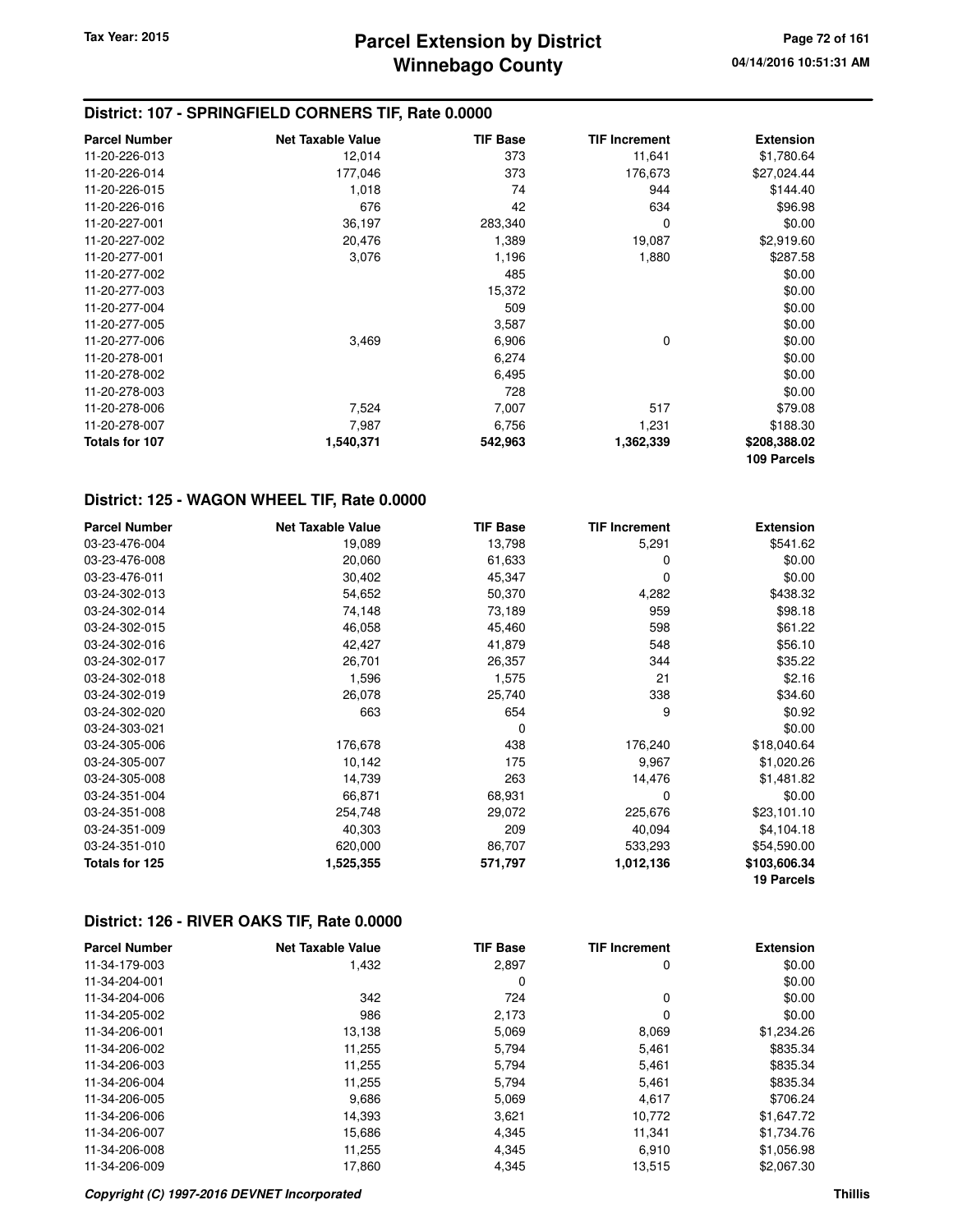## **Winnebago County Parcel Extension by District Tax Year: 2015 Page 73 of 161**

#### **District: 126 - RIVER OAKS TIF, Rate 0.0000**

| <b>Parcel Number</b> | Net Taxable Value | <b>TIF Base</b> | <b>TIF Increment</b> | <b>Extension</b> |
|----------------------|-------------------|-----------------|----------------------|------------------|
| 11-34-206-010        | 17,860            | 3,621           | 14,239               | \$2,178.04       |
| 11-34-206-011        | 17.860            | 4.345           | 13,515               | \$2,067.30       |
| 11-34-206-012        | 23,860            | 2,897           | 20,963               | \$3,206.56       |
| 11-34-206-013        | 11,255            | 2,897           | 8,358                | \$1,278.46       |
| 11-34-206-014        | 17,255            | 2,897           | 14,358               | \$2,196.24       |
| 11-34-206-015        | 17,255            | 2,897           | 14,358               | \$2,196.24       |
| 11-34-206-016        | 17,860            | 2,897           | 14,963               | \$2,288.80       |
| Totals for 126       | 241,748           | 72,421          | 172,361              | \$26,364.92      |
|                      |                   |                 |                      | 20 Parcels       |

#### **District: 127 - GARRISON SCHOOL TIF, Rate 0.0000**

| <b>Parcel Number</b> | <b>Net Taxable Value</b> | <b>TIF Base</b> | <b>TIF Increment</b> | <b>Extension</b> |
|----------------------|--------------------------|-----------------|----------------------|------------------|
| 11-14-380-010        | 13,866                   | 19,462          | 0                    | \$0.00           |
| 11-14-380-011        | 16,628                   | 33,990          | 0                    | \$0.00           |
| 11-14-380-012        | 12,098                   | 17,062          | 0                    | \$0.00           |
| 11-14-380-013        | 14,408                   | 22,636          | 0                    | \$0.00           |
| 11-14-380-014        | 10,310                   | 10,526          | 0                    | \$0.00           |
| 11-14-380-015        | 10,249                   | 19,978          | 0                    | \$0.00           |
| 11-14-452-014        | 11,708                   | 17,253          | 0                    | \$0.00           |
| 11-14-452-015        | 14,599                   | 22,387          | 0                    | \$0.00           |
| 11-14-452-016        | 10,458                   | 27,776          | 0                    | \$0.00           |
| 11-14-452-017        | 5,123                    | 31,258          | 0                    | \$0.00           |
| 11-14-452-018        | 9,861                    | 25,295          | 0                    | \$0.00           |
| 11-14-452-019        | 10,719                   | 21,851          | 0                    | \$0.00           |
| 11-14-452-020        | 10,240                   | 15,844          | 0                    | \$0.00           |
| 11-14-452-021        | 4,766                    | 13,465          | 0                    | \$0.00           |
| 11-14-452-022        | 10,944                   | 22,221          | 0                    | \$0.00           |
| 11-14-452-023        | 6,335                    | 4,567           | 1,768                | \$270.44         |
| 11-14-452-024        | 13,332                   | 18,617          | 0                    | \$0.00           |
| 11-14-452-025        | 11,645                   | 22,071          | 0                    | \$0.00           |
| 11-14-452-026        | 5,867                    | 11,772          | 0                    | \$0.00           |
| 11-14-452-027        | 7,495                    | 13,813          | 0                    | \$0.00           |
| 11-14-452-028        | 9,999                    | 21,800          | 0                    | \$0.00           |
| 11-14-452-029        | 11,106                   | 15,932          | 0                    | \$0.00           |
| 11-14-452-030        | 381                      | 468             | 0                    | \$0.00           |
| 11-14-452-031        | 6,313                    | 12,483          | 0                    | \$0.00           |
| 11-14-452-032        | 6,892                    | 16,339          | 0                    | \$0.00           |
| 11-14-452-033        | 12,671                   | 16,741          | 0                    | \$0.00           |
| 11-14-452-034        | 10,949                   | 13,712          | 0                    | \$0.00           |
| 11-14-452-035        | 10,309                   | 17,741          | 0                    | \$0.00           |
| 11-14-453-001        |                          | 0               |                      | \$0.00           |
| 11-14-453-019        |                          | 0               |                      | \$0.00           |
| 11-14-453-020        |                          | 0               |                      | \$0.00           |
| 11-14-453-021        |                          | 0               |                      | \$0.00           |
| 11-14-453-022        |                          | 0               |                      | \$0.00           |
| 11-14-453-023        |                          | 0               |                      | \$0.00           |
| 11-14-454-010        | 9,454                    | 34,135          | 0                    | \$0.00           |
| 11-14-454-011        |                          | 25,720          |                      | \$0.00           |
| 11-14-454-041        |                          | 0               |                      | \$0.00           |
| 11-14-454-042        | 23,174                   | 24,210          | 0                    | \$0.00           |
| 11-14-454-044        | 2,667                    | 20,587          | 0                    | \$0.00           |
| 11-14-454-045        | 4,783                    | 18,366          | 0                    | \$0.00           |
| 11-14-454-046        | 11,498                   | 27,713          | 0                    | \$0.00           |
| 11-14-455-001        | 12,615                   | 17,866          | 0                    | \$0.00           |
| 11-14-455-002        | 8,118                    | 21,083          | 0                    | \$0.00           |
| 11-14-455-004        | 1,638                    | 12,116          | 0                    | \$0.00           |
| 11-14-455-005        | 16,314                   | 26,634          | 0                    | \$0.00           |
| 11-14-455-006        | 15,000                   | 17,532          | 0                    | \$0.00           |
| 11-14-455-007        | 19,998                   | 16,633          | 3,365                | \$514.72         |
| 11-14-455-017        | 17,242                   | 28,265          | 0                    | \$0.00           |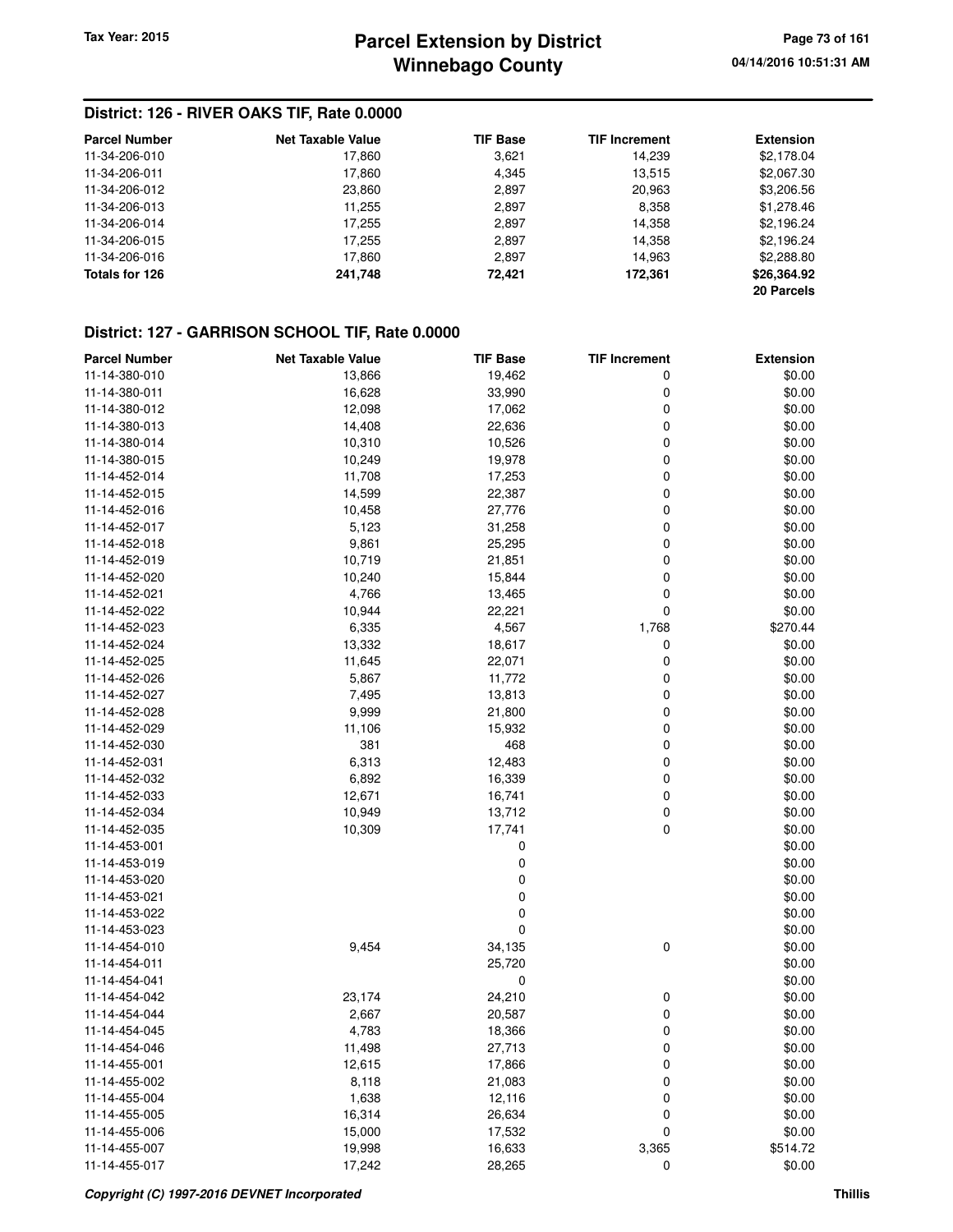# **Winnebago County** Tax Year: 2015 **Parcel Extension by District Page 74 of 161**

#### **District: 127 - GARRISON SCHOOL TIF, Rate 0.0000**

| <b>Parcel Number</b> | <b>Net Taxable Value</b> | <b>TIF Base</b> | <b>TIF Increment</b> | <b>Extension</b> |
|----------------------|--------------------------|-----------------|----------------------|------------------|
| 11-14-455-021        | 22,984                   | 1,319           | 21,665               | \$3,313.94       |
| 11-14-455-022        | 31,101                   | 1,319           | 29,782               | \$4,555.54       |
| 11-14-455-025        | 30,747                   | 660             | 30,087               | \$4,602.20       |
| 11-14-455-026        | 16,017                   | 1,979           | 14,038               | \$2,147.30       |
| 11-14-455-027        | 18,069                   | 1,979           | 16,090               | \$2,461.18       |
| 11-14-455-028        | 14,781                   | 1,319           | 13,462               | \$2,059.20       |
| 11-14-455-029        | 31,039                   | 659             | 30,380               | \$4,647.02       |
| 11-14-455-030        | 31,039                   | 659             | 30,380               | \$4,647.02       |
| 11-14-455-031        | 32,093                   | 1,979           | 30,114               | \$4,606.34       |
| 11-14-455-032        | 19,861                   | 5,276           | 14,585               | \$2,230.98       |
| 11-14-455-034        | 18,023                   | 1,702           | 16,321               | \$2,496.52       |
| 11-14-455-035        | 0                        | 1               | 0                    | \$0.00           |
| 11-14-456-001        | 374                      | 461             | 0                    | \$0.00           |
| 11-14-456-002        | 16,319                   | 19,411          | 0                    | \$0.00           |
| 11-14-456-003        | 10,649                   | 19,898          | 0                    | \$0.00           |
| 11-14-456-004        | 12,209                   | 13,218          | 0                    | \$0.00           |
| 11-14-456-005        | 10,883                   | 20,640          | 0                    | \$0.00           |
| 11-14-456-006        | 14,785                   | 14,968          | 0                    | \$0.00           |
| 11-14-456-007        | 10,666                   | 18,863          | 0                    | \$0.00           |
| 11-14-456-008        | 9,866                    | 16,412          | 0                    | \$0.00           |
| 11-14-456-009        | 16,802                   | 34,100          | 0                    | \$0.00           |
| 11-14-456-010        | 13,312                   | 22,204          | 0                    | \$0.00           |
| 11-14-456-011        | 14,666                   | 17,273          | 0                    | \$0.00           |
| 11-14-456-013        | 8,580                    | 14,993          | 0                    | \$0.00           |
| 11-14-456-014        | 3,579                    | 10,564          | 0                    | \$0.00           |
| 11-14-456-026        | 23,159                   | 25,492          | 0                    | \$0.00           |
| 11-14-456-032        | 2,742                    | 11,689          | 0                    | \$0.00           |
| 11-14-456-034        | 10,788                   | 12,503          | 0                    | \$0.00           |
| 11-14-456-035        | 10,430                   | 12,106          | 0                    | \$0.00           |
| 11-14-456-037        |                          | 0               |                      | \$0.00           |
| 11-14-458-001        | 12,239                   | 18,328          | 0                    | \$0.00           |
| 11-14-458-002        | 7,670                    | 12,151          | 0                    | \$0.00           |
| 11-14-459-001        | 16,581                   | 20,229          | 0                    | \$0.00           |
| 11-14-459-002        | 15,044                   | 23,221          | 0                    | \$0.00           |
| 11-14-459-003        | 16,175                   | 14,064          | 2,111                | \$322.90         |
| 11-14-459-004        | 10,649                   | 21,770          | 0                    | \$0.00           |
| 11-14-459-005        | 7,112                    | 24,598          | 0                    | \$0.00           |
| 11-14-459-006        | 9,652                    | 15,404          | 0                    | \$0.00           |
| 11-14-459-007        | 6,585                    | 12,590          | 0                    | \$0.00           |
| 11-14-459-008        | 7,074                    | 17,079          | 0                    | \$0.00           |
| 11-14-459-009        | 12,443                   | 12,847          | 0                    | \$0.00           |
| 11-14-459-010        | 9,501                    | 18,343          | 0                    | \$0.00           |
| 11-14-459-011        | 8,315                    | 19,496          | 0                    | \$0.00           |
| 11-14-459-012        | 7,356                    | 17,778          | 0                    | \$0.00           |
| 11-14-459-013        | 479                      | 1,009           | 0                    | \$0.00           |
| 11-14-459-014        | 22,589                   | 50,231          | 0                    | \$0.00           |
| 11-14-459-015        | 479                      | 589             | 0                    | \$0.00           |
| 11-14-459-016        | 14,591                   | 20,550          | 0                    | \$0.00           |
| 11-14-460-002        | 8,209                    | 22,140          | 0                    | \$0.00           |
| 11-14-460-003        | 8,019                    | 17,049          | 0                    | \$0.00           |
| 11-14-460-004        | 14,042                   | 19,945          | 0                    | \$0.00           |
| 11-14-460-005        | 16,116                   | 12,637          | 3,479                | \$532.16         |
| 11-14-460-006        | 9,564                    | 18,184          | 0                    | \$0.00           |
| 11-14-460-007        | 24,772                   | 29,777          | 0                    | \$0.00           |
| 11-14-460-008        | 9,098                    | 18,032          | 0                    | \$0.00           |
| 11-14-460-009        | 8,865                    | 19,830          | 0                    | \$0.00           |
| 11-14-460-010        | 6,373                    | 19,490          | 0                    | \$0.00           |
| 11-14-460-016        | 15,289                   | 17,776          | 0                    | \$0.00           |
| 11-14-460-017        | 7,186                    | 19,296          | 0                    | \$0.00           |
| 11-14-464-001        | 31,924                   | 2,986           | 28,938               | \$4,426.44       |
| 11-14-464-002        | 30,328                   | 2,834           | 27,494               | \$4,205.56       |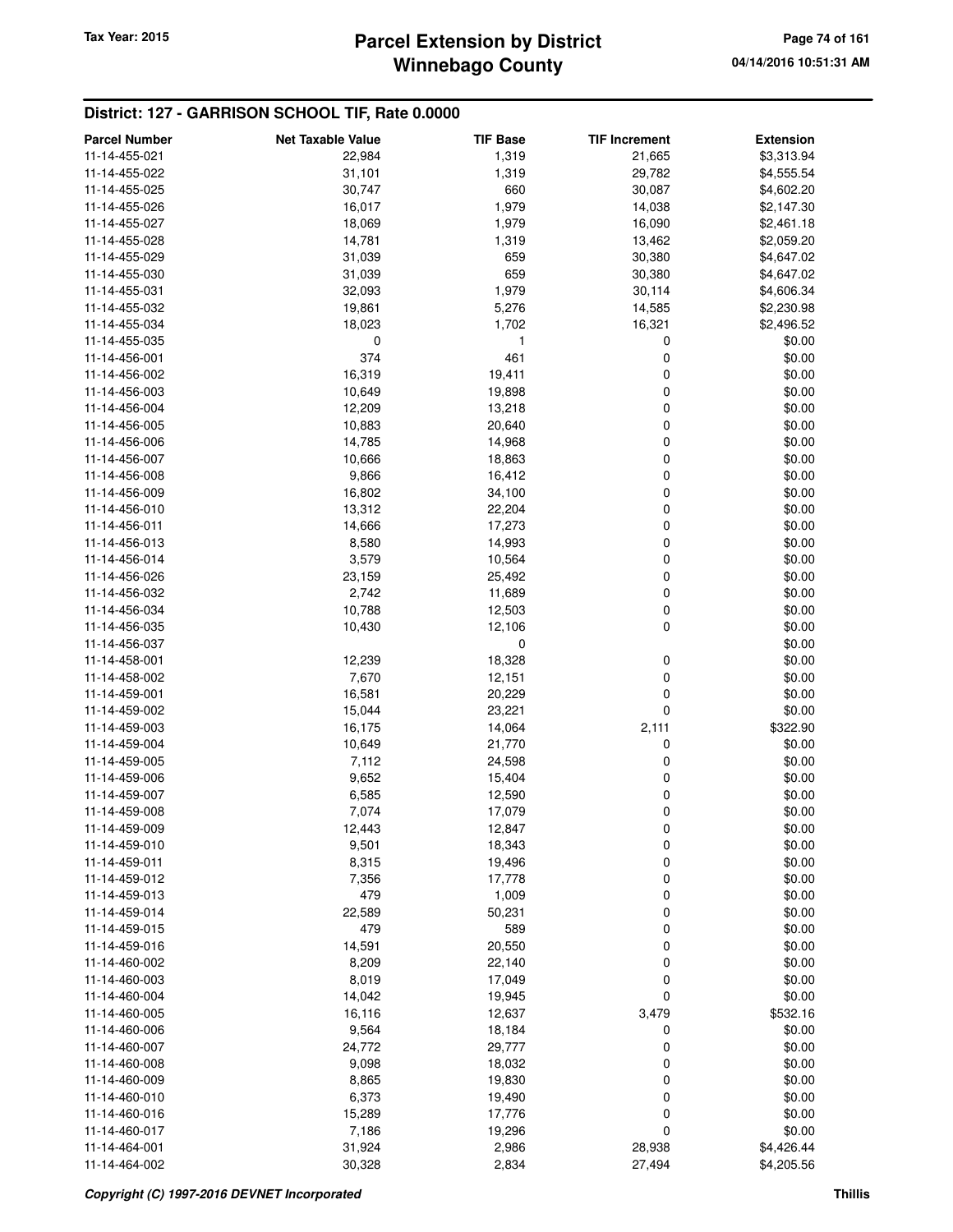#### **District: 127 - GARRISON SCHOOL TIF, Rate 0.0000**

| <b>Parcel Number</b> | <b>Net Taxable Value</b> | <b>TIF Base</b> | <b>TIF Increment</b> | <b>Extension</b> |
|----------------------|--------------------------|-----------------|----------------------|------------------|
| 11-14-464-003        | 31,452                   | 2,944           | 28,508               | \$4,360.68       |
| 11-14-464-004        | 31,727                   | 2,960           | 28,767               | \$4,400.30       |
| 11-14-464-005        | 31,668                   | 2,966           | 28,702               | \$4,390.34       |
| 11-14-464-006        | 32,437                   | 3,035           | 29,402               | \$4,497.42       |
| 11-14-464-007        | 34,585                   | 3,236           | 31,349               | \$4,795.24       |
| 11-14-464-008        | 37,759                   | 3,532           | 34,227               | \$5,235.46       |
| 11-14-464-009        | 27,785                   | 2,600           | 25,185               | \$3,852.38       |
| 11-14-464-010        | 27,785                   | 2,600           | 25,185               | \$3,852.38       |
| 11-14-464-011        | 29,322                   | 2,741           | 26,581               | \$4,065.92       |
| 11-14-464-012        | 29,658                   | 2,774           | 26,884               | \$4,112.26       |
| 11-14-464-013        | 29,322                   | 2,741           | 26,581               | \$4,065.92       |
| 11-14-464-014        | 35,847                   | 3,353           | 32,494               | \$4,970.38       |
| 11-14-464-015        | 31,717                   | 2,967           | 28,750               | \$4,397.70       |
| 11-14-464-016        | 1,342                    | 127             | 1,215                | \$185.86         |
| 11-14-464-017        | 1,342                    | 127             | 1,215                | \$185.86         |
| 11-14-464-018        | 1,342                    | 127             | 1,215                | \$185.86         |
| 11-14-464-019        | 1,342                    | 127             | 1,215                | \$185.86         |
| 11-14-464-020        | 1,564                    | 146             | 1,418                | \$216.90         |
| 11-14-464-021        | 1,564                    | 146             | 1,418                | \$216.90         |
| 11-14-464-022        | 1,564                    | 146             | 1,418                | \$216.90         |
| 11-14-464-023        | 1,564                    | 135             | 1,429                | \$218.58         |
| 11-14-464-024        | 1,342                    | 130             | 1,212                | \$185.40         |
| 11-14-464-025        | 1,342                    | 123             | 1,219                | \$186.46         |
| 11-14-464-026        | 1,342                    | 123             | 1,219                | \$186.46         |
| 11-14-464-027        | 1,342                    | 142             | 1,200                | \$183.56         |
| 11-14-464-028        | 1,388                    | 120             | 1,268                | \$193.96         |
| 11-14-464-029        | 1,176                    | 116             | 1,060                | \$162.14         |
| 11-14-464-030        | 1,176                    | 108             | 1,068                | \$163.36         |
| 11-14-464-031        | 1,282                    | 110             | 1,172                | \$179.28         |
| 11-14-464-032        | 1,282                    | 125             | 1,157                | \$176.98         |
| 11-14-464-033        | 1,568                    | 132             | 1,436                | \$219.66         |
| 11-14-464-034        | 1,328                    | 126             | 1,202                | \$183.86         |
| 11-14-464-035        | 1,328                    | 126             | 1,202                | \$183.86         |
| 11-14-464-036        | 1,388                    | 129             | 1,259                | \$192.58         |
| 11-14-464-037        | 1,388                    | 144             | 1,244                | \$190.30         |
| Totals for 127       | 1,693,014                | 1,683,103       | 714,135              | \$109,236.42     |
|                      |                          |                 |                      | 144 Parcels      |

#### **District: 128 - KISHWAUKEE & HARRISON TIF, Rate 0.0000**

| <b>Parcel Number</b> | <b>Net Taxable Value</b> | <b>TIF Base</b> | <b>TIF Increment</b> | <b>Extension</b> |
|----------------------|--------------------------|-----------------|----------------------|------------------|
| 11-35-376-001        | 5,542                    | 5,875           | 0                    | \$0.00           |
| 11-35-376-004        | 17,428                   | 22,488          | 0                    | \$0.00           |
| 11-35-376-005        | 17,415                   | 18,479          | 0                    | \$0.00           |
| 11-35-377-004        | 100,892                  | 129,644         | 0                    | \$0.00           |
| 11-35-377-005        | 1,993                    | 3,862           | 0                    | \$0.00           |
| 11-35-377-006        | 16,086                   | 26,955          | 0                    | \$0.00           |
| 11-35-451-002        | 24,872                   | 26,301          | 0                    | \$0.00           |
| 11-35-451-003        | 987                      | 1,048           | 0                    | \$0.00           |
| 11-35-451-004        | 217,899                  | 231,254         | 0                    | \$0.00           |
| 11-35-451-008        | 308,394                  | 328,370         | 0                    | \$0.00           |
| 11-35-451-010        | 2,794                    | 7,867           | 0                    | \$0.00           |
| 11-35-451-011        | 36,055                   | 34,780          | 1,275                | \$195.04         |
| 11-35-451-012        | 394,148                  | 132,981         | 261,167              | \$39,948.90      |
| 11-35-453-011        | 4,027                    | 3,827           | 200                  | \$30.60          |
| 11-35-476-001        | 77,446                   | 136,795         | 0                    | \$0.00           |
| 11-35-476-002        | 7,969                    | 10,626          | 0                    | \$0.00           |
| 11-35-476-003        | 239,995                  | 333,747         | 0                    | \$0.00           |
| 11-35-476-004        | 58,225                   | 72,614          | 0                    | \$0.00           |
| 11-35-476-005        | 55,509                   | 67,031          | 0                    | \$0.00           |
| 11-35-477-001        | 3,195                    | 3,358           | 0                    | \$0.00           |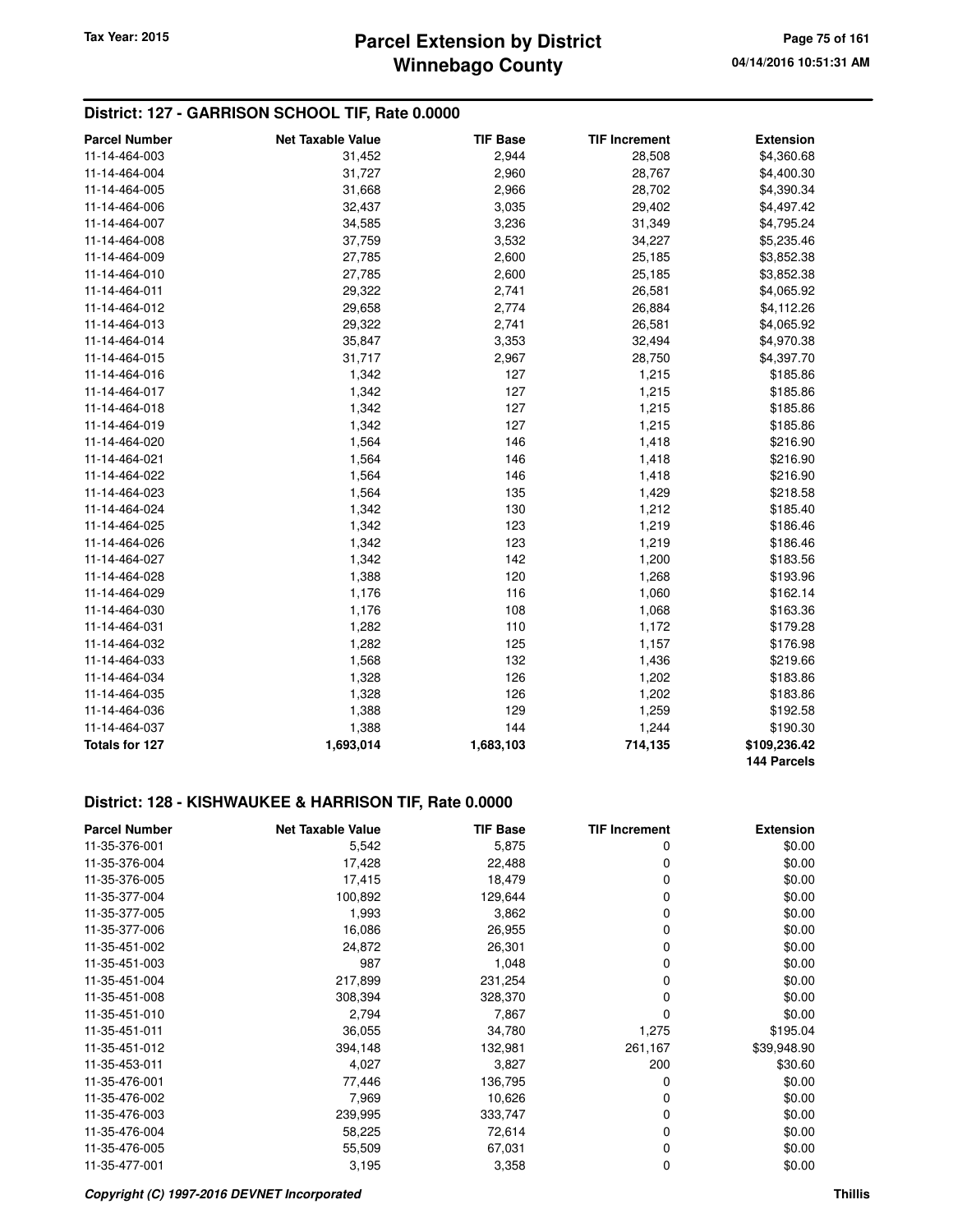#### **District: 128 - KISHWAUKEE & HARRISON TIF, Rate 0.0000**

| <b>Parcel Number</b> | <b>Net Taxable Value</b> | <b>TIF Base</b> | <b>TIF Increment</b> | <b>Extension</b> |
|----------------------|--------------------------|-----------------|----------------------|------------------|
| 11-35-477-006        | 21.920                   | 216,668         |                      | \$0.00           |
| 11-35-477-007        | 2,772                    | 2.938           |                      | \$0.00           |
| 11-35-477-008        | 23.936                   | 24.256          |                      | \$0.00           |
| 11-35-477-009        | 13.072                   | 22,367          |                      | \$0.00           |
| Totals for 128       | 1,652,571                | 1,864,131       | 262.642              | \$40,174.54      |
|                      |                          |                 |                      | 24 Parcels       |

#### **District: 129 - LINCOLNWOOD TIF #2, Rate 0.0000**

| <b>Parcel Number</b> | <b>Net Taxable Value</b> | <b>TIF Base</b> | <b>TIF Increment</b> | <b>Extension</b> |
|----------------------|--------------------------|-----------------|----------------------|------------------|
| 11-21-154-020        | 14,791                   | 586             | 14,205               | \$2,172.84       |
| 11-21-154-021        | 14,195                   | 586             | 13,609               | \$2,081.68       |
| 11-21-154-022        | 14,319                   | 586             | 13,733               | \$2,100.64       |
| 11-21-154-023        | 17,191                   | 586             | 16,605               | \$2,539.96       |
| 11-21-154-024        | 14,107                   | 586             | 13,521               | \$2,068.22       |
| 11-21-154-025        | 17,147                   | 586             | 16,561               | \$2,533.22       |
| 11-21-154-026        | 14,107                   | 586             | 13,521               | \$2,068.22       |
| 11-21-154-027        | 10,741                   | 586             | 10,155               | \$1,553.34       |
| 11-21-154-028        | 23,314                   | 586             | 22,728               | \$3,476.54       |
| 11-21-158-003        | 14,085                   | 586             | 13,499               | \$2,064.86       |
| 11-21-158-004        | 17,278                   | 586             | 16,692               | \$2,553.26       |
| 11-21-158-005        | 14,107                   | 586             | 13,521               | \$2,068.22       |
| 11-21-158-006        | 17,549                   | 586             | 16,963               | \$2,594.72       |
| 11-21-158-007        | 14,210                   | 586             | 13,624               | \$2,083.98       |
| 11-21-158-008        | 15,961                   | 586             | 15,375               | \$2,351.82       |
| 11-21-158-009        | 17,263                   | 586             | 16,677               | \$2,550.96       |
| 11-21-158-010        | 16,882                   | 1,172           | 15,710               | \$2,403.06       |
| Totals for 129       | 267,247                  | 10,548          | 256,699              | \$39,265.54      |
|                      |                          |                 |                      | 17 Parcels       |

| <b>Parcel Number</b> | <b>Net Taxable Value</b> | <b>TIF Base</b> | <b>TIF Increment</b> | <b>Extension</b> |
|----------------------|--------------------------|-----------------|----------------------|------------------|
| 11-20-255-001        | 7,187                    | 7,736           | 0                    | \$0.00           |
| 11-20-255-002        | 0                        | 8,043           | 0                    | \$0.00           |
| 11-20-255-003        | 9,999                    | 13,631          | 0                    | \$0.00           |
| 11-20-255-004        | 238                      | 293             | 0                    | \$0.00           |
| 11-20-255-007        | 217                      | 266             | 0                    | \$0.00           |
| 11-20-255-008        | 217                      | 266             | 0                    | \$0.00           |
| 11-20-255-009        | 162                      | 266             | 0                    | \$0.00           |
| 11-20-255-010        | 162                      | 266             | 0                    | \$0.00           |
| 11-20-255-011        | 6,085                    | 439             | 5,646                | \$863.64         |
| 11-20-402-002        | 3,300                    | 7,758           | 0                    | \$0.00           |
| 11-20-402-008        | 7,765                    | 4,497           | 3,268                | \$499.88         |
| 11-20-402-009        | 4,891                    | 5,543           | 0                    | \$0.00           |
| 11-20-402-010        | 3,494                    | 3,569           | 0                    | \$0.00           |
| 11-20-402-013        | 209                      | 222             | 0                    | \$0.00           |
| 11-20-402-014        |                          | 6,534           |                      | \$0.00           |
| 11-20-402-015        | 162                      | 266             | 0                    | \$0.00           |
| 11-20-402-016        | 162                      | 266             | 0                    | \$0.00           |
| 11-20-402-017        | 162                      | 266             | 0                    | \$0.00           |
| 11-20-402-018        | 162                      | 266             | 0                    | \$0.00           |
| 11-20-402-019        | 162                      | 266             | 0                    | \$0.00           |
| 11-20-402-020        | 162                      | 266             | 0                    | \$0.00           |
| 11-20-402-021        | $\mathbf 0$              | 5,278           | 0                    | \$0.00           |
| 11-20-402-022        | 6,485                    | 8,021           | 0                    | \$0.00           |
| 11-20-402-023        | 151                      | 186             | 0                    | \$0.00           |
| 11-20-402-024        | 0                        | 6,125           | 0                    | \$0.00           |
| 11-20-402-025        | 0                        | 3,317           | 0                    | \$0.00           |
| 11-20-402-026        | 357                      | 5,342           | 0                    | \$0.00           |
| 11-20-402-027        | 7,493                    | 4,438           | 3,055                | \$467.30         |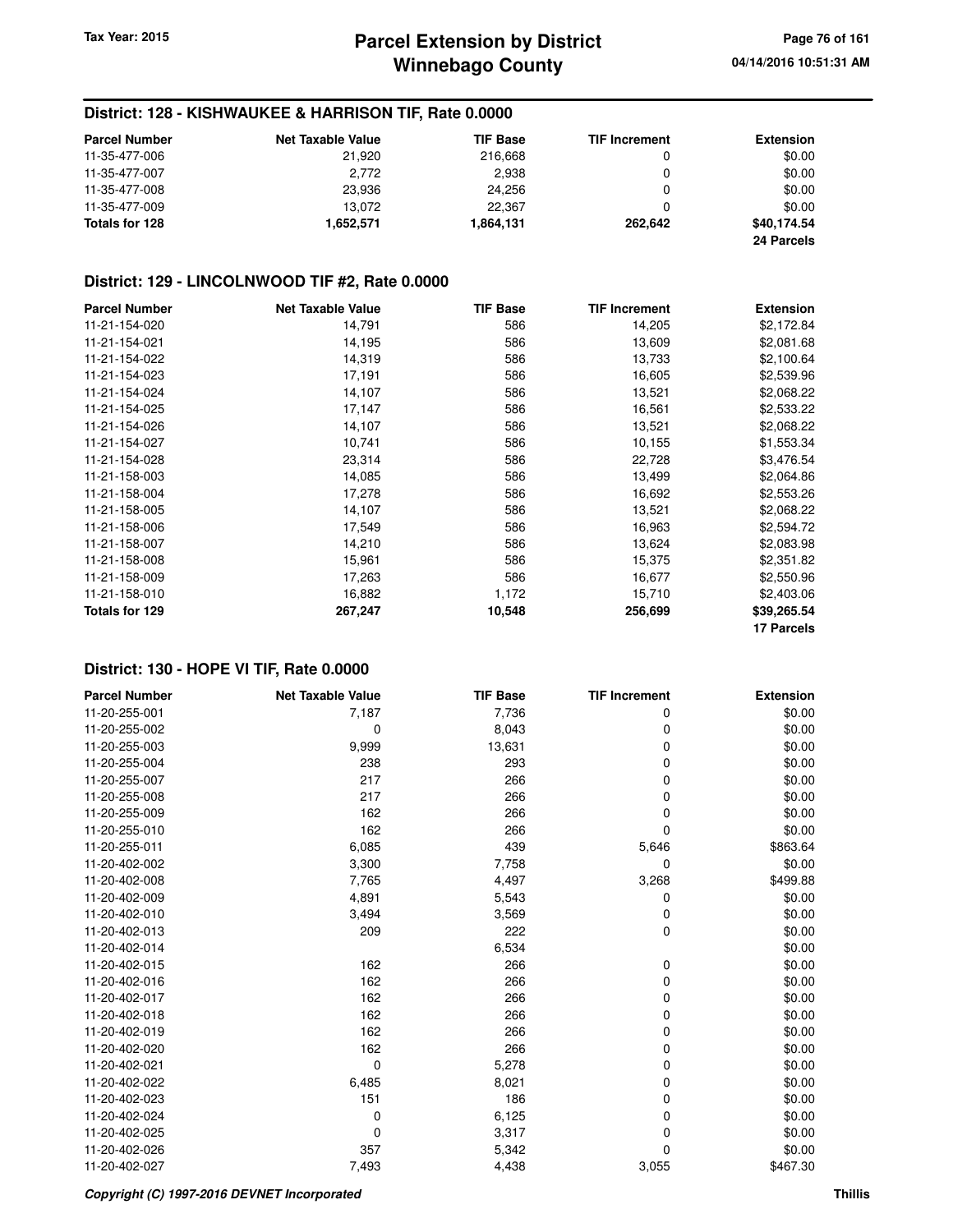# **Winnebago County** Tax Year: 2015 **Parcel Extension by District Page 77 of 161**

| <b>Parcel Number</b><br>11-20-403-004 | <b>Net Taxable Value</b> | <b>TIF Base</b><br>0 | <b>TIF Increment</b> | <b>Extension</b><br>\$0.00 |
|---------------------------------------|--------------------------|----------------------|----------------------|----------------------------|
| 11-20-404-007                         | 294                      | 361                  | 0                    | \$0.00                     |
| 11-20-404-008                         | 5,515                    | 5,640                | 0                    | \$0.00                     |
| 11-20-404-011                         | 6,168                    | 569                  | 5,599                | \$856.44                   |
| 11-20-404-017                         | 294                      | 810                  | 0                    | \$0.00                     |
| 11-20-404-018                         | 294                      |                      | 0                    | \$0.00                     |
|                                       |                          | 361                  |                      |                            |
| 11-20-404-019                         | 294                      | 361                  | 0                    | \$0.00                     |
| 11-20-404-020                         | 3,730                    | 6,329                | 0                    | \$0.00                     |
| 11-20-404-021                         | 196                      | 6,334                | 0                    | \$0.00                     |
| 11-20-404-022                         | 3,802                    | 6,204                | 0                    | \$0.00                     |
| 11-20-404-025                         | 4,045                    | 546                  | 3,499                | \$535.22                   |
| 11-20-405-001                         | 160                      | 198                  | 0                    | \$0.00                     |
| 11-20-405-002                         | 6,085                    | 3,471                | 2,614                | \$399.86                   |
| 11-20-405-003                         | 9,037                    | 6,915                | 2,122                | \$324.60                   |
| 11-20-405-004                         | 0                        | 4,656                | 0                    | \$0.00                     |
| 11-20-405-005                         | 157                      | 193                  | 0                    | \$0.00                     |
| 11-20-405-006                         | 157                      | 193                  | 0                    | \$0.00                     |
| 11-20-405-007                         | 157                      | 193                  | 0                    | \$0.00                     |
| 11-20-405-008                         | 157                      | 193                  | 0                    | \$0.00                     |
| 11-20-405-009                         | 3,475                    | 3,190                | 285                  | \$43.60                    |
| 11-20-405-010                         | 6,309                    | 8,919                | 0                    | \$0.00                     |
| 11-20-405-011                         | 157                      | 193                  | 0                    | \$0.00                     |
| 11-20-405-012                         | 3,126                    | 9,833                | 0                    | \$0.00                     |
| 11-20-405-015                         | 160                      | 198                  | 0                    | \$0.00                     |
| 11-20-405-016                         | 160                      | 198                  | 0                    | \$0.00                     |
| 11-20-405-017                         | 160                      | 3,982                | 0                    | \$0.00                     |
| 11-20-405-018                         | 160                      | 198                  | 0                    | \$0.00                     |
| 11-20-405-021                         | 322                      | 395                  | 0                    | \$0.00                     |
| 11-20-405-022                         | 4,045                    | 387                  | 3,658                | \$559.54                   |
| 11-20-406-002                         | 160                      | 198                  | 0                    | \$0.00                     |
| 11-20-406-003                         | 5,925                    | 7,745                | 0                    | \$0.00                     |
| 11-20-406-007                         | 157                      | 193                  | 0                    | \$0.00                     |
| 11-20-406-008                         | 157                      | 193                  | 0                    | \$0.00                     |
| 11-20-406-014                         | 160                      | 3,205                | 0                    | \$0.00                     |
| 11-20-406-015                         | 0                        | 10,212               | 0                    | \$0.00                     |
| 11-20-406-016                         | 160                      | 5,354                | 0                    | \$0.00                     |
| 11-20-406-017                         | 1,611                    | 4,515                | 0                    | \$0.00                     |
| 11-20-406-018                         | 13,625                   | 11,723               | 1,902                | \$290.94                   |
| 11-20-406-019                         | 0                        | 9,243                | 0                    | \$0.00                     |
| 11-20-406-020                         | 0                        | 8,242                | 0                    | \$0.00                     |
| 11-20-406-021                         | 6,085                    | 290                  | 5,795                | \$886.42                   |
| 11-20-406-022                         | 4,045                    | 290                  | 3,755                | \$574.38                   |
| 11-20-428-001                         | 157                      | 192                  | 0                    | \$0.00                     |
| 11-20-428-002                         | 160                      | 198                  | 0                    | \$0.00                     |
| 11-20-428-003                         | 7,695                    | 9,090                | 0                    | \$0.00                     |
| 11-20-428-004                         | 2,919                    | 3,024                | 0                    | \$0.00                     |
| 11-20-428-005                         | 157                      | 192                  | 0                    | \$0.00                     |
| 11-20-428-006                         | 8,008                    | 10,646               | 0                    | \$0.00                     |
| 11-20-428-010                         | 212                      | 7,852                | 0                    | \$0.00                     |
| 11-20-428-011                         | 178                      | 219                  | 0                    | \$0.00                     |
| 11-20-428-012                         | 178                      | 219                  | 0                    | \$0.00                     |
| 11-20-428-013                         | 178                      | 219                  | 0                    | \$0.00                     |
| 11-20-428-014                         | 178                      | 219                  | 0                    | \$0.00                     |
| 11-20-428-015                         | 178                      | 1,353                | 0                    | \$0.00                     |
| 11-20-428-016                         | 4,921                    | 5,351                | 0                    | \$0.00                     |
| 11-20-428-017                         | 5,450                    | 6,660                | 0                    | \$0.00                     |
| 11-20-428-018                         | 784                      | 843                  | 0                    | \$0.00                     |
| 11-20-428-019                         | 4,640                    | 5,415                | 0                    | \$0.00                     |
| 11-20-428-020                         | 3,010                    | 5,117                | 0                    | \$0.00                     |
| 11-20-428-021                         | 7,366                    | 14,589               | 0                    | \$0.00                     |
| 11-20-428-022                         | 169                      | 207                  | 0                    | \$0.00                     |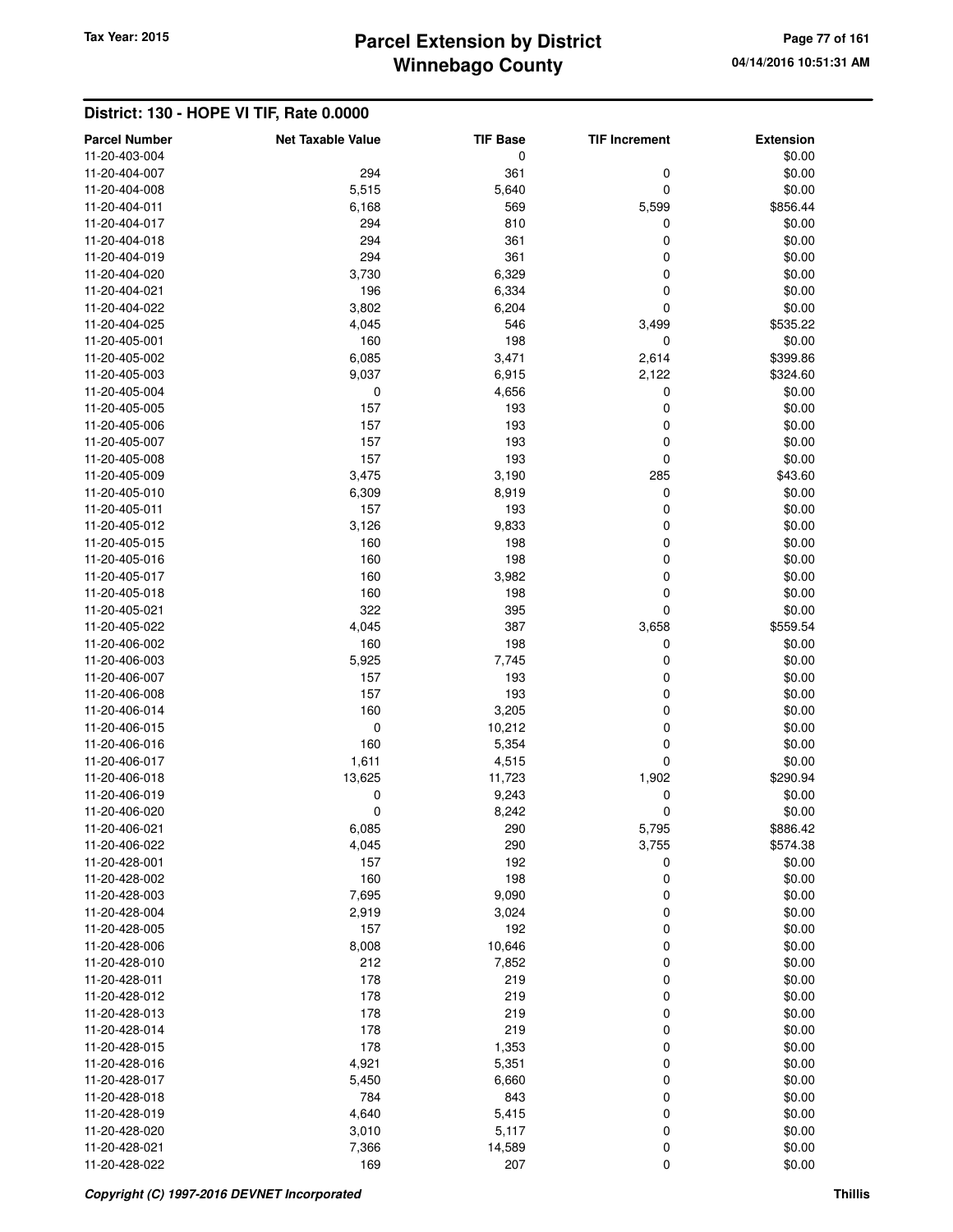## **Winnebago County Parcel Extension by District Tax Year: 2015 Page 78 of 161**

| <b>Parcel Number</b>           | <b>Net Taxable Value</b> | <b>TIF Base</b> | <b>TIF Increment</b> | <b>Extension</b>   |
|--------------------------------|--------------------------|-----------------|----------------------|--------------------|
| 11-20-428-023                  | 280                      | 344             | 0                    | \$0.00             |
| 11-20-428-024                  | 6,085                    | 299             | 5,786                | \$885.04           |
| 11-20-429-005                  | 169                      | 0               | 169                  | \$25.86            |
| 11-20-429-006                  | 169                      | 0               | 169                  | \$25.86            |
| 11-20-429-007                  | 169                      | 0               | 169                  | \$25.86            |
| 11-20-429-012                  |                          | 4,317           |                      | \$0.00             |
| 11-20-429-015                  | 7,833                    | 319             | 7,514                | \$1,149.36         |
| 11-20-429-018                  | 0                        | 3,726           | 0                    | \$0.00             |
| 11-20-429-019                  | 7,344                    | 4,170           | 3,174                | \$485.50           |
| 11-20-429-020                  | 8,662                    | 10,566          | 0                    | \$0.00             |
| 11-20-429-021                  | 253                      | 1,994           | 0                    | \$0.00             |
| 11-20-429-022                  | 7,310                    | 5,539           | 1,771                | \$270.90           |
| 11-20-429-023                  | 169                      | 5,972           | 0                    | \$0.00             |
| 11-20-429-025                  | 6,085                    | 414             | 5,671                | \$867.46           |
| 11-20-429-026                  | 6,085                    | 319             | 5,766                | \$881.98           |
| 11-20-429-027                  | 6,085                    | 319             | 5,766                | \$881.98           |
| 11-20-429-028                  | 6,085                    | 426             | 5,659                | \$865.62           |
| 11-20-429-029                  | 6,085                    | 319             | 5,766                | \$881.98           |
| 11-20-429-030                  | 342                      | 1,308           | 0                    | \$0.00             |
| 11-20-429-031                  | 2,659                    | 1,308           | 1,351                | \$206.66           |
| 11-20-430-001                  | 4,760                    | 3,967           | 793                  | \$121.30           |
| 11-20-430-002                  | 3,928                    | 4,650           | 0                    | \$0.00             |
| 11-20-430-003<br>11-20-430-004 | 4,143                    | 5,162<br>158    | 0                    | \$0.00             |
| 11-20-430-007                  | 0                        | 453             | 0                    | \$0.00<br>\$861.50 |
| 11-20-430-008                  | 6,085                    |                 | 5,632                |                    |
| 11-20-430-009                  | 6,085<br>184             | 1,106<br>226    | 4,979<br>0           | \$761.60<br>\$0.00 |
| 11-20-430-012                  | 1,777                    | 4,187           | 0                    | \$0.00             |
| 11-20-430-015                  | 184                      | 226             | 0                    | \$0.00             |
| 11-20-430-016                  | 184                      | 226             | 0                    | \$0.00             |
| 11-20-430-017                  | $\mathbf 0$              | 111             | 0                    | \$0.00             |
| 11-20-430-018                  | 4,160                    | 4,265           | 0                    | \$0.00             |
| 11-20-430-019                  | 4,027                    | 3,195           | 832                  | \$127.28           |
| 11-20-430-021                  | 6,085                    | 453             | 5,632                | \$861.50           |
| 11-20-430-022                  | 369                      | 478             | 0                    | \$0.00             |
| 11-20-430-023                  | 22,746                   | 453             | 22,293               | \$3,410.00         |
| 11-20-431-001                  | 2,116                    | 3,700           | 0                    | \$0.00             |
| 11-20-431-004                  | 6,035                    | 6,686           | 0                    | \$0.00             |
| 11-20-431-005                  | 203                      | 248             | 0                    | \$0.00             |
| 11-20-431-006                  | 3,115                    | 3,524           | 0                    | \$0.00             |
| 11-20-431-007                  | 2,160                    | 11,441          | 0                    | \$0.00             |
| 11-20-431-008                  | 342                      | 1,337           | 0                    | \$0.00             |
| 11-20-431-009                  | 7,124                    | 9,357           | 0                    | \$0.00             |
| 11-20-431-010                  | 270                      | 332             | 0                    | \$0.00             |
| 11-20-431-011                  | 7,984                    | 11,954          | 0                    | \$0.00             |
| 11-20-431-012                  | 180                      | 221             | 0                    | \$0.00             |
| 11-20-431-015                  | 6,085                    | 650             | 5,435                | \$831.36           |
| 11-20-431-016                  |                          | 584             |                      | \$0.00             |
| 11-20-431-017                  | 9,984                    | 11,426          | 0                    | \$0.00             |
| 11-20-431-018                  | $\mathbf 0$              | 6,600           | 0                    | \$0.00             |
| 11-20-452-001                  | 8,245                    | 428             | 7,817                | \$1,195.72         |
| 11-20-452-002                  | 1,929                    | 4,514           | 0                    | \$0.00             |
| 11-20-452-003<br>11-20-452-004 | 4,046<br>180             | 361<br>221      | 3,685<br>0           | \$563.68<br>\$0.00 |
| 11-20-452-016                  | 5,608                    | 4,660           | 948                  | \$145.02           |
| 11-20-452-017                  | 4,707                    | 4,660           | 47                   | \$7.20             |
| 11-20-452-028                  | 6,085                    | 294             | 5,791                | \$885.82           |
| 11-20-452-029                  | 4,046                    | 294             | 3,752                | \$573.92           |
| 11-20-452-031                  | 6,085                    | 293             | 5,792                | \$885.96           |
| 11-20-452-032                  | 4,046                    | 293             | 3,753                | \$574.08           |
| 11-20-452-033                  | 6,085                    | 293             | 5,792                | \$885.96           |
|                                |                          |                 |                      |                    |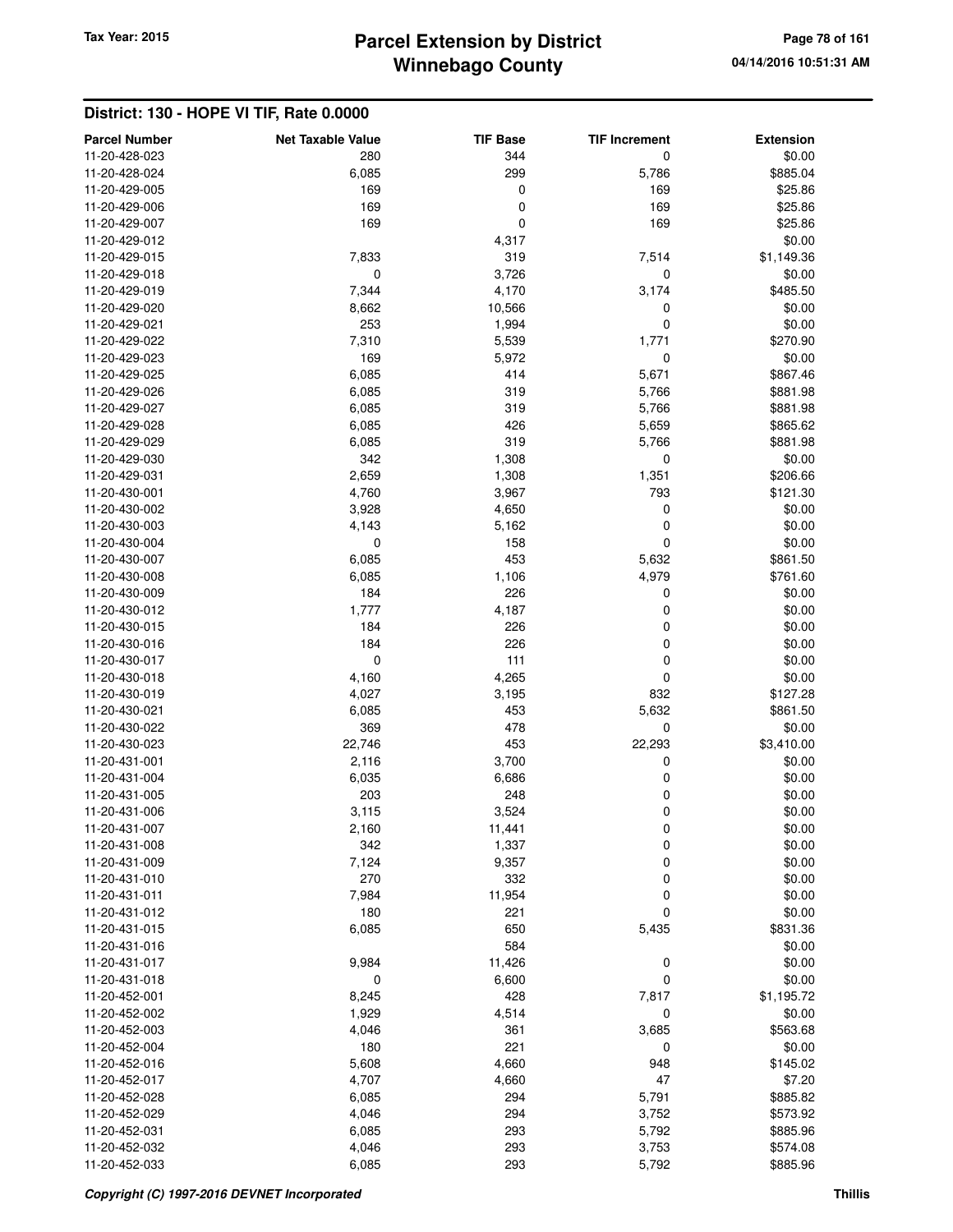## **Winnebago County Parcel Extension by District Tax Year: 2015 Page 79 of 161**

| 293<br>11-20-452-034<br>4,046<br>3,753<br>\$574.08<br>391<br>11-20-452-035<br>8,245<br>7,854<br>\$1,201.38<br>391<br>11-20-452-036<br>6,085<br>5,694<br>\$870.98<br>318<br>412<br>0<br>11-20-452-037<br>\$0.00<br>168<br>206<br>0<br>\$0.00<br>11-20-453-001<br>$\pmb{0}$<br>4,004<br>0<br>\$0.00<br>11-20-453-002<br>3,310<br>246<br>\$37.64<br>11-20-453-003<br>3,064<br>6,302<br>11-20-453-009<br>7,639<br>0<br>\$0.00<br>1,104<br>0<br>11-20-453-010<br>2,364<br>\$0.00<br>157<br>193<br>0<br>\$0.00<br>11-20-453-013<br>157<br>193<br>0<br>\$0.00<br>11-20-453-014<br>10,215<br>0<br>\$0.00<br>11-20-453-015<br>7,536<br>0<br>\$0.00<br>11-20-453-016<br>157<br>193<br>157<br>193<br>0<br>\$0.00<br>11-20-453-017<br>0<br>\$0.00<br>11-20-453-018<br>4,230<br>5,441<br>315<br>0<br>\$0.00<br>11-20-453-021<br>5,452<br>0<br>3,690<br>0<br>\$0.00<br>11-20-453-022<br>0<br>\$0.00<br>11-20-453-025<br>157<br>193<br>157<br>193<br>0<br>11-20-453-026<br>\$0.00<br>193<br>237<br>0<br>\$0.00<br>11-20-453-027<br>387<br>11-20-453-029<br>6,085<br>5,698<br>\$871.58<br>377<br>11-20-453-030<br>6,085<br>5,708<br>\$873.12<br>309<br>11-20-453-031<br>6,085<br>5,776<br>\$883.52<br>309<br>11-20-453-032<br>4,045<br>3,736<br>\$571.48<br>387<br>11-20-453-033<br>8,245<br>7,858<br>\$1,201.98<br>1,173<br>11-20-453-034<br>6,085<br>4,912<br>\$751.36<br>4,096<br>11-20-454-003<br>2,033<br>0<br>\$0.00<br>0<br>\$0.00<br>4,741<br>13,362<br>11-20-454-004<br>\$436.10<br>11-20-454-005<br>8,005<br>5,154<br>2,851<br>7,056<br>\$0.00<br>11-20-454-006<br>193<br>\$0.00<br>11-20-454-011<br>157<br>0<br>157<br>193<br>0<br>\$0.00<br>11-20-454-014<br>3,813<br>11-20-454-015<br>5,384<br>1,571<br>\$240.30<br>157<br>193<br>11-20-454-016<br>0<br>\$0.00<br>193<br>11-20-454-017<br>157<br>0<br>\$0.00<br>157<br>0<br>\$0.00<br>11-20-454-018<br>193<br>193<br>0<br>\$0.00<br>11-20-454-019<br>157<br>193<br>157<br>0<br>\$0.00<br>11-20-454-020<br>157<br>1,763<br>0<br>11-20-454-021<br>\$0.00<br>193<br>0<br>11-20-454-022<br>157<br>\$0.00<br>\$0.00<br>11-20-454-023<br>157<br>193<br>0<br>193<br>0<br>\$0.00<br>11-20-454-024<br>157<br>0<br>\$0.00<br>11-20-454-025<br>157<br>1,531<br>157<br>0<br>3,990<br>\$0.00<br>11-20-454-026<br>$\mathbf 0$<br>0<br>\$0.00<br>5,811<br>11-20-454-027<br>11-20-454-028<br>6,085<br>387<br>5,698<br>\$871.58<br>309<br>11-20-454-029<br>4,045<br>3,736<br>\$571.48<br>\$0.00<br>11-20-454-030<br>6,085<br>8,463<br>0<br>387<br>\$1,201.98<br>11-20-454-031<br>8,245<br>7,858<br>195<br>287<br>\$0.00<br>0<br>11-20-455-003<br>8,750<br>\$0.00<br>11-20-455-004<br>13,477<br>0<br>\$0.00<br>11-20-455-005<br>12,005<br>13,506<br>0<br>0<br>\$0.00<br>10,282<br>11-20-455-006<br>10,336<br>9,483<br>9,126<br>357<br>\$54.62<br>11-20-455-010<br>0<br>\$0.00<br>7,470<br>13,030<br>11-20-455-011<br>11-20-455-017<br>10,192<br>343<br>9,849<br>\$1,506.54<br>11-20-455-018<br>11,919<br>343<br>11,576<br>\$1,770.70<br>11-20-455-019<br>12,192<br>343<br>11,849<br>\$1,812.46<br>11-20-455-020<br>0<br>\$0.00<br>$\mathbf 0$<br>\$0.00<br>11-20-455-021<br>12,726<br>362<br>11-20-455-022<br>12,364 | <b>Parcel Number</b> | <b>Net Taxable Value</b> | <b>TIF Base</b> | <b>TIF Increment</b> | <b>Extension</b> |
|-------------------------------------------------------------------------------------------------------------------------------------------------------------------------------------------------------------------------------------------------------------------------------------------------------------------------------------------------------------------------------------------------------------------------------------------------------------------------------------------------------------------------------------------------------------------------------------------------------------------------------------------------------------------------------------------------------------------------------------------------------------------------------------------------------------------------------------------------------------------------------------------------------------------------------------------------------------------------------------------------------------------------------------------------------------------------------------------------------------------------------------------------------------------------------------------------------------------------------------------------------------------------------------------------------------------------------------------------------------------------------------------------------------------------------------------------------------------------------------------------------------------------------------------------------------------------------------------------------------------------------------------------------------------------------------------------------------------------------------------------------------------------------------------------------------------------------------------------------------------------------------------------------------------------------------------------------------------------------------------------------------------------------------------------------------------------------------------------------------------------------------------------------------------------------------------------------------------------------------------------------------------------------------------------------------------------------------------------------------------------------------------------------------------------------------------------------------------------------------------------------------------------------------------------------------------------------------------------------------------------------------------------------------------------------------------------------------------------------------------------------------------------------------------------------------------------------------------------------------------------------------------------------------------------------------------------------------------------------------------------------------------------------------------------------------------------------------------------------------------------------------------------|----------------------|--------------------------|-----------------|----------------------|------------------|
|                                                                                                                                                                                                                                                                                                                                                                                                                                                                                                                                                                                                                                                                                                                                                                                                                                                                                                                                                                                                                                                                                                                                                                                                                                                                                                                                                                                                                                                                                                                                                                                                                                                                                                                                                                                                                                                                                                                                                                                                                                                                                                                                                                                                                                                                                                                                                                                                                                                                                                                                                                                                                                                                                                                                                                                                                                                                                                                                                                                                                                                                                                                                                 |                      |                          |                 |                      |                  |
|                                                                                                                                                                                                                                                                                                                                                                                                                                                                                                                                                                                                                                                                                                                                                                                                                                                                                                                                                                                                                                                                                                                                                                                                                                                                                                                                                                                                                                                                                                                                                                                                                                                                                                                                                                                                                                                                                                                                                                                                                                                                                                                                                                                                                                                                                                                                                                                                                                                                                                                                                                                                                                                                                                                                                                                                                                                                                                                                                                                                                                                                                                                                                 |                      |                          |                 |                      |                  |
|                                                                                                                                                                                                                                                                                                                                                                                                                                                                                                                                                                                                                                                                                                                                                                                                                                                                                                                                                                                                                                                                                                                                                                                                                                                                                                                                                                                                                                                                                                                                                                                                                                                                                                                                                                                                                                                                                                                                                                                                                                                                                                                                                                                                                                                                                                                                                                                                                                                                                                                                                                                                                                                                                                                                                                                                                                                                                                                                                                                                                                                                                                                                                 |                      |                          |                 |                      |                  |
|                                                                                                                                                                                                                                                                                                                                                                                                                                                                                                                                                                                                                                                                                                                                                                                                                                                                                                                                                                                                                                                                                                                                                                                                                                                                                                                                                                                                                                                                                                                                                                                                                                                                                                                                                                                                                                                                                                                                                                                                                                                                                                                                                                                                                                                                                                                                                                                                                                                                                                                                                                                                                                                                                                                                                                                                                                                                                                                                                                                                                                                                                                                                                 |                      |                          |                 |                      |                  |
|                                                                                                                                                                                                                                                                                                                                                                                                                                                                                                                                                                                                                                                                                                                                                                                                                                                                                                                                                                                                                                                                                                                                                                                                                                                                                                                                                                                                                                                                                                                                                                                                                                                                                                                                                                                                                                                                                                                                                                                                                                                                                                                                                                                                                                                                                                                                                                                                                                                                                                                                                                                                                                                                                                                                                                                                                                                                                                                                                                                                                                                                                                                                                 |                      |                          |                 |                      |                  |
|                                                                                                                                                                                                                                                                                                                                                                                                                                                                                                                                                                                                                                                                                                                                                                                                                                                                                                                                                                                                                                                                                                                                                                                                                                                                                                                                                                                                                                                                                                                                                                                                                                                                                                                                                                                                                                                                                                                                                                                                                                                                                                                                                                                                                                                                                                                                                                                                                                                                                                                                                                                                                                                                                                                                                                                                                                                                                                                                                                                                                                                                                                                                                 |                      |                          |                 |                      |                  |
|                                                                                                                                                                                                                                                                                                                                                                                                                                                                                                                                                                                                                                                                                                                                                                                                                                                                                                                                                                                                                                                                                                                                                                                                                                                                                                                                                                                                                                                                                                                                                                                                                                                                                                                                                                                                                                                                                                                                                                                                                                                                                                                                                                                                                                                                                                                                                                                                                                                                                                                                                                                                                                                                                                                                                                                                                                                                                                                                                                                                                                                                                                                                                 |                      |                          |                 |                      |                  |
|                                                                                                                                                                                                                                                                                                                                                                                                                                                                                                                                                                                                                                                                                                                                                                                                                                                                                                                                                                                                                                                                                                                                                                                                                                                                                                                                                                                                                                                                                                                                                                                                                                                                                                                                                                                                                                                                                                                                                                                                                                                                                                                                                                                                                                                                                                                                                                                                                                                                                                                                                                                                                                                                                                                                                                                                                                                                                                                                                                                                                                                                                                                                                 |                      |                          |                 |                      |                  |
|                                                                                                                                                                                                                                                                                                                                                                                                                                                                                                                                                                                                                                                                                                                                                                                                                                                                                                                                                                                                                                                                                                                                                                                                                                                                                                                                                                                                                                                                                                                                                                                                                                                                                                                                                                                                                                                                                                                                                                                                                                                                                                                                                                                                                                                                                                                                                                                                                                                                                                                                                                                                                                                                                                                                                                                                                                                                                                                                                                                                                                                                                                                                                 |                      |                          |                 |                      |                  |
|                                                                                                                                                                                                                                                                                                                                                                                                                                                                                                                                                                                                                                                                                                                                                                                                                                                                                                                                                                                                                                                                                                                                                                                                                                                                                                                                                                                                                                                                                                                                                                                                                                                                                                                                                                                                                                                                                                                                                                                                                                                                                                                                                                                                                                                                                                                                                                                                                                                                                                                                                                                                                                                                                                                                                                                                                                                                                                                                                                                                                                                                                                                                                 |                      |                          |                 |                      |                  |
|                                                                                                                                                                                                                                                                                                                                                                                                                                                                                                                                                                                                                                                                                                                                                                                                                                                                                                                                                                                                                                                                                                                                                                                                                                                                                                                                                                                                                                                                                                                                                                                                                                                                                                                                                                                                                                                                                                                                                                                                                                                                                                                                                                                                                                                                                                                                                                                                                                                                                                                                                                                                                                                                                                                                                                                                                                                                                                                                                                                                                                                                                                                                                 |                      |                          |                 |                      |                  |
|                                                                                                                                                                                                                                                                                                                                                                                                                                                                                                                                                                                                                                                                                                                                                                                                                                                                                                                                                                                                                                                                                                                                                                                                                                                                                                                                                                                                                                                                                                                                                                                                                                                                                                                                                                                                                                                                                                                                                                                                                                                                                                                                                                                                                                                                                                                                                                                                                                                                                                                                                                                                                                                                                                                                                                                                                                                                                                                                                                                                                                                                                                                                                 |                      |                          |                 |                      |                  |
|                                                                                                                                                                                                                                                                                                                                                                                                                                                                                                                                                                                                                                                                                                                                                                                                                                                                                                                                                                                                                                                                                                                                                                                                                                                                                                                                                                                                                                                                                                                                                                                                                                                                                                                                                                                                                                                                                                                                                                                                                                                                                                                                                                                                                                                                                                                                                                                                                                                                                                                                                                                                                                                                                                                                                                                                                                                                                                                                                                                                                                                                                                                                                 |                      |                          |                 |                      |                  |
|                                                                                                                                                                                                                                                                                                                                                                                                                                                                                                                                                                                                                                                                                                                                                                                                                                                                                                                                                                                                                                                                                                                                                                                                                                                                                                                                                                                                                                                                                                                                                                                                                                                                                                                                                                                                                                                                                                                                                                                                                                                                                                                                                                                                                                                                                                                                                                                                                                                                                                                                                                                                                                                                                                                                                                                                                                                                                                                                                                                                                                                                                                                                                 |                      |                          |                 |                      |                  |
|                                                                                                                                                                                                                                                                                                                                                                                                                                                                                                                                                                                                                                                                                                                                                                                                                                                                                                                                                                                                                                                                                                                                                                                                                                                                                                                                                                                                                                                                                                                                                                                                                                                                                                                                                                                                                                                                                                                                                                                                                                                                                                                                                                                                                                                                                                                                                                                                                                                                                                                                                                                                                                                                                                                                                                                                                                                                                                                                                                                                                                                                                                                                                 |                      |                          |                 |                      |                  |
|                                                                                                                                                                                                                                                                                                                                                                                                                                                                                                                                                                                                                                                                                                                                                                                                                                                                                                                                                                                                                                                                                                                                                                                                                                                                                                                                                                                                                                                                                                                                                                                                                                                                                                                                                                                                                                                                                                                                                                                                                                                                                                                                                                                                                                                                                                                                                                                                                                                                                                                                                                                                                                                                                                                                                                                                                                                                                                                                                                                                                                                                                                                                                 |                      |                          |                 |                      |                  |
|                                                                                                                                                                                                                                                                                                                                                                                                                                                                                                                                                                                                                                                                                                                                                                                                                                                                                                                                                                                                                                                                                                                                                                                                                                                                                                                                                                                                                                                                                                                                                                                                                                                                                                                                                                                                                                                                                                                                                                                                                                                                                                                                                                                                                                                                                                                                                                                                                                                                                                                                                                                                                                                                                                                                                                                                                                                                                                                                                                                                                                                                                                                                                 |                      |                          |                 |                      |                  |
|                                                                                                                                                                                                                                                                                                                                                                                                                                                                                                                                                                                                                                                                                                                                                                                                                                                                                                                                                                                                                                                                                                                                                                                                                                                                                                                                                                                                                                                                                                                                                                                                                                                                                                                                                                                                                                                                                                                                                                                                                                                                                                                                                                                                                                                                                                                                                                                                                                                                                                                                                                                                                                                                                                                                                                                                                                                                                                                                                                                                                                                                                                                                                 |                      |                          |                 |                      |                  |
|                                                                                                                                                                                                                                                                                                                                                                                                                                                                                                                                                                                                                                                                                                                                                                                                                                                                                                                                                                                                                                                                                                                                                                                                                                                                                                                                                                                                                                                                                                                                                                                                                                                                                                                                                                                                                                                                                                                                                                                                                                                                                                                                                                                                                                                                                                                                                                                                                                                                                                                                                                                                                                                                                                                                                                                                                                                                                                                                                                                                                                                                                                                                                 |                      |                          |                 |                      |                  |
|                                                                                                                                                                                                                                                                                                                                                                                                                                                                                                                                                                                                                                                                                                                                                                                                                                                                                                                                                                                                                                                                                                                                                                                                                                                                                                                                                                                                                                                                                                                                                                                                                                                                                                                                                                                                                                                                                                                                                                                                                                                                                                                                                                                                                                                                                                                                                                                                                                                                                                                                                                                                                                                                                                                                                                                                                                                                                                                                                                                                                                                                                                                                                 |                      |                          |                 |                      |                  |
|                                                                                                                                                                                                                                                                                                                                                                                                                                                                                                                                                                                                                                                                                                                                                                                                                                                                                                                                                                                                                                                                                                                                                                                                                                                                                                                                                                                                                                                                                                                                                                                                                                                                                                                                                                                                                                                                                                                                                                                                                                                                                                                                                                                                                                                                                                                                                                                                                                                                                                                                                                                                                                                                                                                                                                                                                                                                                                                                                                                                                                                                                                                                                 |                      |                          |                 |                      |                  |
|                                                                                                                                                                                                                                                                                                                                                                                                                                                                                                                                                                                                                                                                                                                                                                                                                                                                                                                                                                                                                                                                                                                                                                                                                                                                                                                                                                                                                                                                                                                                                                                                                                                                                                                                                                                                                                                                                                                                                                                                                                                                                                                                                                                                                                                                                                                                                                                                                                                                                                                                                                                                                                                                                                                                                                                                                                                                                                                                                                                                                                                                                                                                                 |                      |                          |                 |                      |                  |
|                                                                                                                                                                                                                                                                                                                                                                                                                                                                                                                                                                                                                                                                                                                                                                                                                                                                                                                                                                                                                                                                                                                                                                                                                                                                                                                                                                                                                                                                                                                                                                                                                                                                                                                                                                                                                                                                                                                                                                                                                                                                                                                                                                                                                                                                                                                                                                                                                                                                                                                                                                                                                                                                                                                                                                                                                                                                                                                                                                                                                                                                                                                                                 |                      |                          |                 |                      |                  |
|                                                                                                                                                                                                                                                                                                                                                                                                                                                                                                                                                                                                                                                                                                                                                                                                                                                                                                                                                                                                                                                                                                                                                                                                                                                                                                                                                                                                                                                                                                                                                                                                                                                                                                                                                                                                                                                                                                                                                                                                                                                                                                                                                                                                                                                                                                                                                                                                                                                                                                                                                                                                                                                                                                                                                                                                                                                                                                                                                                                                                                                                                                                                                 |                      |                          |                 |                      |                  |
|                                                                                                                                                                                                                                                                                                                                                                                                                                                                                                                                                                                                                                                                                                                                                                                                                                                                                                                                                                                                                                                                                                                                                                                                                                                                                                                                                                                                                                                                                                                                                                                                                                                                                                                                                                                                                                                                                                                                                                                                                                                                                                                                                                                                                                                                                                                                                                                                                                                                                                                                                                                                                                                                                                                                                                                                                                                                                                                                                                                                                                                                                                                                                 |                      |                          |                 |                      |                  |
|                                                                                                                                                                                                                                                                                                                                                                                                                                                                                                                                                                                                                                                                                                                                                                                                                                                                                                                                                                                                                                                                                                                                                                                                                                                                                                                                                                                                                                                                                                                                                                                                                                                                                                                                                                                                                                                                                                                                                                                                                                                                                                                                                                                                                                                                                                                                                                                                                                                                                                                                                                                                                                                                                                                                                                                                                                                                                                                                                                                                                                                                                                                                                 |                      |                          |                 |                      |                  |
|                                                                                                                                                                                                                                                                                                                                                                                                                                                                                                                                                                                                                                                                                                                                                                                                                                                                                                                                                                                                                                                                                                                                                                                                                                                                                                                                                                                                                                                                                                                                                                                                                                                                                                                                                                                                                                                                                                                                                                                                                                                                                                                                                                                                                                                                                                                                                                                                                                                                                                                                                                                                                                                                                                                                                                                                                                                                                                                                                                                                                                                                                                                                                 |                      |                          |                 |                      |                  |
|                                                                                                                                                                                                                                                                                                                                                                                                                                                                                                                                                                                                                                                                                                                                                                                                                                                                                                                                                                                                                                                                                                                                                                                                                                                                                                                                                                                                                                                                                                                                                                                                                                                                                                                                                                                                                                                                                                                                                                                                                                                                                                                                                                                                                                                                                                                                                                                                                                                                                                                                                                                                                                                                                                                                                                                                                                                                                                                                                                                                                                                                                                                                                 |                      |                          |                 |                      |                  |
|                                                                                                                                                                                                                                                                                                                                                                                                                                                                                                                                                                                                                                                                                                                                                                                                                                                                                                                                                                                                                                                                                                                                                                                                                                                                                                                                                                                                                                                                                                                                                                                                                                                                                                                                                                                                                                                                                                                                                                                                                                                                                                                                                                                                                                                                                                                                                                                                                                                                                                                                                                                                                                                                                                                                                                                                                                                                                                                                                                                                                                                                                                                                                 |                      |                          |                 |                      |                  |
|                                                                                                                                                                                                                                                                                                                                                                                                                                                                                                                                                                                                                                                                                                                                                                                                                                                                                                                                                                                                                                                                                                                                                                                                                                                                                                                                                                                                                                                                                                                                                                                                                                                                                                                                                                                                                                                                                                                                                                                                                                                                                                                                                                                                                                                                                                                                                                                                                                                                                                                                                                                                                                                                                                                                                                                                                                                                                                                                                                                                                                                                                                                                                 |                      |                          |                 |                      |                  |
|                                                                                                                                                                                                                                                                                                                                                                                                                                                                                                                                                                                                                                                                                                                                                                                                                                                                                                                                                                                                                                                                                                                                                                                                                                                                                                                                                                                                                                                                                                                                                                                                                                                                                                                                                                                                                                                                                                                                                                                                                                                                                                                                                                                                                                                                                                                                                                                                                                                                                                                                                                                                                                                                                                                                                                                                                                                                                                                                                                                                                                                                                                                                                 |                      |                          |                 |                      |                  |
|                                                                                                                                                                                                                                                                                                                                                                                                                                                                                                                                                                                                                                                                                                                                                                                                                                                                                                                                                                                                                                                                                                                                                                                                                                                                                                                                                                                                                                                                                                                                                                                                                                                                                                                                                                                                                                                                                                                                                                                                                                                                                                                                                                                                                                                                                                                                                                                                                                                                                                                                                                                                                                                                                                                                                                                                                                                                                                                                                                                                                                                                                                                                                 |                      |                          |                 |                      |                  |
|                                                                                                                                                                                                                                                                                                                                                                                                                                                                                                                                                                                                                                                                                                                                                                                                                                                                                                                                                                                                                                                                                                                                                                                                                                                                                                                                                                                                                                                                                                                                                                                                                                                                                                                                                                                                                                                                                                                                                                                                                                                                                                                                                                                                                                                                                                                                                                                                                                                                                                                                                                                                                                                                                                                                                                                                                                                                                                                                                                                                                                                                                                                                                 |                      |                          |                 |                      |                  |
|                                                                                                                                                                                                                                                                                                                                                                                                                                                                                                                                                                                                                                                                                                                                                                                                                                                                                                                                                                                                                                                                                                                                                                                                                                                                                                                                                                                                                                                                                                                                                                                                                                                                                                                                                                                                                                                                                                                                                                                                                                                                                                                                                                                                                                                                                                                                                                                                                                                                                                                                                                                                                                                                                                                                                                                                                                                                                                                                                                                                                                                                                                                                                 |                      |                          |                 |                      |                  |
|                                                                                                                                                                                                                                                                                                                                                                                                                                                                                                                                                                                                                                                                                                                                                                                                                                                                                                                                                                                                                                                                                                                                                                                                                                                                                                                                                                                                                                                                                                                                                                                                                                                                                                                                                                                                                                                                                                                                                                                                                                                                                                                                                                                                                                                                                                                                                                                                                                                                                                                                                                                                                                                                                                                                                                                                                                                                                                                                                                                                                                                                                                                                                 |                      |                          |                 |                      |                  |
|                                                                                                                                                                                                                                                                                                                                                                                                                                                                                                                                                                                                                                                                                                                                                                                                                                                                                                                                                                                                                                                                                                                                                                                                                                                                                                                                                                                                                                                                                                                                                                                                                                                                                                                                                                                                                                                                                                                                                                                                                                                                                                                                                                                                                                                                                                                                                                                                                                                                                                                                                                                                                                                                                                                                                                                                                                                                                                                                                                                                                                                                                                                                                 |                      |                          |                 |                      |                  |
|                                                                                                                                                                                                                                                                                                                                                                                                                                                                                                                                                                                                                                                                                                                                                                                                                                                                                                                                                                                                                                                                                                                                                                                                                                                                                                                                                                                                                                                                                                                                                                                                                                                                                                                                                                                                                                                                                                                                                                                                                                                                                                                                                                                                                                                                                                                                                                                                                                                                                                                                                                                                                                                                                                                                                                                                                                                                                                                                                                                                                                                                                                                                                 |                      |                          |                 |                      |                  |
|                                                                                                                                                                                                                                                                                                                                                                                                                                                                                                                                                                                                                                                                                                                                                                                                                                                                                                                                                                                                                                                                                                                                                                                                                                                                                                                                                                                                                                                                                                                                                                                                                                                                                                                                                                                                                                                                                                                                                                                                                                                                                                                                                                                                                                                                                                                                                                                                                                                                                                                                                                                                                                                                                                                                                                                                                                                                                                                                                                                                                                                                                                                                                 |                      |                          |                 |                      |                  |
|                                                                                                                                                                                                                                                                                                                                                                                                                                                                                                                                                                                                                                                                                                                                                                                                                                                                                                                                                                                                                                                                                                                                                                                                                                                                                                                                                                                                                                                                                                                                                                                                                                                                                                                                                                                                                                                                                                                                                                                                                                                                                                                                                                                                                                                                                                                                                                                                                                                                                                                                                                                                                                                                                                                                                                                                                                                                                                                                                                                                                                                                                                                                                 |                      |                          |                 |                      |                  |
|                                                                                                                                                                                                                                                                                                                                                                                                                                                                                                                                                                                                                                                                                                                                                                                                                                                                                                                                                                                                                                                                                                                                                                                                                                                                                                                                                                                                                                                                                                                                                                                                                                                                                                                                                                                                                                                                                                                                                                                                                                                                                                                                                                                                                                                                                                                                                                                                                                                                                                                                                                                                                                                                                                                                                                                                                                                                                                                                                                                                                                                                                                                                                 |                      |                          |                 |                      |                  |
|                                                                                                                                                                                                                                                                                                                                                                                                                                                                                                                                                                                                                                                                                                                                                                                                                                                                                                                                                                                                                                                                                                                                                                                                                                                                                                                                                                                                                                                                                                                                                                                                                                                                                                                                                                                                                                                                                                                                                                                                                                                                                                                                                                                                                                                                                                                                                                                                                                                                                                                                                                                                                                                                                                                                                                                                                                                                                                                                                                                                                                                                                                                                                 |                      |                          |                 |                      |                  |
|                                                                                                                                                                                                                                                                                                                                                                                                                                                                                                                                                                                                                                                                                                                                                                                                                                                                                                                                                                                                                                                                                                                                                                                                                                                                                                                                                                                                                                                                                                                                                                                                                                                                                                                                                                                                                                                                                                                                                                                                                                                                                                                                                                                                                                                                                                                                                                                                                                                                                                                                                                                                                                                                                                                                                                                                                                                                                                                                                                                                                                                                                                                                                 |                      |                          |                 |                      |                  |
|                                                                                                                                                                                                                                                                                                                                                                                                                                                                                                                                                                                                                                                                                                                                                                                                                                                                                                                                                                                                                                                                                                                                                                                                                                                                                                                                                                                                                                                                                                                                                                                                                                                                                                                                                                                                                                                                                                                                                                                                                                                                                                                                                                                                                                                                                                                                                                                                                                                                                                                                                                                                                                                                                                                                                                                                                                                                                                                                                                                                                                                                                                                                                 |                      |                          |                 |                      |                  |
|                                                                                                                                                                                                                                                                                                                                                                                                                                                                                                                                                                                                                                                                                                                                                                                                                                                                                                                                                                                                                                                                                                                                                                                                                                                                                                                                                                                                                                                                                                                                                                                                                                                                                                                                                                                                                                                                                                                                                                                                                                                                                                                                                                                                                                                                                                                                                                                                                                                                                                                                                                                                                                                                                                                                                                                                                                                                                                                                                                                                                                                                                                                                                 |                      |                          |                 |                      |                  |
|                                                                                                                                                                                                                                                                                                                                                                                                                                                                                                                                                                                                                                                                                                                                                                                                                                                                                                                                                                                                                                                                                                                                                                                                                                                                                                                                                                                                                                                                                                                                                                                                                                                                                                                                                                                                                                                                                                                                                                                                                                                                                                                                                                                                                                                                                                                                                                                                                                                                                                                                                                                                                                                                                                                                                                                                                                                                                                                                                                                                                                                                                                                                                 |                      |                          |                 |                      |                  |
|                                                                                                                                                                                                                                                                                                                                                                                                                                                                                                                                                                                                                                                                                                                                                                                                                                                                                                                                                                                                                                                                                                                                                                                                                                                                                                                                                                                                                                                                                                                                                                                                                                                                                                                                                                                                                                                                                                                                                                                                                                                                                                                                                                                                                                                                                                                                                                                                                                                                                                                                                                                                                                                                                                                                                                                                                                                                                                                                                                                                                                                                                                                                                 |                      |                          |                 |                      |                  |
|                                                                                                                                                                                                                                                                                                                                                                                                                                                                                                                                                                                                                                                                                                                                                                                                                                                                                                                                                                                                                                                                                                                                                                                                                                                                                                                                                                                                                                                                                                                                                                                                                                                                                                                                                                                                                                                                                                                                                                                                                                                                                                                                                                                                                                                                                                                                                                                                                                                                                                                                                                                                                                                                                                                                                                                                                                                                                                                                                                                                                                                                                                                                                 |                      |                          |                 |                      |                  |
|                                                                                                                                                                                                                                                                                                                                                                                                                                                                                                                                                                                                                                                                                                                                                                                                                                                                                                                                                                                                                                                                                                                                                                                                                                                                                                                                                                                                                                                                                                                                                                                                                                                                                                                                                                                                                                                                                                                                                                                                                                                                                                                                                                                                                                                                                                                                                                                                                                                                                                                                                                                                                                                                                                                                                                                                                                                                                                                                                                                                                                                                                                                                                 |                      |                          |                 |                      |                  |
|                                                                                                                                                                                                                                                                                                                                                                                                                                                                                                                                                                                                                                                                                                                                                                                                                                                                                                                                                                                                                                                                                                                                                                                                                                                                                                                                                                                                                                                                                                                                                                                                                                                                                                                                                                                                                                                                                                                                                                                                                                                                                                                                                                                                                                                                                                                                                                                                                                                                                                                                                                                                                                                                                                                                                                                                                                                                                                                                                                                                                                                                                                                                                 |                      |                          |                 |                      |                  |
|                                                                                                                                                                                                                                                                                                                                                                                                                                                                                                                                                                                                                                                                                                                                                                                                                                                                                                                                                                                                                                                                                                                                                                                                                                                                                                                                                                                                                                                                                                                                                                                                                                                                                                                                                                                                                                                                                                                                                                                                                                                                                                                                                                                                                                                                                                                                                                                                                                                                                                                                                                                                                                                                                                                                                                                                                                                                                                                                                                                                                                                                                                                                                 |                      |                          |                 |                      |                  |
|                                                                                                                                                                                                                                                                                                                                                                                                                                                                                                                                                                                                                                                                                                                                                                                                                                                                                                                                                                                                                                                                                                                                                                                                                                                                                                                                                                                                                                                                                                                                                                                                                                                                                                                                                                                                                                                                                                                                                                                                                                                                                                                                                                                                                                                                                                                                                                                                                                                                                                                                                                                                                                                                                                                                                                                                                                                                                                                                                                                                                                                                                                                                                 |                      |                          |                 |                      |                  |
|                                                                                                                                                                                                                                                                                                                                                                                                                                                                                                                                                                                                                                                                                                                                                                                                                                                                                                                                                                                                                                                                                                                                                                                                                                                                                                                                                                                                                                                                                                                                                                                                                                                                                                                                                                                                                                                                                                                                                                                                                                                                                                                                                                                                                                                                                                                                                                                                                                                                                                                                                                                                                                                                                                                                                                                                                                                                                                                                                                                                                                                                                                                                                 |                      |                          |                 |                      |                  |
|                                                                                                                                                                                                                                                                                                                                                                                                                                                                                                                                                                                                                                                                                                                                                                                                                                                                                                                                                                                                                                                                                                                                                                                                                                                                                                                                                                                                                                                                                                                                                                                                                                                                                                                                                                                                                                                                                                                                                                                                                                                                                                                                                                                                                                                                                                                                                                                                                                                                                                                                                                                                                                                                                                                                                                                                                                                                                                                                                                                                                                                                                                                                                 |                      |                          |                 |                      |                  |
|                                                                                                                                                                                                                                                                                                                                                                                                                                                                                                                                                                                                                                                                                                                                                                                                                                                                                                                                                                                                                                                                                                                                                                                                                                                                                                                                                                                                                                                                                                                                                                                                                                                                                                                                                                                                                                                                                                                                                                                                                                                                                                                                                                                                                                                                                                                                                                                                                                                                                                                                                                                                                                                                                                                                                                                                                                                                                                                                                                                                                                                                                                                                                 |                      |                          |                 |                      |                  |
|                                                                                                                                                                                                                                                                                                                                                                                                                                                                                                                                                                                                                                                                                                                                                                                                                                                                                                                                                                                                                                                                                                                                                                                                                                                                                                                                                                                                                                                                                                                                                                                                                                                                                                                                                                                                                                                                                                                                                                                                                                                                                                                                                                                                                                                                                                                                                                                                                                                                                                                                                                                                                                                                                                                                                                                                                                                                                                                                                                                                                                                                                                                                                 |                      |                          |                 |                      |                  |
|                                                                                                                                                                                                                                                                                                                                                                                                                                                                                                                                                                                                                                                                                                                                                                                                                                                                                                                                                                                                                                                                                                                                                                                                                                                                                                                                                                                                                                                                                                                                                                                                                                                                                                                                                                                                                                                                                                                                                                                                                                                                                                                                                                                                                                                                                                                                                                                                                                                                                                                                                                                                                                                                                                                                                                                                                                                                                                                                                                                                                                                                                                                                                 |                      |                          |                 |                      |                  |
|                                                                                                                                                                                                                                                                                                                                                                                                                                                                                                                                                                                                                                                                                                                                                                                                                                                                                                                                                                                                                                                                                                                                                                                                                                                                                                                                                                                                                                                                                                                                                                                                                                                                                                                                                                                                                                                                                                                                                                                                                                                                                                                                                                                                                                                                                                                                                                                                                                                                                                                                                                                                                                                                                                                                                                                                                                                                                                                                                                                                                                                                                                                                                 |                      |                          |                 |                      |                  |
|                                                                                                                                                                                                                                                                                                                                                                                                                                                                                                                                                                                                                                                                                                                                                                                                                                                                                                                                                                                                                                                                                                                                                                                                                                                                                                                                                                                                                                                                                                                                                                                                                                                                                                                                                                                                                                                                                                                                                                                                                                                                                                                                                                                                                                                                                                                                                                                                                                                                                                                                                                                                                                                                                                                                                                                                                                                                                                                                                                                                                                                                                                                                                 |                      |                          |                 |                      |                  |
|                                                                                                                                                                                                                                                                                                                                                                                                                                                                                                                                                                                                                                                                                                                                                                                                                                                                                                                                                                                                                                                                                                                                                                                                                                                                                                                                                                                                                                                                                                                                                                                                                                                                                                                                                                                                                                                                                                                                                                                                                                                                                                                                                                                                                                                                                                                                                                                                                                                                                                                                                                                                                                                                                                                                                                                                                                                                                                                                                                                                                                                                                                                                                 |                      |                          |                 |                      | \$1,891.24       |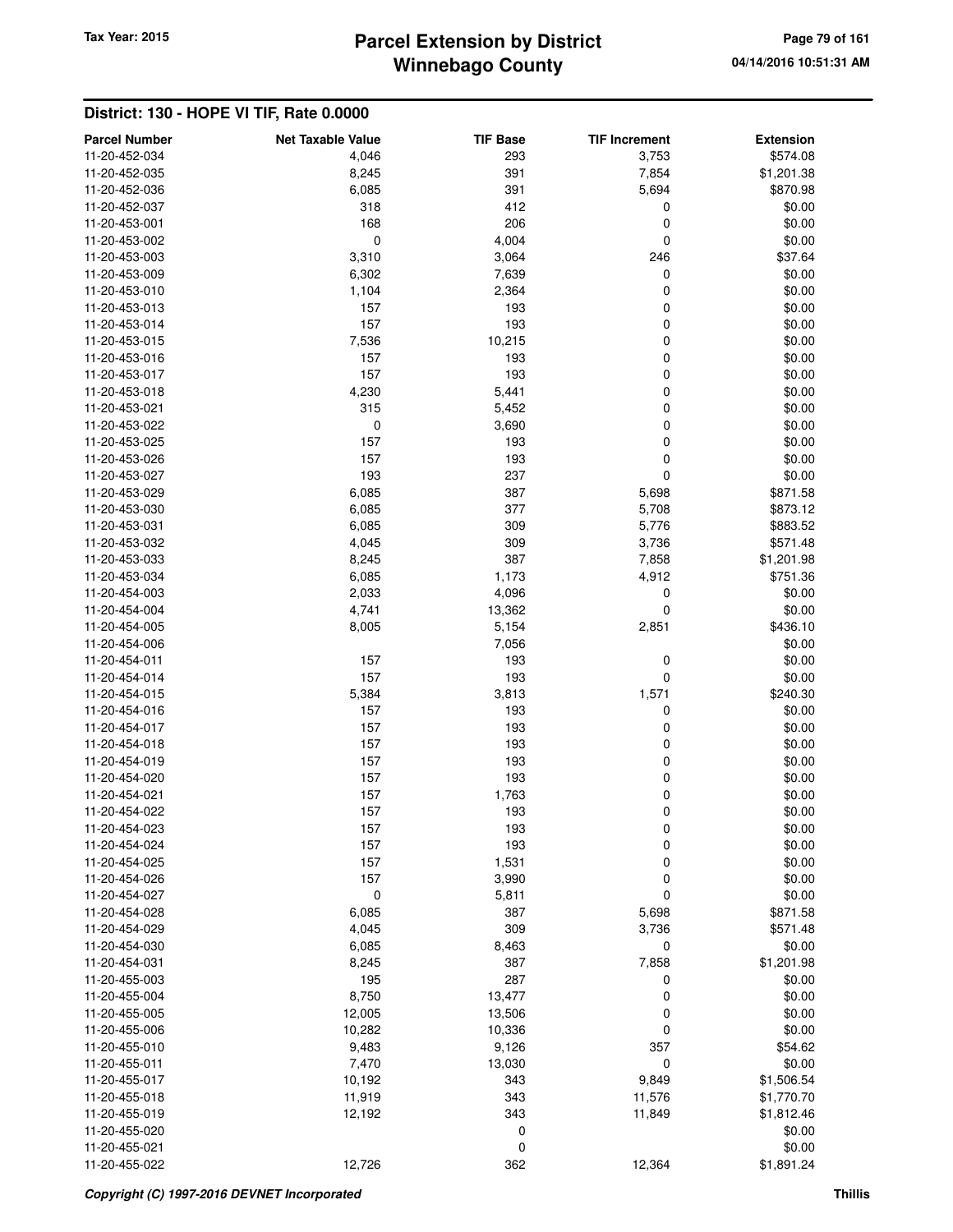# **Winnebago County** Tax Year: 2015 **Parcel Extension by District Page 80 of 161**

| <b>Parcel Number</b>           | <b>Net Taxable Value</b> | <b>TIF Base</b> | <b>TIF Increment</b> | <b>Extension</b>         |
|--------------------------------|--------------------------|-----------------|----------------------|--------------------------|
| 11-20-456-001                  | 157                      | 193             | 0                    | \$0.00                   |
| 11-20-456-002                  | 157                      | 193             | 0                    | \$0.00                   |
| 11-20-456-003                  | 157                      | 193             | 0                    | \$0.00                   |
| 11-20-456-004                  | 157                      | 3,474           | 0                    | \$0.00                   |
| 11-20-456-009                  | 157                      | 3,615           | 0                    | \$0.00                   |
| 11-20-456-010                  | 157                      | 193             | 0                    | \$0.00                   |
| 11-20-456-011                  | $\mathbf 0$              | 5,616           | 0                    | \$0.00                   |
| 11-20-456-020                  | $\pmb{0}$                | 101             | 0                    | \$0.00                   |
| 11-20-456-025                  | 157                      | 193             | 0                    | \$0.00                   |
| 11-20-456-026                  | 3,045                    | 3,710           | 0                    | \$0.00                   |
| 11-20-456-027                  | 2,370                    | 3,500           | 0                    | \$0.00                   |
| 11-20-456-028                  | 3,358                    | 4,438           | 0                    | \$0.00                   |
| 11-20-456-029                  | 157                      | 1,541           | $\mathbf 0$          | \$0.00                   |
| 11-20-456-033                  | 157                      | 193             | $\mathbf 0$          | \$0.00                   |
| 11-20-456-037                  | 11,895                   | 290             | 11,605               | \$1,775.14               |
| 11-20-456-038                  | 0                        | 97              | 0                    | \$0.00                   |
| 11-20-456-039                  | 12,734                   | 464             | 12,270               | \$1,876.86               |
| 11-20-456-040                  | 4,144                    | 10,296          | 0                    | \$0.00                   |
| 11-20-456-042                  | 315                      | 387             | $\mathbf 0$          | \$0.00                   |
| 11-20-456-043                  | 11,545                   | 290             | 11,255               | \$1,721.60               |
| 11-20-456-045                  | 11,626                   | 290             | 11,336               | \$1,734.00               |
| 11-20-456-046                  | 11,626                   | 290             | 11,336               | \$1,734.00               |
| 11-20-456-047                  | 11,624                   | 387             | 11,237               | \$1,718.86               |
| 11-20-456-048                  | 9,895                    | 290             | 9,605                | \$1,469.22               |
| 11-20-456-049                  | 11,626                   | 290             | 11,336               | \$1,734.00               |
| 11-20-456-050                  | 472                      | 580             | 0                    | \$0.00                   |
| 11-20-456-052                  | 11,876                   | 3,354           | 8,522                | \$1,303.56               |
| 11-20-456-053                  | 12,149                   | 290             | 11,859               | \$1,814.00               |
| 11-20-456-054                  | 0                        | 145             | 0                    | \$0.00                   |
| 11-20-456-055                  | 0                        | 4,586           | $\mathbf 0$          | \$0.00                   |
| 11-20-457-004                  | 157                      | 193             | 0                    | \$0.00                   |
| 11-20-457-010                  | 157                      | 193             | 0                    | \$0.00                   |
| 11-20-457-011                  | 157                      | 4,676           | 0                    | \$0.00                   |
| 11-20-457-018                  | 157                      | 1,249           | 0                    | \$0.00                   |
| 11-20-457-028                  | 157                      | 193             | 0                    | \$0.00                   |
| 11-20-457-029                  | 9,396                    | 10,558          | $\mathbf 0$          | \$0.00                   |
| 11-20-457-030                  | 157                      | 193             | 0                    | \$0.00                   |
| 11-20-457-034                  | 157                      | 1,308           | 0                    | \$0.00                   |
| 11-20-457-042                  | $\mathbf 0$              | 11,138          | 0                    | \$0.00                   |
| 11-20-457-043                  | 11,545<br>11,545         | 290             | 11,255<br>11,255     | \$1,721.60               |
| 11-20-457-044<br>11-20-457-045 | 11,545                   | 290<br>290      |                      | \$1,721.60<br>\$1,721.60 |
| 11-20-457-046                  | 2,286                    | 290             | 11,255<br>1,996      | \$305.32                 |
| 11-20-457-047                  | 11,545                   | 290             | 11,255               | \$1,721.60               |
| 11-20-457-048                  | 11,905                   | 338             | 11,567               | \$1,769.32               |
| 11-20-457-049                  | 13,376                   | 193             | 13,183               | \$2,016.52               |
| 11-20-457-050                  | 11,876                   | 306             | 11,570               | \$1,769.78               |
| 11-20-457-051                  | 11,876                   | 306             | 11,570               | \$1,769.78               |
| 11-20-457-052                  | 11,955                   | 386             | 11,569               | \$1,769.64               |
| 11-20-457-053                  | 12,228                   | 386             | 11,842               | \$1,811.40               |
| 11-20-457-054                  | 11,955                   | 386             | 11,569               | \$1,769.64               |
| 11-20-457-055                  | 12,228                   | 386             | 11,842               | \$1,811.40               |
| 11-20-457-056                  | 11,903                   | 386             | 11,517               | \$1,761.68               |
| 11-20-457-057                  | 11,955                   | 386             | 11,569               | \$1,769.64               |
| 11-20-457-058                  | 0                        | 7,318           | 0                    | \$0.00                   |
| 11-20-476-002                  | 6,085                    | 361             | 5,724                | \$875.56                 |
| 11-20-476-003                  | 294                      | 5,828           | 0                    | \$0.00                   |
| 11-20-476-004                  | 4,277                    | 6,894           | 0                    | \$0.00                   |
| 11-20-476-005                  | 171                      | 210             | 0                    | \$0.00                   |
| 11-20-476-006                  | 194                      | 227             | 0                    | \$0.00                   |
| 11-20-476-007                  | 173                      | 212             | $\pmb{0}$            | \$0.00                   |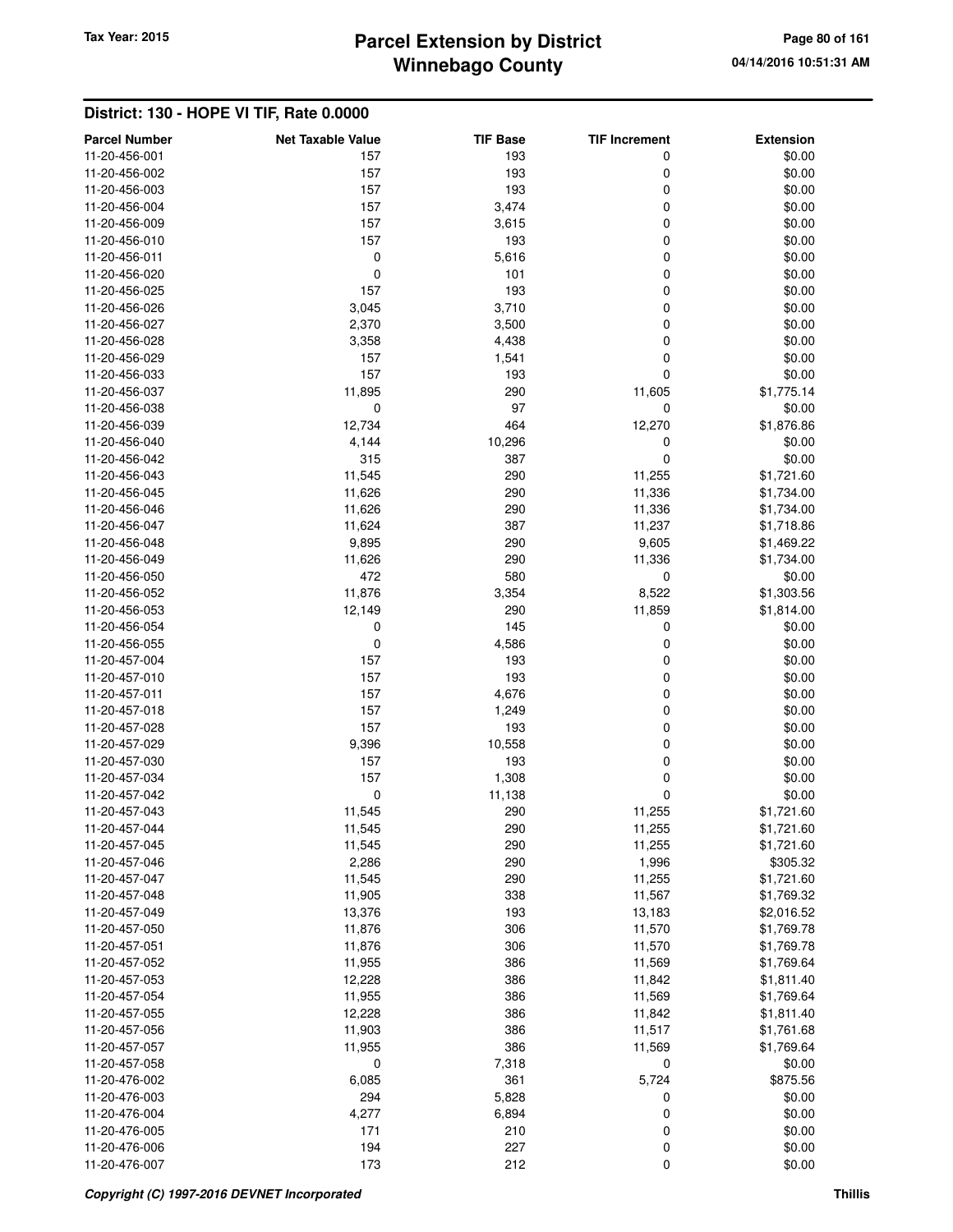# **Winnebago County** Tax Year: 2015 **Parcel Extension by District Page 81 of 161**

|                                       |                                 | <b>TIF Base</b> |                           |                            |
|---------------------------------------|---------------------------------|-----------------|---------------------------|----------------------------|
| <b>Parcel Number</b><br>11-20-476-008 | <b>Net Taxable Value</b><br>173 | 212             | <b>TIF Increment</b><br>0 | <b>Extension</b><br>\$0.00 |
| 11-20-476-009                         | 173                             | 212             | 0                         | \$0.00                     |
| 11-20-476-013                         |                                 | 0               |                           | \$0.00                     |
| 11-20-476-014                         |                                 | $\mathbf 0$     |                           | \$0.00                     |
| 11-20-476-015                         | 489                             | 3,970           | 0                         | \$0.00                     |
| 11-20-476-016                         | 173                             | 212             | 0                         | \$0.00                     |
| 11-20-476-017                         | 173                             | 1,242           | 0                         | \$0.00                     |
| 11-20-476-020                         | 6,223                           | 6,191           | 32                        | \$4.90                     |
| 11-20-476-021                         | 342                             | 6,932           | 0                         | \$0.00                     |
| 11-20-476-022                         | 7,749                           | 10,125          | 0                         | \$0.00                     |
| 11-20-476-023                         | 4,045                           | 319             | 3,726                     | \$569.94                   |
| 11-20-476-024                         | 6,085                           | 319             | 5,766                     | \$881.98                   |
| 11-20-476-025                         | 8,245                           | 425             | 7,820                     | \$1,196.18                 |
| 11-20-477-001                         | 0                               | 5,664           | 0                         | \$0.00                     |
| 11-20-477-007                         | $\mathbf 0$                     | 5,108           | 0                         | \$0.00                     |
| 11-20-477-010                         | 7,199                           | 6,849           | 350                       | \$53.54                    |
| 11-20-477-013                         |                                 | 3,603           |                           | \$0.00                     |
| 11-20-477-016                         | 2,812                           | 4,678           | 0                         | \$0.00                     |
| 11-20-477-019                         | 4,045                           | 319             | 3,726                     | \$569.94                   |
| 11-20-477-020                         | $\mathbf 0$                     | 106             | 0                         | \$0.00                     |
| 11-20-477-021                         | 173                             | 212             | 0                         | \$0.00                     |
| 11-20-477-022                         | 6,824                           | 10,863          | 0                         | \$0.00                     |
| 11-20-477-023                         | 9,730                           | 9,700           | 30                        | \$4.60                     |
| 11-20-477-024                         | 9,806                           | 426             | 9,380                     | \$1,434.80                 |
| 11-20-477-025                         | 9,806                           | 426             | 9,380                     | \$1,434.80                 |
| 11-20-477-026                         | 8,245                           | 426             | 7,819                     | \$1,196.02                 |
| 11-20-477-027                         | 6,085                           | 388             | 5,697                     | \$871.44                   |
| 11-20-477-028                         |                                 | 722             |                           | \$0.00                     |
| 11-20-478-001                         | 233                             | 286             | 0                         | \$0.00                     |
| 11-20-478-002                         | 4,526                           | 5,343           | 0                         | \$0.00                     |
| 11-20-478-011                         | 3,894                           | 5,601           | 0                         | \$0.00                     |
| 11-20-478-012                         | 0                               | 166             | 0                         | \$0.00                     |
| 11-20-478-013                         | 8,059                           | 8,107           | 0                         | \$0.00                     |
| 11-20-478-014                         | 0                               | 166             | 0                         | \$0.00                     |
| 11-20-478-015                         | 8,831                           | 10,626          | 0                         | \$0.00                     |
| 11-20-478-016                         | 10,824                          | 12,719          | 0                         | \$0.00                     |
| 11-20-478-017                         | 17,634                          | 9,928           | 7,706                     | \$1,178.74                 |
| 11-20-478-018                         | 270                             | 332             | 0                         | \$0.00                     |
| 11-20-478-019                         | 5,299                           | 6,587           | 0                         | \$0.00                     |
| 11-20-478-020                         | 3,487                           | 5,183           | 0                         | \$0.00                     |
| 11-20-478-021                         | 810                             | 873             | 0                         | \$0.00                     |
| 11-20-478-022                         | 180                             | 221             | 0                         | \$0.00                     |
| 11-20-478-023<br>11-20-478-024        | 180                             | 221             | 0                         | \$0.00                     |
| 11-20-478-025                         | 2,649<br>2,638                  | 4,191<br>4,185  | 0<br>0                    | \$0.00<br>\$0.00           |
| 11-20-478-026                         | 12,475                          | 18,358          | 0                         | \$0.00                     |
| 11-20-478-028                         | 4,038                           | 370             | 3,668                     | \$561.08                   |
| 11-20-478-030                         | 6,085                           | 382             | 5,703                     | \$872.36                   |
| 11-20-478-031                         | 6,085                           | 312             | 5,773                     | \$883.06                   |
| 11-20-479-001                         | 4,788                           | 6,180           | 0                         | \$0.00                     |
| 11-20-479-002                         | 224                             | 276             | 0                         | \$0.00                     |
| 11-20-479-003                         | 10,379                          | 14,519          | 0                         | \$0.00                     |
| 11-20-479-008                         | 360                             | 6,295           | 0                         | \$0.00                     |
| 11-20-479-009                         | 176                             | 215             | 0                         | \$0.00                     |
| 11-20-479-010                         | 7,132                           | 10,756          | 0                         | \$0.00                     |
| 11-20-479-011                         | 315                             | 387             | 0                         | \$0.00                     |
| 11-20-479-012                         | 180                             | 221             | 0                         | \$0.00                     |
| 11-20-479-013                         | 2,487                           | 3,512           | 0                         | \$0.00                     |
| 11-20-479-014                         | 6,519                           | 9,399           | 0                         | \$0.00                     |
| 11-20-479-015                         | $\mathbf 0$                     | 11,612          | 0                         | \$0.00                     |
| 11-20-479-016                         | 5,232                           | 7,896           | 0                         | \$0.00                     |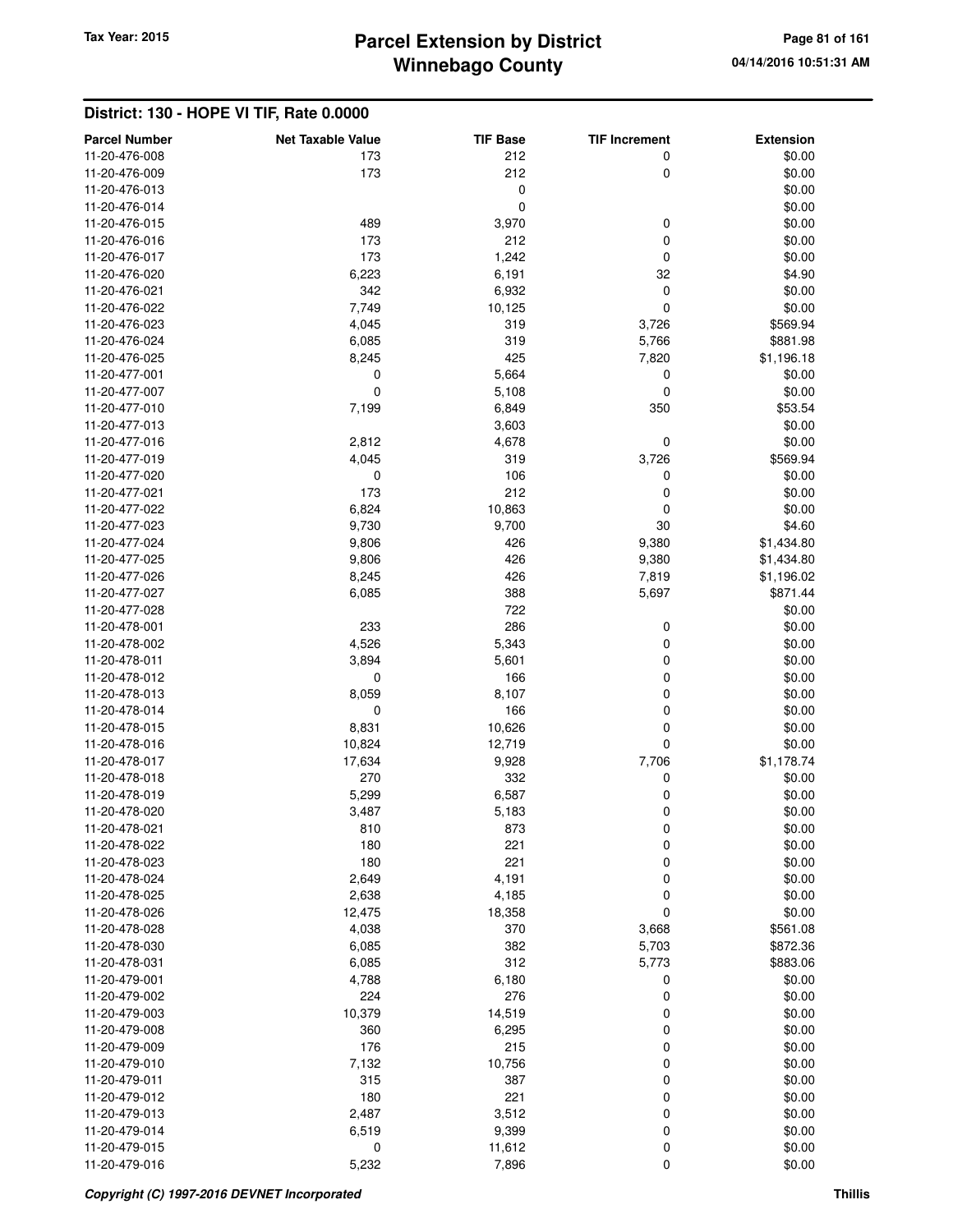# **Winnebago County Parcel Extension by District Tax Year: 2015 Page 82 of 161**

| <b>Parcel Number</b>           | <b>Net Taxable Value</b> | <b>TIF Base</b> | <b>TIF Increment</b> | <b>Extension</b> |
|--------------------------------|--------------------------|-----------------|----------------------|------------------|
| 11-20-479-017                  | 3,080                    | 7,772           | 0                    | \$0.00           |
| 11-20-479-020                  | 6,735                    | 7,797           | 0                    | \$0.00           |
| 11-20-479-021                  | 0                        | 11,399          | 0                    | \$0.00           |
| 11-20-479-022                  | 176                      | 215             | $\mathbf 0$          | \$0.00           |
| 11-20-479-023                  | 541                      | 664             | $\mathbf 0$          | \$0.00           |
| 11-20-479-025                  | 0                        | 10,874          | $\mathbf 0$          | \$0.00           |
| 11-20-479-026                  | 6,085                    | 442             | 5,643                | \$863.18         |
| 11-20-479-028                  | 4,045                    | 332             | 3,713                | \$567.96         |
| 11-20-479-029                  | 6,085                    | 332             | 5,753                | \$880.00         |
| 11-20-480-001                  |                          | $\mathbf 0$     |                      | \$0.00           |
| 11-20-480-002                  |                          | $\mathbf 0$     |                      | \$0.00           |
| 11-20-480-003                  | 10,935                   | 13,175          | 0                    | \$0.00           |
| 11-20-480-004                  | 173                      | 212             | $\mathbf 0$          | \$0.00           |
| 11-20-480-005                  | 173                      | 212             | 0                    | \$0.00           |
| 11-20-480-006                  | 173                      | 212             | 0                    | \$0.00           |
| 11-20-480-007                  | 173                      | 212             | $\mathbf 0$          | \$0.00           |
| 11-20-480-008                  | 3,122                    | 3,139           | $\mathbf 0$          | \$0.00           |
| 11-20-480-009                  | 0                        | 4,655           | $\mathbf 0$          | \$0.00           |
| 11-20-480-010                  | 173                      | 212             | 0                    | \$0.00           |
| 11-20-480-011                  | 173                      | 212             | $\mathbf 0$          | \$0.00           |
| 11-20-480-012                  | 173                      | 212             | $\mathbf 0$          | \$0.00           |
| 11-20-480-013                  | 346                      | 426             | $\mathbf 0$          | \$0.00           |
| 11-20-480-017                  | 9,930                    | 356             | 9,574                | \$1,464.48       |
| 11-20-480-018                  | 4,873                    | 5,271           | 0                    | \$0.00           |
| 11-20-480-019                  | 231                      | 284             | 0                    | \$0.00           |
| 11-20-480-020                  | 0                        | 154             | 0                    | \$0.00           |
| 11-20-480-021                  | 11,847                   | 319             | 11,528               | \$1,763.36       |
| 11-20-480-027                  | 173                      | 212             | 0                    | \$0.00           |
| 11-20-480-028                  | 3,792                    | 3,828           | $\mathbf 0$          | \$0.00           |
| 11-20-480-038                  | 2,511                    | 319             | 2,192                | \$335.30         |
| 11-20-480-039                  | 17,568                   | 319             | 17,249               | \$2,638.46       |
| 11-20-480-040                  | 11,568                   | 319             | 11,249               | \$1,720.68       |
| 11-20-480-041                  | 11,568                   | 319             | 11,249               | \$1,720.68       |
| 11-20-480-042                  | 6,568                    | 319             | 6,249                | \$955.88         |
| 11-20-480-043                  | 12,707                   | 436             | 12,271               | \$1,877.02       |
| 11-20-480-044                  | 11,986                   | 426             | 11,560               | \$1,768.26       |
| 11-20-480-045                  | 13,352                   | 5,826           | 7,526                | \$1,151.20       |
| 11-20-480-048                  | 19,220                   | 638             | 18,582               | \$2,842.36       |
| 11-20-481-001                  | 475                      | 4,831           | 0                    | \$0.00           |
| 11-20-481-002                  | 299                      | 367             | $\mathbf 0$          | \$0.00           |
| 11-20-481-003                  | 259                      | 319             | 0                    | \$0.00           |
| 11-20-481-019                  |                          | 0               |                      | \$0.00           |
| 11-20-481-020                  | 259                      | 319             | $\mathbf 0$          | \$0.00           |
| 11-20-481-023                  | 173                      | 212             | $\mathbf 0$          | \$0.00           |
| 11-20-481-036                  |                          | $\mathbf 0$     |                      | \$0.00           |
| 11-20-481-038                  |                          | $\mathbf 0$     |                      | \$0.00           |
| 11-20-481-039                  | 433                      | 532             | 0                    | \$0.00           |
| 11-20-481-040                  | 13,134                   | 531             | 12,603               | \$1,927.80       |
| 11-20-481-041                  | 4,143                    | 424             | 3,719                | \$568.88         |
| 11-20-481-042                  | 6,958                    | 424             | 6,534                | \$999.46         |
| 11-20-481-043                  | 11,091                   | 424             | 10,667               | \$1,631.66       |
| 11-20-482-003                  | 5,007                    | 5,629           | 0                    | \$0.00           |
| 11-20-482-004                  | 8,251                    | 11,230          | 0                    | \$0.00           |
| 11-20-482-005                  | 180                      | 3,737           | 0                    | \$0.00           |
| 11-20-482-009                  | 180                      | 221             | $\mathbf 0$          | \$0.00           |
| 11-20-482-010                  | 6,717                    | 11,504          | $\mathbf 0$          | \$0.00           |
| 11-20-482-019<br>11-20-482-020 | 194                      | 238             | 0<br>$\mathbf 0$     | \$0.00<br>\$0.00 |
| 11-20-482-021                  | 3,696                    | 4,568           |                      | \$299.66         |
| 11-20-482-022                  | 10,599<br>180            | 8,640<br>221    | 1,959                | \$0.00           |
| 11-20-482-023                  | 360                      | 443             | 0<br>$\mathbf 0$     | \$0.00           |
|                                |                          |                 |                      |                  |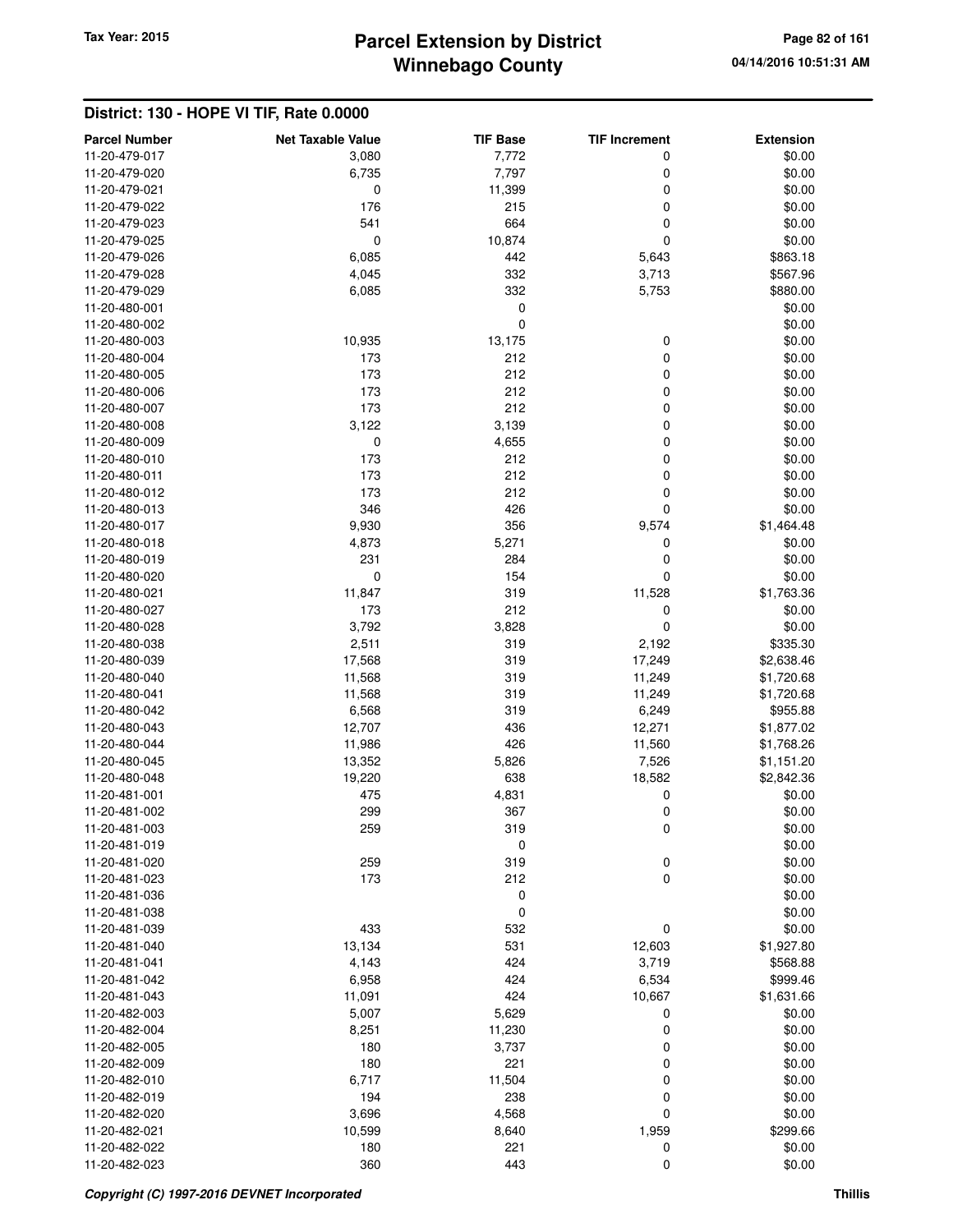## **Winnebago County Parcel Extension by District Tax Year: 2015 Page 83 of 161**

#### **District: 130 - HOPE VI TIF, Rate 0.0000**

| <b>Parcel Number</b> | <b>Net Taxable Value</b> | <b>TIF Base</b> | <b>TIF Increment</b> | <b>Extension</b>            |
|----------------------|--------------------------|-----------------|----------------------|-----------------------------|
| 11-20-482-024        | 3,917                    | 9,412           | 0                    | \$0.00                      |
| 11-20-482-025        | 180                      | 3,597           | 0                    | \$0.00                      |
| 11-20-482-026        | 180                      | 221             | 0                    | \$0.00                      |
| 11-20-482-027        | 7,619                    | 7,840           | 0                    | \$0.00                      |
| 11-20-482-028        | 0                        | 111             | 0                    | \$0.00                      |
| 11-20-482-029        | 6,106                    | 8,605           | 0                    | \$0.00                      |
| 11-20-482-030        | 180                      | 221             | 0                    | \$0.00                      |
| 11-20-482-037        | 10,749                   | 332             | 10,417               | \$1,593.42                  |
| 11-20-482-038        | 9,277                    | 332             | 8,945                | \$1,368.26                  |
| 11-20-482-042        | 12,287                   | 238             | 12,049               | \$1,843.06                  |
| 11-20-482-043        | 12,971                   | 608             | 12,363               | \$1,891.08                  |
| 11-20-482-045        | 17,286                   | 5,599           | 11,687               | \$1,787.68                  |
| 11-20-483-001        | 194                      | 238             | 0                    | \$0.00                      |
| 11-20-483-002        | 2,649                    | 4,131           | 0                    | \$0.00                      |
| 11-20-483-003        | 2,649                    | 3,860           | 0                    | \$0.00                      |
| 11-20-483-004        | 180                      | 221             | 0                    | \$0.00                      |
| 11-20-483-005        | 10,307                   | 8,512           | 1,795                | \$274.58                    |
| 11-20-483-006        | 200                      | 242             | 0                    | \$0.00                      |
| 11-20-483-007        | 180                      | 221             | 0                    | \$0.00                      |
| 11-20-483-008        | $\mathbf 0$              | 111             | 0                    | \$0.00                      |
| 11-20-483-009        | 9,247                    | 9,590           | 0                    | \$0.00                      |
| 11-20-483-012        | 252                      | 309             | 0                    | \$0.00                      |
| 11-20-483-019        | 5,712                    | 5,738           | 0                    | \$0.00                      |
| 11-20-483-024        | 10,800                   | 1,433           | 9,367                | \$1,432.80                  |
| 11-20-483-025        | 2,937                    | 8,663           | 0                    | \$0.00                      |
| 11-20-483-026        | 270                      | 332             | 0                    | \$0.00                      |
| 11-20-483-027        | 0                        | 111             | 0                    | \$0.00                      |
| 11-20-483-028        | $\mathbf 0$              | 111             | $\Omega$             | \$0.00                      |
| 11-20-483-036        | 11,669                   | 443             | 11,226               | \$1,717.16                  |
| 11-20-483-037        | 360                      | 443             | 0                    | \$0.00                      |
| 11-20-483-040        | 16,775                   | 221             | 16,554               | \$2,532.16                  |
| 11-20-483-041        | 12,618                   | 586             | 12,032               | \$1,840.46                  |
| Totals for 130       | 1,629,474                | 1,189,820       | 925,576              | \$141,579.54<br>426 Parcels |

| <b>Parcel Number</b> | <b>Net Taxable Value</b> | <b>TIF Base</b> | <b>TIF Increment</b> | <b>Extension</b> |
|----------------------|--------------------------|-----------------|----------------------|------------------|
| 11-01-230-009        |                          |                 |                      | \$0.00           |
| 11-01-230-025        |                          | 0               |                      | \$0.00           |
| 11-01-277-027        | 33,198                   | 76,681          | 0                    | \$0.00           |
| 11-01-277-028        | 26,689                   | 31,070          | 0                    | \$0.00           |
| 11-01-277-030        | 16,086                   | 18,496          | 0                    | \$0.00           |
| 11-01-277-031        | 11,966                   | 8,747           | 3,219                | \$391.72         |
| 11-01-277-032        | 228,436                  | 166,196         | 62,240               | \$7,573.92       |
| 11-01-280-033        | 47,060                   | 46,703          | 357                  | \$43.44          |
| 11-01-429-001        | 32,710                   | 37,991          | 0                    | \$0.00           |
| 11-01-429-003        | 77,245                   | 91,178          | 0                    | \$0.00           |
| 11-01-429-004        | 63,065                   | 75,572          | 0                    | \$0.00           |
| 11-01-429-011        |                          | 0               |                      | \$0.00           |
| 11-01-429-012        | 91,667                   | 129,446         | 0                    | \$0.00           |
| 11-01-429-013        | 9,599                    | 10,238          | 0                    | \$0.00           |
| 11-01-431-012        | 174,189                  | 218,385         | 0                    | \$0.00           |
| 11-01-431-014        | 12,339                   | 14,291          | 0                    | \$0.00           |
| 11-01-431-028        | 19,836                   | 23,037          | 0                    | \$0.00           |
| 11-01-452-046        |                          | 0               |                      | \$0.00           |
| 11-01-476-011        |                          | 0               |                      | \$0.00           |
| 11-01-476-012        |                          | $\Omega$        |                      | \$0.00           |
| 11-01-476-013        | 9,868                    | 12,173          | 0                    | \$0.00           |
| 11-01-476-014        | 21,739                   | 27,982          | 0                    | \$0.00           |
| 11-01-476-015        | 1,988                    | 2,695           | 0                    | \$0.00           |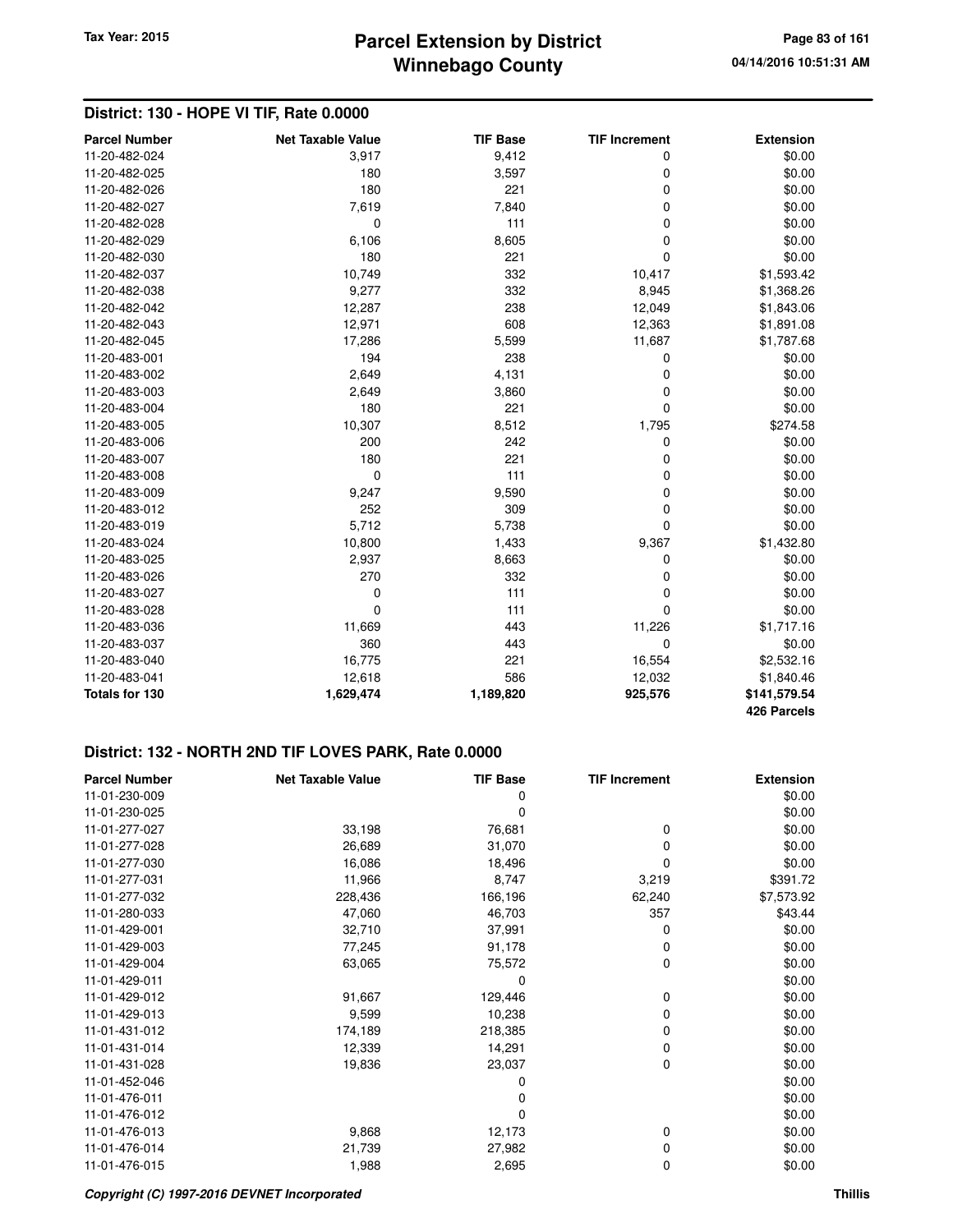| <b>Parcel Number</b>           | <b>Net Taxable Value</b> | <b>TIF Base</b> | <b>TIF Increment</b> | <b>Extension</b> |
|--------------------------------|--------------------------|-----------------|----------------------|------------------|
| 11-01-476-016                  | 2,784                    | 3,604           | 0                    | \$0.00           |
| 11-01-476-017                  | 4,896                    | 11,458          | 0                    | \$0.00           |
| 11-01-476-018                  | 117,651                  | 99,852          | 17,799               | \$2,165.94       |
| 11-01-476-019                  | 39,449                   | 46,074          | 0                    | \$0.00           |
| 11-01-476-021                  | 32,121                   | 37,474          | 0                    | \$0.00           |
| 11-01-477-001                  |                          | 0               |                      | \$0.00           |
| 11-01-477-002                  | 15,026                   | 13,751          | 1,275                | \$155.16         |
| 11-01-477-003                  | 9,136                    | 13,859          | 0                    | \$0.00           |
| 11-01-477-004                  | 7,492                    | 12,384          | 0                    | \$0.00           |
| 11-01-477-005                  | 2,903                    | 3,700           | 0                    | \$0.00           |
| 11-01-477-006                  | 15,639                   | 5,769           | 9,870                | \$1,201.08       |
| 11-01-477-007                  | 10,275                   | 12,045          | 0                    | \$0.00           |
| 11-01-477-008                  | 3,243                    | 3,982           | 0                    | \$0.00           |
| 11-01-477-009                  | 33,664                   | 25,957          | 7,707                | \$937.86         |
| 11-01-477-010                  | 14,336                   | 21,796          | 0                    | \$0.00           |
| 11-01-477-011                  |                          | 0               |                      | \$0.00           |
| 11-01-477-012                  |                          | 0               |                      | \$0.00           |
| 11-01-477-013                  |                          | 0               |                      | \$0.00           |
| 11-01-477-014                  | 4,068                    | 6,107           | 0                    | \$0.00           |
| 11-01-477-015                  | 15,035                   | 20,272          | 0                    | \$0.00           |
| 11-01-477-016                  | 4,294                    | 2,990           | 1,304                | \$158.68         |
| 11-01-477-017                  | 10,027                   | 13,921          | 0                    | \$0.00           |
| 11-01-477-018                  | 22,407                   | 26,197          | 0                    | \$0.00           |
| 11-01-477-019                  | 15,686                   | 18,337          | 0                    | \$0.00           |
| 11-01-477-020                  | 22,407                   | 26,197          | 0                    | \$0.00           |
| 11-01-478-007                  |                          | 0               |                      | \$0.00           |
| 11-01-478-016                  | 5,061                    | 5,821           | 0                    | \$0.00           |
| 11-01-478-017                  | 44,199                   | 51,630          | 0                    | \$0.00           |
| 11-01-479-014                  | 89,645                   | 130,774         | 0                    | \$0.00           |
| 11-01-479-025                  | 20,080                   | 22,579          | 0<br>0               | \$0.00           |
| 11-01-479-026                  | 18,832                   | 23,616          |                      | \$0.00           |
| 11-01-479-027<br>11-12-226-017 |                          | 60,444<br>0     |                      | \$0.00           |
| 11-12-226-019                  | 9,632                    | 11,235          |                      | \$0.00<br>\$0.00 |
| 11-12-226-021                  | 27,111                   | 31,770          | 0<br>0               | \$0.00           |
| 11-12-226-022                  |                          | 0               |                      | \$0.00           |
| 11-12-226-023                  |                          | 0               |                      | \$0.00           |
| 11-12-226-024                  | 55,357                   | 41,467          | 13,890               | \$1,690.26       |
| 11-12-226-054                  | 36,175                   | 40,295          | 0                    | \$0.00           |
| 11-12-226-064                  | 14,554                   | 16,991          | 0                    | \$0.00           |
| 11-12-226-065                  | 16,906                   | 19,774          | 0                    | \$0.00           |
| 11-12-226-066                  | 16,933                   | 18,908          | 0                    | \$0.00           |
| 11-12-226-067                  | 3,626                    | 4,285           | 0                    | \$0.00           |
| 11-12-226-068                  | 3,264                    | 3,760           | 0                    | \$0.00           |
| 11-12-226-069                  | 4,442                    | 5,119           | 0                    | \$0.00           |
| 11-12-226-070                  | 43,308                   | 93,711          | 0                    | \$0.00           |
| 11-12-226-072                  | 59,185                   | 24,530          | 34,655               | \$4,217.14       |
| 11-12-226-083                  | 90,152                   | 114,705         | 0                    | \$0.00           |
| 11-12-226-084                  | 4,244                    | 8,121           | 0                    | \$0.00           |
| 11-12-226-085                  | 5,781                    | 9,673           | 0                    | \$0.00           |
| 11-12-226-086                  |                          | 0               |                      | \$0.00           |
| 11-12-226-089                  |                          | 0               |                      | \$0.00           |
| 11-12-226-091                  | 235,234                  | 289,190         | 0                    | \$0.00           |
| 11-12-226-099                  | 2,916                    | 2,350           | 566                  | \$68.88          |
| 11-12-226-100                  | 36,816                   | 44,648          | 0                    | \$0.00           |
| 11-12-278-014                  | 37,526                   | 43,793          | 0                    | \$0.00           |
| 11-12-278-015                  | 64,315                   | 88,164          | 0                    | \$0.00           |
| 11-12-278-016                  | 29,000                   | 45,572          | 0                    | \$0.00           |
| 11-12-278-017                  | 29,805                   | 73,114          | 0                    | \$0.00           |
| 11-12-278-018                  | 22,508                   | 26,223          | 0                    | \$0.00           |
| 11-12-278-019                  | 35,121                   | 42,603          | 0                    | \$0.00           |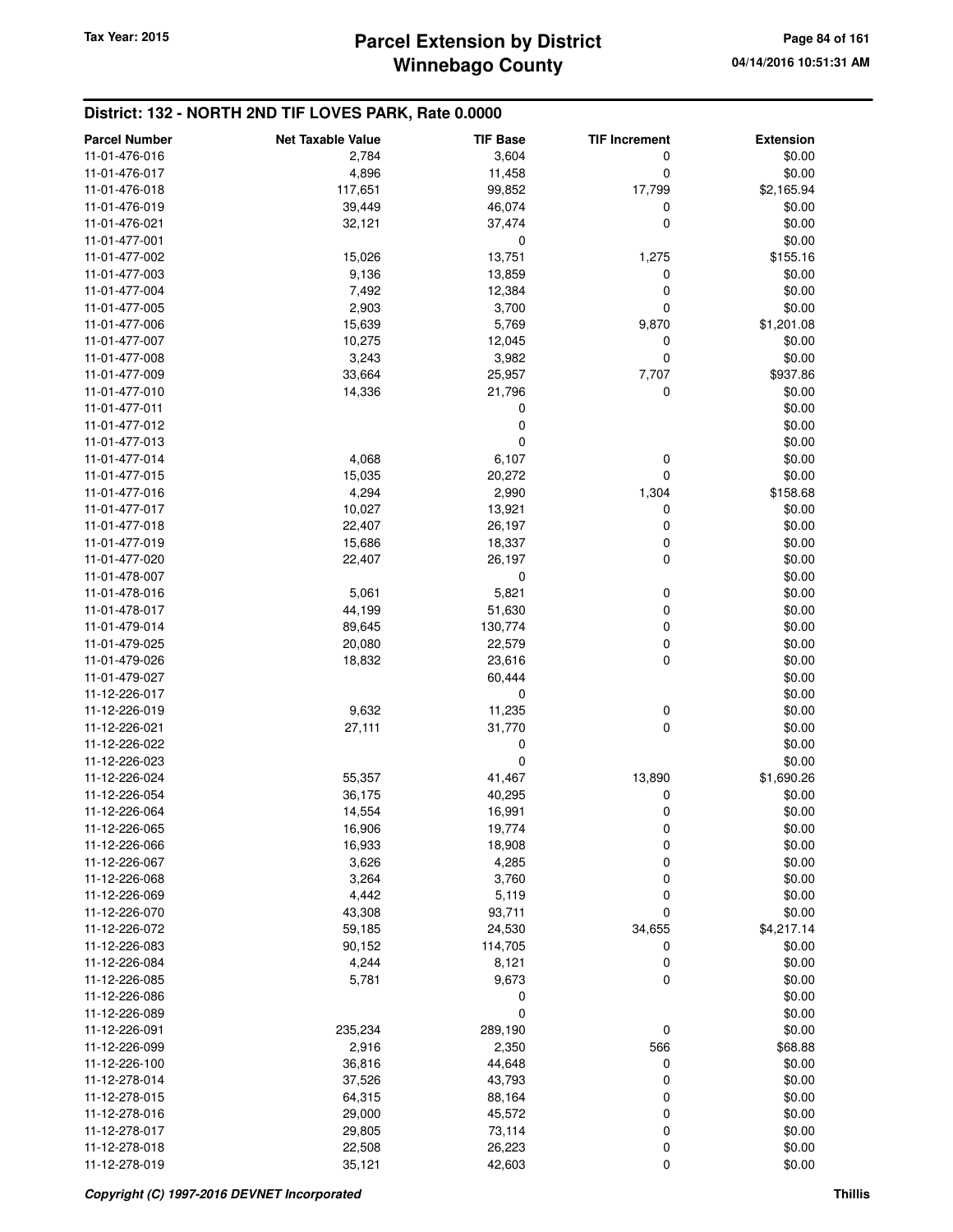## **Winnebago County** Tax Year: 2015 **Parcel Extension by District Page 85 of 161**

| <b>Parcel Number</b> | <b>Net Taxable Value</b> | <b>TIF Base</b> | <b>TIF Increment</b> | <b>Extension</b> |
|----------------------|--------------------------|-----------------|----------------------|------------------|
| 11-12-278-020        | 9,375                    | 11,113          | 0                    | \$0.00           |
| 11-12-278-021        | 9,375                    | 11,113          | 0                    | \$0.00           |
| 11-12-278-022        | 13,470                   | 15,617          | 0                    | \$0.00           |
| 11-12-281-013        | 61,924                   | 112,085         | 0                    | \$0.00           |
| 11-12-281-014        | 31,800                   | 38,801          | 0                    | \$0.00           |
| 11-12-281-015        | 8,129                    | 10,587          | 0                    | \$0.00           |
| 11-12-281-016        | 29,291                   | 34,183          | 0                    | \$0.00           |
| 11-12-281-017        | 22,331                   | 42,309          | 0                    | \$0.00           |
| 11-12-281-018        | 27,869                   | 35,670          | 0                    | \$0.00           |
| 11-12-281-019        | 33,368                   | 38,970          | 0                    | \$0.00           |
| 11-12-281-020        | 8,746                    | 10,666          | 0                    | \$0.00           |
| 11-12-281-021        | 25,587                   | 26,463          | 0                    | \$0.00           |
| 11-12-281-022        | 9,106                    | 11,606          | 0                    | \$0.00           |
| 11-12-428-013        | 20,723                   | 24,132          | 0                    | \$0.00           |
| 11-12-428-014        | 8,805                    | 10,103          | 0                    | \$0.00           |
| 11-12-428-015        | 28,149                   | 41,853          | 0                    | \$0.00           |
| 11-12-428-016        | 28,149                   | 41,853          | 0                    | \$0.00           |
| 11-12-428-018        | 16,743                   | 19,439          | 0                    | \$0.00           |
| 11-12-428-019        | 8,033                    | 9,239           | 0                    | \$0.00           |
| 11-12-428-020        | 18,424                   | 21,432          | 0                    | \$0.00           |
| 11-12-428-021        | 29,850                   | 34,651          | 0                    | \$0.00           |
| 11-12-428-022        | 46,549                   | 54,442          | 0                    | \$0.00           |
| 11-12-428-023        | 30,674                   | 35,807          | 0                    | \$0.00           |
| 11-12-428-024        | 20,454                   | 27,059          | 0                    | \$0.00           |
| 11-12-431-015        | 29,971                   | 38,705          | 0                    | \$0.00           |
| 11-12-431-016        | 21,225                   | 27,820          | 0                    | \$0.00           |
| 11-12-431-017        | 75,759                   | 93,502          | 0                    | \$0.00           |
| 11-12-431-018        | 116,667                  | 159,202         | 0                    | \$0.00           |
| 11-12-431-019        | 8,033                    | 9,239           | 0                    | \$0.00           |
| 11-12-480-011        | 53,987                   | 67,201          | 0                    | \$0.00           |
| 11-12-480-012        | 12,646                   | 14,653          | 0                    | \$0.00           |
| 11-12-480-013        | 19,788                   | 25,611          | 0                    | \$0.00           |
| 11-12-480-014        | 65,882                   | 76,845          | 0                    | \$0.00           |
| 11-12-480-015        | 36,482                   | 42,469          | 0                    | \$0.00           |
| 11-12-480-016        | 73,428                   | 86,279          | 0                    | \$0.00           |
| 11-12-484-009        | 1,084                    | 6,071           | 0                    | \$0.00           |
| 11-12-484-010        | 19,454                   | 28,960          | 0                    | \$0.00           |
| 11-12-484-012        | 131,097                  | 182,978         | 0                    | \$0.00           |
| 12-06-101-019        | 102,241                  | 179,352         | 0                    | \$0.00           |
| 12-06-101-020        | 1,202,978                | 1,826,805       | 0                    | \$0.00           |
| 12-06-104-001        |                          | 0               |                      | \$0.00           |
| 12-06-151-001        | $\boldsymbol{0}$         | 2,762           | 0                    | \$0.00           |
| 12-06-151-002        | 110,229                  | 125,000         | 0                    | \$0.00           |
| 12-06-151-003        | 157,415                  | 196,004         | 0                    | \$0.00           |
| 12-06-151-004        | 27,762                   | 32,781          | 0                    | \$0.00           |
| 12-06-152-001        | 60,068                   | 47,381          | 12,687               | \$1,543.88       |
| 12-06-152-002        | 6,835                    | 10,786          | 0                    | \$0.00           |
| 12-06-152-003        | 121,836                  | 150,413         | 0                    | \$0.00           |
| 12-06-153-001        | 99,981                   | 146,722         | 0                    | \$0.00           |
| 12-06-153-002        | 61,480                   | 78,878          | 0                    | \$0.00           |
| 12-06-153-005        | 6,644                    | 10,449          | 0                    | \$0.00           |
| 12-06-153-031        | 103,800                  | 15,239          | 88,561               | \$10,776.90      |
| 12-06-153-034        |                          | 142,763         |                      | \$0.00           |
| 12-06-301-001        | 159,863                  | 188,190         | 0                    | \$0.00           |
| 12-06-301-002        | 11,799                   | 13,569          | 0                    | \$0.00           |
| 12-06-301-003        | 23,355                   | 9,491           | 13,864               | \$1,687.10       |
| 12-06-302-001        | 28,496                   | 33,166          | 0                    | \$0.00           |
| 12-06-302-009        | 113,152                  | 170,032         | 0                    | \$0.00           |
| 12-06-304-001        | 193,196                  | 216,388         | 0                    | \$0.00           |
| 12-06-304-002        | 78,219                   | 85,937          | 0                    | \$0.00           |
| 12-06-304-003        | 15,070                   | 17,598          | 0                    | \$0.00           |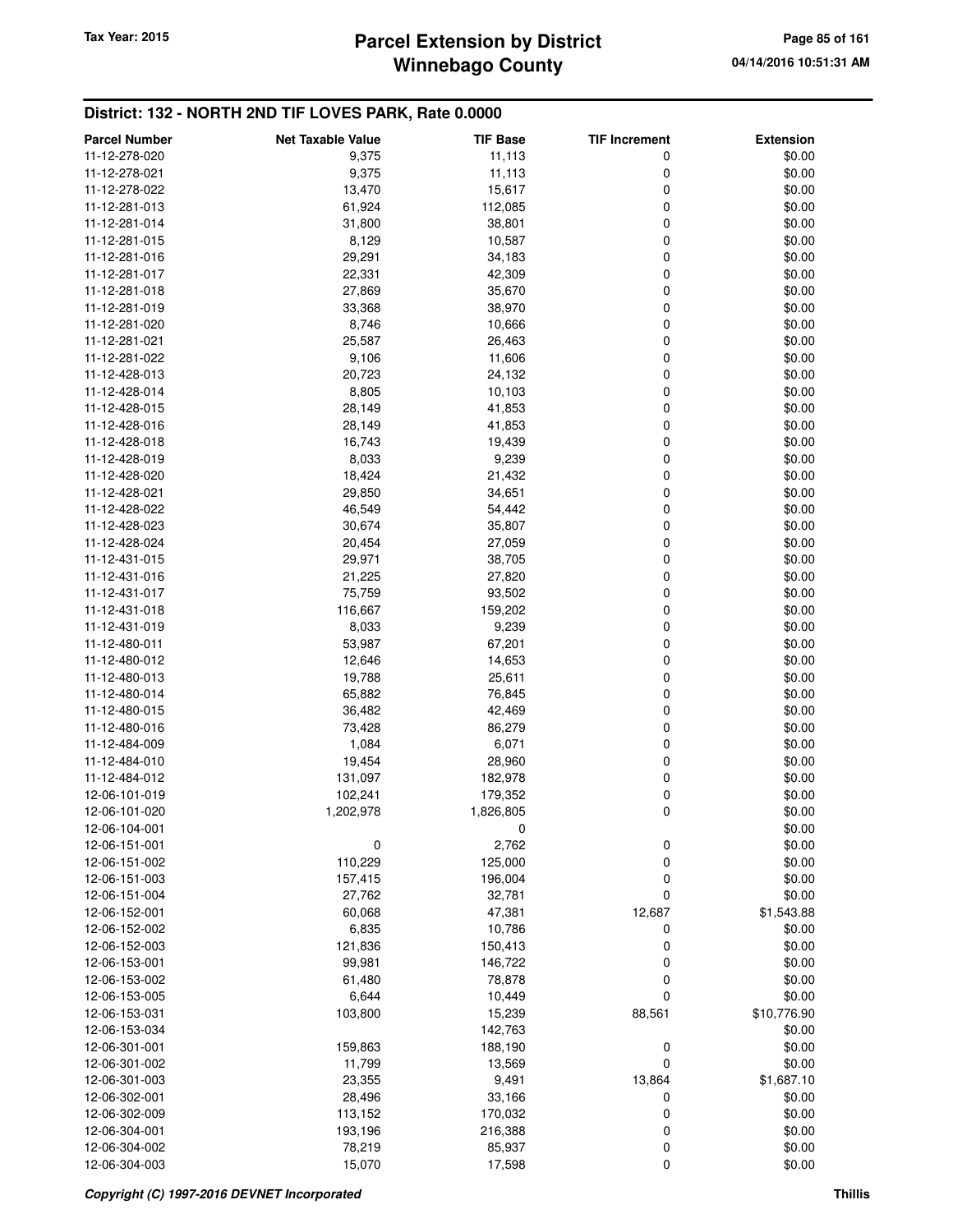## **Winnebago County** Tax Year: 2015 **Parcel Extension by District Page 86 of 161**

| <b>Parcel Number</b> | <b>Net Taxable Value</b> | <b>TIF Base</b> | <b>TIF Increment</b> | <b>Extension</b> |
|----------------------|--------------------------|-----------------|----------------------|------------------|
| 12-06-304-004        | 26,649                   | 31,175          | 0                    | \$0.00           |
| 12-06-304-005        | 20,977                   | 24,540          | 0                    | \$0.00           |
| 12-06-304-006        | 30,031                   | 35,177          | 0                    | \$0.00           |
| 12-06-304-007        | 5,762                    | 6,671           | 0                    | \$0.00           |
| 12-06-304-008        | 4,474                    | 6,671           | 0                    | \$0.00           |
| 12-06-304-009        | 4,474                    | 6,740           | 0                    | \$0.00           |
| 12-06-304-010        | 4,474                    | 6,671           | 0                    | \$0.00           |
| 12-06-304-011        | 4,474                    | 5,900           | 0                    | \$0.00           |
| 12-06-304-012        | 107,223                  | 108,029         | 0                    | \$0.00           |
| 12-06-304-017        | 117,672                  | 138,396         | 0                    | \$0.00           |
| 12-06-304-019        | 22,073                   | 13,340          | 8,733                | \$1,062.72       |
| 12-06-304-020        | 41,987                   | 49,059          | 0                    | \$0.00           |
| 12-06-305-003        | 36,938                   | 43,734          | 0                    | \$0.00           |
| 12-06-305-004        | 8,181                    | 11,041          | 0                    | \$0.00           |
| 12-06-305-012        | 138,295                  | 166,501         | 0                    | \$0.00           |
| 12-06-351-001        | 5,406                    | 8,061           | 0                    | \$0.00           |
| 12-06-351-002        | 21,685                   | 22,805          | 0                    | \$0.00           |
| 12-06-351-008        | 13,058                   | 15,448          | 0                    | \$0.00           |
| 12-06-351-010        | 47,056                   | 59,979          | $\mathbf 0$          | \$0.00           |
| 12-06-351-017        | 38,490                   | 31,686          | 6,804                | \$827.98         |
| 12-06-351-018        | 23,460                   | 22,894          | 566                  | \$68.88          |
| 12-06-351-019        | 105,902                  | 128,992         | $\mathbf 0$          | \$0.00           |
| 12-06-351-020        |                          | 0               |                      | \$0.00           |
| 12-06-351-022        | 47,270                   | 55,002          | 0                    | \$0.00           |
| 12-06-351-023        | 21,013                   | 25,539          | 0                    | \$0.00           |
| 12-06-352-001        | 47,327                   | 61,328          | 0                    | \$0.00           |
| 12-06-352-002        | 14,246                   | 16,652          | 0                    | \$0.00           |
| 12-06-352-003        | 3,616                    | 4,164           | 0                    | \$0.00           |
| 12-06-352-004        | 43,291                   | 53,902          | 0                    | \$0.00           |
| 12-06-352-005        | 19,628                   | 24,263          | 0                    | \$0.00           |
| 12-06-352-006        | 51,609                   | 62,039          | 0                    | \$0.00           |
| 12-06-352-012        | 30,048                   | 38,703          | 0                    | \$0.00           |
| 12-06-352-013        | 17,581                   | 20,824          | 0                    | \$0.00           |
| 12-06-352-014        | 19,015                   | 26,764          | 0                    | \$0.00           |
| 12-06-352-015        | 12,301                   | 8,464           | 3,837                | \$466.92         |
| 12-06-352-016        | 18,068                   | 7,057           | 11,011               | \$1,339.92       |
| 12-06-352-018        |                          | 0               |                      | \$0.00           |
| 12-06-352-025        | 0                        | 23,161          | 0                    | \$0.00           |
| 12-06-353-001        | 36,240                   | 42,265          | 0                    | \$0.00           |
| 12-06-353-002        | 29,363                   | 34,303          | 0                    | \$0.00           |
| 12-06-353-003        | 14,202                   | 14,909          | 0                    | \$0.00           |
| 12-06-353-004        | 13,293                   | 15,576          | 0                    | \$0.00           |
| 12-06-353-005        | 36,229                   | 42,176          | 0                    | \$0.00           |
| 12-06-353-006        | 17,401                   | 23,773          | $\mathbf 0$          | \$0.00           |
| 12-06-353-030        |                          | 0               |                      | \$0.00           |
| 12-06-353-031        | 10,351                   | 2,518           | 7,833                | \$953.20         |
| 12-06-353-032        | 38,454                   | 55,139          | 0                    | \$0.00           |
| 12-06-354-001        | 28,879                   | 30,721          | 0                    | \$0.00           |
| 12-06-354-004        | 14,148                   | 16,267          | 0                    | \$0.00           |
| 12-06-354-005        | 31,688                   | 42,607          | 0                    | \$0.00           |
| 12-06-354-006        |                          | $\pmb{0}$       |                      | \$0.00           |
| 12-06-354-019        | 3,445                    | 4,634           | 0                    | \$0.00           |
| 12-06-354-020        | 4,624                    | 6,240           | $\mathbf 0$          | \$0.00           |
| 12-06-354-021        | 4,624                    | 6,240           | 0                    | \$0.00           |
| 12-06-354-031        | 16,725                   | 26,286          | 0                    | \$0.00           |
| 12-07-101-001        | 15,581                   | 18,161          | 0                    | \$0.00           |
| 12-07-101-002        | 17,291                   | 22,073          | $\mathbf 0$          | \$0.00           |
| 12-07-101-003        |                          | 0               |                      | \$0.00           |
| 12-07-101-004        |                          | 0               |                      | \$0.00           |
| 12-07-101-006        | 57,804                   | 68,487          | $\boldsymbol{0}$     | \$0.00           |
| 12-07-101-007        | 0                        | 439             | $\mathbf 0$          | \$0.00           |
|                      |                          |                 |                      |                  |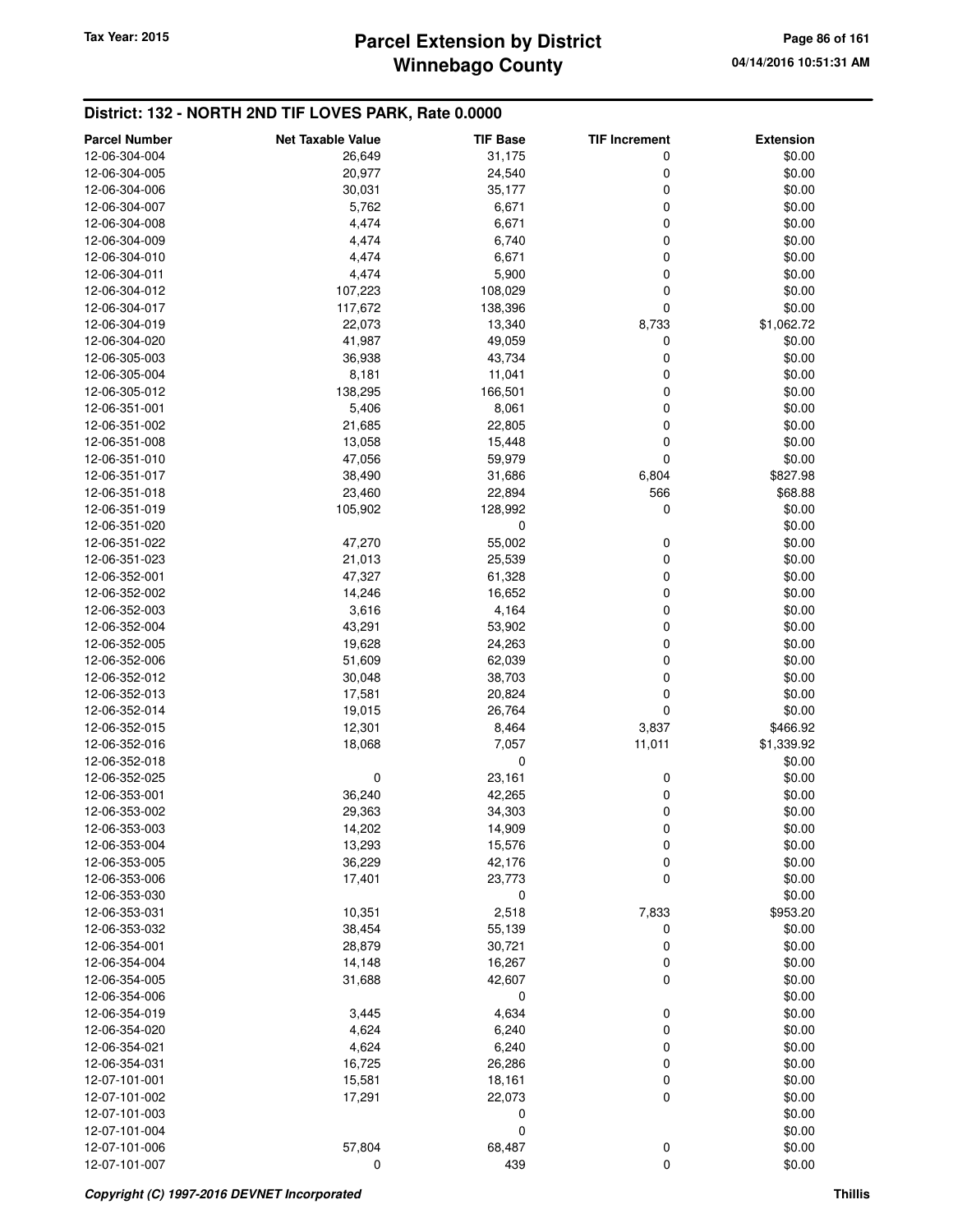| <b>Parcel Number</b>           | <b>Net Taxable Value</b> | <b>TIF Base</b>  | <b>TIF Increment</b> | <b>Extension</b> |
|--------------------------------|--------------------------|------------------|----------------------|------------------|
| 12-07-101-008                  | 691                      | 173              | 518                  | \$63.04          |
| 12-07-102-003                  | 34,729                   | 40,065           | 0                    | \$0.00           |
| 12-07-102-004                  | 14,120                   | 22,276           | 0                    | \$0.00           |
| 12-07-102-006                  |                          | 0                |                      | \$0.00           |
| 12-07-102-007                  |                          | 0                |                      | \$0.00           |
| 12-07-102-008                  | 24,394                   | 28,268           | 0                    | \$0.00           |
| 12-07-102-009                  | 3,517                    | 3,774            | 0                    | \$0.00           |
| 12-07-102-013                  | 13,666                   | 24,680           | 0                    | \$0.00           |
| 12-07-102-039                  | 24,143                   | 28,067           | 0                    | \$0.00           |
| 12-07-102-040                  | 14,498                   | 22,356           | 0                    | \$0.00           |
| 12-07-102-041                  | 24,664                   | 28,133           | 0                    | \$0.00           |
| 12-07-104-047                  | 21,571                   | 21,749           | 0                    | \$0.00           |
| 12-07-104-049                  | 256,714                  | 167,011          | 89,703               | \$10,915.88      |
| 12-07-105-001                  | 96,968                   | 120,654          | 0                    | \$0.00           |
| 12-07-105-002                  | 66,457                   | 102,582          | 0                    | \$0.00           |
| 12-07-154-001                  | 1,334,117                | 966,666          | 367,451              | \$44,714.74      |
| 12-07-177-003                  | 32,448                   | 41,692           | 0                    | \$0.00           |
| 12-07-301-001                  | 14,062                   | 17,144           | 0                    | \$0.00           |
| 12-07-301-002                  | 26,052                   | 31,652           | 0                    | \$0.00           |
| 12-07-302-001                  | 103,579                  | 196,689          | 0                    | \$0.00           |
| 12-07-303-001                  | 34,475                   | 53,808           | 0                    | \$0.00           |
| 12-07-303-002                  | 16,565                   | 19,046           | 0                    | \$0.00           |
| 12-07-303-003                  | 19,574                   | 21,216           | 0                    | \$0.00           |
| 12-07-303-004                  | 5,119                    | 6,165            | 0                    | \$0.00           |
| 12-07-303-005                  | 3,532                    | 6,165            | 0                    | \$0.00           |
| 12-07-303-006                  | 5,119                    | 6,165            | 0                    | \$0.00           |
| 12-07-303-007                  | 14,791                   | 17,961           | 0                    | \$0.00           |
| 12-07-303-008                  | 33,861                   | 64,312           | 0                    | \$0.00           |
| 12-07-303-009                  | 8,462                    | 13,628           | 0                    | \$0.00           |
| 12-07-303-010                  | 8,686                    | 12,915           | 0                    | \$0.00           |
| 12-07-303-011                  | 19,998                   | 26,590           | 0                    | \$0.00           |
| 12-07-303-012                  | 3,532                    | 5,436            | 0                    | \$0.00           |
| 12-07-303-013                  | 3,532                    | 5,436            | 0                    | \$0.00           |
| 12-07-303-014                  | 3,532                    | 5,436            | 0                    | \$0.00           |
| 12-07-303-015                  | 48,949                   | 56,968           | 0                    | \$0.00           |
| 12-07-304-001                  | 4,145                    | 4,766            | 0<br>0               | \$0.00           |
| 12-07-304-002<br>12-07-304-010 | 31,140<br>20,029         | 38,378<br>23,780 | 0                    | \$0.00<br>\$0.00 |
| 12-07-304-011                  | 42,248                   | 55,854           | 0                    | \$0.00           |
| 12-07-305-001                  | 17,183                   | 20,000           | 0                    | \$0.00           |
| 12-07-305-002                  | 19,857                   | 6,309            | 13,548               | \$1,648.64       |
| 12-07-305-006                  | 7,767                    | 8,951            | 0                    | \$0.00           |
| 12-07-305-007                  | 20,535                   | 23,934           | 0                    | \$0.00           |
| 12-07-307-001                  | 45,953                   | 53,437           | $\mathbf 0$          | \$0.00           |
| 12-07-307-006                  | 6,790                    | 7,828            | 0                    | \$0.00           |
| 12-07-307-007                  | 4,074                    | 4,453            | 0                    | \$0.00           |
| 12-07-307-008                  | 3,231                    | 3,461            | 0                    | \$0.00           |
| 12-07-308-001                  | 5,351                    | 6,489            | 0                    | \$0.00           |
| 12-07-308-002                  | 4,366                    | 6,047            | 0                    | \$0.00           |
| 12-07-308-003                  | 98,722                   | 116,586          | 0                    | \$0.00           |
| 12-07-308-004                  | 76,922                   | 99,418           | 0                    | \$0.00           |
| 12-07-308-005                  | 3,087                    | 3,858            | 0                    | \$0.00           |
| 12-07-308-006                  | 84,650                   | 100,389          | 0                    | \$0.00           |
| 12-07-326-001                  | 12,498                   | 15,461           | 0                    | \$0.00           |
| 12-07-326-002                  | 6,586                    | 8,229            | 0                    | \$0.00           |
| 12-07-326-003                  | 6,974                    | 8,713            | 0                    | \$0.00           |
| 12-07-326-004                  | 19,260                   | 23,395           | 0                    | \$0.00           |
| 12-07-326-005                  | 5,118                    | 6,395            | 0                    | \$0.00           |
| 12-07-326-006                  | 5,758                    | 28,474           | 0                    | \$0.00           |
| 12-07-326-007                  | 44,234                   | 52,203           | 0                    | \$0.00           |
| 12-07-326-010                  | 11,286                   | 13,497           | 0                    | \$0.00           |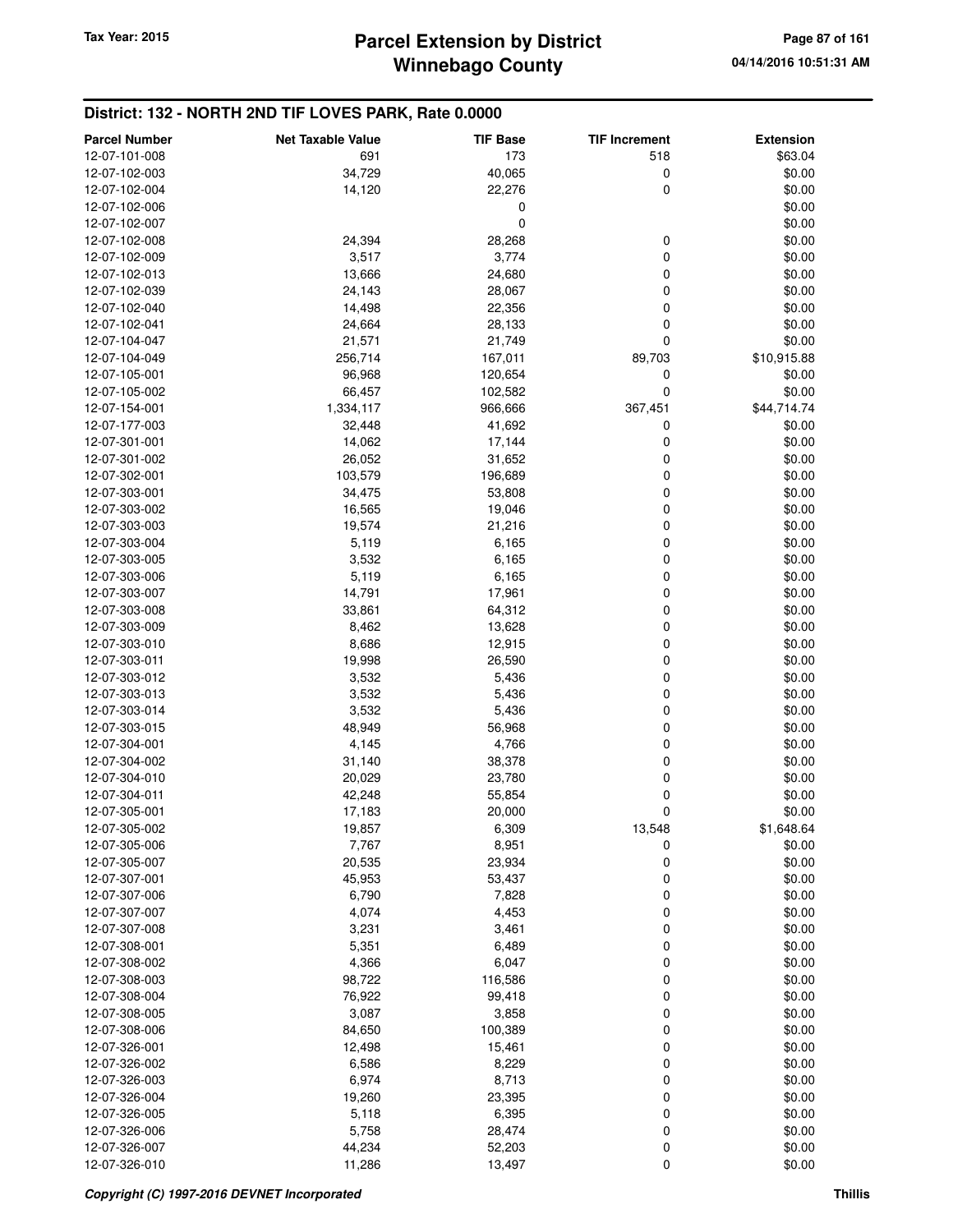#### **District: 132 - NORTH 2ND TIF LOVES PARK, Rate 0.0000**

| <b>Parcel Number</b> | <b>Net Taxable Value</b> | <b>TIF Base</b> | <b>TIF Increment</b> | <b>Extension</b> |
|----------------------|--------------------------|-----------------|----------------------|------------------|
| 12-07-326-011        | 11.216                   | 13,392          | 0                    | \$0.00           |
| 12-07-326-012        | 10.604                   | 33.914          | 0                    | \$0.00           |
| 12-07-326-013        | 10,552                   | 12,600          | 0                    | \$0.00           |
| 12-07-326-014        | 51,941                   | 75.000          | 0                    | \$0.00           |
| 12-07-351-005        | 8.824                    | 18.944          | 0                    | \$0.00           |
| 12-07-351-006        | 4.099                    | 4.713           | 0                    | \$0.00           |
| 12-07-351-007        | 126.901                  | 162.576         | 0                    | \$0.00           |
| Totals for 132       | 10,970,907               | 13,180,414      | 777.998              | \$94,673.88      |
|                      |                          |                 |                      | 274 Parcels      |

#### **District: 133 - GLOBAL TRADE TIF #2, Rate 0.0000**

| <b>Parcel Number</b> | <b>Net Taxable Value</b> | <b>TIF Base</b> | <b>TIF Increment</b> | <b>Extension</b> |
|----------------------|--------------------------|-----------------|----------------------|------------------|
| 15-03-351-011        | 512,285                  | 831,325         | 0                    | \$0.00           |
| 15-03-351-012        | 842,113                  | 1,356,782       | 0                    | \$0.00           |
| 15-03-351-013        | 97,596                   | 169,690         | 0                    | \$0.00           |
| 15-03-351-014        | 112,770                  | 143,390         | 0                    | \$0.00           |
| 15-03-352-030        | 242,959                  | 312,820         | 0                    | \$0.00           |
| 15-03-352-032        | 143,376                  | 240,881         | 0                    | \$0.00           |
| 15-03-352-033        | 107,405                  | 165,692         | 0                    | \$0.00           |
| 15-03-352-041        |                          | 0               |                      | \$0.00           |
| 15-03-352-042        | 502,857                  | 651,981         | 0                    | \$0.00           |
| 15-03-353-009        | 12,599                   | 17,275          | 0                    | \$0.00           |
| 15-03-353-017        | 1,600                    | 2,175           | 0                    | \$0.00           |
| 15-03-353-018        | 33,035                   | 19,306          | 13,729               | \$2,100.04       |
| 15-03-353-019        | 1,068                    | 1,450           | 0                    | \$0.00           |
| 15-03-353-020        | 1,344                    | 13,712          | 0                    | \$0.00           |
| 15-03-353-021        | 178,189                  | 276,732         | 0                    | \$0.00           |
| 15-03-354-001        | 11,289                   | 23,681          | 0                    | \$0.00           |
| 15-03-354-002        | 13,194                   | 29,712          | 0                    | \$0.00           |
| 15-03-377-001        | 87,114                   | 102,202         | 0                    | \$0.00           |
| 15-03-451-009        | 75,670                   | 190,460         | 0                    | \$0.00           |
| 15-04-428-008        | 657,618                  | 492,511         | 165,107              | \$25,255.26      |
| 15-04-453-005        | 3,921                    | 5,317           | 0                    | \$0.00           |
| 15-04-453-006        | 61,231                   | 73,862          | 0                    | \$0.00           |
| 15-04-453-007        | 1,513,356                | 2,128,626       | 0                    | \$0.00           |
| 15-04-476-002        | 576,293                  | 916,667         | 0                    | \$0.00           |
| 15-04-477-008        | 161,363                  | 169,955         | 0                    | \$0.00           |
| 15-04-477-009        | 23,968                   | 28,265          | 0                    | \$0.00           |
| 15-04-477-010        | 376,703                  | 440,752         | 0                    | \$0.00           |
| 15-04-477-011        | 233,419                  | 341,711         | 0                    | \$0.00           |
| 15-09-226-004        | 1,027,839                | 73,537          | 954,302              | \$145,972.90     |
| 15-09-226-005        | 0                        | 66              | 0                    | \$0.00           |
| 15-09-226-006        | 937                      | 148             | 789                  | \$120.70         |
| 15-09-426-001        | 375                      | 32,921          | 0                    | \$0.00           |
| 15-10-101-004        | 4,657                    | 6,315           | 0                    | \$0.00           |
| 15-10-101-013        | 48,083                   | 1,690,349       | 0                    | \$0.00           |
| 15-10-101-015        | 16,735                   | 31,009          | 0                    | \$0.00           |
| 15-10-101-016        | 7,787                    | 5,208           | 2,579                | \$394.50         |
| 15-10-101-018        | 438,127                  | 17,146          | 420,981              | \$64,394.52      |
| 15-10-251-001        | 2,862                    | 1,379           | 1,483                | \$226.84         |
| 15-10-301-003        | 3,340                    | 1,406           | 1,934                | \$295.84         |
| 15-10-301-004        | 12,108                   | 5,920           | 6,188                | \$946.54         |
| 15-10-326-001        | 4,953                    | 31,263          | 0                    | \$0.00           |
| 15-10-326-002        | 1,944                    | 19,525          | $\mathbf 0$          | \$0.00           |
| 15-10-326-003        | 5,219                    | 7,094           | 0                    | \$0.00           |
| 15-10-326-011        |                          | 0               |                      | \$0.00           |
| 15-10-401-009        | 23,048                   | 14,937          | 8,111                | \$1,240.68       |
| 15-10-476-002        | 13,244                   | 6,076           | 7,168                | \$1,096.44       |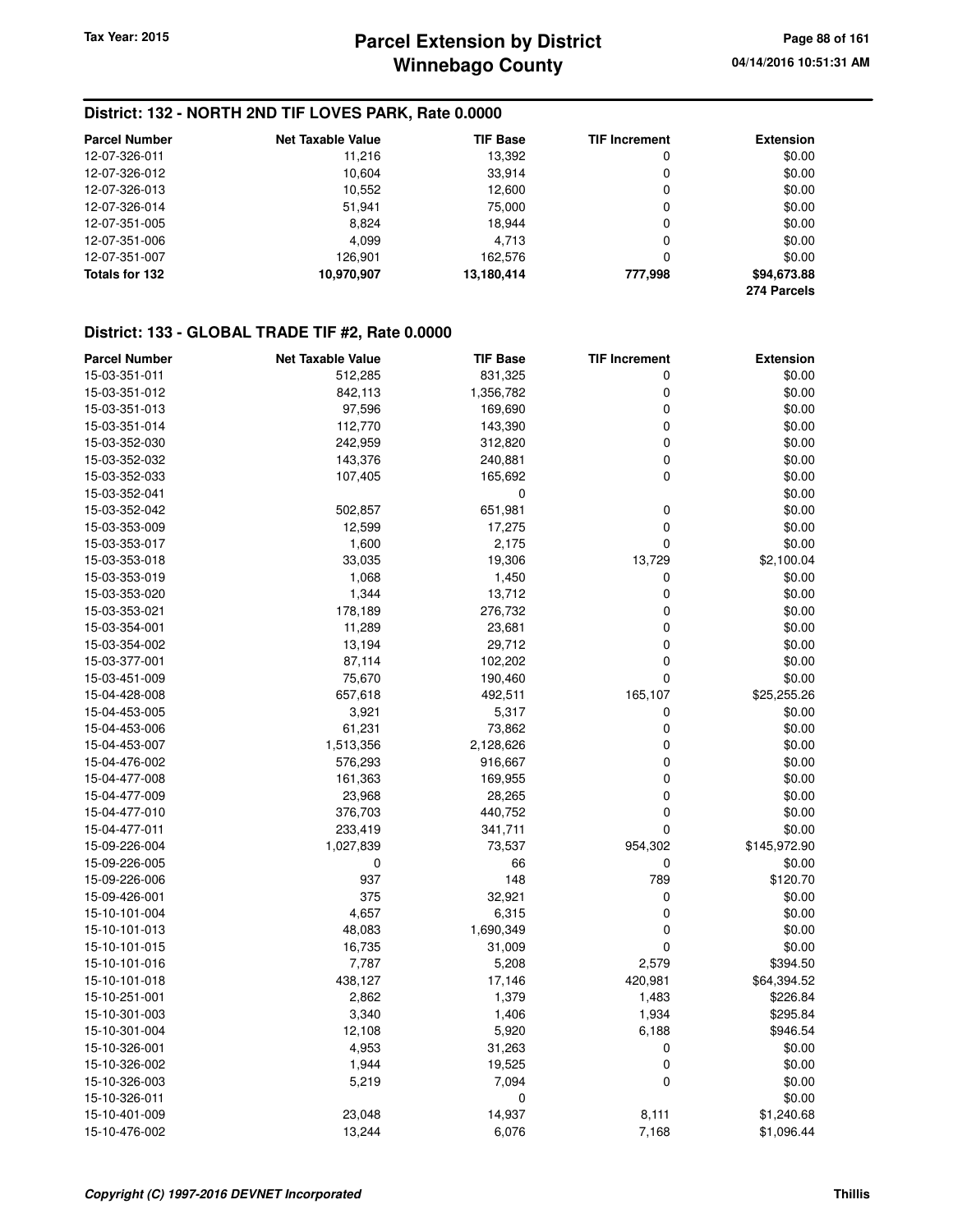## **Winnebago County Parcel Extension by District Tax Year: 2015 Page 89 of 161**

#### **District: 133 - GLOBAL TRADE TIF #2, Rate 0.0000**

| <b>Parcel Number</b> | <b>Net Taxable Value</b> | <b>TIF Base</b> | <b>TIF Increment</b> | <b>Extension</b> |
|----------------------|--------------------------|-----------------|----------------------|------------------|
| 15-15-226-001        | 380. ا                   | 187             | 1.193                | \$182.48         |
| Totals for 133       | 8.196.973                | 11.091.418      | 1.583.564            | \$242.226.74     |
|                      |                          |                 |                      | 47 Parcels       |

## **District: 134 - ASSISTED LIVING/ RIVER HOUSING TIF, Rate 0.0000**

| <b>Parcel Number</b> | <b>Net Taxable Value</b> | <b>TIF Base</b> | <b>TIF Increment</b> | <b>Extension</b> |
|----------------------|--------------------------|-----------------|----------------------|------------------|
| 15-03-126-017        | 1.181                    | 7,383           | 0                    | \$0.00           |
| 15-03-126-021        | 25,460                   | 40,802          | 0                    | \$0.00           |
| 15-03-126-022        | 26.718                   | 36.096          | 0                    | \$0.00           |
| 15-03-126-026        | 5.997                    | 8,133           | 0                    | \$0.00           |
| 15-03-126-027        | 970                      | 7,116           | 0                    | \$0.00           |
| 15-03-127-001        | 3,176                    | 14.034          | 0                    | \$0.00           |
| 15-03-127-002        | 2,893                    | 13.522          | 0                    | \$0.00           |
| Totals for 134       | 66,395                   | 127.086         | 0                    | \$0.00           |
|                      |                          |                 |                      | <b>7 Parcels</b> |

| <b>Parcel Number</b> | <b>Net Taxable Value</b> | <b>TIF Base</b> | <b>TIF Increment</b> | <b>Extension</b> |
|----------------------|--------------------------|-----------------|----------------------|------------------|
| 08-19-228-017        | 29,868                   | 35,898          | 0                    | \$0.00           |
| 08-19-228-018        | 11,512                   | 20,670          | 0                    | \$0.00           |
| 08-19-228-019        | 12,244                   | 20,802          | 0                    | \$0.00           |
| 08-19-228-020        | 36,578                   | 36,707          | 0                    | \$0.00           |
| 08-19-228-022        | 124,066                  | 5,801           | 118,265              | \$13,524.68      |
| 08-19-228-023        | 92,295                   | 110,697         | 0                    | \$0.00           |
| 08-19-277-012        | 49,322                   | 56,238          | 0                    | \$0.00           |
| 08-19-277-013        | 4,710                    | 14,066          | 0                    | \$0.00           |
| 08-19-277-014        | 17,579                   | 20,044          | 0                    | \$0.00           |
| 08-19-277-015        | 55,615                   | 33,868          | 21,747               | \$2,486.98       |
| 08-19-277-016        | 69,437                   | 78,706          | 0                    | \$0.00           |
| 08-19-326-001        | 38,455                   | 45,329          | 0                    | \$0.00           |
| 08-19-426-001        | 1,147                    | 1,308           | 0                    | \$0.00           |
| 08-19-426-002        | 1,147                    | 1,308           | 0                    | \$0.00           |
| 08-19-426-003        | 3,485                    | 3,972           | 0                    | \$0.00           |
| 08-19-426-004        | 12,946                   | 18,803          | 0                    | \$0.00           |
| 08-19-426-005        | 15,714                   | 19,757          | 0                    | \$0.00           |
| 08-19-426-006        | 3,485                    | 3,972           | 0                    | \$0.00           |
| 08-19-426-007        | 21,218                   | 24,192          | 0                    | \$0.00           |
| 08-19-426-010        | 16,667                   | 20,631          | 0                    | \$0.00           |
| 08-19-426-011        | 11,145                   | 16,628          | 0                    | \$0.00           |
| 08-19-426-013        | 15,882                   | 19,839          | 0                    | \$0.00           |
| 08-19-426-014        | 18,608                   | 30,104          | 0                    | \$0.00           |
| 08-19-426-016        | 8,653                    | 17,564          | 0                    | \$0.00           |
| 08-19-426-019        | 1,177                    | 3,972           | 0                    | \$0.00           |
| 08-19-427-001        | 752                      | 857             | $\mathbf 0$          | \$0.00           |
| 08-19-428-007        | 26,897                   | 30,668          | 0                    | \$0.00           |
| 08-19-428-008        | 66,567                   | 75,900          | 0                    | \$0.00           |
| 08-19-428-009        | 21,092                   | 17,260          | 3,832                | \$446.18         |
| 08-19-428-010        | 12,671                   | 21,531          | 0                    | \$0.00           |
| 08-19-452-015        | 22,720                   | 27,749          | 0                    | \$0.00           |
| 08-19-453-013        | 8,596                    | 17,345          | 0                    | \$0.00           |
| 08-19-453-014        | 59,637                   | 67,998          | 0                    | \$0.00           |
| 08-19-454-001        | 3,485                    | 3,972           | 0                    | \$0.00           |
| 08-19-454-002        | 26,796                   | 10,971          | 15,825               | \$1,842.58       |
| 08-19-454-003        | 21,616                   | 27,009          | 0                    | \$0.00           |
| 08-19-454-004        | 37,713                   | 38,004          | 0                    | \$0.00           |
| 08-19-454-005        | 3,496                    | 5,543           | 0                    | \$0.00           |
| 08-19-454-006        | 16,857                   | 18,450          | 0                    | \$0.00           |
| 08-19-454-007        | 15,979                   | 14,243          | 1,736                | \$202.14         |
| 08-19-454-008        | 34,313                   | 39,123          | 0                    | \$0.00           |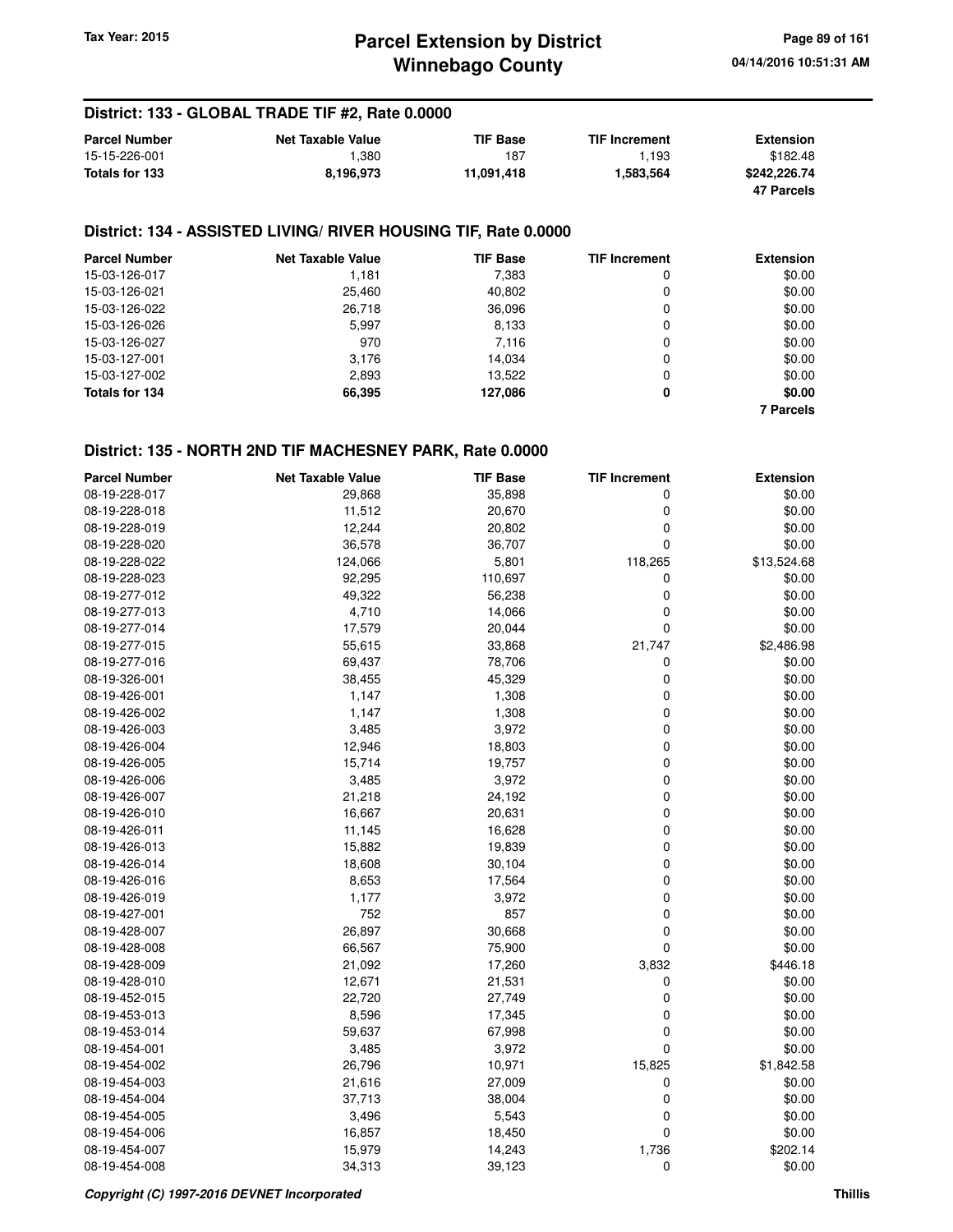| <b>Parcel Number</b> | <b>Net Taxable Value</b> | <b>TIF Base</b> | <b>TIF Increment</b> | <b>Extension</b> |
|----------------------|--------------------------|-----------------|----------------------|------------------|
| 08-19-454-009        | 64,683                   | 73,754          | 0                    | \$0.00           |
| 08-19-454-010        | 23,259                   | 26,522          | 0                    | \$0.00           |
| 08-19-454-011        | 4,000                    | 2,494           | 1,506                | \$175.36         |
| 08-19-454-012        | 2,701                    | 1,702           | 999                  | \$116.32         |
| 08-19-454-013        | 17,517                   | 19,974          | 0                    | \$0.00           |
| 08-19-454-014        | 70,705                   | 56,204          | 14,501               | \$1,688.42       |
| 08-19-478-001        | 7,844                    | 8,943           | 0                    | \$0.00           |
| 08-20-102-004        |                          | 3,348           |                      | \$0.00           |
| 08-20-102-007        | 50,646                   | 60,710          | 0                    | \$0.00           |
| 08-20-102-008        | 7,153                    | 8,150           | 0                    | \$0.00           |
| 08-20-102-009        | 14,126                   | 11,126          | 3,000                | \$343.08         |
| 08-20-103-003        |                          | 0               |                      | \$0.00           |
| 08-20-103-004        |                          | 0               |                      | \$0.00           |
| 08-20-103-005        |                          | 0               |                      | \$0.00           |
| 08-20-103-006        |                          | 0               |                      | \$0.00           |
| 08-20-151-001        | 19,548                   | 11,851          | 7,697                | \$896.20         |
| 08-20-151-002        | 139,239                  | 158,762         | 0                    | \$0.00           |
| 08-20-151-003        | 122,963                  | 140,204         | 0                    | \$0.00           |
| 08-20-151-004        | 618                      | 703             | 0                    | \$0.00           |
| 08-20-151-005        | 57,586                   | 36,333          | 21,253               | \$2,430.48       |
| 08-20-151-006        | 30,027                   | 34,237          | 0                    | \$0.00           |
| 08-30-129-018        | 79,169                   | 32,828          | 46,341               | \$5,249.18       |
| 08-30-130-006        | 64,905                   | 28,818          | 36,087               | \$4,087.68       |
| 08-30-131-001        | 35,454                   | 5,850           | 29,604               | \$3,353.34       |
| 08-30-131-002        | 106,693                  | 184,192         | 0                    | \$0.00           |
| 08-30-152-004        | 656,493                  | 940,892         | 0                    | \$0.00           |
| 08-30-152-005        | 91,363                   | 80,534          | 10,829               | \$1,226.64       |
| 08-30-152-006        | 542,178                  | 601,172         | 0                    | \$0.00           |
| 08-30-152-008        | 1,692,747                | 98,190          | 1,594,557            | \$180,620.26     |
| 08-30-152-009        | 846,260                  | 418,602         | 427,658              | \$48,442.10      |
| 08-30-153-001        | 13,862                   | 15,806          | 0                    | \$0.00           |
| 08-30-176-002        | 115,365                  | 135,843         | $\mathbf 0$          | \$0.00           |
| 08-30-176-005        | 1,087                    | 32,775          | 0                    | \$0.00           |
| 08-30-176-006        | 117,306                  | 112,891         | 4,415                | \$500.10         |
| 08-30-176-007        | 39,236                   | 18,208          | 21,028               | \$2,381.90       |
| 08-30-176-008        | 37,901                   | 18,208          | 19,693               | \$2,230.70       |
| 08-30-176-009        | 37,020                   | 18,208          | 18,812               | \$2,130.90       |
| 08-30-177-001        | 789                      | 25,492          | $\mathbf 0$          | \$0.00           |
| 08-30-177-002        | 39,508                   | 18,208          | 21,300               | \$2,412.72       |
| 08-30-177-003        | 39,374                   | 18,208          | 21,166               | \$2,397.54       |
| 08-30-177-004        | 41,260                   | 21,850          | 19,410               | \$2,198.64       |
| 08-30-177-005        | 82,918                   | 80,116          | 2,802                | \$317.40         |
| 08-30-201-005        | 31,941                   | 38,262          | 0                    | \$0.00           |
| 08-30-201-006        | 61,089                   | 10,741          | 50,348               | \$5,703.08       |
| 08-30-202-013        | 63,531                   | 42,946          | 20,585               | \$2,331.72       |
| 08-30-206-003        | 259,141                  | 295,478         | 0                    | \$0.00           |
| 08-30-251-001        |                          | 0               |                      | \$0.00           |
| 08-30-251-002        |                          | 0               |                      | \$0.00           |
| 08-30-251-003        |                          | 0               |                      | \$0.00           |
| 08-30-251-004        |                          | 0               |                      | \$0.00           |
| 08-30-251-005        |                          | 0               |                      | \$0.00           |
| 08-30-326-001        | 19,070                   | 14,717          | 4,353                | \$493.08         |
| 08-30-326-002        | 15,295                   | 21,877          | 0                    | \$0.00           |
| 08-30-326-003        | 2,282                    | 2,134           | 148                  | \$16.76          |
| 08-30-326-004        | 2,282                    | 2,134           | 148                  | \$16.76          |
| 08-30-326-005        | 4,797                    | 7,241           | 0                    | \$0.00           |
| 08-30-326-006        | 12,069                   | 18,671          | 0                    | \$0.00           |
| 08-30-326-007        | 15,394                   | 17,894          | 0                    | \$0.00           |
| 08-30-326-008        | 2,427                    | 2,325           | 102                  | \$11.56          |
| 08-30-326-009        | 11,613                   | 11,848          | 0                    | \$0.00           |
| 08-30-326-010        | 15,571                   | 16,967          | $\mathbf 0$          | \$0.00           |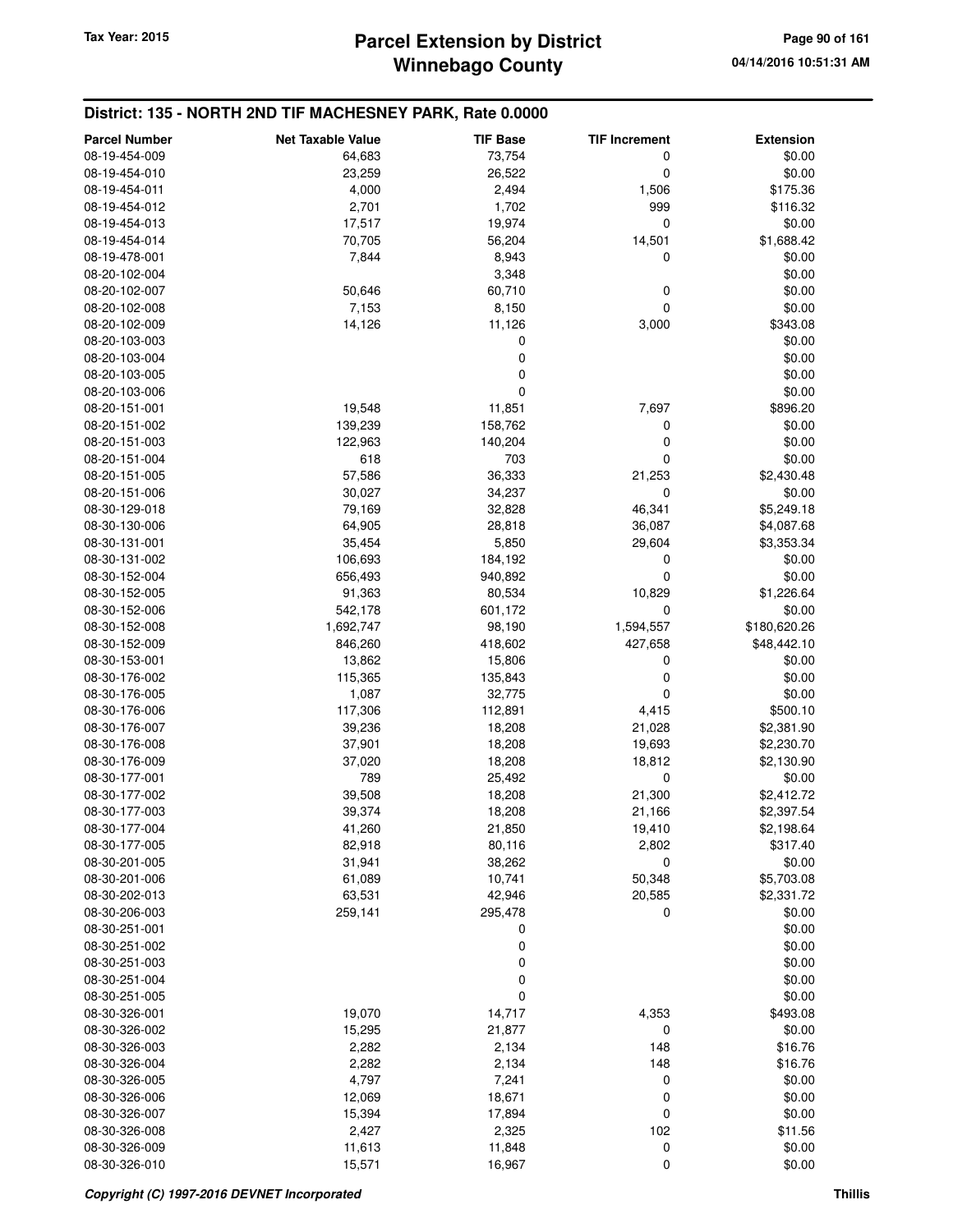## **Winnebago County** Tax Year: 2015 **Parcel Extension by District Page 91 of 161**

| <b>Parcel Number</b> | <b>Net Taxable Value</b> | <b>TIF Base</b> | <b>TIF Increment</b> | <b>Extension</b> |
|----------------------|--------------------------|-----------------|----------------------|------------------|
| 08-30-326-011        | 15,487                   | 15,964          | 0                    | \$0.00           |
| 08-30-326-012        | 7,213                    | 6,747           | 466                  | \$52.80          |
| 08-30-326-013        | 6,230                    | 3,172           | 3,058                | \$346.40         |
| 08-30-326-014        | 6,720                    | 5,249           | 1,471                | \$166.62         |
| 08-30-326-015        | 63,407                   | 72,299          | 0                    | \$0.00           |
| 08-30-327-001        | 11,109                   | 14,143          | 0                    | \$0.00           |
| 08-30-327-002        | 11,661                   | 18,243          | 0                    | \$0.00           |
| 08-30-327-003        | 7,507                    | 6,988           | 519                  | \$58.80          |
| 08-30-327-004        | 7,666                    | 10,840          | 0                    | \$0.00           |
| 08-30-327-005        | 13,165                   | 10,707          | 2,458                | \$278.44         |
| 08-30-327-006        | 8,668                    | 14,517          | 0                    | \$0.00           |
| 08-30-327-007        | 7,714                    | 10,214          | 0                    | \$0.00           |
| 08-30-327-008        | 6,938                    | 8,658           | 0                    | \$0.00           |
| 08-30-327-009        | 14,069                   | 20,764          | 0                    | \$0.00           |
| 08-30-327-010        | 12,685                   | 19,317          | 0                    | \$0.00           |
| 08-30-327-011        | 13,998                   | 9,407           | 4,591                | \$520.04         |
| 08-30-327-012        | 18,010                   | 24,893          | 0                    | \$0.00           |
| 08-30-327-013        | 2,282                    | 2,134           | 148                  | \$16.76          |
| 08-30-327-014        | 7,537                    | 10,267          | 0                    | \$0.00           |
| 08-30-327-015        | 17,785                   | 18,297          | 0                    | \$0.00           |
| 08-30-327-018        | 18,651                   | 15,274          | 3,377                | \$382.52         |
| 08-30-327-019        | 5,043                    | 16,826          | 0                    | \$0.00           |
| 08-30-327-020        | 12,057                   | 13,658          | 0                    | \$0.00           |
| 08-30-327-021        | 11,467                   | 12,565          | 0                    | \$0.00           |
| 08-30-327-022        | 17,092                   | 18,932          | 0                    | \$0.00           |
| 08-30-327-023        | 16,143                   | 17,938          | 0                    | \$0.00           |
| 08-30-327-024        | 18,218                   | 20,112          | 0                    | \$0.00           |
| 08-30-327-025        | 18,577                   | 20,635          | 0                    | \$0.00           |
| 08-30-327-026        | 22,713                   | 24,819          | 0                    | \$0.00           |
| 08-30-327-027        | 5,490                    | 12,017          | 0                    | \$0.00           |
| 08-30-327-028        | 20,985                   | 27,669          | 0                    | \$0.00           |
| 08-30-327-031        | 4,911                    | 4,594           | 317                  | \$35.92          |
| 08-30-327-032        | 18,731                   | 19,070          | 0                    | \$0.00           |
| 08-30-327-033        |                          | 0               |                      | \$0.00           |
| 08-30-327-034        | 12,763                   | 14,552          | 0                    | \$0.00           |
| 08-30-327-035        | 24,231                   | 25,388          | 0                    | \$0.00           |
| 08-30-328-001        | 10,052                   | 16,761          | 0                    | \$0.00           |
| 08-30-328-002        | 21,569                   | 24,654          | 0                    | \$0.00           |
| 08-30-328-003        | 20,297                   | 27,526          | 0                    | \$0.00           |
| 08-30-328-004        | 2,282                    | 2,134           | 148                  | \$16.76          |
| 08-30-328-005        | 2,282                    | 2,134           | 148                  | \$16.76          |
| 08-30-328-006        | 11,291                   | 20,188          | 0                    | \$0.00           |
| 08-30-328-007        | 2,282                    | 2,134           | 148                  | \$16.76          |
| 08-30-328-008        | 16,348                   | 23,336          | 0                    | \$0.00           |
| 08-30-328-009        | 17,669                   | 24,534          | 0                    | \$0.00           |
| 08-30-328-010        | 16,546                   | 20,157          | 0                    | \$0.00           |
| 08-30-328-011        | 20,861                   | 23,003          | 0                    | \$0.00           |
| 08-30-328-013        | 25,373                   | 34,511          | 0                    | \$0.00           |
| 08-30-328-014        | 5,239                    | 4,409           | 830                  | \$94.02          |
| 08-30-328-015        | 11,591                   | 14,091          | 0                    | \$0.00           |
| 08-30-328-016        | 13,727                   | 14,121          | 0                    | \$0.00           |
| 08-30-328-017        | 14,486                   | 3,340           | 11,146               | \$1,262.54       |
| 08-30-328-018        | 10,000                   | 18,423          | 0                    | \$0.00           |
| 08-30-328-019        | 21,596                   | 17,365          | 4,231                | \$479.26         |
| 08-30-328-020        | 2,282                    | 2,134           | 148                  | \$16.76          |
| 08-30-328-021        | 19,747                   | 21,189          | 0                    | \$0.00           |
| 08-30-328-022        | 1,585                    | 11,229          | 0                    | \$0.00           |
| 08-30-328-023        | 11,707                   | 13,195          | 0                    | \$0.00           |
| 08-30-328-025        | 16,216                   | 18,489          | $\mathbf 0$          | \$0.00           |
| 08-30-328-026        | 5,761                    | 5,468           | 293                  | \$33.20          |
| 08-30-328-027        | 13,684                   | 15,604          | 0                    | \$0.00           |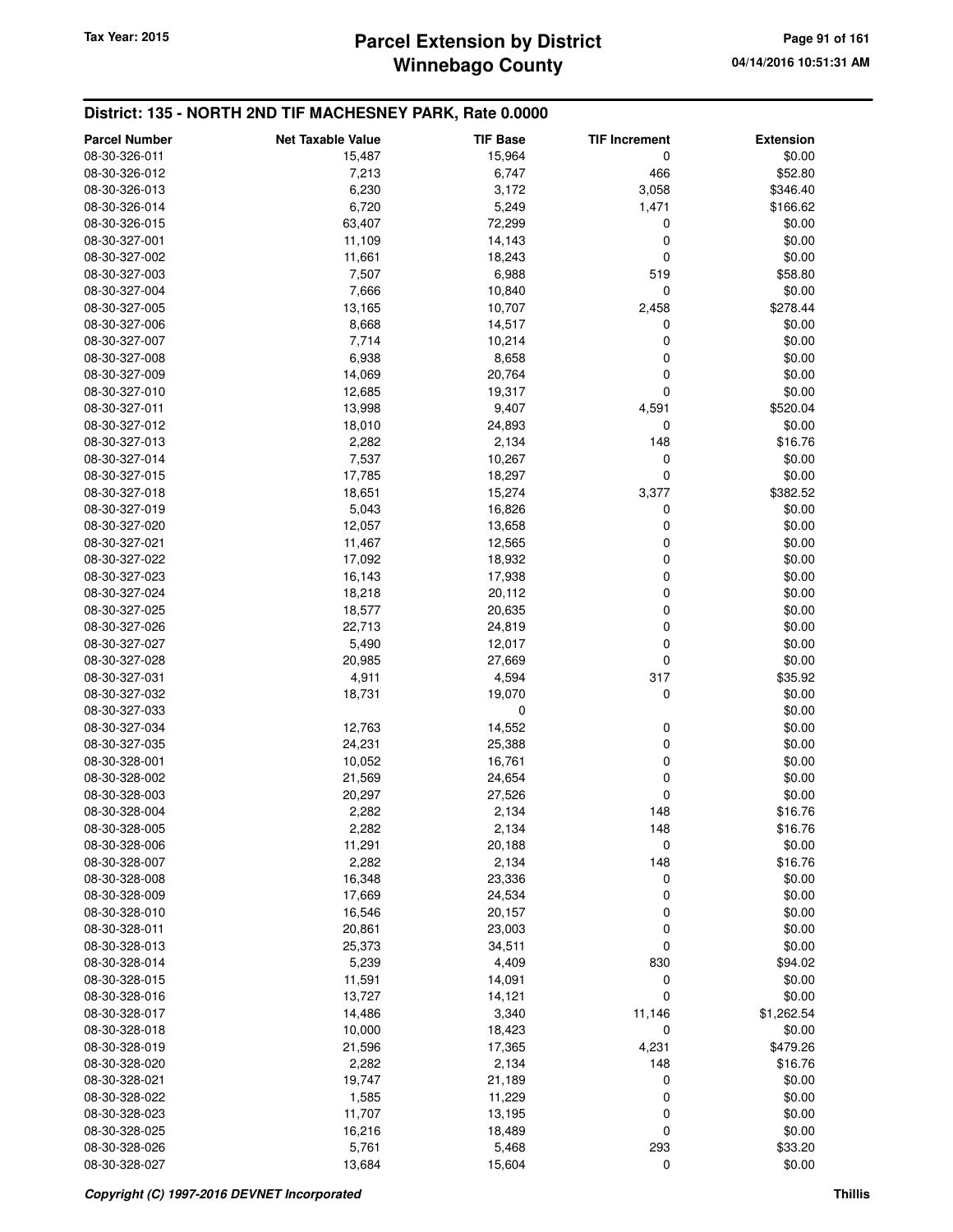## **Winnebago County Parcel Extension by District Tax Year: 2015 Page 92 of 161**

| <b>Parcel Number</b><br><b>Net Taxable Value</b><br><b>TIF Base</b><br>24,754<br>08-30-328-028<br>24,287<br>0<br>08-30-328-029<br>18,695<br>19,065<br>0 | <b>Extension</b><br>\$0.00<br>\$0.00<br>\$0.00 |
|---------------------------------------------------------------------------------------------------------------------------------------------------------|------------------------------------------------|
|                                                                                                                                                         |                                                |
|                                                                                                                                                         |                                                |
| 0<br>08-30-328-030<br>21,769<br>26,666                                                                                                                  |                                                |
| 30,966<br>36,291<br>0<br>08-30-328-031                                                                                                                  | \$0.00                                         |
| 21,277<br>0<br>08-30-328-032<br>14,368                                                                                                                  | \$0.00                                         |
| 0<br>08-30-329-001<br>21,364<br>22,122                                                                                                                  | \$0.00                                         |
| 08-30-329-002<br>22,036<br>17,825<br>4,211                                                                                                              | \$477.00                                       |
| 12,001<br>12,541<br>08-30-329-003<br>0                                                                                                                  | \$0.00                                         |
| 13,402<br>0<br>08-30-329-004<br>14,758                                                                                                                  | \$0.00                                         |
| 15,601<br>14,779<br>822<br>08-30-329-005                                                                                                                | \$93.12                                        |
| 0<br>08-30-329-006<br>5,883<br>16,148                                                                                                                   | \$0.00                                         |
| 19,609<br>08-30-329-007<br>20,284<br>0                                                                                                                  | \$0.00                                         |
| 14,831<br>21,798<br>0<br>08-30-329-008                                                                                                                  | \$0.00                                         |
| 2,282<br>2,134<br>148<br>08-30-329-009                                                                                                                  | \$16.76                                        |
| 21,749<br>0<br>08-30-329-010<br>28,810                                                                                                                  | \$0.00                                         |
| 08-30-329-012<br>23,428<br>22,056<br>1,372                                                                                                              | \$155.42                                       |
| 08-30-329-013<br>2,282<br>2,134<br>148                                                                                                                  | \$16.76                                        |
| 19,565<br>15,238<br>4,327<br>08-30-329-016                                                                                                              | \$490.14                                       |
| 12,812<br>0<br>08-30-329-017<br>14,449                                                                                                                  | \$0.00                                         |
| 26,392<br>0<br>08-30-329-019<br>27,524                                                                                                                  | \$0.00                                         |
| 08-30-329-022<br>53,063<br>64,843<br>0                                                                                                                  | \$0.00                                         |
| 13,908<br>08-30-329-028<br>22,570<br>0                                                                                                                  | \$0.00                                         |
| 0<br>38,786<br>44,225<br>08-30-329-029                                                                                                                  | \$0.00                                         |
| 20,574<br>8,628<br>11,946<br>08-30-329-030                                                                                                              | \$1,353.16                                     |
| 35,494<br>08-30-329-031<br>40,472<br>0                                                                                                                  | \$0.00                                         |
| 08-30-329-032<br>45,588<br>0<br>51,981                                                                                                                  | \$0.00                                         |
| 08-30-329-033<br>7,121<br>5,561<br>1,560                                                                                                                | \$176.72                                       |
| 1,141<br>1,067<br>74<br>08-30-329-034                                                                                                                   | \$8.38                                         |
| 16,927<br>22,660<br>0<br>08-30-329-036                                                                                                                  | \$0.00                                         |
| 23,564<br>30,706<br>0<br>08-30-357-001                                                                                                                  | \$0.00                                         |
| 08-30-357-002<br>17,029<br>12,589<br>4,440                                                                                                              | \$502.94                                       |
| 2,237<br>168<br>08-30-357-003<br>2,069                                                                                                                  | \$19.04                                        |
| 38,594<br>15,579<br>23,015<br>08-30-357-004                                                                                                             | \$2,606.98                                     |
| 08-30-357-007<br>33,200<br>31,839<br>1,361                                                                                                              | \$154.16                                       |
| 08-30-357-008<br>9,289<br>19,372<br>0                                                                                                                   | \$0.00                                         |
| 08-30-357-009<br>2,211<br>142<br>2,069                                                                                                                  | \$16.08                                        |
| 08-30-357-010<br>15,050<br>15,516<br>0                                                                                                                  | \$0.00                                         |
| 2,211<br>142<br>08-30-357-011<br>2,069                                                                                                                  | \$16.08                                        |
| 08-30-357-012<br>20,220<br>0<br>21,967                                                                                                                  | \$0.00                                         |
| 142<br>08-30-357-013<br>2,211<br>2,069                                                                                                                  | \$16.08                                        |
| 20,712<br>08-30-357-014<br>19,232<br>0                                                                                                                  | \$0.00                                         |
| 08-30-357-015<br>25,922<br>28,188<br>0                                                                                                                  | \$0.00                                         |
| 0<br>08-30-357-016<br>12,369<br>13,597                                                                                                                  | \$0.00                                         |
| 21,584<br>4,223<br>08-30-358-001<br>17,361                                                                                                              | \$478.36                                       |
| 4,950<br>08-30-358-002<br>18,052<br>13,102                                                                                                              | \$560.70                                       |
| 08-30-358-003<br>2,211<br>2,069<br>142                                                                                                                  | \$16.08                                        |
| 12,831<br>08-30-358-004<br>14,480<br>0                                                                                                                  | \$0.00                                         |
| 7,333<br>15,746<br>0<br>08-30-358-005                                                                                                                   | \$0.00                                         |
| 18,842<br>20,775<br>08-30-358-006<br>0                                                                                                                  | \$0.00                                         |
| 0<br>08-30-358-007<br>16,918<br>17,474                                                                                                                  | \$0.00                                         |
| 08-30-358-008<br>13,085<br>14,745<br>0                                                                                                                  | \$0.00                                         |
| 08-30-358-011<br>11,639<br>15,974<br>0                                                                                                                  | \$0.00                                         |
| 5,797<br>8,297<br>0<br>08-30-358-012                                                                                                                    | \$0.00                                         |
| 19,224<br>14,259<br>08-30-358-013<br>4,965                                                                                                              | \$562.40                                       |
| 08-30-358-014<br>16,037<br>16,552<br>0                                                                                                                  | \$0.00                                         |
| 08-30-358-015<br>22,624<br>27,932<br>0                                                                                                                  | \$0.00                                         |
| 08-30-358-016<br>16,002<br>17,120<br>0                                                                                                                  | \$0.00                                         |
| 10,790<br>0<br>08-30-358-017<br>13,677                                                                                                                  | \$0.00                                         |
| 20,599<br>1,633<br>08-30-358-018<br>18,966                                                                                                              | \$184.98                                       |
| 0<br>08-30-358-019<br>2,960<br>4,971                                                                                                                    | \$0.00                                         |
| 17,737<br>0<br>08-30-358-020<br>18,348                                                                                                                  | \$0.00                                         |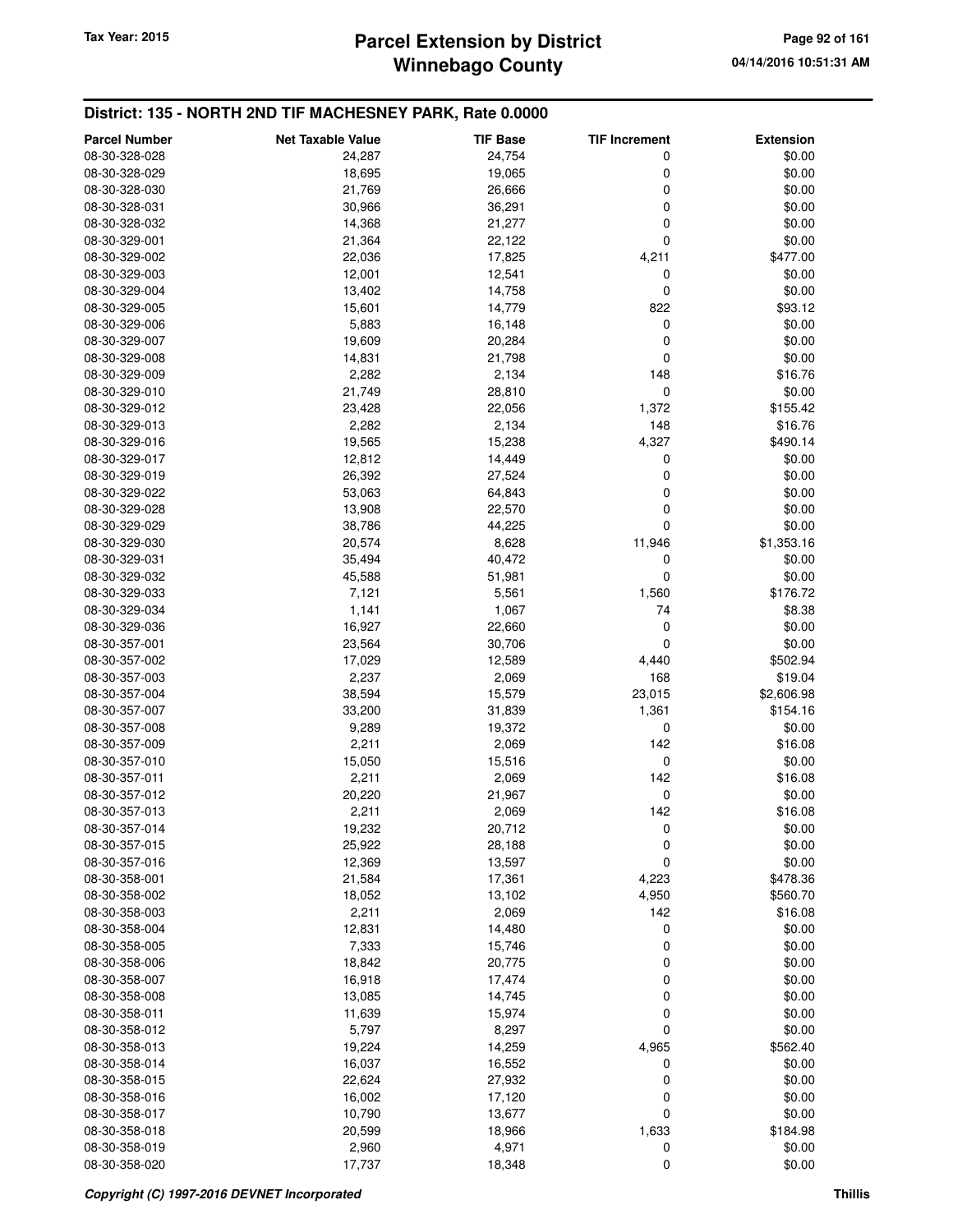#### **District: 135 - NORTH 2ND TIF MACHESNEY PARK, Rate 0.0000**

| <b>Parcel Number</b> | <b>Net Taxable Value</b> | <b>TIF Base</b> | <b>TIF Increment</b> | <b>Extension</b>            |
|----------------------|--------------------------|-----------------|----------------------|-----------------------------|
| 08-30-359-001        | 18,708                   | 19,348          | 0                    | \$0.00                      |
| 08-30-359-002        | 16,946                   | 11,897          | 5,049                | \$571.92                    |
| 08-30-359-003        | 20,957                   | 19,267          | 1,690                | \$191.44                    |
| 08-30-359-004        | 13,283                   | 19,950          | 0                    | \$0.00                      |
| 08-30-359-005        | 11,111                   | 12,676          | 0                    | \$0.00                      |
| 08-30-359-006        | 14,749                   | 16,487          | 0                    | \$0.00                      |
| 08-30-359-007        | 2,211                    | 2,069           | 142                  | \$16.08                     |
| 08-30-359-008        | 24,541                   | 15,953          | 8,588                | \$972.80                    |
| 08-30-359-009        | 12,353                   | 18,299          | 0                    | \$0.00                      |
| 08-30-359-010        | 22,200                   | 23,006          | 0                    | \$0.00                      |
| 08-30-359-011        | 17,606                   | 17,902          | 0                    | \$0.00                      |
| 08-30-359-012        | 15,504                   | 20,830          | 0                    | \$0.00                      |
| 08-30-359-013        | 16,519                   | 12,172          | 4,347                | \$492.40                    |
| 08-30-359-014        | 17,616                   | 13,105          | 4,511                | \$510.98                    |
| 08-30-359-015        | 16,018                   | 16,533          | 0                    | \$0.00                      |
| 08-30-359-016        | 17,464                   | 24,329          | 0                    | \$0.00                      |
| 08-30-360-001        | 2,542                    | 15,889          | 0                    | \$0.00                      |
| 08-30-360-002        | 23,858                   | 19,743          | 4,115                | \$466.12                    |
| 08-30-360-003        | 14,198                   | 18,336          | 0                    | \$0.00                      |
| 08-30-360-004        | 9,661                    | 14,096          | 0                    | \$0.00                      |
| 08-30-360-005        | 16,502                   | 17,241          | 0                    | \$0.00                      |
| 08-30-360-006        | 11,685                   | 13,279          | 0                    | \$0.00                      |
| 08-30-360-007        | 14,214                   | 15,453          | 0                    | \$0.00                      |
| 08-30-360-008        | 13,103                   | 14,761          | 0                    | \$0.00                      |
| 08-30-376-001        | 26,820                   | 27,821          | 0                    | \$0.00                      |
| 08-30-376-002        | 12,666                   | 19,153          | 0                    | \$0.00                      |
| 08-30-376-003        | 15,429                   | 17,174          | 0                    | \$0.00                      |
| 08-30-376-004        | 22,935                   | 23,753          | 0                    | \$0.00                      |
| 08-30-376-005        | 18,896                   | 18,510          | 386                  | \$43.72                     |
| 08-30-376-006        | 17,811                   | 20,757          | 0                    | \$0.00                      |
| 08-30-376-007        | 23,255                   | 29,845          | 0                    | \$0.00                      |
| 08-30-376-008        | 23,549                   | 25,583          | 0                    | \$0.00                      |
| 08-30-376-009        | 16,910                   | 18,725          | 0                    | \$0.00                      |
| 08-30-376-010        | 17,343                   | 27,861          | 0                    | \$0.00                      |
| 08-30-376-011        | 12,814                   | 21,158          | 0                    | \$0.00                      |
| 08-30-376-012        | 17,083                   | 18,091          | 0                    | \$0.00                      |
| 08-30-376-013        | 18,126                   | 19,423          | 0                    | \$0.00                      |
| 08-30-376-014        | 12,252                   | 18,497          | 0                    | \$0.00                      |
| 08-30-376-015        | 25,587                   | 21,529          | 4,058                | \$459.66                    |
| 08-30-376-016        | 7,775                    | 6,874           | 901                  | \$102.06                    |
| 08-30-376-017        | 53,179                   | 60,636          | 0                    | \$0.00                      |
| 08-30-376-018        | 26,565                   | 30,290          | 0                    | \$0.00                      |
| 08-30-376-019        | 12,555                   | 13,230          | 0                    | \$0.00                      |
| 08-30-376-020        | 153,308                  | 162,112         | 0                    | \$0.00                      |
| 08-30-377-001        | 4,234                    | 5,077           | $\mathbf 0$          | \$0.00                      |
| 08-30-377-002        | 4,345                    | 5,077           | 0                    | \$0.00                      |
| 08-30-377-003        | 4,362                    | 5,077           | $\mathbf 0$          | \$0.00                      |
| 08-30-377-014        | 21,337                   | 25,285          | 0                    | \$0.00                      |
| 08-30-377-016        | 198,424                  | 235,823         | 0                    | \$0.00                      |
| 08-30-378-005        | 279,468                  | 318,657         | 0                    | \$0.00                      |
| 08-30-378-006        | 42,827                   | 36,634          | 6,193                | \$701.50                    |
| 08-30-378-009        | 36,067                   | 41,124          | 0                    | \$0.00                      |
| 08-30-378-012        | 210,969                  | 195,538         | 15,431               | \$1,747.92                  |
| Totals for 135       | 10,437,511               | 9,084,424       | 2,718,586            | \$308,266.78<br>277 Parcels |

#### **District: 137 - MAIN & WHITMAN TIF, Rate 0.0000**

| <b>Parcel Number</b> | <b>Net Taxable Value</b> | <b>TIF Base</b> | <b>TIF Increment</b> | <b>Extension</b> |
|----------------------|--------------------------|-----------------|----------------------|------------------|
| 11-23-179-001        | 52.988                   | 88,351          |                      | \$0.00           |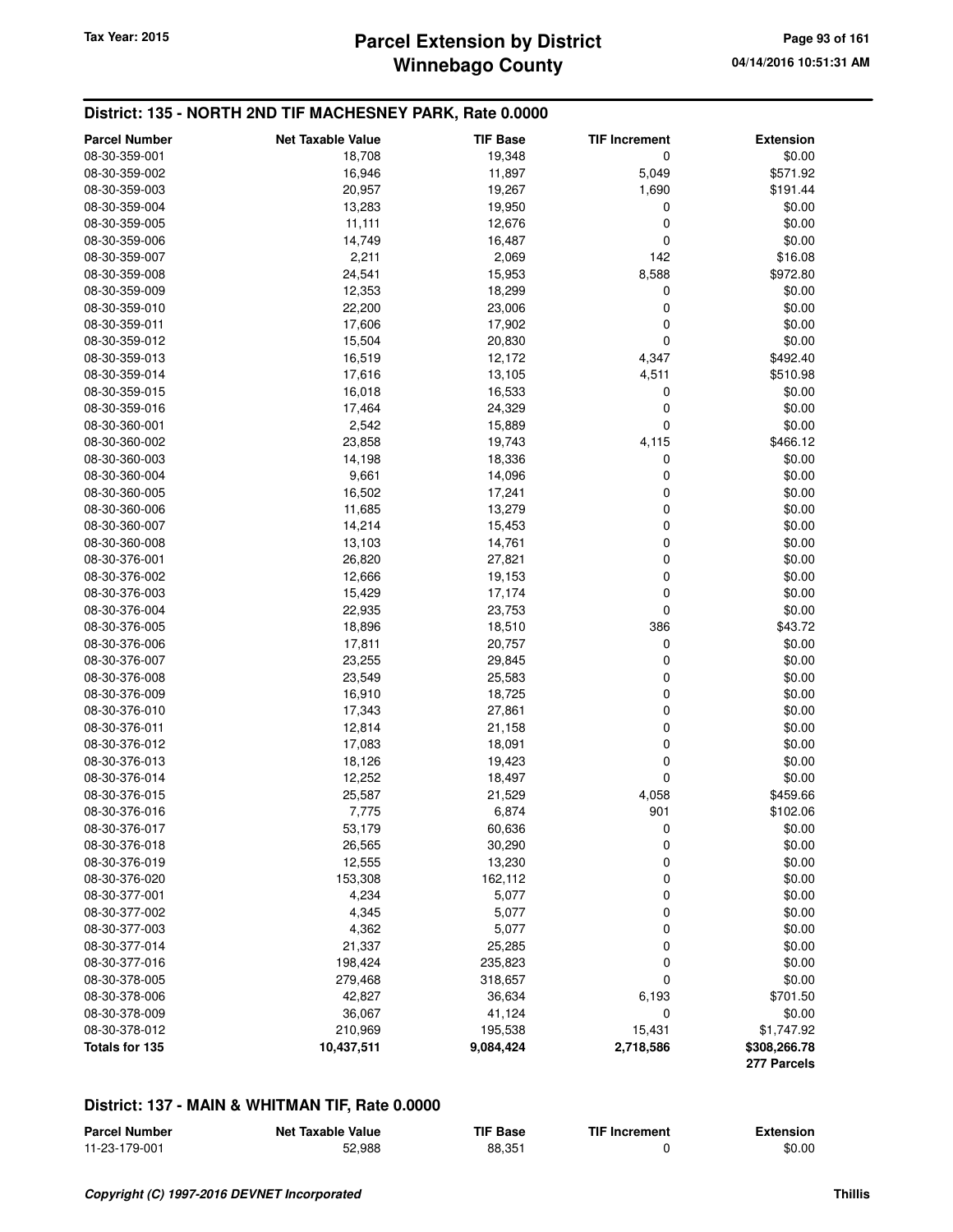#### **District: 137 - MAIN & WHITMAN TIF, Rate 0.0000**

| <b>Parcel Number</b> | <b>Net Taxable Value</b> | <b>TIF Base</b> | <b>TIF Increment</b> | <b>Extension</b> |
|----------------------|--------------------------|-----------------|----------------------|------------------|
| 11-23-206-011        | 1.756.491                | 845.661         | 910.830              | \$139,323,30     |
| Totals for 137       | . 809.479.،              | 934.012         | 910.830              | \$139,323.30     |
|                      |                          |                 |                      | 2 Parcels        |

| <b>Parcel Number</b>           | <b>Net Taxable Value</b> | <b>TIF Base</b>  | <b>TIF Increment</b> | <b>Extension</b> |
|--------------------------------|--------------------------|------------------|----------------------|------------------|
| 11-25-155-001                  | 5,687                    | 11,285           | 0                    | \$0.00           |
| 11-25-155-002                  | 7,054                    | 20,604           | 0                    | \$0.00           |
| 11-25-155-003                  | 4,475                    | 1,639            | 2,836                | \$433.80         |
| 11-25-155-004                  | 3,334                    | 16,559           | 0                    | \$0.00           |
| 11-25-155-005                  | 3,603                    | 11,102           | 0                    | \$0.00           |
| 11-25-155-006                  | 6,845                    | 15,312           | 0                    | \$0.00           |
| 11-25-155-007                  | 7,670                    | 14,333           | 0                    | \$0.00           |
| 11-25-155-008                  | 2,844                    | 12,801           | 0                    | \$0.00           |
| 11-25-155-009                  | 8,676                    | 17,607           | 0                    | \$0.00           |
| 11-25-155-010                  | 7,670                    | 10,188           | 0                    | \$0.00           |
| 11-25-155-011                  | 1,424                    | 1,927            | 0                    | \$0.00           |
| 11-25-155-012                  | 2,948                    | 7,066            | 0                    | \$0.00           |
| 11-25-155-013                  | 1,391                    | 19,947           | 0                    | \$0.00           |
| 11-25-155-014                  | 11,701                   | 11,535           | 166                  | \$25.40          |
| 11-25-155-015                  | 9,192                    | 16,158           | 0                    | \$0.00           |
| 11-25-155-016                  | 8,158                    | 15,356           | 0                    | \$0.00           |
| 11-25-155-017                  | 9,321                    | 21,147           | 0                    | \$0.00           |
| 11-25-155-018                  | 10,028                   | 20,523           | 0                    | \$0.00           |
| 11-25-155-019                  | 6,798                    | 13,041           | 0                    | \$0.00           |
| 11-25-155-020                  | 8,826                    | 14,875           | 0                    | \$0.00           |
| 11-25-155-021                  | 35,497                   | 71,980           | 0                    | \$0.00           |
| 11-25-155-022                  | 8,425                    | 18,333           | 0                    | \$0.00           |
| 11-25-155-023                  | 11,850                   | 19,557           | 0                    | \$0.00           |
| 11-25-155-024                  | 7,437                    | 18,368           | 0                    | \$0.00           |
| 11-25-155-025                  | 1,129                    | 1,654            | 0                    | \$0.00           |
| 11-25-155-026                  | 5,172                    | 11,703           | 0                    | \$0.00           |
| 11-25-155-027                  | 10,926                   | 21,597           | 0                    | \$0.00           |
| 11-25-155-028                  | 14,630                   | 23,184           | 0                    | \$0.00           |
| 11-25-155-029                  | 7,697                    | 12,227           | 0                    | \$0.00           |
| 11-25-155-030                  | 10,169                   | 17,876           | 0                    | \$0.00           |
| 11-25-155-031                  | 14,905                   | 26,500           | 0                    | \$0.00           |
| 11-25-155-032                  | 7,322                    | 12,347           | 0                    | \$0.00           |
| 11-25-155-033                  | 8,715                    | 15,130           | 0                    | \$0.00           |
| 11-25-156-001                  | 6,647                    | 13,890           | 0                    | \$0.00           |
| 11-25-156-002                  | 7,740                    | 19,360           | 0                    | \$0.00           |
| 11-25-156-003                  | 11,691                   | 19,158           | 0                    | \$0.00           |
| 11-25-156-004                  | 24,296                   | 34,310           | 0                    | \$0.00           |
| 11-25-156-005                  | 9,556                    | 18,821           | 0                    | \$0.00           |
| 11-25-156-006                  | 9,064                    | 21,037           | 0                    | \$0.00           |
| 11-25-156-007                  | 1,334                    | 4,790            | 0                    | \$0.00           |
| 11-25-156-008                  | 5,253                    | 8,333            | 0                    | \$0.00           |
| 11-25-156-009                  | 20,707                   | 26,228           | 0                    | \$0.00           |
| 11-25-156-010                  |                          |                  |                      | \$0.00           |
|                                | 10,720                   | 18,875           | 0<br>0               |                  |
| 11-25-156-011<br>11-25-156-012 | 8,916                    | 15,221           |                      | \$0.00           |
|                                | 13,946                   | 25,543           | 0<br>0               | \$0.00           |
| 11-25-156-013<br>11-25-156-014 | 3,931                    | 22,094<br>15,088 | 0                    | \$0.00           |
|                                | 7,332                    |                  |                      | \$0.00           |
| 11-25-156-015                  | 11,583                   | 23,048           | 0                    | \$0.00           |
| 11-25-156-016                  |                          | 17,814           |                      | \$0.00           |
| 11-25-156-017                  | 7,844                    | 12,863           | 0                    | \$0.00           |
| 11-25-156-018                  | 4,939                    | 9,686            | 0                    | \$0.00           |
| 11-25-156-019                  | 4,614                    | 9,104            | 0                    | \$0.00           |
| 11-25-156-020                  | 6,484                    | 24,102           | 0                    | \$0.00           |
| 11-25-156-021                  | 9,258                    | 10,407           | 0                    | \$0.00           |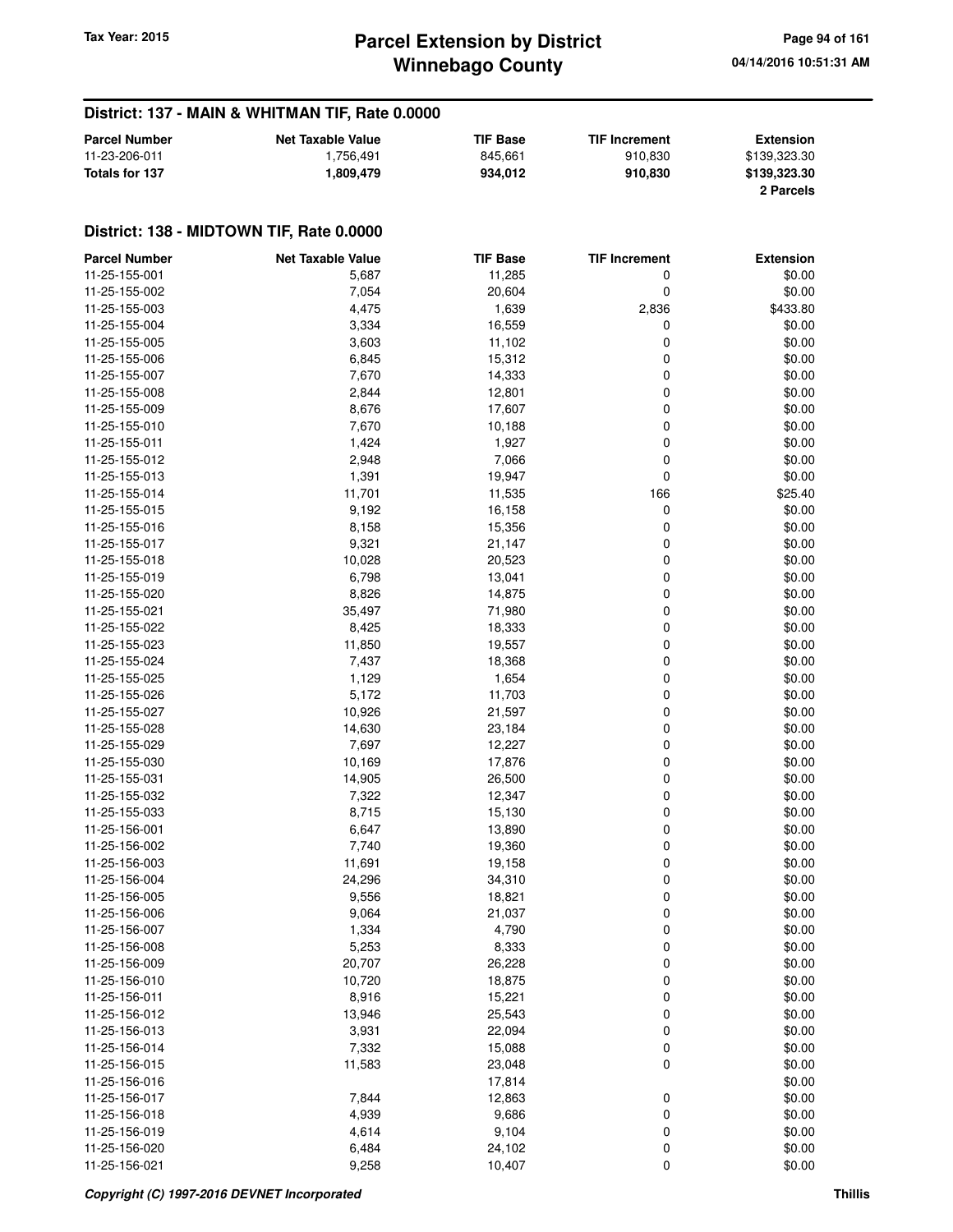# **Winnebago County** Tax Year: 2015 **Parcel Extension by District Page 95 of 161**

| <b>Parcel Number</b> | <b>Net Taxable Value</b> | <b>TIF Base</b> | <b>TIF Increment</b> | <b>Extension</b> |
|----------------------|--------------------------|-----------------|----------------------|------------------|
| 11-25-156-022        | 1,903                    | 3,225           | 0                    | \$0.00           |
| 11-25-156-023        |                          | 34,147          |                      | \$0.00           |
| 11-25-157-001        |                          | 11,801          |                      | \$0.00           |
| 11-25-157-002        |                          | 8,175           |                      | \$0.00           |
| 11-25-157-003        |                          | 18,353          |                      | \$0.00           |
| 11-25-157-004        |                          | 19,525          |                      | \$0.00           |
| 11-25-157-005        |                          | 16,865          |                      | \$0.00           |
| 11-25-157-006        |                          | 13,756          |                      | \$0.00           |
| 11-25-157-007        |                          | 12,382          |                      | \$0.00           |
| 11-25-157-008        |                          | 4,081           |                      | \$0.00           |
| 11-25-157-009        |                          | 20,822          |                      | \$0.00           |
| 11-25-157-010        |                          | 11,272          |                      | \$0.00           |
| 11-25-157-011        |                          | 13,683          |                      | \$0.00           |
| 11-25-157-012        |                          | 16,307          |                      | \$0.00           |
| 11-25-157-013        |                          | 11,946          |                      | \$0.00           |
| 11-25-158-001        |                          | 13,303          |                      | \$0.00           |
| 11-25-158-002        |                          | 13,119          |                      | \$0.00           |
| 11-25-158-003        |                          | 19,246          |                      | \$0.00           |
| 11-25-158-004        |                          | 19,992          |                      | \$0.00           |
| 11-25-158-005        | 2,641                    | 3,648           | 0                    | \$0.00           |
| 11-25-158-006        |                          | 16,250          |                      | \$0.00           |
| 11-25-158-007        |                          | 17,834          |                      | \$0.00           |
| 11-25-158-008        |                          | 12,442          |                      | \$0.00           |
| 11-25-158-009        |                          | 7,350           |                      | \$0.00           |
| 11-25-158-010        |                          | 11,282          |                      | \$0.00           |
| 11-25-158-011        |                          | 10,760          |                      | \$0.00           |
| 11-25-158-012        |                          | 2,370           |                      | \$0.00           |
| 11-25-159-001        |                          | 1,720           |                      | \$0.00           |
| 11-25-159-002        |                          | 15,447          |                      | \$0.00           |
| 11-25-159-003        |                          | 6,060           |                      | \$0.00           |
| 11-25-159-004        |                          | 27,610          |                      | \$0.00           |
| 11-25-159-005        |                          | 27,962          |                      | \$0.00           |
| 11-25-159-006        |                          | 15,017          |                      | \$0.00           |
| 11-25-159-007        |                          | 17,386          |                      | \$0.00           |
| 11-25-159-008        |                          | 4,753           |                      | \$0.00           |
| 11-25-159-009        |                          | 14,486          |                      | \$0.00           |
| 11-25-159-010        |                          | 16,003          |                      | \$0.00           |
| 11-25-159-011        |                          | 15,417          |                      | \$0.00           |
| 11-25-159-012        |                          | 18,535          |                      | \$0.00           |
| 11-25-159-013        |                          | 21,715          |                      | \$0.00           |
| 11-25-159-014        |                          | 16,213          |                      | \$0.00           |
| 11-25-160-001        | 12,867                   | 30,144          | $\pmb{0}$            | \$0.00           |
| 11-25-160-002        |                          | 14,907          |                      | \$0.00           |
| 11-25-160-003        |                          | 13,559          |                      | \$0.00           |
| 11-25-160-004        |                          | 16,851          |                      | \$0.00           |
| 11-25-160-005        | 8,948                    | 15,009          | 0                    | \$0.00           |
| 11-25-160-006        |                          | 7,007           |                      | \$0.00           |
| 11-25-160-007        | 4,106                    | 19,426          | 0                    | \$0.00           |
| 11-25-160-008        |                          | 17,598          |                      | \$0.00           |
| 11-25-160-009        |                          | 0               |                      | \$0.00           |
| 11-25-160-010        |                          | 40,835          |                      | \$0.00           |
| 11-25-301-001        | 9,457                    | 1,632           | 7,825                | \$1,196.94       |
| 11-25-301-002        | 4,684                    | 12,766          | 0                    | \$0.00           |
| 11-25-301-003        | 8,224                    | 16,593          | 0                    | \$0.00           |
| 11-25-301-004        | 10,384                   | 16,888          | 0                    | \$0.00           |
| 11-25-301-005        | 7,786                    | 12,966          | $\pmb{0}$            | \$0.00           |
| 11-25-301-006        | 11,641                   | 11,907          | $\pmb{0}$            | \$0.00           |
| 11-25-301-007        | 9,220                    | 18,705          | $\mathbf 0$          | \$0.00           |
| 11-25-301-008        | 8,332                    | 19,532          | $\pmb{0}$            | \$0.00           |
| 11-25-301-009        | 8,557                    | 16,911          | $\mathbf 0$          | \$0.00           |
| 11-25-301-010        | 13,194                   | 21,243          | 0                    | \$0.00           |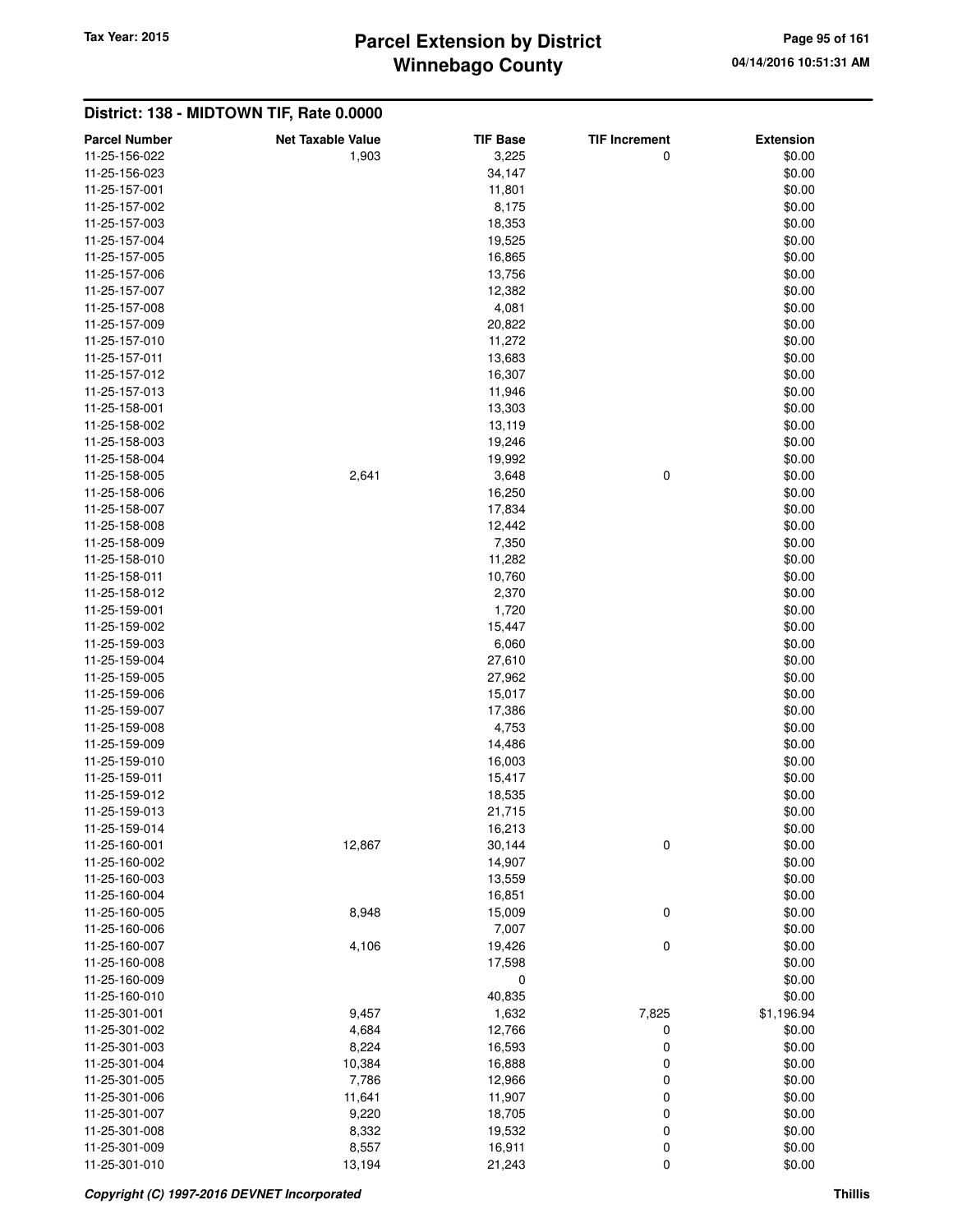# **Winnebago County** Tax Year: 2015 **Parcel Extension by District Page 96 of 161**

| <b>Parcel Number</b> | <b>Net Taxable Value</b> | <b>TIF Base</b> | <b>TIF Increment</b> | <b>Extension</b> |
|----------------------|--------------------------|-----------------|----------------------|------------------|
| 11-25-301-011        | 9,670                    | 14,884          | 0                    | \$0.00           |
| 11-25-301-012        | 6,550                    | 22,831          | 0                    | \$0.00           |
| 11-25-301-013        | 13,362                   | 21,731          | 0                    | \$0.00           |
| 11-25-301-014        | 1,080                    | 1,582           | 0                    | \$0.00           |
| 11-25-301-015        | 18,250                   | 23,041          | 0                    | \$0.00           |
| 11-25-301-020        | 14,035                   | 23,049          | 0                    | \$0.00           |
| 11-25-301-021        | 7,494                    | 15,173          | 0                    | \$0.00           |
| 11-25-301-022        | 9,858                    | 20,839          | 0                    | \$0.00           |
| 11-25-301-023        | 7,667                    | 14,305          | 0                    | \$0.00           |
| 11-25-301-024        | 7,135                    | 7,802           | 0                    | \$0.00           |
| 11-25-301-025        | 8,664                    | 19,297          | 0                    | \$0.00           |
| 11-25-301-026        | 898                      | 1,316           | 0                    | \$0.00           |
| 11-25-301-027        | 9,023                    | 17,872          | 0                    | \$0.00           |
| 11-25-301-028        | 113                      | 16,864          | 0                    | \$0.00           |
| 11-25-301-029        | 17,382                   | 20,528          | 0                    | \$0.00           |
| 11-25-301-030        | 4,409                    | 5,172           | 0                    | \$0.00           |
| 11-25-301-031        | 5,104                    | 6,694           | 0                    | \$0.00           |
| 11-25-301-033        | 10,862                   | 21,896          | 0                    | \$0.00           |
| 11-25-301-035        | 11,244                   | 18,139          | 0                    | \$0.00           |
| 11-25-301-036        | 3,487                    | 8,767           | 0                    | \$0.00           |
| 11-25-301-037        | 2,906                    | 14,047          | 0                    | \$0.00           |
| 11-25-301-038        | 4,166                    | 18,119          | 0                    | \$0.00           |
| 11-25-301-039        | 8,827                    | 17,446          | 0                    | \$0.00           |
| 11-25-301-040        | 1,517                    | 18,079          | 0                    | \$0.00           |
| 11-25-301-041        | 781                      | 11,275          | 0                    | \$0.00           |
| 11-25-302-001        | 8,715                    | 17,197          | 0                    | \$0.00           |
| 11-25-302-002        | 11,173                   | 20,056          | 0                    | \$0.00           |
| 11-25-302-003        | 7,452                    | 14,008          | 0                    | \$0.00           |
| 11-25-302-004        | 8,406                    | 16,093          | 0                    | \$0.00           |
| 11-25-302-005        | 10,537                   | 21,252          | 0                    | \$0.00           |
| 11-25-302-006        | 7,391                    | 19,967          | 0                    | \$0.00           |
| 11-25-302-007        | 11,831                   | 23,719          | 0                    | \$0.00           |
| 11-25-302-008        | 8,367                    | 16,533          | 0                    | \$0.00           |
| 11-25-302-009        | 10,576                   | 25,476          | 0                    | \$0.00           |
| 11-25-302-010        | 10,166                   | 19,791          | 0                    | \$0.00           |
| 11-25-302-011        | 6,752                    | 16,511          | 0                    | \$0.00           |
| 11-25-302-012        | 31,971                   | 41,555          | 0                    | \$0.00           |
| 11-25-302-013        | 10,104                   | 14,028          | 0                    | \$0.00           |
| 11-25-302-014        | 8,832                    | 17,285          | 0                    | \$0.00           |
| 11-25-302-015        | 8,077                    | 16,651          | 0                    | \$0.00           |
| 11-25-302-016        | 11,134                   | 21,820          | 0                    | \$0.00           |
| 11-25-302-017        | 8,995                    | 18,985          | 0                    | \$0.00           |
| 11-25-302-018        | 5,995                    | 18,592          | 0                    | \$0.00           |
| 11-25-302-019        | 11,521                   | 2,165           | 9,356                | \$1,431.12       |
| 11-25-302-020        | 4,276                    | 15,750          | 0                    | \$0.00           |
| 11-25-302-021        | 13,832                   | 31,572          | 0                    | \$0.00           |
| 11-25-302-022        | 8,632                    | 17,243          | 0                    | \$0.00           |
| 11-25-303-001        | 8,865                    | 12,384          | 0                    | \$0.00           |
| 11-25-303-002        | 9,580                    | 10,561          | 0                    | \$0.00           |
| 11-25-303-003        | 5,701                    | 10,358          | 0                    | \$0.00           |
| 11-25-303-004        | 10,073                   | 19,274          | 0                    | \$0.00           |
| 11-25-303-005        | 4,483                    | 15,208          | 0                    | \$0.00           |
| 11-25-303-006        | 10,226                   | 16,205          | 0                    | \$0.00           |
| 11-25-303-007        | 8,053                    | 18,676          | 0                    | \$0.00           |
| 11-25-303-008        | 9,379                    | 19,965          | 0                    | \$0.00           |
| 11-25-303-009        | 13,333                   | 28,000          | 0                    | \$0.00           |
| 11-25-303-010        | 6,833                    | 19,897          | 0                    | \$0.00           |
| 11-25-303-011        | 10,297                   | 20,951          | 0                    | \$0.00           |
| 11-25-303-012        | 10,324                   | 21,005          | 0                    | \$0.00           |
| 11-25-303-013        | 11,341                   | 23,815          | 0                    | \$0.00           |
| 11-25-303-014        | 8,333                    | 28,625          | 0                    | \$0.00           |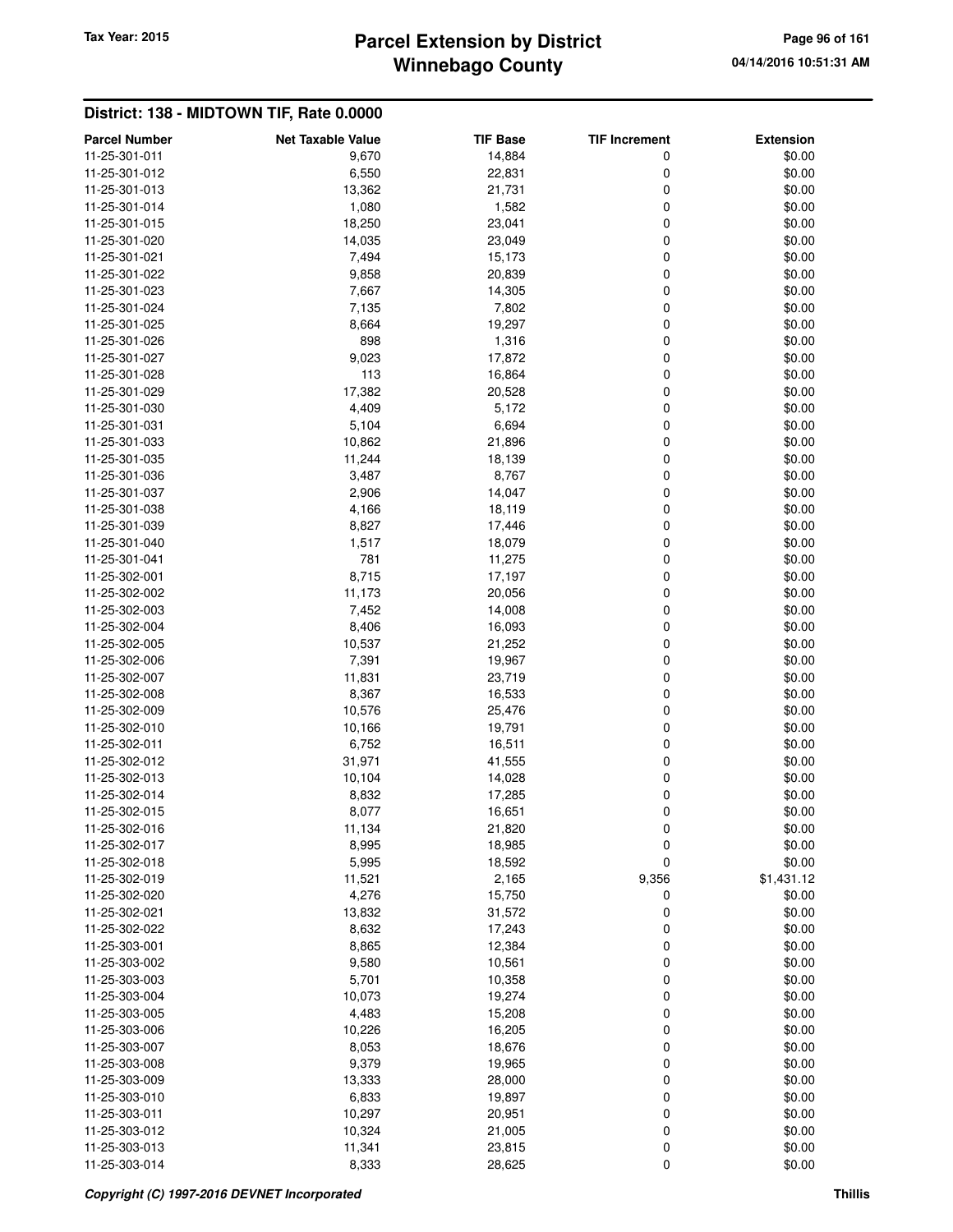# **Winnebago County** Tax Year: 2015 **Parcel Extension by District Page 97 of 161**

| \$0.00<br>11-25-303-015<br>8,284<br>17,697<br>0<br>11-25-303-016<br>8,924<br>18,083<br>0<br>\$0.00<br>11-25-303-017<br>5,694<br>20,113<br>0<br>\$0.00<br>5,427<br>0<br>11-25-303-018<br>12,811<br>\$0.00<br>4,649<br>10,845<br>0<br>\$0.00<br>11-25-303-021<br>\$0.00<br>11-25-303-022<br>1,971<br>20,225<br>0<br>11-25-303-023<br>3,109<br>12,953<br>0<br>\$0.00<br>11-25-303-024<br>1,217<br>1,783<br>0<br>\$0.00<br>7,814<br>0<br>11-25-303-025<br>17,252<br>\$0.00<br>8,897<br>18,024<br>0<br>\$0.00<br>11-25-303-026<br>11-25-303-027<br>8,948<br>18,117<br>0<br>\$0.00<br>11-25-303-029<br>6,885<br>15,664<br>0<br>\$0.00<br>11-25-303-030<br>18,089<br>0<br>\$0.00<br>10,147<br>1,491<br>1,750<br>0<br>11-25-304-001<br>\$0.00<br>0<br>1,579<br>1,854<br>\$0.00<br>11-25-305-001<br>\$0.00<br>11-25-305-003<br>168<br>1,963<br>0<br>11-25-306-001<br>1,290<br>1,516<br>0<br>\$0.00<br>11-25-307-001<br>1,398<br>1,641<br>0<br>\$0.00<br>1,197<br>0<br>11-25-308-001<br>1,019<br>\$0.00<br>19,156<br>22,480<br>0<br>\$0.00<br>11-25-309-001<br>11-25-309-007<br>54,943<br>64,483<br>0<br>\$0.00<br>11-25-309-008<br>1,367<br>1,605<br>0<br>\$0.00<br>11-25-309-009<br>33,434<br>39,239<br>0<br>\$0.00<br>0<br>11-25-309-011<br>45,518<br>53,420<br>\$0.00<br>34,410<br>49,335<br>0<br>\$0.00<br>11-25-309-012<br>12,426<br>23,715<br>0<br>\$0.00<br>11-25-310-004<br>8,334<br>11-25-310-006<br>34,163<br>0<br>\$0.00<br>35,941<br>56,682<br>0<br>\$0.00<br>11-25-310-007<br>0<br>99,291<br>116,531<br>\$0.00<br>11-25-310-008<br>2,293<br>0<br>\$0.00<br>11-25-351-001<br>1,930<br>757<br>893<br>0<br>\$0.00<br>11-25-351-002<br>11-25-351-004<br>2,680<br>3,145<br>0<br>\$0.00<br>11-25-351-006<br>757<br>1,056<br>0<br>\$0.00<br>0<br>11-25-351-007<br>117,451<br>164,246<br>\$0.00<br>23,517<br>44,487<br>0<br>\$0.00<br>11-25-352-001<br>11-25-352-003<br>4,528<br>5,313<br>0<br>\$0.00<br>11-25-352-004<br>1,168<br>1,372<br>0<br>\$0.00<br>9,825<br>11,531<br>0<br>\$0.00<br>11-25-352-005<br>0<br>11-25-353-001<br>136,475<br>163,913<br>\$0.00<br>0<br>2,285<br>2,682<br>\$0.00<br>11-25-354-001<br>\$0.00<br>11-25-354-003<br>1,920<br>3,486<br>0<br>0<br>\$0.00<br>11-25-354-004<br>1,923<br>2,257<br>11-25-354-005<br>1,996<br>3,924<br>0<br>\$0.00<br>3,373<br>0<br>11-25-354-006<br>1,884<br>\$0.00<br>21,398<br>22,836<br>0<br>\$0.00<br>11-25-355-001<br>11-25-355-002<br>7,696<br>9,033<br>0<br>\$0.00<br>\$0.00<br>11-25-355-003<br>6,217<br>24,522<br>0<br>11-25-355-004<br>1,313<br>1,540<br>0<br>\$0.00<br>0<br>11-25-356-001<br>75,515<br>93,041<br>\$0.00<br>0<br>11-25-356-002<br>4,323<br>5,074<br>\$0.00<br>0<br>\$0.00<br>11-25-356-003<br>28,994<br>34,266<br>\$0.00<br>11-25-356-004<br>367<br>627<br>0<br>11-25-356-005<br>2,127<br>2,495<br>0<br>\$0.00<br>9,634<br>0<br>11-26-230-010<br>6,682<br>\$0.00<br>0<br>10,622<br>12,586<br>\$0.00<br>11-26-231-010<br>0<br>\$0.00<br>11-26-231-011<br>20,263<br>48,688<br>\$263.56<br>11-26-231-013<br>24,256<br>22,533<br>1,723<br>11-26-231-015<br>21,351<br>0<br>\$0.00<br>18,056<br>$\pmb{0}$<br>11-26-231-016<br>18,335<br>29,933<br>\$0.00<br>0<br>\$0.00<br>11-26-231-019<br>36,269<br>56,794 | <b>Parcel Number</b> | <b>Net Taxable Value</b> | <b>TIF Base</b> | <b>TIF Increment</b> | <b>Extension</b> |
|-------------------------------------------------------------------------------------------------------------------------------------------------------------------------------------------------------------------------------------------------------------------------------------------------------------------------------------------------------------------------------------------------------------------------------------------------------------------------------------------------------------------------------------------------------------------------------------------------------------------------------------------------------------------------------------------------------------------------------------------------------------------------------------------------------------------------------------------------------------------------------------------------------------------------------------------------------------------------------------------------------------------------------------------------------------------------------------------------------------------------------------------------------------------------------------------------------------------------------------------------------------------------------------------------------------------------------------------------------------------------------------------------------------------------------------------------------------------------------------------------------------------------------------------------------------------------------------------------------------------------------------------------------------------------------------------------------------------------------------------------------------------------------------------------------------------------------------------------------------------------------------------------------------------------------------------------------------------------------------------------------------------------------------------------------------------------------------------------------------------------------------------------------------------------------------------------------------------------------------------------------------------------------------------------------------------------------------------------------------------------------------------------------------------------------------------------------------------------------------------------------------------------------------------------------------------------------------------------------------------------------------------------------------------------------------------------------------------------------------------------------------------------------------------------------------------------------------------------------------------------------------------------------------------------------------------------------------------------------------------------------------------------------------------------------------------------------------------------------------------------------------------------------------------------------------|----------------------|--------------------------|-----------------|----------------------|------------------|
|                                                                                                                                                                                                                                                                                                                                                                                                                                                                                                                                                                                                                                                                                                                                                                                                                                                                                                                                                                                                                                                                                                                                                                                                                                                                                                                                                                                                                                                                                                                                                                                                                                                                                                                                                                                                                                                                                                                                                                                                                                                                                                                                                                                                                                                                                                                                                                                                                                                                                                                                                                                                                                                                                                                                                                                                                                                                                                                                                                                                                                                                                                                                                                                     |                      |                          |                 |                      |                  |
|                                                                                                                                                                                                                                                                                                                                                                                                                                                                                                                                                                                                                                                                                                                                                                                                                                                                                                                                                                                                                                                                                                                                                                                                                                                                                                                                                                                                                                                                                                                                                                                                                                                                                                                                                                                                                                                                                                                                                                                                                                                                                                                                                                                                                                                                                                                                                                                                                                                                                                                                                                                                                                                                                                                                                                                                                                                                                                                                                                                                                                                                                                                                                                                     |                      |                          |                 |                      |                  |
|                                                                                                                                                                                                                                                                                                                                                                                                                                                                                                                                                                                                                                                                                                                                                                                                                                                                                                                                                                                                                                                                                                                                                                                                                                                                                                                                                                                                                                                                                                                                                                                                                                                                                                                                                                                                                                                                                                                                                                                                                                                                                                                                                                                                                                                                                                                                                                                                                                                                                                                                                                                                                                                                                                                                                                                                                                                                                                                                                                                                                                                                                                                                                                                     |                      |                          |                 |                      |                  |
|                                                                                                                                                                                                                                                                                                                                                                                                                                                                                                                                                                                                                                                                                                                                                                                                                                                                                                                                                                                                                                                                                                                                                                                                                                                                                                                                                                                                                                                                                                                                                                                                                                                                                                                                                                                                                                                                                                                                                                                                                                                                                                                                                                                                                                                                                                                                                                                                                                                                                                                                                                                                                                                                                                                                                                                                                                                                                                                                                                                                                                                                                                                                                                                     |                      |                          |                 |                      |                  |
|                                                                                                                                                                                                                                                                                                                                                                                                                                                                                                                                                                                                                                                                                                                                                                                                                                                                                                                                                                                                                                                                                                                                                                                                                                                                                                                                                                                                                                                                                                                                                                                                                                                                                                                                                                                                                                                                                                                                                                                                                                                                                                                                                                                                                                                                                                                                                                                                                                                                                                                                                                                                                                                                                                                                                                                                                                                                                                                                                                                                                                                                                                                                                                                     |                      |                          |                 |                      |                  |
|                                                                                                                                                                                                                                                                                                                                                                                                                                                                                                                                                                                                                                                                                                                                                                                                                                                                                                                                                                                                                                                                                                                                                                                                                                                                                                                                                                                                                                                                                                                                                                                                                                                                                                                                                                                                                                                                                                                                                                                                                                                                                                                                                                                                                                                                                                                                                                                                                                                                                                                                                                                                                                                                                                                                                                                                                                                                                                                                                                                                                                                                                                                                                                                     |                      |                          |                 |                      |                  |
|                                                                                                                                                                                                                                                                                                                                                                                                                                                                                                                                                                                                                                                                                                                                                                                                                                                                                                                                                                                                                                                                                                                                                                                                                                                                                                                                                                                                                                                                                                                                                                                                                                                                                                                                                                                                                                                                                                                                                                                                                                                                                                                                                                                                                                                                                                                                                                                                                                                                                                                                                                                                                                                                                                                                                                                                                                                                                                                                                                                                                                                                                                                                                                                     |                      |                          |                 |                      |                  |
|                                                                                                                                                                                                                                                                                                                                                                                                                                                                                                                                                                                                                                                                                                                                                                                                                                                                                                                                                                                                                                                                                                                                                                                                                                                                                                                                                                                                                                                                                                                                                                                                                                                                                                                                                                                                                                                                                                                                                                                                                                                                                                                                                                                                                                                                                                                                                                                                                                                                                                                                                                                                                                                                                                                                                                                                                                                                                                                                                                                                                                                                                                                                                                                     |                      |                          |                 |                      |                  |
|                                                                                                                                                                                                                                                                                                                                                                                                                                                                                                                                                                                                                                                                                                                                                                                                                                                                                                                                                                                                                                                                                                                                                                                                                                                                                                                                                                                                                                                                                                                                                                                                                                                                                                                                                                                                                                                                                                                                                                                                                                                                                                                                                                                                                                                                                                                                                                                                                                                                                                                                                                                                                                                                                                                                                                                                                                                                                                                                                                                                                                                                                                                                                                                     |                      |                          |                 |                      |                  |
|                                                                                                                                                                                                                                                                                                                                                                                                                                                                                                                                                                                                                                                                                                                                                                                                                                                                                                                                                                                                                                                                                                                                                                                                                                                                                                                                                                                                                                                                                                                                                                                                                                                                                                                                                                                                                                                                                                                                                                                                                                                                                                                                                                                                                                                                                                                                                                                                                                                                                                                                                                                                                                                                                                                                                                                                                                                                                                                                                                                                                                                                                                                                                                                     |                      |                          |                 |                      |                  |
|                                                                                                                                                                                                                                                                                                                                                                                                                                                                                                                                                                                                                                                                                                                                                                                                                                                                                                                                                                                                                                                                                                                                                                                                                                                                                                                                                                                                                                                                                                                                                                                                                                                                                                                                                                                                                                                                                                                                                                                                                                                                                                                                                                                                                                                                                                                                                                                                                                                                                                                                                                                                                                                                                                                                                                                                                                                                                                                                                                                                                                                                                                                                                                                     |                      |                          |                 |                      |                  |
|                                                                                                                                                                                                                                                                                                                                                                                                                                                                                                                                                                                                                                                                                                                                                                                                                                                                                                                                                                                                                                                                                                                                                                                                                                                                                                                                                                                                                                                                                                                                                                                                                                                                                                                                                                                                                                                                                                                                                                                                                                                                                                                                                                                                                                                                                                                                                                                                                                                                                                                                                                                                                                                                                                                                                                                                                                                                                                                                                                                                                                                                                                                                                                                     |                      |                          |                 |                      |                  |
|                                                                                                                                                                                                                                                                                                                                                                                                                                                                                                                                                                                                                                                                                                                                                                                                                                                                                                                                                                                                                                                                                                                                                                                                                                                                                                                                                                                                                                                                                                                                                                                                                                                                                                                                                                                                                                                                                                                                                                                                                                                                                                                                                                                                                                                                                                                                                                                                                                                                                                                                                                                                                                                                                                                                                                                                                                                                                                                                                                                                                                                                                                                                                                                     |                      |                          |                 |                      |                  |
|                                                                                                                                                                                                                                                                                                                                                                                                                                                                                                                                                                                                                                                                                                                                                                                                                                                                                                                                                                                                                                                                                                                                                                                                                                                                                                                                                                                                                                                                                                                                                                                                                                                                                                                                                                                                                                                                                                                                                                                                                                                                                                                                                                                                                                                                                                                                                                                                                                                                                                                                                                                                                                                                                                                                                                                                                                                                                                                                                                                                                                                                                                                                                                                     |                      |                          |                 |                      |                  |
|                                                                                                                                                                                                                                                                                                                                                                                                                                                                                                                                                                                                                                                                                                                                                                                                                                                                                                                                                                                                                                                                                                                                                                                                                                                                                                                                                                                                                                                                                                                                                                                                                                                                                                                                                                                                                                                                                                                                                                                                                                                                                                                                                                                                                                                                                                                                                                                                                                                                                                                                                                                                                                                                                                                                                                                                                                                                                                                                                                                                                                                                                                                                                                                     |                      |                          |                 |                      |                  |
|                                                                                                                                                                                                                                                                                                                                                                                                                                                                                                                                                                                                                                                                                                                                                                                                                                                                                                                                                                                                                                                                                                                                                                                                                                                                                                                                                                                                                                                                                                                                                                                                                                                                                                                                                                                                                                                                                                                                                                                                                                                                                                                                                                                                                                                                                                                                                                                                                                                                                                                                                                                                                                                                                                                                                                                                                                                                                                                                                                                                                                                                                                                                                                                     |                      |                          |                 |                      |                  |
|                                                                                                                                                                                                                                                                                                                                                                                                                                                                                                                                                                                                                                                                                                                                                                                                                                                                                                                                                                                                                                                                                                                                                                                                                                                                                                                                                                                                                                                                                                                                                                                                                                                                                                                                                                                                                                                                                                                                                                                                                                                                                                                                                                                                                                                                                                                                                                                                                                                                                                                                                                                                                                                                                                                                                                                                                                                                                                                                                                                                                                                                                                                                                                                     |                      |                          |                 |                      |                  |
|                                                                                                                                                                                                                                                                                                                                                                                                                                                                                                                                                                                                                                                                                                                                                                                                                                                                                                                                                                                                                                                                                                                                                                                                                                                                                                                                                                                                                                                                                                                                                                                                                                                                                                                                                                                                                                                                                                                                                                                                                                                                                                                                                                                                                                                                                                                                                                                                                                                                                                                                                                                                                                                                                                                                                                                                                                                                                                                                                                                                                                                                                                                                                                                     |                      |                          |                 |                      |                  |
|                                                                                                                                                                                                                                                                                                                                                                                                                                                                                                                                                                                                                                                                                                                                                                                                                                                                                                                                                                                                                                                                                                                                                                                                                                                                                                                                                                                                                                                                                                                                                                                                                                                                                                                                                                                                                                                                                                                                                                                                                                                                                                                                                                                                                                                                                                                                                                                                                                                                                                                                                                                                                                                                                                                                                                                                                                                                                                                                                                                                                                                                                                                                                                                     |                      |                          |                 |                      |                  |
|                                                                                                                                                                                                                                                                                                                                                                                                                                                                                                                                                                                                                                                                                                                                                                                                                                                                                                                                                                                                                                                                                                                                                                                                                                                                                                                                                                                                                                                                                                                                                                                                                                                                                                                                                                                                                                                                                                                                                                                                                                                                                                                                                                                                                                                                                                                                                                                                                                                                                                                                                                                                                                                                                                                                                                                                                                                                                                                                                                                                                                                                                                                                                                                     |                      |                          |                 |                      |                  |
|                                                                                                                                                                                                                                                                                                                                                                                                                                                                                                                                                                                                                                                                                                                                                                                                                                                                                                                                                                                                                                                                                                                                                                                                                                                                                                                                                                                                                                                                                                                                                                                                                                                                                                                                                                                                                                                                                                                                                                                                                                                                                                                                                                                                                                                                                                                                                                                                                                                                                                                                                                                                                                                                                                                                                                                                                                                                                                                                                                                                                                                                                                                                                                                     |                      |                          |                 |                      |                  |
|                                                                                                                                                                                                                                                                                                                                                                                                                                                                                                                                                                                                                                                                                                                                                                                                                                                                                                                                                                                                                                                                                                                                                                                                                                                                                                                                                                                                                                                                                                                                                                                                                                                                                                                                                                                                                                                                                                                                                                                                                                                                                                                                                                                                                                                                                                                                                                                                                                                                                                                                                                                                                                                                                                                                                                                                                                                                                                                                                                                                                                                                                                                                                                                     |                      |                          |                 |                      |                  |
|                                                                                                                                                                                                                                                                                                                                                                                                                                                                                                                                                                                                                                                                                                                                                                                                                                                                                                                                                                                                                                                                                                                                                                                                                                                                                                                                                                                                                                                                                                                                                                                                                                                                                                                                                                                                                                                                                                                                                                                                                                                                                                                                                                                                                                                                                                                                                                                                                                                                                                                                                                                                                                                                                                                                                                                                                                                                                                                                                                                                                                                                                                                                                                                     |                      |                          |                 |                      |                  |
|                                                                                                                                                                                                                                                                                                                                                                                                                                                                                                                                                                                                                                                                                                                                                                                                                                                                                                                                                                                                                                                                                                                                                                                                                                                                                                                                                                                                                                                                                                                                                                                                                                                                                                                                                                                                                                                                                                                                                                                                                                                                                                                                                                                                                                                                                                                                                                                                                                                                                                                                                                                                                                                                                                                                                                                                                                                                                                                                                                                                                                                                                                                                                                                     |                      |                          |                 |                      |                  |
|                                                                                                                                                                                                                                                                                                                                                                                                                                                                                                                                                                                                                                                                                                                                                                                                                                                                                                                                                                                                                                                                                                                                                                                                                                                                                                                                                                                                                                                                                                                                                                                                                                                                                                                                                                                                                                                                                                                                                                                                                                                                                                                                                                                                                                                                                                                                                                                                                                                                                                                                                                                                                                                                                                                                                                                                                                                                                                                                                                                                                                                                                                                                                                                     |                      |                          |                 |                      |                  |
|                                                                                                                                                                                                                                                                                                                                                                                                                                                                                                                                                                                                                                                                                                                                                                                                                                                                                                                                                                                                                                                                                                                                                                                                                                                                                                                                                                                                                                                                                                                                                                                                                                                                                                                                                                                                                                                                                                                                                                                                                                                                                                                                                                                                                                                                                                                                                                                                                                                                                                                                                                                                                                                                                                                                                                                                                                                                                                                                                                                                                                                                                                                                                                                     |                      |                          |                 |                      |                  |
|                                                                                                                                                                                                                                                                                                                                                                                                                                                                                                                                                                                                                                                                                                                                                                                                                                                                                                                                                                                                                                                                                                                                                                                                                                                                                                                                                                                                                                                                                                                                                                                                                                                                                                                                                                                                                                                                                                                                                                                                                                                                                                                                                                                                                                                                                                                                                                                                                                                                                                                                                                                                                                                                                                                                                                                                                                                                                                                                                                                                                                                                                                                                                                                     |                      |                          |                 |                      |                  |
|                                                                                                                                                                                                                                                                                                                                                                                                                                                                                                                                                                                                                                                                                                                                                                                                                                                                                                                                                                                                                                                                                                                                                                                                                                                                                                                                                                                                                                                                                                                                                                                                                                                                                                                                                                                                                                                                                                                                                                                                                                                                                                                                                                                                                                                                                                                                                                                                                                                                                                                                                                                                                                                                                                                                                                                                                                                                                                                                                                                                                                                                                                                                                                                     |                      |                          |                 |                      |                  |
|                                                                                                                                                                                                                                                                                                                                                                                                                                                                                                                                                                                                                                                                                                                                                                                                                                                                                                                                                                                                                                                                                                                                                                                                                                                                                                                                                                                                                                                                                                                                                                                                                                                                                                                                                                                                                                                                                                                                                                                                                                                                                                                                                                                                                                                                                                                                                                                                                                                                                                                                                                                                                                                                                                                                                                                                                                                                                                                                                                                                                                                                                                                                                                                     |                      |                          |                 |                      |                  |
|                                                                                                                                                                                                                                                                                                                                                                                                                                                                                                                                                                                                                                                                                                                                                                                                                                                                                                                                                                                                                                                                                                                                                                                                                                                                                                                                                                                                                                                                                                                                                                                                                                                                                                                                                                                                                                                                                                                                                                                                                                                                                                                                                                                                                                                                                                                                                                                                                                                                                                                                                                                                                                                                                                                                                                                                                                                                                                                                                                                                                                                                                                                                                                                     |                      |                          |                 |                      |                  |
|                                                                                                                                                                                                                                                                                                                                                                                                                                                                                                                                                                                                                                                                                                                                                                                                                                                                                                                                                                                                                                                                                                                                                                                                                                                                                                                                                                                                                                                                                                                                                                                                                                                                                                                                                                                                                                                                                                                                                                                                                                                                                                                                                                                                                                                                                                                                                                                                                                                                                                                                                                                                                                                                                                                                                                                                                                                                                                                                                                                                                                                                                                                                                                                     |                      |                          |                 |                      |                  |
|                                                                                                                                                                                                                                                                                                                                                                                                                                                                                                                                                                                                                                                                                                                                                                                                                                                                                                                                                                                                                                                                                                                                                                                                                                                                                                                                                                                                                                                                                                                                                                                                                                                                                                                                                                                                                                                                                                                                                                                                                                                                                                                                                                                                                                                                                                                                                                                                                                                                                                                                                                                                                                                                                                                                                                                                                                                                                                                                                                                                                                                                                                                                                                                     |                      |                          |                 |                      |                  |
|                                                                                                                                                                                                                                                                                                                                                                                                                                                                                                                                                                                                                                                                                                                                                                                                                                                                                                                                                                                                                                                                                                                                                                                                                                                                                                                                                                                                                                                                                                                                                                                                                                                                                                                                                                                                                                                                                                                                                                                                                                                                                                                                                                                                                                                                                                                                                                                                                                                                                                                                                                                                                                                                                                                                                                                                                                                                                                                                                                                                                                                                                                                                                                                     |                      |                          |                 |                      |                  |
|                                                                                                                                                                                                                                                                                                                                                                                                                                                                                                                                                                                                                                                                                                                                                                                                                                                                                                                                                                                                                                                                                                                                                                                                                                                                                                                                                                                                                                                                                                                                                                                                                                                                                                                                                                                                                                                                                                                                                                                                                                                                                                                                                                                                                                                                                                                                                                                                                                                                                                                                                                                                                                                                                                                                                                                                                                                                                                                                                                                                                                                                                                                                                                                     |                      |                          |                 |                      |                  |
|                                                                                                                                                                                                                                                                                                                                                                                                                                                                                                                                                                                                                                                                                                                                                                                                                                                                                                                                                                                                                                                                                                                                                                                                                                                                                                                                                                                                                                                                                                                                                                                                                                                                                                                                                                                                                                                                                                                                                                                                                                                                                                                                                                                                                                                                                                                                                                                                                                                                                                                                                                                                                                                                                                                                                                                                                                                                                                                                                                                                                                                                                                                                                                                     |                      |                          |                 |                      |                  |
|                                                                                                                                                                                                                                                                                                                                                                                                                                                                                                                                                                                                                                                                                                                                                                                                                                                                                                                                                                                                                                                                                                                                                                                                                                                                                                                                                                                                                                                                                                                                                                                                                                                                                                                                                                                                                                                                                                                                                                                                                                                                                                                                                                                                                                                                                                                                                                                                                                                                                                                                                                                                                                                                                                                                                                                                                                                                                                                                                                                                                                                                                                                                                                                     |                      |                          |                 |                      |                  |
|                                                                                                                                                                                                                                                                                                                                                                                                                                                                                                                                                                                                                                                                                                                                                                                                                                                                                                                                                                                                                                                                                                                                                                                                                                                                                                                                                                                                                                                                                                                                                                                                                                                                                                                                                                                                                                                                                                                                                                                                                                                                                                                                                                                                                                                                                                                                                                                                                                                                                                                                                                                                                                                                                                                                                                                                                                                                                                                                                                                                                                                                                                                                                                                     |                      |                          |                 |                      |                  |
|                                                                                                                                                                                                                                                                                                                                                                                                                                                                                                                                                                                                                                                                                                                                                                                                                                                                                                                                                                                                                                                                                                                                                                                                                                                                                                                                                                                                                                                                                                                                                                                                                                                                                                                                                                                                                                                                                                                                                                                                                                                                                                                                                                                                                                                                                                                                                                                                                                                                                                                                                                                                                                                                                                                                                                                                                                                                                                                                                                                                                                                                                                                                                                                     |                      |                          |                 |                      |                  |
|                                                                                                                                                                                                                                                                                                                                                                                                                                                                                                                                                                                                                                                                                                                                                                                                                                                                                                                                                                                                                                                                                                                                                                                                                                                                                                                                                                                                                                                                                                                                                                                                                                                                                                                                                                                                                                                                                                                                                                                                                                                                                                                                                                                                                                                                                                                                                                                                                                                                                                                                                                                                                                                                                                                                                                                                                                                                                                                                                                                                                                                                                                                                                                                     |                      |                          |                 |                      |                  |
|                                                                                                                                                                                                                                                                                                                                                                                                                                                                                                                                                                                                                                                                                                                                                                                                                                                                                                                                                                                                                                                                                                                                                                                                                                                                                                                                                                                                                                                                                                                                                                                                                                                                                                                                                                                                                                                                                                                                                                                                                                                                                                                                                                                                                                                                                                                                                                                                                                                                                                                                                                                                                                                                                                                                                                                                                                                                                                                                                                                                                                                                                                                                                                                     |                      |                          |                 |                      |                  |
|                                                                                                                                                                                                                                                                                                                                                                                                                                                                                                                                                                                                                                                                                                                                                                                                                                                                                                                                                                                                                                                                                                                                                                                                                                                                                                                                                                                                                                                                                                                                                                                                                                                                                                                                                                                                                                                                                                                                                                                                                                                                                                                                                                                                                                                                                                                                                                                                                                                                                                                                                                                                                                                                                                                                                                                                                                                                                                                                                                                                                                                                                                                                                                                     |                      |                          |                 |                      |                  |
|                                                                                                                                                                                                                                                                                                                                                                                                                                                                                                                                                                                                                                                                                                                                                                                                                                                                                                                                                                                                                                                                                                                                                                                                                                                                                                                                                                                                                                                                                                                                                                                                                                                                                                                                                                                                                                                                                                                                                                                                                                                                                                                                                                                                                                                                                                                                                                                                                                                                                                                                                                                                                                                                                                                                                                                                                                                                                                                                                                                                                                                                                                                                                                                     |                      |                          |                 |                      |                  |
|                                                                                                                                                                                                                                                                                                                                                                                                                                                                                                                                                                                                                                                                                                                                                                                                                                                                                                                                                                                                                                                                                                                                                                                                                                                                                                                                                                                                                                                                                                                                                                                                                                                                                                                                                                                                                                                                                                                                                                                                                                                                                                                                                                                                                                                                                                                                                                                                                                                                                                                                                                                                                                                                                                                                                                                                                                                                                                                                                                                                                                                                                                                                                                                     |                      |                          |                 |                      |                  |
|                                                                                                                                                                                                                                                                                                                                                                                                                                                                                                                                                                                                                                                                                                                                                                                                                                                                                                                                                                                                                                                                                                                                                                                                                                                                                                                                                                                                                                                                                                                                                                                                                                                                                                                                                                                                                                                                                                                                                                                                                                                                                                                                                                                                                                                                                                                                                                                                                                                                                                                                                                                                                                                                                                                                                                                                                                                                                                                                                                                                                                                                                                                                                                                     |                      |                          |                 |                      |                  |
|                                                                                                                                                                                                                                                                                                                                                                                                                                                                                                                                                                                                                                                                                                                                                                                                                                                                                                                                                                                                                                                                                                                                                                                                                                                                                                                                                                                                                                                                                                                                                                                                                                                                                                                                                                                                                                                                                                                                                                                                                                                                                                                                                                                                                                                                                                                                                                                                                                                                                                                                                                                                                                                                                                                                                                                                                                                                                                                                                                                                                                                                                                                                                                                     |                      |                          |                 |                      |                  |
|                                                                                                                                                                                                                                                                                                                                                                                                                                                                                                                                                                                                                                                                                                                                                                                                                                                                                                                                                                                                                                                                                                                                                                                                                                                                                                                                                                                                                                                                                                                                                                                                                                                                                                                                                                                                                                                                                                                                                                                                                                                                                                                                                                                                                                                                                                                                                                                                                                                                                                                                                                                                                                                                                                                                                                                                                                                                                                                                                                                                                                                                                                                                                                                     |                      |                          |                 |                      |                  |
|                                                                                                                                                                                                                                                                                                                                                                                                                                                                                                                                                                                                                                                                                                                                                                                                                                                                                                                                                                                                                                                                                                                                                                                                                                                                                                                                                                                                                                                                                                                                                                                                                                                                                                                                                                                                                                                                                                                                                                                                                                                                                                                                                                                                                                                                                                                                                                                                                                                                                                                                                                                                                                                                                                                                                                                                                                                                                                                                                                                                                                                                                                                                                                                     |                      |                          |                 |                      |                  |
|                                                                                                                                                                                                                                                                                                                                                                                                                                                                                                                                                                                                                                                                                                                                                                                                                                                                                                                                                                                                                                                                                                                                                                                                                                                                                                                                                                                                                                                                                                                                                                                                                                                                                                                                                                                                                                                                                                                                                                                                                                                                                                                                                                                                                                                                                                                                                                                                                                                                                                                                                                                                                                                                                                                                                                                                                                                                                                                                                                                                                                                                                                                                                                                     |                      |                          |                 |                      |                  |
|                                                                                                                                                                                                                                                                                                                                                                                                                                                                                                                                                                                                                                                                                                                                                                                                                                                                                                                                                                                                                                                                                                                                                                                                                                                                                                                                                                                                                                                                                                                                                                                                                                                                                                                                                                                                                                                                                                                                                                                                                                                                                                                                                                                                                                                                                                                                                                                                                                                                                                                                                                                                                                                                                                                                                                                                                                                                                                                                                                                                                                                                                                                                                                                     |                      |                          |                 |                      |                  |
|                                                                                                                                                                                                                                                                                                                                                                                                                                                                                                                                                                                                                                                                                                                                                                                                                                                                                                                                                                                                                                                                                                                                                                                                                                                                                                                                                                                                                                                                                                                                                                                                                                                                                                                                                                                                                                                                                                                                                                                                                                                                                                                                                                                                                                                                                                                                                                                                                                                                                                                                                                                                                                                                                                                                                                                                                                                                                                                                                                                                                                                                                                                                                                                     |                      |                          |                 |                      |                  |
|                                                                                                                                                                                                                                                                                                                                                                                                                                                                                                                                                                                                                                                                                                                                                                                                                                                                                                                                                                                                                                                                                                                                                                                                                                                                                                                                                                                                                                                                                                                                                                                                                                                                                                                                                                                                                                                                                                                                                                                                                                                                                                                                                                                                                                                                                                                                                                                                                                                                                                                                                                                                                                                                                                                                                                                                                                                                                                                                                                                                                                                                                                                                                                                     |                      |                          |                 |                      |                  |
|                                                                                                                                                                                                                                                                                                                                                                                                                                                                                                                                                                                                                                                                                                                                                                                                                                                                                                                                                                                                                                                                                                                                                                                                                                                                                                                                                                                                                                                                                                                                                                                                                                                                                                                                                                                                                                                                                                                                                                                                                                                                                                                                                                                                                                                                                                                                                                                                                                                                                                                                                                                                                                                                                                                                                                                                                                                                                                                                                                                                                                                                                                                                                                                     |                      |                          |                 |                      |                  |
|                                                                                                                                                                                                                                                                                                                                                                                                                                                                                                                                                                                                                                                                                                                                                                                                                                                                                                                                                                                                                                                                                                                                                                                                                                                                                                                                                                                                                                                                                                                                                                                                                                                                                                                                                                                                                                                                                                                                                                                                                                                                                                                                                                                                                                                                                                                                                                                                                                                                                                                                                                                                                                                                                                                                                                                                                                                                                                                                                                                                                                                                                                                                                                                     |                      |                          |                 |                      |                  |
|                                                                                                                                                                                                                                                                                                                                                                                                                                                                                                                                                                                                                                                                                                                                                                                                                                                                                                                                                                                                                                                                                                                                                                                                                                                                                                                                                                                                                                                                                                                                                                                                                                                                                                                                                                                                                                                                                                                                                                                                                                                                                                                                                                                                                                                                                                                                                                                                                                                                                                                                                                                                                                                                                                                                                                                                                                                                                                                                                                                                                                                                                                                                                                                     |                      |                          |                 |                      |                  |
|                                                                                                                                                                                                                                                                                                                                                                                                                                                                                                                                                                                                                                                                                                                                                                                                                                                                                                                                                                                                                                                                                                                                                                                                                                                                                                                                                                                                                                                                                                                                                                                                                                                                                                                                                                                                                                                                                                                                                                                                                                                                                                                                                                                                                                                                                                                                                                                                                                                                                                                                                                                                                                                                                                                                                                                                                                                                                                                                                                                                                                                                                                                                                                                     |                      |                          |                 |                      |                  |
|                                                                                                                                                                                                                                                                                                                                                                                                                                                                                                                                                                                                                                                                                                                                                                                                                                                                                                                                                                                                                                                                                                                                                                                                                                                                                                                                                                                                                                                                                                                                                                                                                                                                                                                                                                                                                                                                                                                                                                                                                                                                                                                                                                                                                                                                                                                                                                                                                                                                                                                                                                                                                                                                                                                                                                                                                                                                                                                                                                                                                                                                                                                                                                                     |                      |                          |                 |                      |                  |
|                                                                                                                                                                                                                                                                                                                                                                                                                                                                                                                                                                                                                                                                                                                                                                                                                                                                                                                                                                                                                                                                                                                                                                                                                                                                                                                                                                                                                                                                                                                                                                                                                                                                                                                                                                                                                                                                                                                                                                                                                                                                                                                                                                                                                                                                                                                                                                                                                                                                                                                                                                                                                                                                                                                                                                                                                                                                                                                                                                                                                                                                                                                                                                                     |                      |                          |                 |                      |                  |
|                                                                                                                                                                                                                                                                                                                                                                                                                                                                                                                                                                                                                                                                                                                                                                                                                                                                                                                                                                                                                                                                                                                                                                                                                                                                                                                                                                                                                                                                                                                                                                                                                                                                                                                                                                                                                                                                                                                                                                                                                                                                                                                                                                                                                                                                                                                                                                                                                                                                                                                                                                                                                                                                                                                                                                                                                                                                                                                                                                                                                                                                                                                                                                                     |                      |                          |                 |                      |                  |
|                                                                                                                                                                                                                                                                                                                                                                                                                                                                                                                                                                                                                                                                                                                                                                                                                                                                                                                                                                                                                                                                                                                                                                                                                                                                                                                                                                                                                                                                                                                                                                                                                                                                                                                                                                                                                                                                                                                                                                                                                                                                                                                                                                                                                                                                                                                                                                                                                                                                                                                                                                                                                                                                                                                                                                                                                                                                                                                                                                                                                                                                                                                                                                                     |                      |                          |                 |                      |                  |
|                                                                                                                                                                                                                                                                                                                                                                                                                                                                                                                                                                                                                                                                                                                                                                                                                                                                                                                                                                                                                                                                                                                                                                                                                                                                                                                                                                                                                                                                                                                                                                                                                                                                                                                                                                                                                                                                                                                                                                                                                                                                                                                                                                                                                                                                                                                                                                                                                                                                                                                                                                                                                                                                                                                                                                                                                                                                                                                                                                                                                                                                                                                                                                                     |                      |                          |                 |                      |                  |
|                                                                                                                                                                                                                                                                                                                                                                                                                                                                                                                                                                                                                                                                                                                                                                                                                                                                                                                                                                                                                                                                                                                                                                                                                                                                                                                                                                                                                                                                                                                                                                                                                                                                                                                                                                                                                                                                                                                                                                                                                                                                                                                                                                                                                                                                                                                                                                                                                                                                                                                                                                                                                                                                                                                                                                                                                                                                                                                                                                                                                                                                                                                                                                                     | 11-26-232-001        | 10,266                   | 16,151          | 0                    | \$0.00           |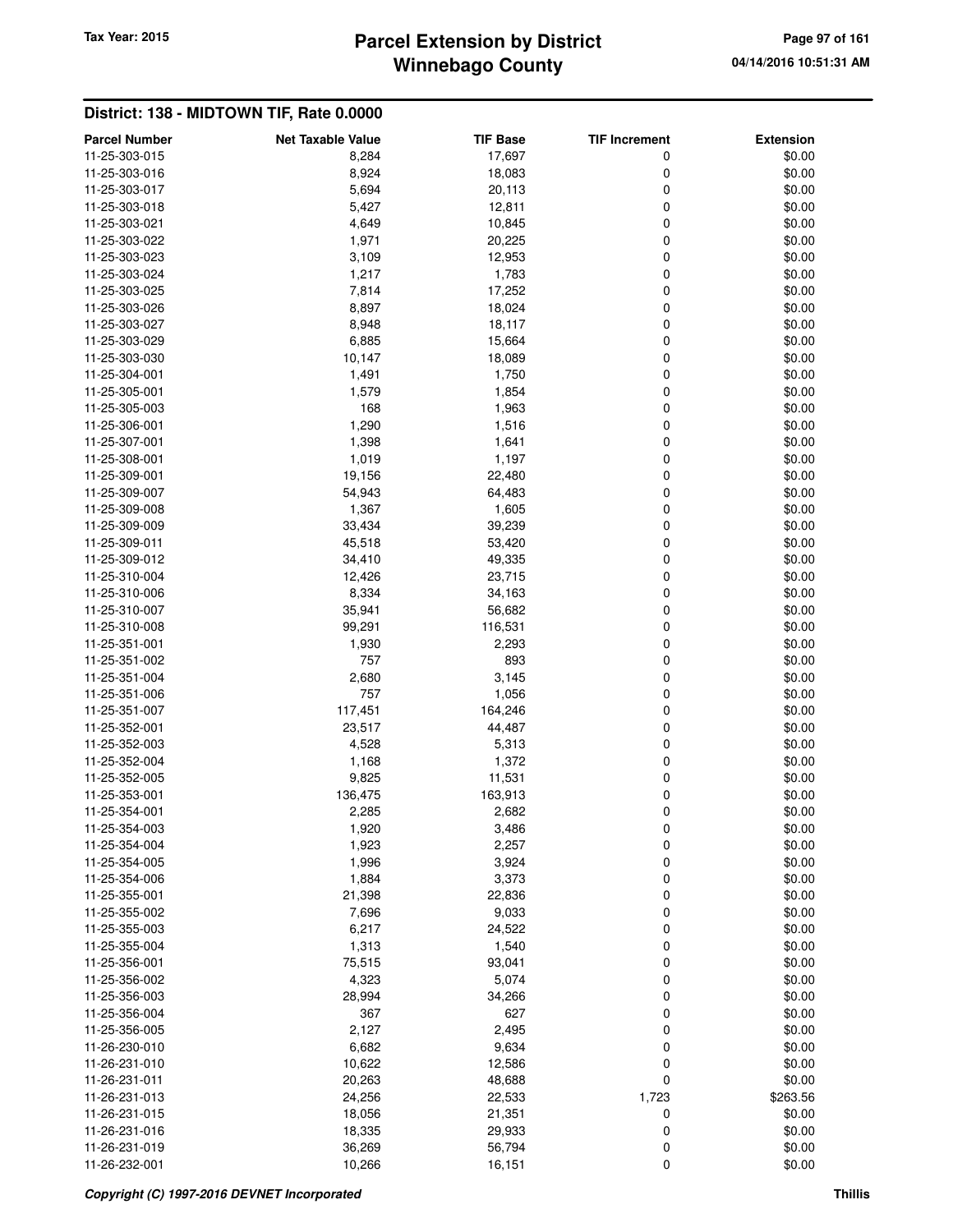## **Winnebago County Parcel Extension by District Tax Year: 2015 Page 98 of 161**

| <b>Parcel Number</b>           | <b>Net Taxable Value</b> | <b>TIF Base</b>  | <b>TIF Increment</b> | <b>Extension</b> |
|--------------------------------|--------------------------|------------------|----------------------|------------------|
| 11-26-232-002                  | 10,931                   | 7,111            | 3,820                | \$584.32         |
| 11-26-232-003                  | 13,806                   | 16,372           | 0                    | \$0.00           |
| 11-26-232-004                  | 4,896                    | 6,013            | 0                    | \$0.00           |
| 11-26-232-005                  | 11,905                   | 19,323           | 0                    | \$0.00           |
| 11-26-233-001                  | 3,912                    | 4,896            | 0                    | \$0.00           |
| 11-26-233-002                  | 13,621                   | 16,272           | 0                    | \$0.00           |
| 11-26-233-003                  | 33,596                   | 41,157           | 0                    | \$0.00           |
| 11-26-233-004                  | 22,979                   | 27,544           | 0                    | \$0.00           |
| 11-26-233-005                  | 6,100                    | 34,152           | 0                    | \$0.00           |
| 11-26-233-006                  |                          | 30,644           |                      | \$0.00           |
| 11-26-233-008                  | 35,994                   | 42,837           | 0                    | \$0.00           |
| 11-26-233-028                  | 3,687                    | 4,595            | 0                    | \$0.00           |
| 11-26-233-029                  | 25,698                   | 30,448           | 0                    | \$0.00           |
| 11-26-235-004                  | 26,544                   | 31,453           | 0                    | \$0.00           |
| 11-26-235-005                  | 9,406                    | 15,644           | 0                    | \$0.00           |
| 11-26-235-006                  | 41,515                   | 60,450           | 0                    | \$0.00           |
| 11-26-235-009                  | 19,490                   | 23,077           | 0                    | \$0.00           |
| 11-26-235-010                  | 13,664                   | 16,237           | 0                    | \$0.00           |
| 11-26-235-011                  | 11,524                   | 13,727           | 0                    | \$0.00           |
| 11-26-235-017                  | 50,067                   | 60,163           | 0                    | \$0.00           |
| 11-26-235-018                  | 2,028                    | 2,378            | 0                    | \$0.00           |
| 11-26-235-019                  |                          | 0                |                      | \$0.00           |
| 11-26-236-002                  | 25,768                   | 30,605           | 0                    | \$0.00           |
| 11-26-236-003                  | 18,943                   | 24,581           | 0                    | \$0.00           |
| 11-26-236-004                  | 9,139                    | 11,440           | 0                    | \$0.00           |
| 11-26-236-007                  | 12,212                   | 13,842           | 0                    | \$0.00           |
| 11-26-236-008                  | 3,889                    | 7,871            | 0                    | \$0.00           |
| 11-26-236-009                  | 5,025                    | 6,448            | 0                    | \$0.00           |
| 11-26-236-010                  | 5,025                    | 6,448            | 0                    | \$0.00           |
| 11-26-236-011                  | 9,052                    | 18,096           | 0                    | \$0.00           |
| 11-26-236-012                  | 2,840                    | 3,333            | 0                    | \$0.00           |
| 11-26-236-013                  | 12,917                   | 15,160           | 0                    | \$0.00           |
| 11-26-236-014                  | 13,755                   | 19,545           | 0                    | \$0.00           |
| 11-26-276-005                  |                          | 26,477           |                      | \$0.00           |
| 11-26-276-006                  |                          | 17,405           |                      | \$0.00           |
| 11-26-276-007                  |                          | 16,702           |                      | \$0.00           |
| 11-26-276-008                  |                          | 16,702           |                      | \$0.00           |
| 11-26-276-012                  | 20,521                   | 24,084           | 0                    | \$0.00<br>\$0.00 |
| 11-26-276-013                  | 23,200                   | 27,228           | 0<br>0               |                  |
| 11-26-276-014<br>11-26-276-015 | 14,753                   | 17,314           |                      | \$0.00           |
| 11-26-276-016                  |                          | 47,153<br>48,967 |                      | \$0.00<br>\$0.00 |
| 11-26-277-001                  | 14,349                   | 19,049           | 0                    | \$0.00           |
| 11-26-277-002                  | 20,000                   | 33,268           | 0                    | \$0.00           |
| 11-26-277-003                  | 12,908                   | 15,269           | 0                    | \$0.00           |
| 11-26-277-004                  |                          | 2,559            |                      | \$0.00           |
| 11-26-277-005                  |                          | 2,213            |                      | \$0.00           |
| 11-26-277-006                  | 16,667                   | 20,573           | 0                    | \$0.00           |
| 11-26-277-007                  | 31,965                   | 38,239           | 0                    | \$0.00           |
| 11-26-277-009                  | 5,145                    | 23,608           | 0                    | \$0.00           |
| 11-26-277-010                  | 6,296                    | 12,948           | 0                    | \$0.00           |
| 11-26-277-011                  | 6,294                    | 10,745           | 0                    | \$0.00           |
| 11-26-277-012                  | 9,574                    | 18,233           | 0                    | \$0.00           |
| 11-26-277-013                  | 5,166                    | 7,578            | 0                    | \$0.00           |
| 11-26-277-015                  | 3,333                    | 15,188           | 0                    | \$0.00           |
| 11-26-277-017                  | 6,296                    | 12,948           | 0                    | \$0.00           |
| 11-26-277-018                  | 47,060                   | 105,035          | 0                    | \$0.00           |
| 11-26-277-019                  | 9,489                    | 14,578           | 0                    | \$0.00           |
| 11-26-277-020                  | 39,706                   | 46,442           | 0                    | \$0.00           |
| 11-26-277-021                  | 6,032                    | 14,081           | 0                    | \$0.00           |
| 11-26-277-022                  | 4,419                    | 16,381           | 0                    | \$0.00           |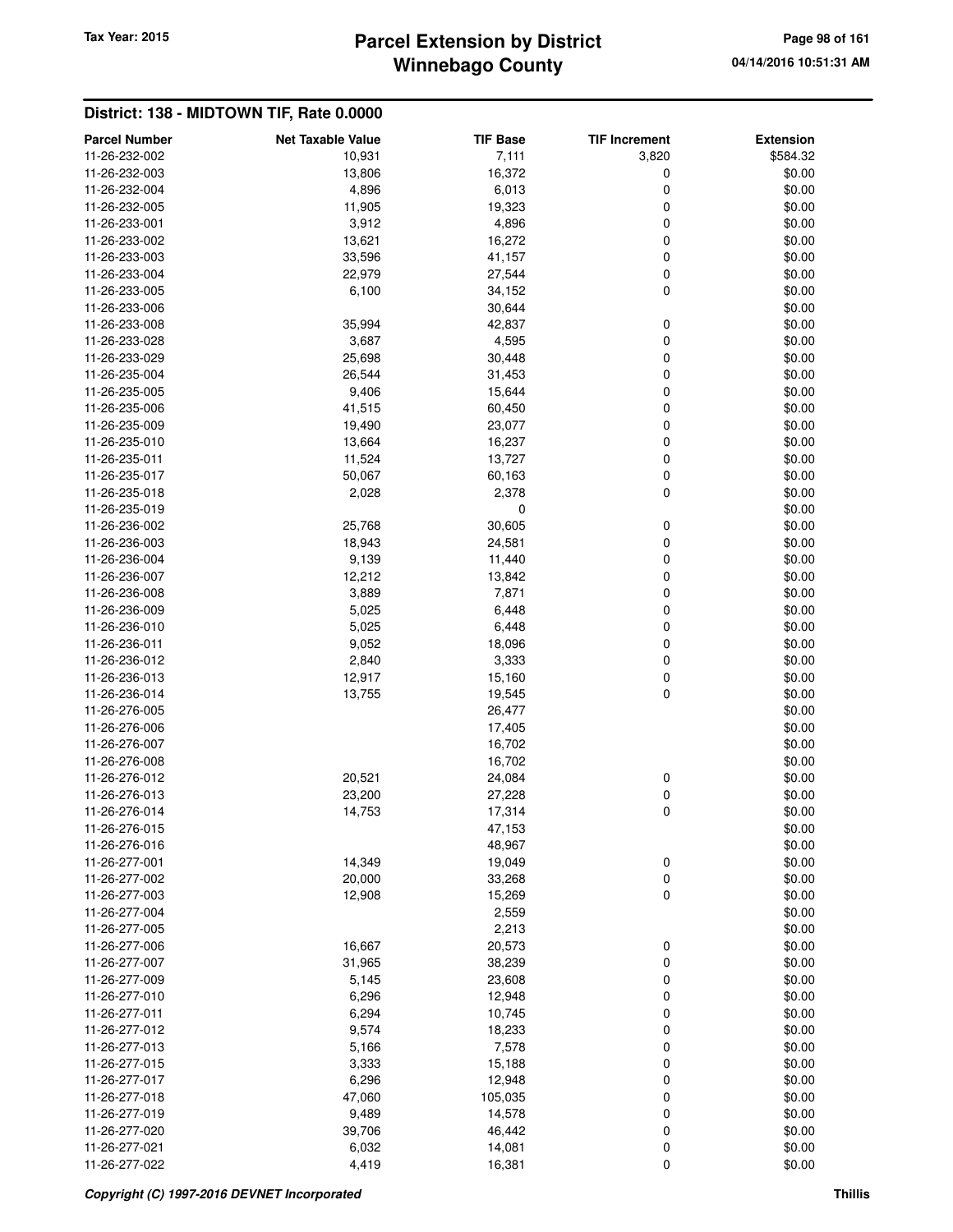## **Winnebago County Parcel Extension by District Tax Year: 2015 Page 99 of 161**

| <b>Parcel Number</b> | <b>Net Taxable Value</b> | <b>TIF Base</b> | <b>TIF Increment</b> | <b>Extension</b> |
|----------------------|--------------------------|-----------------|----------------------|------------------|
| 11-26-280-002        | 12,211                   | 15,296          | 0                    | \$0.00           |
| 11-26-280-003        | 34,176                   | 40,037          | 0                    | \$0.00           |
| 11-26-280-004        | 8,797                    | 14,667          | 0                    | \$0.00           |
| 11-26-280-006        | 23,646                   | 19,600          | 4,046                | \$618.90         |
| 11-26-280-009        | 28,577                   | 33,539          | 0                    | \$0.00           |
| 11-26-280-010        | 18,659                   | 23,801          | 0                    | \$0.00           |
| 11-26-280-011        | 7,216                    | 8,468           | 0                    | \$0.00           |
| 11-26-280-014        | 0                        | 23,474          | 0                    | \$0.00           |
| 11-26-280-015        | 44,905                   | 52,131          | 0                    | \$0.00           |
| 11-26-280-016        | 8,005                    | 9,394           | 0                    | \$0.00           |
| 11-26-280-017        | 787                      | 1,150           | 0                    | \$0.00           |
| 11-26-280-018        | 17,960                   | 24,973          | 0                    | \$0.00           |
| 11-26-280-019        | 684                      | 999             | 0                    | \$0.00           |
|                      | 684                      | 999             | 0                    | \$0.00           |
| 11-26-280-020        |                          |                 |                      |                  |
| 11-26-280-021        | 9,177                    | 18,345          | 0                    | \$0.00           |
| 11-26-280-022        | 13,847                   | 20,846          | 0                    | \$0.00           |
| 11-26-280-023        | 3,774                    | 14,802          | 0                    | \$0.00           |
| 11-26-280-024        | 4,874                    | 5,720           | 0                    | \$0.00           |
| 11-26-282-005        | 15,000                   | 35,135          | 0                    | \$0.00           |
| 11-26-282-008        | 7,131                    | 8,861           | 0                    | \$0.00           |
| 11-26-282-009        | 1,547                    | 2,072           | 0                    | \$0.00           |
| 11-26-282-010        | 18,047                   | 41,549          | 0                    | \$0.00           |
| 11-26-282-011        | 5,256                    | 20,885          | 0                    | \$0.00           |
| 11-26-282-012        | 28,333                   | 82,028          | 0                    | \$0.00           |
| 11-26-283-001        | 11,811                   | 14,165          | 0                    | \$0.00           |
| 11-26-283-002        | 13,145                   | 15,743          | 0                    | \$0.00           |
| 11-26-283-003        | 15,588                   | 18,715          | 0                    | \$0.00           |
| 11-26-283-004        | 11,245                   | 15,038          | 0                    | \$0.00           |
| 11-26-283-005        | 14,142                   | 93,183          | 0                    | \$0.00           |
| 11-26-283-006        | 30,039                   | 35,254          | 0                    | \$0.00           |
| 11-26-283-007        | 6,903                    | 16,516          | 0                    | \$0.00           |
| 11-26-283-008        | 7,216                    | 8,468           | 0                    | \$0.00           |
| 11-26-283-009        | 6,833                    | 15,024          | 0                    | \$0.00           |
|                      |                          |                 | 0                    |                  |
| 11-26-283-011        | 49,645                   | 50,050          |                      | \$0.00           |
| 11-26-283-012        | 7,841                    | 9,201           | 0                    | \$0.00           |
| 11-26-283-013        | 7,851                    | 9,214           | 0                    | \$0.00           |
| 11-26-283-014        | 9,927                    | 25,029          | 0                    | \$0.00           |
| 11-26-283-015        | 13,312                   | 25,573          | 0                    | \$0.00           |
| 11-26-283-017        | 6,357                    | 18,387          | 0                    | \$0.00           |
| 11-26-285-001        | 50,154                   | 58,863          | 0                    | \$0.00           |
| 11-26-285-002        | 6,122                    | 7,523           | 0                    | \$0.00           |
| 11-26-285-003        | 7,527                    | 8,833           | $\mathbf 0$          | \$0.00           |
| 11-26-285-004        | 13,484                   | 25,616          | 0                    | \$0.00           |
| 11-26-286-001        | 11,915                   | 13,983          | $\mathbf 0$          | \$0.00           |
| 11-26-287-001        |                          | 0               |                      | \$0.00           |
| 11-26-287-002        |                          | 0               |                      | \$0.00           |
| 11-26-288-001        | 23,998                   | 23,046          | 952                  | \$145.62         |
| 11-26-288-002        |                          | 0               |                      | \$0.00           |
| 11-26-288-003        |                          | 0               |                      | \$0.00           |
| 11-26-288-004        | 15,446                   | 22,849          | 0                    | \$0.00           |
| 11-26-288-005        | 24,825                   | 31,876          | 0                    | \$0.00           |
| 11-26-288-006        | 9,048                    | 17,777          | 0                    | \$0.00           |
| 11-26-288-007        | 20,005                   | 39,399          | 0                    | \$0.00           |
| 11-26-288-008        | 7,493                    | 8,792           | 0                    | \$0.00           |
| 11-26-288-009        | 14,035                   | 27,559          | 0                    | \$0.00           |
|                      |                          |                 |                      |                  |
| 11-26-288-010        | 1,275                    | 1,963           | 0                    | \$0.00           |
| 11-26-288-011        | 8,499                    | 16,925          | 0                    | \$0.00           |
| 11-26-288-012        | 8,784                    | 16,148          | 0                    | \$0.00           |
| 11-26-404-001        | 25,779                   | 30,255          | 0                    | \$0.00           |
| 11-26-404-002        | 7,670                    | 14,494          | 0                    | \$0.00           |
| 11-26-404-003        | 12,880                   | 15,116          | $\mathbf 0$          | \$0.00           |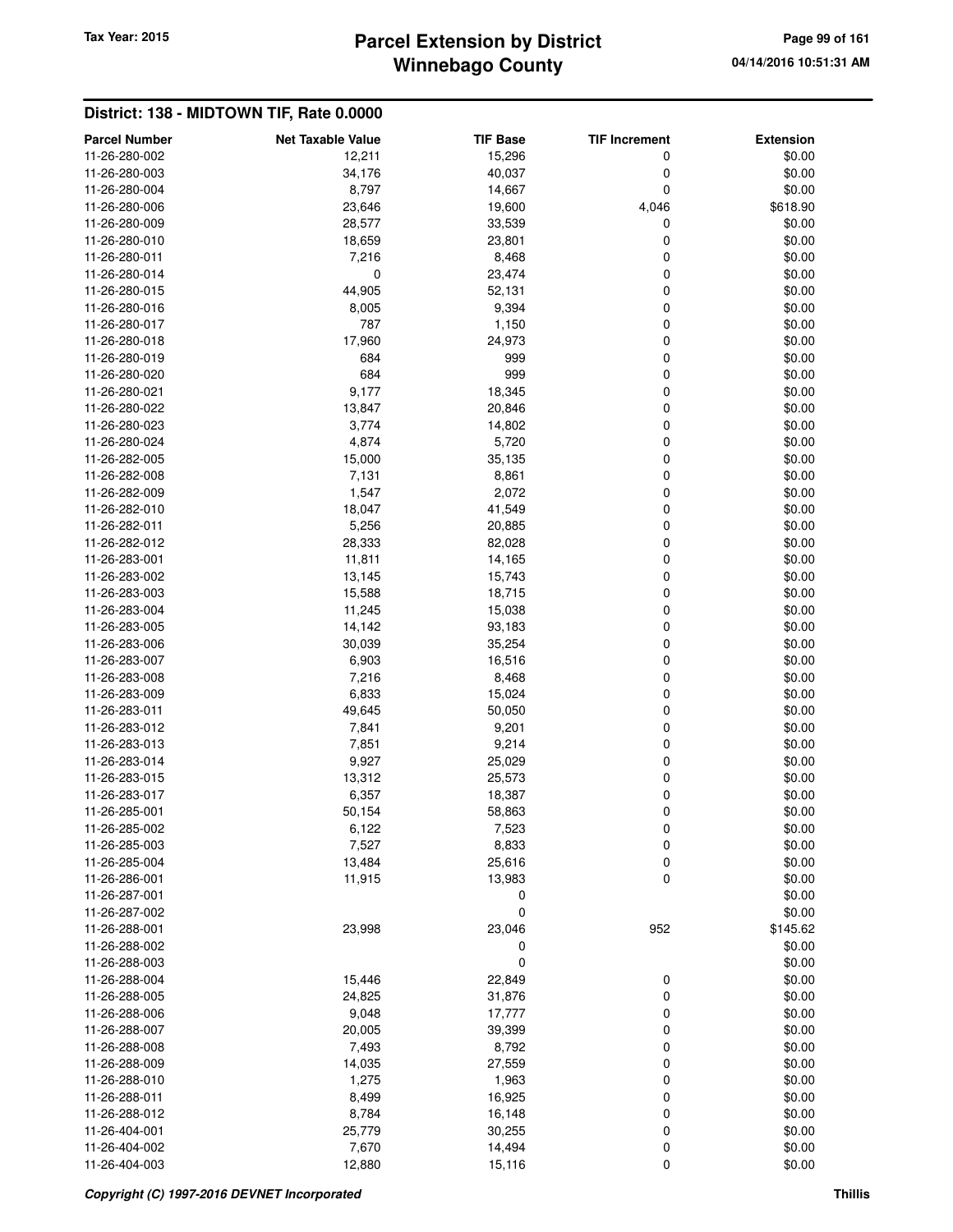# **Winnebago County** Tax Year: 2015 **Parcel Extension by District Page 100 of 161**

| <b>Parcel Number</b>           | <b>Net Taxable Value</b> | <b>TIF Base</b>  | <b>TIF Increment</b> | <b>Extension</b> |
|--------------------------------|--------------------------|------------------|----------------------|------------------|
| 11-26-404-004                  | 4,406                    | 5,170            | 0                    | \$0.00           |
| 11-26-404-005                  | 1,648                    | 2,437            | 0                    | \$0.00           |
| 11-26-404-006                  |                          | 0                |                      | \$0.00           |
| 11-26-404-007                  | 16,035                   | 23,807           | 0                    | \$0.00           |
| 11-26-404-008                  | 6,100                    | 17,001           | 0                    | \$0.00           |
| 11-26-404-009                  | 6,438                    | 14,460           | 0                    | \$0.00           |
| 11-26-404-010                  | 933                      | 1,362            | 0                    | \$0.00           |
| 11-26-404-011                  | 3,905                    | 4,796            | 0                    | \$0.00           |
| 11-26-404-012                  | 2,928                    | 8,326            | 0                    | \$0.00           |
| 11-26-404-013                  | 8,217                    | 4,967            | 3,250                | \$497.14         |
| 11-26-404-014                  | 965                      | 1,410            | 0                    | \$0.00           |
| 11-26-404-015                  | 5,415                    | 16,389           | 0                    | \$0.00           |
| 11-26-405-001                  |                          | 0                |                      | \$0.00           |
| 11-26-405-002                  | 0                        | 159              | 0                    | \$0.00           |
| 11-26-406-001                  | 2,505                    | 26,101           | 0                    | \$0.00           |
| 11-26-406-002                  |                          | 1,095            |                      | \$0.00           |
| 11-26-406-003                  | 3,172                    | 13,194           | 0                    | \$0.00           |
| 11-26-406-004                  | 248                      | 1,342            | 0                    | \$0.00           |
| 11-26-406-005                  | 8,526                    | 16,984           | 0                    | \$0.00           |
| 11-26-406-006                  | 9,714                    | 21,336           | 0                    | \$0.00           |
| 11-26-406-007                  | 8,843                    | 28,750           | 0                    | \$0.00           |
| 11-26-406-008                  | 6,275                    | 40,704           | 0                    | \$0.00           |
| 11-26-406-009                  | 880                      | 17,574           | 0                    | \$0.00           |
| 11-26-407-002                  |                          | 8,843            |                      | \$0.00           |
| 11-26-407-003                  |                          | 1,960            |                      | \$0.00           |
| 11-26-407-005                  |                          | 1,453            |                      | \$0.00           |
| 11-26-407-006                  | 11,329                   | 20,778           | 0                    | \$0.00           |
| 11-26-407-007                  | 9,821                    | 15,754           | 0                    | \$0.00           |
| 11-26-407-008                  | 7,448                    | 14,378           | 0                    | \$0.00           |
| 11-26-407-009                  | 7,356                    | 11,179           | 0                    | \$0.00           |
| 11-26-407-010                  | 9,470                    | 18,626           | 0                    | \$0.00           |
| 11-26-407-011                  | 611                      | 5,265            | 0                    | \$0.00           |
| 11-26-407-012                  | 8,393                    | 18,591           | 0                    | \$0.00           |
| 11-26-407-013                  |                          | 4,693            |                      | \$0.00           |
| 11-26-408-001                  | 13,905                   | 16,321           | 0                    | \$0.00           |
| 11-26-408-002                  | 4,369                    | 16,625           | 0                    | \$0.00           |
| 11-26-408-003                  | 1,180                    | 20,104           | 0                    | \$0.00           |
| 11-26-408-004                  | 6,463                    | 7,585            | 0                    | \$0.00           |
| 11-26-408-005<br>11-26-408-006 | 1,926                    | 20,394           | 0                    | \$0.00<br>\$0.00 |
| 11-26-408-007                  | 5,396                    | 6,333            | 0                    |                  |
| 11-26-408-008                  | 3,506<br>9,401           | 21,380<br>18,294 | 0<br>0               | \$0.00<br>\$0.00 |
| 11-26-408-009                  |                          | 0                |                      | \$0.00           |
| 11-26-408-010                  | 10,138                   | 20,098           | 0                    | \$0.00           |
| 11-26-408-011                  | 320                      | 14,775           | 0                    | \$0.00           |
| 11-26-408-012                  | 1,016                    | 14,107           | 0                    | \$0.00           |
| 11-26-408-013                  | 8,294                    | 11,302           | 0                    | \$0.00           |
| 11-26-408-017                  | 8,089                    | 17,151           | 0                    | \$0.00           |
| 11-26-408-018                  |                          | 1,197            |                      | \$0.00           |
| 11-26-409-001                  |                          | 1,396            |                      | \$0.00           |
| 11-26-409-002                  | 4,761                    | 9,777            | 0                    | \$0.00           |
| 11-26-409-003                  | 8,060                    | 5,000            | 3,060                | \$468.08         |
| 11-26-409-004                  | 2,301                    | 12,250           | 0                    | \$0.00           |
| 11-26-409-005                  | 836                      | 13,532           | 0                    | \$0.00           |
| 11-26-409-007                  | 5,419                    | 10,800           | 0                    | \$0.00           |
| 11-26-409-008                  |                          | 891              |                      | \$0.00           |
| 11-26-409-009                  | 8,124                    | 12,212           | 0                    | \$0.00           |
| 11-26-409-012                  | 7,671                    | 16,595           | 0                    | \$0.00           |
| 11-26-409-015                  | 9,635                    | 1,877            | 7,758                | \$1,186.70       |
| 11-26-409-016                  | 1,001                    | 1,463            | 0                    | \$0.00           |
| 11-26-409-017                  | 7,374                    | 14,441           | $\mathbf 0$          | \$0.00           |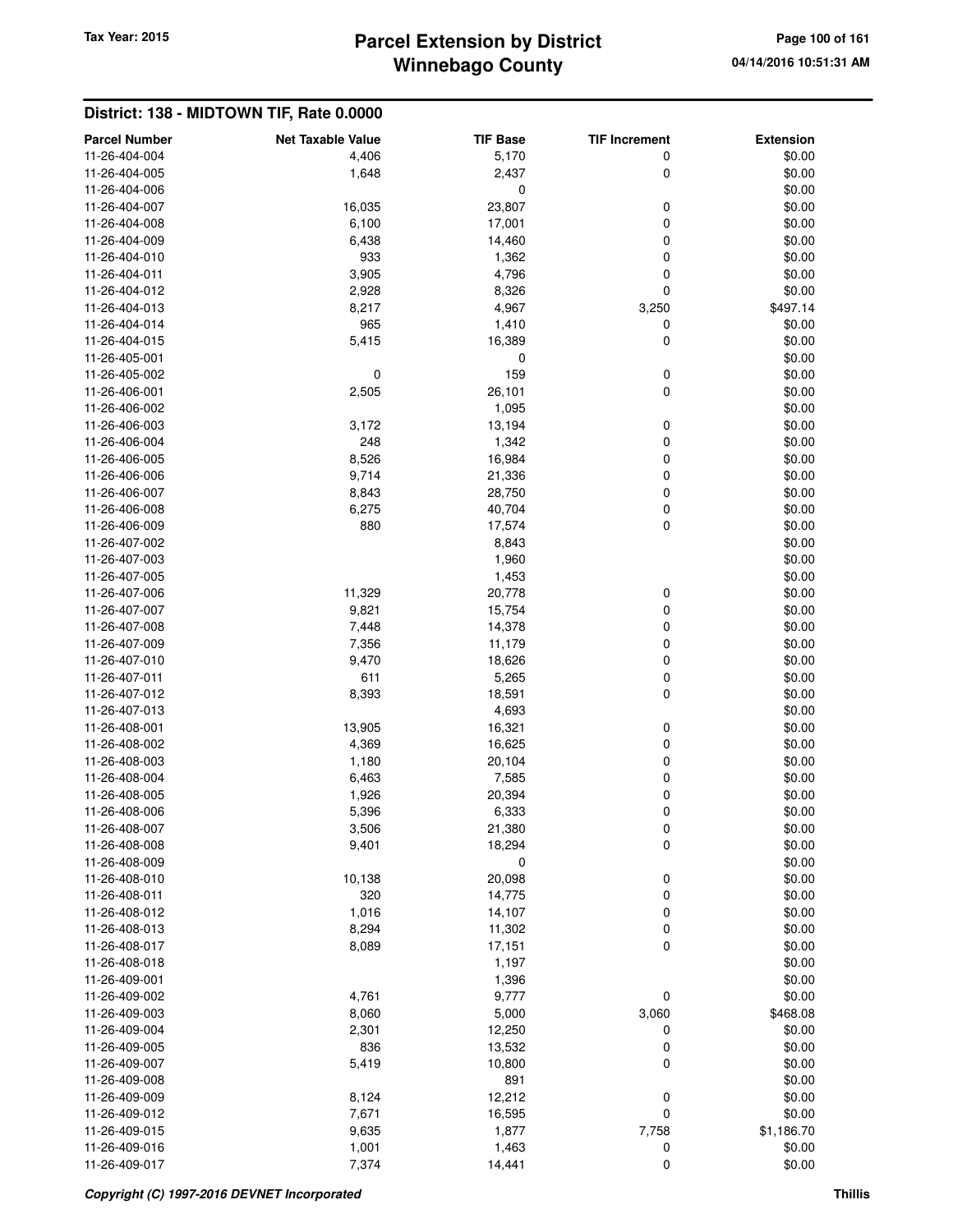# **Winnebago County** Tax Year: 2015 **Parcel Extension by District Page 101 of 161 Page 101 of 161**

| <b>Parcel Number</b>           | <b>Net Taxable Value</b> | <b>TIF Base</b>  | <b>TIF Increment</b> | <b>Extension</b> |
|--------------------------------|--------------------------|------------------|----------------------|------------------|
| 11-26-409-018                  | 8,680                    | 13,986           | 0                    | \$0.00           |
| 11-26-409-019                  | 6,588                    | 14,014           | 0                    | \$0.00           |
| 11-26-409-020                  | 6,833                    | 15,431           | 0                    | \$0.00           |
| 11-26-409-021                  | 1,138                    | 28,851           | 0                    | \$0.00           |
| 11-26-409-022                  | 9,181                    | 18,062           | 0                    | \$0.00           |
| 11-26-409-023                  | 9,999                    | 22,272           | 0                    | \$0.00           |
| 11-26-409-024                  | 8,918                    | 19,508           | 0                    | \$0.00           |
| 11-26-409-027                  | 0                        | 13,327           | 0                    | \$0.00           |
| 11-26-409-028                  | 1,717                    | 10,176           | 0                    | \$0.00           |
| 11-26-409-029                  | 366                      | 535              | 0                    | \$0.00           |
| 11-26-409-030                  | 1,288                    | 9,403            | 0                    | \$0.00           |
| 11-26-410-001                  | 7,118                    | 2,095            | 5,023                | \$768.34         |
| 11-26-410-002                  | 6,387                    | 12,680           | 0                    | \$0.00           |
| 11-26-410-003                  | 7,898                    | 15,742           | 0                    | \$0.00           |
| 11-26-410-004                  | 974                      | 1,423            | 0                    | \$0.00           |
| 11-26-410-005                  | 10,363                   | 20,681           | 0                    | \$0.00           |
| 11-26-410-006                  | 6,391                    | 12,859           | 0                    | \$0.00           |
| 11-26-410-007                  | 9,548                    | 19,035           | 0                    | \$0.00           |
| 11-26-410-008                  | 1,682                    | 13,908           | 0                    | \$0.00           |
| 11-26-410-009                  |                          | 18,598           |                      | \$0.00           |
| 11-26-410-010                  | 6,939                    | 13,802           | 0                    | \$0.00           |
| 11-26-410-011                  | 6,830                    | 14,358           | 0                    | \$0.00           |
| 11-26-410-012                  | 5,471                    | 6,651            | 0                    | \$0.00           |
| 11-26-410-013                  | 502                      | 733              | 0                    | \$0.00           |
| 11-26-410-014                  | 6,089                    | 13,174           | 0                    | \$0.00           |
| 11-26-410-015                  | 7,577                    | 14,674           | 0                    | \$0.00           |
| 11-26-410-016                  | 4,665                    | 8,889            | 0                    | \$0.00           |
| 11-26-410-017                  | 5,700                    | 11,661           | 0                    | \$0.00           |
| 11-26-410-018                  | 858                      | 20,164           | 0                    | \$0.00           |
| 11-26-410-019                  | 9,779                    | 15,725           | 0                    | \$0.00           |
| 11-26-411-004                  | 827                      | 1,208            | 0                    | \$0.00           |
| 11-26-411-005                  | 8,109                    | 17,670           | 0                    | \$0.00           |
| 11-26-411-006                  | 3,905                    | 12,670           | 0                    | \$0.00           |
| 11-26-411-007                  | 8,512                    | 19,156           | 0                    | \$0.00           |
| 11-26-411-008                  | 8,269                    | 11,195           | 0                    | \$0.00           |
| 11-26-411-009                  | 6,132                    | 12,854           | 0                    | \$0.00           |
| 11-26-411-010                  | 7,629                    | 20,502           | 0                    | \$0.00           |
| 11-26-411-011<br>11-26-411-013 | 7,743                    | 27,026           | 0                    | \$0.00<br>\$0.00 |
| 11-26-411-014                  |                          | 0                | 0                    |                  |
| 11-26-411-015                  | 9,963<br>18,648          | 14,175<br>23,912 | 0                    | \$0.00<br>\$0.00 |
| 11-26-411-016                  | 3,467                    | 18,381           | 0                    | \$0.00           |
| 11-26-412-001                  |                          | 1,360            |                      | \$0.00           |
| 11-26-412-002                  | 7,512                    | 8,300            | 0                    | \$0.00           |
| 11-26-412-003                  | 9,573                    | 15,904           | 0                    | \$0.00           |
| 11-26-412-004                  |                          | 1,482            |                      | \$0.00           |
| 11-26-412-005                  |                          | 2,273            |                      | \$0.00           |
| 11-26-413-001                  | 6,108                    | 16,534           | 0                    | \$0.00           |
| 11-26-413-002                  | 1,368                    | 0                | 1,368                | \$209.26         |
| 11-26-413-003                  |                          | 24,060           |                      | \$0.00           |
| 11-26-413-004                  | 6,833                    | 3,948            | 2,885                | \$441.30         |
| 11-26-413-005                  | 4,166                    | 19,410           | 0                    | \$0.00           |
| 11-26-413-006                  | 10,316                   | 18,333           | 0                    | \$0.00           |
| 11-26-413-007                  | 912                      | 0                | 912                  | \$139.50         |
| 11-26-413-008                  | 5,903                    | 12,490           | 0                    | \$0.00           |
| 11-26-413-009                  | 9,750                    | 15,088           | 0                    | \$0.00           |
| 11-26-413-010                  | 6,100                    | 14,934           | 0                    | \$0.00           |
| 11-26-413-011                  | 11,694                   | 22,757           | 0                    | \$0.00           |
| 11-26-413-012                  | 11,833                   | 23,454           | 0                    | \$0.00           |
| 11-26-413-013                  | 6,624                    | 11,174           | 0                    | \$0.00           |
| 11-26-413-014                  | 10,074                   | 15,277           | 0                    | \$0.00           |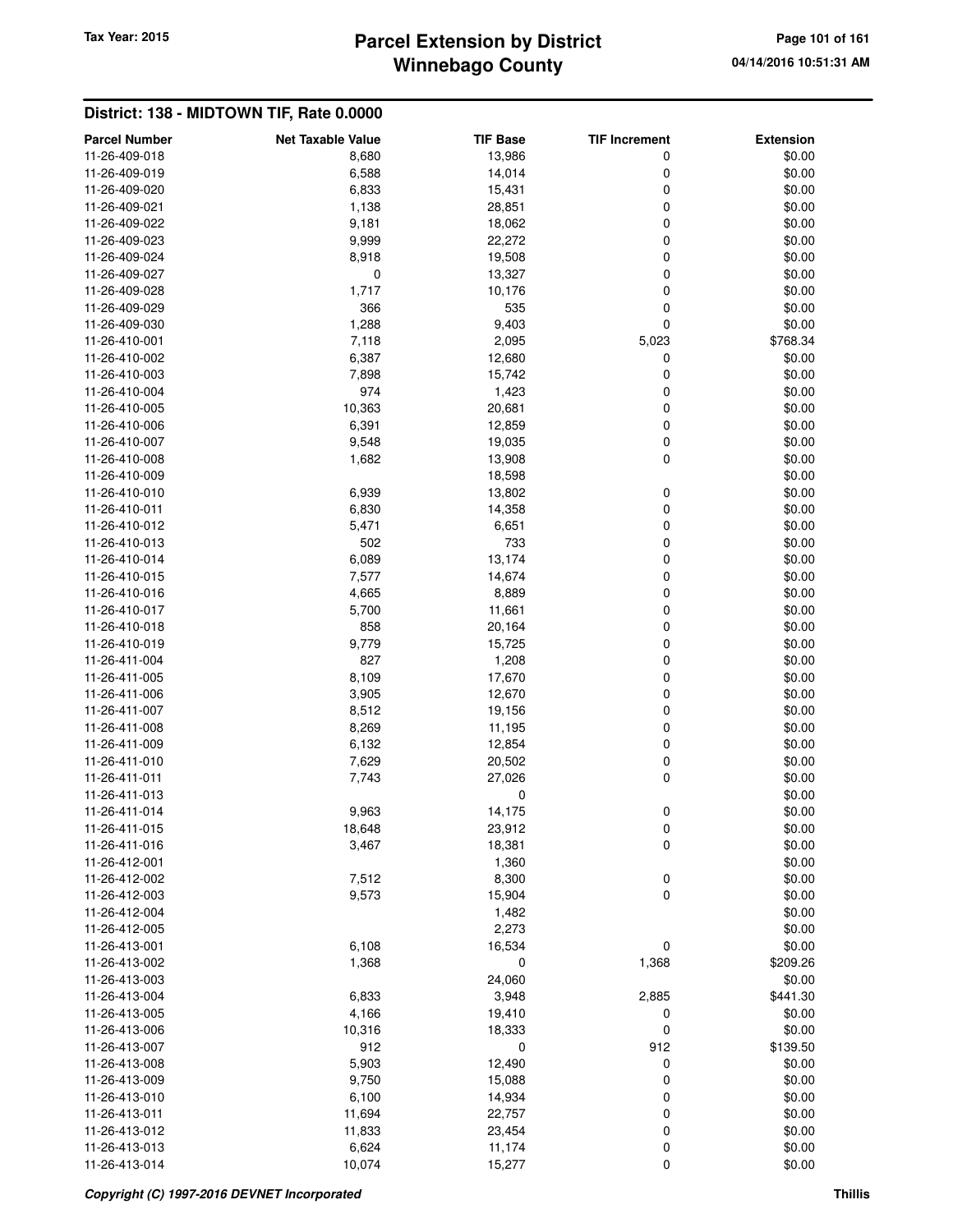# **Winnebago County** Tax Year: 2015 **Parcel Extension by District Page 102 of 161**

| <b>Parcel Number</b>           | <b>Net Taxable Value</b> | <b>TIF Base</b> | <b>TIF Increment</b> | <b>Extension</b> |
|--------------------------------|--------------------------|-----------------|----------------------|------------------|
| 11-26-413-015                  | 10,314                   | 20,361          | 0                    | \$0.00           |
| 11-26-413-016                  | 3,067                    | 18,100          | 0                    | \$0.00           |
| 11-26-413-017                  | 8,863                    | 5,916           | 2,947                | \$450.78         |
| 11-26-413-018                  | 5,880                    | 16,000          | 0                    | \$0.00           |
| 11-26-426-002                  | 38,140                   | 79,966          | 0                    | \$0.00           |
| 11-26-426-006                  | 14,575                   | 17,105          | 0                    | \$0.00           |
| 11-26-426-008                  | 3,366                    | 3,949           | 0                    | \$0.00           |
| 11-26-426-009                  | 6,680                    | 7,840           | 0                    | \$0.00           |
| 11-26-426-010                  | 11,307                   | 11,858          | 0                    | \$0.00           |
| 11-26-426-011                  | 1,935                    | 2,093           | 0                    | \$0.00           |
| 11-26-427-001                  | 11,631                   | 19,410          | 0                    | \$0.00           |
| 11-26-428-001                  | 9,187                    | 22,899          | 0                    | \$0.00           |
| 11-26-428-002                  | 6,694                    | 13,287          | 0                    | \$0.00           |
| 11-26-428-005                  | 14,809                   | 17,894          | 0                    | \$0.00           |
| 11-26-428-006                  | 6,972                    | 11,815          | 0                    | \$0.00           |
| 11-26-428-007                  | 1,368                    | 1,998           | 0                    | \$0.00           |
| 11-26-428-008                  | 1,368                    | 1,998           | 0                    | \$0.00           |
| 11-26-428-009                  | 1,368                    | 1,998           | 0                    | \$0.00           |
| 11-26-428-011                  | 9,157                    | 26,381          | 0                    | \$0.00           |
| 11-26-428-013                  | 9,718                    | 17,439          | 0                    | \$0.00           |
| 11-26-428-014                  | 1,856                    | 9,663           | 0                    | \$0.00           |
| 11-26-428-015                  | 4,967                    | 22,425          | 0                    | \$0.00           |
| 11-26-429-001                  | 5,950                    | 16,130          | 0                    | \$0.00           |
| 11-26-429-002                  | 2,907                    | 16,720          | 0                    | \$0.00           |
| 11-26-429-003                  | $\mathbf 0$              | 9,868           | 0                    | \$0.00           |
| 11-26-429-004                  | 9,328                    | 18,393          | 0                    | \$0.00           |
| 11-26-429-005                  | 5,625                    | 15,658          | 0                    | \$0.00           |
| 11-26-429-006                  | 4,215                    | 10,488          | 0                    | \$0.00           |
| 11-26-429-007                  | 5,520                    | 14,635          | 0                    | \$0.00           |
| 11-26-429-008                  | 7,687                    | 17,274          | 0                    | \$0.00           |
| 11-26-429-009                  | 832                      | 1,216           | 0                    | \$0.00           |
| 11-26-429-010                  | 5,406                    | 10,388          | 0                    | \$0.00           |
| 11-26-429-011                  | 7,402                    | 24,936          | 0                    | \$0.00           |
| 11-26-429-012                  | 7,334                    | 22,403          | 0                    | \$0.00           |
| 11-26-429-013                  | 3,251                    | 15,778          | 0                    | \$0.00           |
| 11-26-429-014                  | 4,999                    | 23,972          | 0                    | \$0.00           |
| 11-26-429-015                  | 9,579                    | 14,437          | 0                    | \$0.00           |
| 11-26-430-001                  | 16,424                   | 19,275          | 0                    | \$0.00           |
| 11-26-430-002                  | 28,736                   | 33,726          | 0                    | \$0.00           |
| 11-26-430-003                  | 1,341                    | 1,574           | 0                    | \$0.00           |
|                                |                          |                 |                      |                  |
| 11-26-430-004<br>11-26-430-007 | 14,820                   | 17,342          | 0                    | \$0.00           |
|                                | 34,014<br>32,953         | 39,920          | 0                    | \$0.00           |
| 11-26-430-012                  |                          | 38,675          | 0                    | \$0.00           |
| 11-26-432-003                  | 10,276                   | 19,532          | 0                    | \$0.00           |
| 11-26-432-004                  | 16,106                   | 18,903          | 0                    | \$0.00           |
| 11-26-432-005                  | 6,066                    | 0               | 6,066                | \$927.88         |
| 11-26-432-006                  | 5,793                    | 6,798           | 0                    | \$0.00           |
| 11-26-432-007                  | 7,043                    | 11,053          | 0                    | \$0.00           |
| 11-26-432-008                  | 18,824                   | 36,380          | 0                    | \$0.00           |
| 11-26-432-009                  | 4,799                    | 13,127          | 0                    | \$0.00           |
| 11-26-432-010                  | 6,322                    | 14,732          | 0                    | \$0.00           |
| 11-26-432-011                  | 6,752                    | 14,773          | 0                    | \$0.00           |
| 11-26-432-012                  | 7,670                    | 18,786          | 0                    | \$0.00           |
| 11-26-432-013                  | 6,717                    | 13,045          | 0                    | \$0.00           |
| 11-26-432-014                  | 939                      | 1,371           | 0                    | \$0.00           |
| 11-26-432-015                  | 14,693                   | 17,244          | 0                    | \$0.00           |
| 11-26-432-016                  | 9,254                    | 18,860          | 0                    | \$0.00           |
| 11-26-432-017                  |                          | 0               |                      | \$0.00           |
| 11-26-435-006                  | 1,222                    | 1,433           | $\pmb{0}$            | \$0.00           |
| 11-26-438-001                  | 1,368                    | 18,599          | 0                    | \$0.00           |
| 11-26-438-002                  | 833                      | 27,417          | $\pmb{0}$            | \$0.00           |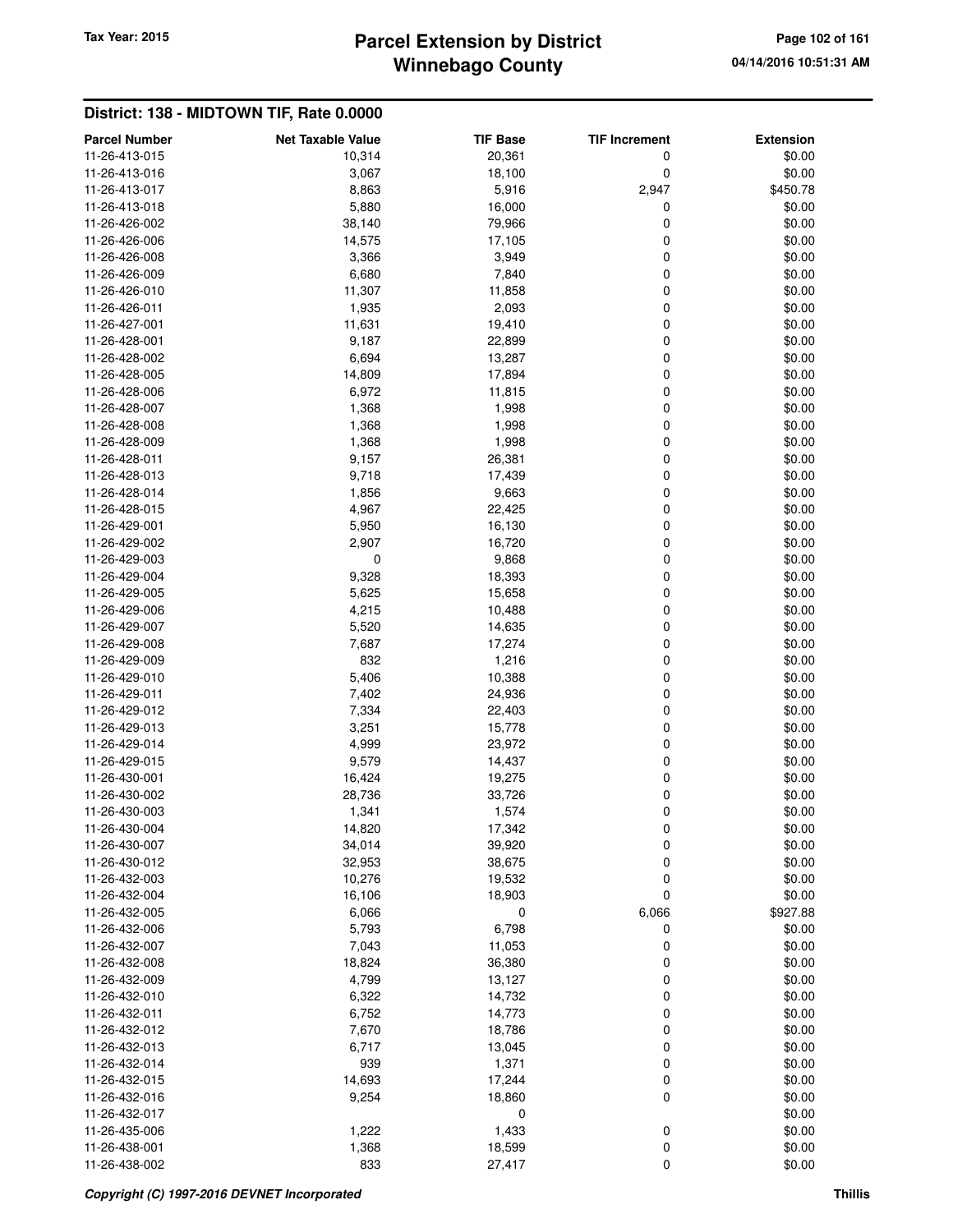# **Winnebago County** Tax Year: 2015 **Parcel Extension by District Page 103 of 161**

| <b>Parcel Number</b>           | <b>Net Taxable Value</b> | <b>TIF Base</b> | <b>TIF Increment</b> | <b>Extension</b> |
|--------------------------------|--------------------------|-----------------|----------------------|------------------|
| 11-26-438-003                  | 10,273                   | 22,486          | 0                    | \$0.00           |
| 11-26-438-004                  | 8,691                    | 12,783          | 0                    | \$0.00           |
| 11-26-438-005                  | 7,829                    | 16,117          | 0                    | \$0.00           |
| 11-26-438-006                  | 6,100                    | 13,396          | 0                    | \$0.00           |
| 11-26-438-007                  | 7,385                    | 17,469          | 0                    | \$0.00           |
| 11-26-438-008                  | 5,357                    | 10,666          | 0                    | \$0.00           |
| 11-26-438-009                  | 5,578                    | 9,350           | 0                    | \$0.00           |
| 11-26-438-012                  | 3,772                    | 10,061          | 0                    | \$0.00           |
| 11-26-438-013                  | 7,703                    | 4,695           | 3,008                | \$460.12         |
| 11-26-438-014                  | 6,466                    | 13,830          | 0                    | \$0.00           |
| 11-26-438-015                  | 7,873                    | 19,324          | 0                    | \$0.00           |
| 11-26-438-016                  | 7,843                    | 20,044          | 0                    | \$0.00           |
| 11-26-438-017                  | 8,435                    | 12,722          | 0                    | \$0.00           |
| 11-26-438-018                  | 5,520                    | 8,291           | 0                    | \$0.00           |
| 11-26-438-021                  | 10,520                   | 20,638          | 0                    | \$0.00           |
| 11-26-438-022                  | 11,495                   | 8,158           | 3,337                | \$510.44         |
| 11-26-438-023                  | 3,977                    | 14,034          | 0                    | \$0.00           |
| 11-26-438-024                  | 5,018                    | 17,159          | 0                    | \$0.00           |
| 11-26-451-009                  | 10,494                   | 20,607          | 0                    | \$0.00           |
| 11-26-451-010                  | 7,575                    | 5,392           | 2,183                | \$333.92         |
| 11-26-451-011                  |                          | 1,753           |                      | \$0.00           |
| 11-26-451-012                  |                          | 0               |                      | \$0.00           |
| 11-26-451-014                  |                          | $\mathbf 0$     |                      | \$0.00           |
| 11-26-451-015                  |                          | 0               |                      | \$0.00           |
| 11-26-451-016                  |                          | 0               |                      | \$0.00           |
| 11-26-451-017                  |                          | 0               |                      | \$0.00           |
| 11-26-451-018                  |                          | 0               |                      | \$0.00           |
| 11-26-451-019                  |                          | 0               |                      | \$0.00           |
| 11-26-451-020                  |                          | 2,783           |                      | \$0.00           |
| 11-26-452-001                  |                          | 0               |                      | \$0.00           |
| 11-26-452-002                  |                          | 0               |                      | \$0.00           |
| 11-26-452-003                  |                          | 0               |                      | \$0.00           |
| 11-26-452-004                  |                          | 0               |                      | \$0.00           |
| 11-26-452-005                  |                          | $\mathbf 0$     |                      | \$0.00           |
| 11-26-452-006                  |                          | 0               |                      | \$0.00           |
| 11-26-453-001                  |                          | $\mathbf 0$     |                      | \$0.00           |
| 11-26-453-003                  | 345                      | 810             | 0                    | \$0.00           |
| 11-26-453-006                  | 2,980                    | 18,156          | 0                    | \$0.00           |
| 11-26-453-007                  | 7,803                    | 10,476          | 0                    | \$0.00           |
| 11-26-453-008                  | 7,286                    | 15,380          | 0                    | \$0.00           |
| 11-26-453-009                  | 1,623                    | 19,388          | 0                    | \$0.00           |
| 11-26-453-010<br>11-26-453-011 | 26,873                   | 31,539          | 0<br>$\mathbf 0$     | \$0.00<br>\$0.00 |
| 11-26-453-013                  | 4,224<br>9,034           | 4,957<br>17,974 | $\mathbf 0$          | \$0.00           |
| 11-26-453-014                  | 4,178                    | 15,632          | 0                    | \$0.00           |
| 11-26-476-001                  | 11,401                   | 17,050          | 0                    | \$0.00           |
| 11-26-476-002                  | 8,616                    | 16,753          | 0                    | \$0.00           |
| 11-26-476-003                  | 13,059                   | 24,972          | 0                    | \$0.00           |
| 11-26-476-004                  | 5,166                    | 6,002           | 0                    | \$0.00           |
| 11-26-476-005                  | 5,913                    | 12,335          | 0                    | \$0.00           |
| 11-26-476-006                  | 22,661                   | 35,183          | 0                    | \$0.00           |
| 11-26-476-007                  | 0                        | 163             | 0                    | \$0.00           |
| 11-26-476-008                  | 5,971                    | 7,008           | 0                    | \$0.00           |
| 11-26-476-009                  | 3,831                    | 4,496           | $\mathbf 0$          | \$0.00           |
| 11-26-480-001                  | 13,053                   | 15,319          | 0                    | \$0.00           |
| 11-26-480-002                  | 10,248                   | 13,397          | 0                    | \$0.00           |
| 11-26-480-003                  | 4,974                    | 11,965          | 0                    | \$0.00           |
| 11-26-480-004                  | 0                        | 1,847           | 0                    | \$0.00           |
| 11-26-480-005                  | 5,206                    | 9,967           | 0                    | \$0.00           |
| 11-26-480-006                  | 11,831                   | 23,059          | 0                    | \$0.00           |
| 11-26-480-007                  | 6,814                    | 14,002          | 0                    | \$0.00           |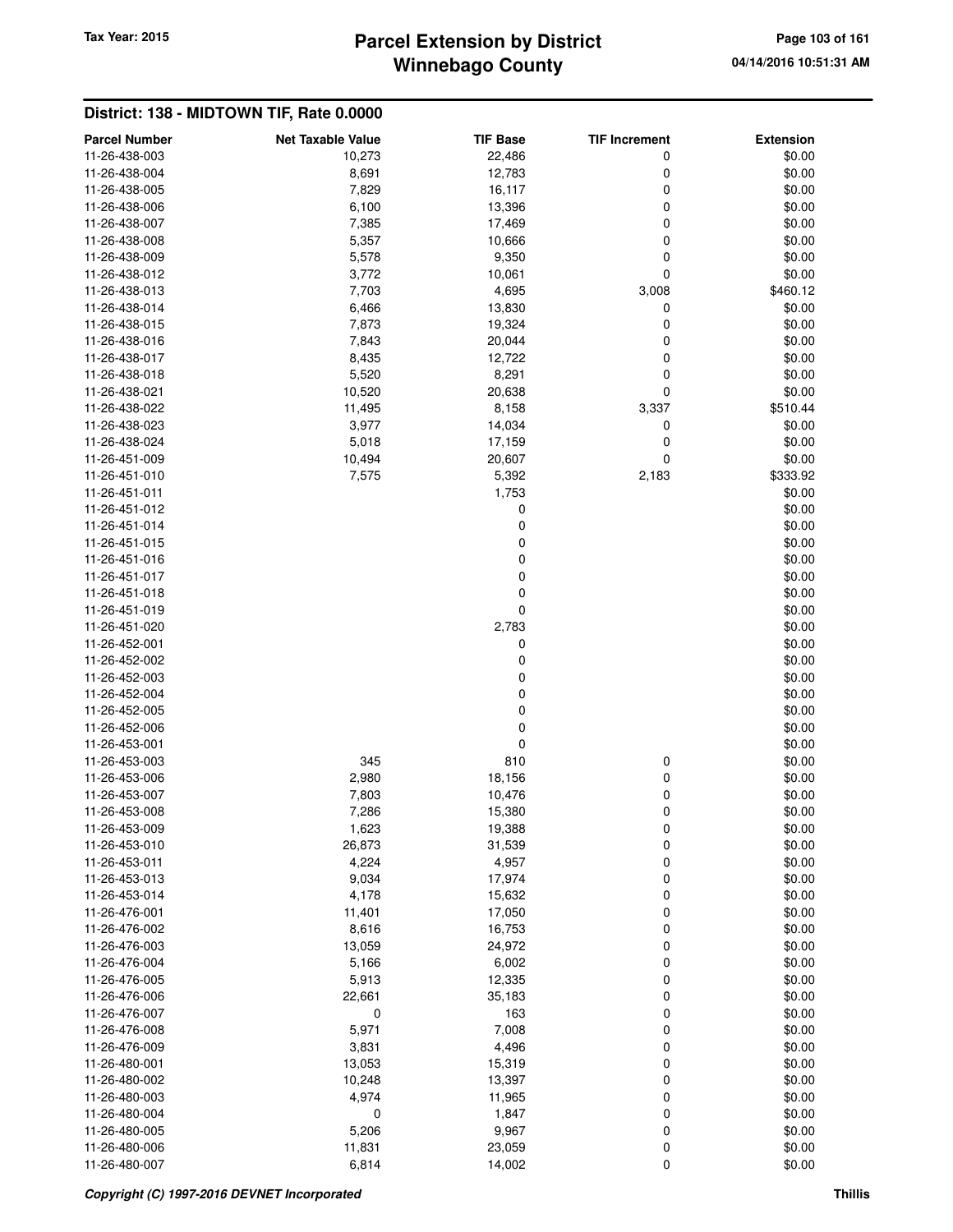## **Winnebago County Parcel Extension by District Tax Year: 2015 Page 104 of 161**

## **District: 138 - MIDTOWN TIF, Rate 0.0000**

| <b>Parcel Number</b> | <b>Net Taxable Value</b> | <b>TIF Base</b> | <b>TIF Increment</b> | <b>Extension</b> |
|----------------------|--------------------------|-----------------|----------------------|------------------|
| 11-26-485-001        | 7,588                    | 14,434          | 0                    | \$0.00           |
| 11-26-485-002        | 1,323                    | 14,036          | 0                    | \$0.00           |
| 11-26-485-003        |                          | 0               |                      | \$0.00           |
| 11-26-485-004        | 5,950                    | 6,849           | 0                    | \$0.00           |
| 11-26-485-005        | 6,543                    | 14,796          | 0                    | \$0.00           |
| 11-26-485-006        | 13,847                   | 20,649          | $\Omega$             | \$0.00           |
| 11-26-485-007        | 8,022                    | 10,249          | 0                    | \$0.00           |
| 11-26-486-001        | 9,154                    | 19,128          | 0                    | \$0.00           |
| 11-26-486-002        | 9,327                    | 18,893          | 0                    | \$0.00           |
| 11-26-486-003        | 7,550                    | 11,222          | 0                    | \$0.00           |
| 11-26-486-004        | 1,717                    | 9,355           | 0                    | \$0.00           |
| 11-26-486-005        | 10,337                   | 20,445          | 0                    | \$0.00           |
| 11-26-486-006        | 3,835                    | 7,313           | 0                    | \$0.00           |
| 11-26-486-007        | 9,171                    | 13,127          | 0                    | \$0.00           |
| 11-26-486-008        | 11,897                   | 17,870          | 0                    | \$0.00           |
| 11-26-486-009        | 14,000                   | 21,457          | 0                    | \$0.00           |
| Totals for 138       | 5,337,764                | 10,329,770      | 72,521               | \$11,093.12      |
|                      |                          |                 |                      | 619 Parcels      |

#### **District: 139 - KISHWAUKEE & HARRISON TIF #2, Rate 0.0000**

| <b>Parcel Number</b> | <b>Net Taxable Value</b> | <b>TIF Base</b> | <b>TIF Increment</b> | <b>Extension</b> |
|----------------------|--------------------------|-----------------|----------------------|------------------|
| 11-36-451-001        | 24.892                   | 29.214          | n                    | \$0.00           |
| 11-36-451-010        | 361.325                  | 462.515         | n                    | \$0.00           |
| Totals for 139       | 386.217                  | 491.729         |                      | \$0.00           |
|                      |                          |                 |                      | 2 Parcels        |

#### **District: 140 - FORMER BELOIT CORP TIF, Rate 0.0000**

| <b>Parcel Number</b> | <b>Net Taxable Value</b> | <b>TIF Base</b> | <b>TIF Increment</b> | <b>Extension</b>  |
|----------------------|--------------------------|-----------------|----------------------|-------------------|
| 03-12-376-001        | 53,251                   | 56,148          | 0                    | \$0.00            |
| 03-12-452-002        | 127,202                  | 73,384          | 53,818               | \$5,509.04        |
| 03-12-452-003        | 842,913                  | 284,859         | 558,054              | \$57,124.64       |
| 03-12-476-001        | 53,935                   | 56,871          | 0                    | \$0.00            |
| 03-13-126-001        | 230,886                  | 243,447         | 0                    | \$0.00            |
| 03-13-176-004        | 24,649                   | 25,990          | 0                    | \$0.00            |
| 03-13-201-002        | 3,475,365                | 907,988         | 2,567,377            | \$262,806.98      |
| 03-13-226-027        | 20,042                   | 21,134          | 0                    | \$0.00            |
| 03-13-226-029        | 24,524                   | 25,858          | 0                    | \$0.00            |
| 03-13-226-035        | 3,492                    | 3,723           | 0                    | \$0.00            |
| 03-13-226-036        | 18,982                   | 19,899          | 0                    | \$0.00            |
| 03-13-226-037        | 22,254                   | 23,360          | 0                    | \$0.00            |
| 03-13-231-001        | 18,575                   | 19,548          | 0                    | \$0.00            |
| 03-13-252-001        | 9,908                    | 5,360           | 4,548                | \$465.56          |
| 03-13-252-002        | 9,424                    | 8,229           | 1,195                | \$122.32          |
| 04-07-351-001        | 1,333                    | 1,406           | 0                    | \$0.00            |
| Totals for 140       | 4,936,735                | 1,777,204       | 3,184,992            | \$326,028.54      |
|                      |                          |                 |                      | <b>16 Parcels</b> |

#### **District: 141 - GLOBAL TRADE TIF #3, Rate 0.0000**

| <b>Parcel Number</b> | <b>Net Taxable Value</b> | <b>TIF Base</b> | <b>TIF Increment</b> | <b>Extension</b> |
|----------------------|--------------------------|-----------------|----------------------|------------------|
| 15-11-102-003        |                          | 0               |                      | \$0.00           |
| 15-11-126-004        | 2.434                    | 5.750           | 0                    | \$0.00           |
| 15-11-126-005        | 68,600                   | 49.017          | 19,583               | \$2,995.48       |
| 15-11-126-006        | 7,253                    | 8,512           | 0                    | \$0.00           |
| 15-11-126-007        | 88,150                   | 103.455         | 0                    | \$0.00           |
| 15-11-126-008        |                          | 86,823          |                      | \$0.00           |
| 15-11-127-003        | 232.827                  | 409.479         | 0                    | \$0.00           |
| 15-11-127-004        | 44.005                   | 57.574          | 0                    | \$0.00           |
| 15-11-127-005        | 23,289                   | 30.667          | 0                    | \$0.00           |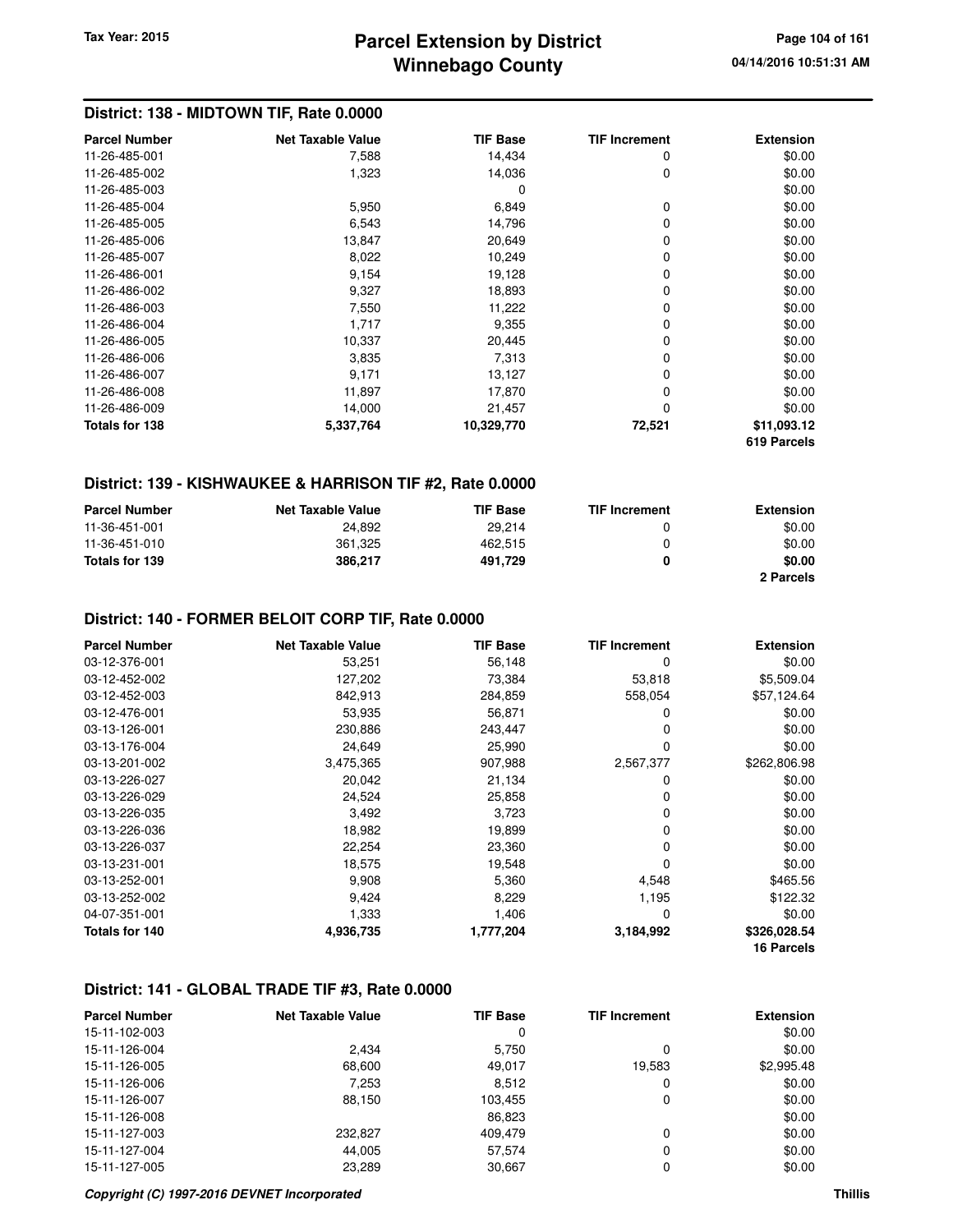# **Winnebago County** Tax Year: 2015 **Parcel Extension by District** Page 105 of 161

#### **District: 141 - GLOBAL TRADE TIF #3, Rate 0.0000**

| <b>Parcel Number</b> | <b>Net Taxable Value</b> | <b>TIF Base</b> | <b>TIF Increment</b> | <b>Extension</b> |
|----------------------|--------------------------|-----------------|----------------------|------------------|
| 15-11-127-006        | 6,248                    | 7,333           | 0                    | \$0.00           |
| 15-11-127-007        | 79,346                   | 93,123          | 0                    | \$0.00           |
| 15-11-127-010        | 55,197                   | 81,880          | $\mathbf 0$          | \$0.00           |
| 15-11-127-011        | 71,545                   | 83,967          | $\mathbf 0$          | \$0.00           |
| 15-11-127-012        | 94,223                   | 128,947         | 0                    | \$0.00           |
| 15-11-128-001        | 99,777                   | 140,343         | 0                    | \$0.00           |
| 15-11-128-002        | 40,106                   | 47,069          | $\mathbf 0$          | \$0.00           |
| 15-11-128-003        | 43,188                   | 50,687          | 0                    | \$0.00           |
| 15-11-128-004        | 54,846                   | 64,370          | $\mathbf 0$          | \$0.00           |
| 15-11-128-005        | 28,506                   | 33,457          | 0                    | \$0.00           |
| 15-11-128-006        | 51,719                   | 60,700          | 0                    | \$0.00           |
| 15-11-128-007        | 47,505                   | 55,753          | $\mathbf 0$          | \$0.00           |
| 15-11-128-008        | 21,099                   | 28,260          | $\mathbf 0$          | \$0.00           |
| 15-11-128-009        | 36,264                   | 42,560          | $\mathbf 0$          | \$0.00           |
| 15-11-151-001        | 864,868                  | 1,160,469       | 0                    | \$0.00           |
| 15-11-151-002        | 278,071                  | 822,466         | 0                    | \$0.00           |
| 15-11-151-004        | 38,847                   | 45,592          | $\mathbf 0$          | \$0.00           |
| 15-11-151-005        | 257,370                  | 398,551         | 0                    | \$0.00           |
| 15-11-176-002        | 88,333                   | 223,494         | $\mathbf 0$          | \$0.00           |
| 15-11-176-003        | 190,417                  | 223,494         | 0                    | \$0.00           |
| 15-11-176-010        | 18,865                   | 23,017          | $\mathbf 0$          | \$0.00           |
| 15-11-176-011        | 7,308                    | 8,574           | $\mathbf 0$          | \$0.00           |
| 15-11-176-013        |                          | 0               |                      | \$0.00           |
| 15-11-176-014        |                          | 0               |                      | \$0.00           |
| 15-11-176-015        | 352,262                  | 413,425         | 0                    | \$0.00           |
| 15-11-176-016        | 143,871                  | 231,831         | $\mathbf 0$          | \$0.00           |
| 15-11-201-001        |                          | 0               |                      | \$0.00           |
| 15-11-201-002        |                          | $\mathbf 0$     |                      | \$0.00           |
| 15-11-226-003        | 157,339                  | 180,818         | 0                    | \$0.00           |
| 15-11-226-004        | 195,170                  | 204,408         | 0                    | \$0.00           |
| 15-11-226-006        | 167,568                  | 378,470         | $\mathbf 0$          | \$0.00           |
| 15-11-227-001        | 427,518                  | 1,007,571       | $\mathbf 0$          | \$0.00           |
| 15-11-227-002        | 195,771                  | 425,569         | $\mathbf 0$          | \$0.00           |
| 15-11-227-004        | 18,831                   | 22,099          | $\mathbf 0$          | \$0.00           |
| 15-11-227-005        | 17,443                   | 20,470          | 0                    | \$0.00           |
| 15-11-251-003        | 313,734                  | 488,439         | 0                    | \$0.00           |
| 15-11-251-004        | 403,071                  | 473,057         | $\mathbf 0$          | \$0.00           |
| 15-11-251-005        | 470,602                  | 837,186         | 0                    | \$0.00           |
| 15-11-252-002        | 26,171                   | 30,715          | $\mathbf 0$          | \$0.00           |
| 15-11-252-003        | 28,782                   | 33,779          | 0                    | \$0.00           |
| 15-11-252-004        | 197,565                  | 294,185         | 0                    | \$0.00           |
| 15-11-276-001        |                          | 0               |                      | \$0.00           |
| 15-11-276-002        |                          | 7,167           |                      | \$0.00           |
| 15-11-276-003        |                          | 3,941           |                      | \$0.00           |
| 15-11-276-004        | 31,262                   | 36,690          | 0                    | \$0.00           |
| 15-11-276-005        | 458,250                  | 650,837         | 0                    | \$0.00           |
| 15-11-301-002        | 28,078                   | 32,954          | 0                    | \$0.00           |
| 15-11-301-003        | 61,882                   | 72,626          | $\mathbf 0$          | \$0.00           |
| 15-11-301-004        | 254,361                  | 186,113         | 68,248               | \$10,439.42      |
| 15-11-301-005        | 268,828                  | 334,237         | 0                    | \$0.00           |
| 15-11-326-007        | 163,645                  | 192,059         | 0                    | \$0.00           |
| 15-11-326-011        | 661,485                  | 862,598         | $\mathbf 0$          | \$0.00           |
| 15-11-326-012        |                          | 0               |                      | \$0.00           |
| 15-11-326-013        |                          | 0               |                      | \$0.00           |
| 15-11-401-002        | 1,249,680                | 1,466,864       | 0                    | \$0.00           |
| 15-12-101-001        | 62,994                   | 70,523          | 0                    | \$0.00           |
| 15-12-101-002        | 666,600                  | 1,280,505       | 0                    | \$0.00           |
| 15-12-101-003        | 82,228                   | 126,708         | 0                    | \$0.00           |
| 15-12-101-004        | 46,832                   | 134,341         | 0                    | \$0.00           |
| 15-12-101-005        | 72,453                   | 85,033          | 0                    | \$0.00           |
| 15-12-126-001        | 131,609                  | 147,105         | $\mathbf 0$          | \$0.00           |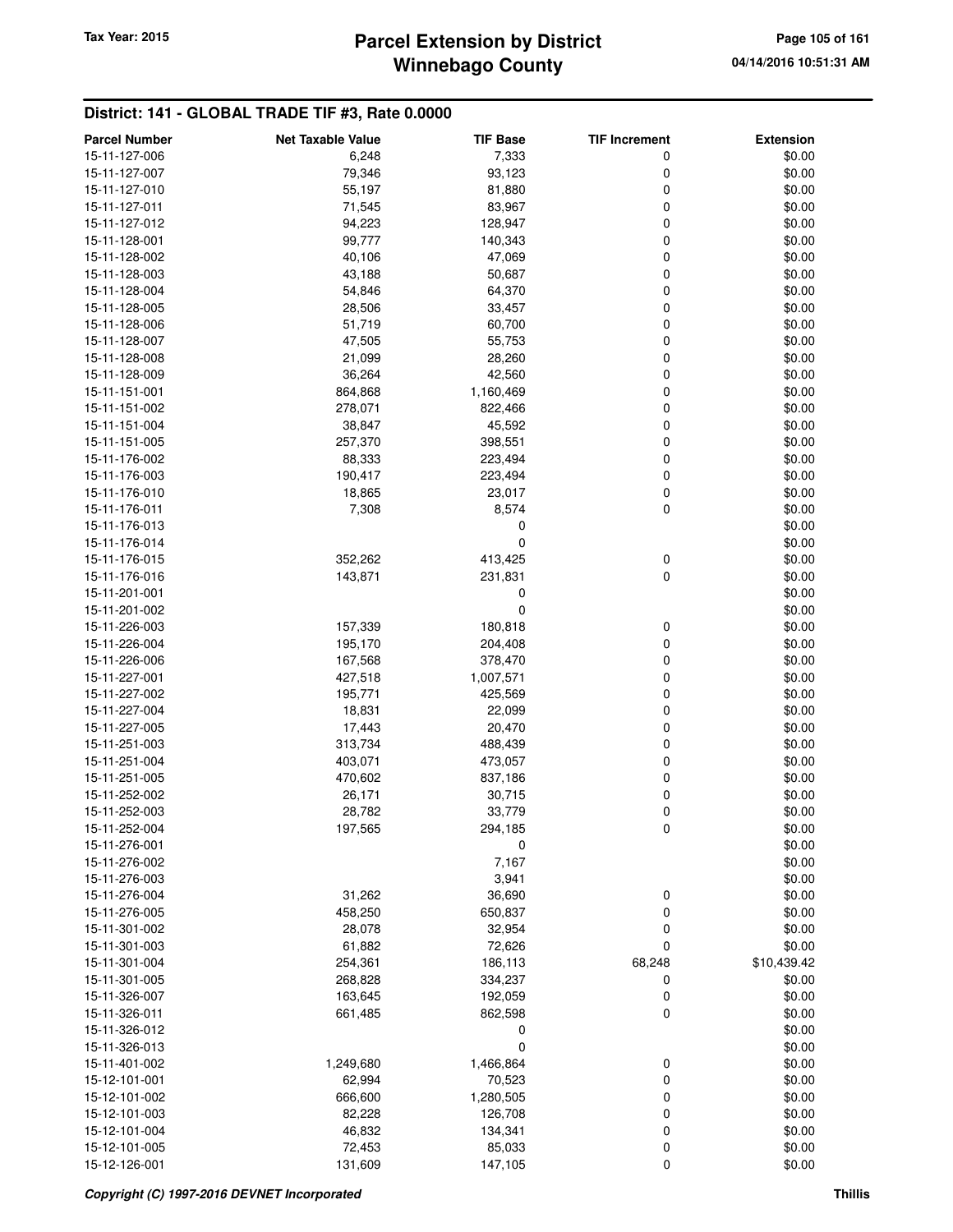#### **District: 141 - GLOBAL TRADE TIF #3, Rate 0.0000**

| <b>Parcel Number</b>           | <b>Net Taxable Value</b> | <b>TIF Base</b> | <b>TIF Increment</b> | <b>Extension</b> |
|--------------------------------|--------------------------|-----------------|----------------------|------------------|
| 15-12-126-002                  | 287,798                  | 364,825         | 0                    | \$0.00           |
| 15-12-126-003                  | 4,877                    | 5,723           | 0                    | \$0.00           |
| 15-12-126-004                  | 4,448                    | 10,905          | 0                    | \$0.00           |
| 15-12-126-005                  | 14,347                   | 22,389          | 0                    | \$0.00           |
| 15-12-126-007                  |                          | 0               |                      | \$0.00           |
| 15-12-126-008                  | 114,722                  | 134,641         | 0                    | \$0.00           |
| 15-12-126-009                  | 9,924                    | 18,467          | 0                    | \$0.00           |
| 15-12-126-010                  | 7,024                    | 19,431          | 0                    | \$0.00           |
| 15-12-126-011                  | 14,522                   | 19,011          | 0                    | \$0.00           |
| 15-12-126-012                  | 11,872                   | 16,429          | 0                    | \$0.00           |
| 15-12-126-013                  | 10,714                   | 17,840          | 0                    | \$0.00           |
| 15-12-126-014                  | 9,725                    | 18,762          | 0                    | \$0.00           |
| 15-12-126-015                  | 4,744                    | 14,718          | 0                    | \$0.00           |
| 15-12-126-016                  | 2,874                    | 11,818          | 0                    | \$0.00           |
| 15-12-126-017                  | 5,110                    | 5,511           | 0                    | \$0.00           |
| 15-12-127-001                  | 17,325                   | 18,377          | 0                    | \$0.00           |
| 15-12-127-002                  | 7,377                    | 9,877           | 0                    | \$0.00           |
| 15-12-127-003                  | 1,513                    | 9,969           | 0                    | \$0.00           |
| 15-12-127-004                  | 16,173                   | 27,776          | 0                    | \$0.00           |
| 15-12-127-005                  | 1,480                    | 5,022           | 0                    | \$0.00           |
| 15-12-127-006                  | 5,914                    | 8,414           | 0                    | \$0.00           |
| 15-12-127-007                  | 14,675                   | 23,262          | 0                    | \$0.00           |
| 15-12-127-008                  | 14,040                   | 21,587          | 0                    | \$0.00           |
| 15-12-127-009                  | 6,275                    | 23,621          | 0                    | \$0.00           |
| 15-12-127-010                  | 5,365                    | 5,130           | 235                  | \$35.96          |
| 15-12-127-011                  | 38,703                   | 62,713          | 0                    | \$0.00           |
| 15-12-127-012                  | 12,191                   | 19,191          | 0                    | \$0.00           |
| 15-12-127-013                  | 7,019                    | 10,043          | 0                    | \$0.00           |
| 15-12-127-014                  | 7,670                    | 12,034          | 0                    | \$0.00           |
| 15-12-127-015                  | 1,874                    | 2,749           | 0                    | \$0.00           |
| 15-12-127-016                  | 2,000                    | 3,123           | 0                    | \$0.00           |
| 15-12-127-017                  | 21,961                   | 30,418          | 0                    | \$0.00           |
| 15-12-127-018                  | 14,234                   | 16,077          | 0                    | \$0.00           |
| 15-12-127-019                  | 29,164                   | 31,454          | 0                    | \$0.00           |
| 15-12-128-001                  | 8,927                    | 15,492          | 0                    | \$0.00           |
| 15-12-128-002                  | 1,766                    | 21,096          | 0                    | \$0.00           |
| 15-12-128-005                  | 12,824                   | 22,054          | 0                    | \$0.00           |
| 15-12-128-006                  | 13,254                   | 21,195          | 0                    | \$0.00           |
| 15-12-128-007                  | 8,281                    | 4,261           | 4,020                | \$614.92         |
| 15-12-128-008                  | 10,733                   | 17,464          | 0                    | \$0.00           |
| 15-12-128-009                  | 13,202                   | 10,081          | 3,121                | \$477.40         |
| 15-12-128-010                  | 8,810                    | 12,268          | 0                    | \$0.00           |
| 15-12-128-011                  | 1,409                    | 2,067           | 0                    | \$0.00           |
| 15-12-128-012                  | 14,489                   | 18,749          | 0                    | \$0.00           |
| 15-12-152-001<br>15-12-152-004 | 53,663<br>147,655        | 62,980          | 0<br>0               | \$0.00<br>\$0.00 |
| 15-12-152-005                  |                          | 173,293         |                      | \$0.00           |
| 15-12-152-006                  | 24,097                   | 0<br>28,281     | $\mathbf 0$          | \$0.00           |
| 15-12-152-007                  | 477,290                  | 394,653         | 82,637               | \$12,640.40      |
| 15-12-176-001                  | 10,706                   | 65,480          | 0                    | \$0.00           |
| 15-12-176-005                  | 10,348                   | 54,793          | 0                    | \$0.00           |
| 15-12-176-006                  | 94,831                   | 172,106         | 0                    | \$0.00           |
| 15-12-176-007                  | 120,873                  | 141,860         | 0                    | \$0.00           |
| 15-12-302-001                  | 28,200                   | 33,097          | 0                    | \$0.00           |
| 15-12-302-004                  | 6,081                    | 7,136           | 0                    | \$0.00           |
| 15-12-302-005                  | 119,988                  | 114,627         | 5,361                | \$820.04         |
| 15-12-302-006                  | 14,333                   | 14,333          | 0                    | \$0.00           |
| 15-12-303-002                  | 112,147                  | 146,243         | 0                    | \$0.00           |
| 15-12-303-003                  | 371,153                  | 568,335         | 0                    | \$0.00           |
| 15-12-326-001                  | 116,655                  | 188,097         | 0                    | \$0.00           |
| 15-12-326-002                  | 123,785                  | 161,420         | 0                    | \$0.00           |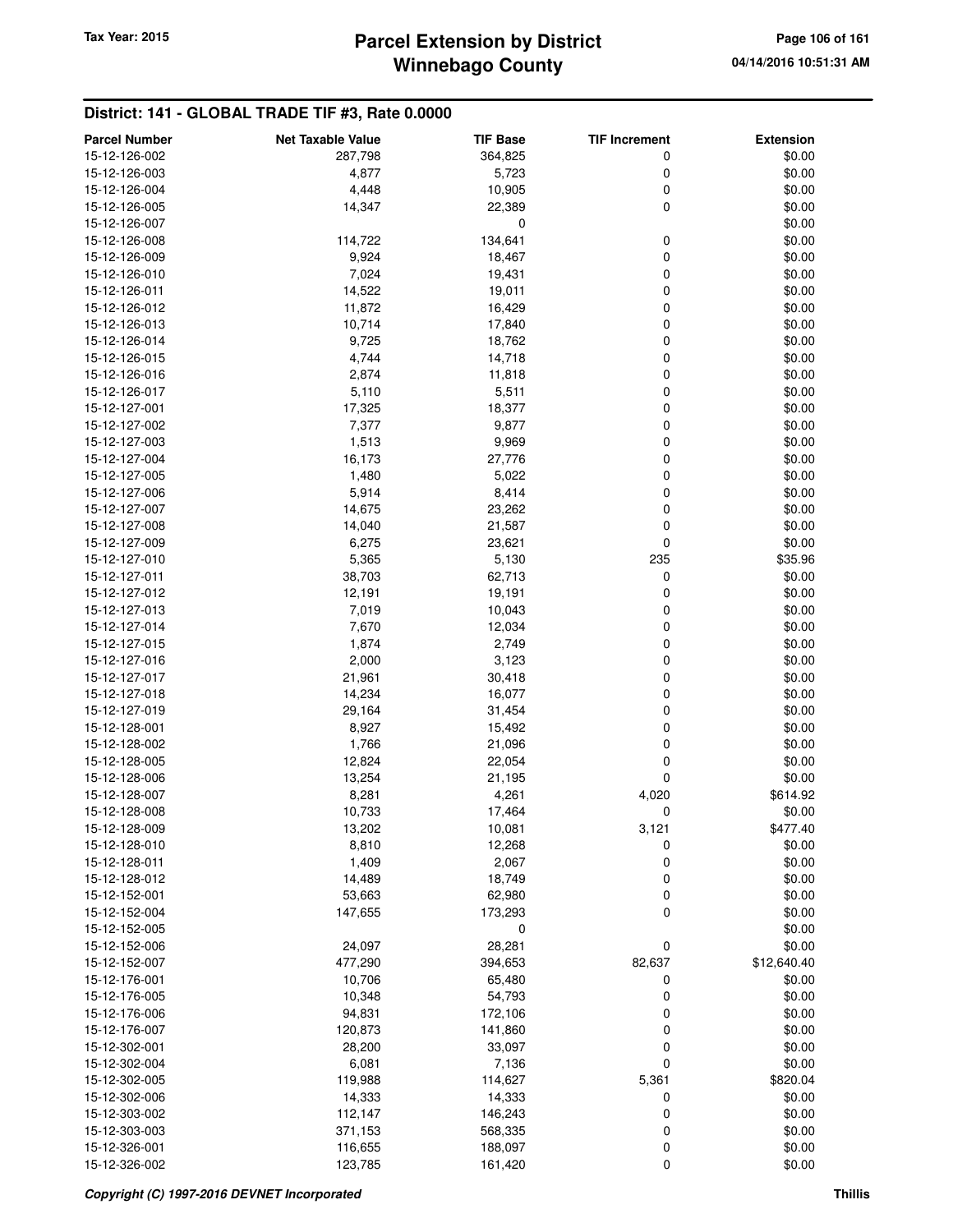#### **District: 141 - GLOBAL TRADE TIF #3, Rate 0.0000**

| <b>Parcel Number</b> | <b>Net Taxable Value</b> | <b>TIF Base</b> | <b>TIF Increment</b> | <b>Extension</b> |
|----------------------|--------------------------|-----------------|----------------------|------------------|
| 15-12-326-003        | 4,473                    | 6,550           | 0                    | \$0.00           |
| 15-12-327-004        | 42,145                   | 49.368          | 0                    | \$0.00           |
| 15-12-327-020        | 67,163                   | 67,545          | 0                    | \$0.00           |
| 15-12-327-021        | 69,356                   | 81.399          | 0                    | \$0.00           |
| 15-12-328-017        | 2,290                    | 3.145           | 0                    | \$0.00           |
| 15-12-328-018        | 1.091                    | 0               | 1.091                | \$166.88         |
| 15-12-328-019        | 102.679                  | 202.984         | 0                    | \$0.00           |
| Totals for 141       | 13,238,442               | 19,211,465      | 184.296              | \$28,190.50      |
|                      |                          |                 |                      | 138 Parcels      |

#### **District: 142 - RIVER DISTRICT NORTH TIF, Rate 0.0000**

| <b>Parcel Number</b> | <b>Net Taxable Value</b> | <b>TIF Base</b> | <b>TIF Increment</b> | <b>Extension</b> |
|----------------------|--------------------------|-----------------|----------------------|------------------|
| 11-14-359-001        | 5,617                    | 12,009          | 0                    | \$0.00           |
| 11-14-359-002        | 8,204                    | 6,555           | 1,649                | \$252.24         |
| 11-14-359-003        | 4,218                    | 4,218           | 0                    | \$0.00           |
| 11-14-360-004        | 5,601                    | 11,575          | 0                    | \$0.00           |
| 11-14-360-005        | 6,945                    | 13,059          | 0                    | \$0.00           |
| 11-14-360-006        | 10,587                   | 17,675          | 0                    | \$0.00           |
| 11-14-360-007        | 7,602                    | 15,049          | 0                    | \$0.00           |
| 11-14-360-008        | 10,693                   | 20,017          | 0                    | \$0.00           |
| 11-14-360-009        | 8,514                    | 14,878          | 0                    | \$0.00           |
| 11-14-360-010        | 15,744                   | 18,617          | 0                    | \$0.00           |
| 11-14-361-001        | 2,666                    | 14,405          | 0                    | \$0.00           |
| 11-14-361-002        | 6,624                    | 17,796          | 0                    | \$0.00           |
| 11-14-361-003        | 8,251                    | 18,846          | 0                    | \$0.00           |
| 11-14-361-004        | 12,910                   | 16,401          | 0                    | \$0.00           |
| 11-14-361-005        | 3,542                    | 9,234           | 0                    | \$0.00           |
| 11-22-281-011        | 59,610                   | 84,545          | 0                    | \$0.00           |
| 11-22-281-013        | 16,060                   | 18,847          | 0                    | \$0.00           |
| 11-22-281-014        | 30,339                   | 99,855          | 0                    | \$0.00           |
| 11-22-281-016        | 19,098                   | 22,046          | 0                    | \$0.00           |
| 11-22-284-004        | 24,093                   | 28,275          | 0                    | \$0.00           |
| 11-22-284-005        | 15,088                   | 22,035          | $\mathbf 0$          | \$0.00           |
| 11-22-284-006        | 4,000                    | 0               | 4,000                | \$611.86         |
| 11-22-284-007        | 4,482                    | 5,260           | 0                    | \$0.00           |
| 11-22-284-008        |                          | 4,636           |                      | \$0.00           |
| 11-22-284-011        |                          | 126,703         |                      | \$0.00           |
| 11-22-284-012        |                          | 0               |                      | \$0.00           |
| 11-22-285-001        | 75,469                   | 88,572          | 0                    | \$0.00           |
| 11-22-285-002        |                          | 0               |                      | \$0.00           |
| 11-22-285-003        |                          | 0               |                      | \$0.00           |
| 11-22-426-001        |                          | 0               |                      | \$0.00           |
| 11-22-426-002        |                          | 0               |                      | \$0.00           |
| 11-22-426-003        |                          | 0               |                      | \$0.00           |
| 11-22-426-004        |                          | 0               |                      | \$0.00           |
| 11-22-427-002        | 499                      | 732             | $\mathbf 0$          | \$0.00           |
| 11-22-427-003        |                          | 0               |                      | \$0.00           |
| 11-22-427-004        |                          | 0               |                      | \$0.00           |
| 11-22-427-006        | 986                      | 1,158           | 0                    | \$0.00           |
| 11-22-427-007        | 1,142                    | 1,339           | 0                    | \$0.00           |
| 11-22-427-008        | 9,214                    | 10,813          | 0                    | \$0.00           |
| 11-22-427-010        | 36,663                   | 28,616          | 8,047                | \$1,230.90       |
| 11-22-427-011        | 7,094                    | 8,325           | $\Omega$             | \$0.00           |
| 11-22-427-014        |                          | 0               |                      | \$0.00           |
| 11-22-427-015        | 14,558                   | 15,533          | 0                    | \$0.00           |
| 11-22-427-016        | 11,191                   | 14,517          | 0                    | \$0.00           |
| 11-22-427-018        | 30,292                   | 47,073          | 0                    | \$0.00           |
| 11-22-431-004        |                          | 0               |                      | \$0.00           |
| 11-22-431-005        |                          | 0               |                      | \$0.00           |
| 11-22-433-017        |                          | 0               |                      | \$0.00           |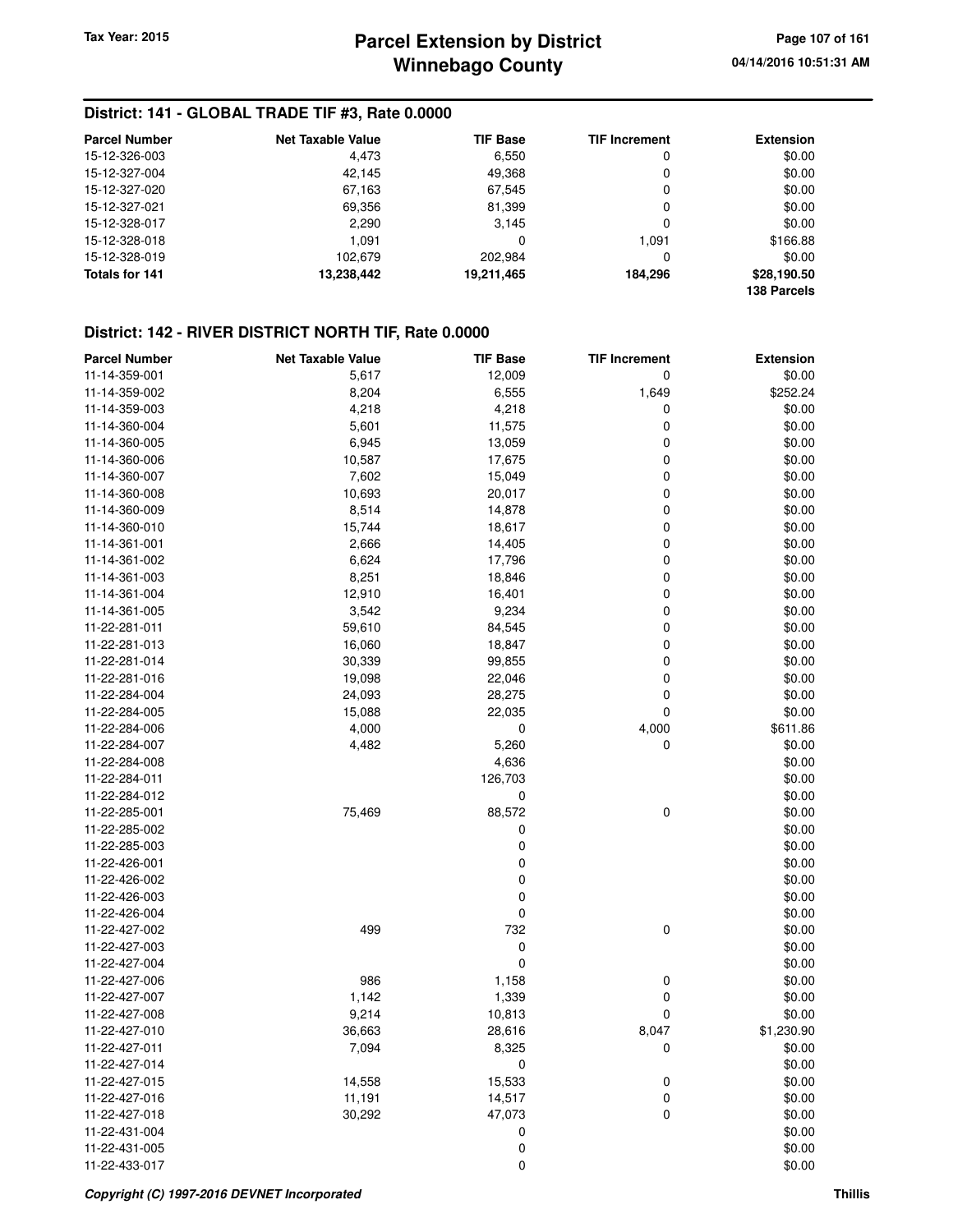## **Winnebago County Parcel Extension by District Tax Year: 2015 Page 108 of 161**

#### **District: 142 - RIVER DISTRICT NORTH TIF, Rate 0.0000**

| <b>Parcel Number</b> | <b>Net Taxable Value</b> | <b>TIF Base</b> | <b>TIF Increment</b> | <b>Extension</b> |
|----------------------|--------------------------|-----------------|----------------------|------------------|
| 11-23-101-003        | 4,000                    | 6,650           | 0                    | \$0.00           |
| 11-23-101-004        | 266                      | 4,299           | 0                    | \$0.00           |
| 11-23-101-005        | 344                      | 6,691           | 0                    | \$0.00           |
| 11-23-101-006        | 4,834                    | 15,409          | 0                    | \$0.00           |
| 11-23-102-002        | 14,522                   | 14,352          | 170                  | \$26.00          |
| 11-23-102-003        | 3,667                    | 16,860          | 0                    | \$0.00           |
| 11-23-102-004        | 5,544                    | 11,146          | 0                    | \$0.00           |
| 11-23-102-005        | 1,298                    | 17,644          | 0                    | \$0.00           |
| 11-23-102-006        | 6,910                    | 18,529          | 0                    | \$0.00           |
| 11-23-102-007        | 534                      | 784             | 0                    | \$0.00           |
| 11-23-102-008        | 11,428                   | 16,629          | 0                    | \$0.00           |
| 11-23-102-009        | 11,776                   | 17,215          | 0                    | \$0.00           |
| 11-23-102-010        | 239                      | 13,418          | 0                    | \$0.00           |
| 11-23-102-011        | 6,020                    | 10,153          | 0                    | \$0.00           |
| 11-23-102-012        | 4,649                    | 20,017          | 0                    | \$0.00           |
| 11-23-102-013        | 13,432                   | 13,834          | 0                    | \$0.00           |
| 11-23-102-014        | 6,415                    | 15,363          | 0                    | \$0.00           |
| 11-23-102-015        | 14,390                   | 20,935          | 0                    | \$0.00           |
| 11-23-102-016        | 10,094                   | 15,385          | 0                    | \$0.00           |
| 11-23-102-017        | 8,170                    | 18,412          | 0                    | \$0.00           |
| 11-23-102-018        | 14,403                   | 21,153          | 0                    | \$0.00           |
| 11-23-102-019        | 15,308                   | 22,359          | 0                    | \$0.00           |
| 11-23-102-020        | 539                      | 792             | 0                    | \$0.00           |
| 11-23-102-021        | 2,848                    | 5,598           | 0                    | \$0.00           |
| 11-23-102-022        |                          | 21,865          |                      | \$0.00           |
| 11-23-102-023        | 8,177                    | 14,416          | 0                    | \$0.00           |
| 11-23-104-006        | 5,353                    | 8,375           | 0                    | \$0.00           |
| 11-23-104-014        | 5,237                    | 11,827          | 0                    | \$0.00           |
| 11-23-104-017        | 5,856                    | 5,427           | 429                  | \$65.62          |
| 11-23-104-018        | 545                      | 10,895          | 0                    | \$0.00           |
| 11-23-104-019        | 11,599                   | 16,810          | 0                    | \$0.00           |
| 11-23-104-020        | 11,123                   | 14,045          | 0                    | \$0.00           |
| 11-23-104-022        | 9,937                    | 20,499          | 0                    | \$0.00           |
| 11-23-104-023        | 9,981                    | 10,325          | 0                    | \$0.00           |
| 11-23-106-013        | 152                      | 223             | 0                    | \$0.00           |
| 11-23-106-014        | 7,253                    | 10,211          | 0                    | \$0.00           |
| 11-23-106-015        | $\mathbf 0$              | 17,580          | 0                    | \$0.00           |
| 11-23-106-016        | 2,411                    | 500             | 1,911                | \$292.32         |
| 11-23-106-017        | 6,406                    | 10,155          | 0                    | \$0.00           |
| 11-23-106-018        | 352                      | 516             | 0                    | \$0.00           |
| 11-23-106-019        | 3,994                    | 9,825           | 0                    | \$0.00           |
| 11-23-106-020        | 5,380                    | 5,673           | 0                    | \$0.00           |
| 11-23-106-021        | 285                      | 418             | 0                    | \$0.00           |
| 11-23-106-022        | 507                      | 745             | 0                    | \$0.00           |
| 11-23-106-023        | 9,634                    | 13,482          | 0                    | \$0.00           |
| 11-23-106-024        | 307                      | 451             | 0                    | \$0.00           |
| 11-23-106-025        | 4,718                    | 8,189           | 0                    | \$0.00           |
| 11-23-107-001        | 5,842                    | 7,377           | 0                    | \$0.00           |
| 11-23-107-002        | 256                      | 376             | 0                    | \$0.00           |
| 11-23-107-003        | 11,103                   | 6,761           | 4,342                | \$664.18         |
| 11-23-107-004        | 7,345                    | 9,790           | 0                    | \$0.00           |
| 11-23-107-005        | 15,219                   | 22,240          | 0                    | \$0.00           |
| 11-23-107-006        | 341                      | 529             | 0                    | \$0.00           |
| 11-23-107-007        |                          | 20,705          |                      | \$0.00           |
| 11-23-107-008        | 1,213                    | 1,423           | 0                    | \$0.00           |
| 11-23-107-009        | 6,717                    | 4,649           | 2,068                | \$316.34         |
| 11-23-107-010        | 10,606                   | 10,392          | 214                  | \$32.74          |
| 11-23-107-011        | 6,845                    | 9,753           | 0                    | \$0.00           |
| 11-23-107-012        | 5,718                    | 11,231          | 0                    | \$0.00           |
| 11-23-107-013        | 0                        | 7,152           | 0                    | \$0.00           |
| 11-23-107-014        | 12,289                   | 4,342           | 7,947                | \$1,215.60       |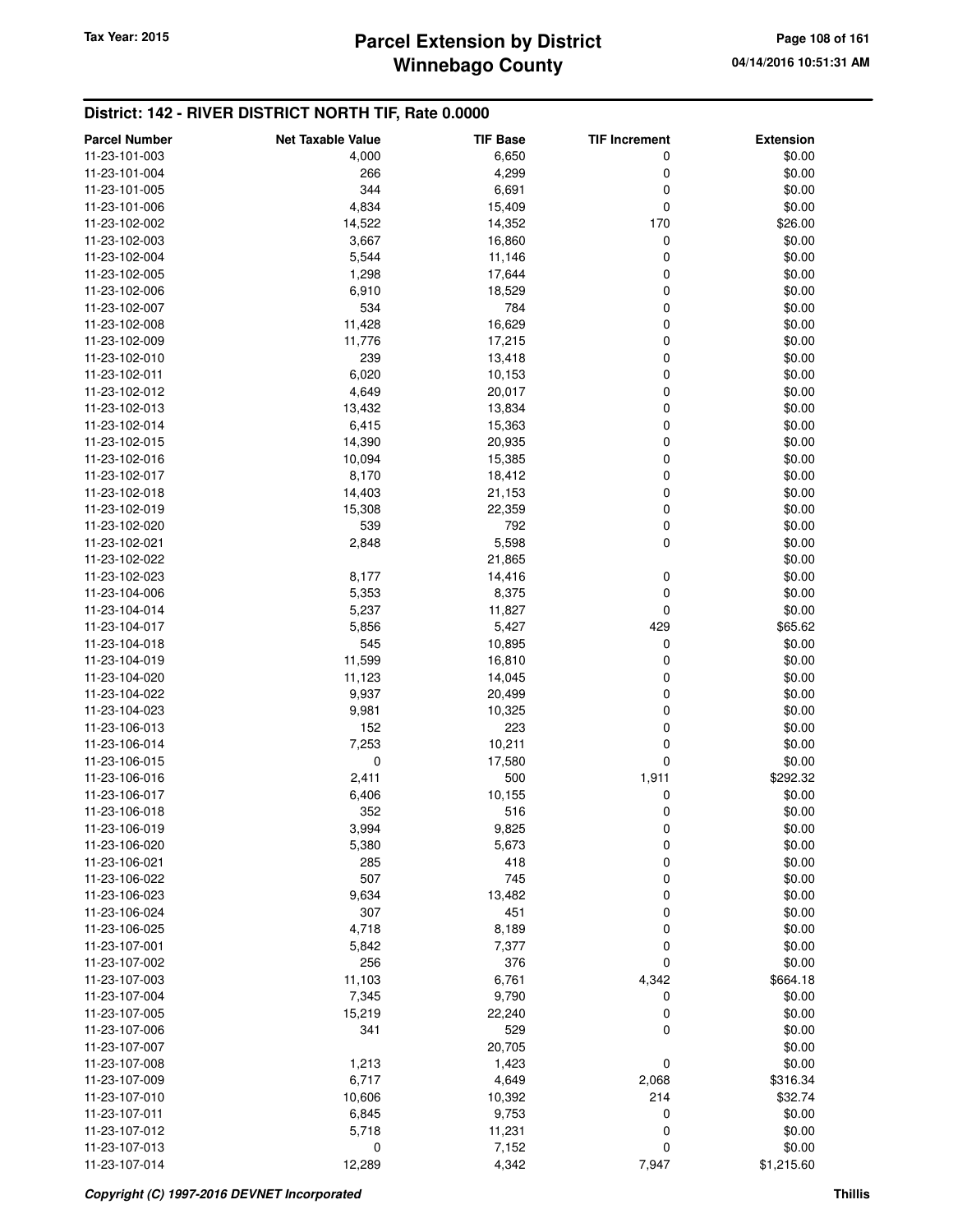## **Winnebago County Parcel Extension by District Tax Year: 2015 Page 109 of 161**

| <b>Parcel Number</b>           | <b>Net Taxable Value</b> | <b>TIF Base</b> | <b>TIF Increment</b> | <b>Extension</b> |
|--------------------------------|--------------------------|-----------------|----------------------|------------------|
| 11-23-107-015                  | 10,264                   | 9,211           | 1,053                | \$161.08         |
| 11-23-107-016                  | 5,303                    | 4,729           | 574                  | \$87.80          |
| 11-23-107-017                  | 328                      | 482             | 0                    | \$0.00           |
| 11-23-107-018                  | 2,568                    | 4,146           | 0                    | \$0.00           |
| 11-23-107-021                  | 7,881                    | 19,206          | 0                    | \$0.00           |
| 11-23-107-022                  | 8,933                    | 13,972          | 0                    | \$0.00           |
| 11-23-107-023                  | 6,519                    | 17,593          | 0                    | \$0.00           |
| 11-23-107-024                  | 77,122                   | 173,360         | 0                    | \$0.00           |
| 11-23-107-025                  | 28,543                   | 38,443          | 0                    | \$0.00           |
| 11-23-107-026                  | 145,740                  | 171,379         | 0                    | \$0.00           |
| 11-23-107-027                  | 12,243                   | 20,681          | 0                    | \$0.00           |
| 11-23-107-028                  | 16,948                   | 25,084          | 0                    | \$0.00           |
| 11-23-107-030                  | 421                      | 16,410          | 0                    | \$0.00           |
| 11-23-107-031                  | 387                      | 15,495          | 0                    | \$0.00           |
| 11-23-107-032                  | 11,412                   | 17,634          | 0                    | \$0.00           |
| 11-23-107-033                  | 7,517                    | 18,367          | 0                    | \$0.00           |
| 11-23-107-035                  | 267                      | 392             | 0                    | \$0.00           |
| 11-23-107-036                  | 13,083                   | 31,693          | 0                    | \$0.00           |
| 11-23-107-037                  | 13,830                   | 16,734          | 0                    | \$0.00           |
| 11-23-107-038                  | 14,889                   | 21,530          | 0                    | \$0.00           |
| 11-23-107-039                  | 11,175                   | 19,151          | 0                    | \$0.00           |
| 11-23-107-040                  | 16,154                   | 18,508          | 0                    | \$0.00           |
| 11-23-107-041                  | 13,006                   | 18,335          | 0                    | \$0.00           |
| 11-23-107-042                  | 13,415                   | 28,011          | 0                    | \$0.00           |
| 11-23-107-043                  | 5,389                    | 9,335           | 0                    | \$0.00           |
| 11-23-126-001                  | 10,105                   | 20,772          | 0                    | \$0.00           |
| 11-23-126-004                  | 1,671                    | 5,385           | 0                    | \$0.00           |
| 11-23-126-005                  |                          | $\mathbf 0$     |                      | \$0.00           |
| 11-23-126-006                  | 7,064                    | 19,728          | 0                    | \$0.00           |
| 11-23-126-007                  | 1,411                    | 6,553           | 0                    | \$0.00           |
| 11-23-126-008                  | 267                      | 392             | $\mathbf 0$          | \$0.00           |
| 11-23-126-009                  | 525                      | 771             | 0                    | \$0.00           |
| 11-23-126-010                  | 7,964                    | 14,254          | 0                    | \$0.00           |
| 11-23-126-011                  | 0                        | 0               | 0                    | \$0.00           |
| 11-23-126-012                  | 11,000                   | 21,789          | 0                    | \$0.00           |
| 11-23-126-013                  | 459                      | 674             | 0                    | \$0.00           |
| 11-23-126-014<br>11-23-126-015 | 7,603<br>5,253           | 13,038<br>8,730 | 0<br>0               | \$0.00<br>\$0.00 |
| 11-23-126-016                  | 9,576                    | 11,743          | 0                    | \$0.00           |
| 11-23-126-017                  | 3,888                    | 7,444           | 0                    | \$0.00           |
| 11-23-126-018                  | 520                      |                 | 0                    | \$0.00           |
| 11-23-126-019                  | 2,732                    | 5,810<br>7,498  | 0                    | \$0.00           |
| 11-23-126-020                  | 5,659                    | 10,835          | 0                    | \$0.00           |
| 11-23-126-021                  | 5,600                    | 10,416          | 0                    | \$0.00           |
| 11-23-126-022                  | 5,532                    | 5,532           | 0                    | \$0.00           |
| 11-23-126-023                  | 578                      | 2,568           | 0                    | \$0.00           |
| 11-23-126-024                  | 1,903                    | 14,772          | 0                    | \$0.00           |
| 11-23-126-025                  | 3,722                    | 12,728          | 0                    | \$0.00           |
| 11-23-126-026                  | 5,287                    | 10,512          | 0                    | \$0.00           |
| 11-23-126-027                  | 292                      | 4,771           | 0                    | \$0.00           |
| 11-23-126-028                  | 7,650                    | 17,468          | 0                    | \$0.00           |
| 11-23-126-029                  | 395                      | 4,700           | 0                    | \$0.00           |
| 11-23-126-030                  | 14,666                   | 27,584          | 0                    | \$0.00           |
| 11-23-126-031                  | 18,016                   | 23,476          | 0                    | \$0.00           |
| 11-23-126-032                  | 6,001                    | 19,253          | 0                    | \$0.00           |
| 11-23-126-033                  | 15,041                   | 21,291          | 0                    | \$0.00           |
| 11-23-126-034                  | 555                      | 815             | 0                    | \$0.00           |
| 11-23-126-035                  | 8,993                    | 21,523          | $\mathbf 0$          | \$0.00           |
| 11-23-126-036                  | 10,226                   | 0               | 10,226               | \$1,564.20       |
| 11-23-126-037                  | 8,840                    | 16,537          | 0                    | \$0.00           |
| 11-23-126-038                  | 32,759                   | 37,929          | 0                    | \$0.00           |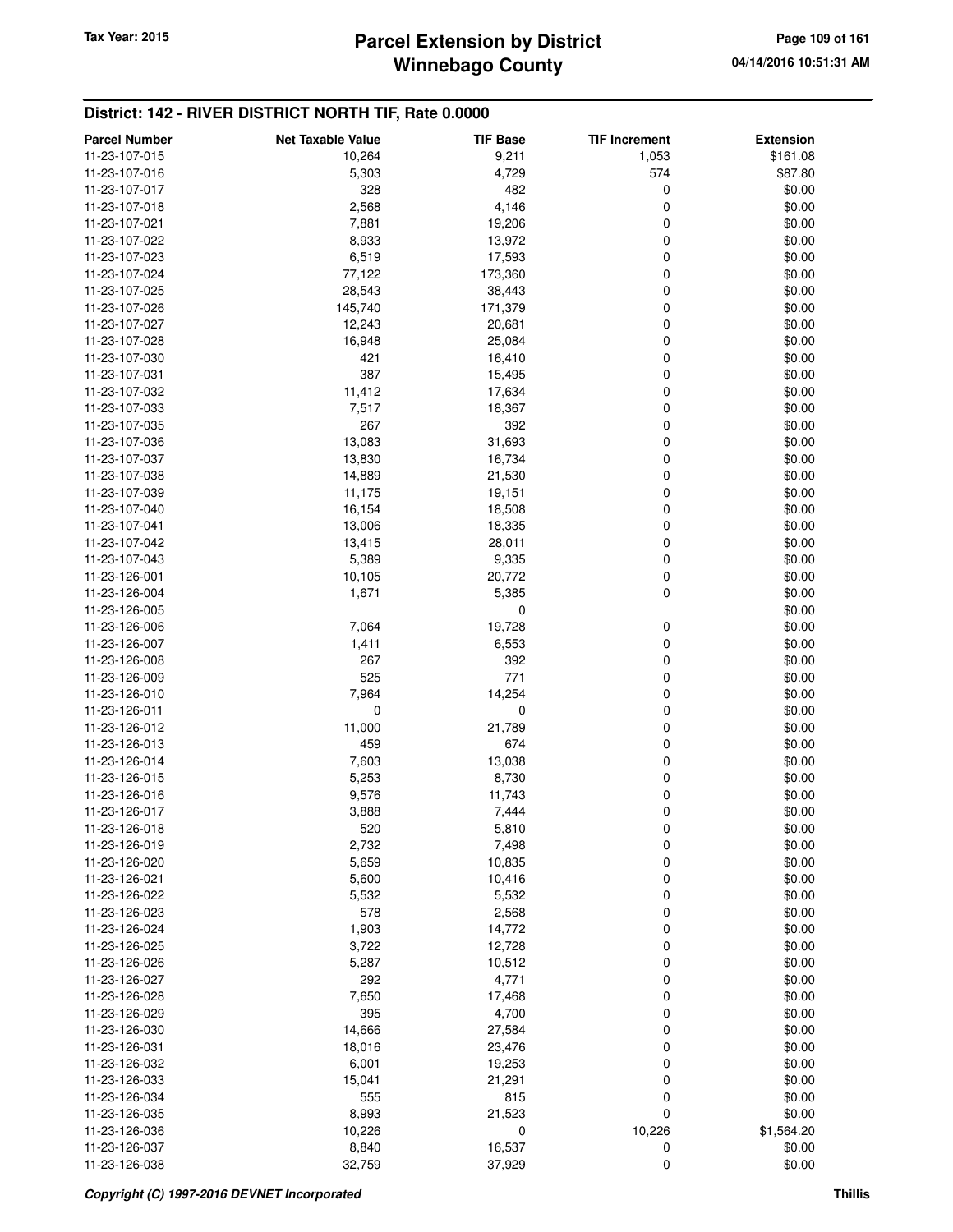## **Winnebago County** Tax Year: 2015 **Parcel Extension by District Page 110 of 161**

| <b>Parcel Number</b> | <b>Net Taxable Value</b> | <b>TIF Base</b> | <b>TIF Increment</b> | <b>Extension</b> |
|----------------------|--------------------------|-----------------|----------------------|------------------|
| 11-23-126-039        | 67,370                   | 102,964         | 0                    | \$0.00           |
| 11-23-126-040        | 23,216                   | 34,124          | 0                    | \$0.00           |
| 11-23-126-041        | 21,608                   | 34,403          | 0                    | \$0.00           |
| 11-23-126-042        | 172,623                  | 202,578         | 0                    | \$0.00           |
| 11-23-126-043        | 7,836                    | 14,565          | 0                    | \$0.00           |
| 11-23-129-001        | 81,273                   | 343,607         | 0                    | \$0.00           |
| 11-23-129-002        | 84,309                   | 109,302         | 0                    | \$0.00           |
| 11-23-129-003        | 560                      | 822             | 0                    | \$0.00           |
| 11-23-129-004        | 7,688                    | 10,451          | 0                    | \$0.00           |
| 11-23-129-005        | 12,675                   | 16,004          | 0                    | \$0.00           |
| 11-23-129-007        | 903                      | 1,325           | 0                    | \$0.00           |
| 11-23-129-008        | 129,124                  | 202,170         | 0                    | \$0.00           |
| 11-23-129-009        | 1,204                    | 1,767           | 0                    | \$0.00           |
| 11-23-129-010        | 115,385                  | 135,423         | 0                    | \$0.00           |
| 11-23-129-011        | 16,270                   | 29,793          | 0                    | \$0.00           |
| 11-23-129-012        | 14,479                   | 23,082          | 0                    | \$0.00           |
| 11-23-129-013        | 85,516                   | 100,364         | 0                    | \$0.00           |
| 11-23-130-001        | 15,373                   | 24,259          | 0                    | \$0.00           |
| 11-23-130-002        | 9,513                    | 8,476           | 1,037                | \$158.62         |
| 11-23-130-003        | 246,406                  | 289,083         | 0                    | \$0.00           |
| 11-23-130-004        | 5,000                    | 22,036          | 0                    | \$0.00           |
| 11-23-130-005        | 118,786                  | 83,694          | 35,092               | \$5,367.78       |
| 11-23-130-006        | 4,254                    | 7,614           | 0                    | \$0.00           |
| 11-23-130-007        | 6,833                    | 8,815           | 0                    | \$0.00           |
| 11-23-130-008        | 12,401                   | 21,676          | 0                    | \$0.00           |
| 11-23-130-009        | 7,542                    | 13,073          | 0                    | \$0.00           |
| 11-23-130-010        | 9,377                    | 7,868           | 1,509                | \$230.82         |
| 11-23-130-011        | 545                      | 800             | 0                    | \$0.00           |
| 11-23-130-012        | 12,260                   | 158,257         | 0                    | \$0.00           |
| 11-23-130-013        | 4,499                    | 0               | 4,499                | \$688.18         |
| 11-23-130-014        | 6,412                    | 0               | 6,412                | \$980.80         |
| 11-23-130-015        | 27,344                   | 0               | 27,344               | \$4,182.62       |
| 11-23-130-016        | 11,923                   | 24,229          | 0                    | \$0.00           |
| 11-23-130-017        | 11,079                   | 13,687          | 0                    | \$0.00           |
| 11-23-130-018        | 79,855                   | 81,681          | 0                    | \$0.00           |
| 11-23-130-019        | 25,264                   | 40,213          | 0                    | \$0.00           |
| 11-23-130-020        | 6,591                    | 7,735           | 0                    | \$0.00           |
| 11-23-130-021        | 14,714                   | 17,269          | 0                    | \$0.00           |
| 11-23-130-022        |                          | 0               |                      | \$0.00           |
| 11-23-132-001        | 25,879                   | 30,373          | 0                    | \$0.00           |
| 11-23-132-002        | 27,609                   | 38,196          | $\pmb{0}$            | \$0.00           |
| 11-23-132-003        | 16,741                   | 21,687          | 0                    | \$0.00           |
| 11-23-132-004        |                          | 0               |                      | \$0.00           |
| 11-23-132-005        |                          | 31,107          |                      | \$0.00           |
| 11-23-132-006        |                          | 9,450           |                      | \$0.00           |
| 11-23-132-007        | 71,772                   | 96,001          | 0                    | \$0.00           |
| 11-23-132-008        |                          | 53,214          |                      | \$0.00           |
| 11-23-132-009        | 9,383                    | 11,014          | 0                    | \$0.00           |
| 11-23-132-010        | 4,894                    | 5,744           | 0                    | \$0.00           |
| 11-23-132-011        | 22,374                   | 30,813          | 0                    | \$0.00           |
| 11-23-132-012        | 24,083                   | 28,265          | 0                    | \$0.00           |
| 11-23-132-013        | 16,881                   | 16,750          | 131                  | \$20.04          |
| 11-23-132-014        |                          | 0               |                      | \$0.00           |
| 11-23-132-015        |                          | 0               |                      | \$0.00           |
| 11-23-132-016        |                          | 0               |                      | \$0.00           |
| 11-23-132-017        |                          | 0               |                      | \$0.00           |
| 11-23-132-018        |                          | $\mathbf 0$     |                      | \$0.00           |
| 11-23-151-004        | 7,759                    | 10,094          | 0                    | \$0.00           |
| 11-23-151-005        | 5,636                    | 13,938          | 0                    | \$0.00           |
| 11-23-151-006        | 10,503                   | 14,663          | 0                    | \$0.00           |
| 11-23-151-007        | 7,818                    | 6,867           | 951                  | \$145.48         |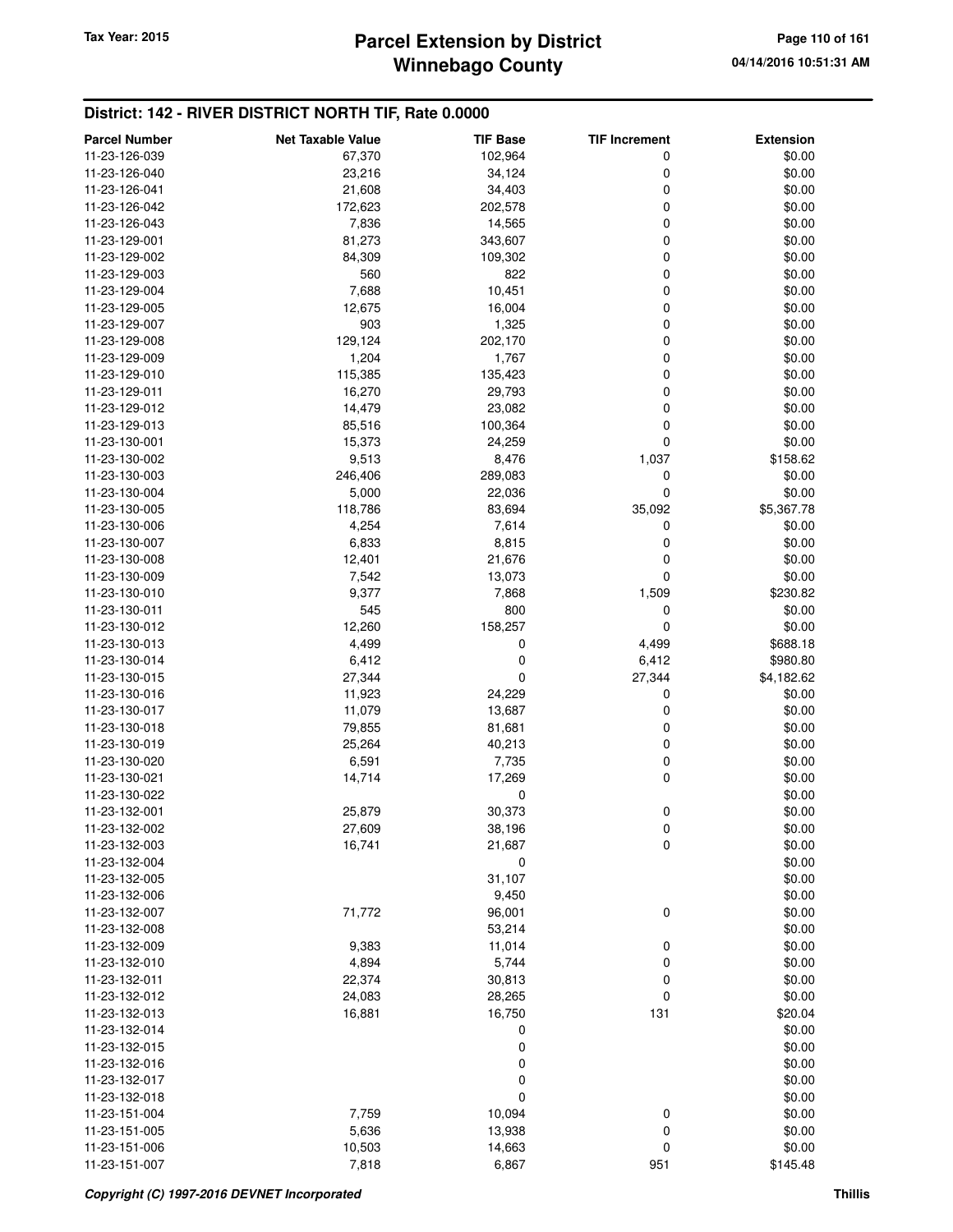| <b>Parcel Number</b> | <b>Net Taxable Value</b> | <b>TIF Base</b> | <b>TIF Increment</b> | <b>Extension</b> |
|----------------------|--------------------------|-----------------|----------------------|------------------|
| 11-23-151-011        |                          | 0               |                      | \$0.00           |
| 11-23-152-001        | 585                      | 858             | 0                    | \$0.00           |
| 11-23-152-002        | 7,068                    | 3,491           | 3,577                | \$547.16         |
| 11-23-152-003        | 6,665                    | 24,249          | 0                    | \$0.00           |
| 11-23-153-001        | 650                      | 955             | 0                    | \$0.00           |
| 11-23-153-002        | 371                      | 545             | 0                    | \$0.00           |
| 11-23-153-003        | 454                      | 666             | 0                    | \$0.00           |
| 11-23-153-004        | 407                      | 598             | 0                    | \$0.00           |
| 11-23-153-005        | 4,649                    | 12,552          | 0                    | \$0.00           |
| 11-23-153-006        | 284                      | 417             | 0                    |                  |
|                      |                          |                 |                      | \$0.00           |
| 11-23-153-007        | 6,683                    | 16,750          | 0                    | \$0.00           |
| 11-23-154-001        | 59,397                   | 36,543          | 22,854               | \$3,495.82       |
| 11-23-154-002        | 427                      | 627             | 0                    | \$0.00           |
| 11-23-154-003        | 488                      | 0               | 488                  | \$74.66          |
| 11-23-154-004        | 2,361                    | 3,215           | 0                    | \$0.00           |
| 11-23-154-005        | 0                        | 5,314           | 0                    | \$0.00           |
| 11-23-154-006        | 9,453                    | 12,190          | 0                    | \$0.00           |
| 11-23-154-007        | 610                      | 895             | 0                    | \$0.00           |
| 11-23-154-008        | 57,995                   | 48,938          | 9,057                | \$1,385.40       |
| 11-23-154-009        | 10,981                   | 23,449          | 0                    | \$0.00           |
| 11-23-154-010        | 318                      | 4,230           | 0                    | \$0.00           |
| 11-23-154-011        | 4,428                    | 6,030           | 0                    | \$0.00           |
| 11-23-154-012        | 7,608                    | 16,495          | 0                    | \$0.00           |
| 11-23-154-013        | 7,309                    | 9,012           | 0                    | \$0.00           |
| 11-23-154-014        | 48,167                   | 27,260          | 20,907               | \$3,198.00       |
| 11-23-154-015        | 9,029                    | 9,029           | 0                    | \$0.00           |
| 11-23-155-001        |                          | $\mathbf 0$     |                      | \$0.00           |
| 11-23-155-002        | 14,635                   | 23,776          | 0                    | \$0.00           |
| 11-23-155-003        | 10,650                   | 12,964          | 0                    | \$0.00           |
| 11-23-155-004        | 14,752                   | 17,850          | 0                    | \$0.00           |
| 11-23-156-001        | 12,836                   | 15,530          | 0                    | \$0.00           |
| 11-23-156-002        | 11,865                   | 3,576           | 8,289                | \$1,267.92       |
| 11-23-156-003        | 6,021                    | 11,134          | 0                    | \$0.00           |
| 11-23-156-004        | 979                      | 1,319           | 0                    | \$0.00           |
| 11-23-156-005        | 10,918                   | 13,785          | 0                    | \$0.00           |
| 11-23-156-006        | 4,160                    | 11,680          | 0                    | \$0.00           |
| 11-23-156-007        | 561                      | 761             | 0                    | \$0.00           |
| 11-23-156-008        | 11,216                   | 20,123          | 0                    | \$0.00           |
| 11-23-156-009        | 11,468                   | 16,088          | 0                    | \$0.00           |
| 11-23-156-010        | 9,064                    | 12,732          | 0                    | \$0.00           |
| 11-23-156-011        | 402                      | 590             | $\pmb{0}$            | \$0.00           |
| 11-23-156-012        | 36,663                   | 49,238          | 0                    | \$0.00           |
| 11-23-156-013        | 18,094                   | 22,122          | 0                    | \$0.00           |
| 11-23-156-014        | 55,328                   | 71,669          | 0                    | \$0.00           |
| 11-23-156-015        | 12,387                   | 14,988          | 0                    | \$0.00           |
| 11-23-157-001        | 2,482                    | 5,366           | 0                    | \$0.00           |
| 11-23-157-002        |                          |                 |                      |                  |
|                      | 11,667                   | 20,844          | 0<br>0               | \$0.00           |
| 11-23-157-003        | 11,667                   | 21,181          |                      | \$0.00           |
| 11-23-157-006        | 3,210                    | 3,934           | 0                    | \$0.00           |
| 11-23-157-007        | 15,689                   | 20,486          | 0                    | \$0.00           |
| 11-23-157-008        | 14,217                   | 16,952          | 0                    | \$0.00           |
| 11-23-157-010        |                          | 0               |                      | \$0.00           |
| 11-23-157-011        |                          | 15,578          |                      | \$0.00           |
| 11-23-157-012        |                          | 4,130           |                      | \$0.00           |
| 11-23-157-013        | 5,117                    | 7,088           | 0                    | \$0.00           |
| 11-23-157-014        | 40,996                   | 37,273          | 3,723                | \$569.48         |
| 11-23-157-015        | 0                        | 346             | 0                    | \$0.00           |
| 11-23-157-016        |                          | 0               |                      | \$0.00           |
| 11-23-157-017        | 7,572                    | 22,704          | 0                    | \$0.00           |
| 11-23-158-001        | 0                        | 0               | 0                    | \$0.00           |
| 11-23-158-002        | 16,002                   | 8,888           | 7,114                | \$1,088.18       |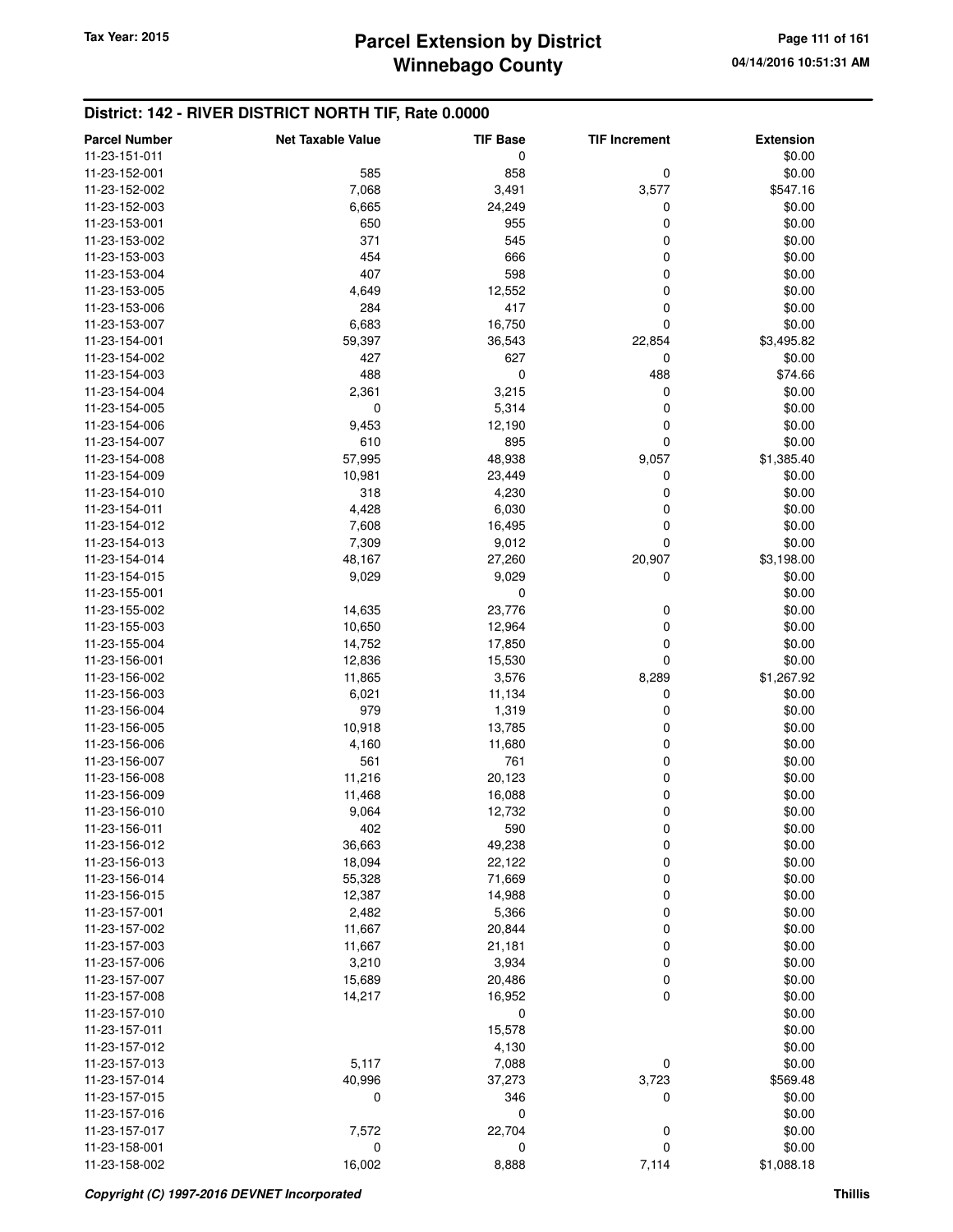| <b>Parcel Number</b> | <b>Net Taxable Value</b> | <b>TIF Base</b> | <b>TIF Increment</b> | <b>Extension</b> |
|----------------------|--------------------------|-----------------|----------------------|------------------|
| 11-23-159-001        | 33,997                   | 424,135         | 0                    | \$0.00           |
| 11-23-159-002        | 105,110                  | 123,360         | 0                    | \$0.00           |
| 11-23-159-003        |                          | 0               |                      | \$0.00           |
| 11-23-159-004        | 24,114                   | 28,301          | 0                    | \$0.00           |
| 11-23-159-005        | 3,308                    | 4,538           | 0                    | \$0.00           |
| 11-23-160-003        |                          | 0               |                      | \$0.00           |
| 11-23-160-004        |                          | 0               |                      | \$0.00           |
| 11-23-176-001        |                          | $\mathbf 0$     |                      | \$0.00           |
|                      |                          | 17,334          |                      |                  |
| 11-23-176-003        | 14,326                   |                 | 0                    | \$0.00           |
| 11-23-176-004        | 53,679                   | 63,000          | 0                    | \$0.00           |
| 11-23-176-005        |                          | 0               |                      | \$0.00           |
| 11-23-176-006        |                          | 0               |                      | \$0.00           |
| 11-23-176-007        |                          | $\mathbf 0$     |                      | \$0.00           |
| 11-23-176-008        | 47,293                   | 53,837          | 0                    | \$0.00           |
| 11-23-176-009        | 33,810                   | 39,914          | 0                    | \$0.00           |
| 11-23-176-010        |                          | 0               |                      | \$0.00           |
| 11-23-176-011        | 14,357                   | 17,372          | 0                    | \$0.00           |
| 11-23-176-012        | 446,604                  | 501,057         | 0                    | \$0.00           |
| 11-23-177-001        | 9,917                    | 15,256          | 0                    | \$0.00           |
| 11-23-177-002        | 23,628                   | 27,731          | 0                    | \$0.00           |
| 11-23-177-003        | 11,179                   | 15,321          | 0                    | \$0.00           |
| 11-23-177-004        |                          | 0               |                      | \$0.00           |
| 11-23-177-005        | 18,521                   | 0               | 18,521               | \$2,833.04       |
| 11-23-177-006        |                          | $\mathbf 0$     |                      | \$0.00           |
| 11-23-177-007        |                          | 0               |                      | \$0.00           |
| 11-23-177-008        | 87,601                   | 102,811         | 0                    | \$0.00           |
| 11-23-177-009        | 11,626                   | 0               | 11,626               | \$1,778.36       |
| 11-23-177-010        | 1,716                    | 0               | 1,716                | \$262.48         |
| 11-23-177-011        | 3,639                    | 0               | 3,639                | \$556.64         |
| 11-23-178-004        |                          | 0               |                      | \$0.00           |
| 11-23-179-002        | 513,282                  | 518,813         | 0                    | \$0.00           |
| 11-23-179-003        |                          | 70,344          |                      | \$0.00           |
| 11-23-179-004        | 63,339                   | 75,443          | 0                    | \$0.00           |
| 11-23-179-005        |                          | 0               |                      | \$0.00           |
| 11-23-179-006        |                          | 0               |                      | \$0.00           |
| 11-23-179-015        |                          | 0               |                      | \$0.00           |
| 11-23-179-021        |                          | $\mathbf 0$     |                      | \$0.00           |
| 11-23-180-001        | 71,342                   | 83,467          | 0                    | \$0.00           |
| 11-23-180-002        | 1,669                    | 1,958           | 0                    | \$0.00           |
| 11-23-181-013        |                          | 0               |                      | \$0.00           |
| 11-23-182-001        | 1,938                    | 21,547          | 0                    | \$0.00           |
| 11-23-182-002        | 13,405                   | 24,841          | 0                    | \$0.00           |
| 11-23-182-003        | 13,405                   | 24,841          | 0                    | \$0.00           |
|                      |                          |                 |                      |                  |
| 11-23-182-004        | 13,405                   | 24,841          | 0                    | \$0.00           |
| 11-23-182-005        | 8,954                    | 16,478          | 0                    | \$0.00           |
| 11-23-182-006        | 13,405                   | 24,841          | 0                    | \$0.00           |
| 11-23-182-007        | 13,405                   | 24,841          | 0                    | \$0.00           |
| 11-23-182-008        | 13,405                   | 24,841          | 0                    | \$0.00           |
| 11-23-182-009        | 268                      | 332             | 0                    | \$0.00           |
| 11-23-182-010        | 268                      | 332             | 0                    | \$0.00           |
| 11-23-182-011        | 268                      | 332             | 0                    | \$0.00           |
| 11-23-182-012        | 268                      | 332             | 0                    | \$0.00           |
| 11-23-182-013        | 268                      | 332             | 0                    | \$0.00           |
| 11-23-301-001        | 16,002                   | 33,953          | 0                    | \$0.00           |
| 11-23-301-005        |                          | 0               |                      | \$0.00           |
| 11-23-305-001        | 55,528                   | 42,627          | 12,901               | \$1,973.38       |
| 11-23-305-002        | 149,025                  | 37,781          | 111,244              | \$17,016.22      |
| 11-23-305-004        | 80,306                   | 117,265         | 0                    | \$0.00           |
| 11-23-306-005        | 24,002                   | 66,500          | 0                    | \$0.00           |
| 11-23-306-013        | 25,663                   | 23,660          | 2,003                | \$306.38         |
| 11-23-306-014        | 54,903                   | 102,587         | 0                    | \$0.00           |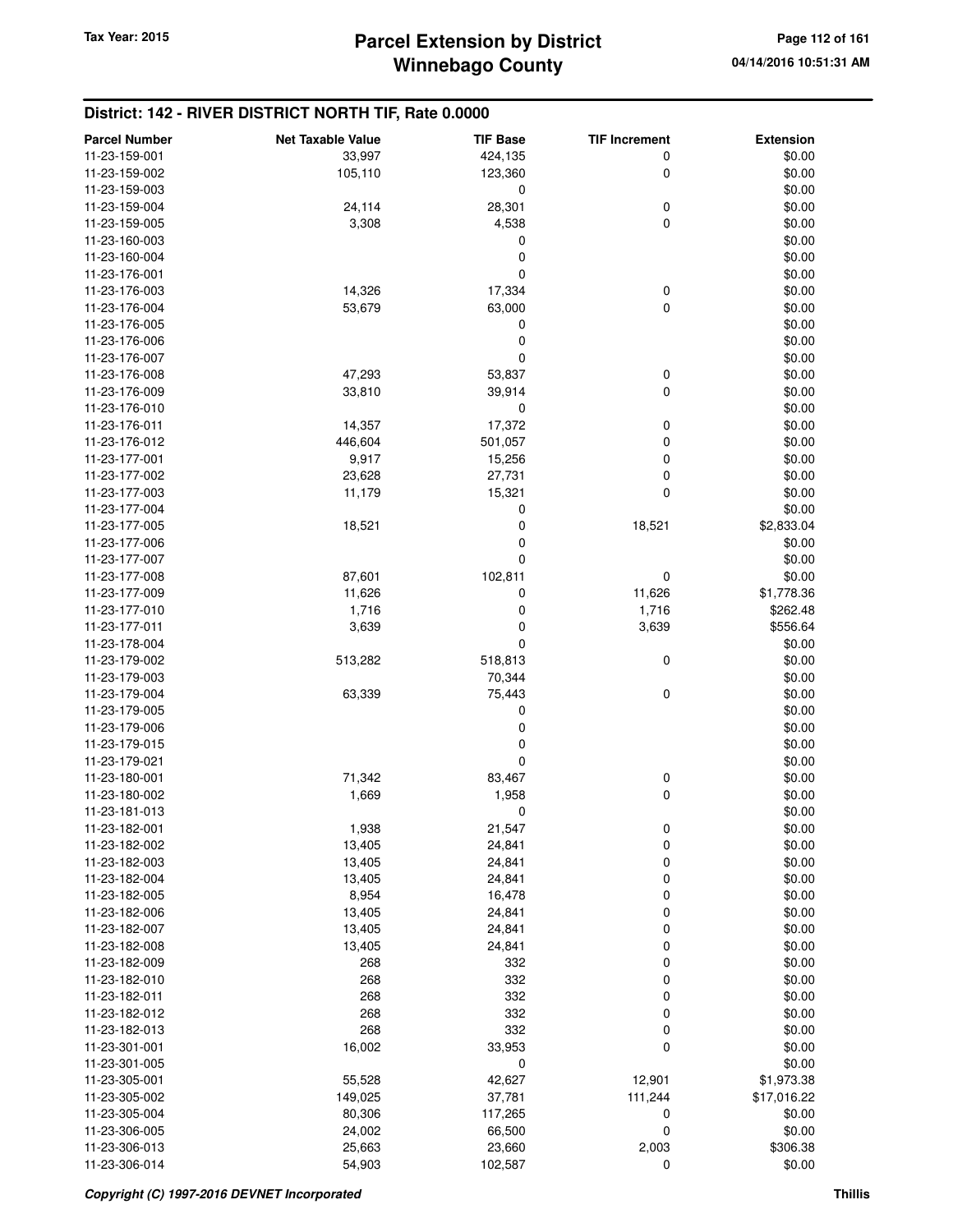## **Winnebago County Parcel Extension by District Tax Year: 2015 Page 113 of 161**

## **District: 142 - RIVER DISTRICT NORTH TIF, Rate 0.0000**

| <b>Parcel Number</b>  | <b>Net Taxable Value</b> | <b>TIF Base</b> | <b>TIF Increment</b> | <b>Extension</b> |
|-----------------------|--------------------------|-----------------|----------------------|------------------|
| 11-23-306-016         | 17,306                   | 23,175          | 0                    | \$0.00           |
| 11-23-306-017         | 12,665                   | 10,125          | 2,540                | \$388.54         |
| 11-23-306-018         | 10,486                   | 17,950          | 0                    | \$0.00           |
| 11-23-307-001         | 15,011                   | 18,648          | 0                    | \$0.00           |
| 11-23-307-002         | 15,393                   | 20,778          | 0                    | \$0.00           |
| 11-23-307-003         | 84,991                   | 121,075         | 0                    | \$0.00           |
| 11-23-307-004         | 54,903                   | 59,578          | 0                    | \$0.00           |
| 11-23-307-005         | 17,257                   | 18,951          | 0                    | \$0.00           |
| 11-23-307-006         | 15,922                   | 18,951          | $\mathbf 0$          | \$0.00           |
| 11-23-308-001         |                          | $\mathbf 0$     |                      | \$0.00           |
| 11-23-308-002         |                          | $\mathbf 0$     |                      | \$0.00           |
| 11-23-308-003         |                          | 0               |                      | \$0.00           |
| 11-23-308-004         |                          | $\pmb{0}$       |                      | \$0.00           |
| 11-23-308-005         |                          | 0               |                      | \$0.00           |
| 11-23-308-006         | 20,832                   | 24,656          | $\mathbf 0$          | \$0.00           |
| 11-23-308-008         |                          | $\mathbf 0$     |                      | \$0.00           |
| 11-23-308-009         |                          | $\pmb{0}$       |                      | \$0.00           |
| 11-23-308-010         |                          | $\mathbf 0$     |                      | \$0.00           |
| 11-23-308-011         |                          | $\mathbf 0$     |                      | \$0.00           |
| 11-23-308-014         | 16,972                   | 20,261          | $\mathbf 0$          | \$0.00           |
| 11-23-308-015         |                          | 0               |                      | \$0.00           |
| 11-23-310-001         | 10,107                   | 33,160          | $\mathbf 0$          | \$0.00           |
| 11-23-310-002         | 14,636                   | 17,369          | 0                    | \$0.00           |
| 11-23-310-003         | 2,527                    | 6,012           | 0                    | \$0.00           |
| 11-23-310-004         |                          | $\mathbf 0$     |                      | \$0.00           |
| 11-23-310-005         |                          | $\mathbf 0$     |                      | \$0.00           |
| 11-23-311-003         | 21,811                   | 31,149          | 0                    | \$0.00           |
| 11-23-311-004         | 18,920                   | 22,313          | 0                    | \$0.00           |
| 11-23-311-005         | 42,506                   | 134,827         | 0                    | \$0.00           |
| 11-23-311-009         |                          | 0               |                      | \$0.00           |
| 11-23-312-005         |                          | $\mathbf 0$     |                      | \$0.00           |
| 11-23-312-008         | 23,442                   | 32,764          | 0                    | \$0.00           |
| 11-23-312-009         | 8,177                    | 0               | 8,177                | \$1,250.78       |
| 11-23-312-010         |                          | 0               |                      | \$0.00           |
| 11-23-312-011         | 11,636                   | 29,228          | 0                    | \$0.00           |
| 11-23-313-005         |                          | 0               |                      | \$0.00           |
| 11-23-314-002         | 1,012                    | 1,267           | $\pmb{0}$            | \$0.00           |
| 11-23-314-003         |                          | 0               |                      | \$0.00           |
| 11-23-314-004         |                          | $\mathbf 0$     |                      | \$0.00           |
| 11-23-315-004         |                          | $\mathbf 0$     |                      | \$0.00           |
| 11-23-356-002         |                          | 0               |                      | \$0.00           |
| 11-23-356-004         | 633,270                  | 955,404         | 0                    | \$0.00           |
| <b>Totals for 142</b> | 7,005,294                | 10,424,310      | 367,981              | \$56,287.66      |
|                       |                          |                 |                      | 395 Parcels      |

| <b>Parcel Number</b> | <b>Net Taxable Value</b> | <b>TIF Base</b> | <b>TIF Increment</b> | <b>Extension</b> |
|----------------------|--------------------------|-----------------|----------------------|------------------|
| 11-25-357-001        | 1,951                    | 23,810          | 0                    | \$0.00           |
| 11-25-357-002        | 11,100                   | 18.918          | 0                    | \$0.00           |
| 11-25-357-003        | 13,747                   | 22,801          | 0                    | \$0.00           |
| 11-25-357-004        | 2,975                    | 3,659           | 0                    | \$0.00           |
| 11-25-357-005        | 8,023                    | 23,835          | 0                    | \$0.00           |
| 11-25-357-006        | 7,418                    | 10,017          | 0                    | \$0.00           |
| 11-25-357-007        | 1,603                    | 5,293           | 0                    | \$0.00           |
| 11-25-357-008        | 6,298                    | 14,718          | 0                    | \$0.00           |
| 11-25-357-009        | 6,220                    | 14,844          | 0                    | \$0.00           |
| 11-25-357-010        | 386                      | 13,068          | 0                    | \$0.00           |
| 11-25-357-011        | 2,519                    | 22.484          | 0                    | \$0.00           |
| 11-25-357-012        | 10,289                   | 23,758          | 0                    | \$0.00           |
| 11-25-357-013        | 2,519                    | 3,866           | 0                    | \$0.00           |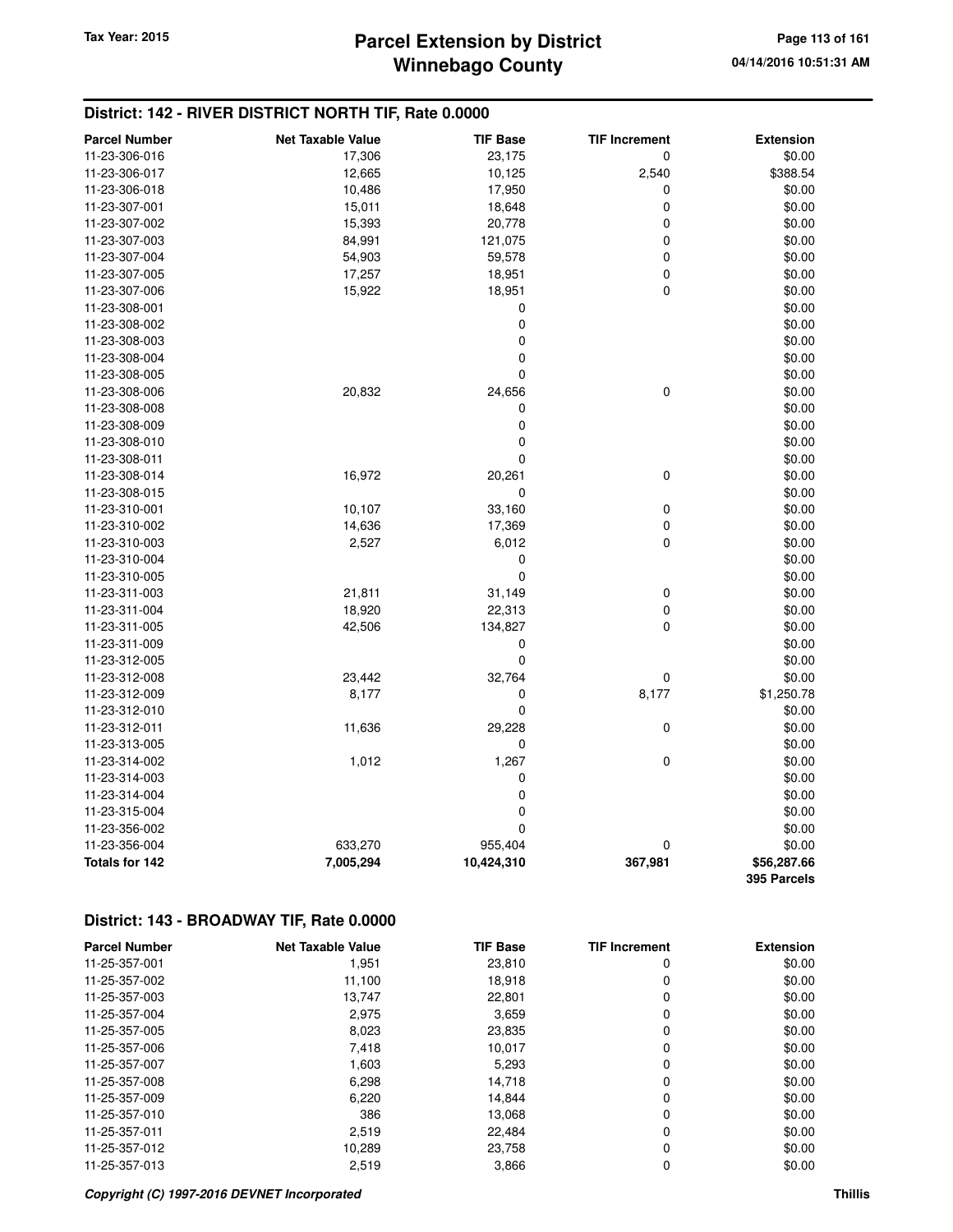## **Winnebago County Parcel Extension by District Tax Year: 2015 Page 114 of 161**

| <b>Parcel Number</b> | <b>Net Taxable Value</b> | <b>TIF Base</b> | <b>TIF Increment</b> | <b>Extension</b> |
|----------------------|--------------------------|-----------------|----------------------|------------------|
| 11-25-357-014        | 13,562                   | 22,684          | 0                    | \$0.00           |
| 11-25-357-015        | 9,413                    | 23,696          | 0                    | \$0.00           |
| 11-25-358-001        | 11,071                   | 12,813          | 0                    | \$0.00           |
| 11-25-358-002        | 6,717                    | 18,807          | 0                    | \$0.00           |
| 11-25-358-003        | 6,554                    | 15,473          | 0                    | \$0.00           |
| 11-25-358-004        | 7,620                    | 19,374          | 0                    | \$0.00           |
| 11-25-358-005        | 3,623                    | 13,951          | 0                    | \$0.00           |
| 11-25-358-006        | 11,925                   | 26,530          | 0                    | \$0.00           |
| 11-25-358-007        | 8,425                    | 18,097          | 0                    | \$0.00           |
| 11-25-358-008        | 10,981                   | 17,976          | 0                    | \$0.00           |
| 11-25-358-009        | 6,184                    | 14,986          | 0                    | \$0.00           |
| 11-25-358-010        | 15,664                   | 33,893          | $\mathbf 0$          | \$0.00           |
| 11-25-358-011        | 13,450                   | 17,429          | $\mathbf 0$          | \$0.00           |
| 11-25-358-012        | 15,020                   | 15,913          | 0                    | \$0.00           |
| 11-25-358-013        | 14,808                   | 30,183          | 0                    | \$0.00           |
| 11-25-358-014        | 7,221                    | 15,494          | 0                    | \$0.00           |
| 11-25-358-015        | 6,972                    | 13,982          | 0                    | \$0.00           |
| 11-25-358-016        | 15,383                   | 25,124          | 0                    | \$0.00           |
| 11-25-359-001        | 2,032                    | 3,118           | 0                    | \$0.00           |
| 11-25-359-002        | 7,902                    | 19,335          | 0                    | \$0.00           |
| 11-25-359-003        | 8,330                    |                 | 0                    |                  |
|                      |                          | 18,385          |                      | \$0.00           |
| 11-25-359-004        | 10,254                   | 14,103          | 0                    | \$0.00           |
| 11-25-359-005        | 22,455                   | 53,826          | 0                    | \$0.00           |
| 11-25-359-006        | 34,193                   | 42,045          | 0                    | \$0.00           |
| 11-25-359-007        | 1,592                    | 2,443           | 0                    | \$0.00           |
| 11-25-359-008        | 3,053                    | 16,469          | 0                    | \$0.00           |
| 11-25-359-009        | 13,333                   | 21,626          | 0                    | \$0.00           |
| 11-25-359-010        | 12,846                   | 27,445          | $\mathbf 0$          | \$0.00           |
| 11-25-359-011        | 5,753                    | 13,714          | $\mathbf 0$          | \$0.00           |
| 11-25-359-012        | 10,586                   | 19,601          | 0                    | \$0.00           |
| 11-25-359-013        | 9,927                    | 21,027          | 0                    | \$0.00           |
| 11-25-359-014        | 14,558                   | 29,491          | $\mathbf 0$          | \$0.00           |
| 11-25-360-001        | 9,315                    | 20,430          | 0                    | \$0.00           |
| 11-25-360-002        | 7,638                    | 17,344          | 0                    | \$0.00           |
| 11-25-360-003        | 12,434                   | 26,351          | 0                    | \$0.00           |
| 11-25-360-004        | 1,788                    | 2,744           | 0                    | \$0.00           |
| 11-25-360-005        | 12,550                   | 16,959          | 0                    | \$0.00           |
| 11-25-360-006        | 2,682                    | 4,116           | 0                    | \$0.00           |
| 11-25-360-007        | 5,985                    | 13,900          | 0                    | \$0.00           |
| 11-25-360-008        | 2,993                    | 4,456           | 0                    | \$0.00           |
| 11-25-360-009        | 21,307                   | 26,200          | 0                    | \$0.00           |
| 11-25-360-010        | 11,725                   | 25,762          | 0                    | \$0.00           |
| 11-25-360-011        | 8,198                    | 9,332           | $\pmb{0}$            | \$0.00           |
| 11-25-360-012        | 9,251                    | 11,588          | $\pmb{0}$            | \$0.00           |
| 11-25-360-013        | 33,687                   | 58,365          | $\pmb{0}$            | \$0.00           |
| 11-25-360-014        | 1,333                    | 15,354          | 0                    | \$0.00           |
| 11-25-360-015        | 12,322                   | 22,719          | 0                    | \$0.00           |
| 11-25-360-016        | 6,100                    | 14,195          | 0                    | \$0.00           |
| 11-25-360-017        | 10,341                   | 21,358          | 0                    | \$0.00           |
| 11-25-360-018        | 3,833                    | 27,372          | 0                    | \$0.00           |
| 11-25-360-019        | 5,985                    | 11,678          | 0                    | \$0.00           |
| 11-25-360-020        | 2,635                    | 23,345          | 0                    | \$0.00           |
| 11-25-360-021        | 2,333                    | 16,961          | 0                    | \$0.00           |
| 11-25-360-022        | 3,832                    | 13,760          | 0                    | \$0.00           |
| 11-25-360-023        | 9,181                    | 26,083          | 0                    | \$0.00           |
| 11-25-360-025        |                          | 33,008          |                      | \$0.00           |
| 11-25-360-027        |                          | 9,144           |                      | \$0.00           |
| 11-25-360-028        | 24,220                   | 34,311          | 0                    | \$0.00           |
| 11-25-361-001        | 19,138                   | 32,592          | $\pmb{0}$            | \$0.00           |
| 11-25-361-002        | 9,427                    | 16,123          | $\pmb{0}$            | \$0.00           |
| 11-25-361-003        | 7,205                    | 13,187          | $\mathbf 0$          | \$0.00           |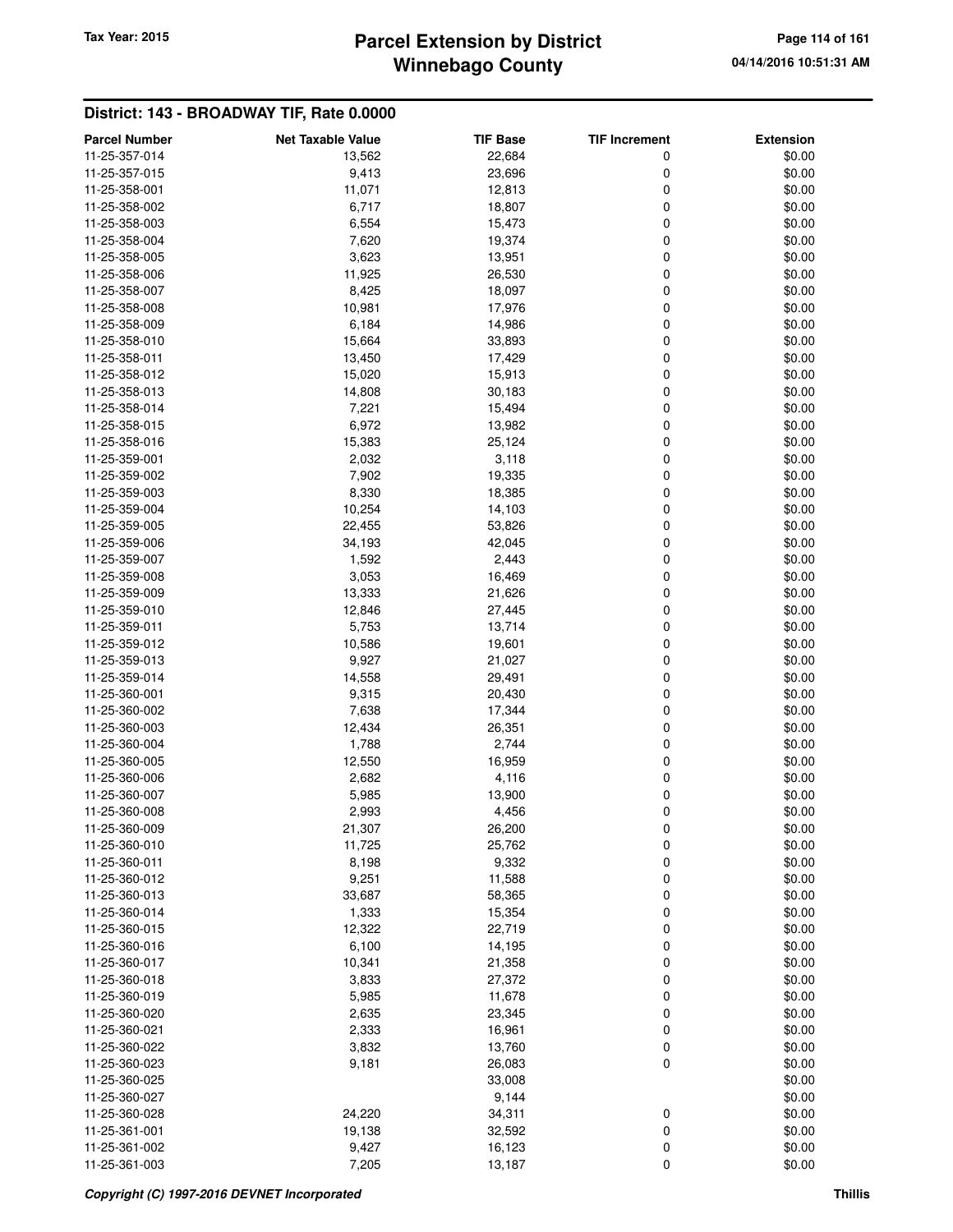# **Winnebago County** Tax Year: 2015 **Parcel Extension by District Page 115 of 161 Page 115 of 161**

| <b>Parcel Number</b>           | <b>Net Taxable Value</b> | <b>TIF Base</b>  | <b>TIF Increment</b> | <b>Extension</b> |
|--------------------------------|--------------------------|------------------|----------------------|------------------|
| 11-25-361-004                  | 9,203                    | 18,690           | 0                    | \$0.00           |
| 11-25-361-005                  | 2,441                    | 18,062           | 0                    | \$0.00           |
| 11-25-361-006                  |                          | 21,279           |                      | \$0.00           |
| 11-25-361-007                  | 7,472                    | 17,972           | 0                    | \$0.00           |
| 11-25-361-008                  | 6,856                    | 14,065           | 0                    | \$0.00           |
| 11-25-361-009                  | 10,667                   | 40,823           | 0                    | \$0.00           |
| 11-25-361-010                  | 22,589                   | 40,884           | 0                    | \$0.00           |
| 11-25-361-011                  | 23,074                   | 33,574           | 0                    | \$0.00           |
| 11-25-361-012                  | 2,832                    | 30,230           | 0                    | \$0.00           |
| 11-25-361-013                  | 31,059                   | 41,700           | 0                    | \$0.00           |
| 11-25-361-014                  | 7,392                    | 16,012           | 0                    | \$0.00           |
| 11-25-361-015                  | 7,379                    | 15,531           | 0                    | \$0.00           |
| 11-25-361-016                  | 4,320                    | 19,507           | 0                    | \$0.00           |
| 11-25-361-017                  | 44,314                   | 55,711           | 0                    | \$0.00           |
| 11-25-361-018                  | 26,983                   | 33,179           | 0                    | \$0.00           |
| 11-25-361-019                  | 6,250                    | 8,618            | 0                    | \$0.00           |
| 11-25-361-020                  | 14,010                   | 20,137           | 0                    | \$0.00           |
| 11-25-362-001                  | 6,752                    | 15,504           | 0                    | \$0.00           |
| 11-25-362-002                  | 11,426                   | 14,937           | 0                    | \$0.00           |
| 11-25-362-003                  | 6,892                    | 20,662           | 0                    | \$0.00           |
| 11-25-362-004                  | 12,789                   | 22,821           | 0                    | \$0.00           |
| 11-25-362-005                  | 8,321                    | 17,142           | 0                    | \$0.00           |
| 11-25-362-006                  | 7,518                    | 21,665           | 0                    | \$0.00           |
| 11-25-362-007                  | 9,879                    | 11,551           | 0                    | \$0.00           |
| 11-25-362-008                  | 7,924                    | 18,812           | 0                    | \$0.00           |
| 11-25-362-009                  | 7,379                    | 13,981           | 0                    | \$0.00           |
| 11-25-362-010                  | 9,415                    | 19,919           | 0                    | \$0.00           |
| 11-25-362-011                  | 7,824                    | 16,543           | 0                    | \$0.00           |
| 11-25-362-012                  | 782                      | 1,220            | 0                    | \$0.00           |
| 11-25-362-013                  | 26,527                   | 43,214           | 0                    | \$0.00           |
| 11-25-362-014                  | $\mathbf 0$              | 213              | 0                    | \$0.00           |
| 11-25-362-015                  | 26,041                   | 35,842           | 0                    | \$0.00           |
| 11-25-362-016                  | 6,066                    | 14,645           | 0                    | \$0.00           |
| 11-25-362-017                  | 9,028                    | 13,564           | 0                    | \$0.00           |
| 11-25-362-018                  | 13,783                   | 22,864           | 0                    | \$0.00           |
| 11-25-362-019                  | 7,967                    | 23,358           | 0                    | \$0.00           |
| 11-25-362-020                  | 13,417                   | 28,306           | 0                    | \$0.00           |
| 11-25-362-021                  | 9,992                    | 23,251           | 0                    | \$0.00           |
| 11-25-362-022                  | 12,707                   | 21,666           | 0                    | \$0.00           |
| 11-25-362-023                  | 9,757                    | 20,115           | 0                    | \$0.00           |
| 11-25-362-024                  | 33,084                   | 41,561           | 0                    | \$0.00           |
| 11-25-362-025                  | 25,834                   | 36,101           | 0                    | \$0.00           |
| 11-25-362-026                  | 12,485                   | 17,326           | 0                    | \$0.00           |
| 11-25-362-027                  | 30,895                   | 52,823           | 0                    | \$0.00           |
| 11-25-362-028                  | 21,935                   | 41,246           | 0                    | \$0.00           |
| 11-25-362-029                  | 29,076                   | 36,241           | 0                    | \$0.00           |
| 11-25-362-030                  | 30,675                   | 42,361           | 0                    | \$0.00           |
| 11-25-378-002                  | 27,822                   | 34,208           | 0                    | \$0.00           |
| 11-25-378-006                  | 7,205                    | 13,224           | 0                    | \$0.00           |
| 11-25-378-007                  | 10,304                   | 20,709           | 0                    | \$0.00           |
| 11-25-378-008                  | 8,623                    | 17,127           | 0                    | \$0.00           |
| 11-25-378-009                  |                          | 0                |                      | \$0.00           |
| 11-25-378-010                  | 32,820                   | 68,468           | 0                    | \$0.00           |
| 11-25-378-011                  | 19,939                   | 27,939           | 0                    | \$0.00           |
| 11-25-379-001                  | 254                      | 312              | 0                    | \$0.00           |
| 11-25-379-002                  | 1,377                    | 1,695            | 0                    | \$0.00           |
| 11-25-379-003                  |                          |                  | 0                    |                  |
| 11-25-379-004                  | 8,237<br>5,810           | 18,856<br>16,373 | 0                    | \$0.00<br>\$0.00 |
|                                |                          |                  |                      |                  |
| 11-25-379-005<br>11-25-379-006 | 10,742                   | 21,442           | 0                    | \$0.00           |
| 11-25-379-007                  | 9,915<br>48,333          | 18,018<br>67,773 | 0<br>0               | \$0.00<br>\$0.00 |
|                                |                          |                  |                      |                  |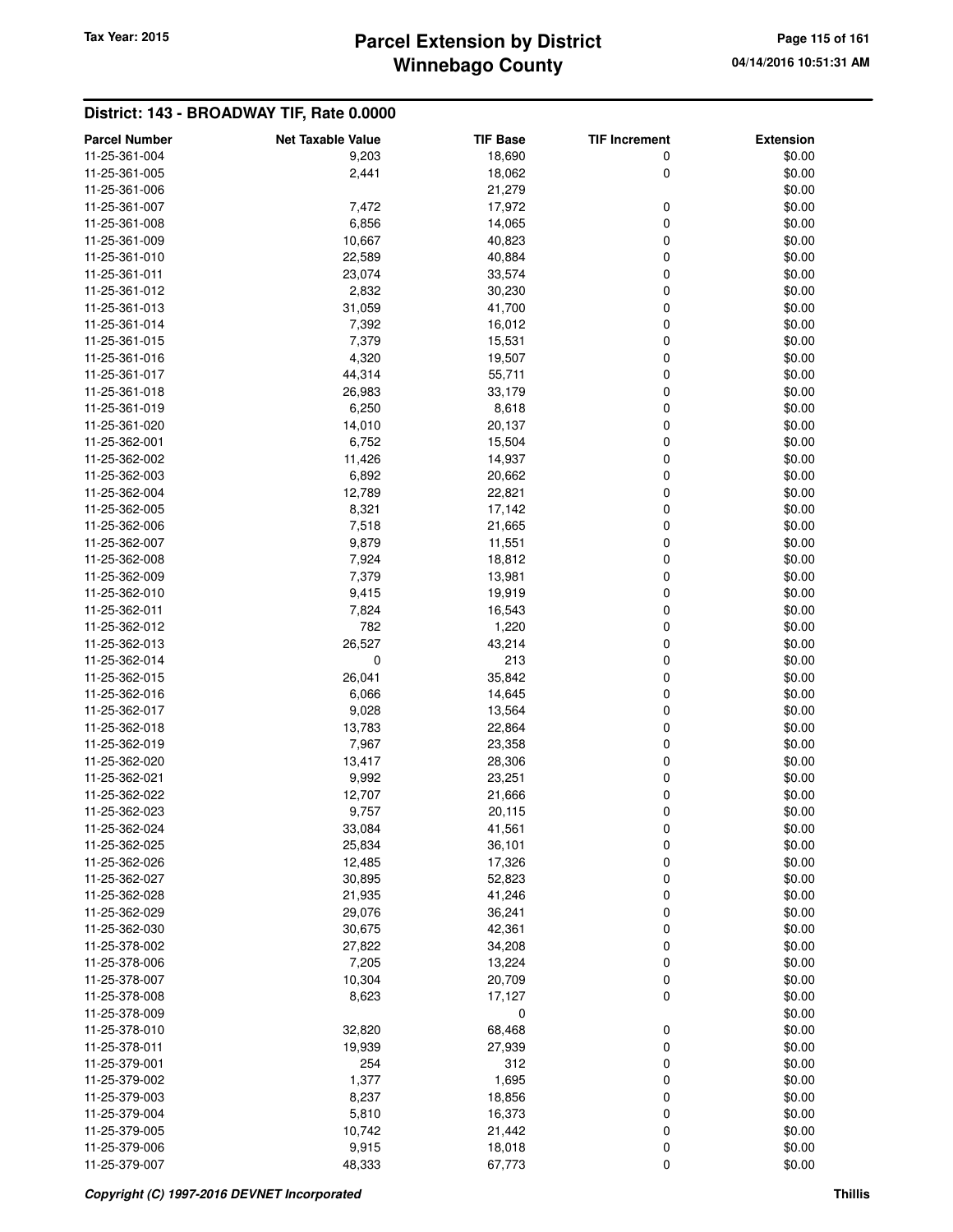# **Winnebago County** Tax Year: 2015 **Parcel Extension by District** Page 116 of 161

| <b>Parcel Number</b>           | <b>Net Taxable Value</b> | <b>TIF Base</b> | <b>TIF Increment</b> | <b>Extension</b> |
|--------------------------------|--------------------------|-----------------|----------------------|------------------|
| 11-25-380-001                  | 6,430                    | 7,907           | 0                    | \$0.00           |
| 11-25-380-002                  | 4,695                    | 15,840          | 0                    | \$0.00           |
| 11-25-380-003                  | 11,323                   | 16,625          | 0                    | \$0.00           |
| 11-25-380-004                  | 9,725                    | 24,174          | 0                    | \$0.00           |
| 11-25-380-005                  | 10,667                   | 25,147          | 0                    | \$0.00           |
| 11-25-380-006                  | 7,940                    | 22,561          | 0                    | \$0.00           |
| 11-25-380-007                  | 10,938                   | 17,105          | 0                    | \$0.00           |
| 11-25-380-008                  | 9,369                    | 18,882          | 0                    | \$0.00           |
| 11-25-380-009                  | 8,600                    | 17,628          | 0                    | \$0.00           |
| 11-25-380-010                  | 1,066                    | 9,654           | 0                    | \$0.00           |
| 11-25-380-011                  | 10,645                   | 13,088          | 0                    | \$0.00           |
| 11-25-380-012                  | 8,384                    | 12,478          | 0                    | \$0.00           |
| 11-25-380-013                  | 12,426                   | 19,184          | 0                    | \$0.00           |
| 11-25-380-014                  | 9,212                    | 19,018          | 0                    | \$0.00           |
| 11-25-380-015                  | 7,966                    | 18,013          | 0                    | \$0.00           |
| 11-25-380-016                  | 1,460                    | 13,170          | 0                    | \$0.00           |
| 11-25-380-017                  | 7,056                    | 20,696          | 0                    | \$0.00           |
| 11-25-380-018                  | 7,485                    | 16,371          | 0                    | \$0.00           |
| 11-25-380-019                  | 6,842                    | 16,446          | 0                    | \$0.00           |
|                                |                          |                 | 0                    |                  |
| 11-25-380-020<br>11-25-380-021 | 7,031                    | 14,228          |                      | \$0.00           |
| 11-25-380-022                  | 7,309                    | 16,989          | 0                    | \$0.00<br>\$0.00 |
|                                | 24,871                   | 38,792          | 0                    |                  |
| 11-25-381-001                  | 22,664                   | 41,560          | 0                    | \$0.00           |
| 11-25-381-002                  | 682                      | 1,100           | 0                    | \$0.00           |
| 11-25-381-003                  | 5,944                    | 14,851          | 0                    | \$0.00           |
| 11-25-381-004                  | 2,657                    | 13,684          | 0                    | \$0.00           |
| 11-25-381-005                  | 6,588                    | 8,224           | 0                    | \$0.00           |
| 11-25-381-006                  | 13,190                   | 16,218          | 0                    | \$0.00           |
| 11-25-381-007                  | 20,393                   | 39,662          | 0                    | \$0.00           |
| 11-25-381-008                  | 12,139                   | 20,486          | 0                    | \$0.00           |
| 11-25-381-009                  | 9,035                    | 19,004          | 0                    | \$0.00           |
| 11-25-381-010                  | 10,989                   | 19,440          | 0                    | \$0.00           |
| 11-25-381-011                  | 7,972                    | 18,233          | 0                    | \$0.00           |
| 11-25-381-012                  | 16,586                   | 31,235          | 0                    | \$0.00           |
| 11-25-381-013                  | 6,451                    | 15,893          | 0                    | \$0.00           |
| 11-25-381-014                  | 4,810                    | 8,821           | 0                    | \$0.00           |
| 11-25-382-001                  | 7,671                    | 17,947          | 0                    | \$0.00           |
| 11-25-382-002                  | 2,136                    | 3,094           | 0                    | \$0.00           |
| 11-25-382-003                  | 7,065                    | 12,669          | 0                    | \$0.00           |
| 11-25-382-004                  | 9,435                    | 13,472          | 0                    | \$0.00           |
| 11-25-382-006                  | 5,753                    | 14,141          | 0                    | \$0.00           |
| 11-25-382-007                  | 12,275                   | 16,666          | 0                    | \$0.00           |
| 11-25-382-008                  | 12,005                   | 24,464          | 0                    | \$0.00           |
| 11-25-382-009                  | 2,714                    | 17,657          | 0                    | \$0.00           |
| 11-25-382-010                  | 7,019                    | 14,732          | 0                    | \$0.00           |
| 11-25-382-011                  | 9,354                    | 12,111          | 0                    | \$0.00           |
| 11-25-382-012                  | 7,501                    | 9,835           | 0                    | \$0.00           |
| 11-25-382-013                  | 7,501                    | 9,835           | 0                    | \$0.00           |
| 11-25-382-014                  | 11,993                   | 15,356          | 0                    | \$0.00           |
| 11-25-382-015                  | 7,597                    | 9,953           | 0                    | \$0.00           |
| 11-25-382-016                  | 13,444                   | 28,826          | 0                    | \$0.00           |
| 11-25-382-017                  | 27,129                   | 28,172          | 0                    | \$0.00           |
| 11-25-382-018                  | 9,413                    | 40,734          | 0                    | \$0.00           |
| 11-25-382-019                  | 22,509                   | 28,288          | 0                    | \$0.00           |
| 11-25-382-020                  | 730                      | 1,120           | 0                    | \$0.00           |
| 11-25-382-021                  | 730                      | 1,120           | 0                    | \$0.00           |
| 11-25-383-001                  | 9,658                    | 22,553          | 0                    | \$0.00           |
| 11-25-383-002                  | 2,854                    | 17,683          | 0                    | \$0.00           |
| 11-25-383-003                  | 7,089                    | 20,430          | 0                    | \$0.00           |
| 11-25-383-004                  | 6,333                    | 24,408          | 0                    | \$0.00           |
| 11-25-383-005                  | 7,553                    | 19,010          | 0                    | \$0.00           |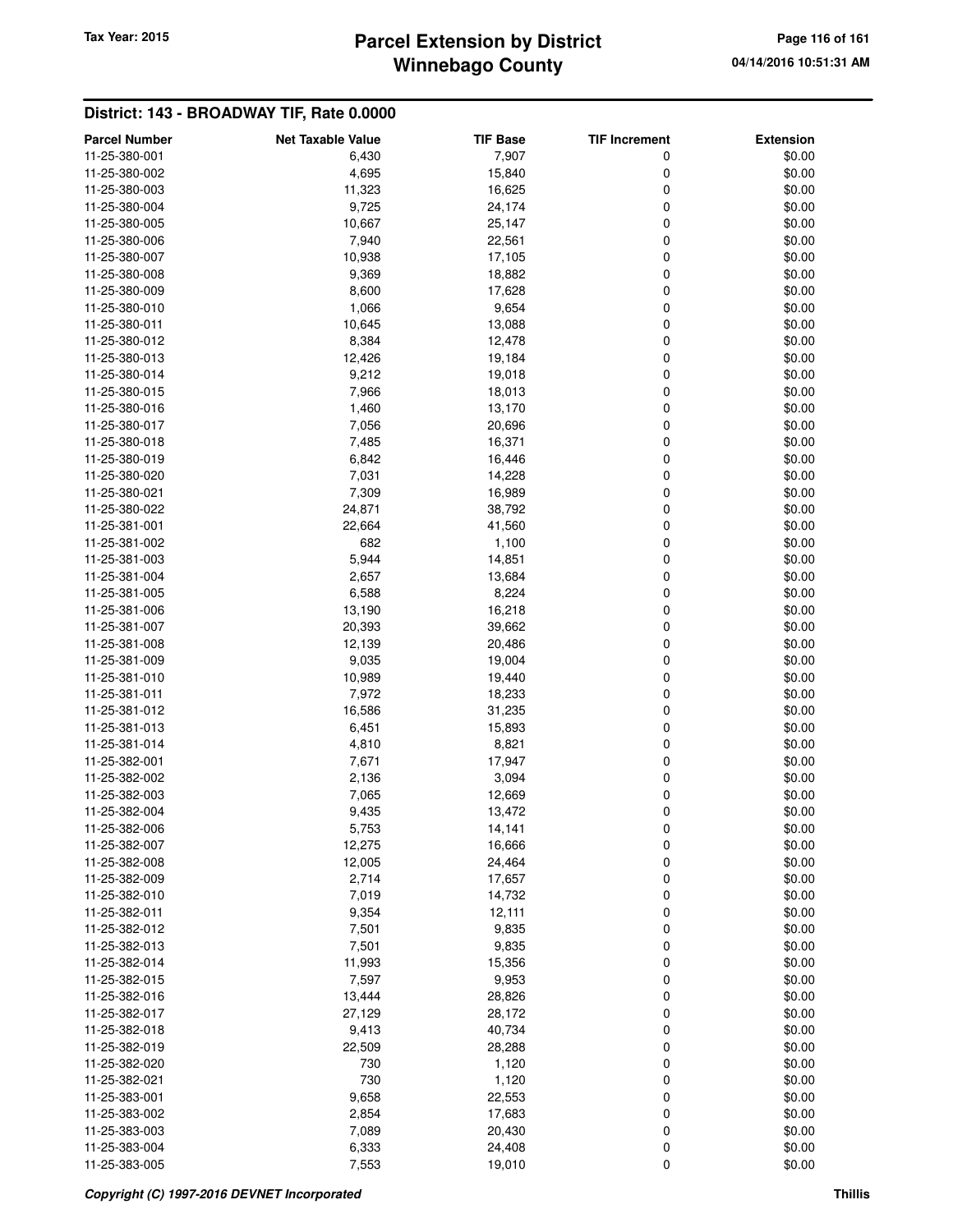## **Winnebago County Parcel Extension by District Tax Year: 2015 Page 117 of 161**

| <b>Parcel Number</b> | <b>Net Taxable Value</b> | <b>TIF Base</b> | <b>TIF Increment</b> | <b>Extension</b> |
|----------------------|--------------------------|-----------------|----------------------|------------------|
| 11-25-383-006        | 6,694                    | 17,691          | 0                    | \$0.00           |
| 11-25-383-007        | 13,696                   | 15,559          | 0                    | \$0.00           |
| 11-25-383-008        | 8,890                    | 17,262          | 0                    | \$0.00           |
| 11-25-383-009        | 5,608                    | 14,643          | 0                    | \$0.00           |
| 11-25-383-010        | 7,333                    | 12,189          | 0                    | \$0.00           |
| 11-25-383-011        | 8,017                    | 11,451          | 0                    | \$0.00           |
| 11-25-383-012        | 27,066                   | 42,083          | 0                    | \$0.00           |
| 11-25-383-013        | 8,148                    | 11,731          | 0                    | \$0.00           |
| 11-25-383-016        | 2,748                    | 22,100          | 0                    | \$0.00           |
| 11-25-383-017        | 813                      | 5,624           | $\mathbf 0$          | \$0.00           |
| 11-25-383-018        | 10,353                   | 22,607          | 0                    | \$0.00           |
| 11-25-383-019        | 4,730                    | 23,571          | 0                    | \$0.00           |
| 11-25-384-004        | 55,673                   | 68,458          | 0                    | \$0.00           |
| 11-25-460-001        | 167,263                  | 205,669         | 0                    | \$0.00           |
| 11-25-460-002        | 4,816                    | 10,937          | 0                    | \$0.00           |
| 11-26-351-001        | 252,634                  | 363,061         | 0                    | \$0.00           |
| 11-26-351-002        | 267,523                  | 438,856         | 0                    | \$0.00           |
| 11-26-352-001        | 43,543                   | 53,541          | 0                    | \$0.00           |
| 11-26-352-002        | 2,212                    | 3,396           | 0                    | \$0.00           |
| 11-26-352-003        | 1,810                    | 2,777           | 0                    | \$0.00           |
| 11-26-352-004        | 162                      |                 | 0                    | \$0.00           |
|                      |                          | 3,835           |                      |                  |
| 11-26-352-005        | 1,840                    | 2,825           | 0                    | \$0.00           |
| 11-26-352-006        | 10,845                   | 17,024          | 0                    | \$0.00           |
| 11-26-352-007        | 2,049                    | 3,145           | 0                    | \$0.00           |
| 11-26-352-008        | 1,608                    | 2,467           | 0                    | \$0.00           |
| 11-26-352-009        | 1,640                    | 2,516           | 0                    | \$0.00           |
| 11-26-352-010        | 5,369                    | 10,780          | 0                    | \$0.00           |
| 11-26-352-012        | 8,851                    | 16,908          | 0                    | \$0.00           |
| 11-26-352-013        | 1,429                    | 2,194           | 0                    | \$0.00           |
| 11-26-354-001        | 9,976                    | 19,664          | $\mathbf 0$          | \$0.00           |
| 11-26-354-002        | 7,687                    | 27,470          | 0                    | \$0.00           |
| 11-26-354-003        | 7,261                    | 15,781          | 0                    | \$0.00           |
| 11-26-354-004        | 5,113                    | 5,113           | 0                    | \$0.00           |
| 11-26-354-005        | 1,988                    | 3,052           | 0                    | \$0.00           |
| 11-26-355-001        |                          | 0               |                      | \$0.00           |
| 11-26-355-002        | 7,855                    | 17,892          | 0                    | \$0.00           |
| 11-26-355-003        | 13,497                   | 25,901          | 0                    | \$0.00           |
| 11-26-355-004        | 1,563                    | 17,357          | 0                    | \$0.00           |
| 11-26-355-005        | 9,878                    | 19,679          | 0                    | \$0.00           |
| 11-26-355-006        | 10,482                   | 22,519          | 0                    | \$0.00           |
| 11-26-355-007        | 3,741                    | 10,291          | 0                    | \$0.00           |
| 11-26-355-008        | 2,287                    | 13,603          | 0                    | \$0.00           |
| 11-26-355-009        | 7,714                    | 9,096           | 0                    | \$0.00           |
| 11-26-355-010        | 11,509                   | 27,951          | 0                    | \$0.00           |
| 11-26-355-011        | 5,281                    | 17,272          | 0                    | \$0.00           |
| 11-26-355-012        | 4,499                    | 8,944           | 0                    | \$0.00           |
| 11-26-355-013        | 5,346                    | 13,025          | 0                    | \$0.00           |
| 11-26-355-014        | 7,507                    | 14,790          | 0                    | \$0.00           |
| 11-26-355-015        | 4,486                    | 14,282          | 0                    | \$0.00           |
| 11-26-356-001        | 6,647                    | 15,053          | 0                    | \$0.00           |
| 11-26-356-002        | 7,810                    | 9,093           | 0                    | \$0.00           |
| 11-26-356-003        | 1,159                    | 9,967           | 0                    | \$0.00           |
| 11-26-356-004        | 26,499                   | 33,754          | 0                    | \$0.00           |
| 11-26-356-005        | 5,578                    | 8,834           | 0                    | \$0.00           |
| 11-26-356-006        | 8,757                    | 7,106           | 1,651                | \$252.54         |
| 11-26-356-007        | 1,508                    | 7,514           | 0                    | \$0.00           |
| 11-26-357-001        | 6,166                    | 8,896           | 0                    | \$0.00           |
| 11-26-357-002        | 6,647                    | 11,830          | 0                    | \$0.00           |
| 11-26-357-003        | 8,481                    | 10,767          | 0                    | \$0.00           |
| 11-26-357-004        | 8,278                    | 15,863          | 0                    | \$0.00           |
| 11-26-357-005        | 7,896                    | 17,049          | 0                    | \$0.00           |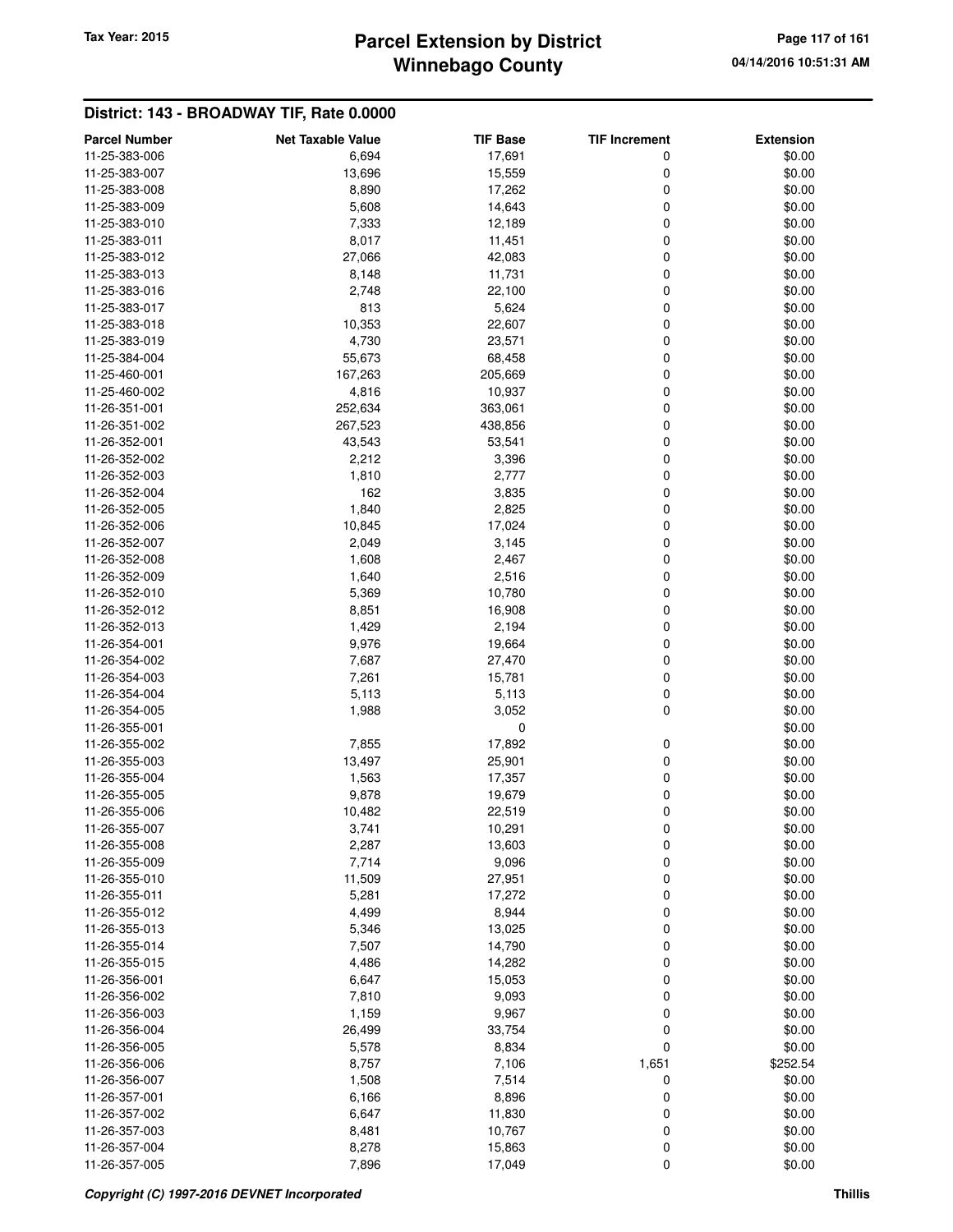# **Winnebago County Parcel Extension by District Tax Year: 2015 Page 118 of 161**

| <b>Parcel Number</b> | <b>Net Taxable Value</b> | <b>TIF Base</b> | <b>TIF Increment</b> | <b>Extension</b> |
|----------------------|--------------------------|-----------------|----------------------|------------------|
| 11-26-357-006        | 2,117                    | 14,286          | 0                    | \$0.00           |
| 11-26-357-007        | 2,437                    | 9,151           | 0                    | \$0.00           |
| 11-26-357-008        | 6,811                    | 8,488           | 0                    | \$0.00           |
| 11-26-357-009        | 6,136                    | 11,969          | 0                    | \$0.00           |
| 11-26-357-010        | 5,369                    | 13,724          | 0                    | \$0.00           |
| 11-26-357-011        | 1,912                    | 9,027           | 0                    | \$0.00           |
| 11-26-357-012        | 6,391                    | 8,752           | 0                    | \$0.00           |
| 11-26-357-013        | 6,450                    | 12,424          | 0                    | \$0.00           |
| 11-26-357-014        | 5,975                    | 6,844           | 0                    | \$0.00           |
| 11-26-358-001        |                          | 0               |                      | \$0.00           |
| 11-26-358-002        | 7,001                    | 20,814          | 0                    | \$0.00           |
| 11-26-358-003        | 9,314                    | 12,614          | 0                    | \$0.00           |
| 11-26-358-004        | 5,134                    | 20,255          | 0                    | \$0.00           |
| 11-26-358-005        | 7,481                    | 10,421          | $\mathbf 0$          | \$0.00           |
| 11-26-358-006        | 11,032                   | 12,302          | $\mathbf 0$          | \$0.00           |
| 11-26-358-007        | 8,333                    | 6,343           | 1,990                | \$304.40         |
| 11-26-379-001        | 15,979                   | 23,243          | 0                    | \$0.00           |
| 11-26-379-003        |                          | 2,041           |                      | \$0.00           |
| 11-26-379-004        | 4,093                    | 25,985          | 0                    | \$0.00           |
| 11-26-379-005        | 11,980                   | 14,729          | 0                    | \$0.00           |
| 11-26-379-006        | 72,397                   | 89,020          | 0                    | \$0.00           |
| 11-26-379-007        |                          | 70,370          |                      | \$0.00           |
| 11-26-379-008        | 6,091                    | 7,490           | 0                    | \$0.00           |
| 11-26-379-009        |                          | 1,388           |                      | \$0.00           |
| 11-26-380-001        | 18,757                   | 23,062          | 0                    | \$0.00           |
| 11-26-380-002        | 21,506                   | 26,443          | 0                    | \$0.00           |
| 11-26-381-001        | 44,873                   | 55,176          | 0                    | \$0.00           |
| 11-26-381-004        | 10,806                   | 14,426          | 0                    | \$0.00           |
| 11-26-382-003        | 22,569                   | 27,751          | 0                    | \$0.00           |
| 11-26-383-001        | 124,441                  | 153,014         | $\mathbf 0$          | \$0.00           |
| 11-26-383-002        | 1,550                    | 1,907           | $\mathbf 0$          | \$0.00           |
| 11-26-383-003        | 3,266                    | 4,016           | $\mathbf 0$          | \$0.00           |
| 11-26-383-006        | 217,154                  | 0               | 217,154              | \$33,216.54      |
| 11-26-383-007        | 172,535                  | 202,049         | 0                    | \$0.00           |
| 11-26-454-004        | 14,398                   | 27,802          | 0                    | \$0.00           |
| 11-26-454-006        | 47,350                   | 63,511          | 0                    | \$0.00           |
| 11-26-454-007        |                          | 3,680           |                      | \$0.00           |
| 11-26-456-002        |                          | 0               |                      | \$0.00           |
| 11-26-456-003        | 5,000                    | 24,452          | 0                    | \$0.00           |
| 11-26-456-004        | 30,746                   | 41,095          | $\mathbf 0$          | \$0.00           |
| 11-26-456-005        | 1,558                    | 2,326           | 0                    | \$0.00           |
| 11-26-456-007        | 46,376                   | 52,589          | 0                    | \$0.00           |
| 11-26-457-001        | 11,040                   | 22,512          | 0                    | \$0.00           |
| 11-26-457-002        | 10,678                   | 24,840          | 0                    | \$0.00           |
| 11-26-457-003        | 8,053                    | 18,559          | 0                    | \$0.00           |
| 11-26-457-004        | 13,419                   | 16,892          | 0                    | \$0.00           |
| 11-26-457-005        | 15,602                   | 25,102          | 0                    | \$0.00           |
| 11-26-457-006        | 7,716                    | 14,249          | 0                    | \$0.00           |
| 11-26-457-007        | 2,518                    | 7,883           | 0                    | \$0.00           |
| 11-26-457-008        | 3,998                    | 11,342          | 0                    | \$0.00           |
| 11-26-457-009        | 766                      | 1,173           | 0                    | \$0.00           |
| 11-26-457-010        | 11,074                   | 20,600          | 0                    | \$0.00           |
| 11-26-457-011        | 9,561                    | 22,379          | 0                    | \$0.00           |
| 11-26-457-012        | 7,883                    | 17,778          | 0                    | \$0.00           |
| 11-26-457-013        | 9,029                    | 18,828          | 0                    | \$0.00           |
| 11-26-458-012        | 5,659                    | 11,333          | 0                    | \$0.00           |
| 11-26-458-013        | 723                      | 1,107           | $\boldsymbol{0}$     | \$0.00           |
| 11-26-458-014        | 7,666                    | 25,933          | $\boldsymbol{0}$     | \$0.00           |
| 11-26-458-015        | $\mathbf 0$              | 89              | $\mathbf 0$          | \$0.00           |
| 11-26-458-018        | 81,571                   | 73,340          | 8,231                | \$1,259.04       |
| 11-26-458-027        | 2,066                    | 2,766           | 0                    | \$0.00           |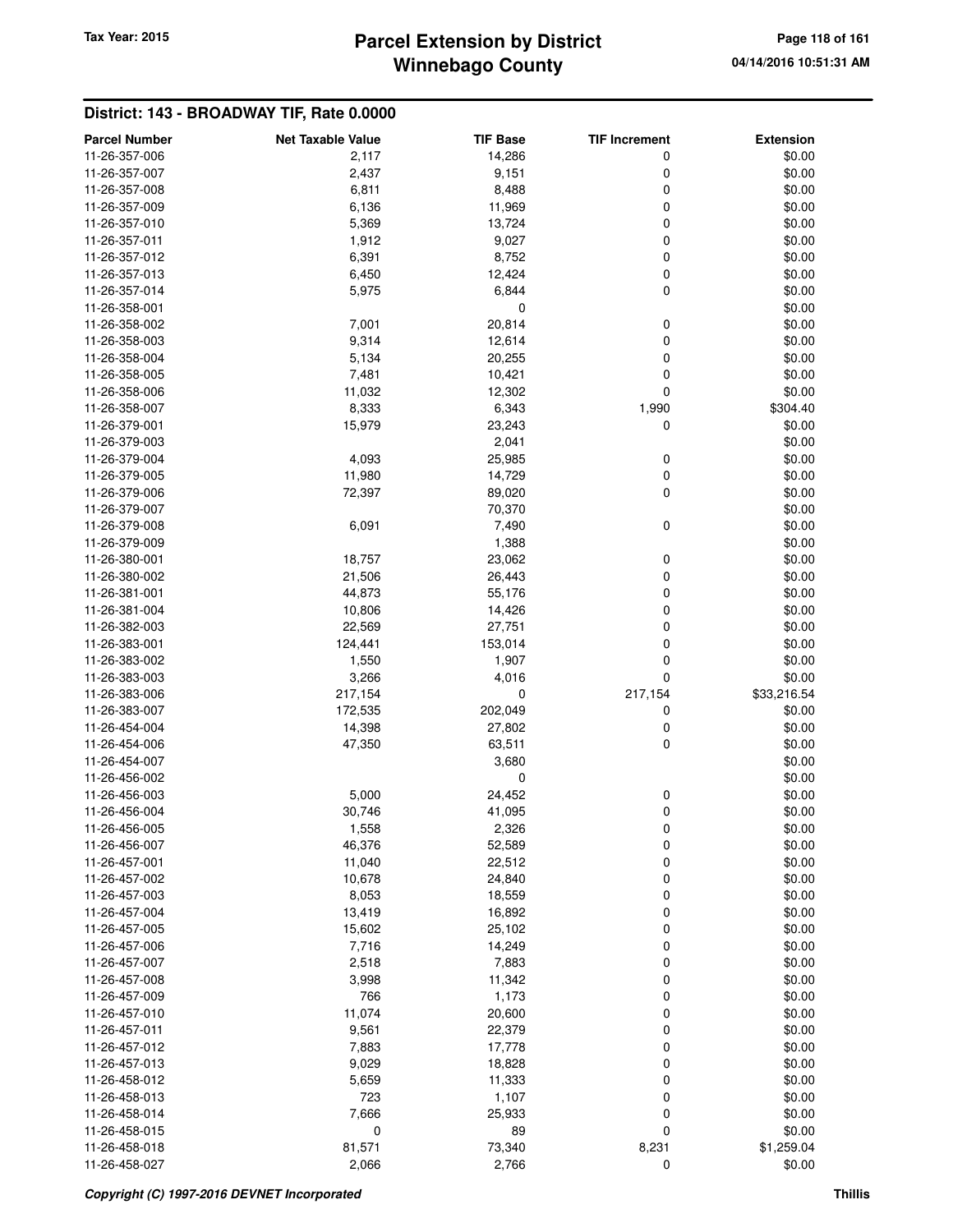# **Winnebago County Parcel Extension by District Tax Year: 2015 Page 119 of 161**

| <b>Parcel Number</b> | <b>Net Taxable Value</b> | <b>TIF Base</b> | <b>TIF Increment</b> | <b>Extension</b> |
|----------------------|--------------------------|-----------------|----------------------|------------------|
| 11-26-458-028        | 1,933                    | 2,459           | 0                    | \$0.00           |
| 11-26-458-029        | 1,589                    | 14,308          | 0                    | \$0.00           |
| 11-26-458-030        | 15,843                   | 26,657          | 0                    | \$0.00           |
| 11-26-458-031        | 0                        | 18,510          | 0                    | \$0.00           |
| 11-26-459-003        | 18,151                   | 22,419          | 0                    | \$0.00           |
| 11-26-459-004        | 29,805                   | 49,014          | 0                    | \$0.00           |
| 11-26-459-005        | 8,471                    | 24,128          | 0                    | \$0.00           |
| 11-26-459-006        | 13,459                   | 22,965          | 0                    | \$0.00           |
| 11-26-459-007        | 12,740                   | 18,079          | 0                    | \$0.00           |
| 11-26-459-012        | 3,095                    | 4,379           | 0                    | \$0.00           |
| 11-26-459-013        | 3,095                    | 4,418           | 0                    | \$0.00           |
| 11-26-459-014        | 12,450                   | 17,221          | 0                    | \$0.00           |
| 11-26-459-015        | 12,546                   | 17,353          | 0                    | \$0.00           |
| 11-26-459-016        | 54,994                   | 58,200          | 0                    | \$0.00           |
| 11-26-459-017        | 16,542                   | 20,764          | 0                    | \$0.00           |
|                      |                          |                 | 0                    |                  |
| 11-26-459-018        | 22,343                   | 32,329          |                      | \$0.00           |
| 11-26-460-001        | 8,303                    | 7,159           | 1,144                | \$175.00         |
| 11-26-460-002        | 1,449                    | 8,632           | 0                    | \$0.00           |
| 11-26-460-003        |                          | 16,759          |                      | \$0.00           |
| 11-26-460-004        | 583                      | 893             | 0                    | \$0.00           |
| 11-26-460-005        | 7,098                    | 14,826          | 0                    | \$0.00           |
| 11-26-460-006        | 7,767                    | 20,238          | 0                    | \$0.00           |
| 11-26-460-007        | 8,430                    | 12,475          | 0                    | \$0.00           |
| 11-26-460-008        | 5,810                    | 14,797          | 0                    | \$0.00           |
| 11-26-460-009        | 6,286                    | 12,683          | 0                    | \$0.00           |
| 11-26-460-010        | 8,344                    | 13,136          | 0                    | \$0.00           |
| 11-26-460-011        | 7,518                    | 18,443          | 0                    | \$0.00           |
| 11-26-460-012        | 8,274                    | 16,228          | 0                    | \$0.00           |
| 11-26-460-013        | 4,486                    | 10,888          | 0                    | \$0.00           |
| 11-26-460-014        | 8,801                    | 14,092          | 0                    | \$0.00           |
| 11-26-460-015        | 1,500                    | 12,651          | 0                    | \$0.00           |
| 11-26-461-001        | 8,984                    | 8,970           | 14                   | \$2.14           |
| 11-26-461-002        | 9,672                    | 19,590          | 0                    | \$0.00           |
| 11-26-461-003        | 7,657                    | 14,224          | 0                    | \$0.00           |
| 11-26-461-004        | 7,518                    | 15,460          | 0                    | \$0.00           |
| 11-26-461-005        | 7,076                    | 16,184          | 0                    | \$0.00           |
| 11-26-461-006        | 7,518                    | 12,478          | 0                    | \$0.00           |
| 11-26-461-007        | 7,322                    | 13,447          | 0                    | \$0.00           |
| 11-26-461-008        | 1,036                    | 17,394          | 0                    | \$0.00           |
| 11-26-461-009        | 14,866                   | 23,050          | 0                    | \$0.00           |
| 11-26-461-010        | 10,252                   | 21,283          | 0                    | \$0.00           |
| 11-26-461-011        | 7,747                    | 10,021          | 0                    | \$0.00           |
| 11-26-461-012        | 20,743                   | 29,461          | 0                    | \$0.00           |
| 11-26-461-013        | 9,226                    | 17,530          | 0                    | \$0.00           |
| 11-26-461-014        | 8,343                    | 20,646          | 0                    | \$0.00           |
| 11-26-461-015        | 8,350                    | 17,047          | 0                    | \$0.00           |
| 11-26-461-016        | 10,356                   | 23,820          | 0                    | \$0.00           |
| 11-26-461-017        | 22,018                   | 34,328          | 0                    | \$0.00           |
| 11-26-461-018        | 8,397                    | 18,429          | 0                    | \$0.00           |
| 11-26-461-019        | 9,291                    | 14,026          | 0                    | \$0.00           |
| 11-26-461-020        | 10,587                   | 13,294          | 0                    | \$0.00           |
| 11-26-461-021        | 8,134                    | 16,294          | 0                    | \$0.00           |
| 11-26-461-022        | 7,429                    | 9,134           | 0                    | \$0.00           |
| 11-26-461-023        | 22,236                   | 37,359          | 0                    | \$0.00           |
| 11-26-477-001        | 5,919                    | 18,768          | 0                    | \$0.00           |
| 11-26-477-002        | 3,953                    | 23,294          | 0                    | \$0.00           |
| 11-26-477-003        | 9,956                    | 25,502          | 0                    | \$0.00           |
| 11-26-478-001        | 9,228                    | 18,986          | 0                    | \$0.00           |
| 11-26-478-002        | 8,730                    | 18,345          | 0                    | \$0.00           |
| 11-26-478-003        | 10,862                   | 16,020          | 0                    | \$0.00           |
| 11-26-478-004        | 9,255                    | 21,281          | 0                    | \$0.00           |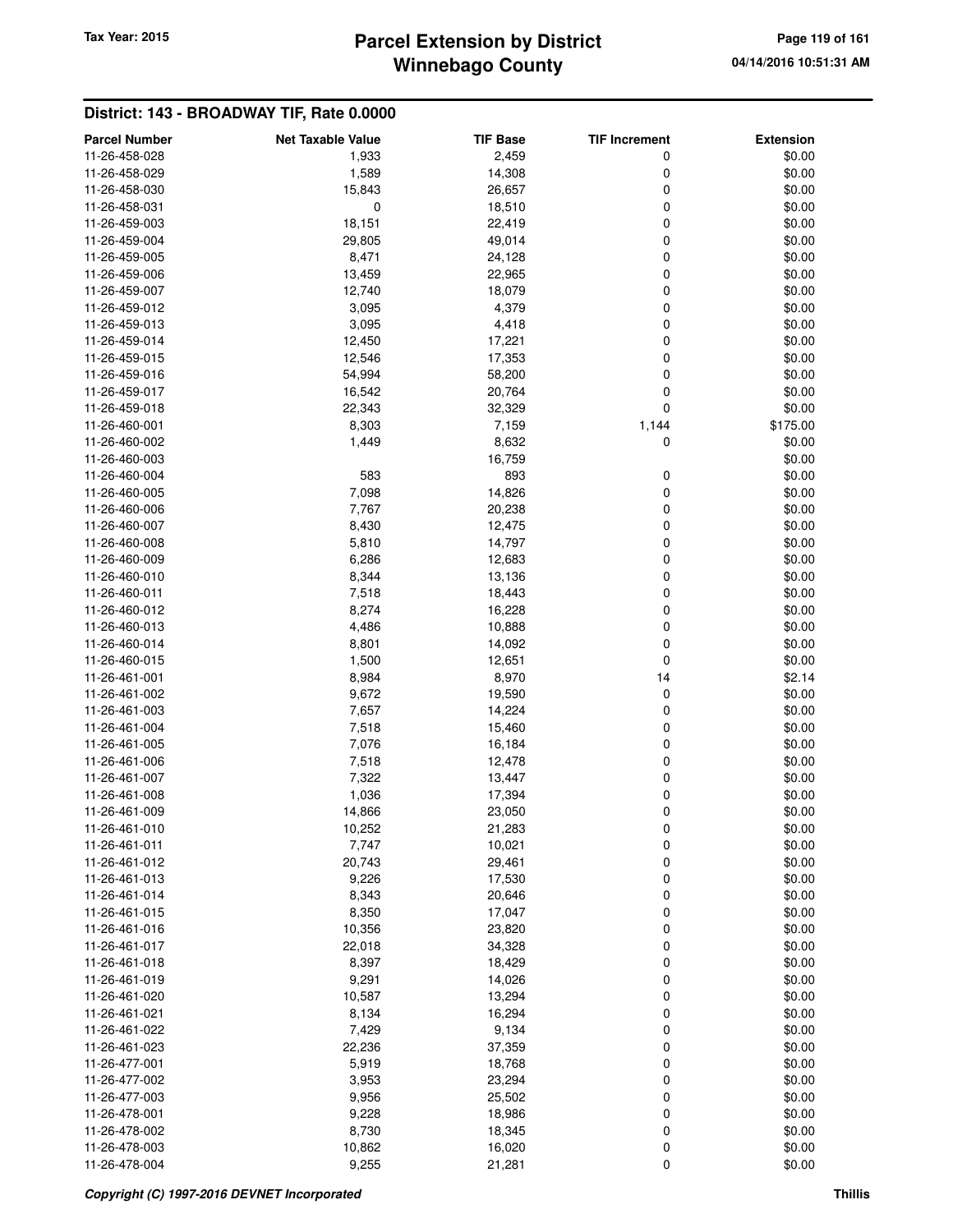# **Winnebago County** Tax Year: 2015 **Parcel Extension by District Page 120 of 161**

| <b>Parcel Number</b> | <b>Net Taxable Value</b> | <b>TIF Base</b> | <b>TIF Increment</b> | <b>Extension</b> |
|----------------------|--------------------------|-----------------|----------------------|------------------|
| 11-26-478-005        | 11,449                   | 10,761          | 688                  | \$105.24         |
| 11-26-478-006        | 2,964                    | 7,185           | 0                    | \$0.00           |
| 11-26-478-007        | 81,598                   | 102,731         | 0                    | \$0.00           |
| 11-26-478-008        | 11,958                   | 20,285          | 0                    | \$0.00           |
| 11-26-478-009        | 21,331                   | 41,871          | 0                    | \$0.00           |
| 11-26-479-001        | 8,470                    | 17,064          | 0                    | \$0.00           |
|                      |                          |                 |                      | \$0.00           |
| 11-26-479-002        | 5,369<br>857             | 13,918          | 0                    |                  |
| 11-26-479-003        |                          | 12,118          | 0                    | \$0.00           |
| 11-26-479-004        | 6,298                    | 15,392          | 0                    | \$0.00           |
| 11-26-479-005        | 6,543                    | 23,920          | 0                    | \$0.00           |
| 11-26-479-006        | 6,984                    | 15,194          | 0                    | \$0.00           |
| 11-26-479-007        | 6,496                    | 16,548          | 0                    | \$0.00           |
| 11-26-479-008        | 4,685                    | 26,597          | 0                    | \$0.00           |
| 11-26-479-009        | 1,969                    | 12,758          | 0                    | \$0.00           |
| 11-26-479-010        | 813                      | 20,043          | 0                    | \$0.00           |
| 11-26-479-011        | 8,472                    | 23,173          | 0                    | \$0.00           |
| 11-26-479-012        | 9,109                    | 19,715          | 0                    | \$0.00           |
| 11-26-479-013        | 1,654                    | 8,854           | 0                    | \$0.00           |
| 11-26-479-014        | 18,141                   | 22,307          | 0                    | \$0.00           |
| 11-26-479-015        |                          | 0               |                      | \$0.00           |
| 11-26-479-016        | 25,323                   | 31,138          | 0                    | \$0.00           |
| 11-26-479-017        | 3,256                    | 5,819           | 0                    | \$0.00           |
| 11-26-479-018        | 5,678                    | 7,446           | 0                    | \$0.00           |
| 11-26-479-019        | 19,409                   | 26,982          | 0                    | \$0.00           |
| 11-26-479-020        | 23,051                   | 31,177          | 0                    | \$0.00           |
| 11-26-479-021        | 7,860                    | 54,231          | 0                    | \$0.00           |
| 11-26-479-022        | 1,212                    | 23,775          | 0                    | \$0.00           |
| 11-26-479-023        | 2,479                    | 45,694          | 0                    | \$0.00           |
| 11-26-479-024        | 16,152                   | 20,680          | 0                    | \$0.00           |
| 11-26-479-025        | 11,412                   | 11,412          | 0                    | \$0.00           |
| 11-26-479-026        | 11,691                   | 11,691          | 0                    | \$0.00           |
| 11-26-479-027        | 26,072                   | 32,567          | 0                    | \$0.00           |
| 11-26-479-028        | 982                      | 12,486          | 0                    | \$0.00           |
| 11-26-481-001        | 15,030                   | 18,481          | 0                    | \$0.00           |
| 11-26-481-002        | 23,462                   | 24,603          | 0                    | \$0.00           |
| 11-26-481-003        | 7,952                    | 17,312          | 0                    | \$0.00           |
| 11-26-481-004        | 11,669                   | 18,954          | 0                    | \$0.00           |
| 11-26-481-005        | 10,002                   | 14,458          | 0                    | \$0.00           |
| 11-26-481-006        | 4,880                    | 11,045          | 0                    | \$0.00           |
| 11-26-481-007        | 8,290                    | 18,695          | 0                    | \$0.00           |
| 11-26-481-008        | 5,282                    | 13,621          | O                    | \$0.00           |
| 11-26-482-001        | 1,499                    | 2,170           | 0                    | \$0.00           |
| 11-26-482-002        | 9,391                    | 15,288          | 0                    | \$0.00           |
| 11-26-482-003        | 10,922                   | 16,794          | 0                    | \$0.00           |
| 11-26-482-004        | 14,205                   | 22,199          | 0                    | \$0.00           |
| 11-26-482-005        | 8,014                    | 16,133          | 0                    | \$0.00           |
| 11-26-482-006        | 8,238                    | 11,271          |                      | \$0.00           |
|                      | 768                      | 15,679          | 0                    | \$0.00           |
| 11-26-482-007        |                          |                 | 0                    |                  |
| 11-26-482-008        | 9,841                    | 11,470          | 0                    | \$0.00           |
| 11-26-482-009        | 8,072                    | 18,566          | 0                    | \$0.00           |
| 11-26-482-010        | 16,455                   | 21,266          | 0                    | \$0.00           |
| 11-26-482-011        | 7,594                    | 18,078          | 0                    | \$0.00           |
| 11-26-482-012        | 1,244                    | 17,156          | 0                    | \$0.00           |
| 11-26-482-013        | 3,718                    | 15,418          | 0                    | \$0.00           |
| 11-26-482-014        | 19,984                   | 25,520          | 0                    | \$0.00           |
| 11-26-482-015        | 8,543                    | 17,649          | 0                    | \$0.00           |
| 11-26-482-016        | 6,033                    | 23,079          | 0                    | \$0.00           |
| 11-26-482-017        | 5,670                    | 18,623          | 0                    | \$0.00           |
| 11-26-482-018        | 32,004                   | 69,589          | 0                    | \$0.00           |
| 11-26-482-019        | 10,939                   | 22,489          | 0                    | \$0.00           |
| 11-26-483-001        | 22,444                   | 47,174          | 0                    | \$0.00           |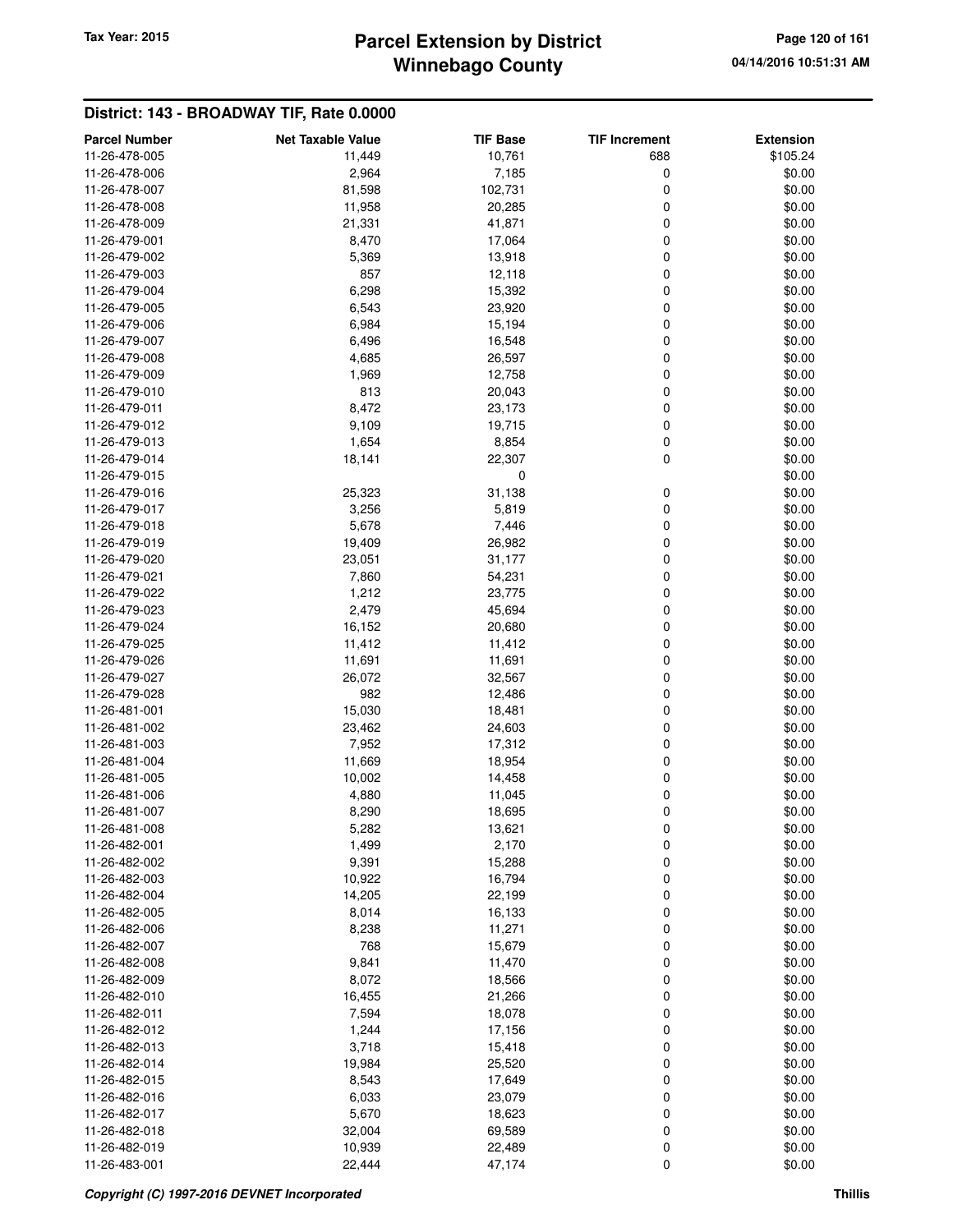| <b>Parcel Number</b>           | <b>Net Taxable Value</b> | <b>TIF Base</b>  | <b>TIF Increment</b> | <b>Extension</b> |
|--------------------------------|--------------------------|------------------|----------------------|------------------|
| 11-26-483-002                  | 6,994                    | 18,285           | 0                    | \$0.00           |
| 11-26-483-003                  | 7,021                    | $\mathbf 0$      | 7,021                | \$1,073.96       |
| 11-26-483-004                  | 15,432                   | 31,152           | 0                    | \$0.00           |
| 11-26-483-005                  | 8,132                    | 12,842           | 0                    | \$0.00           |
| 11-26-483-006                  | $\mathbf 0$              | 8,995            | 0                    | \$0.00           |
| 11-26-483-007                  | 15,292                   | 33,927           | 0                    | \$0.00           |
| 11-26-483-008                  |                          | 0                |                      | \$0.00           |
| 11-26-483-009                  | 8,881                    | 7,067            | 1,814                | \$277.48         |
| 11-26-483-010                  |                          | 0                |                      | \$0.00           |
| 11-26-483-011                  |                          | $\mathbf 0$      |                      | \$0.00           |
| 11-26-483-012                  |                          | 0                |                      | \$0.00           |
| 11-26-483-013                  |                          | $\mathbf 0$      |                      | \$0.00           |
| 11-26-483-014                  |                          | 0                |                      | \$0.00           |
| 11-26-483-015                  | 13,447                   | 21,179           | 0                    | \$0.00           |
| 11-26-483-016                  | 281                      | 6,990            | 0                    | \$0.00           |
| 11-26-483-017                  | 819                      | 1,765            | 0                    | \$0.00           |
| 11-26-483-018                  | 7,322                    | 19,601           | 0                    | \$0.00           |
| 11-26-483-019                  |                          | 0                |                      | \$0.00           |
| 11-26-484-002                  |                          | 121,150          |                      | \$0.00           |
| 11-26-484-003                  |                          | 0                |                      | \$0.00           |
| 11-26-484-005                  | 33,462                   | 41,843           | 0                    | \$0.00           |
| 11-26-484-006                  | 25,772                   | 32,306           | 0                    | \$0.00           |
| 11-26-484-007                  | 11,067                   | 15,393           | 0                    | \$0.00           |
| 11-26-484-008<br>11-26-484-009 | 26,668                   | 33,295           | 0                    | \$0.00           |
| 11-26-484-010                  | 19,167<br>28,878         | 25,237           | 0                    | \$0.00           |
| 11-26-484-011                  | 79,167                   | 36,206<br>97,346 | 0<br>0               | \$0.00<br>\$0.00 |
| 11-26-484-012                  |                          | 20,293           |                      | \$0.00           |
| 11-26-484-013                  |                          | 0                |                      | \$0.00           |
| 11-26-487-001                  |                          | 1,620            |                      | \$0.00           |
| 11-26-487-002                  |                          | 48,337           |                      | \$0.00           |
| 11-26-487-003                  | 5,450                    | 16,822           | 0                    | \$0.00           |
| 11-26-487-004                  | 10,607                   | 15,886           | 0                    | \$0.00           |
| 11-26-487-005                  | 1,516                    | 15,368           | 0                    | \$0.00           |
| 11-26-487-006                  | 4,660                    | 2,918            | 1,742                | \$266.46         |
| 11-26-487-007                  | 1,341                    | 7,360            | 0                    | \$0.00           |
| 11-26-487-008                  | 9,344                    | 19,126           | 0                    | \$0.00           |
| 11-26-487-009                  | 9,124                    | 14,366           | 0                    | \$0.00           |
| 11-26-487-010                  | 6,577                    | 9,211            | 0                    | \$0.00           |
| 11-26-487-011                  | 4,834                    | 18,229           | 0                    | \$0.00           |
| 11-26-487-012                  | 10,288                   | 23,980           | 0                    | \$0.00           |
| 11-26-487-013                  | 8,840                    | 14,397           | 0                    | \$0.00           |
| 11-26-487-014                  | 9,956                    | 22,630           | 0                    | \$0.00           |
| 11-26-487-015                  | 7,667                    | 11,550           | 0                    | \$0.00           |
| 11-26-487-016                  | 12,902                   | 20,839           | 0                    | \$0.00           |
| 11-26-487-017                  | 8,146                    | 19,305           | 0                    | \$0.00           |
| 11-26-487-018                  | 6,496                    | 20,335           | 0                    | \$0.00           |
| 11-26-487-019                  | 11,275                   | 22,451           | 0                    | \$0.00           |
| 11-26-487-020                  | 7,000                    | 22,036           | 0                    | \$0.00           |
| 11-26-488-001<br>11-26-488-002 | 8,897                    | 18,531           | 0                    | \$0.00           |
| 11-26-488-003                  | 5,392<br>1,298           | 10,778<br>6,437  | 0<br>0               | \$0.00<br>\$0.00 |
| 11-26-488-004                  | 10,089                   | 19,324           | 0                    | \$0.00           |
| 11-26-488-005                  | 6,500                    | 21,403           | 0                    | \$0.00           |
| 11-26-488-006                  | 6,752                    | 12,538           | 0                    | \$0.00           |
| 11-26-488-007                  | 2,581                    | 3,174            | 0                    | \$0.00           |
| 11-26-488-008                  | 61,384                   | 75,478           | 0                    | \$0.00           |
| 11-26-488-009                  | 8,586                    | 14,051           | 0                    | \$0.00           |
| 11-26-488-010                  | 6,671                    | 11,146           | 0                    | \$0.00           |
| 11-26-488-011                  | 891                      | 1,363            | 0                    | \$0.00           |
| 11-26-488-012                  | 7,623                    | 23,974           | 0                    | \$0.00           |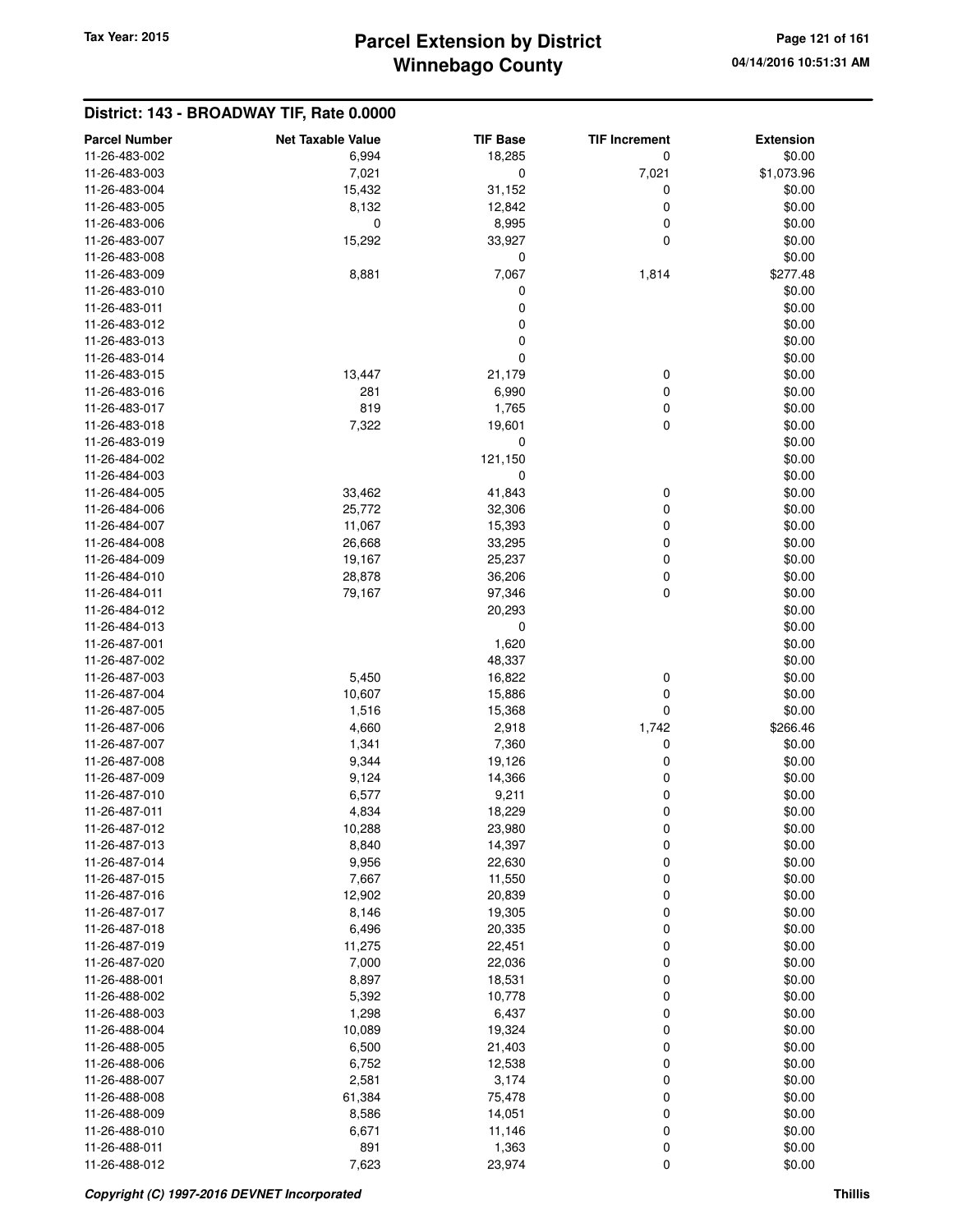# **Winnebago County Parcel Extension by District Tax Year: 2015 Page 122 of 161**

| <b>Parcel Number</b> | <b>Net Taxable Value</b> | <b>TIF Base</b> | <b>TIF Increment</b> | <b>Extension</b> |
|----------------------|--------------------------|-----------------|----------------------|------------------|
| 11-26-488-013        | 30,307                   | 42,936          | 0                    | \$0.00           |
| 11-26-488-014        | 9,792                    | 11,736          | 0                    | \$0.00           |
| 11-26-488-015        | 19,160                   | 24,347          | 0                    | \$0.00           |
| 11-26-488-016        | 6,051                    | 13,470          | 0                    | \$0.00           |
| 11-26-488-017        | 2,065                    | 12,686          | 0                    | \$0.00           |
| 11-26-488-018        | 8,739                    | 13,223          | 0                    | \$0.00           |
| 11-26-488-019        | 4,974                    | 20,744          | 0                    | \$0.00           |
| 11-26-488-020        | 5,810                    | 13,973          | 0                    | \$0.00           |
| 11-26-488-021        | 3,089                    | 6,004           | 0                    | \$0.00           |
| 11-26-488-022        | 7,699                    | 10,417          | 0                    | \$0.00           |
| 11-26-488-023        | 6,737                    | 17,717          | 0                    | \$0.00           |
| 11-26-488-025        | 4,852                    | 6,325           | $\mathbf 0$          | \$0.00           |
| 11-26-488-026        | 37,831                   | 49,048          | $\mathbf 0$          | \$0.00           |
| 11-26-488-027        | 14,151                   | 18,491          | 0                    | \$0.00           |
| 11-26-488-028        | 21,198                   | 26,430          | 0                    | \$0.00           |
| 11-26-488-029        | 26,512                   | 36,405          | 0                    | \$0.00           |
| 11-26-488-030        | 17,679                   | 23,985          | 0                    | \$0.00           |
| 11-26-488-031        | 17,881                   | 21,196          | $\mathbf 0$          | \$0.00           |
| 11-26-488-032        |                          | 0               |                      | \$0.00           |
| 11-26-488-033        | 6,310                    | 9,856           | 0                    | \$0.00           |
| 11-27-477-001        | 21,273                   | 26,158          | 0                    | \$0.00           |
| 11-27-477-002        |                          | 0               |                      | \$0.00           |
|                      |                          |                 |                      |                  |
| 11-27-478-001        | 4,157                    | 12,554          | 0                    | \$0.00           |
| 11-27-478-002        | 1,250                    | 1,918           | 0                    | \$0.00           |
| 11-27-478-003        | 1,278                    | 1,961           | 0                    | \$0.00           |
| 11-27-478-004        | 2,821                    | 19,970          | 0                    | \$0.00           |
| 11-27-478-005        | 6,298                    | 12,276          | $\mathbf 0$          | \$0.00           |
| 11-27-478-006        | 8,274                    | 17,512          | $\mathbf 0$          | \$0.00           |
| 11-27-478-007        | 4,492                    | 11,689          | $\mathbf 0$          | \$0.00           |
| 11-27-478-008        | 8,286                    | 13,826          | 0                    | \$0.00           |
| 11-27-479-001        | 11,523                   | 22,448          | 0                    | \$0.00           |
| 11-27-479-002        | 7,297                    | 15,595          | $\mathbf 0$          | \$0.00           |
| 11-27-479-003        | 8,693                    | 17,565          | 0                    | \$0.00           |
| 11-27-479-004        | 7,065                    | 13,455          | 0                    | \$0.00           |
| 11-27-479-005        | 7,507                    | 12,187          | 0                    | \$0.00           |
| 11-27-479-006        | 5,075                    | 15,595          | 0                    | \$0.00           |
| 11-27-479-007        | 12,900                   | 20,425          | 0                    | \$0.00           |
| 11-27-479-008        | 8,845                    | 18,708          | 0                    | \$0.00           |
| 11-27-479-009        | 7,607                    | 10,046          | 0                    | \$0.00           |
| 11-27-479-010        | 9,192                    | 14,025          | 0                    | \$0.00           |
| 11-27-479-011        | 6,519                    | 12,821          | 0                    | \$0.00           |
| 11-27-479-012        | 8,199                    | 15,955          | 0                    | \$0.00           |
| 11-27-479-013        | 11,295                   | 16,239          | $\pmb{0}$            | \$0.00           |
| 11-27-479-014        | 14,000                   | 23,525          | $\pmb{0}$            | \$0.00           |
| 11-27-479-015        | 9,240                    | 20,207          | 0                    | \$0.00           |
| 11-27-480-001        | 8,121                    | 8,202           | 0                    | \$0.00           |
| 11-27-480-002        | 10,354                   | 23,588          | 0                    | \$0.00           |
| 11-27-480-003        | 3,100                    | 11,285          | 0                    | \$0.00           |
| 11-27-480-004        | 3,495                    | 8,842           | 0                    | \$0.00           |
| 11-27-480-005        | 11,703                   | 24,614          | 0                    | \$0.00           |
| 11-27-480-006        | 8,337                    | 11,630          | 0                    | \$0.00           |
| 11-27-480-007        | 6,421                    | 13,584          | 0                    | \$0.00           |
| 11-27-480-008        | 7,708                    | 16,476          | 0                    | \$0.00           |
| 11-27-480-009        | 15,178                   | 24,102          | 0                    | \$0.00           |
| 11-27-480-010        | 8,402                    | 14,669          | $\pmb{0}$            | \$0.00           |
| 11-27-480-011        | 8,100                    | 19,637          | 0                    | \$0.00           |
| 11-27-480-012        | 7,612                    | 20,874          | 0                    | \$0.00           |
| 11-27-480-013        | 4,784                    | 13,890          | 0                    | \$0.00           |
| 11-27-480-014        | 2,166                    | 6,401           | 0                    | \$0.00           |
| 11-27-480-015        | 11,475                   | 17,278          | $\pmb{0}$            | \$0.00           |
| 11-27-481-001        | 7,402                    | 10,787          | $\mathbf 0$          | \$0.00           |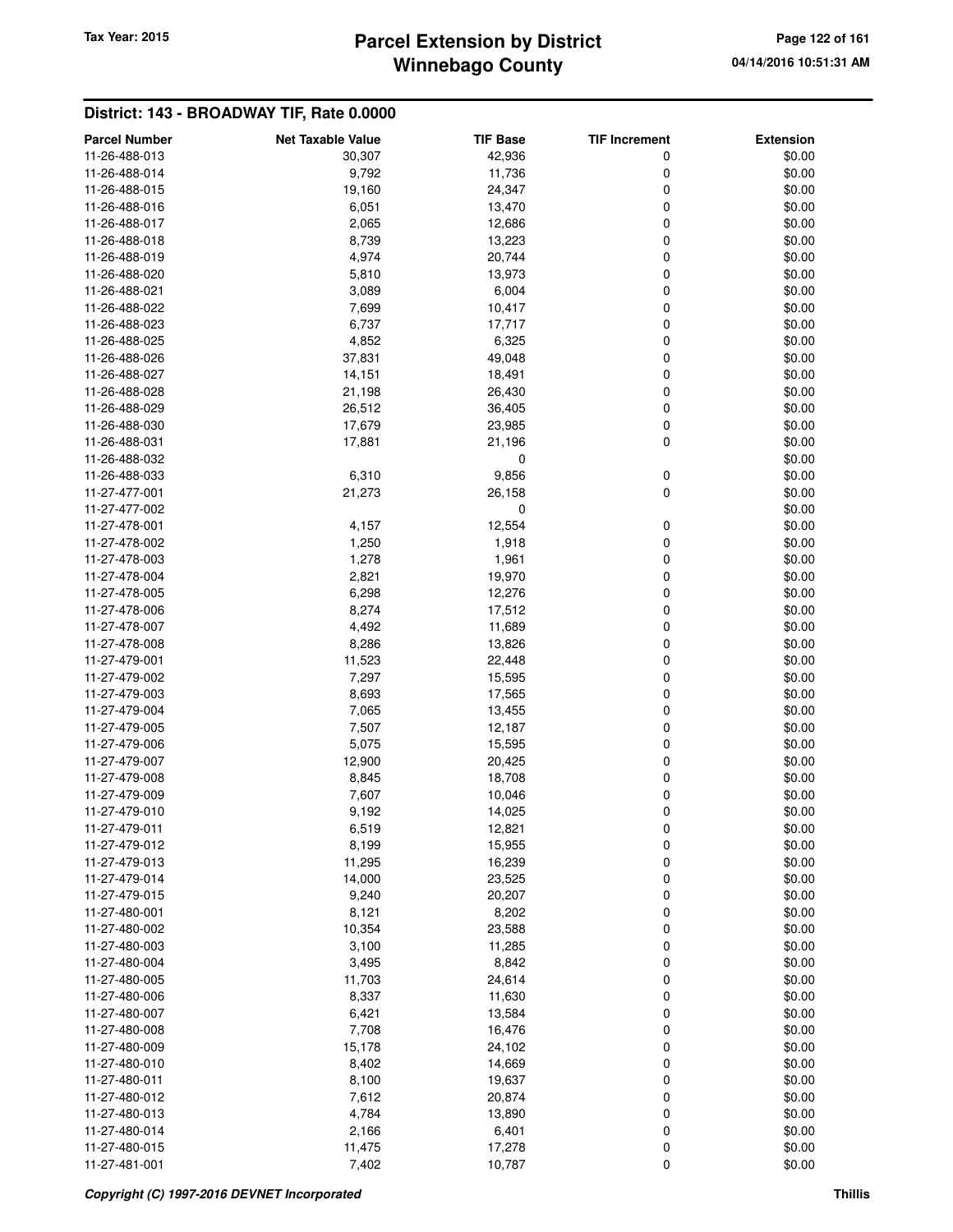# **Winnebago County Parcel Extension by District Tax Year: 2015 Page 123 of 161**

| <b>Parcel Number</b> | <b>Net Taxable Value</b> | <b>TIF Base</b> | <b>TIF Increment</b> | <b>Extension</b> |
|----------------------|--------------------------|-----------------|----------------------|------------------|
| 11-27-481-002        | 0                        | 7,694           | 0                    | \$0.00           |
| 11-27-481-003        | 5,648                    | 19,778          | 0                    | \$0.00           |
| 11-27-481-004        | 8,018                    | 12,251          | 0                    | \$0.00           |
| 11-27-481-005        | 19,530                   | 21,129          | 0                    | \$0.00           |
| 11-27-481-006        | 5,000                    | 7,353           | 0                    | \$0.00           |
| 11-27-481-007        | 13,333                   | 26,810          | 0                    | \$0.00           |
| 11-27-481-008        | 12,620                   | 20,354          | 0                    | \$0.00           |
|                      |                          |                 |                      |                  |
| 11-34-226-001        | 10,634                   | 17,097          | 0                    | \$0.00           |
| 11-34-226-002        | 7,798                    | 16,188          | 0                    | \$0.00           |
| 11-34-226-003        | 0                        | 4,196           | 0                    | \$0.00           |
| 11-34-226-004        | 9,669                    | 13,824          | 0                    | \$0.00           |
| 11-34-226-005        | 9,262                    | 21,341          | 0                    | \$0.00           |
| 11-34-226-006        | 7,809                    | 17,063          | 0                    | \$0.00           |
| 11-34-226-007        | 3,986                    | 6,079           | 0                    | \$0.00           |
| 11-34-226-008        | 4,427                    | 6,224           | 0                    | \$0.00           |
| 11-34-226-009        | 10,267                   | 9,691           | 576                  | \$88.12          |
| 11-34-226-010        | 5,501                    | 5,958           | 0                    | \$0.00           |
| 11-34-226-011        | 10,761                   | 16,508          | 0                    | \$0.00           |
| 11-34-226-012        | 5,717                    | 17,283          | 0                    | \$0.00           |
| 11-34-227-001        | 7,870                    | 10,197          | 0                    | \$0.00           |
| 11-34-227-002        | 3,131                    | 17,358          | 0                    | \$0.00           |
| 11-34-227-003        | 9,332                    | 23,103          | 0                    | \$0.00           |
| 11-34-227-004        | 2,182                    | 8,919           | 0                    | \$0.00           |
| 11-34-227-005        | 1,322                    | 6,001           | 0                    | \$0.00           |
| 11-34-227-006        | 9,824                    | 21,772          | 0                    | \$0.00           |
| 11-34-227-007        | 10,340                   | 21,250          | 0                    | \$0.00           |
| 11-34-228-001        | 5,380                    | 8,072           | 0                    | \$0.00           |
| 11-34-228-002        | 6,426                    | 14,251          | 0                    | \$0.00           |
| 11-34-228-003        | 15,249                   | 18,476          | 0                    | \$0.00           |
| 11-34-228-004        | 17,068                   | 28,222          | 0                    | \$0.00           |
| 11-34-228-005        | 2,452                    | 4,165           | 0                    | \$0.00           |
| 11-34-228-006        | 12,078                   | 24,207          | 0                    | \$0.00           |
| 11-34-229-001        | 4,864                    | 5,980           | 0                    | \$0.00           |
| 11-34-229-002        | 4,864                    | 5,980           | 0                    | \$0.00           |
| 11-34-229-003        | 4,919                    | 6,048           | 0                    | \$0.00           |
| 11-34-229-006        | 3,475                    | 8,806           | 0                    | \$0.00           |
| 11-34-229-007        | 973                      | 1,493           | 0                    | \$0.00           |
| 11-34-229-008        |                          | 0               |                      | \$0.00           |
| 11-34-229-009        | 7,844                    | 14,918          | 0                    | \$0.00           |
| 11-34-229-010        | 4,068                    | 5,174           | 0                    | \$0.00           |
| 11-34-229-011        | 10,002                   | 22,393          |                      | \$0.00           |
| 11-34-229-012        | 10,382                   | 26,935          | 0<br>0               | \$0.00           |
| 11-34-229-013        | 16,338                   | 26,889          | 0                    | \$0.00           |
|                      |                          |                 |                      |                  |
| 11-34-229-015        | 15,690                   | 16,160          | 0                    | \$0.00           |
| 11-34-229-016        | 26,567                   | 32,667          | 0                    | \$0.00           |
| 11-34-229-017        | 4,517                    | 5,879           | 0                    | \$0.00           |
| 11-34-229-018        | 7,465                    | 11,169          | 0                    | \$0.00           |
| 11-34-229-023        | 41,021                   | 50,440          | 0                    | \$0.00           |
| 11-34-229-024        | 1,896                    | 6,555           | 0                    | \$0.00           |
| 11-34-229-025        | 6,484                    | 25,582          | 0                    | \$0.00           |
| 11-34-229-026        | 31,376                   | 70,514          | 0                    | \$0.00           |
| 11-34-230-001        | 12,245                   | 24,524          | 0                    | \$0.00           |
| 11-34-230-002        | 5,063                    | 17,107          | 0                    | \$0.00           |
| 11-34-230-003        | 1,236                    | 1,896           | 0                    | \$0.00           |
| 11-34-230-004        | 5,357                    | 8,289           | 0                    | \$0.00           |
| 11-34-230-005        | 1,763                    | 14,179          | 0                    | \$0.00           |
| 11-34-230-006        | 6,961                    | 8,206           | 0                    | \$0.00           |
| 11-34-230-007        | 6,159                    | 11,134          | 0                    | \$0.00           |
| 11-34-230-008        | 1,884                    | 3,165           | 0                    | \$0.00           |
| 11-34-230-009        | 1,884                    | 3,165           | 0                    | \$0.00           |
| 11-34-230-010        | 1,885                    | 3,165           | 0                    | \$0.00           |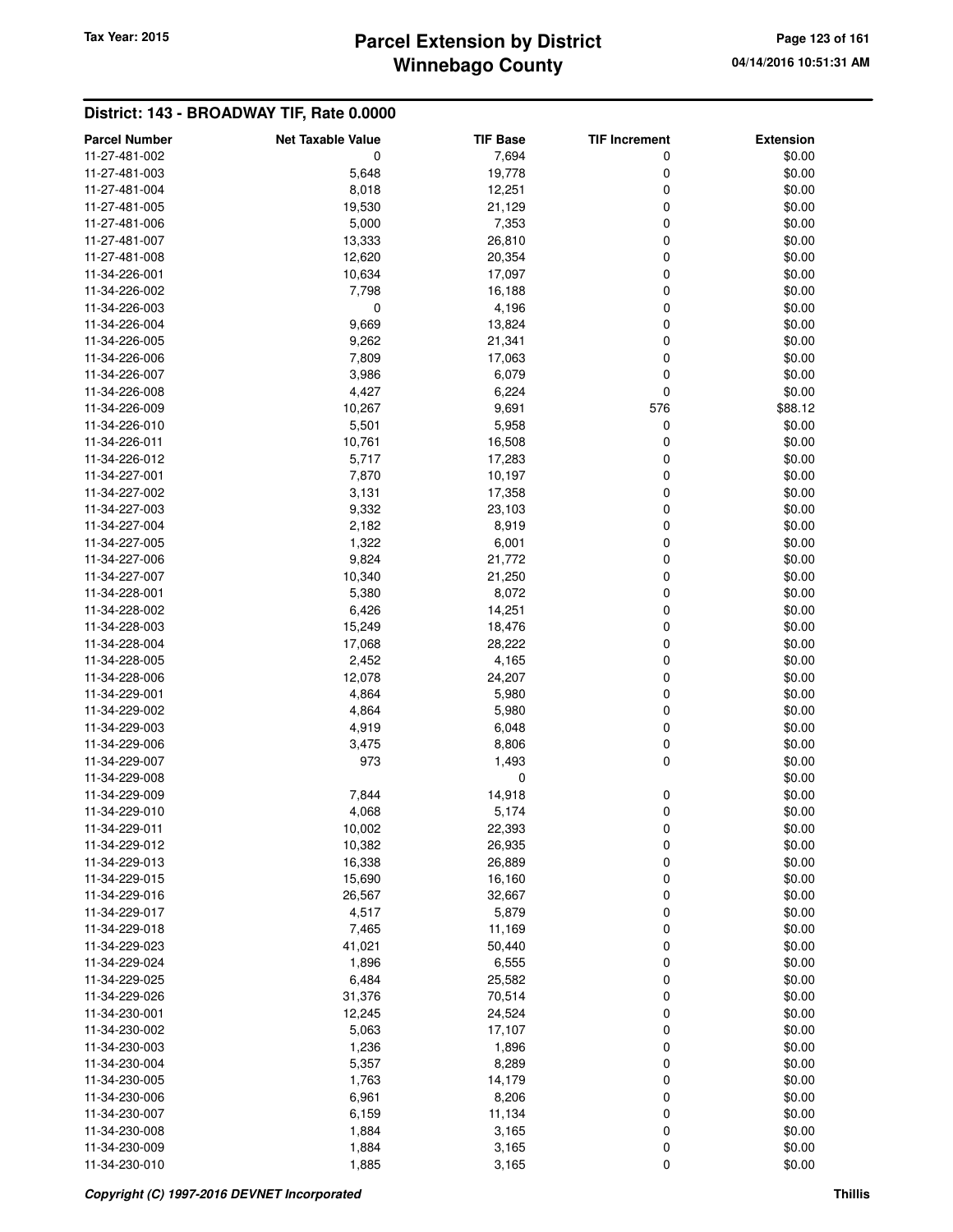# **Winnebago County** Tax Year: 2015 **Parcel Extension by District Page 124 of 161**

| <b>Parcel Number</b>           | <b>Net Taxable Value</b> | <b>TIF Base</b> | <b>TIF Increment</b> | <b>Extension</b> |
|--------------------------------|--------------------------|-----------------|----------------------|------------------|
| 11-34-230-011                  | 1,883                    | 3,165           | 0                    | \$0.00           |
| 11-34-230-012                  | 10,418                   | 20,853          | 0                    | \$0.00           |
| 11-34-230-013                  | 10,215                   | 20,450          | 0                    | \$0.00           |
| 11-34-230-014                  | 5,357                    | 6,253           | 0                    | \$0.00           |
| 11-34-231-001                  | 8,693                    | 18,559          | 0                    | \$0.00           |
| 11-34-231-002                  | 7,098                    | 15,830          | 0                    | \$0.00           |
| 11-34-231-003                  | 12,034                   | 18,869          | 0                    | \$0.00           |
| 11-34-231-004                  | 6,786                    | 10,915          | 0                    | \$0.00           |
| 11-34-231-005                  | 11,702                   | 12,932          | 0                    | \$0.00           |
| 11-34-231-006                  | 14,746                   | 22,198          | 0                    | \$0.00           |
| 11-34-231-007                  | 18,692                   | 24,016          | 0                    | \$0.00           |
| 11-34-231-008                  | 3,126                    | 8,003           | 0                    | \$0.00           |
| 11-34-231-009                  | 12,324                   | 24,575          | 0                    | \$0.00           |
| 11-34-231-010                  | 19,775                   | 32,840          | 0                    | \$0.00           |
| 11-34-232-001                  | 6,498                    | 10,251          | 0                    | \$0.00           |
| 11-34-232-002                  | 44,473                   | 54,684          | 0                    | \$0.00           |
| 11-34-232-010                  | 11,430                   | 14,053          | 0                    | \$0.00           |
| 11-34-232-011                  | 1,154                    | 1,419           | $\mathbf 0$          | \$0.00           |
| 11-34-276-003                  | 60,010                   | 0               | 60,010               | \$9,179.32       |
| 11-35-101-001                  | 11,906                   | 14,414          | 0                    | \$0.00           |
| 11-35-101-002                  | 8,541                    | 13,261          | 0                    | \$0.00           |
| 11-35-101-003                  |                          |                 |                      |                  |
| 11-35-101-004                  | 1,519<br>6,029           | 8,113<br>15,932 | 0<br>0               | \$0.00<br>\$0.00 |
| 11-35-101-005                  | 7,903                    | 15,038          | 0                    | \$0.00           |
|                                |                          |                 |                      |                  |
| 11-35-101-006<br>11-35-101-007 | 5,865                    | 20,706          | 0<br>0               | \$0.00           |
| 11-35-102-001                  | 15,742                   | 20,789          |                      | \$0.00           |
| 11-35-102-002                  |                          | 0<br>0          |                      | \$0.00<br>\$0.00 |
| 11-35-102-003                  | 5,927                    | 8,154           |                      | \$0.00           |
| 11-35-102-004                  | 7,553                    | 14,214          | 0<br>0               | \$0.00           |
| 11-35-102-005                  |                          | 0               |                      | \$0.00           |
| 11-35-102-006                  | 5,981                    | 19,774          | 0                    | \$0.00           |
| 11-35-102-007                  | 9,256                    | 18,916          | 0                    | \$0.00           |
| 11-35-102-008                  |                          | 0               |                      | \$0.00           |
| 11-35-103-001                  |                          | 0               |                      | \$0.00           |
| 11-35-103-002                  | 7,234                    | 8,893           | 0                    | \$0.00           |
| 11-35-103-003                  |                          | 0               |                      | \$0.00           |
| 11-35-104-001                  | 10,709                   | 14,623          | 0                    | \$0.00           |
| 11-35-104-002                  | 32,195                   | 39,587          | 0                    | \$0.00           |
| 11-35-104-003                  | 32,195                   | 39,587          | 0                    | \$0.00           |
| 11-35-104-004                  | 16,154                   | 19,862          | 0                    | \$0.00           |
| 11-35-104-005                  | 1,563                    | 1,920           | 0                    | \$0.00           |
| 11-35-126-002                  | 8,567                    | 21,773          | 0                    | \$0.00           |
| 11-35-126-003                  | 625                      | 768             | 0                    | \$0.00           |
| 11-35-126-004                  | 17,847                   | 25,397          | 0                    | \$0.00           |
| 11-35-127-001                  | 13,660                   | 16,892          | 0                    | \$0.00           |
| 11-35-128-001                  | 3,953                    | 4,860           | 0                    | \$0.00           |
| 11-35-128-003                  | 11,415                   | 24,568          | 0                    | \$0.00           |
| 11-35-128-016                  | 9,369                    | 19,188          | 0                    | \$0.00           |
| 11-35-128-017                  | 187,765                  | 230,879         | 0                    | \$0.00           |
| 11-35-128-018                  | 2,281                    | 10,869          | 0                    | \$0.00           |
| 11-35-128-019                  | 41,169                   | 53,130          | 0                    | \$0.00           |
| 11-35-128-020                  | 1,712                    | 16,247          | 0                    | \$0.00           |
| 11-35-128-021                  | 27,534                   | 34,954          | 0                    | \$0.00           |
| 11-35-128-022                  | 16,258                   | 27,426          | 0                    | \$0.00           |
| 11-35-128-023                  | 13,614                   | 25,519          | 0                    | \$0.00           |
| 11-35-201-005                  | 115,578                  | 126,024         | 0                    | \$0.00           |
| 11-35-201-006                  | 20,393                   | 32,538          | 0                    | \$0.00           |
| 11-35-201-007                  | 20,393                   | 32,423          | 0                    | \$0.00           |
| 11-35-201-008                  | 11,146                   | 23,849          | 0                    | \$0.00           |
| 11-35-201-009                  | 15,193                   | 31,575          | 0                    | \$0.00           |
|                                |                          |                 |                      |                  |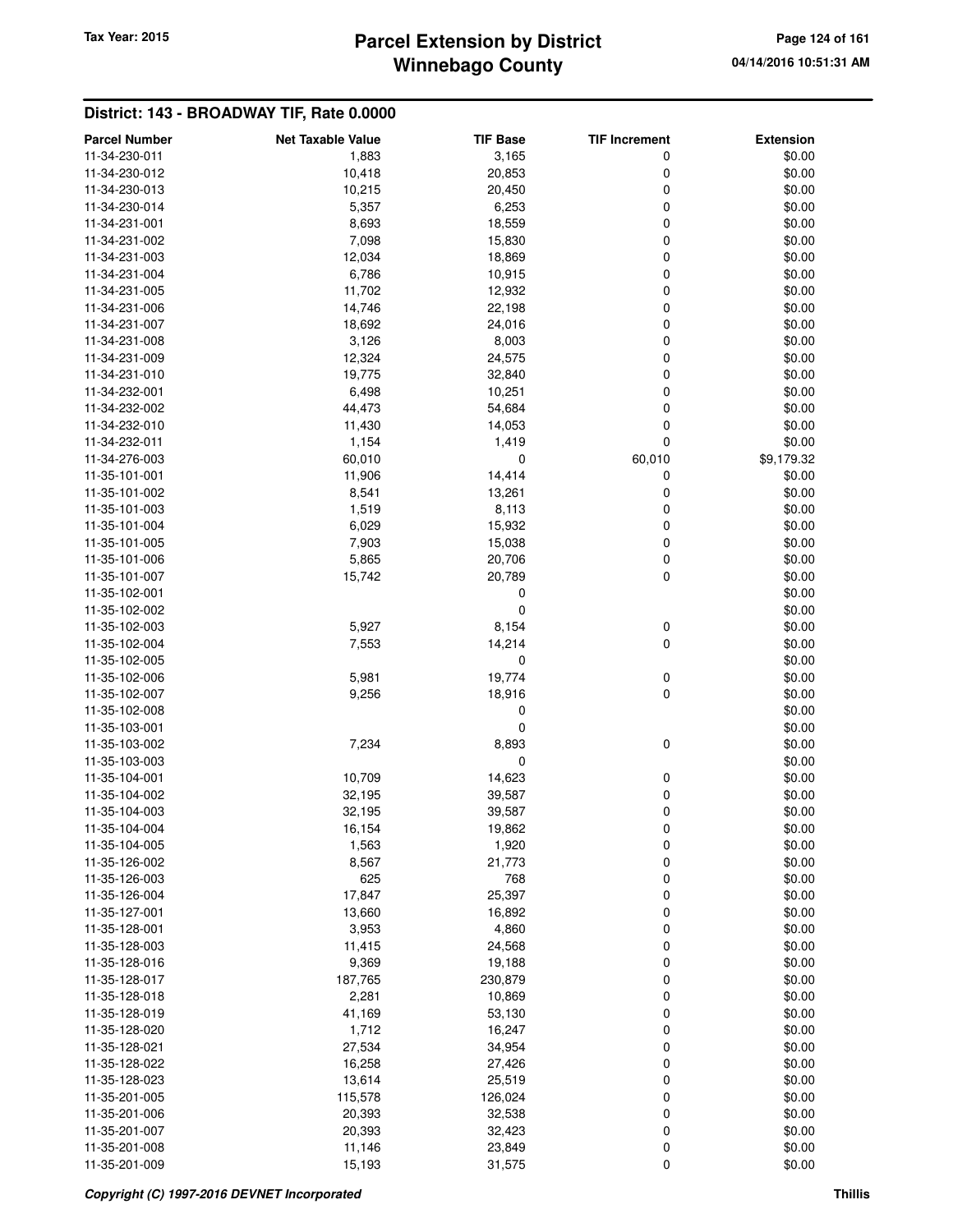# **Winnebago County Parcel Extension by District Tax Year: 2015 Page 125 of 161**

| <b>Parcel Number</b> | <b>Net Taxable Value</b> | <b>TIF Base</b> | <b>TIF Increment</b> | <b>Extension</b> |
|----------------------|--------------------------|-----------------|----------------------|------------------|
| 11-35-201-011        | 38,091                   | 52,985          | 0                    | \$0.00           |
| 11-35-201-012        | 7,377                    | 9,673           | 0                    | \$0.00           |
| 11-35-201-013        | 69,660                   | 90,908          | 0                    | \$0.00           |
| 11-35-201-014        | 16,519                   | 21,083          | 0                    | \$0.00           |
| 11-35-201-015        | 12,391                   | 23,022          | 0                    | \$0.00           |
| 11-35-202-001        | 43,393                   | 54,834          | 0                    | \$0.00           |
| 11-35-202-002        | 32,392                   | 40,703          | 0                    | \$0.00           |
| 11-35-202-003        | 8,279                    | 12,622          | 0                    | \$0.00           |
| 11-35-202-004        | 700                      | 965             | 0                    | \$0.00           |
| 11-35-202-005        | 9,610                    | 21,871          | 0                    | \$0.00           |
| 11-35-202-006        | 8,100                    | 16,756          | 0                    | \$0.00           |
| 11-35-202-007        | 20,393                   | 31,853          | 0                    | \$0.00           |
| 11-35-202-008        | 8,193                    | 18,631          | 0                    | \$0.00           |
| 11-35-202-009        | 8,999                    | 5,969           | 3,030                | \$463.48         |
|                      |                          |                 |                      |                  |
| 11-35-202-010        | 13,357                   | 16,889          | 0                    | \$0.00           |
| 11-35-202-011        | 1,541                    | 2,372           | 0                    | \$0.00           |
| 11-35-202-012        | 6,666                    | 23,442          | 0                    | \$0.00           |
| 11-35-202-013        | 10,929                   | 14,763          | 0                    | \$0.00           |
| 11-35-202-014        | 11,644                   | 23,306          | 0                    | \$0.00           |
| 11-35-202-015        | 6,391                    | 17,384          | 0                    | \$0.00           |
| 11-35-202-016        | 9,564                    | 22,858          | 0                    | \$0.00           |
| 11-35-202-017        | 13,856                   | 28,492          | 0                    | \$0.00           |
| 11-35-203-001        | 17,863                   | 25,092          | 0                    | \$0.00           |
| 11-35-203-002        | 5,332                    | 20,746          | 0                    | \$0.00           |
| 11-35-203-003        | 8,274                    | 18,202          | 0                    | \$0.00           |
| 11-35-203-004        | 8,123                    | 22,672          | 0                    | \$0.00           |
| 11-35-203-005        | 4,366                    | 11,286          | 0                    | \$0.00           |
| 11-35-203-006        | 2,309                    | 17,007          | 0                    | \$0.00           |
| 11-35-203-007        | 8,606                    | 17,064          | 0                    | \$0.00           |
| 11-35-203-010        | 11,546                   | 16,464          | 0                    | \$0.00           |
| 11-35-203-011        | 10,120                   | 25,105          | 0                    | \$0.00           |
| 11-35-203-012        | 10,333                   | 26,102          | 0                    | \$0.00           |
| 11-35-203-013        | 9,320                    | 17,036          | 0                    | \$0.00           |
| 11-35-203-014        | 8,100                    | 16,432          | 0                    | \$0.00           |
| 11-35-203-015        | 13,009                   | 21,055          | 0                    | \$0.00           |
| 11-35-203-016        | 10,159                   | 28,220          | 0                    | \$0.00           |
| 11-35-203-017        | 9,509                    | 20,967          | 0                    | \$0.00           |
| 11-35-203-018        | 3,500                    | 23,131          | 0                    | \$0.00           |
| 11-35-203-019        | 1,265                    | 16,568          | 0                    | \$0.00           |
| 11-35-203-020        | 3,555                    | 19,798          | 0                    | \$0.00           |
| 11-35-226-001        | 41,297                   | 57,142          | 0                    | \$0.00           |
| 11-35-226-002        | 10,791                   | 22,328          | 0                    | \$0.00           |
| 11-35-226-003        | 8,779                    | 21,677          | 0                    | \$0.00           |
| 11-35-226-004        | 7,960                    | 17,591          | 0                    | \$0.00           |
| 11-35-226-005        | 1,880                    | 30,047          | 0                    | \$0.00           |
| 11-35-226-006        | 3,147                    | 4,453           | 0                    | \$0.00           |
| 11-35-226-007        | 10,459                   | 19,352          | 0                    | \$0.00           |
| 11-35-226-008        | 2,424                    | 24,106          | 0                    | \$0.00           |
|                      |                          |                 |                      |                  |
| 11-35-226-009        | 8,805                    | 16,728          | 0                    | \$0.00           |
| 11-35-226-010        | 6,918                    | 11,182          | 0                    | \$0.00           |
| 11-35-226-011        | 24,167                   | 33,487          | 0                    | \$0.00           |
| 11-35-226-012        | 20,044                   | 25,125          | 0                    | \$0.00           |
| 11-35-226-013        | 28,565                   | 35,545          | $\mathbf 0$          | \$0.00           |
| 11-35-226-014        |                          | 14,901          |                      | \$0.00           |
| 11-35-226-015        |                          | 13,951          |                      | \$0.00           |
| 11-35-226-018        | 8,751                    | 15,890          | 0                    | \$0.00           |
| 11-35-226-019        | 7,448                    | 21,395          | 0                    | \$0.00           |
| 11-35-226-020        | 17,166                   | 29,867          | 0                    | \$0.00           |
| 11-35-227-001        | 19,868                   | 34,040          | 0                    | \$0.00           |
| 11-35-227-002        |                          | 0               |                      | \$0.00           |
| 11-35-227-003        | 8,134                    | 10,669          | $\mathbf 0$          | \$0.00           |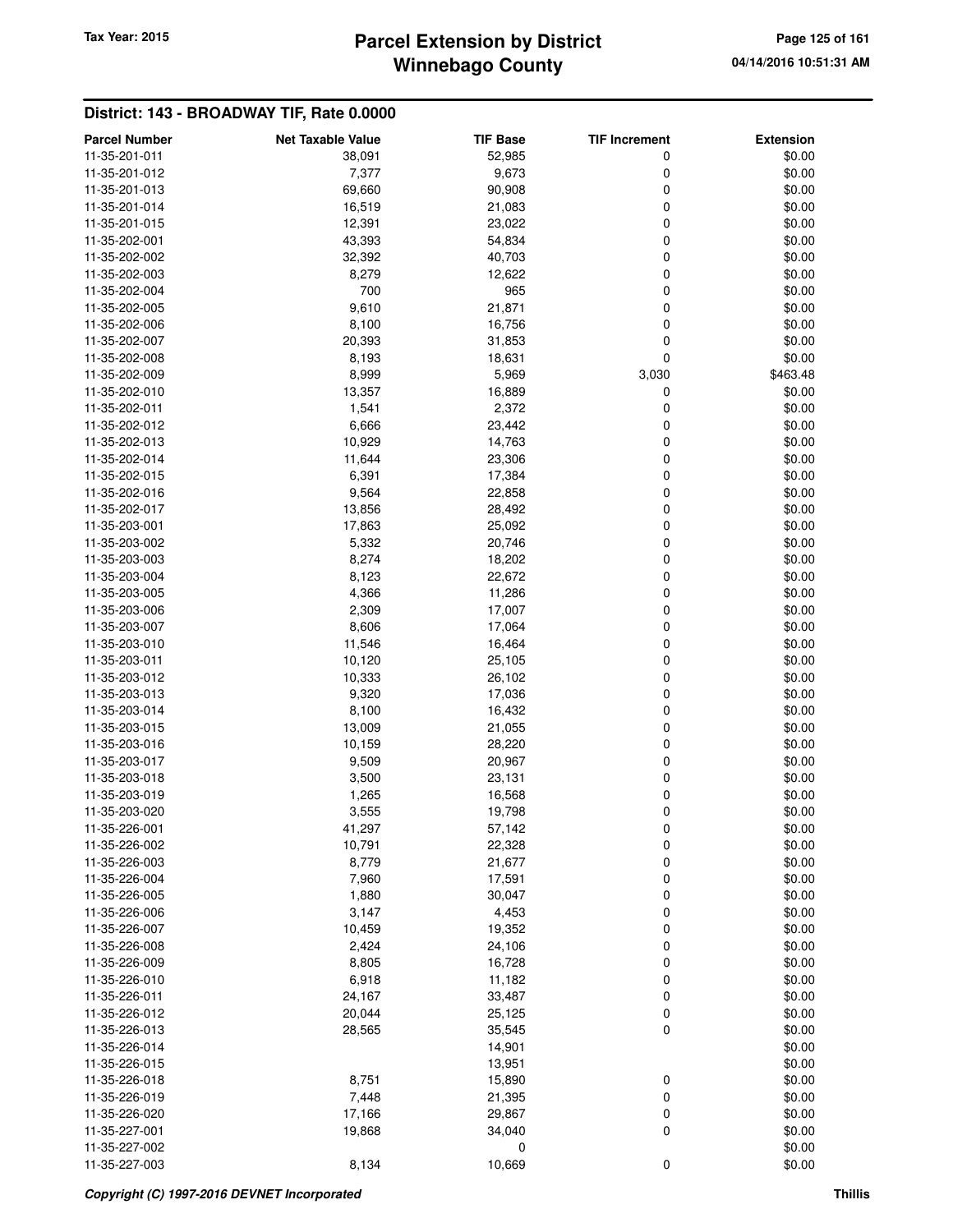# **Winnebago County Parcel Extension by District Tax Year: 2015 Page 126 of 161**

| <b>Parcel Number</b> | <b>Net Taxable Value</b> | <b>TIF Base</b> | <b>TIF Increment</b> | <b>Extension</b> |
|----------------------|--------------------------|-----------------|----------------------|------------------|
| 11-35-227-004        | 25,599                   | 34,282          | 0                    | \$0.00           |
| 11-35-227-005        | 13,333                   | 27,981          | 0                    | \$0.00           |
| 11-35-227-006        | 76,384                   | 96,367          | 0                    | \$0.00           |
| 11-35-227-007        | 9,000                    | 26,241          | 0                    | \$0.00           |
| 11-35-227-008        | 17,177                   | 21,366          | 0                    | \$0.00           |
| 11-35-227-009        | 35,739                   | 49,339          | 0                    | \$0.00           |
| 11-35-227-010        | 22,818                   | 28,531          | 0                    | \$0.00           |
| 11-35-227-011        | 40,700                   | 51,419          | 0                    | \$0.00           |
| 11-35-227-012        | 39,849                   | 48,998          | 0                    | \$0.00           |
| 11-35-227-013        | 112,922                  | 138,850         | 0                    | \$0.00           |
| 11-35-227-014        | 6,769                    | 8,323           | 0                    | \$0.00           |
| 11-35-227-015        | 11,797                   | 25,473          | 0                    | \$0.00           |
| 11-35-227-016        | 5,982                    | 7,355           | 0                    | \$0.00           |
| 11-35-227-017        | 8,274                    | 18,184          | 0                    | \$0.00           |
| 11-35-227-018        | 7,855                    | 17,241          | 0                    | \$0.00           |
| 11-35-228-001        | 23,933                   | 29,760          | 0                    | \$0.00           |
| 11-35-228-007        | 7,168                    | 9,037           | 0                    | \$0.00           |
| 11-35-228-008        | 10,825                   | 13,471          | 0                    | \$0.00           |
| 11-35-228-009        | 5,196                    | 7,566           | 0                    | \$0.00           |
| 11-35-228-011        | 9,385                    | 12,862          | 0                    | \$0.00           |
| 11-35-228-015        | 9,106                    | 12,604          | 0                    | \$0.00           |
| 11-35-228-016        | 9,106                    | 12,604          | 0                    | \$0.00           |
| 11-35-228-019        | 5,567                    | 6,845           | 0                    | \$0.00           |
| 11-35-228-020        | 0                        | 22,514          | 0                    | \$0.00           |
| 11-35-228-021        | 10,401                   | 16,562          | 0                    | \$0.00           |
| 11-35-228-022        | 7,810                    | 12,814          | 0                    | \$0.00           |
| 11-35-228-023        | 9,262                    | 20,735          | 0                    | \$0.00           |
| 11-35-228-024        | 17,256                   | 38,495          | 0                    | \$0.00           |
| 11-35-228-040        | 95,065                   | 108,710         | 0                    | \$0.00           |
| 11-35-228-042        | 1,078                    | 1,414           | 0                    | \$0.00           |
| 11-35-228-043        | 24,013                   | 29,528          | 0                    | \$0.00           |
| 11-35-228-045        |                          | 0               |                      | \$0.00           |
| 11-35-228-047        | 4,409                    | 21,000          | 0                    | \$0.00           |
| 11-35-228-048        | 48,760                   | 105,764         | 0                    | \$0.00           |
| 11-36-101-001        | 2,128                    | 2,780           | 0                    | \$0.00           |
| 11-36-101-002        | 2,355                    | 3,059           | 0                    | \$0.00           |
| 11-36-101-003        | 4,889                    | 6,339           | 0                    | \$0.00           |
| 11-36-101-004        | 4,652                    | 7,746           | 0                    | \$0.00           |
| 11-36-101-005        | 20,227                   | 23,099          | 0                    | \$0.00           |
| 11-36-101-006        | 16,167                   | 22,397          | 0                    | \$0.00           |
| 11-36-101-007        | 10,209                   | 5,111           | 5,098                | \$779.82         |
| 11-36-101-008        | 12,114                   | 15,074          | 0                    | \$0.00           |
| 11-36-101-009        | 35,515                   | 44,842          | 0                    | \$0.00           |
| 11-36-101-010        | 21,064                   | 45,521          | 0                    | \$0.00           |
| 11-36-101-011        | 21,053                   | 43,393          | 0                    | \$0.00           |
| 11-36-101-012        | 23,362                   | 68,426          | 0                    | \$0.00           |
| 11-36-101-017        | 13,340                   | 28,430          | 0                    | \$0.00           |
| 11-36-101-018        | 13,200                   | 33,058          | 0                    | \$0.00           |
| 11-36-101-019        | 11,155                   | 22,371          | 0                    | \$0.00           |
| 11-36-101-020        | 16,104                   | 33,875          | 0                    | \$0.00           |
| 11-36-101-021        | 11,012                   | 15,309          | 0                    | \$0.00           |
| 11-36-101-023        | 9,303                    | 19,605          | 0                    | \$0.00           |
| 11-36-102-001        | 19,770                   | 25,043          | 0                    | \$0.00           |
| 11-36-102-002        | 6,133                    | 7,892           | 0                    | \$0.00           |
| 11-36-102-003        | 7,479                    | 9,510           | 0                    | \$0.00           |
| 11-36-102-004        | 10,680                   | 13,914          | 0                    | \$0.00           |
| 11-36-102-005        | 11,942                   | 7,180           | 4,762                | \$728.42         |
| 11-36-102-008        | 10,794                   | 13,660          | 0                    | \$0.00           |
| 11-36-102-009        | 14,836                   | 21,032          | 0                    | \$0.00           |
| 11-36-102-010        | 19,998<br>5,540          | 32,029          | 0                    | \$0.00<br>\$0.00 |
| 11-36-102-011        |                          | 23,166          | $\mathbf 0$          |                  |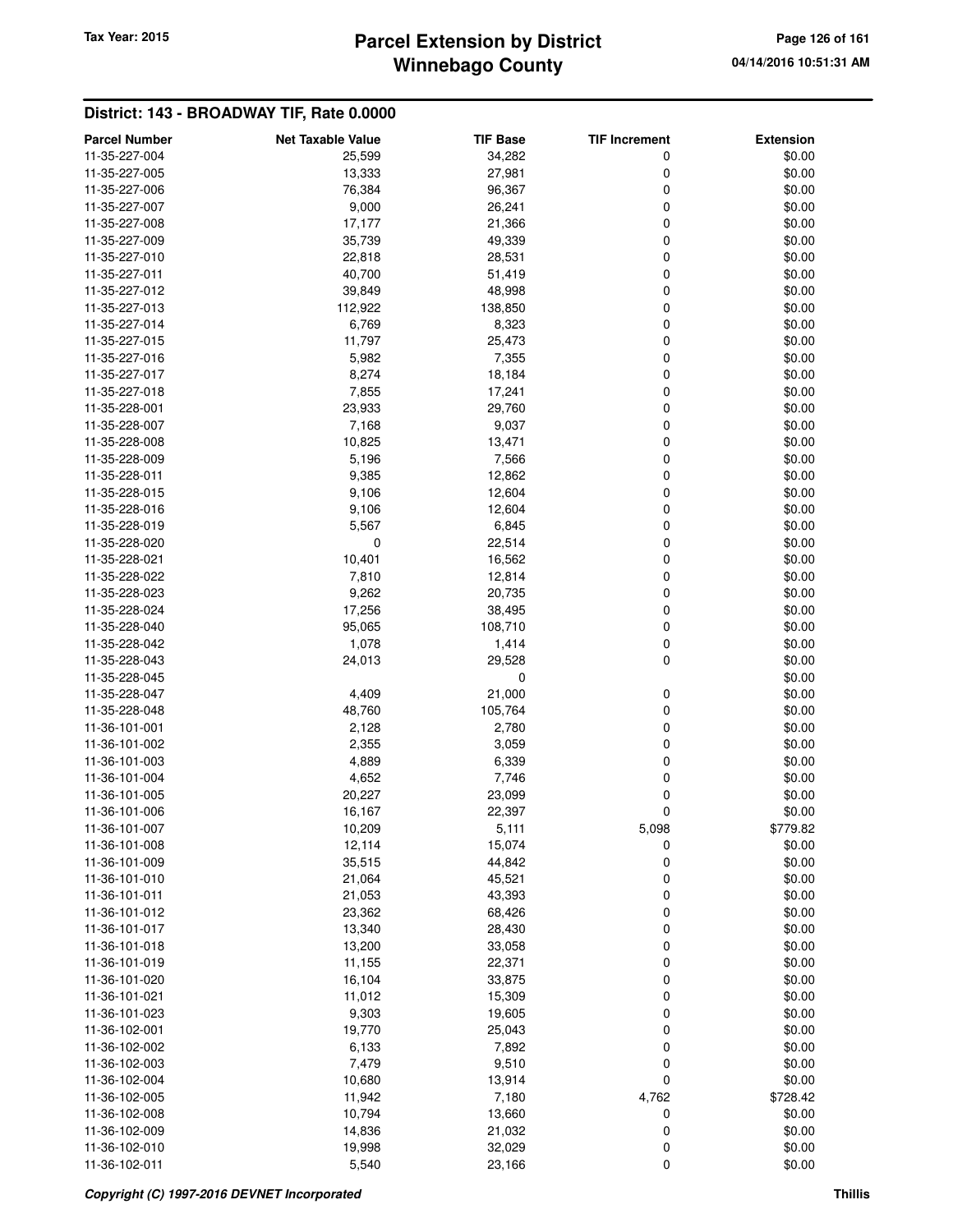# **Winnebago County** Tax Year: 2015 **Parcel Extension by District Page 127 of 161**

| <b>Parcel Number</b> | <b>Net Taxable Value</b> | <b>TIF Base</b> | <b>TIF Increment</b> | <b>Extension</b> |
|----------------------|--------------------------|-----------------|----------------------|------------------|
| 11-36-102-012        | 7,344                    | 12,294          | 0                    | \$0.00           |
| 11-36-102-013        | 28,351                   | 45,301          | 0                    | \$0.00           |
| 11-36-102-014        | 9,260                    | 18,610          | 0                    | \$0.00           |
| 11-36-102-015        |                          | $\mathbf 0$     |                      | \$0.00           |
| 11-36-102-016        | 15,236                   | 21,232          | 0                    | \$0.00           |
| 11-36-102-017        | 7,134                    | 10,500          | 0                    | \$0.00           |
| 11-36-102-018        | 11,374                   | 14,731          | 0                    | \$0.00           |
| 11-36-102-019        | 11,319                   | 31,931          | 0                    | \$0.00           |
| 11-36-102-020        | 8,832                    | 20,753          | 0                    | \$0.00           |
| 11-36-102-021        | 10,658                   | 14,611          | 0                    | \$0.00           |
| 11-36-102-022        | 10,007                   | 24,680          | 0                    | \$0.00           |
| 11-36-102-023        | 19,670                   | 24,980          | 0                    | \$0.00           |
| 11-36-103-001        |                          | 0               |                      | \$0.00           |
| 11-36-103-002        | 1,278                    | 1,676           | 0                    | \$0.00           |
| 11-36-103-003        | 11,418                   | 14,231          | 0                    | \$0.00           |
| 11-36-103-004        | 2,839                    | 3,691           | 0                    | \$0.00           |
| 11-36-103-005        | 2,941                    | 3,887           | 0                    | \$0.00           |
| 11-36-103-006        | 10,012                   | 20,917          | 0                    | \$0.00           |
| 11-36-103-007        | 11,206                   | 20,225          | 0                    | \$0.00           |
| 11-36-103-008        | 6,937                    | 19,950          | 0                    | \$0.00           |
| 11-36-103-009        | 6,000                    | 17,268          | 0                    | \$0.00           |
| 11-36-103-010        | 6,508                    | 13,535          | 0                    | \$0.00           |
| 11-36-103-011        | 5,437                    | 14,998          | 0                    | \$0.00           |
| 11-36-103-014        |                          | 0               |                      | \$0.00           |
| 11-36-103-015        | 1,130                    | 12,032          | 0                    | \$0.00           |
| 11-36-103-016        | 5,950                    | 13,240          | 0                    | \$0.00           |
| 11-36-103-017        | 2,379                    | 13,486          | 0                    | \$0.00           |
| 11-36-103-018        | 1,508                    | 1,978           | 0                    | \$0.00           |
| 11-36-103-019        | 3,928                    | 4,995           | 0                    | \$0.00           |
| 11-36-104-001        | 0                        | 0               | 0                    | \$0.00           |
| 11-36-104-002        | 26,059                   | 32,580          | 0                    | \$0.00           |
| 11-36-104-003        | 0                        | 0               | 0                    | \$0.00           |
| 11-36-104-005        | 7,118                    | 9,336           | 0                    | \$0.00           |
| 11-36-104-006        | 14,255                   | 17,528          | 0                    | \$0.00           |
| 11-36-104-007        | 30,726                   | 29,854          | 872                  | \$133.38         |
| 11-36-104-008        | 170                      | 261             | 0                    | \$0.00           |
| 11-36-104-009        | 6,775                    | 15,908          | 0                    | \$0.00           |
| 11-36-104-010        | 23,531                   | 42,909          | 0                    | \$0.00           |
| 11-36-104-011        |                          | 0               |                      | \$0.00           |
| 11-36-104-012        | 34,742                   | 43,752          | 0                    | \$0.00           |
| 11-36-126-002        | 13,665                   | 22,918          | 0                    | \$0.00           |
| 11-36-126-003        | 8,391                    | 21,256          | 0                    | \$0.00           |
| 11-36-126-004        | 7,670                    | 17,184          | 0                    | \$0.00           |
| 11-36-126-005        | 12,927                   | 32,688          | 0                    | \$0.00           |
| 11-36-126-006        | 13,368                   | 33,313          | 0                    | \$0.00           |
| 11-36-126-007        | 8,167                    | 32,407          | 0                    | \$0.00           |
| 11-36-126-008        | 12,044                   | 25,771          | 0                    | \$0.00           |
| 11-36-126-009        | 17,556                   | 31,208          | 0                    | \$0.00           |
| 11-36-126-010        |                          | 0               |                      | \$0.00           |
| 11-36-126-011        | 8,878                    | 21,103          | 0                    | \$0.00           |
| 11-36-126-012        | 14,453                   | 15,684          | 0                    | \$0.00           |
| 11-36-126-013        | 20,393                   | 38,877          | 0                    | \$0.00           |
| 11-36-126-014        | 29,805                   | 43,330          | 0                    | \$0.00           |
| 11-36-126-015        | 10,924                   | 30,556          | 0                    | \$0.00           |
| 11-36-126-016        | 34,062                   | 43,435          | 0                    | \$0.00           |
| 11-36-127-001        | 11,026                   | 14,049          | 0                    | \$0.00           |
| 11-36-127-002        | 9,686                    | 12,106          | 0                    | \$0.00           |
| 11-36-127-003        | 23,383                   | 29,444          | 0                    | \$0.00           |
| 11-36-127-004        | 11,288                   | 23,261          | 0                    | \$0.00           |
| 11-36-127-005        | 20,351                   | 41,864          | 0                    | \$0.00           |
| 11-36-127-006        | 13,324                   | 31,197          | 0                    | \$0.00           |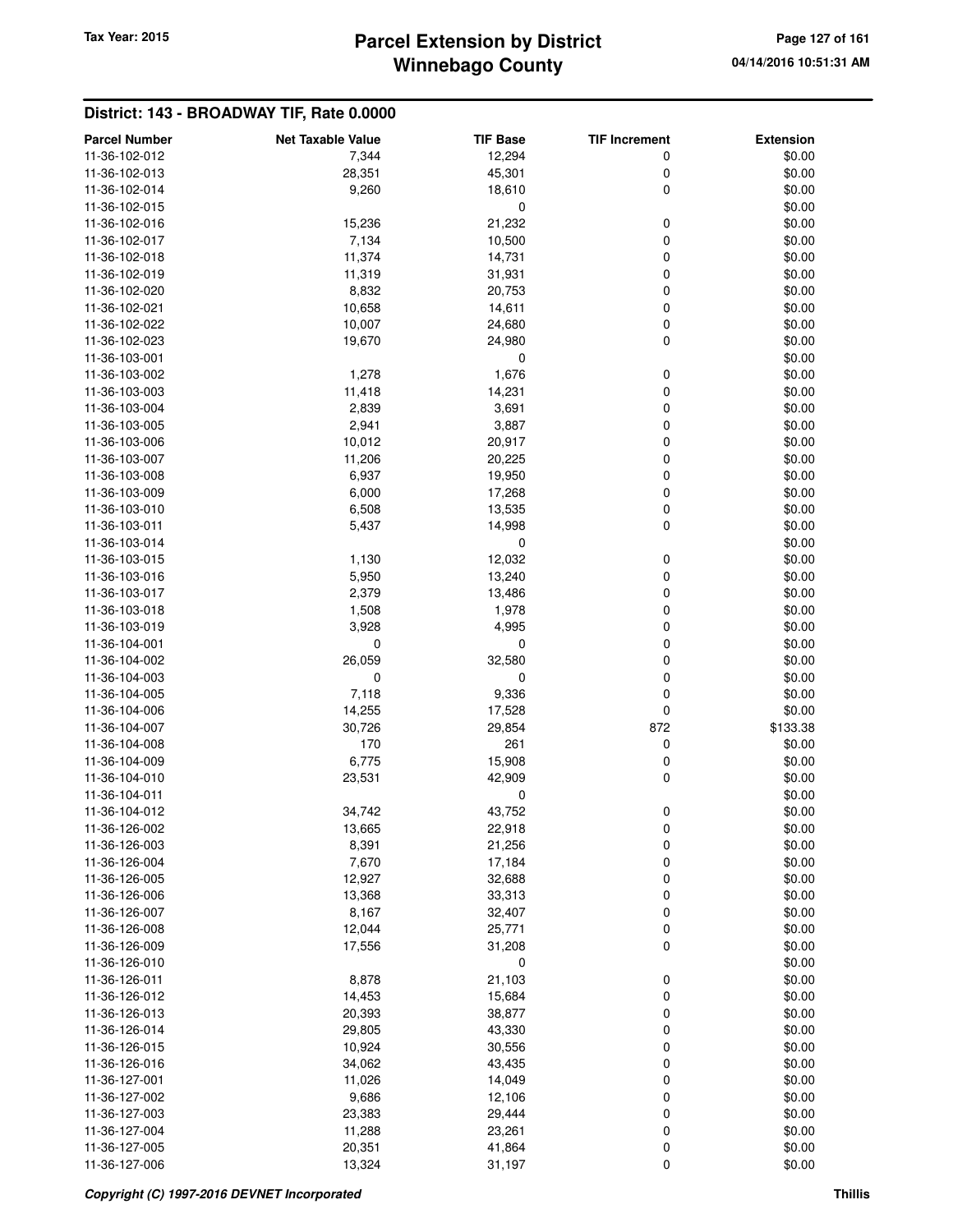## **Winnebago County Parcel Extension by District Tax Year: 2015 Page 128 of 161**

## **District: 143 - BROADWAY TIF, Rate 0.0000**

| <b>Parcel Number</b> | <b>Net Taxable Value</b> | <b>TIF Base</b> | <b>TIF Increment</b> | <b>Extension</b> |
|----------------------|--------------------------|-----------------|----------------------|------------------|
| 11-36-127-007        | 11,956                   | 21,768          | 0                    | \$0.00           |
| 11-36-127-008        | 13,004                   | 28,136          | 0                    | \$0.00           |
| 11-36-127-009        | 14,959                   | 21,129          | 0                    | \$0.00           |
| 11-36-127-010        | 13,730                   | 19,449          | 0                    | \$0.00           |
| 11-36-127-011        | 14,055                   | 30,083          | 0                    | \$0.00           |
| 11-36-127-012        | 23,530                   | 47,003          | 0                    | \$0.00           |
| 11-36-127-013        | 19,998                   | 46,305          | 0                    | \$0.00           |
| 11-36-127-014        | 14,543                   | 25,721          | 0                    | \$0.00           |
| 11-36-127-015        | 11,475                   | 24,338          | 0                    | \$0.00           |
| 11-36-127-016        | 10,334                   | 21,660          | 0                    | \$0.00           |
| 11-36-127-017        | 7,403                    | 19,275          | 0                    | \$0.00           |
| 11-36-127-018        | 7,803                    | 17,148          | 0                    | \$0.00           |
| 11-36-127-019        | 7,158                    | 14,668          | 0                    | \$0.00           |
| 11-36-128-002        | 1,788                    | 2,200           | 0                    | \$0.00           |
| 11-36-128-003        | 65,660                   | 68,493          | 0                    | \$0.00           |
| 11-36-128-006        | 12,978                   | 17,395          | 0                    | \$0.00           |
| 11-36-128-008        | 51,381                   | 63,178          | 0                    | \$0.00           |
|                      |                          |                 | 0                    |                  |
| 11-36-131-001        | 17,406                   | 26,420          | 0                    | \$0.00<br>\$0.00 |
| 11-36-131-002        | 16,176                   | 27,458          |                      |                  |
| 11-36-131-003        | 8,332                    | 23,932          | 0                    | \$0.00           |
| 11-36-131-004        | 9,178                    | 21,493          | 0                    | \$0.00           |
| 11-36-131-005        | 6,508                    | 21,911          | 0                    | \$0.00           |
| 11-36-131-006        | 27,612                   | 29,281          | 0                    | \$0.00           |
| 11-36-201-004        | 4,239                    | 4,239           | 0                    | \$0.00           |
| 11-36-201-005        | 16,234                   | 19,961          | 0                    | \$0.00           |
| 11-36-202-001        | 3,761                    | 4,624           | 0                    | \$0.00           |
| 11-36-202-002        | 12,218                   | 24,673          | 0                    | \$0.00           |
| 11-36-202-003        | 9,332                    | 17,719          | 0                    | \$0.00           |
| 11-36-202-004        | 28,236                   | 47,228          | 0                    | \$0.00           |
| 11-36-202-005        | 28,236                   | 51,589          | 0                    | \$0.00           |
| 11-36-202-006        | 12,275                   | 20,341          | 0                    | \$0.00           |
| 11-36-202-007        | 9,298                    | 20,189          | 0                    | \$0.00           |
| 11-36-202-008        | 8,600                    | 14,783          | 0                    | \$0.00           |
| 11-36-202-009        | 49,417                   | 60,764          | 0                    | \$0.00           |
| 11-36-202-010        | 6,832                    | 8,399           | 0                    | \$0.00           |
| 11-36-202-011        | 8,000                    | 20,970          | 0                    | \$0.00           |
| 11-36-202-012        | 8,134                    | 9,500           | 0                    | \$0.00           |
| 11-36-202-013        | 8,843                    | 20,840          | 0                    | \$0.00           |
| 11-36-202-014        | 10,218                   | 8,580           | 1,638                | \$250.56         |
| 11-36-203-004        | 12,894                   | 18,291          | 0                    | \$0.00           |
| 11-36-203-005        | 7,065                    | 14,318          | 0                    | \$0.00           |
| 11-36-203-006        | 7,657                    | 21,381          | 0                    | \$0.00           |
| 11-36-203-007        | 6,566                    | 16,947          | 0                    | \$0.00           |
| 11-36-203-008        | 13,832                   | 23,996          | 0                    | \$0.00           |
| 11-36-203-009        | 8,693                    | 19,449          | 0                    | \$0.00           |
| 11-36-203-010        | 7,810                    | 20,270          | 0                    | \$0.00           |
| 11-36-203-011        | 7,666                    | 20,059          | 0                    | \$0.00           |
| 11-36-203-012        | 39,513                   | 53,985          | 0                    | \$0.00           |
| 11-36-204-004        | 9,136                    | 13,571          | 0                    | \$0.00           |
| 11-36-204-005        | 11,479                   | 14,115          | 0                    | \$0.00           |
| Totals for 143       | 11,538,117               | 19,647,900      | 317,435              | \$48,555.90      |
|                      |                          |                 |                      | 917 Parcels      |

## **District: 144 - EAST RIVER TIF, Rate 0.0000**

| <b>Parcel Number</b> | <b>Net Taxable Value</b> | <b>TIF Base</b> | <b>TIF Increment</b> | <b>Extension</b> |
|----------------------|--------------------------|-----------------|----------------------|------------------|
| 11-23-251-005        | 52.596                   | 64.673          |                      | \$0.00           |
| 11-23-251-008        | 3.071                    | 3.776           |                      | \$0.00           |
| 11-23-251-009        | 3.019                    | 3.711           |                      | \$0.00           |
| 11-23-251-010        | 62.024                   | 76.267          |                      | \$0.00           |
| 11-23-251-011        | 78.247                   | 113.732         |                      | \$0.00           |

#### **Copyright (C) 1997-2016 DEVNET Incorporated Thillis**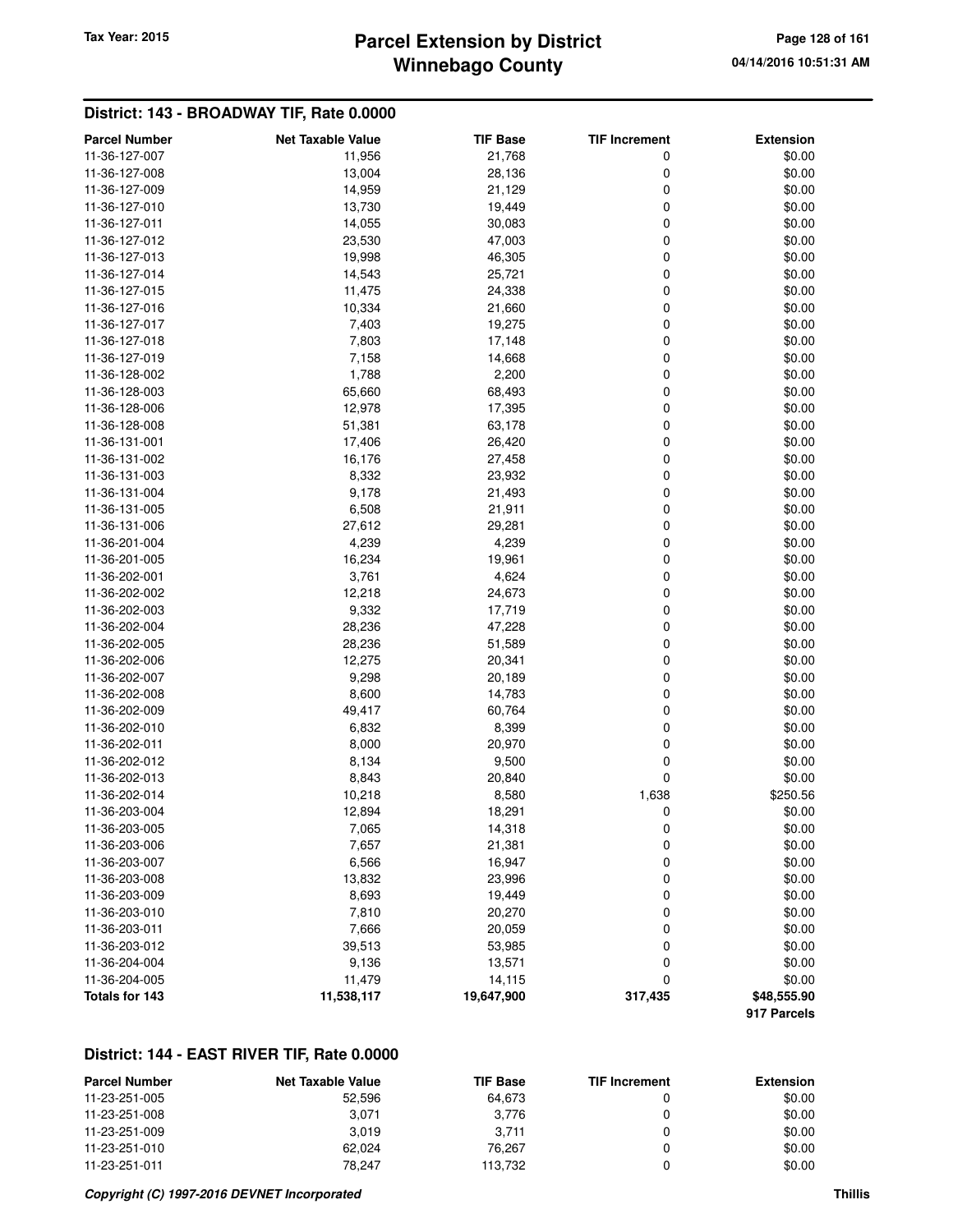# **Winnebago County Parcel Extension by District Tax Year: 2015 Page 129 of 161**

| <b>Parcel Number</b>           | <b>Net Taxable Value</b> | <b>TIF Base</b>  | <b>TIF Increment</b> | <b>Extension</b> |
|--------------------------------|--------------------------|------------------|----------------------|------------------|
| 11-23-251-012                  | 138,190                  | 169,919          | 0                    | \$0.00           |
| 11-23-251-013                  | 8,915                    | 18,432           | 0                    | \$0.00           |
| 11-23-252-001                  | 95,603                   | 117,554          | 0                    | \$0.00           |
| 11-23-252-002                  | 1,744                    | 2,145            | 0                    | \$0.00           |
| 11-23-252-003                  | 1,638                    | 2,015            | 0                    | \$0.00           |
| 11-23-252-004                  | 1,744                    | 2,145            | 0                    | \$0.00           |
| 11-23-252-005                  | 10,474                   | 25,198           | 0                    | \$0.00           |
|                                |                          |                  | 0                    | \$0.00           |
| 11-23-253-001                  | 6,636                    | 17,599           |                      |                  |
| 11-23-253-002                  | 69,883                   | 85,929           | 0                    | \$0.00           |
| 11-23-253-003                  | 41,391                   | 50,895           | 0                    | \$0.00           |
| 11-23-253-004                  | 26,405                   | 52,707           | 0                    | \$0.00           |
| 11-23-253-005                  | 2,035                    | 2,501            | 0                    | \$0.00           |
| 11-23-253-006                  | 9,394                    | 11,439           | 0                    | \$0.00           |
| 11-23-253-007                  | 134,490                  | 165,365          | 0                    | \$0.00           |
| 11-23-253-008                  | 31,818                   | 62,380           | 0                    | \$0.00           |
| 11-23-253-011                  | 13,945                   | 18,012           | 0                    | \$0.00           |
| 11-23-253-012                  | 13,088                   | 20,612           | 0                    | \$0.00           |
| 11-23-253-013                  | 11,172                   | 20,785           | 0                    | \$0.00           |
| 11-23-253-037                  | 0                        | 18,020           | 0                    | \$0.00           |
| 11-23-276-001                  | 54,154                   | 66,589           | 0                    | \$0.00           |
| 11-23-276-002                  | 59,573                   | 82,812           | 0                    | \$0.00           |
| 11-23-276-003                  | 36,610                   | 45,017           | 0                    | \$0.00           |
| 11-23-276-004                  | 12,829                   | 27,253           | 0                    | \$0.00           |
| 11-23-276-005                  | 7,580                    | 10,204           | 0                    | \$0.00           |
| 11-23-276-006                  | 57,425                   | 70,610           | 0                    | \$0.00           |
| 11-23-276-007                  | 2,035                    | 2,501            | 0                    | \$0.00           |
| 11-23-326-001                  | 1,283,205                | 124,726          | 1,158,479            | \$177,204.42     |
| 11-23-326-002                  | 104,434                  | 128,414          | 0                    | \$0.00           |
| 11-23-327-002                  |                          | 0                |                      | \$0.00           |
| 11-23-330-001                  |                          | 0                |                      | \$0.00           |
| 11-23-331-002                  | 1,027                    | 1,262            | 0                    | \$0.00           |
| 11-23-331-006                  |                          | 0                |                      | \$0.00           |
| 11-23-332-001                  |                          | 0                |                      | \$0.00           |
| 11-23-332-002                  |                          | 0                |                      | \$0.00           |
| 11-23-332-003                  |                          | 0                |                      | \$0.00           |
| 11-23-333-001                  | 20,820                   | 25,602           | 0                    | \$0.00           |
| 11-23-333-002                  | $\mathbf 0$              | 1                | 0                    | \$0.00           |
| 11-23-333-004                  | 8,392                    | 24,009           | 0                    | \$0.00           |
| 11-23-334-001                  | 31,453                   | 43,917           | 0                    | \$0.00           |
| 11-23-334-002                  | 14,164                   | 16,810           | 0                    | \$0.00           |
| 11-23-334-003                  | 4,781                    | 5,878            | 0                    | \$0.00           |
| 11-23-334-004                  |                          |                  |                      | \$0.00           |
| 11-23-335-001                  | 13,617<br>2,940          | 25,099<br>15,658 | 0<br>0               | \$0.00           |
|                                |                          |                  | 0                    | \$0.00           |
| 11-23-335-002<br>11-23-335-003 | 9,174                    | 10,878           |                      |                  |
|                                | 35,215                   | 30,676           | 4,539                | \$694.30         |
| 11-23-335-004                  | 87,701                   | 107,840          | 0                    | \$0.00           |
| 11-23-335-006                  | 65,885                   | 86,892           | 0                    | \$0.00           |
| 11-23-335-007                  | 72,414                   | 89,042           | 0                    | \$0.00           |
| 11-23-335-008                  | 11,229                   | 27,690           | 0                    | \$0.00           |
| 11-23-335-009                  | 6,667                    | 40,808           | 0                    | \$0.00           |
| 11-23-335-010                  | 8,667                    | 19,042           | 0                    | \$0.00           |
| 11-23-335-011                  | 26,668                   | 43,606           | 0                    | \$0.00           |
| 11-23-337-001                  | 866                      | 190              | 676                  | \$103.40         |
| 11-23-337-002                  | 618                      | 243              | 375                  | \$57.36          |
| 11-23-337-003                  | 852                      | 225              | 627                  | \$95.92          |
| 11-23-337-004                  | 1,202                    | 190              | 1,012                | \$154.80         |
| 11-23-337-005                  | 444                      | 112              | 332                  | \$50.78          |
| 11-23-337-006                  | 929                      | 240              | 689                  | \$105.40         |
| 11-23-337-007                  | 44,860                   | 9,315            | 35,545               | \$5,437.08       |
| 11-23-337-008                  | 36,000                   | 11,902           | 24,098               | \$3,686.10       |
| 11-23-337-009                  | 33,043                   | 11,021           | 22,022               | \$3,368.56       |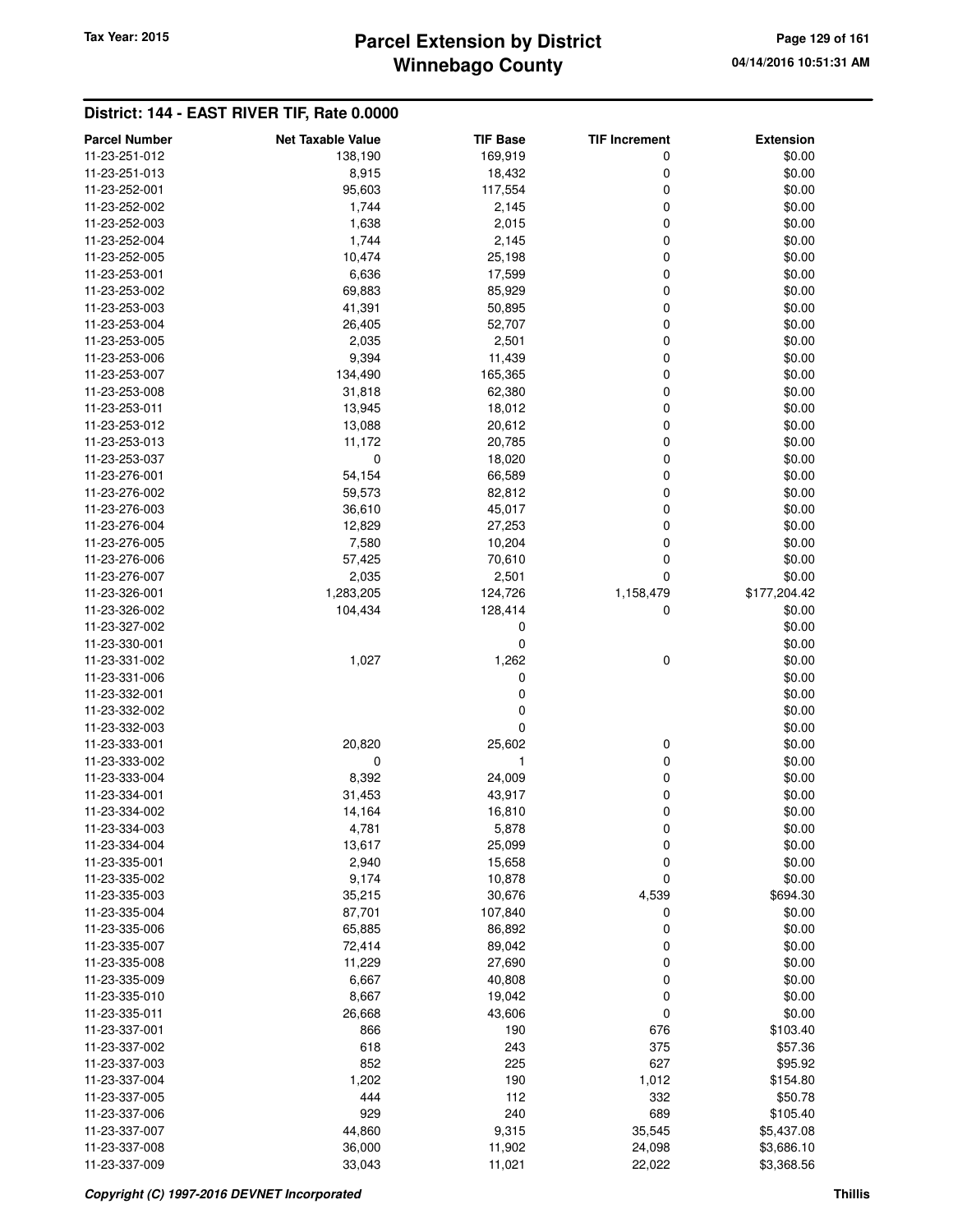## **Winnebago County Parcel Extension by District Tax Year: 2015 Page 130 of 161**

| <b>Parcel Number</b>           | <b>Net Taxable Value</b> | <b>TIF Base</b> | <b>TIF Increment</b> | <b>Extension</b> |
|--------------------------------|--------------------------|-----------------|----------------------|------------------|
| 11-23-337-010                  | 42,560                   | 9,320           | 33,240               | \$5,084.50       |
| 11-23-337-011                  | 33,043                   | 11,771          | 21,272               | \$3,253.84       |
| 11-23-337-012                  | 33,199                   | 11,115          | 22,084               | \$3,378.04       |
| 11-23-359-001                  |                          | 0               |                      | \$0.00           |
| 11-23-360-001                  |                          | 0               |                      | \$0.00           |
| 11-23-361-001                  |                          | 0               |                      | \$0.00           |
| 11-23-361-002                  | 1,755                    | 2,156           | 0                    | \$0.00           |
| 11-23-377-001                  |                          | 0               |                      | \$0.00           |
| 11-23-377-002                  | 11,670                   | 14,555          | 0                    | \$0.00           |
| 11-23-379-001                  | 1,249                    | 1,535           | 0                    | \$0.00           |
| 11-23-379-002                  | 21,962                   | 22,499          | 0                    | \$0.00           |
| 11-23-379-003                  | 10,498                   | 13,115          | 0                    | \$0.00           |
| 11-23-379-004                  | 8,171                    | 10,642          | 0                    | \$0.00           |
| 11-23-379-005                  | 9,971                    | 11,486          | 0                    | \$0.00           |
| 11-23-379-006                  | 18,826                   | 23,174          | 0                    | \$0.00           |
| 11-23-379-007                  | 14,119                   | 16,183          | 0                    | \$0.00           |
| 11-23-379-008                  | 14,120                   | 16,193          | 0                    | \$0.00           |
| 11-23-379-009                  | 11,609                   | 13,131          | 0                    | \$0.00           |
| 11-23-379-010                  | 4,949                    | 7,612           | 0                    | \$0.00           |
| 11-23-379-011                  | 8,786                    | 11,366          | 0                    | \$0.00           |
| 11-23-379-012                  | 46,746                   | 55,589          | 0                    | \$0.00           |
| 11-23-379-013                  | 16,941                   | 19,769          | 0                    | \$0.00           |
| 11-23-379-014                  | 145,887                  | 144,827         | 1,060                | \$162.14         |
| 11-23-380-006                  | 21,963                   | 21,939          | 24                   | \$3.68           |
| 11-23-380-007                  | 14,522                   | 18,154          | 0                    | \$0.00           |
| 11-23-380-008                  | 18,109                   | 22,861          | 0                    | \$0.00           |
| 11-23-380-009                  | 27,609                   | 28,180          | 0                    | \$0.00           |
| 11-23-380-010                  | 24,441                   | 30,946          | 0                    | \$0.00           |
| 11-23-381-001                  |                          | 0               |                      | \$0.00           |
| 11-23-382-001                  | 20,395                   | 40,501          | 0                    | \$0.00           |
| 11-23-382-003                  | 88,121                   | 92,840          | 0                    | \$0.00           |
| 11-23-382-004                  | 21,334                   | 20,234          | 1,100                | \$168.26         |
| 11-23-382-005                  | 22,902                   | 22,442          | 460                  | \$70.36          |
| 11-23-382-011                  | 37,551                   | 46,720          | 0                    | \$0.00           |
| 11-23-382-012                  | 66,667                   | 63,103          | 3,564                | \$545.16         |
| 11-23-382-013                  | 20,331                   | 13,494          | 6,837                | \$1,045.82       |
| 11-23-382-014                  | 19,331                   | 16,512          | 2,819                | \$431.20         |
| 11-23-382-015                  | 890                      | 1,166           | 0                    | \$0.00           |
| 11-23-382-016                  | 60,461                   | 26,889          | 33,572               | \$5,135.28       |
| 11-23-382-017                  | 51,769                   | 67,937          | 0                    | \$0.00           |
| 11-23-382-018<br>11-23-382-019 | 19,228                   | 24,316          | 0                    | \$0.00<br>\$0.00 |
| 11-23-382-021                  | 20,169<br>1,748          | 24,959<br>2,291 | 0<br>0               | \$0.00           |
| 11-23-382-022                  | 1,748                    | 2,291           | 0                    | \$0.00           |
| 11-23-382-023                  | 5,342                    | 7,007           | 0                    | \$0.00           |
| 11-23-382-024                  | 115,655                  | 25,497          | 90,158               | \$13,790.84      |
| 11-23-382-026                  |                          | 0               |                      | \$0.00           |
| 11-23-382-027                  |                          | 0               |                      | \$0.00           |
| 11-23-382-029                  | 21,962                   | 22,706          | 0                    | \$0.00           |
| 11-23-382-030                  | 17,255                   | 18,139          | 0                    | \$0.00           |
| 11-23-383-008                  |                          | 0               |                      | \$0.00           |
| 11-23-384-001                  | 7,232                    | 0               | 7,232                | \$1,106.24       |
| 11-23-384-002                  | 7,628                    | 0               | 7,628                | \$1,166.80       |
| 11-23-384-003                  | 20,696                   | 25,449          | 0                    | \$0.00           |
| 11-23-384-004                  | 1,883                    | 2,317           | 0                    | \$0.00           |
| 11-23-384-005                  | 15,104                   | 24,457          | 0                    | \$0.00           |
| 11-23-384-006                  | 7,375                    | 0               | 7,375                | \$1,128.10       |
| 11-23-384-007                  | 110,823                  | 0               | 110,823              | \$16,951.82      |
| 11-23-386-001                  | 20,283                   | 31,703          | 0                    | \$0.00           |
| 11-23-386-002                  | 2,741                    | 3,671           | 0                    | \$0.00           |
| 11-23-386-003                  | 30,986                   | 27,108          | 3,878                | \$593.20         |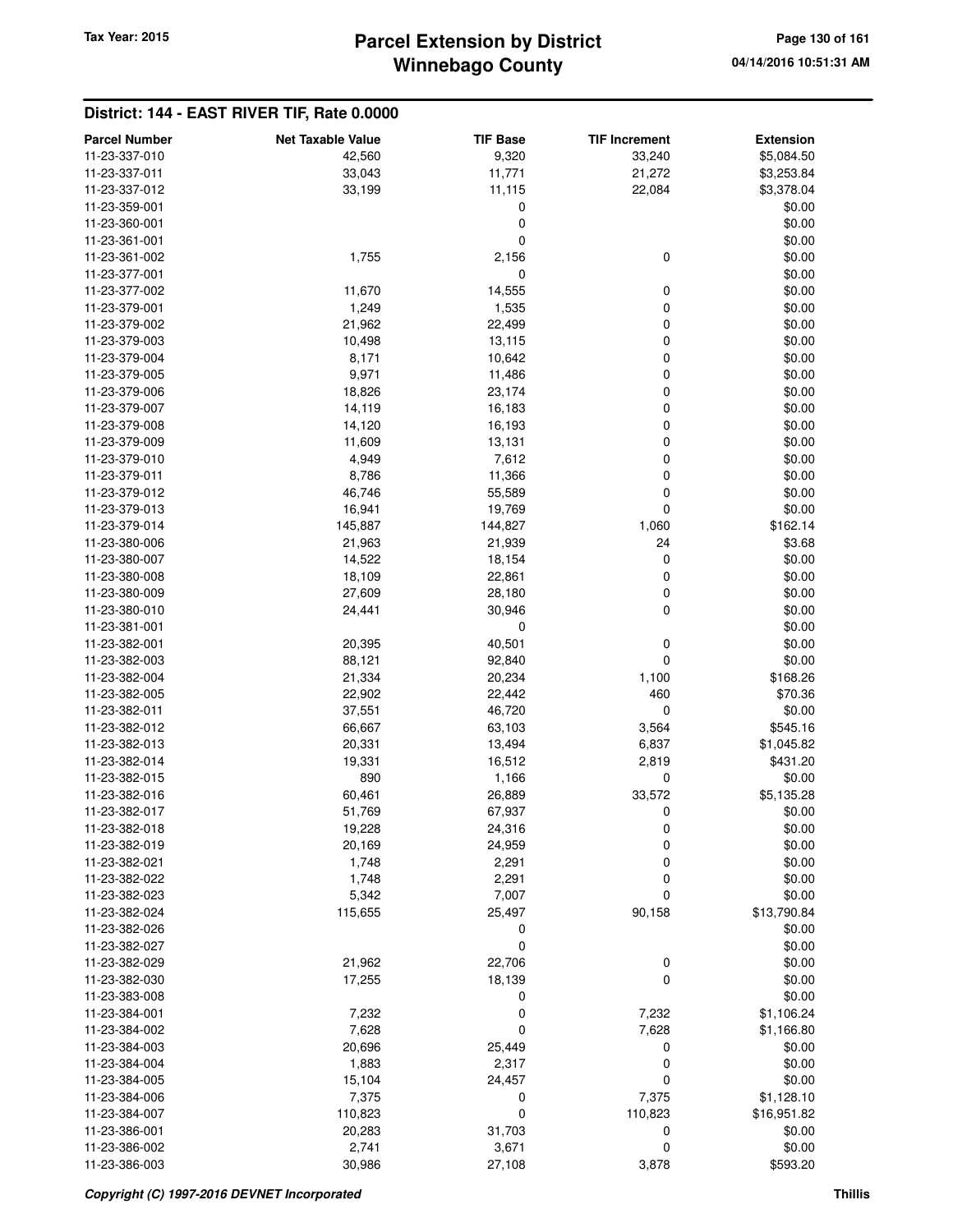# **Winnebago County** Tax Year: 2015 **Parcel Extension by District Page 131 of 161 Page 131 of 161**

| <b>Parcel Number</b> | <b>Net Taxable Value</b> | <b>TIF Base</b> | <b>TIF Increment</b> | <b>Extension</b> |
|----------------------|--------------------------|-----------------|----------------------|------------------|
| 11-23-386-004        |                          | 0               |                      | \$0.00           |
| 11-23-386-010        | 33,883                   | 33,563          | 320                  | \$48.96          |
| 11-23-386-011        | 13,376                   | 16,674          | 0                    | \$0.00           |
| 11-23-386-012        | 39,996                   | 33,302          | 6,694                | \$1,023.94       |
| 11-23-386-013        | 14,999                   | 12,176          | 2,823                | \$431.82         |
| 11-23-386-014        | 33,330                   | 14,806          | 18,524               | \$2,833.50       |
| 11-23-390-012        |                          | 0               |                      | \$0.00           |
| 11-23-390-013        |                          | 0               |                      | \$0.00           |
| 11-23-390-014        |                          | 0               |                      | \$0.00           |
|                      | 788                      | 969             |                      |                  |
| 11-23-390-018        |                          |                 | 0                    | \$0.00           |
| 11-23-390-019        | 23,315                   | 28,861          | 0                    | \$0.00           |
| 11-23-401-001        | 377                      | 466             | 0                    | \$0.00           |
| 11-23-401-002        | 9,176                    | 11,282          | 0                    | \$0.00           |
| 11-23-401-003        | 11,522                   | 24,609          | 0                    | \$0.00           |
| 11-23-401-004        | 20,545                   | 25,262          | 0                    | \$0.00           |
| 11-23-402-001        | 7,499                    | 9,414           | 0                    | \$0.00           |
| 11-23-402-002        | 995                      | 1,529           | 0                    | \$0.00           |
| 11-23-402-003        | 1,117                    | 1,716           | 0                    | \$0.00           |
| 11-23-402-004        | 24,045                   | 33,181          | 0                    | \$0.00           |
| 11-23-402-005        | 40,595                   | 49,917          | 0                    | \$0.00           |
| 11-23-402-006        | 7,216                    | 8,872           | 0                    | \$0.00           |
| 11-23-402-007        | 6,682                    | 16,278          | 0                    | \$0.00           |
| 11-23-403-001        | 140,516                  | 172,781         | 0                    | \$0.00           |
| 11-23-404-001        | 9,758                    | 11,997          | 0                    | \$0.00           |
| 11-23-404-002        | 603                      | 741             | 0                    | \$0.00           |
| 11-23-404-003        | 11,830                   | 34,343          | 0                    | \$0.00           |
| 11-23-404-004        | 21,299                   | 34,123          | 0                    | \$0.00           |
| 11-23-404-005        | 11,467                   | 23,561          | 0                    | \$0.00           |
| 11-23-404-006        | 7,999                    | 14,236          | 0                    | \$0.00           |
| 11-23-404-007        | 30,126                   | 16,375          | 13,751               | \$2,103.40       |
| 11-23-404-008        | 3,905                    | 18,015          | 0                    | \$0.00           |
| 11-23-404-009        | 36,705                   | 45,133          | 0                    | \$0.00           |
| 11-23-408-001        |                          | 0               |                      | \$0.00           |
| 11-23-411-001        | 3,038                    | 36,717          | 0                    | \$0.00           |
| 11-23-411-002        | 7,201                    | 17,726          | 0                    | \$0.00           |
| 11-23-411-003        | 14,083                   | 22,166          | 0                    | \$0.00           |
| 11-23-411-004        | 11,726                   | 13,606          | 0                    | \$0.00           |
| 11-23-411-005        | 10,073                   | 12,695          | 0                    | \$0.00           |
| 11-23-411-006        | 8,911                    | 19,860          | 0                    | \$0.00           |
| 11-23-411-007        |                          | 0               |                      | \$0.00           |
| 11-23-411-008        |                          | 0               |                      | \$0.00           |
| 11-23-411-011        | 11,887                   | 14,615          | 0                    | \$0.00           |
| 11-23-451-001        |                          | 0               |                      | \$0.00           |
| 11-23-456-001        | 3,659                    | 21,941          | 0                    | \$0.00           |
| 11-23-456-007        | 9,682                    | 18,626          | 0                    | \$0.00           |
| 11-23-456-008        | 4,945                    | 22,381          | 0                    | \$0.00           |
|                      |                          |                 |                      |                  |
| 11-23-456-009        | 9,732                    | 20,599          | 0                    | \$0.00           |
| 11-23-456-010        | 4,078                    | 19,641          | 0                    | \$0.00           |
| 11-23-456-011        | 5,647                    | 19,968          | 0                    | \$0.00           |
| 11-23-456-012        | 13,802                   | 22,907          | 0                    | \$0.00           |
| 11-23-456-013        | 2,231                    | 3,429           | 0                    | \$0.00           |
| 11-23-456-014        | 1,640                    | 2,520           | 0                    | \$0.00           |
| 11-23-456-015        | 17,803                   | 22,712          | 0                    | \$0.00           |
| 11-23-456-016        | 4,729                    | 13,245          | 0                    | \$0.00           |
| 11-23-456-017        | 9,190                    | 18,602          | 0                    | \$0.00           |
| 11-23-457-002        | 106,815                  | 126,580         | 0                    | \$0.00           |
| 11-23-457-006        | 66,390                   | 112,662         | 0                    | \$0.00           |
| 11-23-458-001        | 18,620                   | 25,436          | 0                    | \$0.00           |
| 11-23-458-002        | 15,779                   | 46,850          | 0                    | \$0.00           |
| 11-23-458-003        | 1,063                    | 1,307           | 0                    | \$0.00           |
| 11-23-458-004        | 6,195                    | 7,618           | 0                    | \$0.00           |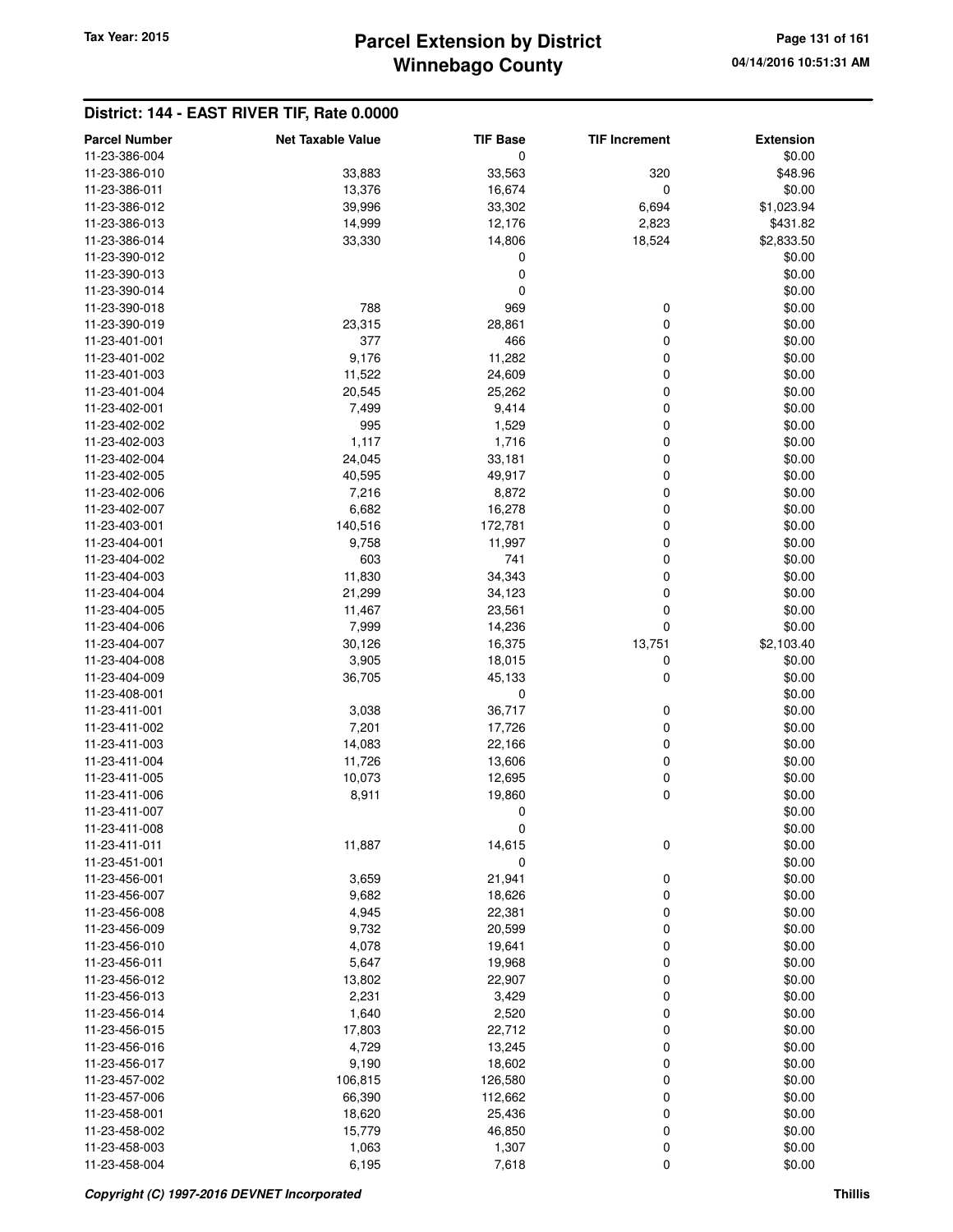# **Winnebago County Parcel Extension by District Tax Year: 2015 Page 132 of 161**

| <b>Parcel Number</b> | <b>Net Taxable Value</b> | <b>TIF Base</b> | <b>TIF Increment</b> | <b>Extension</b> |
|----------------------|--------------------------|-----------------|----------------------|------------------|
| 11-23-458-005        | 24,471                   | 86,317          | 0                    | \$0.00           |
| 11-23-458-006        | 23,164                   | 36,269          | 0                    | \$0.00           |
| 11-23-458-007        | 1,561                    | 0               | 1,561                | \$238.78         |
| 11-23-458-008        | 13,331                   | 0               | 13,331               | \$2,039.16       |
| 11-23-458-009        | 11,368                   | 20,919          | 0                    | \$0.00           |
| 11-23-458-010        | 48,287                   | 58,959          | 0                    | \$0.00           |
| 11-23-458-011        | 9,394                    | 19,255          | 0                    | \$0.00           |
| 11-23-458-012        | 4,576                    | 5,627           | 0                    | \$0.00           |
| 11-23-458-013        | 27,839                   | 34,045          | 0                    | \$0.00           |
| 11-23-458-014        | 38,422                   | 52,050          | 0                    | \$0.00           |
| 11-23-458-015        | 3,568                    | 4,387           | 0                    | \$0.00           |
| 11-23-462-001        | 8,365                    | 10,286          | 0                    | \$0.00           |
| 11-23-462-002        | 3,632                    | 4,466           | 0                    | \$0.00           |
| 11-23-462-003        | 62,617                   | 76,304          | 0                    | \$0.00           |
| 11-23-462-004        | 9,523                    | 14,004          | 0                    | \$0.00           |
| 11-23-462-005        | 12,148                   | 14,937          | 0                    | \$0.00           |
| 11-23-463-001        | 70,333                   | 100,802         | 0                    | \$0.00           |
| 11-26-101-001        | 48,313                   | 59,407          | 0                    | \$0.00           |
| 11-26-102-001        |                          | 0               |                      | \$0.00           |
| 11-26-102-003        | 32,393                   | 39,832          | 0                    | \$0.00           |
| 11-26-102-004        |                          | 56,639          |                      | \$0.00           |
| 11-26-103-001        | 1,960                    | 3,013           | 0                    | \$0.00           |
| 11-26-103-002        | 12,017                   | 17,997          | 0                    | \$0.00           |
| 11-26-103-003        | 9,547                    | 14,209          | 0                    | \$0.00           |
| 11-26-103-004        |                          | 0               |                      | \$0.00           |
| 11-26-103-005        | 14,518                   | 20,610          | 0                    | \$0.00           |
| 11-26-103-006        | 54,448                   | 66,950          | 0                    | \$0.00           |
| 11-26-103-007        | 9,087                    | 18,098          | 0                    | \$0.00           |
| 11-26-103-008        | 7,289                    | 21,605          | 0                    | \$0.00           |
| 11-26-103-009        | 19,111                   | 26,986          | 0                    | \$0.00           |
| 11-26-103-010        | 15,700                   | 20,279          | 0                    | \$0.00           |
| 11-26-104-001        | 61,679                   | 86,677          | 0                    | \$0.00           |
| 11-26-104-002        |                          | 0               |                      | \$0.00           |
| 11-26-126-001        |                          | 0               |                      | \$0.00           |
| 11-26-127-001        | 9,852                    | 40,554          | 0                    | \$0.00           |
| 11-26-127-002        | 24,971                   | 36,814          | 0                    | \$0.00           |
| 11-26-127-003        | 33,889                   | 45,821          | 0                    | \$0.00           |
| 11-26-127-005        |                          | 0               |                      | \$0.00           |
| 11-26-127-006        |                          | 0               |                      | \$0.00           |
| 11-26-128-001        |                          | 0               |                      | \$0.00           |
| 11-26-128-002        | 18,493                   | 45,197          | 0                    | \$0.00           |
| 11-26-128-003        |                          | 0               |                      | \$0.00           |
| 11-26-128-004        | 17,135                   | 24,482          | 0                    | \$0.00           |
| 11-26-128-005        | 18,749                   | 26,625          | 0                    | \$0.00           |
| 11-26-128-006        | 11,954                   | 31,126          | 0                    | \$0.00           |
| 11-26-128-007        | 17,383                   | 30,202          | 0                    | \$0.00           |
| 11-26-128-008        | 14,039                   | 16,434          | 0                    | \$0.00           |
| 11-26-128-009        | 14,410                   | 22,663          | 0                    | \$0.00           |
| 11-26-128-010        | 11,313                   | 27,546          | 0                    | \$0.00           |
| 11-26-128-011        | 14,843                   | 9,913           | 4,930                | \$754.12         |
| 11-26-128-012        | 9,201                    | 23,914          | 0                    | \$0.00           |
| 11-26-128-013        | 13,574                   | 23,052          | 0                    | \$0.00           |
| 11-26-129-001        | 30,155                   | 21,416          | 8,739                | \$1,336.74       |
| 11-26-129-002        | 10,889                   | 27,718          | 0                    | \$0.00           |
| 11-26-129-003        | 15,913                   | 33,221          | 0                    | \$0.00           |
| 11-26-129-004        | 17,100                   | 23,649          | 0                    | \$0.00           |
| 11-26-129-005        | 6,368                    | 14,704          | 0                    | \$0.00           |
| 11-26-129-006        | 12,743                   | 20,722          | 0                    | \$0.00           |
| 11-26-129-007        | 12,550                   | 24,526          | 0                    | \$0.00           |
| 11-26-129-008        | 8,600                    | 29,555          | 0                    | \$0.00           |
| 11-26-129-009        | 15,782                   | 24,405          | 0                    | \$0.00           |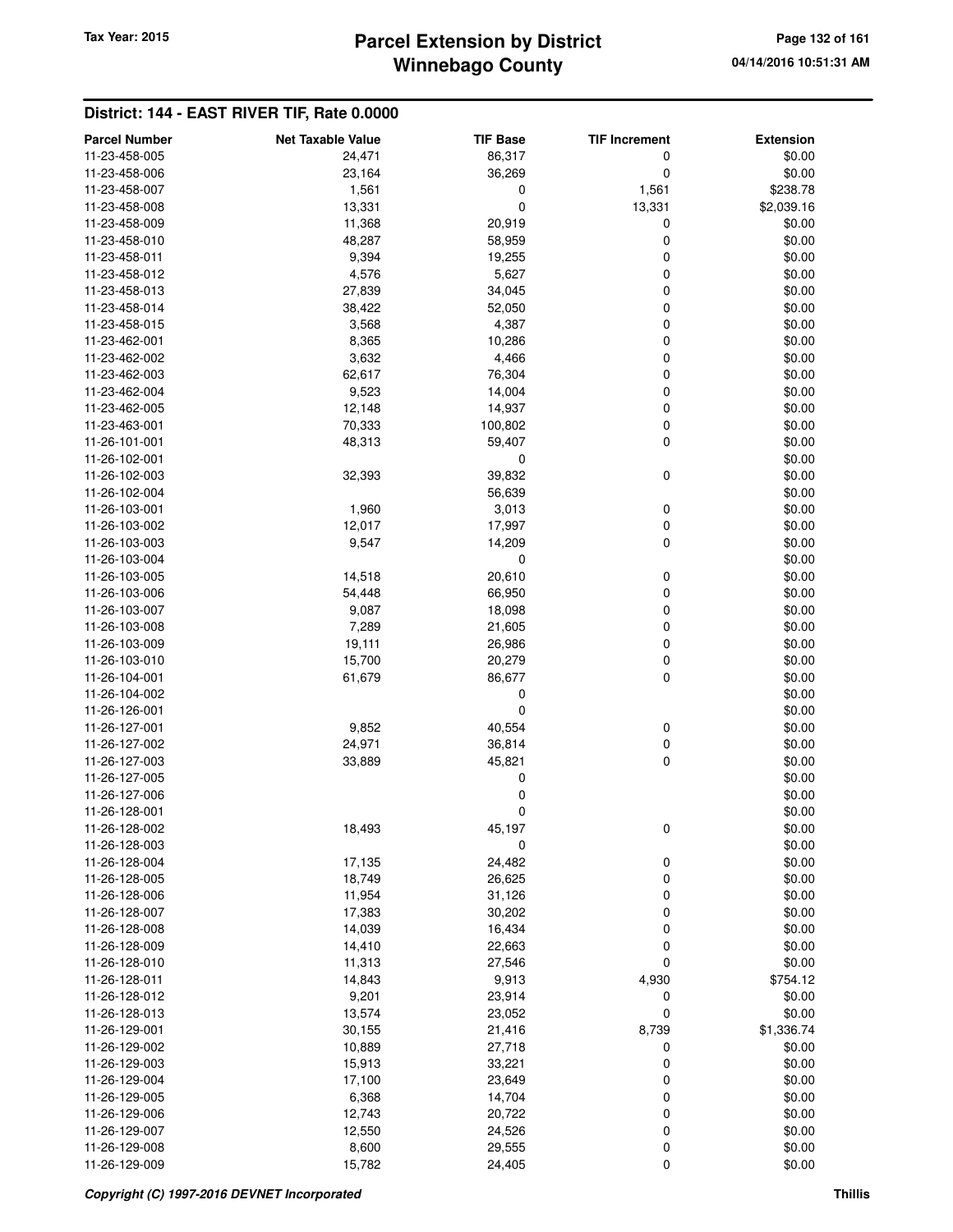## **Winnebago County Parcel Extension by District Tax Year: 2015 Page 133 of 161**

| <b>Parcel Number</b> | <b>Net Taxable Value</b> | <b>TIF Base</b> | <b>TIF Increment</b> | <b>Extension</b> |
|----------------------|--------------------------|-----------------|----------------------|------------------|
| 11-26-129-010        | 15,079                   | 23,732          | 0                    | \$0.00           |
| 11-26-129-011        | 21,118                   | 26,970          | 0                    | \$0.00           |
| 11-26-129-012        | 8,414                    | 10,631          | 0                    | \$0.00           |
| 11-26-129-013        | 7,066                    | 24,148          | 0                    | \$0.00           |
| 11-26-129-014        | 11,240                   | 22,804          | 0                    | \$0.00           |
| 11-26-129-015        | 7,631                    | 21,244          | 0                    | \$0.00           |
| 11-26-129-016        | 11,665                   | 26,243          | 0                    | \$0.00           |
| 11-26-130-003        | 1,322                    | 2,031           | 0                    | \$0.00           |
| 11-26-130-004        | 4,836                    | 9,180           | 0                    | \$0.00           |
| 11-26-130-005        | 4,768                    | 3,486           | 1,282                | \$196.10         |
| 11-26-130-006        | 545                      | 838             | 0                    | \$0.00           |
| 11-26-130-007        | 9,538                    | 21,336          | 0                    | \$0.00           |
| 11-26-130-008        | 9,913                    | 26,217          | 0                    | \$0.00           |
| 11-26-130-009        |                          | 0               |                      | \$0.00           |
| 11-26-130-010        | 15,523                   | 17,171          | 0                    | \$0.00           |
| 11-26-130-011        | 19,352                   | 23,797          | 0                    | \$0.00           |
| 11-26-130-012        | 13,366                   | 27,462          | 0                    | \$0.00           |
| 11-26-130-013        | 13,000                   | 28,056          | 0                    | \$0.00           |
| 11-26-130-014        | 5,648                    | 15,394          | 0                    | \$0.00           |
| 11-26-130-015        |                          | 0               |                      | \$0.00           |
| 11-26-130-016        | 0                        | 14,694          | 0                    | \$0.00           |
| 11-26-130-017        | $\mathbf 0$              | 0               | 0                    | \$0.00           |
| 11-26-131-001        |                          | 0               |                      | \$0.00           |
| 11-26-131-005        | 3,937                    | 4,840           | 0                    | \$0.00           |
| 11-26-131-006        | 22,034                   | 27,294          | 0                    | \$0.00           |
| 11-26-132-002        |                          | 0               |                      | \$0.00           |
| 11-26-132-003        |                          | 0               |                      | \$0.00           |
| 11-26-132-005        | 2,877                    | 3,536           | 0                    | \$0.00           |
| 11-26-132-006        | 5,920                    | 7,279           | 0                    | \$0.00           |
| 11-26-132-007        | 5,461                    | 6,713           | 0                    | \$0.00           |
| 11-26-132-008        | 9,554                    | 19,360          | 0                    | \$0.00           |
| 11-26-132-009        | 15,404                   | 19,813          | 0                    | \$0.00           |
| 11-26-132-010        | 11,665                   | 32,889          | 0                    | \$0.00           |
| 11-26-132-011        | 16,839                   | 33,722          | 0                    | \$0.00           |
| 11-26-132-012        | 1,501                    | 1,846           | 0                    | \$0.00           |
| 11-26-132-013        |                          | 0               |                      | \$0.00           |
| 11-26-132-014        |                          | 0               |                      | \$0.00           |
| 11-26-132-015        |                          | 0               |                      | \$0.00           |
| 11-26-133-001        | 25,099                   | 33,812          | 0                    | \$0.00           |
| 11-26-133-002        | 16,548                   | 27,708          | 0                    | \$0.00           |
| 11-26-133-003        | 1,020                    | 9,408           | 0                    | \$0.00           |
| 11-26-133-004        | 10,828                   | 16,142          | 0                    | \$0.00           |
| 11-26-133-005        | 17,696                   | 24,810          | 0                    | \$0.00           |
| 11-26-133-006        | 18,774                   | 26,647          | 0                    | \$0.00           |
| 11-26-133-007        | 12,441                   | 32,412          | 0                    | \$0.00           |
| 11-26-133-008        | 20,558                   | 40,418          | 0                    | \$0.00           |
| 11-26-133-009        | 15,306                   | 31,271          | 0                    | \$0.00           |
| 11-26-133-010        | 25,388                   | 35,176          | 0                    | \$0.00           |
| 11-26-133-011        | 16,430                   | 46,512          | 0                    | \$0.00           |
| 11-26-133-012        | 36,489                   | 54,771          | 0                    | \$0.00           |
| 11-26-133-013        | 26,899                   | 31,433          | 0                    | \$0.00           |
| 11-26-134-001        | 10,332                   | 45,328          | 0                    | \$0.00           |
| 11-26-134-002        | 10,332                   | 45,328          | 0                    | \$0.00           |
| 11-26-134-003        | $\mathbf 0$              | 10,840          | 0                    | \$0.00           |
| 11-26-134-004        | 5,160                    | 10,840          | 0                    | \$0.00           |
| 11-26-134-005        | 7,925                    | 26,663          | 0                    | \$0.00           |
| 11-26-134-006        | 2,711                    | 3,333           | 0                    | \$0.00           |
| 11-26-134-007        |                          | 0               |                      | \$0.00           |
| 11-26-134-008        | 15,170                   | 22,005          | $\pmb{0}$            | \$0.00           |
| 11-26-134-009        | 2,635                    | 4,050           | $\pmb{0}$            | \$0.00           |
| 11-26-134-010        | 19,718                   | 34,013          | $\mathbf 0$          | \$0.00           |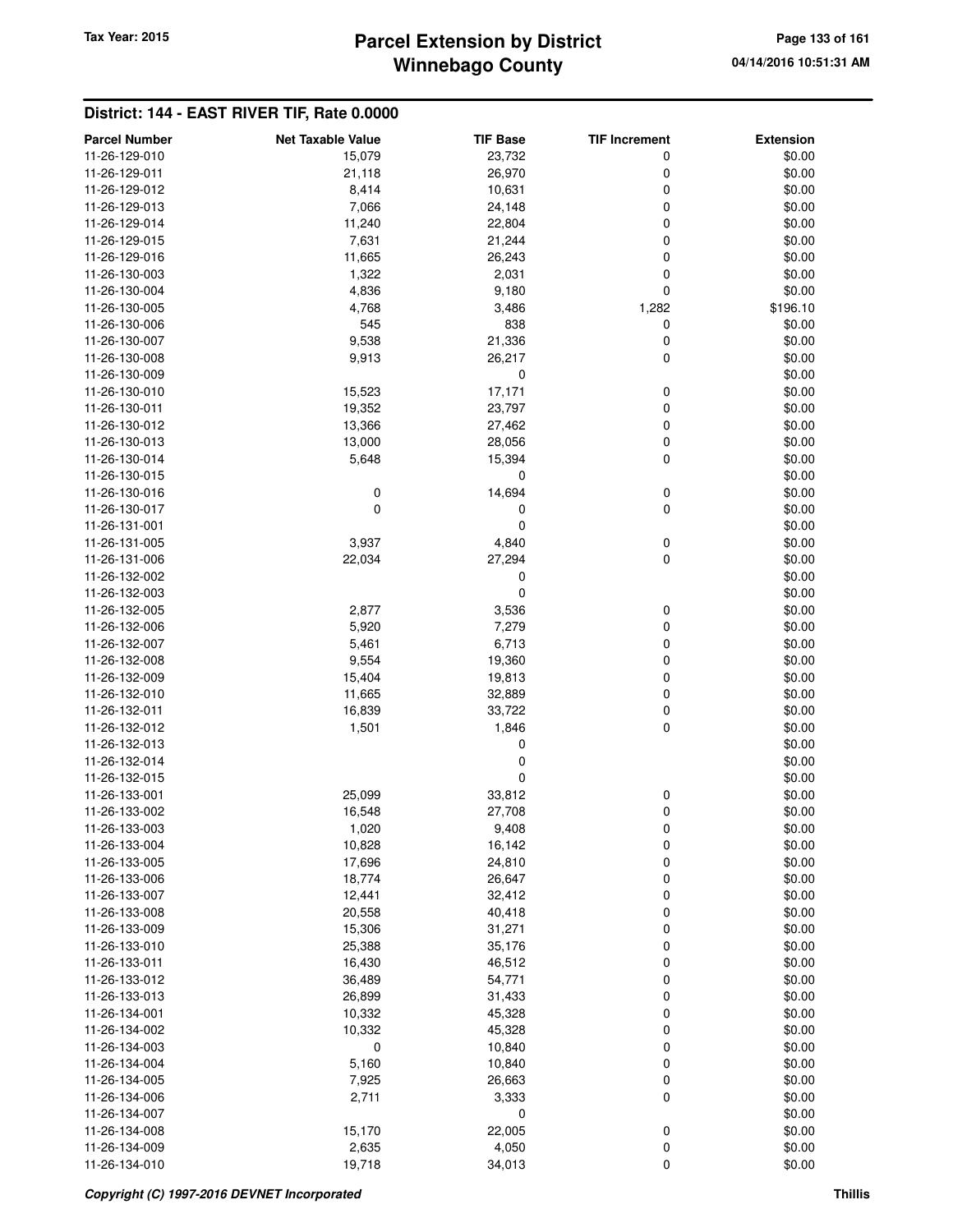# **Winnebago County** Tax Year: 2015 **Parcel Extension by District Page 134 of 161**

| <b>Parcel Number</b> | <b>Net Taxable Value</b> | <b>TIF Base</b> | <b>TIF Increment</b> | <b>Extension</b> |
|----------------------|--------------------------|-----------------|----------------------|------------------|
| 11-26-135-005        | 1,908                    | 3,080           | 0                    | \$0.00           |
| 11-26-135-006        | 7,335                    | 14,252          | 0                    | \$0.00           |
| 11-26-137-001        |                          | 0               |                      | \$0.00           |
| 11-26-137-002        | 87,026                   | 0               | 87,026               | \$13,311.76      |
| 11-26-137-004        | 14,246                   | 18,162          | 0                    | \$0.00           |
| 11-26-137-005        | 944                      | 1,452           | 0                    | \$0.00           |
| 11-26-137-006        | 12,267                   | 17,259          | 0                    | \$0.00           |
| 11-26-137-007        | 6,356                    | 10,441          | 0                    | \$0.00           |
| 11-26-137-008        | 6,718                    | 17,281          | 0                    | \$0.00           |
| 11-26-137-010        |                          | 0               |                      | \$0.00           |
| 11-26-137-011        | 19,118                   | 28,354          | 0                    | \$0.00           |
| 11-26-138-001        | 20,651                   | 26,193          | 0                    | \$0.00           |
| 11-26-138-002        | 11,952                   | 24,476          | 0                    | \$0.00           |
| 11-26-138-003        | 48,889                   | 45,761          | 3,128                | \$478.48         |
| 11-26-138-004        |                          | 0               |                      | \$0.00           |
| 11-26-138-005        | 25,453                   | 34,709          | 0                    | \$0.00           |
| 11-26-138-006        |                          | 0               |                      | \$0.00           |
| 11-26-138-007        | 6,832                    | 23,555          | 0                    | \$0.00           |
| 11-26-138-008        | 5,380                    | 16,317          | 0                    | \$0.00           |
| 11-26-138-009        | 19,648                   | 27,173          | 0                    | \$0.00           |
| 11-26-138-010        |                          | 0               |                      | \$0.00           |
| 11-26-138-011        | 13,539                   | 24,674          | 0                    | \$0.00           |
| 11-26-138-012        | 14,964                   | 25,477          | 0                    | \$0.00           |
| 11-26-138-013        | 7,827                    | 23,210          | 0                    | \$0.00           |
| 11-26-139-001        |                          | 0               |                      | \$0.00           |
| 11-26-139-002        | 24,266                   | 37,041          | 0                    | \$0.00           |
| 11-26-139-003        |                          | 0               |                      | \$0.00           |
| 11-26-139-004        | 5,815                    | 18,296          | 0                    | \$0.00           |
| 11-26-139-006        | 6,636                    | 20,355          | 0                    | \$0.00           |
| 11-26-139-008        | 7,465                    | 21,090          | 0                    | \$0.00           |
| 11-26-139-009        | 12,913                   | 30,709          | 0                    | \$0.00           |
| 11-26-140-001        |                          | 0               |                      | \$0.00           |
| 11-26-140-004        | 543                      | 5,253           | 0                    | \$0.00           |
| 11-26-140-007        | 2,621                    | 4,029           | 0                    | \$0.00           |
| 11-26-141-001        | 16,778                   | 20,630          | 0                    | \$0.00           |
| 11-26-141-002        | 27,766                   | 44,809          | 0                    | \$0.00           |
| 11-26-141-003        | 12,686                   | 29,051          | 0                    | \$0.00           |
| 11-26-141-007        | 13,882                   | 29,871          | 0                    | \$0.00           |
| 11-26-141-008        | 8,847                    | 27,827          | 0                    | \$0.00           |
| 11-26-141-009        | 4,800                    | 7,469           | 0                    | \$0.00           |
| 11-26-157-001        |                          | 0               |                      | \$0.00           |
| 11-26-157-002        |                          | $\mathbf 0$     |                      | \$0.00           |
| 11-26-157-003        |                          | $\mathbf 0$     |                      | \$0.00           |
| 11-26-157-004        |                          | 0               |                      | \$0.00           |
| 11-26-157-005        |                          | 0               |                      | \$0.00           |
| 11-26-157-006        | 82,940                   | 113,054         | 0                    | \$0.00           |
| 11-26-157-007        | 81,169                   | 102,899         | 0                    | \$0.00           |
| 11-26-158-001        |                          | 5,730           |                      | \$0.00           |
| 11-26-158-002        |                          | 4,829           |                      | \$0.00           |
| 11-26-158-003        |                          | 0               |                      | \$0.00           |
| 11-26-158-004        | 766                      | 4,207           | 0                    | \$0.00           |
| 11-26-158-005        | 7,657                    | 14,160          | 0                    | \$0.00           |
| 11-26-158-006        | 796                      | 1,214           | 0                    | \$0.00           |
| 11-26-158-007        | 7,065                    | 16,506          | 0                    | \$0.00           |
| 11-26-158-008        | 5,095                    | 9,837           | 0                    | \$0.00           |
| 11-26-158-009        | 766                      | 0               | 766                  | \$117.18         |
| 11-26-158-010        | 1,447                    | 6,206           | 0                    | \$0.00           |
| 11-26-158-011        | 4,558                    | 7,042           | 0                    | \$0.00           |
| 11-26-158-012        | 3,646                    | 7,158           | 0                    | \$0.00           |
| 11-26-158-013        | 9,192                    | 17,157          | 0                    | \$0.00           |
| 11-26-159-002        | 5,405                    | 4,147           | 1,258                | \$192.44         |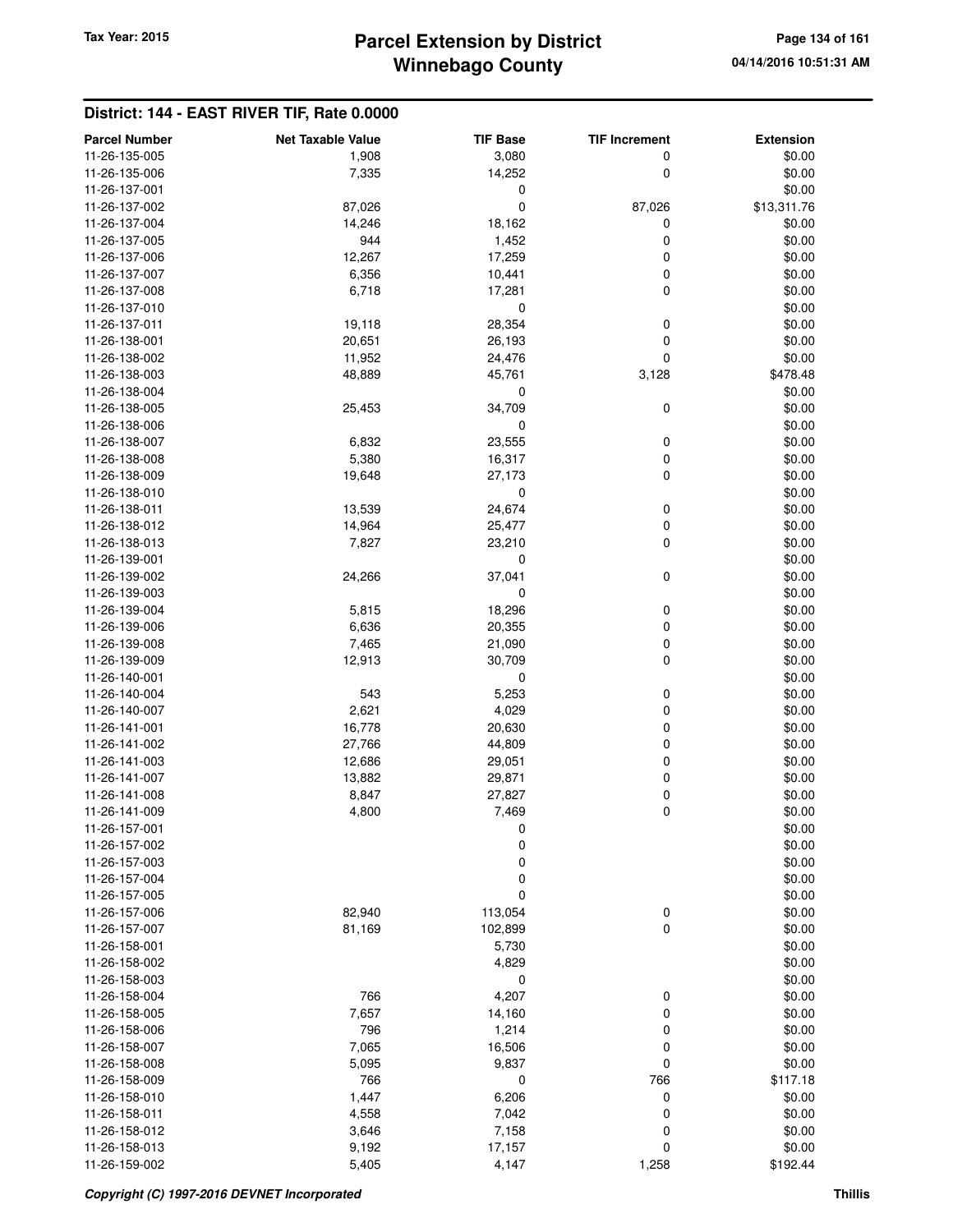## **Winnebago County Parcel Extension by District Tax Year: 2015 Page 135 of 161**

| 11-26-159-005<br>17,786<br>\$0.00<br>8,581<br>0<br>11-26-159-008<br>4,134<br>8,475<br>0<br>\$0.00<br>3,941<br>5,747<br>0<br>\$0.00<br>11-26-159-009<br>3,734<br>0<br>\$0.00<br>11-26-159-010<br>11,412<br>11-26-159-011<br>12,356<br>\$0.00<br>8,146<br>0<br>777<br>1,194<br>0<br>\$0.00<br>11-26-159-012<br>0<br>210<br>0<br>\$0.00<br>11-26-159-013<br>962<br>1,478<br>0<br>\$0.00<br>11-26-159-014<br>5,319<br>8,402<br>0<br>\$0.00<br>11-26-159-015<br>11-26-159-016<br>962<br>0<br>962<br>\$147.16<br>$\mathbf 0$<br>11-26-159-017<br>10,727<br>14,951<br>\$0.00<br>6,170<br>13,432<br>0<br>\$0.00<br>11-26-159-018<br>7,818<br>0<br>\$0.00<br>11-26-159-019<br>24,055<br>6,546<br>7,547<br>\$0.00<br>11-26-159-020<br>0<br>11-26-159-021<br>1,002<br>1,539<br>\$0.00<br>0<br>7,842<br>16,498<br>0<br>\$0.00<br>11-26-159-022<br>9,817<br>13,788<br>0<br>\$0.00<br>11-26-159-023<br>0<br>0<br>\$0.00<br>11-26-159-024<br>7,029<br>0<br>4,598<br>0<br>\$0.00<br>11-26-159-025<br>11-26-160-001<br>5,046<br>3,651<br>1,395<br>\$213.38<br>11-26-160-002<br>7,522<br>15,006<br>0<br>\$0.00<br>10,763<br>\$0.00<br>11-26-160-003<br>22,434<br>0<br>7,322<br>9,175<br>0<br>\$0.00<br>11-26-160-004<br>7,867<br>0<br>\$0.00<br>11-26-160-005<br>10,451<br>228<br>9,199<br>8,971<br>\$34.88<br>11-26-160-008<br>10,080<br>14,695<br>0<br>\$0.00<br>11-26-160-009<br>8,532<br>0<br>\$0.00<br>11-26-160-010<br>2,385<br>0<br>\$0.00<br>11-26-176-002<br>0<br>\$22,375.44<br>11-26-176-003<br>146,280<br>146,280<br>11-26-176-004<br>0<br>\$0.00<br>11-26-177-001<br>6,984<br>\$547.62<br>10,564<br>3,580<br>11-26-177-002<br>10,551<br>6,984<br>3,567<br>\$545.62<br>4,967<br>10,784<br>0<br>\$0.00<br>11-26-177-003<br>6,588<br>9,991<br>\$0.00<br>11-26-177-004<br>0<br>11-26-177-005<br>17,354<br>24,695<br>\$0.00<br>0<br>11-26-177-006<br>6,755<br>13,899<br>0<br>\$0.00<br>11-26-177-007<br>1,109<br>1,705<br>0<br>\$0.00<br>1,341<br>2,062<br>0<br>\$0.00<br>11-26-177-008<br>11-26-177-009<br>10,258<br>15,367<br>0<br>\$0.00<br>11-26-177-011<br>8,067<br>15,333<br>0<br>\$0.00<br>10,459<br>11-26-177-012<br>18,852<br>0<br>\$0.00<br>11-26-177-013<br>8,217<br>0<br>\$0.00<br>11,667<br>0<br>11-26-177-014<br>11,667<br>28,223<br>\$0.00<br>13,271<br>0<br>\$0.00<br>11-26-177-015<br>1,903<br>11-26-177-016<br>7,903<br>14,473<br>0<br>\$0.00<br>8,227<br>0<br>11-26-177-017<br>4,260<br>\$0.00<br>11-26-177-018<br>9,605<br>19,682<br>0<br>\$0.00<br>9,614<br>18,347<br>0<br>\$0.00<br>11-26-177-019<br>11-26-177-020<br>9,413<br>17,370<br>0<br>\$0.00<br>11-26-177-027<br>9,780<br>19,792<br>0<br>\$0.00<br>11-26-178-001<br>0<br>\$0.00<br>7,844<br>11-26-178-002<br>7,062<br>0<br>\$0.00<br>0<br>12,942<br>28,323<br>\$0.00<br>11-26-178-005<br>14,287<br>23,431<br>0<br>\$0.00<br>11-26-178-006<br>11-26-178-007<br>13,802<br>22,911<br>0<br>\$0.00<br>11-26-178-008<br>14,243<br>23,373<br>0<br>\$0.00<br>$\mathbf 0$<br>11-26-178-011<br>1,231<br>1,892<br>\$0.00<br>6,860<br>4,224<br>2,636<br>\$403.22<br>11-26-178-012<br>11-26-178-013<br>9,572<br>19,844<br>\$0.00<br>0<br>11-26-178-014<br>12,800<br>15,420<br>\$0.00<br>0 | <b>Parcel Number</b> | <b>Net Taxable Value</b> | <b>TIF Base</b> | <b>TIF Increment</b> | <b>Extension</b> |
|--------------------------------------------------------------------------------------------------------------------------------------------------------------------------------------------------------------------------------------------------------------------------------------------------------------------------------------------------------------------------------------------------------------------------------------------------------------------------------------------------------------------------------------------------------------------------------------------------------------------------------------------------------------------------------------------------------------------------------------------------------------------------------------------------------------------------------------------------------------------------------------------------------------------------------------------------------------------------------------------------------------------------------------------------------------------------------------------------------------------------------------------------------------------------------------------------------------------------------------------------------------------------------------------------------------------------------------------------------------------------------------------------------------------------------------------------------------------------------------------------------------------------------------------------------------------------------------------------------------------------------------------------------------------------------------------------------------------------------------------------------------------------------------------------------------------------------------------------------------------------------------------------------------------------------------------------------------------------------------------------------------------------------------------------------------------------------------------------------------------------------------------------------------------------------------------------------------------------------------------------------------------------------------------------------------------------------------------------------------------------------------------------------------------------------------------------------------------------------------------------------------------------------------------------------------------------------------------------------------------------------------------------------------------------------------------------------------------------------------------------------------------------------------------------------------------------------------------------------------------------------------------------------------------------------------------------------------------------------------------------------------------------------------------------------------------------------------------------------------------------------------------------|----------------------|--------------------------|-----------------|----------------------|------------------|
|                                                                                                                                                                                                                                                                                                                                                                                                                                                                                                                                                                                                                                                                                                                                                                                                                                                                                                                                                                                                                                                                                                                                                                                                                                                                                                                                                                                                                                                                                                                                                                                                                                                                                                                                                                                                                                                                                                                                                                                                                                                                                                                                                                                                                                                                                                                                                                                                                                                                                                                                                                                                                                                                                                                                                                                                                                                                                                                                                                                                                                                                                                                                                  |                      |                          |                 |                      |                  |
|                                                                                                                                                                                                                                                                                                                                                                                                                                                                                                                                                                                                                                                                                                                                                                                                                                                                                                                                                                                                                                                                                                                                                                                                                                                                                                                                                                                                                                                                                                                                                                                                                                                                                                                                                                                                                                                                                                                                                                                                                                                                                                                                                                                                                                                                                                                                                                                                                                                                                                                                                                                                                                                                                                                                                                                                                                                                                                                                                                                                                                                                                                                                                  |                      |                          |                 |                      |                  |
|                                                                                                                                                                                                                                                                                                                                                                                                                                                                                                                                                                                                                                                                                                                                                                                                                                                                                                                                                                                                                                                                                                                                                                                                                                                                                                                                                                                                                                                                                                                                                                                                                                                                                                                                                                                                                                                                                                                                                                                                                                                                                                                                                                                                                                                                                                                                                                                                                                                                                                                                                                                                                                                                                                                                                                                                                                                                                                                                                                                                                                                                                                                                                  |                      |                          |                 |                      |                  |
|                                                                                                                                                                                                                                                                                                                                                                                                                                                                                                                                                                                                                                                                                                                                                                                                                                                                                                                                                                                                                                                                                                                                                                                                                                                                                                                                                                                                                                                                                                                                                                                                                                                                                                                                                                                                                                                                                                                                                                                                                                                                                                                                                                                                                                                                                                                                                                                                                                                                                                                                                                                                                                                                                                                                                                                                                                                                                                                                                                                                                                                                                                                                                  |                      |                          |                 |                      |                  |
|                                                                                                                                                                                                                                                                                                                                                                                                                                                                                                                                                                                                                                                                                                                                                                                                                                                                                                                                                                                                                                                                                                                                                                                                                                                                                                                                                                                                                                                                                                                                                                                                                                                                                                                                                                                                                                                                                                                                                                                                                                                                                                                                                                                                                                                                                                                                                                                                                                                                                                                                                                                                                                                                                                                                                                                                                                                                                                                                                                                                                                                                                                                                                  |                      |                          |                 |                      |                  |
|                                                                                                                                                                                                                                                                                                                                                                                                                                                                                                                                                                                                                                                                                                                                                                                                                                                                                                                                                                                                                                                                                                                                                                                                                                                                                                                                                                                                                                                                                                                                                                                                                                                                                                                                                                                                                                                                                                                                                                                                                                                                                                                                                                                                                                                                                                                                                                                                                                                                                                                                                                                                                                                                                                                                                                                                                                                                                                                                                                                                                                                                                                                                                  |                      |                          |                 |                      |                  |
|                                                                                                                                                                                                                                                                                                                                                                                                                                                                                                                                                                                                                                                                                                                                                                                                                                                                                                                                                                                                                                                                                                                                                                                                                                                                                                                                                                                                                                                                                                                                                                                                                                                                                                                                                                                                                                                                                                                                                                                                                                                                                                                                                                                                                                                                                                                                                                                                                                                                                                                                                                                                                                                                                                                                                                                                                                                                                                                                                                                                                                                                                                                                                  |                      |                          |                 |                      |                  |
|                                                                                                                                                                                                                                                                                                                                                                                                                                                                                                                                                                                                                                                                                                                                                                                                                                                                                                                                                                                                                                                                                                                                                                                                                                                                                                                                                                                                                                                                                                                                                                                                                                                                                                                                                                                                                                                                                                                                                                                                                                                                                                                                                                                                                                                                                                                                                                                                                                                                                                                                                                                                                                                                                                                                                                                                                                                                                                                                                                                                                                                                                                                                                  |                      |                          |                 |                      |                  |
|                                                                                                                                                                                                                                                                                                                                                                                                                                                                                                                                                                                                                                                                                                                                                                                                                                                                                                                                                                                                                                                                                                                                                                                                                                                                                                                                                                                                                                                                                                                                                                                                                                                                                                                                                                                                                                                                                                                                                                                                                                                                                                                                                                                                                                                                                                                                                                                                                                                                                                                                                                                                                                                                                                                                                                                                                                                                                                                                                                                                                                                                                                                                                  |                      |                          |                 |                      |                  |
|                                                                                                                                                                                                                                                                                                                                                                                                                                                                                                                                                                                                                                                                                                                                                                                                                                                                                                                                                                                                                                                                                                                                                                                                                                                                                                                                                                                                                                                                                                                                                                                                                                                                                                                                                                                                                                                                                                                                                                                                                                                                                                                                                                                                                                                                                                                                                                                                                                                                                                                                                                                                                                                                                                                                                                                                                                                                                                                                                                                                                                                                                                                                                  |                      |                          |                 |                      |                  |
|                                                                                                                                                                                                                                                                                                                                                                                                                                                                                                                                                                                                                                                                                                                                                                                                                                                                                                                                                                                                                                                                                                                                                                                                                                                                                                                                                                                                                                                                                                                                                                                                                                                                                                                                                                                                                                                                                                                                                                                                                                                                                                                                                                                                                                                                                                                                                                                                                                                                                                                                                                                                                                                                                                                                                                                                                                                                                                                                                                                                                                                                                                                                                  |                      |                          |                 |                      |                  |
|                                                                                                                                                                                                                                                                                                                                                                                                                                                                                                                                                                                                                                                                                                                                                                                                                                                                                                                                                                                                                                                                                                                                                                                                                                                                                                                                                                                                                                                                                                                                                                                                                                                                                                                                                                                                                                                                                                                                                                                                                                                                                                                                                                                                                                                                                                                                                                                                                                                                                                                                                                                                                                                                                                                                                                                                                                                                                                                                                                                                                                                                                                                                                  |                      |                          |                 |                      |                  |
|                                                                                                                                                                                                                                                                                                                                                                                                                                                                                                                                                                                                                                                                                                                                                                                                                                                                                                                                                                                                                                                                                                                                                                                                                                                                                                                                                                                                                                                                                                                                                                                                                                                                                                                                                                                                                                                                                                                                                                                                                                                                                                                                                                                                                                                                                                                                                                                                                                                                                                                                                                                                                                                                                                                                                                                                                                                                                                                                                                                                                                                                                                                                                  |                      |                          |                 |                      |                  |
|                                                                                                                                                                                                                                                                                                                                                                                                                                                                                                                                                                                                                                                                                                                                                                                                                                                                                                                                                                                                                                                                                                                                                                                                                                                                                                                                                                                                                                                                                                                                                                                                                                                                                                                                                                                                                                                                                                                                                                                                                                                                                                                                                                                                                                                                                                                                                                                                                                                                                                                                                                                                                                                                                                                                                                                                                                                                                                                                                                                                                                                                                                                                                  |                      |                          |                 |                      |                  |
|                                                                                                                                                                                                                                                                                                                                                                                                                                                                                                                                                                                                                                                                                                                                                                                                                                                                                                                                                                                                                                                                                                                                                                                                                                                                                                                                                                                                                                                                                                                                                                                                                                                                                                                                                                                                                                                                                                                                                                                                                                                                                                                                                                                                                                                                                                                                                                                                                                                                                                                                                                                                                                                                                                                                                                                                                                                                                                                                                                                                                                                                                                                                                  |                      |                          |                 |                      |                  |
|                                                                                                                                                                                                                                                                                                                                                                                                                                                                                                                                                                                                                                                                                                                                                                                                                                                                                                                                                                                                                                                                                                                                                                                                                                                                                                                                                                                                                                                                                                                                                                                                                                                                                                                                                                                                                                                                                                                                                                                                                                                                                                                                                                                                                                                                                                                                                                                                                                                                                                                                                                                                                                                                                                                                                                                                                                                                                                                                                                                                                                                                                                                                                  |                      |                          |                 |                      |                  |
|                                                                                                                                                                                                                                                                                                                                                                                                                                                                                                                                                                                                                                                                                                                                                                                                                                                                                                                                                                                                                                                                                                                                                                                                                                                                                                                                                                                                                                                                                                                                                                                                                                                                                                                                                                                                                                                                                                                                                                                                                                                                                                                                                                                                                                                                                                                                                                                                                                                                                                                                                                                                                                                                                                                                                                                                                                                                                                                                                                                                                                                                                                                                                  |                      |                          |                 |                      |                  |
|                                                                                                                                                                                                                                                                                                                                                                                                                                                                                                                                                                                                                                                                                                                                                                                                                                                                                                                                                                                                                                                                                                                                                                                                                                                                                                                                                                                                                                                                                                                                                                                                                                                                                                                                                                                                                                                                                                                                                                                                                                                                                                                                                                                                                                                                                                                                                                                                                                                                                                                                                                                                                                                                                                                                                                                                                                                                                                                                                                                                                                                                                                                                                  |                      |                          |                 |                      |                  |
|                                                                                                                                                                                                                                                                                                                                                                                                                                                                                                                                                                                                                                                                                                                                                                                                                                                                                                                                                                                                                                                                                                                                                                                                                                                                                                                                                                                                                                                                                                                                                                                                                                                                                                                                                                                                                                                                                                                                                                                                                                                                                                                                                                                                                                                                                                                                                                                                                                                                                                                                                                                                                                                                                                                                                                                                                                                                                                                                                                                                                                                                                                                                                  |                      |                          |                 |                      |                  |
|                                                                                                                                                                                                                                                                                                                                                                                                                                                                                                                                                                                                                                                                                                                                                                                                                                                                                                                                                                                                                                                                                                                                                                                                                                                                                                                                                                                                                                                                                                                                                                                                                                                                                                                                                                                                                                                                                                                                                                                                                                                                                                                                                                                                                                                                                                                                                                                                                                                                                                                                                                                                                                                                                                                                                                                                                                                                                                                                                                                                                                                                                                                                                  |                      |                          |                 |                      |                  |
|                                                                                                                                                                                                                                                                                                                                                                                                                                                                                                                                                                                                                                                                                                                                                                                                                                                                                                                                                                                                                                                                                                                                                                                                                                                                                                                                                                                                                                                                                                                                                                                                                                                                                                                                                                                                                                                                                                                                                                                                                                                                                                                                                                                                                                                                                                                                                                                                                                                                                                                                                                                                                                                                                                                                                                                                                                                                                                                                                                                                                                                                                                                                                  |                      |                          |                 |                      |                  |
|                                                                                                                                                                                                                                                                                                                                                                                                                                                                                                                                                                                                                                                                                                                                                                                                                                                                                                                                                                                                                                                                                                                                                                                                                                                                                                                                                                                                                                                                                                                                                                                                                                                                                                                                                                                                                                                                                                                                                                                                                                                                                                                                                                                                                                                                                                                                                                                                                                                                                                                                                                                                                                                                                                                                                                                                                                                                                                                                                                                                                                                                                                                                                  |                      |                          |                 |                      |                  |
|                                                                                                                                                                                                                                                                                                                                                                                                                                                                                                                                                                                                                                                                                                                                                                                                                                                                                                                                                                                                                                                                                                                                                                                                                                                                                                                                                                                                                                                                                                                                                                                                                                                                                                                                                                                                                                                                                                                                                                                                                                                                                                                                                                                                                                                                                                                                                                                                                                                                                                                                                                                                                                                                                                                                                                                                                                                                                                                                                                                                                                                                                                                                                  |                      |                          |                 |                      |                  |
|                                                                                                                                                                                                                                                                                                                                                                                                                                                                                                                                                                                                                                                                                                                                                                                                                                                                                                                                                                                                                                                                                                                                                                                                                                                                                                                                                                                                                                                                                                                                                                                                                                                                                                                                                                                                                                                                                                                                                                                                                                                                                                                                                                                                                                                                                                                                                                                                                                                                                                                                                                                                                                                                                                                                                                                                                                                                                                                                                                                                                                                                                                                                                  |                      |                          |                 |                      |                  |
|                                                                                                                                                                                                                                                                                                                                                                                                                                                                                                                                                                                                                                                                                                                                                                                                                                                                                                                                                                                                                                                                                                                                                                                                                                                                                                                                                                                                                                                                                                                                                                                                                                                                                                                                                                                                                                                                                                                                                                                                                                                                                                                                                                                                                                                                                                                                                                                                                                                                                                                                                                                                                                                                                                                                                                                                                                                                                                                                                                                                                                                                                                                                                  |                      |                          |                 |                      |                  |
|                                                                                                                                                                                                                                                                                                                                                                                                                                                                                                                                                                                                                                                                                                                                                                                                                                                                                                                                                                                                                                                                                                                                                                                                                                                                                                                                                                                                                                                                                                                                                                                                                                                                                                                                                                                                                                                                                                                                                                                                                                                                                                                                                                                                                                                                                                                                                                                                                                                                                                                                                                                                                                                                                                                                                                                                                                                                                                                                                                                                                                                                                                                                                  |                      |                          |                 |                      |                  |
|                                                                                                                                                                                                                                                                                                                                                                                                                                                                                                                                                                                                                                                                                                                                                                                                                                                                                                                                                                                                                                                                                                                                                                                                                                                                                                                                                                                                                                                                                                                                                                                                                                                                                                                                                                                                                                                                                                                                                                                                                                                                                                                                                                                                                                                                                                                                                                                                                                                                                                                                                                                                                                                                                                                                                                                                                                                                                                                                                                                                                                                                                                                                                  |                      |                          |                 |                      |                  |
|                                                                                                                                                                                                                                                                                                                                                                                                                                                                                                                                                                                                                                                                                                                                                                                                                                                                                                                                                                                                                                                                                                                                                                                                                                                                                                                                                                                                                                                                                                                                                                                                                                                                                                                                                                                                                                                                                                                                                                                                                                                                                                                                                                                                                                                                                                                                                                                                                                                                                                                                                                                                                                                                                                                                                                                                                                                                                                                                                                                                                                                                                                                                                  |                      |                          |                 |                      |                  |
|                                                                                                                                                                                                                                                                                                                                                                                                                                                                                                                                                                                                                                                                                                                                                                                                                                                                                                                                                                                                                                                                                                                                                                                                                                                                                                                                                                                                                                                                                                                                                                                                                                                                                                                                                                                                                                                                                                                                                                                                                                                                                                                                                                                                                                                                                                                                                                                                                                                                                                                                                                                                                                                                                                                                                                                                                                                                                                                                                                                                                                                                                                                                                  |                      |                          |                 |                      |                  |
|                                                                                                                                                                                                                                                                                                                                                                                                                                                                                                                                                                                                                                                                                                                                                                                                                                                                                                                                                                                                                                                                                                                                                                                                                                                                                                                                                                                                                                                                                                                                                                                                                                                                                                                                                                                                                                                                                                                                                                                                                                                                                                                                                                                                                                                                                                                                                                                                                                                                                                                                                                                                                                                                                                                                                                                                                                                                                                                                                                                                                                                                                                                                                  |                      |                          |                 |                      |                  |
|                                                                                                                                                                                                                                                                                                                                                                                                                                                                                                                                                                                                                                                                                                                                                                                                                                                                                                                                                                                                                                                                                                                                                                                                                                                                                                                                                                                                                                                                                                                                                                                                                                                                                                                                                                                                                                                                                                                                                                                                                                                                                                                                                                                                                                                                                                                                                                                                                                                                                                                                                                                                                                                                                                                                                                                                                                                                                                                                                                                                                                                                                                                                                  |                      |                          |                 |                      |                  |
|                                                                                                                                                                                                                                                                                                                                                                                                                                                                                                                                                                                                                                                                                                                                                                                                                                                                                                                                                                                                                                                                                                                                                                                                                                                                                                                                                                                                                                                                                                                                                                                                                                                                                                                                                                                                                                                                                                                                                                                                                                                                                                                                                                                                                                                                                                                                                                                                                                                                                                                                                                                                                                                                                                                                                                                                                                                                                                                                                                                                                                                                                                                                                  |                      |                          |                 |                      |                  |
|                                                                                                                                                                                                                                                                                                                                                                                                                                                                                                                                                                                                                                                                                                                                                                                                                                                                                                                                                                                                                                                                                                                                                                                                                                                                                                                                                                                                                                                                                                                                                                                                                                                                                                                                                                                                                                                                                                                                                                                                                                                                                                                                                                                                                                                                                                                                                                                                                                                                                                                                                                                                                                                                                                                                                                                                                                                                                                                                                                                                                                                                                                                                                  |                      |                          |                 |                      |                  |
|                                                                                                                                                                                                                                                                                                                                                                                                                                                                                                                                                                                                                                                                                                                                                                                                                                                                                                                                                                                                                                                                                                                                                                                                                                                                                                                                                                                                                                                                                                                                                                                                                                                                                                                                                                                                                                                                                                                                                                                                                                                                                                                                                                                                                                                                                                                                                                                                                                                                                                                                                                                                                                                                                                                                                                                                                                                                                                                                                                                                                                                                                                                                                  |                      |                          |                 |                      |                  |
|                                                                                                                                                                                                                                                                                                                                                                                                                                                                                                                                                                                                                                                                                                                                                                                                                                                                                                                                                                                                                                                                                                                                                                                                                                                                                                                                                                                                                                                                                                                                                                                                                                                                                                                                                                                                                                                                                                                                                                                                                                                                                                                                                                                                                                                                                                                                                                                                                                                                                                                                                                                                                                                                                                                                                                                                                                                                                                                                                                                                                                                                                                                                                  |                      |                          |                 |                      |                  |
|                                                                                                                                                                                                                                                                                                                                                                                                                                                                                                                                                                                                                                                                                                                                                                                                                                                                                                                                                                                                                                                                                                                                                                                                                                                                                                                                                                                                                                                                                                                                                                                                                                                                                                                                                                                                                                                                                                                                                                                                                                                                                                                                                                                                                                                                                                                                                                                                                                                                                                                                                                                                                                                                                                                                                                                                                                                                                                                                                                                                                                                                                                                                                  |                      |                          |                 |                      |                  |
|                                                                                                                                                                                                                                                                                                                                                                                                                                                                                                                                                                                                                                                                                                                                                                                                                                                                                                                                                                                                                                                                                                                                                                                                                                                                                                                                                                                                                                                                                                                                                                                                                                                                                                                                                                                                                                                                                                                                                                                                                                                                                                                                                                                                                                                                                                                                                                                                                                                                                                                                                                                                                                                                                                                                                                                                                                                                                                                                                                                                                                                                                                                                                  |                      |                          |                 |                      |                  |
|                                                                                                                                                                                                                                                                                                                                                                                                                                                                                                                                                                                                                                                                                                                                                                                                                                                                                                                                                                                                                                                                                                                                                                                                                                                                                                                                                                                                                                                                                                                                                                                                                                                                                                                                                                                                                                                                                                                                                                                                                                                                                                                                                                                                                                                                                                                                                                                                                                                                                                                                                                                                                                                                                                                                                                                                                                                                                                                                                                                                                                                                                                                                                  |                      |                          |                 |                      |                  |
|                                                                                                                                                                                                                                                                                                                                                                                                                                                                                                                                                                                                                                                                                                                                                                                                                                                                                                                                                                                                                                                                                                                                                                                                                                                                                                                                                                                                                                                                                                                                                                                                                                                                                                                                                                                                                                                                                                                                                                                                                                                                                                                                                                                                                                                                                                                                                                                                                                                                                                                                                                                                                                                                                                                                                                                                                                                                                                                                                                                                                                                                                                                                                  |                      |                          |                 |                      |                  |
|                                                                                                                                                                                                                                                                                                                                                                                                                                                                                                                                                                                                                                                                                                                                                                                                                                                                                                                                                                                                                                                                                                                                                                                                                                                                                                                                                                                                                                                                                                                                                                                                                                                                                                                                                                                                                                                                                                                                                                                                                                                                                                                                                                                                                                                                                                                                                                                                                                                                                                                                                                                                                                                                                                                                                                                                                                                                                                                                                                                                                                                                                                                                                  |                      |                          |                 |                      |                  |
|                                                                                                                                                                                                                                                                                                                                                                                                                                                                                                                                                                                                                                                                                                                                                                                                                                                                                                                                                                                                                                                                                                                                                                                                                                                                                                                                                                                                                                                                                                                                                                                                                                                                                                                                                                                                                                                                                                                                                                                                                                                                                                                                                                                                                                                                                                                                                                                                                                                                                                                                                                                                                                                                                                                                                                                                                                                                                                                                                                                                                                                                                                                                                  |                      |                          |                 |                      |                  |
|                                                                                                                                                                                                                                                                                                                                                                                                                                                                                                                                                                                                                                                                                                                                                                                                                                                                                                                                                                                                                                                                                                                                                                                                                                                                                                                                                                                                                                                                                                                                                                                                                                                                                                                                                                                                                                                                                                                                                                                                                                                                                                                                                                                                                                                                                                                                                                                                                                                                                                                                                                                                                                                                                                                                                                                                                                                                                                                                                                                                                                                                                                                                                  |                      |                          |                 |                      |                  |
|                                                                                                                                                                                                                                                                                                                                                                                                                                                                                                                                                                                                                                                                                                                                                                                                                                                                                                                                                                                                                                                                                                                                                                                                                                                                                                                                                                                                                                                                                                                                                                                                                                                                                                                                                                                                                                                                                                                                                                                                                                                                                                                                                                                                                                                                                                                                                                                                                                                                                                                                                                                                                                                                                                                                                                                                                                                                                                                                                                                                                                                                                                                                                  |                      |                          |                 |                      |                  |
|                                                                                                                                                                                                                                                                                                                                                                                                                                                                                                                                                                                                                                                                                                                                                                                                                                                                                                                                                                                                                                                                                                                                                                                                                                                                                                                                                                                                                                                                                                                                                                                                                                                                                                                                                                                                                                                                                                                                                                                                                                                                                                                                                                                                                                                                                                                                                                                                                                                                                                                                                                                                                                                                                                                                                                                                                                                                                                                                                                                                                                                                                                                                                  |                      |                          |                 |                      |                  |
|                                                                                                                                                                                                                                                                                                                                                                                                                                                                                                                                                                                                                                                                                                                                                                                                                                                                                                                                                                                                                                                                                                                                                                                                                                                                                                                                                                                                                                                                                                                                                                                                                                                                                                                                                                                                                                                                                                                                                                                                                                                                                                                                                                                                                                                                                                                                                                                                                                                                                                                                                                                                                                                                                                                                                                                                                                                                                                                                                                                                                                                                                                                                                  |                      |                          |                 |                      |                  |
|                                                                                                                                                                                                                                                                                                                                                                                                                                                                                                                                                                                                                                                                                                                                                                                                                                                                                                                                                                                                                                                                                                                                                                                                                                                                                                                                                                                                                                                                                                                                                                                                                                                                                                                                                                                                                                                                                                                                                                                                                                                                                                                                                                                                                                                                                                                                                                                                                                                                                                                                                                                                                                                                                                                                                                                                                                                                                                                                                                                                                                                                                                                                                  |                      |                          |                 |                      |                  |
|                                                                                                                                                                                                                                                                                                                                                                                                                                                                                                                                                                                                                                                                                                                                                                                                                                                                                                                                                                                                                                                                                                                                                                                                                                                                                                                                                                                                                                                                                                                                                                                                                                                                                                                                                                                                                                                                                                                                                                                                                                                                                                                                                                                                                                                                                                                                                                                                                                                                                                                                                                                                                                                                                                                                                                                                                                                                                                                                                                                                                                                                                                                                                  |                      |                          |                 |                      |                  |
|                                                                                                                                                                                                                                                                                                                                                                                                                                                                                                                                                                                                                                                                                                                                                                                                                                                                                                                                                                                                                                                                                                                                                                                                                                                                                                                                                                                                                                                                                                                                                                                                                                                                                                                                                                                                                                                                                                                                                                                                                                                                                                                                                                                                                                                                                                                                                                                                                                                                                                                                                                                                                                                                                                                                                                                                                                                                                                                                                                                                                                                                                                                                                  |                      |                          |                 |                      |                  |
|                                                                                                                                                                                                                                                                                                                                                                                                                                                                                                                                                                                                                                                                                                                                                                                                                                                                                                                                                                                                                                                                                                                                                                                                                                                                                                                                                                                                                                                                                                                                                                                                                                                                                                                                                                                                                                                                                                                                                                                                                                                                                                                                                                                                                                                                                                                                                                                                                                                                                                                                                                                                                                                                                                                                                                                                                                                                                                                                                                                                                                                                                                                                                  |                      |                          |                 |                      |                  |
|                                                                                                                                                                                                                                                                                                                                                                                                                                                                                                                                                                                                                                                                                                                                                                                                                                                                                                                                                                                                                                                                                                                                                                                                                                                                                                                                                                                                                                                                                                                                                                                                                                                                                                                                                                                                                                                                                                                                                                                                                                                                                                                                                                                                                                                                                                                                                                                                                                                                                                                                                                                                                                                                                                                                                                                                                                                                                                                                                                                                                                                                                                                                                  |                      |                          |                 |                      |                  |
|                                                                                                                                                                                                                                                                                                                                                                                                                                                                                                                                                                                                                                                                                                                                                                                                                                                                                                                                                                                                                                                                                                                                                                                                                                                                                                                                                                                                                                                                                                                                                                                                                                                                                                                                                                                                                                                                                                                                                                                                                                                                                                                                                                                                                                                                                                                                                                                                                                                                                                                                                                                                                                                                                                                                                                                                                                                                                                                                                                                                                                                                                                                                                  |                      |                          |                 |                      |                  |
|                                                                                                                                                                                                                                                                                                                                                                                                                                                                                                                                                                                                                                                                                                                                                                                                                                                                                                                                                                                                                                                                                                                                                                                                                                                                                                                                                                                                                                                                                                                                                                                                                                                                                                                                                                                                                                                                                                                                                                                                                                                                                                                                                                                                                                                                                                                                                                                                                                                                                                                                                                                                                                                                                                                                                                                                                                                                                                                                                                                                                                                                                                                                                  |                      |                          |                 |                      |                  |
|                                                                                                                                                                                                                                                                                                                                                                                                                                                                                                                                                                                                                                                                                                                                                                                                                                                                                                                                                                                                                                                                                                                                                                                                                                                                                                                                                                                                                                                                                                                                                                                                                                                                                                                                                                                                                                                                                                                                                                                                                                                                                                                                                                                                                                                                                                                                                                                                                                                                                                                                                                                                                                                                                                                                                                                                                                                                                                                                                                                                                                                                                                                                                  |                      |                          |                 |                      |                  |
|                                                                                                                                                                                                                                                                                                                                                                                                                                                                                                                                                                                                                                                                                                                                                                                                                                                                                                                                                                                                                                                                                                                                                                                                                                                                                                                                                                                                                                                                                                                                                                                                                                                                                                                                                                                                                                                                                                                                                                                                                                                                                                                                                                                                                                                                                                                                                                                                                                                                                                                                                                                                                                                                                                                                                                                                                                                                                                                                                                                                                                                                                                                                                  |                      |                          |                 |                      |                  |
|                                                                                                                                                                                                                                                                                                                                                                                                                                                                                                                                                                                                                                                                                                                                                                                                                                                                                                                                                                                                                                                                                                                                                                                                                                                                                                                                                                                                                                                                                                                                                                                                                                                                                                                                                                                                                                                                                                                                                                                                                                                                                                                                                                                                                                                                                                                                                                                                                                                                                                                                                                                                                                                                                                                                                                                                                                                                                                                                                                                                                                                                                                                                                  |                      |                          |                 |                      |                  |
|                                                                                                                                                                                                                                                                                                                                                                                                                                                                                                                                                                                                                                                                                                                                                                                                                                                                                                                                                                                                                                                                                                                                                                                                                                                                                                                                                                                                                                                                                                                                                                                                                                                                                                                                                                                                                                                                                                                                                                                                                                                                                                                                                                                                                                                                                                                                                                                                                                                                                                                                                                                                                                                                                                                                                                                                                                                                                                                                                                                                                                                                                                                                                  |                      |                          |                 |                      |                  |
|                                                                                                                                                                                                                                                                                                                                                                                                                                                                                                                                                                                                                                                                                                                                                                                                                                                                                                                                                                                                                                                                                                                                                                                                                                                                                                                                                                                                                                                                                                                                                                                                                                                                                                                                                                                                                                                                                                                                                                                                                                                                                                                                                                                                                                                                                                                                                                                                                                                                                                                                                                                                                                                                                                                                                                                                                                                                                                                                                                                                                                                                                                                                                  |                      |                          |                 |                      |                  |
|                                                                                                                                                                                                                                                                                                                                                                                                                                                                                                                                                                                                                                                                                                                                                                                                                                                                                                                                                                                                                                                                                                                                                                                                                                                                                                                                                                                                                                                                                                                                                                                                                                                                                                                                                                                                                                                                                                                                                                                                                                                                                                                                                                                                                                                                                                                                                                                                                                                                                                                                                                                                                                                                                                                                                                                                                                                                                                                                                                                                                                                                                                                                                  |                      |                          |                 |                      |                  |
|                                                                                                                                                                                                                                                                                                                                                                                                                                                                                                                                                                                                                                                                                                                                                                                                                                                                                                                                                                                                                                                                                                                                                                                                                                                                                                                                                                                                                                                                                                                                                                                                                                                                                                                                                                                                                                                                                                                                                                                                                                                                                                                                                                                                                                                                                                                                                                                                                                                                                                                                                                                                                                                                                                                                                                                                                                                                                                                                                                                                                                                                                                                                                  |                      |                          |                 |                      |                  |
|                                                                                                                                                                                                                                                                                                                                                                                                                                                                                                                                                                                                                                                                                                                                                                                                                                                                                                                                                                                                                                                                                                                                                                                                                                                                                                                                                                                                                                                                                                                                                                                                                                                                                                                                                                                                                                                                                                                                                                                                                                                                                                                                                                                                                                                                                                                                                                                                                                                                                                                                                                                                                                                                                                                                                                                                                                                                                                                                                                                                                                                                                                                                                  |                      |                          |                 |                      |                  |
|                                                                                                                                                                                                                                                                                                                                                                                                                                                                                                                                                                                                                                                                                                                                                                                                                                                                                                                                                                                                                                                                                                                                                                                                                                                                                                                                                                                                                                                                                                                                                                                                                                                                                                                                                                                                                                                                                                                                                                                                                                                                                                                                                                                                                                                                                                                                                                                                                                                                                                                                                                                                                                                                                                                                                                                                                                                                                                                                                                                                                                                                                                                                                  | 11-26-178-015        | 7,892                    | 10,176          | $\mathbf 0$          | \$0.00           |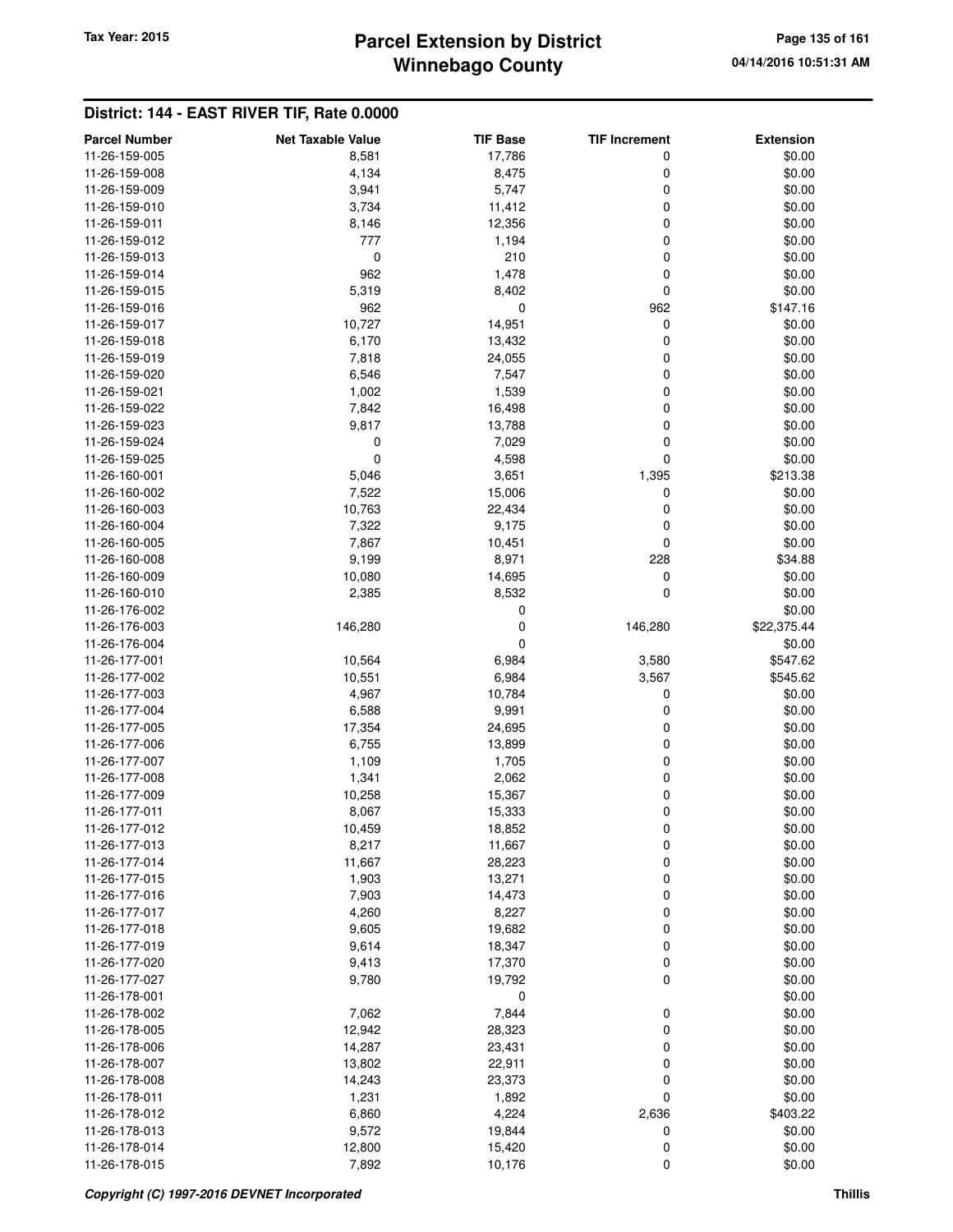## **Winnebago County Parcel Extension by District Tax Year: 2015 Page 136 of 161**

| <b>Parcel Number</b> | <b>Net Taxable Value</b> | <b>TIF Base</b> | <b>TIF Increment</b> | <b>Extension</b> |
|----------------------|--------------------------|-----------------|----------------------|------------------|
| 11-26-178-016        | 6,190                    | 7,356           | 0                    | \$0.00           |
| 11-26-178-017        | 7,358                    | 9,445           | 0                    | \$0.00           |
| 11-26-178-018        | 9,564                    | 11,897          | $\mathbf 0$          | \$0.00           |
| 11-26-178-019        |                          | 624             |                      | \$0.00           |
| 11-26-178-020        |                          | 0               |                      | \$0.00           |
| 11-26-178-021        | 8,725                    | 12,222          | 0                    | \$0.00           |
| 11-26-178-022        | 11,028                   | 15,366          | 0                    | \$0.00           |
| 11-26-178-023        | 13,368                   | 19,452          | 0                    | \$0.00           |
| 11-26-178-024        | 6,582                    | 18,735          | 0                    | \$0.00           |
| 11-26-179-001        |                          | 0               |                      | \$0.00           |
| 11-26-179-002        | 708                      | 1,089           | 0                    | \$0.00           |
| 11-26-179-003        | 9,493                    | 18,492          | 0                    | \$0.00           |
| 11-26-179-004        | 9,089                    | 18,429          | $\mathbf 0$          | \$0.00           |
| 11-26-179-005        |                          | 0               |                      | \$0.00           |
| 11-26-179-006        | 6,000                    | 14,198          | 0                    | \$0.00           |
| 11-26-179-007        | 4,556                    | 8,695           | 0                    | \$0.00           |
| 11-26-179-008        | 8,134                    | 12,545          | 0                    | \$0.00           |
| 11-26-179-010        | 11,505                   | 16,259          | 0                    | \$0.00           |
| 11-26-179-011        | 8,875                    | 23,328          | 0                    | \$0.00           |
| 11-26-179-012        | 4,786                    | 15,454          | 0                    | \$0.00           |
| 11-26-179-013        | 6,661                    | 13,511          | 0                    | \$0.00           |
| 11-26-179-014        | 499                      | 767             | 0                    | \$0.00           |
| 11-26-179-015        | 0                        | 3,917           | 0                    | \$0.00           |
| 11-26-179-016        | 8,295                    | 9,562           | 0                    | \$0.00           |
| 11-26-179-017        | 1,667                    | 12,460          | 0                    | \$0.00           |
| 11-26-179-018        | 0                        | 4,259           | 0                    | \$0.00           |
| 11-26-179-019        | 7,515                    | 17,985          | 0                    | \$0.00           |
| 11-26-179-020        | 0                        | 126             | 0                    | \$0.00           |
| 11-26-179-021        | $\mathbf 0$              | 178             | 0                    | \$0.00           |
| 11-26-179-022        | 873                      | 1,341           | 0                    | \$0.00           |
| 11-26-179-023        | 796                      | 14,371          | 0                    | \$0.00           |
| 11-26-179-024        | 3,556                    | 4,480           | 0                    | \$0.00           |
| 11-26-179-033        | 66,132                   | 108,985         | 0                    | \$0.00           |
| 11-26-179-035        | 18,623                   | 24,987          | 0                    | \$0.00           |
| 11-26-179-036        | 17,745                   | 21,817          | 0                    | \$0.00           |
| 11-26-180-001        |                          | 0               |                      | \$0.00           |
| 11-26-180-002        | 12,346                   | 19,251          | 0                    | \$0.00           |
| 11-26-180-003        | 5,035                    | 16,647          | 0                    | \$0.00           |
| 11-26-180-004        | 6,368                    | 12,626          | 0                    | \$0.00           |
| 11-26-180-006        | 5,927                    | 8,276           | 0                    | \$0.00           |
| 11-26-180-007        | 5,027                    | 4,500           | 527                  | \$80.62          |
| 11-26-180-008        | 15,730                   | 20,182          | 0                    | \$0.00           |
| 11-26-180-009        | 9,845                    | 20,421          | 0                    | \$0.00           |
| 11-26-180-010        | 20,998                   | 26,824          | 0                    | \$0.00           |
| 11-26-180-011        | 5,216                    | 13,381          | 0                    | \$0.00           |
| 11-26-180-012        | 26,749                   | 33,932          | 0                    | \$0.00           |
| 11-26-180-015        | 6,032                    | 18,620          | $\pmb{0}$            | \$0.00           |
| 11-26-180-016        | 1,139                    | 11,579          | 0                    | \$0.00           |
| 11-26-180-017        |                          | 0               |                      | \$0.00           |
| 11-26-180-018        | 2,865                    | 10,298          | 0                    | \$0.00           |
| 11-26-180-019        | 7,019                    | 17,092          | $\pmb{0}$            | \$0.00           |
| 11-26-180-020        | 1,130                    | 11,853          | $\pmb{0}$            | \$0.00           |
| 11-26-180-021        | 2,967                    | 22,422          | $\mathbf 0$          | \$0.00           |
| 11-26-201-001        |                          | 0               |                      | \$0.00           |
| 11-26-201-003        |                          | 0               |                      | \$0.00           |
| 11-26-201-004        | 17,257                   | 103,719         | 0                    | \$0.00           |
| 11-26-201-005        |                          | 20,606          |                      | \$0.00           |
| 11-26-201-006        | 34,983                   | 43,413          | $\pmb{0}$            | \$0.00           |
| 11-26-201-008        | 19,243                   | 25,242          | 0                    | \$0.00           |
| 11-26-201-011        | 108,674                  | 136,072         | $\pmb{0}$            | \$0.00           |
| 11-26-201-012        | 10,563                   | 10,834          | $\pmb{0}$            | \$0.00           |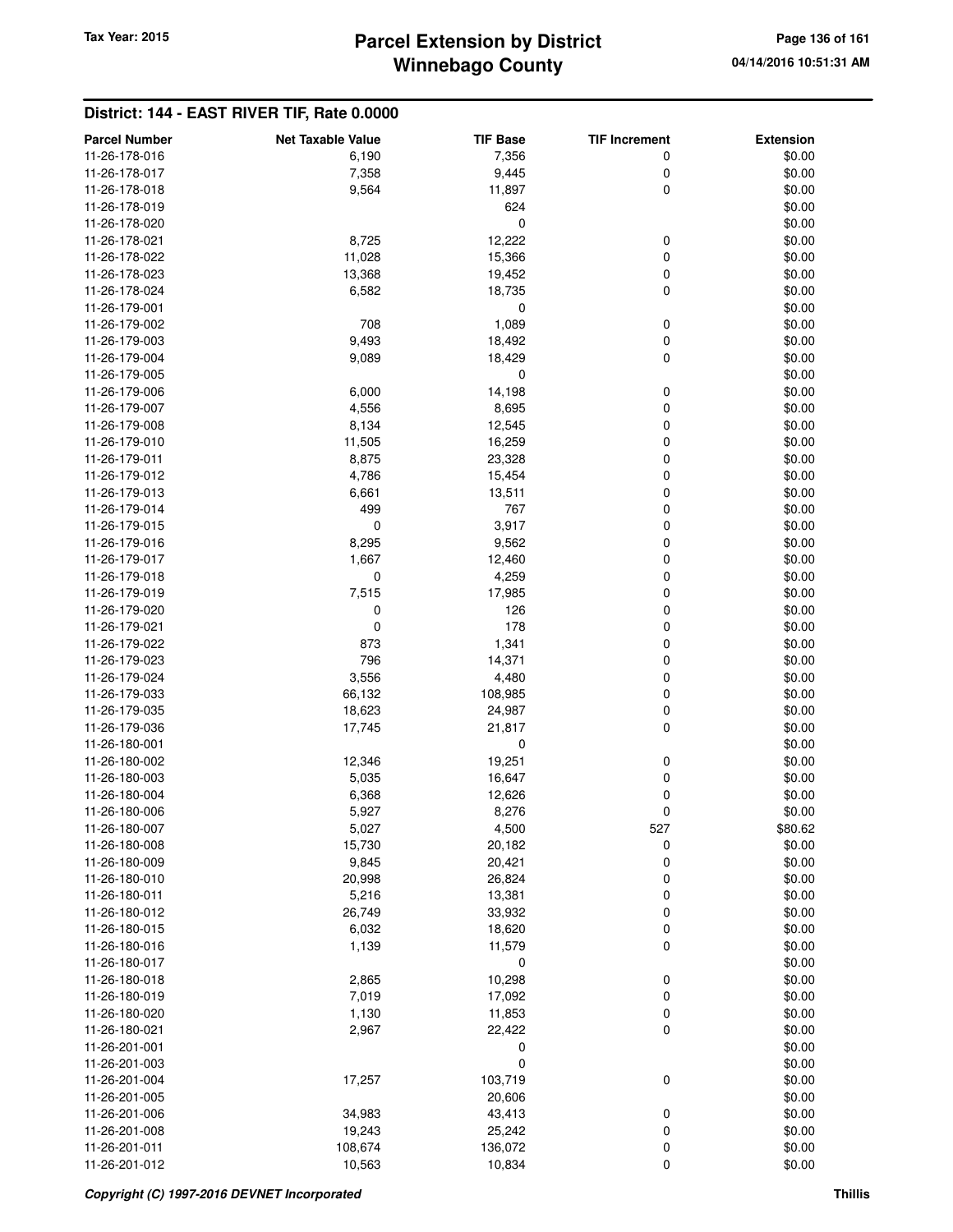# **Winnebago County** Tax Year: 2015 **Parcel Extension by District Page 137 of 161**

| <b>Parcel Number</b> | <b>Net Taxable Value</b> | <b>TIF Base</b> | <b>TIF Increment</b> | <b>Extension</b> |
|----------------------|--------------------------|-----------------|----------------------|------------------|
| 11-26-201-013        | 3,237                    | 3,980           | 0                    | \$0.00           |
| 11-26-201-014        | 5,258                    | 6,465           | 0                    | \$0.00           |
| 11-26-201-015        | 2,231                    | 2,743           | 0                    | \$0.00           |
| 11-26-201-018        | 3,155                    | 4,588           | 0                    | \$0.00           |
| 11-26-201-021        | 62,219                   | 78,833          | 0                    | \$0.00           |
| 11-26-201-023        |                          | 0               |                      | \$0.00           |
| 11-26-201-024        |                          | 0               |                      | \$0.00           |
| 11-26-203-008        | 67,077                   | 117,758         | 0                    | \$0.00           |
| 11-26-203-009        | 74,857                   | 152,464         | 0                    | \$0.00           |
| 11-26-302-001        |                          | 0               |                      | \$0.00           |
| 11-26-303-001        | 5,927                    | 5,927           | 0                    | \$0.00           |
| 11-26-303-002        | 6,032                    | 13,990          | 0                    | \$0.00           |
| 11-26-303-003        | 6,519                    | 9,518           | 0                    | \$0.00           |
| 11-26-303-004        | 10,444                   | 21,718          | 0                    | \$0.00           |
| 11-26-303-005        | 6,972                    | 14,027          | 0                    | \$0.00           |
| 11-26-303-006        | 10,622                   | 12,567          | 0                    | \$0.00           |
| 11-26-303-007        | 1,884                    | 7,948           | 0                    | \$0.00           |
| 11-26-303-008        | 6,354                    | 7,705           | 0                    | \$0.00           |
| 11-26-303-009        | 5,719                    | 5,729           | 0                    | \$0.00           |
| 11-26-303-011        | 11,024                   | 18,137          | 0                    | \$0.00           |
| 11-26-303-012        | 231                      | 285             | 0                    | \$0.00           |
| 11-26-303-013        |                          | 0               |                      | \$0.00           |
| 11-26-303-014        | 841                      | $\mathbf 0$     | 841                  | \$128.64         |
| 11-26-304-001        | 4,939                    | 14,615          | 0                    | \$0.00           |
| 11-26-304-002        | 8,402                    | 13,333          | 0                    | \$0.00           |
| 11-26-304-003        | 8,736                    | 7,858           | 878                  | \$134.30         |
| 11-26-304-004        | 4,064                    | 14,764          | 0                    | \$0.00           |
| 11-26-304-005        | 5,927                    | 7,240           | 0                    | \$0.00           |
| 11-26-304-008        |                          | 0               |                      | \$0.00           |
| 11-26-304-009        | 19,244                   | 23,660          | 0                    | \$0.00           |
| 11-26-304-011        | 37,432                   | 46,026          | 0                    | \$0.00           |
| 11-26-305-007        | 171,382                  | 217,267         | 0                    | \$0.00           |
| 11-26-326-001        | 7,414                    | 20,495          | 0                    | \$0.00           |
| 11-26-326-002        | 9,459                    | 25,614          | 0                    | \$0.00           |
| 11-26-326-003        | 1,641                    | 2,523           | 0                    | \$0.00           |
| 11-26-326-004        | 2,360                    | 8,758           | 0                    | \$0.00           |
| 11-26-326-005        | 7,055                    | 14,779          | 0                    | \$0.00           |
| 11-26-326-006        | 777                      | 1,194           | 0                    | \$0.00           |
| 11-26-326-007        | 1,538                    | 27,560          | 0                    | \$0.00           |
| 11-26-326-008        | 9,729                    | 20,315          | 0                    | \$0.00           |
| 11-26-326-009        | 4,189                    | 12,886          | 0                    | \$0.00           |
| 11-26-326-010        | 7,975                    | 10,755          | 0                    | \$0.00           |
| 11-26-326-011        | 11,717                   | 19,629          | $\mathbf 0$          | \$0.00           |
| 11-26-326-012        | $\mathbf 0$              | 5,732           | 0                    | \$0.00           |
| 11-26-326-013        | 8,530                    | 15,425          | 0                    | \$0.00           |
| 11-26-327-001        | 10,099                   | 16,979          | 0                    | \$0.00           |
| 11-26-327-002        | 5,615                    | 7,670           | 0                    | \$0.00           |
| 11-26-327-003        | 12,041                   | 18,777          | 0                    | \$0.00           |
| 11-26-327-004        | 4,299                    | 12,983          | 0                    | \$0.00           |
| 11-26-327-005        | 5,419                    | 10,105          | 0                    | \$0.00           |
| 11-26-327-006        | 14,030                   | 20,755          | 0                    | \$0.00           |
| 11-26-327-007        | 8,182                    | 12,151          | 0                    | \$0.00           |
| 11-26-327-008        | 738                      | 1,135           | $\mathbf 0$          | \$0.00           |
| 11-26-327-009        | 9,412                    | 9,296           | 116                  | \$17.74          |
| 11-26-327-010        | 9,572                    | 14,905          | 0                    | \$0.00           |
| 11-26-327-011        | 7,811                    | 10,259          | 0                    | \$0.00           |
| 11-26-327-012        | 6,700                    | 8,048           | 0                    | \$0.00           |
| 11-26-327-013        | 4,741                    | 10,589          | 0                    | \$0.00           |
| 11-26-327-014        | 8,333                    | 21,057          | 0                    | \$0.00           |
| 11-26-327-015        | 8,404                    | 17,399          | 0                    | \$0.00           |
| 11-26-327-016        | 9,483                    | 15,644          | $\mathbf 0$          | \$0.00           |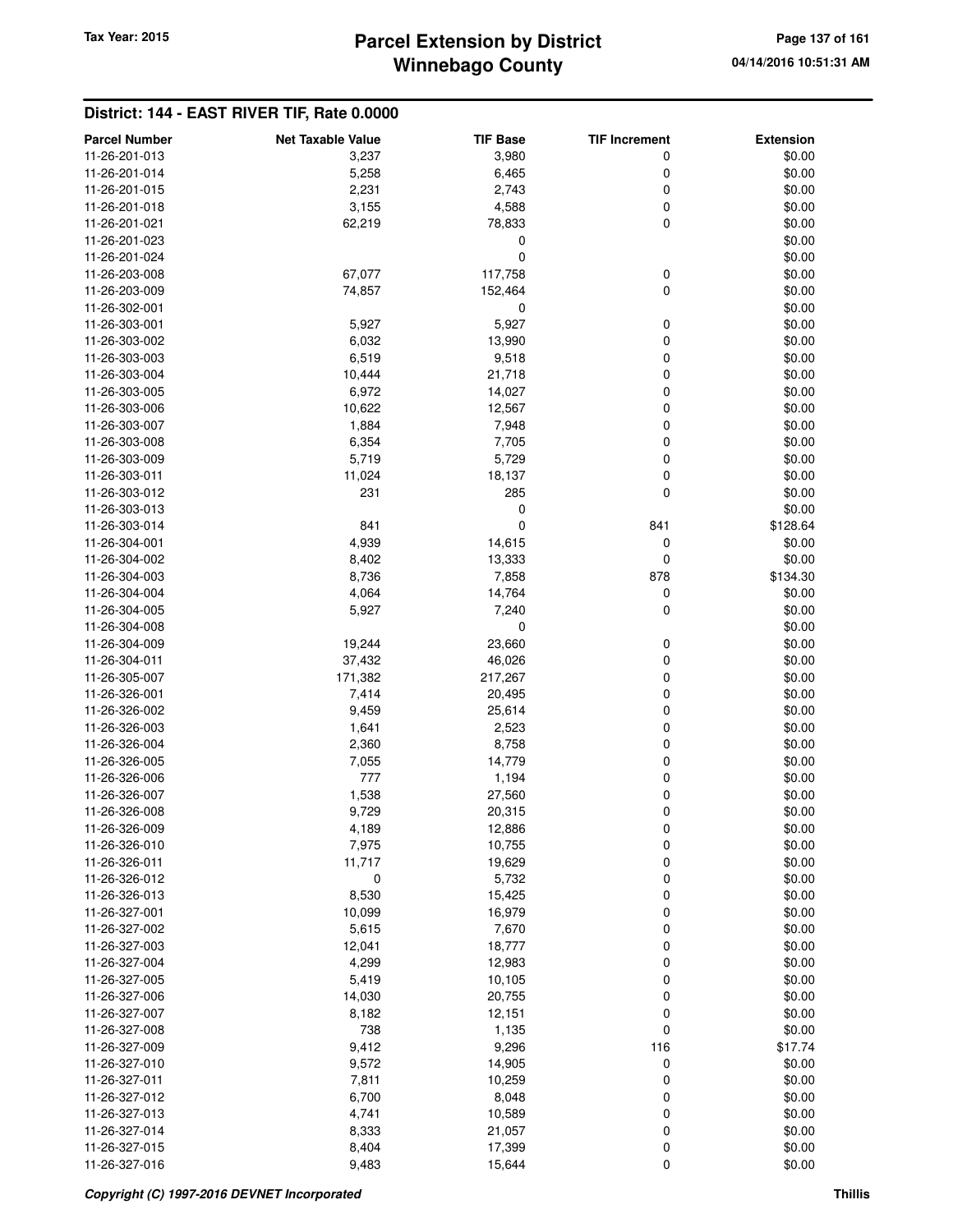## **Winnebago County Parcel Extension by District Tax Year: 2015 Page 138 of 161**

| 11-26-327-017<br>16,170<br>\$0.00<br>6,926<br>0<br>\$0.00<br>11-26-327-018<br>848<br>20,623<br>0<br>8,917<br>17,737<br>0<br>\$0.00<br>11-26-327-019<br>11-26-327-020<br>14,327<br>23,934<br>0<br>\$0.00<br>11-26-327-021<br>6,411<br>10,024<br>0<br>\$0.00<br>13,814<br>21,740<br>0<br>\$0.00<br>11-26-327-022<br>11-26-327-024<br>8,194<br>18,422<br>0<br>\$0.00<br>11-26-327-032<br>39,004<br>75,094<br>0<br>\$0.00<br>11-26-328-021<br>1,025<br>1,217<br>0<br>\$0.00<br>$\mathbf 0$<br>11-26-328-022<br>1,505<br>2,660<br>\$0.00<br>11-26-328-023<br>1,308<br>2,310<br>0<br>\$0.00<br>11-26-328-024<br>0<br>\$0.00<br>11-26-329-001<br>9,265<br>18,193<br>0<br>\$0.00<br>11-26-329-002<br>11,293<br>22,312<br>0<br>\$0.00<br>11-26-329-003<br>879<br>1,350<br>0<br>\$0.00<br>7,437<br>17,871<br>0<br>\$0.00<br>11-26-329-004<br>11-26-329-005<br>6,496<br>7,847<br>0<br>\$0.00<br>11-26-329-006<br>5,176<br>5,578<br>0<br>\$0.00<br>11-26-329-007<br>5,452<br>10,522<br>0<br>\$0.00<br>11-26-329-008<br>3,362<br>6,464<br>0<br>\$0.00<br>5,067<br>5,967<br>0<br>\$0.00<br>11-26-329-009<br>11-26-329-010<br>4,922<br>9,244<br>0<br>\$0.00<br>4,579<br>4,579<br>0<br>\$0.00<br>11-26-329-011<br>11-26-329-012<br>7,115<br>0<br>\$0.00<br>14,560<br>11-26-329-013<br>835<br>1,282<br>0<br>\$0.00<br>933<br>1,433<br>0<br>\$0.00<br>11-26-329-014<br>11-26-329-015<br>4,601<br>4,601<br>0<br>\$0.00<br>4,981<br>0<br>\$0.00<br>11-26-329-016<br>4,649<br>11-26-329-017<br>933<br>1,433<br>0<br>\$0.00<br>11-26-329-018<br>9,048<br>25,851<br>0<br>\$0.00<br>4,665<br>13,235<br>0<br>\$0.00<br>11-26-329-019<br>11-26-329-022<br>3,826<br>20,492<br>0<br>\$0.00<br>12,095<br>0<br>\$0.00<br>11-26-329-023<br>19,785<br>11-26-329-024<br>0<br>\$0.00<br>5,346<br>16,125<br>11-26-329-025<br>6,461<br>10,849<br>0<br>\$0.00<br>11,531<br>0<br>\$0.00<br>11-26-329-026<br>6,089<br>11-26-329-027<br>1,322<br>2,031<br>0<br>\$0.00<br>136<br>7,696<br>\$0.00<br>11-26-329-028<br>0<br>11-26-329-029<br>4,334<br>18,206<br>\$0.00<br>0<br>11-26-329-030<br>7,042<br>18,690<br>0<br>\$0.00<br>6,581<br>17,081<br>\$0.00<br>11-26-329-031<br>0<br>1,082<br>0<br>\$0.00<br>11-26-329-032<br>1,663<br>11-26-329-033<br>1,791<br>0<br>\$0.00<br>0<br>11-26-329-034<br>1,119<br>1,720<br>0<br>\$0.00<br>0<br>11-26-329-038<br>7,393<br>25,992<br>\$0.00<br>8,738<br>13,968<br>0<br>\$0.00<br>11-26-330-001<br>11-26-330-002<br>6,034<br>6,647<br>0<br>\$0.00<br>7,763<br>19,827<br>0<br>\$0.00<br>11-26-330-003<br>11-26-330-004<br>4,022<br>17,319<br>0<br>\$0.00<br>11-26-330-005<br>6,515<br>9,382<br>0<br>\$0.00<br>4,683<br>6,734<br>0<br>\$0.00<br>11-26-330-008<br>11-26-330-009<br>858<br>1,318<br>0<br>\$0.00<br>5,629<br>2,623<br>\$459.82<br>11-26-330-010<br>3,006<br>11-26-330-011<br>6,484<br>7,532<br>\$0.00<br>0<br>11-26-330-012<br>10,221<br>17,273<br>0<br>\$0.00<br>11-26-330-013<br>6,275<br>14,237<br>0<br>\$0.00<br>11-26-330-014<br>6,733<br>13,323<br>0<br>\$0.00<br>7,518<br>0<br>\$0.00<br>11-26-330-015<br>11,414<br>11-26-330-016<br>14,348<br>33,928<br>0<br>\$0.00<br>0<br>11-26-330-017<br>8,832<br>10,871<br>\$0.00 | <b>Parcel Number</b> | <b>Net Taxable Value</b> | <b>TIF Base</b> | <b>TIF Increment</b> | <b>Extension</b> |
|------------------------------------------------------------------------------------------------------------------------------------------------------------------------------------------------------------------------------------------------------------------------------------------------------------------------------------------------------------------------------------------------------------------------------------------------------------------------------------------------------------------------------------------------------------------------------------------------------------------------------------------------------------------------------------------------------------------------------------------------------------------------------------------------------------------------------------------------------------------------------------------------------------------------------------------------------------------------------------------------------------------------------------------------------------------------------------------------------------------------------------------------------------------------------------------------------------------------------------------------------------------------------------------------------------------------------------------------------------------------------------------------------------------------------------------------------------------------------------------------------------------------------------------------------------------------------------------------------------------------------------------------------------------------------------------------------------------------------------------------------------------------------------------------------------------------------------------------------------------------------------------------------------------------------------------------------------------------------------------------------------------------------------------------------------------------------------------------------------------------------------------------------------------------------------------------------------------------------------------------------------------------------------------------------------------------------------------------------------------------------------------------------------------------------------------------------------------------------------------------------------------------------------------------------------------------------------------------------------------------------------------------------------------------------------------------------------------------------------------------------------------------------------------------------------------------------------------------------------------------------------------------------------------------------------------------------------------------------------------------------------------------------------------------------------------------------------------------------------------------------------------|----------------------|--------------------------|-----------------|----------------------|------------------|
|                                                                                                                                                                                                                                                                                                                                                                                                                                                                                                                                                                                                                                                                                                                                                                                                                                                                                                                                                                                                                                                                                                                                                                                                                                                                                                                                                                                                                                                                                                                                                                                                                                                                                                                                                                                                                                                                                                                                                                                                                                                                                                                                                                                                                                                                                                                                                                                                                                                                                                                                                                                                                                                                                                                                                                                                                                                                                                                                                                                                                                                                                                                                          |                      |                          |                 |                      |                  |
|                                                                                                                                                                                                                                                                                                                                                                                                                                                                                                                                                                                                                                                                                                                                                                                                                                                                                                                                                                                                                                                                                                                                                                                                                                                                                                                                                                                                                                                                                                                                                                                                                                                                                                                                                                                                                                                                                                                                                                                                                                                                                                                                                                                                                                                                                                                                                                                                                                                                                                                                                                                                                                                                                                                                                                                                                                                                                                                                                                                                                                                                                                                                          |                      |                          |                 |                      |                  |
|                                                                                                                                                                                                                                                                                                                                                                                                                                                                                                                                                                                                                                                                                                                                                                                                                                                                                                                                                                                                                                                                                                                                                                                                                                                                                                                                                                                                                                                                                                                                                                                                                                                                                                                                                                                                                                                                                                                                                                                                                                                                                                                                                                                                                                                                                                                                                                                                                                                                                                                                                                                                                                                                                                                                                                                                                                                                                                                                                                                                                                                                                                                                          |                      |                          |                 |                      |                  |
|                                                                                                                                                                                                                                                                                                                                                                                                                                                                                                                                                                                                                                                                                                                                                                                                                                                                                                                                                                                                                                                                                                                                                                                                                                                                                                                                                                                                                                                                                                                                                                                                                                                                                                                                                                                                                                                                                                                                                                                                                                                                                                                                                                                                                                                                                                                                                                                                                                                                                                                                                                                                                                                                                                                                                                                                                                                                                                                                                                                                                                                                                                                                          |                      |                          |                 |                      |                  |
|                                                                                                                                                                                                                                                                                                                                                                                                                                                                                                                                                                                                                                                                                                                                                                                                                                                                                                                                                                                                                                                                                                                                                                                                                                                                                                                                                                                                                                                                                                                                                                                                                                                                                                                                                                                                                                                                                                                                                                                                                                                                                                                                                                                                                                                                                                                                                                                                                                                                                                                                                                                                                                                                                                                                                                                                                                                                                                                                                                                                                                                                                                                                          |                      |                          |                 |                      |                  |
|                                                                                                                                                                                                                                                                                                                                                                                                                                                                                                                                                                                                                                                                                                                                                                                                                                                                                                                                                                                                                                                                                                                                                                                                                                                                                                                                                                                                                                                                                                                                                                                                                                                                                                                                                                                                                                                                                                                                                                                                                                                                                                                                                                                                                                                                                                                                                                                                                                                                                                                                                                                                                                                                                                                                                                                                                                                                                                                                                                                                                                                                                                                                          |                      |                          |                 |                      |                  |
|                                                                                                                                                                                                                                                                                                                                                                                                                                                                                                                                                                                                                                                                                                                                                                                                                                                                                                                                                                                                                                                                                                                                                                                                                                                                                                                                                                                                                                                                                                                                                                                                                                                                                                                                                                                                                                                                                                                                                                                                                                                                                                                                                                                                                                                                                                                                                                                                                                                                                                                                                                                                                                                                                                                                                                                                                                                                                                                                                                                                                                                                                                                                          |                      |                          |                 |                      |                  |
|                                                                                                                                                                                                                                                                                                                                                                                                                                                                                                                                                                                                                                                                                                                                                                                                                                                                                                                                                                                                                                                                                                                                                                                                                                                                                                                                                                                                                                                                                                                                                                                                                                                                                                                                                                                                                                                                                                                                                                                                                                                                                                                                                                                                                                                                                                                                                                                                                                                                                                                                                                                                                                                                                                                                                                                                                                                                                                                                                                                                                                                                                                                                          |                      |                          |                 |                      |                  |
|                                                                                                                                                                                                                                                                                                                                                                                                                                                                                                                                                                                                                                                                                                                                                                                                                                                                                                                                                                                                                                                                                                                                                                                                                                                                                                                                                                                                                                                                                                                                                                                                                                                                                                                                                                                                                                                                                                                                                                                                                                                                                                                                                                                                                                                                                                                                                                                                                                                                                                                                                                                                                                                                                                                                                                                                                                                                                                                                                                                                                                                                                                                                          |                      |                          |                 |                      |                  |
|                                                                                                                                                                                                                                                                                                                                                                                                                                                                                                                                                                                                                                                                                                                                                                                                                                                                                                                                                                                                                                                                                                                                                                                                                                                                                                                                                                                                                                                                                                                                                                                                                                                                                                                                                                                                                                                                                                                                                                                                                                                                                                                                                                                                                                                                                                                                                                                                                                                                                                                                                                                                                                                                                                                                                                                                                                                                                                                                                                                                                                                                                                                                          |                      |                          |                 |                      |                  |
|                                                                                                                                                                                                                                                                                                                                                                                                                                                                                                                                                                                                                                                                                                                                                                                                                                                                                                                                                                                                                                                                                                                                                                                                                                                                                                                                                                                                                                                                                                                                                                                                                                                                                                                                                                                                                                                                                                                                                                                                                                                                                                                                                                                                                                                                                                                                                                                                                                                                                                                                                                                                                                                                                                                                                                                                                                                                                                                                                                                                                                                                                                                                          |                      |                          |                 |                      |                  |
|                                                                                                                                                                                                                                                                                                                                                                                                                                                                                                                                                                                                                                                                                                                                                                                                                                                                                                                                                                                                                                                                                                                                                                                                                                                                                                                                                                                                                                                                                                                                                                                                                                                                                                                                                                                                                                                                                                                                                                                                                                                                                                                                                                                                                                                                                                                                                                                                                                                                                                                                                                                                                                                                                                                                                                                                                                                                                                                                                                                                                                                                                                                                          |                      |                          |                 |                      |                  |
|                                                                                                                                                                                                                                                                                                                                                                                                                                                                                                                                                                                                                                                                                                                                                                                                                                                                                                                                                                                                                                                                                                                                                                                                                                                                                                                                                                                                                                                                                                                                                                                                                                                                                                                                                                                                                                                                                                                                                                                                                                                                                                                                                                                                                                                                                                                                                                                                                                                                                                                                                                                                                                                                                                                                                                                                                                                                                                                                                                                                                                                                                                                                          |                      |                          |                 |                      |                  |
|                                                                                                                                                                                                                                                                                                                                                                                                                                                                                                                                                                                                                                                                                                                                                                                                                                                                                                                                                                                                                                                                                                                                                                                                                                                                                                                                                                                                                                                                                                                                                                                                                                                                                                                                                                                                                                                                                                                                                                                                                                                                                                                                                                                                                                                                                                                                                                                                                                                                                                                                                                                                                                                                                                                                                                                                                                                                                                                                                                                                                                                                                                                                          |                      |                          |                 |                      |                  |
|                                                                                                                                                                                                                                                                                                                                                                                                                                                                                                                                                                                                                                                                                                                                                                                                                                                                                                                                                                                                                                                                                                                                                                                                                                                                                                                                                                                                                                                                                                                                                                                                                                                                                                                                                                                                                                                                                                                                                                                                                                                                                                                                                                                                                                                                                                                                                                                                                                                                                                                                                                                                                                                                                                                                                                                                                                                                                                                                                                                                                                                                                                                                          |                      |                          |                 |                      |                  |
|                                                                                                                                                                                                                                                                                                                                                                                                                                                                                                                                                                                                                                                                                                                                                                                                                                                                                                                                                                                                                                                                                                                                                                                                                                                                                                                                                                                                                                                                                                                                                                                                                                                                                                                                                                                                                                                                                                                                                                                                                                                                                                                                                                                                                                                                                                                                                                                                                                                                                                                                                                                                                                                                                                                                                                                                                                                                                                                                                                                                                                                                                                                                          |                      |                          |                 |                      |                  |
|                                                                                                                                                                                                                                                                                                                                                                                                                                                                                                                                                                                                                                                                                                                                                                                                                                                                                                                                                                                                                                                                                                                                                                                                                                                                                                                                                                                                                                                                                                                                                                                                                                                                                                                                                                                                                                                                                                                                                                                                                                                                                                                                                                                                                                                                                                                                                                                                                                                                                                                                                                                                                                                                                                                                                                                                                                                                                                                                                                                                                                                                                                                                          |                      |                          |                 |                      |                  |
|                                                                                                                                                                                                                                                                                                                                                                                                                                                                                                                                                                                                                                                                                                                                                                                                                                                                                                                                                                                                                                                                                                                                                                                                                                                                                                                                                                                                                                                                                                                                                                                                                                                                                                                                                                                                                                                                                                                                                                                                                                                                                                                                                                                                                                                                                                                                                                                                                                                                                                                                                                                                                                                                                                                                                                                                                                                                                                                                                                                                                                                                                                                                          |                      |                          |                 |                      |                  |
|                                                                                                                                                                                                                                                                                                                                                                                                                                                                                                                                                                                                                                                                                                                                                                                                                                                                                                                                                                                                                                                                                                                                                                                                                                                                                                                                                                                                                                                                                                                                                                                                                                                                                                                                                                                                                                                                                                                                                                                                                                                                                                                                                                                                                                                                                                                                                                                                                                                                                                                                                                                                                                                                                                                                                                                                                                                                                                                                                                                                                                                                                                                                          |                      |                          |                 |                      |                  |
|                                                                                                                                                                                                                                                                                                                                                                                                                                                                                                                                                                                                                                                                                                                                                                                                                                                                                                                                                                                                                                                                                                                                                                                                                                                                                                                                                                                                                                                                                                                                                                                                                                                                                                                                                                                                                                                                                                                                                                                                                                                                                                                                                                                                                                                                                                                                                                                                                                                                                                                                                                                                                                                                                                                                                                                                                                                                                                                                                                                                                                                                                                                                          |                      |                          |                 |                      |                  |
|                                                                                                                                                                                                                                                                                                                                                                                                                                                                                                                                                                                                                                                                                                                                                                                                                                                                                                                                                                                                                                                                                                                                                                                                                                                                                                                                                                                                                                                                                                                                                                                                                                                                                                                                                                                                                                                                                                                                                                                                                                                                                                                                                                                                                                                                                                                                                                                                                                                                                                                                                                                                                                                                                                                                                                                                                                                                                                                                                                                                                                                                                                                                          |                      |                          |                 |                      |                  |
|                                                                                                                                                                                                                                                                                                                                                                                                                                                                                                                                                                                                                                                                                                                                                                                                                                                                                                                                                                                                                                                                                                                                                                                                                                                                                                                                                                                                                                                                                                                                                                                                                                                                                                                                                                                                                                                                                                                                                                                                                                                                                                                                                                                                                                                                                                                                                                                                                                                                                                                                                                                                                                                                                                                                                                                                                                                                                                                                                                                                                                                                                                                                          |                      |                          |                 |                      |                  |
|                                                                                                                                                                                                                                                                                                                                                                                                                                                                                                                                                                                                                                                                                                                                                                                                                                                                                                                                                                                                                                                                                                                                                                                                                                                                                                                                                                                                                                                                                                                                                                                                                                                                                                                                                                                                                                                                                                                                                                                                                                                                                                                                                                                                                                                                                                                                                                                                                                                                                                                                                                                                                                                                                                                                                                                                                                                                                                                                                                                                                                                                                                                                          |                      |                          |                 |                      |                  |
|                                                                                                                                                                                                                                                                                                                                                                                                                                                                                                                                                                                                                                                                                                                                                                                                                                                                                                                                                                                                                                                                                                                                                                                                                                                                                                                                                                                                                                                                                                                                                                                                                                                                                                                                                                                                                                                                                                                                                                                                                                                                                                                                                                                                                                                                                                                                                                                                                                                                                                                                                                                                                                                                                                                                                                                                                                                                                                                                                                                                                                                                                                                                          |                      |                          |                 |                      |                  |
|                                                                                                                                                                                                                                                                                                                                                                                                                                                                                                                                                                                                                                                                                                                                                                                                                                                                                                                                                                                                                                                                                                                                                                                                                                                                                                                                                                                                                                                                                                                                                                                                                                                                                                                                                                                                                                                                                                                                                                                                                                                                                                                                                                                                                                                                                                                                                                                                                                                                                                                                                                                                                                                                                                                                                                                                                                                                                                                                                                                                                                                                                                                                          |                      |                          |                 |                      |                  |
|                                                                                                                                                                                                                                                                                                                                                                                                                                                                                                                                                                                                                                                                                                                                                                                                                                                                                                                                                                                                                                                                                                                                                                                                                                                                                                                                                                                                                                                                                                                                                                                                                                                                                                                                                                                                                                                                                                                                                                                                                                                                                                                                                                                                                                                                                                                                                                                                                                                                                                                                                                                                                                                                                                                                                                                                                                                                                                                                                                                                                                                                                                                                          |                      |                          |                 |                      |                  |
|                                                                                                                                                                                                                                                                                                                                                                                                                                                                                                                                                                                                                                                                                                                                                                                                                                                                                                                                                                                                                                                                                                                                                                                                                                                                                                                                                                                                                                                                                                                                                                                                                                                                                                                                                                                                                                                                                                                                                                                                                                                                                                                                                                                                                                                                                                                                                                                                                                                                                                                                                                                                                                                                                                                                                                                                                                                                                                                                                                                                                                                                                                                                          |                      |                          |                 |                      |                  |
|                                                                                                                                                                                                                                                                                                                                                                                                                                                                                                                                                                                                                                                                                                                                                                                                                                                                                                                                                                                                                                                                                                                                                                                                                                                                                                                                                                                                                                                                                                                                                                                                                                                                                                                                                                                                                                                                                                                                                                                                                                                                                                                                                                                                                                                                                                                                                                                                                                                                                                                                                                                                                                                                                                                                                                                                                                                                                                                                                                                                                                                                                                                                          |                      |                          |                 |                      |                  |
|                                                                                                                                                                                                                                                                                                                                                                                                                                                                                                                                                                                                                                                                                                                                                                                                                                                                                                                                                                                                                                                                                                                                                                                                                                                                                                                                                                                                                                                                                                                                                                                                                                                                                                                                                                                                                                                                                                                                                                                                                                                                                                                                                                                                                                                                                                                                                                                                                                                                                                                                                                                                                                                                                                                                                                                                                                                                                                                                                                                                                                                                                                                                          |                      |                          |                 |                      |                  |
|                                                                                                                                                                                                                                                                                                                                                                                                                                                                                                                                                                                                                                                                                                                                                                                                                                                                                                                                                                                                                                                                                                                                                                                                                                                                                                                                                                                                                                                                                                                                                                                                                                                                                                                                                                                                                                                                                                                                                                                                                                                                                                                                                                                                                                                                                                                                                                                                                                                                                                                                                                                                                                                                                                                                                                                                                                                                                                                                                                                                                                                                                                                                          |                      |                          |                 |                      |                  |
|                                                                                                                                                                                                                                                                                                                                                                                                                                                                                                                                                                                                                                                                                                                                                                                                                                                                                                                                                                                                                                                                                                                                                                                                                                                                                                                                                                                                                                                                                                                                                                                                                                                                                                                                                                                                                                                                                                                                                                                                                                                                                                                                                                                                                                                                                                                                                                                                                                                                                                                                                                                                                                                                                                                                                                                                                                                                                                                                                                                                                                                                                                                                          |                      |                          |                 |                      |                  |
|                                                                                                                                                                                                                                                                                                                                                                                                                                                                                                                                                                                                                                                                                                                                                                                                                                                                                                                                                                                                                                                                                                                                                                                                                                                                                                                                                                                                                                                                                                                                                                                                                                                                                                                                                                                                                                                                                                                                                                                                                                                                                                                                                                                                                                                                                                                                                                                                                                                                                                                                                                                                                                                                                                                                                                                                                                                                                                                                                                                                                                                                                                                                          |                      |                          |                 |                      |                  |
|                                                                                                                                                                                                                                                                                                                                                                                                                                                                                                                                                                                                                                                                                                                                                                                                                                                                                                                                                                                                                                                                                                                                                                                                                                                                                                                                                                                                                                                                                                                                                                                                                                                                                                                                                                                                                                                                                                                                                                                                                                                                                                                                                                                                                                                                                                                                                                                                                                                                                                                                                                                                                                                                                                                                                                                                                                                                                                                                                                                                                                                                                                                                          |                      |                          |                 |                      |                  |
|                                                                                                                                                                                                                                                                                                                                                                                                                                                                                                                                                                                                                                                                                                                                                                                                                                                                                                                                                                                                                                                                                                                                                                                                                                                                                                                                                                                                                                                                                                                                                                                                                                                                                                                                                                                                                                                                                                                                                                                                                                                                                                                                                                                                                                                                                                                                                                                                                                                                                                                                                                                                                                                                                                                                                                                                                                                                                                                                                                                                                                                                                                                                          |                      |                          |                 |                      |                  |
|                                                                                                                                                                                                                                                                                                                                                                                                                                                                                                                                                                                                                                                                                                                                                                                                                                                                                                                                                                                                                                                                                                                                                                                                                                                                                                                                                                                                                                                                                                                                                                                                                                                                                                                                                                                                                                                                                                                                                                                                                                                                                                                                                                                                                                                                                                                                                                                                                                                                                                                                                                                                                                                                                                                                                                                                                                                                                                                                                                                                                                                                                                                                          |                      |                          |                 |                      |                  |
|                                                                                                                                                                                                                                                                                                                                                                                                                                                                                                                                                                                                                                                                                                                                                                                                                                                                                                                                                                                                                                                                                                                                                                                                                                                                                                                                                                                                                                                                                                                                                                                                                                                                                                                                                                                                                                                                                                                                                                                                                                                                                                                                                                                                                                                                                                                                                                                                                                                                                                                                                                                                                                                                                                                                                                                                                                                                                                                                                                                                                                                                                                                                          |                      |                          |                 |                      |                  |
|                                                                                                                                                                                                                                                                                                                                                                                                                                                                                                                                                                                                                                                                                                                                                                                                                                                                                                                                                                                                                                                                                                                                                                                                                                                                                                                                                                                                                                                                                                                                                                                                                                                                                                                                                                                                                                                                                                                                                                                                                                                                                                                                                                                                                                                                                                                                                                                                                                                                                                                                                                                                                                                                                                                                                                                                                                                                                                                                                                                                                                                                                                                                          |                      |                          |                 |                      |                  |
|                                                                                                                                                                                                                                                                                                                                                                                                                                                                                                                                                                                                                                                                                                                                                                                                                                                                                                                                                                                                                                                                                                                                                                                                                                                                                                                                                                                                                                                                                                                                                                                                                                                                                                                                                                                                                                                                                                                                                                                                                                                                                                                                                                                                                                                                                                                                                                                                                                                                                                                                                                                                                                                                                                                                                                                                                                                                                                                                                                                                                                                                                                                                          |                      |                          |                 |                      |                  |
|                                                                                                                                                                                                                                                                                                                                                                                                                                                                                                                                                                                                                                                                                                                                                                                                                                                                                                                                                                                                                                                                                                                                                                                                                                                                                                                                                                                                                                                                                                                                                                                                                                                                                                                                                                                                                                                                                                                                                                                                                                                                                                                                                                                                                                                                                                                                                                                                                                                                                                                                                                                                                                                                                                                                                                                                                                                                                                                                                                                                                                                                                                                                          |                      |                          |                 |                      |                  |
|                                                                                                                                                                                                                                                                                                                                                                                                                                                                                                                                                                                                                                                                                                                                                                                                                                                                                                                                                                                                                                                                                                                                                                                                                                                                                                                                                                                                                                                                                                                                                                                                                                                                                                                                                                                                                                                                                                                                                                                                                                                                                                                                                                                                                                                                                                                                                                                                                                                                                                                                                                                                                                                                                                                                                                                                                                                                                                                                                                                                                                                                                                                                          |                      |                          |                 |                      |                  |
|                                                                                                                                                                                                                                                                                                                                                                                                                                                                                                                                                                                                                                                                                                                                                                                                                                                                                                                                                                                                                                                                                                                                                                                                                                                                                                                                                                                                                                                                                                                                                                                                                                                                                                                                                                                                                                                                                                                                                                                                                                                                                                                                                                                                                                                                                                                                                                                                                                                                                                                                                                                                                                                                                                                                                                                                                                                                                                                                                                                                                                                                                                                                          |                      |                          |                 |                      |                  |
|                                                                                                                                                                                                                                                                                                                                                                                                                                                                                                                                                                                                                                                                                                                                                                                                                                                                                                                                                                                                                                                                                                                                                                                                                                                                                                                                                                                                                                                                                                                                                                                                                                                                                                                                                                                                                                                                                                                                                                                                                                                                                                                                                                                                                                                                                                                                                                                                                                                                                                                                                                                                                                                                                                                                                                                                                                                                                                                                                                                                                                                                                                                                          |                      |                          |                 |                      |                  |
|                                                                                                                                                                                                                                                                                                                                                                                                                                                                                                                                                                                                                                                                                                                                                                                                                                                                                                                                                                                                                                                                                                                                                                                                                                                                                                                                                                                                                                                                                                                                                                                                                                                                                                                                                                                                                                                                                                                                                                                                                                                                                                                                                                                                                                                                                                                                                                                                                                                                                                                                                                                                                                                                                                                                                                                                                                                                                                                                                                                                                                                                                                                                          |                      |                          |                 |                      |                  |
|                                                                                                                                                                                                                                                                                                                                                                                                                                                                                                                                                                                                                                                                                                                                                                                                                                                                                                                                                                                                                                                                                                                                                                                                                                                                                                                                                                                                                                                                                                                                                                                                                                                                                                                                                                                                                                                                                                                                                                                                                                                                                                                                                                                                                                                                                                                                                                                                                                                                                                                                                                                                                                                                                                                                                                                                                                                                                                                                                                                                                                                                                                                                          |                      |                          |                 |                      |                  |
|                                                                                                                                                                                                                                                                                                                                                                                                                                                                                                                                                                                                                                                                                                                                                                                                                                                                                                                                                                                                                                                                                                                                                                                                                                                                                                                                                                                                                                                                                                                                                                                                                                                                                                                                                                                                                                                                                                                                                                                                                                                                                                                                                                                                                                                                                                                                                                                                                                                                                                                                                                                                                                                                                                                                                                                                                                                                                                                                                                                                                                                                                                                                          |                      |                          |                 |                      |                  |
|                                                                                                                                                                                                                                                                                                                                                                                                                                                                                                                                                                                                                                                                                                                                                                                                                                                                                                                                                                                                                                                                                                                                                                                                                                                                                                                                                                                                                                                                                                                                                                                                                                                                                                                                                                                                                                                                                                                                                                                                                                                                                                                                                                                                                                                                                                                                                                                                                                                                                                                                                                                                                                                                                                                                                                                                                                                                                                                                                                                                                                                                                                                                          |                      |                          |                 |                      |                  |
|                                                                                                                                                                                                                                                                                                                                                                                                                                                                                                                                                                                                                                                                                                                                                                                                                                                                                                                                                                                                                                                                                                                                                                                                                                                                                                                                                                                                                                                                                                                                                                                                                                                                                                                                                                                                                                                                                                                                                                                                                                                                                                                                                                                                                                                                                                                                                                                                                                                                                                                                                                                                                                                                                                                                                                                                                                                                                                                                                                                                                                                                                                                                          |                      |                          |                 |                      |                  |
|                                                                                                                                                                                                                                                                                                                                                                                                                                                                                                                                                                                                                                                                                                                                                                                                                                                                                                                                                                                                                                                                                                                                                                                                                                                                                                                                                                                                                                                                                                                                                                                                                                                                                                                                                                                                                                                                                                                                                                                                                                                                                                                                                                                                                                                                                                                                                                                                                                                                                                                                                                                                                                                                                                                                                                                                                                                                                                                                                                                                                                                                                                                                          |                      |                          |                 |                      |                  |
|                                                                                                                                                                                                                                                                                                                                                                                                                                                                                                                                                                                                                                                                                                                                                                                                                                                                                                                                                                                                                                                                                                                                                                                                                                                                                                                                                                                                                                                                                                                                                                                                                                                                                                                                                                                                                                                                                                                                                                                                                                                                                                                                                                                                                                                                                                                                                                                                                                                                                                                                                                                                                                                                                                                                                                                                                                                                                                                                                                                                                                                                                                                                          |                      |                          |                 |                      |                  |
|                                                                                                                                                                                                                                                                                                                                                                                                                                                                                                                                                                                                                                                                                                                                                                                                                                                                                                                                                                                                                                                                                                                                                                                                                                                                                                                                                                                                                                                                                                                                                                                                                                                                                                                                                                                                                                                                                                                                                                                                                                                                                                                                                                                                                                                                                                                                                                                                                                                                                                                                                                                                                                                                                                                                                                                                                                                                                                                                                                                                                                                                                                                                          |                      |                          |                 |                      |                  |
|                                                                                                                                                                                                                                                                                                                                                                                                                                                                                                                                                                                                                                                                                                                                                                                                                                                                                                                                                                                                                                                                                                                                                                                                                                                                                                                                                                                                                                                                                                                                                                                                                                                                                                                                                                                                                                                                                                                                                                                                                                                                                                                                                                                                                                                                                                                                                                                                                                                                                                                                                                                                                                                                                                                                                                                                                                                                                                                                                                                                                                                                                                                                          |                      |                          |                 |                      |                  |
|                                                                                                                                                                                                                                                                                                                                                                                                                                                                                                                                                                                                                                                                                                                                                                                                                                                                                                                                                                                                                                                                                                                                                                                                                                                                                                                                                                                                                                                                                                                                                                                                                                                                                                                                                                                                                                                                                                                                                                                                                                                                                                                                                                                                                                                                                                                                                                                                                                                                                                                                                                                                                                                                                                                                                                                                                                                                                                                                                                                                                                                                                                                                          |                      |                          |                 |                      |                  |
|                                                                                                                                                                                                                                                                                                                                                                                                                                                                                                                                                                                                                                                                                                                                                                                                                                                                                                                                                                                                                                                                                                                                                                                                                                                                                                                                                                                                                                                                                                                                                                                                                                                                                                                                                                                                                                                                                                                                                                                                                                                                                                                                                                                                                                                                                                                                                                                                                                                                                                                                                                                                                                                                                                                                                                                                                                                                                                                                                                                                                                                                                                                                          |                      |                          |                 |                      |                  |
|                                                                                                                                                                                                                                                                                                                                                                                                                                                                                                                                                                                                                                                                                                                                                                                                                                                                                                                                                                                                                                                                                                                                                                                                                                                                                                                                                                                                                                                                                                                                                                                                                                                                                                                                                                                                                                                                                                                                                                                                                                                                                                                                                                                                                                                                                                                                                                                                                                                                                                                                                                                                                                                                                                                                                                                                                                                                                                                                                                                                                                                                                                                                          |                      |                          |                 |                      |                  |
|                                                                                                                                                                                                                                                                                                                                                                                                                                                                                                                                                                                                                                                                                                                                                                                                                                                                                                                                                                                                                                                                                                                                                                                                                                                                                                                                                                                                                                                                                                                                                                                                                                                                                                                                                                                                                                                                                                                                                                                                                                                                                                                                                                                                                                                                                                                                                                                                                                                                                                                                                                                                                                                                                                                                                                                                                                                                                                                                                                                                                                                                                                                                          |                      |                          |                 |                      |                  |
|                                                                                                                                                                                                                                                                                                                                                                                                                                                                                                                                                                                                                                                                                                                                                                                                                                                                                                                                                                                                                                                                                                                                                                                                                                                                                                                                                                                                                                                                                                                                                                                                                                                                                                                                                                                                                                                                                                                                                                                                                                                                                                                                                                                                                                                                                                                                                                                                                                                                                                                                                                                                                                                                                                                                                                                                                                                                                                                                                                                                                                                                                                                                          |                      |                          |                 |                      |                  |
|                                                                                                                                                                                                                                                                                                                                                                                                                                                                                                                                                                                                                                                                                                                                                                                                                                                                                                                                                                                                                                                                                                                                                                                                                                                                                                                                                                                                                                                                                                                                                                                                                                                                                                                                                                                                                                                                                                                                                                                                                                                                                                                                                                                                                                                                                                                                                                                                                                                                                                                                                                                                                                                                                                                                                                                                                                                                                                                                                                                                                                                                                                                                          |                      |                          |                 |                      |                  |
|                                                                                                                                                                                                                                                                                                                                                                                                                                                                                                                                                                                                                                                                                                                                                                                                                                                                                                                                                                                                                                                                                                                                                                                                                                                                                                                                                                                                                                                                                                                                                                                                                                                                                                                                                                                                                                                                                                                                                                                                                                                                                                                                                                                                                                                                                                                                                                                                                                                                                                                                                                                                                                                                                                                                                                                                                                                                                                                                                                                                                                                                                                                                          |                      |                          |                 |                      |                  |
|                                                                                                                                                                                                                                                                                                                                                                                                                                                                                                                                                                                                                                                                                                                                                                                                                                                                                                                                                                                                                                                                                                                                                                                                                                                                                                                                                                                                                                                                                                                                                                                                                                                                                                                                                                                                                                                                                                                                                                                                                                                                                                                                                                                                                                                                                                                                                                                                                                                                                                                                                                                                                                                                                                                                                                                                                                                                                                                                                                                                                                                                                                                                          |                      |                          |                 |                      |                  |
|                                                                                                                                                                                                                                                                                                                                                                                                                                                                                                                                                                                                                                                                                                                                                                                                                                                                                                                                                                                                                                                                                                                                                                                                                                                                                                                                                                                                                                                                                                                                                                                                                                                                                                                                                                                                                                                                                                                                                                                                                                                                                                                                                                                                                                                                                                                                                                                                                                                                                                                                                                                                                                                                                                                                                                                                                                                                                                                                                                                                                                                                                                                                          |                      |                          |                 |                      |                  |
|                                                                                                                                                                                                                                                                                                                                                                                                                                                                                                                                                                                                                                                                                                                                                                                                                                                                                                                                                                                                                                                                                                                                                                                                                                                                                                                                                                                                                                                                                                                                                                                                                                                                                                                                                                                                                                                                                                                                                                                                                                                                                                                                                                                                                                                                                                                                                                                                                                                                                                                                                                                                                                                                                                                                                                                                                                                                                                                                                                                                                                                                                                                                          | 11-26-330-018        | 4,532                    | 5,578           | $\mathbf 0$          | \$0.00           |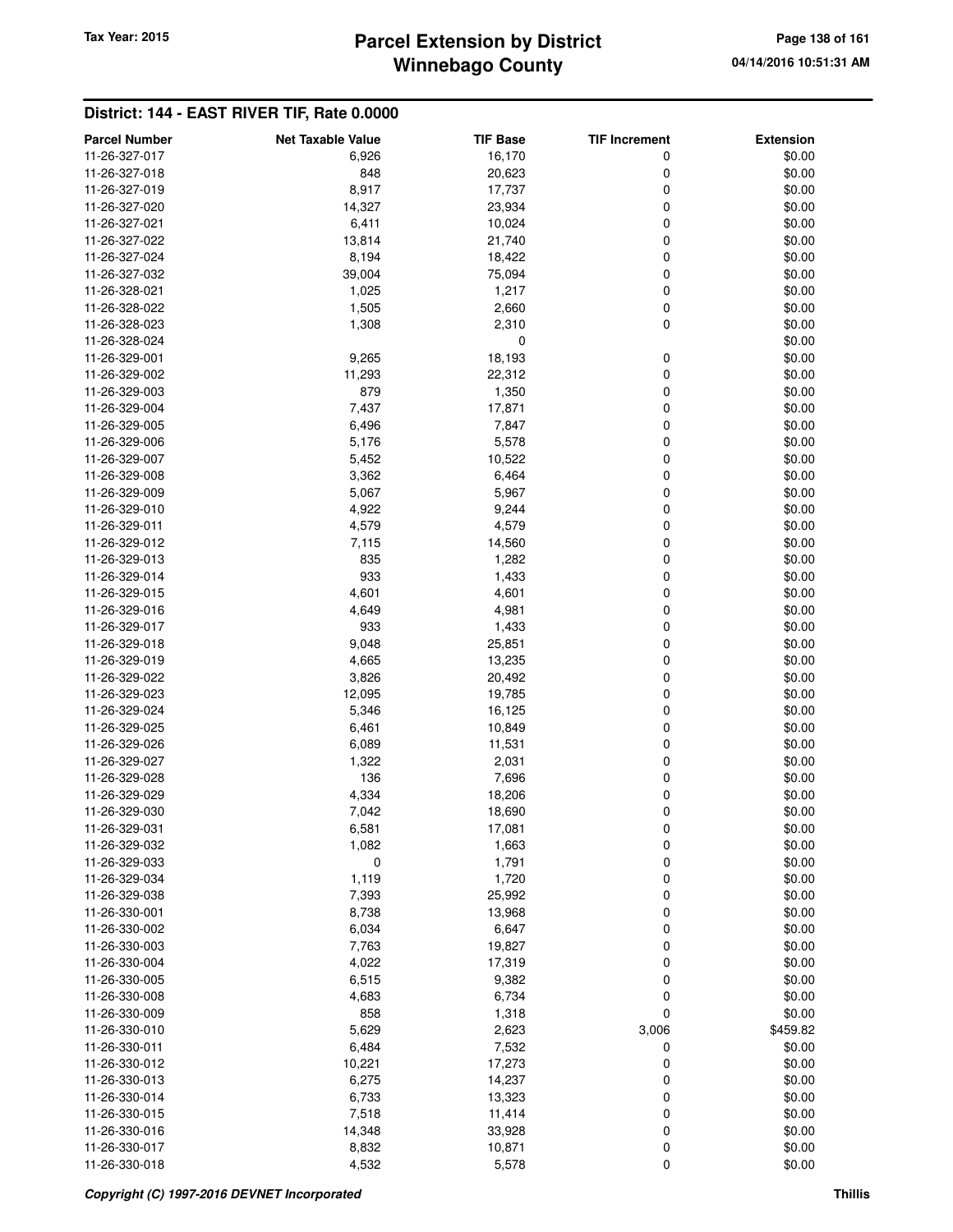## **Winnebago County Parcel Extension by District Tax Year: 2015 Page 139 of 161**

## **District: 144 - EAST RIVER TIF, Rate 0.0000**

| <b>Parcel Number</b>  | <b>Net Taxable Value</b> | <b>TIF Base</b> | <b>TIF Increment</b> | <b>Extension</b> |
|-----------------------|--------------------------|-----------------|----------------------|------------------|
| 11-26-330-019         | 8,112                    | 15,577          | 0                    | \$0.00           |
| 11-26-330-020         | 4,641                    | 8,739           | 0                    | \$0.00           |
| 11-26-330-021         | 6,726                    | 10,494          | 0                    | \$0.00           |
| 11-26-330-022         | 1,532                    | 22,270          | 0                    | \$0.00           |
| 11-26-330-024         | 7,821                    | 14,191          | 0                    | \$0.00           |
| 11-26-330-025         | 6,302                    | 9,424           | 0                    | \$0.00           |
| 11-26-330-026         | 9,741                    | 19,805          | 0                    | \$0.00           |
| 11-26-330-027         | 3,137                    | 22,547          | 0                    | \$0.00           |
| 11-26-330-028         | 7,089                    | 11,971          | 0                    | \$0.00           |
| 11-26-330-029         | 13,248                   | 27,486          | 0                    | \$0.00           |
| 11-26-330-030         | 10,161                   | 21,801          | 0                    | \$0.00           |
| 11-26-331-001         | 578                      | 1,578           | 0                    | \$0.00           |
| 11-26-331-002         | 5,261                    | 10,847          | 0                    | \$0.00           |
| 11-26-331-003         | 3,233                    | 6,211           | 0                    | \$0.00           |
| 11-26-331-004         | 4,416                    | 4,416           | 0                    | \$0.00           |
| 11-26-331-008         | 5,801                    | 11,184          | 0                    | \$0.00           |
| 11-26-331-009         | 14,482                   | 20,230          | 0                    | \$0.00           |
| 11-26-331-010         | 6,508                    | 14,312          | 0                    | \$0.00           |
| 11-26-331-023         | 9,816                    | 19,988          | 0                    | \$0.00           |
| 11-26-331-024         | 961                      | 20,174          | 0                    | \$0.00           |
| 11-26-331-025         | 7,569                    | 20,114          | 0                    | \$0.00           |
| 11-26-331-026         |                          | 0               |                      | \$0.00           |
| 11-26-331-027         | 756                      | 1,162           | 0                    | \$0.00           |
| 11-26-331-029         | 952                      | 1,494           | 0                    | \$0.00           |
| 11-26-331-030         |                          | 5,163           |                      | \$0.00           |
| 11-26-331-031         | 658                      | 1,494           | 0                    | \$0.00           |
| 11-26-331-032         | 5,668                    | 9,551           | 0                    | \$0.00           |
| 11-26-353-006         | 121,136                  | 153,567         | 0                    | \$0.00           |
| 11-26-353-007         | 1,358                    | $\mathbf 0$     | 1,358                | \$207.72         |
| 11-26-376-009         | 216,692                  | 336,020         | 0                    | \$0.00           |
| 11-26-378-004         | 50,716                   | 70,048          | 0                    | \$0.00           |
| <b>Totals for 144</b> | 10,397,212               | 13,241,739      | 1,931,027            | \$295,375.94     |
|                       |                          |                 |                      | 646 Parcels      |

#### **District: 145 - SUMNER ROAD / GROVE ST TIF, Rate 0.0000**

| <b>Parcel Number</b> | <b>Net Taxable Value</b> | <b>TIF Base</b> | <b>TIF Increment</b> | <b>Extension</b> |
|----------------------|--------------------------|-----------------|----------------------|------------------|
| 09-29-327-016        | 57.263                   | 93.550          |                      | \$0.00           |
| Totals for 145       | 57.263                   | 93.550          | 0                    | \$0.00           |
|                      |                          |                 |                      | ∣ Parcels        |

#### **District: 146 - LOVES PARK CORP CENTER TIF, Rate 0.0000**

| <b>Parcel Number</b> | <b>Net Taxable Value</b> | <b>TIF Base</b> | <b>TIF Increment</b> | <b>Extension</b> |
|----------------------|--------------------------|-----------------|----------------------|------------------|
| 08-35-379-002        | 3,716                    | 2,242           | 1,474                | \$170.84         |
| 08-35-383-002        |                          | 0               |                      | \$0.00           |
| 08-35-400-006        | 7,889                    | 9,804           | $\mathbf 0$          | \$0.00           |
| 08-35-400-007        | 3,516                    | 1,899           | 1,617                | \$184.06         |
| 08-35-400-009        | 1,554,127                | 1,931,441       | 0                    | \$0.00           |
| 08-35-400-010        | 275,520                  | 147,394         | 128,126              | \$14,849.16      |
| 08-35-400-013        | 1,414,875                | 327             | 1,414,548            | \$163,939.04     |
| 12-02-126-011        | 2,944                    | 1,361           | 1,583                | \$185.54         |
| 12-02-127-008        | 254                      | 0               | 254                  | \$29.78          |
| 12-02-127-010        | 2,489                    | 12,049          | 0                    | \$0.00           |
| 12-02-178-002        | 348,246                  | 558,340         | 0                    | \$0.00           |
| 12-02-178-003        | 340                      | 199             | 141                  | \$16.54          |
| 12-02-178-004        | 440                      | 258             | 182                  | \$21.34          |
| 12-02-178-005        | 664                      | 390             | 274                  | \$32.12          |
| 12-02-178-006        | 978                      | 575             | 403                  | \$47.24          |
| 12-02-178-007        | 310                      | 182             | 128                  | \$15.00          |
| 12-02-178-008        | 448                      | 267             | 181                  | \$21.22          |

#### **Copyright (C) 1997-2016 DEVNET Incorporated Thillis**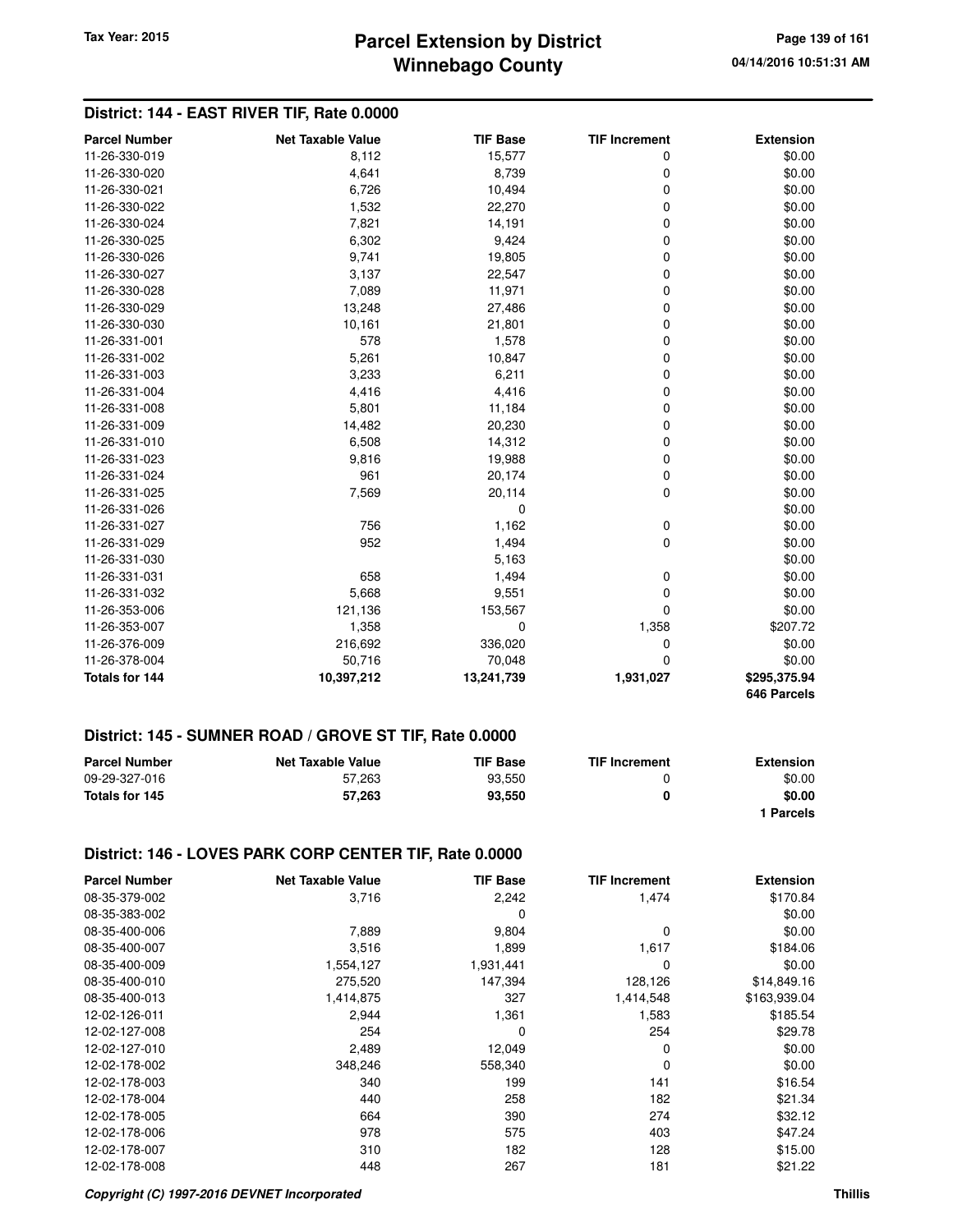## **District: 146 - LOVES PARK CORP CENTER TIF, Rate 0.0000**

| <b>Parcel Number</b> | <b>Net Taxable Value</b> | <b>TIF Base</b> | <b>TIF Increment</b> | <b>Extension</b> |
|----------------------|--------------------------|-----------------|----------------------|------------------|
| 12-02-178-009        | 27,150                   | 33,935          | 0                    | \$0.00           |
| 12-02-179-004        | 346                      | 228             | 118                  | \$13.84          |
| 12-02-179-005        | 412                      | 273             | 139                  | \$16.30          |
| 12-02-179-006        | 37,655                   | 47.297          | 0                    | \$0.00           |
| 12-02-179-007        |                          | 0               |                      | \$0.00           |
| 12-02-179-008        | 536                      | 672             | 0                    | \$0.00           |
| 12-02-201-003        | 1,851,039                | 1,835,109       | 15,930               | \$1,867.06       |
| Totals for 146       | 5,533,894                | 4,584,242       | 1,565,098            | \$181,409.08     |
|                      |                          |                 |                      | 24 Parcels       |

#### **District: 147 - WESTSTONE TIF, Rate 0.0000**

| <b>Parcel Number</b> | <b>Net Taxable Value</b> | <b>TIF Base</b> | <b>TIF Increment</b> | <b>Extension</b> |
|----------------------|--------------------------|-----------------|----------------------|------------------|
| 08-13-100-003        | 648                      | 342             | 306                  | \$33.62          |
| 08-13-300-009        | 2,318                    | 1,475           | 843                  | \$94.38          |
| 08-13-300-010        | 1,077                    | 660             | 417                  | \$46.68          |
| 08-13-300-011        | 44,822                   | 49,409          | 0                    | \$0.00           |
| 08-14-100-005        | 1,744                    | 906             | 838                  | \$92.08          |
| 08-14-200-003        | 3,420                    | 2,086           | 1,334                | \$146.58         |
| 08-14-300-002        | 880                      | 537             | 343                  | \$37.70          |
| 08-14-300-014        | 11,104                   | 39,124          | 0                    | \$0.00           |
| 08-14-300-016        | 5,036                    | 3,049           | 1,987                | \$222.44         |
| 08-14-400-001        | 1,226                    | 742             | 484                  | \$53.18          |
| 08-14-400-007        | 6,197                    | 21,164          | 0                    | \$0.00           |
| 08-14-400-008        | 1,272                    | 450             | 822                  | \$92.02          |
| 08-14-400-009        | 1,769,632                | 35,123          | 1,734,509            | \$194,176.56     |
| 08-14-400-010        | 934,647                  | 22,514          | 912,133              | \$102,112.38     |
| 08-14-400-011        | 19,324                   | 6,304           | 13,020               | \$1,457.58       |
| 08-14-400-012        | 9,622                    | 2,702           | 6,920                | \$774.70         |
| 08-14-400-014        | 1,464,431                | 1,797           | 1,462,634            | \$163,740.42     |
| 08-14-400-015        | 2,804                    | 4               | 2,800                | \$313.46         |
| Totals for 147       | 4,280,204                | 188,388         | 4,139,390            | \$463,393.78     |
|                      |                          |                 |                      | 18 Parcels       |

#### **District: 148 - NORTH WILLOW CREEK TIF, Rate 0.0000**

| <b>Parcel Number</b> | <b>Net Taxable Value</b> | <b>TIF Base</b> | <b>TIF Increment</b> | <b>Extension</b> |
|----------------------|--------------------------|-----------------|----------------------|------------------|
| 08-16-103-006        | 1.084                    | 627             | 457                  | \$53.22          |
| 08-16-151-011        | 472.192                  | 411.014         | 61.178               | \$7,123.20       |
| 08-17-276-002        | 87.034                   | 31.431          | 55,603               | \$6,474.08       |
| 08-17-276-005        | 866,037                  | 1,043,576       |                      | \$0.00           |
| Totals for 148       | 1,426,347                | 1,486,648       | 117.238              | \$13,650.50      |
|                      |                          |                 |                      | 4 Parcels        |

#### **District: 149 - SOUTH WILLOW CREEK TIF, Rate 0.0000**

| <b>Parcel Number</b> | <b>Net Taxable Value</b> | <b>TIF Base</b> | <b>TIF Increment</b> | <b>Extension</b> |
|----------------------|--------------------------|-----------------|----------------------|------------------|
| 08-17-277-005        | 187,245                  | 225,630         | 0                    | \$0.00           |
| 08-17-277-010        | 39,111                   | 97              | 39,014               | \$4,542.56       |
| 08-17-277-012        | 39,074                   | 22,548          | 16,526               | \$1,924.20       |
| 08-17-277-013        | 39,100                   | 22,623          | 16,477               | \$1,918.48       |
| 08-17-378-005        | 140,747                  | 169,600         | 0                    | \$0.00           |
| 08-17-402-006        | 114,049                  | 137.430         | 0                    | \$0.00           |
| 08-17-402-015        | 218.915                  | 263,794         | 0                    | \$0.00           |
| 08-17-402-021        | 21,099                   | 12.275          | 8,824                | \$1,027.42       |
| 08-17-402-024        | 239.850                  | 329,417         | 0                    | \$0.00           |
| 08-17-402-025        | 0                        | 97              | 0                    | \$0.00           |
| 08-17-402-027        | 0                        | 97              | $\Omega$             | \$0.00           |
| 08-17-402-028        | 261,110                  | 326,752         | 0                    | \$0.00           |
| 08-17-402-031        | 427,860                  | 200,377         | 227,483              | \$26,486.76      |
| 08-17-402-032        | 8,438                    | 4,855           | 3,583                | \$417.18         |

#### **Copyright (C) 1997-2016 DEVNET Incorporated Thillis**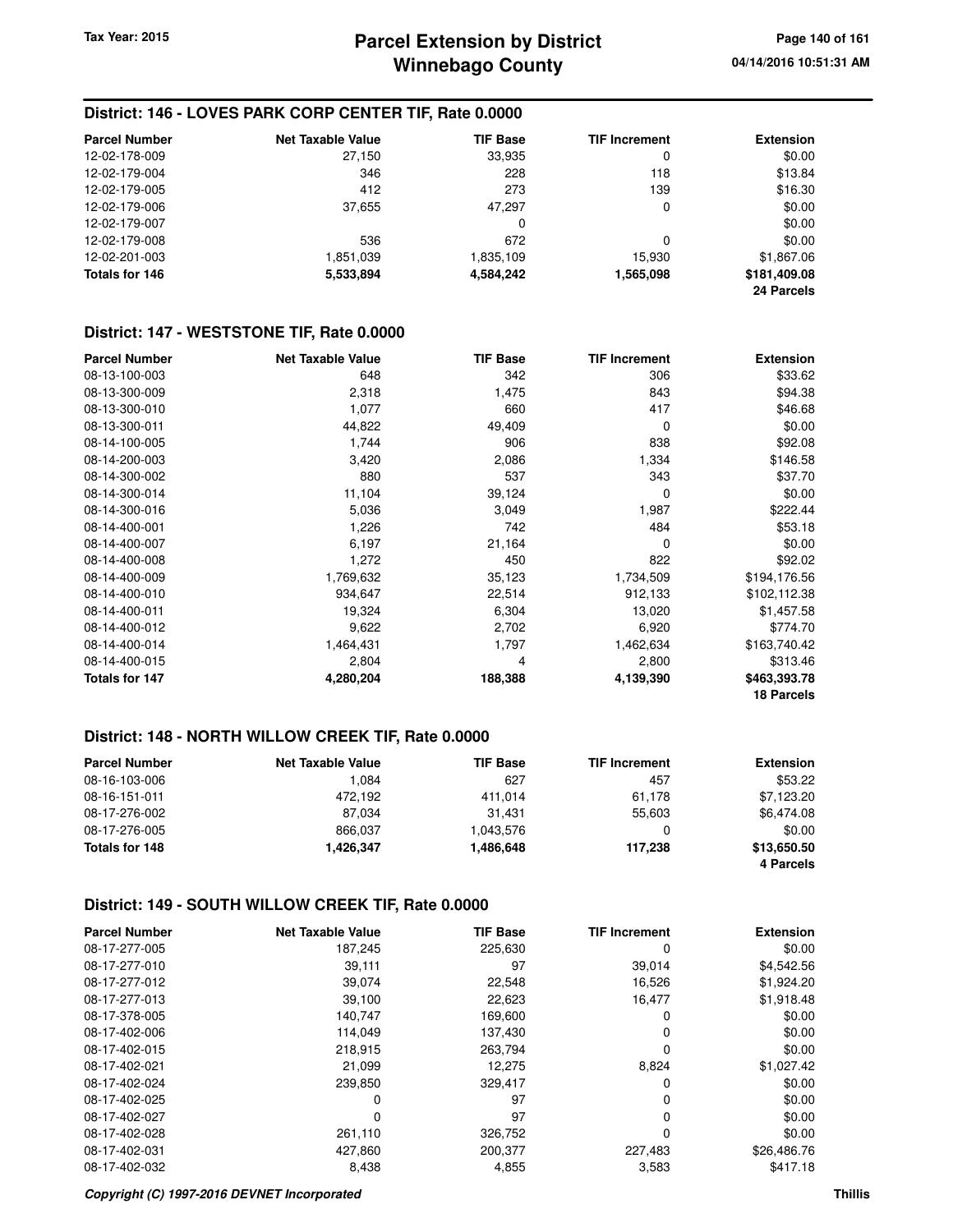## **District: 149 - SOUTH WILLOW CREEK TIF, Rate 0.0000**

| <b>Parcel Number</b> | <b>Net Taxable Value</b> | <b>TIF Base</b> | <b>TIF Increment</b> | <b>Extension</b>  |
|----------------------|--------------------------|-----------------|----------------------|-------------------|
| 08-17-402-033        | 12,499                   | 7,189           | 5,310                | \$618.26          |
| 08-17-402-034        | 131,855                  | 158,885         | 0                    | \$0.00            |
| 08-17-426-001        | 249,061                  | 300,118         | $\mathbf 0$          | \$0.00            |
| 08-17-426-003        | 159,900                  | 251,328         | 0                    | \$0.00            |
| 08-17-427-005        | 237,769                  | 238,949         | 0                    | \$0.00            |
| 08-17-427-006        | 106,339                  | 128,139         | 0                    | \$0.00            |
| 08-17-427-008        | 525                      | 19,768          | 0                    | \$0.00            |
| 08-17-427-009        | 75,488                   | 90,963          | $\mathbf 0$          | \$0.00            |
| 08-17-427-010        | 226,681                  | 273,150         | 0                    | \$0.00            |
| 08-17-427-011        | 152,236                  | 183,445         | 0                    | \$0.00            |
| 08-17-427-017        | 92,487                   | 12,445          | 80,042               | \$9,319.62        |
| 08-17-427-018        | 1,048,687                | 1,009,449       | 39,238               | \$4,568.64        |
| 08-17-451-015        | 654,767                  | 788,995         | 0                    | \$0.00            |
| 08-17-451-016        | 0                        | 97              | 0                    | \$0.00            |
| 08-17-451-017        | 0                        | 97              | 0                    | \$0.00            |
| 08-17-451-018        | 0                        | 97              | 0                    | \$0.00            |
| 08-17-476-001        | 52,671                   | 63,468          | $\Omega$             | \$0.00            |
| 08-17-476-002        | 115,712                  | 102,645         | 13,067               | \$1,521.44        |
| 08-17-476-003        | 84,710                   | 102,076         | 0                    | \$0.00            |
| 08-17-476-004        | 115,144                  | 138,749         | 0                    | \$0.00            |
| 08-17-476-009        | 1,816                    | 1,110           | 706                  | \$82.20           |
| 08-17-476-010        |                          | 2,605           |                      | \$0.00            |
| 08-17-476-011        | 0                        | 115             | $\mathbf 0$          | \$0.00            |
| 08-17-476-012        | 158,576                  | 116             | 158,460              | \$18,450.14       |
| 08-17-477-002        | 0                        | 298             | 0                    | \$0.00            |
| 08-17-477-003        | 156                      | 561             | 0                    | \$0.00            |
| 08-17-478-005        | 0                        | 97              | 0                    | \$0.00            |
| 08-17-478-006        | 80,406                   | 96,888          | 0                    | \$0.00            |
| 08-20-201-021        | 0                        | 97              | 0                    | \$0.00            |
| 08-20-225-013        | 456,823                  | 628,086         | 0                    | \$0.00            |
| 08-20-225-014        | 70,747                   | 89,591          | 0                    | \$0.00            |
| 08-20-225-015        | 85,491                   | 109,501         | 0                    | \$0.00            |
| Totals for 149       | 6,107,144                | 6,514,709       | 608,730              | \$70,876.90       |
|                      |                          |                 |                      | <b>46 Parcels</b> |

## **District: 150 - GLOBAL TRADEPARK SOUTH TIF, Rate 0.0000**

| <b>Parcel Number</b> | <b>Net Taxable Value</b> | <b>TIF Base</b> | <b>TIF Increment</b> | <b>Extension</b> |
|----------------------|--------------------------|-----------------|----------------------|------------------|
| 15-28-452-002        | 5,510                    | 3,584           | 1,926                | \$254.68         |
| 15-28-477-002        | 6,833                    | 4,312           | 2,521                | \$333.36         |
| 15-33-100-006        | 12,655                   | 8,337           | 4,318                | \$570.96         |
| 15-33-200-005        | 15,973                   | 10,204          | 5,769                | \$762.84         |
| 15-33-200-007        | 21,356                   | 13,688          | 7,668                | \$1,013.94       |
| 15-33-200-008        | 5,691                    | 3,639           | 2,052                | \$271.34         |
| 15-33-300-002        | 18,430                   | 10,022          | 8,408                | \$1,111.78       |
| 15-33-300-004        | 4,088                    | 2,264           | 1,824                | \$241.20         |
| 15-33-400-002        | 7,962                    | 3,711           | 4,251                | \$562.12         |
| 15-33-400-003        | 8,224                    | 4,167           | 4,057                | \$536.46         |
| 15-33-400-004        | 9,791                    | 4,203           | 5,588                | \$738.90         |
| 15-33-400-005        | 8,031                    | 3,746           | 4,285                | \$566.60         |
| 15-33-400-006        | 1,709                    | 1,096           | 613                  | \$81.06          |
| 15-34-101-001        | 13,620                   | 7,742           | 5,878                | \$777.24         |
| 15-34-101-003        | 5,248                    | 3,006           | 2,242                | \$296.46         |
| 15-34-126-004        | 26,150                   | 14,836          | 11,314               | \$1,496.04       |
| 15-34-200-005        | 4,804                    | 3,068           | 1,736                | \$229.56         |
| 15-34-300-001        | 28,092                   | 13,657          | 14,435               | \$1,908.74       |
| 15-34-300-002        | 15,590                   | 10,359          | 5,231                | \$691.70         |
| 15-34-400-001        | 30,680                   | 36,356          | 0                    | \$0.00           |
| 15-34-400-003        | 14,222                   | 9,355           | 4,867                | \$643.56         |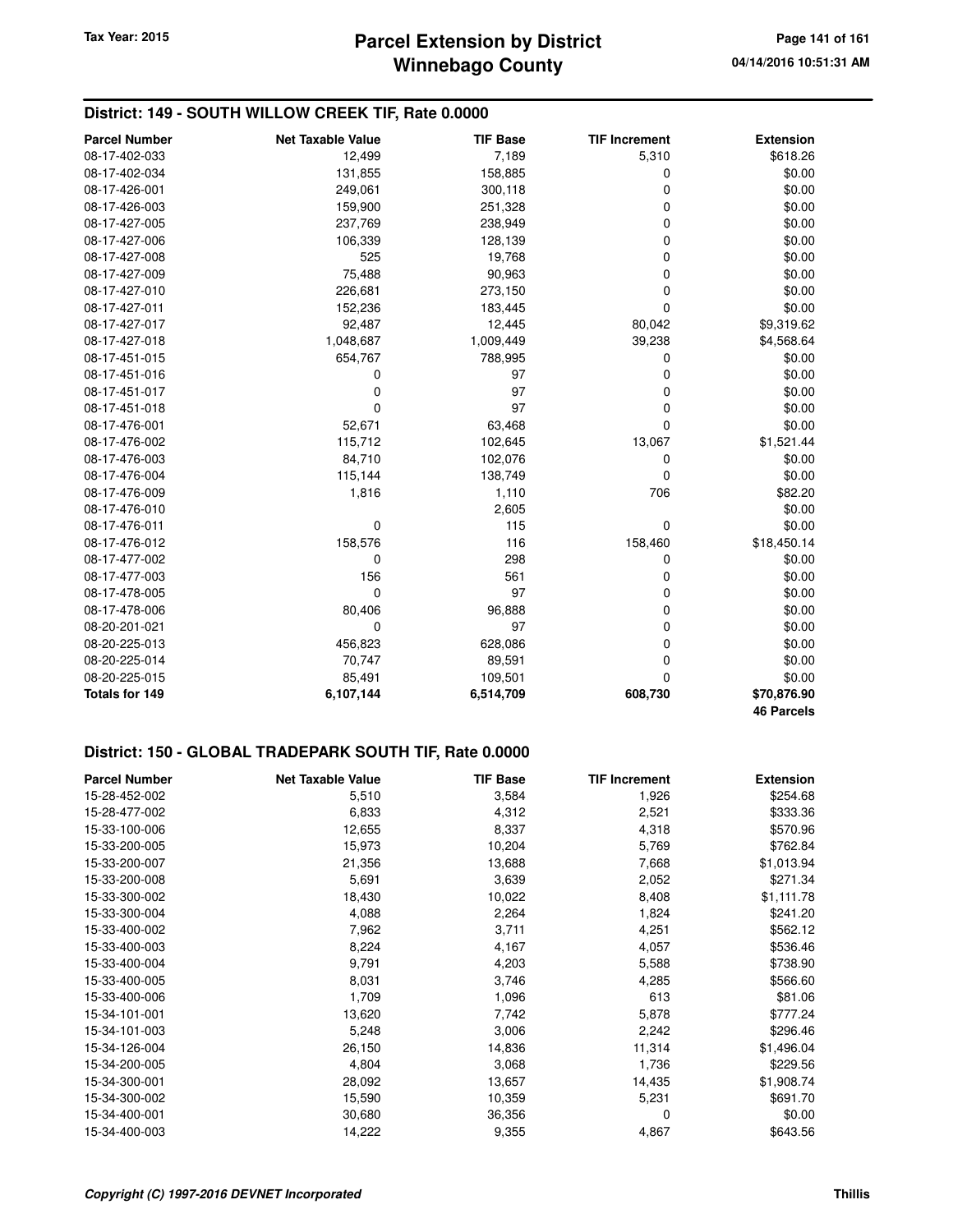## **Winnebago County Parcel Extension by District Tax Year: 2015 Page 142 of 161**

## **District: 150 - GLOBAL TRADEPARK SOUTH TIF, Rate 0.0000**

| <b>Parcel Number</b> | <b>Net Taxable Value</b> | <b>TIF Base</b> | <b>TIF Increment</b> | <b>Extension</b> |
|----------------------|--------------------------|-----------------|----------------------|------------------|
| 15-35-300-001        | 21.943                   | 13.344          | 8.599                | \$1.137.04       |
| Totals for 150       | 286,602                  | 184.696         | 107.582              | \$14,225.58      |
|                      |                          |                 |                      | 22 Parcels       |

#### **District: 151 - I-39 / BAXTER ROAD TIF, Rate 0.0000**

| <b>Parcel Number</b> | <b>Net Taxable Value</b> | <b>TIF Base</b> | <b>TIF Increment</b> | <b>Extension</b> |
|----------------------|--------------------------|-----------------|----------------------|------------------|
| 16-28-300-009        | 8,621                    | 10,775          | 0                    | \$0.00           |
| 16-28-300-012        | 1,189                    | 536             | 653                  | \$74.74          |
| 16-28-300-017        | 3,728                    | 2,227           | 1,501                | \$171.78         |
| 16-28-300-019        | 374,479                  | 468,044         | 0                    | \$0.00           |
| 16-28-300-020        | 3,525                    | 1,237           | 2,288                | \$261.86         |
| 16-28-300-021        | 12,916                   | 3,346           | 9,570                | \$1,095.22       |
| 16-28-400-013        | 764                      | 468             | 296                  | \$34.24          |
| 16-28-400-014        | 14,300                   | 4,275           | 10,025               | \$1,159.76       |
| 16-28-400-017        |                          | 20,821          |                      | \$0.00           |
| 16-28-400-018        | 2,190                    | 2,340           | 0                    | \$0.00           |
| 16-28-400-019        | 2,045,735                | 6,661           | 2,039,074            | \$235,894.36     |
| 16-29-100-010        | 10,907                   | 6,404           | 4,503                | \$507.88         |
| 16-29-200-002        | 9,753                    | 6,095           | 3,658                | \$412.58         |
| 16-29-326-002        | 10,640                   | 6,685           | 3,955                | \$446.08         |
| 16-29-351-001        | 1,719                    | 896             | 823                  | \$92.82          |
| 16-29-351-002        | 693                      | 529             | 164                  | \$18.50          |
| 16-29-351-003        | 30,270                   | 39,333          | 0                    | \$0.00           |
| 16-29-351-004        | 38,497                   | 48,602          | $\mathbf 0$          | \$0.00           |
| 16-29-376-001        | 2,863                    | 1,526           | 1,337                | \$150.80         |
| 16-29-400-002        | 5,680                    | 3,359           | 2,321                | \$265.62         |
| 16-29-400-004        | 1,465                    | 837             | 628                  | \$70.84          |
| 16-29-400-005        | 0                        | 63              | 0                    | \$0.00           |
| 16-29-400-008        | 169,850                  | 212,024         | 0                    | \$0.00           |
| 16-29-400-011        | 266,667                  | 447,576         | 0                    | \$0.00           |
| 16-30-300-005        | 0                        | 21              | $\mathbf 0$          | \$0.00           |
| 16-30-300-009        | 5,871                    | 33,579          | 0                    | \$0.00           |
| 16-30-400-007        | 266                      | 93              | 173                  | \$19.52          |
| 16-30-400-008        | 13,229                   | 7,459           | 5,770                | \$650.78         |
| 16-30-400-009        | 680                      | 428             | 252                  | \$28.42          |
| 16-30-400-010        | 35,738                   | 51,916          | 0                    | \$0.00           |
| 16-30-400-011        | 16,630                   | 24,625          | $\mathbf 0$          | \$0.00           |
| 16-30-400-013        | 1,377                    | 889             | 488                  | \$55.04          |
| 16-30-400-014        | 25,473                   | 37,256          | 0                    | \$0.00           |
| 16-30-400-019        | 27,884                   | 34,852          | 0                    | \$0.00           |
| 16-30-400-020        | 105,788                  | 131,597         | 0                    | \$0.00           |
| 16-30-400-021        | 30,639                   | 97,982          | 0                    | \$0.00           |
| 16-31-100-023        | 15,449                   | 15,219          | 230                  | \$25.94          |
| 16-32-100-004        | 30,825                   | 40,447          | 0                    | \$0.00           |
| 16-32-200-001        | 561                      | 226             | 335                  | \$37.78          |
| 16-32-200-005        | 3,302                    | 1,604           | 1,698                | \$191.52         |
| 16-33-100-009        | 11,138                   | 6,490           | 4,648                | \$531.94         |
| 16-33-100-012        | 21,590                   | 28,510          | 0                    | \$0.00           |
| 16-33-100-013        | 4,447                    | 2,158           | 2,289                | \$258.18         |
| 16-33-200-001        | 19,595                   | 12,741          | 6,854                | \$792.92         |
| Totals for 151       | 3,386,933                | 1,822,751       | 2,103,533            | \$243,249.12     |
|                      |                          |                 |                      | 44 Parcels       |

## **District: 152 - ZENITH CUTTER TIF, Rate 0.0000**

| <b>Parcel Number</b> | Net Taxable Value | <b>TIF Base</b> | <b>TIF Increment</b> | <b>Extension</b> |
|----------------------|-------------------|-----------------|----------------------|------------------|
| 08-28-325-002        | 53.209            | 23.880          | 29.329               | \$3.530.64       |
| 08-28-325-003        | 8.015             | 3.674           | 4.341                | \$522.58         |
| 08-28-325-004        | 464.781           | 549.273         |                      | \$0.00           |
| 08-28-355-002        | 358.866           | 432.432         |                      | \$0.00           |

#### **Copyright (C) 1997-2016 DEVNET Incorporated Thillis**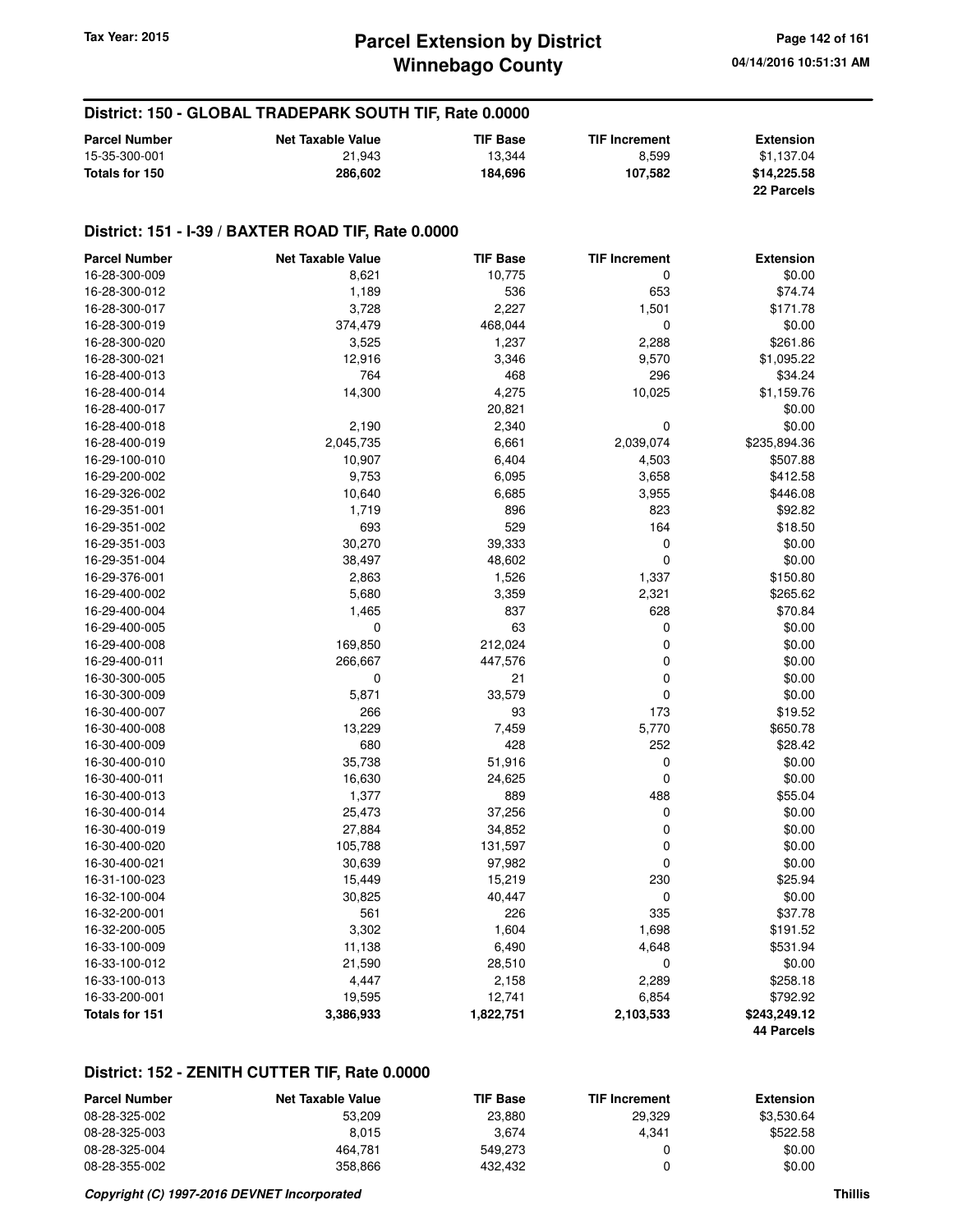## **District: 152 - ZENITH CUTTER TIF, Rate 0.0000**

| <b>Parcel Number</b> | Net Taxable Value | <b>TIF Base</b> | <b>TIF Increment</b> | Extension    |
|----------------------|-------------------|-----------------|----------------------|--------------|
| 08-28-376-008        | 7.546.567         | 31.326          | 7.515.241            | \$904.684.72 |
| Totals for 152       | 8.431.438         | 1,040,585       | 7.548.911            | \$908,737.94 |
|                      |                   |                 |                      | 5 Parcels    |

#### **District: 153 - SPRING CREEK LAKES TIF, Rate 0.0000**

| <b>Parcel Number</b> | <b>Net Taxable Value</b> | <b>TIF Base</b> | <b>TIF Increment</b> | <b>Extension</b> |
|----------------------|--------------------------|-----------------|----------------------|------------------|
| 08-25-300-006        | 22,867                   | 14,432          | 8,435                | \$861.98         |
| 08-26-400-013        |                          | 0               |                      | \$0.00           |
| 08-35-276-001        | 4,356                    | 5,249           | 0                    | \$0.00           |
| 08-35-400-014        | 9,192                    | 4,261           | 4,931                | \$561.26         |
| 08-35-400-015        | 1,896                    | 752             | 1,144                | \$130.22         |
| 08-35-400-016        | 4,704                    | 3,386           | 1,318                | \$150.02         |
| 08-35-400-017        | 194,622                  | 2,661           | 191,961              | \$21,849.00      |
| 08-36-100-001        | 2,039                    | 1,319           | 720                  | \$73.58          |
| 08-36-100-006        | 20,898                   | 13,624          | 7,274                | \$743.34         |
| 08-36-100-008        | 5,202                    | 3,382           | 1,820                | \$186.00         |
| 08-36-100-010        | 2,689                    | 1,762           | 927                  | \$94.74          |
| 08-36-100-011        | 6,145                    | 3,957           | 2,188                | \$223.60         |
| 08-36-100-012        | 23,954                   | 15,372          | 8,582                | \$877.00         |
| 08-36-300-015        | 3,158                    | 2,322           | 836                  | \$95.16          |
| 08-36-300-016        | 728                      | 540             | 188                  | \$21.40          |
| 08-36-300-017        | 986                      | 911             | 75                   | \$8.70           |
| 08-36-300-018        | 2,801                    | 2,459           | 342                  | \$39.64          |
| 08-36-300-019        | 1,946                    | 1,639           | 307                  | \$35.58          |
| 08-36-300-020        | 0                        | 91              | 0                    | \$0.00           |
| 08-36-300-021        | 2,257                    | 2,003           | 254                  | \$29.44          |
| 08-36-300-022        | 874                      | 728             | 146                  | \$16.92          |
| 08-36-300-023        | 8,129                    | 6,507           | 1,622                | \$184.62         |
| 08-36-300-024        | 1,447                    | 1,275           | 172                  | \$19.94          |
| 08-36-300-025        | 3,504                    | 2,539           | 965                  | \$109.84         |
| 08-36-300-026        | 9,200                    | 7,338           | 1,862                | \$211.94         |
| 12-02-226-004        | 4,464                    | 4,558           | 0                    | \$0.00           |
| 12-02-226-005        | 7,116                    | 7,128           | 0                    | \$0.00           |
| Totals for 153       | 345,174                  | 110,195         | 236,069              | \$26,523.92      |
|                      |                          |                 |                      | 27 Parcels       |

#### **District: 154 - FORMER WARNER ELECTRIC TIF, Rate 0.0000**

| <b>Parcel Number</b> | <b>Net Taxable Value</b> | <b>TIF Base</b> | <b>TIF Increment</b> | <b>Extension</b> |
|----------------------|--------------------------|-----------------|----------------------|------------------|
| 04-28-126-001        | 447.194                  | 390.181         | 57.013               | \$5.959.28       |
| Totals for 154       | 447.194                  | 390.181         | 57.013               | \$5,959.28       |
|                      |                          |                 |                      | 1 Parcels        |

#### **District: 157 - JEFFERSON / NORTH 3RD ST TIF, Rate 0.0000**

| <b>Parcel Number</b> | <b>Net Taxable Value</b> | <b>TIF Base</b> | <b>TIF Increment</b> | <b>Extension</b> |
|----------------------|--------------------------|-----------------|----------------------|------------------|
| 11-23-411-009        | 5,254                    | 9,599           | 0                    | \$0.00           |
| 11-23-411-010        | 9,019                    | 6,699           | 2,320                | \$354.88         |
| 11-23-411-012        | 4,323                    | 17,319          | 0                    | \$0.00           |
| 11-23-411-013        | 7,667                    | 13,388          | 0                    | \$0.00           |
| 11-23-411-014        | 7,288                    | 13,279          | $\Omega$             | \$0.00           |
| 11-23-411-015        | 954                      | 1,441           | 0                    | \$0.00           |
| 11-23-453-020        | 3,172                    | 3,829           | 0                    | \$0.00           |
| 11-23-453-021        | 141,985                  | 39,488          | 102,497              | \$15,678.26      |
| 11-23-454-001        | 13.649                   | 21.725          | $\Omega$             | \$0.00           |
| 11-23-454-004        | 11,345                   | 13,697          | $\Omega$             | \$0.00           |
| 11-23-454-005        | 10,416                   | 12,576          | $\Omega$             | \$0.00           |
| 11-23-454-006        | 5,204                    | 6,284           | 0                    | \$0.00           |
| 11-23-454-007        | 4,146                    | 5,007           | $\Omega$             | \$0.00           |
| 11-23-454-008        | 10,165                   | 12,275          | 0                    | \$0.00           |

#### **Copyright (C) 1997-2016 DEVNET Incorporated Thillis**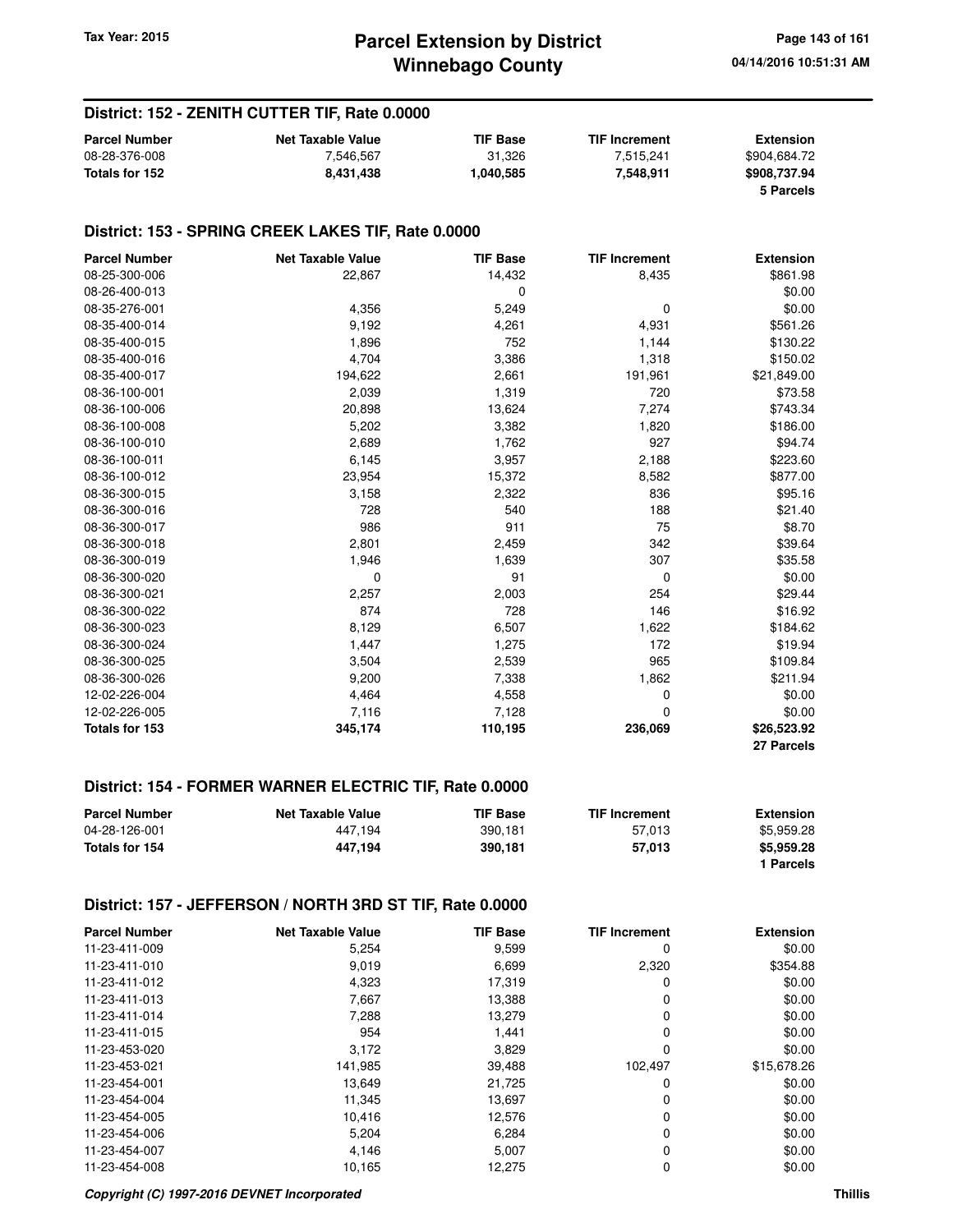## **District: 157 - JEFFERSON / NORTH 3RD ST TIF, Rate 0.0000**

| <b>Parcel Number</b> | <b>Net Taxable Value</b> | <b>TIF Base</b> | <b>TIF Increment</b> | <b>Extension</b> |
|----------------------|--------------------------|-----------------|----------------------|------------------|
| 11-23-454-009        | 12.711                   | 17.054          | 0                    | \$0.00           |
| 11-23-456-002        | 4.395                    | 5,307           | 0                    | \$0.00           |
| 11-23-456-003        | 3.987                    | 4,815           | 0                    | \$0.00           |
| 11-23-456-004        | 31,920                   | 60,992          | 0                    | \$0.00           |
| 11-23-456-005        | 5,078                    | 6,132           | 0                    | \$0.00           |
| 11-23-456-006        | 3,280                    | 3.960           | 0                    | \$0.00           |
| Totals for 157       | 295.958                  | 274.866         | 104.817              | \$16,033.14      |
|                      |                          |                 |                      | 20 Parcels       |

## **District: 159 - MULFORD & EAST STATE STREET TIF, Rate 0.0000**

| <b>Parcel Number</b> | <b>Net Taxable Value</b> | <b>TIF Base</b> | <b>TIF Increment</b> | <b>Extension</b> |
|----------------------|--------------------------|-----------------|----------------------|------------------|
| 12-20-426-004        |                          | 0               |                      | \$0.00           |
| 12-20-451-002        |                          | 0               |                      | \$0.00           |
| 12-20-451-003        |                          | 0               |                      | \$0.00           |
| 12-20-451-004        |                          | $\mathbf 0$     |                      | \$0.00           |
| 12-20-451-008        | 134,322                  | 169,431         | 0                    | \$0.00           |
| 12-20-451-009        |                          | 0               |                      | \$0.00           |
| 12-20-451-010        |                          | $\mathbf 0$     |                      | \$0.00           |
| 12-20-451-011        | 20,633                   | 62,359          | 0                    | \$0.00           |
| 12-20-451-012        | 234,186                  | 61,160          | 173,026              | \$26,466.58      |
| 12-20-476-001        |                          | 0               |                      | \$0.00           |
| 12-21-278-021        | 23,652                   | 33,191          | 0                    | \$0.00           |
| 12-21-278-022        | 5,173                    | 7,807           | 0                    | \$0.00           |
| 12-21-278-023        | 4,979                    | 7,514           | 0                    | \$0.00           |
| 12-21-278-024        | 55,216                   | 66,672          | 0                    | \$0.00           |
| 12-21-278-025        |                          | 0               |                      | \$0.00           |
| 12-21-329-006        |                          | $\mathbf 0$     |                      | \$0.00           |
| 12-21-330-005        | 320,191                  | 361,372         | 0                    | \$0.00           |
| 12-21-330-006        | 296,000                  | 413,499         | 0                    | \$0.00           |
| 12-21-351-003        | 84,945                   | 0               | 84,945               | \$12,993.44      |
| 12-21-351-004        |                          | 0               |                      | \$0.00           |
| 12-21-376-004        |                          | $\mathbf 0$     |                      | \$0.00           |
|                      |                          |                 |                      |                  |
| 12-21-376-016        | 176,106                  | 270,497         | 0                    | \$0.00           |
| 12-21-376-017        | 1,169,888                | 1,439,445       | 0                    | \$0.00           |
| 12-21-376-019        | 1,038,654                | 937,385         | 101,269              | \$15,490.42      |
| 12-21-376-020        | 433,615                  | 676,774         | 0                    | \$0.00           |
| 12-21-377-010        | 705,903                  | 974,433         | 0                    | \$0.00           |
| 12-21-377-012        | 493,724                  | 661,754         | 0                    | \$0.00           |
| 12-21-377-014        | 182,963                  | 220,918         | 0                    | \$0.00           |
| 12-21-401-002        |                          | 0               |                      | \$0.00           |
| 12-21-426-001        | 40,234                   | 63,872          | 0                    | \$0.00           |
| 12-21-426-002        | 44,336                   | 69,467          | 0                    | \$0.00           |
| 12-21-426-003        | 39,661                   | 62,231          | 0                    | \$0.00           |
| 12-21-426-004        | 38,329                   | 50,543          | 0                    | \$0.00           |
| 12-21-426-005        | 35,662                   | 60,786          | 0                    | \$0.00           |
| 12-21-426-006        | 30,405                   | 53,380          | 0                    | \$0.00           |
| 12-21-426-007        | 40,887                   | 47,591          | 0                    | \$0.00           |
| 12-21-426-008        | 24,774                   | 46,489          | 0                    | \$0.00           |
| 12-21-426-009        | 40,006                   | 48,741          | 0                    | \$0.00           |
| 12-21-426-010        | 41,396                   | 57,554          | 0                    | \$0.00           |
| 12-21-426-011        | 33,025                   | 55,773          | 0                    | \$0.00           |
| 12-21-426-012        | 20,813                   | 27,812          | 0                    | \$0.00           |
| 12-21-426-013        | 25,411                   | 44,268          | 0                    | \$0.00           |
| 12-21-426-014        | 31,777                   | 36,605          | 0                    | \$0.00           |
| 12-21-426-015        | 31,222                   | 37,283          | 0                    | \$0.00           |
| 12-21-426-016        | 34,595                   | 40,672          | 0                    | \$0.00           |
| 12-21-427-001        | 39,441                   | 47,622          | 0                    | \$0.00           |
| 12-21-427-002        | 39,440                   | 58,941          | 0                    | \$0.00           |
| 12-21-427-003        | 39,441                   | 54,880          | 0                    | \$0.00           |
| 12-21-427-004        | 39,641                   | 54,229          | 0                    | \$0.00           |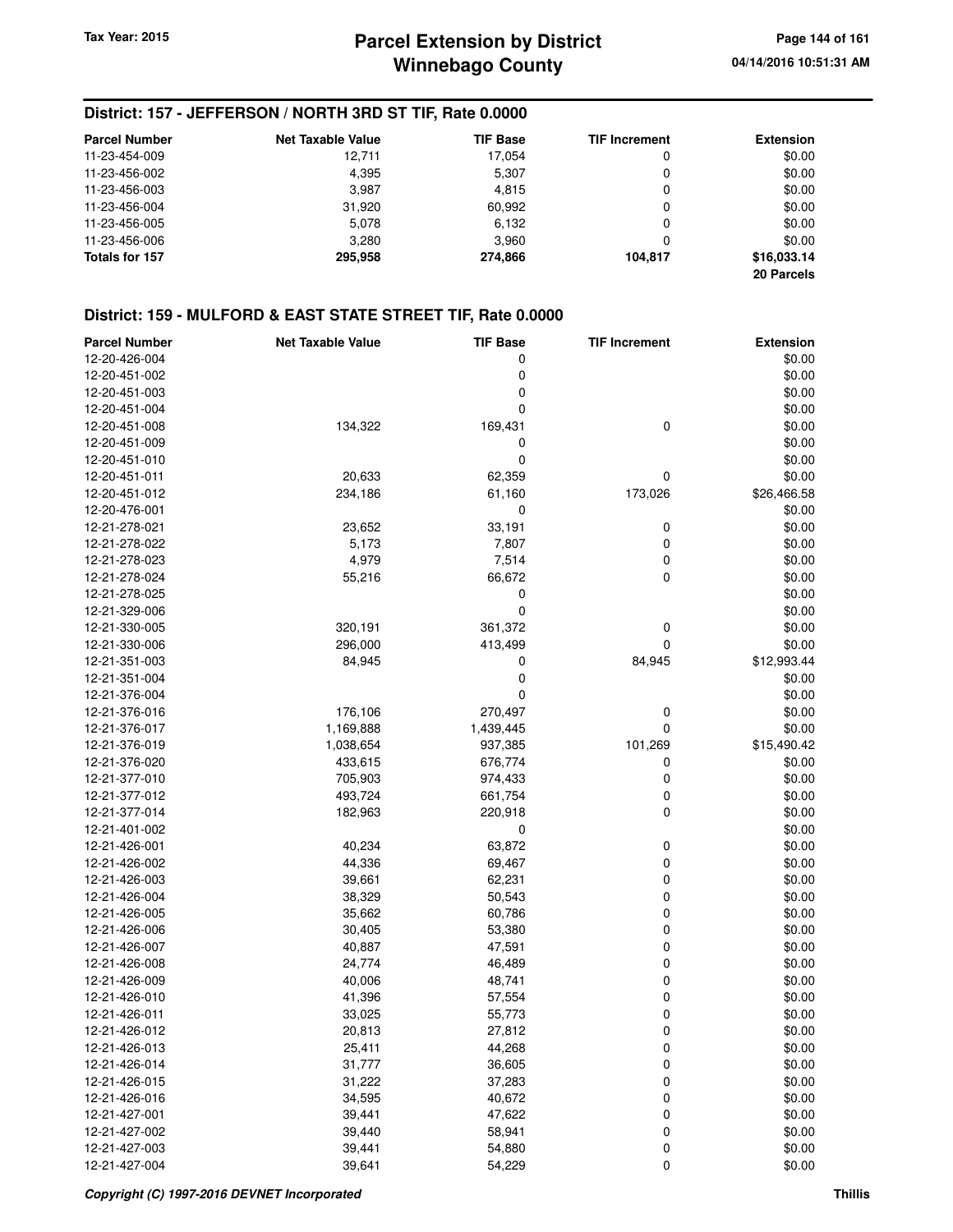# **Winnebago County Parcel Extension by District Tax Year: 2015 Page 145 of 161**

| <b>Parcel Number</b>           | <b>Net Taxable Value</b> | <b>TIF Base</b>  | <b>TIF Increment</b> | <b>Extension</b>     |
|--------------------------------|--------------------------|------------------|----------------------|----------------------|
| 12-21-427-005                  | 45,474                   | 60,836           | 0                    | \$0.00               |
| 12-21-427-006                  | 39,474                   | 56,965           | 0                    | \$0.00               |
| 12-21-427-007                  | 44,913                   | 59,039           | 0                    | \$0.00               |
| 12-21-427-008                  | 44,913                   | 60,245           | 0                    | \$0.00               |
| 12-21-427-009                  | 42,938                   | 57,885           | 0                    | \$0.00               |
| 12-21-427-010                  | 42,938                   | 51,845           | 0                    | \$0.00               |
| 12-21-427-011                  | 42,938                   | 57,926           | 0                    | \$0.00               |
| 12-21-427-012                  | 53,615                   | 73,742           | 0                    | \$0.00               |
| 12-21-427-013                  | 50,290                   | 72,011           | 0                    | \$0.00               |
| 12-21-427-014                  | 48,005                   | 57,963           | 0                    | \$0.00               |
| 12-21-427-015                  | 47,331                   | 58,932           | 0                    | \$0.00               |
| 12-21-427-016                  | 44,806                   | 54,100           | 0                    | \$0.00               |
| 12-21-427-017                  | 42,894                   | 55,585           | 0                    | \$0.00               |
| 12-21-427-018                  | 46,510                   | 53,179           | 0                    | \$0.00               |
| 12-21-428-001                  | 37,338                   | 45,083           | 0                    | \$0.00               |
| 12-21-428-002                  | 48,001                   | 65,677           | 0                    | \$0.00               |
| 12-21-428-003                  | 48,001                   | 64,511           | 0                    | \$0.00               |
| 12-21-428-004<br>12-21-428-008 | 51,816<br>43,013         | 70,384<br>58,428 | 0<br>0               | \$0.00<br>\$0.00     |
| 12-21-428-009                  | 51,691                   | 70,214           | 0                    | \$0.00               |
| 12-21-428-013                  | 144,016                  | 173,891          | 0                    | \$0.00               |
| 12-21-429-001                  | 21,348                   | 46,144           | 0                    | \$0.00               |
| 12-21-429-002                  | 43,922                   | 61,184           | 0                    | \$0.00               |
| 12-21-429-003                  | 48,005                   | 57,963           | 0                    | \$0.00               |
| 12-21-429-004                  | 48,511                   | 58,575           | 0                    | \$0.00               |
| 12-21-429-005                  | 42,402                   | 57,597           | 0                    | \$0.00               |
| 12-21-429-006                  | 47,329                   | 57,147           | 0                    | \$0.00               |
| 12-21-429-007                  | 42,894                   | 61,355           | 0                    | \$0.00               |
| 12-21-429-008                  | 44,070                   | 58,717           | 0                    | \$0.00               |
| 12-21-429-009                  | 44,070                   | 59,114           | 0                    | \$0.00               |
| 12-21-429-010                  | 43,330                   | 64,482           | 0                    | \$0.00               |
| 12-21-429-011                  | 36,439                   | 54,563           | 0                    | \$0.00               |
| 12-21-429-012                  | 52,422                   | 72,379           | 0                    | \$0.00               |
| 12-21-429-013                  | 48,556                   | 65,957           | 0                    | \$0.00               |
| 12-21-429-014                  | 48,538                   | 58,608           | 0                    | \$0.00               |
| 12-21-429-017                  |                          | 0                |                      | \$0.00               |
| 12-21-429-018                  |                          | 0                |                      | \$0.00               |
| 12-21-429-019                  |                          | 0                |                      | \$0.00               |
| 12-21-429-020                  |                          | 0                |                      | \$0.00               |
| 12-21-429-021                  |                          | 0                |                      | \$0.00               |
| 12-21-429-022                  |                          | 0                |                      | \$0.00               |
| 12-21-429-023                  |                          | 0                |                      | \$0.00               |
| 12-21-429-025                  |                          | 0                |                      | \$0.00               |
| 12-21-429-028                  | 85,237                   | 102,919          | 0                    | \$0.00               |
| 12-21-430-001<br>12-21-430-002 | 20,072<br>20,072         | 11,624<br>22,381 | 8,448<br>0           | \$1,292.24<br>\$0.00 |
| 12-21-451-001                  |                          | 0                |                      | \$0.00               |
| 12-21-452-001                  | 17,267                   | 20,847           | 0                    | \$0.00               |
| 12-21-452-002                  | 141,181                  | 154,501          | 0                    | \$0.00               |
| 12-21-452-003                  | 28,442                   | 34,341           | 0                    | \$0.00               |
| 12-21-452-004                  | 26,553                   | 32,061           | 0                    | \$0.00               |
| 12-21-452-005                  | 109,808                  | 104,159          | 5,649                | \$864.10             |
| 12-21-452-007                  | 936,573                  | 982,231          | 0                    | \$0.00               |
| 12-21-453-001                  | 161,405                  | 194,886          | 0                    | \$0.00               |
| 12-21-453-002                  | 122,001                  | 147,309          | 0                    | \$0.00               |
| 12-21-454-001                  | 43,510                   | 52,536           | 0                    | \$0.00               |
| 12-21-454-002                  | 44,936                   | 54,257           | 0                    | \$0.00               |
| 12-21-454-003                  | 43,510                   | 52,536           | 0                    | \$0.00               |
| 12-21-476-001                  | 379,619                  | 343,132          | 36,487               | \$5,581.16           |
| 12-21-476-002                  | 310,598                  | 301,126          | 9,472                | \$1,448.88           |
| 12-21-477-001                  | 8,852                    | 10,688           | $\mathbf 0$          | \$0.00               |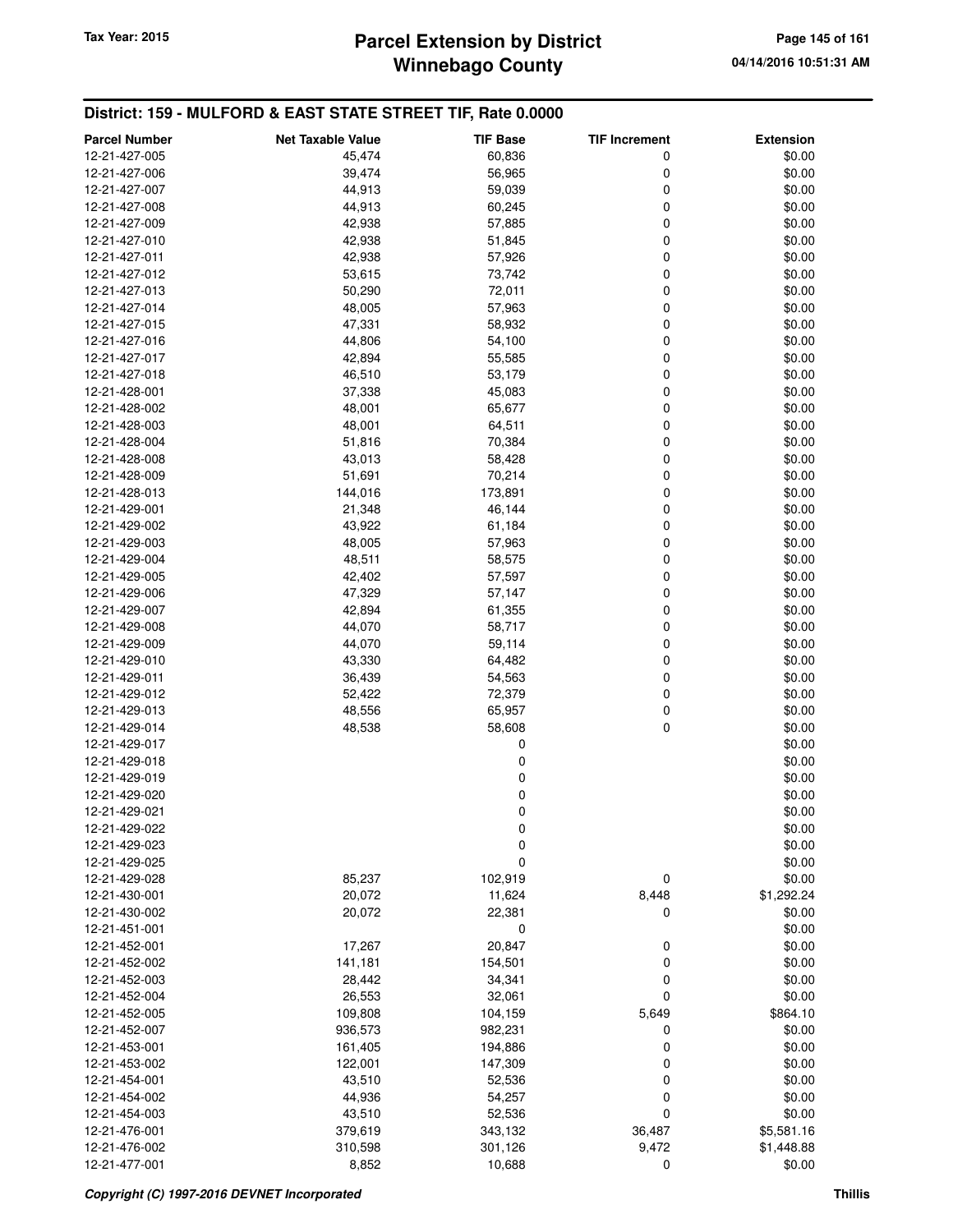# **Winnebago County Parcel Extension by District Tax Year: 2015 Page 146 of 161**

| <b>Parcel Number</b> | <b>Net Taxable Value</b> | <b>TIF Base</b> | <b>TIF Increment</b> | <b>Extension</b> |
|----------------------|--------------------------|-----------------|----------------------|------------------|
| 12-21-477-002        | 152,574                  | 184,223         | 0                    | \$0.00           |
| 12-21-477-003        | 99,667                   | 133,713         | 0                    | \$0.00           |
| 12-21-477-004        | 14,615                   | 17,647          | 0                    | \$0.00           |
| 12-21-477-005        | 245,440                  | 296,353         | 0                    | \$0.00           |
| 12-21-477-006        | 253,829                  | 306,482         | 0                    | \$0.00           |
| 12-21-477-008        | 66,534                   | 80,335          | 0                    | \$0.00           |
| 12-21-477-010        | 480                      | 573             | 0                    | \$0.00           |
| 12-21-477-011        | 35,139                   | 33,811          | 1,328                | \$203.14         |
| 12-21-477-014        | 1,876,137                | 1,300,827       | 575,310              | \$88,001.14      |
| 12-22-351-001        | 6,630                    | 10,005          | 0                    | \$0.00           |
| 12-22-352-002        | 1,523,842                | 1,867,468       | $\mathbf 0$          | \$0.00           |
| 12-22-353-004        | 448,669                  | 541,739         | 0                    | \$0.00           |
| 12-22-353-005        | 432,029                  | 521,648         | 0                    | \$0.00           |
| 12-22-353-011        | 32,389                   | 47,935          | 0                    | \$0.00           |
| 12-22-353-012        | 18,783                   | 22,680          | 0                    | \$0.00           |
|                      |                          |                 | 0                    |                  |
| 12-22-353-014        | 35,654                   | 52,114          | 0                    | \$0.00           |
| 12-22-353-015        | 210,528                  | 254,200         | 0                    | \$0.00           |
| 12-27-101-003        | 301,378                  | 811,289         |                      | \$0.00           |
| 12-27-101-004        | 188,323                  | 0               | 188,323              | \$28,806.46      |
| 12-27-103-014        | 39,141                   | 118,102         | 0                    | \$0.00           |
| 12-27-105-001        | 1,218                    | 1,958           | $\mathbf 0$          | \$0.00           |
| 12-28-101-007        | 1,300                    | 331,139         | 0                    | \$0.00           |
| 12-28-101-008        | 279                      | 63,933          | 0                    | \$0.00           |
| 12-28-101-009        | 247                      | 63,933          | 0                    | \$0.00           |
| 12-28-101-014        | 290,828                  | 396,986         | 0                    | \$0.00           |
| 12-28-101-015        | 146,431                  | 207,855         | 0                    | \$0.00           |
| 12-28-101-016        |                          | 336,898         |                      | \$0.00           |
| 12-28-101-017        |                          | 0               |                      | \$0.00           |
| 12-28-126-003        |                          | 0               |                      | \$0.00           |
| 12-28-126-006        | 73,659                   | 126,937         | 0                    | \$0.00           |
| 12-28-126-007        | 488                      | 589             | 0                    | \$0.00           |
| 12-28-126-008        | 106,078                  | 142,522         | 0                    | \$0.00           |
| 12-28-126-010        | 371,723                  | 543,446         | 0                    | \$0.00           |
| 12-28-126-011        | 88,467                   | 116,859         | 0                    | \$0.00           |
| 12-28-126-012        | 245,324                  | 320,344         | 0                    | \$0.00           |
| 12-28-126-013        | 444,650                  | 1,286,251       | 0                    | \$0.00           |
| 12-28-126-014        | 469,710                  | 567,145         | 0                    | \$0.00           |
| 12-28-126-016        | 213,872                  | 267,833         | 0                    | \$0.00           |
| 12-28-126-017        | 72,874                   | 87,989          | 0                    | \$0.00           |
| 12-28-127-004        | 558,735                  | 661,317         | 0                    | \$0.00           |
| 12-28-127-008        | 106,495                  | 154,775         | 0                    | \$0.00           |
| 12-28-127-009        | 222,724                  | 271,147         | $\mathbf 0$          | \$0.00           |
| 12-28-127-010        | 100,000                  | 151,519         | 0                    | \$0.00           |
| 12-28-127-011        | 306,233                  | 372,386         | $\mathbf 0$          | \$0.00           |
| 12-28-151-010        | 1,002,695                | 1,304,893       | 0                    | \$0.00           |
| 12-28-151-011        | 1,409,581                | 1,594,801       | 0                    | \$0.00           |
| 12-28-151-022        | 40,116                   | 56,206          | $\mathbf 0$          | \$0.00           |
| 12-28-151-025        |                          | 0               |                      | \$0.00           |
| 12-28-151-030        | 91,667                   | 119,436         | 0                    | \$0.00           |
| 12-28-151-031        | 196,216                  | 152,007         | 44,209               | \$6,762.34       |
| 12-28-151-032        | 46,722                   | 80,951          | 0                    | \$0.00           |
| 12-28-151-033        | 207,002                  | 461,816         | $\mathbf 0$          | \$0.00           |
| 12-28-151-034        |                          | 41,469          |                      | \$0.00           |
| 12-28-152-003        |                          | 2,001           |                      | \$0.00           |
| 12-28-176-011        | 82,124                   | 99,246          | 0                    | \$0.00           |
| 12-28-201-003        |                          | 0               |                      | \$0.00           |
| 12-28-202-002        | 884,596                  | 1,112,797       | 0                    | \$0.00           |
| 12-28-202-003        | 148,240                  | 183,108         | 0                    | \$0.00           |
| 12-28-202-004        | 461,028                  | 588,402         | 0                    | \$0.00           |
| 12-28-202-005        |                          | 0               |                      | \$0.00           |
| 12-28-203-003        | 1,056                    | 1,275           | $\mathbf 0$          | \$0.00           |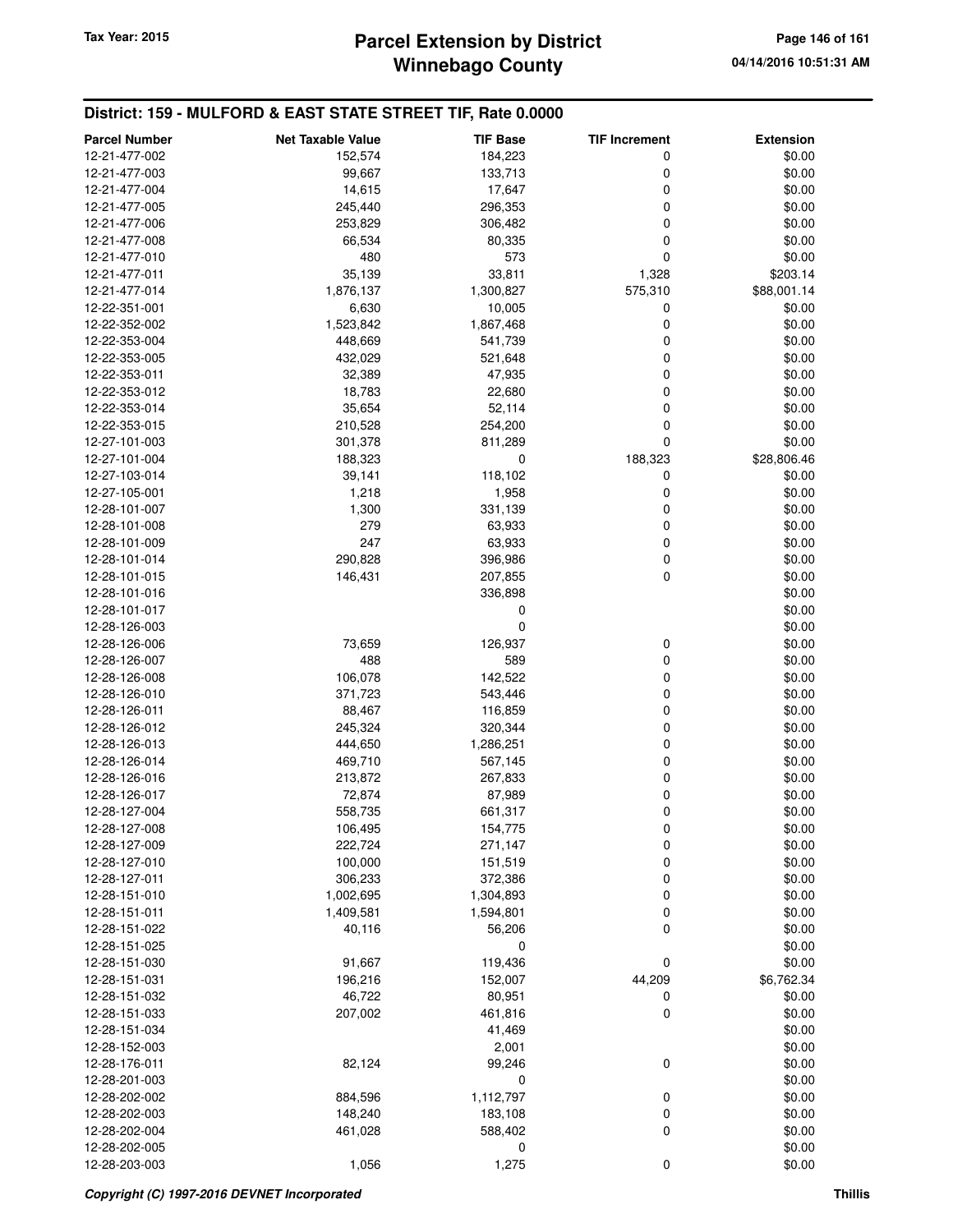| <b>Parcel Number</b> | <b>Net Taxable Value</b> | <b>TIF Base</b> | <b>TIF Increment</b> | <b>Extension</b> |
|----------------------|--------------------------|-----------------|----------------------|------------------|
| 12-28-203-005        | 76,551                   | 90,431          | 0                    | \$0.00           |
| 12-28-203-006        | 225,750                  | 302,030         | 0                    | \$0.00           |
| 12-28-203-007        | 752,964                  | 965,234         | 0                    | \$0.00           |
| 12-28-204-012        |                          | 0               |                      | \$0.00           |
| 12-28-204-013        |                          | 0               |                      | \$0.00           |
|                      | 6,114                    |                 | 0                    |                  |
| 12-28-204-014        |                          | 9,227           |                      | \$0.00           |
| 12-28-204-017        | 336,633                  | 461,725         | 0                    | \$0.00           |
| 12-28-204-018        | 122,902                  | 148,398         | 0                    | \$0.00           |
| 12-28-204-023        | 704,054                  | 850,100         | 0                    | \$0.00           |
| 12-28-204-036        | 941                      | 1,386           | 0                    | \$0.00           |
| 12-28-204-037        | 226,667                  | 287,277         | 0                    | \$0.00           |
| 12-28-204-038        | 66,697                   | 104,268         | 0                    | \$0.00           |
| 12-28-204-039        | 86,626                   | 104,595         | 0                    | \$0.00           |
| 12-28-204-040        | 221,866                  | 288,795         | 0                    | \$0.00           |
| 12-28-226-001        | 23,062                   | 27,845          | 0                    | \$0.00           |
| 12-28-226-002        |                          | 0               |                      | \$0.00           |
| 12-28-226-004        | 157,285                  | 202,373         | 0                    | \$0.00           |
| 12-28-226-008        | 192,254                  | 293,705         | 0                    | \$0.00           |
| 12-28-226-009        | 268,144                  | 119,169         | 148,975              | \$22,787.66      |
| 12-28-226-010        | 234,588                  | 306,911         | 0                    | \$0.00           |
| 12-28-227-001        | 528,964                  | 705,236         | 0                    | \$0.00           |
| 12-28-227-002        | 413,365                  | 546,731         | 0                    | \$0.00           |
| 12-28-227-003        | 128,707                  | 172,919         | 0                    | \$0.00           |
| 12-28-227-004        | 161,164                  | 221,344         | 0                    | \$0.00           |
| 12-28-227-006        | 1,242,392                | 1,505,868       | 0                    | \$0.00           |
| 12-28-227-017        | 248,696                  | 309,607         | 0                    | \$0.00           |
| 12-29-201-001        | 110,469                  | 139,400         | 0                    | \$0.00           |
| 12-29-201-002        | 9,429                    | 13,975          | 0                    | \$0.00           |
| 12-29-201-003        | 33,443                   | 40,380          | 0                    | \$0.00           |
|                      |                          |                 | 0                    |                  |
| 12-29-201-004        | 8,578                    | 12,946          |                      | \$0.00           |
| 12-29-201-005        | 8,578                    | 12,946          | 0                    | \$0.00           |
| 12-29-201-006        | 8,578                    | 12,946          | 0                    | \$0.00           |
| 12-29-201-007        | 48,547                   | 61,207          | 0                    | \$0.00           |
| 12-29-201-008        | 47,956                   | 60,494          | 0                    | \$0.00           |
| 12-29-201-009        | 10,031                   | 12,113          | 0                    | \$0.00           |
| 12-29-201-010        | 8,220                    | 9,925           | 0                    | \$0.00           |
| 12-29-201-011        | 8,220                    | 9,925           | 0                    | \$0.00           |
| 12-29-201-012        | 2,451                    | 3,693           | 0                    | \$0.00           |
| 12-29-201-013        | 2,451                    | 3,693           | 0                    | \$0.00           |
| 12-29-201-014        | 8,099                    | 9,779           | 0                    | \$0.00           |
| 12-29-201-015        | 8,908                    | 10,754          | 0                    | \$0.00           |
| 12-29-201-016        | 6,135                    | 7,407           | 0                    | \$0.00           |
| 12-29-201-017        | 2,042                    | 3,078           | 0                    | \$0.00           |
| 12-29-201-018        | 12,925                   | 30,098          | 0                    | \$0.00           |
| 12-29-202-001        | 89,604                   | 123,757         | 0                    | \$0.00           |
| 12-29-202-002        | 51,236                   | 61,864          | 0                    | \$0.00           |
| 12-29-202-003        | 13,811                   | 23,404          | 0                    | \$0.00           |
| 12-29-202-004        |                          | 0               |                      | \$0.00           |
| 12-29-202-005        |                          | 0               |                      | \$0.00           |
| 12-29-202-008        | 79,131                   | 95,546          | 0                    | \$0.00           |
| 12-29-202-009        | 14,500                   | 30,133          | $\mathbf 0$          | \$0.00           |
| 12-29-202-010        | 16,192                   | 27,378          | 0                    | \$0.00           |
| 12-29-202-011        | 13,848                   | 23,916          | 0                    | \$0.00           |
| 12-29-202-012        | 14,353                   | 24,711          | 0                    | \$0.00           |
| 12-29-202-013        | 14,564                   | 24,992          | 0                    | \$0.00           |
|                      |                          |                 |                      |                  |
| 12-29-202-014        | 13,082                   | 22,822          | 0                    | \$0.00           |
| 12-29-202-017        | 16,737                   | 27,937          | 0                    | \$0.00           |
| 12-29-202-018        | 13,164                   | 32,064          | 0                    | \$0.00           |
| 12-29-203-001        | 45,932                   | 55,459          | $\mathbf 0$          | \$0.00           |
| 12-29-203-002        | 42,913                   | 51,815          | 0                    | \$0.00           |
| 12-29-203-003        | 15,229                   | 26,404          | 0                    | \$0.00           |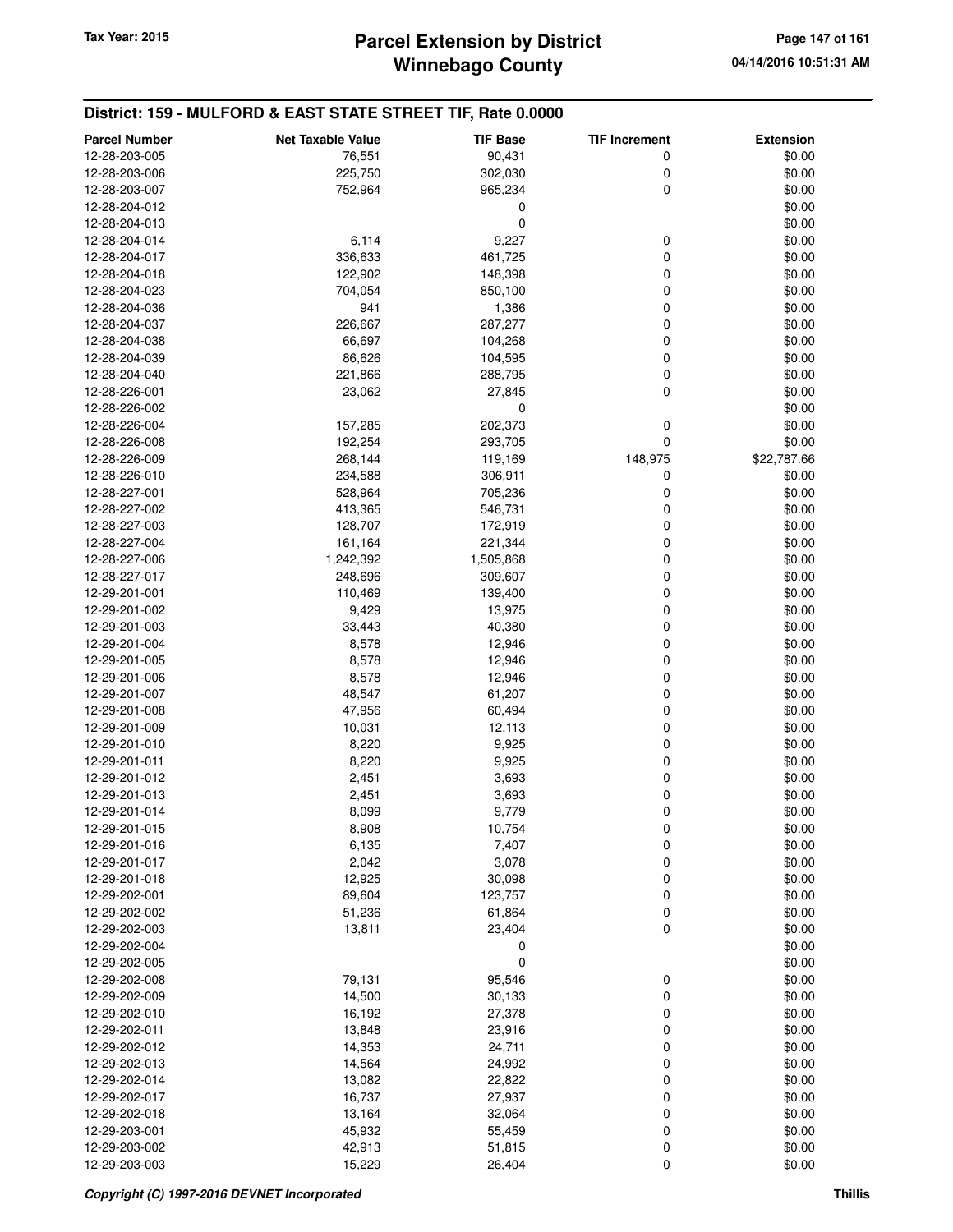# **Winnebago County Parcel Extension by District Tax Year: 2015 Page 148 of 161**

| <b>Parcel Number</b> | <b>Net Taxable Value</b> | <b>TIF Base</b> | <b>TIF Increment</b> | <b>Extension</b> |
|----------------------|--------------------------|-----------------|----------------------|------------------|
| 12-29-203-004        | 17,034                   | 24,765          | 0                    | \$0.00           |
| 12-29-203-005        | 2,451                    | 3,693           | 0                    | \$0.00           |
| 12-29-203-006        | 17,016                   | 28,297          | 0                    | \$0.00           |
| 12-29-203-007        | 15,429                   | 22,741          | 0                    | \$0.00           |
| 12-29-203-008        | 12,235                   | 21,040          | 0                    | \$0.00           |
| 12-29-203-009        | 43,412                   | 52,417          | 0                    | \$0.00           |
| 12-29-203-010        | 24,171                   | 34,069          | 0                    | \$0.00           |
| 12-29-203-011        | 22,160                   | 35,965          | 0                    | \$0.00           |
| 12-29-203-012        | 2,451                    | 3,693           | 0                    | \$0.00           |
| 12-29-203-013        | 13,075                   | 20,083          | 0                    | \$0.00           |
| 12-29-203-014        | 10,970                   | 23,058          | 0                    | \$0.00           |
| 12-29-203-015        | 13,332                   | 27,148          | 0                    | \$0.00           |
| 12-29-203-016        | 16,400                   | 24,504          | 0                    | \$0.00           |
| 12-29-204-006        | 13,900                   | 23,703          | 0                    | \$0.00           |
| 12-29-204-007        | 8,689                    | 24,375          | 0                    | \$0.00           |
| 12-29-204-008        | 18,015                   | 29,588          | 0                    | \$0.00           |
| 12-29-204-009        | 9,739                    | 17,916          | 0                    | \$0.00           |
| 12-29-204-010        | 16,030                   | 31,339          | 0                    | \$0.00           |
| 12-29-204-011        | 7,152                    | 24,316          | 0                    | \$0.00           |
| 12-29-204-012        | 9,050                    | 23,361          | 0                    | \$0.00           |
| 12-29-204-013        | 2,451                    | 3,693           | 0                    | \$0.00           |
| 12-29-205-001        | 13,735                   | 27,183          | 0                    | \$0.00           |
| 12-29-205-002        | 13,162                   | 26,348          | 0                    | \$0.00           |
| 12-29-205-003        | 18,195                   | 32,029          | 0                    | \$0.00           |
| 12-29-205-006        | 8,913                    | 18,570          | 0                    | \$0.00           |
| 12-29-205-007        | 12,124                   | 21,311          | 0                    | \$0.00           |
| 12-29-205-008        | 5,307                    | 17,663          | 0                    | \$0.00           |
| 12-29-205-009        | 9,053                    | 18,189          | 0                    | \$0.00           |
| 12-29-205-013        | 16,841                   | 28,481          | 0                    | \$0.00           |
| 12-29-205-014        | 2,451                    | 3,693           | 0                    | \$0.00           |
| 12-29-205-015        | 8,999                    | 28,732          | 0                    | \$0.00           |
| 12-29-205-016        |                          | $\mathbf 0$     |                      | \$0.00           |
| 12-29-205-017        | 21,531                   | 25,997          | 0                    | \$0.00           |
| 12-29-205-018        | 17,411                   | 28,732          | 0                    | \$0.00           |
| 12-29-205-019        | 15,565                   | 25,655          | 0                    | \$0.00           |
| 12-29-205-020        | 15,397                   | 25,696          | 0                    | \$0.00           |
| 12-29-205-021        | 37,946                   | 53,783          | 0                    | \$0.00           |
| 12-29-205-022        | 25,000                   | 42,982          | 0                    | \$0.00           |
| 12-29-205-026        | 25,418                   | 39,256          | 0                    | \$0.00           |
| 12-29-205-027        | 16,369                   | 16,581          | 0                    | \$0.00           |
| 12-29-206-001        | 20,123                   | 33,301          | 0                    | \$0.00           |
| 12-29-206-002        | 14,180                   | 24,010          | 0                    | \$0.00           |
| 12-29-206-003        | 13,237                   | 23,106          | 0                    | \$0.00           |
| 12-29-206-004        | 14,453                   | 24,493          | 0                    | \$0.00           |
| 12-29-206-005        | 13,746                   | 26,402          | 0                    | \$0.00           |
| 12-29-206-006        | 13,249                   | 23,100          | 0                    | \$0.00           |
| 12-29-206-007        | 14,215                   | 24,530          | 0                    | \$0.00           |
| 12-29-206-008        | 16,218                   | 27,450          | 0                    | \$0.00           |
| 12-29-206-009        | 24,165                   | 36,074          | 0                    | \$0.00           |
| 12-29-206-011        | 15,370                   | 26,259          | 0                    | \$0.00           |
| 12-29-206-012        | 14,448                   | 24,871          | 0                    | \$0.00           |
| 12-29-206-013        | 12,916                   | 28,950          | 0                    | \$0.00           |
| 12-29-206-016        | 15,621                   | 27,069          | 0                    | \$0.00           |
| 12-29-206-017        | 11,319                   | 28,931          | 0                    | \$0.00           |
| 12-29-206-020        | 21,078                   | 31,775          | 0                    | \$0.00           |
| 12-29-206-021        | 12,372                   | 20,044          | 0                    | \$0.00           |
| 12-29-206-022        | 12,350                   | 21,472          | 0                    | \$0.00           |
| 12-29-206-023        | 2,303                    | 3,473           | 0                    | \$0.00           |
| 12-29-206-026        | 21,818                   | 13,551          | 8,267                | \$1,264.56       |
| 12-29-206-027        | 21,119                   | 32,024          | 0                    | \$0.00           |
| 12-29-226-001        | 43,369                   | 52,367          | 0                    | \$0.00           |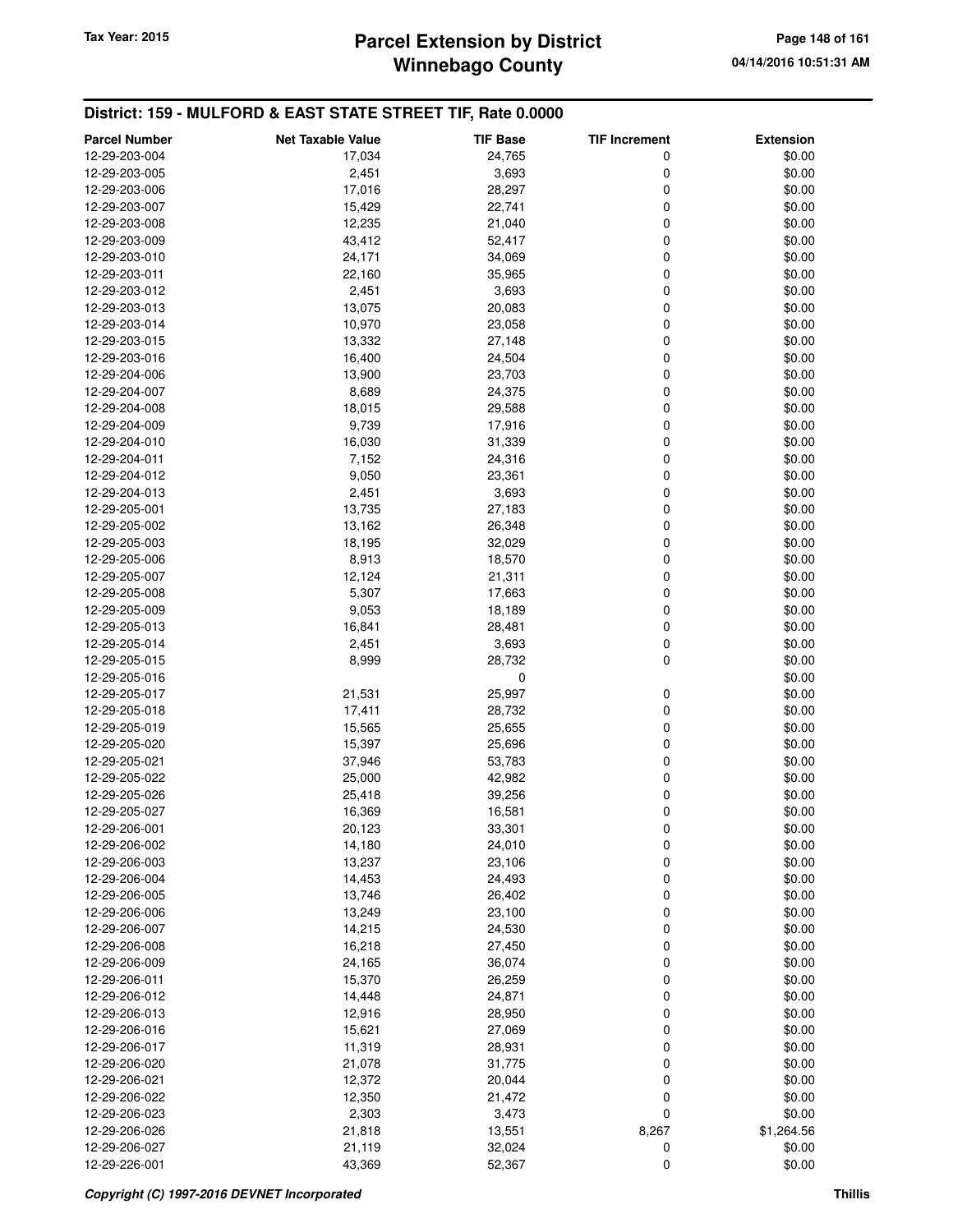# **Winnebago County Parcel Extension by District Tax Year: 2015 Page 149 of 161**

| <b>Parcel Number</b>           | <b>Net Taxable Value</b> | <b>TIF Base</b>   | <b>TIF Increment</b> | <b>Extension</b>     |
|--------------------------------|--------------------------|-------------------|----------------------|----------------------|
| 12-29-226-002                  | 42,622                   | 51,462            | 0                    | \$0.00               |
| 12-29-226-003                  | 2,475                    | 3,731             | 0                    | \$0.00               |
| 12-29-226-004                  | 13,332                   | 29,400            | 0                    | \$0.00               |
| 12-29-226-005                  | 25,401                   | 38,332            | 0                    | \$0.00               |
| 12-29-226-006                  | 21,976                   | 33,178            | 0                    | \$0.00               |
| 12-29-226-007                  | 4,983                    | 17,520            | 0                    | \$0.00               |
| 12-29-226-008                  | 25,590                   | 27,563            | 0                    | \$0.00               |
| 12-29-226-013                  | 23,105                   | 43,841            | 0                    | \$0.00               |
| 12-29-226-014                  | 22,315                   | 36,742            | 0                    | \$0.00               |
| 12-29-226-015                  | 25,050                   | 31,781            | 0                    | \$0.00               |
| 12-29-226-016                  | 224,026                  | 270,498           | 0                    | \$0.00               |
| 12-29-226-017                  | 32,422                   | 49,448            | 0                    | \$0.00               |
| 12-29-226-018                  | 34,077                   | 49,205            | 0                    | \$0.00               |
| 12-29-226-019                  | 36,685                   | 52,988            | 0                    | \$0.00               |
| 12-29-226-020                  | 28,582                   | 43,946            | 0                    | \$0.00               |
| 12-29-226-021                  | 91,113                   | 152,339           | 0                    | \$0.00               |
| 12-29-226-022                  | 91,114                   | 148,973           | 0                    | \$0.00<br>\$2,531.24 |
| 12-29-226-023                  | 91,113                   | 74,565            | 16,548<br>0          |                      |
| 12-29-226-024<br>12-29-226-025 | 70,997<br>70,997         | 117,730<br>71,176 | 0                    | \$0.00<br>\$0.00     |
| 12-29-226-026                  | 71,956                   | 86,881            | 0                    | \$0.00               |
| 12-29-226-027                  | 79,326                   | 71,149            | 8,177                | \$1,250.78           |
| 12-29-226-028                  | 87,991                   | 96,934            | 0                    | \$0.00               |
| 12-29-226-029                  | 109,335                  | 180,345           | 0                    | \$0.00               |
| 12-29-226-030                  | 12,633                   | 33,586            | 0                    | \$0.00               |
| 12-29-226-031                  | 22,303                   | 33,287            | 0                    | \$0.00               |
| 12-29-227-001                  | 5,849                    | 14,330            | 0                    | \$0.00               |
| 12-29-227-002                  | 7,849                    | 14,330            | 0                    | \$0.00               |
| 12-29-227-003                  | 2,849                    | 12,641            | 0                    | \$0.00               |
| 12-29-227-004                  | 13,849                   | 17,964            | 0                    | \$0.00               |
| 12-29-227-005                  | 13,849                   | 20,330            | 0                    | \$0.00               |
| 12-29-227-006                  | 7,849                    | 14,330            | 0                    | \$0.00               |
| 12-29-227-007                  | 13,849                   | 20,330            | 0                    | \$0.00               |
| 12-29-227-008                  | 13,849                   | 20,330            | 0                    | \$0.00               |
| 12-29-228-001                  | 25,000                   | 63,081            | 0                    | \$0.00               |
| 12-29-228-002                  | 27,133                   | 45,011            | 0                    | \$0.00               |
| 12-29-228-003                  | 75,790                   | 91,512            | 0                    | \$0.00               |
| 12-29-228-004                  | 91,114                   | 154,741           | 0                    | \$0.00               |
| 12-29-228-005                  | 74,659                   | 118,449           | 0                    | \$0.00               |
| 12-29-228-006                  | 0                        | 39,852            | 0                    | \$0.00               |
| 12-29-228-007                  | 34,870                   | 50,284            | 0                    | \$0.00               |
| 12-29-228-008                  | 36,120                   | 51,005            | 0                    | \$0.00               |
| 12-29-228-009                  |                          | 0                 |                      | \$0.00               |
| 12-29-228-010                  | 16,615                   | 49,629            | 0                    | \$0.00               |
| 12-29-228-011                  | 28,441                   | 49,797            | 0                    | \$0.00               |
| 12-29-228-012                  | 91,113                   | 98,578            | 0                    | \$0.00               |
| 12-29-228-013                  | 99,089                   | 119,642           | 0                    | \$0.00               |
| 12-29-228-014<br>12-29-228-015 | 55,994<br>55,994         | 72,455<br>72,455  | 0<br>0               | \$0.00<br>\$0.00     |
| 12-29-228-017                  | 2,858                    | 4,320             | 0                    | \$0.00               |
| 12-29-228-018                  | 4,936                    | 7,463             | 0                    | \$0.00               |
| 12-29-228-019                  | 10,870                   | 13,126            | 0                    | \$0.00               |
| 12-29-228-020                  | 15,073                   | 18,200            | 0                    | \$0.00               |
| 12-29-228-021                  | 41,873                   | 57,964            | 0                    | \$0.00               |
| 12-29-228-024                  | 218,645                  | 208,424           | 10,221               | \$1,563.44           |
| 12-29-228-025                  | 135,514                  | 163,623           | 0                    | \$0.00               |
| 12-29-229-005                  |                          | 0                 |                      | \$0.00               |
| 12-29-229-011                  |                          | 2,674             |                      | \$0.00               |
| 12-29-229-012                  |                          | 3,555             |                      | \$0.00               |
| 12-29-229-015                  | 234,494                  | 370,323           | 0                    | \$0.00               |
| 12-29-229-016                  | 271,381                  | 402,526           | 0                    | \$0.00               |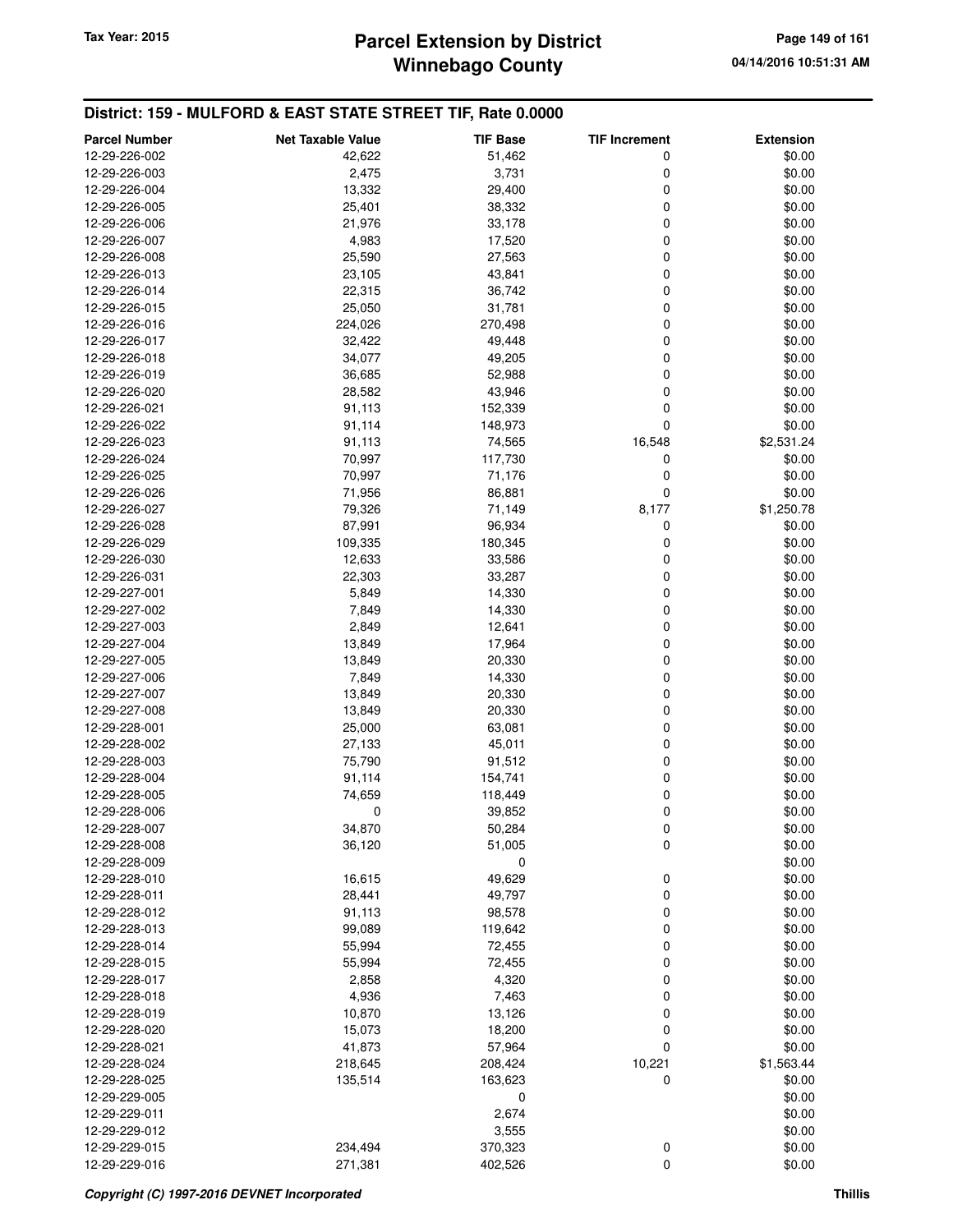# **Winnebago County Parcel Extension by District Tax Year: 2015 Page 150 of 161**

### **District: 159 - MULFORD & EAST STATE STREET TIF, Rate 0.0000**

| <b>Parcel Number</b>  | <b>Net Taxable Value</b> | <b>TIF Base</b> | <b>TIF Increment</b> | <b>Extension</b> |
|-----------------------|--------------------------|-----------------|----------------------|------------------|
| 12-29-229-019         |                          | 0               |                      | \$0.00           |
| 12-29-229-020         |                          | 4,049           |                      | \$0.00           |
| 12-29-229-023         | 344,495                  | 444,389         | 0                    | \$0.00           |
| 12-29-229-024         | 488,105                  | 637,601         | $\mathbf 0$          | \$0.00           |
| 12-29-229-025         |                          | 119,190         |                      | \$0.00           |
| 12-29-251-006         | 204,953                  | 280,314         | $\mathbf 0$          | \$0.00           |
| 12-29-251-013         | 530,531                  | 640,584         | $\pmb{0}$            | \$0.00           |
| 12-29-251-014         | 17,872                   | 32,345          | $\pmb{0}$            | \$0.00           |
| 12-29-257-001         | 117,686                  | 155,712         | $\pmb{0}$            | \$0.00           |
| 12-29-257-002         | 19,275                   | 27,652          | $\mathbf 0$          | \$0.00           |
| 12-29-276-002         | 17,740                   | 24,832          | $\mathbf 0$          | \$0.00           |
| 12-29-276-003         | 20,000                   | 43,164          | $\mathbf 0$          | \$0.00           |
| 12-29-276-004         | 17,481                   | 23,051          | $\mathbf 0$          | \$0.00           |
| 12-29-276-005         | 32,146                   | 42,391          | $\pmb{0}$            | \$0.00           |
| 12-29-276-006         | 26,813                   | 35,358          | $\mathbf 0$          | \$0.00           |
| 12-29-276-007         | 26,654                   | 35,149          | $\mathbf 0$          | \$0.00           |
| 12-29-276-008         | 29,165                   | 38,977          | $\mathbf 0$          | \$0.00           |
| 12-29-276-009         | 35,903                   | 47,289          | $\mathbf 0$          | \$0.00           |
| 12-29-276-010         | 32,191                   | 42,437          | $\pmb{0}$            | \$0.00           |
| 12-29-276-011         | 30,883                   | 41,212          | $\mathbf 0$          | \$0.00           |
| 12-29-276-012         | 32,663                   | 52,418          | $\mathbf 0$          | \$0.00           |
| 12-29-276-013         | 26,431                   | 35,383          | $\pmb{0}$            | \$0.00           |
| 12-29-276-014         | 20,293                   | 27,780          | $\pmb{0}$            | \$0.00           |
| 12-29-276-015         | 20,293                   | 27,780          | $\pmb{0}$            | \$0.00           |
| 12-29-276-017         | 16,544                   | 26,319          | $\mathbf 0$          | \$0.00           |
| 12-29-276-018         | 21,544                   | 28,258          | $\mathbf 0$          | \$0.00           |
| 12-29-276-019         | 35,942                   | 48,055          | $\pmb{0}$            | \$0.00           |
| 12-29-276-020         | 37,079                   | 48,641          | $\pmb{0}$            | \$0.00           |
| 12-29-276-021         | 22,363                   | 29,332          | $\mathbf 0$          | \$0.00           |
| 12-29-276-022         | 35,064                   | 45,995          | $\mathbf 0$          | \$0.00           |
| 12-29-276-023         | 24,009                   | 31,494          | $\mathbf 0$          | \$0.00           |
| 12-29-276-024         | 33,772                   | 43,897          | $\mathbf 0$          | \$0.00           |
| 12-29-276-025         | 33,772                   | 43,897          | $\pmb{0}$            | \$0.00           |
| 12-29-276-026         | 15,136                   | 24,079          | $\mathbf 0$          | \$0.00           |
| 12-29-276-027         | 19,461                   | 25,528          | $\mathbf 0$          | \$0.00           |
| 12-29-277-001         | 7,844                    | 30,028          | $\mathbf 0$          | \$0.00           |
| 12-29-277-002         | 18,302                   | 31,348          | $\mathbf 0$          | \$0.00           |
| 12-29-277-003         | 101,396                  | 135,821         | $\pmb{0}$            | \$0.00           |
| 12-29-277-004         | 53,248                   | 67,787          | $\pmb{0}$            | \$0.00           |
| 12-29-277-005         | 95,258                   | 124,880         | $\mathbf 0$          | \$0.00           |
| 12-29-277-006         | 160,270                  | 214,318         | $\mathbf 0$          | \$0.00           |
| 12-29-277-008         |                          | 0               |                      | \$0.00           |
| 12-29-277-011         | 9,021                    | 13,616          | $\mathbf 0$          | \$0.00           |
| <b>Totals for 159</b> | 38,709,667               | 49,938,279      | 1,420,654            | \$217,307.58     |
|                       |                          |                 |                      | 397 Parcels      |

| <b>Parcel Number</b> | <b>Net Taxable Value</b> | <b>TIF Base</b> | <b>TIF Increment</b> | <b>Extension</b> |
|----------------------|--------------------------|-----------------|----------------------|------------------|
| 11-14-160-002        | 12.066                   | 12,818          | 0                    | \$0.00           |
| 11-14-160-013        | 160,199                  | 154,733         | 5,466                | \$836.10         |
| 11-14-301-022        | 4.719                    | 5,013           | 0                    | \$0.00           |
| 11-14-301-023        | 4,800                    | 5,099           | 0                    | \$0.00           |
| 11-14-301-024        | 63,734                   | 67,715          | 0                    | \$0.00           |
| 11-15-156-003        | 29,302                   | 31,133          | 0                    | \$0.00           |
| 11-15-156-004        | 767                      | 815             | 0                    | \$0.00           |
| 11-15-156-005        |                          | 0               |                      | \$0.00           |
| 11-15-156-007        | 10,540                   | 11,197          | 0                    | \$0.00           |
| 11-15-156-008        | 74.765                   | 79.435          | 0                    | \$0.00           |
| 11-15-156-009        | 66,665                   | 70,832          | 0                    | \$0.00           |
| 11-15-156-010        | 64.109                   | 68,113          | 0                    | \$0.00           |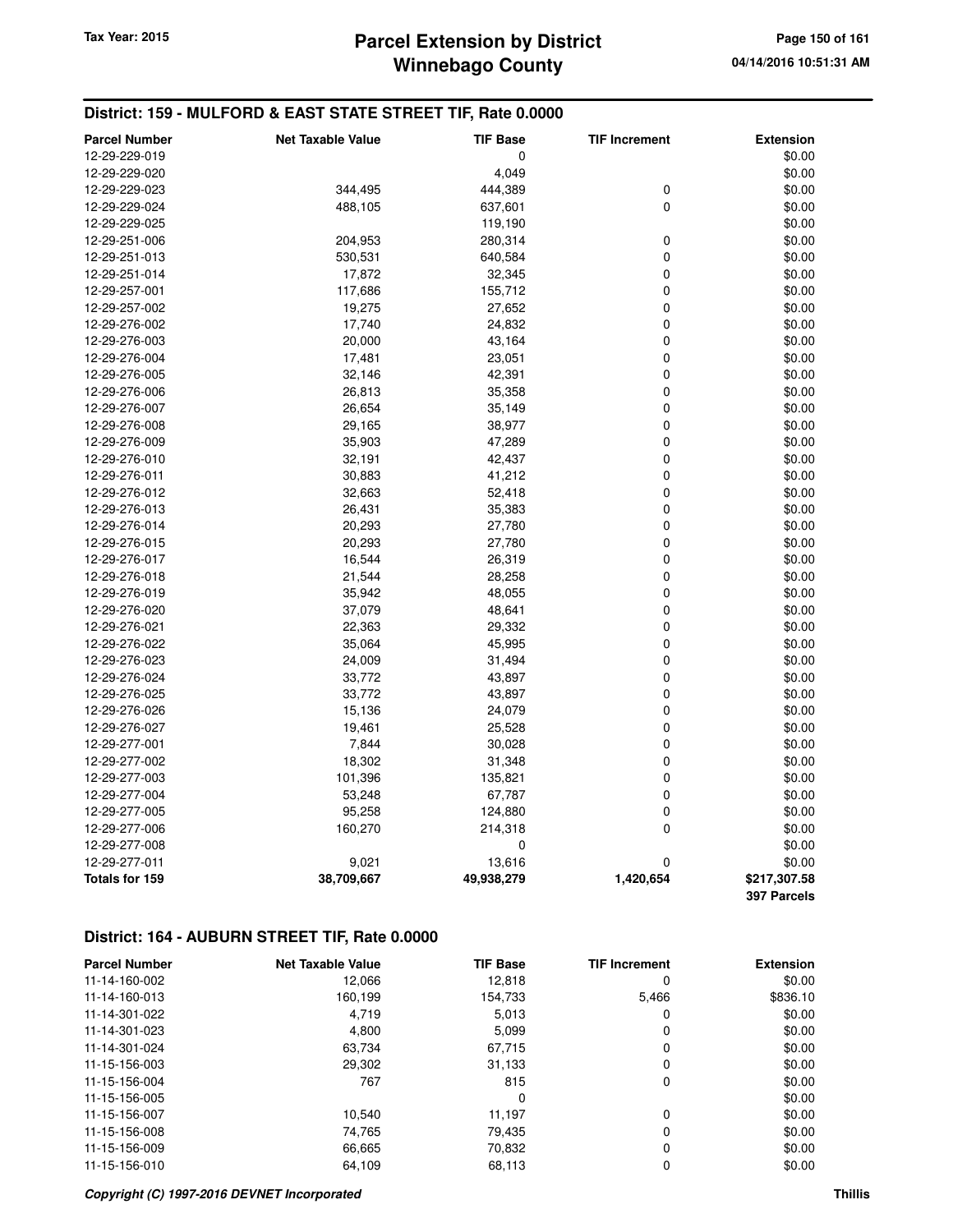### **Winnebago County Parcel Extension by District Tax Year: 2015 Page 151 of 161**

| <b>Parcel Number</b> | <b>Net Taxable Value</b> | TIF Base | <b>TIF Increment</b> | <b>Extension</b> |
|----------------------|--------------------------|----------|----------------------|------------------|
| 11-15-156-011        | 1,838                    | 1,952    | 0                    | \$0.00           |
| 11-15-156-012        | 43,404                   | 46,117   | 0                    | \$0.00           |
| 11-15-156-013        | 8,390                    | 8,916    | 0                    | \$0.00           |
| 11-15-156-014        | 5,568                    | 5,915    | 0                    | \$0.00           |
| 11-15-156-015        | 5,538                    | 5,885    | 0                    | \$0.00           |
| 11-15-156-017        | 13,042                   | 13,855   | 0                    | \$0.00           |
| 11-15-156-018        | 44,294                   | 47,061   | 0                    | \$0.00           |
| 11-15-156-019        | 15,654                   | 16,630   | 0                    | \$0.00           |
| 11-15-156-020        | 27,131                   | 28,826   | 0                    | \$0.00           |
| 11-15-156-025        | 42,680                   | 45,346   | 0                    | \$0.00           |
| 11-15-156-026        | 14,331                   | 11,748   | 2,583                | \$395.10         |
| 11-15-156-027        | 19,200                   | 20,399   | 0                    | \$0.00           |
| 11-15-156-028        | 201,837                  | 203,221  | 0                    | \$0.00           |
| 11-15-156-029        | 9,277                    | 9,856    | 0                    | \$0.00           |
| 11-15-156-030        | 5,371                    | 5,706    | 0                    | \$0.00           |
| 11-15-156-031        | 5,371                    | 5,706    | 0                    | \$0.00           |
| 11-15-156-032        | 59,804                   | 63,539   | 0                    | \$0.00           |
| 11-15-156-033        | 2,769                    | 2,942    | 0                    | \$0.00           |
| 11-15-156-034        |                          |          | 0                    |                  |
| 11-15-156-035        | 2,769                    | 2,942    | 0                    | \$0.00           |
|                      | 2,769                    | 2,942    |                      | \$0.00           |
| 11-15-156-038        | 6,313                    | 6,706    | 0                    | \$0.00           |
| 11-15-156-041        | 44,177                   | 46,938   | 0                    | \$0.00           |
| 11-15-156-042        | 6,445                    | 6,847    | 0                    | \$0.00           |
| 11-15-156-043        | 33,100                   | 32,667   | 433                  | \$66.24          |
| 11-15-184-003        | 52,908                   | 56,214   | 0                    | \$0.00           |
| 11-15-184-007        | 52,612                   | 55,898   | 0                    | \$0.00           |
| 11-15-184-008        | 25,740                   | 27,348   | 0                    | \$0.00           |
| 11-15-184-009        | 6,610                    | 7,022    | 0                    | \$0.00           |
| 11-15-184-011        | 11,760                   | 12,493   | 0                    | \$0.00           |
| 11-15-184-012        | 29,846                   | 31,708   | 0                    | \$0.00           |
| 11-15-184-013        | 75,791                   | 80,524   | 0                    | \$0.00           |
| 11-15-185-005        | 3,500                    | 15,051   | 0                    | \$0.00           |
| 11-15-185-006        | 4,790                    | 5,089    | 0                    | \$0.00           |
| 11-15-185-007        | 19,796                   | 21,033   | 0                    | \$0.00           |
| 11-15-186-001        | 2,130                    | 2,263    | 0                    | \$0.00           |
| 11-15-186-002        | 14,200                   | 15,086   | 0                    | \$0.00           |
| 11-15-186-003        |                          | 0        |                      | \$0.00           |
| 11-15-186-004        |                          | 0        |                      | \$0.00           |
| 11-15-186-005        |                          | 0        |                      | \$0.00           |
| 11-15-187-001        |                          | 0        |                      | \$0.00           |
| 11-15-187-002        |                          | U        |                      | \$0.00           |
| 11-15-187-003        | 66,730                   | 70,899   | 0                    | \$0.00           |
| 11-15-253-011        | 21,040                   | 22,352   | 0                    | \$0.00           |
| 11-15-253-012        | 27,152                   | 28,849   | 0                    | \$0.00           |
| 11-15-253-013        | 25,641                   | 27,240   | 0                    | \$0.00           |
| 11-15-253-014        | 8,044                    | 8,547    | 0                    | \$0.00           |
| 11-15-253-015        | 13,567                   | 14,413   | 0                    | \$0.00           |
| 11-15-253-016        | 8,334                    | 12,713   | 0                    | \$0.00           |
| 11-15-253-017        |                          | 0        |                      | \$0.00           |
| 11-15-253-018        | 26,791                   | 28,461   | 0                    | \$0.00           |
| 11-15-253-019        | 6,527                    | 6,934    | 0                    | \$0.00           |
| 11-15-253-020        | 24,915                   | 26,471   | 0                    | \$0.00           |
| 11-15-254-001        | 9,952                    | 10,573   | 0                    | \$0.00           |
| 11-15-254-002        | 6,152                    | 6,535    | 0                    | \$0.00           |
| 11-15-254-005        | 25,675                   | 27,279   | 0                    | \$0.00           |
| 11-15-254-006        | 15,757                   | 16,740   | 0                    | \$0.00           |
| 11-15-254-007        | 8,562                    | 9,096    | 0                    | \$0.00           |
| 11-15-254-008        | 10,309                   | 10,952   | 0                    | \$0.00           |
| 11-15-254-009        | 4,291                    | 4,559    | 0                    | \$0.00           |
| 11-15-254-010        | 5,371                    | 5,706    | 0                    | \$0.00           |
| 11-15-254-011        |                          | 0        |                      | \$0.00           |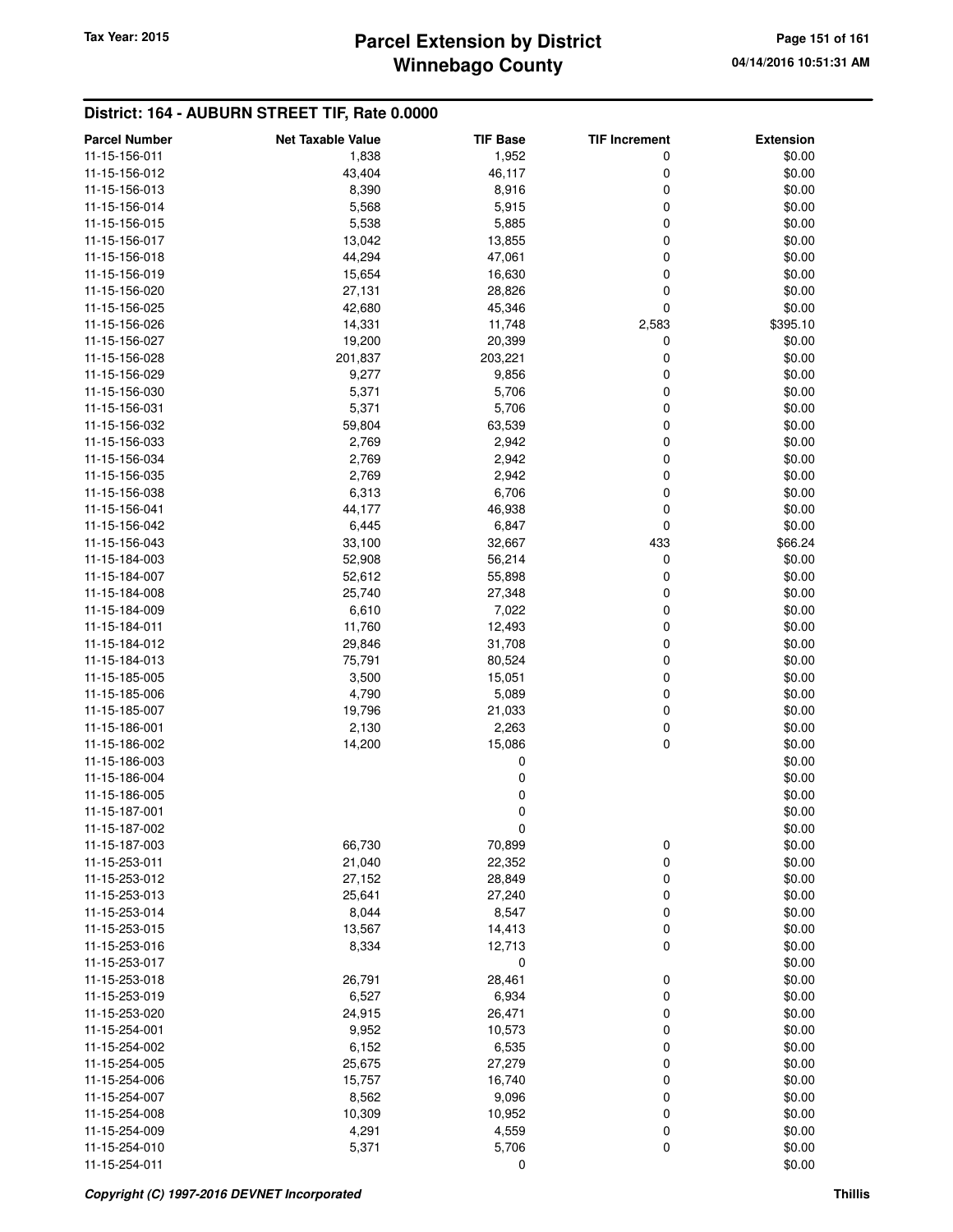# **Winnebago County Parcel Extension by District Tax Year: 2015 Page 152 of 161**

| \$0.00<br>11-15-254-012<br>0<br>0<br>\$0.00<br>11-15-254-014<br>6,014<br>6,389<br>0<br>\$0.00<br>11-15-254-015<br>10,723<br>11,392<br>0<br>\$0.00<br>11-15-254-016<br>11-15-254-019<br>213<br>226<br>0<br>\$0.00<br>13,845<br>14,712<br>0<br>\$0.00<br>11-15-254-020<br>11-15-254-021<br>4,352<br>4,624<br>0<br>\$0.00<br>82,989<br>0<br>\$0.00<br>11-15-254-022<br>82,015<br>11-15-254-023<br>165,738<br>160,084<br>\$864.86<br>5,654<br>11-15-254-024<br>28,359<br>30,130<br>0<br>\$0.00<br>$\mathbf 0$<br>3,139<br>3,333<br>\$0.00<br>11-15-254-025<br>\$0.00<br>11-15-256-004<br>6,020<br>2,551<br>\$0.00<br>11-15-256-005<br>14,791<br>11-15-256-006<br>15,715<br>0<br>\$0.00<br>$\mathbf 0$<br>26,151<br>27,785<br>\$0.00<br>11-15-256-009<br>2,349<br>2,496<br>0<br>\$0.00<br>11-15-256-010<br>1,420<br>1,509<br>0<br>\$0.00<br>11-15-256-034<br>0<br>\$0.00<br>11-15-256-035<br>1,420<br>1,509<br>1,420<br>1,509<br>0<br>\$0.00<br>11-15-256-036<br>$\mathbf 0$<br>11-15-256-037<br>1,420<br>1,509<br>\$0.00<br>\$0.00<br>1,420<br>1,509<br>0<br>11-15-256-038<br>\$0.00<br>11-15-256-039<br>3,483<br>3,700<br>0<br>113,090<br>0<br>\$0.00<br>11-15-256-043<br>114,432<br>$\mathbf 0$<br>12,572<br>13,358<br>\$0.00<br>11-15-256-044<br>$\mathbf 0$<br>12,347<br>13,118<br>\$0.00<br>11-15-277-032<br>$\mathbf 0$<br>14,990<br>\$0.00<br>11-15-277-034<br>14,110<br>\$0.00<br>11-15-278-028<br>50,757<br>53,928<br>0<br>0<br>\$0.00<br>11-15-281-014<br>15,638<br>16,613<br>$\mathbf 0$<br>35,759<br>\$0.00<br>11-15-281-016<br>33,656<br>$\mathbf 0$<br>27,997<br>37,155<br>\$0.00<br>11-15-281-018<br>$\mathbf 0$<br>\$0.00<br>11-15-281-019<br>85,158<br>95,892<br>\$0.00<br>0<br>11-15-281-020<br>35,087<br>37,279<br>0<br>\$0.00<br>11-15-281-021<br>0<br>\$0.00<br>11-15-301-001<br>191,177<br>193,448<br>$\mathbf 0$<br>11-15-302-001<br>3,385<br>3,596<br>\$0.00<br>$\mathbf 0$<br>3,439<br>3,653<br>\$0.00<br>11-15-302-002<br>\$157.56<br>30,199<br>29,169<br>1,030<br>11-15-302-003<br>11-15-302-005<br>4,869<br>5,172<br>0<br>\$0.00<br>11-15-328-005<br>9,895<br>10,512<br>0<br>\$0.00<br>11-15-328-006<br>46,964<br>49,896<br>0<br>\$0.00<br>28,831<br>\$0.00<br>11-15-328-007<br>30,632<br>0<br>5,930<br>6,301<br>0<br>\$0.00<br>11-15-328-008<br>5,513<br>5,858<br>0<br>\$0.00<br>11-15-328-009<br>110,995<br>117,929<br>0<br>\$0.00<br>11-15-328-010<br>0<br>\$0.00<br>11-15-331-006<br>104,361<br>4,538<br>\$694.16<br>11-15-331-008<br>108,899<br>19,924<br>\$0.00<br>11-15-401-001<br>18,755<br>0<br>48,041<br>51,042<br>0<br>\$0.00<br>11-15-401-002<br>159,175<br>169,116<br>0<br>\$0.00<br>11-15-401-003<br>0<br>\$0.00<br>11-15-401-009<br>0<br>\$0.00<br>11-15-401-010<br>0<br>\$0.00<br>11-15-402-001<br>56,262<br>59,776<br>0<br>\$0.00<br>11-15-402-002<br>31,445<br>0<br>\$0.00<br>11-15-402-003<br>29,596<br>1,886<br>2,004<br>0<br>\$0.00<br>11-15-402-004<br>16,017<br>17,019<br>0<br>\$0.00<br>11-15-403-003<br>66,659<br>86,602<br>0<br>\$0.00<br>11-15-403-004<br>0<br>11-15-403-005<br>38,309<br>40,704<br>\$0.00<br>0<br>11-15-403-006<br>19,952<br>21,200<br>\$0.00<br>1,522<br>0<br>11-15-403-007<br>1,617<br>\$0.00<br>$\mathbf 0$<br>11-15-403-008<br>24,066<br>25,570<br>\$0.00 | <b>Parcel Number</b> | <b>Net Taxable Value</b> | <b>TIF Base</b> | <b>TIF Increment</b> | <b>Extension</b> |
|-----------------------------------------------------------------------------------------------------------------------------------------------------------------------------------------------------------------------------------------------------------------------------------------------------------------------------------------------------------------------------------------------------------------------------------------------------------------------------------------------------------------------------------------------------------------------------------------------------------------------------------------------------------------------------------------------------------------------------------------------------------------------------------------------------------------------------------------------------------------------------------------------------------------------------------------------------------------------------------------------------------------------------------------------------------------------------------------------------------------------------------------------------------------------------------------------------------------------------------------------------------------------------------------------------------------------------------------------------------------------------------------------------------------------------------------------------------------------------------------------------------------------------------------------------------------------------------------------------------------------------------------------------------------------------------------------------------------------------------------------------------------------------------------------------------------------------------------------------------------------------------------------------------------------------------------------------------------------------------------------------------------------------------------------------------------------------------------------------------------------------------------------------------------------------------------------------------------------------------------------------------------------------------------------------------------------------------------------------------------------------------------------------------------------------------------------------------------------------------------------------------------------------------------------------------------------------------------------------------------------------------------------------------------------------------------------------------------------------------------------------------------------------------------------------------------------------------------------------------------------------------------------------------------------------------------------------------------------------------------------------------------------------------------------------------------------------------------------------------------------------------------------------------------------------------------------------------------------------------|----------------------|--------------------------|-----------------|----------------------|------------------|
|                                                                                                                                                                                                                                                                                                                                                                                                                                                                                                                                                                                                                                                                                                                                                                                                                                                                                                                                                                                                                                                                                                                                                                                                                                                                                                                                                                                                                                                                                                                                                                                                                                                                                                                                                                                                                                                                                                                                                                                                                                                                                                                                                                                                                                                                                                                                                                                                                                                                                                                                                                                                                                                                                                                                                                                                                                                                                                                                                                                                                                                                                                                                                                                                                                   |                      |                          |                 |                      |                  |
|                                                                                                                                                                                                                                                                                                                                                                                                                                                                                                                                                                                                                                                                                                                                                                                                                                                                                                                                                                                                                                                                                                                                                                                                                                                                                                                                                                                                                                                                                                                                                                                                                                                                                                                                                                                                                                                                                                                                                                                                                                                                                                                                                                                                                                                                                                                                                                                                                                                                                                                                                                                                                                                                                                                                                                                                                                                                                                                                                                                                                                                                                                                                                                                                                                   |                      |                          |                 |                      |                  |
|                                                                                                                                                                                                                                                                                                                                                                                                                                                                                                                                                                                                                                                                                                                                                                                                                                                                                                                                                                                                                                                                                                                                                                                                                                                                                                                                                                                                                                                                                                                                                                                                                                                                                                                                                                                                                                                                                                                                                                                                                                                                                                                                                                                                                                                                                                                                                                                                                                                                                                                                                                                                                                                                                                                                                                                                                                                                                                                                                                                                                                                                                                                                                                                                                                   |                      |                          |                 |                      |                  |
|                                                                                                                                                                                                                                                                                                                                                                                                                                                                                                                                                                                                                                                                                                                                                                                                                                                                                                                                                                                                                                                                                                                                                                                                                                                                                                                                                                                                                                                                                                                                                                                                                                                                                                                                                                                                                                                                                                                                                                                                                                                                                                                                                                                                                                                                                                                                                                                                                                                                                                                                                                                                                                                                                                                                                                                                                                                                                                                                                                                                                                                                                                                                                                                                                                   |                      |                          |                 |                      |                  |
|                                                                                                                                                                                                                                                                                                                                                                                                                                                                                                                                                                                                                                                                                                                                                                                                                                                                                                                                                                                                                                                                                                                                                                                                                                                                                                                                                                                                                                                                                                                                                                                                                                                                                                                                                                                                                                                                                                                                                                                                                                                                                                                                                                                                                                                                                                                                                                                                                                                                                                                                                                                                                                                                                                                                                                                                                                                                                                                                                                                                                                                                                                                                                                                                                                   |                      |                          |                 |                      |                  |
|                                                                                                                                                                                                                                                                                                                                                                                                                                                                                                                                                                                                                                                                                                                                                                                                                                                                                                                                                                                                                                                                                                                                                                                                                                                                                                                                                                                                                                                                                                                                                                                                                                                                                                                                                                                                                                                                                                                                                                                                                                                                                                                                                                                                                                                                                                                                                                                                                                                                                                                                                                                                                                                                                                                                                                                                                                                                                                                                                                                                                                                                                                                                                                                                                                   |                      |                          |                 |                      |                  |
|                                                                                                                                                                                                                                                                                                                                                                                                                                                                                                                                                                                                                                                                                                                                                                                                                                                                                                                                                                                                                                                                                                                                                                                                                                                                                                                                                                                                                                                                                                                                                                                                                                                                                                                                                                                                                                                                                                                                                                                                                                                                                                                                                                                                                                                                                                                                                                                                                                                                                                                                                                                                                                                                                                                                                                                                                                                                                                                                                                                                                                                                                                                                                                                                                                   |                      |                          |                 |                      |                  |
|                                                                                                                                                                                                                                                                                                                                                                                                                                                                                                                                                                                                                                                                                                                                                                                                                                                                                                                                                                                                                                                                                                                                                                                                                                                                                                                                                                                                                                                                                                                                                                                                                                                                                                                                                                                                                                                                                                                                                                                                                                                                                                                                                                                                                                                                                                                                                                                                                                                                                                                                                                                                                                                                                                                                                                                                                                                                                                                                                                                                                                                                                                                                                                                                                                   |                      |                          |                 |                      |                  |
|                                                                                                                                                                                                                                                                                                                                                                                                                                                                                                                                                                                                                                                                                                                                                                                                                                                                                                                                                                                                                                                                                                                                                                                                                                                                                                                                                                                                                                                                                                                                                                                                                                                                                                                                                                                                                                                                                                                                                                                                                                                                                                                                                                                                                                                                                                                                                                                                                                                                                                                                                                                                                                                                                                                                                                                                                                                                                                                                                                                                                                                                                                                                                                                                                                   |                      |                          |                 |                      |                  |
|                                                                                                                                                                                                                                                                                                                                                                                                                                                                                                                                                                                                                                                                                                                                                                                                                                                                                                                                                                                                                                                                                                                                                                                                                                                                                                                                                                                                                                                                                                                                                                                                                                                                                                                                                                                                                                                                                                                                                                                                                                                                                                                                                                                                                                                                                                                                                                                                                                                                                                                                                                                                                                                                                                                                                                                                                                                                                                                                                                                                                                                                                                                                                                                                                                   |                      |                          |                 |                      |                  |
|                                                                                                                                                                                                                                                                                                                                                                                                                                                                                                                                                                                                                                                                                                                                                                                                                                                                                                                                                                                                                                                                                                                                                                                                                                                                                                                                                                                                                                                                                                                                                                                                                                                                                                                                                                                                                                                                                                                                                                                                                                                                                                                                                                                                                                                                                                                                                                                                                                                                                                                                                                                                                                                                                                                                                                                                                                                                                                                                                                                                                                                                                                                                                                                                                                   |                      |                          |                 |                      |                  |
|                                                                                                                                                                                                                                                                                                                                                                                                                                                                                                                                                                                                                                                                                                                                                                                                                                                                                                                                                                                                                                                                                                                                                                                                                                                                                                                                                                                                                                                                                                                                                                                                                                                                                                                                                                                                                                                                                                                                                                                                                                                                                                                                                                                                                                                                                                                                                                                                                                                                                                                                                                                                                                                                                                                                                                                                                                                                                                                                                                                                                                                                                                                                                                                                                                   |                      |                          |                 |                      |                  |
|                                                                                                                                                                                                                                                                                                                                                                                                                                                                                                                                                                                                                                                                                                                                                                                                                                                                                                                                                                                                                                                                                                                                                                                                                                                                                                                                                                                                                                                                                                                                                                                                                                                                                                                                                                                                                                                                                                                                                                                                                                                                                                                                                                                                                                                                                                                                                                                                                                                                                                                                                                                                                                                                                                                                                                                                                                                                                                                                                                                                                                                                                                                                                                                                                                   |                      |                          |                 |                      |                  |
|                                                                                                                                                                                                                                                                                                                                                                                                                                                                                                                                                                                                                                                                                                                                                                                                                                                                                                                                                                                                                                                                                                                                                                                                                                                                                                                                                                                                                                                                                                                                                                                                                                                                                                                                                                                                                                                                                                                                                                                                                                                                                                                                                                                                                                                                                                                                                                                                                                                                                                                                                                                                                                                                                                                                                                                                                                                                                                                                                                                                                                                                                                                                                                                                                                   |                      |                          |                 |                      |                  |
|                                                                                                                                                                                                                                                                                                                                                                                                                                                                                                                                                                                                                                                                                                                                                                                                                                                                                                                                                                                                                                                                                                                                                                                                                                                                                                                                                                                                                                                                                                                                                                                                                                                                                                                                                                                                                                                                                                                                                                                                                                                                                                                                                                                                                                                                                                                                                                                                                                                                                                                                                                                                                                                                                                                                                                                                                                                                                                                                                                                                                                                                                                                                                                                                                                   |                      |                          |                 |                      |                  |
|                                                                                                                                                                                                                                                                                                                                                                                                                                                                                                                                                                                                                                                                                                                                                                                                                                                                                                                                                                                                                                                                                                                                                                                                                                                                                                                                                                                                                                                                                                                                                                                                                                                                                                                                                                                                                                                                                                                                                                                                                                                                                                                                                                                                                                                                                                                                                                                                                                                                                                                                                                                                                                                                                                                                                                                                                                                                                                                                                                                                                                                                                                                                                                                                                                   |                      |                          |                 |                      |                  |
|                                                                                                                                                                                                                                                                                                                                                                                                                                                                                                                                                                                                                                                                                                                                                                                                                                                                                                                                                                                                                                                                                                                                                                                                                                                                                                                                                                                                                                                                                                                                                                                                                                                                                                                                                                                                                                                                                                                                                                                                                                                                                                                                                                                                                                                                                                                                                                                                                                                                                                                                                                                                                                                                                                                                                                                                                                                                                                                                                                                                                                                                                                                                                                                                                                   |                      |                          |                 |                      |                  |
|                                                                                                                                                                                                                                                                                                                                                                                                                                                                                                                                                                                                                                                                                                                                                                                                                                                                                                                                                                                                                                                                                                                                                                                                                                                                                                                                                                                                                                                                                                                                                                                                                                                                                                                                                                                                                                                                                                                                                                                                                                                                                                                                                                                                                                                                                                                                                                                                                                                                                                                                                                                                                                                                                                                                                                                                                                                                                                                                                                                                                                                                                                                                                                                                                                   |                      |                          |                 |                      |                  |
|                                                                                                                                                                                                                                                                                                                                                                                                                                                                                                                                                                                                                                                                                                                                                                                                                                                                                                                                                                                                                                                                                                                                                                                                                                                                                                                                                                                                                                                                                                                                                                                                                                                                                                                                                                                                                                                                                                                                                                                                                                                                                                                                                                                                                                                                                                                                                                                                                                                                                                                                                                                                                                                                                                                                                                                                                                                                                                                                                                                                                                                                                                                                                                                                                                   |                      |                          |                 |                      |                  |
|                                                                                                                                                                                                                                                                                                                                                                                                                                                                                                                                                                                                                                                                                                                                                                                                                                                                                                                                                                                                                                                                                                                                                                                                                                                                                                                                                                                                                                                                                                                                                                                                                                                                                                                                                                                                                                                                                                                                                                                                                                                                                                                                                                                                                                                                                                                                                                                                                                                                                                                                                                                                                                                                                                                                                                                                                                                                                                                                                                                                                                                                                                                                                                                                                                   |                      |                          |                 |                      |                  |
|                                                                                                                                                                                                                                                                                                                                                                                                                                                                                                                                                                                                                                                                                                                                                                                                                                                                                                                                                                                                                                                                                                                                                                                                                                                                                                                                                                                                                                                                                                                                                                                                                                                                                                                                                                                                                                                                                                                                                                                                                                                                                                                                                                                                                                                                                                                                                                                                                                                                                                                                                                                                                                                                                                                                                                                                                                                                                                                                                                                                                                                                                                                                                                                                                                   |                      |                          |                 |                      |                  |
|                                                                                                                                                                                                                                                                                                                                                                                                                                                                                                                                                                                                                                                                                                                                                                                                                                                                                                                                                                                                                                                                                                                                                                                                                                                                                                                                                                                                                                                                                                                                                                                                                                                                                                                                                                                                                                                                                                                                                                                                                                                                                                                                                                                                                                                                                                                                                                                                                                                                                                                                                                                                                                                                                                                                                                                                                                                                                                                                                                                                                                                                                                                                                                                                                                   |                      |                          |                 |                      |                  |
|                                                                                                                                                                                                                                                                                                                                                                                                                                                                                                                                                                                                                                                                                                                                                                                                                                                                                                                                                                                                                                                                                                                                                                                                                                                                                                                                                                                                                                                                                                                                                                                                                                                                                                                                                                                                                                                                                                                                                                                                                                                                                                                                                                                                                                                                                                                                                                                                                                                                                                                                                                                                                                                                                                                                                                                                                                                                                                                                                                                                                                                                                                                                                                                                                                   |                      |                          |                 |                      |                  |
|                                                                                                                                                                                                                                                                                                                                                                                                                                                                                                                                                                                                                                                                                                                                                                                                                                                                                                                                                                                                                                                                                                                                                                                                                                                                                                                                                                                                                                                                                                                                                                                                                                                                                                                                                                                                                                                                                                                                                                                                                                                                                                                                                                                                                                                                                                                                                                                                                                                                                                                                                                                                                                                                                                                                                                                                                                                                                                                                                                                                                                                                                                                                                                                                                                   |                      |                          |                 |                      |                  |
|                                                                                                                                                                                                                                                                                                                                                                                                                                                                                                                                                                                                                                                                                                                                                                                                                                                                                                                                                                                                                                                                                                                                                                                                                                                                                                                                                                                                                                                                                                                                                                                                                                                                                                                                                                                                                                                                                                                                                                                                                                                                                                                                                                                                                                                                                                                                                                                                                                                                                                                                                                                                                                                                                                                                                                                                                                                                                                                                                                                                                                                                                                                                                                                                                                   |                      |                          |                 |                      |                  |
|                                                                                                                                                                                                                                                                                                                                                                                                                                                                                                                                                                                                                                                                                                                                                                                                                                                                                                                                                                                                                                                                                                                                                                                                                                                                                                                                                                                                                                                                                                                                                                                                                                                                                                                                                                                                                                                                                                                                                                                                                                                                                                                                                                                                                                                                                                                                                                                                                                                                                                                                                                                                                                                                                                                                                                                                                                                                                                                                                                                                                                                                                                                                                                                                                                   |                      |                          |                 |                      |                  |
|                                                                                                                                                                                                                                                                                                                                                                                                                                                                                                                                                                                                                                                                                                                                                                                                                                                                                                                                                                                                                                                                                                                                                                                                                                                                                                                                                                                                                                                                                                                                                                                                                                                                                                                                                                                                                                                                                                                                                                                                                                                                                                                                                                                                                                                                                                                                                                                                                                                                                                                                                                                                                                                                                                                                                                                                                                                                                                                                                                                                                                                                                                                                                                                                                                   |                      |                          |                 |                      |                  |
|                                                                                                                                                                                                                                                                                                                                                                                                                                                                                                                                                                                                                                                                                                                                                                                                                                                                                                                                                                                                                                                                                                                                                                                                                                                                                                                                                                                                                                                                                                                                                                                                                                                                                                                                                                                                                                                                                                                                                                                                                                                                                                                                                                                                                                                                                                                                                                                                                                                                                                                                                                                                                                                                                                                                                                                                                                                                                                                                                                                                                                                                                                                                                                                                                                   |                      |                          |                 |                      |                  |
|                                                                                                                                                                                                                                                                                                                                                                                                                                                                                                                                                                                                                                                                                                                                                                                                                                                                                                                                                                                                                                                                                                                                                                                                                                                                                                                                                                                                                                                                                                                                                                                                                                                                                                                                                                                                                                                                                                                                                                                                                                                                                                                                                                                                                                                                                                                                                                                                                                                                                                                                                                                                                                                                                                                                                                                                                                                                                                                                                                                                                                                                                                                                                                                                                                   |                      |                          |                 |                      |                  |
|                                                                                                                                                                                                                                                                                                                                                                                                                                                                                                                                                                                                                                                                                                                                                                                                                                                                                                                                                                                                                                                                                                                                                                                                                                                                                                                                                                                                                                                                                                                                                                                                                                                                                                                                                                                                                                                                                                                                                                                                                                                                                                                                                                                                                                                                                                                                                                                                                                                                                                                                                                                                                                                                                                                                                                                                                                                                                                                                                                                                                                                                                                                                                                                                                                   |                      |                          |                 |                      |                  |
|                                                                                                                                                                                                                                                                                                                                                                                                                                                                                                                                                                                                                                                                                                                                                                                                                                                                                                                                                                                                                                                                                                                                                                                                                                                                                                                                                                                                                                                                                                                                                                                                                                                                                                                                                                                                                                                                                                                                                                                                                                                                                                                                                                                                                                                                                                                                                                                                                                                                                                                                                                                                                                                                                                                                                                                                                                                                                                                                                                                                                                                                                                                                                                                                                                   |                      |                          |                 |                      |                  |
|                                                                                                                                                                                                                                                                                                                                                                                                                                                                                                                                                                                                                                                                                                                                                                                                                                                                                                                                                                                                                                                                                                                                                                                                                                                                                                                                                                                                                                                                                                                                                                                                                                                                                                                                                                                                                                                                                                                                                                                                                                                                                                                                                                                                                                                                                                                                                                                                                                                                                                                                                                                                                                                                                                                                                                                                                                                                                                                                                                                                                                                                                                                                                                                                                                   |                      |                          |                 |                      |                  |
|                                                                                                                                                                                                                                                                                                                                                                                                                                                                                                                                                                                                                                                                                                                                                                                                                                                                                                                                                                                                                                                                                                                                                                                                                                                                                                                                                                                                                                                                                                                                                                                                                                                                                                                                                                                                                                                                                                                                                                                                                                                                                                                                                                                                                                                                                                                                                                                                                                                                                                                                                                                                                                                                                                                                                                                                                                                                                                                                                                                                                                                                                                                                                                                                                                   |                      |                          |                 |                      |                  |
|                                                                                                                                                                                                                                                                                                                                                                                                                                                                                                                                                                                                                                                                                                                                                                                                                                                                                                                                                                                                                                                                                                                                                                                                                                                                                                                                                                                                                                                                                                                                                                                                                                                                                                                                                                                                                                                                                                                                                                                                                                                                                                                                                                                                                                                                                                                                                                                                                                                                                                                                                                                                                                                                                                                                                                                                                                                                                                                                                                                                                                                                                                                                                                                                                                   |                      |                          |                 |                      |                  |
|                                                                                                                                                                                                                                                                                                                                                                                                                                                                                                                                                                                                                                                                                                                                                                                                                                                                                                                                                                                                                                                                                                                                                                                                                                                                                                                                                                                                                                                                                                                                                                                                                                                                                                                                                                                                                                                                                                                                                                                                                                                                                                                                                                                                                                                                                                                                                                                                                                                                                                                                                                                                                                                                                                                                                                                                                                                                                                                                                                                                                                                                                                                                                                                                                                   |                      |                          |                 |                      |                  |
|                                                                                                                                                                                                                                                                                                                                                                                                                                                                                                                                                                                                                                                                                                                                                                                                                                                                                                                                                                                                                                                                                                                                                                                                                                                                                                                                                                                                                                                                                                                                                                                                                                                                                                                                                                                                                                                                                                                                                                                                                                                                                                                                                                                                                                                                                                                                                                                                                                                                                                                                                                                                                                                                                                                                                                                                                                                                                                                                                                                                                                                                                                                                                                                                                                   |                      |                          |                 |                      |                  |
|                                                                                                                                                                                                                                                                                                                                                                                                                                                                                                                                                                                                                                                                                                                                                                                                                                                                                                                                                                                                                                                                                                                                                                                                                                                                                                                                                                                                                                                                                                                                                                                                                                                                                                                                                                                                                                                                                                                                                                                                                                                                                                                                                                                                                                                                                                                                                                                                                                                                                                                                                                                                                                                                                                                                                                                                                                                                                                                                                                                                                                                                                                                                                                                                                                   |                      |                          |                 |                      |                  |
|                                                                                                                                                                                                                                                                                                                                                                                                                                                                                                                                                                                                                                                                                                                                                                                                                                                                                                                                                                                                                                                                                                                                                                                                                                                                                                                                                                                                                                                                                                                                                                                                                                                                                                                                                                                                                                                                                                                                                                                                                                                                                                                                                                                                                                                                                                                                                                                                                                                                                                                                                                                                                                                                                                                                                                                                                                                                                                                                                                                                                                                                                                                                                                                                                                   |                      |                          |                 |                      |                  |
|                                                                                                                                                                                                                                                                                                                                                                                                                                                                                                                                                                                                                                                                                                                                                                                                                                                                                                                                                                                                                                                                                                                                                                                                                                                                                                                                                                                                                                                                                                                                                                                                                                                                                                                                                                                                                                                                                                                                                                                                                                                                                                                                                                                                                                                                                                                                                                                                                                                                                                                                                                                                                                                                                                                                                                                                                                                                                                                                                                                                                                                                                                                                                                                                                                   |                      |                          |                 |                      |                  |
|                                                                                                                                                                                                                                                                                                                                                                                                                                                                                                                                                                                                                                                                                                                                                                                                                                                                                                                                                                                                                                                                                                                                                                                                                                                                                                                                                                                                                                                                                                                                                                                                                                                                                                                                                                                                                                                                                                                                                                                                                                                                                                                                                                                                                                                                                                                                                                                                                                                                                                                                                                                                                                                                                                                                                                                                                                                                                                                                                                                                                                                                                                                                                                                                                                   |                      |                          |                 |                      |                  |
|                                                                                                                                                                                                                                                                                                                                                                                                                                                                                                                                                                                                                                                                                                                                                                                                                                                                                                                                                                                                                                                                                                                                                                                                                                                                                                                                                                                                                                                                                                                                                                                                                                                                                                                                                                                                                                                                                                                                                                                                                                                                                                                                                                                                                                                                                                                                                                                                                                                                                                                                                                                                                                                                                                                                                                                                                                                                                                                                                                                                                                                                                                                                                                                                                                   |                      |                          |                 |                      |                  |
|                                                                                                                                                                                                                                                                                                                                                                                                                                                                                                                                                                                                                                                                                                                                                                                                                                                                                                                                                                                                                                                                                                                                                                                                                                                                                                                                                                                                                                                                                                                                                                                                                                                                                                                                                                                                                                                                                                                                                                                                                                                                                                                                                                                                                                                                                                                                                                                                                                                                                                                                                                                                                                                                                                                                                                                                                                                                                                                                                                                                                                                                                                                                                                                                                                   |                      |                          |                 |                      |                  |
|                                                                                                                                                                                                                                                                                                                                                                                                                                                                                                                                                                                                                                                                                                                                                                                                                                                                                                                                                                                                                                                                                                                                                                                                                                                                                                                                                                                                                                                                                                                                                                                                                                                                                                                                                                                                                                                                                                                                                                                                                                                                                                                                                                                                                                                                                                                                                                                                                                                                                                                                                                                                                                                                                                                                                                                                                                                                                                                                                                                                                                                                                                                                                                                                                                   |                      |                          |                 |                      |                  |
|                                                                                                                                                                                                                                                                                                                                                                                                                                                                                                                                                                                                                                                                                                                                                                                                                                                                                                                                                                                                                                                                                                                                                                                                                                                                                                                                                                                                                                                                                                                                                                                                                                                                                                                                                                                                                                                                                                                                                                                                                                                                                                                                                                                                                                                                                                                                                                                                                                                                                                                                                                                                                                                                                                                                                                                                                                                                                                                                                                                                                                                                                                                                                                                                                                   |                      |                          |                 |                      |                  |
|                                                                                                                                                                                                                                                                                                                                                                                                                                                                                                                                                                                                                                                                                                                                                                                                                                                                                                                                                                                                                                                                                                                                                                                                                                                                                                                                                                                                                                                                                                                                                                                                                                                                                                                                                                                                                                                                                                                                                                                                                                                                                                                                                                                                                                                                                                                                                                                                                                                                                                                                                                                                                                                                                                                                                                                                                                                                                                                                                                                                                                                                                                                                                                                                                                   |                      |                          |                 |                      |                  |
|                                                                                                                                                                                                                                                                                                                                                                                                                                                                                                                                                                                                                                                                                                                                                                                                                                                                                                                                                                                                                                                                                                                                                                                                                                                                                                                                                                                                                                                                                                                                                                                                                                                                                                                                                                                                                                                                                                                                                                                                                                                                                                                                                                                                                                                                                                                                                                                                                                                                                                                                                                                                                                                                                                                                                                                                                                                                                                                                                                                                                                                                                                                                                                                                                                   |                      |                          |                 |                      |                  |
|                                                                                                                                                                                                                                                                                                                                                                                                                                                                                                                                                                                                                                                                                                                                                                                                                                                                                                                                                                                                                                                                                                                                                                                                                                                                                                                                                                                                                                                                                                                                                                                                                                                                                                                                                                                                                                                                                                                                                                                                                                                                                                                                                                                                                                                                                                                                                                                                                                                                                                                                                                                                                                                                                                                                                                                                                                                                                                                                                                                                                                                                                                                                                                                                                                   |                      |                          |                 |                      |                  |
|                                                                                                                                                                                                                                                                                                                                                                                                                                                                                                                                                                                                                                                                                                                                                                                                                                                                                                                                                                                                                                                                                                                                                                                                                                                                                                                                                                                                                                                                                                                                                                                                                                                                                                                                                                                                                                                                                                                                                                                                                                                                                                                                                                                                                                                                                                                                                                                                                                                                                                                                                                                                                                                                                                                                                                                                                                                                                                                                                                                                                                                                                                                                                                                                                                   |                      |                          |                 |                      |                  |
|                                                                                                                                                                                                                                                                                                                                                                                                                                                                                                                                                                                                                                                                                                                                                                                                                                                                                                                                                                                                                                                                                                                                                                                                                                                                                                                                                                                                                                                                                                                                                                                                                                                                                                                                                                                                                                                                                                                                                                                                                                                                                                                                                                                                                                                                                                                                                                                                                                                                                                                                                                                                                                                                                                                                                                                                                                                                                                                                                                                                                                                                                                                                                                                                                                   |                      |                          |                 |                      |                  |
|                                                                                                                                                                                                                                                                                                                                                                                                                                                                                                                                                                                                                                                                                                                                                                                                                                                                                                                                                                                                                                                                                                                                                                                                                                                                                                                                                                                                                                                                                                                                                                                                                                                                                                                                                                                                                                                                                                                                                                                                                                                                                                                                                                                                                                                                                                                                                                                                                                                                                                                                                                                                                                                                                                                                                                                                                                                                                                                                                                                                                                                                                                                                                                                                                                   |                      |                          |                 |                      |                  |
|                                                                                                                                                                                                                                                                                                                                                                                                                                                                                                                                                                                                                                                                                                                                                                                                                                                                                                                                                                                                                                                                                                                                                                                                                                                                                                                                                                                                                                                                                                                                                                                                                                                                                                                                                                                                                                                                                                                                                                                                                                                                                                                                                                                                                                                                                                                                                                                                                                                                                                                                                                                                                                                                                                                                                                                                                                                                                                                                                                                                                                                                                                                                                                                                                                   |                      |                          |                 |                      |                  |
|                                                                                                                                                                                                                                                                                                                                                                                                                                                                                                                                                                                                                                                                                                                                                                                                                                                                                                                                                                                                                                                                                                                                                                                                                                                                                                                                                                                                                                                                                                                                                                                                                                                                                                                                                                                                                                                                                                                                                                                                                                                                                                                                                                                                                                                                                                                                                                                                                                                                                                                                                                                                                                                                                                                                                                                                                                                                                                                                                                                                                                                                                                                                                                                                                                   |                      |                          |                 |                      |                  |
|                                                                                                                                                                                                                                                                                                                                                                                                                                                                                                                                                                                                                                                                                                                                                                                                                                                                                                                                                                                                                                                                                                                                                                                                                                                                                                                                                                                                                                                                                                                                                                                                                                                                                                                                                                                                                                                                                                                                                                                                                                                                                                                                                                                                                                                                                                                                                                                                                                                                                                                                                                                                                                                                                                                                                                                                                                                                                                                                                                                                                                                                                                                                                                                                                                   |                      |                          |                 |                      |                  |
|                                                                                                                                                                                                                                                                                                                                                                                                                                                                                                                                                                                                                                                                                                                                                                                                                                                                                                                                                                                                                                                                                                                                                                                                                                                                                                                                                                                                                                                                                                                                                                                                                                                                                                                                                                                                                                                                                                                                                                                                                                                                                                                                                                                                                                                                                                                                                                                                                                                                                                                                                                                                                                                                                                                                                                                                                                                                                                                                                                                                                                                                                                                                                                                                                                   |                      |                          |                 |                      |                  |
|                                                                                                                                                                                                                                                                                                                                                                                                                                                                                                                                                                                                                                                                                                                                                                                                                                                                                                                                                                                                                                                                                                                                                                                                                                                                                                                                                                                                                                                                                                                                                                                                                                                                                                                                                                                                                                                                                                                                                                                                                                                                                                                                                                                                                                                                                                                                                                                                                                                                                                                                                                                                                                                                                                                                                                                                                                                                                                                                                                                                                                                                                                                                                                                                                                   |                      |                          |                 |                      |                  |
|                                                                                                                                                                                                                                                                                                                                                                                                                                                                                                                                                                                                                                                                                                                                                                                                                                                                                                                                                                                                                                                                                                                                                                                                                                                                                                                                                                                                                                                                                                                                                                                                                                                                                                                                                                                                                                                                                                                                                                                                                                                                                                                                                                                                                                                                                                                                                                                                                                                                                                                                                                                                                                                                                                                                                                                                                                                                                                                                                                                                                                                                                                                                                                                                                                   |                      |                          |                 |                      |                  |
|                                                                                                                                                                                                                                                                                                                                                                                                                                                                                                                                                                                                                                                                                                                                                                                                                                                                                                                                                                                                                                                                                                                                                                                                                                                                                                                                                                                                                                                                                                                                                                                                                                                                                                                                                                                                                                                                                                                                                                                                                                                                                                                                                                                                                                                                                                                                                                                                                                                                                                                                                                                                                                                                                                                                                                                                                                                                                                                                                                                                                                                                                                                                                                                                                                   |                      |                          |                 |                      |                  |
|                                                                                                                                                                                                                                                                                                                                                                                                                                                                                                                                                                                                                                                                                                                                                                                                                                                                                                                                                                                                                                                                                                                                                                                                                                                                                                                                                                                                                                                                                                                                                                                                                                                                                                                                                                                                                                                                                                                                                                                                                                                                                                                                                                                                                                                                                                                                                                                                                                                                                                                                                                                                                                                                                                                                                                                                                                                                                                                                                                                                                                                                                                                                                                                                                                   |                      |                          |                 |                      |                  |
|                                                                                                                                                                                                                                                                                                                                                                                                                                                                                                                                                                                                                                                                                                                                                                                                                                                                                                                                                                                                                                                                                                                                                                                                                                                                                                                                                                                                                                                                                                                                                                                                                                                                                                                                                                                                                                                                                                                                                                                                                                                                                                                                                                                                                                                                                                                                                                                                                                                                                                                                                                                                                                                                                                                                                                                                                                                                                                                                                                                                                                                                                                                                                                                                                                   |                      |                          |                 |                      |                  |
|                                                                                                                                                                                                                                                                                                                                                                                                                                                                                                                                                                                                                                                                                                                                                                                                                                                                                                                                                                                                                                                                                                                                                                                                                                                                                                                                                                                                                                                                                                                                                                                                                                                                                                                                                                                                                                                                                                                                                                                                                                                                                                                                                                                                                                                                                                                                                                                                                                                                                                                                                                                                                                                                                                                                                                                                                                                                                                                                                                                                                                                                                                                                                                                                                                   |                      |                          |                 |                      |                  |
|                                                                                                                                                                                                                                                                                                                                                                                                                                                                                                                                                                                                                                                                                                                                                                                                                                                                                                                                                                                                                                                                                                                                                                                                                                                                                                                                                                                                                                                                                                                                                                                                                                                                                                                                                                                                                                                                                                                                                                                                                                                                                                                                                                                                                                                                                                                                                                                                                                                                                                                                                                                                                                                                                                                                                                                                                                                                                                                                                                                                                                                                                                                                                                                                                                   |                      |                          |                 |                      |                  |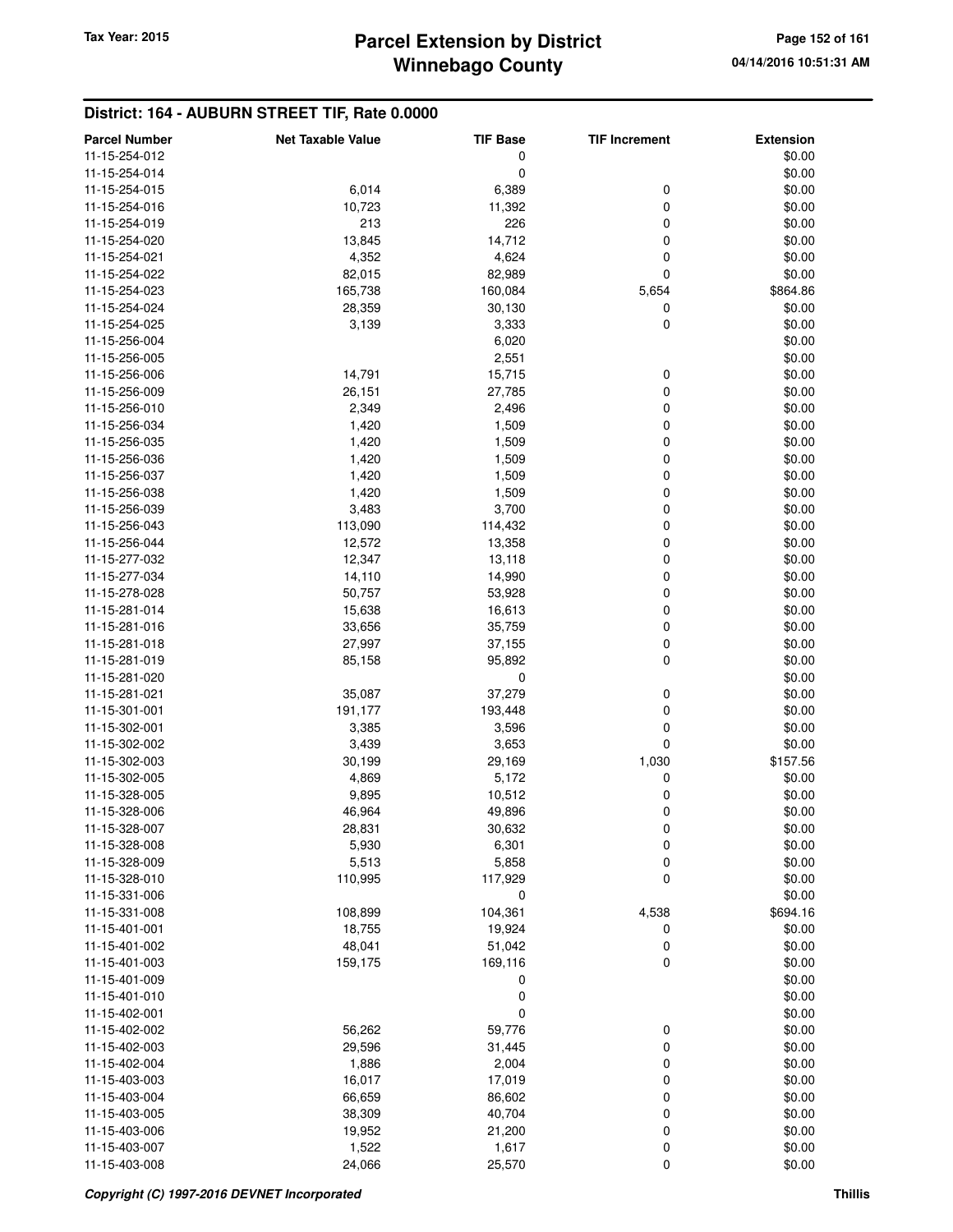### **Winnebago County Parcel Extension by District Tax Year: 2015 Page 153 of 161**

| <b>Parcel Number</b>           | <b>Net Taxable Value</b> | <b>TIF Base</b> | <b>TIF Increment</b> | <b>Extension</b> |
|--------------------------------|--------------------------|-----------------|----------------------|------------------|
| 11-15-404-001                  | 59,148                   | 62,843          | 0                    | \$0.00           |
| 11-15-404-002                  | 251,829                  | 267,561         | 0                    | \$0.00           |
| 11-15-404-003                  | 4,118                    | 4,375           | 0                    | \$0.00           |
| 11-15-404-004                  | 3,182                    | 3,380           | 0                    | \$0.00           |
| 11-15-404-005                  | 228,777                  | 243,067         | 0                    | \$0.00           |
| 11-15-404-006                  | 9,383                    | 9,970           | 0                    | \$0.00           |
| 11-15-404-008                  | 9,564                    | 10,160          | 0                    | \$0.00           |
| 11-15-405-001                  | 10,395                   | 11,043          | 0                    | \$0.00           |
| 11-15-405-002                  | 4,447                    | 4,724           | 0                    | \$0.00           |
| 11-15-405-003                  | 299                      | 318             | 0                    | \$0.00           |
| 11-15-405-004                  | 5,192                    | 5,516           | 0                    | \$0.00           |
| 11-15-405-005                  | 43,605                   | 46,327          | 0                    | \$0.00           |
| 11-15-405-006                  | 28,331                   | 48,507          | 0                    | \$0.00           |
| 11-15-405-007                  | 19,316                   | 11,981          | 7,335                | \$1,121.98       |
| 11-15-405-008                  | 11,287                   | 9,686           | 1,601                | \$244.90         |
| 11-15-405-009                  | 10,736                   | 11,408          | 0                    | \$0.00           |
| 11-15-406-001                  | 6,058                    | 6,436           | 0                    | \$0.00           |
| 11-15-406-005                  | 11,679                   | 12,409          | 0                    | \$0.00           |
| 11-15-406-006                  | 1,224                    | 1,302           | 0                    | \$0.00           |
| 11-15-426-025                  | 4,158                    | 4,417           | 0                    | \$0.00           |
| 11-15-426-040                  | 90,817                   | 96,489          | 0                    | \$0.00           |
| 11-15-426-041                  | 66,544                   |                 |                      | \$0.00           |
| 11-15-427-003                  | 4,706                    | 70,701<br>5,000 | 0<br>0               | \$0.00           |
|                                |                          |                 | 0                    |                  |
| 11-15-427-012                  | 10,861                   | 12,506          |                      | \$0.00           |
| 11-15-427-022<br>11-15-428-016 | 125,428                  | 121,150         | 4,278                | \$654.38         |
|                                | 64,994                   | 81,264          | 0                    | \$0.00           |
| 11-16-185-015                  | 2,065                    | 2,193           | 0                    | \$0.00           |
| 11-16-185-016                  | 3,059                    | 3,249           | 0                    | \$0.00           |
| 11-16-185-017                  | 122,194                  | 129,827         | 0<br>0               | \$0.00           |
| 11-16-185-018                  | 3,059                    | 3,249           |                      | \$0.00           |
| 11-16-185-019                  | 3,059                    | 3,249           | 0                    | \$0.00           |
| 11-16-185-020                  | 3,059                    | 3,249           | 0<br>0               | \$0.00<br>\$0.00 |
| 11-16-185-021                  | 4,091                    | 4,346           |                      |                  |
| 11-16-252-015                  | 8,332                    | 6,771           | 1,561                | \$238.78         |
| 11-16-252-016                  | 4,844                    | 5,146           | 0                    | \$0.00           |
| 11-16-252-017                  | 4,219                    | 4,482           | 0                    | \$0.00           |
| 11-16-252-018                  | 4,219                    | 4,482           | 0                    | \$0.00           |
| 11-16-252-019                  | 20,864                   | 22,169          | 0                    | \$0.00           |
| 11-16-253-017                  | 547                      | 727             | 0                    | \$0.00           |
| 11-16-253-018                  | 0                        | 1,210           | 0                    | \$0.00           |
| 11-16-253-019                  | 601                      | 6,274           | $\mathbf 0$          | \$0.00           |
| 11-16-253-021                  | 7,018                    | 15,049          | 0                    | \$0.00<br>\$0.00 |
| 11-16-253-022                  |                          | 0<br>63,823     |                      | \$0.00           |
| 11-16-276-003<br>11-16-276-008 | 60,070                   |                 | 0<br>0               |                  |
|                                | 232,812                  | 247,354         |                      | \$0.00           |
| 11-16-276-009                  | 324,141                  | 311,617         | 12,524               | \$1,915.72       |
| 11-16-276-010                  | 15,155                   | 16,103          | 0                    | \$0.00           |
| 11-16-277-001                  | 384,191                  | 408,189         | 0                    | \$0.00           |
| 11-16-277-002                  | 23,720                   | 25,201          | 0                    | \$0.00           |
| 11-16-277-003                  | 242,773                  | 257,938         | 0                    | \$0.00           |
| 11-16-277-004                  | 77,689                   | 82,543          | 0                    | \$0.00           |
| 11-16-328-001                  | 75,679                   | 35,789          | 39,890               | \$6,101.70       |
| 11-16-328-002                  |                          | 0               |                      | \$0.00           |
| 11-16-328-003                  |                          | 0               |                      | \$0.00           |
| 11-16-328-004                  |                          | 0               |                      | \$0.00           |
| 11-16-328-005                  |                          | 0               |                      | \$0.00           |
| 11-16-401-005                  | 22,053                   | 23,432          | 0                    | \$0.00           |
| 11-16-401-006                  | 17,441                   | 18,528          | 0                    | \$0.00           |
| 11-16-401-007                  | 12,210                   | 12,974          | 0                    | \$0.00           |
| 11-16-401-008                  | 23,449                   | 24,914          | 0                    | \$0.00           |
| 11-16-426-001                  | 73,414                   | 78,000          | 0                    | \$0.00           |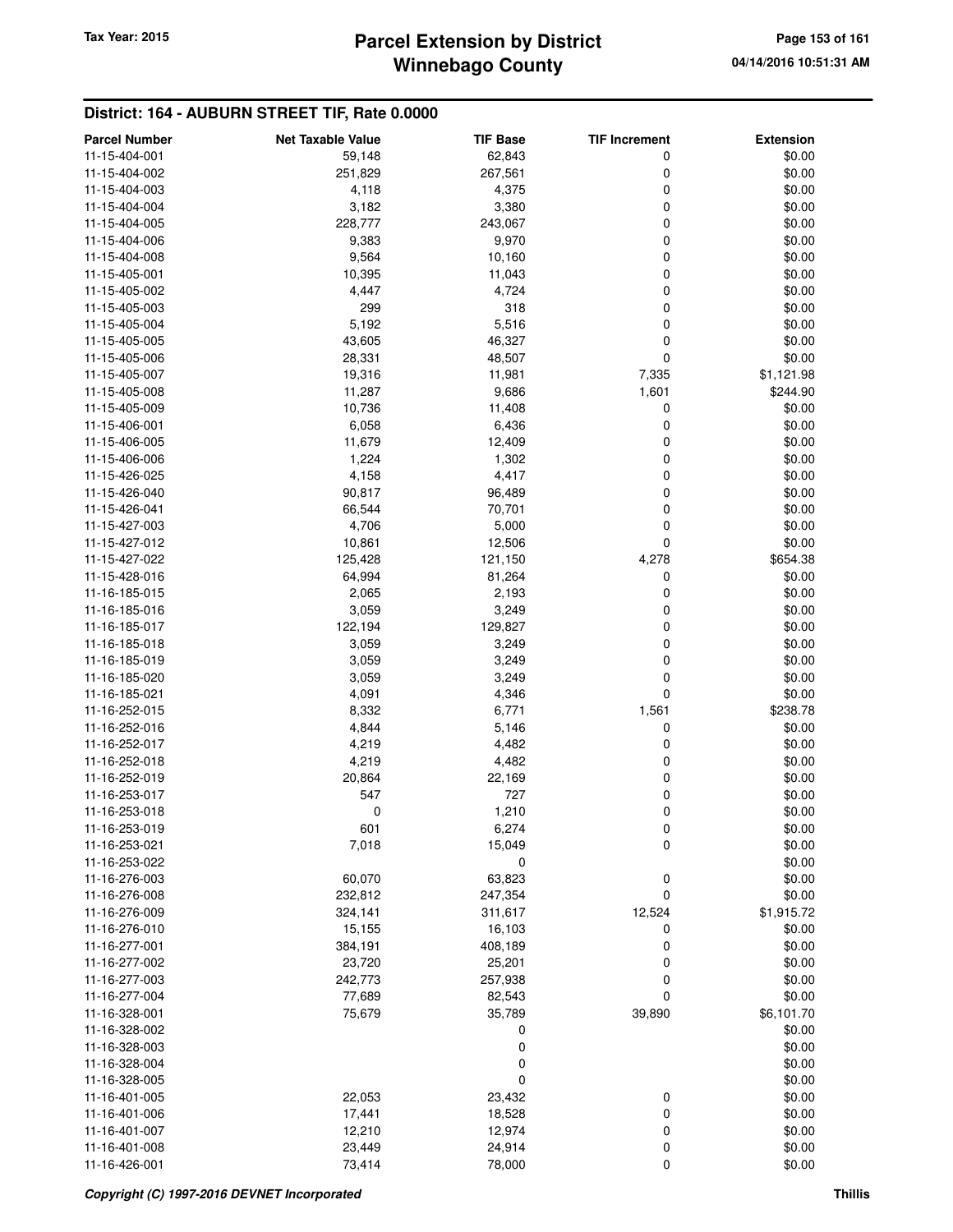### **District: 164 - AUBURN STREET TIF, Rate 0.0000**

| <b>Parcel Number</b> | <b>Net Taxable Value</b> | <b>TIF Base</b> | <b>TIF Increment</b> | <b>Extension</b> |
|----------------------|--------------------------|-----------------|----------------------|------------------|
| 11-16-429-001        | 38.193                   | 32.462          | 5.731                | \$876.64         |
| 11-16-429-002        | 12.665                   | 12.230          | 435                  | \$66.54          |
| 11-16-429-003        | 12.414                   | 13,188          |                      | \$0.00           |
| 11-16-429-004        | 32.470                   | 42.659          |                      | \$0.00           |
| Totals for 164       | 6.484.098                | 6,801,530       | 93.059               | \$14,234.66      |
|                      |                          |                 |                      | 199 Parcels      |

### **District: 165 - FOREST HILLS ROAD TIF, Rate 0.0000**

| <b>Parcel Number</b>           | <b>Net Taxable Value</b> | <b>TIF Base</b>  | <b>TIF Increment</b> | <b>Extension</b> |
|--------------------------------|--------------------------|------------------|----------------------|------------------|
| 12-05-126-007                  | 621,073                  | 659,869          | 0                    | \$0.00           |
| 12-05-152-001                  | 55,957                   | 73,774           | 0                    | \$0.00           |
| 12-05-152-002                  | 106,295                  | 136,735          | 0                    | \$0.00           |
| 12-05-152-003                  | 5,249                    | 5,576            | 0                    | \$0.00           |
| 12-05-152-005                  | 1,821                    | 1,935            | 0                    | \$0.00           |
| 12-05-152-006                  | 15,766                   | 16,751           | 0                    | \$0.00           |
| 12-05-152-007                  | 90,561                   | 96,218           | 0                    | \$0.00           |
| 12-05-176-004                  | 380,596                  | 404,372          | 0                    | \$0.00           |
| 12-05-176-012                  | 7,660                    | 8,138            | 0                    | \$0.00           |
| 12-05-176-013                  | 7,751                    | 8,235            | 0                    | \$0.00           |
| 12-05-176-014                  | 106,705                  | 113,370          | 0                    | \$0.00           |
| 12-05-176-015                  | 146,431                  | 141,435          | 4,996                | \$607.96         |
| 12-05-176-016                  | 44,686                   | 47,477           | 0                    | \$0.00           |
| 12-05-176-017                  | 207,065                  | 220,000          | 0                    | \$0.00           |
| 12-05-176-019                  | 185,738                  | 197,341          | 0                    | \$0.00           |
| 12-05-176-020                  | 3,800                    | 4,037            | 0                    | \$0.00           |
| 12-05-176-021                  | 57,216                   | 60,791           | 0                    | \$0.00           |
| 12-05-176-023                  | 242,149                  | 257,275          | 0                    | \$0.00           |
| 12-05-176-026                  | 113,294                  | 120,372          | 0                    | \$0.00           |
| 12-05-176-027                  |                          | $\mathbf 0$      |                      | \$0.00           |
| 12-05-176-028                  | 30,344                   | 32,239           | 0                    | \$0.00           |
| 12-05-201-001                  | 24,641                   | 26,180           | 0                    | \$0.00           |
| 12-05-201-002                  | 57,141                   | 60,710           | 0                    | \$0.00           |
| 12-05-201-004                  | 8,638                    | 10,383           | 0                    | \$0.00           |
| 12-05-201-005                  | 22,074                   | 24,604           | 0                    | \$0.00           |
| 12-05-201-006                  | 56,227                   | 59,740           | 0                    | \$0.00           |
| 12-05-201-007                  | 40,552                   | 43,085           | 0                    | \$0.00           |
| 12-05-201-008                  | 132,897                  | 141,197          | 0                    | \$0.00           |
| 12-05-202-001                  | 146,620                  | 155,778          | 0                    | \$0.00           |
| 12-05-202-002                  | 282,945                  | 300,620          | 0                    | \$0.00           |
| 12-05-202-003                  | 22,253                   | 23,644           | 0                    | \$0.00           |
| 12-05-202-004                  | 113,244                  | 120,320          | 0                    | \$0.00           |
| 12-05-202-005                  | 34,131                   | 36,263           | 0                    | \$0.00           |
| 12-05-202-006                  | 14,173                   | 15,058           | 0                    | \$0.00           |
| 12-05-202-007                  | 17,831                   | 19,897           | 0                    | \$0.00           |
| 12-05-202-008                  | 8,148                    | 8,656            | 0                    | \$0.00           |
| 12-05-202-009                  | 8,148                    | 8,656            | 0                    | \$0.00           |
| 12-05-202-010                  | 9,089                    | 9,656            | 0                    | \$0.00           |
| 12-05-202-015                  | 23,879                   | 25,369           | 0                    | \$0.00           |
| 12-05-202-016                  | 16,890                   |                  | 0                    | \$0.00           |
| 12-05-202-017                  | 12,365                   | 17,943<br>13,136 | 0                    | \$0.00           |
|                                | 3,298                    |                  |                      |                  |
| 12-05-202-018<br>12-05-202-019 |                          | 4,386            | 0                    | \$0.00<br>\$0.00 |
|                                | 3,864                    | 9,732            | 0                    |                  |
| 12-05-202-020                  | 9,654                    | 12,255           | 0                    | \$0.00           |
| 12-05-202-021                  | 11,771                   | 14,262           | 0                    | \$0.00           |
| 12-05-202-022                  | 9,940                    | 10,560           | 0                    | \$0.00           |
| 12-05-202-023                  | 3,195                    | 3,394            | 0                    | \$0.00           |
| 12-05-202-024                  | 10,102                   | 13,187           | 0                    | \$0.00           |
| 12-05-202-025                  | 14,479                   | 16,614           | 0                    | \$0.00           |
| 12-05-202-026                  | 25,180                   | 26,754           | 0                    | \$0.00           |
| 12-05-202-027                  | 13,347                   | 15,557           | 0                    | \$0.00           |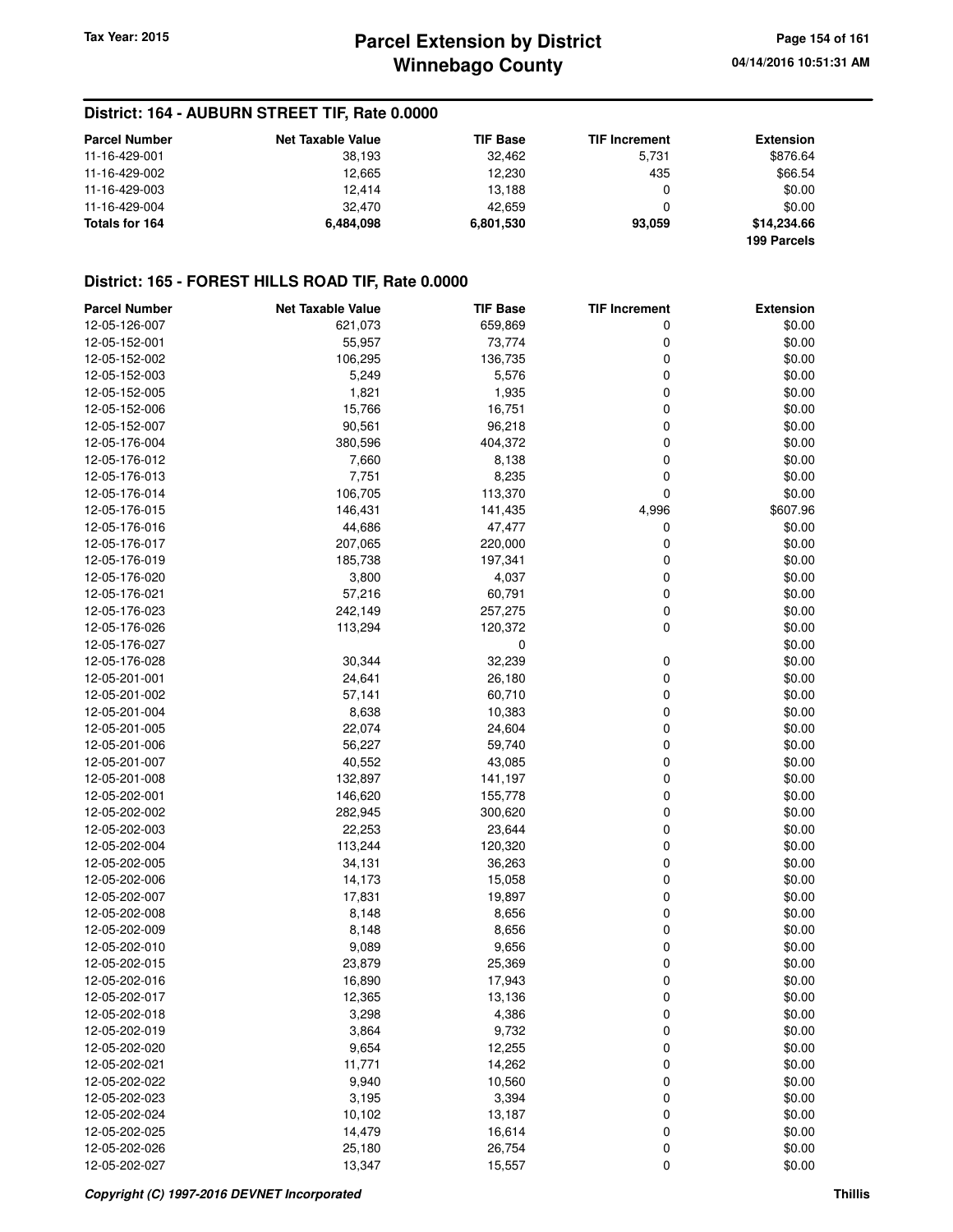### **District: 165 - FOREST HILLS ROAD TIF, Rate 0.0000**

| <b>Parcel Number</b> | <b>Net Taxable Value</b> | <b>TIF Base</b> | <b>TIF Increment</b> | <b>Extension</b> |
|----------------------|--------------------------|-----------------|----------------------|------------------|
| 12-05-202-028        | 23.921                   | 25.415          | 0                    | \$0.00           |
| 12-05-202-029        | 29.017                   | 30.830          |                      | \$0.00           |
| 12-05-302-001        | 382,758                  | 380,069         | 2,689                | \$327.22         |
| 12-05-302-002        | 92,365                   | 98.136          | 0                    | \$0.00           |
| 12-05-302-003        | 99.395                   | 105.603         |                      | \$0.00           |
| Totals for 165       | 4,214,329                | 4,493,589       | 7,685                | \$935.18         |
|                      |                          |                 |                      | 56 Parcels       |

| <b>Parcel Number</b> | <b>Net Taxable Value</b> | <b>TIF Base</b> | <b>TIF Increment</b> | <b>Extension</b> |
|----------------------|--------------------------|-----------------|----------------------|------------------|
| 04-05-151-001        |                          | 0               |                      | \$0.00           |
| 04-05-152-001        |                          | 2,157           |                      | \$0.00           |
| 04-05-152-002        | 375                      | 375             | 0                    | \$0.00           |
| 04-05-152-003        | 1,477                    | 1,477           | 0                    | \$0.00           |
| 04-05-153-001        | 4,571                    | 4,571           | 0                    | \$0.00           |
| 04-05-153-002        | 179,986                  | 179,986         | 0                    | \$0.00           |
| 04-05-153-003        | 51,424                   | 51,424          | 0                    | \$0.00           |
| 04-05-153-004        | 41,088                   | 41,088          | 0                    | \$0.00           |
| 04-05-154-001        |                          | 0               |                      | \$0.00           |
| 04-05-155-004        | 39,353                   | 39,353          | 0                    | \$0.00           |
| 04-05-155-005        | 55,120                   | 55,120          | 0                    | \$0.00           |
| 04-05-156-001        | 45,557                   | 45,557          | 0                    | \$0.00           |
| 04-05-156-002        |                          |                 | 0                    | \$0.00           |
|                      | 12,707                   | 12,707          |                      |                  |
| 04-05-156-003        | 12,279                   | 12,279          | 0                    | \$0.00           |
| 04-05-156-004        | 15,511                   | 15,511          | 0                    | \$0.00           |
| 04-05-156-005        | 14,686                   | 14,686          | 0                    | \$0.00           |
| 04-05-157-002        | 42,052                   | 25,070          | 16,982               | \$1,800.92       |
| 04-05-158-001        | 26,667                   | 26,667          | 0                    | \$0.00           |
| 04-05-159-001        | 40,991                   | 40,991          | 0                    | \$0.00           |
| 04-05-159-002        | 4,843                    | 4,843           | 0                    | \$0.00           |
| 04-05-159-003        | 4,425                    | 4,425           | 0                    | \$0.00           |
| 04-05-159-004        | 7,009                    | 7,009           | 0                    | \$0.00           |
| 04-05-159-005        | 85,300                   | 85,300          | 0                    | \$0.00           |
| 04-05-159-006        | 5,472                    | 5,472           | 0                    | \$0.00           |
| 04-05-159-007        | 5,020                    | 5,020           | 0                    | \$0.00           |
| 04-05-159-008        | 4,840                    | 4,840           | 0                    | \$0.00           |
| 04-05-176-007        | 144,005                  | 144,005         | 0                    | \$0.00           |
| 04-05-176-008        | 97,002                   | 97,002          | 0                    | \$0.00           |
| 04-05-176-009        | 55,131                   | 55,131          | 0                    | \$0.00           |
| 04-05-176-010        |                          | 0               |                      | \$0.00           |
| 04-05-176-011        | 20,350                   | 20,350          | 0                    | \$0.00           |
| 04-05-177-001        |                          | 0               |                      | \$0.00           |
| 04-05-177-003        | 7,344                    | 7,344           | 0                    | \$0.00           |
| 04-05-177-004        |                          | 0               |                      | \$0.00           |
| 04-05-177-005        |                          | 0               |                      | \$0.00           |
| 04-05-178-004        | 9,745                    | 9,745           | 0                    | \$0.00           |
| 04-05-179-001        | 43,782                   | 43,782          | 0                    | \$0.00           |
| 04-05-179-002        |                          | 0               |                      | \$0.00           |
| 04-05-179-003        | 384,514                  | 384,514         | 0                    | \$0.00           |
| 04-05-179-004        |                          | 0               |                      | \$0.00           |
| 04-05-181-003        | 15,656                   | 15,656          | 0                    | \$0.00           |
| 04-05-181-004        | 397,929                  | 397,929         | 0                    | \$0.00           |
| 04-05-182-001        | 60,862                   | 60,862          | 0                    | \$0.00           |
| 04-05-183-006        | 19,693                   | 19,693          | 0                    | \$0.00           |
| 04-05-252-004        | 14,458                   | 14,275          | 183                  | \$19.36          |
| 04-05-253-006        | 18,324                   | 18,092          | 232                  | \$24.54          |
| 04-05-253-011        | 3,319                    | 3,277           | 42                   | \$4.44           |
| 04-05-253-012        | 43,505                   | 42,955          | 550                  | \$58.16          |
| 04-05-253-023        | 43,542                   | 42,992          | 550                  | \$58.16          |
| 04-05-253-024        | 19,466                   | 19,220          | 246                  | \$26.02          |
|                      |                          |                 |                      |                  |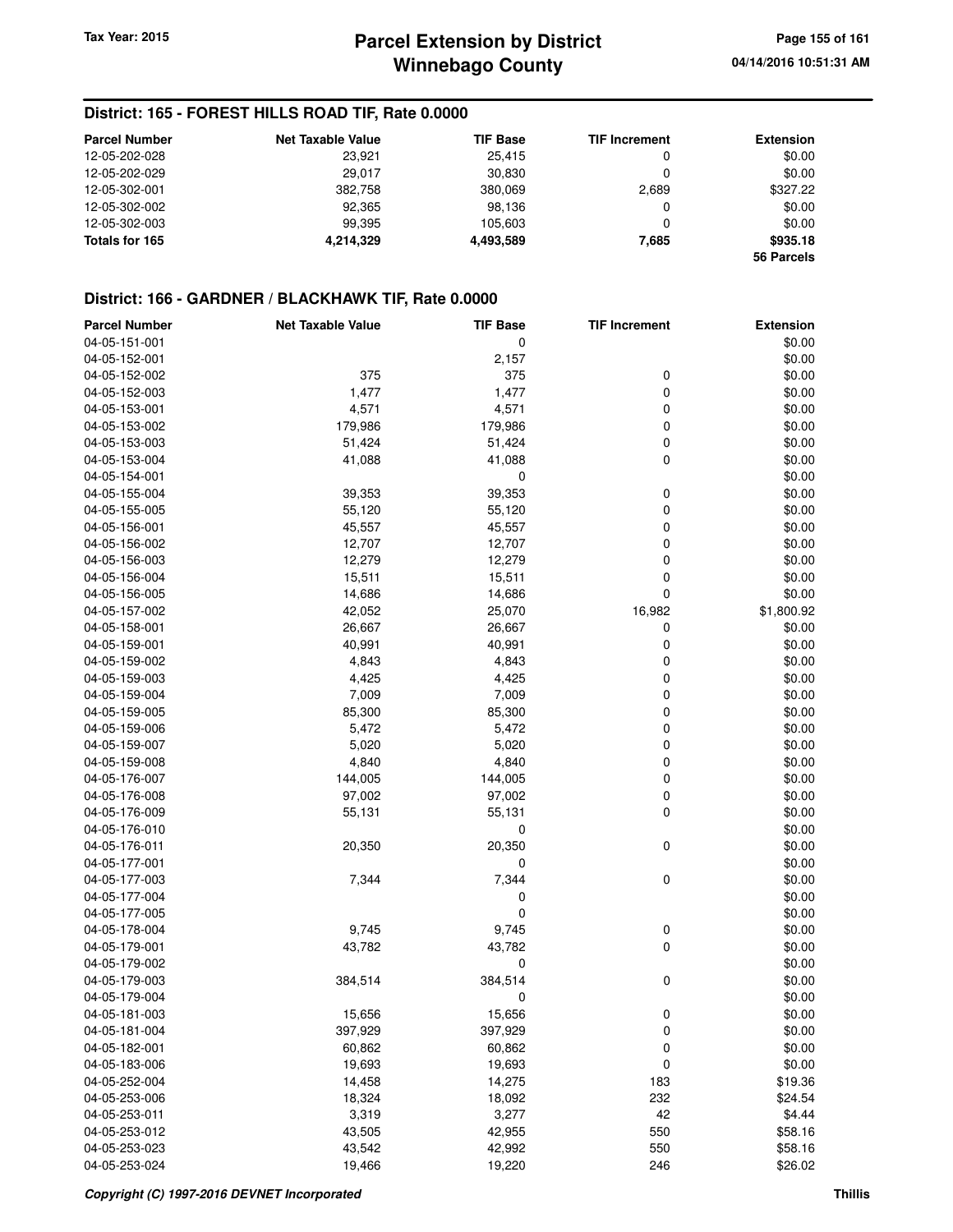# **Winnebago County Parcel Extension by District Tax Year: 2015 Page 156 of 161**

| <b>Parcel Number</b>           | <b>Net Taxable Value</b> | <b>TIF Base</b> | <b>TIF Increment</b> | <b>Extension</b> |
|--------------------------------|--------------------------|-----------------|----------------------|------------------|
| 04-05-253-025                  | 12,839                   | 12,677          | 162                  | \$17.14          |
| 04-05-253-026                  | 7,707                    | 7,610           | 97                   | \$10.26          |
| 04-05-253-028                  | 13,156                   | 12,990          | 166                  | \$17.56          |
| 04-05-253-030                  | 126,279                  | 124,683         | 1,596                | \$168.76         |
| 04-05-258-010                  | 15,614                   | 15,417          | 197                  | \$20.84          |
| 04-05-258-011                  | 6,726                    | 6,726           | 0                    | \$0.00           |
| 04-05-258-012                  | 7,088                    | 7,088           | 0                    | \$0.00           |
| 04-05-260-001                  | 74,748                   | 73,804          | 944                  | \$99.82          |
| 04-05-260-009                  | 6,956                    | 6,868           | 88                   | \$9.30           |
| 04-05-260-010                  | 6,993                    | 6,905           | 88                   | \$9.30           |
| 04-05-276-001                  | 283,660                  | 280,075         | 3,585                | \$379.06         |
| 04-05-276-002                  | 261,021                  | 257,722         | 3,299                | \$348.82         |
| 04-05-276-003                  | 103,209                  | 101,905         | 1,304                | \$137.88         |
| 04-05-276-004                  |                          | 0               |                      | \$0.00           |
| 04-05-277-001                  | 4,463                    | 4,407           | 56                   | \$5.92           |
| 04-05-277-002                  | 401,053                  | 304,604         | 96,449               | \$10,197.76      |
| 04-05-301-001                  | 76,295                   | 76,295          | 0                    | \$0.00           |
| 04-05-301-002                  | 38,630                   | 38,630          | 0                    | \$0.00           |
| 04-05-301-003                  | 3,245                    | 3,245           | 0                    | \$0.00           |
| 04-05-301-004                  |                          | 0               |                      | \$0.00           |
| 04-05-301-005                  | 16,854                   | 16,854          | 0                    | \$0.00           |
| 04-05-301-006                  | 6,219                    | 6,219           | 0                    | \$0.00           |
| 04-05-302-001                  | 56,632                   | 56,632          | 0                    | \$0.00           |
| 04-05-302-002                  | 4,719                    | 4,719           | 0                    | \$0.00           |
| 04-05-302-003                  | 3,122                    | 3,122           | 0                    | \$0.00           |
| 04-05-302-004                  | 36,089                   | 36,089          | 0                    | \$0.00           |
| 04-05-302-005                  | 22,645                   | 22,645          | 0                    | \$0.00           |
| 04-05-302-006                  |                          | $\mathbf 0$     |                      | \$0.00           |
| 04-05-302-008                  | 15,384                   | 15,384          | 0                    | \$0.00           |
| 04-05-302-009                  |                          | 0               |                      | \$0.00           |
| 04-05-302-010                  | 986                      | 986             | 0                    | \$0.00           |
| 04-05-303-001                  | 21,554                   | 23,080          | 0                    | \$0.00           |
| 04-05-303-002                  | 15,003                   | 16,035          | 0                    | \$0.00           |
| 04-05-303-003                  | 3,365                    | 3,521           | 0                    | \$0.00           |
| 04-05-303-004                  | 1,607                    | 2,128           | 0                    | \$0.00           |
| 04-05-303-005                  | 13,904                   | 14,854          | 0                    | \$0.00           |
| 04-05-303-006                  | 8,407                    | 8,407           | 0                    | \$0.00           |
| 04-05-303-007                  | 1,287                    | 1,287           | 0<br>0               | \$0.00           |
| 04-05-303-008<br>04-05-303-009 | 9,206                    | 10,254          | 0                    | \$0.00<br>\$0.00 |
|                                | 23,617                   | 23,617          |                      |                  |
| 04-05-303-010<br>04-05-303-011 | 12,471<br>6,460          | 13,353<br>6,460 | 0<br>0               | \$0.00<br>\$0.00 |
| 04-05-303-012                  | 11,020                   | 12,204          | 0                    | \$0.00           |
| 04-05-303-013                  | 21,792                   | 21,792          | 0                    | \$0.00           |
| 04-05-303-014                  | 10,508                   | 11,202          | 0                    | \$0.00           |
| 04-05-303-015                  | 8,695                    | 9,704           | 0                    | \$0.00           |
| 04-05-303-016                  | 25,627                   | 25,627          | 0                    | \$0.00           |
| 04-05-303-017                  | 2,210                    | 2,280           | 0                    | \$0.00           |
| 04-05-303-018                  | 13,997                   | 14,954          | 0                    | \$0.00           |
| 04-05-303-019                  | 22,833                   | 42,818          | 0                    | \$0.00           |
| 04-05-303-020                  | 4,680                    | 4,680           | 0                    | \$0.00           |
| 04-05-303-021                  | 14,255                   | 15,683          | 0                    | \$0.00           |
| 04-05-304-001                  |                          | 0               |                      | \$0.00           |
| 04-05-304-002                  |                          | 0               |                      | \$0.00           |
| 04-05-304-003                  | 16,226                   | 16,226          | 0                    | \$0.00           |
| 04-05-304-004                  | 21,408                   | 21,408          | 0                    | \$0.00           |
| 04-05-304-005                  | 3,235                    | 3,235           | 0                    | \$0.00           |
| 04-05-304-006                  |                          | 0               |                      | \$0.00           |
| 04-05-304-007                  | 4,680                    | 4,680           | 0                    | \$0.00           |
| 04-05-304-008                  | 45,659                   | 45,659          | 0                    | \$0.00           |
| 04-05-304-009                  | 72,619                   | 72,619          | 0                    | \$0.00           |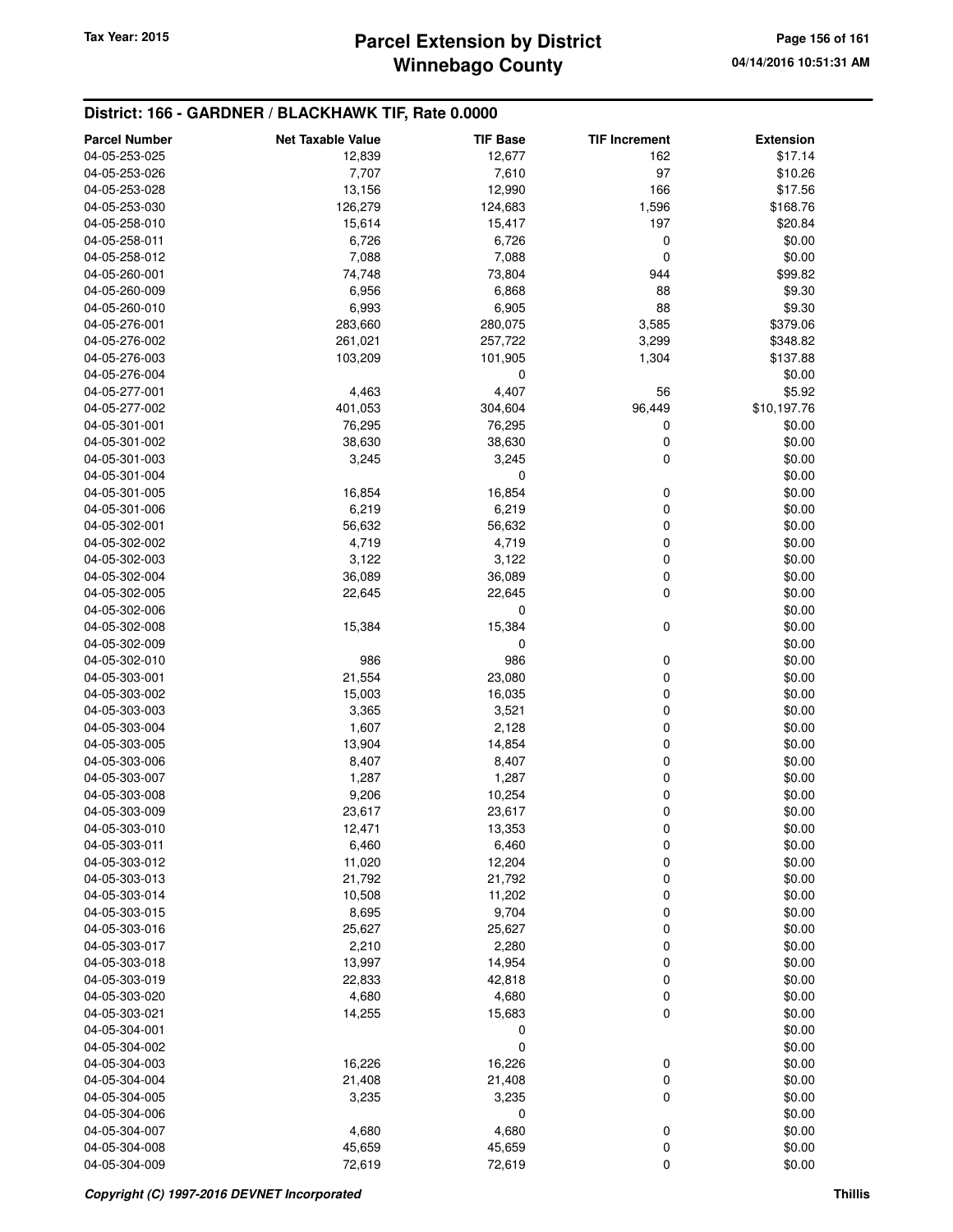# **Winnebago County Parcel Extension by District Tax Year: 2015 Page 157 of 161**

| <b>Parcel Number</b> | <b>Net Taxable Value</b> | <b>TIF Base</b> | <b>TIF Increment</b> | <b>Extension</b> |
|----------------------|--------------------------|-----------------|----------------------|------------------|
| 04-05-304-010        | 44,618                   | 44,618          | 0                    | \$0.00           |
| 04-05-304-011        | 53,263                   | 53,263          | 0                    | \$0.00           |
| 04-05-304-012        | 7,923                    | 8,422           | 0                    | \$0.00           |
| 04-05-304-013        | 15,383                   | 16,444          | 0                    | \$0.00           |
| 04-05-304-014        | 13,798                   | 14,740          | 0                    | \$0.00           |
| 04-05-304-015        | 1,287                    | 1,287           | 0                    | \$0.00           |
| 04-05-304-016        | 1,287                    | 1,287           | 0                    | \$0.00           |
| 04-05-304-017        | 1,287                    | 1,287           | 0                    | \$0.00           |
| 04-05-307-001        | 21,595                   | 21,595          | 0                    | \$0.00           |
| 04-05-307-002        | 467                      | 467             | 0                    | \$0.00           |
| 04-05-307-003        | 14,321                   | 14,321          | 0                    | \$0.00           |
| 04-05-307-004        | 13,988                   | 13,988          | 0                    | \$0.00           |
| 04-05-307-005        | 15,725                   | 15,725          | 0                    | \$0.00           |
| 04-05-307-006        | 16,188                   | 16,188          | 0                    | \$0.00           |
| 04-05-307-007        | 15,090                   | 15,090          | 0                    | \$0.00           |
| 04-05-307-011        | 61,003                   | 61,003          | 0                    | \$0.00           |
| 04-05-307-012        | 8,341                    | 8,866           | 0                    | \$0.00           |
| 04-05-307-013        | 11,061                   | 11,791          | 0                    | \$0.00           |
| 04-05-307-014        | 36,594                   | 36,594          | 0                    | \$0.00           |
| 04-05-307-015        | 31,782                   | 31,782          | 0                    | \$0.00           |
| 04-05-308-001        |                          | 0               |                      | \$0.00           |
| 04-05-326-001        | 19,765                   | 19,765          | $\mathbf 0$          | \$0.00           |
| 04-05-326-002        | 2,843                    | 2,843           | 0                    | \$0.00           |
| 04-05-326-003        | 2,415                    | 2,415           | 0                    | \$0.00           |
| 04-05-326-004        | 1,654                    | 1,654           | 0                    | \$0.00           |
| 04-05-326-005        | 1,474                    | 1,474           | 0                    | \$0.00           |
| 04-05-326-006        | 3,333                    | 3,333           | 0                    | \$0.00           |
| 04-05-326-007        | 7,893                    | 7,893           | 0                    | \$0.00           |
| 04-05-326-010        | 5,610                    | 5,610           | 0                    | \$0.00           |
| 04-05-326-011        | 34,490                   | 34,490          | 0                    | \$0.00           |
| 04-05-326-012        | 12,835                   | 8,052           | 4,783                | \$507.24         |
| 04-05-326-013        | 6,430                    | 6,430           | 0                    | \$0.00           |
| 04-05-326-016        | 19,452                   | 19,452          | 0                    | \$0.00           |
| 04-05-326-017        | 48,080                   | 48,080          | 0                    | \$0.00           |
| 04-05-326-018        | 32,077                   | 32,077          | 0                    | \$0.00           |
| 04-05-326-019        | 31,802                   | 31,802          | 0                    | \$0.00           |
| 04-05-326-020        | 8,351                    | 8,351           | 0                    | \$0.00           |
| 04-05-326-021        | 33,710                   | 33,710          | 0                    | \$0.00           |
| 04-05-326-022        | 6,000                    | 6,800           | 0                    | \$0.00           |
| 04-05-326-023        | 3,525                    | 3,525           | 0                    | \$0.00           |
| 04-05-326-024        | 3,525                    | 3,525           | 0                    | \$0.00           |
| 04-05-326-025        | 11,803                   | 12,801          | 0                    | \$0.00           |
| 04-05-326-026        | 65,789                   | 65,789          | 0                    | \$0.00           |
| 04-05-378-001        | 9,834                    | 9,834           | 0                    | \$0.00           |
| 04-05-378-002        | 11,326                   | 11,326          | 0                    | \$0.00           |
| 04-05-378-003        | 1,576                    | 1,576           | 0                    | \$0.00           |
| 04-05-378-004        | 1,576                    | 1,576           | 0                    | \$0.00           |
| 04-05-378-005        | 3,183                    | 3,183           | 0                    | \$0.00           |
| 04-05-378-006        | 35,956                   | 35,956          | $\mathbf 0$          | \$0.00           |
| 04-05-426-001        | 51,636                   | 50,983          | 653                  | \$69.04          |
| 04-05-426-002        | 4,439                    | 4,383           | 56                   | \$5.92           |
| 04-05-426-003        | 56,573                   | 55,858          | 715                  | \$75.60          |
| 04-05-426-005        | 21,020                   | 20,754          | 266                  | \$28.12          |
| 04-05-426-006        | 5,330                    | 5,330           | 0                    | \$0.00           |
| 04-05-426-009        | 12,787                   | 12,550          | 237                  | \$25.06          |
| 04-05-426-013        | 57,082                   | 56,360          | 722                  | \$76.34          |
| 04-05-426-014        | 8,073                    | 7,971           | 102                  | \$10.78          |
| 04-05-426-015        | 140,523                  | 138,747         | 1,776                | \$187.78         |
| 04-05-426-016        | 2,536                    | 2,504           | 32                   | \$3.38           |
| 04-05-426-017        | 11,826                   | 11,677          | 149                  | \$15.76          |
| 04-05-427-001        | 3,965                    | 3,915           | 50                   | \$5.30           |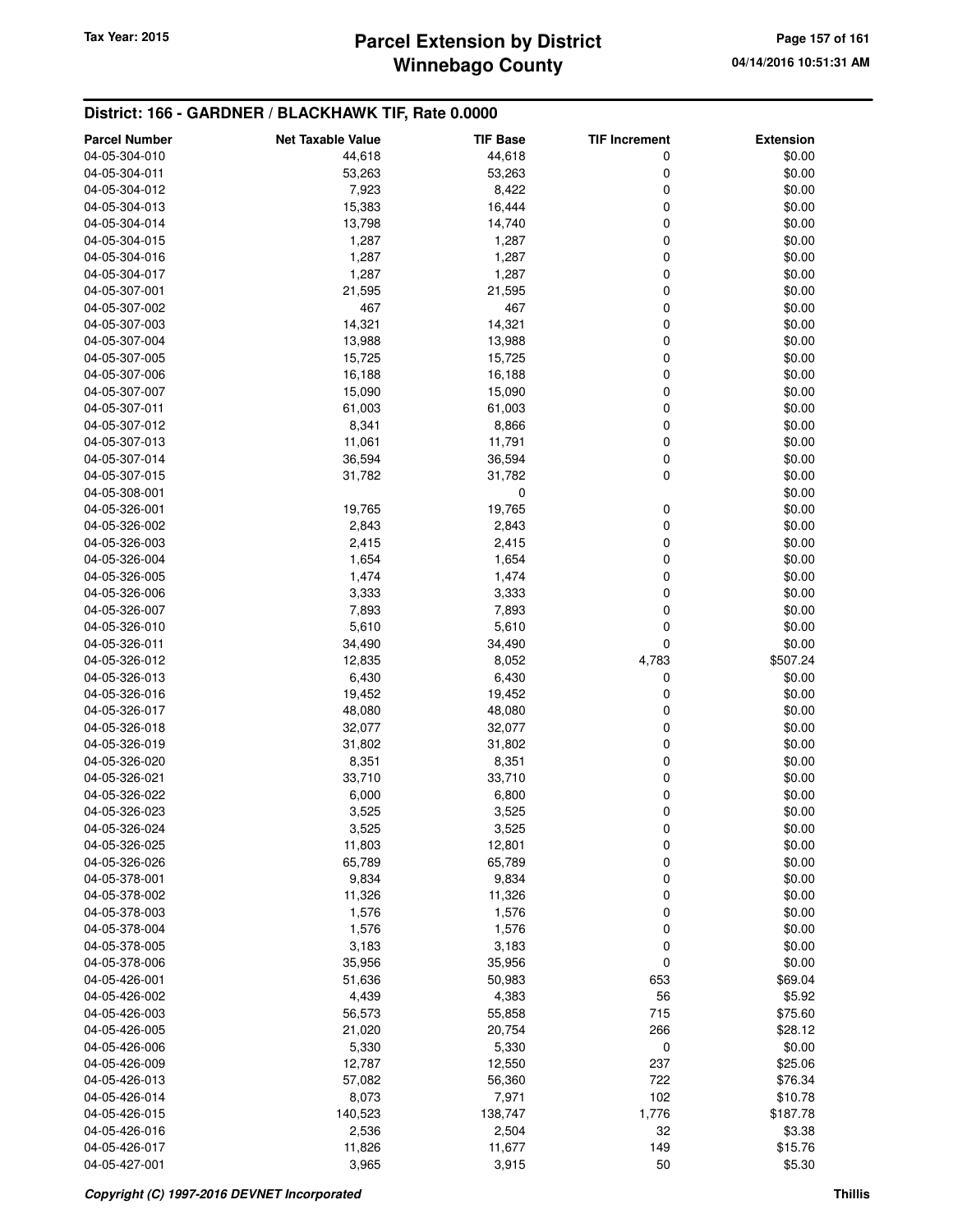# **Winnebago County Parcel Extension by District Tax Year: 2015 Page 158 of 161**

| <b>Parcel Number</b> | <b>Net Taxable Value</b> | <b>TIF Base</b>  | <b>TIF Increment</b> | <b>Extension</b> |
|----------------------|--------------------------|------------------|----------------------|------------------|
| 04-05-427-002        | 14,453                   | 14,270           | 183                  | \$19.36          |
| 04-05-427-003        | 91,000                   | 97,807           | 0                    | \$0.00           |
| 04-05-427-004        | 36,973                   | 36,506           | 467                  | \$49.38          |
| 04-05-427-005        | 2,975                    | 2,937            | 38                   | \$4.02           |
|                      |                          |                  | 130                  | \$13.76          |
| 04-05-427-006        | 12,895                   | 12,765           |                      |                  |
| 04-05-427-007        | 49,712                   | 49,084           | 628                  | \$66.40          |
| 04-05-427-008        | 2,536                    | 2,504            | 32                   | \$3.38           |
| 04-05-427-009        | 2,536                    | 2,504            | 32                   | \$3.38           |
| 04-05-427-010        | 2,536                    | 2,504            | 32                   | \$3.38           |
| 04-05-427-011        | 2,389                    | 2,358            | 31                   | \$3.28           |
| 04-05-427-012        | 10,359                   | 10,228           | 131                  | \$13.86          |
| 04-06-277-001        |                          | $\mathbf 0$      |                      | \$0.00           |
| 04-06-278-001        |                          | 0                |                      | \$0.00           |
| 04-06-427-003        |                          | $\mathbf 0$      |                      | \$0.00           |
| 04-06-428-002        | 50,354                   | 50,354           | 0                    | \$0.00           |
| 04-06-428-005        | 10,827                   | 11,564           | 0                    | \$0.00           |
| 04-06-428-006        | 8,084                    | 8,084            | 0                    | \$0.00           |
| 04-06-428-007        | 18,087                   | 19,352           | 0                    | \$0.00           |
| 04-06-428-008        | 14,672                   | 15,679           | 0                    | \$0.00           |
| 04-06-428-009        | 13,275                   | 14,629           | 0                    | \$0.00           |
| 04-06-428-010        | 27,560                   | 29,538           | 0                    | \$0.00           |
| 04-06-428-011        | 1,288                    | 1,288            | 0                    | \$0.00           |
| 04-06-428-012        | 7,438                    | 7,901            | 0                    | \$0.00           |
| 04-06-428-013        | 1,287                    | 1,287            | 0                    | \$0.00           |
| 04-06-428-014        | 20,558                   | 22,363           | 0                    | \$0.00           |
| 04-06-428-015        | 66,541                   | 66,541           | 0                    | \$0.00           |
| 04-06-428-016        | 239,791                  | 239,791          | 0                    | \$0.00           |
| 04-06-429-002        | 351,203                  | 351,203          | 0                    | \$0.00           |
| 04-06-429-004        | 29,499                   | 29,499           | 0                    | \$0.00           |
| 04-06-430-001        | 51,767                   | 51,767           | 0                    | \$0.00           |
| 04-06-430-002        | 30,991                   | 30,991           | 0                    | \$0.00           |
| 04-06-430-004        |                          | 0                |                      | \$0.00           |
| 04-06-430-005        | 56,594                   | 56,594           | 0                    | \$0.00           |
| 04-06-430-006        | 57,289                   | 57,289           | 0                    | \$0.00           |
| 04-06-430-007        |                          | 0                |                      | \$0.00           |
| 04-06-430-008        |                          | 0                |                      | \$0.00           |
| 04-06-430-009        |                          | $\mathbf 0$      |                      | \$0.00           |
| 04-06-430-010        | 36,495                   | 36,495           | 0                    | \$0.00           |
| 04-06-430-011        |                          | 0                |                      | \$0.00           |
| 04-06-430-012        |                          | 0                |                      | \$0.00           |
| 04-06-453-001        |                          |                  |                      |                  |
| 04-06-476-001        |                          | 0                |                      | \$0.00           |
| 04-06-476-004        | 83,956<br>50,029         | 83,956<br>50,029 | 0<br>0               | \$0.00<br>\$0.00 |
|                      |                          |                  |                      |                  |
| 04-06-476-005        |                          | $\mathbf 0$      |                      | \$0.00           |
| 04-06-476-006        | 81,454                   | 81,454           | 0                    | \$0.00           |
| 04-06-476-007        | 61,217                   | 61,217           | 0                    | \$0.00           |
| 04-06-476-008        | 51,589                   | 51,589           | 0                    | \$0.00           |
| 04-06-476-009        | 7,245                    | 7,245            | 0                    | \$0.00           |
| 04-06-476-010        | 146,667                  | 146,029          | 638                  | \$67.66          |
| 04-06-477-001        |                          | 0                |                      | \$0.00           |
| 04-06-477-002        |                          | 0                |                      | \$0.00           |
| 04-06-477-003        | 4,488                    | 4,488            | 0                    | \$0.00           |
| 04-06-477-004        |                          | 0                |                      | \$0.00           |
| 04-06-477-005        | 3,235                    | 3,235            | 0                    | \$0.00           |
| 04-06-477-006        | 9,115                    | 9,115            | 0                    | \$0.00           |
| 04-06-477-007        | 8,767                    | 8,767            | 0                    | \$0.00           |
| 04-06-477-008        | 37,935                   | 37,935           | 0                    | \$0.00           |
| 04-06-477-009        | 120,491                  | 79,928           | 40,563               | \$4,301.68       |
| 04-06-477-010        | 9,138                    | 9,138            | 0                    | \$0.00           |
| 04-06-477-011        | 32,422                   | 32,422           | 0                    | \$0.00           |
| 04-06-477-012        |                          | 0                |                      | \$0.00           |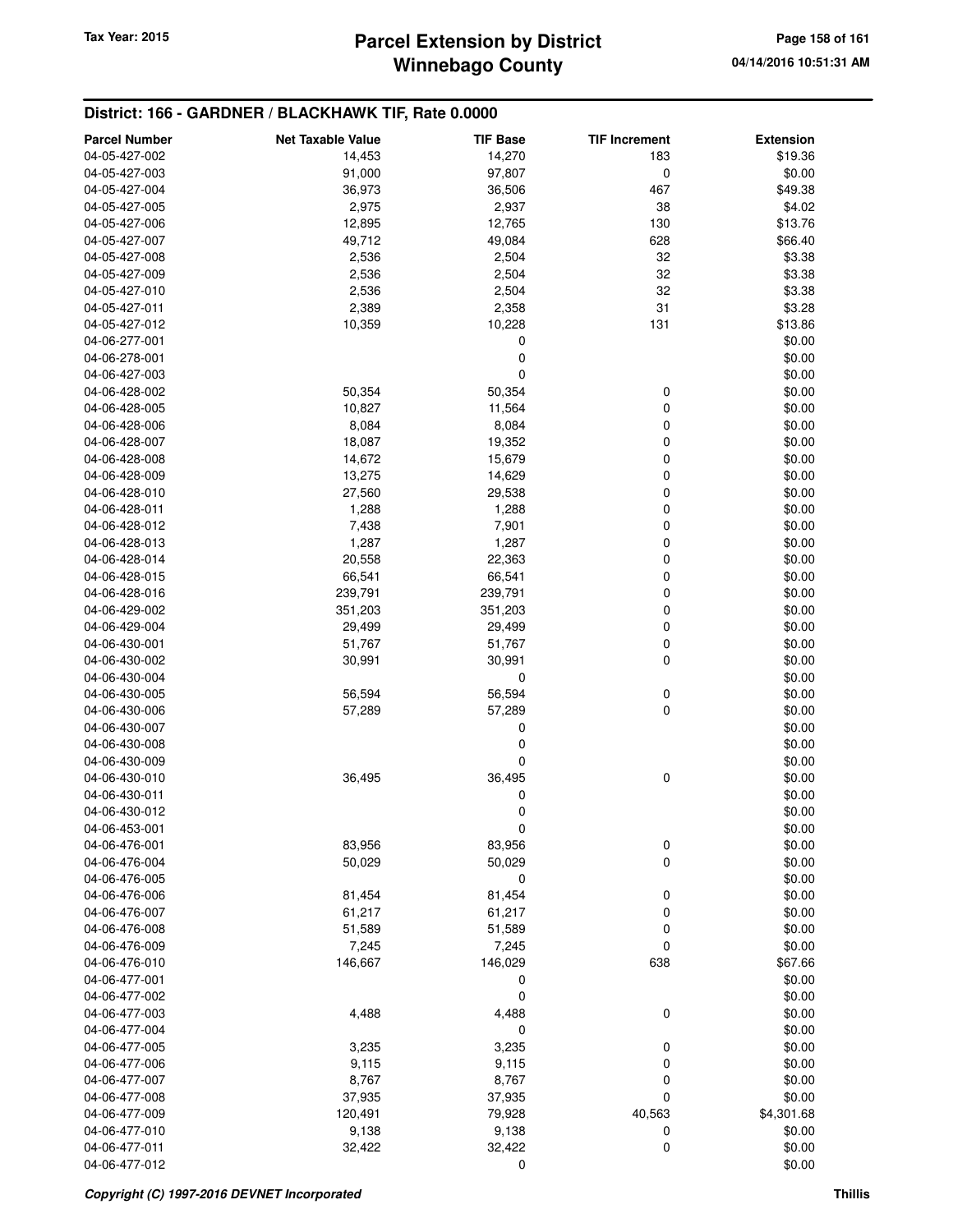### **District: 166 - GARDNER / BLACKHAWK TIF, Rate 0.0000**

| <b>Parcel Number</b> | Net Taxable Value | <b>TIF Base</b> | <b>TIF Increment</b> | <b>Extension</b> |
|----------------------|-------------------|-----------------|----------------------|------------------|
| 04-06-478-001        | 57.268            | 57.268          | 0                    | \$0.00           |
| 04-06-478-002        |                   | 0               |                      | \$0.00           |
| 04-06-479-001        | 25.441            | 25.441          | 0                    | \$0.00           |
| 04-06-479-002        | 32,109            | 29,160          | 2,949                | \$312.74         |
| 04-06-480-001        |                   | 0               |                      | \$0.00           |
| 04-06-480-002        |                   | 0               |                      | \$0.00           |
| 04-07-202-001        |                   | 0               |                      | \$0.00           |
| Totals for 166       | 7,459,665         | 7,332,024       | 182.211              | \$19,286.62      |
|                      |                   |                 |                      | 240 Parcels      |

### **District: 167 - VILLAGE OF ROCKTON DOWNTOWN TIF, Rate 0.0000**

| <b>Parcel Number</b> | <b>Net Taxable Value</b> | <b>TIF Base</b> | <b>TIF Increment</b> | <b>Extension</b> |
|----------------------|--------------------------|-----------------|----------------------|------------------|
| 03-24-108-003        | 34,300                   | 34,300          | 0                    | \$0.00           |
| 03-24-109-006        | 15,966                   | 15,966          | $\mathbf 0$          | \$0.00           |
| 03-24-110-008        | 23,915                   | 23,915          | 0                    | \$0.00           |
| 03-24-110-009        | 40,403                   | 40,403          | $\mathbf 0$          | \$0.00           |
| 03-24-110-010        | 40,584                   | 35,584          | 5,000                | \$511.82         |
| 03-24-111-001        |                          | 0               |                      | \$0.00           |
| 03-24-111-002        |                          | 0               |                      | \$0.00           |
| 03-24-134-002        | 13,333                   | 18,224          | 0                    | \$0.00           |
| 03-24-134-003        | 5,667                    | 18,549          | 0                    | \$0.00           |
| 03-24-134-004        | 20,000                   | 26,324          | 0                    | \$0.00           |
| 03-24-134-005        | 1,496                    | 1,496           | 0                    | \$0.00           |
| 03-24-134-010        | 27,399                   | 27,399          | $\mathbf 0$          | \$0.00           |
| 03-24-134-015        | 2,223                    | 2,223           | 0                    | \$0.00           |
| 03-24-134-016        | 6,491                    | 6,491           | 0                    | \$0.00           |
| 03-24-134-017        | 24,895                   | 24,895          | 0                    | \$0.00           |
| 03-24-134-018        | 38,780                   | 38,780          | $\mathbf 0$          | \$0.00           |
| 03-24-134-019        | 86,470                   | 81,747          | 4,723                | \$483.48         |
| 03-24-134-021        | 47,367                   | 47,367          | 0                    | \$0.00           |
| 03-24-135-002        | 55,592                   | 55,592          | 0                    | \$0.00           |
| 03-24-135-003        | 7,814                    | 7,814           | $\mathbf 0$          | \$0.00           |
| 03-24-135-010        | 17,822                   | 17,822          | 0                    | \$0.00           |
| 03-24-135-011        | 50,456                   | 50,456          | $\mathbf 0$          | \$0.00           |
| 03-24-135-012        | 36,035                   | 36,035          | 0                    | \$0.00           |
| 03-24-135-014        | 14,457                   | 14,457          | $\mathbf 0$          | \$0.00           |
| 03-24-135-015        | 55,648                   | 55,648          | 0                    | \$0.00           |
| 03-24-135-017        | 35,531                   | 35,531          | 0                    | \$0.00           |
| 03-24-135-018        | 34,638                   | 34,638          | $\mathbf 0$          | \$0.00           |
| 03-24-135-019        | 6,333                    | 6,333           | $\mathbf 0$          | \$0.00           |
| 03-24-135-020        | 39,227                   | 39,227          | $\mathbf 0$          | \$0.00           |
| 03-24-135-021        | 79,744                   | 79,744          | 0                    | \$0.00           |
| 03-24-136-005        |                          | 0               |                      | \$0.00           |
| 03-24-136-006        | 22,486                   | 22,486          | 0                    | \$0.00           |
| 03-24-136-007        | 100,812                  | 100,812         | $\mathbf 0$          | \$0.00           |
| 03-24-136-009        | 56,516                   | 56,516          | $\mathbf 0$          | \$0.00           |
| 03-24-136-010        | 121,760                  | 82,281          | 39,479               | \$4,041.24       |
| 03-24-137-003        | 16,634                   | 16,634          | 0                    | \$0.00           |
| 03-24-137-004        | 2,913                    | 2,913           | 0                    | \$0.00           |
| 03-24-137-008        | 34,994                   | 40,994          | 0                    | \$0.00           |
| 03-24-137-009        | 3,324                    | 3,324           | 0                    | \$0.00           |
| 03-24-137-010        | 28,884                   | 34,884          | 0                    | \$0.00           |
| 03-24-138-001        | 39,839                   | 39,839          | 0                    | \$0.00           |
| 03-24-138-002        | 60,189                   | 60,189          | 0                    | \$0.00           |
| 03-24-138-003        | 32,847                   | 32,847          | 0                    | \$0.00           |
| 03-24-138-004        | 34,545                   | 34,545          | 0                    | \$0.00           |
| 03-24-138-005        | 43,369                   | 35,012          | 8,357                | \$855.46         |
| 03-24-138-006        | 41,667                   | 41,667          | 0                    | \$0.00           |
| 03-24-138-007        |                          | 0               |                      | \$0.00           |
| 03-24-138-008        | 64,842                   | 64,842          | 0                    | \$0.00           |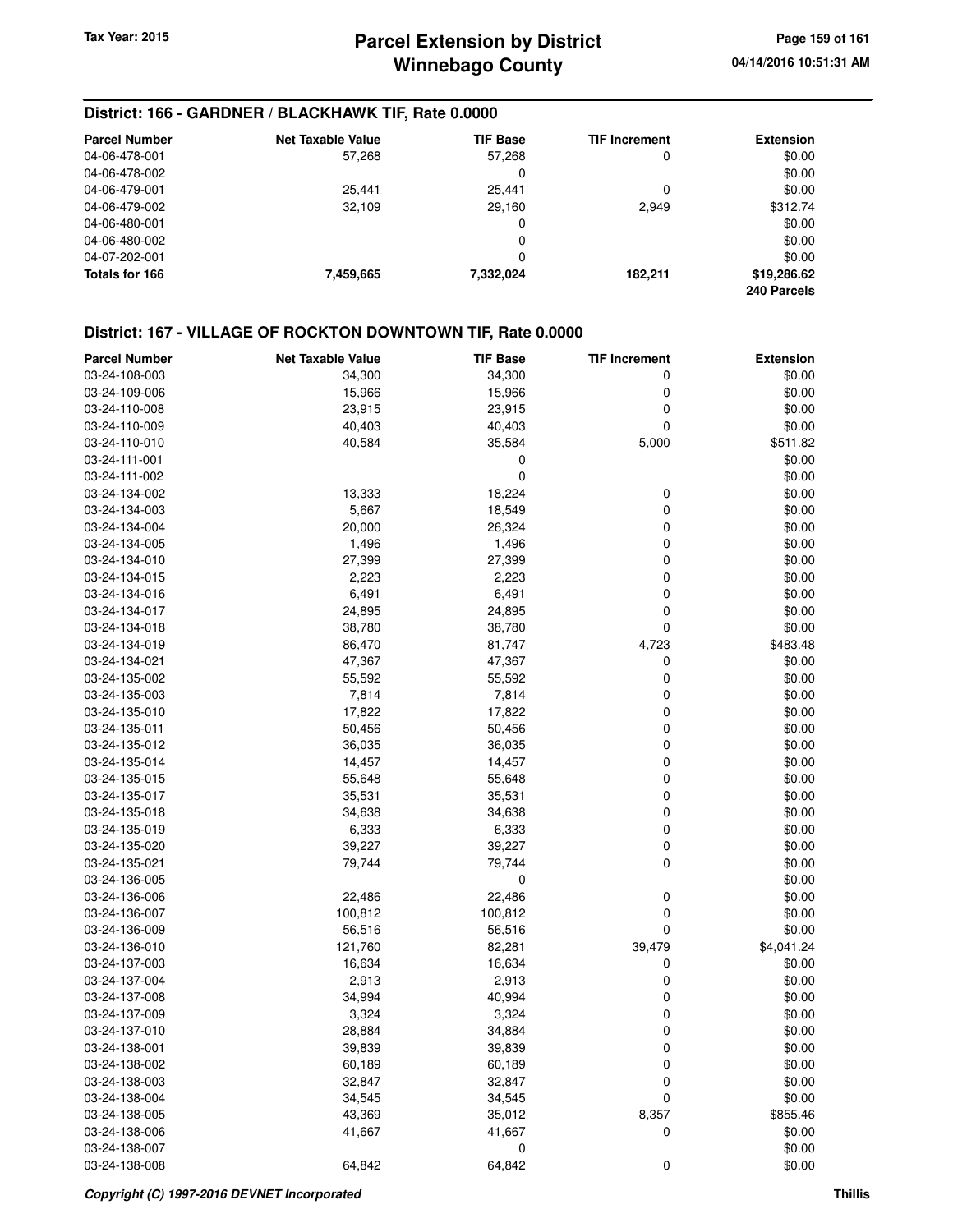# **Winnebago County Parcel Extension by District Tax Year: 2015 Page 160 of 161**

### **District: 167 - VILLAGE OF ROCKTON DOWNTOWN TIF, Rate 0.0000**

| <b>Parcel Number</b> | <b>Net Taxable Value</b> | <b>TIF Base</b> | <b>TIF Increment</b> | <b>Extension</b> |
|----------------------|--------------------------|-----------------|----------------------|------------------|
| 03-24-138-009        | 44,975                   | 44,975          | 0                    | \$0.00           |
| 03-24-138-010        | 285                      | 285             | 0                    | \$0.00           |
| 03-24-139-001        | 27,333                   | 27,333          | 0                    | \$0.00           |
| 03-24-139-002        | 23,156                   | 23,156          | 0                    | \$0.00           |
| 03-24-139-003        | 27,443                   | 27,443          | 0                    | \$0.00           |
| 03-24-139-004        | 34,978                   | 34,978          | 0                    | \$0.00           |
| 03-24-139-005        | 40,528                   | 40,528          | 0                    | \$0.00           |
| 03-24-139-006        | 35,726                   | 35,726          | 0                    | \$0.00           |
| 03-24-139-007        | 46,408                   | 46,408          | 0                    | \$0.00           |
| 03-24-139-008        | 40,917                   | 40,917          | 0                    | \$0.00           |
| 03-24-139-009        | 25,205                   | 25,205          | 0                    | \$0.00           |
| 03-24-139-011        | 47,594                   | 47,594          | 0                    | \$0.00           |
| 03-24-139-012        | 9,058                    | 9,058           | 0                    | \$0.00           |
| 03-24-139-013        | 9,291                    | 9,291           | 0                    | \$0.00           |
| 03-24-139-016        | 15,055                   | 15,055          | 0                    | \$0.00           |
| 03-24-139-017        | 6,600                    | 6,600           | 0                    | \$0.00           |
| 03-24-139-018        | 14,369                   | 14,369          | 0                    | \$0.00           |
| 03-24-139-019        | 11,050                   | 11,050          | 0                    | \$0.00           |
| 03-24-139-020        | 3,817                    | 3,817           | 0                    | \$0.00           |
| 03-24-139-021        | 34,911                   | 34,911          | 0                    | \$0.00           |
| 03-24-139-022        | 46,891                   | 46,869          | 22                   | \$2.26           |
| 03-24-140-003        | 31,869                   | 31,869          | 0                    | \$0.00           |
| 03-24-140-005        | 9,514                    | 9,514           | 0                    | \$0.00           |
| 03-24-140-009        |                          | 0               |                      | \$0.00           |
| 03-24-140-012        |                          | 0               |                      | \$0.00           |
| 03-24-140-013        | 58,538                   | 58,526          | 12                   | \$1.24           |
| 03-24-141-001        | 14,892                   | 13,880          | 1,012                | \$103.60         |
| 03-24-141-002        | 32,540                   | 32,005          | 535                  | \$54.76          |
| 03-24-141-003        | 17,540                   | 22,767          | 0                    | \$0.00           |
| 03-24-141-004        | 28,655                   | 28,655          | 0                    | \$0.00           |
| 03-24-141-005        | 2,468                    | 9,985           | 0                    | \$0.00           |
| 03-24-141-006        | 7,516                    | 0               | 7,516                | \$769.38         |
| 03-24-142-001        |                          | 0               |                      | \$0.00           |
| 03-24-143-017        | 34,558                   | 34,558          | 0                    | \$0.00           |
| 03-24-143-018        | 50,011                   | 50,011          | 0                    | \$0.00           |
| 03-24-143-019        | 34,558                   | 34,558          | 0                    | \$0.00           |
| 03-24-143-020        | 50,011                   | 50,011          | 0                    | \$0.00           |
| 03-24-143-021        | 15,473                   | 15,473          | 0                    | \$0.00           |
| 03-24-143-022        | 50,011                   | 50,011          | 0                    | \$0.00           |
| 03-24-143-023        | 15,473                   | 15,473          | 0                    | \$0.00           |
| 03-24-143-024        | 50,011                   | 50,011          | 0                    | \$0.00           |
| 03-24-143-025        | 15,473                   | 15,473          | 0                    | \$0.00           |
| 03-24-143-026        | 50,011                   | 44,011          | 6,000                | \$614.18         |
| 03-24-143-027        | 18,767                   | 15,473          | 3,294                | \$337.20         |
| 03-24-143-028        | 50,011                   | 50,011          | 0                    | \$0.00           |
| 03-24-143-029        | 34,558                   | 34,558          | 0                    | \$0.00           |
| 03-24-143-030        | 50,011                   | 50,011          | 0                    | \$0.00           |
| 03-24-143-031        | 15,473                   | 15,473          | 0                    | \$0.00           |
| 03-24-143-032        | 50,011                   | 50,011          | 0                    | \$0.00           |
| 03-24-176-001        | 86,328                   | 86,328          | 0                    | \$0.00           |
| 03-24-177-001        |                          | 0               |                      | \$0.00           |
| 03-24-178-001        |                          | 0               |                      | \$0.00           |
| 03-24-178-002        |                          | 0               |                      | \$0.00           |
| 03-24-178-003        | 600                      | 600             | 0                    | \$0.00           |
| 03-24-179-005        | 17,668                   | 17,668          | 0                    | \$0.00           |
| 03-24-203-001        | 37,599                   | 37,599          | 0                    | \$0.00           |
| 03-24-206-008        | 22,406                   | 21,942          | 464                  | \$47.50          |
| 03-24-206-009        | 2,780                    | 2,780           | 0                    | \$0.00           |
| 03-24-206-010        | 17,602                   | 17,602          | 0                    | \$0.00           |
| 03-24-206-011        | 19,937                   | 19,937          | 0                    | \$0.00           |
| 03-24-207-003        | 37,404                   | 37,404          | 0                    | \$0.00           |